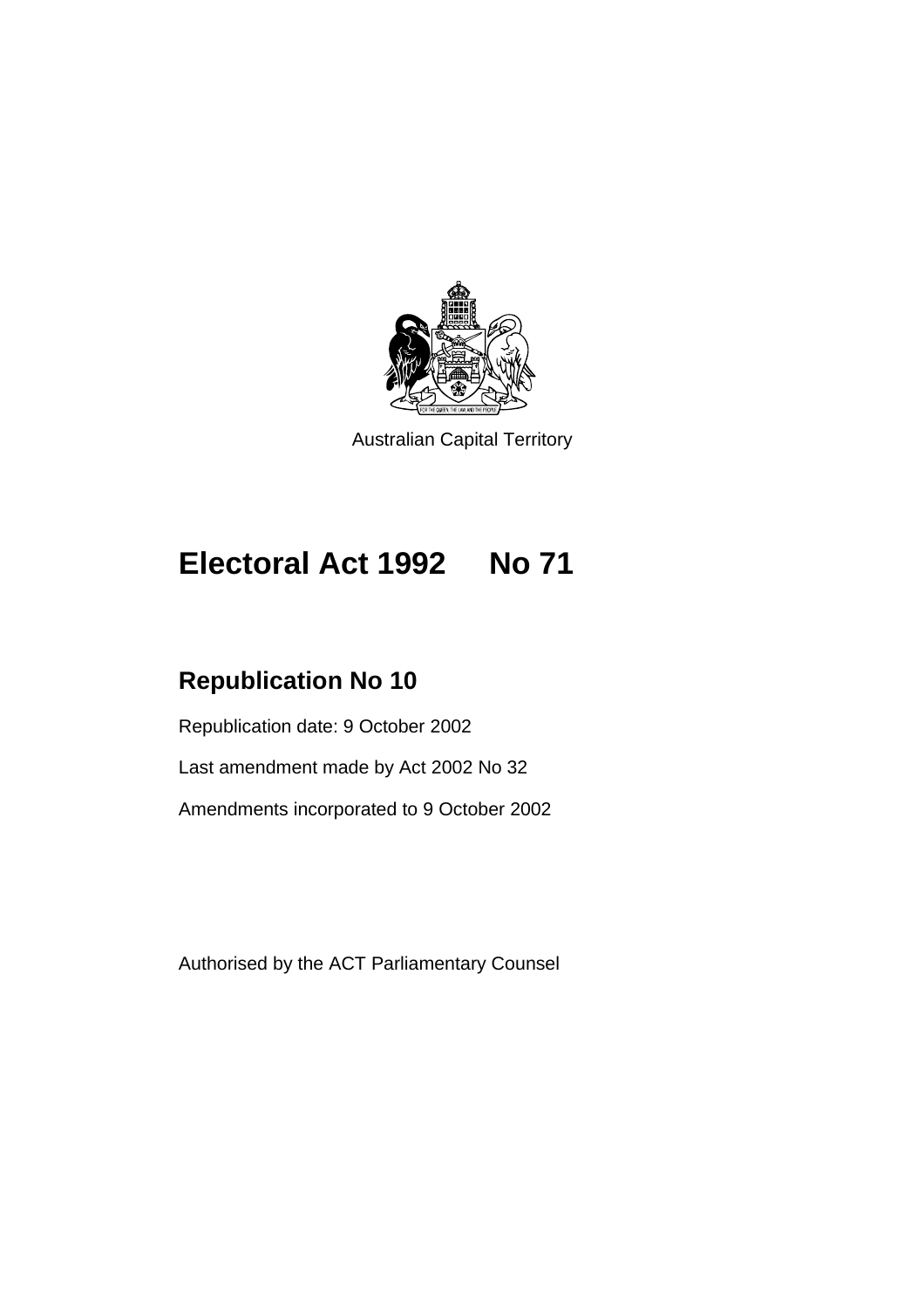#### **About this republication**

#### **The republished law**

This is a republication of the *Electoral Act 1992* (including any amendment made under the *Legislation Act 2001*, part 11.3 (Editorial changes)) as in force on 9 October 2002*.* It also includes any amendment, repeal or expiry affecting the republished law to 9 October 2002.

The legislation history and amendment history of the republished law are set out in endnotes 3 and 4.

#### **Kinds of republications**

The Parliamentary Counsel's Office prepares 2 kinds of republications of ACT laws (see the ACT legislation register at www.legislation.act.gov.au):

- authorised republications to which the *Legislation Act 2001* applies
- unauthorised republications.

The status of this republication appears on the bottom of each page.

#### **Editorial changes**

The *Legislation Act 2001*, part 11.3 authorises the Parliamentary Counsel to make editorial amendments and other changes of a formal nature when preparing a law for republication. Editorial changes do not change the effect of the law, but have effect as if they had been made by an Act commencing on the republication date (see *Legislation Act 2001*, s 115 and s 117). The changes are made if the Parliamentary Counsel considers they are desirable to bring the law into line, or more closely into line, with current legislative drafting practice.

This republication does not include amendments made under part 11.3 (see endnote 1).

#### **Uncommenced provisions and amendments**

If a provision of the republished law has not commenced or is affected by an uncommenced amendment, the symbol  $|\mathbf{U}|$  appears immediately before the provision heading. The text of the uncommenced provision or amendment appears only in the last endnote.

#### **Modifications**

If a provision of the republished law is affected by a current modification, the symbol  $\mathbf{M}$ appears immediately before the provision heading. The text of the modifying provision appears in the endnotes. For the legal status of modifications, see *Legislation Act 2001*, section 95.

#### **Penalties**

The value of a penalty unit for an offence against this republished law at the republication date is—

- (a) if the person charged is an individual—\$100; or
- (b) if the person charged is a corporation—\$500.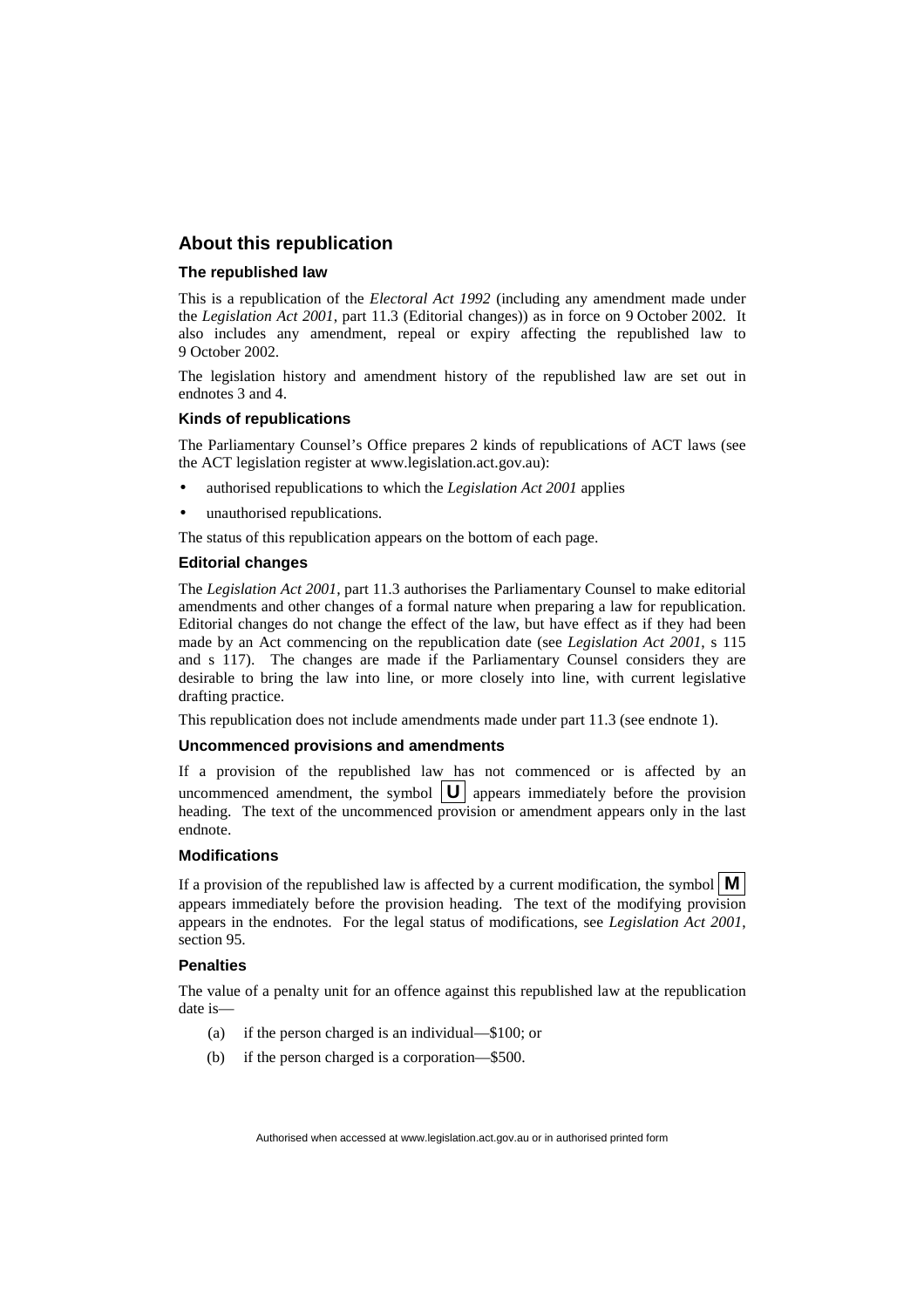Amendments incorporated to 9 October 2002



Australian Capital Territory

# **Electoral Act 1992**

## **Contents**

| Preamble |                                            | Page<br>2 |
|----------|--------------------------------------------|-----------|
| Part 1   | <b>Preliminary</b>                         |           |
|          | Name of Act                                | 3         |
| 3        | Dictionary                                 | 3         |
| 4        | Meaning of electoral matter                | 3         |
| 4A       | Meaning of available for public inspection | 4         |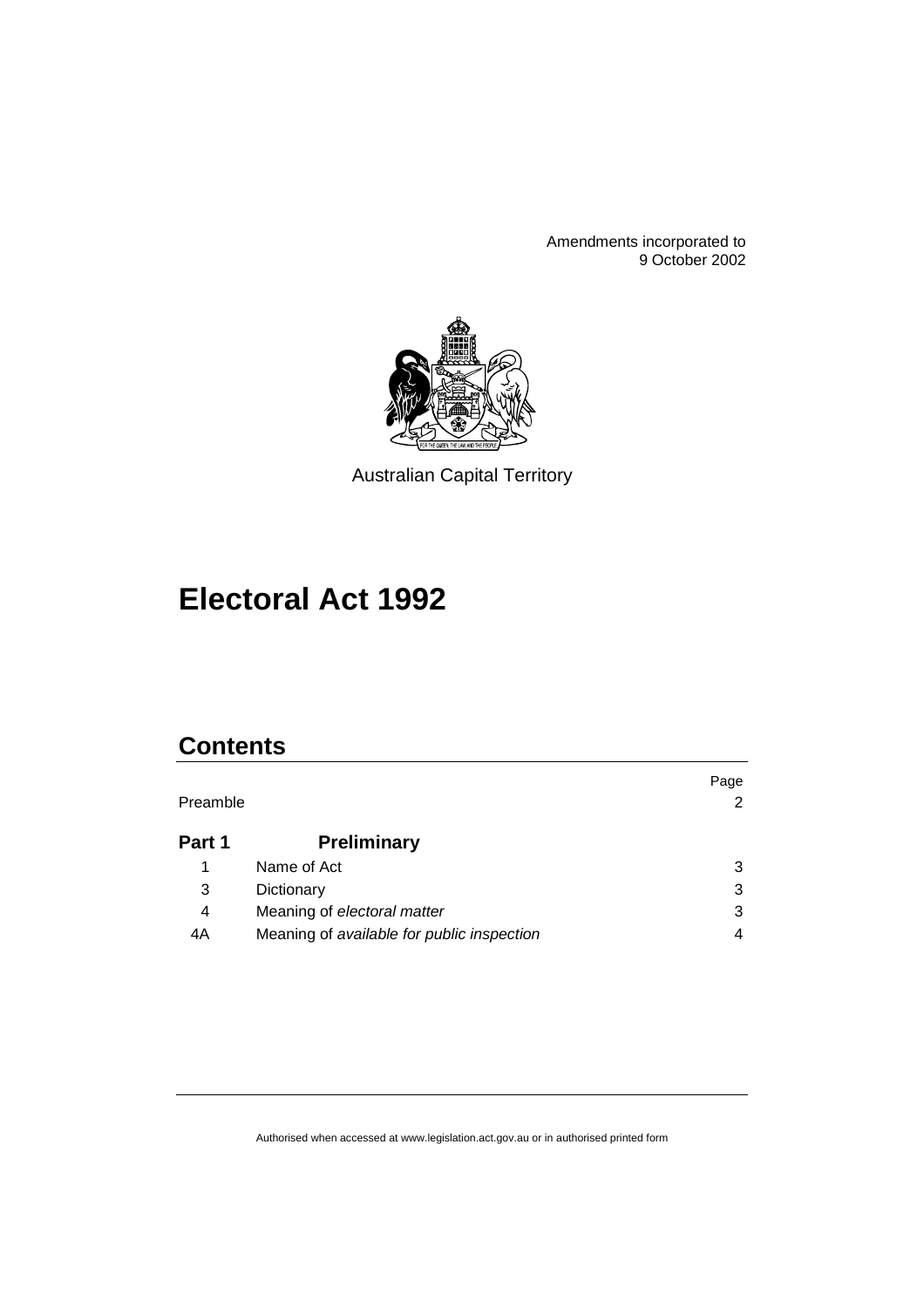| Part 2              | <b>Australian Capital Territory Electoral</b><br><b>Commission</b>    | Page            |
|---------------------|-----------------------------------------------------------------------|-----------------|
| <b>Division 2.1</b> | <b>Establishment, functions and powers of electoral</b><br>commission |                 |
| 5                   | Establishment                                                         | 5               |
| 6                   | Constitution of commission                                            | 5               |
| $\overline{7}$      | Functions of electoral commission                                     | 5               |
| 8                   | Determination of fees                                                 | 6               |
| 10                  | Annual reports                                                        | 7               |
| 10A                 | Special reports by electoral commission                               | 7               |
| <b>Division 2.2</b> | <b>Members of electoral commission</b>                                |                 |
| 11                  | Meaning of <i>member</i> for div 2.2                                  | 7               |
| 12                  | Appointment                                                           | 7               |
| 13                  | Term of appointment of members                                        | 8               |
| 14                  | Conditions of appointment of members generally                        | 8               |
| 15                  | Leave of absence                                                      | 8               |
| 17                  | Suspension or ending of appointment of members                        | 8               |
| <b>Division 2.3</b> | <b>Meetings</b>                                                       |                 |
| 19                  | Procedure                                                             | 9               |
| 20                  | Delegation by electoral commission                                    | 10              |
| 21                  | Disclosure of interests                                               | 11              |
| Part 3              | <b>Electoral commissioner and staff of</b><br>electoral commission    |                 |
| <b>Division 3.1</b> | <b>Electoral commissioner</b>                                         |                 |
| 22                  | Appointment                                                           | 12 <sup>2</sup> |
| 23                  | Functions of commissioner etc                                         | 12 <sup>2</sup> |
| 24                  | Delegation by commissioner                                            | 13              |
| 25                  | Term of appointment of commissioner                                   | 13              |
| 26                  | Conditions of appointment of commissioner generally                   | 13              |
| 27                  | Leave of absence                                                      | 13              |
| 29                  | Suspension or ending of appointment of commissioner                   | 14              |
| <b>Division 3.2</b> | <b>Staff of electoral commission</b>                                  |                 |
| 31                  | <b>Staff</b>                                                          | 15              |
| contents 2          | Electoral Act 1992                                                    | R <sub>10</sub> |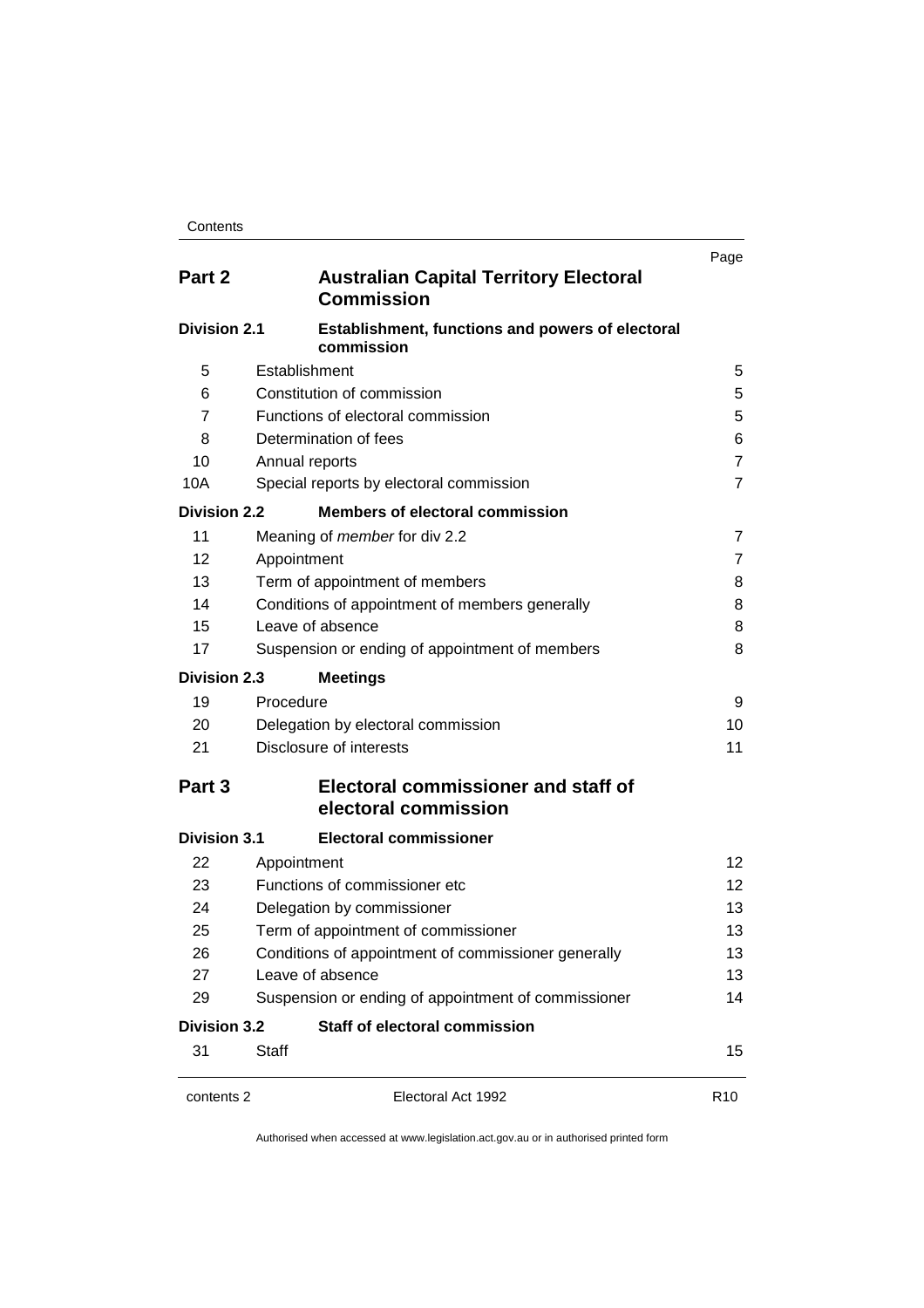|--|

| 32              | Temporary staff and consultants                              | Page<br>15 |
|-----------------|--------------------------------------------------------------|------------|
| 33              | <b>Officers</b>                                              | 15         |
|                 |                                                              |            |
| Part 4          | <b>Electorates</b>                                           |            |
| 34              | Multimember electorates                                      | 17         |
| 35              | Redistribution of electorates                                | 17         |
| 36              | Factors relevant to redistribution                           | 17         |
| 37              | Timing of redistributions                                    | 18         |
| 37A             | Timing of redistribution after 2001 ordinary election        | 19         |
| 38              | Suspension of redistribution process-extraordinary elections | 19         |
| 39              | <b>Redistribution committees</b>                             | 20         |
| 40              | Meetings of redistribution committee                         | 20         |
| 41              | Suggestions and comments about redistribution                | 21         |
| 42              | Outline of proposal                                          | 22         |
| 43              | Proposed redistribution                                      | 22         |
| 44              | Notification and publication of proposal                     | 22         |
| 45              | Dissolution of redistribution committee                      | 23         |
| 46              | Objections                                                   | 24         |
| 47              | Augmented electoral commission                               | 24         |
| 48              | Meetings of augmented electoral commission                   | 24         |
| 49              | Investigation of objections                                  | 25         |
| 50              | Redistribution-proposal by augmented electoral commission    | 26         |
| 51              | Publication of augmented electoral commission's proposal     | 27         |
| 52              | Objections to augmented electoral commission's proposal      | 27         |
| 53              | Report by augmented electoral commission and public          |            |
|                 | announcement                                                 | 28         |
| 54              | <b>Report to Legislative Assembly</b>                        | 29         |
| 55              | Decisions are final                                          | 30         |
| 56              | Validity not affected                                        | 30         |
| Part 5          | <b>Electoral rolls</b>                                       |            |
| 57              | Electorate and Territory rolls                               | 31         |
| 58              | Contents of roll                                             | 31         |
| 59              | Meaning of extract from roll                                 | 31         |
| 60              | Inspection of printed roll extracts                          | 32         |
| 61              | Supply of printed roll extracts to MLAs etc                  | 33         |
| R <sub>10</sub> | Electoral Act 1992                                           | contents 3 |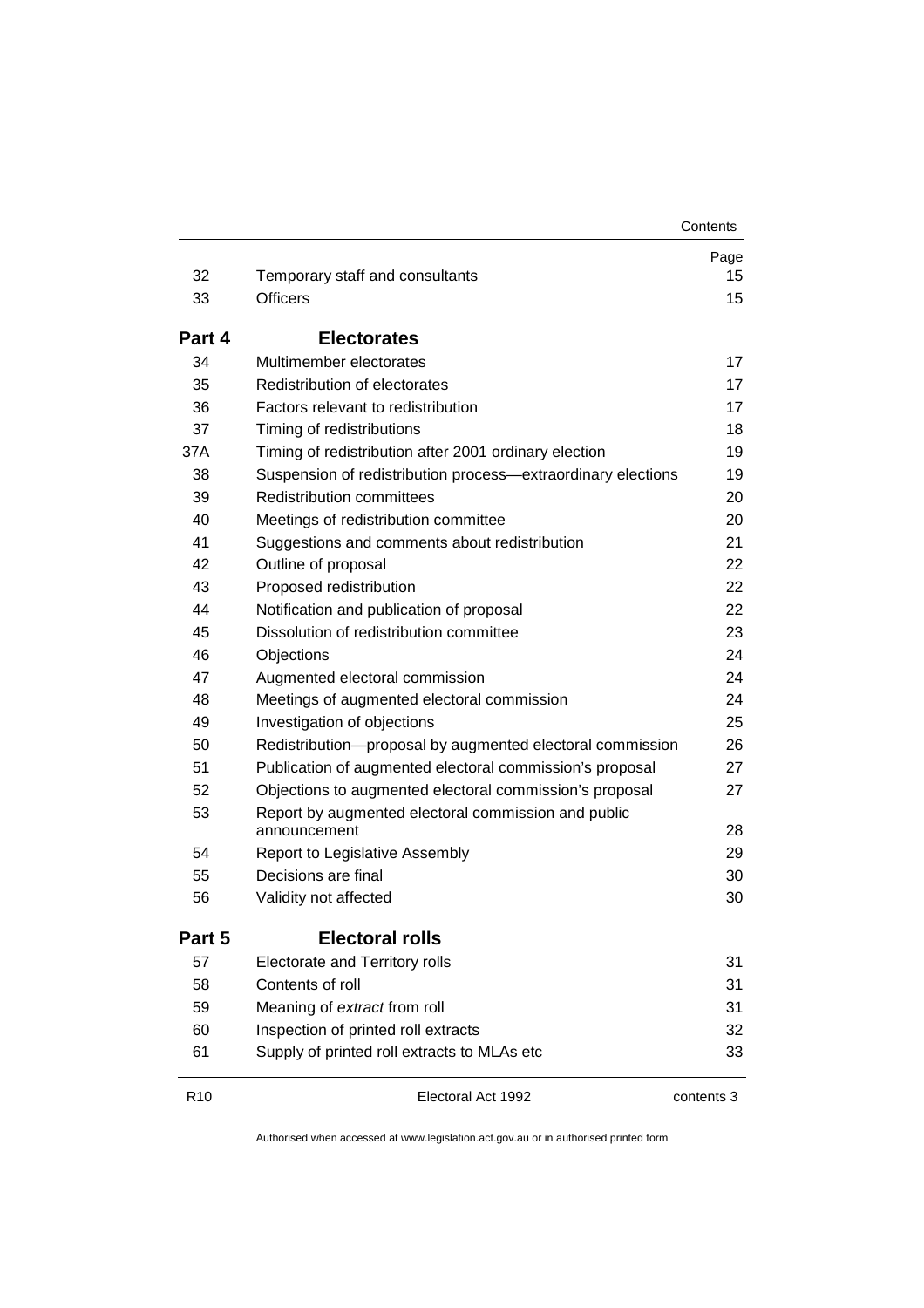| 62         | Supply of roll extracts in electronic form to MLAs etc                    | Page<br>33      |
|------------|---------------------------------------------------------------------------|-----------------|
| 63         | Use of roll extracts                                                      | 33              |
| 65         | Provision of roll information to prescribed authorities                   | 34              |
| 66         | Maintenance of rolls                                                      | 35              |
| 67         | Power to require information                                              | 36              |
| 68         | Notice of registered deaths                                               | 36              |
| 69         | Disclosure of roll information                                            | 37              |
| 70         | Joint roll arrangements with Commonwealth                                 | 37              |
| Part 6     | <b>Enrolment</b>                                                          |                 |
| 71         | Persons taken not to be enrolled on Commonwealth roll                     | 39              |
| 71A        | Address of person serving sentence of imprisonment                        | 39              |
| 72         | Entitlement                                                               | 39              |
| 73         | Compulsory enrolment etc-residents                                        | 40              |
| 74         | Eligible overseas electors                                                | 41              |
| 75         | Age 17 enrolment                                                          | 42              |
| 76         | Enrolment etc                                                             | 42              |
| 77         | Suppression of elector's address                                          | 43              |
| 78         | Inclusion of particulars on roll following suppression                    | 44              |
| 79         | Suppression of elector's address pending review                           | 45              |
| 80         | Closed rolls                                                              | 46              |
| 81         | Objections to enrolment                                                   | 48              |
| 82         | Record of claims for enrolment                                            | 50              |
| 83         | Processing enrolment claims                                               | 50              |
| 84         | Transmission of enrolment claims                                          | 50              |
| 85         | Production of claims for enrolment before a court                         | 50              |
| 86         | Claims for enrolment not subject to warrants                              | 51              |
| Part 7     | <b>Registration of political parties and ballot</b>                       |                 |
|            | groups                                                                    |                 |
| 87         | Meaning of related political parties                                      | 52              |
| 88         | Registers of political parties and ballot groups                          | 52              |
| 89         | Application for registration of political party                           | 52              |
| 89A        | Application for registration of ballot group                              | 53              |
| 90         | Further information about application for political party<br>registration | 53              |
| contents 4 | Electoral Act 1992                                                        | R <sub>10</sub> |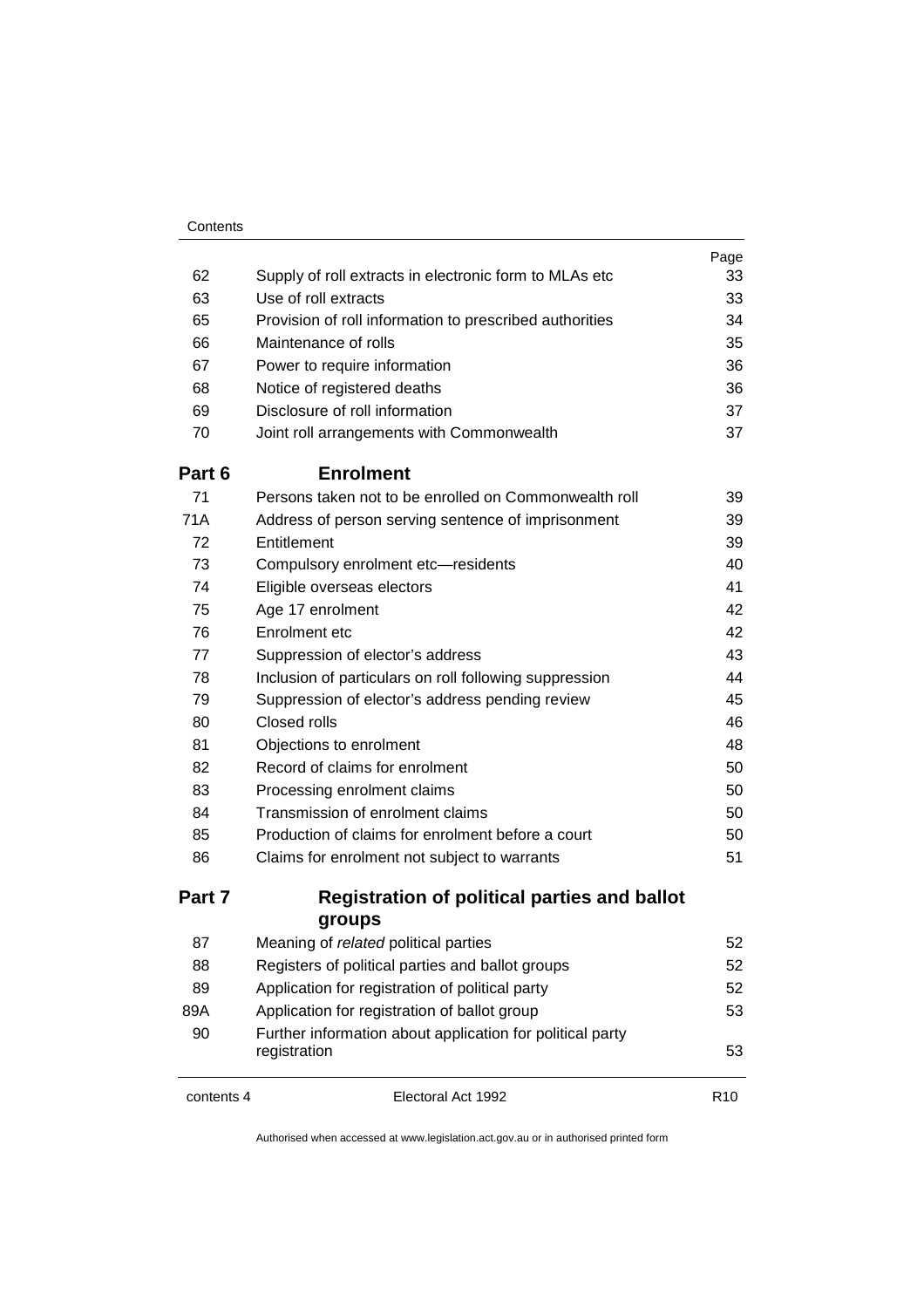|                     |                                                                     | Page       |
|---------------------|---------------------------------------------------------------------|------------|
| 91                  | Notification and publication of applications                        | 54         |
| 91A                 | Objections to applications and responses                            | 55         |
| 92                  | Registration of political parties and ballot groups                 | 56         |
| 93                  | Refusal of applications for registration                            | 56         |
| 94                  | Amendment of applications for registration                          | 59         |
| 95                  | Changes to particulars in register                                  | 59         |
| 95A                 | Objection to continued use of name                                  | 60         |
| 96                  | No action under pt 7 during pre-election period                     | 61         |
| 96A                 | Who can be a registered officer                                     | 61         |
| 97                  | Deputy registered officer                                           | 62         |
| 97A                 | Information about political parties                                 | 62         |
| 98                  | Cancellation of registration of political parties and ballot groups | 63         |
| 99                  | Use of party or ballot group name after cancellation                | 65         |
| 99A                 | General requirements about constitutions of registered parties      | 67         |
| Part 8              | <b>Timing of elections</b>                                          |            |
| 100                 | Ordinary elections                                                  | 68         |
| 101                 | <b>Extraordinary elections</b>                                      | 68         |
| 102                 | Polling day                                                         | 69         |
| Part 9              | <b>Arrangements for elections</b>                                   |            |
| <b>Division 9.1</b> | <b>Nominations</b>                                                  |            |
| 103                 | Eligibility-MLAs                                                    | 70         |
| 104                 | Qualifications for nomination                                       | 71         |
| 105                 | Candidates to be nominated                                          | 72         |
| 106                 | Multiple nominations invalid                                        | 74         |
| 107                 | Withdrawal etc of consent to nomination                             | 74         |
| 108                 | Place and hour of nomination                                        | 74         |
| 109                 | Declaration of candidates                                           | 75         |
| 110                 | Rejection of nominations                                            | 76         |
| 111                 | Need for a poll                                                     | 76         |
| 112                 | Death of candidate before polling day                               | 77         |
| 113                 | Deposit-return or forfeiture                                        | 77         |
| <b>Division 9.2</b> | <b>Ballot papers</b>                                                |            |
| 114                 | <b>Ballot papers</b>                                                | 78         |
| R <sub>10</sub>     | Electoral Act 1992                                                  | contents 5 |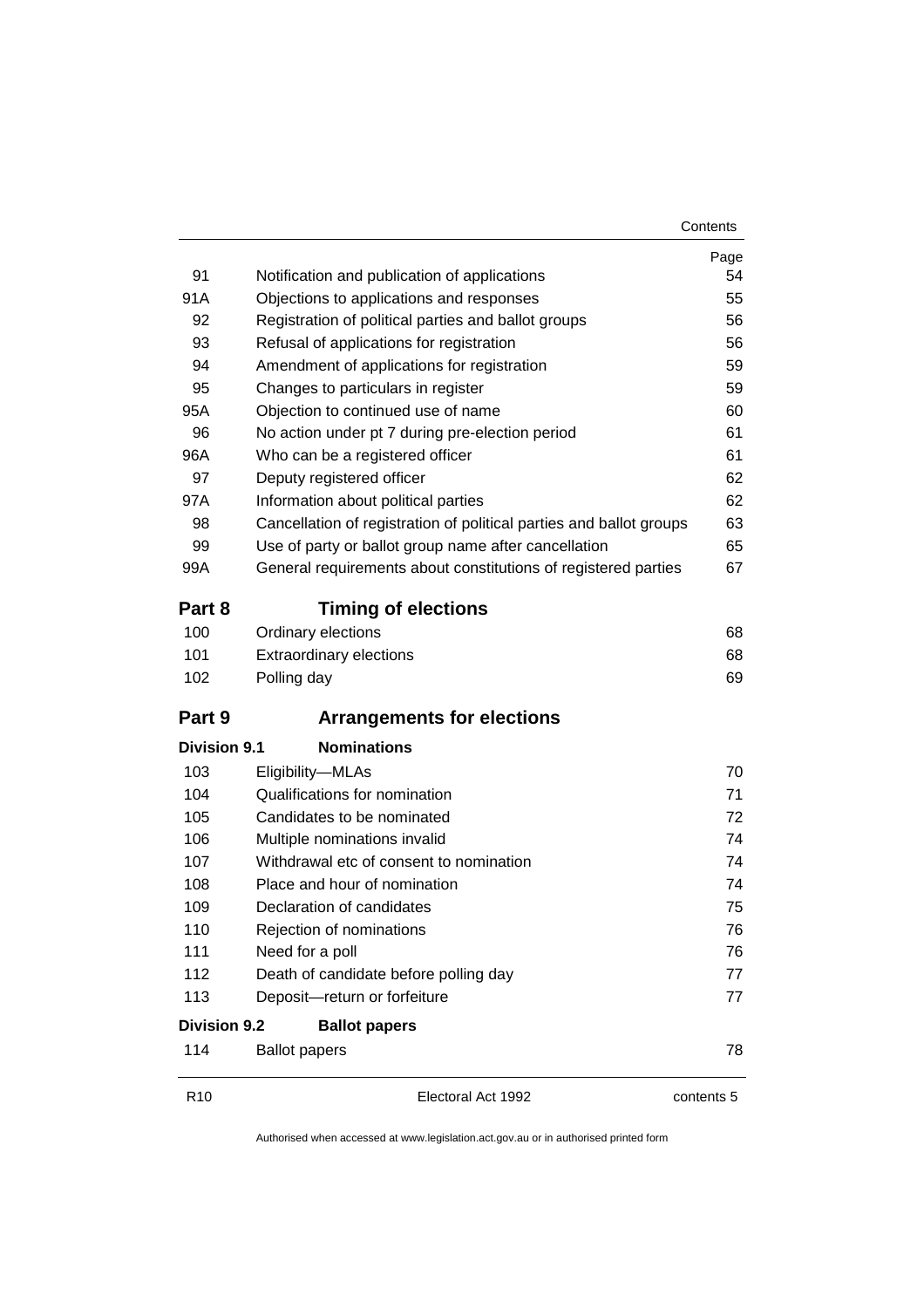| Contents             |                                                                         |      |
|----------------------|-------------------------------------------------------------------------|------|
|                      |                                                                         | Page |
| 115                  | Grouping of candidates' names                                           | 79   |
| 116                  | Printing of ballot papers                                               | 79   |
| 117                  | Names on ballot papers                                                  | 81   |
| 118                  | Draw for positions on ballot papers                                     | 82   |
| <b>Division 9.3</b>  | <b>Electronic voting devices and vote counting</b><br>programs          |      |
| 118A                 | Approval of computer program for electronic voting and vote<br>counting | 82   |
| 118B                 | Security of electronic voting devices and related material              | 84   |
| <b>Division 9.4</b>  | <b>Miscellaneous</b>                                                    |      |
| 119                  | Polling places and scrutiny centres                                     | 84   |
| 120                  | Administrative arrangements                                             | 85   |
| 121                  | Certified lists of electors                                             | 85   |
| 121A                 | Use of information from certified lists                                 | 85   |
| 122                  | Scrutineers-appointment                                                 | 86   |
| 123                  | Scrutineers-conduct                                                     | 87   |
| 124                  | Participation by candidates in conduct of election                      | 88   |
| 125                  | Determining matters by lot                                              | 88   |
| 126                  | Supplementary elections                                                 | 88   |
| Part 10              | <b>Voting</b>                                                           |      |
| Division 10.1        | General                                                                 |      |
| 127                  | Meaning of authorised witness                                           | 89   |
| 128                  | Entitlement to vote                                                     | 89   |
| 129                  | Compulsory voting                                                       | 90   |
| 130                  | Multiple votes prohibited                                               | 90   |
| 131                  | Procedures for voting                                                   | 90   |
| 132                  | Manner of recording vote                                                | 91   |
| <b>Division 10.2</b> | Ordinary voting at a polling place                                      |      |
| 133                  | Claims to vote                                                          | 91   |
| 134                  | Voting in private                                                       | 92   |
| Division 10.3        | Declaration voting at a polling place                                   |      |

135 Declaration voting at polling places **135** Declaration voting at polling places

contents 6 Electoral Act 1992 R10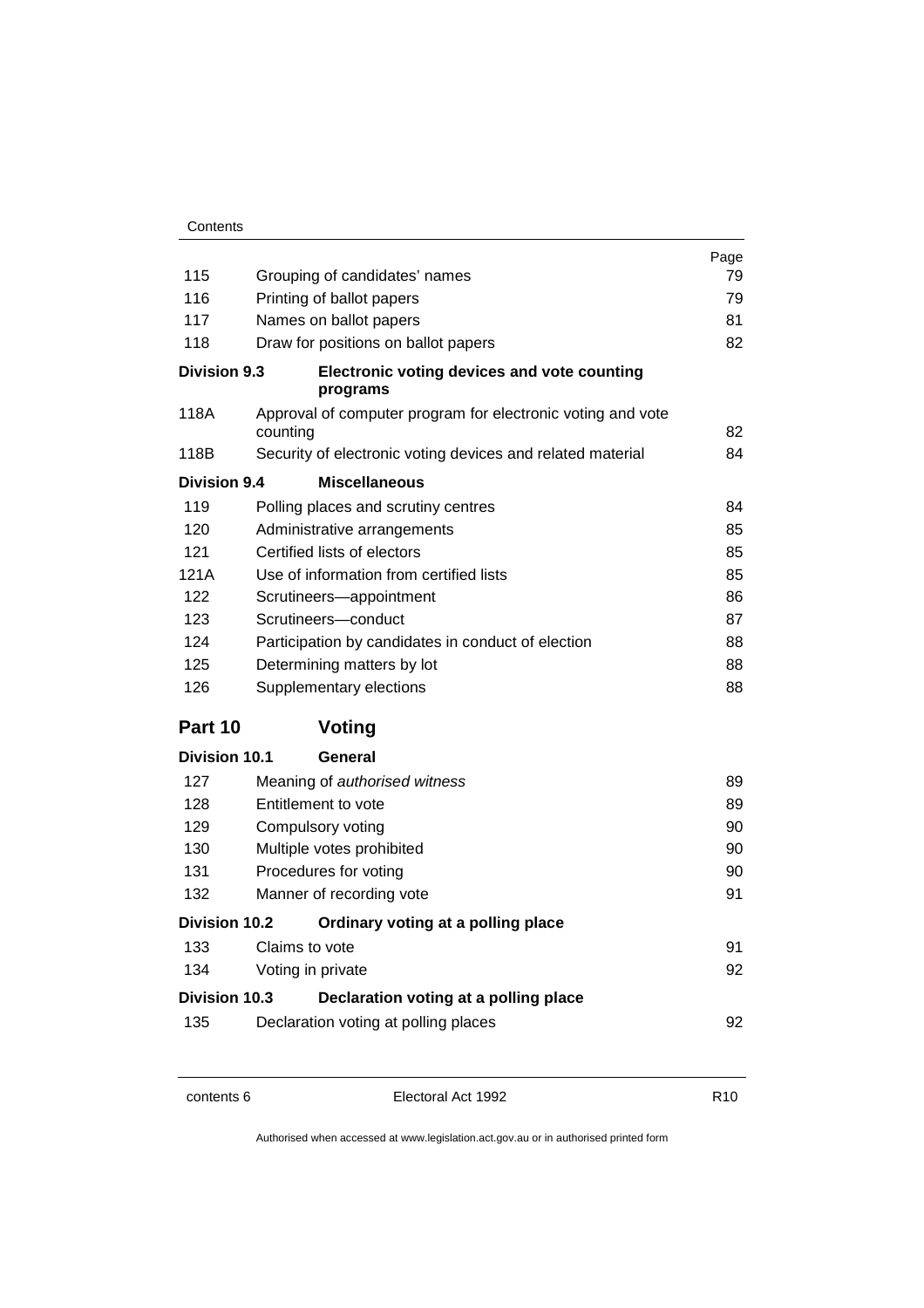|                      |                                                           | Contents |
|----------------------|-----------------------------------------------------------|----------|
|                      |                                                           | Page     |
| <b>Division 10.4</b> | Voting otherwise than at a polling place                  |          |
| 136                  | Meaning of eligible elector for div 10.4                  | 94       |
| 136A                 | Postal voting before polling day                          | 94       |
| 136B                 | Ordinary or declaration voting in ACT before polling day  | 96       |
| 136C                 | Declaration voting outside ACT on or before polling day   | 99       |
| 137                  | Record of issue of declaration voting papers              | 100      |
| 138                  | Inspection of records                                     | 100      |
| 139                  | Receipt of declaration voting papers                      | 101      |
| 140                  | Registered declaration voters                             | 101      |
| 141                  | Issue of voting papers to registered declaration voters   | 102      |
| 142                  | Correcting formal errors                                  | 102      |
| 143                  | Application forms for postal declaration votes            | 102      |
| 144                  | Transmission of applications for postal declaration votes | 102      |
| 145                  | Interference with declaration voting                      | 103      |
| 146                  | Soliciting completed declaration votes                    | 103      |
| 147                  | Transmission of completed declaration votes               | 103      |
| 148                  | Opening envelopes containing declaration votes            | 103      |
| <b>Division 10.5</b> | <b>Mobile polling</b>                                     |          |
| 149                  | Definitions for div 10.5                                  | 104      |
| 149A                 | Declaration of special hospitals                          | 104      |
| 150                  | Mobile polling-institutions                               | 104      |
| 151                  | Functions of visiting officers                            | 105      |
| 152                  | Failure to visit institution                              | 106      |
| 153                  | Custody of ballot boxes and electoral papers              | 106      |
| Division 10.6        | <b>Miscellaneous</b>                                      |          |
| 154                  | Arrangements at polling places                            | 106      |
| 155                  | Particulars on ballot papers before issue                 | 107      |
| 156                  | Assistance to voters                                      | 107      |
| 156A                 | Assistance to voters unable to enter polling place        | 108      |
| 157                  | Spoilt ballot papers                                      | 109      |
| 158                  | Custody of ballot boxes and electoral papers              | 109      |
| 159                  | Extension of time for conducting elections                | 110      |
| 160                  | Suspension and adjournment of polling                     | 110      |

R10 Electoral Act 1992 contents 7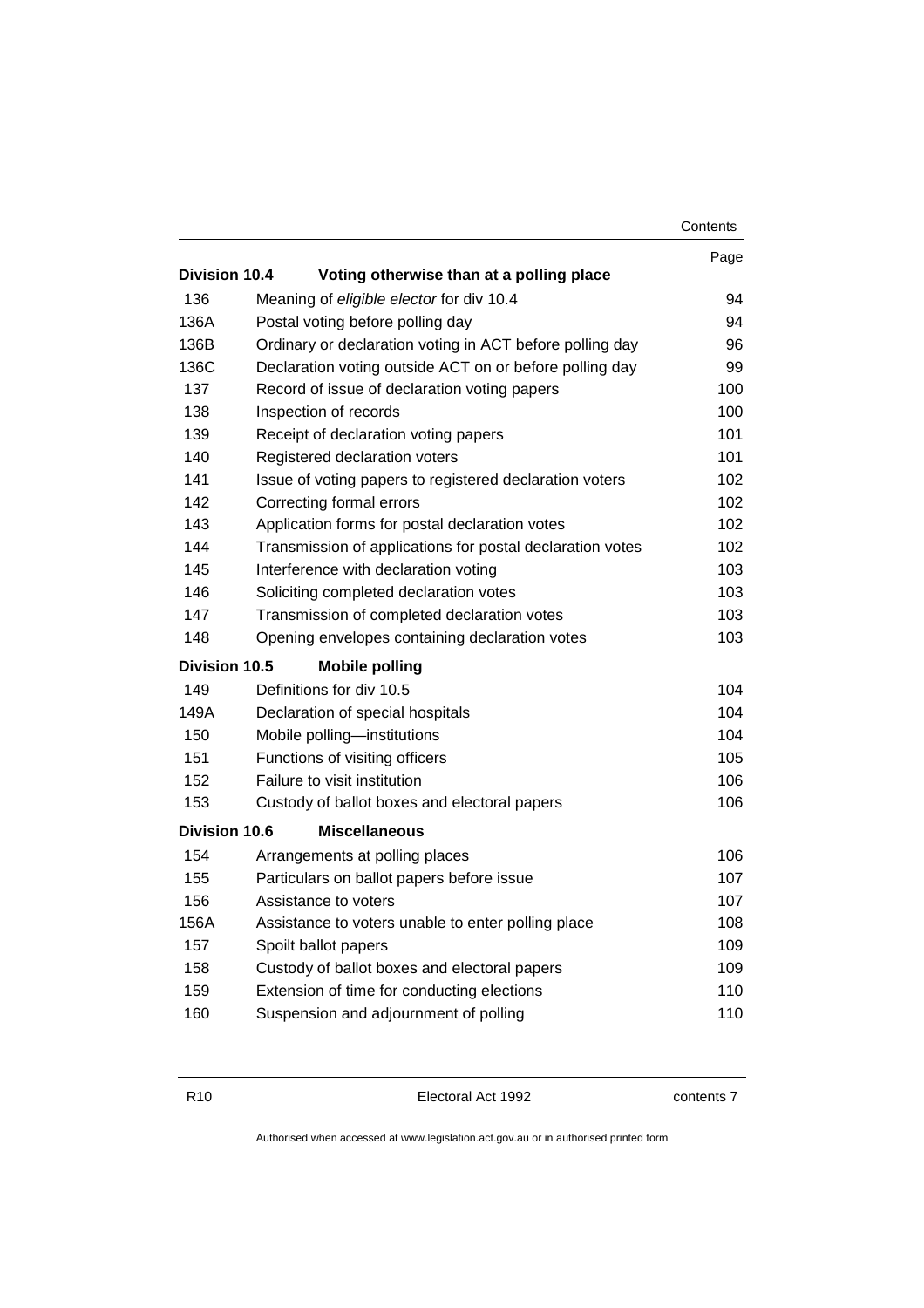#### **Contents**

|               |                                                          | Page |
|---------------|----------------------------------------------------------|------|
| Division 10.7 | <b>Failure to vote</b>                                   |      |
| 161           | Default notice                                           | 111  |
| 162           | First notice                                             | 112  |
| 163           | Second notice                                            | 112  |
| 164           | Final notice                                             | 112  |
| 165           | Discharge of liability                                   | 113  |
| 166           | Response on behalf of elector                            | 113  |
| Part 11       | <b>Polling in Antarctica</b>                             |      |
| 167           | Definitions for pt 11                                    | 114  |
| 167A          | Declaration of ship as a station                         | 114  |
| 167B          | Approval of ways of transmission                         | 115  |
| 168           | Returning officers and assistants for Antarctic stations | 115  |
| 170           | Application of Act to polling in Antarctica              | 115  |
| 171           | Antarctic electors                                       | 116  |
| 172           | Arrangements for the polling in Antarctica               | 116  |
| 173           | Conduct of the polling                                   | 117  |
| 174           | Claims to vote                                           | 117  |
| 175           | Proceedings at close of poll                             | 117  |
| 176           | Result of polling in Antarctica                          | 118  |
| 177           | Preservation of documents                                | 118  |
| Part 12       | The scrutiny                                             |      |
| 178           | Scrutiny                                                 | 120  |
| 179           | Preliminary scrutiny of declaration voting papers etc    | 120  |
| 180           | Formality of ballot papers                               | 122  |
| 181           | Death of candidate                                       | 123  |
| 182           | First count-ordinary ballot papers                       | 123  |
| 183           | First count-declaration ballot papers                    | 125  |
| 183A          | First count-electronic ballot papers                     | 125  |
| 184           | Second count-first preferences                           | 125  |
| 185           | Ascertaining result of poll                              | 126  |
| 186           | Objections by scrutineers                                | 126  |
| 187           | Recount of ballot papers                                 | 127  |
| 187A          | Recount of electronic scrutiny of ballot papers          | 127  |

contents 8 Electoral Act 1992 R10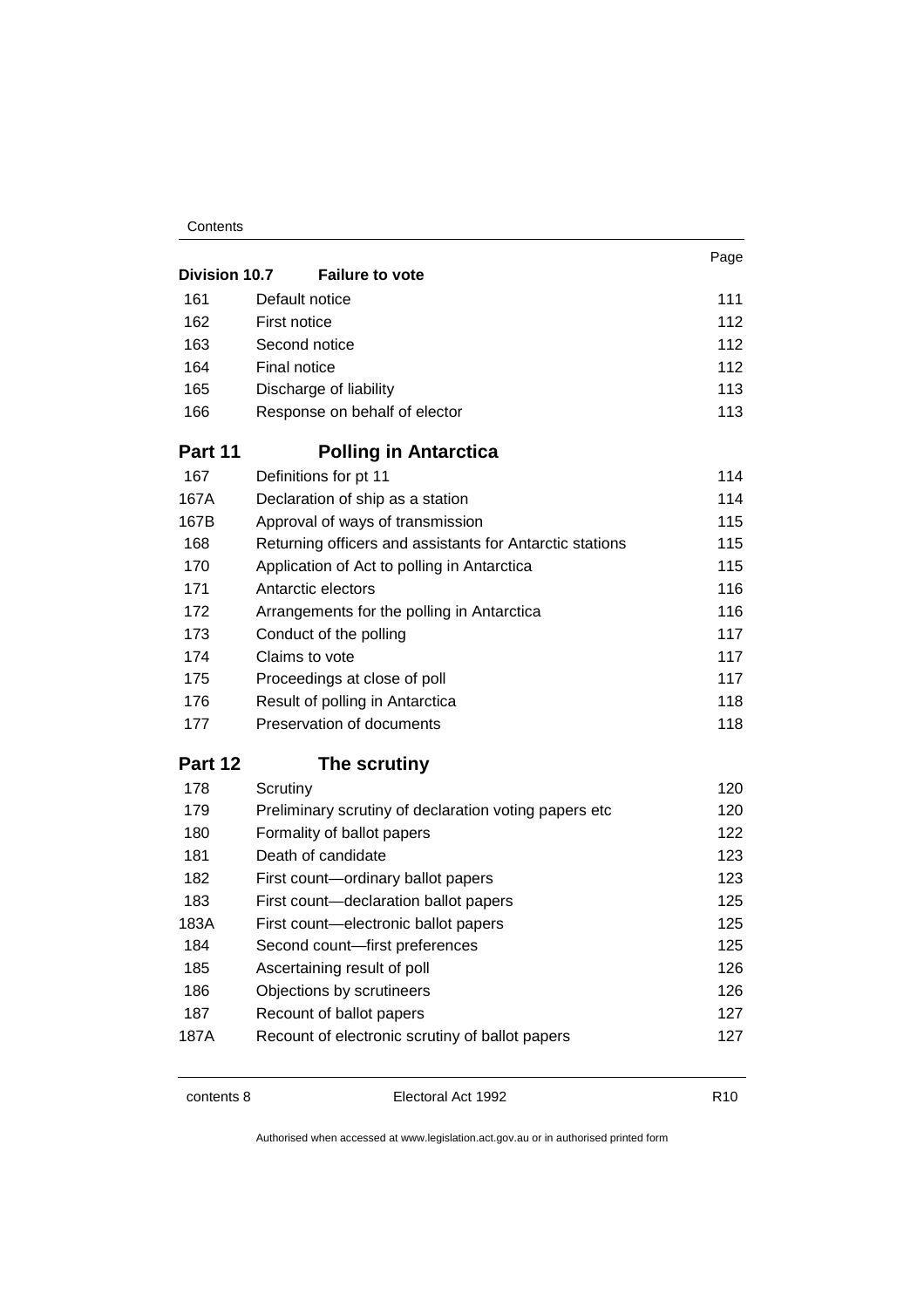|                      |                                                                            | Contents |
|----------------------|----------------------------------------------------------------------------|----------|
|                      |                                                                            | Page     |
| 188                  | Reservation of disputed ballot papers<br>Declaration of result of election | 128      |
| 189                  |                                                                            | 128      |
| Part 13              | <b>Casual vacancies</b>                                                    |          |
| 190                  | Definitions for pt 13                                                      | 130      |
| 191                  | Notice of casual vacancy                                                   | 130      |
| 192                  | Candidates for casual vacancy                                              | 131      |
| 193                  | Publication of candidates' details                                         | 132      |
| 194                  | Determination of candidate to fill vacancy                                 | 133      |
| 195                  | Assembly nominees                                                          | 133      |
| 196                  | Term of office of MLA declared elected under pt 13                         | 134      |
| 197                  | Dissolution or pre-election period                                         | 135      |
| Part 14              | <b>Election funding and financial disclosure</b>                           |          |
| <b>Division 14.1</b> | <b>Preliminary</b>                                                         |          |
| 198                  | Definitions for pt 14                                                      | 136      |
| 198A                 | Reference to things done by party or ballot group etc                      | 138      |
| 198B                 | Candidate remains candidate after election                                 | 139      |
| 199                  | Related bodies corporate                                                   | 139      |
| 200                  | Activities of campaign committees                                          | 139      |
| 201                  | Disclosure periods                                                         | 140      |
| 202                  | Gifts-determination of amounts                                             | 141      |
| <b>Division 14.2</b> | <b>Reporting agents</b>                                                    |          |
| 203                  | Appointed agents                                                           | 141      |
| 204                  | Non-appointed agents                                                       | 142      |
| 205                  | Registers of reporting agents                                              | 143      |
| <b>Division 14.3</b> | <b>Election funding</b>                                                    |          |
| 206                  | Who eligible votes are cast for                                            | 143      |
| 207                  | Entitlement to funds                                                       | 144      |
| 208                  | Threshold                                                                  | 145      |
| 212                  | Making of payments                                                         | 146      |
| 214                  | Death of candidate                                                         | 147      |
| 215                  | Application voluntary                                                      | 147      |

R10 Electoral Act 1992 contents 9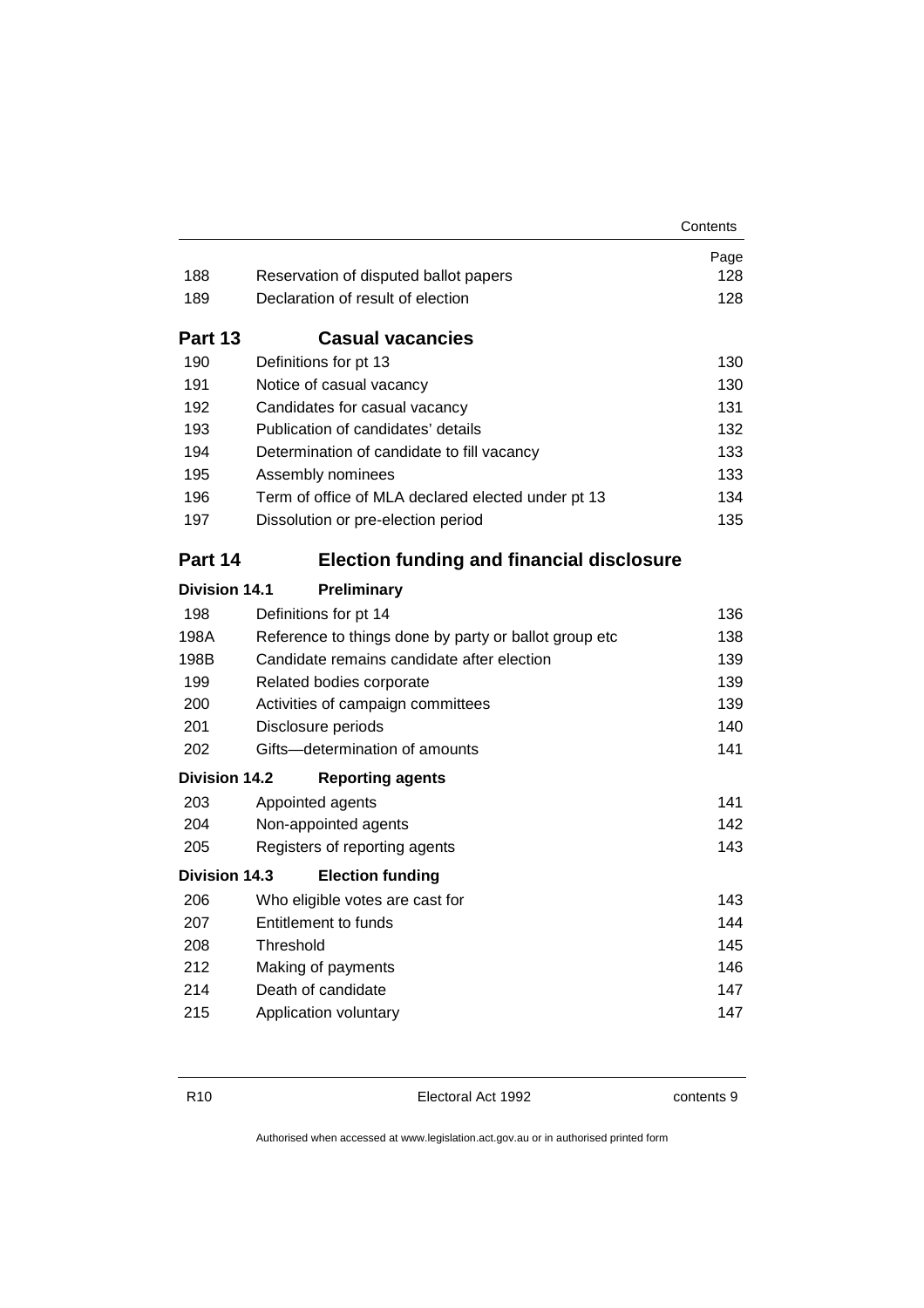#### **Contents**

|                      |                                                                | Page |
|----------------------|----------------------------------------------------------------|------|
| <b>Division 14.4</b> | <b>Disclosure of donations</b>                                 |      |
| 216                  | Meaning of defined details for div 14.4                        | 147  |
| 217                  | Disclosure of gifts                                            | 148  |
| 218                  | Disclosure of gifts-non-party groups                           | 149  |
| 218A                 | Certain loans not to be received                               | 149  |
| 219                  | Nil returns                                                    | 152  |
| 220                  | Disclosure of gifts by persons incurring political expenditure | 152  |
| 221                  | Donations to non-party groups and candidates                   | 153  |
| 221A                 | Annual returns of donations                                    | 155  |
| 221B                 | Advice about obligations to make returns                       | 156  |
| 222                  | Anonymous gifts                                                | 156  |
| Division 14.5        | Disclosure of electoral expenditure                            |      |
| 223                  | Definitions for div 14.5                                       | 158  |
| 224                  | Returns of electoral expenditure                               | 160  |
| 225                  | Nil returns                                                    | 161  |
| 226                  | Returns by broadcasters and publishers                         | 162  |
| 227                  | Multiple elections on same day                                 | 163  |
| Division 14.6        | <b>Annual returns</b>                                          |      |
| 228                  | Meaning of defined particulars for div 14.6                    | 164  |
| 230                  | Annual returns by parties, ballot groups and MLAs              | 165  |
| 231                  | Periods of less than financial year                            | 167  |
| 231A                 | Returns by parties under Commonwealth Electoral Act            | 167  |
| 231B                 | Annual returns by associated entities                          | 168  |
| 231C                 | Returns by associated entities under Commonwealth Electoral    |      |
|                      | Act                                                            | 169  |
| 232                  | Amounts received                                               | 170  |
| 234                  | Outstanding amounts                                            | 170  |
| 234A                 | Regulations                                                    | 171  |
| Division 14.7        | <b>Compliance</b>                                              |      |
| 235                  | Definitions for div 14.7                                       | 171  |
| 236                  | Offences                                                       | 171  |
| 237                  | Investigation notices generally                                | 172  |
| 237A                 | Investigation notices about associated entities                | 174  |
| 237B                 | Investigation notice offences                                  | 176  |
|                      |                                                                |      |

contents 10 Electoral Act 1992 R10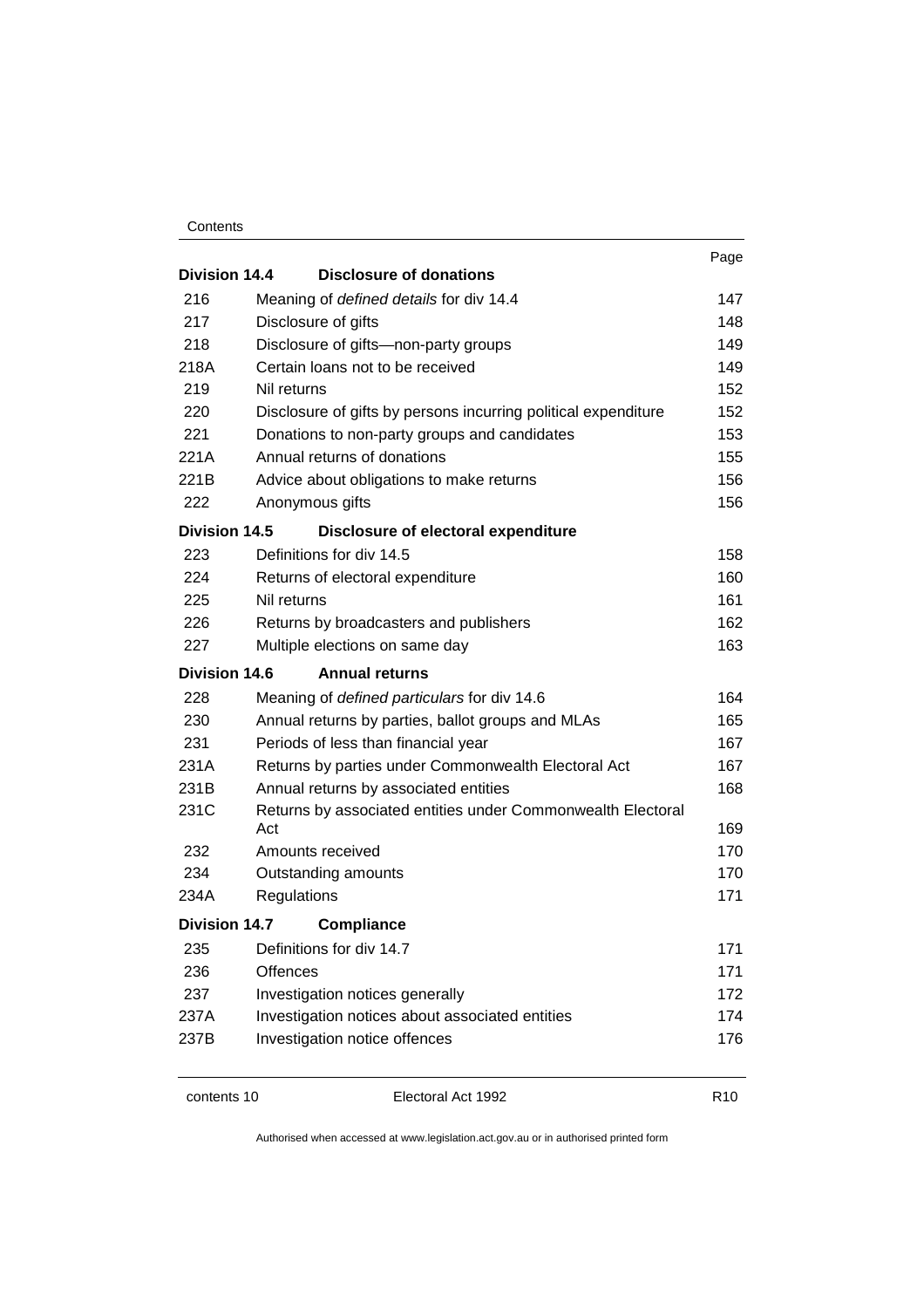|                      |                                                             | Contents |
|----------------------|-------------------------------------------------------------|----------|
|                      |                                                             | Page     |
| 238                  | Investigation-search warrants                               | 176      |
| 239                  | Records                                                     | 178      |
| <b>Division 14.8</b> | <b>Miscellaneous</b>                                        |          |
| 240                  | Inability to complete returns                               | 179      |
| 241                  | Noncompliance with pt 14                                    | 181      |
| 242                  | Amendment of returns                                        | 181      |
| 243                  | Copies of returns to be available for public inspection     | 182      |
| Part 15              | <b>Review of decisions</b>                                  |          |
| 244                  | Definitions for pt 15                                       | 184      |
| 245                  | Reviewable decisions                                        | 184      |
| 246                  | Review statements                                           | 185      |
| 247                  | Review by electoral commission                              | 186      |
| 248                  | Notice of decision of the electoral commission              | 187      |
| 249                  | Review by administrative appeals tribunal                   | 188      |
| Part 16              | Disputed elections, eligibility and<br>vacancies            |          |
| <b>Division 16.1</b> | <b>Preliminary</b>                                          |          |
| 250                  | Definitions for pt 16                                       | 189      |
| 251                  | Meaning of Speaker for pt 16                                | 190      |
| <b>Division 16.2</b> | <b>Jurisdiction and powers of Supreme Court</b>             |          |
| 252                  | <b>Court of Disputed Elections</b>                          | 190      |
| 253                  | Powers of the court                                         | 191      |
| 255                  | Decisions are final                                         | 191      |
| <b>Division 16.3</b> | <b>Disputed elections</b>                                   |          |
| 256                  | Validity may be disputed after election                     | 191      |
| 257                  | Persons entitled to dispute elections                       | 192      |
| 258                  | Form of application                                         | 192      |
| 259                  | Time for filing application                                 | 192      |
| 260                  | Deposit as security for costs                               | 193      |
| 261                  | Registrar to serve copies of application on certain persons | 193      |
| 262                  | Parties to application under div 16.3                       | 193      |
| 263                  | Withdrawal and abatement of application                     | 194      |

R10 Electoral Act 1992 contents 11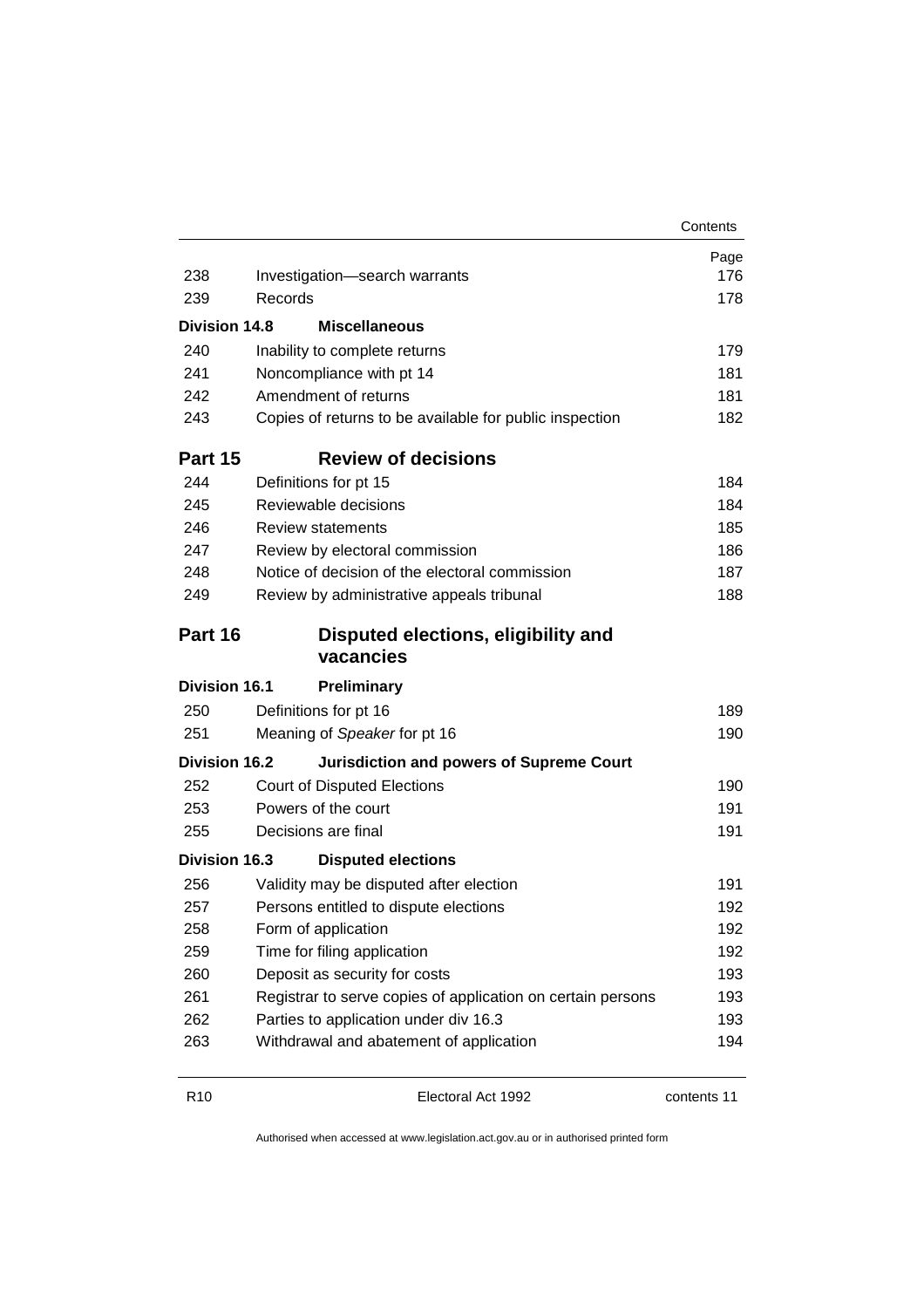| 264                  | Hearing of applications                                      | Page<br>196 |
|----------------------|--------------------------------------------------------------|-------------|
| 265                  | Declarations and orders                                      | 196         |
| 266                  | Illegal practices                                            |             |
| 267                  | Bribery or undue influence by person elected                 | 198         |
| 268                  | Immaterial delays and errors                                 | 198         |
| 269                  | Inquiries by court                                           | 199         |
| 270                  | Rejected ballot papers                                       | 199         |
| 271                  | Evidence that persons were not permitted to vote             | 199         |
| 272                  | Inspection of electoral papers                               | 200         |
| 273                  | Commissioner not prevented from accessing documents          | 200         |
| 274                  | Registrar to serve copies of declarations on certain persons | 200         |
| 275                  | <b>Effect of declarations</b>                                | 200         |
| <b>Division 16.4</b> | <b>Eligibility and vacancies</b>                             |             |
| 276                  | Speaker to state case                                        | 201         |
| 277                  | Parties to a referral                                        | 201         |
| 278                  | Declarations and orders                                      | 202         |
| 279                  | Registrar to serve copy of declarations on Speaker           | 202         |
| 280                  | <b>Effect of declarations</b>                                | 202         |
| Division 16.5        | <b>Proceedings</b>                                           |             |
| 281                  | Procedure                                                    | 203         |
| 282                  | Legal representation limited                                 | 203         |
| 283                  | Admissibility of evidence                                    |             |
| 284                  | Costs may be ordered against Territory                       | 204         |
| Part 17              | <b>Electoral offences</b>                                    |             |
| <b>Division 17.1</b> | <b>Bribery and improper influence</b>                        |             |
| 285                  | <b>Bribery</b>                                               | 205         |
| 286                  | Influencing of votes by officers                             | 206         |
| 287                  | Influencing votes of hospital and nursing home patients      | 206         |
| <b>Division 17.2</b> | <b>Protection of rights</b>                                  |             |
| 288                  | Violence and intimidation                                    | 206         |
| 289                  | Discrimination on grounds of political donations<br>206      |             |
| 290                  | Employees' right to leave of absence for voting              | 207         |
|                      |                                                              |             |

contents 12 Electoral Act 1992 R10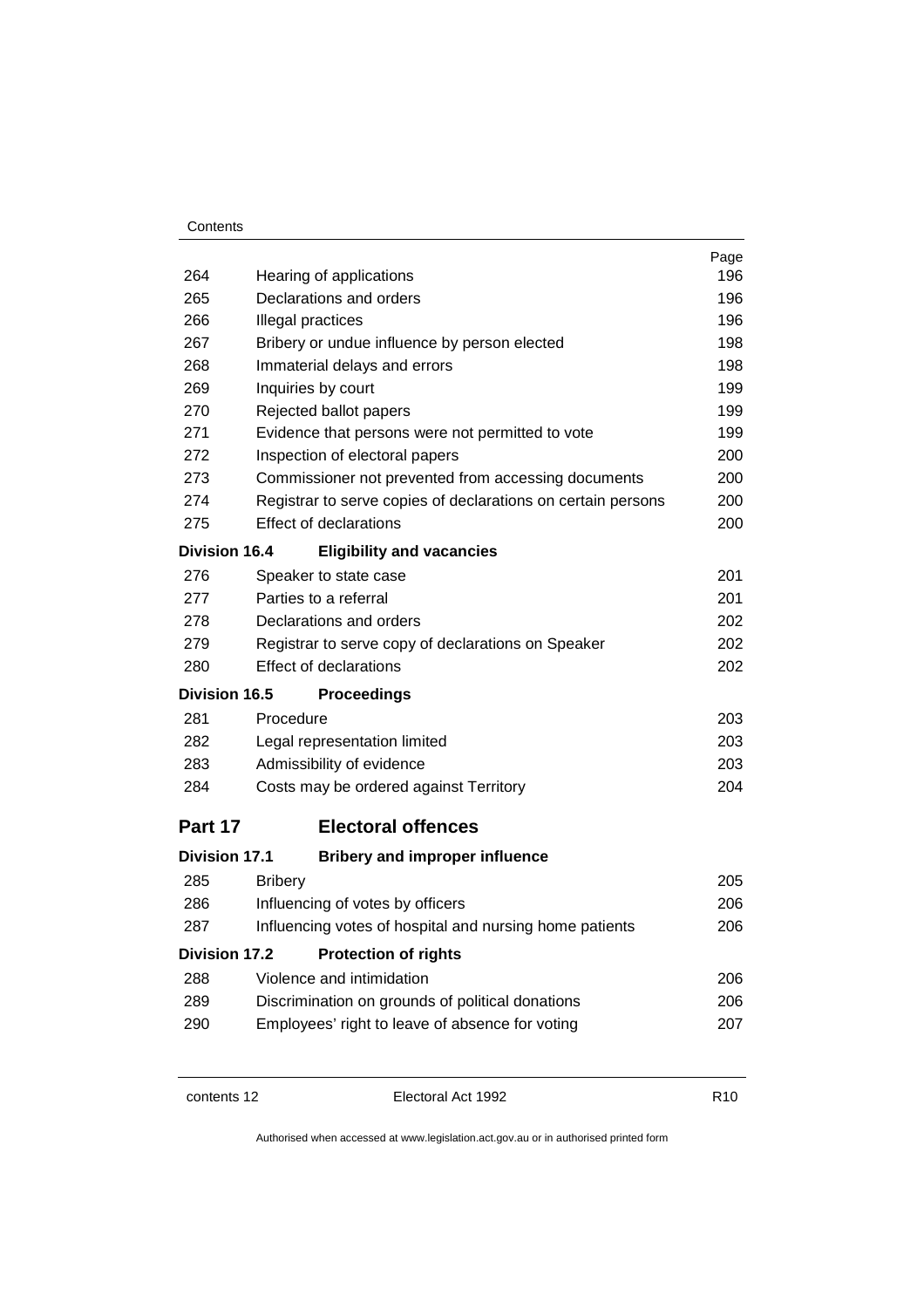|                                             |                                        |                                                                                        | Contents    |
|---------------------------------------------|----------------------------------------|----------------------------------------------------------------------------------------|-------------|
|                                             |                                        |                                                                                        | Page        |
| Division 17.3                               |                                        | <b>Campaigning offences</b>                                                            |             |
| 291                                         |                                        | Definitions for div 17.3                                                               | 208         |
| 292                                         |                                        | Dissemination of electoral matter—authorisers and authors                              | 208         |
| 293                                         |                                        | Dissemination of electoral matter-letters to the editor                                | 209         |
| 294                                         |                                        | Dissemination of electoral matter-newspaper and periodical<br>reportage and commentary | 210         |
| 295                                         | items                                  | Exemptions for dissemination of electoral matter on certain                            | 210         |
| 296                                         | Advertorials                           |                                                                                        | 211         |
| 297                                         |                                        | Misleading or deceptive electoral matter                                               | 212         |
| 298                                         |                                        | Inducement to illegal voting-representations of ballot papers                          | 212         |
| 299                                         | Graffiti                               |                                                                                        | 212         |
| 300                                         |                                        | Defamation of candidates                                                               | 213         |
| 301                                         |                                        | Publication of statements about candidates                                             | 213         |
| 302                                         | Disruption of election meetings        |                                                                                        |             |
| 303                                         |                                        | Canvassing within 100m of polling places                                               | 215         |
| 304<br>Badges and emblems in polling places |                                        |                                                                                        | 216         |
| 305                                         | How-to-vote material in polling places |                                                                                        | 217         |
| 306                                         |                                        | Evidence of authorisation of electoral matter                                          | 217         |
| <b>Division 17.4</b>                        |                                        | <b>Electronic voting offences</b>                                                      |             |
| 306A                                        |                                        | Interfering with electronic voting devices etc                                         | 217         |
| 306B                                        |                                        | Interfering with electronic counting devices etc                                       | 218         |
| Division 17.5                               |                                        | <b>Voting fraud</b>                                                                    |             |
| 307                                         | Voting fraud                           |                                                                                        | 218         |
| Division 17.6                               |                                        | <b>Electoral papers</b>                                                                |             |
| 309                                         |                                        | Electoral papers-forgery                                                               | 219         |
| 310                                         | Electoral papers-forfeiture            |                                                                                        |             |
| 311                                         |                                        | Electoral papers-unauthorised possession                                               | 220         |
| 312                                         |                                        | Electoral papers-false or misleading statements                                        | 220         |
| 313                                         |                                        | Electoral papers-defacement etc                                                        | 221         |
| 314                                         |                                        | Electoral papers-signatures                                                            | 221         |
| 315                                         |                                        | Electoral papers-witnesses                                                             | 221         |
| <b>Division 17.7</b>                        |                                        | <b>Official functions</b>                                                              |             |
| 316                                         |                                        | Improper influence-members of electoral commission etc                                 | 222         |
| R <sub>10</sub>                             |                                        | Electoral Act 1992                                                                     | contents 13 |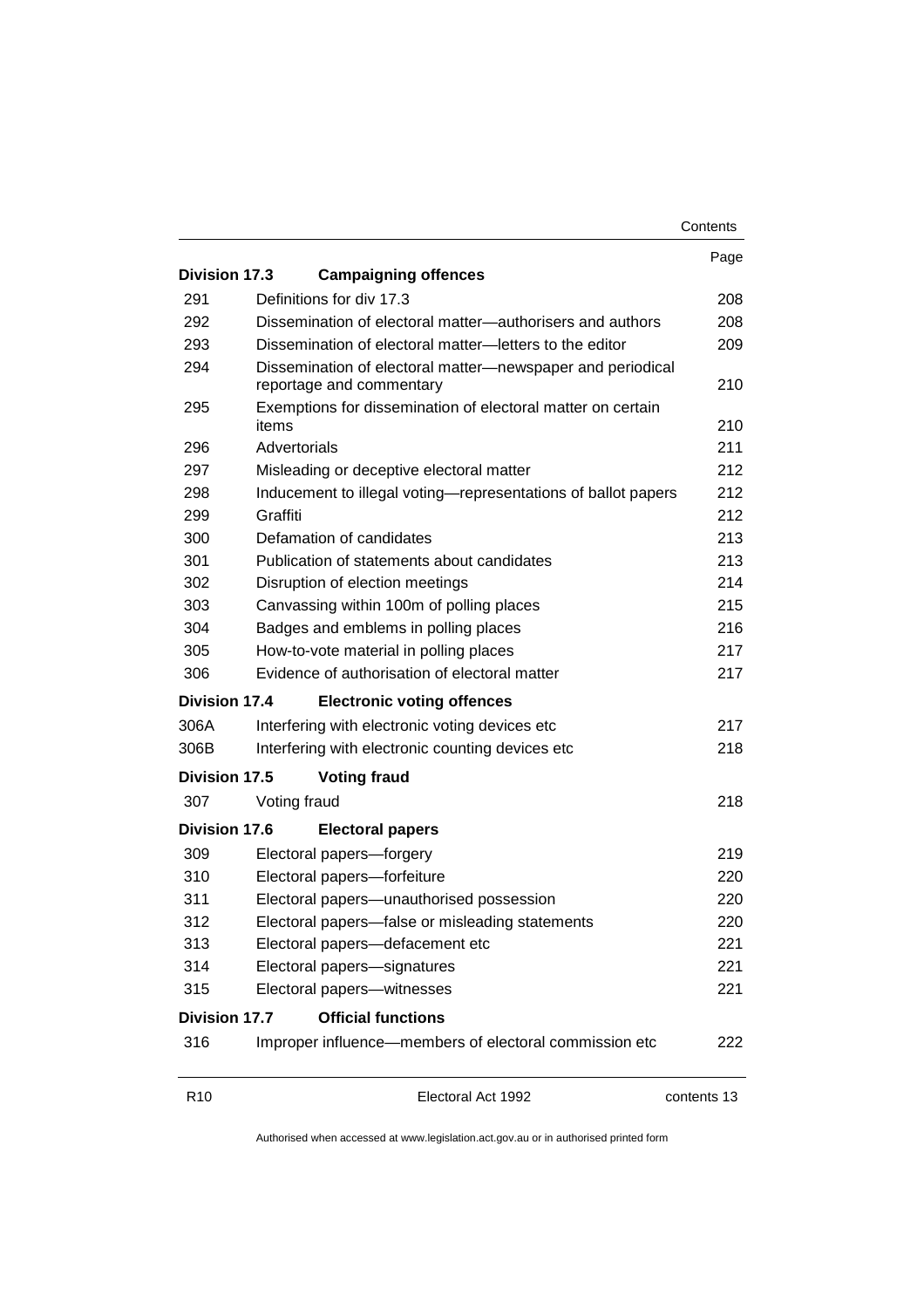|                      |                                                                      | Page |
|----------------------|----------------------------------------------------------------------|------|
| 317                  | Unauthorised actions by officers                                     | 222  |
| 318                  | Identification of voters and votes                                   | 223  |
| 319                  | Responses to official questions                                      | 223  |
| 320                  | Control of behaviour at voting centres                               | 224  |
| Part 18              | <b>Enforcement proceedings</b>                                       |      |
| <b>Division 18.1</b> | <b>Injunctions</b>                                                   |      |
| 321                  | Restraining conduct                                                  | 226  |
| 322                  | Requiring things to be done                                          | 227  |
| 323                  | Commissioner not required to give undertakings as to damages         | 227  |
| 324                  | Powers of the court                                                  | 227  |
| <b>Division 18.2</b> | <b>Prosecutions</b>                                                  |      |
| 325                  | Investigation of complaints                                          | 228  |
| 326                  | Commissioner may prosecute enrolment and voting offences             | 228  |
| 327                  | Service of certain process by mail                                   | 228  |
| Part 19              | <b>Miscellaneous</b>                                                 |      |
| 328                  | Extension of time for acts by officers                               | 229  |
| 329                  | Restrictions on sending completed ballot and voting papers by<br>fax | 229  |
| 330                  | Forms-provision and assistance                                       | 229  |
| 332                  | Correcting delays, errors and omissions                              | 230  |
| 333                  | Voting statistics to be published                                    | 230  |
| 334                  | Collecting further statistical information                           | 230  |
| 335                  | Storage and destruction of electoral papers                          | 231  |
| 336                  | Administrative arrangements with Commonwealth and States             | 231  |
| 337                  | Evidentiary certificates                                             | 231  |
| 338                  | Acts and omissions of representatives                                | 232  |
| 340                  | Chief executive to provide assistance etc                            | 233  |
| 340A                 | Approved forms                                                       | 234  |
| 341                  | Regulation-making power                                              | 234  |
|                      |                                                                      |      |

**Contents**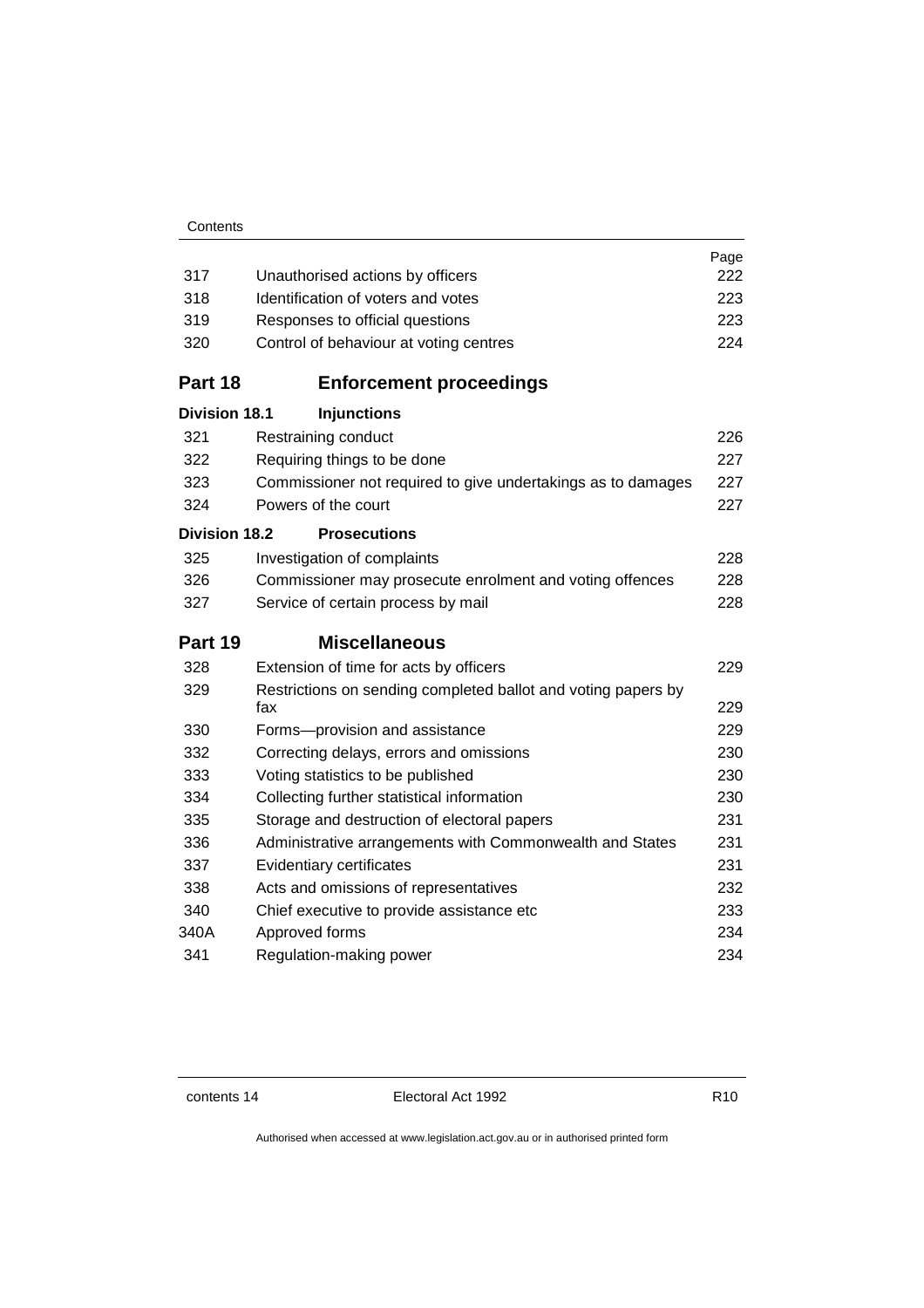|                                                             |                                |                                                                                                                        | Contents    |                   |
|-------------------------------------------------------------|--------------------------------|------------------------------------------------------------------------------------------------------------------------|-------------|-------------------|
| <b>Schedule 1</b><br><b>Schedule 2</b><br><b>Schedule 3</b> |                                | Form of ballot paper                                                                                                   | Page<br>235 |                   |
|                                                             |                                | <b>Ballot papers-printing of names and</b><br>collation<br><b>Preliminary scrutiny of declaration voting</b><br>papers |             |                   |
|                                                             |                                |                                                                                                                        |             | <b>Schedule 4</b> |
| <b>Part 4.1</b>                                             |                                | Preliminary                                                                                                            | 253         |                   |
| 1                                                           |                                | Interpretation for sch 4                                                                                               | 253         |                   |
| $\overline{2}$                                              |                                | Disregarding preferences                                                                                               | 255         |                   |
| <b>Part 4.2</b>                                             |                                | General                                                                                                                | 256         |                   |
| 3                                                           |                                | First preferences                                                                                                      | 256         |                   |
| 4                                                           |                                | Scrutiny to cease                                                                                                      | 256         |                   |
| 5                                                           |                                | Scrutiny to continue                                                                                                   | 256         |                   |
| 6                                                           | Surplus votes                  |                                                                                                                        | 257         |                   |
| $\overline{7}$                                              |                                | More than 1 surplus                                                                                                    | 257         |                   |
| 8                                                           | <b>Exclusion of candidates</b> |                                                                                                                        | 259         |                   |
| 9                                                           | Votes of excluded candidates   |                                                                                                                        | 260         |                   |
| 10                                                          |                                | Setting aside ballot papers                                                                                            | 260         |                   |
| <b>Part 4.3</b>                                             |                                | <b>Casual vacancies</b>                                                                                                | 261         |                   |
| 11                                                          | Application                    |                                                                                                                        | 261         |                   |
| 12                                                          | Quota                          |                                                                                                                        | 261         |                   |
| 13                                                          |                                | <b>Transfer value</b>                                                                                                  | 261         |                   |
| 14<br>15                                                    |                                | Recount-first count<br>Recount-continuation                                                                            | 263<br>263  |                   |
| 16                                                          |                                | Successful candidate is dead                                                                                           | 263         |                   |
| 17                                                          |                                | Multiple vacancies                                                                                                     | 264         |                   |
|                                                             |                                |                                                                                                                        |             |                   |
| <b>Part 4.4</b><br>18                                       |                                | Deceased successful candidates                                                                                         | 265<br>265  |                   |
| 19                                                          |                                | Application of pt 4.3<br>Multiple deaths                                                                               | 265         |                   |
|                                                             |                                |                                                                                                                        |             |                   |

R10 **Electoral Act 1992 contents 15**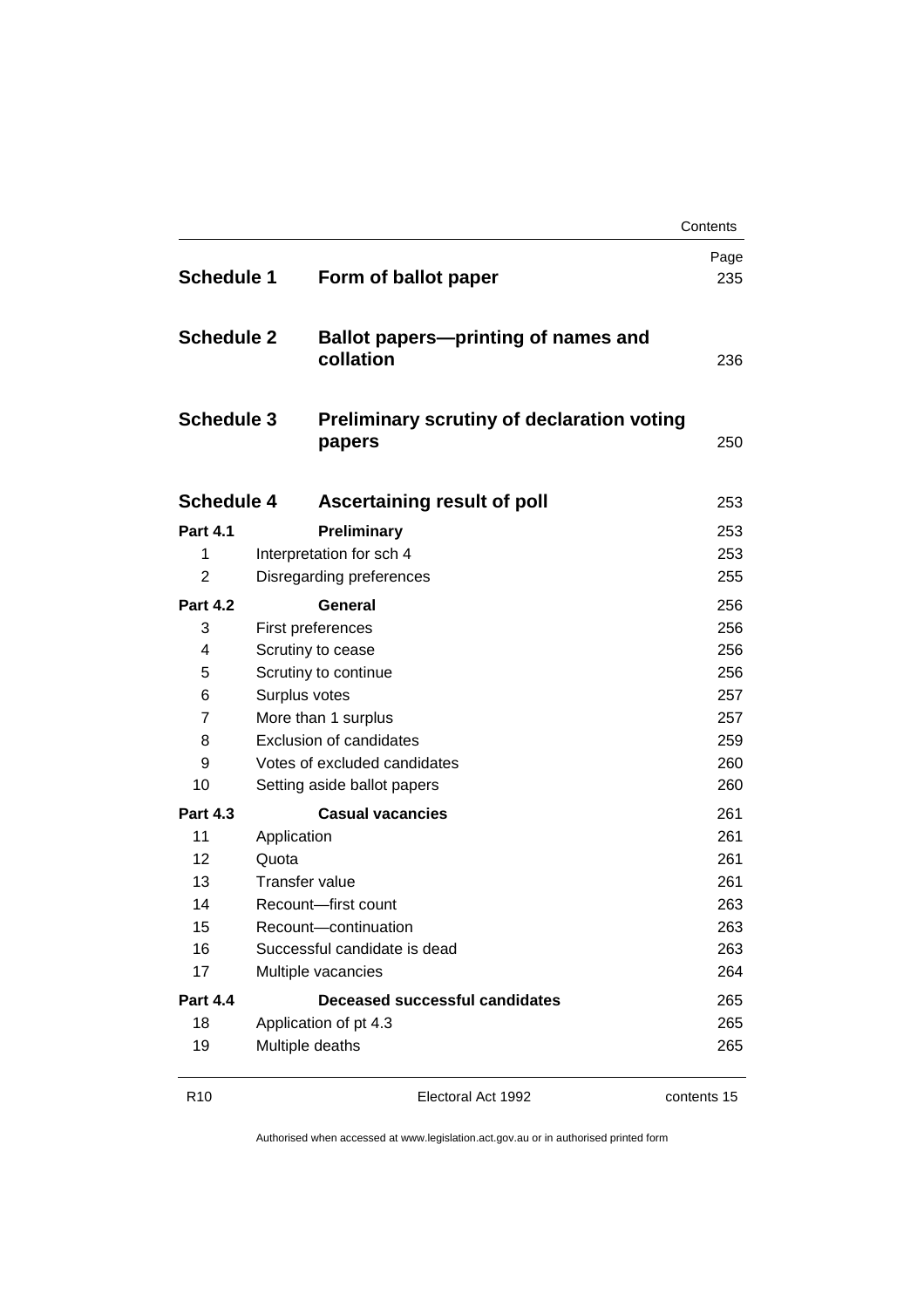**Contents** 

## Page **Dictionary** 266 **Endnotes** 1 About the endnotes 278 2 Abbreviation key 278 3 Legislation history 279 4 Amendment history 282 5 Earlier republications 322 6 Renumbered provisions 322

contents 16 **Electoral Act 1992** R10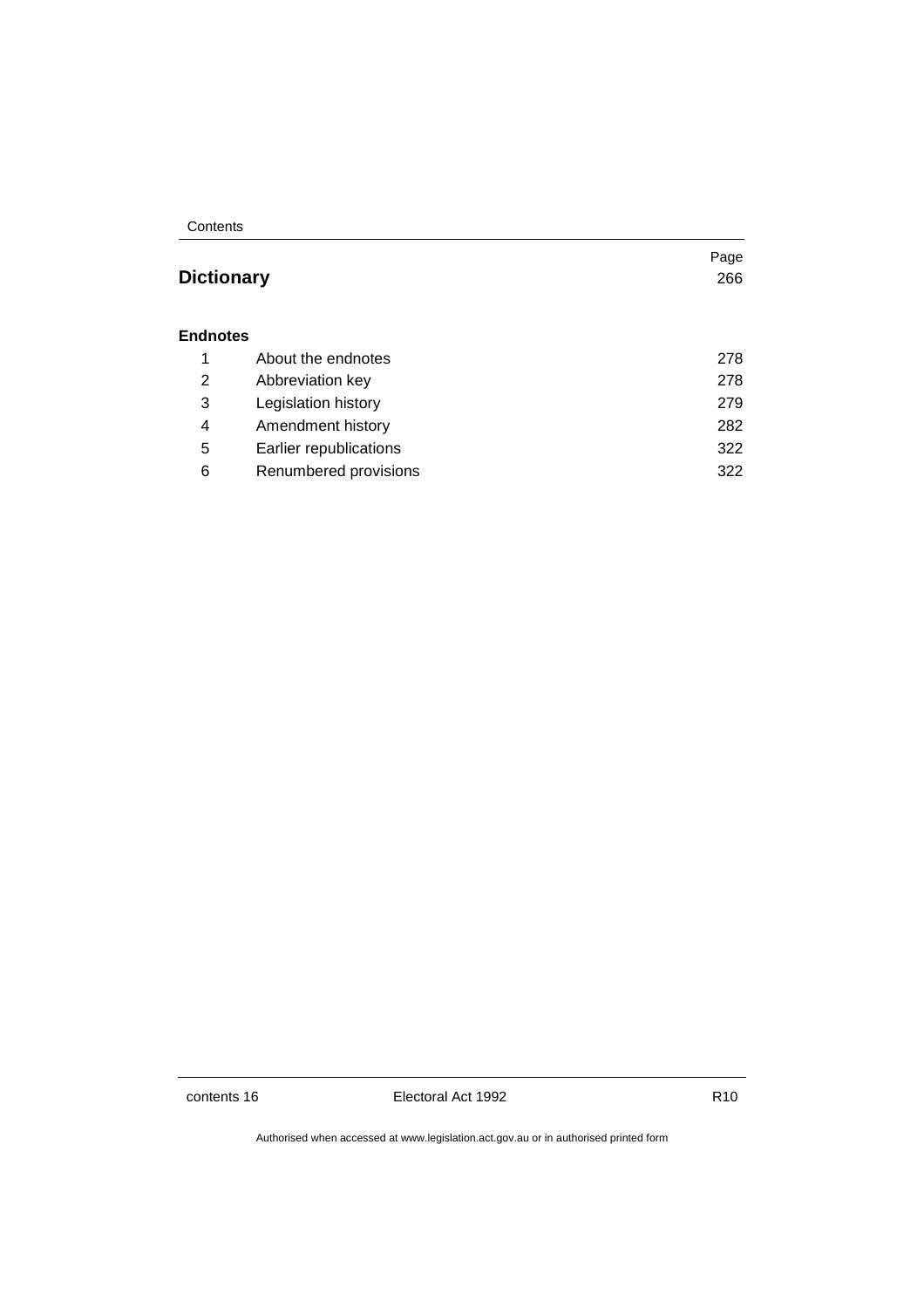Amendments incorporated to 9 October 2002



Australian Capital Territory

# **Electoral Act 1992**

An Act to provide for elections of members of the Legislative Assembly and related matters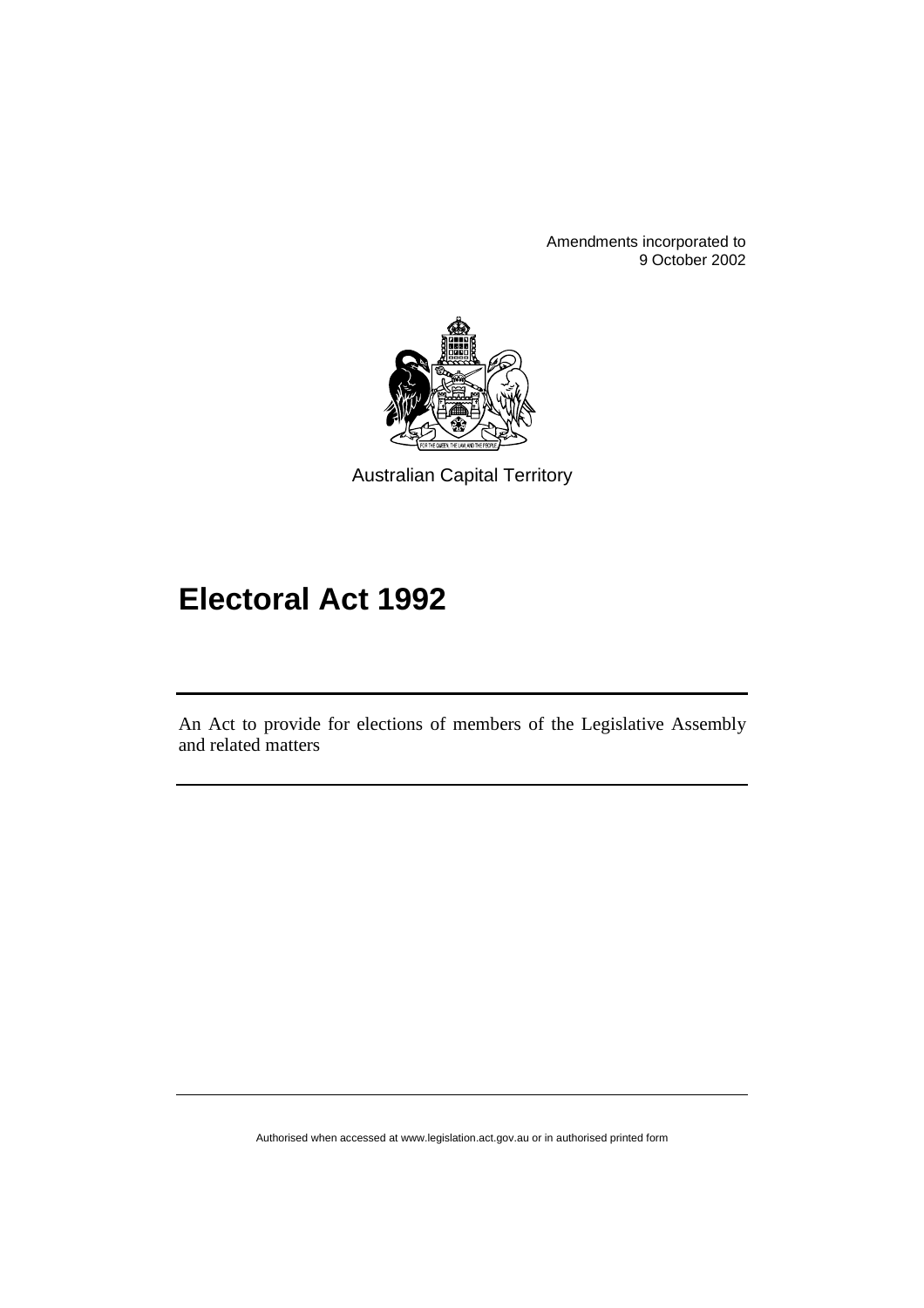#### **Preamble**

- 1 On 15 February 1992 a referendum was held to enable the electors of the Territory to choose which of 2 voting systems is to be used at future elections for the Legislative Assembly.
- 2 The electors chose the proportional representation (Hare-Clark) system as outlined in the Referendum Options Description Sheet set out in the *Australian Capital Territory (Electoral) Act 1988* (Cwlth), schedule 3.
- 3 The electoral system chosen by the electors includes the system of rotation of the positions of candidates' names on ballot papers known as the Robson Rotation.
- 4 The Legislative Assembly wishes to enact legislation to implement the electoral system chosen by the electors as soon as it is convenient to do so.

The Legislative Assembly for the Australian Capital Territory therefore enacts as follows: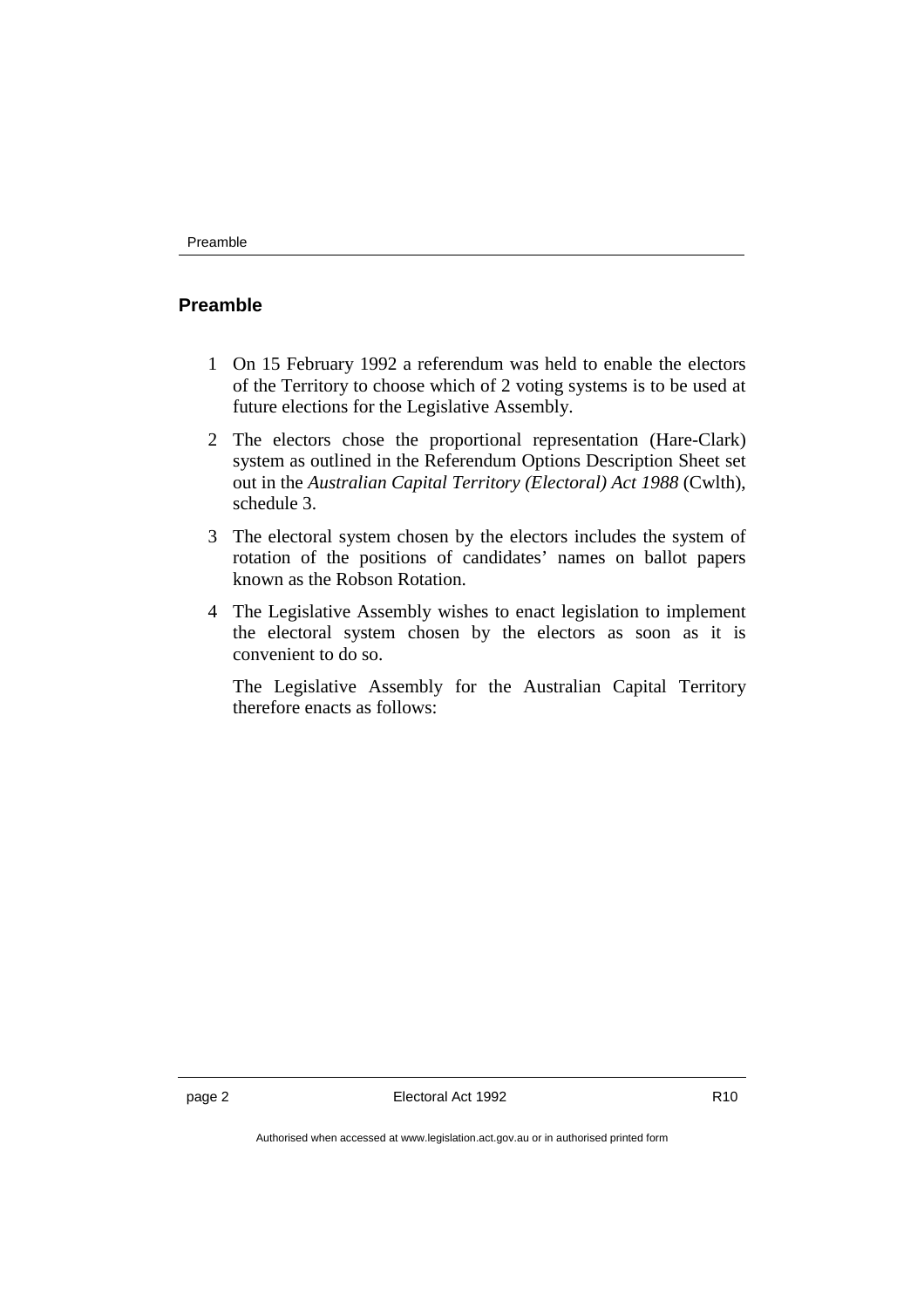Preliminary **Part 1** 

Section 1

## Part 1 **Preliminary**

#### **1 Name of Act**

This Act is the *Electoral Act 1992*.

#### **3 Dictionary**

The dictionary at the end of this Act is part of this Act.

*Note 1* The dictionary at the end of this Act defines certain words and expressions used in this Act, and includes references (*signpost definitions*) to other words and expressions defined elsewhere in this Act or in other legislation.

> For example, the signpost definition '*electoral matter*—see section 4 (Meaning of *electoral matter*).' means that the expression 'electoral matter' is defined in that section and the definition applies to the entire Act.

*Note 2* A definition in the dictionary (including a signpost definition) applies to the entire Act unless the definition, or another provision of the Act, provides otherwise or the contrary intention otherwise appears (see *Legislation Act 2001*, s 155 and s 156 (1)).

#### **4 Meaning of** *electoral matter*

- (1) In this Act, *electoral matter* is matter, in printed or electronic form, that is intended or likely to affect voting at an election.
- (2) Without limiting subsection (1), matter is taken to be intended or likely to affect voting at an election if it contains an express or implicit reference to, or comment on—
	- (a) the election; or
	- (b) the performance of the Government or Opposition, or a previous Government or Opposition; or
	- (c) the performance of an MLA or former MLA; or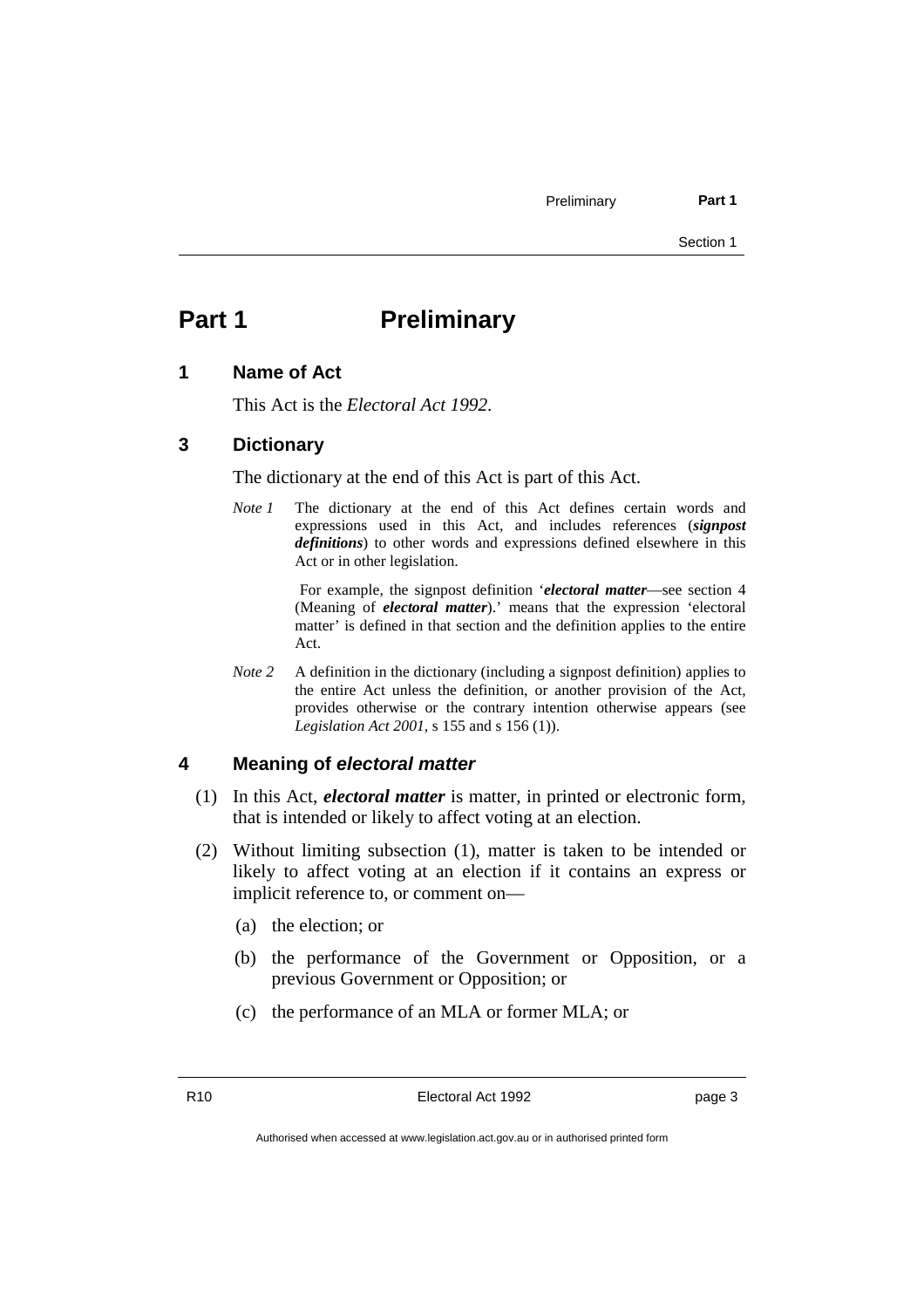#### Part 1 **Preliminary**

#### Section 4A

- (d) the performance of a political party, ballot group, candidate or group of candidates in the election; or
- (e) an issue submitted to, or otherwise before, the electors in relation to the election.

#### **4A Meaning of** *available for public inspection*

If a provision of this Act requires the commissioner to make a document, a copy of a document or a register available for public inspection, the commissioner must make the document, a copy or register available for inspection by members of the public at the commissioner's office during ordinary business hours.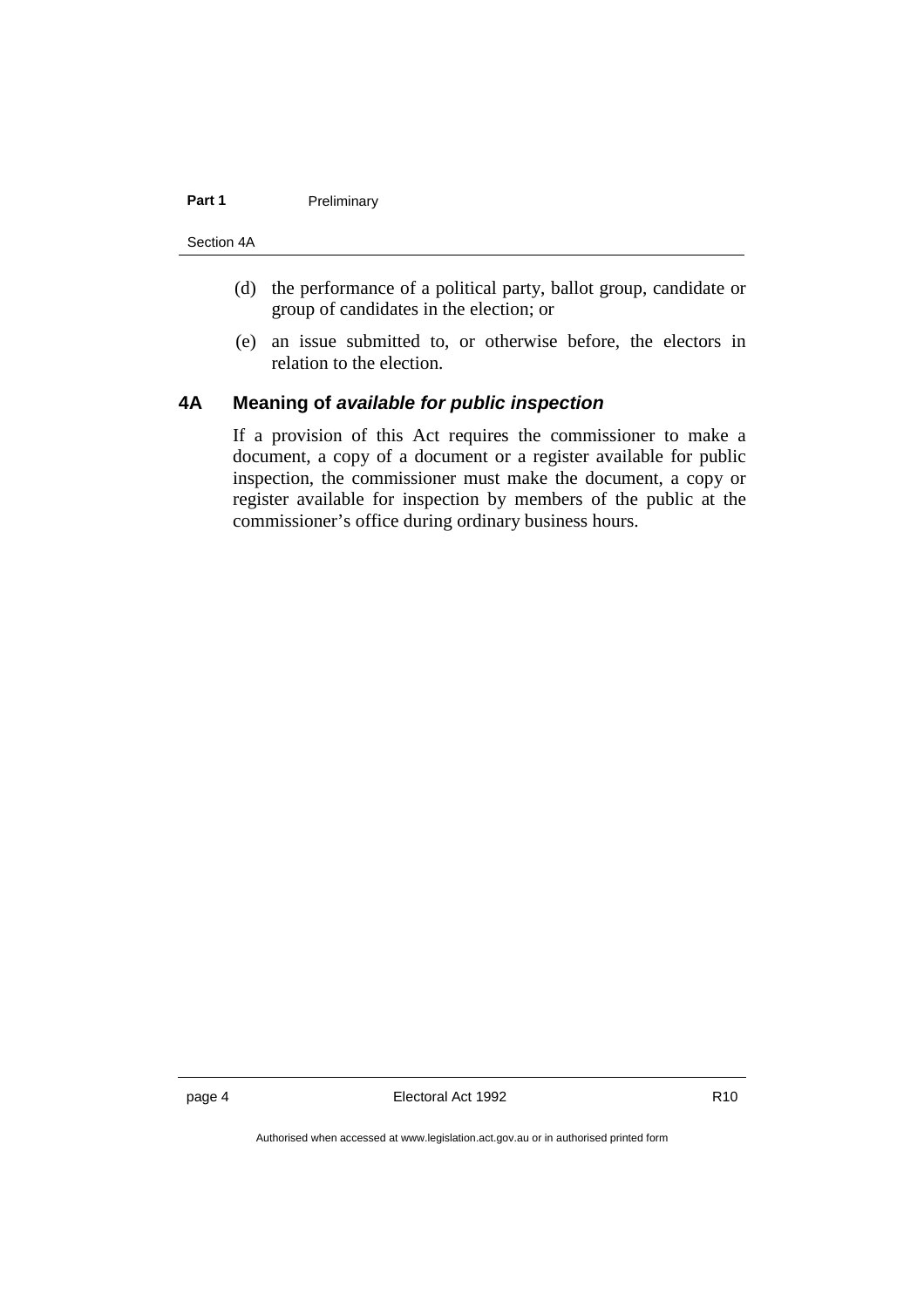## **Part 2 Australian Capital Territory Electoral Commission**

## **Division 2.1 Establishment, functions and powers of electoral commission**

## **5 Establishment**

The Australian Capital Territory Electoral Commission is established.

### **6 Constitution of commission**

The electoral commission consists of—

- (a) the chairperson; and
- (b) the commissioner; and
- (c) 1 other member.

## **7 Functions of electoral commission**

- (1) The electoral commission has the following functions:
	- (a) to advise the Minister on matters relating to elections;
	- (b) to consider, and report to the Minister on, matters relating to elections referred to it by the Minister;
	- (c) to promote public awareness of matters relating to elections and the Assembly by conducting education and information programs and by any other means it chooses;
	- (d) to provide information and advice on matters relating to elections to the Assembly, the Executive, the head of any administrative unit of the public service, Territory authorities, political parties, MLAs and candidates at elections;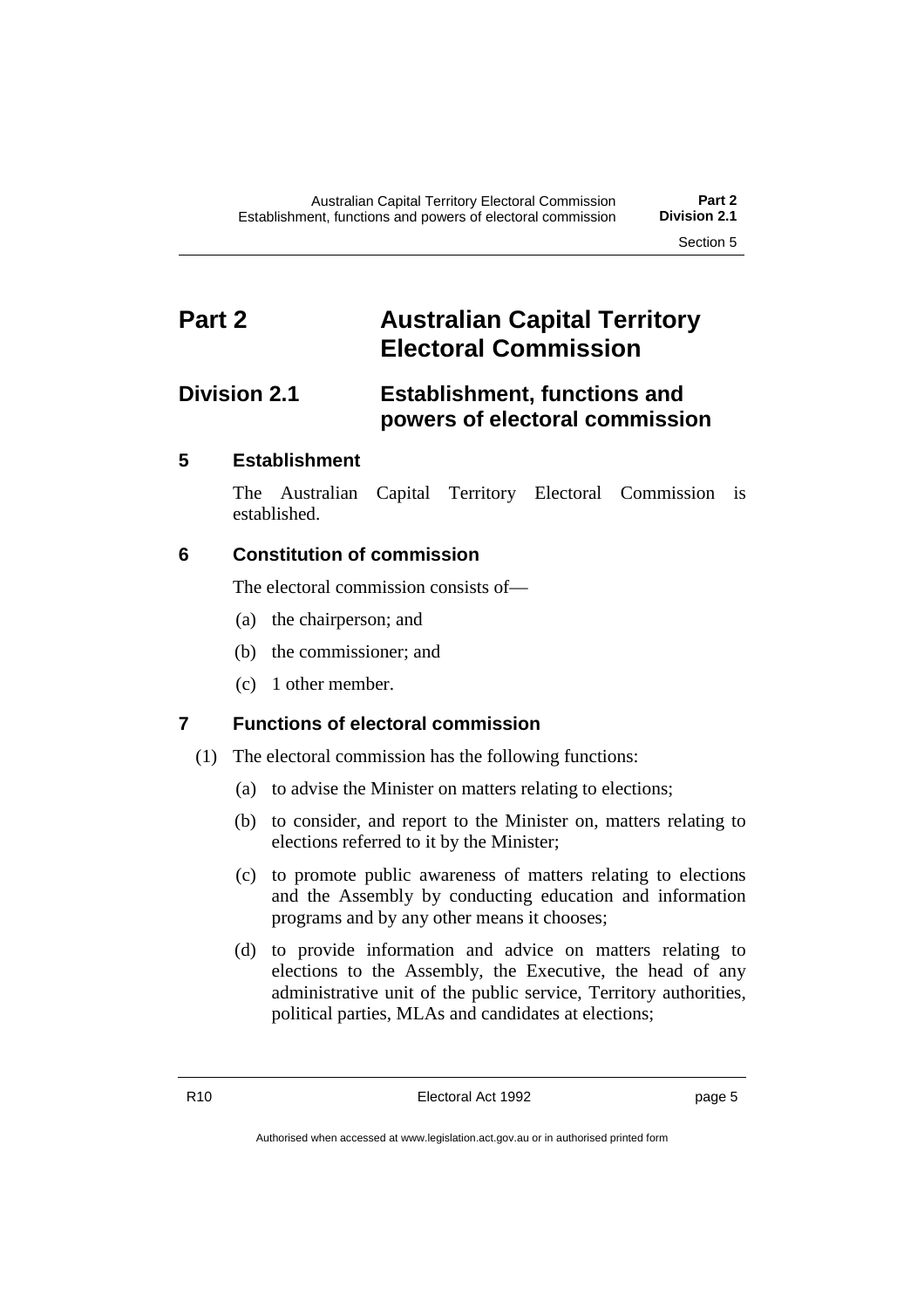- (e) to conduct and promote research into matters relating to elections or other matters relating to its functions;
- (f) to publish material on matters relating to its functions;
- (g) to provide, on payment of the determined fee (if any), goods and services to persons or organisations, to the extent that it is able to do so by using information or material in its possession or expertise acquired in the exercise of its functions;
- (h) to conduct ballots for prescribed persons and organisations;
- (i) to exercise any other function given to it under this Act or another Territory law.
- *Note* A provision of a law that gives an entity (including a person) a function also gives the entity powers necessary and convenient to exercise the function (see *Legislation Act 2001*, s 196 and dict, pt 1, def of *entity*).
- (2) The commission may exercise any of its functions under subsection (1) (a) to (f) in conjunction with the Australian Electoral Commission.
- (3) In this section:

*election* includes a referendum and any other ballot.

#### **8 Determination of fees**

- (1) The electoral commission may, in writing, determine fees for this Act.
	- *Note* The *Legislation Act 2001* contains provisions about the making of determinations and regulations relating to fees (see pt 6.3).
- (2) A determination is a disallowable instrument.
	- *Note* A disallowable instrument must be notified, and presented to the Legislative Assembly, under the *Legislation Act 2001*.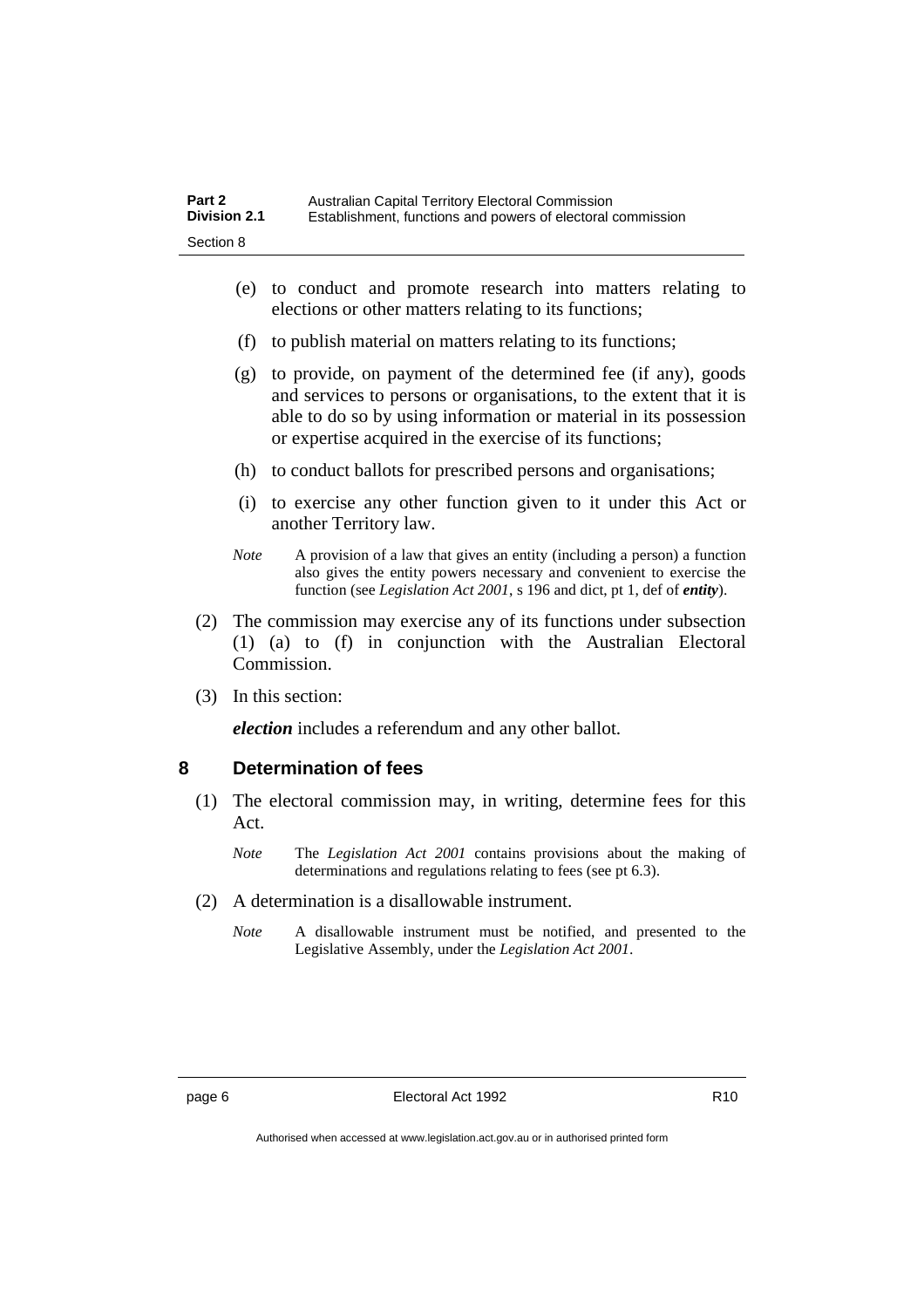#### **10 Annual reports**

The electoral commission shall be taken, for the *Annual Reports (Government Agencies) Act 1995*, to be a public authority that has been given a direction under that Act, section 8 (5) (a).

#### **10A Special reports by electoral commission**

- (1) The electoral commission may give to the Minister a report on anything relating to elections, referendums or other ballots.
- (2) If the Minister receives a report that is expressed to be given to the Minister under subsection (1), the Minister must present a copy of the report to the Legislative Assembly within 6 sitting days after the day the Minister receives it.

## **Division 2.2 Members of electoral commission**

#### **11 Meaning of** *member* **for div 2.2**

In this division:

*member* means a member of the electoral commission, other than the commissioner.

#### **12 Appointment**

- (1) The Executive may appoint a person to be a member.
	- *Note* For the making of appointments (including acting appointments), see *Legislation Act 2001*, pt 19.3.
- (2) A person shall not be appointed as the chairperson unless the person—
	- (a) is or has been a judge; or
	- (b) has been a justice of the High Court; or
	- (c) has been a chief executive; or
	- (d) has held an office of Secretary within the meaning of the *Public Service Act 1999* (Cwlth); or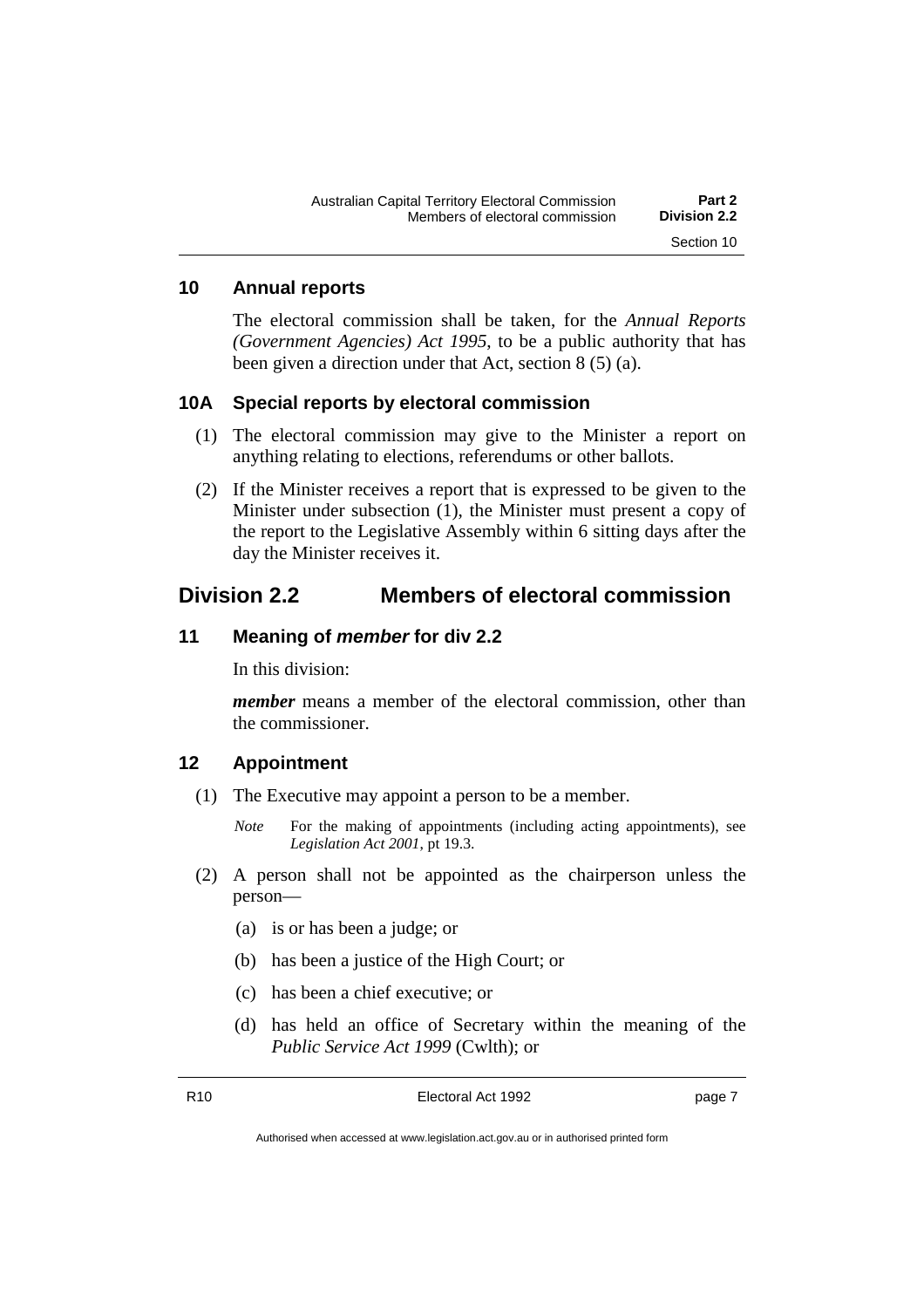- (e) has been a member of the electoral commission or of an authority of the Commonwealth, a State or another Territory equivalent to the electoral commission.
- (3) Before a person is appointed as a member, the Minister shall consult—
	- (a) the leader of each political party represented in the Legislative Assembly; and
	- (b) all members of the Legislative Assembly who are not also members of such a party;

about the proposed appointment.

- (4) An appointment under subsection (1) is a disallowable instrument.
	- *Note* A disallowable instrument must be notified, and presented to the Legislative Assembly, under the *Legislation Act 2001*.

#### **13 Term of appointment of members**

A member must be appointed for a term of not longer than 5 years.

*Note* A person may be reappointed to a position if the person is eligible to be appointed to the position (see *Legislation Act 2001*, s 208 and dict, pt 1, def of *appoint*).

#### **14 Conditions of appointment of members generally**

A member holds the position on the conditions not provided by this Act or another Territory law that are decided by the Minister.

#### **15 Leave of absence**

The Minister may grant a member leave of absence on the terms and conditions about remuneration and otherwise that the Minister determines.

### **17 Suspension or ending of appointment of members**

(1) The Executive may suspend a member from duty for misbehaviour or physical or mental incapacity.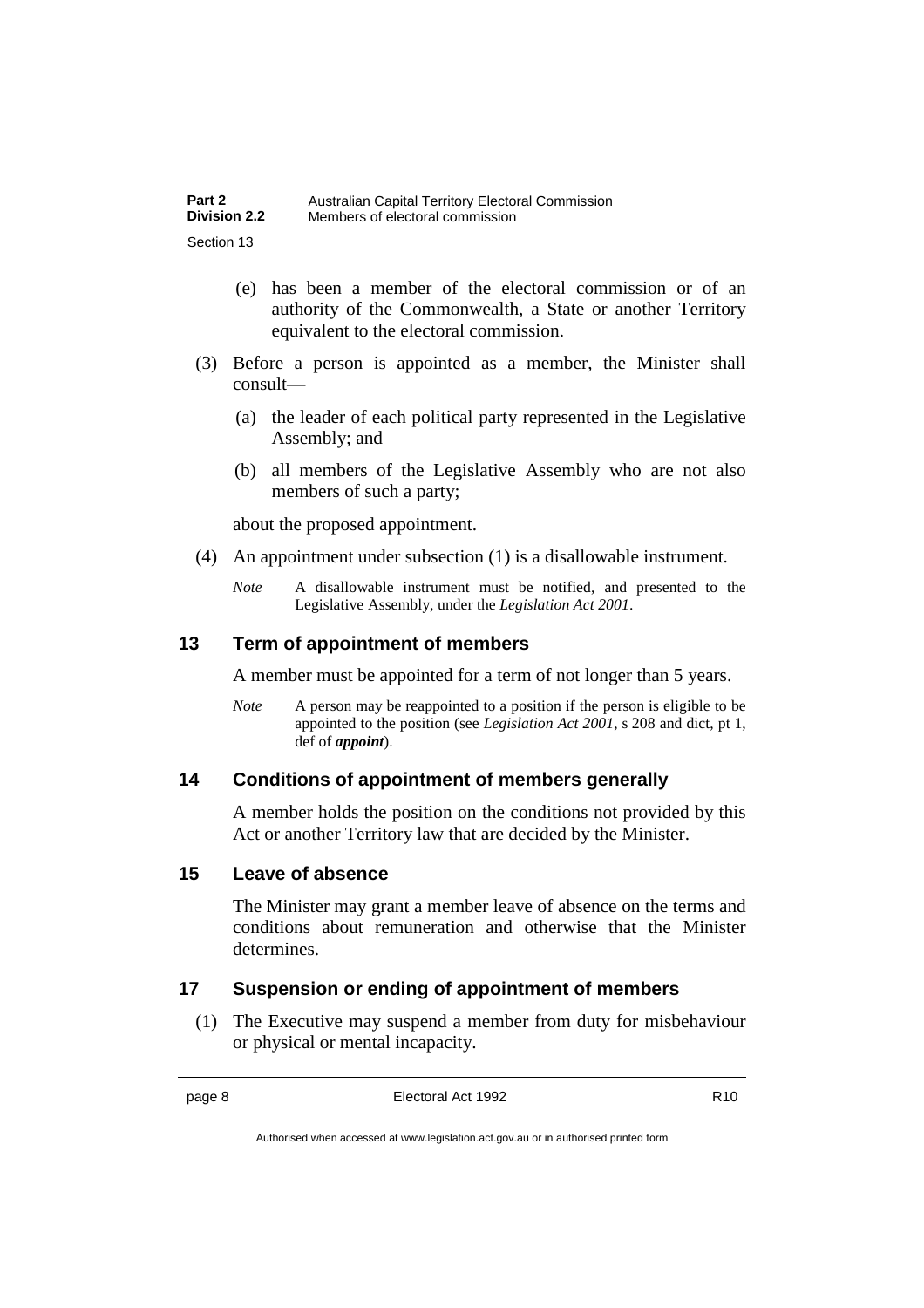| Australian Capital Territory Electoral Commission |  | Part 2              |
|---------------------------------------------------|--|---------------------|
| Meetinas                                          |  | <b>Division 2.3</b> |
|                                                   |  | Section 19          |

- (2) On the first sitting day after the day when a member is suspended, the Minister shall present a statement of the reasons for the suspension to the Legislative Assembly.
- (3) If, within 7 sitting days after a statement is presented in accordance with subsection (2), the Legislative Assembly passes a resolution requiring the Executive to end the appointment of the member to whom the statement relates, the Executive shall end the appointment of that member.
- $(4)$  If—
	- (a) the Minister does not present a statement in accordance with subsection (2); or
	- (b) the Legislative Assembly does not pass a resolution in accordance with subsection (3);

the member who is suspended shall resume his or her duties.

- (5) A member who is suspended from duty is entitled to be paid remuneration and allowances as a member during the suspension.
- (6) The Executive shall end the appointment of a member if the member—
	- (a) is absent without leave granted under section 15 from 3 consecutive meetings of the electoral commission; or
	- (b) contravenes section 21 without reasonable excuse; or
	- (c) is convicted of an offence in Australia or elsewhere punishable by imprisonment for 12 months or longer.
	- *Note* A member's appointment also ends if the member resigns (see *Legislation Act 2001*, s 210).

## **Division 2.3 Meetings**

#### **19 Procedure**

(1) The chairperson may call a meeting of the electoral commission.

R10 **Electoral Act 1992 page 9**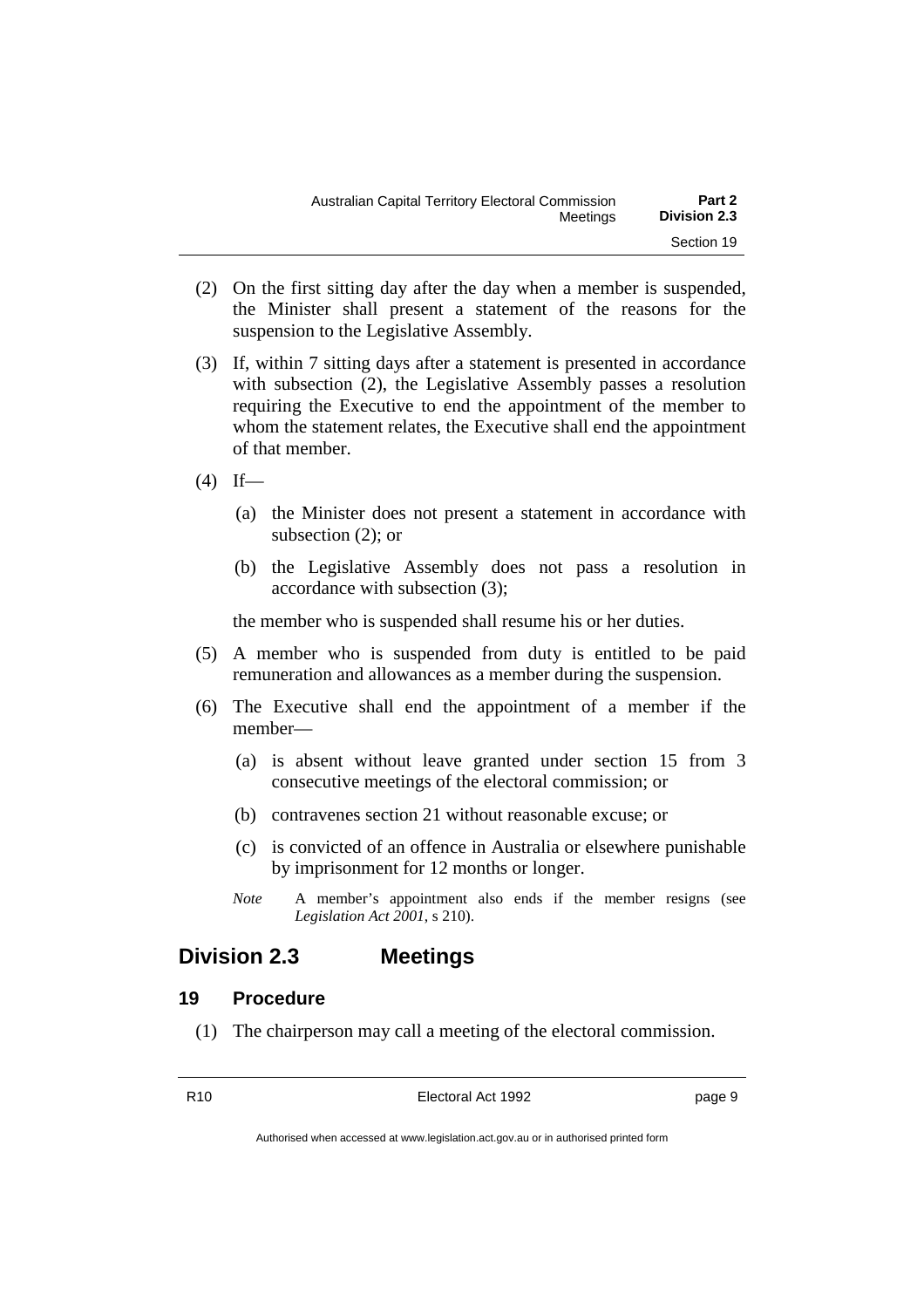- (2) The chairperson shall call the meetings of the electoral commission necessary for the efficient conduct of its functions.
- (3) At a meeting, 2 members constitute a quorum.
- (4) The chairperson shall preside at all meetings at which he or she is present.
- (5) If the chairperson is not present at a meeting, the commissioner shall preside.
- (6) Questions arising at a meeting shall be determined by a majority of the votes of the members present and voting.
- (7) The member presiding at a meeting has a deliberative vote, and in the event of an equality of votes, has a casting vote.
- $(8)$  If—
	- (a) only 2 members are present at a meeting; and
	- (b) those members differ in opinion on a matter, other than a matter because of which the third member is absent because of section 21;

the determination of the matter shall be postponed until the next meeting.

- (9) The electoral commission may regulate the conduct of proceedings at its meetings as it considers appropriate.
- (10) The electoral commission may inform itself on any matter in the way it considers appropriate.

#### **20 Delegation by electoral commission**

- (1) The electoral commission may delegate the commission's functions under this Act or another Territory law to—
	- (a) the commissioner; or
	- (b) an officer or a member of the commission's staff.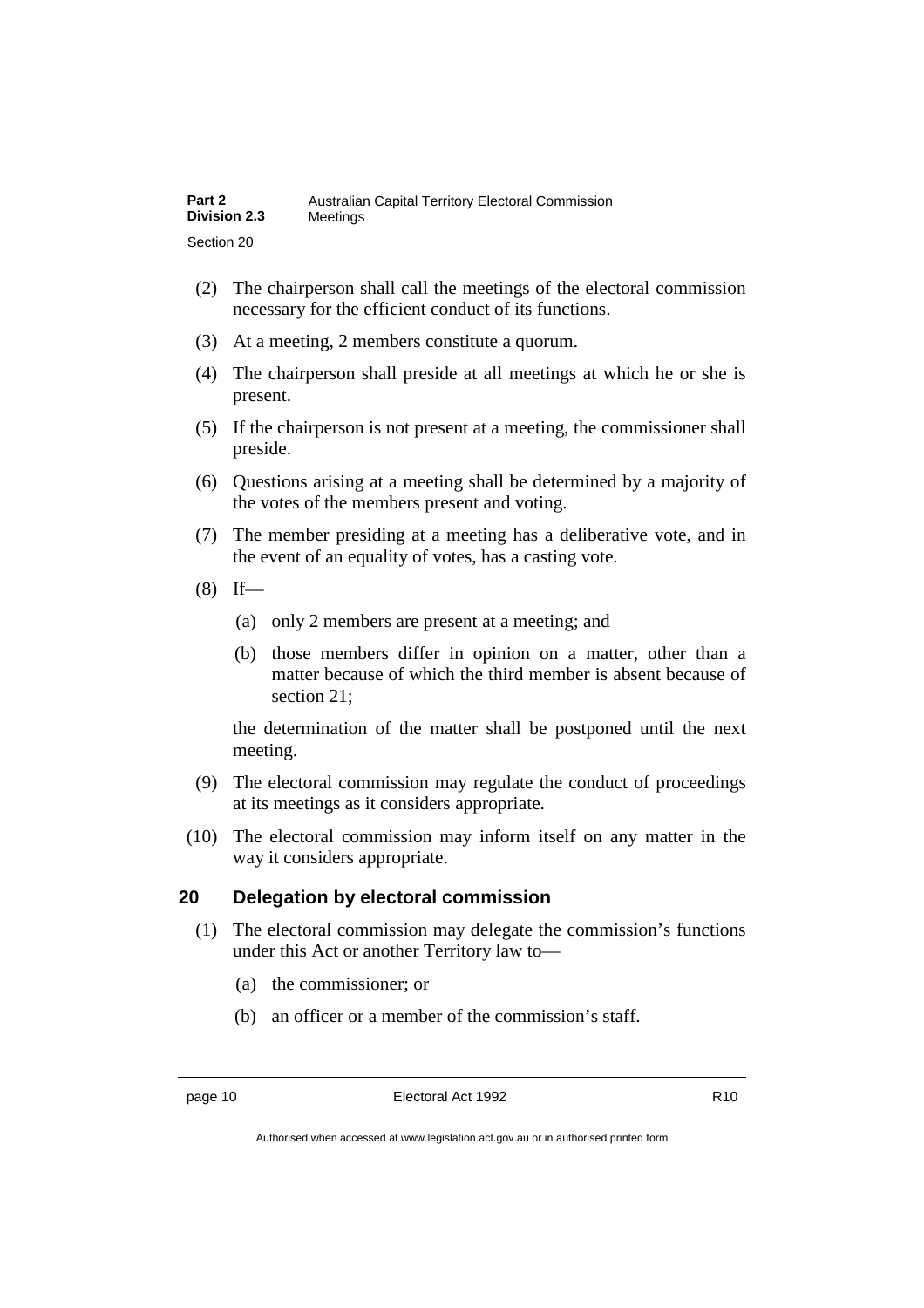- (2) However, the electoral commission must not delegate its functions under part 4 (Electorates) or part 15 (Review of decisions).
	- *Note* For the making of delegations and the exercise of delegated functions, see *Legislation Act 2001*, pt 19.4.

### **21 Disclosure of interests**

- (1) A member who has a direct or indirect pecuniary interest in a matter being considered or about to be considered by the electoral commission shall, as soon as possible after the relevant facts have come to the member's knowledge, disclose the nature of the interest at a meeting of the electoral commission.
- (2) The disclosure shall be recorded in the minutes of the meeting and, unless the electoral commission determines otherwise, the member shall not—
	- (a) be present during any deliberation of the electoral commission in relation to the matter; or
	- (b) take part in any decision of the electoral commission in relation to the matter.
- (3) The member shall not—
	- (a) be present during any deliberation of the electoral commission for the purpose of considering whether to make a determination under subsection (2) in relation to that member; or
	- (b) take part in the making by the electoral commission of such a determination.
- (4) A member is not to be taken to have an interest in a matter only because the member is entitled to vote in a general election of members of the Legislative Assembly.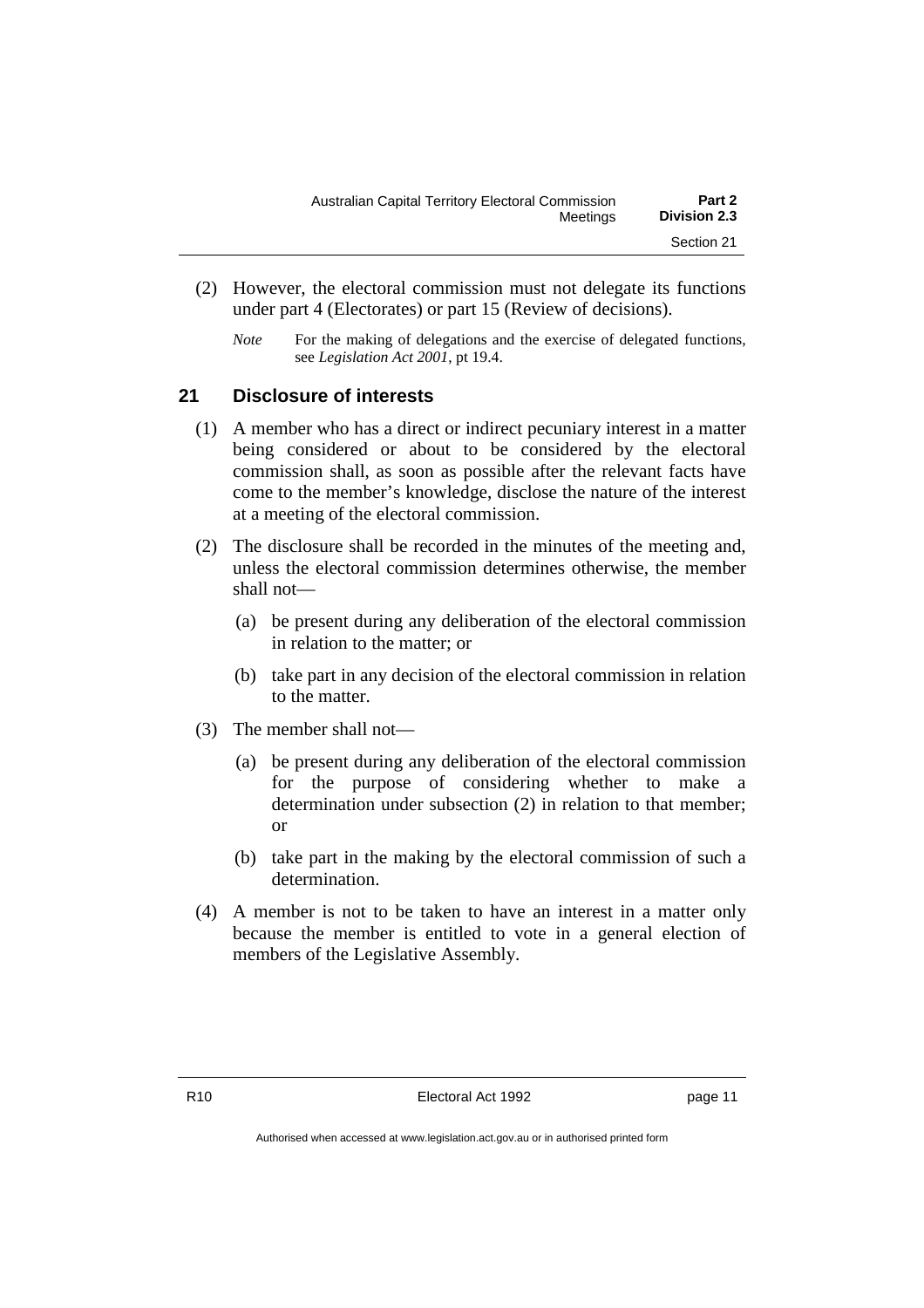## **Part 3 Electoral commissioner and staff of electoral commission**

## **Division 3.1 Electoral commissioner**

### **22 Appointment**

(1) The Executive may appoint a person to be the Electoral Commissioner.

- (2) Before a person is appointed as the commissioner, the Minister shall consult—
	- (a) the leader of each political party represented in the Legislative Assembly; and
	- (b) all members of the Legislative Assembly who are not also members of such a party;

about the proposed appointment.

- (3) An appointment under subsection (1) is a disallowable instrument.
	- *Note* A disallowable instrument must be notified, and presented to the Legislative Assembly, under the *Legislation Act 2001*.

### **23 Functions of commissioner etc**

- (1) The commissioner is the chief executive officer of the electoral commission.
- (2) The commissioner has the functions given to the commissioner under this Act or another Territory law.
	- *Note* A provision of a law that gives an entity (including a person) a function also gives the entity powers necessary and convenient to exercise the function (see *Legislation Act 2001*, s 196 and dict, pt 1, def of *entity*).

*Note* For the making of appointments (including acting appointments), see *Legislation Act 2001*, pt 19.3.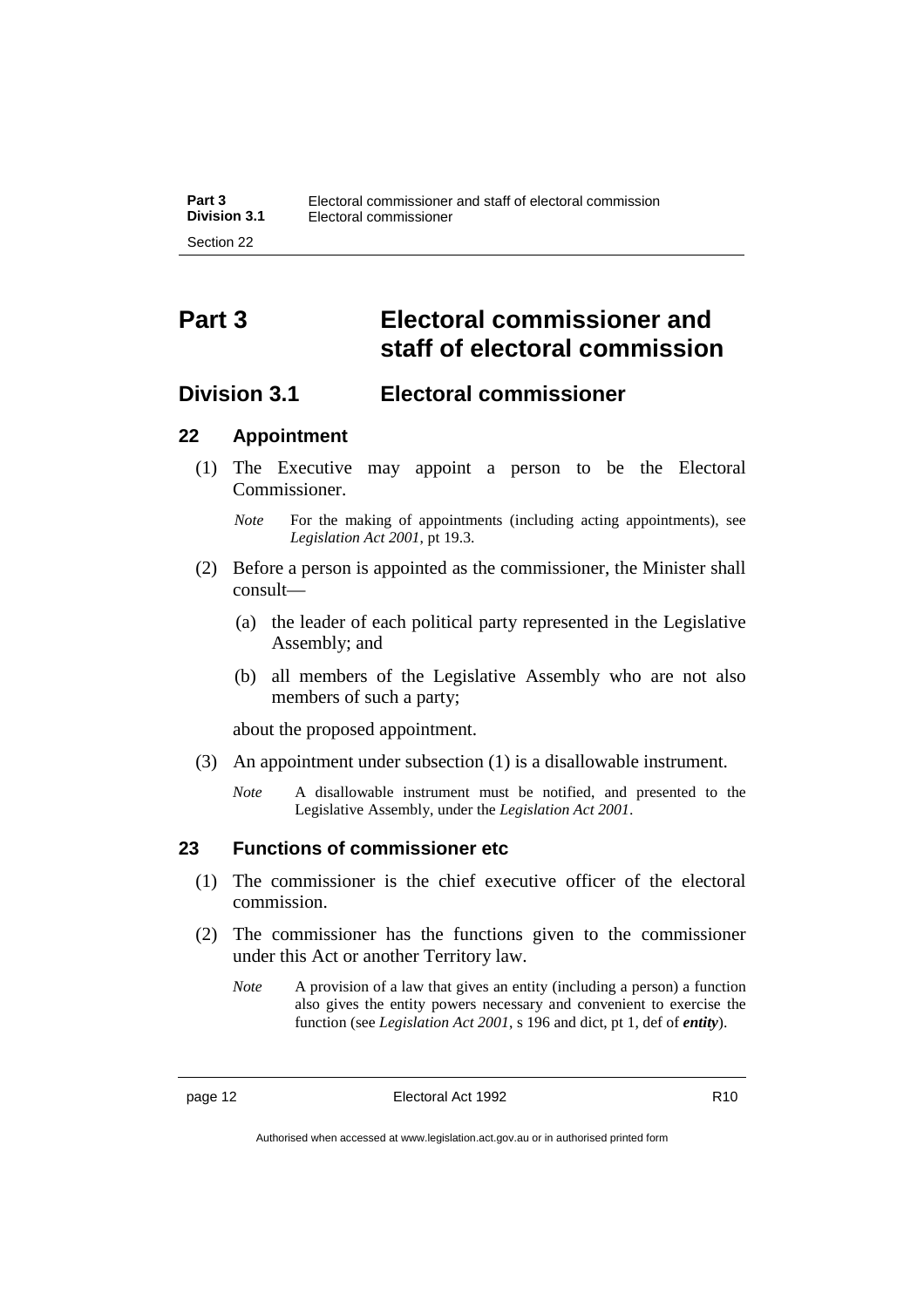(3) The commissioner may give written directions to officers and members of the staff of the electoral commission in relation to the exercise of their functions under this Act or another Territory law.

### **24 Delegation by commissioner**

- (1) The commissioner may delegate the commissioner's functions under this Act or another Territory law to an officer or a member of the staff of the electoral commission.
	- *Note* For the making of delegations and the exercise of delegated functions, see *Legislation Act 2001*, pt 19.4.
- (2) However, the commissioner must not delegate the commissioner's functions under part 4 (Electorates).

### **25 Term of appointment of commissioner**

The commissioner must be appointed for a term of not longer than 5 years.

*Note* A person may be reappointed to a position if the person is eligible to be appointed to the position (see *Legislation Act 2001*, s 208 and dict, pt 1, def of *appoint*).

### **26 Conditions of appointment of commissioner generally**

- (1) The commissioner holds the position on the conditions not provided by this Act or another Territory law that are decided by the Minister.
- (2) The commissioner may hold any other position that is compatible with the exercise of his or her functions as commissioner.

### **27 Leave of absence**

The Minister may grant the commissioner leave of absence on the terms and conditions about remuneration and otherwise that the Minister determines.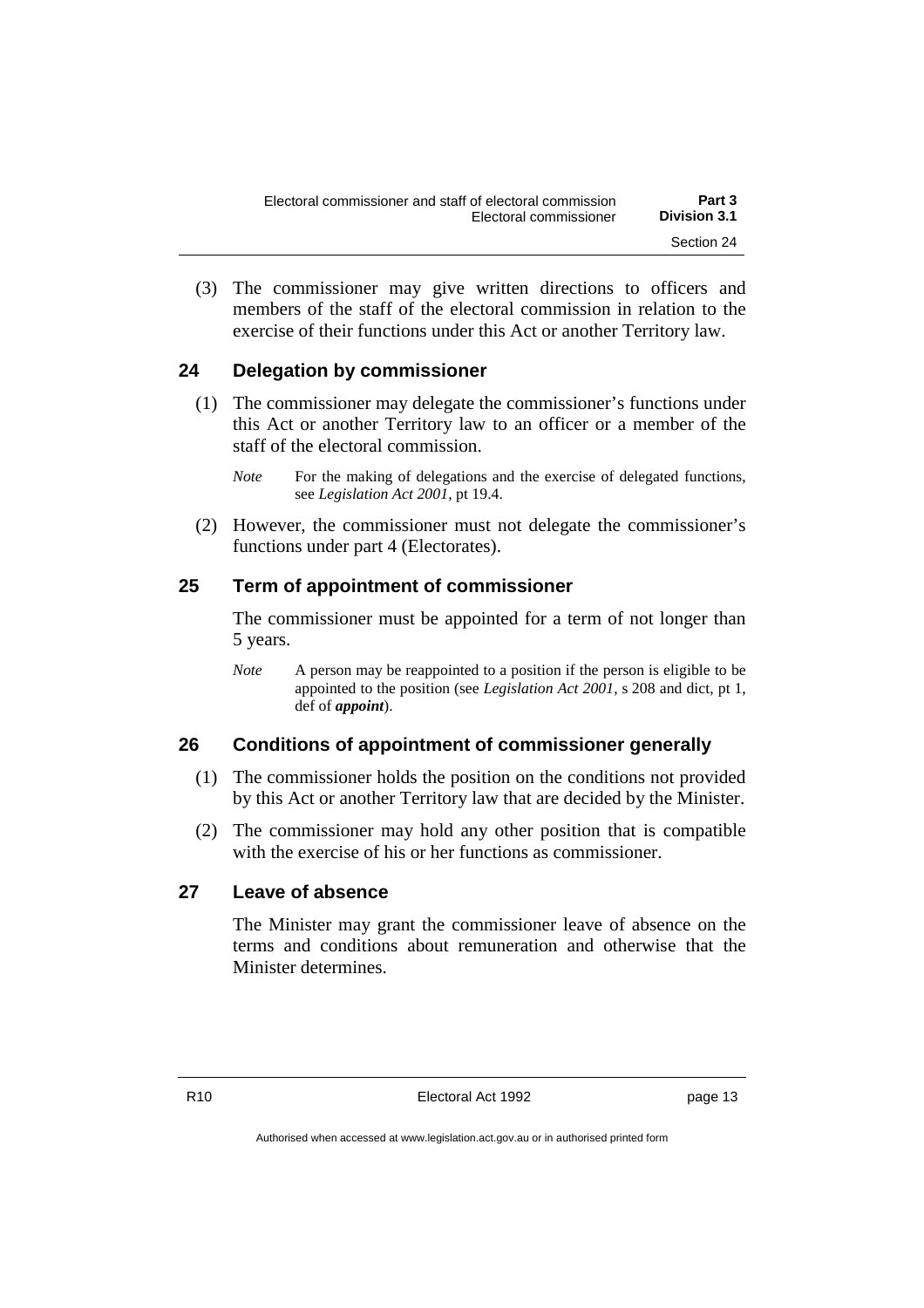#### **29 Suspension or ending of appointment of commissioner**

- (1) The Executive may suspend the commissioner from duty for misbehaviour or physical or mental incapacity.
- (2) On the first sitting day after the day when the commissioner is suspended, the Minister shall present a statement of the reasons for the suspension to the Legislative Assembly.
- (3) If, within 7 sitting days after a statement is presented in accordance with subsection (2), the Legislative Assembly passes a resolution requiring the Executive to end the appointment of the commissioner, the Executive shall end the appointment of the commissioner.
- $(4)$  If—
	- (a) the Minister does not present a statement in accordance with subsection (2); or
	- (b) the Legislative Assembly does not pass a resolution in accordance with subsection (3);

the commissioner shall resume his or her duties.

- (5) The commissioner is entitled to be paid remuneration and allowances during any suspension.
- (6) The Executive shall end the appointment of the commissioner if he or she—
	- (a) is absent without leave granted under section 27 from 3 consecutive meetings of the commission; or
	- (b) contravenes section 21 without reasonable excuse; or
	- (c) is convicted of an offence in Australia or elsewhere punishable by imprisonment for 12 months or longer.
	- *Note* A person's appointment also ends if the person resigns (see *Legislation Act 2001*, s 210).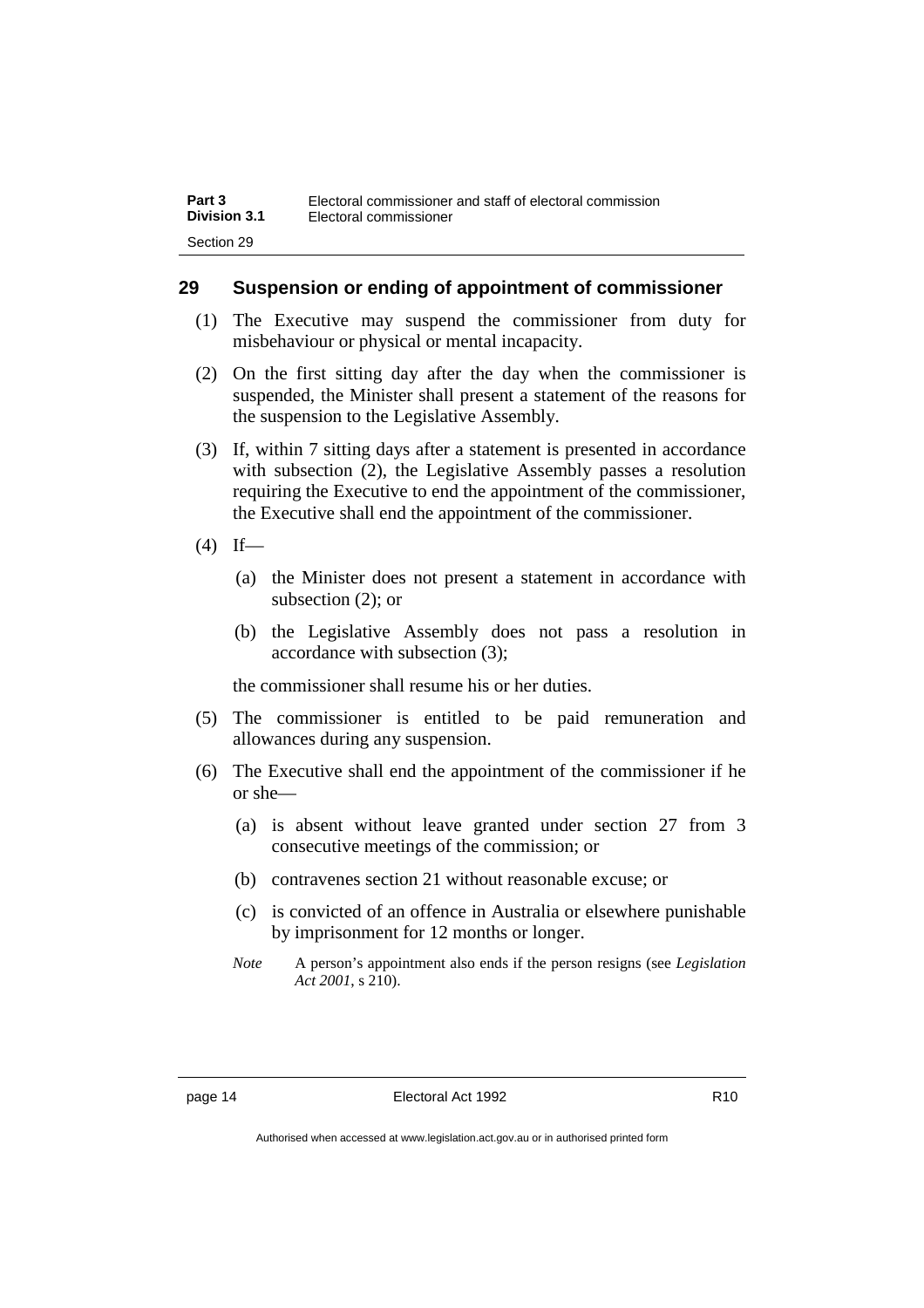## **Division 3.2 Staff of electoral commission**

### **31 Staff**

- (1) The staff assisting the commissioner shall be employed under the *Public Sector Management Act 1994*.
- (2) The *Public Sector Management Act 1994* applies in relation to the management of the staff assisting the commissioner.

### **32 Temporary staff and consultants**

- (1) The commissioner may, on behalf of the Territory—
	- (a) employ temporary staff; or
	- (b) engage consultants;

for this Act.

- (2) Temporary staff shall be employed on terms and conditions determined from time to time by the electoral commission after consultation with the Executive.
- (3) Consultants shall be engaged on terms and conditions determined from time to time by the electoral commission.
- (4) Nothing in this section in relation to the engagement of consultants is to be taken to give the commissioner or the commission a power to enter into a contract of employment.

### **33 Officers**

- (1) The commissioner may appoint an adult to be an officer for this Act.
	- *Note 1* For the making of appointments (including acting appointments), see *Legislation Act 2001*, pt 19.3.
	- *Note 2* In particular, a person may be appointed for a particular provision of a law (see *Legislation Act* 2001, s 7 (3)) and an appointment may be made by naming a person or nominating the occupant of a position (see s 207).
- (2) The officers so appointed include, but are not limited to, the following officers: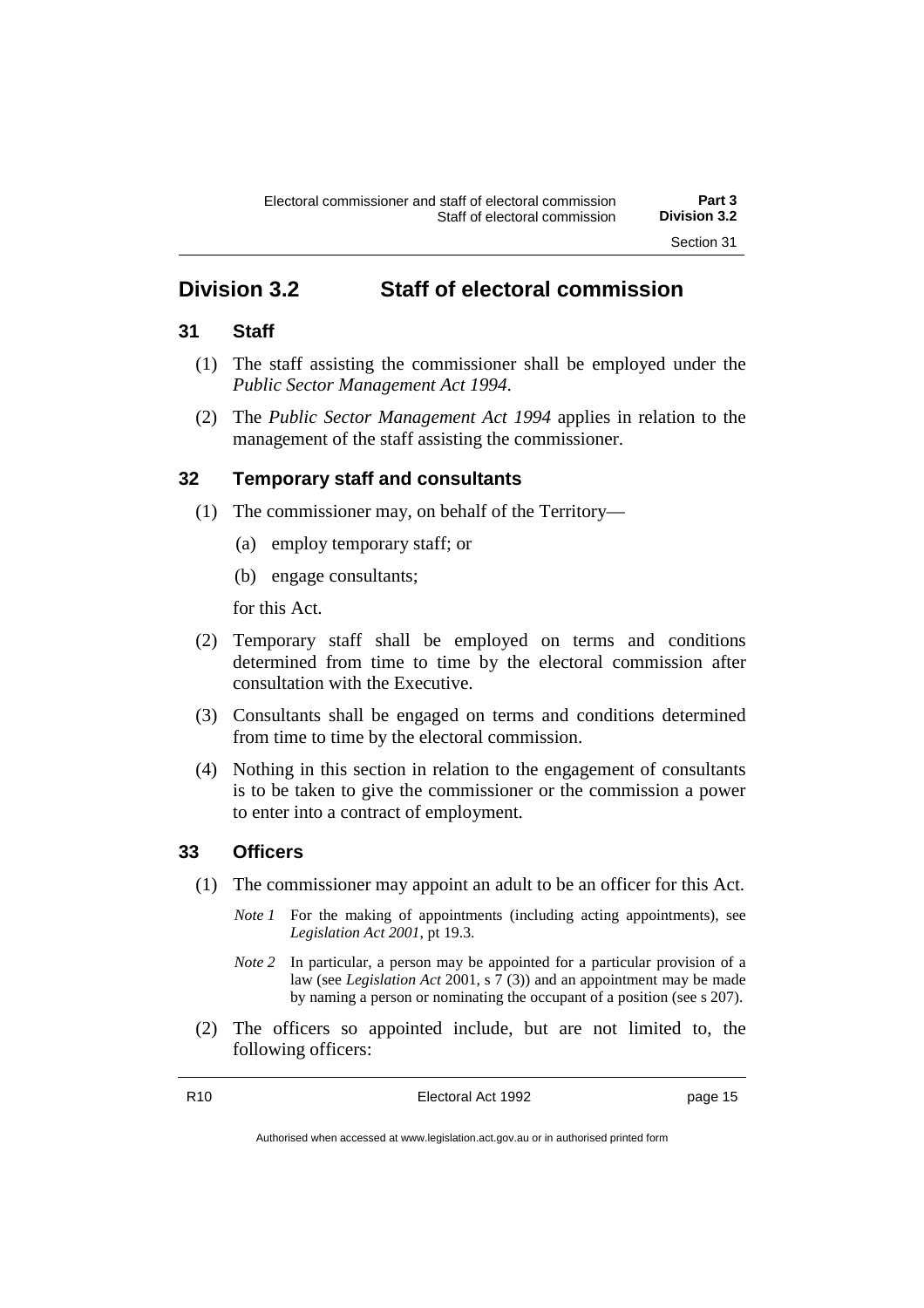- (a) the officer in charge of a polling place;
- (b) the officer in charge of a scrutiny centre;
- (c) an officer for the purposes of a poll or the scrutiny at an election.
- (3) A candidate is not entitled to be appointed as an officer, and an officer vacates office if he or she becomes a candidate.
- (4) The commissioner has all the powers of an officer and, in the exercise of such a power, is subject to the same obligations as an officer and, for this Act, shall be taken to be an officer.
- (5) Subject to the directions of the OIC, an officer at a polling place or scrutiny centre may exercise any of the powers of the OIC and in so doing shall, for this Act, be taken to be the OIC.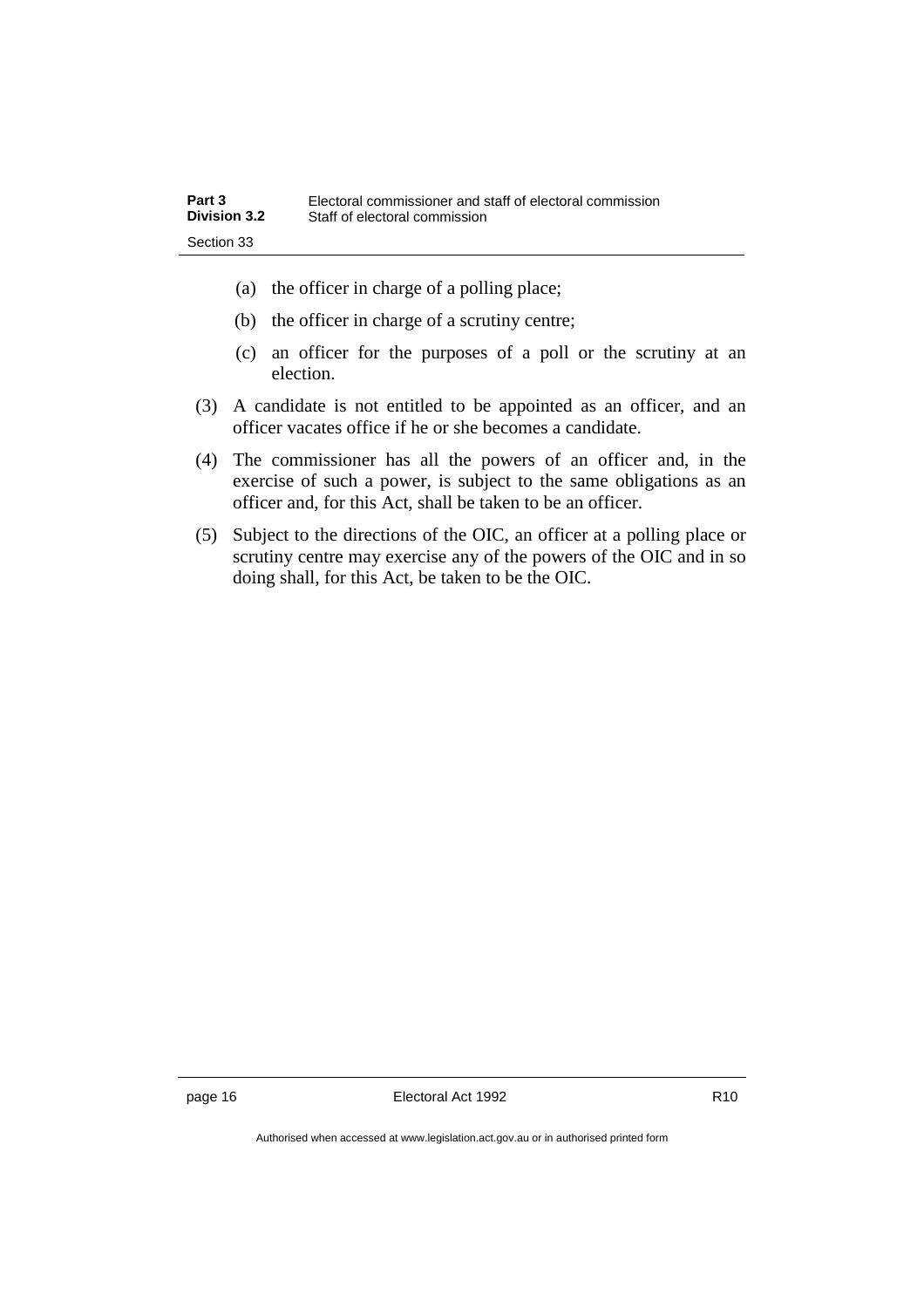## **Part 4 Electorates**

#### **34 Multimember electorates**

- (1) The ACT shall be divided into 3 separate electorates.
- (2) Seven members of the Legislative Assembly shall be elected from 1 electorate.
- (3) Five members of the Legislative Assembly shall be elected from each of the other 2 electorates.

#### **35 Redistribution of electorates**

- (1) Subject to this part, the augmented commission shall redistribute electorates by determining—
	- (a) the name and boundaries of each electorate; and
	- (b) the number of members of the Legislative Assembly to be elected from each electorate.
- (2) A determination—
	- (a) must be in writing; and
	- (b) may be made only after any investigation under section 52 (Objections to augmented electoral commission's proposal) is finished.
- (3) A determination is a notifiable instrument.
	- *Note* A notifiable instrument must be notified under the *Legislation Act 2001*.

#### **36 Factors relevant to redistribution**

In making a redistribution of electorates, the augmented commission shall—

(a) ensure that the number of electors in an electorate immediately after the redistribution is within the range permitted by the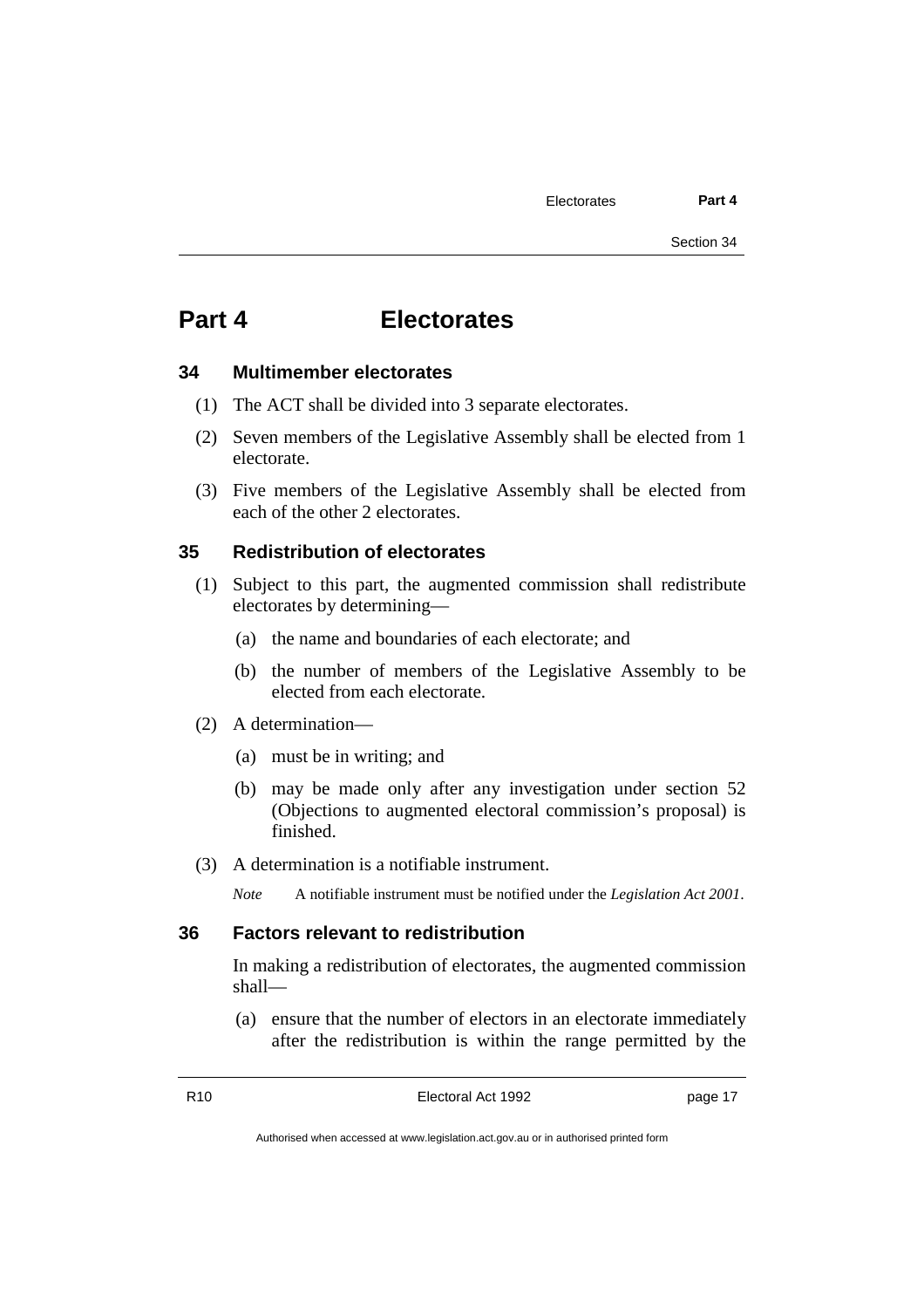#### **Part 4** Electorates

*Australian Capital Territory (Self-Government) Act 1988* (Cwlth), section 67D (2); and

- (b) endeavour to ensure, as far as practicable, that the number of electors in an electorate at the time of the next general election of members of the Legislative Assembly will not be greater than 105%, or less than 95%, of the expected quota for the electorate at that time ascertained in accordance with the formula set out in the *Australian Capital Territory (Self-Government) Act 1988* (Cwlth), section 67D (1); and
- (c) duly consider—
	- (i) the community of interests within each proposed electorate, including economic, social and regional interests; and
	- (ii) the means of communication and travel within each proposed electorate; and
	- (iii) the physical features and area of each proposed electorate; and
	- (iv) the boundaries of existing electorates; and
	- (v) the boundaries of divisions and sections fixed under the *Districts Act 1966*.

#### **37 Timing of redistributions**

- (1) After each ordinary election, a redistribution process shall, subject to section 38—
	- (a) begin as soon as practicable after the beginning of the period of 2 years ending on the end of the 3rd Saturday in October in the year when the next ordinary election is due to be held; and
	- (b) be completed as soon as practicable.
- (2) For subsection (1), a redistribution process—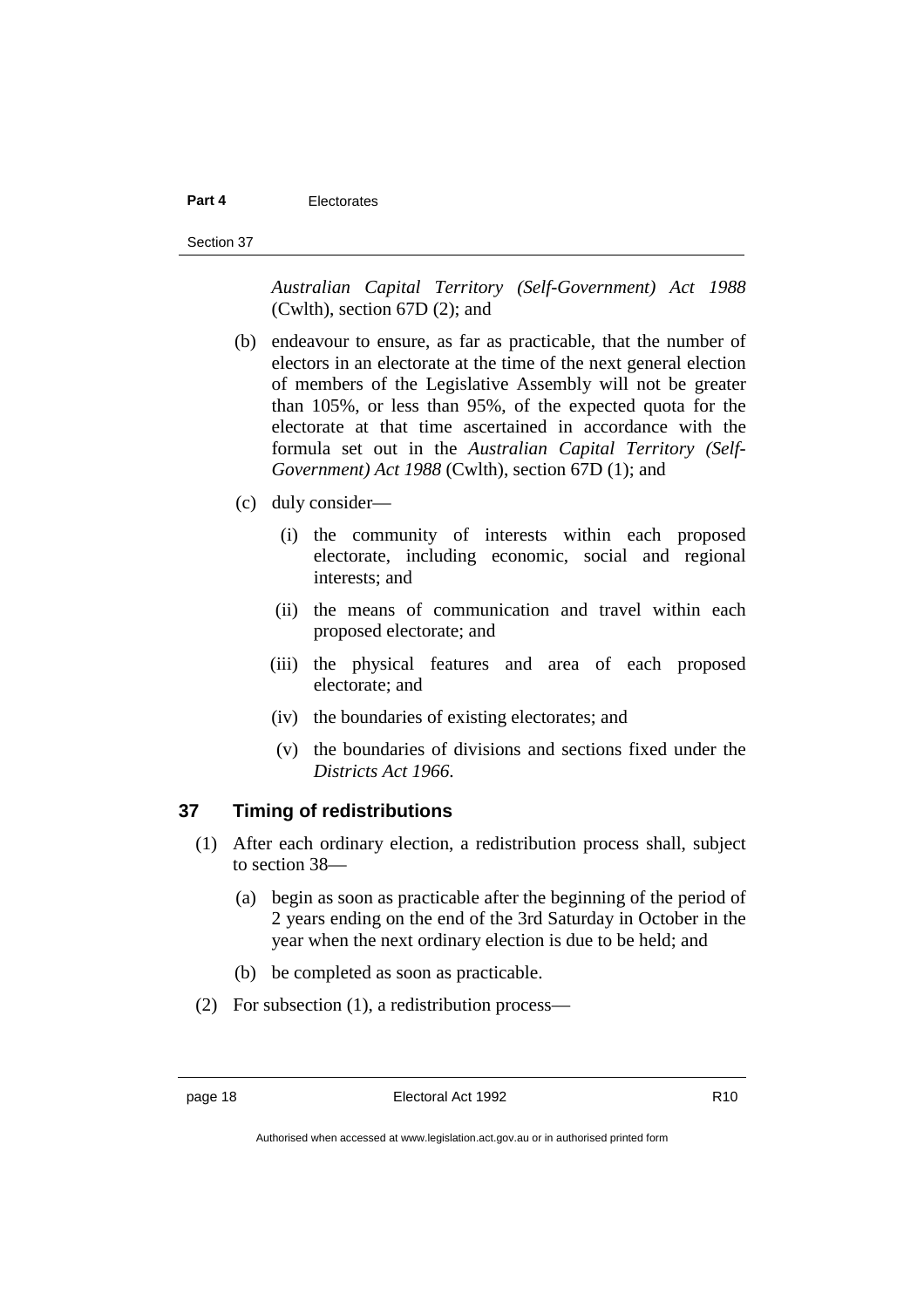- (a) begins when a redistribution committee is formed for the purposes of a redistribution; and
- (b) ends when the redistribution of electorates is determined under section 35.

## **37A Timing of redistribution after 2001 ordinary election**

- (1) The redistribution process required under section 37 after the ordinary election held on 20 October 2001 must begin as soon as practicable after 30 April 2003.
- (2) Subsection (1) applies despite section 37 (1) (a) but subject to section 38.
- (3) This section expires 16 October 2004.

# **38 Suspension of redistribution process—extraordinary elections**

(1) In this section:

*redistribution process*—see section 37.

- (2) If the election period for an extraordinary election begins during a redistribution process, no further action shall be taken under this Act in relation to the redistribution until after the election period.
- (3) If, in relation to a proposed redistribution, a notice under this part invited a response (however described) to be made within a particular period and that period had not ended when the election period for an extraordinary election begins—
	- (a) a further such notice shall be given as soon as practicable after the election period; and
	- (b) this Act applies in relation to any response made in accordance with the firstmentioned notice as if it had been made in accordance with the further notice.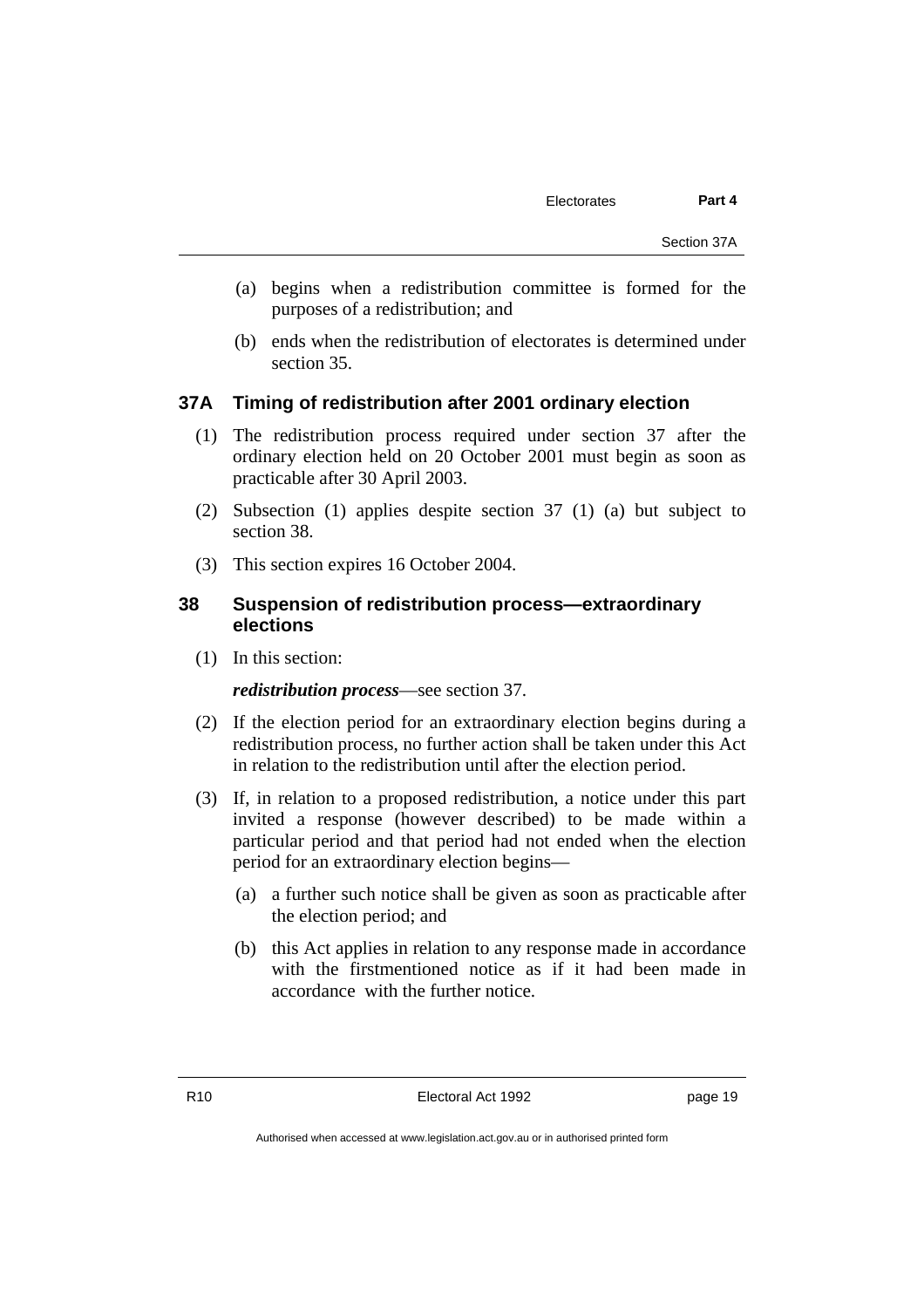#### **Part 4** Electorates

Section 39

### **39 Redistribution committees**

- (1) The electoral commission must, in writing, establish redistribution committees for this part.
- (2) The establishment of a redistribution committee is a notifiable instrument.

*Note* A notifiable instrument must be notified under the *Legislation Act 2001*.

- (3) A redistribution committee shall consist of—
	- (a) the commissioner; and
	- (b) the planning authority; and
	- (c) the commissioner for surveys; and
	- (d) a person appointed by the electoral commission whose qualifications or experience would, in the opinion of the electoral commission, enable the person to assist the committee, particularly in relation to the factors set out in section 36.
	- *Note* For the making of appointments, see *Legislation Act 2001*, pt 19.3.
- (4) The member mentioned in subsection (3) (d) holds the position on the conditions that are decided by the electoral commission in consultation with the Minister and stated in the member's appointment.

#### **40 Meetings of redistribution committee**

- (1) The commissioner may call a meeting of a redistribution committee.
- (2) The commissioner shall preside at all meetings at which he or she is present.
- (3) If the commissioner is absent from a meeting, the members present shall elect 1 of their number to preside.
- (4) At a meeting, 3 members constitute a quorum.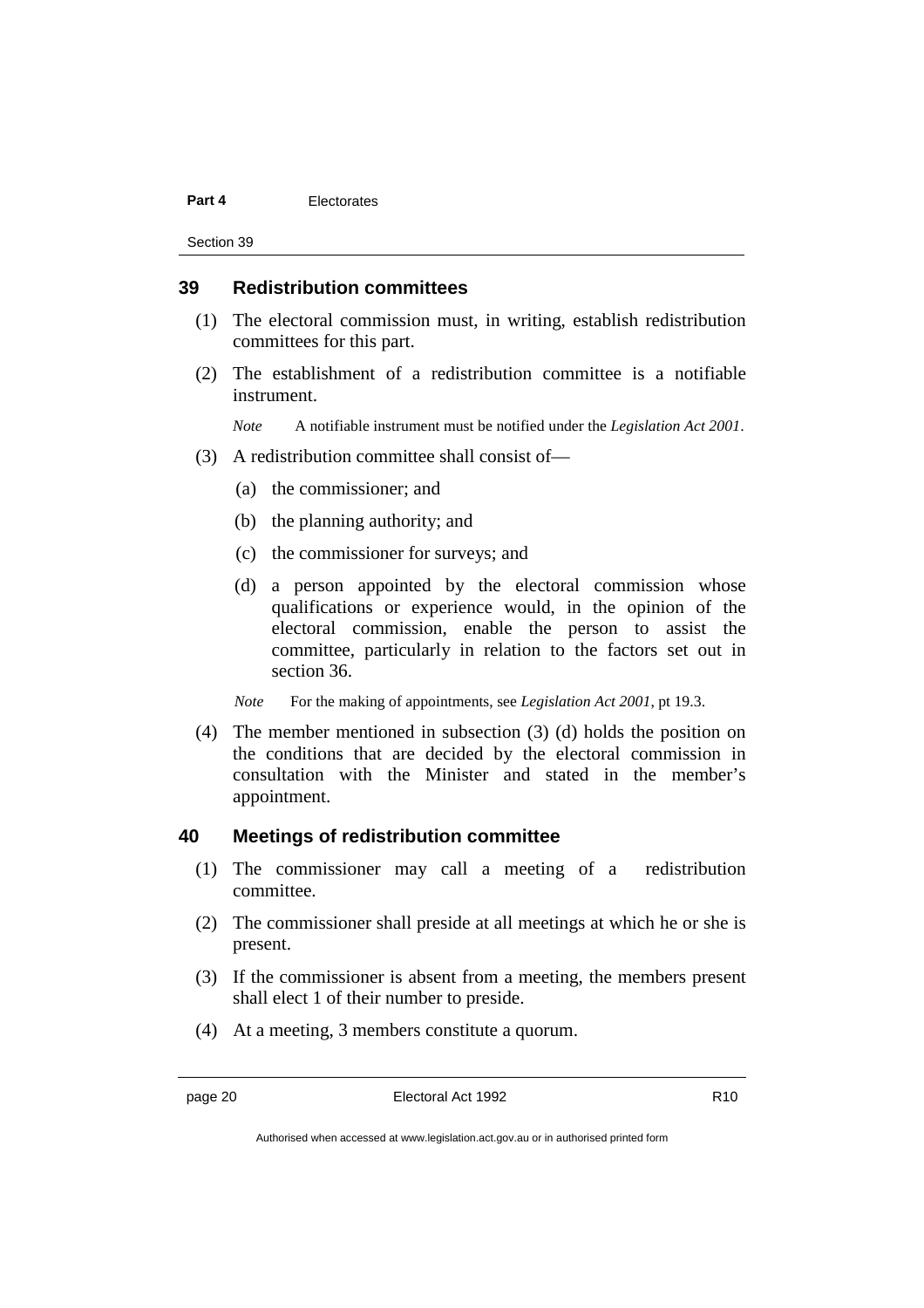- (5) Questions shall be determined by a majority of the votes of the members present and voting.
- (6) The member presiding at a meeting has a deliberative vote and, in the event of an equality of votes, has a casting vote.
- (7) A redistribution committee may regulate the conduct of proceedings at its meetings as it considers appropriate.
- (8) A redistribution committee may inform itself in the way it considers appropriate, including the opening of its meetings to members of the public.
- (9) The electoral commission shall, on request by a redistribution committee, give the committee the information and assistance it requires for this part.

#### **41 Suggestions and comments about redistribution**

- (1) A redistribution committee must prepare a written notice stating—
	- (a) that written suggestions about the redistribution of electorates may be given to it within 28 days after the day the notice is notified under the *Legislation Act 2001*; and
	- (b) that written comments about the suggestions may be given to it within 14 days after the last day suggestions may be given to it; and
	- (c) each place where suggestions may be inspected by members of the public.
- (2) The notice is a notifiable instrument.

*Note* A notifiable instrument must be notified under the *Legislation Act 2001*.

- (3) The redistribution committee must also publish the notice in a newspaper.
- (4) The redistribution committee must ensure that copies of any suggestions given to it in accordance with the notice are available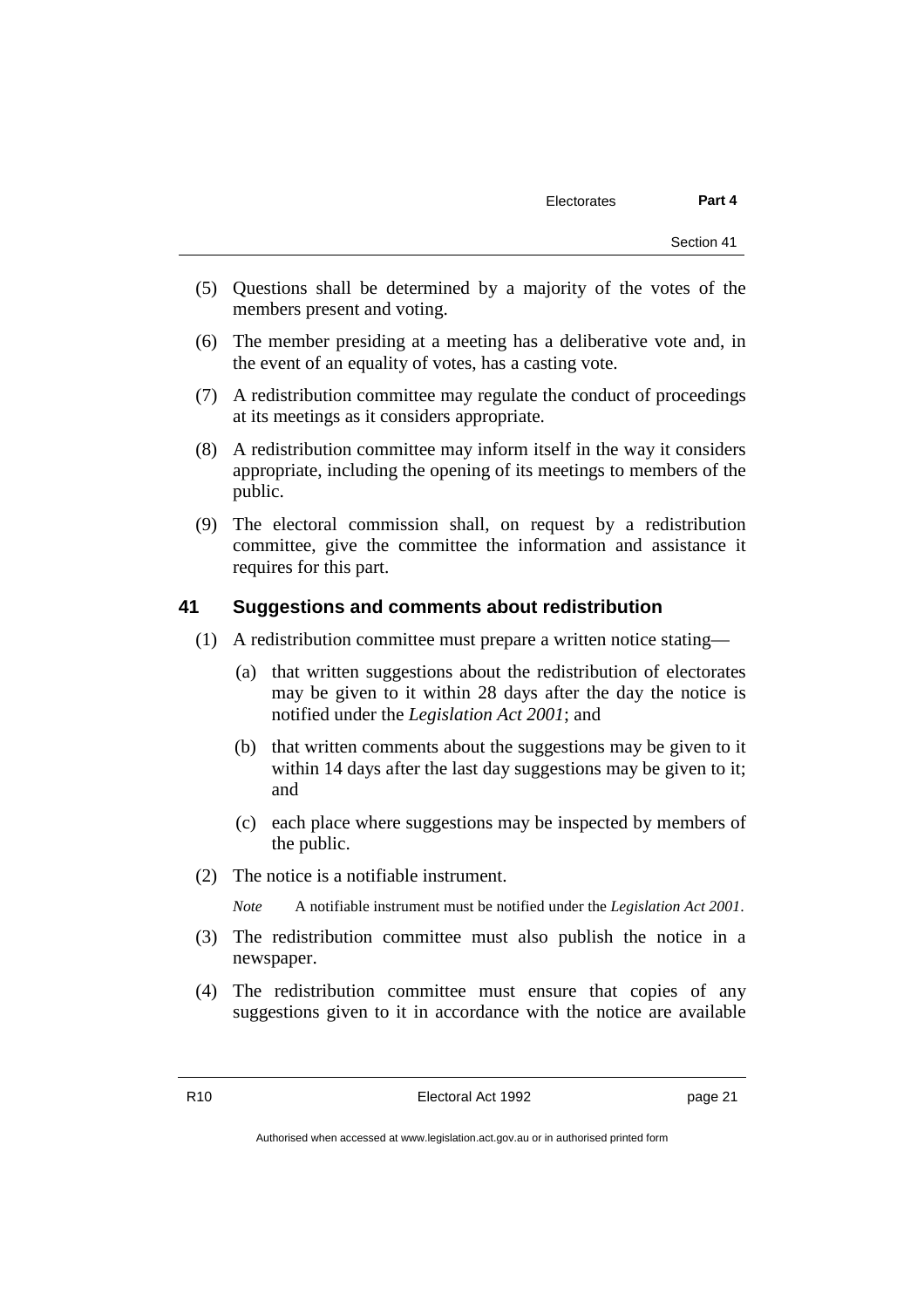#### **Part 4** Electorates

Section 42

for inspection by members of the public in accordance with the notice.

# **42 Outline of proposal**

Before making a proposed redistribution of electorates, a redistribution committee may cause an outline of its proposal to be made available to members of the public.

### **43 Proposed redistribution**

- (1) A redistribution committee must make a proposed redistribution of electorates after considering the suggestions and comments (if any) given to it in accordance with the notice under section 41 (Suggestions and comments about redistribution).
- (2) Section 36 applies in relation to the making of the proposed redistribution as if it were a redistribution by the augmented commission.
- (3) The committee shall state the reasons for its proposal in writing.
- (4) A member of the committee who disagrees with its proposal may state the reasons for the disagreement in writing.

### **44 Notification and publication of proposal**

- (1) A redistribution committee must—
	- (a) exhibit a map or maps showing the name and boundaries of each proposed electorate at the electoral commission's office; and
	- (b) make a copy of the following available for public inspection:
		- (i) the suggestions and comments given to the committee in accordance with the notice under section 41 (Suggestions and comments about redistribution); and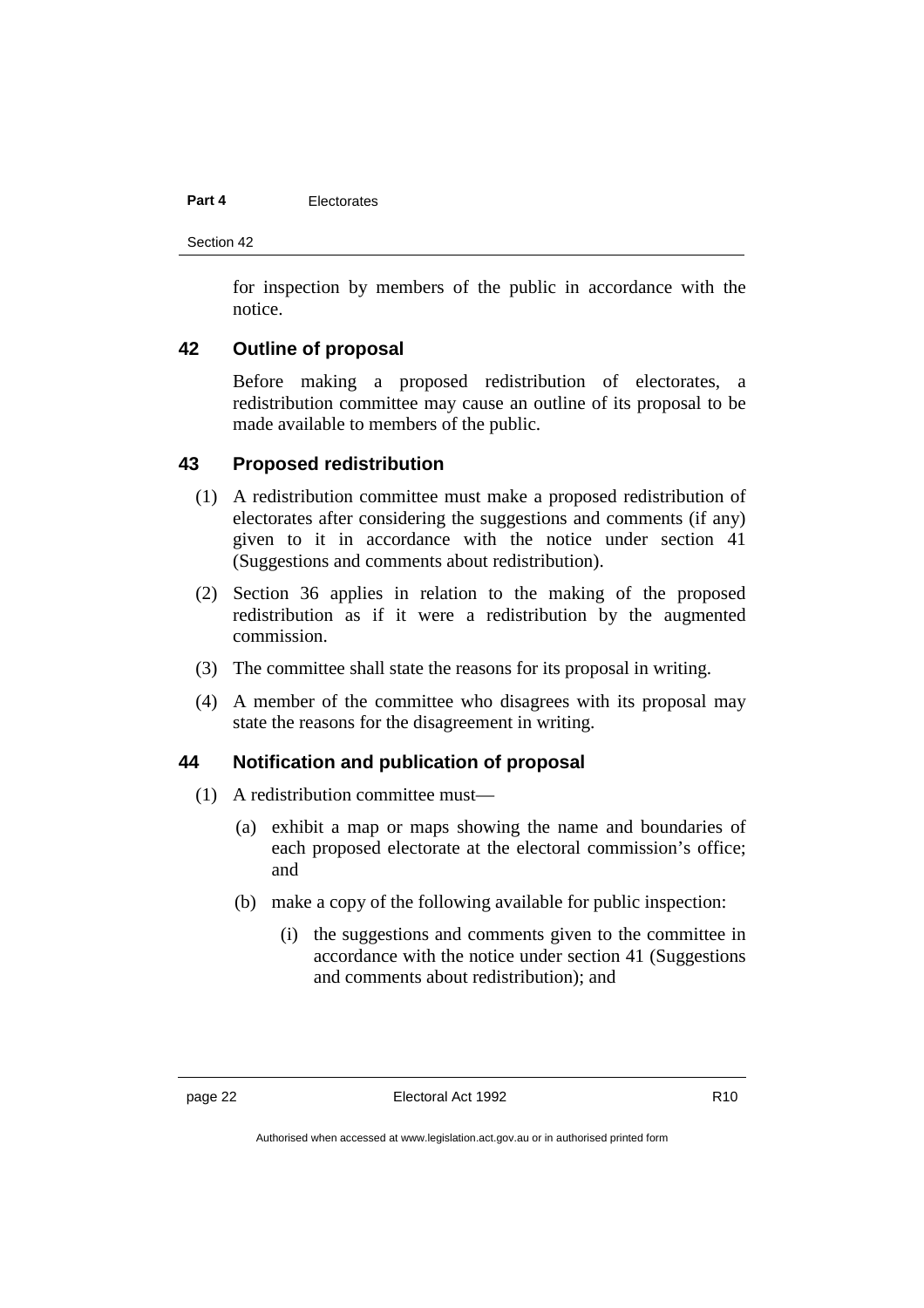- (ii) a description (whether by reference to a map or plan or otherwise) of the boundaries of each proposed electorate; and
- (iii) a statement of the number of members of the Legislative Assembly that it proposes should be elected from each proposed electorate; and
- (iv) its statement of reasons for the proposed redistribution; and
- (v) if a member of the committee has provided a written statement or reasons for any disagreement with the proposal—that statement; and
- (c) prepare a written notice—
	- (i) telling the public about the exhibition mentioned in paragraph (a) and the availability for public inspection at the electoral commission's office of the copies of the documents mentioned in paragraph (b); and
	- (ii) stating that written objections against the proposal may be given to the electoral commission within 28 days after the day the notice is notified under the *Legislation Act 2001*.
- (2) The notice is a notifiable instrument.

*Note* A notifiable instrument must be notified under the *Legislation Act 2001*.

(3) The redistribution committee must also publish the notice, and the map or maps of each proposed electorate, in a newspaper.

# **45 Dissolution of redistribution committee**

A redistribution committee is dissolved immediately after the notice and maps mentioned in section 44 (1) (Notification and publication of proposal) have been notified and published under section 44 in relation to the committee's proposal.

R10 Electoral Act 1992 page 23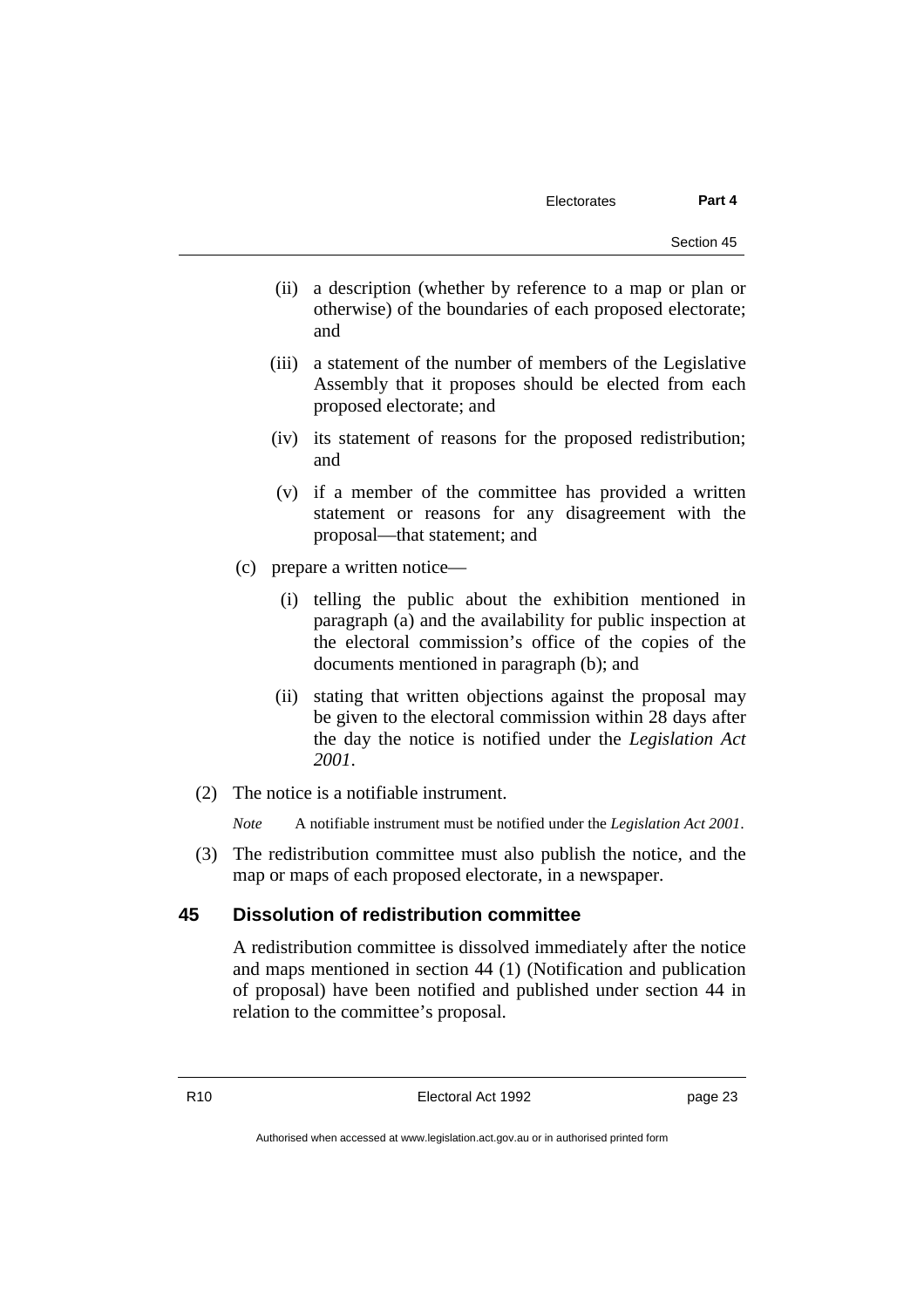#### **Part 4** Electorates

Section 46

### **46 Objections**

- (1) An objection against a proposal by a redistribution committee must  $he$ —
	- (a) in writing; and
	- (b) given to the electoral commission within 28 days after the day the notice mentioned in section 44 (1) (Notification and publication of proposal) is notified under the *Legislation Act 2001* in relation to the committee's proposal.
- (2) The commissioner must make a copy of each objection made under this section available for public inspection.

## **47 Augmented electoral commission**

- (1) For the purposes of each redistribution, an augmented electoral commission is established.
- (2) An augmented commission shall consist of—
	- (a) the members of the electoral commission; and
	- (b) the members (other than the commissioner) of the redistribution committee formed for the purposes of the redistribution.

#### **48 Meetings of augmented electoral commission**

- (1) The chairperson of the electoral commission may call a meeting of an augmented commission.
- (2) The chairperson of the electoral commission shall preside at all meetings of an augmented commission at which he or she is present.
- (3) If the chairperson of the electoral commission is absent from a meeting of an augmented commission—
	- (a) the commissioner shall preside; or
	- (b) if the commissioner is absent from the meeting—the members present shall appoint 1 of their number to preside.

Authorised when accessed at www.legislation.act.gov.au or in authorised printed form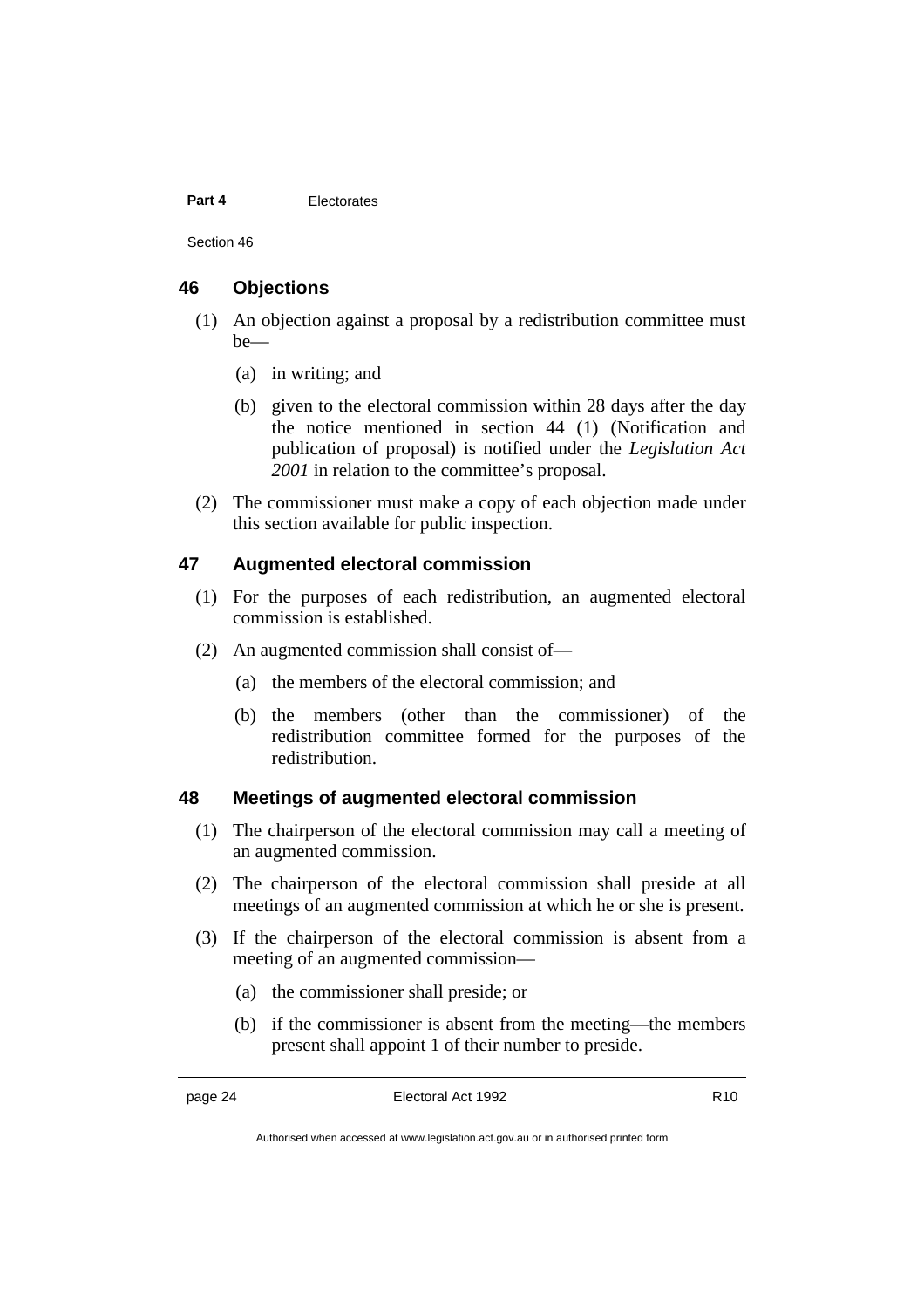- (4) At a meeting, 4 members constitute a quorum.
- (5) Subject to subsection (6), questions shall be determined by a majority of the votes of the members present and voting.
- (6) An augmented commission shall not redistribute electorates under section 35 unless not less than 4 members of the augmented commission, of whom not less than 2 are members of the electoral commission, vote in favour of the redistribution.
- (7) Subject to subsection (8), the member presiding at a meeting has a deliberative vote and, in the event of an equality of votes, has a casting vote.
- (8) The casting vote of the member presiding at a meeting shall not be used to vote in favour of the making of a redistribution under section 35.
- (9) An augmented commission may regulate the conduct of proceedings at its meetings as it considers appropriate.
- (10) Subject to section 49, an augmented commission may inform itself in any way it considers appropriate.
- (11) The electoral commission shall, on request by an augmented commission, give the augmented commission the information and assistance it requires for this part.

### **49 Investigation of objections**

- (1) The augmented commission shall investigate each objection made in accordance with section 46.
- (2) For the purpose of investigating an objection, the augmented commission shall hold a public hearing, unless it is of the opinion that—
	- (a) the matters raised in the objection (or substantially the same matters) were raised in suggestions or comments given to the redistribution committee in accordance with the notice under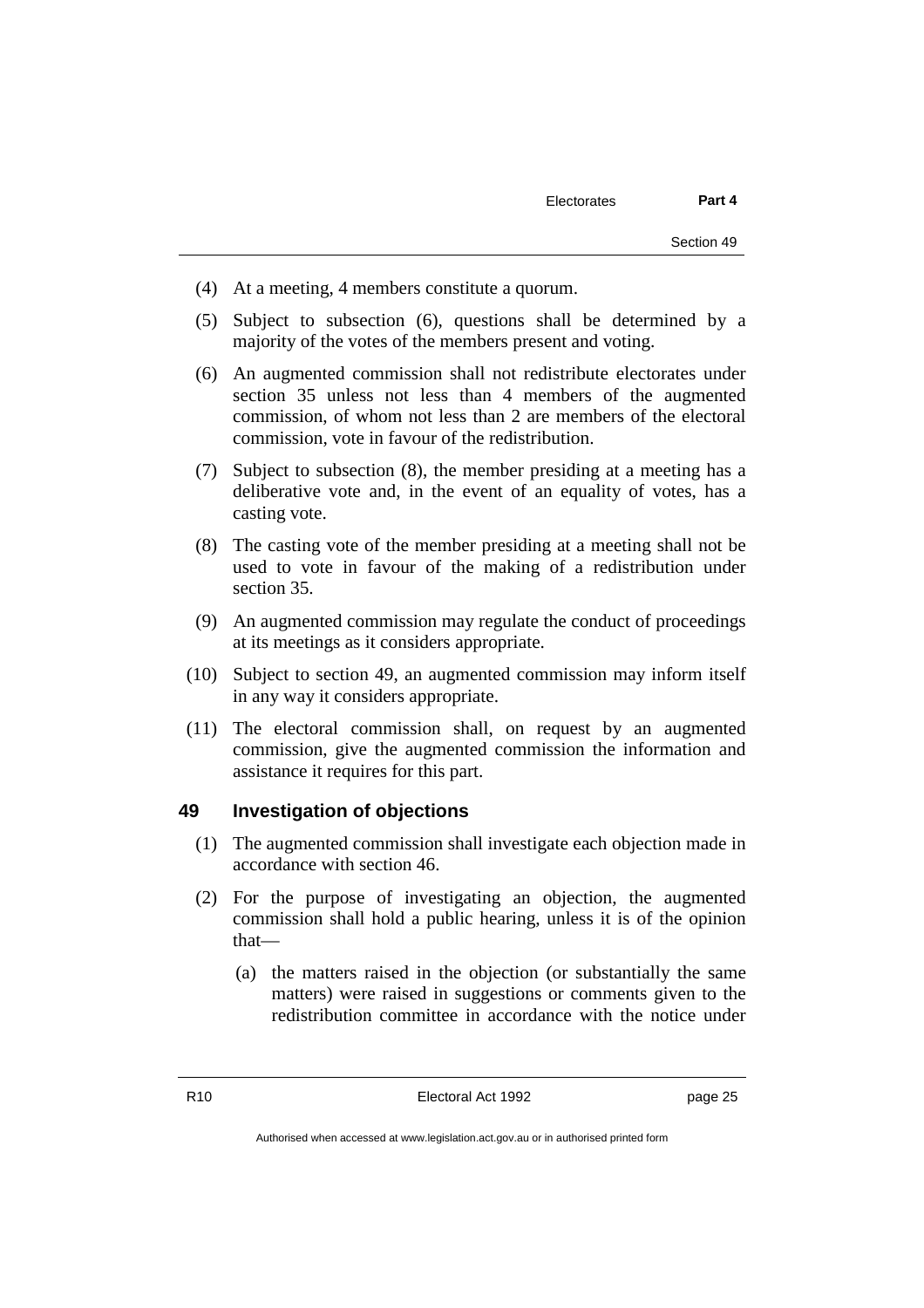#### **Part 4** Electorates

#### Section 50

section 41 (1) (Suggestions and comments about redistribution); and

- (b) the objection is frivolous or vexatious.
- (3) The augmented commission may hold 1 public hearing in relation to several objections.
- (4) At a public hearing, submissions to the augmented commission may only be made—
	- (a) by or on behalf of a person who made—
		- (i) an objection in accordance with section 46; or
		- (ii) a suggestion or comment about the proposed redistribution given to the redistribution committee in accordance with the notice under section 41 (1); or
	- (b) by a person making a submission in relation to an objection.
- (5) The augmented commission shall consider all such submissions.
- (6) At a public hearing, the augmented commission is not bound by the rules of evidence and, subject to this section, may regulate the conduct of proceedings as it considers appropriate.
- (7) Without limiting subsection (6), the following matters are within the discretion of the augmented commission:
	- (a) the manner in which, and the time within which, submissions may be made;
	- (b) the extent to which the augmented commission may be addressed, and the persons by whom it may be addressed.

# **50 Redistribution—proposal by augmented electoral commission**

The augmented commission shall make a proposed redistribution of electorates after completing any investigation required by section 49.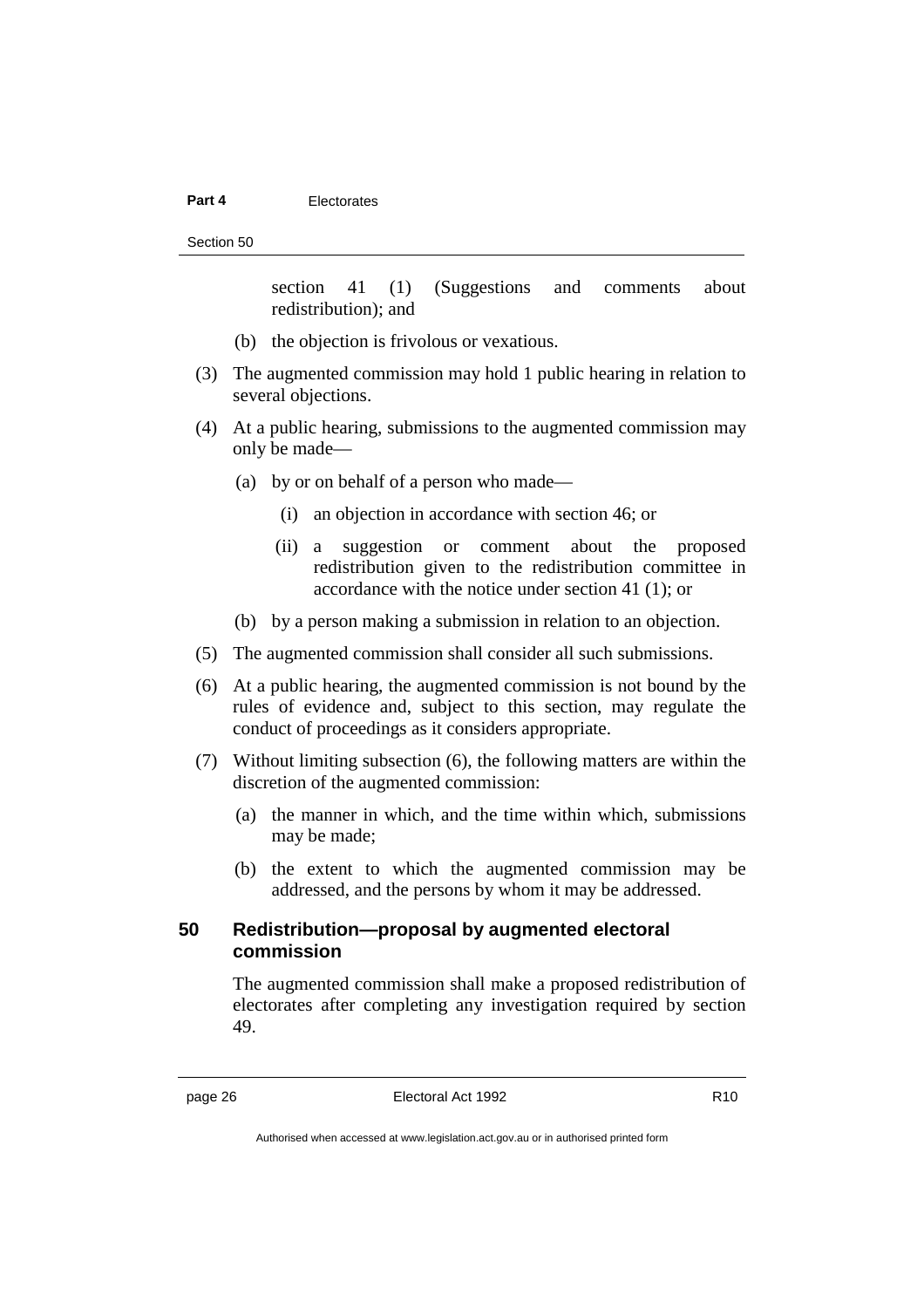# **51 Publication of augmented electoral commission's proposal**

- (1) After making a proposed redistribution of electorates, the augmented commission shall cause a public announcement to be made concerning the proposal.
- (2) The public announcement shall include a statement—
	- (a) setting out the substance of the augmented commission's findings or conclusions about the redistribution committee's proposal and any objection to it; and
	- (b) setting out particulars of the augmented commission's proposal; and
	- (c) whether, in the augmented commission's opinion, its proposal is significantly different from the redistribution committee's proposal and, if so, a further statement to the effect that written objections against the proposal may be given to the electoral commission in accordance with the notice prepared under subsection (3).
- (3) If the augmented commission is of the opinion that its proposal is significantly different from the redistribution committee's proposal, the augmented commission must prepare a written notice stating that written objections against the proposal may be given to the electoral commission within 28 days after the day the notice is notified under the *Legislation Act 2001*.
- (4) The notice is a notifiable instrument.

*Note* A notifiable instrument must be notified under the *Legislation Act 2001*.

## **52 Objections to augmented electoral commission's proposal**

- (1) An objection against a redistribution proposed by the augmented commission must be—
	- (a) in writing; and

R10 Electoral Act 1992 page 27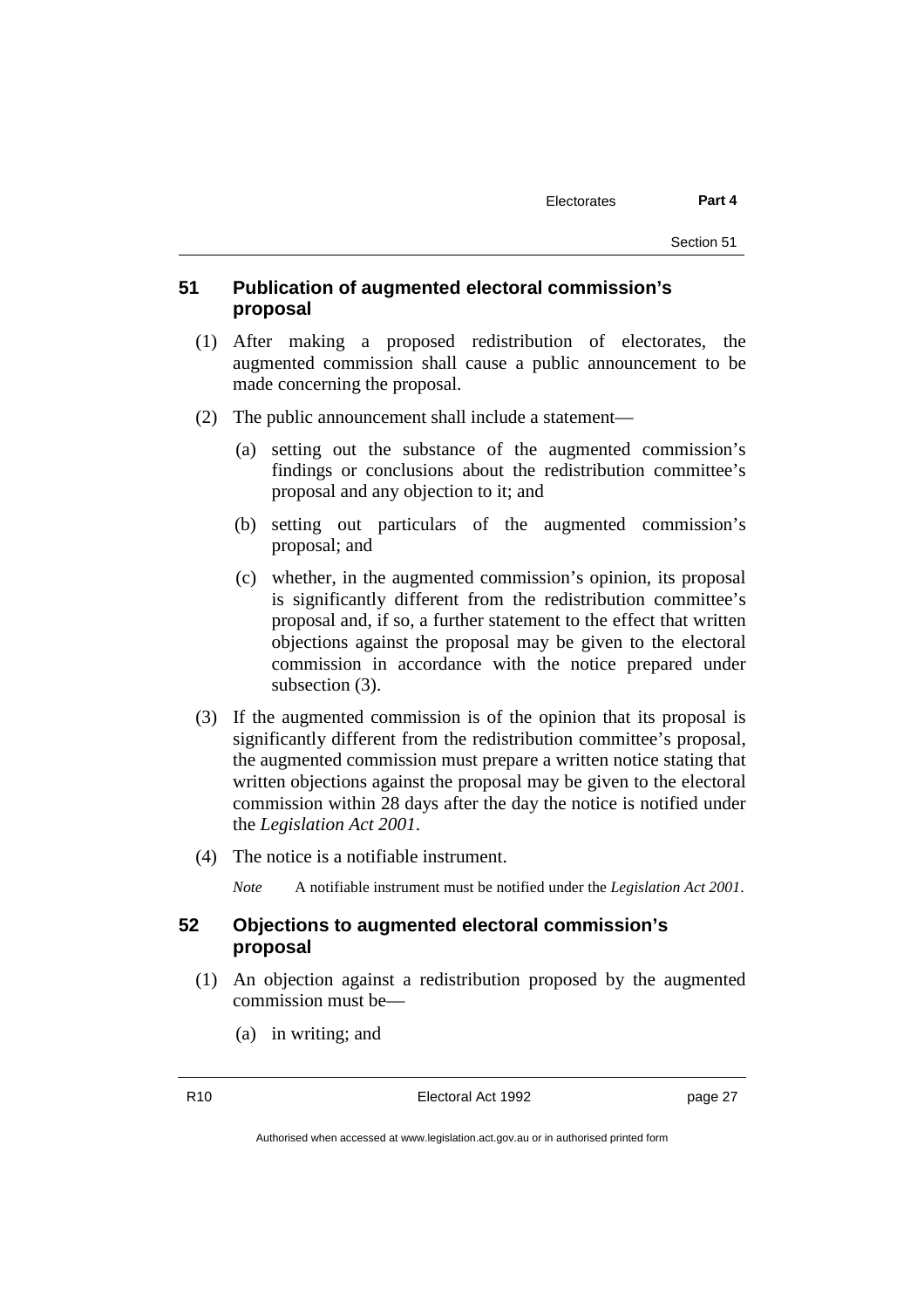#### **Part 4** Electorates

Section 53

- (b) given to the electoral commission within 28 days after the day the notice under section 51 (3) (Publication of augmented electoral commission's proposal) is notified under the *Legislation Act 2001*.
- *Note* For how documents may be given, see *Legislation Act 2001*, pt 19.5.
- (2) If an objection is given to the electoral commission in accordance with subsection  $(1)$ —
	- (a) the augmented commission must investigate the objection; and
	- (b) section 49 (Investigation of objections) applies as if the investigation were an objection under that section.
- (3) The commissioner must make a copy of each objection made under this section available for public inspection.

# **53 Report by augmented electoral commission and public announcement**

- (1) After redistributing electorates under section 35, the augmented commission shall cause—
	- (a) a report about the redistribution to be submitted to the Minister; and
	- (b) copies of the report to be made available for perusal by members of the public at the office of the electoral commission; and
	- (c) a public announcement to be made to the effect that the redistribution has been made and that copies of the report are available for perusal by members of the public at the office of the electoral commission.
- (2) The report shall contain particulars of—
	- (a) any suggestions or comments lodged with the redistribution committee; and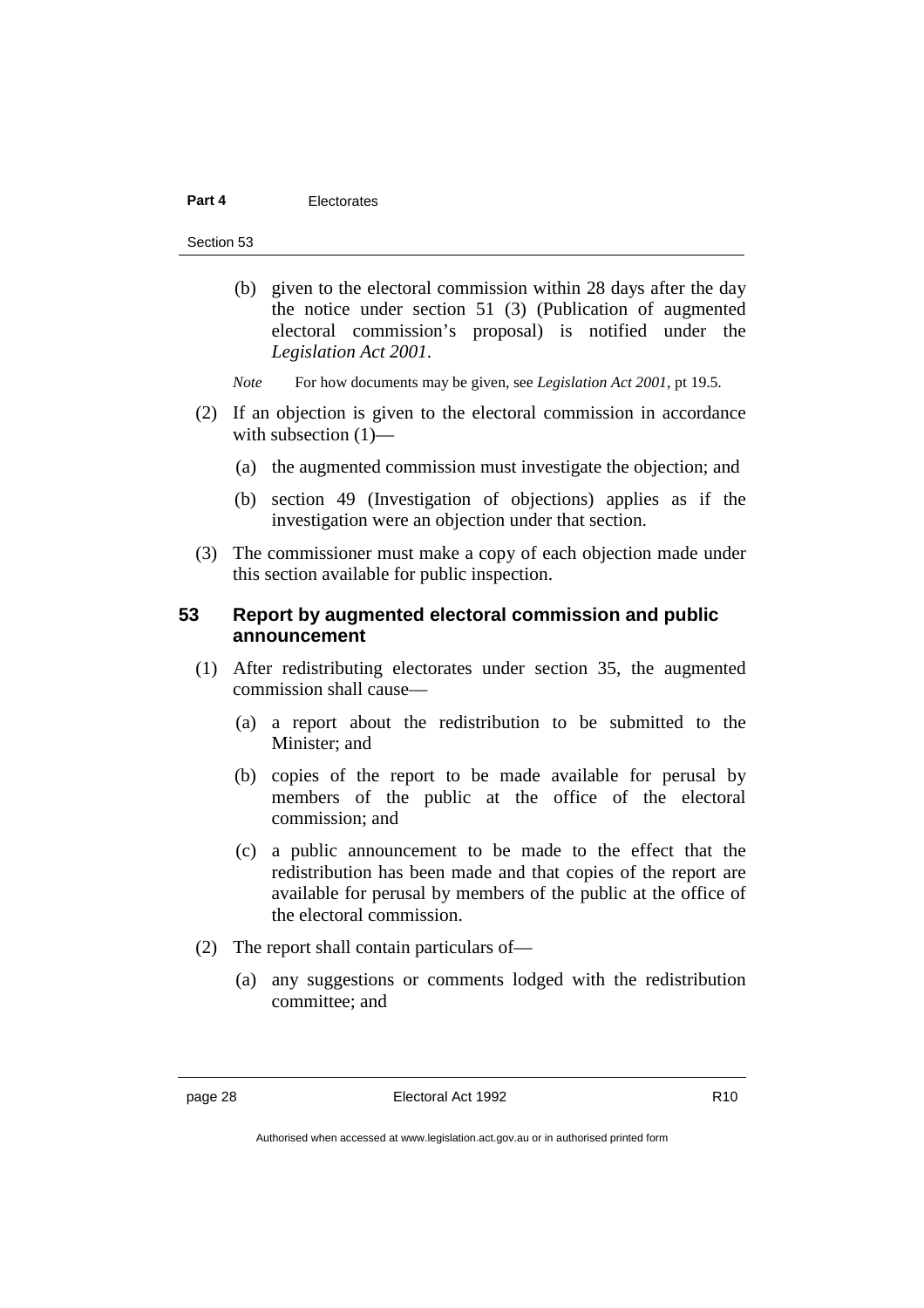- (b) the redistribution proposed by the redistribution committee and its reasons for the proposal; and
- (c) if a member of the redistribution committee has provided a written statement of reasons for any disagreement with the committee's proposal—that statement; and
- (d) any objections lodged with the electoral commission against the redistribution committee's proposal; and
- (e) the result of the investigation of any objections against the redistribution committee's proposal (including particulars of the proceedings at any public hearings in the course of an investigation); and
- (f) the redistribution proposed by the augmented commission and its reasons for the proposal; and
- (g) any objections lodged with the electoral commission against the augmented commission's proposal; and
- (h) the result of the investigation of any objections against the augmented commission's proposal (including particulars of the proceedings at any public hearings in the course of an investigation); and
- (i) the redistribution made by the augmented commission and its reasons for the redistribution; and
- (j) if a member of the augmented commission has provided a written statement of reasons for any disagreement with the augmented commission's proposal—that statement.

# **54 Report to Legislative Assembly**

The Minister shall present a copy of the augmented commission's report to the Legislative Assembly on the first sitting day after the day when the Minister receives the report from the augmented commission.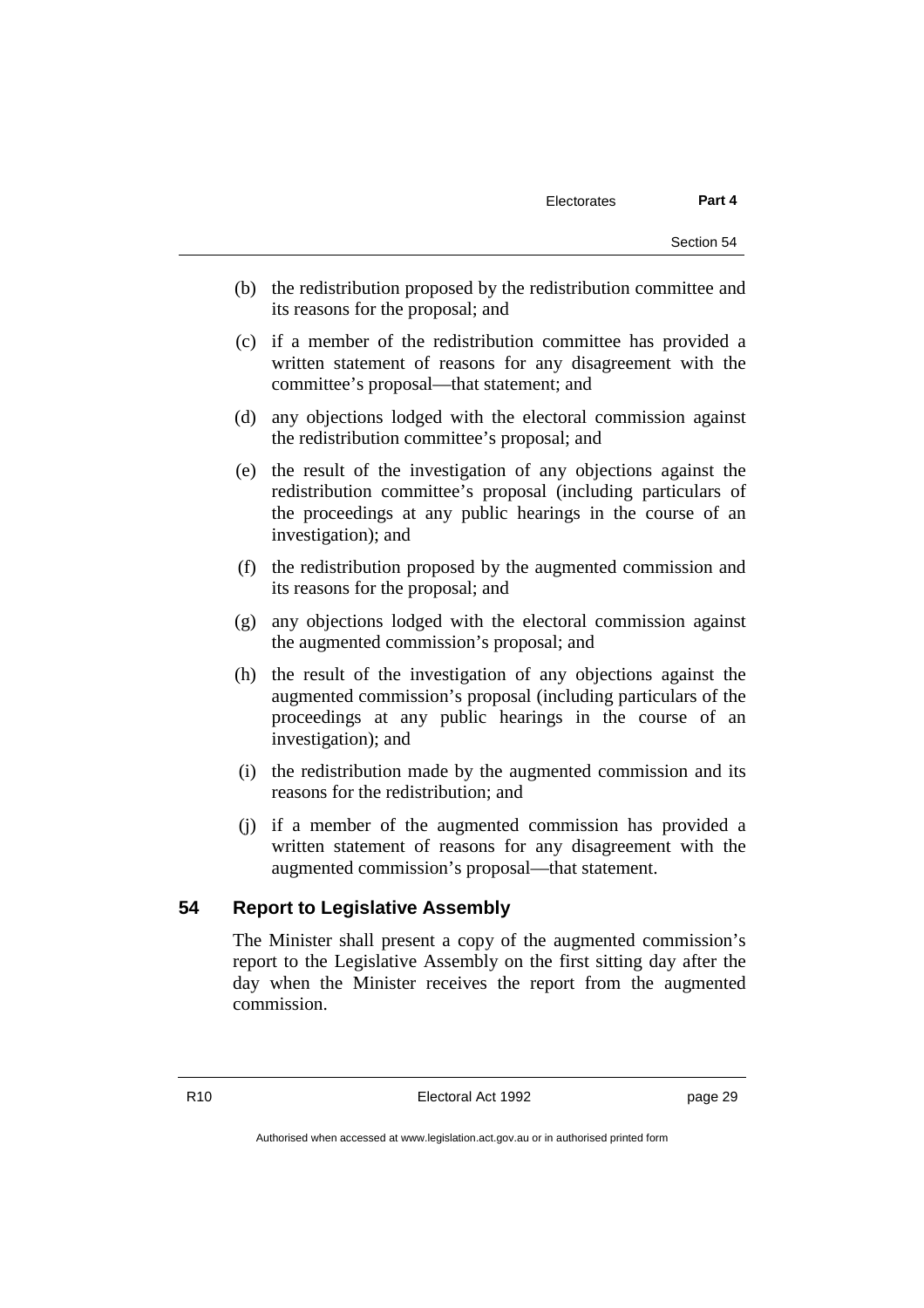#### **Part 4** Electorates

Section 55

# **55 Decisions are final**

- (1) A decision of an augmented commission or a redistribution committee made, or purporting to be made, under this part—
	- (a) is final and conclusive; and
	- (b) shall not be challenged, appealed against, reviewed, quashed, set aside or called into question in any court or tribunal on any ground; and
	- (c) is not subject to any proceedings for a writ of mandamus, prohibition or certiorari or for an injunction, declaration or other order in any court on any ground.
- (2) In subsection (1):

*decision* includes a failure to make a decision.

## **56 Validity not affected**

A failure to comply with the provisions of this part (except section 34, 35 or 36) is not to be taken to affect the validity of a decision of an augmented commission or a redistribution committee.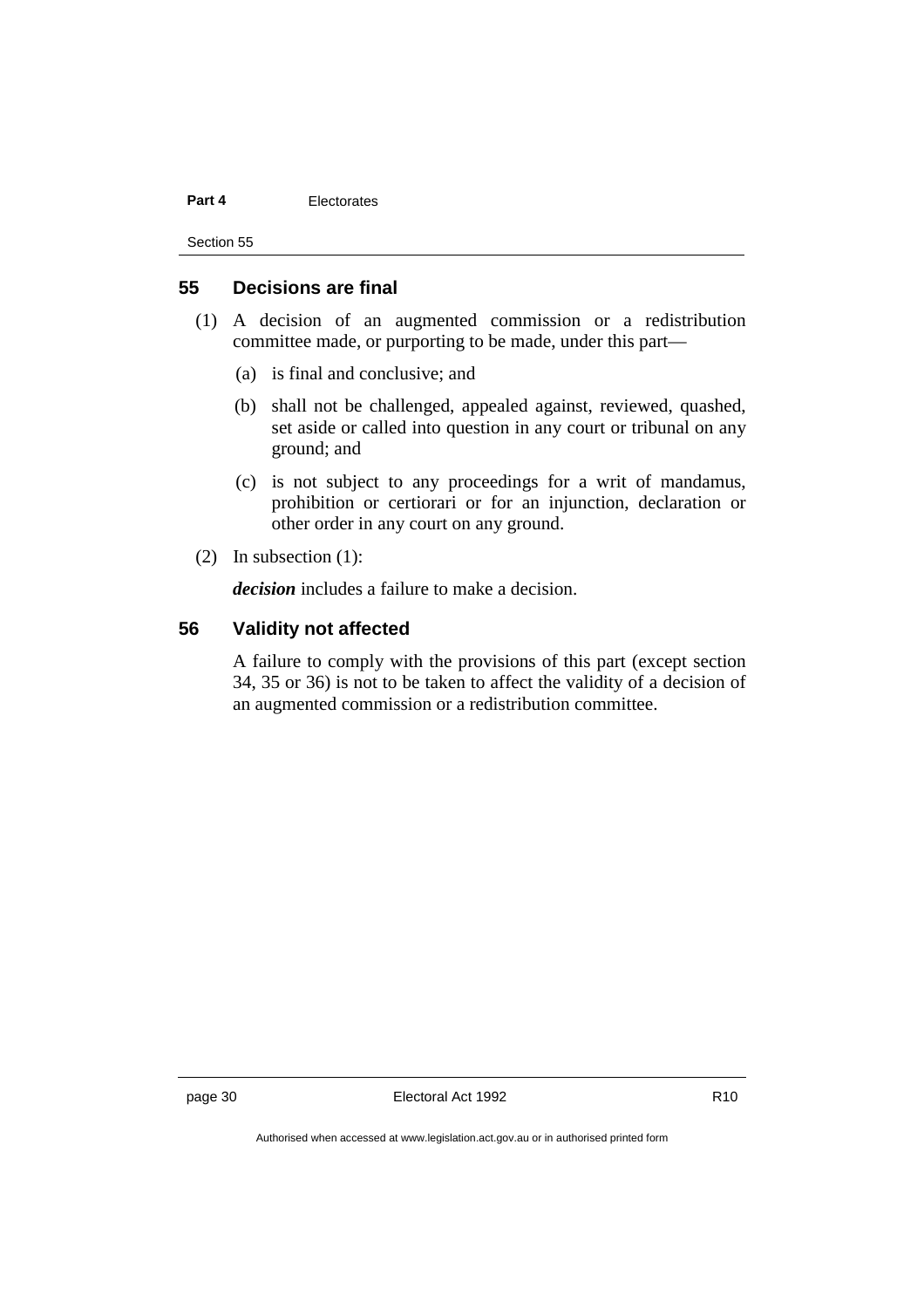# **Part 5 Electoral rolls**

#### **57 Electorate and Territory rolls**

- (1) The commissioner shall keep a roll of the electors of the ACT consisting of separate rolls of the electors of each electorate.
- (2) A roll may be kept electronically.

### **58 Contents of roll**

- (1) A roll shall contain the following particulars in relation to each elector:
	- (a) surname or family name;
	- (b) each given name;
	- (c) address;
	- $(d)$  sex:
	- (e) date of birth.
- (2) A roll may contain the following particulars in relation to each elector:
	- (a) occupation;
	- (b) any former surname;
	- (c) any previous address;
	- (d) postal address, if not the same as the address of the principal place of residence;
	- (e) the further particulars (if any) prescribed under the regulations.

# **59 Meaning of** *extract* **from roll**

In this Act:

R10 Electoral Act 1992 page 31

Authorised when accessed at www.legislation.act.gov.au or in authorised printed form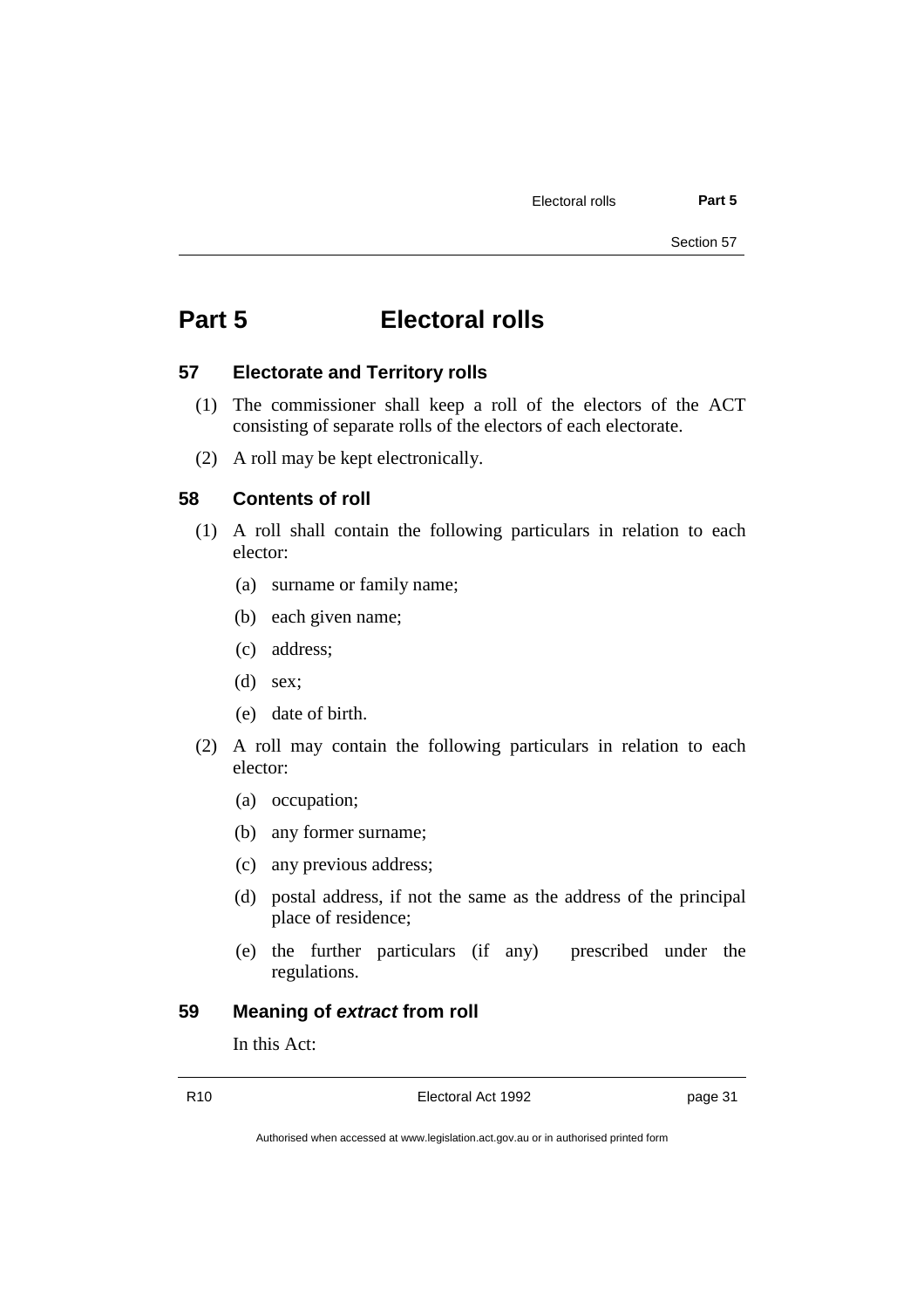#### **Part 5** Electoral rolls

#### Section 60

*extract* from a roll means the part of the roll that contains, for each elector enrolled at the time the extract is prepared—

- (a) the elector's surname or family name; and
- (b) each given name of the elector; and
- (c) the elector's address, unless the elector is—
	- (i) an elector whose address is suppressed; or
	- (ii) an eligible overseas elector; or
	- (iii) an Antarctic elector; or
	- (iv) an elector who is enrolled because of the elector's enrolment on the Commonwealth roll as an itinerant elector.
- *Note* A roll extract in electronic form is a disk, tape or other device from which the information in the extract may be reproduced by mechanical, electronic or other means (see dict, def of *electronic form*).

### **60 Inspection of printed roll extracts**

- (1) The commissioner—
	- (a) shall, at the office of the commissioner; and
	- (b) may, at any other places the commissioner determines;

make a printed extract from each roll available for public inspection during ordinary office hours.

- (2) A right of inspection under subsection (1) shall not be taken to give any right to copy, take an extract from, or scan electronically, an extract from a roll.
- (3) For subsection (1), the commissioner shall prepare an extract of each roll at least once each calendar year.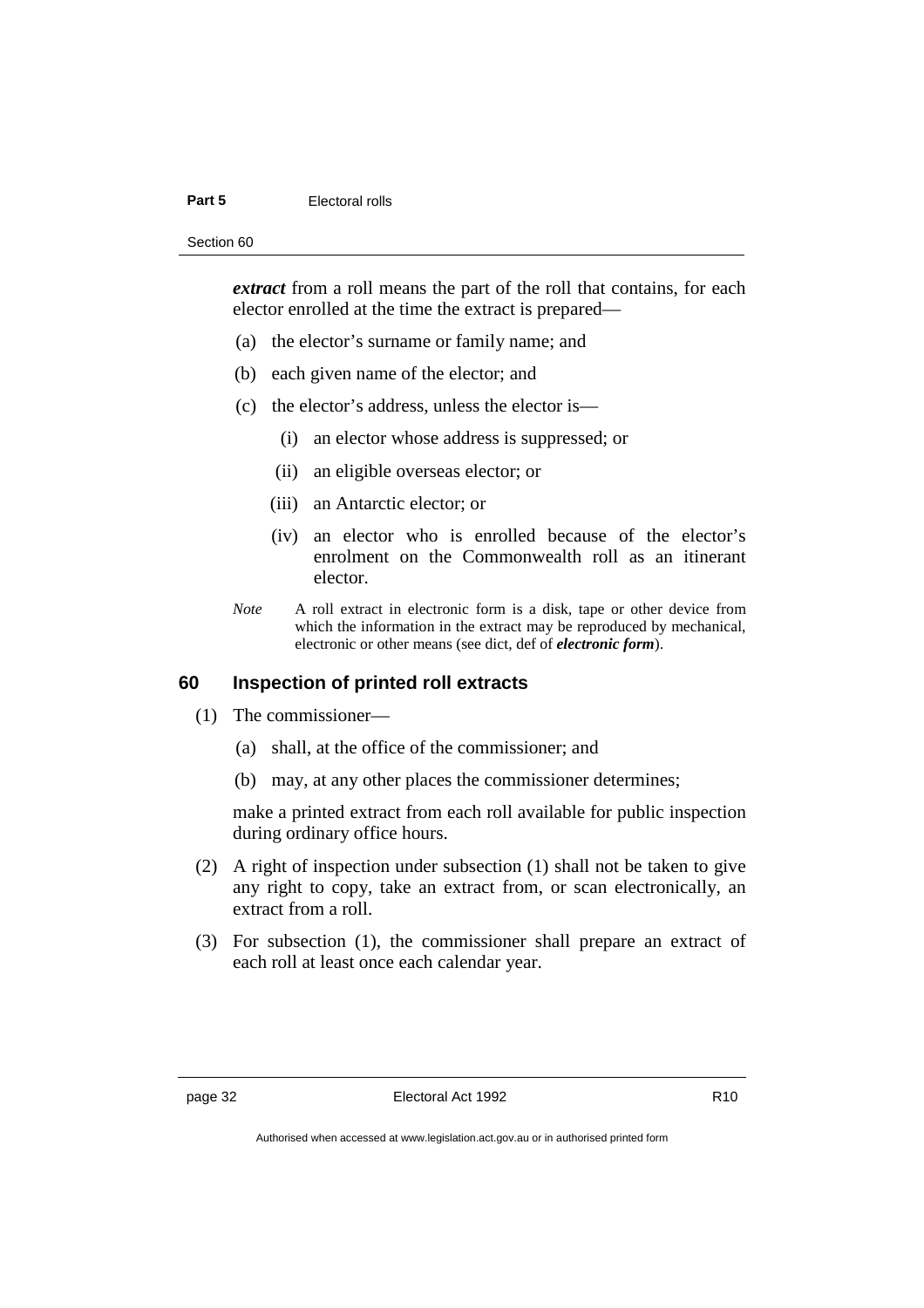#### **61 Supply of printed roll extracts to MLAs etc**

- (1) At least once each calendar year, the commissioner shall, on request—
	- (a) give 2 printed extracts from the roll for an electorate to each MLA for the electorate; and
	- (b) give 2 printed extracts from the roll for each electorate to the registered officer of each registered party.
- (2) The commissioner shall, on request, supply a printed extract from a roll to a person who the commissioner is satisfied requires the extract for an approved purpose within the meaning of section 63.
	- *Note* A fee may determined under s 8 (Determination of fees) for a request under subsection (2).

# **62 Supply of roll extracts in electronic form to MLAs etc**

- (1) The commissioner shall, on request, so far as practicable, give a roll extract in electronic form to—
	- (a) an MLA; or
	- (b) the registered officer of a registered party.
- (2) The commissioner shall, on request, supply a roll extract in electronic form, or on microfiche, to a person who the commissioner is satisfied requires the extract for an approved purpose within the meaning of section 63.
	- *Note* A fee may determined under s 8 (Determination of fees) for a request under subsection (2).

# **63 Use of roll extracts**

(1) In this section:

*approved purpose* means any of the following:

(a) for an MLA—the exercise of his or her functions;

R10 Electoral Act 1992 page 33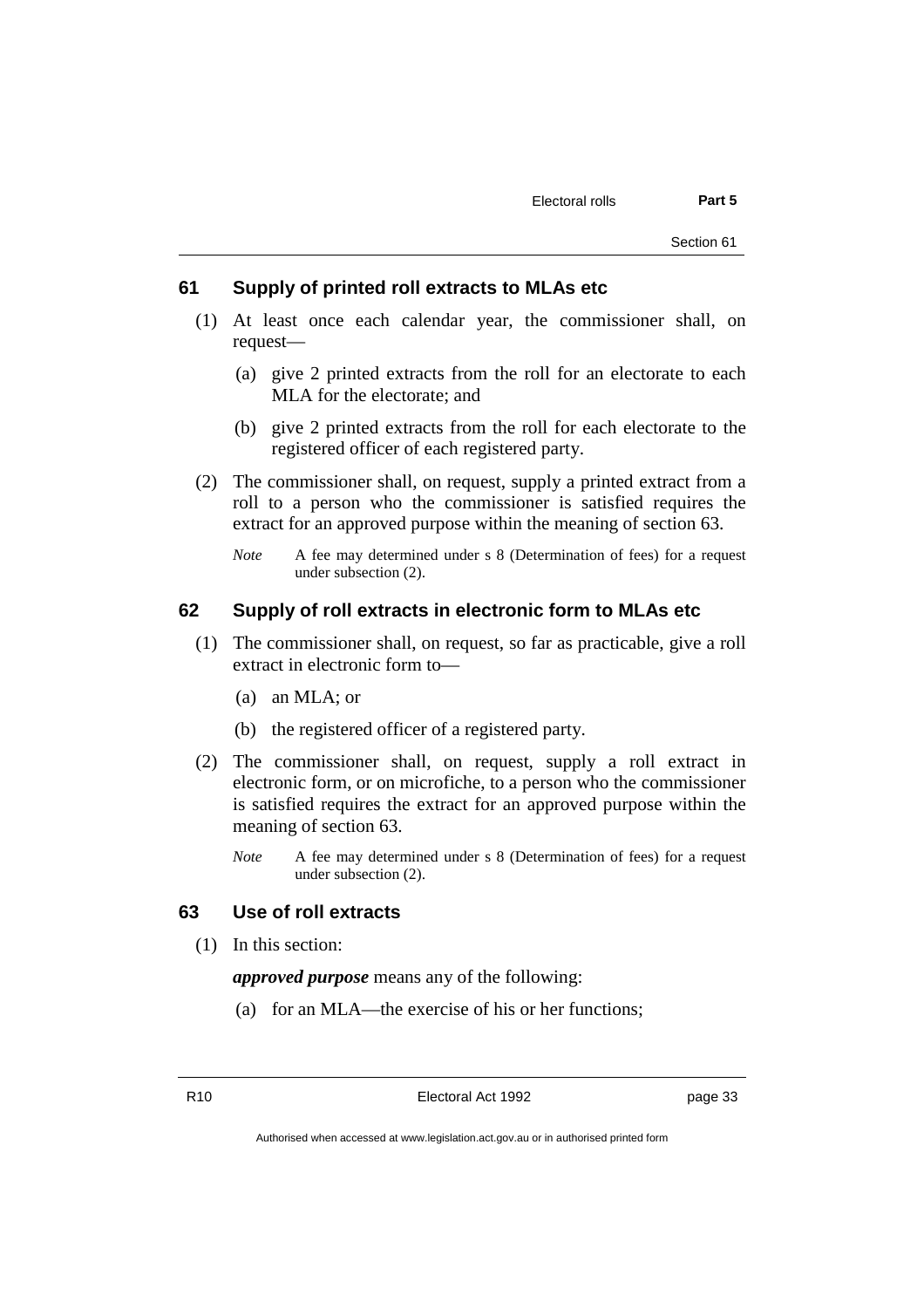#### **Part 5** Electoral rolls

Section 65

- (b) for the registered officer of a registered party—the exercise by an MLA who is a member of the party of his or her functions;
- (c) for an MLA or the registered officer of a registered party—
	- (i) a purpose connected with an election; or
	- (ii) monitoring the accuracy of information in the roll;
- (d) for anyone—a purpose prescribed under the regulations.

*protected information*, in relation to a person, means information that the person knows, or has reasonable grounds for believing, was obtained from a roll extract given to the person or someone else under section 61 (Supply of printed roll extracts to MLAs etc) or section 62 (Supply of roll extracts in electronic form to MLAs etc).

- (2) A person must not, without reasonable excuse, use protected information for—
	- (a) a commercial purpose; or
	- (b) any other purpose, other than an approved purpose.

Maximum penalty: 50 penalty units, imprisonment for 6 months or both.

(3) A person must not, without reasonable excuse, directly or indirectly divulge or communicate protected information to someone else for a purpose other than an approved purpose.

Maximum penalty: 50 penalty units, imprisonment for 6 months or both.

# **65 Provision of roll information to prescribed authorities**

- (1) The commissioner may give a copy of a roll or information contained on a roll to a prescribed authority if the commissioner is satisfied that the authority requires the copy or information for a prescribed purpose.
- (2) A person shall not use information obtained under subsection (1) except in accordance with the regulations.

Authorised when accessed at www.legislation.act.gov.au or in authorised printed form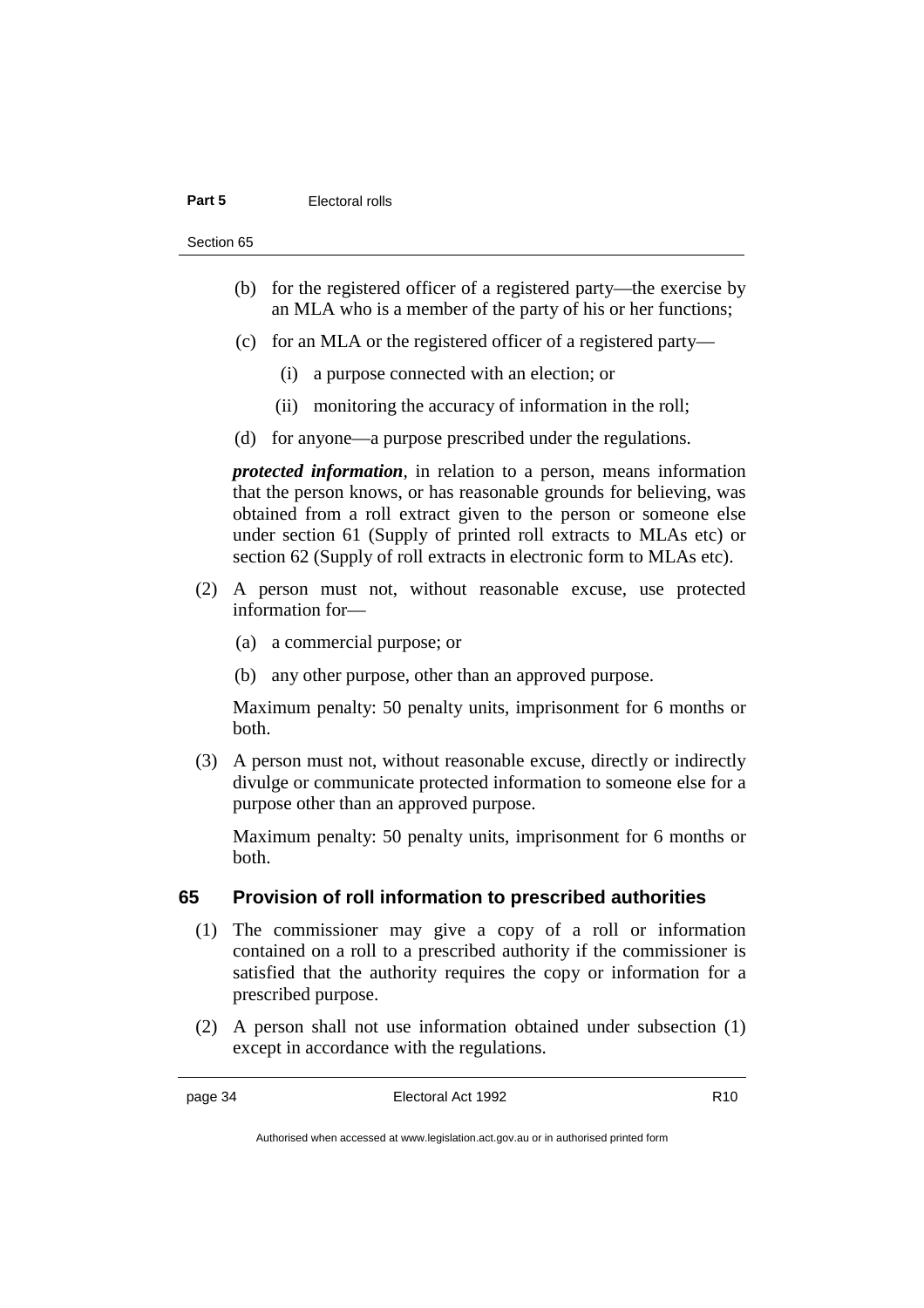Maximum penalty: 50 penalty units, imprisonment for 6 months or both.

- (3) For the *Juries Act 1967*, the commissioner shall, on request by the sheriff, give the sheriff a copy of the roll of electors of the ACT.
- (4) A copy of a roll, or information, may be given to a person under subsection (1) or (3) in printed or electronic form or on microfiche.
- (5) A copy of a roll, or information, provided under subsection (1) or (3) shall not include—
	- (a) in relation to a person whose address is a suppressed address any particulars other than the name of the person; or
	- (b) the address of an eligible overseas elector; or
	- (c) the address of an Antarctic elector.
- (6) The regulations may provide for how a prescribed authority may deal with information, or information obtained from a copy of a roll, provided under subsection (1).

### **66 Maintenance of rolls**

- (1) The commissioner shall, so far as practicable, keep the rolls up to date.
- (2) The commissioner may alter a roll at any time as follows:
	- (a) to register any change of name;
	- (b) to bring up to date any particulars appearing on the roll;
	- (c) to correct any mistake or omission;
	- (d) to remove the name of a deceased elector;
	- (e) in relation to a person who is enrolled on the Commonwealth roll—to reflect any alteration under the Commonwealth Electoral Act, section 105 in relation to that enrolment.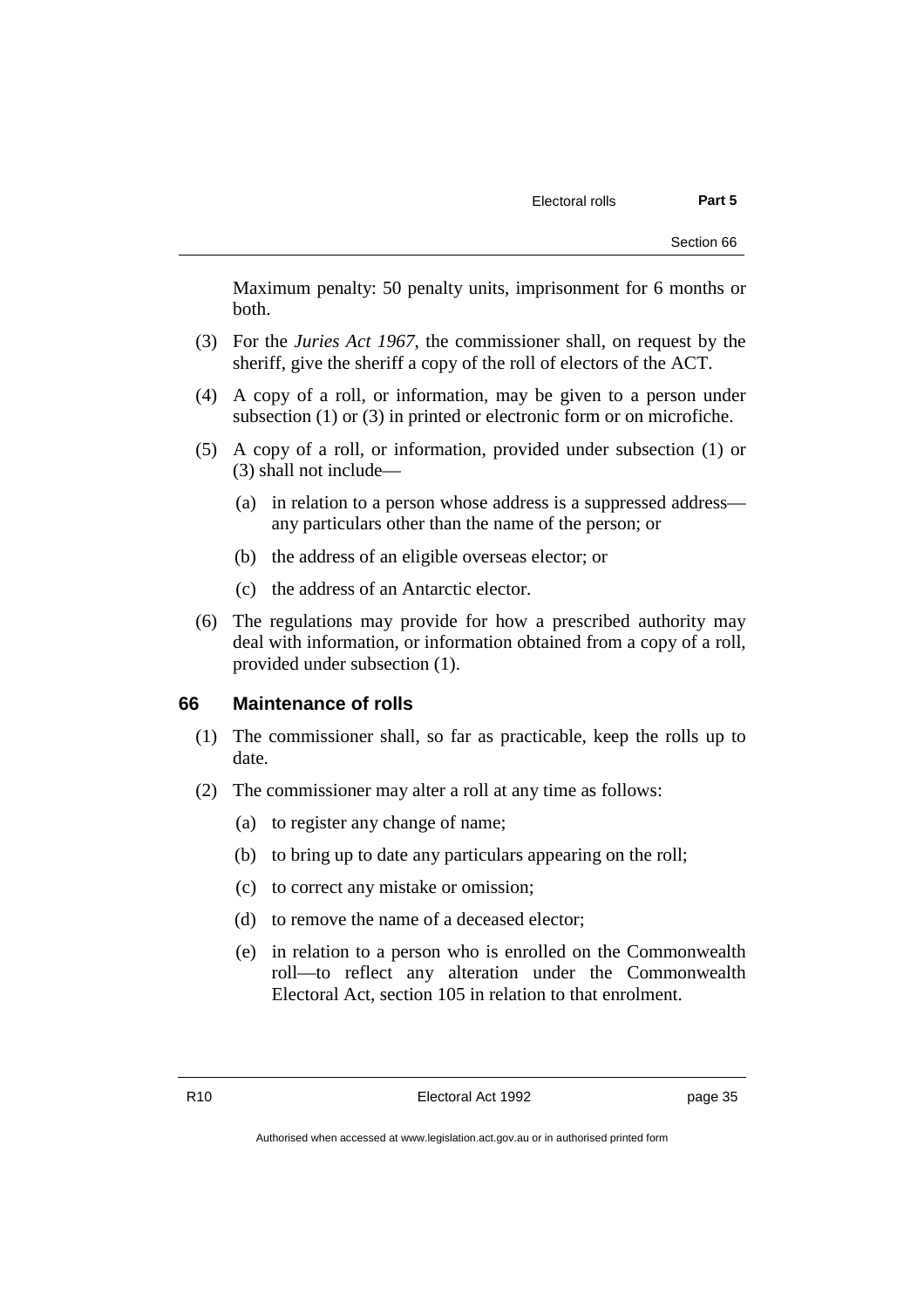#### **Part 5** Electoral rolls

Section 67

# **67 Power to require information**

- (1) The commissioner may, by written notice, require—
	- (a) the administrative head of a unit of the public service; or
	- (b) the chief executive officer (however described) of a Territory authority or of an entity prescribed under the regulations; or
	- (c) the occupier of any residence;

to give to the commissioner or a specified officer specified information required in connection with the preparation, maintenance or revision of a roll.

*Note* For how documents may be given, see *Legislation Act 2001*, pt 19.5.

- (2) A notice shall specify the time within which the information is to be so given.
- (3) A person who, without reasonable excuse, contravenes such a requirement commits an offence.

Maximum penalty: 5 penalty units.

(4) Subsection (3) does not apply if compliance with the requirement would involve the disclosure of information in contravention of any other law.

# **68 Notice of registered deaths**

The registrar-general shall give to the commissioner, on request, particulars entered in the register of deaths during the period to which the request relates in relation to the death of each person aged 17 years or older.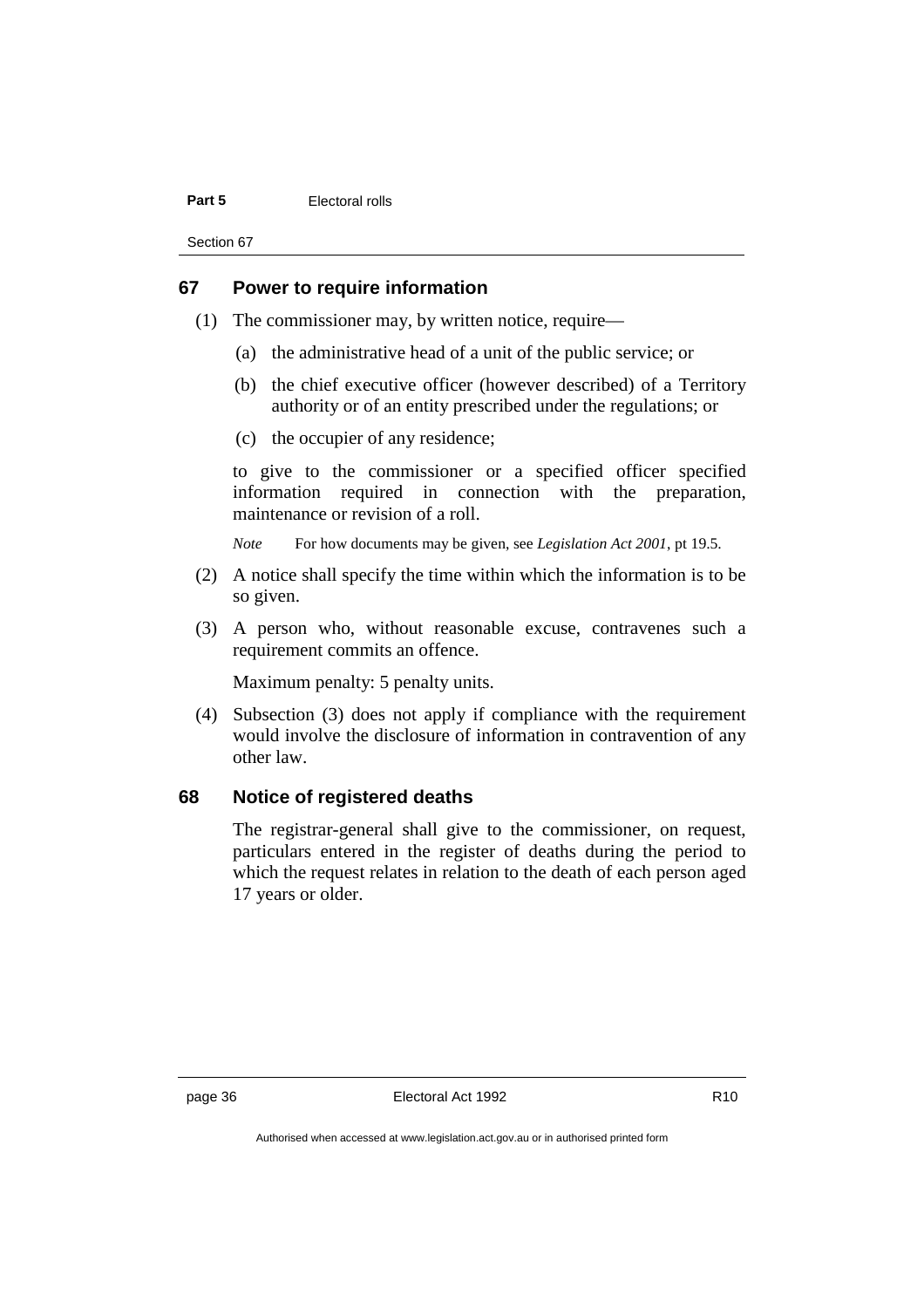#### **69 Disclosure of roll information**

(1) A person to whom this section applies shall not, without reasonable excuse, give a copy of a roll, an extract from a roll, or information contained on a roll, to another person except for this Act.

Maximum penalty: 50 penalty units, imprisonment for 6 months or both.

- (2) This section applies to a person who is, or has been—
	- (a) the commissioner; or
	- (b) an officer; or
	- (c) a member of the staff of the electoral commission.

### **70 Joint roll arrangements with Commonwealth**

- (1) The Chief Minister may arrange with the Governor-General for—
	- (a) the preparation, alteration or revision of the rolls; or
	- (b) the carrying out of any procedure relating to the preparation, alteration or revision of the rolls;

jointly by the Commonwealth and the Territory.

- (2) If such an arrangement is in force, a roll may contain—
	- (a) the names and particulars of persons who are enrolled as electors of the Commonwealth but not as electors of the ACT, provided that it is clearly indicated that they are not enrolled as electors of the ACT; and
	- (b) distinguishing marks against the names of persons enrolled as electors of the ACT but not as electors of the Commonwealth, to show that they are not electors of the Commonwealth; and
	- (c) other particulars in addition to those required by or under this Act to be included in the roll;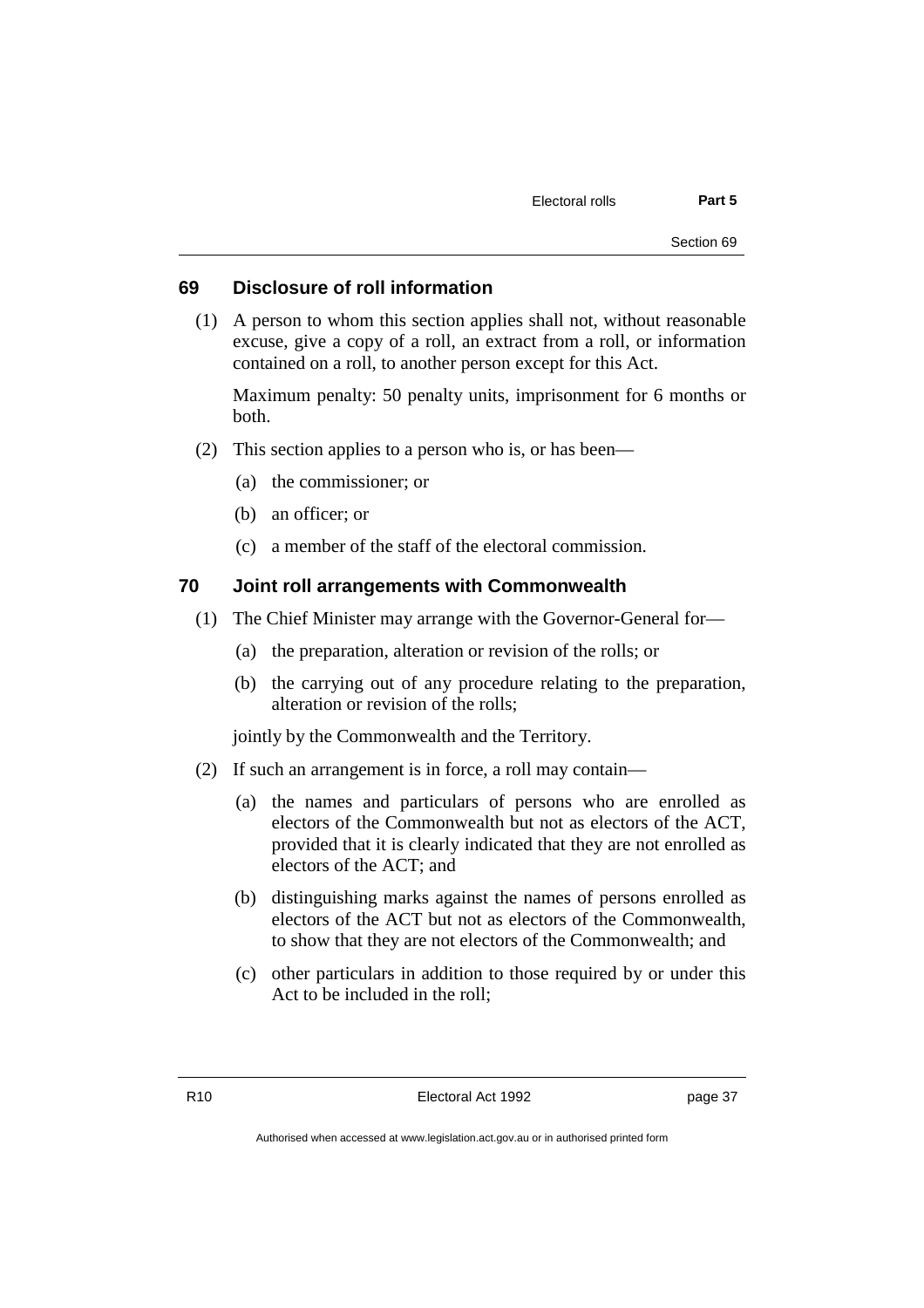# Part 5 **Electoral rolls**

Section 70

and, for this Act, the names of electors of the Commonwealth who are not enrolled as electors of the ACT and those marks and particulars shall not be taken to be part of the roll.

page 38 **Electoral Act 1992** R10

Authorised when accessed at www.legislation.act.gov.au or in authorised printed form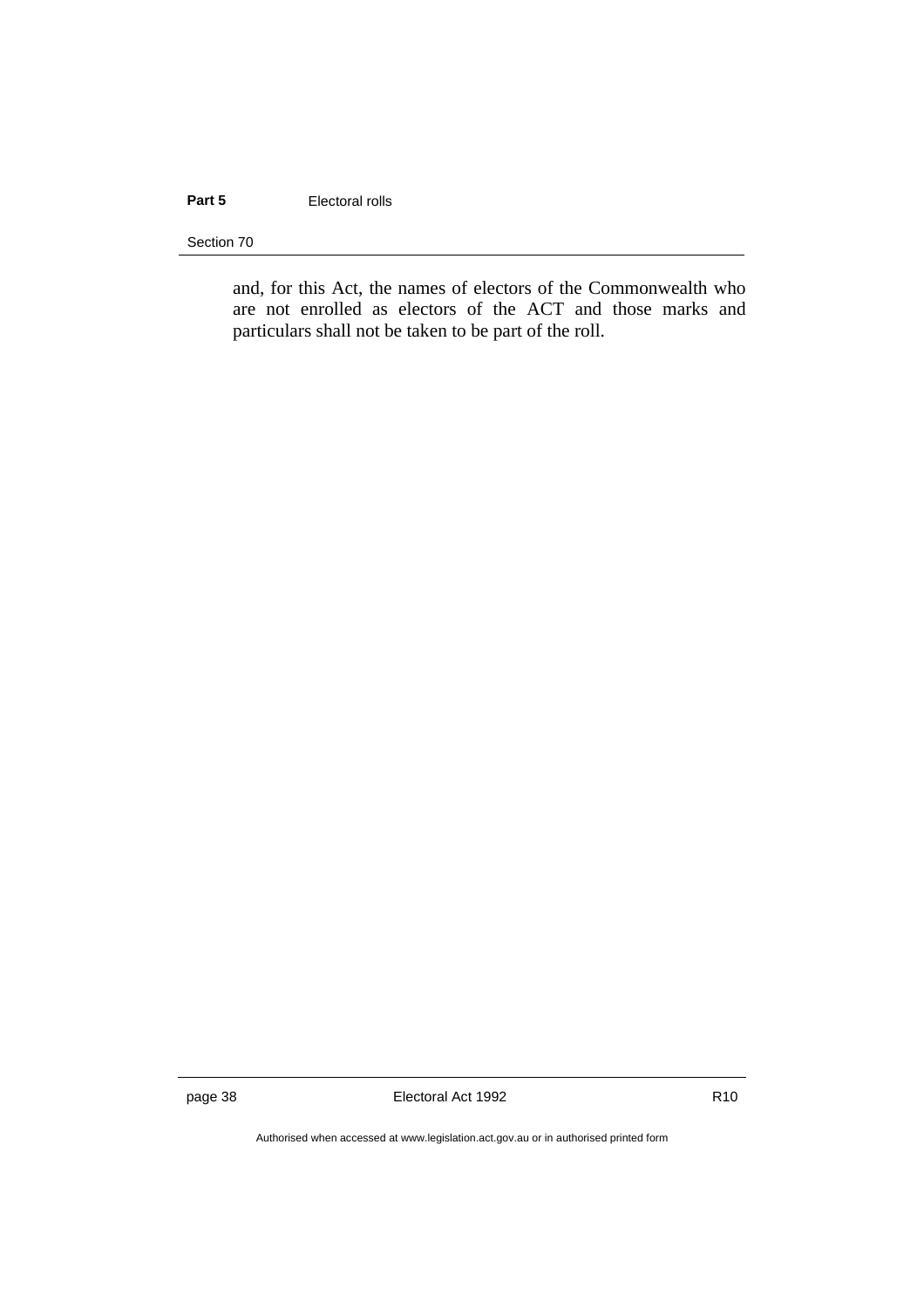# **Part 6 Enrolment**

## **71 Persons taken not to be enrolled on Commonwealth roll**

For this part, the following persons enrolled on the Commonwealth roll shall be taken not to be so enrolled:

- (a) a person whose address recorded on that roll is not in the ACT;
- (b) a person who is an eligible overseas elector for the Commonwealth Electoral Act but not an eligible overseas elector for this Act.

### **71A Address of person serving sentence of imprisonment**

For this part, the address of a person who is serving a sentence of imprisonment is—

- (a) if the person is enrolled on the Commonwealth roll—the address recorded on that roll in relation to the person; or
- (b) if paragraph (a) does not apply—
	- (i) the person's address immediately before the person began serving the sentence; or
	- (ii) if the person did not have an address immediately before beginning to serve the sentence—the address of the place where the person is serving the sentence.

## **72 Entitlement**

- (1) A person is entitled to be enrolled for an electorate if—
	- (a) the person is entitled to be enrolled on the Commonwealth roll otherwise than under the Commonwealth Electoral Act, section 100; and
	- (b) the person's address is in the electorate.

R10 Electoral Act 1992 page 39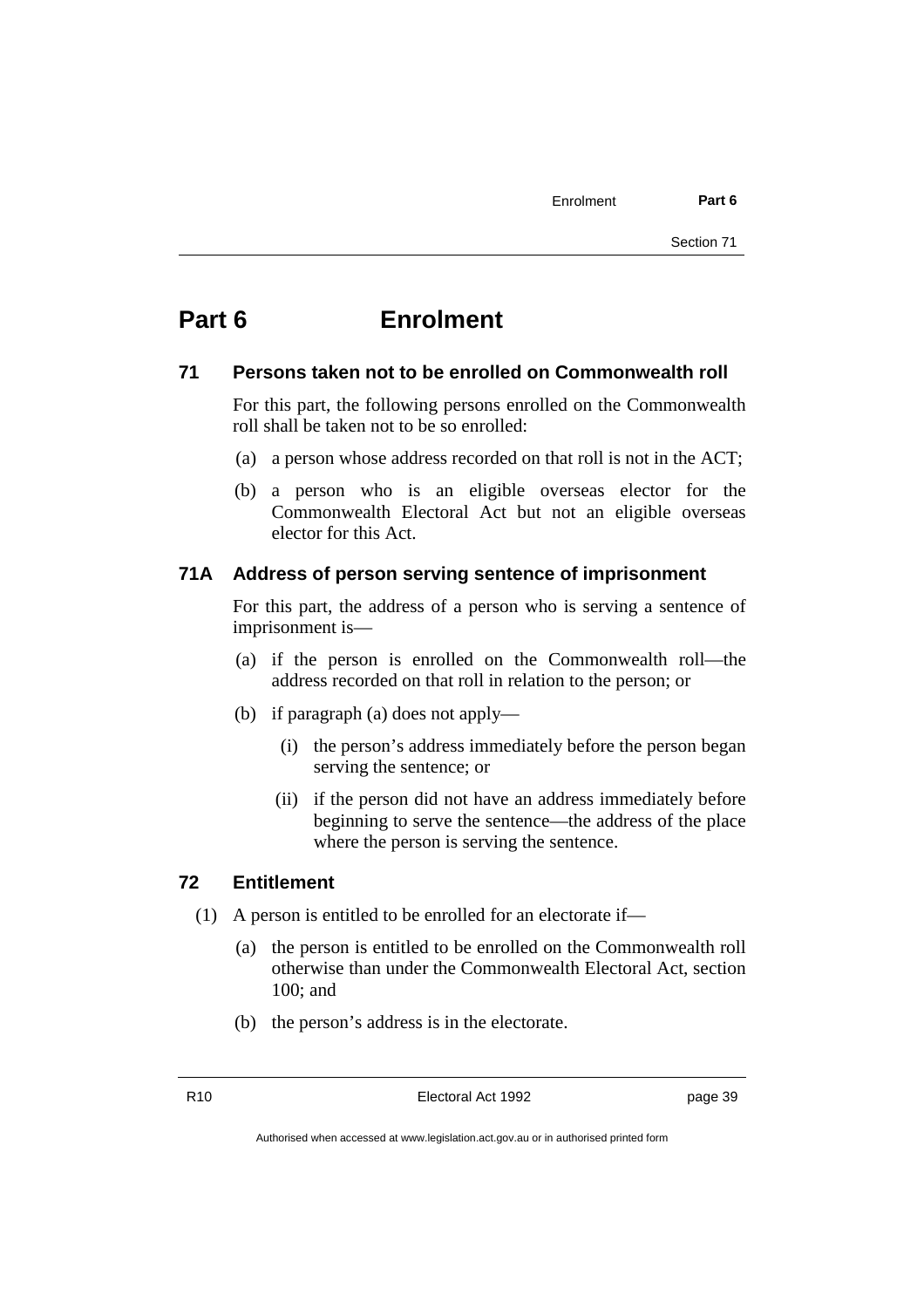#### **Part 6** Enrolment

Section 73

(2) A person is not entitled to be enrolled for more than 1 electorate.

### **73 Compulsory enrolment etc—residents**

- (1) A person who—
	- (a) is entitled to be enrolled for an electorate; and
	- (b) is not enrolled on any roll;

shall, subject to subsection (5), make a claim for enrolment within 21 days after the day the person became so entitled.

- (2) An elector who—
	- (a) is enrolled for an electorate; and
	- (b) is entitled, following a change of address, to be enrolled for another electorate;

shall, subject to subsections (4) and (5), make a claim for a transfer of enrolment within 52 days after the date of the change of address.

(3) An elector who changes address within an electorate shall, subject to subsections (4) and (5), give the commissioner written notice setting out the particulars of the new address within 52 days after the date of the change of address.

*Note* For how documents may be given, see *Legislation Act 2001*, pt 19.5.

- (4) Subsections (2) and (3) do not apply to an eligible overseas elector, an Antarctic elector or a person who is not at least 18 years old.
- (5) If a person is enrolled on the Commonwealth roll otherwise than under the Commonwealth Electoral Act, section 100 and the address recorded on that roll in relation to the person is an address in an electorate—
	- (a) the person shall be taken—
		- (i) to have made a claim under subsection (1) or (2), or given notice under subsection (3), whichever is appropriate; and

Authorised when accessed at www.legislation.act.gov.au or in authorised printed form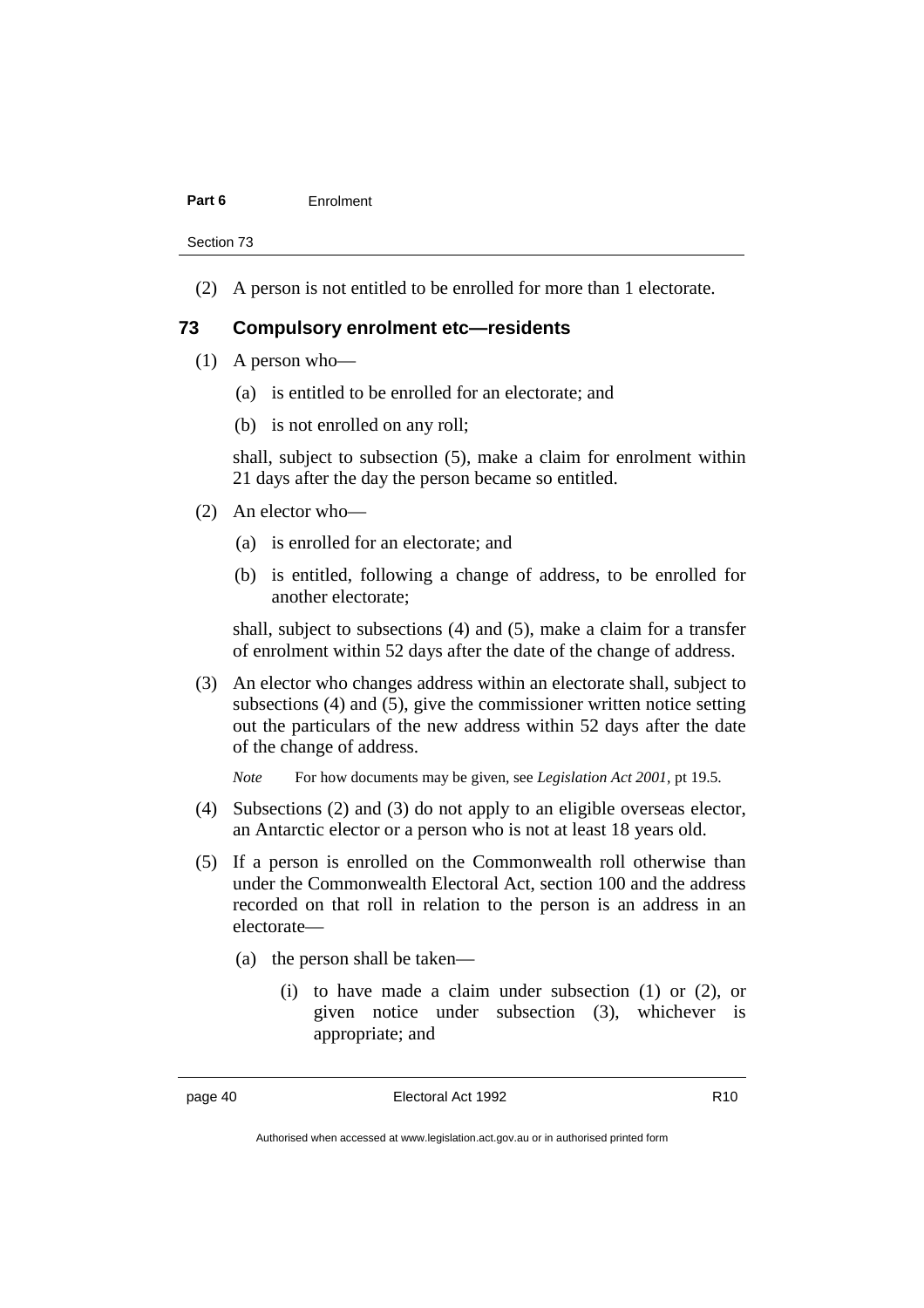- (ii) to be enrolled for the electorate; and
- (b) the particulars recorded on the Commonwealth roll in relation to the person shall, so far as practicable, be taken to be the particulars recorded on the roll for the electorate.
- (6) A person who, without reasonable excuse, contravenes subsection  $(1)$ ,  $(2)$  or  $(3)$  commits an offence.

Maximum penalty: 0.5 penalty units.

### **74 Eligible overseas electors**

- (1) An elector—
	- (a) who is, for the Commonwealth Electoral Act, an eligible overseas elector; and
	- (b) whose address, recorded on the Commonwealth roll when the elector became a person referred to in paragraph (a), was an address in an electorate; and
	- (c) who has, for this Act, indicated an intention to reside, or resume residing, in the ACT after ceasing to be a person referred to in paragraph (a);

is, subject to subsection (4), an eligible overseas elector for this Act in relation to the electorate in which that address is located.

- (2) The commissioner shall annotate the roll for an electorate so as to indicate the name of each person who is an eligible overseas elector in relation to the electorate.
- (3) The commissioner shall cancel an annotation in relation to a person if—
	- (a) the person ceases to be an eligible overseas elector for the Commonwealth Electoral Act; or
	- (b) the person notifies the commissioner that he or she does not intend to reside, or to resume residing, in the ACT after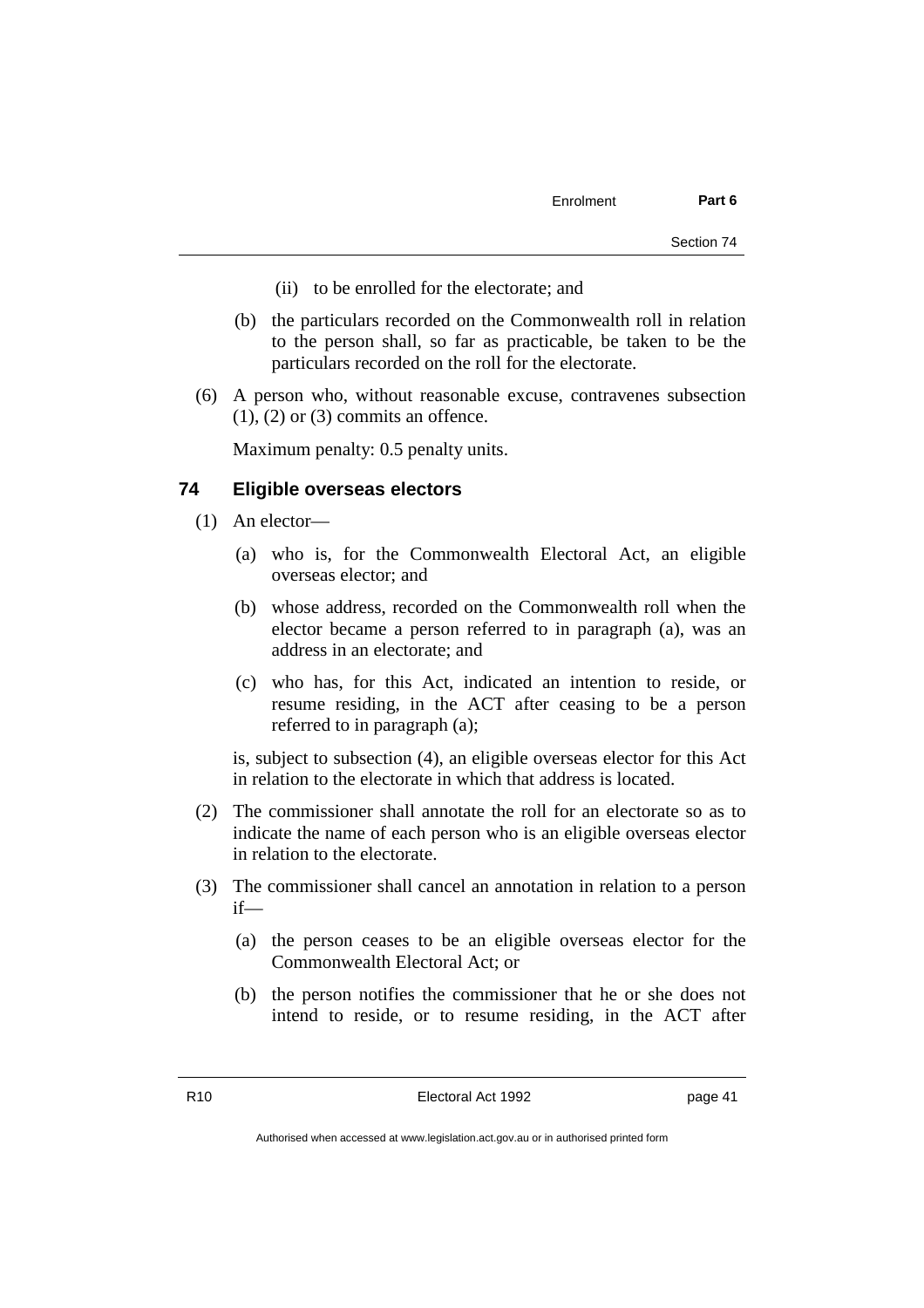#### **Part 6** Enrolment

Section 75

ceasing to be an eligible overseas elector for the Commonwealth Electoral Act.

(4) A person ceases to be an eligible overseas elector for this Act on the day the annotation in relation to the person is cancelled.

### **75 Age 17 enrolment**

- (1) The commissioner shall enrol a person on the roll for an electorate if the person—
	- (a) is at least 17 years old; and
	- (b) would, had the person attained the age of 18 years, be entitled to be enrolled for the electorate; and
	- (c) makes a claim for enrolment.
- (2) If a person is enrolled on the Commonwealth roll under the Commonwealth Electoral Act, section 100 and the address recorded on that roll is an address in an electorate—
	- (a) the person shall be taken—
		- (i) to have made a claim for enrolment under this section; and
		- (ii) to be enrolled under this section on the roll for the electorate; and
	- (b) the particulars recorded on the Commonwealth roll in relation to the person shall, so far as practicable, be taken to be the particulars recorded on the roll for the electorate.

### **76 Enrolment etc**

(1) In this section:

*claim* means a claim for enrolment or transfer of enrolment.

(2) Except as otherwise provided by this Act, the name of a person shall not be added to a roll except under a claim.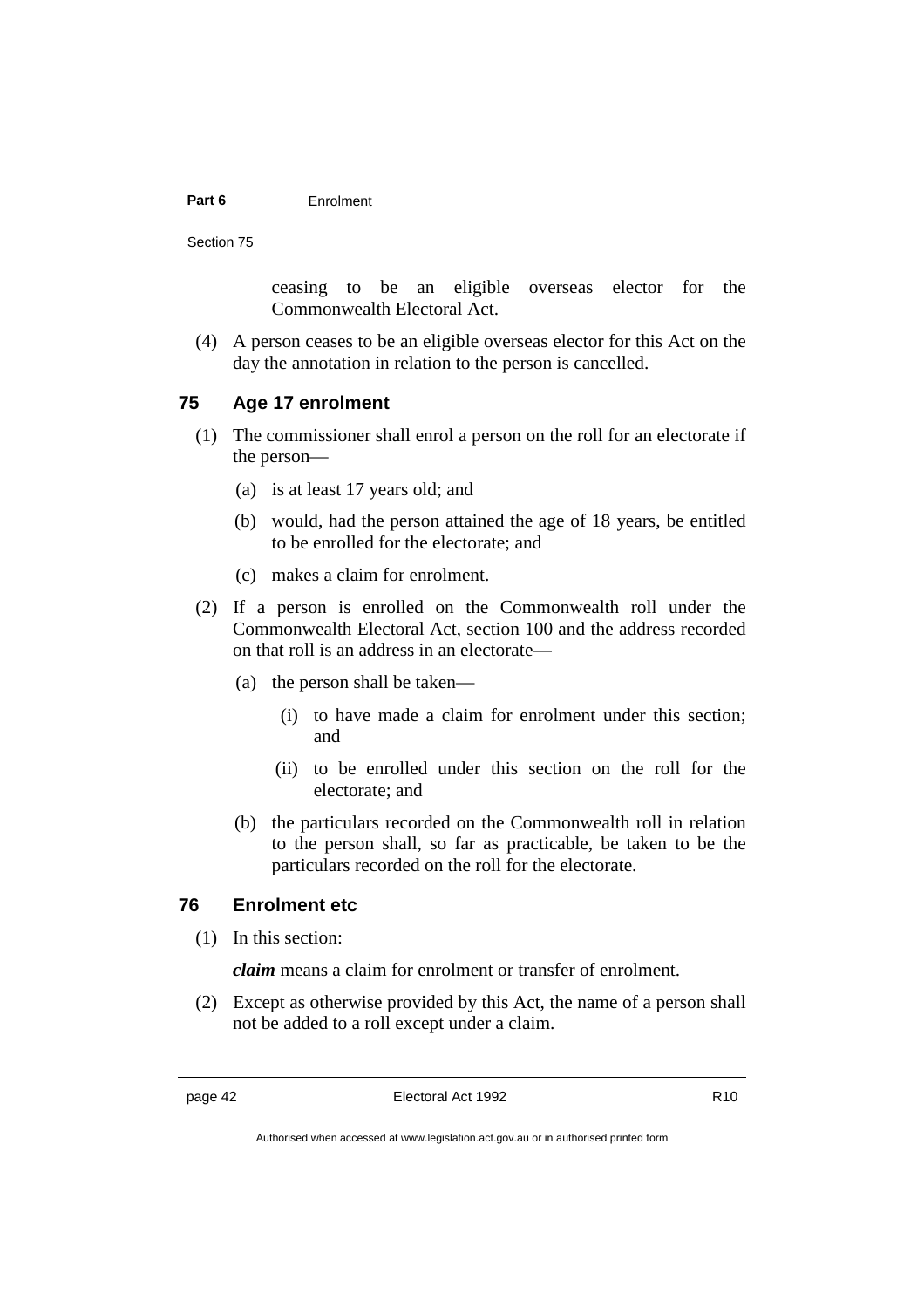- (3) A claim shall be—
	- (a) signed by the claimant and the signature witnessed by a person who is entitled to attest an enrolment claim under the *Commonwealth Electoral Act 1918* (Cwlth), section 98; and
	- (b) given to the commissioner.
	- *Note 1* If a form is approved under s 340A (Approved forms) for a claim, the form must be used.
	- *Note 2* For how documents may be given, see *Legislation Act 2001*, pt 19.5.
- (4) The identity of the person making a claim for enrolment must be verified in the same way an enrolment claim under the *Commonwealth Electoral Act 1918* (Cwlth), section 98 must be verified.
- (5) On a claim under subsection (2), the commissioner shall, subject to section 80—
	- (a) enrol the claimant, if satisfied that he or she is entitled to be enrolled under the claim; or
	- (b) reject the claim.
- (6) After making a decision about a claim under subsection (2), the commissioner shall give the claimant—
	- (a) if the claim is accepted—written notice of the decision specifying the electorate in which the claimant is enrolled; or
	- (b) if the claim is rejected—a review statement about the decision.

#### **77 Suppression of elector's address**

- $(1)$  If—
	- (a) an elector is enrolled on the Commonwealth roll; and
	- (b) under the Commonwealth Electoral Act, section 104 the particulars of the elector's address have not been included on, or have been deleted from, the Commonwealth roll;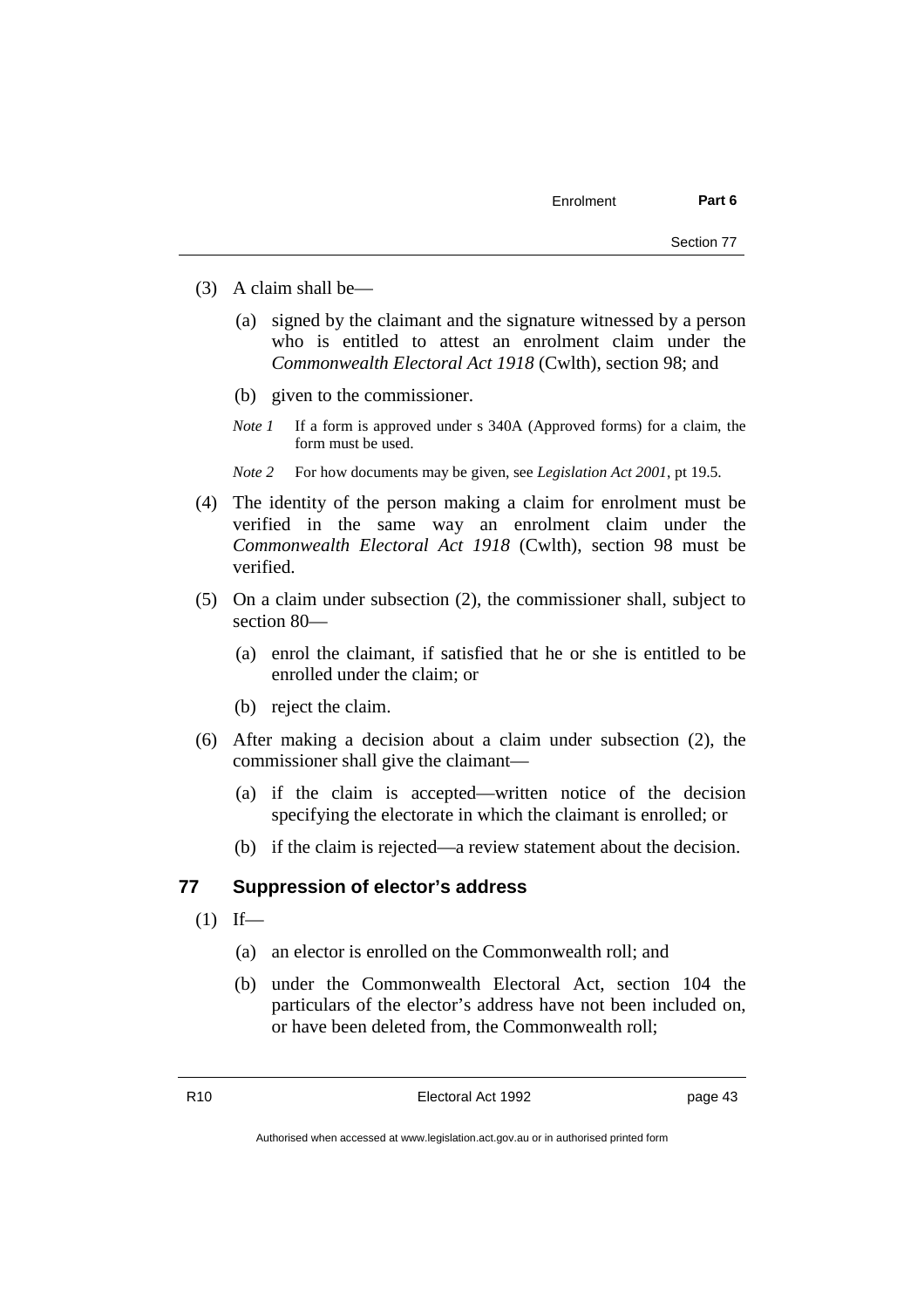#### **Part 6** Enrolment

Section 78

the commissioner shall suppress the particulars of the elector's address from any extract from the roll on which the elector is enrolled under this Act.

- (2) If an elector is not enrolled on the Commonwealth roll, on the elector's request for the suppression of particulars of his or her address from an extract from any roll, the commissioner shall—
	- (a) grant the request; or
	- (b) refuse the request.
- (3) A request shall—
	- (a) set out the reasons for the request; and
	- (b) be verified by statutory declaration.
	- *Note* If a form is approved under s 340A (Approved forms) for a request, the form must be used.
- (4) The commissioner shall grant a request under subsection (2) if he or she is satisfied on reasonable grounds that the inclusion of the particulars of the elector's address on an extract from the roll would place at risk the personal safety of the elector or any member of the elector's family.
- (5) After making a decision about a request under subsection (2), the commissioner shall give the person who made the request—
	- (a) if the request is granted—written notice of the decision; or
	- (b) if the request is refused—a review statement about the decision.

### **78 Inclusion of particulars on roll following suppression**

- (1) This section applies if the address of an elector has been suppressed under section 77 (2).
- (2) The commissioner shall include the particulars of the elector's address on an extract from the roll if the commissioner is satisfied on reasonable grounds that the inclusion of the particulars would not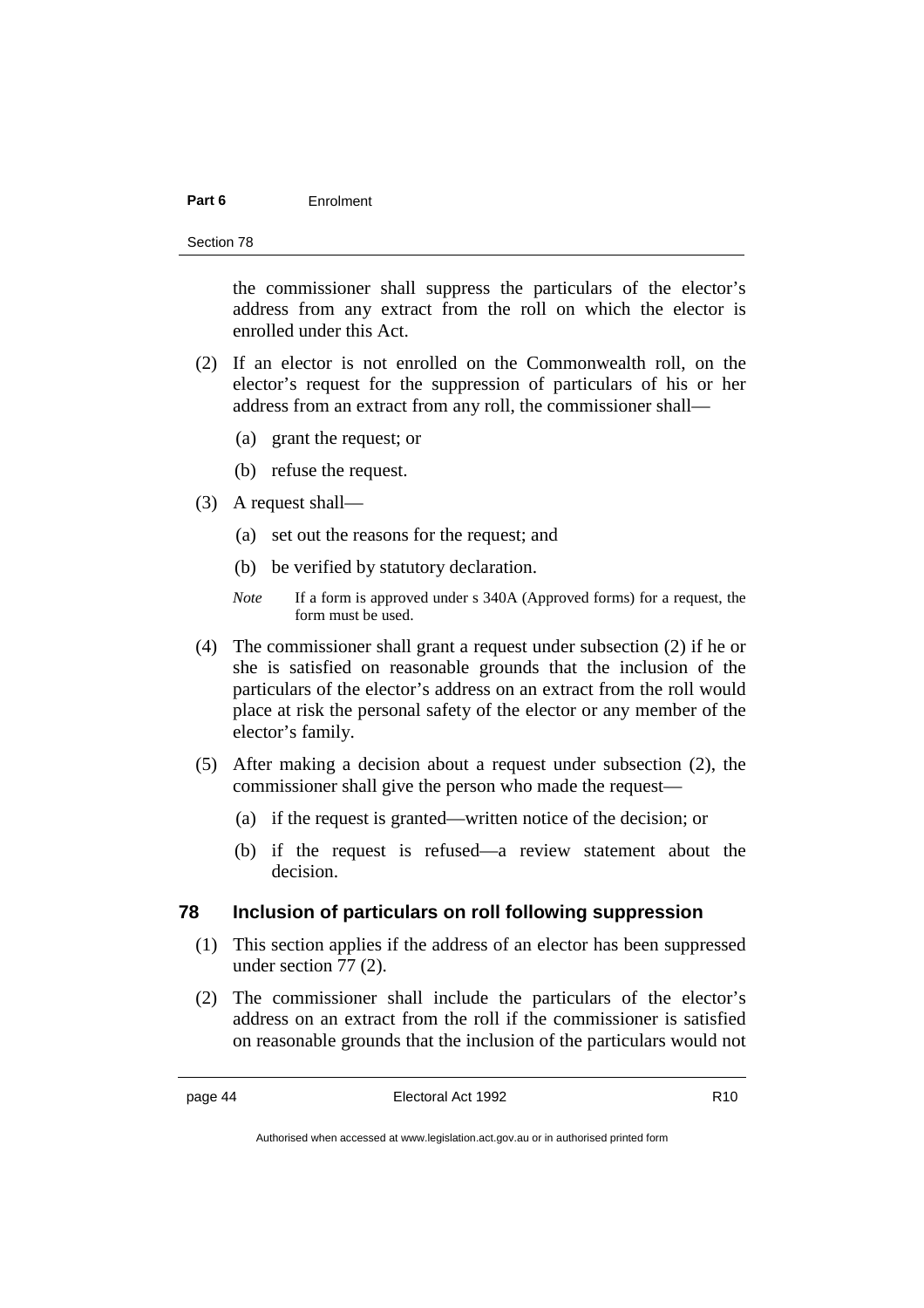place at risk the personal safety of the elector or any member of the elector's family.

(3) After making a decision under subsection (2), the commissioner shall give the elector a review statement about the decision.

#### **79 Suppression of elector's address pending review**

- (1) This section applies if the commissioner makes either of the following decisions:
	- (a) a decision under section 77 (2) (b) to refuse to suppress an elector's address from an extract from a roll;
	- (b) a decision under section 78 (2) to include particulars of an elector's address on an extract from a roll.
- (2) The commissioner shall suppress the particulars of the relevant elector's address from any extract from a roll from the defined date until—
	- (a) if no application for a review of the relevant decision has been made to the electoral commission within 28 days after the elector is given a review statement about the decision—the end of that period; or
	- (b) if, on a review, the electoral commission affirms the relevant decision, and no application for a review of the commission's decision has been made to the AAT—the end of 28 days after the elector is given a notice under section 248; or
	- (c) if, on a review, the AAT affirms the decision of the electoral commission, and no appeal to the Supreme Court is instituted—the end of 28 days after the elector is given notice of the decision of the AAT; or
	- (d) if an appeal to the Supreme Court is so instituted within that period—proceedings on the appeal are completed.
- (3) Subsection (2) has effect subject to—
	- (a) an order of the electoral commission under section 247; and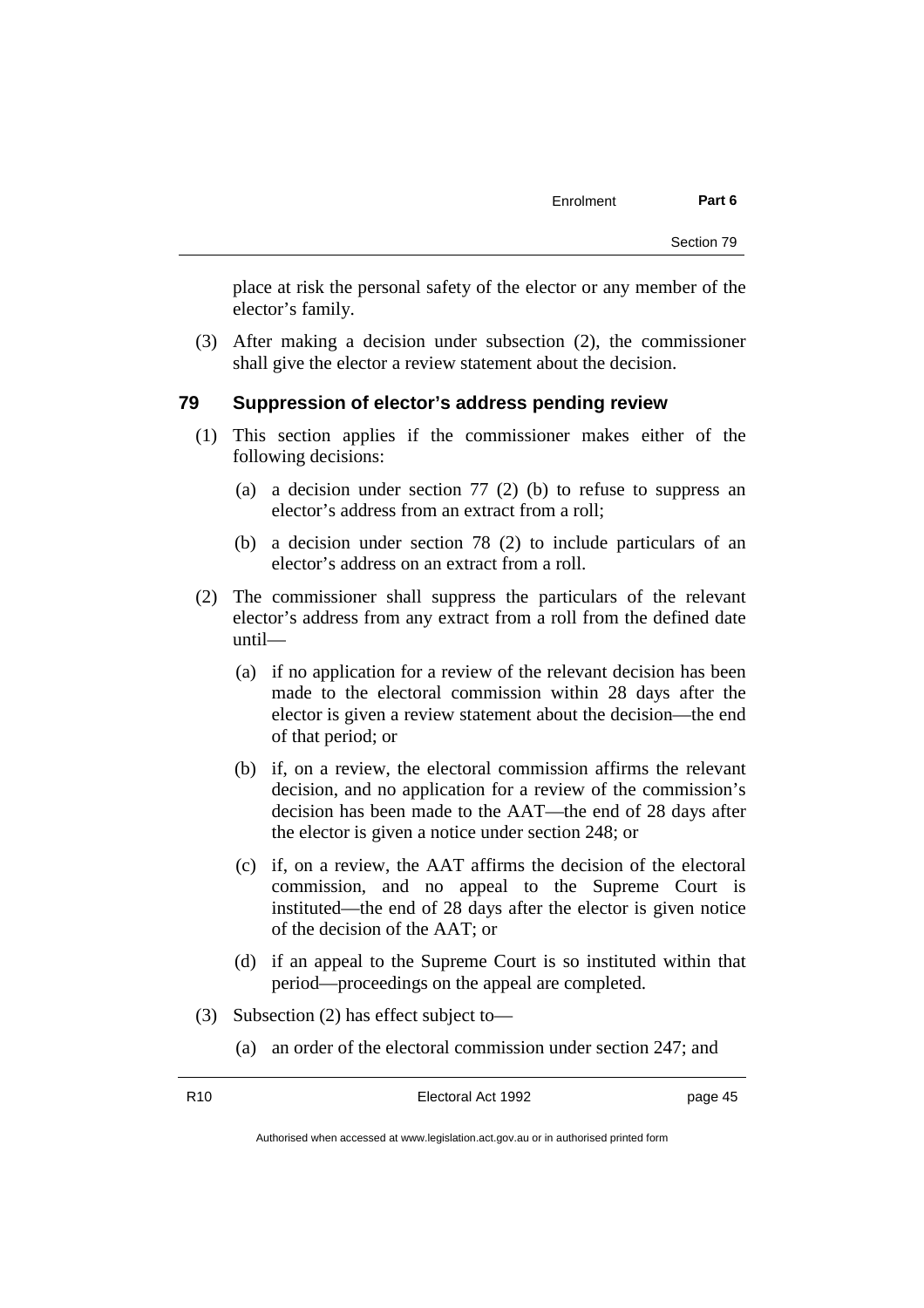#### Part 6 **Enrolment**

#### Section 80

- (b) any order of the AAT; and
- (c) any order of the Supreme Court.
- (4) In this section:

*defined date* means—

- (a) in relation to a decision under section 77 (2) (b) to refuse to suppress an elector's address from an extract from a roll—the date of the request for suppression; or
- (b) in relation to a decision under section 78 (2) to include particulars of an elector's address on an extract from a roll the date of the decision.

# **80 Closed rolls**

- (1) For this Act, the roll for an electorate shall be taken to be closed during the period—
	- (a) beginning at 8 pm on the 29th day before polling day for an election in the electorate; and
	- (b) ending at the close of polling at the election.
- (2) While a roll is closed, subject to subsections (3), (4) and (5) and section 66—
	- (a) a person shall not be enrolled; and
	- (b) a person shall not be taken to be enrolled under section 73 (5) or 75 (2) if the person's enrolment on the Commonwealth roll is effected during the closure; and
	- (c) a name shall not be removed; and
	- (d) an annotation in relation to the roll shall not be made or cancelled under section 74; and
	- (e) a change of address shall not be recorded.
- (3) Subsection (2) (c) shall not be taken to prevent the removal, while a roll is closed, of the name of a person who the commissioner

Authorised when accessed at www.legislation.act.gov.au or in authorised printed form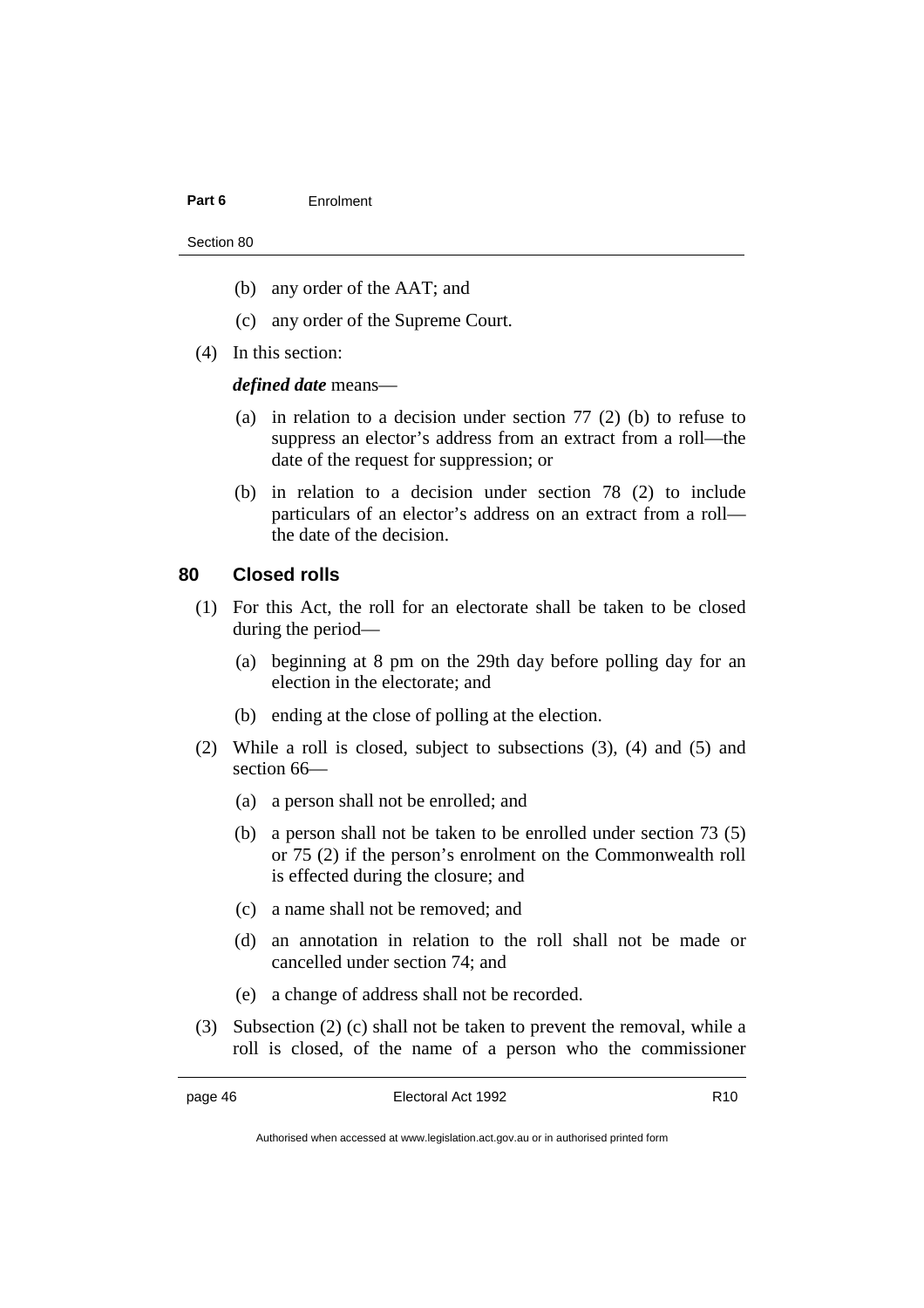believes on reasonable grounds made a statement in a claim for enrolment or transfer of enrolment that was false or misleading in a material particular.

- (4) If the Australian Postal Corporation notifies the commissioner in writing that the delivery of a posted claim for enrolment or transfer of enrolment has been delayed by an industrial dispute and, apart from the dispute, would have been delivered to the commissioner before the close of the roll for an election—
	- (a) subsection (2) (a) and (c) shall not be taken to prevent the enrolment of an elector or the removal of an elector's name from another roll as a consequence of such an enrolment; and
	- (b) if the claimant is enrolled in accordance with the claim—the enrolment shall be taken, in relation to any vote cast by the claimant in the election, to have been effected before the roll closed.
- (5) This section does not prevent the enrolment of an elector, during a period when a roll is closed, if the elector's claim for enrolment or transfer of enrolment was received before the beginning of that period by—
	- (a) an officer appointed under section 33 (Officers); or
	- (b) a member of the commission's staff; or
	- (c) a person authorised by the commissioner for this section; or
	- (d) an employee of the Australian Electoral Commission.
- (6) In this section:

*enrolment* includes the enrolment of a person who is taken to have been enrolled under this part.

*particulars*—a reference (express or implied) to *particulars* relating to a person includes a reference to particulars taken to be recorded on the roll under this part.

R10 **Electoral Act 1992 page 47**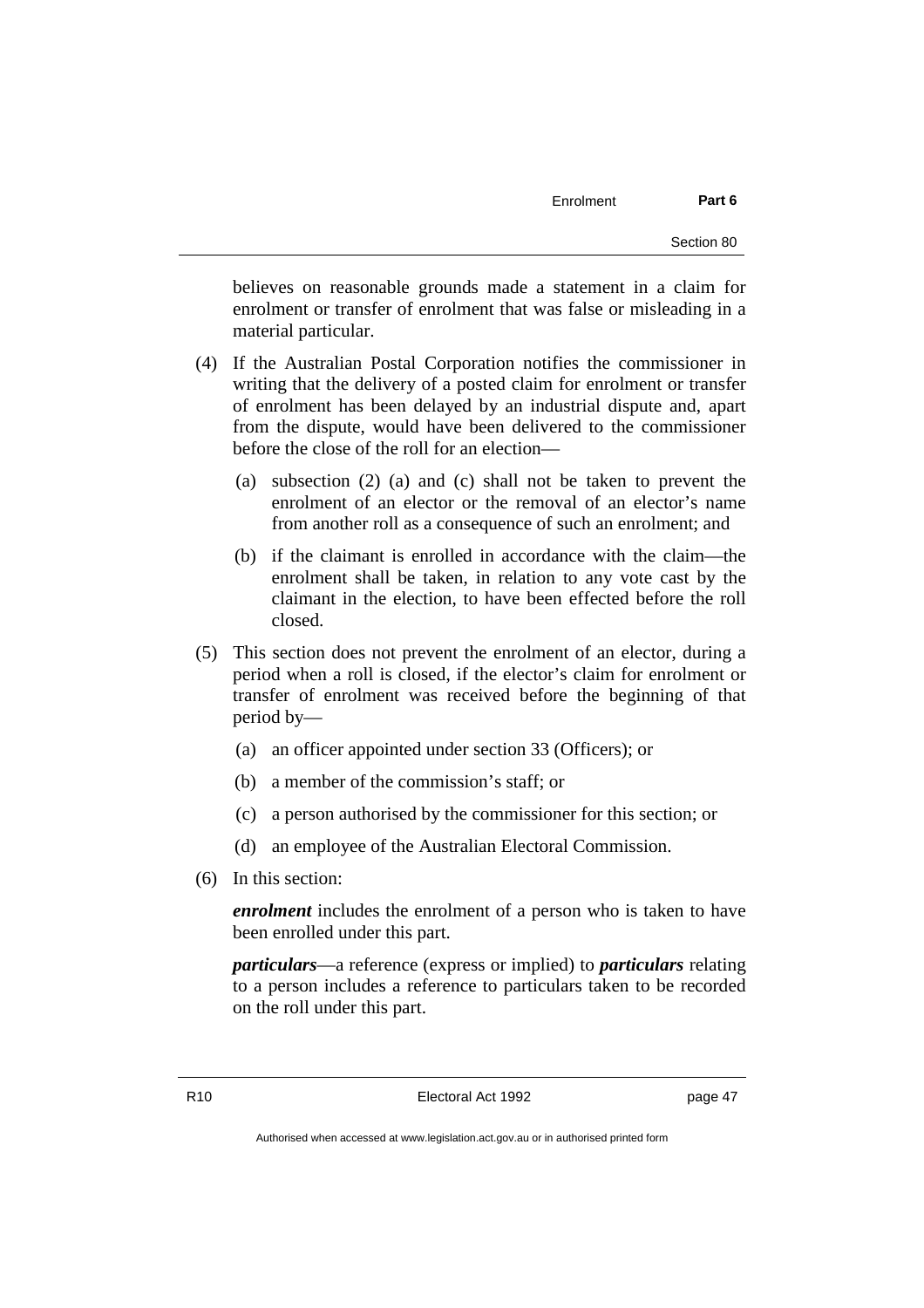#### **Part 6** Enrolment

Section 81

#### **81 Objections to enrolment**

- (1) This section applies in relation to the enrolment of a person who is enrolled under this Act but is not enrolled under the Commonwealth Act.
- (2) An elector may object to the enrolment of a person on the ground that the person is not entitled to enrolment under section 72.
- (3) An objection shall—
	- (a) set out the grounds on which it is made; and
	- (b) subject to subsection (4), be accompanied by a deposit of \$2 or any higher amount prescribed by the regulations.
	- *Note* If a form is approved under s 340A (Approved forms) for an objection, the form must be used.
- (4) The deposit is not payable by an elector who objects to the enrolment of a person with a mental disability.
- (5) The commissioner shall reject an objection without notifying the person whose enrolment it concerns if—
	- (a) the objection is made because the enrolled person is a person with a mental disability and is not accompanied by a supporting medical certificate; or
	- (b) the commissioner believes on reasonable grounds that the objection is frivolous or vexatious.
- (6) After the commissioner rejects an objection under subsection (4), he or she shall—
	- (a) if subsection (5) (a) applies—give the objector written notice of the rejection; and
	- (b) if subsection (5) (b) applies—give the objector a review statement about the decision to reject the objection.
	- *Note* For how documents may be given, see *Legislation Act 2001*, pt 19.5.
- $(7)$  If—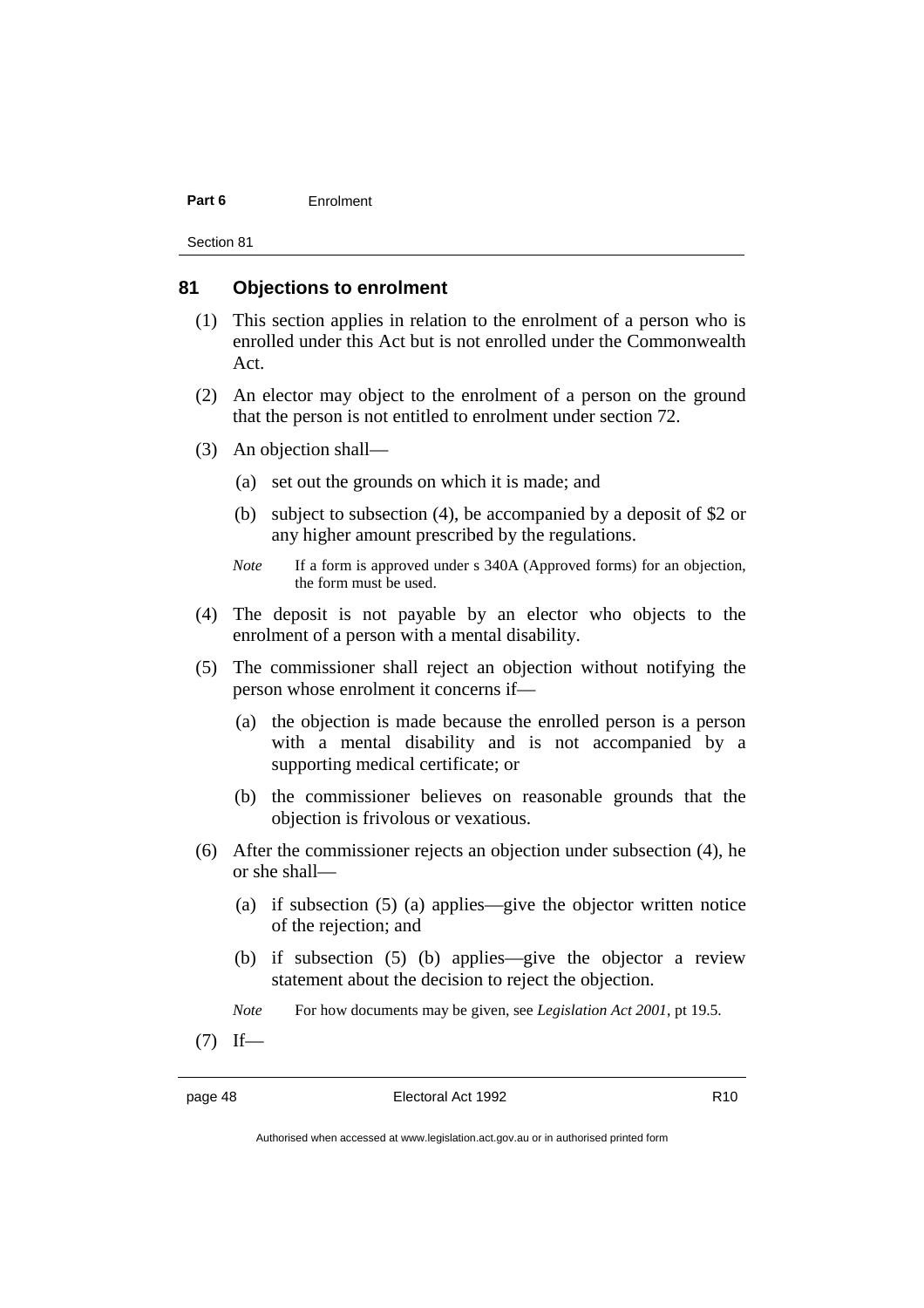- (a) an objection is made to the enrolment of a person; or
- (b) the commissioner believes on reasonable grounds that an enrolled person is not entitled to be enrolled (other than the ground that the person is a person with a mental disability);

the commissioner shall, subject to subsection (5), give the person written notice of the objection or belief inviting the person to respond within 21 days after the date of the notice.

- (8) After considering any such response, the commissioner shall determine the person's entitlement to enrolment and—
	- (a) confirm the enrolment; or
	- (b) remove the person's name from the roll.
- (9) After making a decision under subsection (8) about the enrolment of a person, the commissioner shall—
	- (a) for a decision to confirm the enrolment—give the person, and any objector, written notice of the decision; or
	- (b) for a decision to remove the person's name from the roll—
		- (i) give the person a review statement about the decision; and
		- (ii) if an objection has been duly made to the enrolment give the objector written notice of the decision.
- (10) If a person's name is removed from a roll as a result of an objection, the commissioner shall return the deposit lodged with the objection to the objector.
- (11) In this section:

*person with a mental disability* means a person who is incapable of understanding the nature and significance of enrolment and voting, and includes such a person even if a guardian or manager has not been appointed for the person under the *Guardianship and Management of Property Act 1991*.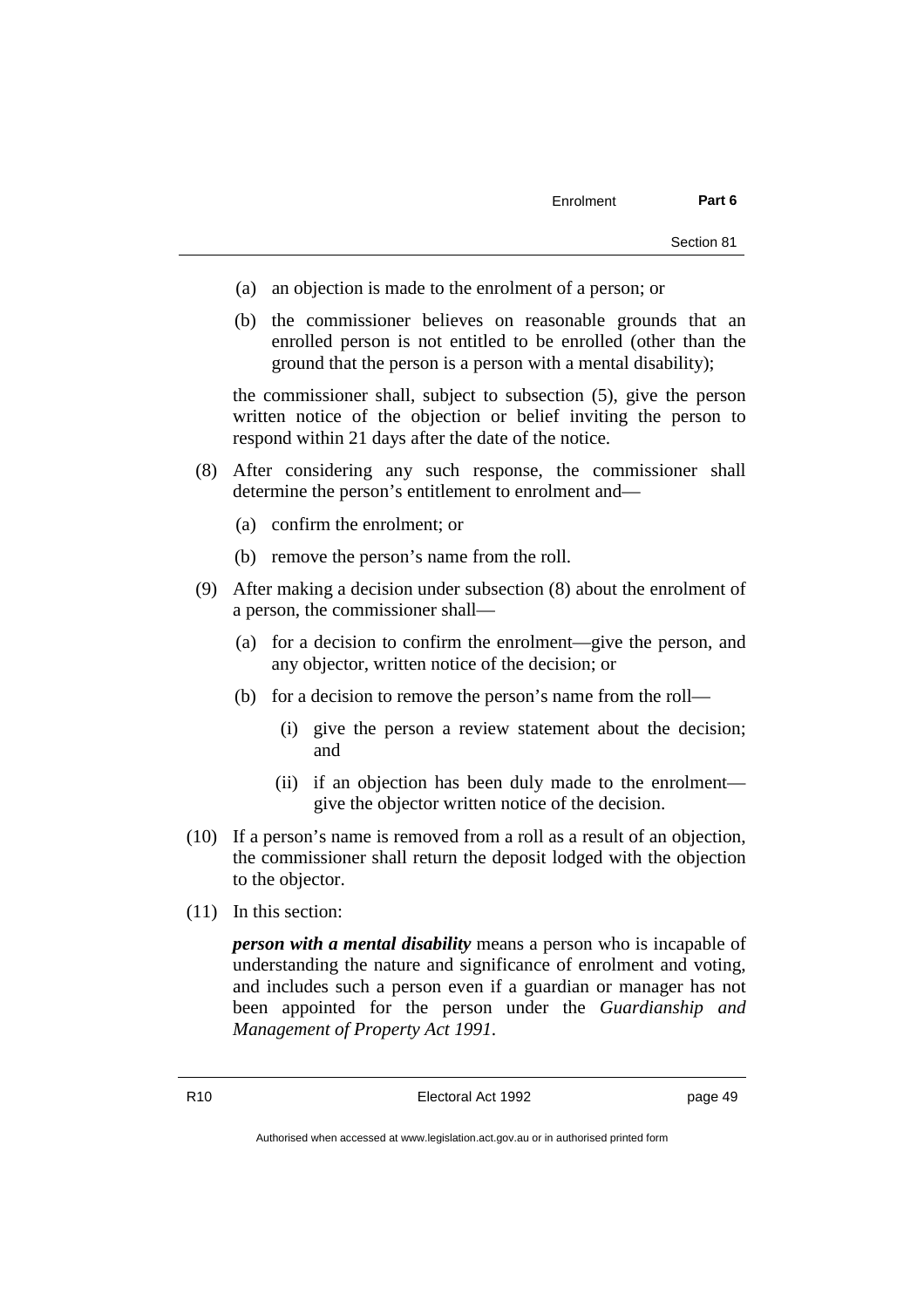#### **Part 6** Enrolment

Section 82

### **82 Record of claims for enrolment**

- (1) If the commissioner is satisfied that a record of the particulars of a claim for enrolment or transfer of enrolment is kept on microfiche, microfilm or in any other appropriate permanent form, the claim may be destroyed.
- (2) A record of particulars of a claim that is kept in accordance with subsection (1) is evidence of the particulars of that claim.

# **83 Processing enrolment claims**

An officer who receives a claim for enrolment or transfer of enrolment shall do everything practicable to process the claim.

### **84 Transmission of enrolment claims**

A person who accepts for transmission to the commissioner a claim for enrolment or transfer of enrolment shall transmit the claim to the commissioner as soon as is practicable.

Maximum penalty: 10 penalty units.

### **85 Production of claims for enrolment before a court**

- (1) This section applies to a person who is, or has been—
	- (a) a member of the electoral commission; or
	- (b) the commissioner; or
	- (c) an officer; or
	- (d) a member of the staff of the electoral commission.
- (2) A person to whom this section applies shall not, except for this Act, be required—
	- (a) to produce in a court a claim for enrolment; or
	- (b) to divulge or communicate to a court any matter or thing in relation to a claim for enrolment that has come to the person's notice in the exercise of functions under this Act.

Authorised when accessed at www.legislation.act.gov.au or in authorised printed form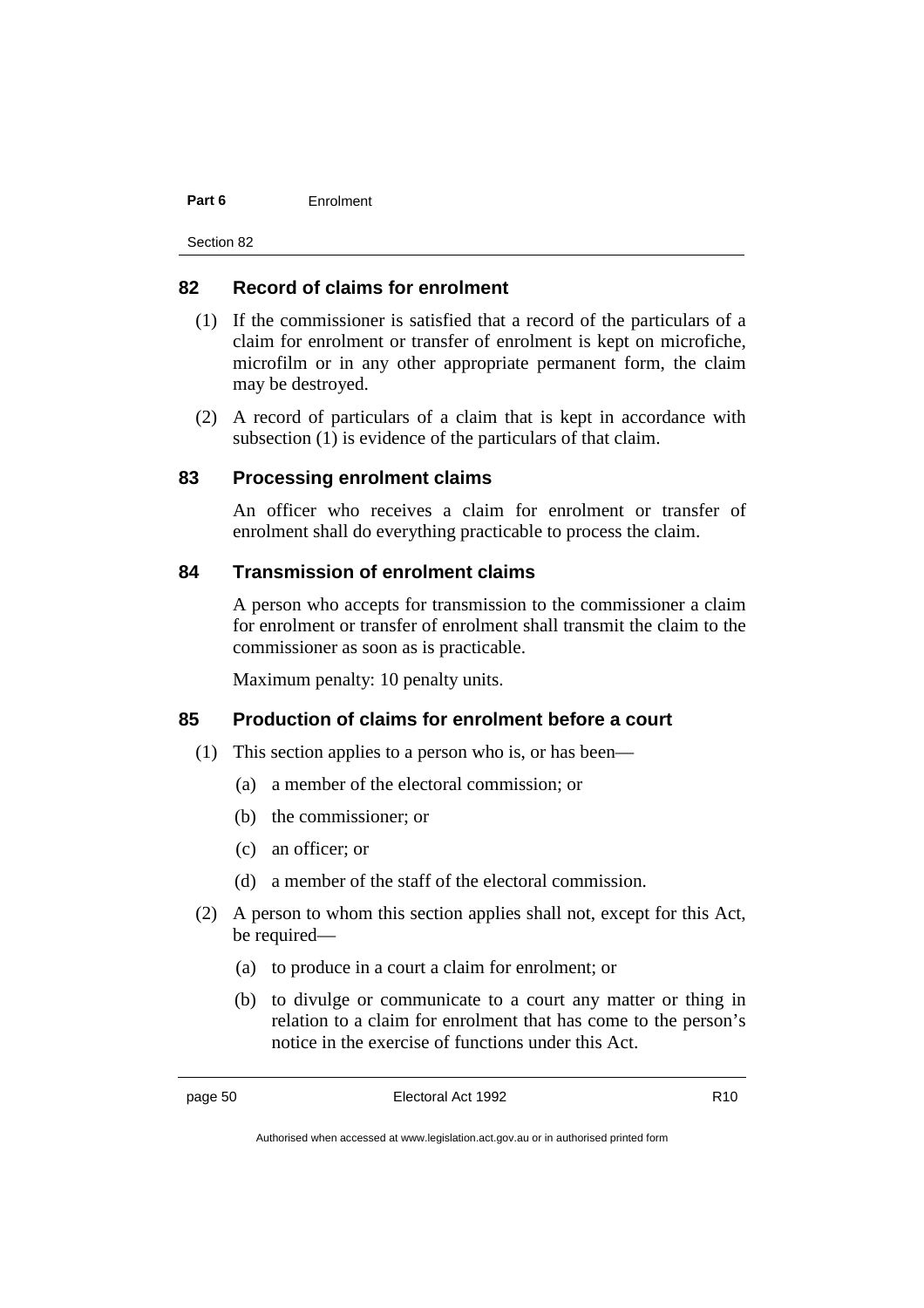| Enrolment | Part 6 |
|-----------|--------|
|           |        |
|           |        |

(3) In this section:

*court* includes any tribunal, authority or person having power to require the production of documents or the answering of questions.

## **86 Claims for enrolment not subject to warrants**

A warrant issued under a Territory law authorising the seizure of a document related to an offence does not authorise the seizure of a claim for enrolment or transfer of enrolment.

R10 Electoral Act 1992 page 51

Section 86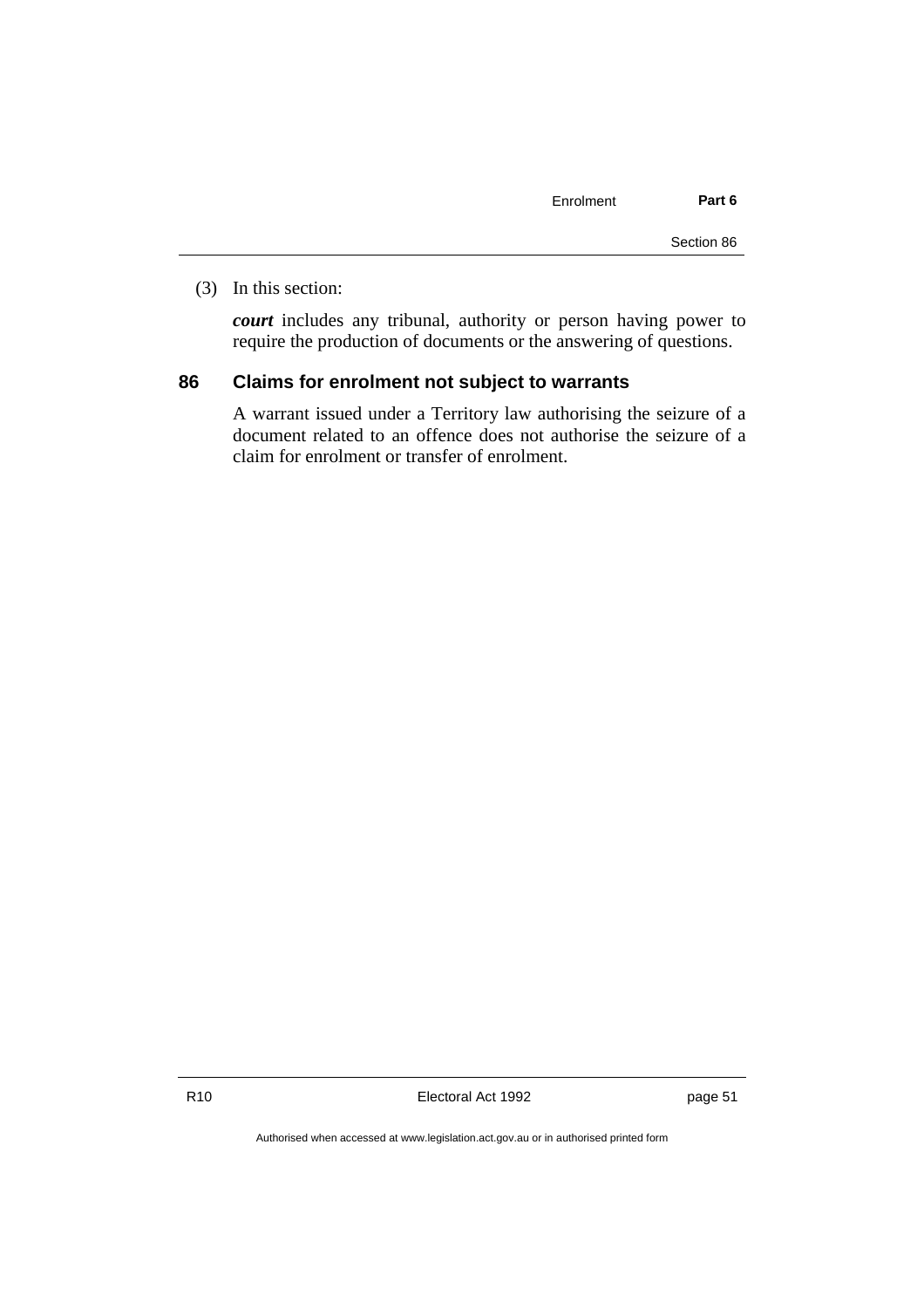# **Part 7 Registration of political parties and ballot groups**

# **87 Meaning of** *related* **political parties**

For this part, 2 political parties are taken to be *related* if—

- (a) one of them is a part of the other; or
- (b) both are parts of the same political party.

# **88 Registers of political parties and ballot groups**

- (1) The commissioner must keep—
	- (a) a register of political parties; and
	- (b) a register of ballot groups.
- (2) A register must contain the following particulars for each registered party or ballot group:
	- (a) the name of the party or group;
	- (b) any abbreviation of the name of the party or group;
	- (c) the name and address of the registered officer of the party or group;
	- (d) for the register of ballot groups—the name of the sponsoring MLA.
- (3) The commissioner must make each register available for public inspection.

# **89 Application for registration of political party**

An application for registration of a political party must—

- (a) be signed by the secretary of the party; and
- (b) state the party's name; and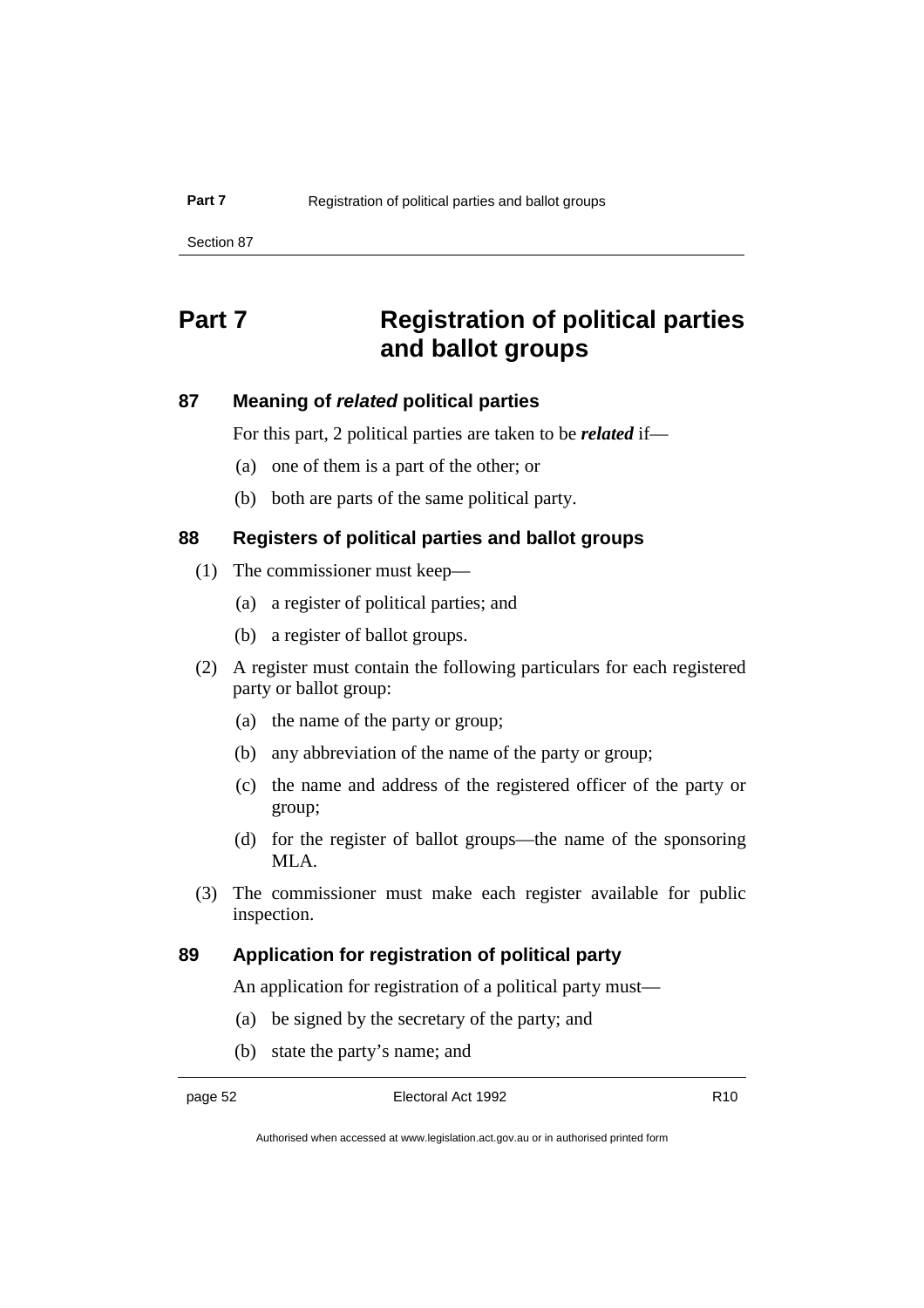- (c) state any abbreviation of the party's name that the party intends to use for this Act; and
- (d) state the name and address, and contain a specimen signature, of the person nominated to be the registered officer of the party; and
- (e) be accompanied by a copy of the party's constitution.
- *Note* If a form is approved under s 340A (Approved forms) for an application, the form must be used.

# **89A Application for registration of ballot group**

- (1) An MLA who is not a member of a registered party may apply to the commissioner to register a ballot group.
- (2) The application must—
	- (a) be signed by the MLA; and
	- (b) state the ballot group's name; and
	- (c) state any abbreviation of the group's name that the group intends to use for this Act; and
	- (d) state the name and address, and contain a specimen signature, of the person nominated to be the registered officer of the group.
	- *Note* If a form is approved under s 340A (Approved forms) for an application, the form must be used.

## **90 Further information about application for political party registration**

(1) For this part, the commissioner may, by written notice given to an applicant for registration of a political party, require the applicant to give to the commissioner within a stated period stated information, or a stated document, relating to the application.

*Note* For how documents may be given, see *Legislation Act 2001*, pt 19.5.

R10 Electoral Act 1992 page 53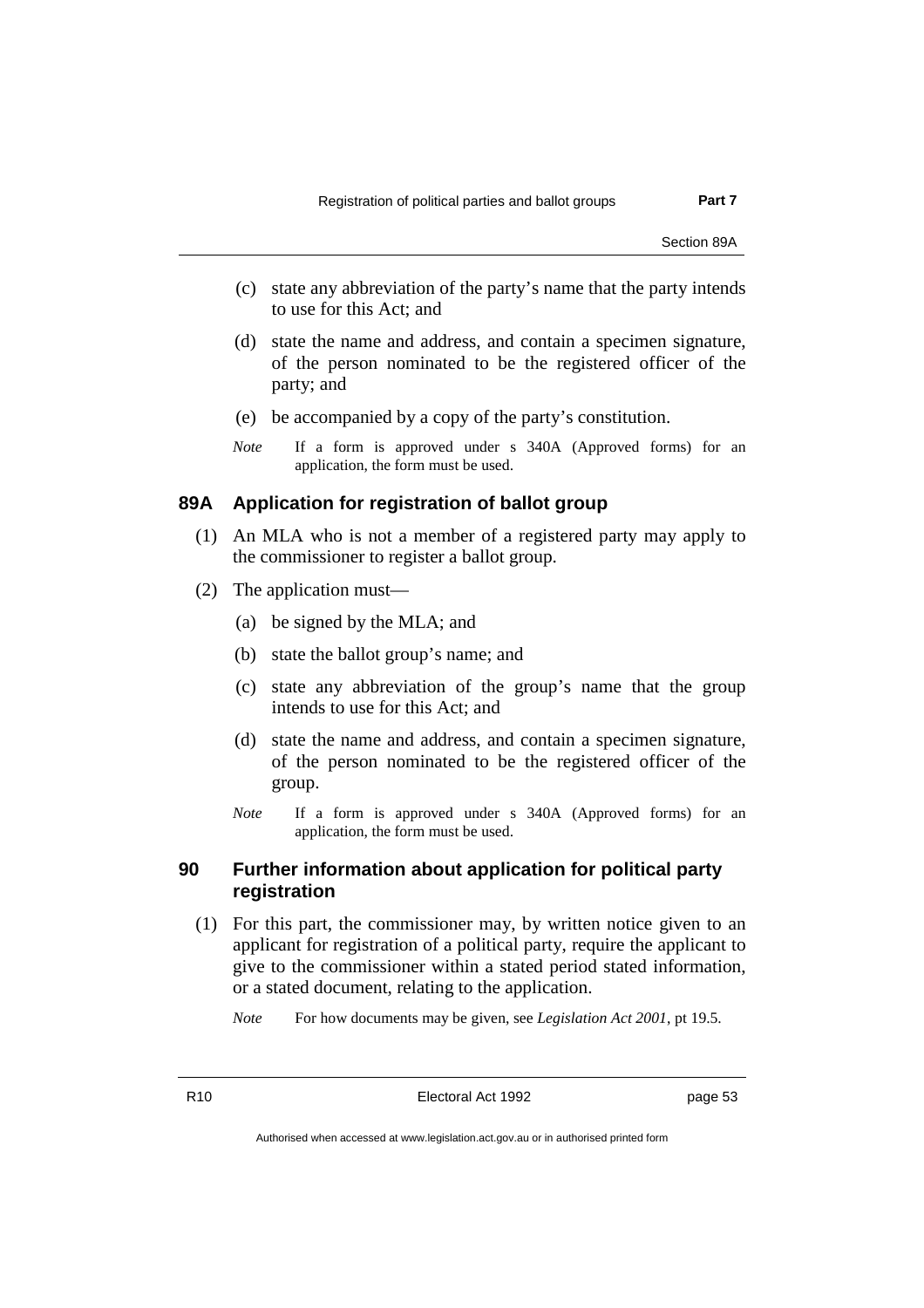- (2) Without limiting subsection (1), the commissioner may, under that subsection, require the applicant to give the commissioner a list of the members of the political party.
- (3) If the applicant fails to comply with a notice under subsection (1), the commissioner may refuse the application.
- (4) If the commissioner refuses the application under subsection (3), the commissioner must give the applicant a review statement about the commissioner's decision.
- (5) The commissioner may use information obtained under subsection (2) only to find out whether a political party has at least 100 members who are electors.

### **91 Notification and publication of applications**

- (1) If the commissioner receives an application for the registration of a political party or ballot group, the commissioner must prepare written notice of the application.
- (2) The notice must—
	- (a) state the following particulars:
		- (i) the name of the political party or ballot group; and
		- (ii) any abbreviation of the name of the party or group that the party or group intends to use for this Act; and
		- (iii) the name and address of the person nominated to be the registered officer of the party or group; and
		- (iv) for an application for registration of a ballot group—the name of the MLA who applied to register the group; and
	- (b) state that a copy of the application and, for an application for registration of a political party, the party's constitution are available for public inspection at the commissioner's office; and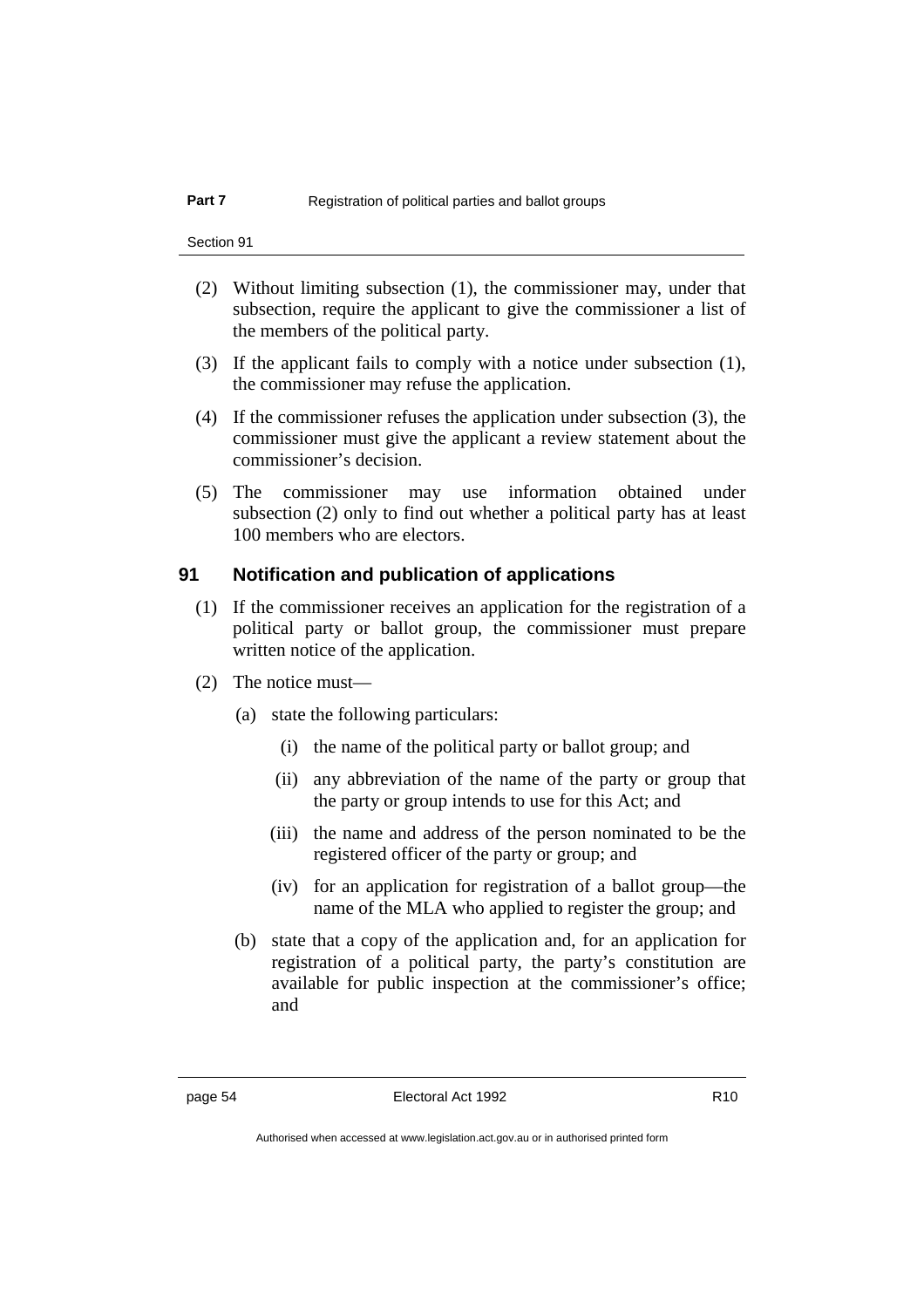Section 91A

- (c) state that written objections to the application may be given to the commissioner within 14 days after the day the notice is notified under the *Legislation Act 2001*.
- (3) The notice is a notifiable instrument.

*Note* A notifiable instrument must be notified under the *Legislation Act 2001*.

- (4) The commissioner must also publish the notice in a newspaper.
- (5) The commissioner must make a copy of the application and, for an application for registration of a political party, the party's constitution available for public inspection.

### **91A Objections to applications and responses**

- (1) An objection to an application for registration of a political party or ballot group must—
	- (a) be in writing; and
	- (b) set out the grounds of the objection; and
	- (c) state the objector's name and address; and
	- (d) be signed by the objector; and
	- (e) be given to the commissioner in accordance with the notice under section 91 (Notification and publication of applications) for the application.
- (2) The commissioner must give to the person nominated to be the registered officer of the political party or ballot group—
	- (a) a copy of each objection given to the commissioner in accordance with subsection (1); and
	- (b) a written notice inviting the person to give any response to the objection to the commissioner, in writing, within 14 days after the day the notice is given to the person.
- (3) The commissioner must make a copy of the following available for public inspection: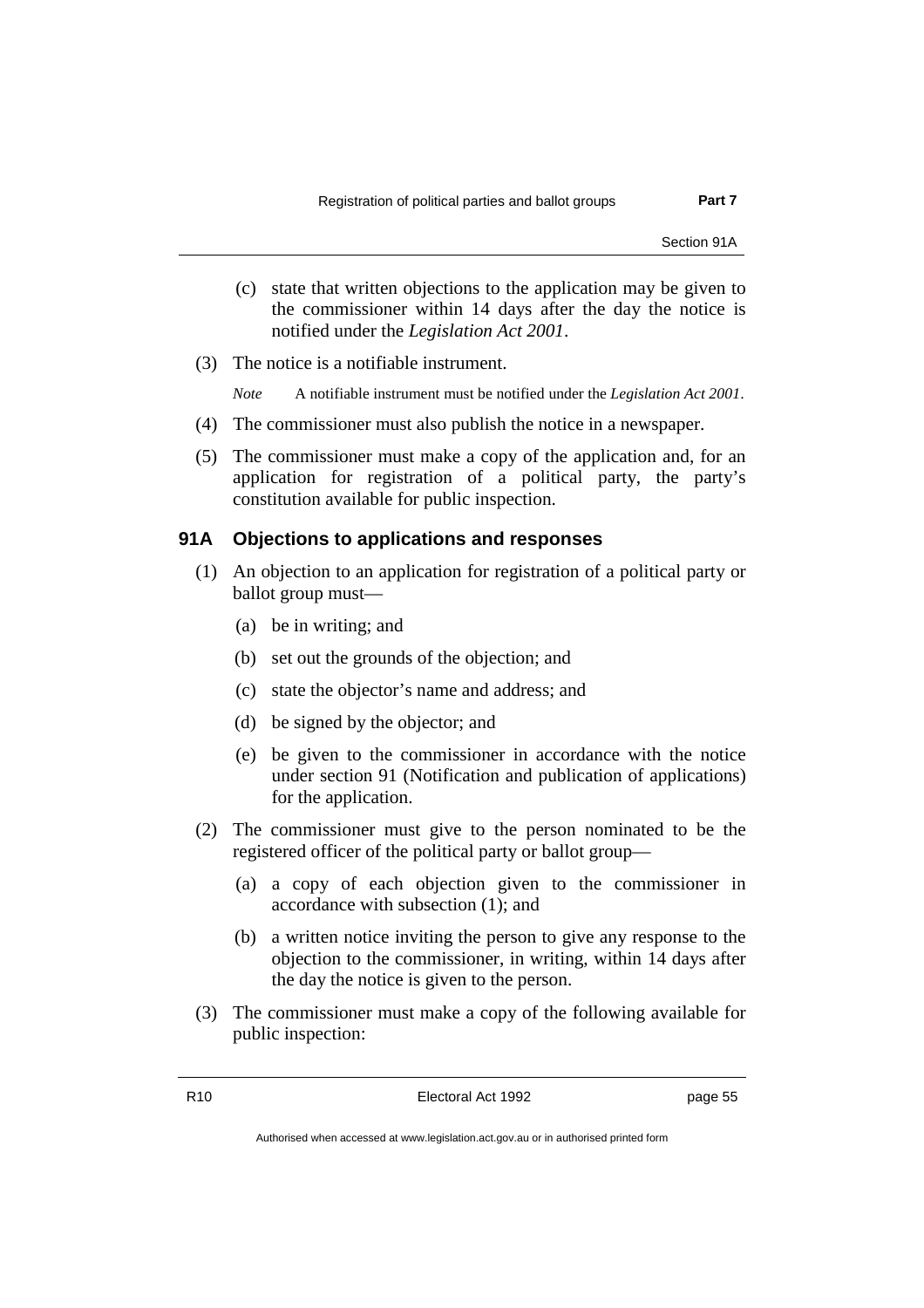- (a) each objection given to the commissioner in accordance with subsection (1);
- (b) each response given to the commissioner in accordance with the notice under subsection (2).
- (4) In deciding whether to register the political party or ballot group, the commissioner must consider each objection and response given to the commissioner in accordance with this section.

### **92 Registration of political parties and ballot groups**

- (1) If an application for registration of a political party or ballot group is made under this part, the commissioner must register the party or group unless the commissioner refuses the application under section 90 (3) (Further information about application for political party registration) or section 93 (Refusal of applications for registration).
- (2) If the commissioner registers a political party or ballot group, the commissioner must prepare written notice of the registration.
- (3) The notice is a notifiable instrument.

*Note* A notifiable instrument must be notified under the *Legislation Act 2001*.

- (4) The commissioner must also give notice of the registration to—
	- (a) for registration of a political party—the secretary of the party; or
	- (b) for registration of a ballot group—the sponsoring MLA.
- (5) In addition, if an objection was made under section 91A (Objections to applications and responses) to the application, the commissioner must give the objector a review statement about the decision to register the political party or ballot group.

## **93 Refusal of applications for registration**

(1) The commissioner must refuse an application for the registration of a political party or ballot group if—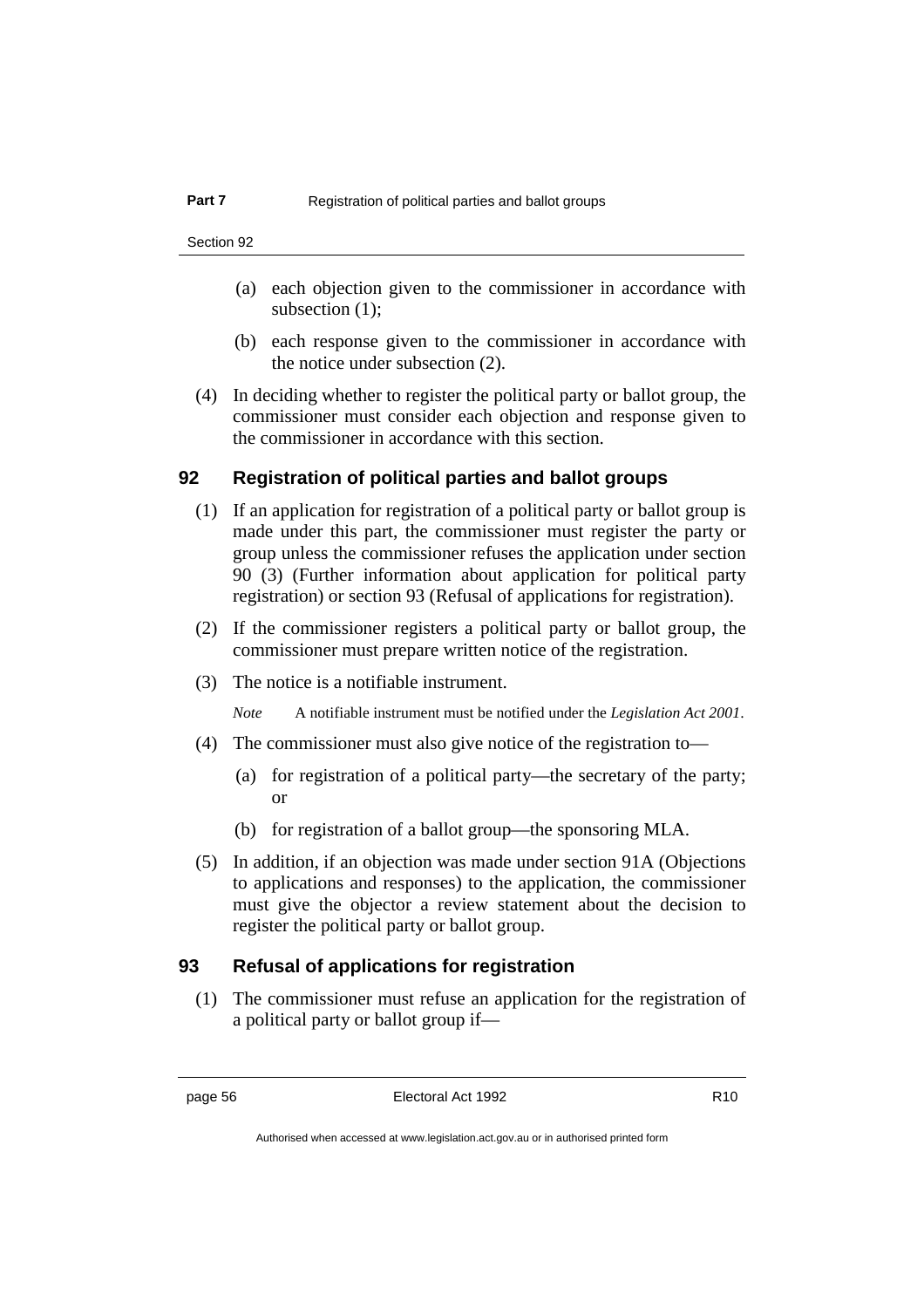- (a) for an application for registration of a political party—the commissioner believes on reasonable grounds that the party does not have at least 100 members who are electors; or
- (b) the person nominated in the application to be the registered officer of the party or group is not qualified to be an elector or is the registered officer of a registered party or registered ballot group; or
- (c) the party or group is ineligible for registration because of section 99 (Use of party or ballot group name after cancellation).
- (2) The commissioner must also refuse an application if the commissioner believes on reasonable grounds that the name of the political party or ballot group, or any abbreviation of that name that the application states that the party or group intends to use for this Act—
	- (a) consists of more than 6 words; or
	- (b) is obscene; or
	- (c) is the name, or an acronym of the name, of another political party or a registered ballot group; or
	- (d) so nearly resembles the name, or an acronym of the name, of another political party or a registered ballot group that it is likely to be confused with or mistaken for that name or acronym; or
	- (e) consists of the word 'independent'; or
	- (f) consists of the words 'independent party'; or
	- (g) consists of or includes the word 'independent' and—
		- (i) the name, or an acronym of the name, of another political party or a registered ballot group; or
		- (ii) matter that so nearly resembles the name, or an acronym of the name, of another political party or a registered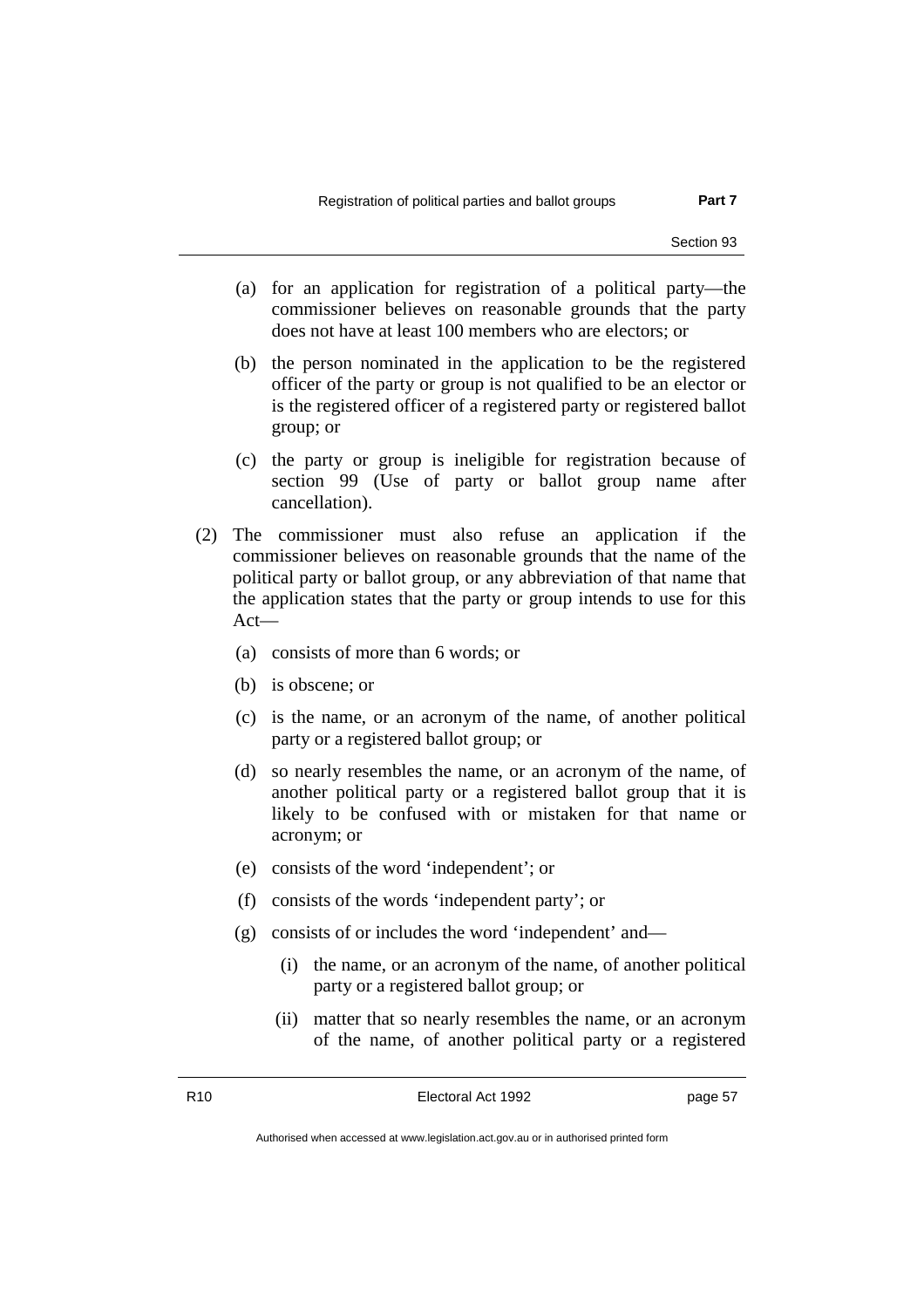ballot group that the matter is likely to be confused with or mistaken for that name or acronym; or

- (h) for a ballot group—includes the word 'party'; or
- (i) includes the name of an MLA and the applicant does not have the MLA's written consent to use the name.
- (3) If the commissioner refuses an application for the registration of a political party or ballot group, the commissioner must—
	- (a) give the secretary of the party, or the MLA who applied to register the group, a review statement about the decision to refuse the application; and
	- (b) if an objection was made under section 91A (Objections to applications and responses) to the application—give the objector written notice of the refusal.
- (4) In this section, *another political party*, in relation to a political party or ballot group, is—
	- (a) a registered party; or
	- (b) a political party at least 1 member of which is a member of—
		- (i) the Legislative Assembly; or
		- (ii) the Commonwealth Parliament; or
		- (iii) a State legislature; or
	- (c) a political party registered or recognised for the law of the Commonwealth or a State that relates to the election of members of the Commonwealth Parliament or the State legislature.
- (5) However, *another political party*, in relation to a political party, does not include a political party that is related to it.
- (6) In this section:

*name* includes an abbreviation of the name.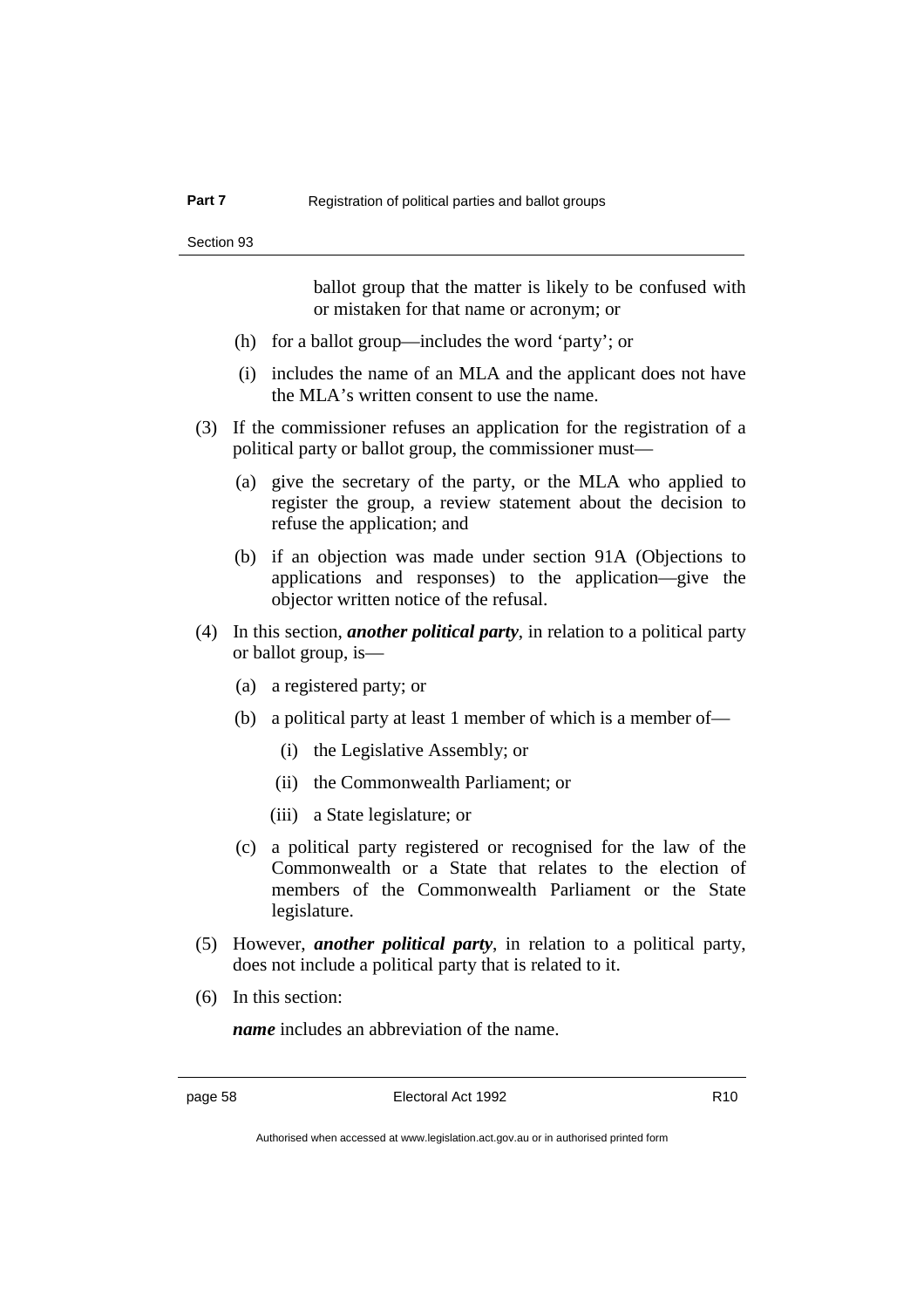### **94 Amendment of applications for registration**

- (1) If the commissioner is of the opinion that an application for the registration of a political party or ballot group must be refused under section 93 (Refusal of applications for registration), but that the application might be amended to prevent the refusal, the commissioner must give the applicant written notice to that effect.
- (2) The notice must—
	- (a) set out the reasons for the commissioner's opinion; and
	- (b) describe the effect of subsections (3) to (5).
- (3) If the commissioner gives the notice to the applicant, the commissioner is not required to further consider the application unless a request is made under subsection (4).
- (4) Within 28 days after receiving the notice, the applicant may give the commissioner a written request, signed by the applicant, for the commissioner—
	- (a) to amend the application in a stated way; or
	- (b) to consider the application in the form in which it was made.
- (5) The commissioner must comply with the request.
- (6) If the applicant requests the commissioner to amend the application in a stated way, the application as amended in accordance with the request is taken to be a new application for the registration of a political party or ballot group.

#### **95 Changes to particulars in register**

- (1) The secretary of a registered party may apply to the commissioner to change particulars included in the register of political parties in relation to the party.
- (2) The sponsoring MLA of a registered ballot group may apply to the commissioner to change particulars included in the register of ballot groups in relation to the group.

R10 **Electoral Act 1992 page 59**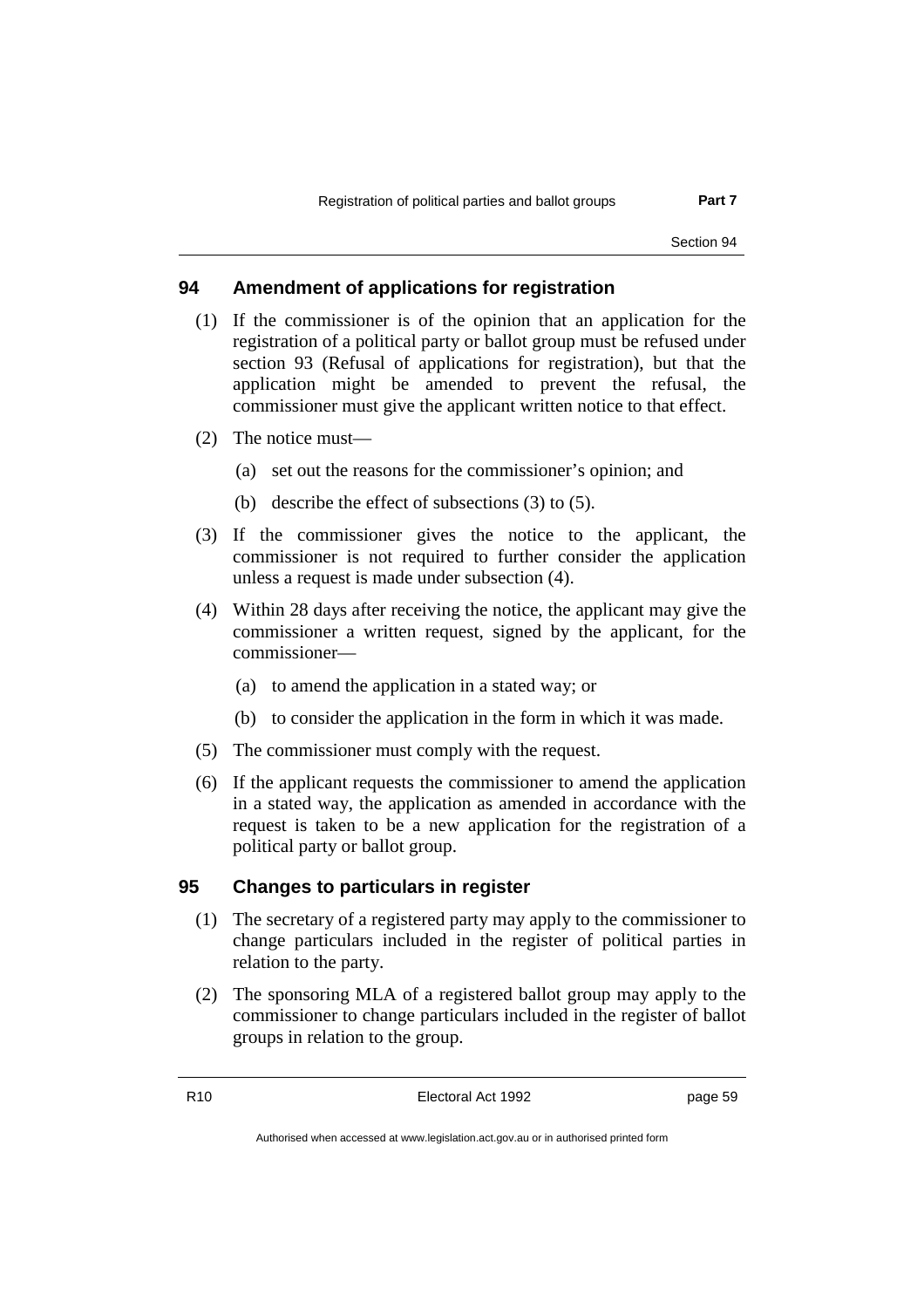Section 95A

- (3) This part (other than section 94 (Amendment of applications for registration) and this section) applies, with all the necessary changes—
	- (a) in relation to an application under subsection (1) as if it were an application for registration of the political party and any objection to the application were an objection to the registration; and
	- (b) in relation to an application under subsection (2) as if it were an application for registration of the ballot group and any objection to the application were an objection to the registration.
- (4) Section 91 (Notification and publication of applications) and section 91A (Objections to applications and responses) do not apply to an application to change the address of the registered officer of a registered party or registered ballot group.

### **95A Objection to continued use of name**

- (1) This section applies if—
	- (a) the commissioner is satisfied that the name of a registered party (the *first party*) is relevantly similar to the name of another registered party (the *second party*) that was registered under this part later than the first party; and
	- (b) when it was registered the second party was related to the first party; and
	- (c) the registered officer of the first party objects in writing to the continued use of the name by the second party; and
	- (d) the commissioner is satisfied that the parties are not related at the time of the objection.
- (2) The commissioner must—
	- (a) uphold the objection; and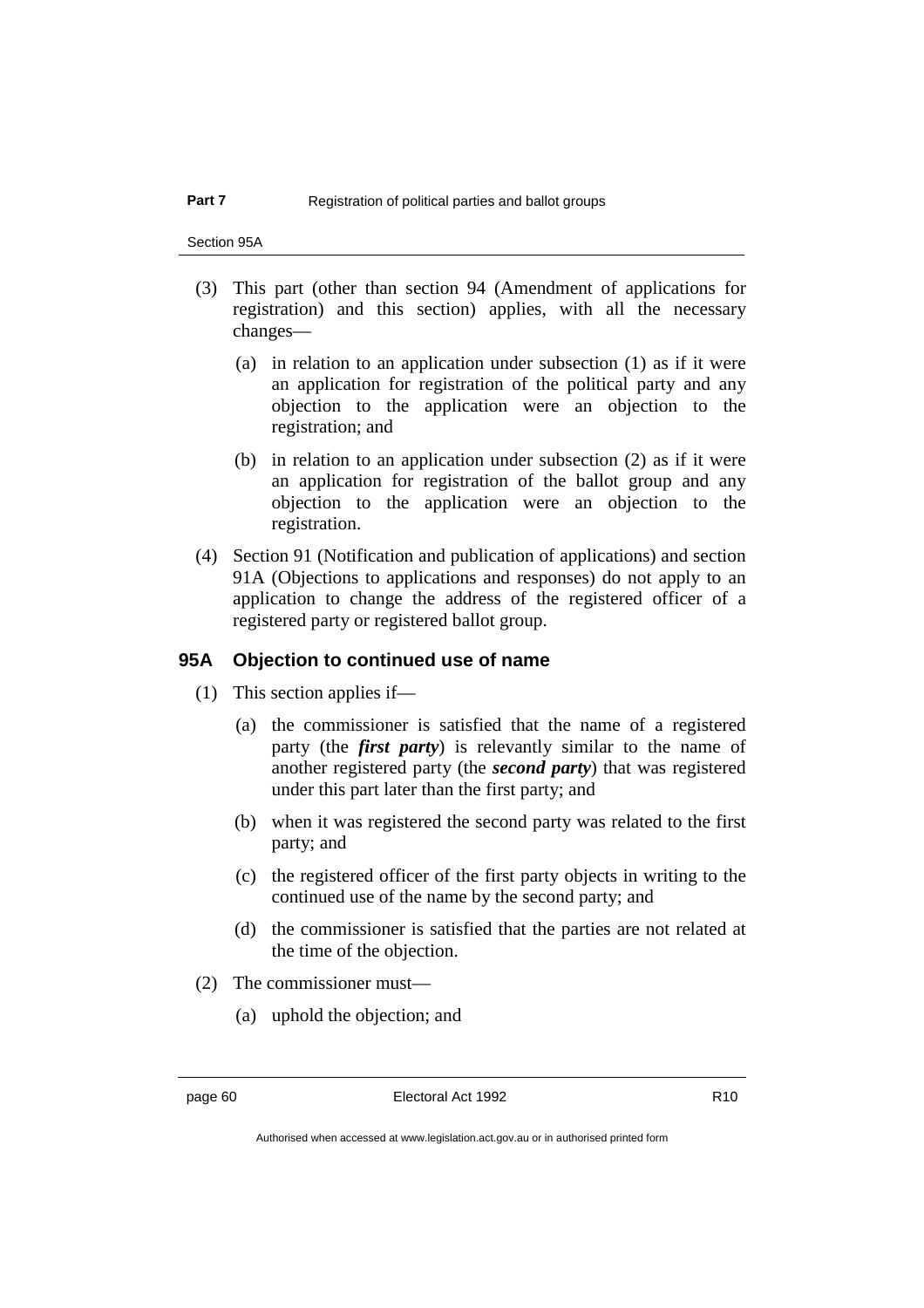- (b) by written notice, tell the registered officer of the second party that the second party will be deregistered under section 98 (Cancellation of registration of political parties and ballot groups) if—
	- (i) it does not make an application under section 95 (Changes to particulars in register) for a change of name within 28 days after the registered officer receives the notice; or
	- (ii) it makes the application, but the application is refused.
- (3) The name of a registered party is *relevantly similar* to the name of another registered party if the commissioner is satisfied on reasonable grounds that the name so nearly resembles the name of the other party that it is likely to be confused with or mistaken for that name.
- (4) In this section:

*name*, for a registered party, means—

- (a) the name of the party entered in the register of political parties; or
- (b) a registered abbreviation of the name of the party.

### **96 No action under pt 7 during pre-election period**

During a pre-election period, no action may be taken under this part in relation to the registration of a political party or ballot group.

### **96A Who can be a registered officer**

A person is entitled to be the registered officer of a registered party or registered ballot group only if the person is qualified to be an elector.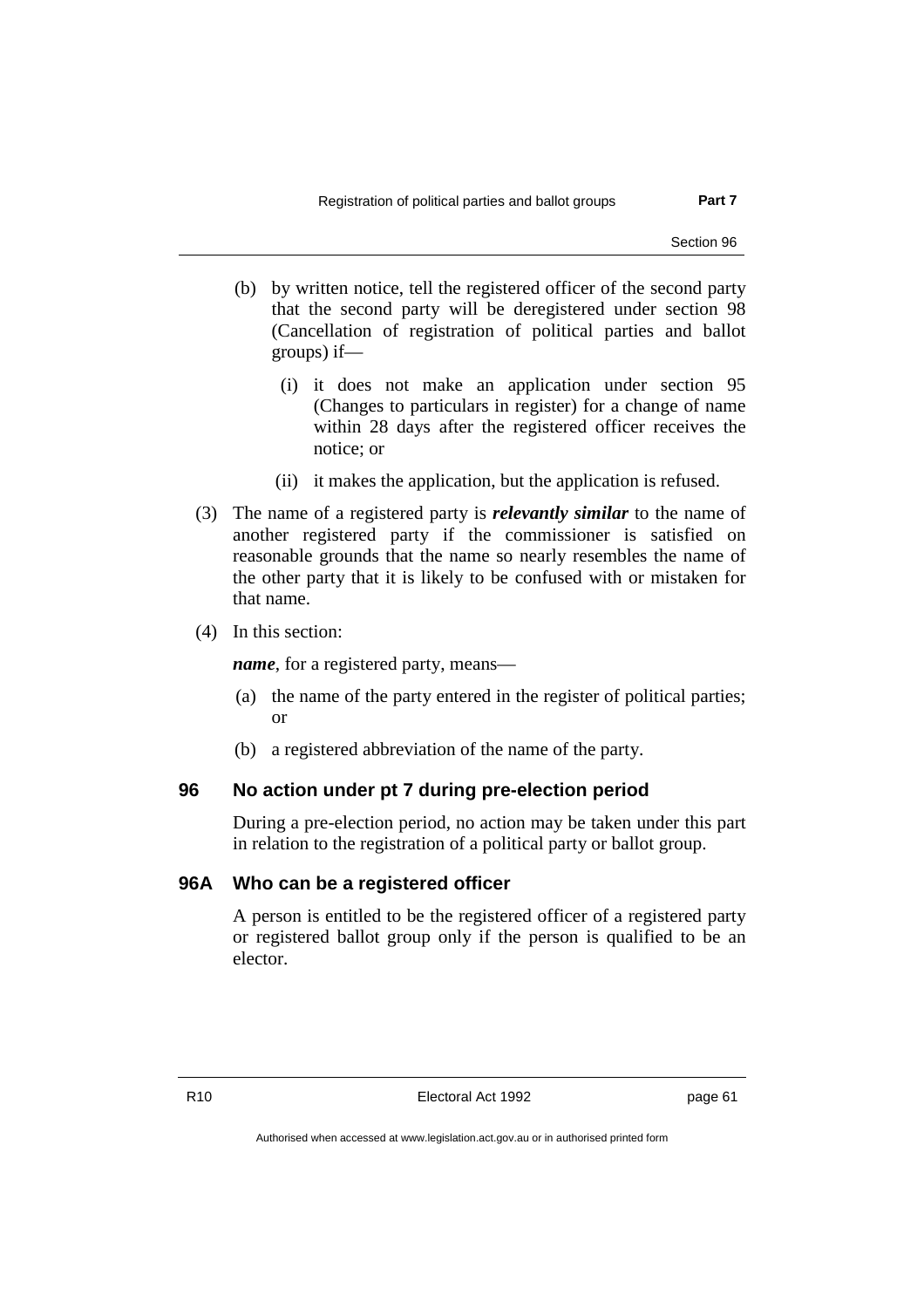### **97 Deputy registered officer**

- (1) For part 9 (Arrangements for elections) and part 10 (Voting), a deputy registered officer of a registered party or registered ballot group may be appointed—
	- (a) by the registered officer of the party or group; or
	- (b) if the office of registered officer of the party or group is vacant, or the registered officer cannot for any reason exercise the officer's functions—by the secretary of the party or the sponsoring MLA of the group.
- (2) The appointment does not have effect until the commissioner is given written notice of the appointment.
- (3) The notice must—
	- (a) be signed by the person making the appointment and the person appointed deputy registered officer; and
	- (b) state the name and address of the deputy registered officer.
- (4) A person is entitled to be a deputy registered officer of a registered party or registered ballot group only if the person is qualified to be an elector.
- (5) A reference in part 9 or 10 to the registered officer of a registered party or registered ballot group includes a reference to a deputy registered officer of the party or group.

### **97A Information about political parties**

The commissioner may, by written notice given to the registered officer of a registered party, require the officer to give to the commissioner information stated in the notice that is reasonably necessary for the commissioner to find out whether the party is entitled to be registered.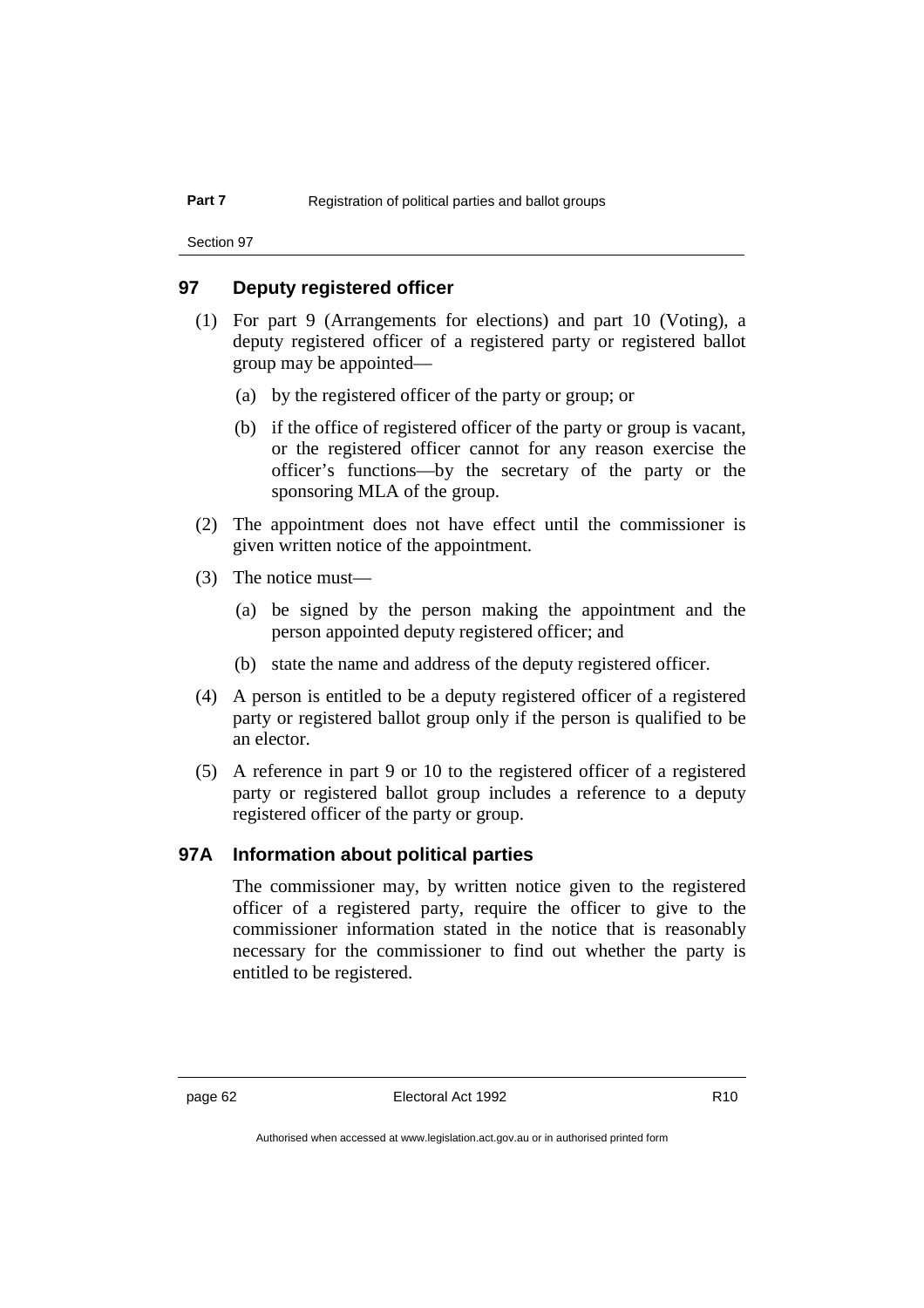### **98 Cancellation of registration of political parties and ballot groups**

- (1) The commissioner must cancel the registration of a registered party if the secretary of the party asks the commissioner to cancel the registration.
- (2) The commissioner must cancel the registration of a registered ballot group if the sponsoring MLA asks the commissioner to cancel the registration.
- (3) A request under subsection (1) or (2) must—
	- (a) be in writing; and
	- (b) be signed by the applicant; and
	- (c) state the applicant's name and address.
- (4) The commissioner must cancel the registration of a registered party if it has not endorsed a candidate at the last 2 general elections.
- (5) However, subsection (4) applies to a registered party only if it was a registered party at the time of each of the general elections.
- (6) The commissioner must cancel the registration of a registered party or registered ballot group if the commissioner believes on reasonable grounds that—
	- (a) for a registered party—
		- (i) the party has ceased to exist (whether by amalgamation with another political party or otherwise); or
		- (ii) the party does not have at least 100 members who are electors; or
		- (iii) the party does not have a constitution; or
	- (b) the registration of the party or group was obtained by fraud or misrepresentation.

R10 Electoral Act 1992 page 63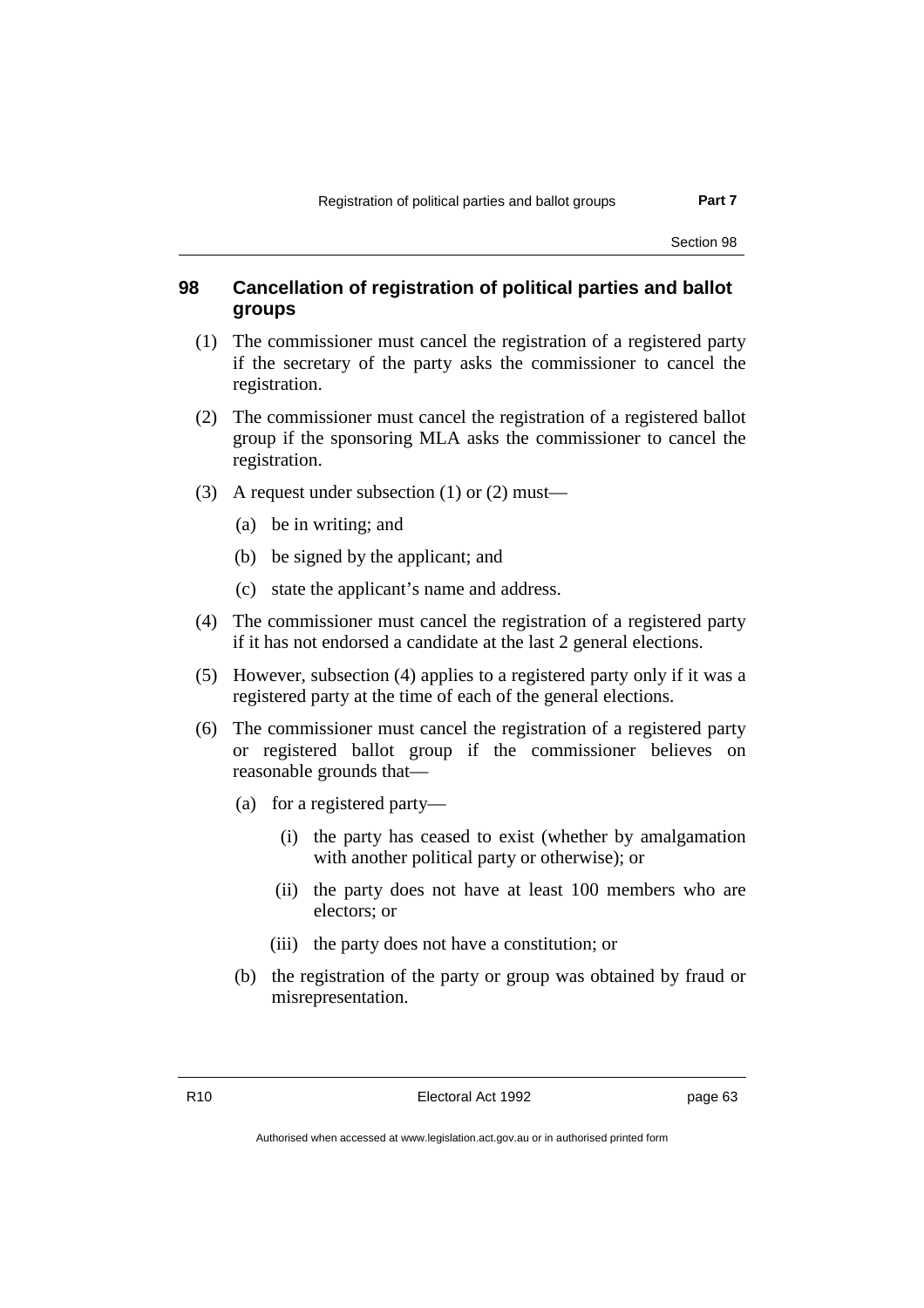- (7) The commissioner may cancel the registration of a registered party or registered ballot group under subsection (6) only if the commissioner has—
	- (a) given the relevant person a written notice—
		- (i) stating that the commissioner proposes to cancel the registration of the party or group; and
		- (ii) setting out the reasons for the proposed cancellation; and
		- (iii) stating that written objections to the proposed cancellation may be given to the commissioner within the 14 days mentioned in paragraph (b); and
	- (b) prepared, and notified under the *Legislation Act 2001*, a written notice stating—
		- (i) that the commissioner proposes to cancel the registration of the party or group; and
		- (ii) that written objections to the proposed cancellation may be given to the commissioner within 14 days after the day the notice is notified under the *Legislation Act 2001*; and
	- (c) considered each objection given to the commissioner in accordance with the notice under paragraph (a) or (b).
- (8) For subsection (7) (a), the *relevant person* is—
	- (a) for the proposed cancellation of registration of a registered party—the secretary, or last secretary, of the party; or
	- (b) for the proposed cancellation of registration of a registered ballot group—the sponsoring MLA.
- (9) The notice under subsection (7) (b) is a notifiable instrument.

*Note* A notifiable instrument must be notified under the *Legislation Act 2001*.

(10) The commissioner must cancel the registration of a registered ballot group if the sponsoring MLA ceases to be an MLA.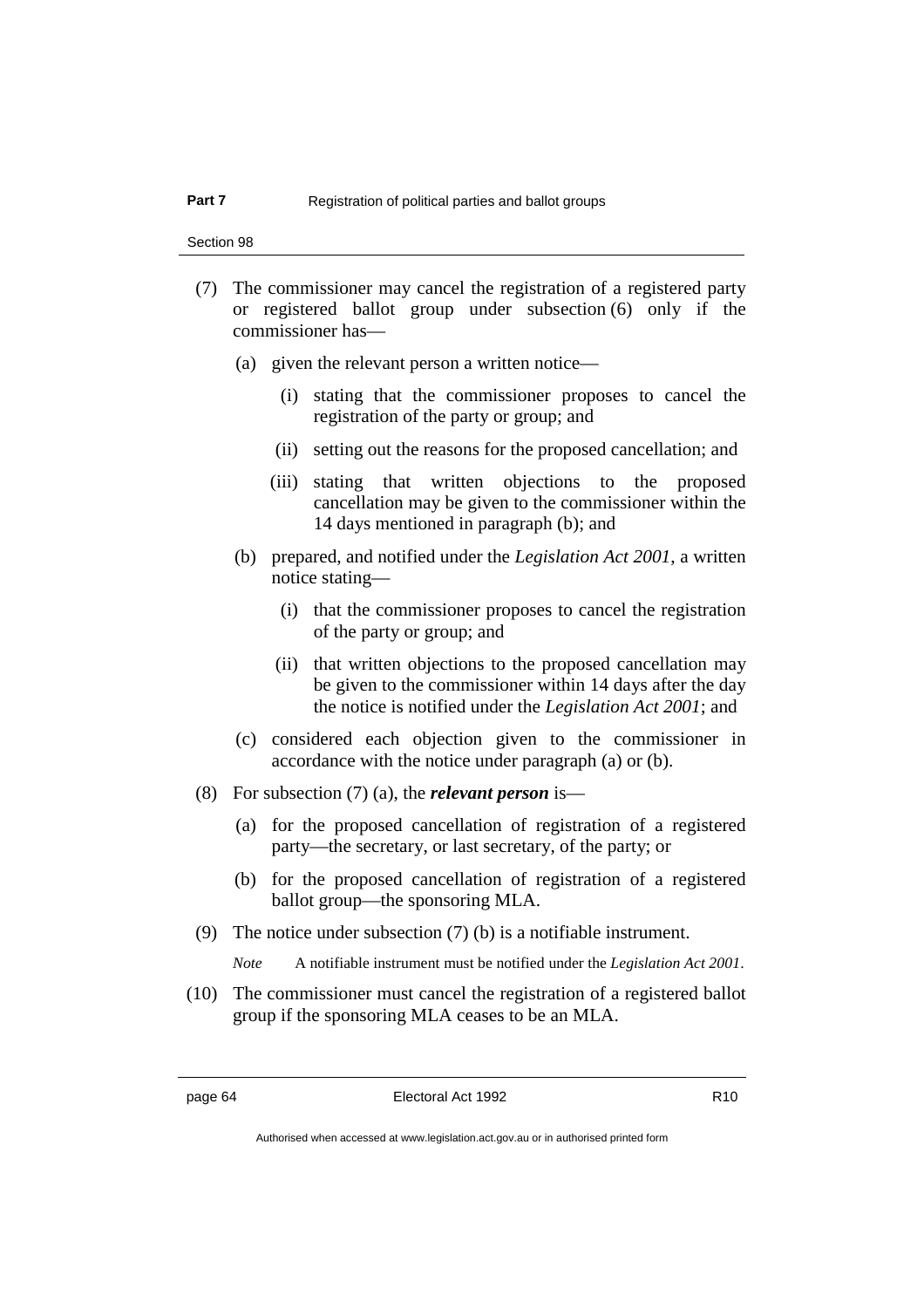- (11) If the commissioner cancels the registration of a registered party or registered ballot group under this section, the commissioner must prepare written notice of the cancellation.
- (12) The notice under subsection (11) is a notifiable instrument.

*Note* A notifiable instrument must be notified under the *Legislation Act 2001*.

- (13) If the commissioner cancels the registration of a registered party under subsection (4), the commissioner must also give written notice of the cancellation to the registered officer of the party.
- (14) If the commissioner cancels the registration of a registered party or registered ballot group under subsection (6), the commissioner must give a review statement about the decision to cancel the registration to—
	- (a) for the cancellation of the registration of a registered party the registered officer, or last registered officer, of the party; or
	- (b) for the cancellation of the registration of a registered ballot group—the MLA who applied for registration of the ballot group.
- (15) If, after an objection has been made under this section to the proposed cancellation of the registration of a registered party or registered ballot group, the commissioner decides not to cancel the registration, the commissioner must give written notice of the decision to—
	- (a) the registered officer of the party or group; and
	- (b) if the objection was not made by or on behalf of the party or sponsoring MLA—the objector.

### **99 Use of party or ballot group name after cancellation**

- (1) If the registration of a registered party (the *cancelled party*) is cancelled—
	- (a) the cancelled party; or

R10 **Electoral Act 1992 page 65**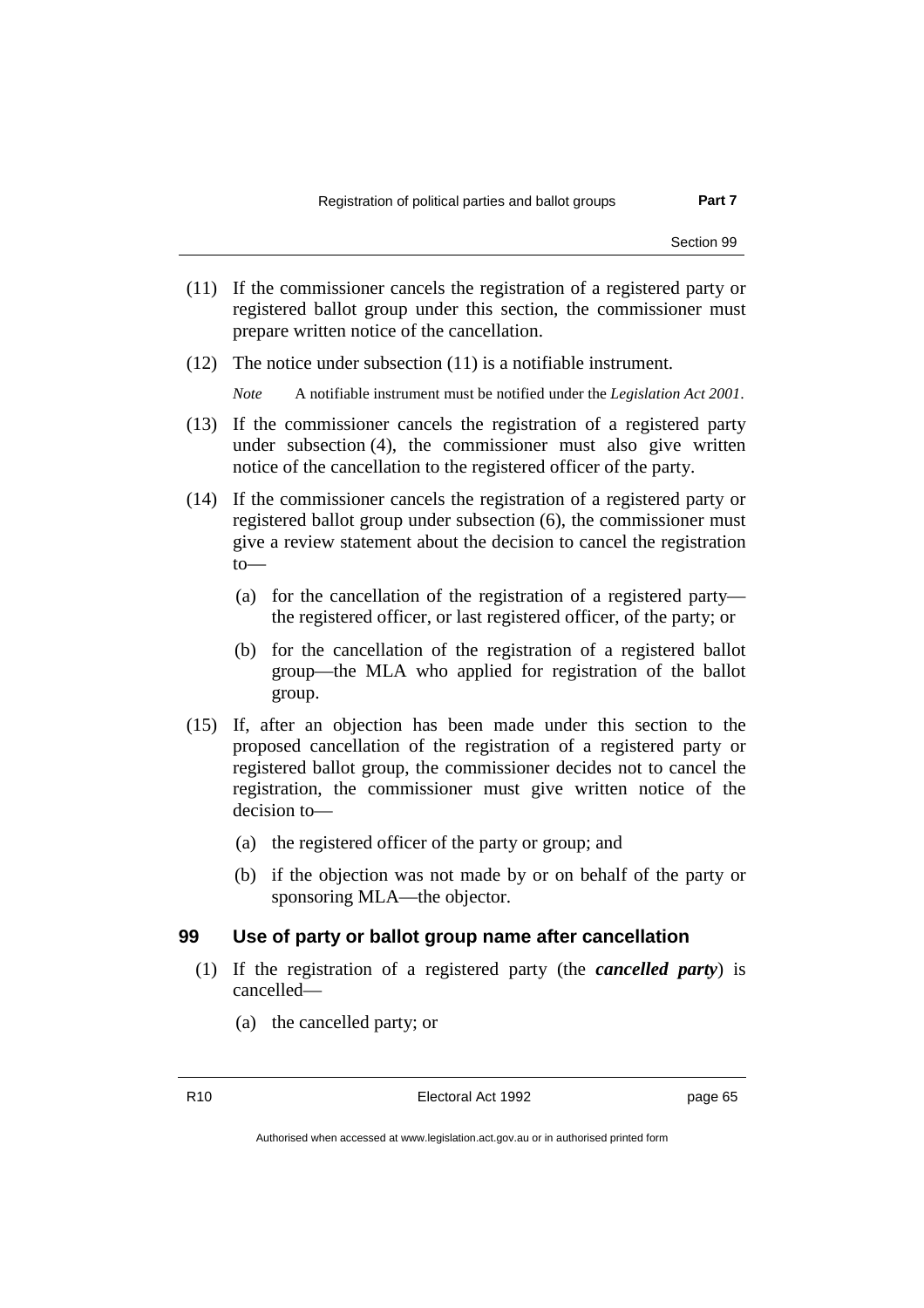(b) another political party, or a ballot group, that has a name that so nearly resembles the name of the cancelled party that it is likely to be confused with or mistaken for the cancelled party;

is ineligible for registration until after the next general election after the cancellation.

- (2) If the registration of a ballot group (the *cancelled ballot group*) is cancelled—
	- (a) the cancelled ballot group; or
	- (b) another ballot group, or a political party, that has a name that so nearly resembles the cancelled ballot group that it is likely to be confused with or mistaken for the cancelled ballot group;

is ineligible for registration until after the next general election after the cancellation.

- (3) Subsection (2) does not apply to an application for registration of a ballot group or political party if—
	- (a) the registration of the cancelled ballot group was cancelled because the MLA who applied for its registration has ceased to be an MLA (the *former MLA*); and
	- (b) the name of the group or party is the same name as, or resembles, the name of the cancelled ballot group; and
	- (c) the applicant has the written consent of the former MLA to use the name.
- (4) In this section:

*name* includes an abbreviation of the name.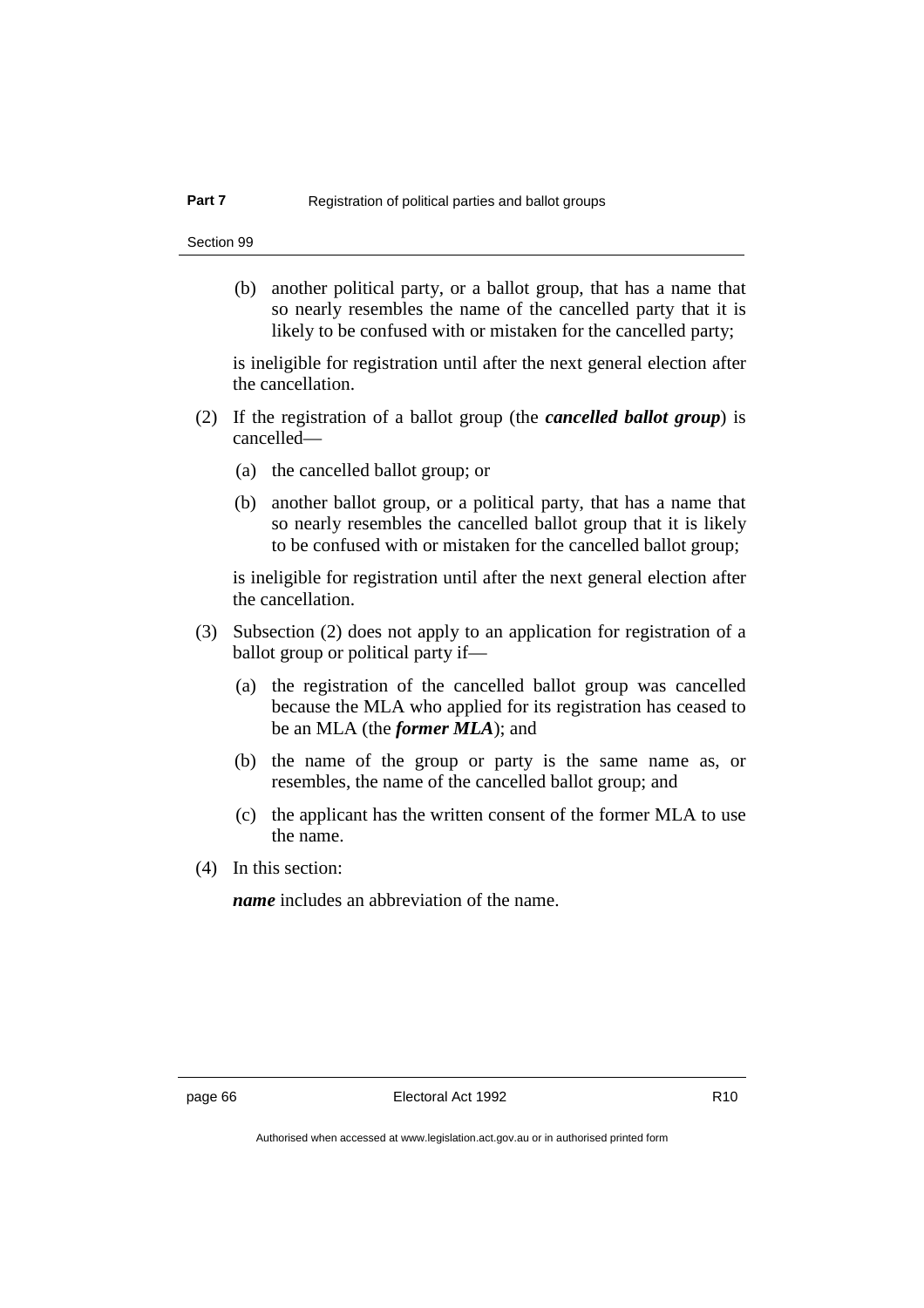Section 99A

## **99A General requirements about constitutions of registered parties**

(1) If a registered party changes its constitution, the registered officer of the party must give the commissioner a copy of the changed constitution within 30 days after the change.

Maximum penalty: 10 penalty units

(2) The commissioner must make a copy of the constitution available for public inspection.

R10 Electoral Act 1992 page 67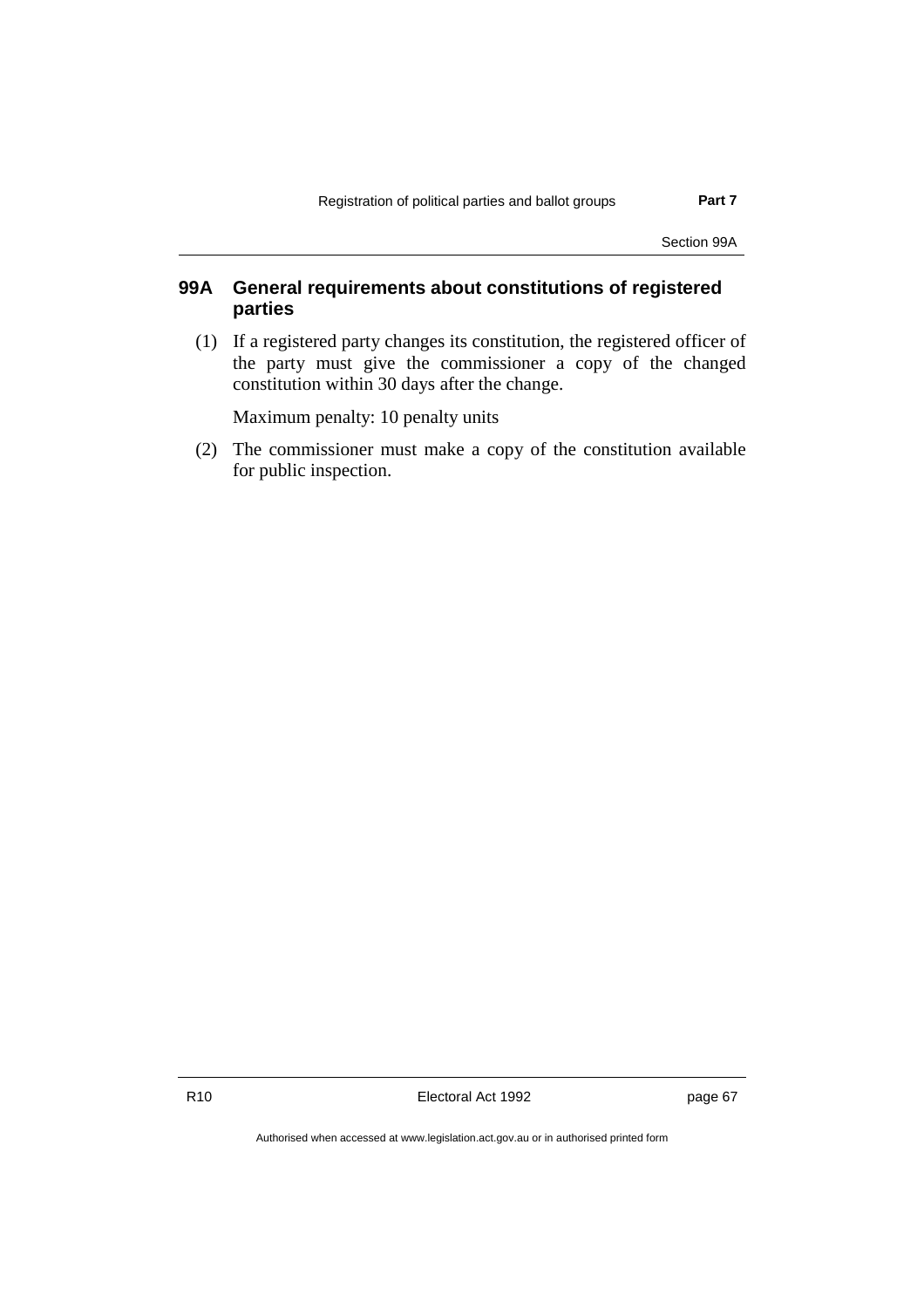#### **Part 8** Timing of elections

Section 100

## **Part 8 Timing of elections**

### **100 Ordinary elections**

- (1) A general election under this Act must be held on the 3rd Saturday in October in the 3rd year after the year when the last ordinary election was held.
- (2) If, apart from this subsection, an election in accordance with subsection (1) would be held on the day an election of Senators, or a general election of members of the House of Representatives, would be held, the election shall be held on the 1st Saturday in December in the year when it would, apart from this subsection, be held.
- (3) If an extraordinary general election has been held in the 6 months before the day when an election in accordance with subsection (1) or (2) would, apart from this subsection, have been held—
	- (a) the election shall not be held; and
	- (b) this section applies in relation to subsequent ordinary elections as if the election had been held.

### **101 Extraordinary elections**

- (1) For this Act, an *extraordinary election* is—
	- (a) a general election required by the Self-Government Act, section 16; or
	- (b) a general election required by the Self-Government Act, section 48; or
	- (c) an election of an MLA or MLAs required by section 126; or
	- (d) an election of an MLA or MLAs required by section 275.
- (2) If an extraordinary election under section 126 (Supplementary elections) is required, the Executive must, in writing, determine a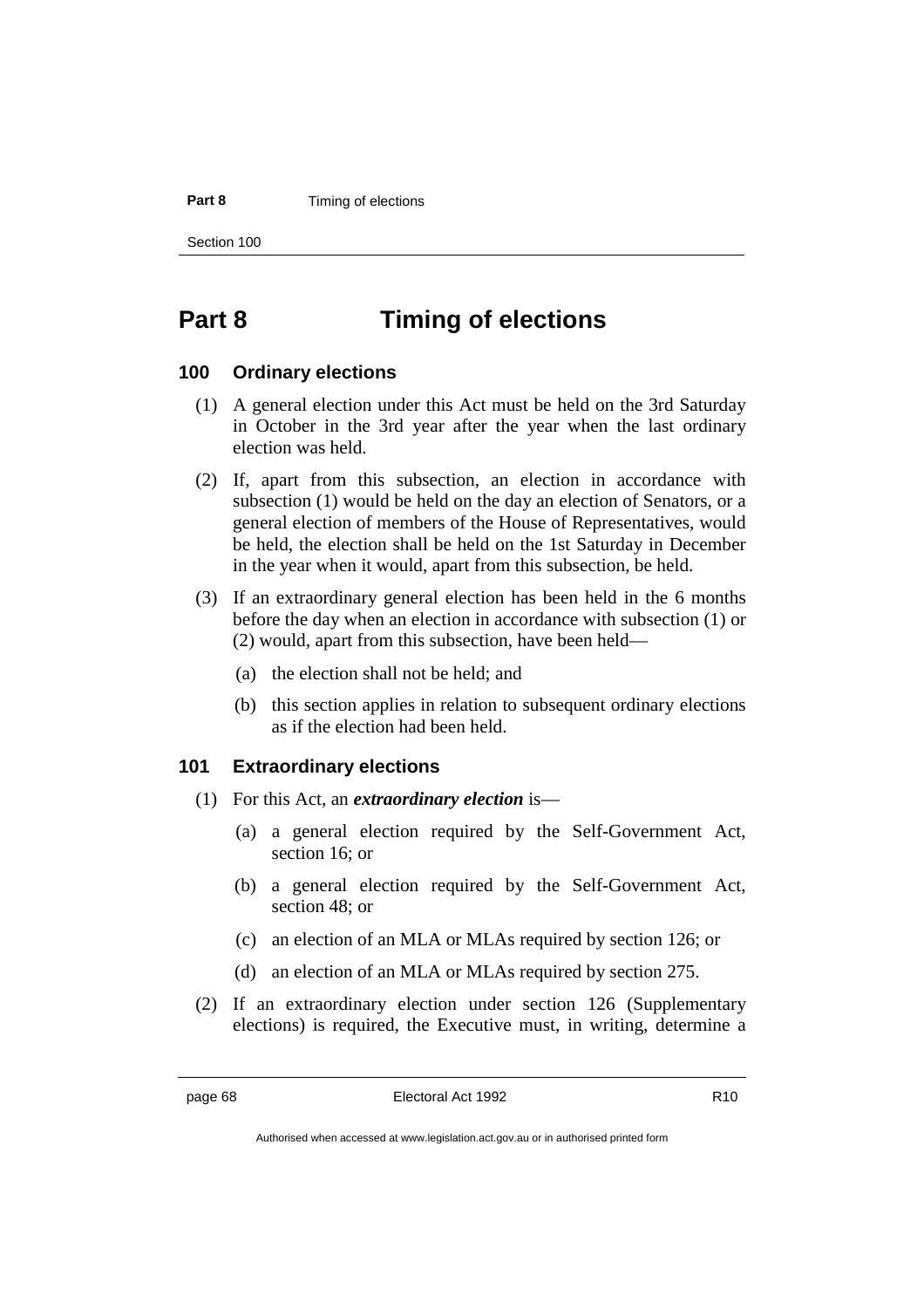Saturday for holding the election that is not earlier than 36 days, or later than 90 days, after the day when the election failed.

- (3) If the Court of Disputed Returns declares an election void, the Executive must, in writing, determine a Saturday for holding the extraordinary election required under section 275 (Effect of declarations) that is not earlier than 36 days, or later than 90 days, after the day when the declaration is made.
- (4) The Executive must not determine under this section a day that is the polling day for an election of senators or a general election of the House of Representatives.
- (5) A determination under this section is a notifiable instrument.
	- *Note* A notifiable instrument must be notified under the *Legislation Act 2001*.

### **102 Polling day**

- (1) A poll must be held for an election on the day when the election is required to be held under this part.
- (2) This section is subject to section 111 (Need for a poll).

R10 Electoral Act 1992 page 69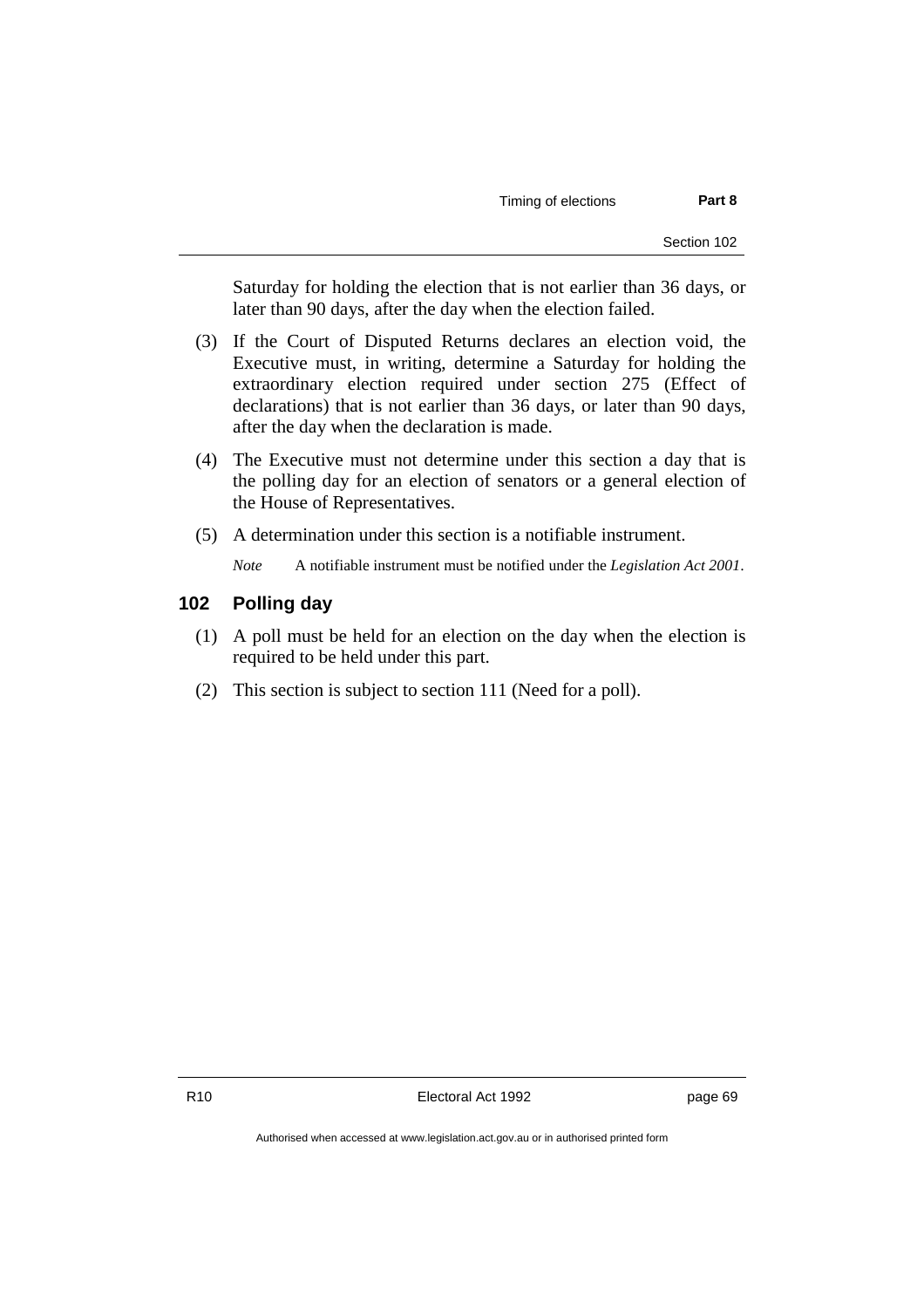**Part 9** Arrangements for elections<br>**Division 9.1** Nominations **Division 9.1** Nominations Section 103

# **Part 9 Arrangements for elections**

## **Division 9.1 Nominations**

## **103 Eligibility—MLAs**

- (1) Subject to subsections (2) and (4), a person who is—
	- (a) an Australian citizen; and
	- (b) at least 18 years old; and
	- (c) an elector or entitled to be an elector;

is eligible to be an MLA.

- (2) A person is not eligible to be an MLA if—
	- (a) the person is a member of—
		- (i) the Parliament of the Commonwealth; or
		- (ii) the legislature of a State or another Territory; or
	- (b) the person—
		- (i) holds an office or appointment (other than a prescribed office) under a law of the Territory, the Commonwealth, a State or another Territory; or
		- (ii) is employed by the Territory, the Commonwealth, a State or another Territory, or by a Territory authority or a body (whether corporate or not) established by a law of the Commonwealth, a State or another Territory;

and is entitled to any remuneration or allowance (other than reimbursement of expenses reasonably incurred) in relation to the office, appointment or employment.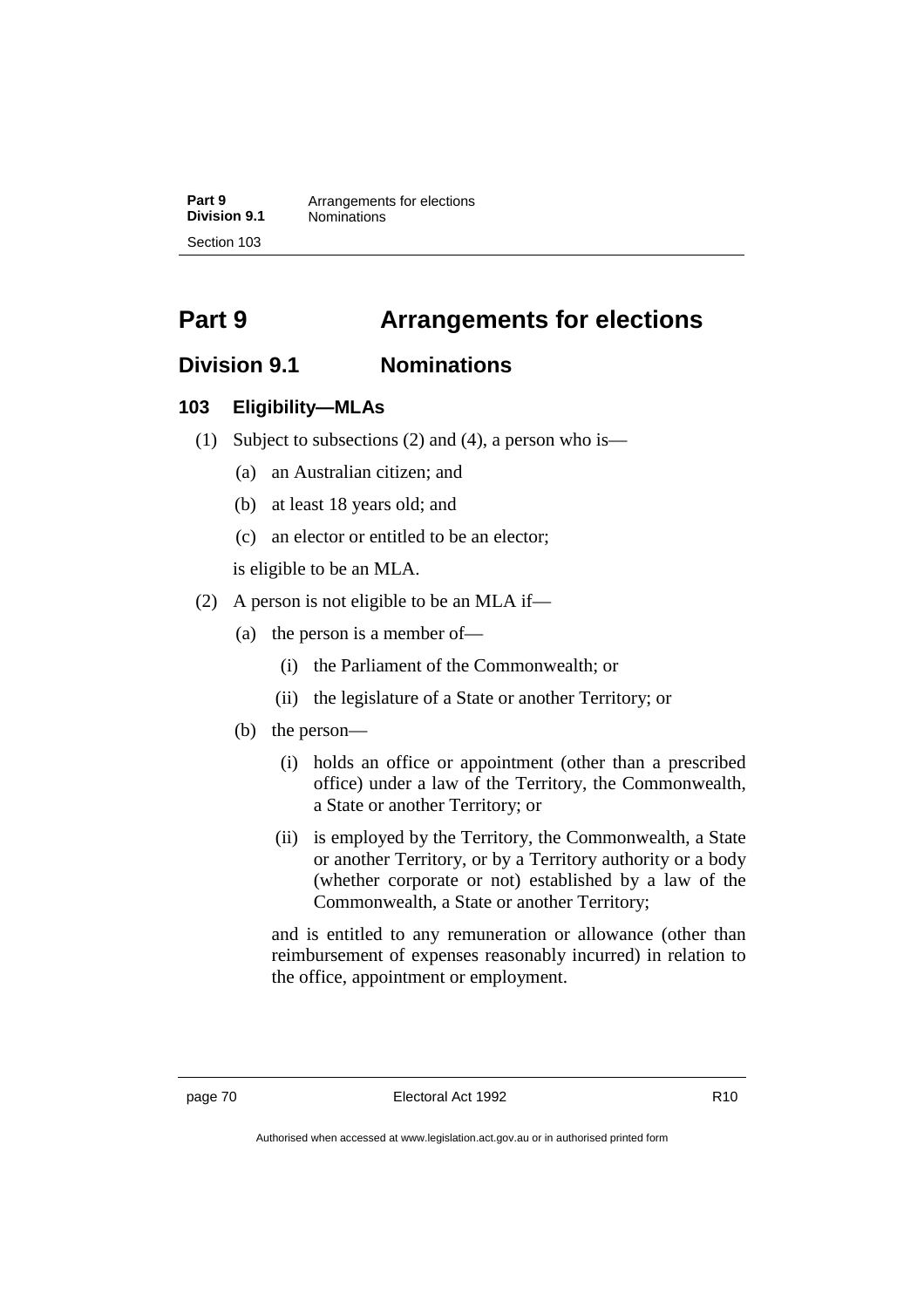(3) In subsection  $(2)$  (b) (i):

*prescribed office* means an office of Speaker, Deputy Speaker, Chief Minister, Deputy Chief Minister, Minister or MLA.

- (4) A person is not eligible to be an MLA for the disqualification period if—
	- (a) the person is convicted of an offence against—
		- (i) section 285 (Bribery) or section 288 (Violence and intimidation); or
		- (ii) the *Crimes Act 1914* (Cwlth), section 28 (Interfering with political liberty); or
		- (iii) the *Criminal Code* (Cwlth), part 2.4 relating to an offence mentioned in subparagraph (ii); or
	- (b) the person is found by the Court of Disputed Elections to have contravened (within the meaning of part 16) a section mentioned in paragraph (a) (i).
	- *Note 1* A reference to an offence against a Territory law includes a reference to an offence against the *Crimes Act 1900*, pt 9 (Aiding and abetting, accessories, attempts, incitement and conspiracy) that relates to the law (see *Legislation Act 2001*, s 189).
	- *Note 2 Contravention* is defined for pt 16 (Disputed elections, eligibility and vacancies) in s 250.
- (5) For subsection (4), the *disqualification period* is 2 years after the conviction or finding.

### **104 Qualifications for nomination**

A person is not eligible to be nominated for election as an MLA unless, at the hour of nomination—

- (a) the person is eligible to be an MLA; or
- (b) for a person referred to in section 103 (2) (b)—the person would, apart from that paragraph, be eligible to be an MLA.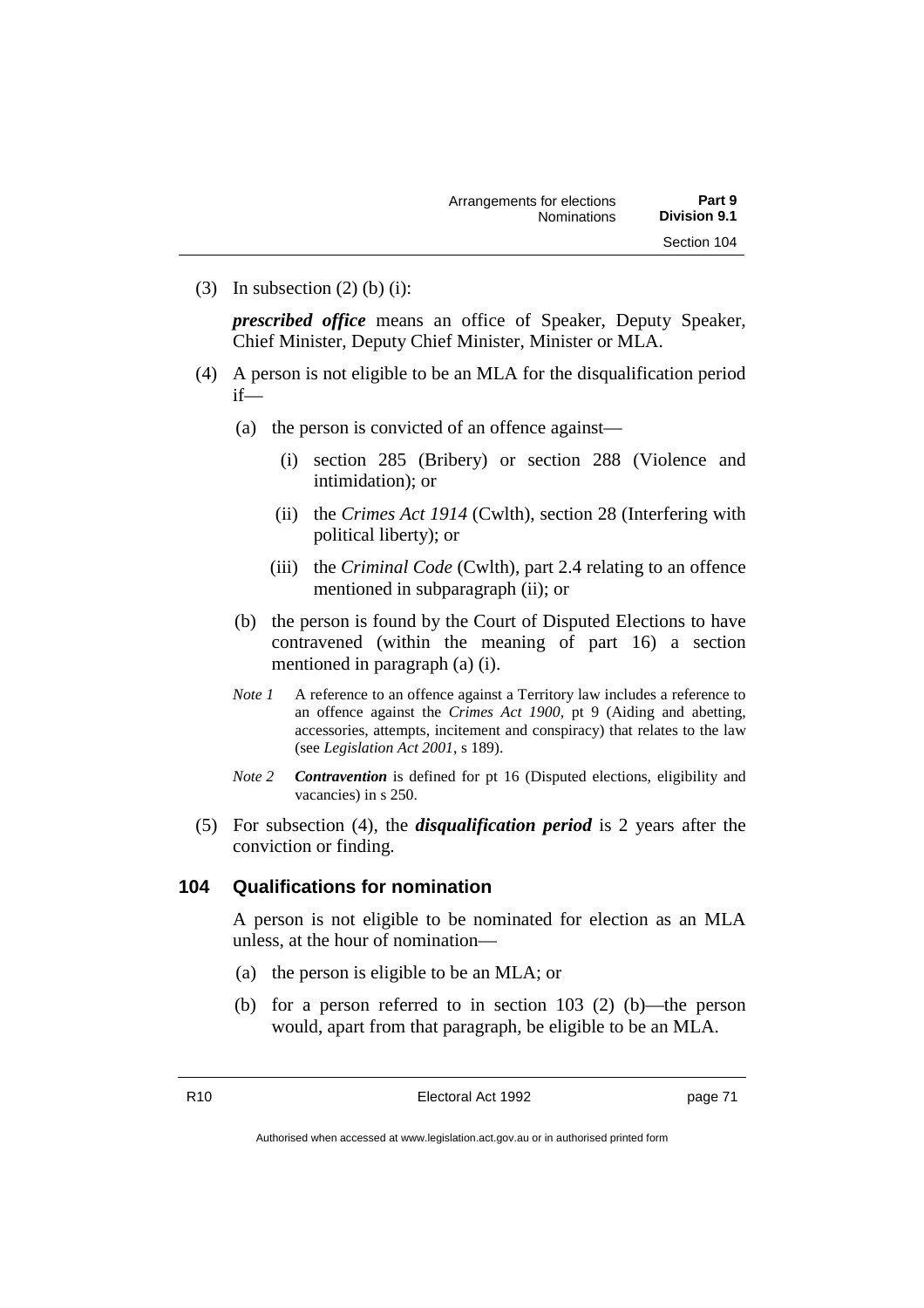| Part 9       | Arrangements for elections |
|--------------|----------------------------|
| Division 9.1 | <b>Nominations</b>         |
| Section 105  |                            |

### **105 Candidates to be nominated**

- (1) A person is not eligible for election as an MLA unless the person is nominated in accordance with this section.
- (2) A person may be nominated to be a candidate for election only by—
	- (a) the registered officer of a registered party that endorses the person as a party candidate in the election for the electorate for which the candidate is being nominated; or
	- (b) the registered officer of a registered ballot group that endorses the person as a ballot group candidate in the election for the electorate for which the candidate is being nominated; or
	- (c) 20 electors entitled to vote at the election.
- (3) A nomination shall be made by giving to the commissioner, during the pre-election period but not later than 24 hours before the hour of nomination—
	- (a) a duly completed nomination form; and
	- (b) a deposit of the prescribed amount in legal tender or a banker's cheque.
- (4) A nomination form shall—
	- (a) be in the form approved under section 340A (Approved forms); and
	- (b) subject to subsection (7), set out the particulars of the name, address and occupation of the nominee; and
	- (c) contain a statement, signed by the nominee, to the effect that he or she consents to the nomination, and to be an MLA if elected; and
	- (d) contain a declaration, signed by the nominee, to the effect that he or she is eligible to be nominated; and
	- (e) specify the form in which the nominee's name is to be printed on the ballot papers for the election; and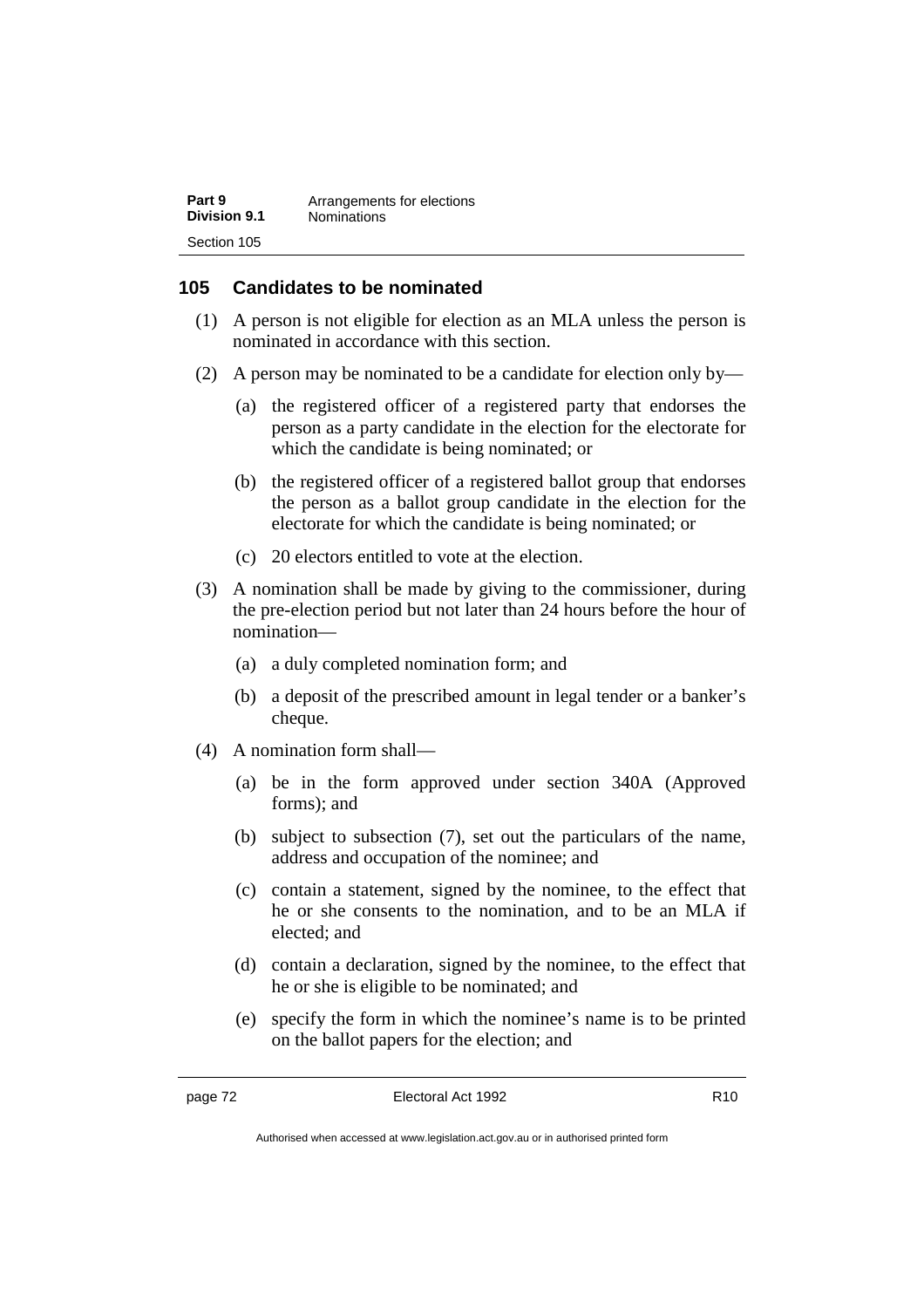| Arrangements for elections | Part 9              |
|----------------------------|---------------------|
| <b>Nominations</b>         | <b>Division 9.1</b> |
|                            | Section 105         |

- (f) if the nomination is made by the registered officer of a registered party or registered ballot group—state any registered abbreviation of the name of the party or group that is to be printed on the ballot paper for the election; and
- (g) if the nomination is made by 20 electors entitled to vote at the election—specify whether the word 'Independent' is to be printed on the ballot paper adjacent to the candidate square for the nominee; and
- (h) be signed by the nominator or each nominator.
- (5) A nomination form shall name a nominee only by specifying—
	- (a) the surname or family name, and the given name under which the nominee is enrolled; or
	- (b) if the nominee is not an elector—the surname or family name, and the given name under which the nominee is entitled to be enrolled.
- (6) A given name shall be taken to be specified for subsection (5), if the nomination form specifies—
	- (a) a commonly accepted variation of that name (including an abbreviation or truncation of that name or an alternative form of that name); or
	- (b) an initial standing for that name.
- (7) If the address of a nominee is a suppressed address, the nomination form need not specify the address but, in that case, the nominee shall notify the commissioner in writing of his or her address for correspondence.
- (8) A nomination is not invalid only because of a formal defect or error if this section has been substantially complied with.
- (9) If the time by which a nomination under subsection (3) is to be made falls on a public holiday, the nomination must be made no later than that time on the public holiday.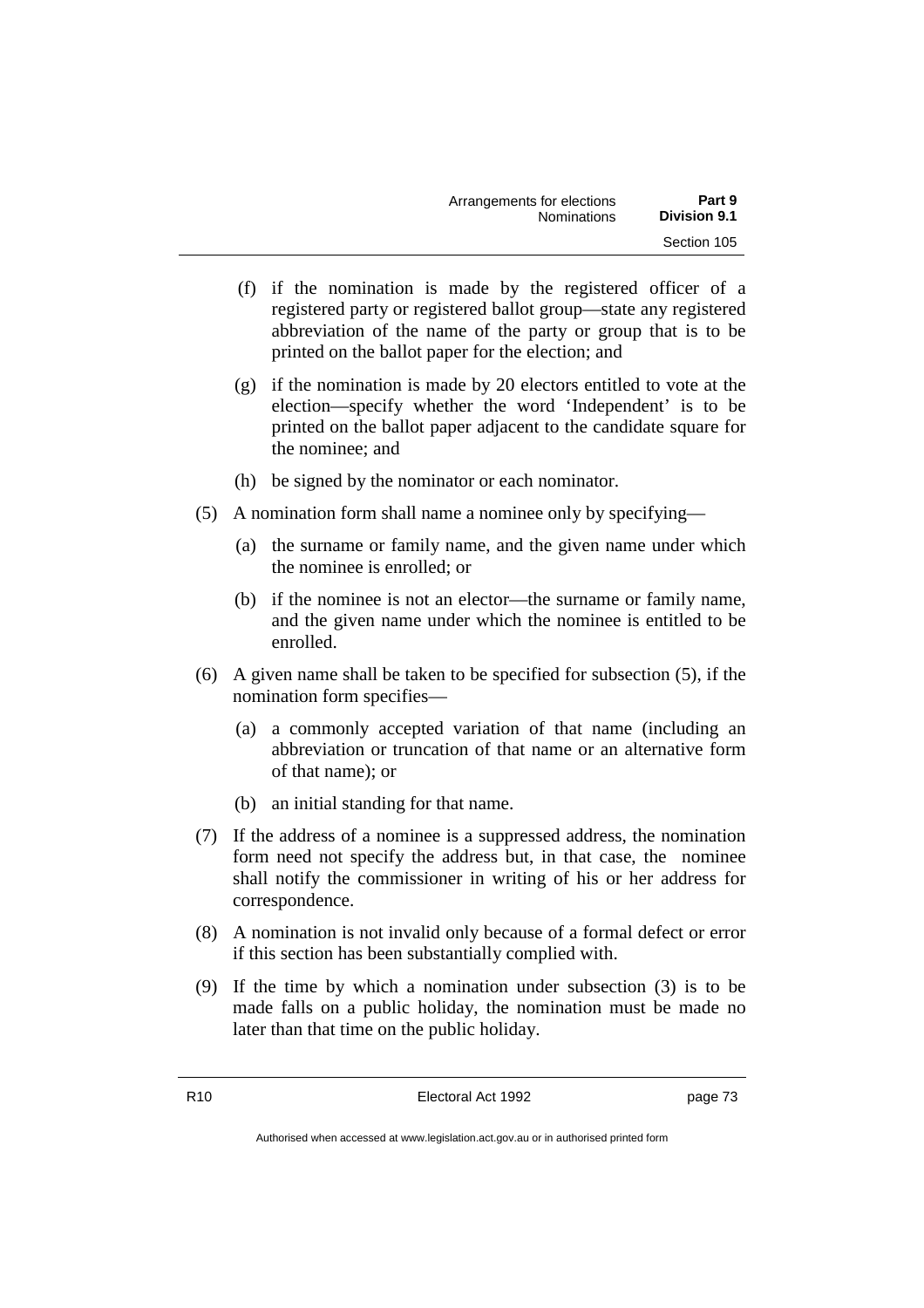| Part 9       | Arrangements for elections |
|--------------|----------------------------|
| Division 9.1 | <b>Nominations</b>         |
| Section 106  |                            |

- (10) Subsection (9) has effect despite the *Legislation Act 2001*, section 151 (4) (Reckoning of time).
- $(11)$  In subsection  $(3)$  (b):

*prescribed amount* means \$250 or any other amount prescribed by the regulations.

### **106 Multiple nominations invalid**

If, at the hour of nomination in relation to an election—

- (a) a person is nominated more than once to be a candidate for election in a particular electorate; or
- (b) a person is nominated to be a candidate for election in more than 1 electorate;

each such nomination is invalid.

### **107 Withdrawal etc of consent to nomination**

- (1) A person nominated to be a candidate may withdraw his or her consent to the nomination by giving the commissioner a written notice of withdrawal not later than 24 hours before the hour of nomination.
- (2) The registered officer may cancel a nomination made by the officer by giving the commissioner a written notice of cancellation not later than 24 hours before the hour of nomination.
- (3) On receipt of a notice referred to in subsection (1) or (2), the commissioner shall cancel the nomination and pay the amount of the deposit lodged to the nominee.

## **108 Place and hour of nomination**

- (1) The *place of nomination* in relation to an election is—
	- (a) the office of the commissioner; or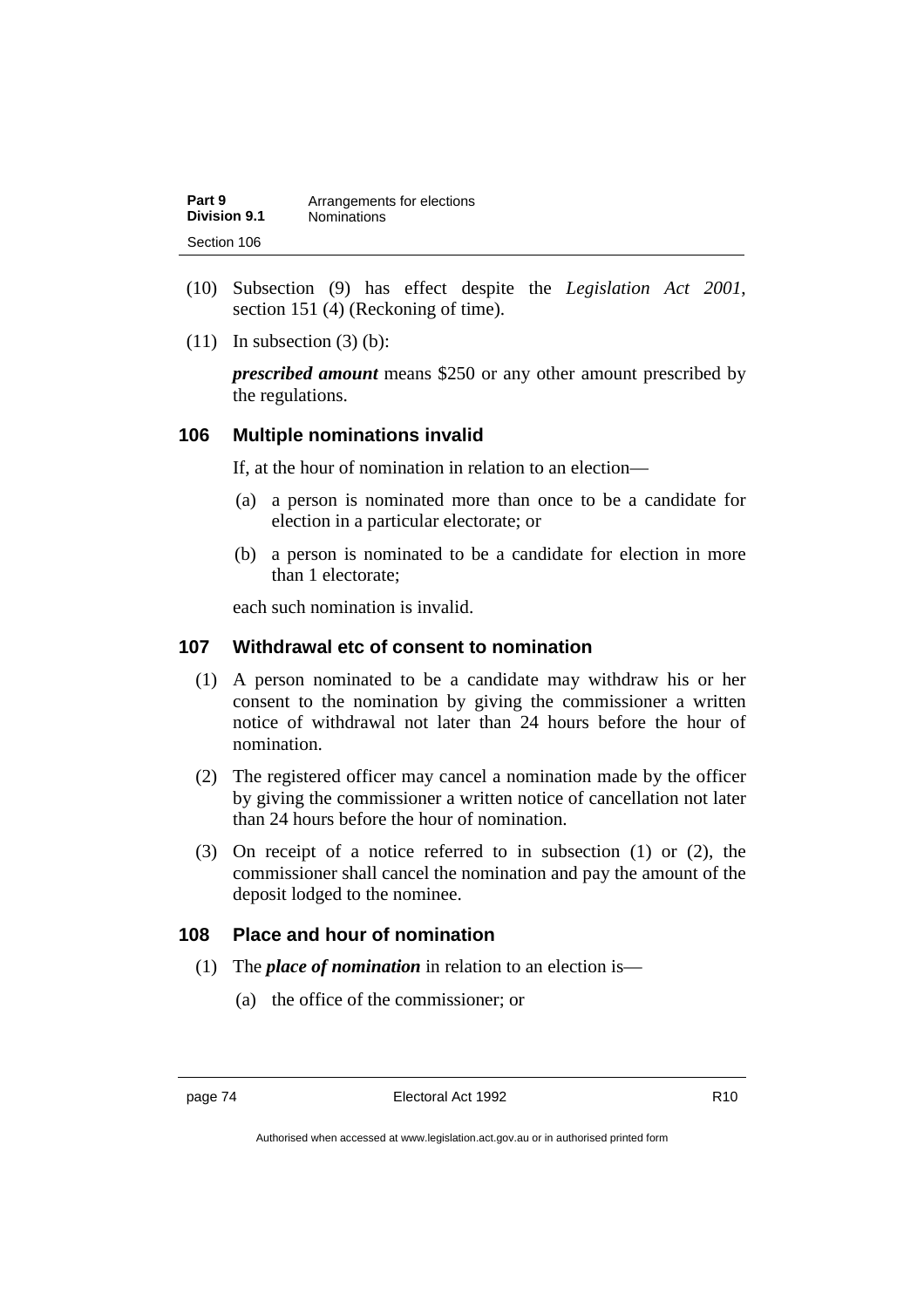- (b) any other place approved, in writing, by the commissioner as a place of nomination.
- (2) An approval is a notifiable instrument.

*Note* A notifiable instrument must be notified under the *Legislation Act 2001*.

- (3) The *hour of nomination* in relation to an election is 12 o'clock noon on the 23rd day before polling day for the election.
- (4) If the hour mentioned in subsection (3) falls on a public holiday, anything that under this Act is to be done by the hour of nomination must be done by that time on the public holiday.
- (5) Subsection (4) has effect despite the *Legislation Act 2001*, section 151 (4) (Reckoning of time).

### **109 Declaration of candidates**

- (1) As soon as practicable after the hour of nomination, the commissioner shall, at the place of nomination, publicly produce all nomination forms and declare each person duly nominated to be a candidate.
- (2) A declaration in relation to a candidate shall specify—
	- (a) the name of the candidate; and
	- (b) the name of any registered party or registered ballot group by which the candidate is endorsed.
- (3) As soon as practicable after the declaration, the commissioner—
	- (a) shall, at the office of the commissioner; and
	- (b) may, at any other places the commissioner determines;

arrange for a notice containing particulars relating to each candidate to be displayed.

(4) A notice shall not specify the address of a candidate if it is a suppressed address.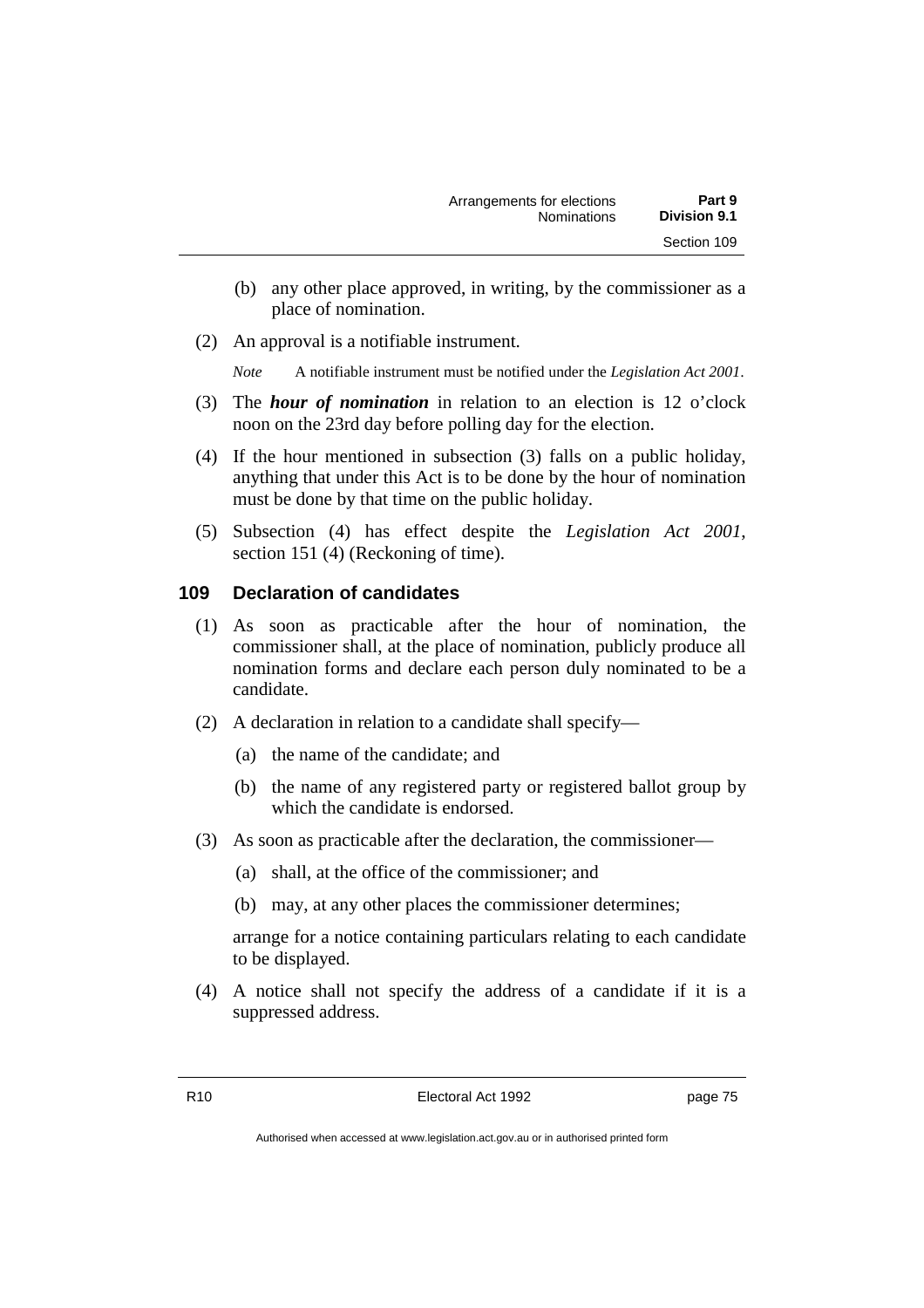| Part 9       | Arrangements for elections |
|--------------|----------------------------|
| Division 9.1 | <b>Nominations</b>         |
| Section 110  |                            |

### **110 Rejection of nominations**

- (1) The commissioner must reject the nomination of a person if the nomination form for the person is not substantially in accordance with section 105 (Candidates to be nominated).
- (2) The commissioner must also reject the nomination of a person if satisfied on reasonable grounds that the name under which the person is nominated—
	- (a) is obscene; or
	- (b) is frivolous; or
	- (c) has been assumed for a political purpose.

#### **Examples for par (c)**

- 1 A name that includes, completely or partly, the name, or an abbreviation of the name, of a political party.
- 2 A name that includes a political message.
- *Note* An example is part of the Act, is not exhaustive and may extend, but does not limit, the meaning of the provision in which it appears (see *Legislation Act 2001*, s 126 and s 132).
- (3) The commissioner must give a person whose nomination is rejected under subsection (1) or (2) written notice of the rejection.

*Note* For how documents may be given, see *Legislation Act 2001*, pt 19.5.

- (4) The notice must set out the reasons for the rejection.
- (5) The commissioner may reject the nomination of a person only under subsection  $(1)$  or  $(2)$ .

### **111 Need for a poll**

(1) If the number of candidates for an election is not greater than the number required to be elected, the commissioner shall, in accordance with section 189, declare the candidate or candidates elected.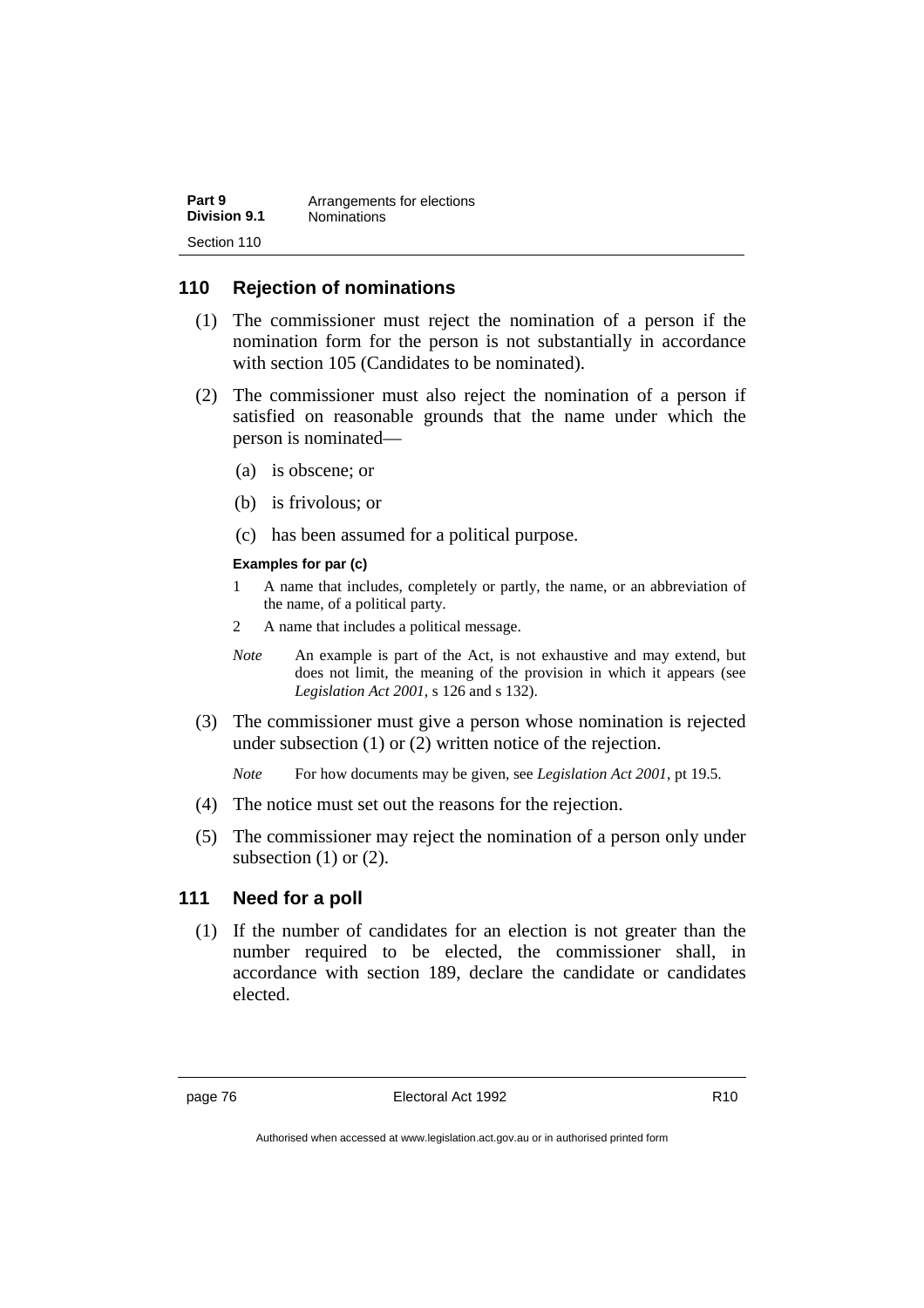| Arrangements for elections | Part 9              |
|----------------------------|---------------------|
| <b>Nominations</b>         | <b>Division 9.1</b> |
|                            | Section 112         |

(2) If the number of candidates for election is greater than the number required to be elected, a poll shall be held in accordance with this Act.

## **112 Death of candidate before polling day**

If a candidate dies before polling day and the number of candidates remaining is not greater than the number required to be elected, the commissioner shall, in accordance with section 189, declare the remaining candidates elected.

## **113 Deposit—return or forfeiture**

- (1) A deposit paid in relation to the nomination of a candidate shall be returned to the candidate, after the result of an election is declared, if—
	- (a) the candidate is elected; or
	- (b) at the time when the candidate is excluded from a poll under a scrutiny in accordance with schedule 4, his or her total votes equal or exceed 20% of the quota for the election; or
	- (c) the candidate is neither elected nor excluded and his or her total votes, at any stage of the counting, equal or exceed 20% of the quota for the election.
- $(2)$  If—
	- (a) a nominee dies before the candidates are declared for an election; or
	- (b) a candidate dies before polling day;

the commissioner shall pay the amount of the deposit lodged to the deceased's personal representative.

(3) Subject to subsections (1) and (2), a deposit made in relation to the nomination of a candidate shall be forfeited to the Territory when the result of an election is declared.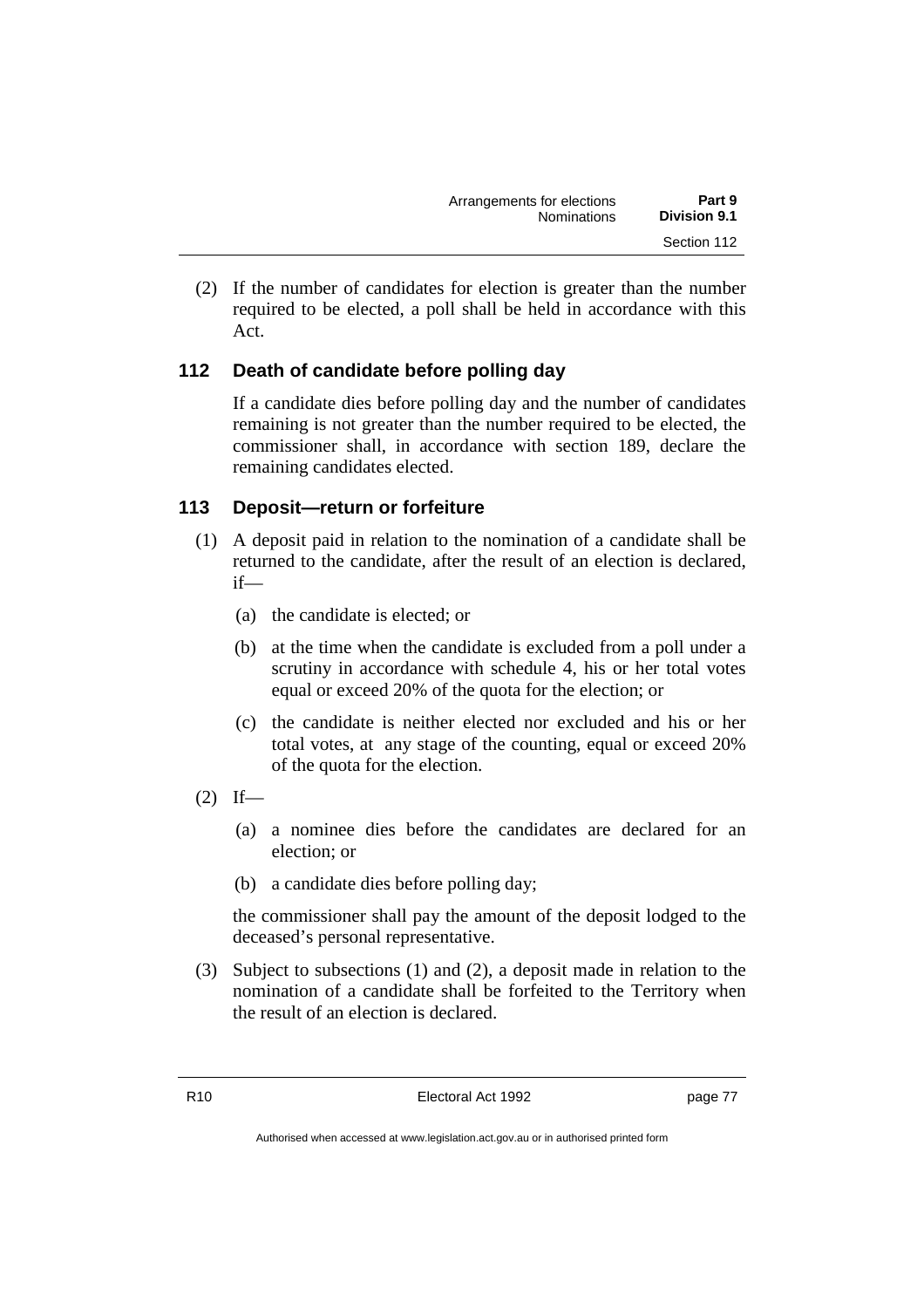**Part 9** Arrangements for elections<br>**Division 9.2** Ballot papers **Ballot** papers Section 114

## **Division 9.2 Ballot papers**

### **114 Ballot papers**

- (1) Subject to this division, the ballot papers to be used in an election shall be in accordance with the form in schedule 1.
- (2) The commissioner may determine the colour of the paper on which ballot papers for each electorate are to be printed.
- (3) A ballot paper must bear an official mark in the form approved under section 340A (Approved forms).
- (4) The ballot paper may be in electronic form.
- (5) The commissioner may approve changes to the electronic form of the ballot paper that are necessary to facilitate the display of the electronic form.

#### **Example**

The electronic form of a ballot paper may display columns of candidates using 2 rows.

- *Note* An example is part of the Act, is not exhaustive and may extend, but does not limit, the meaning of the provision in which it appears (see *Legislation Act 2001*, s 126 and s 132).
- (6) An approval under subsection (3) is a notifiable instrument.

*Note* A notifiable instrument must be notified under the *Legislation Act 2001*.

- (7) The regulations may—
	- (a) specify the headings or directions to be contained on ballot papers to be used for declaration voting; and
	- (b) provide for—
		- (i) the form of a ballot paper to be altered as specified in the regulations; or
		- (ii) a form set out in the regulations to be used in place of the form of a ballot paper.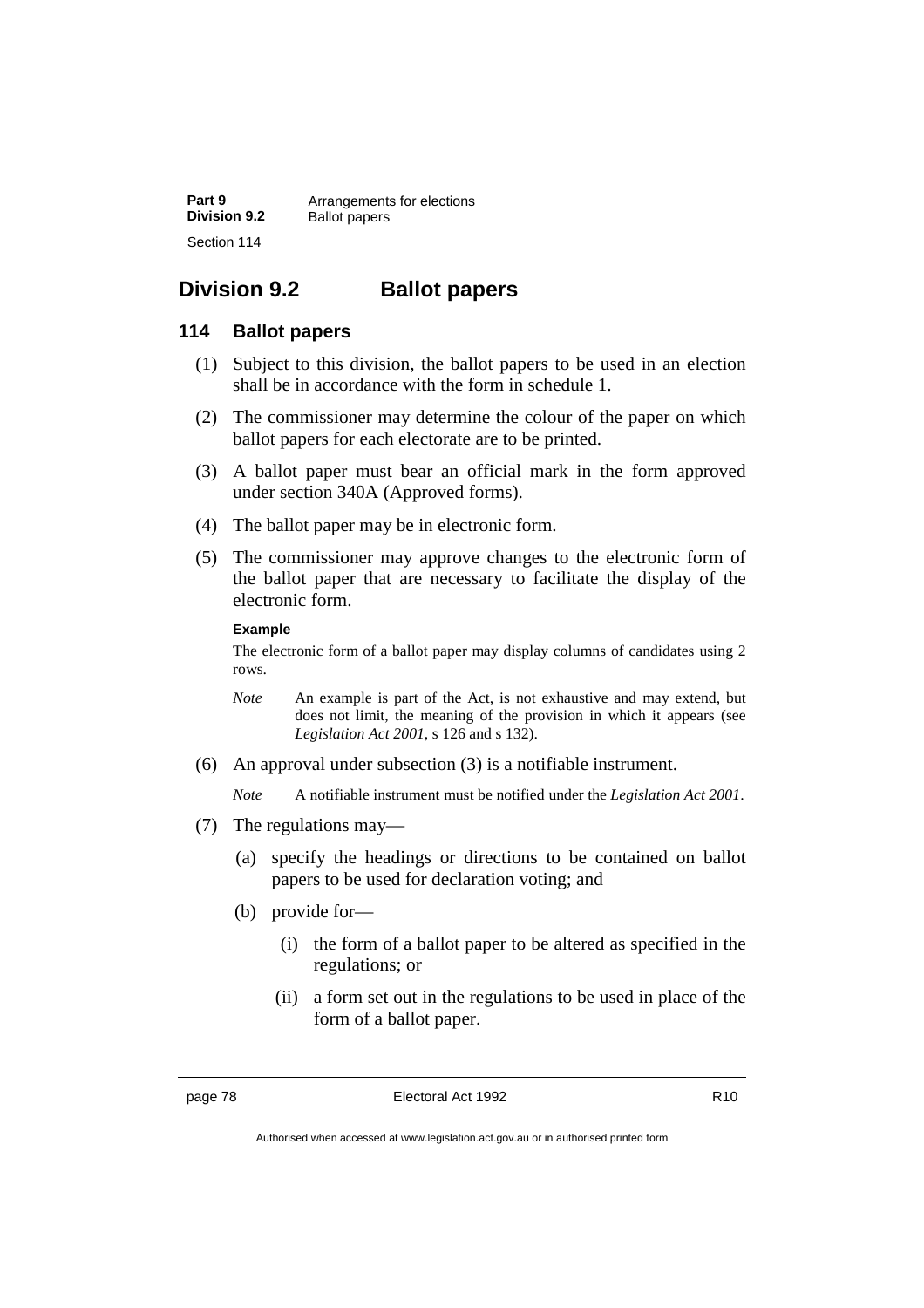| Arrangements for elections | Part 9              |
|----------------------------|---------------------|
| <b>Ballot papers</b>       | <b>Division 9.2</b> |
|                            | Section 115         |

### **115 Grouping of candidates' names**

- (1) If the registered officer of a registered party or registered ballot group nominates 2 or more candidates for an election, their names shall be grouped in a separate column on the ballot papers for the relevant electorate.
- (2) If 2 or more non-party candidates request that their names be grouped on the ballot papers for an election, their names shall be grouped in a separate column on the ballot papers for the relevant electorate.
- (3) A request referred to in subsection (2) shall be—
	- (a) in writing signed by each of the candidates to be included in the group; and
	- (b) given to the commissioner before the hour of nomination.

### **116 Printing of ballot papers**

- (1) Subject to subsections (2) to (7), on each ballot paper for an election—
	- (a) the names of the candidates in a group of candidates shall be printed in a single column; and
	- (b) if there are 2 or more groups of candidates—separate columns of the names of the candidates in each group shall be printed from left to right in an order determined by the commissioner by lot; and
	- (c) a distinguishing letter shall be printed above the column of names of the candidates in a particular group, the letter being—
		- (i) if there is only 1 group—  $A$ ; or
		- (ii) if there are 2 or more groups—the appropriate letter in a consecutive, alphabetical order beginning with 'A' corresponding to the order in which the columns of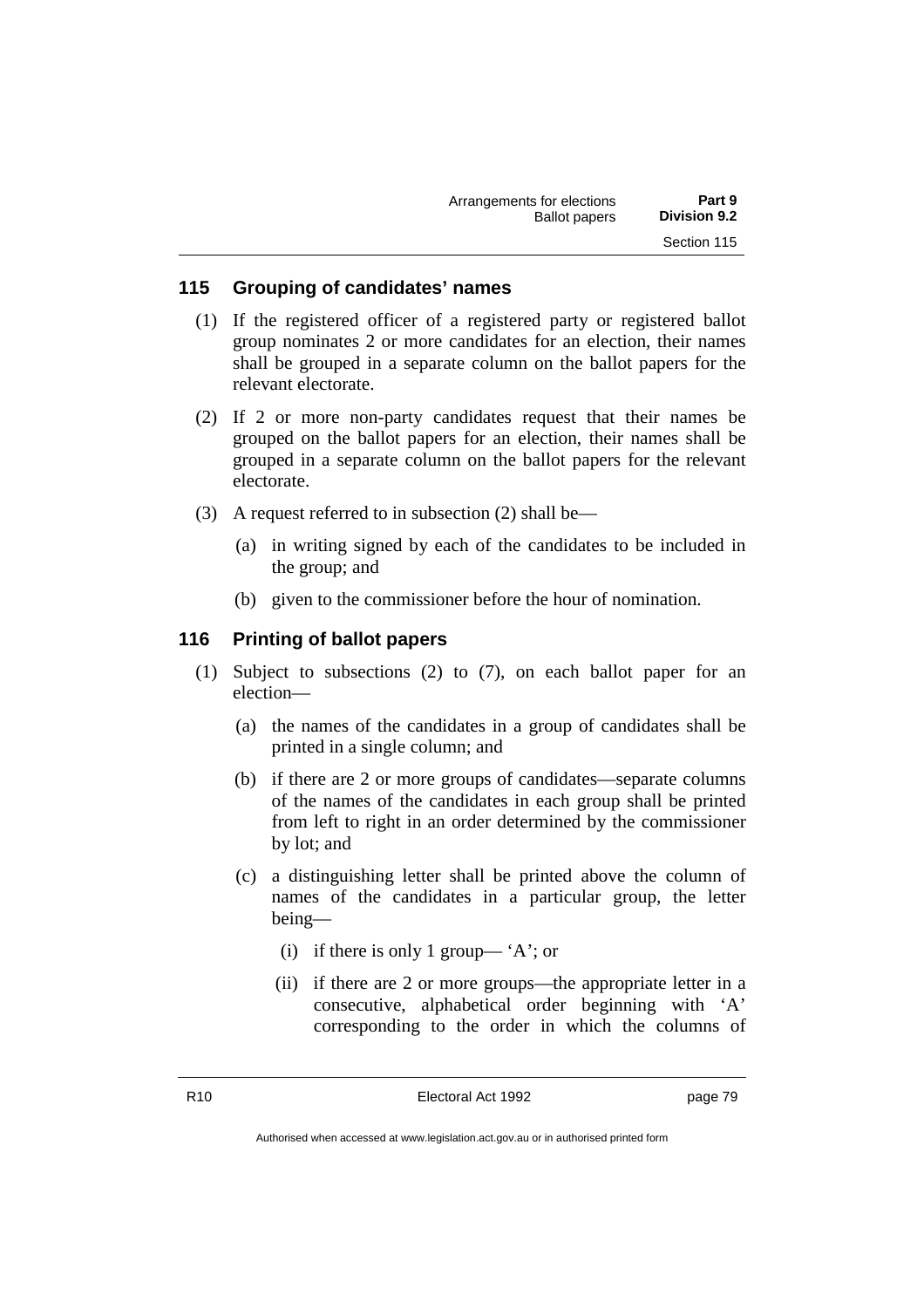| Part 9              | Arrangements for elections |
|---------------------|----------------------------|
| <b>Division 9.2</b> | <b>Ballot papers</b>       |
| Section 116         |                            |

names in each group are printed from left to right on the ballot paper; and

- (d) if there are grouped and ungrouped candidates—the names of all ungrouped candidates shall, subject to subsection (6), be printed in a single column to the right of the last column of names of grouped candidates; and
- (e) if there are no groups of candidates—the names of all candidates shall be printed in a single column; and
- (f) the names of candidates in the columns shall be printed in an order determined in accordance with schedule 2; and
- (g) the name of each candidate shall be printed once only; and
- (h) a square (a *candidate square*) shall be printed adjacent to the name of each candidate.
- *Note Group*, in relation to candidates in an election, is defined in the dictionary.
- (2) A ballot paper must not contain more than the relevant number of candidate's names in a column.
- (3) If there are more than the relevant number of candidates in a group—
	- (a) their names shall, so far as practicable, be printed in 2 or more adjacent columns of equal length; and
	- (b) the names to be printed in each column shall be determined by the commissioner by lot.
- (4) If the names of the candidates in a particular group are printed in 2 or more adjacent columns, the distinguishing letter referred to in subsection (1) (c) shall be printed once only above those columns.
- (5) If there are no grouped candidates and there are more than the relevant number of ungrouped candidates—
	- (a) their names shall, so far as practicable, be printed in 2 or more adjacent columns of equal length; and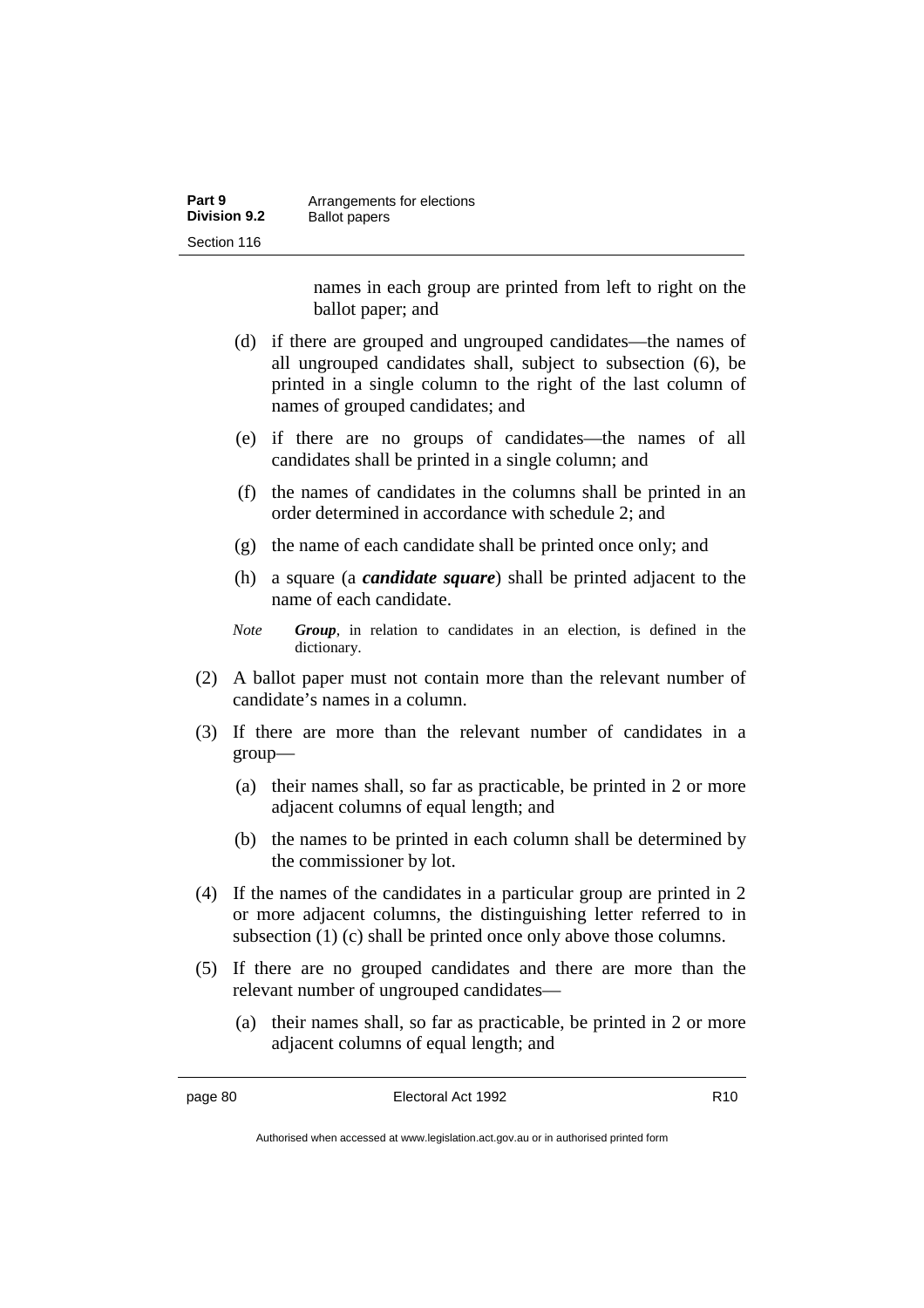- (b) the names to be printed in each column shall be determined by the commissioner by lot.
- (6) If a single column of the names of ungrouped candidates would be longer than the longest column of names of grouped candidates—
	- (a) the names of the ungrouped candidates shall be printed in 2 or more columns none of which is longer than the longest column of names of grouped candidates; and
	- (b) the names of the ungrouped candidates to be included in each column shall be determined by the commissioner by lot.
- (7) If similarity in the names of 2 or more candidates is likely to cause confusion, their names may be arranged on the ballot papers with such description or addition as will distinguish each from the other.
- (8) In this section:

*relevant number* means—

- (a) for a 5 member electorate—5; or
- (b) for a 7 member electorate—7.

## **117 Names on ballot papers**

(1) In this section:

*ballot group name*, for a registered ballot group, means—

- (a) the name under which the group is registered; or
- (b) if a registered abbreviation of the group is stated in the nomination form of each group candidate—that abbreviation.

*party name*, for a registered party, means—

- (a) the name under which the party is registered; or
- (b) if a registered abbreviation of the name of the party is stated in the nomination form of each party candidate—that abbreviation.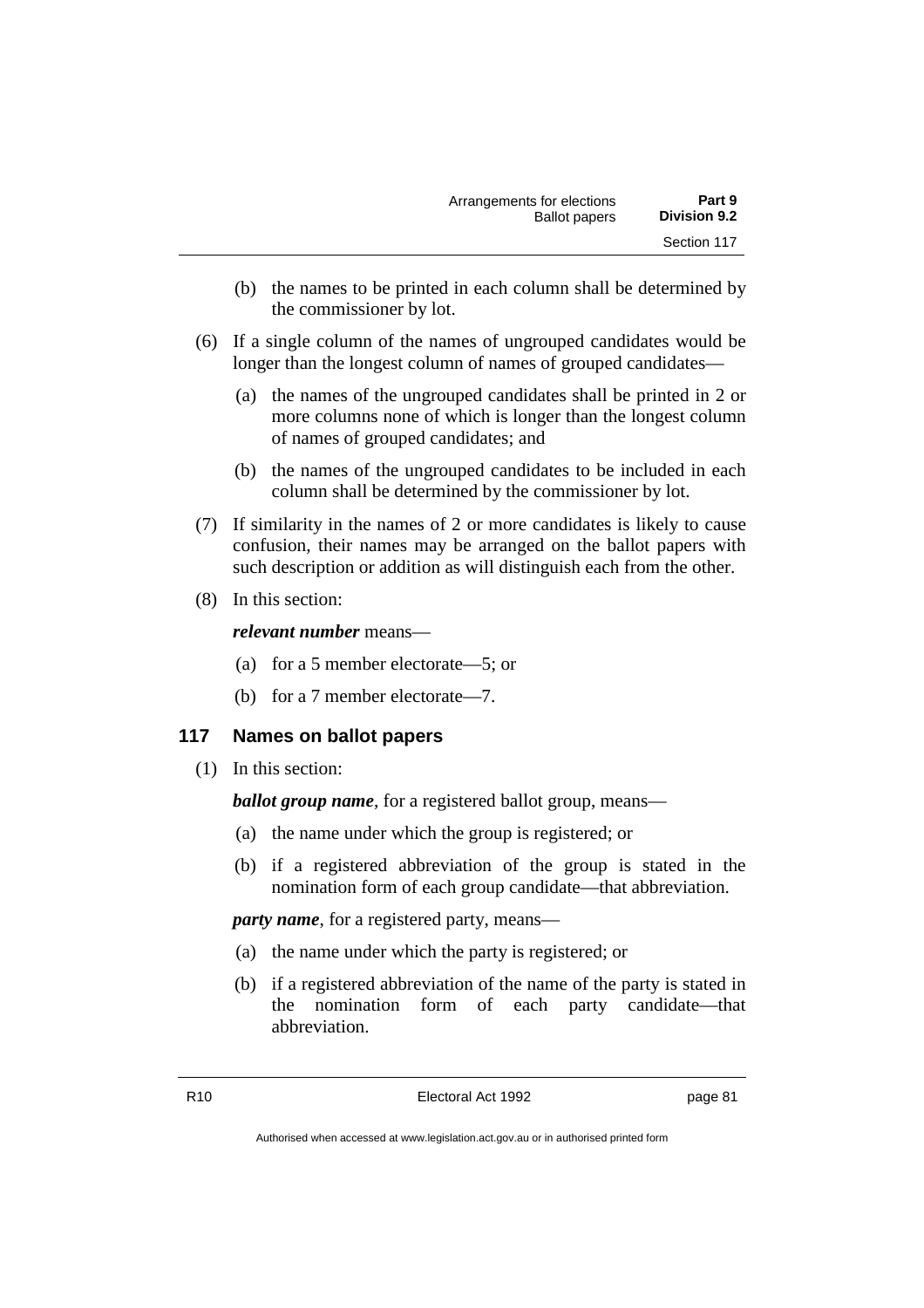- (2) On the ballot papers for an election—
	- (a) the party name of the registered party by which a group of party candidates is endorsed must be printed at the top of the column of their names; and
	- (b) the party name of the registered party by which an ungrouped party candidate is endorsed must be printed next to the candidate square for the candidate; and
	- (c) the ballot group name of the registered ballot group by which a group of ballot group candidates is endorsed must be printed at the top of the column of their names; and
	- (d) the ballot group name of the registered ballot group by which an ungrouped ballot group candidate is endorsed must be printed next to the candidate square for the candidate; and
	- (e) the word 'independent' must be printed next to the candidate square for a candidate (other than a party, ballot group or grouped candidate) if the nomination form so specified.

### **118 Draw for positions on ballot papers**

The commissioner shall make the determinations required by section 116 in public at the place of nomination, as soon as practicable after the candidates have been declared.

## **Division 9.3 Electronic voting devices and vote counting programs**

## **118A Approval of computer program for electronic voting and vote counting**

- (1) The commissioner may approve a computer program to allow electronic voting and perform steps in the scrutiny of votes in an election.
- (2) The commissioner may only approve a program if—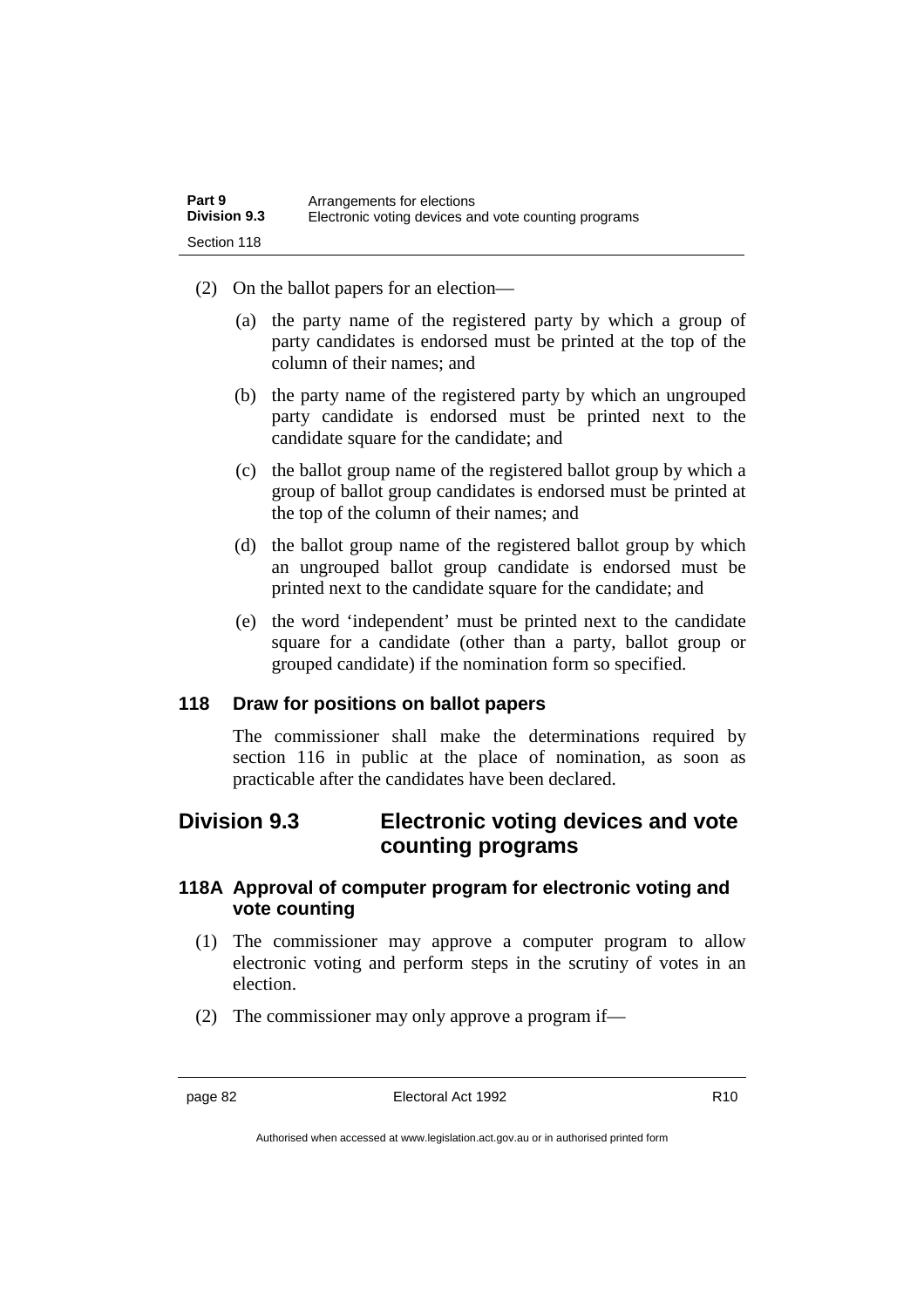- (a) the proper use of the program would give the same result in the scrutiny of votes in an election as would be obtained if the scrutiny were conducted without computer assistance; and
- (b) the program will allow an elector to show consecutive preferences starting at '1'; and
- (c) the program gives an elector an opportunity to correct any mistakes before processing the elector's vote; and
- (d) the program will allow an elector to make an informal vote showing no preferences for any candidate; and
- (e) the program will not allow a person to find out how a particular elector cast his or her vote; and
- (f) the program is designed to pause while the commissioner makes a determination by lot required by schedule 4; and
- (g) the program can produce indicative distributions of preferences at any time after the close of the poll and before the declaration of the poll.
- (3) An approval under subsection (1) is a notifiable instrument.

*Note* A notifiable instrument must be notified under the *Legislation Act 2001*.

- (4) The commissioner must determine processes that must be followed in relation to the use of an approved computer program in the scrutiny of votes in an election.
- (5) Without limiting subsection (4), the commissioner may approve a process—
	- (a) for entering preferences shown on paper ballots into the approved computer program; and
	- (b) for counting preferences using the program to work out—
		- (i) the number of unrejected ballot papers on which a first preference is recorded for each candidate; and
		- (ii) the number of informal ballot papers for each electorate.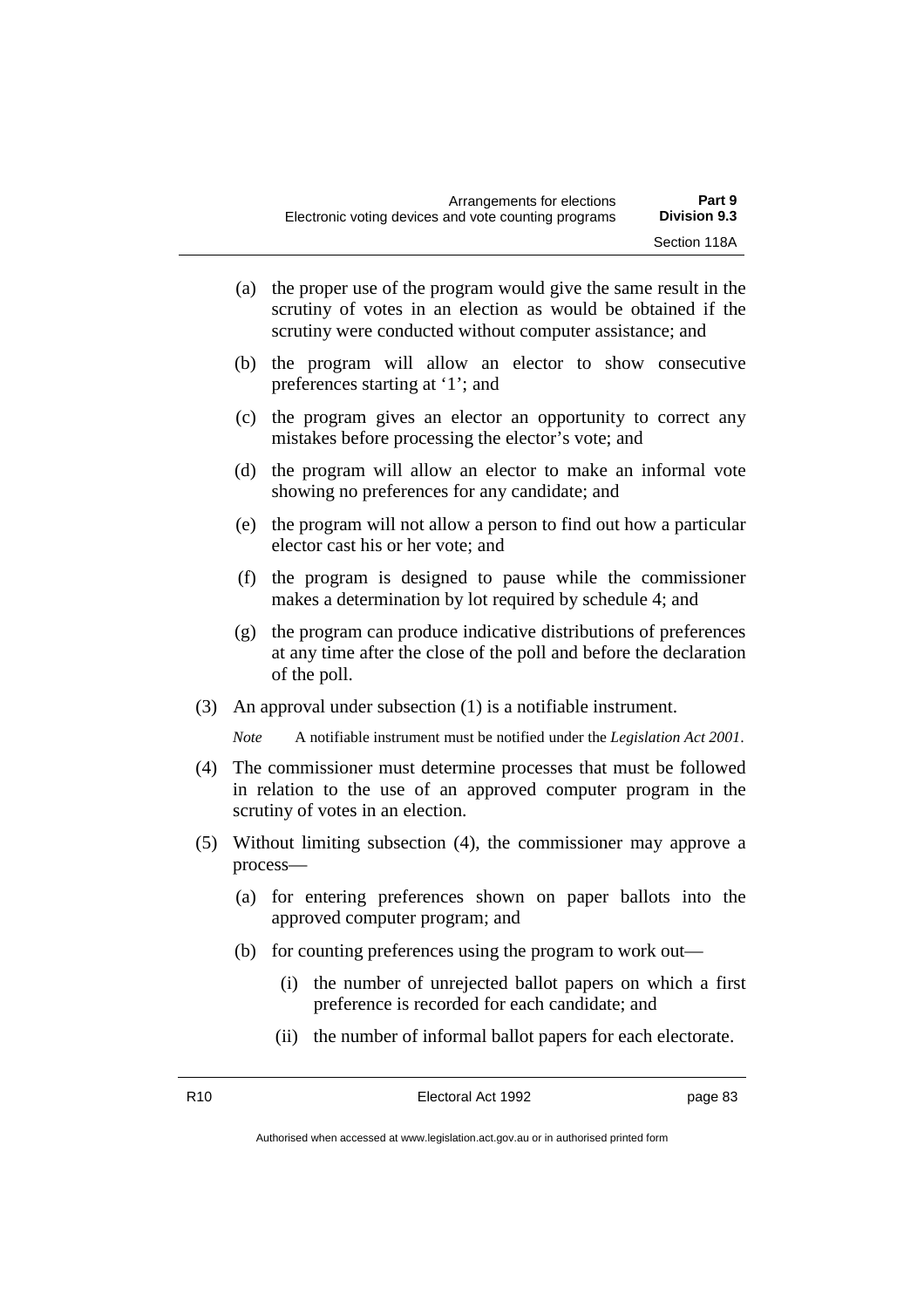| Part 9              | Arrangements for elections |
|---------------------|----------------------------|
| <b>Division 9.4</b> | Miscellaneous              |
| Section 118B        |                            |

## **118B Security of electronic voting devices and related material**

- (1) The commissioner must take steps to ensure that electronic devices and computer programs used or intended to be used for or in connection with electronic voting are kept secure from interference at all times.
- (2) The commissioner must keep backup copies of electronic data produced at a polling place or scrutiny centre until whichever of the following happens last:
	- (a) the beginning of the pre-election period for the next election;
	- (b) the documents are no longer required by the commissioner, another member of the electoral commission or a member of the staff of the commission for exercising a function under this Act.

## **Division 9.4 Miscellaneous**

### **119 Polling places and scrutiny centres**

- (1) The commissioner may, in writing—
	- (a) appoint a specified place to be a polling place on polling day for an election; and
	- (b) appoint a specified place to be a scrutiny centre during the election period for the purpose of the scrutiny at an election.
- (2) An appointment is a notifiable instrument.

*Note* A notifiable instrument must be notified under the *Legislation Act 2001*.

- (3) During a pre-election period, the commissioner—
	- (a) must publish in a newspaper; and
	- (b) may publish by any other means the commissioner determines;

a notice setting out particulars of each polling place for the election.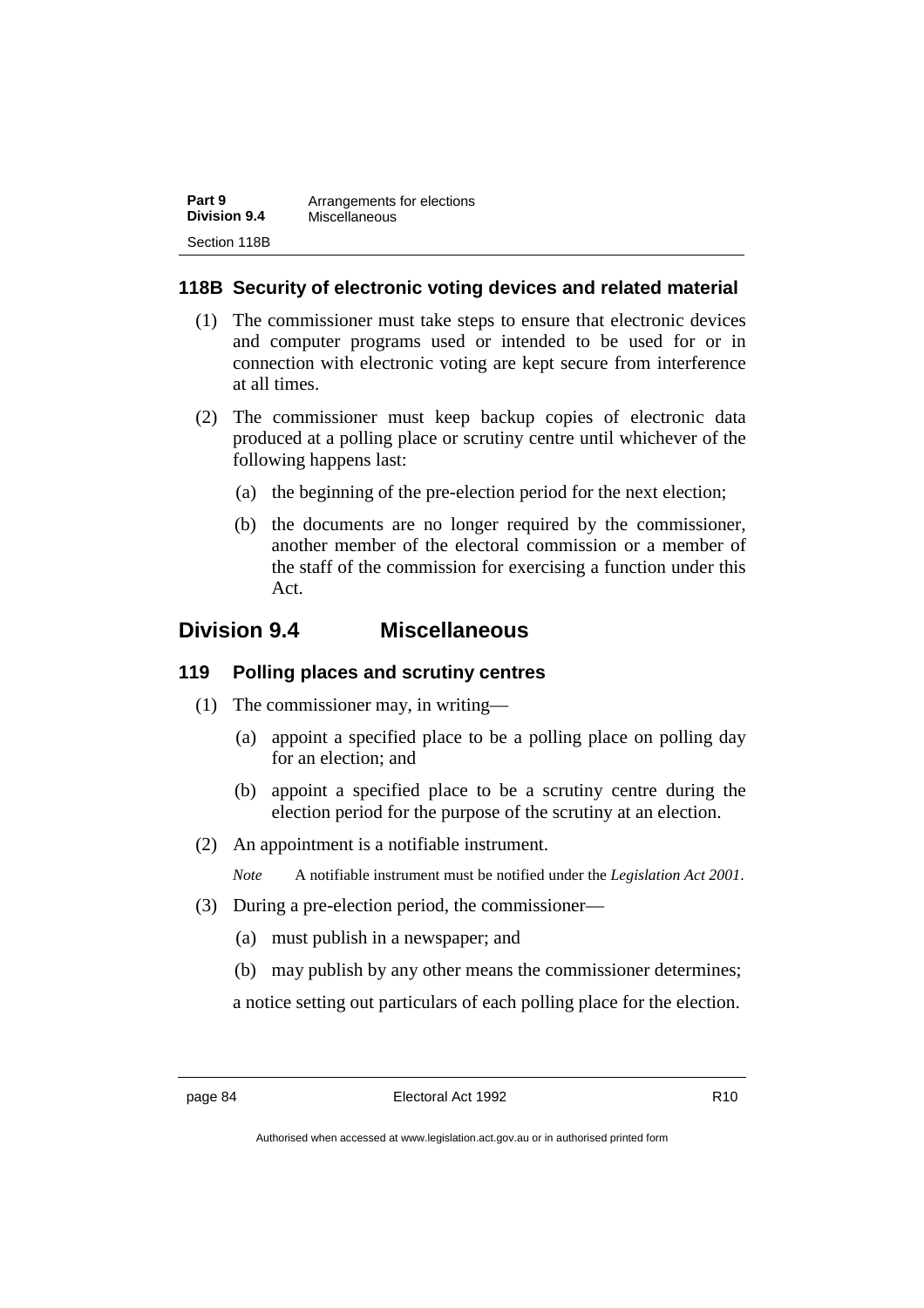| Arrangements for elections | Part 9              |
|----------------------------|---------------------|
| Miscellaneous              | <b>Division 9.4</b> |
|                            | Section 120         |

#### **120 Administrative arrangements**

- (1) The commissioner shall make appropriate administrative arrangements for the conduct of each election and, in particular, shall ensure that each polling place is properly equipped with—
	- (a) separate voting compartments constructed so as to screen voters from observation while marking ballot papers; and
	- (b) ballot boxes capable of being securely fastened; and
	- (c) ballot papers and other documents and stationery.
- (2) The commissioner may make arrangements at a polling place for electors to vote using an electronic ballot paper (*electronic voting*).
- (3) For subsection (2), the commissioner may approve electronic devices for use by electors for electronic voting at a polling place.
- (4) An approval under subsection (3) is a notifiable instrument.
	- *Note* A notifiable instrument must be notified under the *Legislation Act 2001*.

### **121 Certified lists of electors**

- (1) As soon as practicable after the roll for an electorate closes, the commissioner shall—
	- (a) prepare a certified list of the electors; and
	- (b) give a copy to the OIC for each polling place; and
	- (c) on request by a candidate for the electorate—give a copy to the candidate.
- (2) For this Act, the certified list of electors, in relation to an election in an electorate, is an extract from the roll for the electorate, certified by the commissioner, in relation to each person enrolled who will be at least 18 years of age on polling day.

## **121A Use of information from certified lists**

(1) In this section: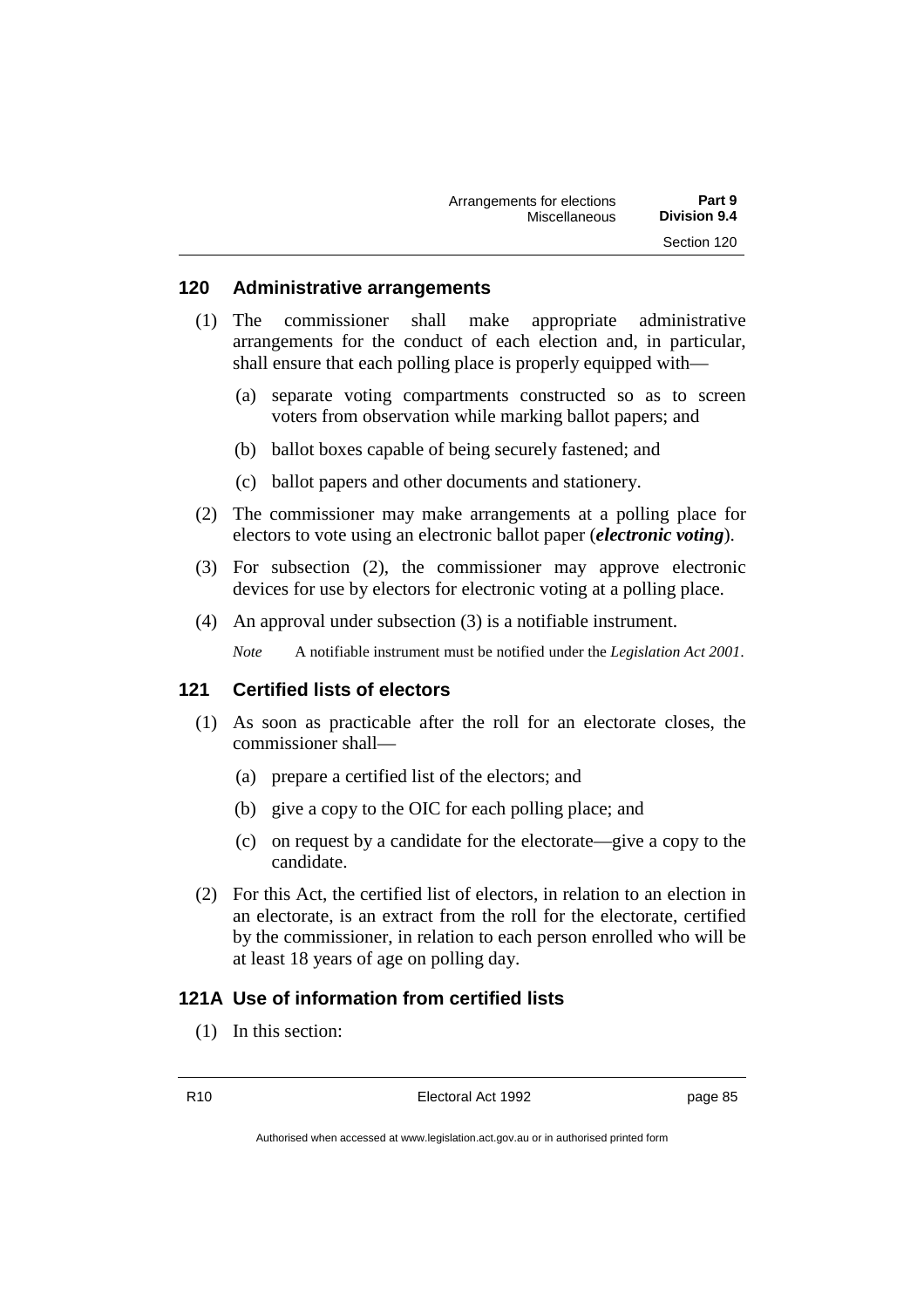#### *approved purpose* means—

- (a) a purpose connected with an election; or
- (b) monitoring the accuracy of information on the roll.

*protected information*, in relation to a person, means information that the person knows, or has reasonable grounds for believing, was obtained from a copy of a certified list of electors given to the person or someone else under section 121 (1) (Certified list of electors).

- (2) A person must not, without reasonable excuse, use protected information for—
	- (a) a commercial purpose; or
	- (b) any other purpose, other than an approved purpose.

Maximum penalty: 50 penalty units, imprisonment for 6 months or both.

(3) A person must not, without reasonable excuse, directly or indirectly divulge or communicate protected information to someone else for a purpose other than an approved purpose.

Maximum penalty: 50 penalty units, imprisonment for 6 months or both.

### **122 Scrutineers—appointment**

- (1) A candidate for election may appoint a scrutineer to represent the candidate during the polling for the election, or during the scrutiny for an election, or both.
- (2) An appointment shall be made by giving to the commissioner—
	- (a) written notice, signed by the candidate, specifying the name and address of the scrutineer; and
	- (b) an undertaking signed by the scrutineer.
	- *Note* If a form is approved under s 340A (Approved forms) for an undertaking, the form must be used.

Authorised when accessed at www.legislation.act.gov.au or in authorised printed form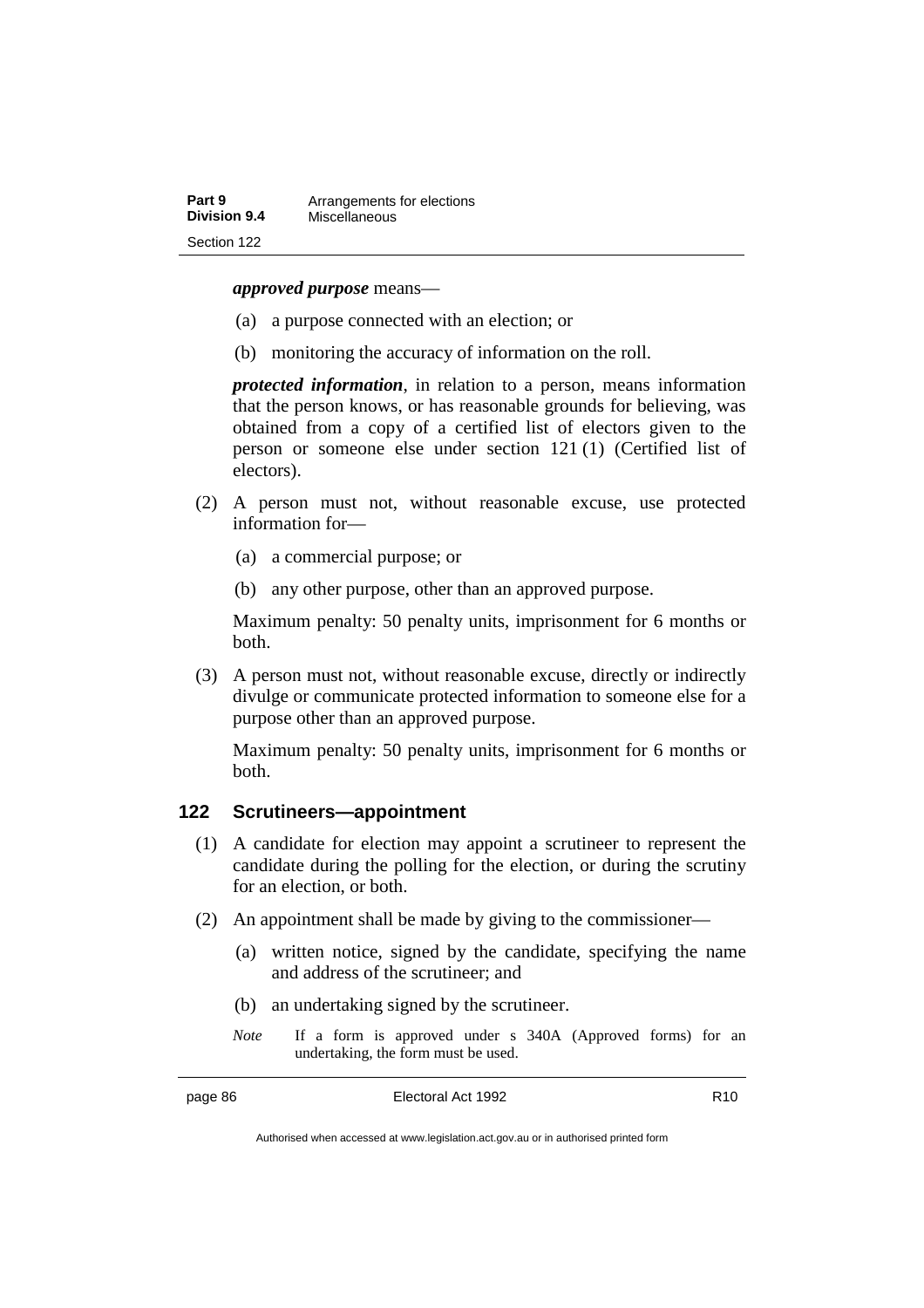| Arrangements for elections<br>Part 9 |  |
|--------------------------------------|--|
| <b>Division 9.4</b><br>Miscellaneous |  |
| Section 123                          |  |

### **123 Scrutineers—conduct**

- (1) Subject to subsection (2), a scrutineer representing a candidate during the polling for an election is entitled to be present in a polling place, and to enter or leave a polling place, when voters are allowed to vote at that place.
- (2) At any time while voters are allowed to vote at a particular polling place, the number of scrutineers representing a particular candidate who are present at that place shall not exceed the number of officers responsible for issuing ballot papers at that place.
- (3) Subject to subsection (4), a scrutineer representing a candidate during the scrutiny for an election is entitled to be present in a scrutiny centre, and to enter or leave a scrutiny centre, during the conduct of the scrutiny at the centre.
- (4) At any time during the conduct of the scrutiny at a particular scrutiny centre, the number of scrutineers representing a particular candidate who are present at the centre shall not exceed the number of officers at the centre.
- (5) A scrutineer at a polling place or scrutiny centre shall wear a badge, supplied by the commissioner, that identifies the person as a scrutineer.
- (6) A scrutineer shall not, without reasonable excuse, communicate with any person in a polling place except so far as is necessary in the exercise of the scrutineer's functions.

Maximum penalty: 10 penalty units.

(7) A scrutineer shall not, without reasonable excuse, interfere with or attempt to influence an elector at a polling place.

Maximum penalty: 50 penalty units.

(8) For section 320 (4) (b), a scrutineer who contravenes this section is no longer entitled to be on the premises.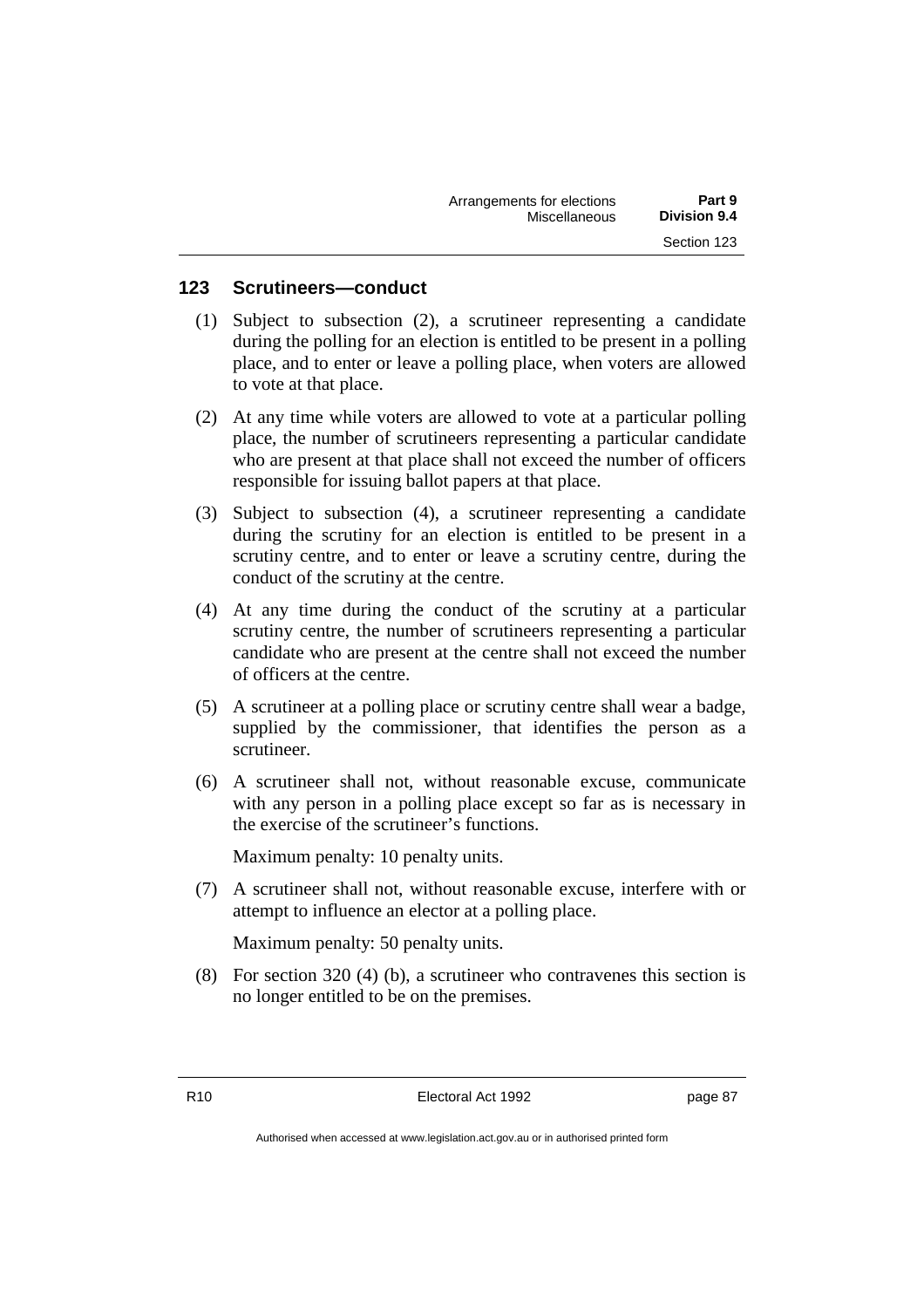| Part 9              | Arrangements for elections |
|---------------------|----------------------------|
| <b>Division 9.4</b> | Miscellaneous              |
| Section 124         |                            |

## **124 Participation by candidates in conduct of election**

A candidate shall not take any part in the conduct of an election.

### **125 Determining matters by lot**

- (1) If the commissioner is required by this Act to determine a matter by lot, the matter shall be so determined in a way approved by the electoral commission in writing.
- (2) An approval is a disallowable instrument.
	- *Note* A disallowable instrument must be notified, and presented to the Legislative Assembly, under the *Legislation Act 2001*.

### **126 Supplementary elections**

If, in relation to an election—

- (a) there are no candidates; or
- (b) the number of candidates declared elected under section 111 or 112 is less than the number of vacancies;

a supplementary election shall be held, as necessary, in accordance with section 101.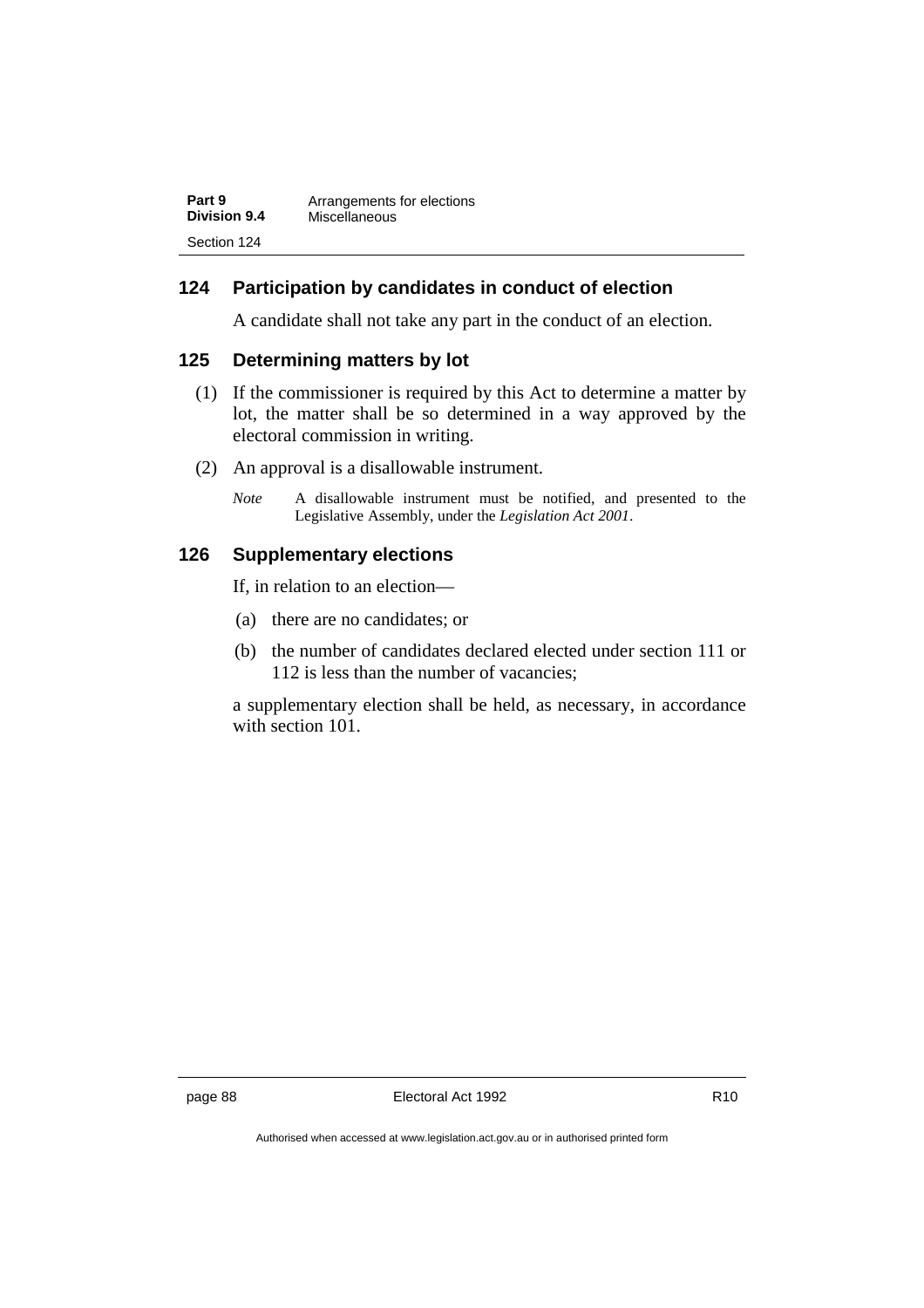# **Part 10 Voting**

## **Division 10.1 General**

## **127 Meaning of** *authorised witness*

In this part:

*authorised witness* means—

- (a) in Australia or an external Territory—an officer, an elector or a person who is enrolled on any roll kept under the Commonwealth Electoral Act; or
- (b) in any other place—a person who is at least 18 years old;

but does not include a candidate at an election.

## **128 Entitlement to vote**

- (1) Subject to subsection (2), an elector enrolled for an electorate is entitled to vote at an election for the electorate.
- (2) A person who is enrolled is not entitled to vote at an election unless he or she will be at least 18 years old on the day the poll for the election is required to be held.
- (3) The inclusion of the name of a person on a certified list of electors for an election is conclusive evidence of the person's right to vote at the election.
- (4) The omission of the name of a person from a roll because of official error does not disqualify the person from voting.
- (5) In a roll or a certified list of electors, an omission of a given name, or an error in a name, does not disqualify an elector from voting.
- (6) An elector whose surname has changed is not disqualified from voting under a former name entered for the person on a roll or certified list of electors.

R10 Electoral Act 1992 page 89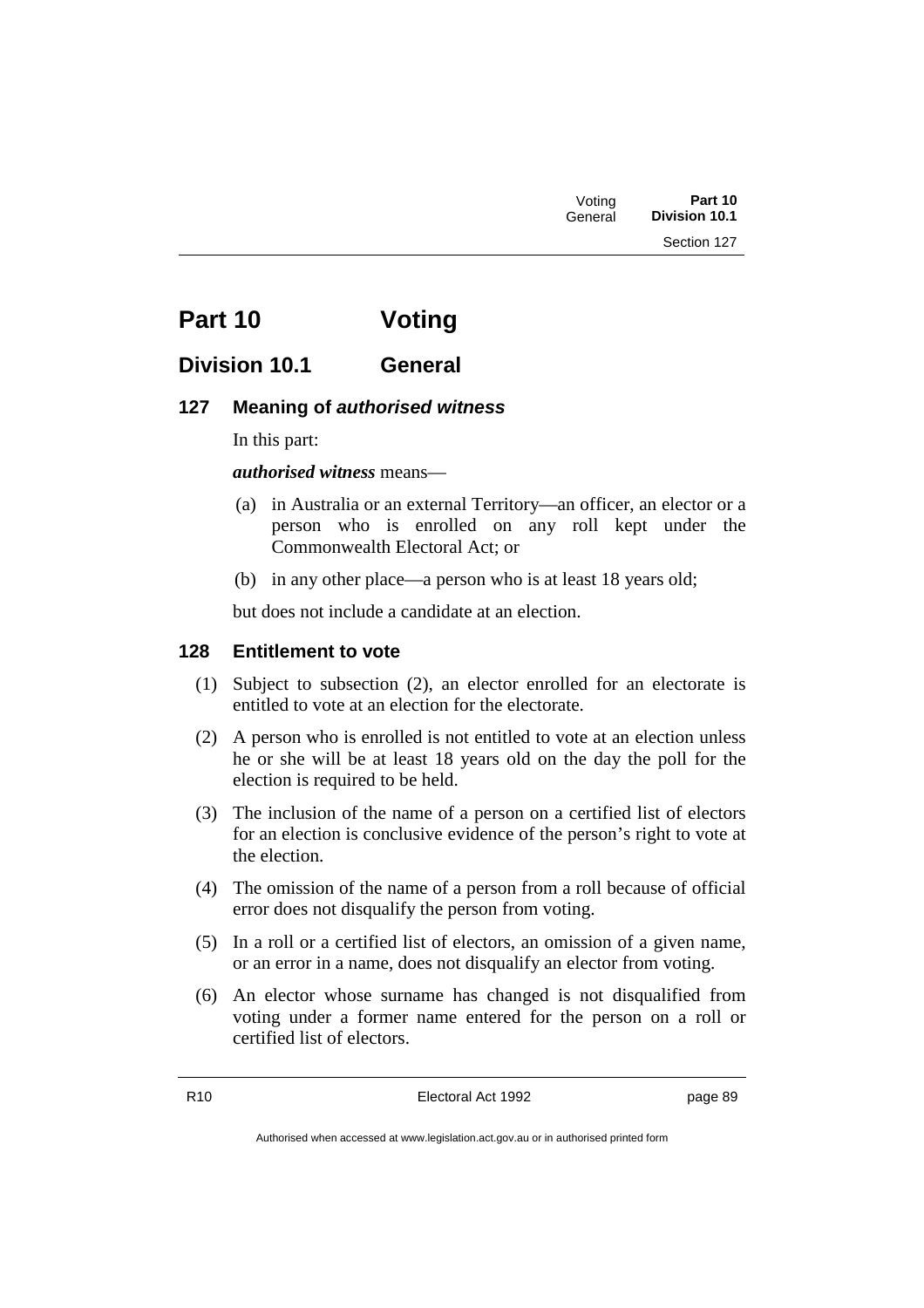| Part 10<br>Division 10.1 | Voting  |
|--------------------------|---------|
|                          | General |
| Section 129              |         |

### **129 Compulsory voting**

(1) An elector who is entitled to vote at an election shall not, without a valid and sufficient reason, fail to vote at the election.

Maximum penalty: 0.5 penalty units.

- (2) Subsection (1) does not apply to—
	- (a) an eligible overseas elector; or
	- (b) an Antarctic elector; or
	- (c) an elector who is serving a sentence of imprisonment outside the ACT; or
	- (d) an elector who is enrolled because of his or her enrolment on the Commonwealth roll as an itinerant elector.
- (3) Without limiting subsection (1), an elector shall be taken to have a valid and sufficient reason for failing to vote at an election if the elector believes it to be part of his or her religious duty to abstain from voting.

### **130 Multiple votes prohibited**

An elector shall not vote—

- (a) more than once at the same election for an electorate; or
- (b) at 2 or more elections for electorates the polls for which are required to be held on the same day.

Maximum penalty: 50 penalty units, imprisonment for 6 months or both.

## **131 Procedures for voting**

- (1) At an election, an elector may—
	- (a) cast a vote in accordance with division 10.2, 10.3 or 10.4; or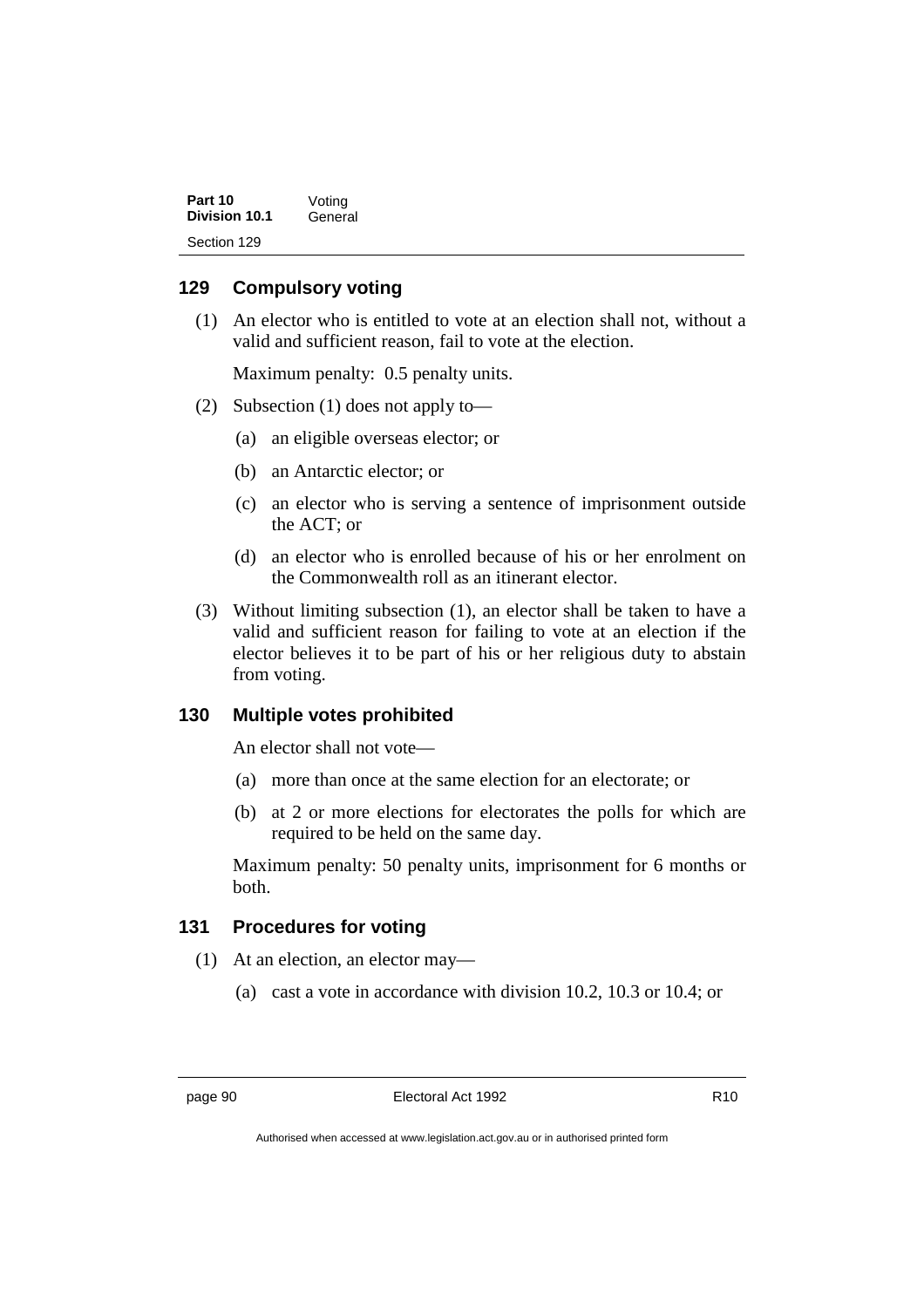- (b) if the elector is a patient in a hospital or special hospital, or detained in a remand centre—cast an ordinary vote or a declaration vote in accordance with division 10.5.
- (2) An elector who is entitled to vote at an election may cast a vote on polling day at any polling place in the ACT, whether or not the polling place is in the electorate for which the elector is enrolled.
- (3) If there is electronic voting at a polling place, an elector may vote using a paper ballot paper or electronic voting.

## **132 Manner of recording vote**

- (1) An elector shall record his or her vote on a ballot paper by marking the ballot paper in accordance with subsection (2).
- (2) The elector—
	- (a) shall place consecutive whole numbers starting at '1' in the number of candidate squares equal to the number of candidates to be elected so as to indicate preferences; and
	- (b) may place further consecutive whole numbers in additional candidate squares so as to indicate additional preferences.

# **Division 10.2 Ordinary voting at a polling place**

#### **133 Claims to vote**

- (1) If a person attends before an officer at a polling place on polling day and claims to vote at an election, the officer shall issue a ballot paper to the claimant for the relevant electorate if satisfied that the certified list of electors for the electorate—
	- (a) specifies the claimant's name; and
	- (b) specifies an address for the claimant or indicates that the claimant's address is suppressed; and
	- (c) has not been marked so as to indicate that a ballot paper has already been issued to the claimant.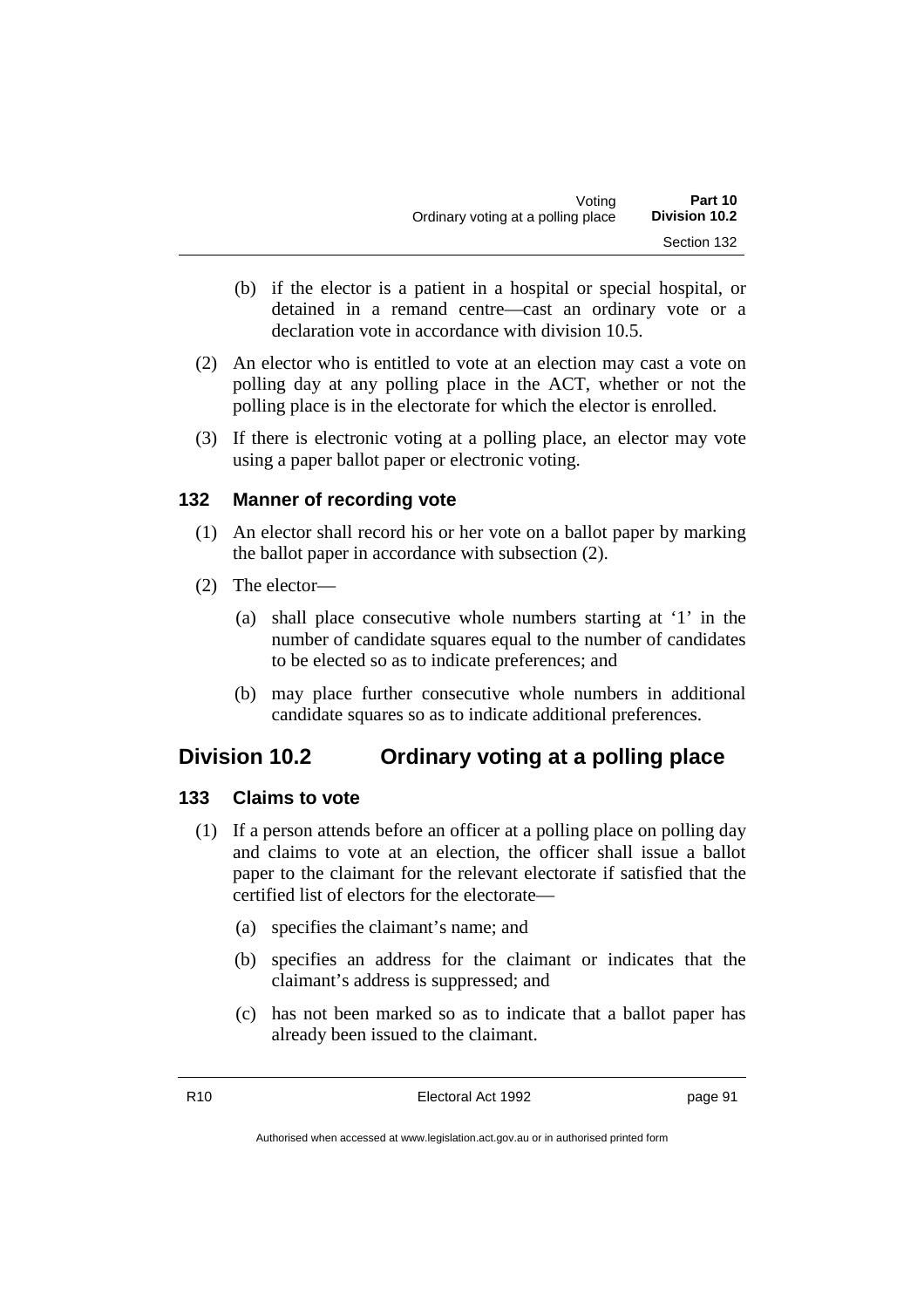| Part 10              | Voting                                |
|----------------------|---------------------------------------|
| <b>Division 10.3</b> | Declaration voting at a polling place |
| Section 134          |                                       |

- (2) Despite subsection (1), an officer shall not issue a ballot paper to a person who indicates that he or she has already voted at the election.
- (3) Immediately after issuing a ballot paper to a claimant, the officer shall record the issue on the certified list of electors.

## **134 Voting in private**

Subject to section 156, a person shall, on receipt of a ballot paper under section 133, without delay—

- (a) go to an unoccupied voting compartment at the polling place; and
- (b) there, in private, mark his or her vote on the ballot paper in accordance with section 132; and
- (c) if the person has voted using a paper ballot paper—fold the ballot paper so as to conceal the vote and put it in a ballot box at the polling place; and
- (d) leave the polling place.

# **Division 10.3 Declaration voting at a polling place**

## **135 Declaration voting at polling places**

- (1) If a person attends before an officer at a polling place on polling day and claims to vote at an election, the officer shall issue declaration voting papers to the person for the relevant electorate if satisfied that—
	- (a) the certified list of electors for the electorate does not specify the person's name; or
	- (b) the certified list of electors for the electorate has been marked so as to indicate that a ballot paper has already been issued to the person but the person claims not to have voted already at the election.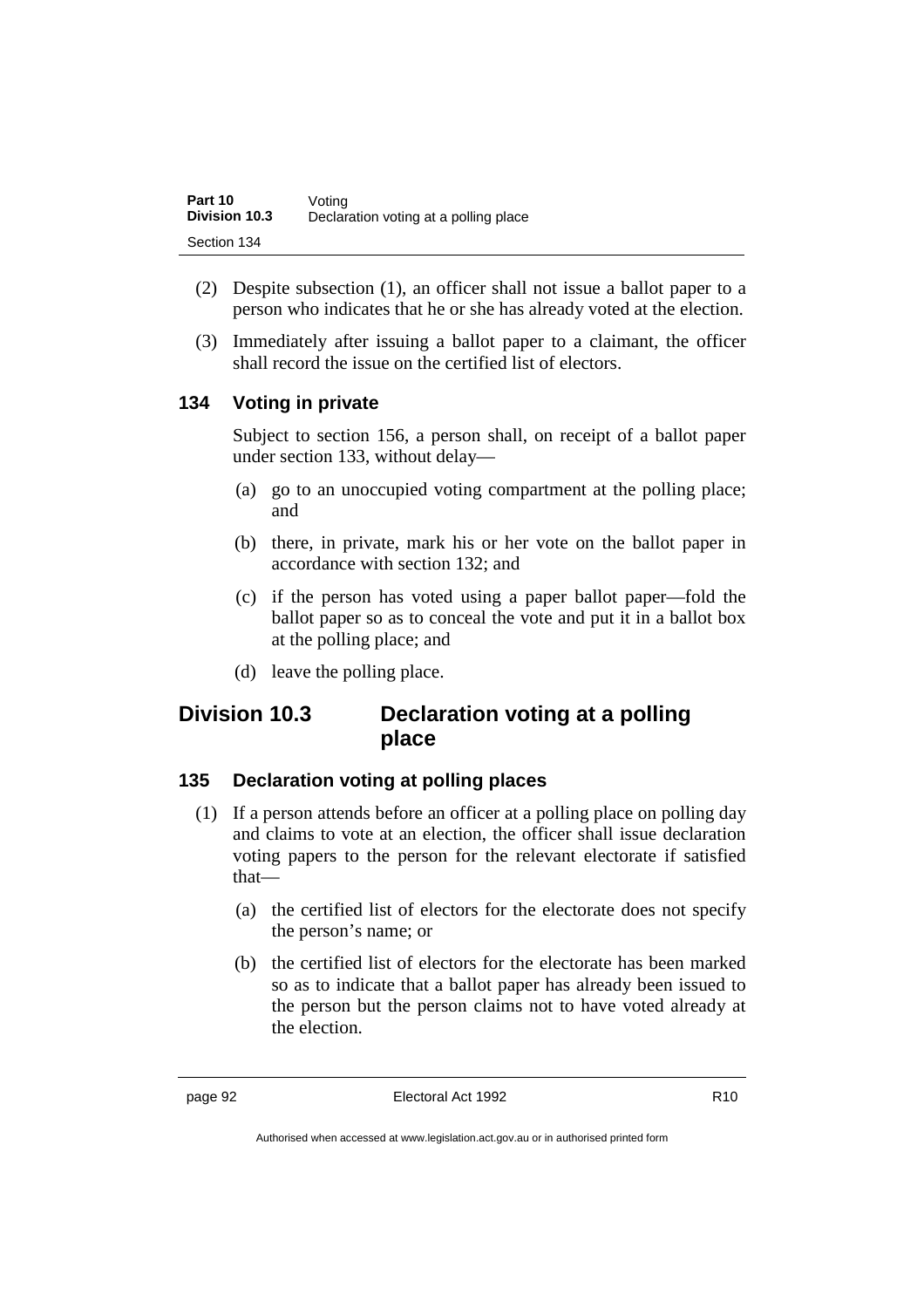- (2) Despite subsection (1), an officer shall not issue declaration voting papers to a person who indicates that he or she has already voted at the election.
- (3) The officer shall—
	- (a) give the claimant a written statement indicating the consequences of casting a declaration vote under this section; and
	- (b) record the name of the claimant.
	- *Note* If a form is approved under s 340A (Approved forms) for a statement, the form must be used.
- (4) Subject to section 156, the following requirements apply to the casting of a declaration vote under this section:
	- (a) the person shall complete and sign the declaration in the presence of the officer;
	- (b) the officer shall complete and sign the certificate as witness;
	- (c) the person shall go to an unoccupied voting compartment at the polling place and there, in private—
		- (i) mark his or her vote on the ballot paper in accordance with section 132; and
		- (ii) fold the ballot paper so as to conceal the vote;
	- (d) the person shall return the folded ballot paper to the officer;
	- (e) the officer shall, in the presence of the person, without unfolding the ballot paper, place it in the envelope on which the declaration referred to in paragraph (a) appears, fasten the envelope and place it in a ballot box at the polling place;
	- (f) the person shall then leave the polling place.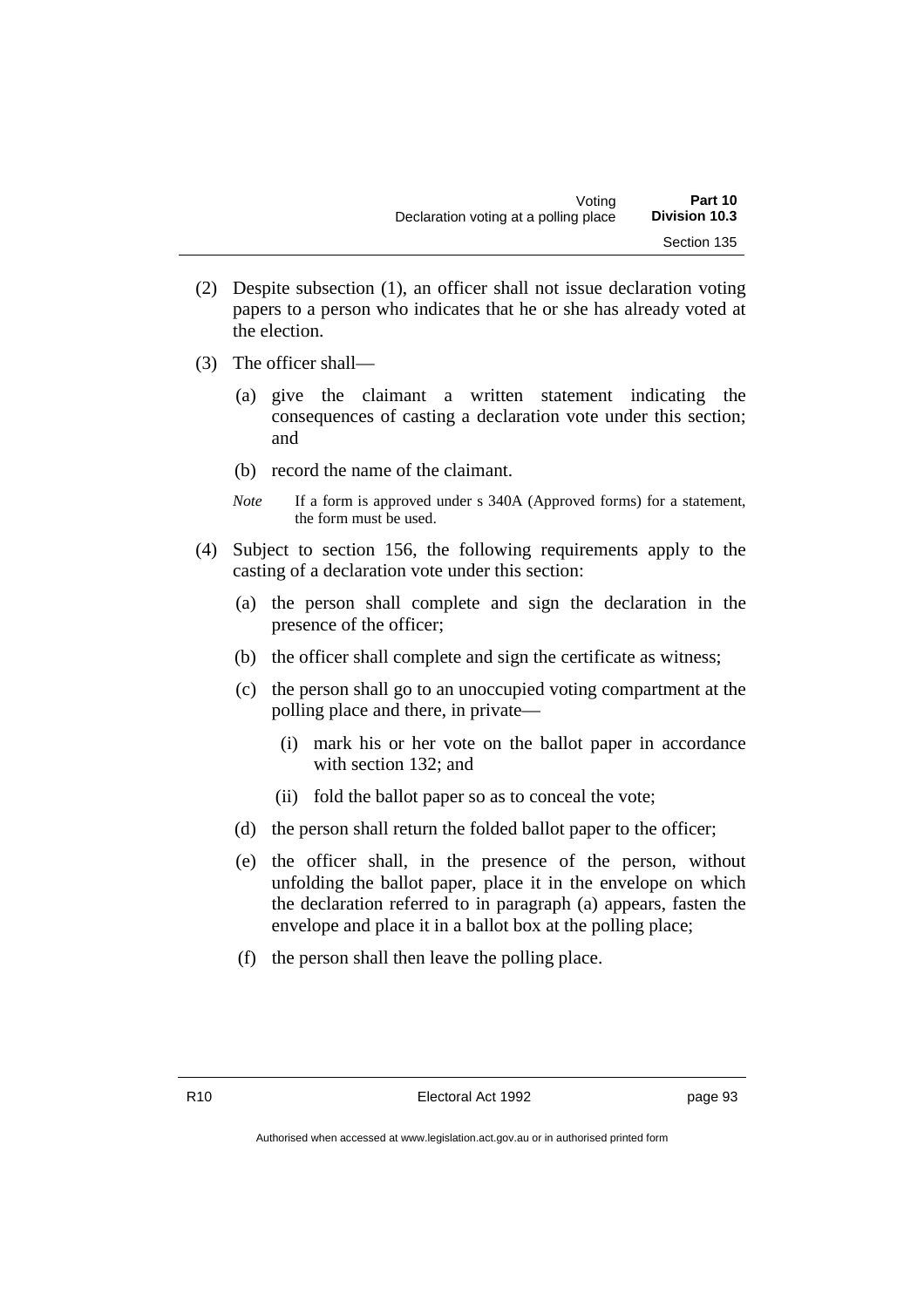# **Division 10.4 Voting otherwise than at a polling place**

## **136 Meaning of** *eligible elector* **for div 10.4**

In this division:

*eligible elector* means an elector who is entitled to vote at an election and—

- (a) who expects to be unable to attend at a polling place on polling day; or
- (b) whose address is a suppressed address.

## **136A Postal voting before polling day**

(1) In this section:

*post* means dispatch by means of Australia Post or a postal service specified under subsection (9).

*postal voting papers* means declaration voting papers for postal voting.

- (2) An application for postal voting papers shall be—
	- (a) signed and dated by the applicant in the presence of an authorised witness; and
	- (b) signed and dated by the witness; and
	- (c) received by an authorised officer before 8 pm on the day before polling day.
	- *Note* If a form is approved under s 340A (Approved forms) for an application, the form must be used.
- (3) Subject to subsections (4) and (5), an authorised officer shall, on application by an eligible elector, post to the elector postal voting papers for the electorate for which the person claims to vote.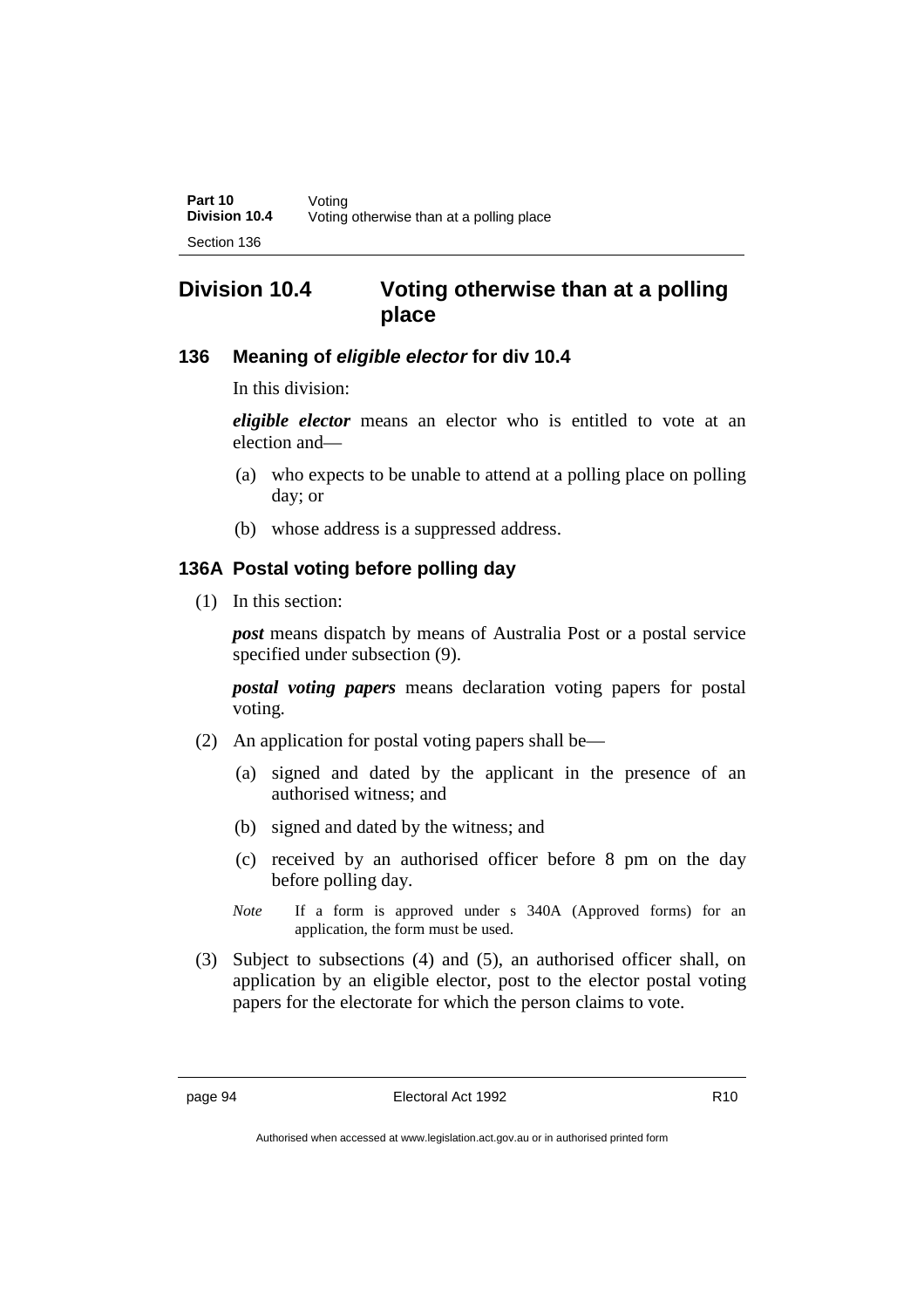- (4) Postal voting papers shall not be posted or otherwise made available to an elector earlier than the 19th day before polling day.
- (5) An officer shall not post postal voting papers to an applicant—
	- (a) if the application is received by the officer after the last mail clearance at the nearest post office on the last Thursday before polling day; or
	- (b) if the officer has reason to believe that the applicant is located in a place where the normal transmission of mail has been significantly disrupted or curtailed or is otherwise unreliable.
- (6) If an authorised officer has received an application for postal voting papers for an eligible elector and the officer has reason to believe—
	- (a) that the applicant is a person to whom subsection  $(5)$  (a) or  $(b)$ applies; and
	- (b) that dispatch of the papers to the elector by means of a courier or other agent (other than Australia Post or a postal service specified under subsection (9)) is likely to enable the papers to reach the elector in sufficient time for the elector's ballot paper to be completed and lodged in accordance with subsection (8);

the officer shall dispatch the papers accordingly.

- (7) If voting papers are dispatched to the elector in accordance with this section, neither the officer nor the commissioner is responsible for ensuring that the papers reach the elector.
- (8) Subject to section 156, the following requirements apply in relation to the casting of a postal vote under this section:
	- (a) the elector shall show the unsigned declaration and certificate, and the unmarked ballot paper to an authorised witness;
	- (b) the elector shall complete and sign the declaration in the presence of the witness;
	- (c) the witness shall complete and sign the certificate as witness;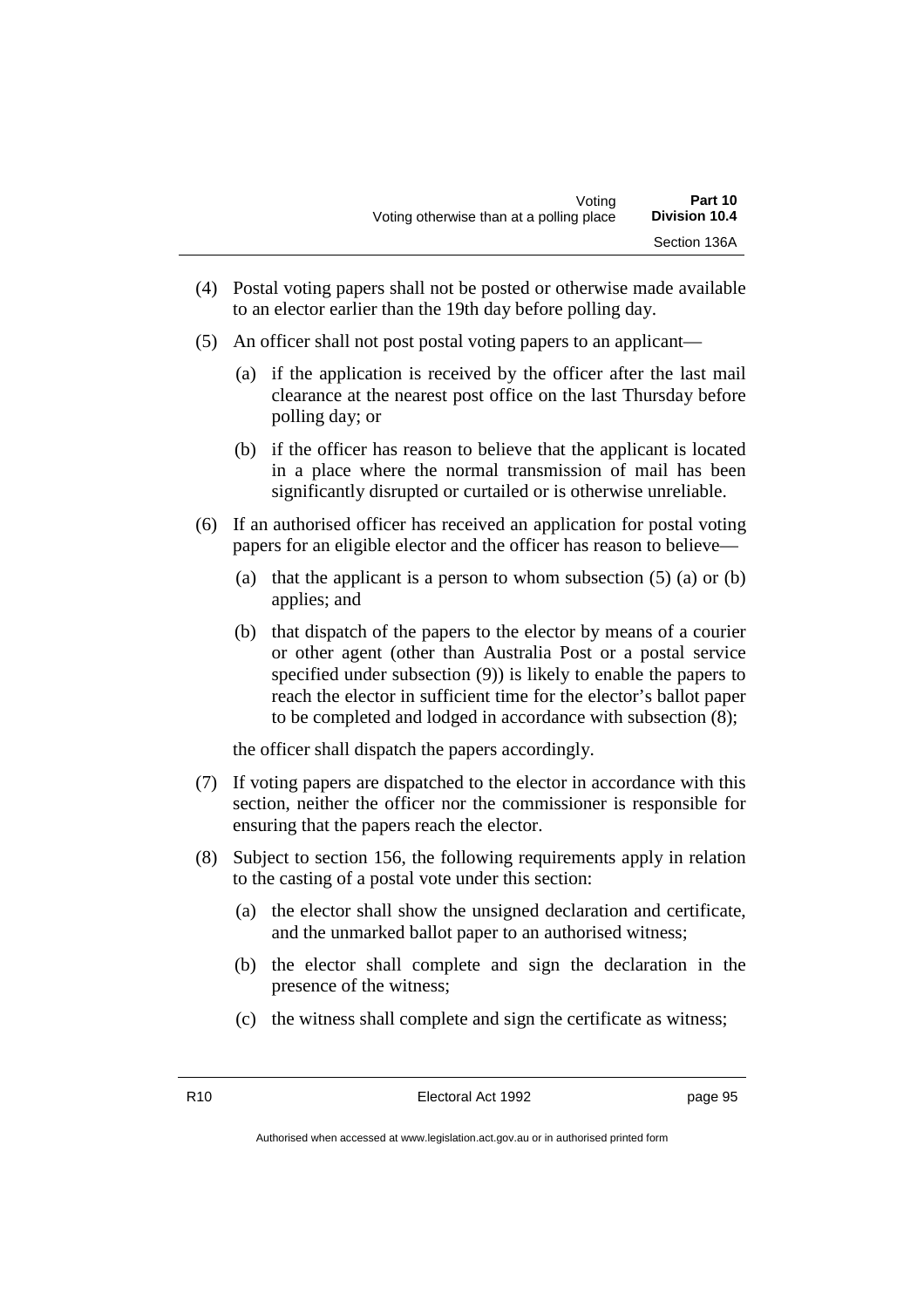- (d) the elector shall, in the presence of the witness but so that the witness cannot see the vote, mark his or her vote on the ballot paper, fold the ballot paper, place it in the envelope addressed to the commissioner and fasten the envelope;
- (e) the elector shall—
	- (i) before polling day—post the envelope and contents to the commissioner; or
	- (ii) on or before polling day—lodge the envelope and contents with the commissioner or another officer.
- *Note* For restrictions on sending completed ballot and voting papers by fax, see s 329.
- (9) The commissioner, by writing, may specify a postal service instead of or in addition to Australia Post for subsection (1), definition of *post*.

## **136B Ordinary or declaration voting in ACT before polling day**

(1) In this section:

*relevant period* means the period—

- (a) beginning no later than the 19th day before polling day or, if that 19th day is a public holiday in the ACT, the next business day; and
- (b) ending no later than 8pm on the day before polling day.
- (2) The commissioner may, in writing, determine the days and times during the relevant period for voting under this section.
- (3) This section applies if a person attends before an authorised officer, on a day and at a time determined under subsection (2), and makes a declaration to the effect that the person is an eligible elector.
- (4) A determination under subsection (2) is a notifiable instrument.

*Note* A notifiable instrument must be notified under the *Legislation Act 2001*.

Authorised when accessed at www.legislation.act.gov.au or in authorised printed form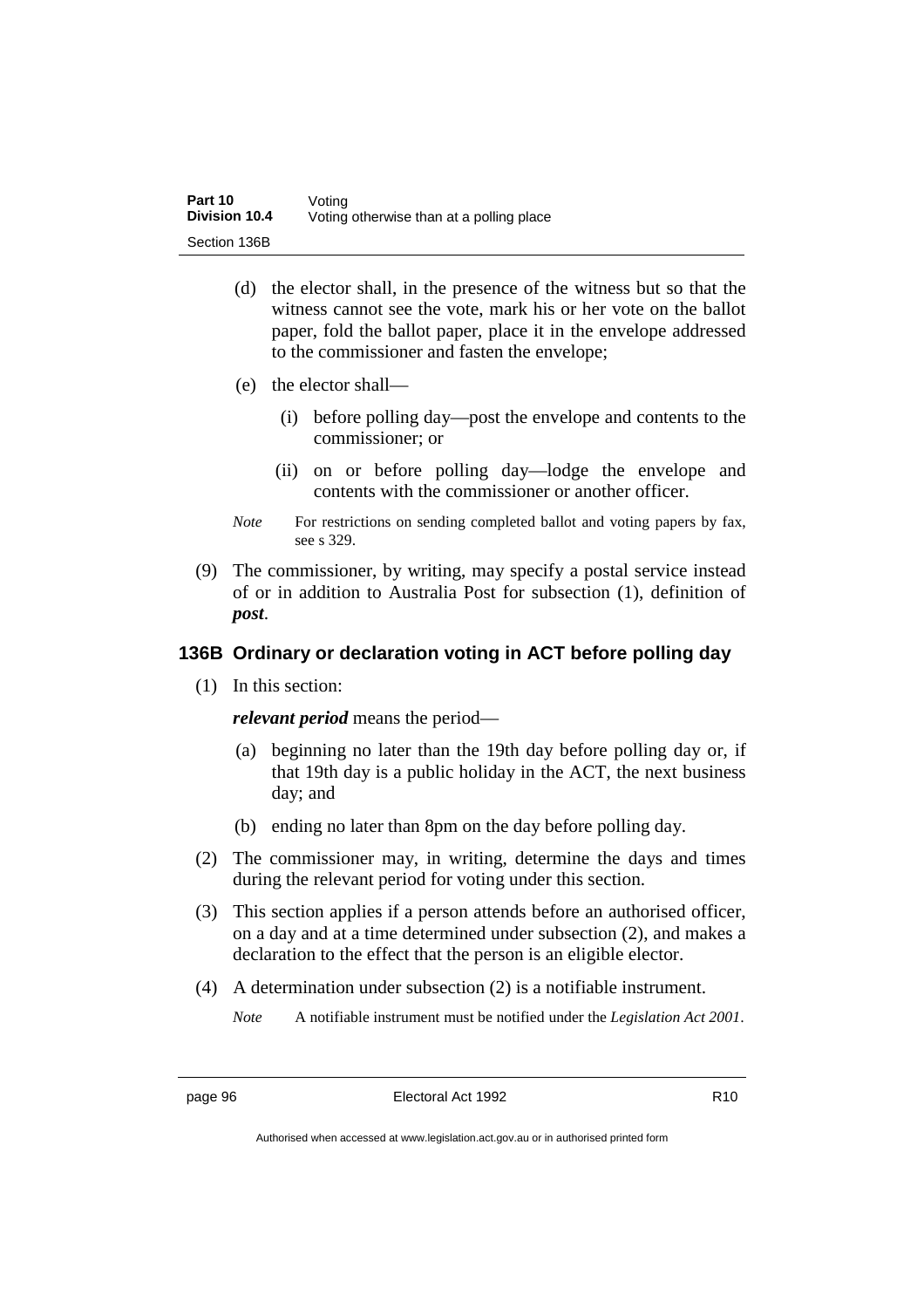- (5) If this section applies, the officer shall issue a ballot paper to the elector for the relevant electorate if satisfied that the certified list of electors for the electorate—
	- (a) specifies the claimant's name; and
	- (b) specifies an address for the claimant or indicates that the claimant's address is suppressed; and
	- (c) has not been marked so as to indicate that a ballot paper has already been issued to the claimant.
- (6) Despite subsection (5), an officer shall not issue a ballot paper to a person who indicates that he or she has already voted at the election.
- (7) Immediately after issuing a ballot paper to a claimant, the officer shall record the issue on the certified list of electors.
- (8) Section 134 applies to the casting of an ordinary vote under this section as if—
	- (a) it were a vote under section 133; and
	- (b) the reference in section 134 to an *unoccupied voting compartment* were a reference to an unoccupied part of the place where the elector attends before the officer concerned.
- (9) Sections 120 to 123 apply in relation to polling under this section as if the place where that polling is conducted were a polling place.
- (10) Before any vote is taken under this section the OIC shall exhibit each ballot box empty and shall then securely fasten its cover.
- (11) At the conclusion of each day's polling under this section and in the presence of any scrutineers the ballot boxes shall be closed and sealed.
- (12) At the beginning of the second and each subsequent day's polling under this section and in the presence of any scrutineers the seals on the ballot boxes shall be examined and opened.
- (13) At the close of polling under this section, the OIC shall, in the presence of any scrutineers—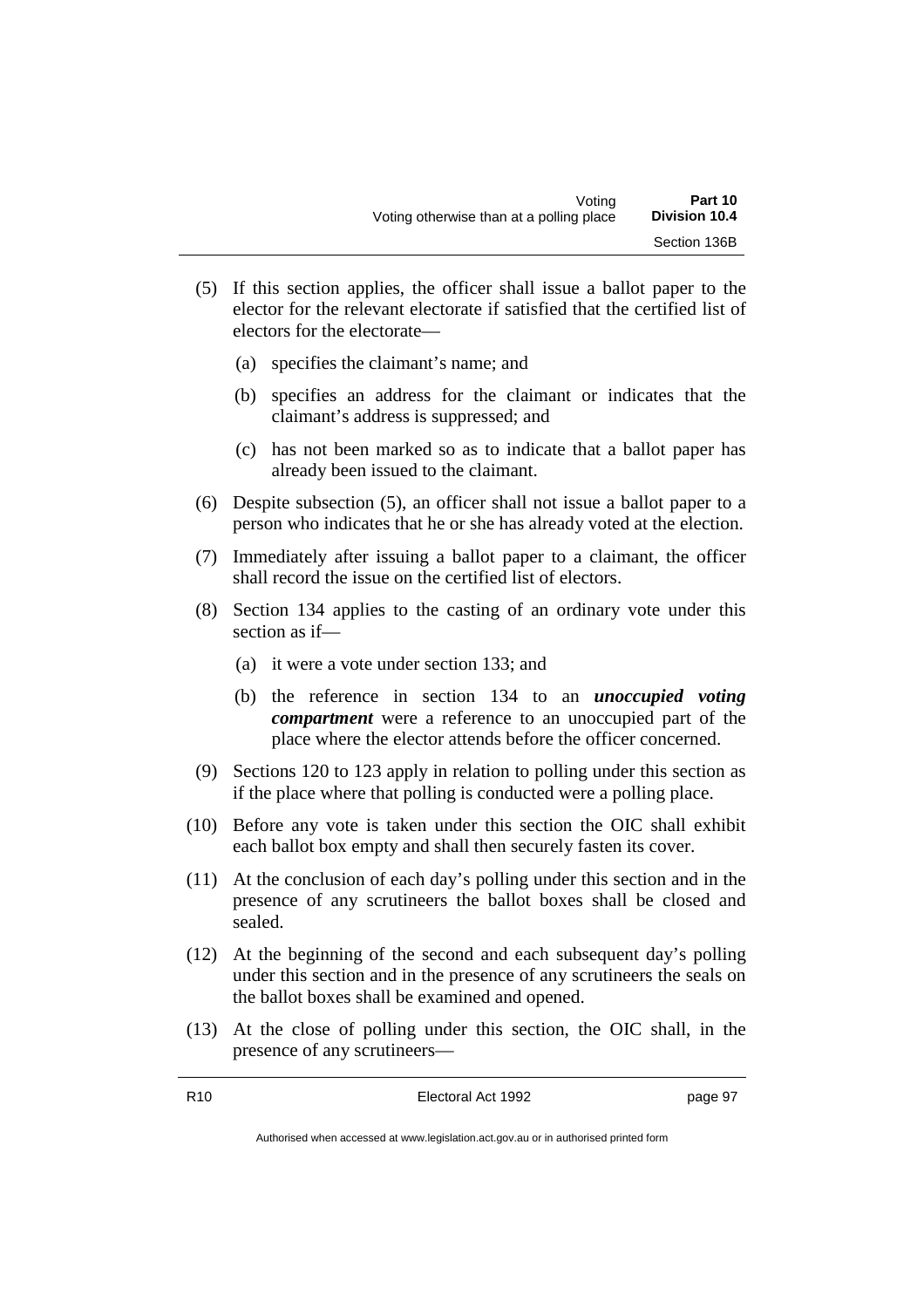- (a) close and seal the ballot boxes containing ballot papers for ordinary voting or declaration voting; and
- (b) parcel and enclose in sealed wrapping all unused ballot papers; and
- (c) parcel and enclose in sealed wrapping all other electoral papers used at the polling place.
- (14) The OIC shall give the articles referred to in subsection (13) to the commissioner.
- (15) the commissioner shall keep the articles referred to in subsection (13) in safe custody for the purposes of scrutiny under part 12.
- (16) Ballot papers cast as ordinary votes under this section may only be removed from ballot boxes and counted after the close of polling on polling day.
- (17) If this section applies and the authorised officer is satisfied that—
	- (a) the certified list of electors for the electorate does not specify the person's name; or
	- (b) the certified list of electors for the electorate has been marked so as to indicate that a ballot paper has already been issued to the person but the person claims not to have voted already at the election;

the authorised officer shall issue declaration voting papers to the elector.

- (18) Despite subsection (17), an officer shall not issue declaration voting papers to a person who indicates that he or she has already voted at the election.
- (19) If an authorised officer issues declaration voting papers to the elector the officer shall—
	- (a) give the claimant a written statement indicating the consequences of casting a declaration vote under this section; and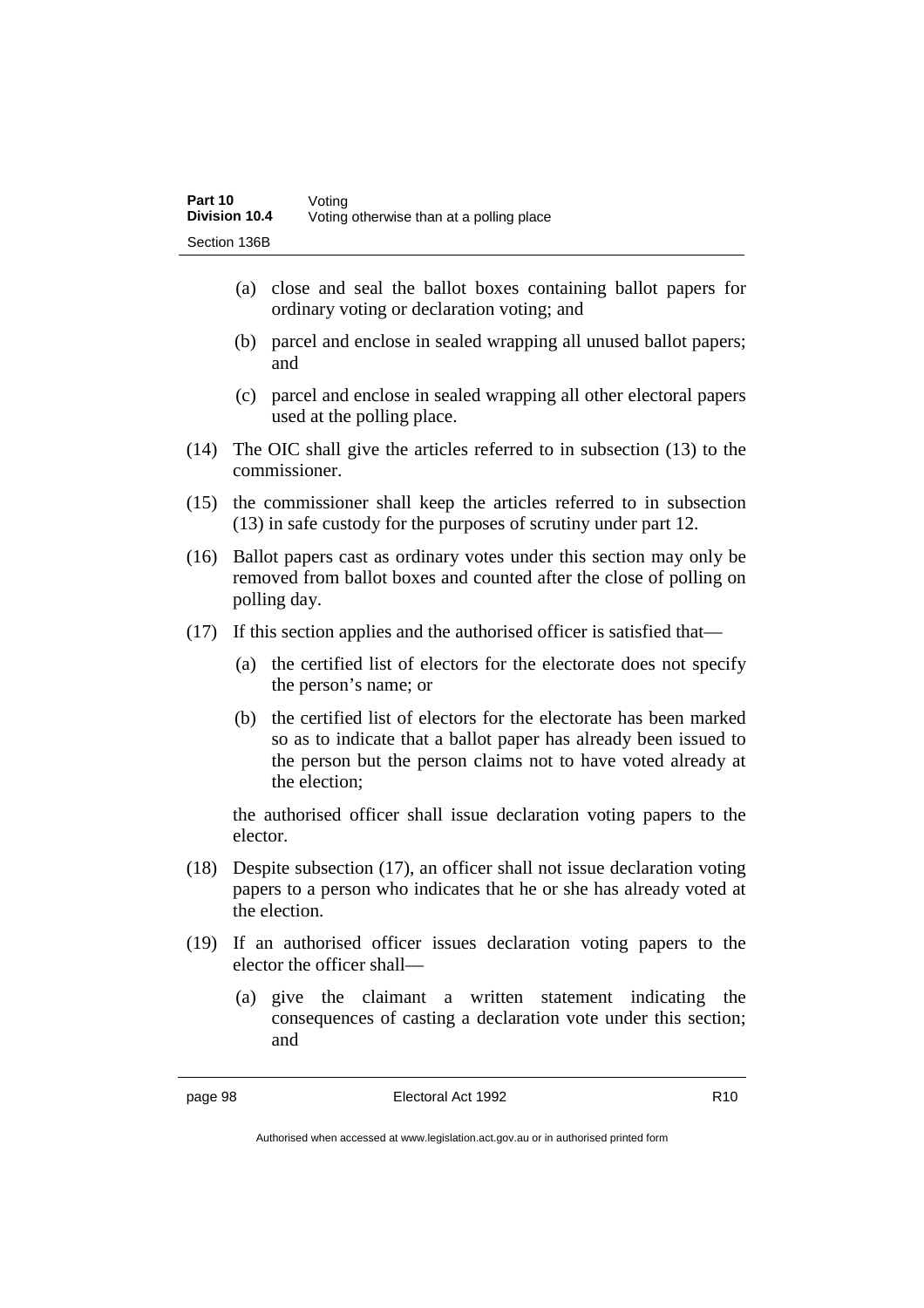- (b) record the name of the claimant.
- *Note* If a form is approved under s 340A (Approved forms) for a statement, the form must be used.
- (20) Section 135 (4) applies to the casting of a declaration vote under this section as if—
	- (a) it were a declaration vote under section 135; and
	- (b) the reference in section 135 (4) to an *unoccupied voting compartment* were a reference to an unoccupied part of the place where the elector attends before the officer concerned.

#### **136C Declaration voting outside ACT on or before polling day**

(1) In this section:

*relevant period* means the period—

- (a) beginning no later than the 19th day before polling day or, if that 19th day is a public holiday in the ACT, the next business day; and
- (b) ending no later than 6pm in the ACT on polling day.
- (2) The commissioner may, in writing, determine the days and times during the relevant period for voting under this section.
- (3) This section applies if a person attends before an authorised officer outside the ACT, on a day and at a time determined under subsection (2), and makes a declaration to the effect that the person is an eligible elector.
- (4) A determination under subsection (2) is a notifiable instrument.

*Note* A notifiable instrument must be notified under the *Legislation Act 2001*.

- (5) If this section applies, the authorised officer shall issue declaration voting papers to the elector.
- (6) Despite subsection (5), an officer shall not issue declaration voting papers to a person who indicates that he or she has already voted at the election.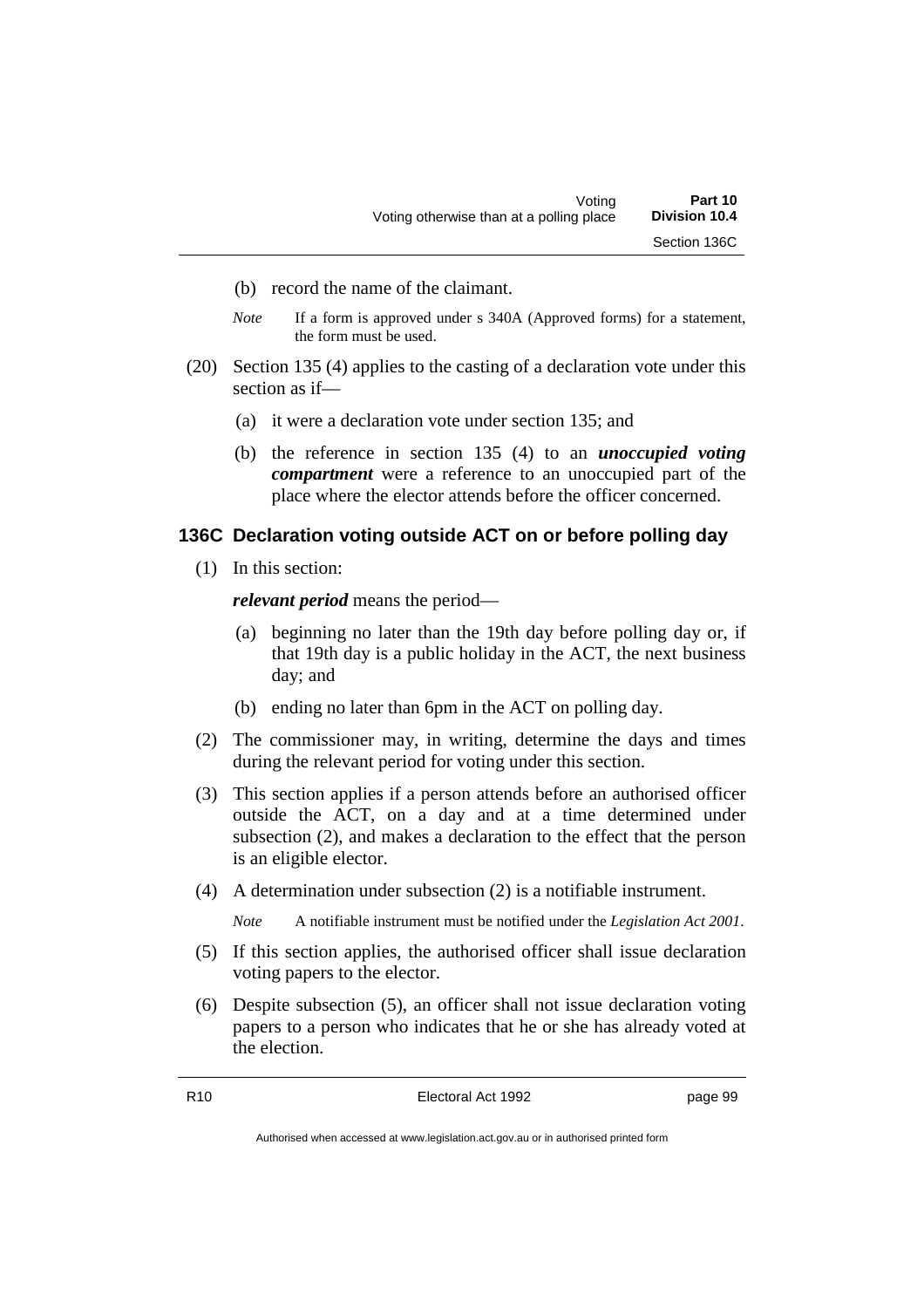- (7) If an authorised officer issues declaration voting papers to the elector the officer shall—
	- (a) give the claimant a written statement indicating the consequences of casting a declaration vote under this section; and
	- (b) record the name of the claimant.
	- *Note* If a form is approved under s 340A (Approved forms) for a statement, the form must be used.
- (8) Section 135 (4) applies to the casting of a declaration vote under this section as if—
	- (a) it were a declaration vote under section 135; and
	- (b) the reference in section 135 (4) to an *unoccupied voting compartment* were a reference to an unoccupied part of the place where the elector attends before the officer concerned.

### **137 Record of issue of declaration voting papers**

- (1) An officer who issues voting papers under section 136A, 136B (17) or 136C shall—
	- (a) make a record of the time and date of issue; and
	- (b) if the officer is not the commissioner—give the record to the commissioner.
- (2) If an application is made for a postal vote, the record shall be endorsed on the application.

#### **138 Inspection of records**

(1) Subject to subsection (2), the commissioner shall make each record referred to in section 137, or a copy, available for public inspection at the office of the commissioner within ordinary office hours during the period of 40 days beginning on the 3rd day after polling day.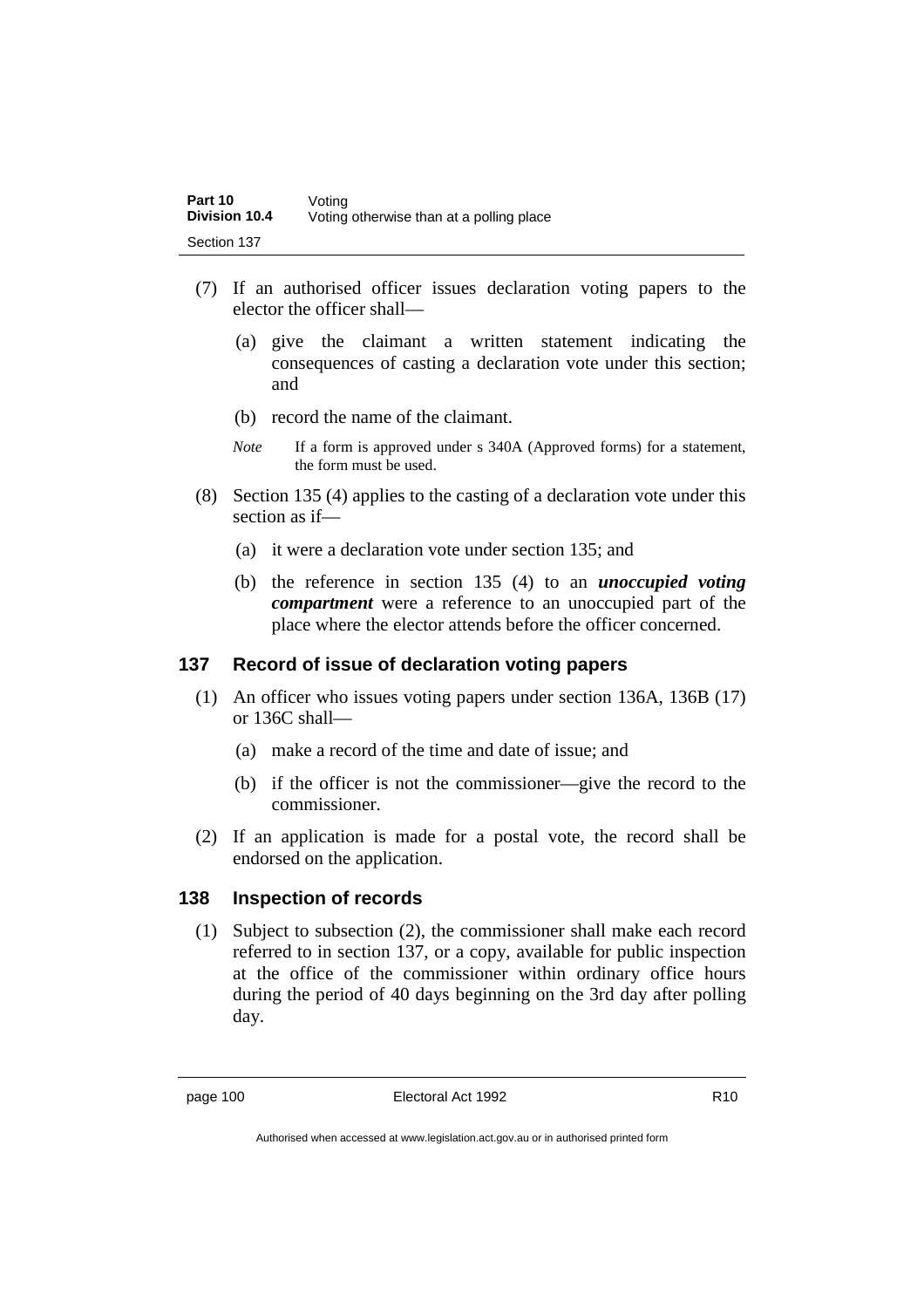(2) A document referred to in subsection (1) that is made available for public inspection shall not specify a suppressed address.

## **139 Receipt of declaration voting papers**

- (1) An officer who receives completed voting papers in relation to a vote cast under section 136A shall—
	- (a) endorse the time and date of receipt on the envelope; and
	- (b) if the officer is not the commissioner—give the papers to the commissioner or an authorised officer.
	- *Note* For restrictions on sending completed ballot and voting papers by fax, see s 329.
- (2) The commissioner shall keep the papers in safe custody for the purposes of scrutiny under part 12.

#### **140 Registered declaration voters**

- (1) The commissioner shall keep a register, called the register of declaration voters.
- (2) The register may be kept electronically.
- (3) If an elector is registered as a general postal voter under the Commonwealth Electoral Act—
	- (a) the elector shall be taken to be a registered declaration voter for this Act; and
	- (b) the particulars so registered under the Commonwealth Electoral Act in relation to the elector shall, so far as practicable, be taken to be entered on the register kept under this Act.
- (4) The register shall contain the following particulars in relation to each elector to whom subsection (3) applies:
	- (a) surname or family name;
	- (b) each given name;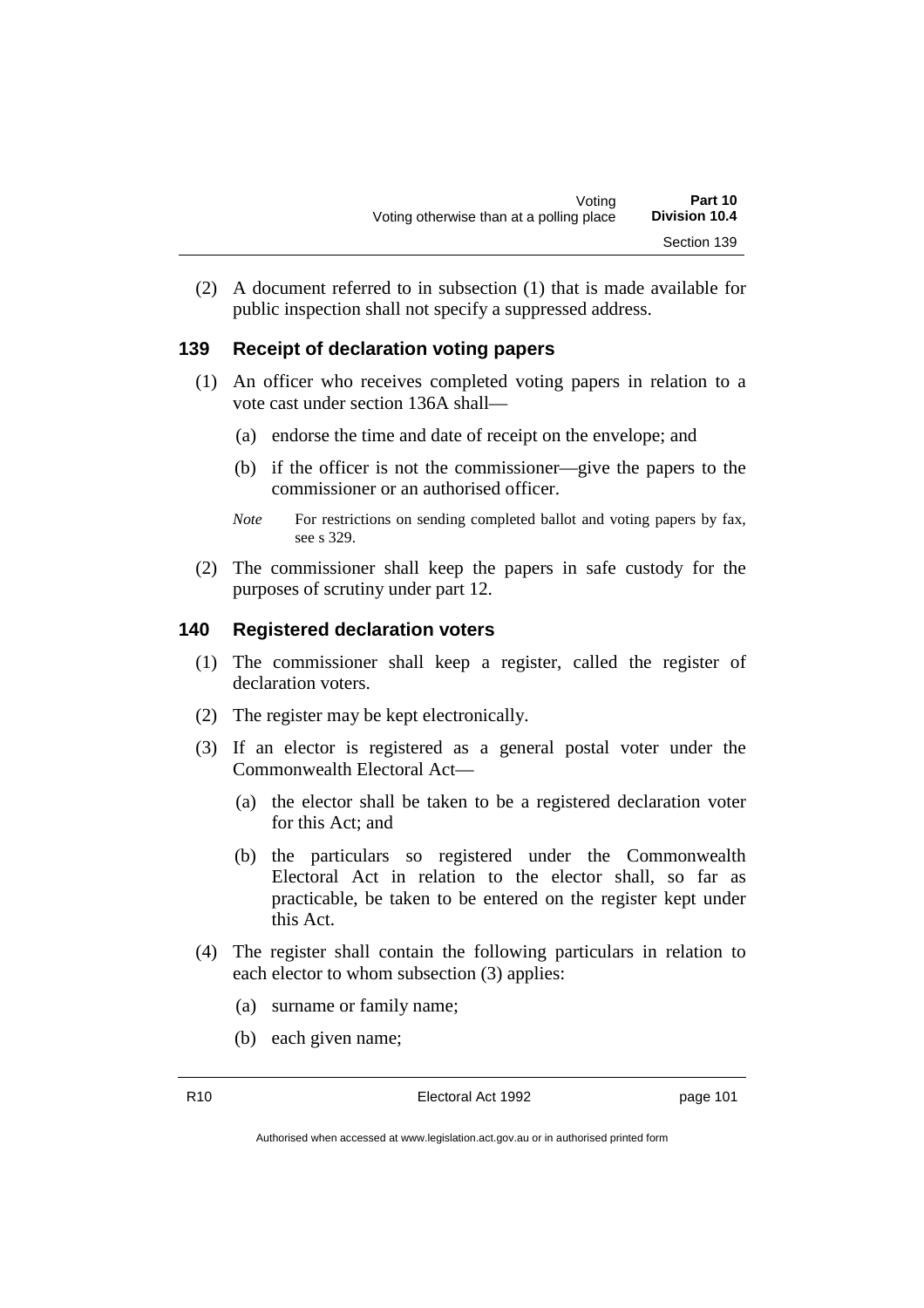- (c) address, other than—
	- (i) that of an eligible overseas elector; or
	- (ii) a suppressed address.

## **141 Issue of voting papers to registered declaration voters**

As soon as practicable after the beginning of the pre-election period for an election, the commissioner shall post to each elector enrolled for the electorate in which the election is to be held who is a registered declaration voter declaration voting papers for the election.

## **142 Correcting formal errors**

If an officer is satisfied that—

- (a) an application for declaration voting papers for postal voting; or
- (b) the declaration or certificate in completed declaration voting papers;

contains a formal error, the officer may amend the application, declaration or certificate to correct the error.

## **143 Application forms for postal declaration votes**

An application form for declaration voting papers for postal voting may be physically attached to, or form part of, other written material issued by any person or organisation.

## **144 Transmission of applications for postal declaration votes**

A person who accepts for transmission to the commissioner a completed application for declaration voting papers for postal voting shall transmit the application to the commissioner as soon as practicable.

Maximum penalty: 10 penalty units.

Authorised when accessed at www.legislation.act.gov.au or in authorised printed form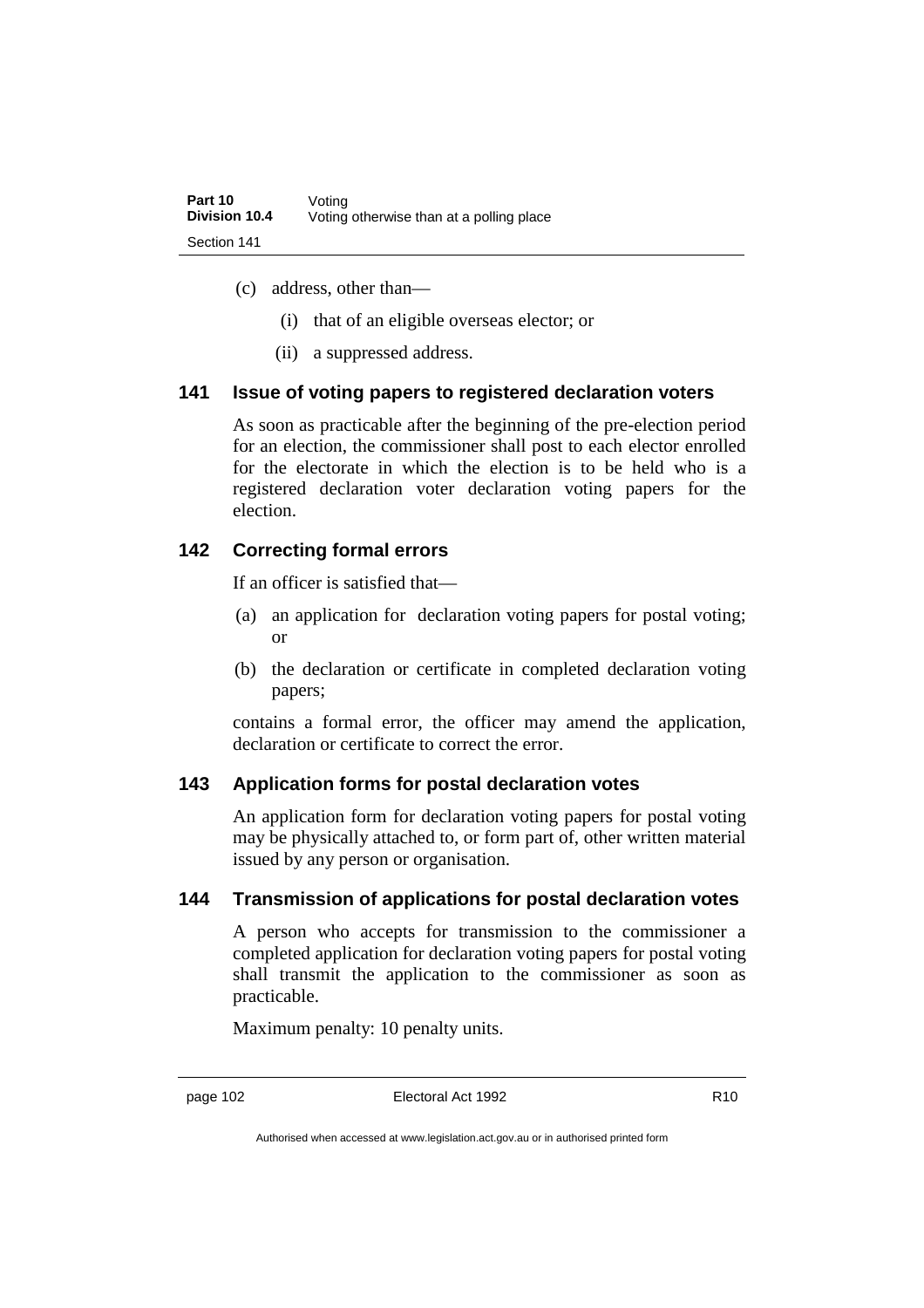### **145 Interference with declaration voting**

Except for section 156, or at the request of the elector, a person shall not, without reasonable excuse—

- (a) communicate with an elector while he or she is casting a declaration vote; or
- (b) interfere with an elector's casting of a declaration vote; or
- (c) do anything to find out how an elector voted by declaration vote; or
- (d) enable any other person to find out how an elector voted by declaration vote.

Maximum penalty: 30 penalty units.

#### **146 Soliciting completed declaration votes**

A person shall not, without reasonable excuse, do anything for the purpose of inducing an elector to give to the person completed declaration voting papers.

Maximum penalty: 30 penalty units.

#### **147 Transmission of completed declaration votes**

A person who accepts for transmission to the commissioner completed declaration voting papers shall transmit them to the commissioner as soon as practicable.

Maximum penalty: 10 penalty units.

#### **148 Opening envelopes containing declaration votes**

Unless authorised by or under this Act, a person shall not, without reasonable excuse, open an envelope that appears to contain a completed declaration vote.

Maximum penalty: 5 penalty units.

R10 Electoral Act 1992 page 103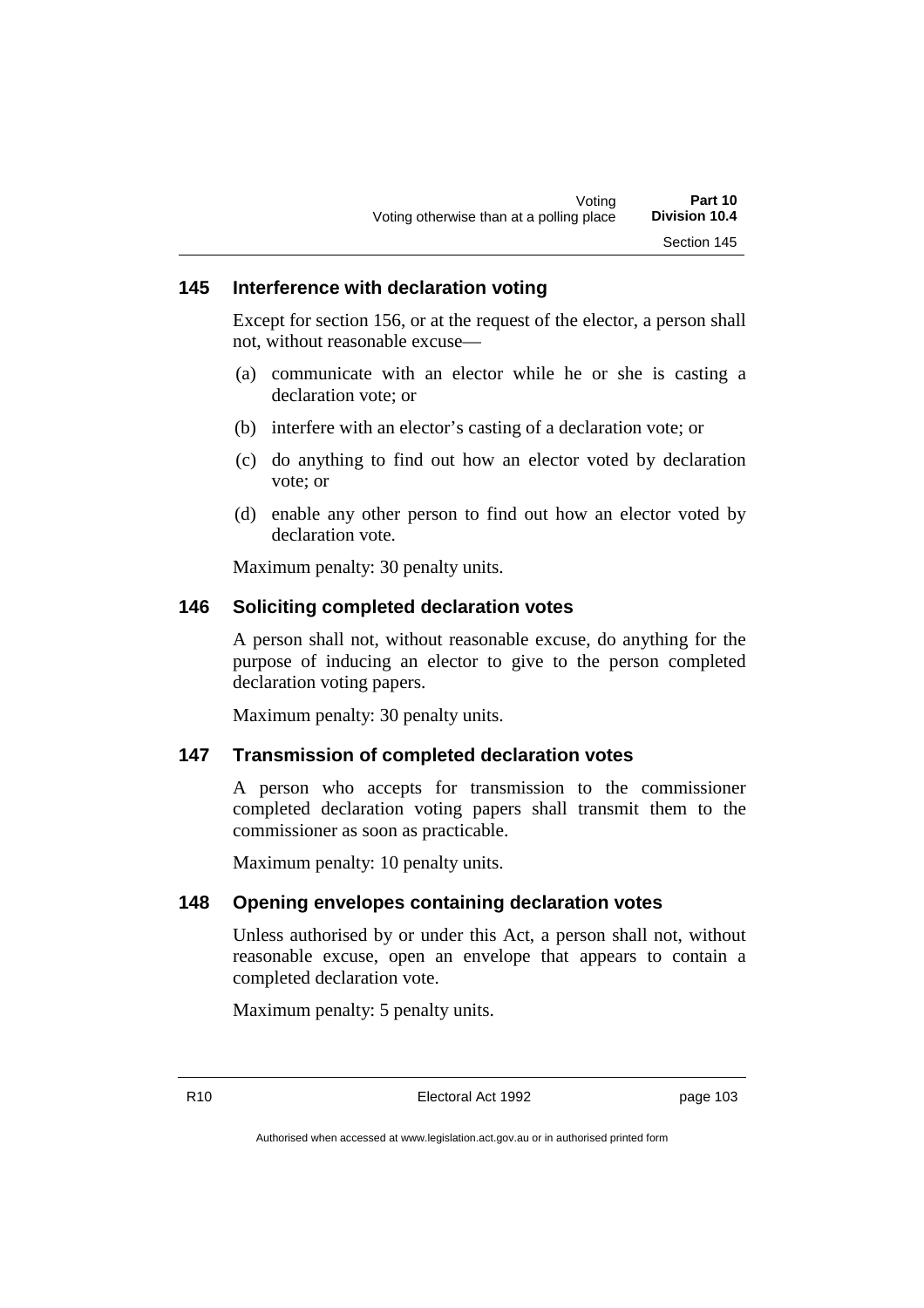**Part 10** Voting<br>**Division 10.5** Mobile **Mobile polling** Section 149

# **Division 10.5 Mobile polling**

#### **149 Definitions for div 10.5**

In this division:

*remand centre* includes a police station or other place where a person is held in lawful custody in relation to an offence.

*special hospital* means a hospital declared under section 149A.

*visiting officer* means an officer who makes a visit referred to in section 150 (1), (2) or (3).

## **149A Declaration of special hospitals**

- (1) The commissioner may, in writing, declare a hospital that is not a polling place to be a special hospital for this division.
- (2) A declaration is a notifiable instrument.

*Note* A notifiable instrument must be notified under the *Legislation Act 2001*.

#### **150 Mobile polling—institutions**

- (1) The OIC of a polling place that is a hospital shall arrange for an officer to visit patients at the hospital (other than outpatients) between 8 am and 6 pm on polling day for the purpose of taking their votes.
- (2) The commissioner shall arrange for an officer to visit patients at a special hospital (other than outpatients) between 8 am and 6 pm—
	- (a) on a day that is not more than 5 days before polling day; or
	- (b) on polling day;

for the purpose of taking their votes.

(3) The commissioner shall arrange for an officer to visit persons detained in a remand centre for the purpose of taking their votes.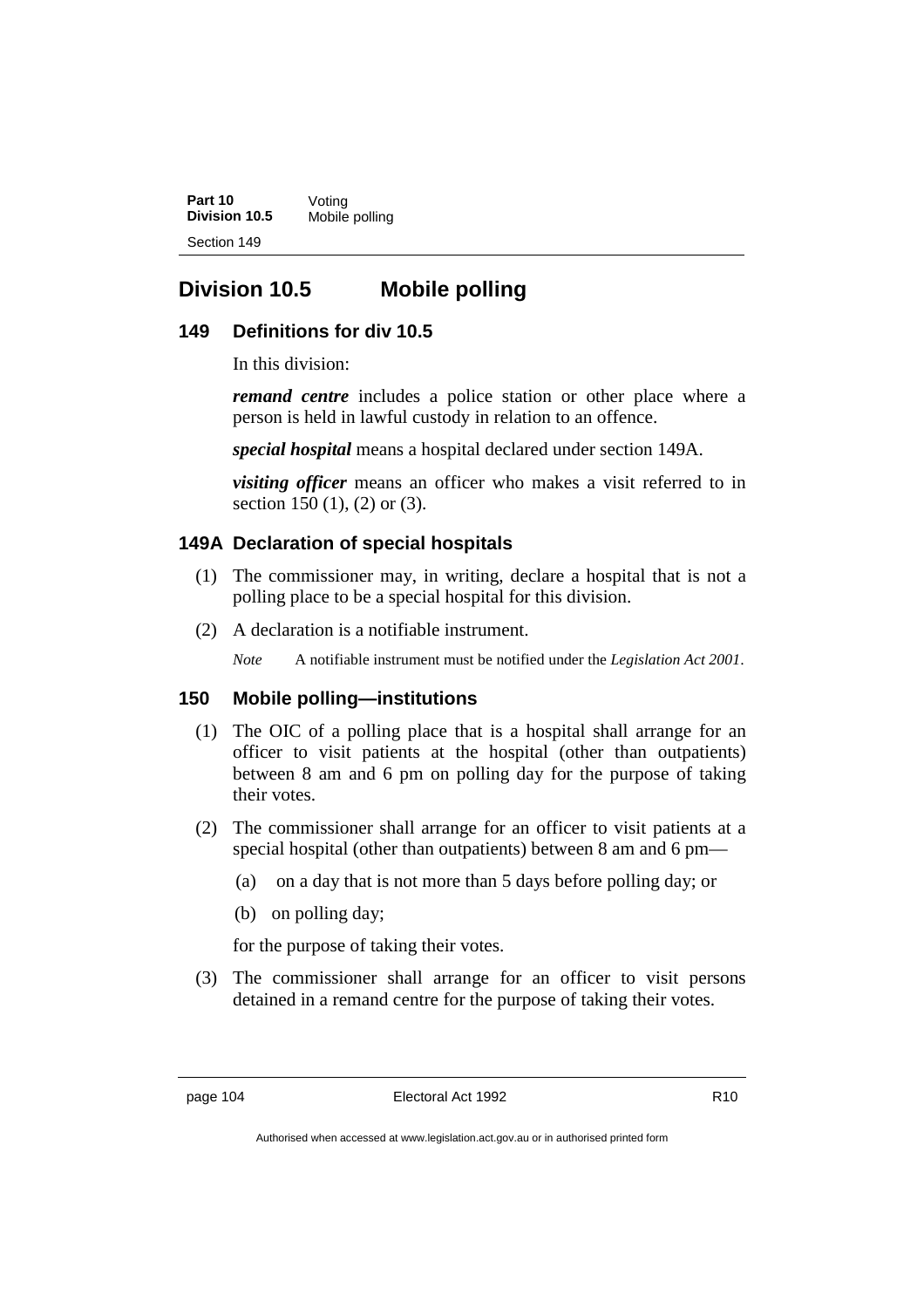| Voting         | Part 10              |
|----------------|----------------------|
| Mobile polling | <b>Division 10.5</b> |
|                | Section 151          |

(4) A visit referred to in subsection (3) shall be made at a time, and in accordance with any conditions, arranged by the commissioner and the person in charge of the centre.

## **151 Functions of visiting officers**

- (1) When visiting under section 150, the visiting officer—
	- (a) shall take a ballot box, ballot papers, the certified list of electors and anything else necessary to enable a person to vote; and
	- (b) shall be accompanied by at least 1 other officer and any scrutineer who wishes to attend.
- (2) The number of scrutineers for a particular candidate who are present at a hospital, special hospital or remand centre with the visiting officer must not be more than the number of officers at the hospital, special hospital or remand centre.
- (3) While a visiting officer is with a person in a room or other place for the purpose of taking the person's vote, this Act has effect, so far as practicable, as if—
	- (a) the room or place were a polling place; and
	- (b) the visiting officer were the OIC of the polling place.
- (4) A visit under section 150 to a patient in a hospital or special hospital shall not be made if the visiting officer is informed by a doctor, or a member of the staff at the hospital, that the visit is forbidden on medical grounds.
- (5) A visit under section 150 to a person detained in a remand centre shall not be made if the visiting officer is informed by the person in charge of the centre that the visit is forbidden on security grounds.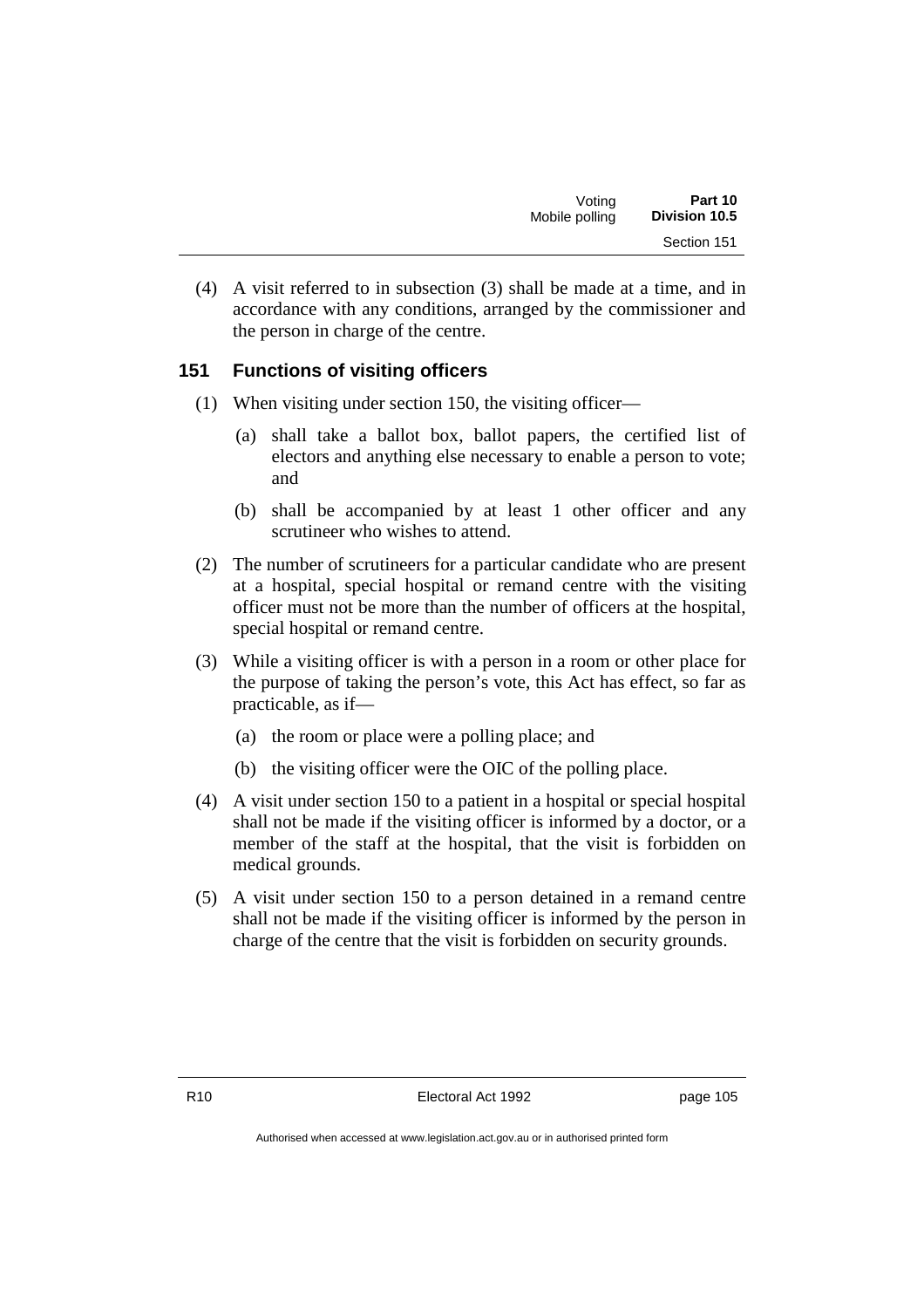| Part 10       | Voting        |
|---------------|---------------|
| Division 10.6 | Miscellaneous |
| Section 152   |               |

## **152 Failure to visit institution**

A failure to make a visit under section 150 or to take votes in accordance with section 151, does not invalidate the result of an election.

#### **153 Custody of ballot boxes and electoral papers**

- (1) After a visiting officer has completed all his or her visits under section 150, the officer shall, in the presence of any scrutineers—
	- (a) close and seal the ballot boxes containing ballot papers for ordinary voting or declaration voting; and
	- (b) parcel and enclose in sealed wrapping all unused ballot papers; and
	- (c) parcel and enclose in sealed wrapping all other electoral papers used for the purposes of the visits.
- (2) The visiting officer shall give the articles referred to in subsection (1) to the commissioner.
- (3) The commissioner shall keep the articles referred to in subsection (1) in safe custody for the purposes of scrutiny under part 12.

# **Division 10.6 Miscellaneous**

## **154 Arrangements at polling places**

At each polling place the polling shall be conducted as follows:

- (a) before any vote is taken the OIC shall exhibit each ballot box empty, and shall then securely fasten its cover;
- (b) the poll shall open at 8 am and shall not close until all electors present in the polling place at 6 pm and desiring to vote, have voted;
- (c) the polling place shall be closed at 6 pm and no person shall be admitted after that hour for the purpose of voting.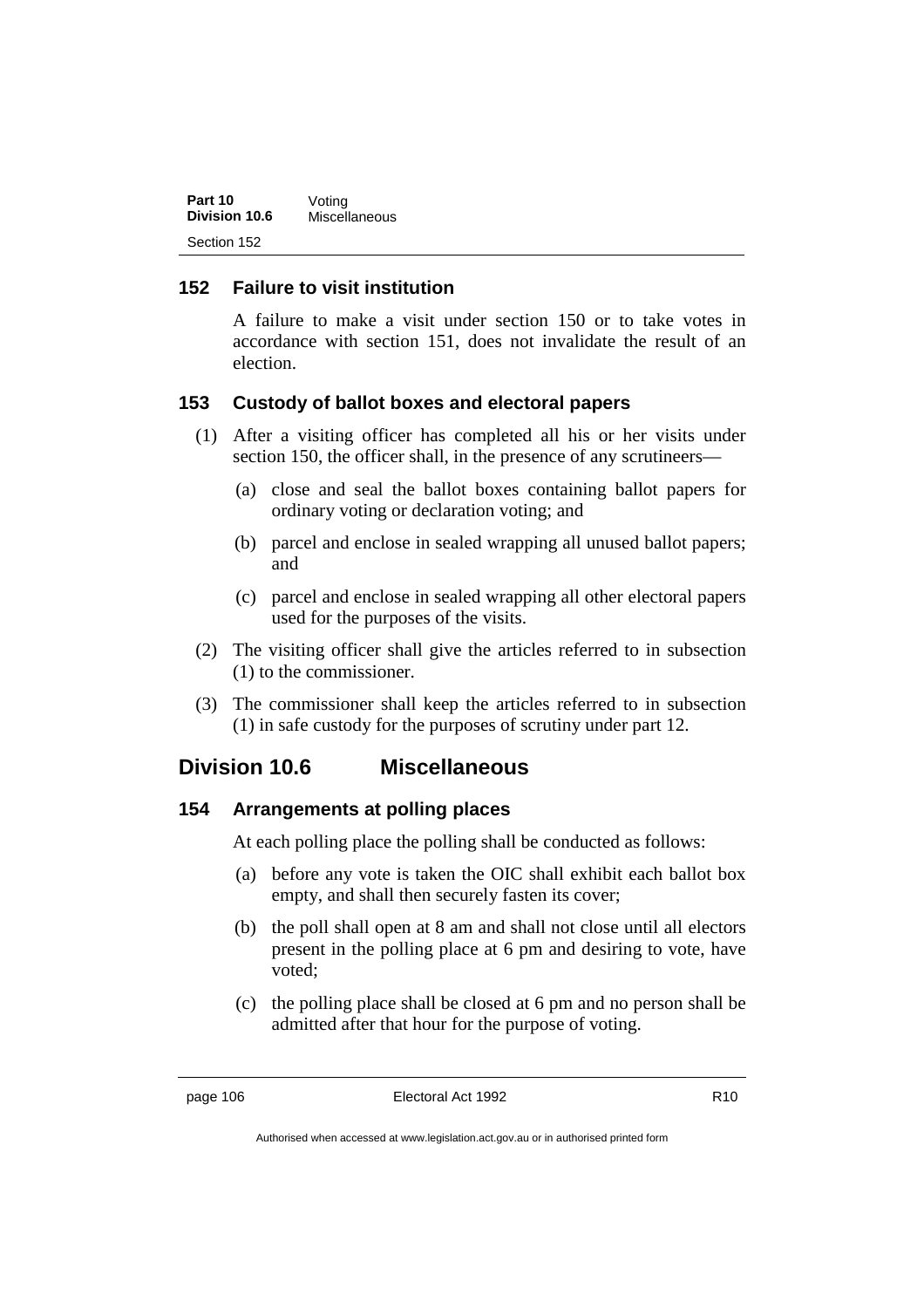#### **155 Particulars on ballot papers before issue**

An officer shall not issue a ballot paper for the purposes of an election unless the particulars required by division 9.2 are printed or endorsed on the ballot paper.

#### **156 Assistance to voters**

- (1) An elector who is unable to vote may be assisted in voting if the elector would otherwise be unable to vote.
- (2) An assistant shall be—
	- (a) if the elector is a postal voter—a nominee of the elector or, if there is no such nominee, an authorised witness; or
	- (b) in any other case—a nominee of the elector or, if there is no such nominee, an officer.
- (3) An assistant may enter a voting compartment for the purpose of assisting an elector to vote, but an officer shall not do so except in the presence of—
	- (a) a scrutineer; or
	- (b) if no scrutineer is present—another officer.
- (4) Subject to subsection (3), an assistant may assist an elector in any of the following ways:
	- (a) by acting as an interpreter;
	- (b) for a declaration vote—by completing, or assisting the elector to complete, the declaration;
	- (c) by explaining the ballot paper and the requirements of this Act relating to its marking;
	- (d) by marking, or assisting the elector to mark, the ballot paper at the elector's direction;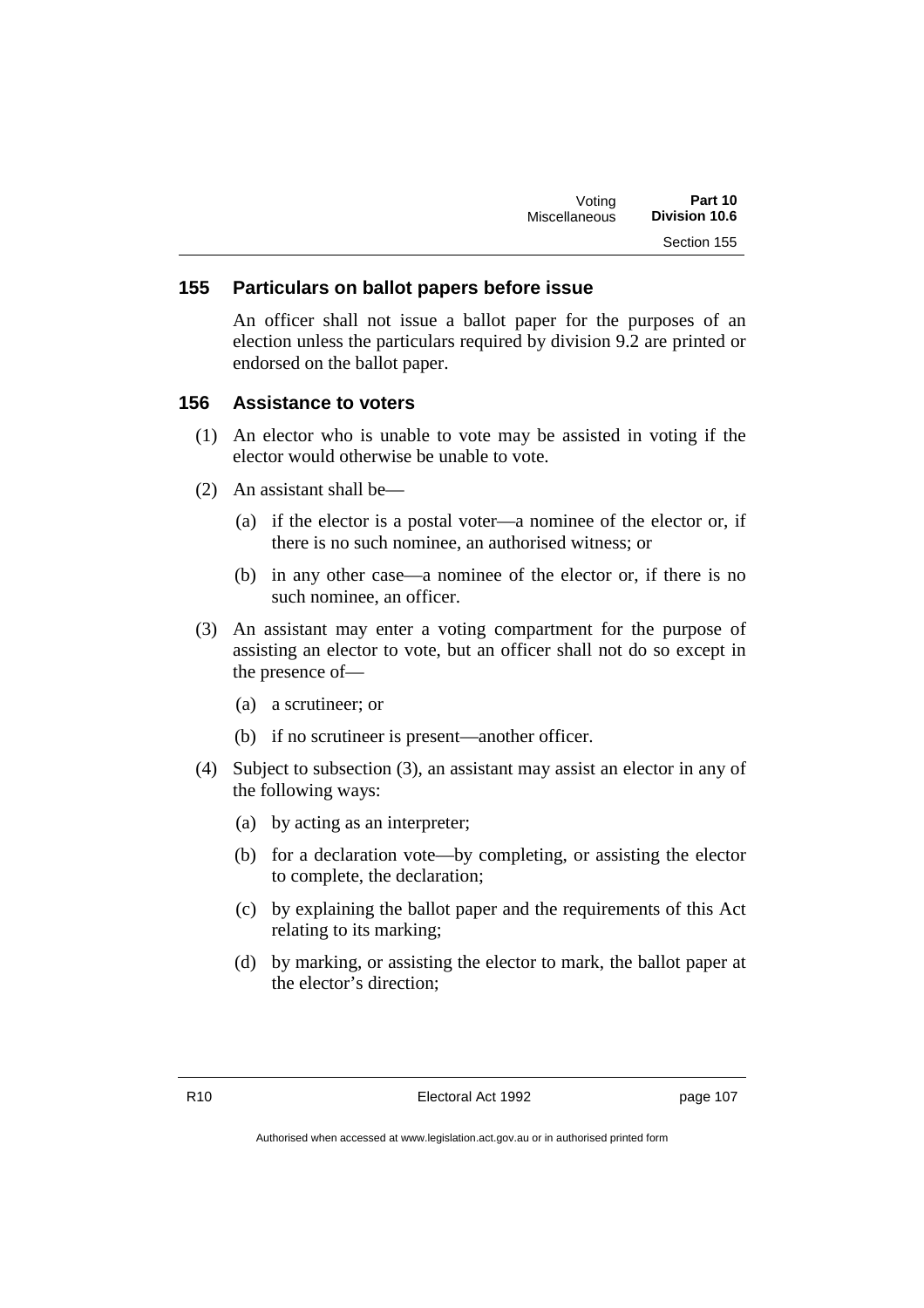| Part 10       | Voting        |
|---------------|---------------|
| Division 10.6 | Miscellaneous |
| Section 156A  |               |

(e) by folding the ballot paper and depositing it in a ballot box or declaration envelope, or with an officer, as required by this Act.

#### **156A Assistance to voters unable to enter polling place**

- (1) This section applies if the OIC of a polling place is satisfied that a voter cannot enter the polling place because of a physical disability, illness, advanced pregnancy or another condition.
- (2) The voter may vote outside the polling place, but close to the polling place, and may be assisted in voting.
- (3) Before allowing the voter to vote outside the polling place, the OIC must—
	- (a) tell any scrutineers at the polling place that the voter is to vote outside the polling place; and
	- (b) allow, from the scrutineers present, 1 scrutineer for each candidate to be present when the voter votes.
- (4) The voter must—
	- (a) mark the voter's vote on the ballot paper in the OIC's presence; and
	- (b) fold the ballot paper to conceal the names of the candidates; and
	- (c) give the ballot paper to the OIC.
- (5) If the voter is casting an ordinary vote, the OIC must ensure that the folded ballot paper is immediately returned to the polling place and put in the ballot box in the presence of the scrutineers (if any) who were present when the voter voted.
- (6) If the voter is casting a declaration vote, the OIC must—
	- (a) in the presence of the voter, without unfolding the ballot paper, place the ballot paper in the envelope on which the voter has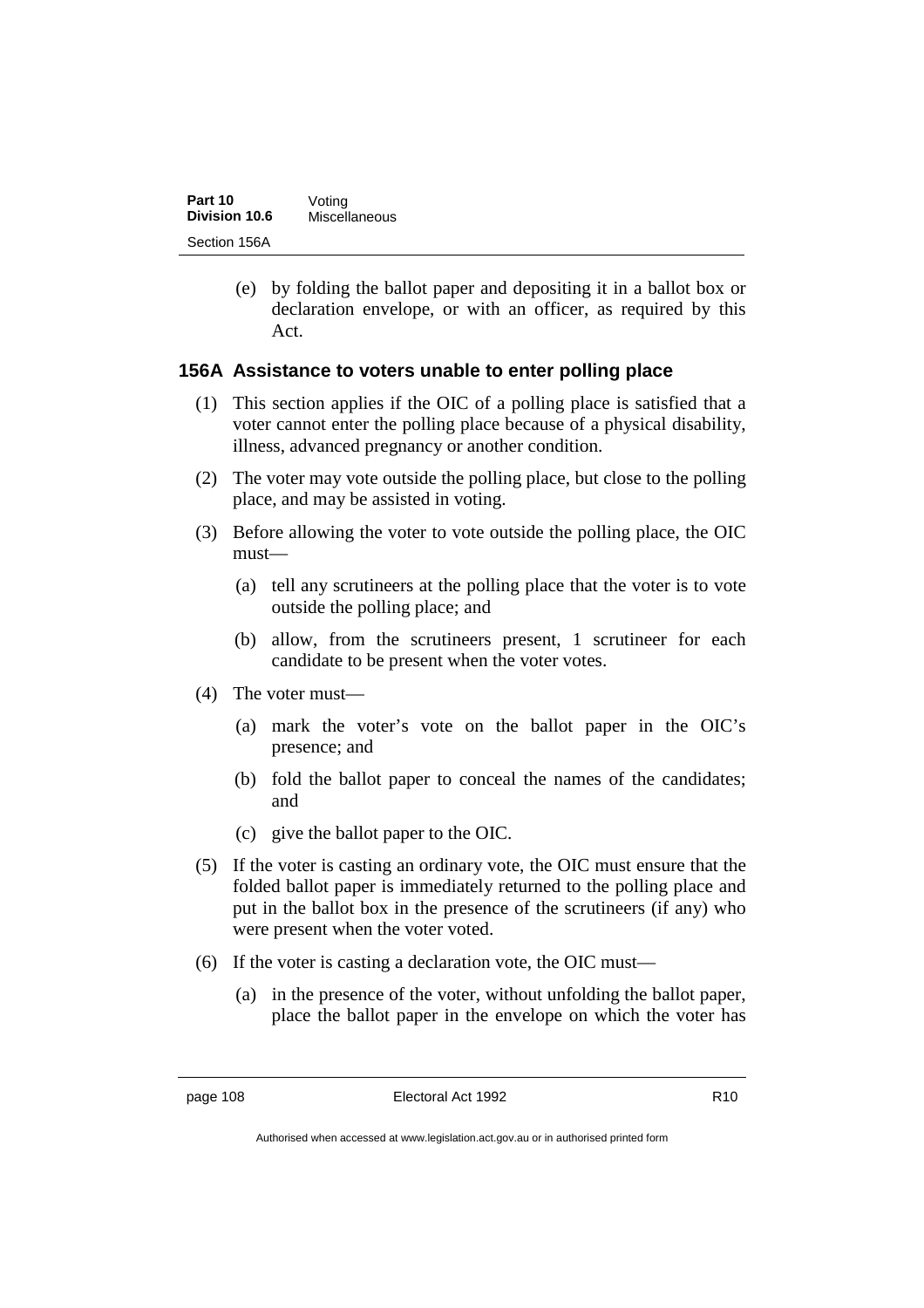completed and signed the declaration and seal the envelope; and

- (b) place the envelope in a ballot box at the polling place.
- (7) This section is subject to section 156 (Assistance to voters).

## **157 Spoilt ballot papers**

- (1) An officer shall issue another unused ballot paper to an elector who—
	- (a) satisfies the officer that a ballot paper previously issued to the elector has been inadvertently spoiled; and
	- (b) gives the spoilt ballot paper to the officer.
- (2) An officer who receives a spoilt ballot paper shall—
	- (a) write 'spoilt' on the back of it; and
	- (b) place it in an envelope, seal the envelope and endorse it so as to indicate the type of spoilt ballot paper enclosed; and
	- (c) sign the endorsement.
- (3) At the close of polling, the OIC shall enclose the envelope in a sealed parcel and give it to the commissioner.
- (4) This section does not apply in relation to an elector who votes electronically.

## **158 Custody of ballot boxes and electoral papers**

- (1) At the close of polling, the OIC of a polling place shall, in the presence of any scrutineers—
	- (a) close and seal the ballot boxes containing ballot papers for ordinary voting or declaration voting; and
	- (b) parcel and enclose in sealed wrapping all unused ballot papers; and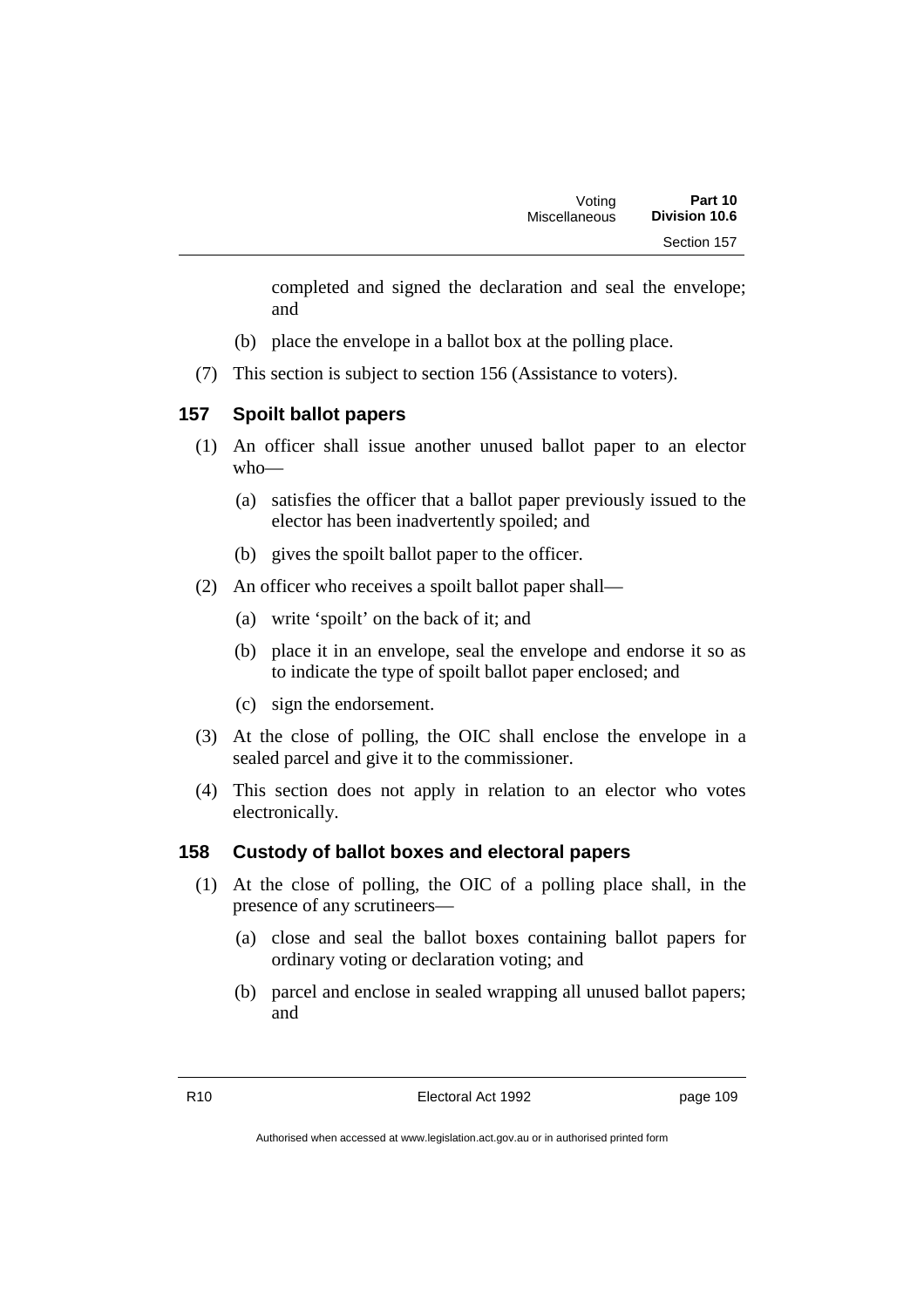| Part 10       | Voting        |
|---------------|---------------|
| Division 10.6 | Miscellaneous |
| Section 159   |               |

- (c) parcel and enclose in sealed wrapping all other electoral papers used at the polling place.
- (2) The commissioner shall keep the articles referred to in subsection (1) in safe custody for the purposes of scrutiny under part 12.
- (3) Subsection (1) (a) does not apply to ballot boxes containing ballot papers for ordinary voting if the polling place is also a scrutiny centre and the procedures set out in section 182 are to be carried out in relation to those ballot boxes and ballot papers at that centre.

#### **159 Extension of time for conducting elections**

- (1) Despite any other provision of this Act, before or after the day when an election is required to be held, the Executive may, by written notice, make provision for—
	- (a) extending the time for holding the election; or
	- (b) meeting any difficulty that might otherwise interfere with the due conduct of the election; or

and any provision so made shall be valid and sufficient for that purpose.

(2) A notice under subsection (1) is a notifiable instrument.

*Note* A notifiable instrument must be notified under the *Legislation Act 2001*.

(3) On notification under the *Legislation Act 2001* of a notice under subsection (1), the commissioner must publish a copy of the notice in a newspaper.

#### **160 Suspension and adjournment of polling**

- (1) The commissioner may suspend the polling at a polling place on polling day if for any reason it is not practicable to proceed with it.
- $(2)$  If—
	- (a) the polling is suspended; and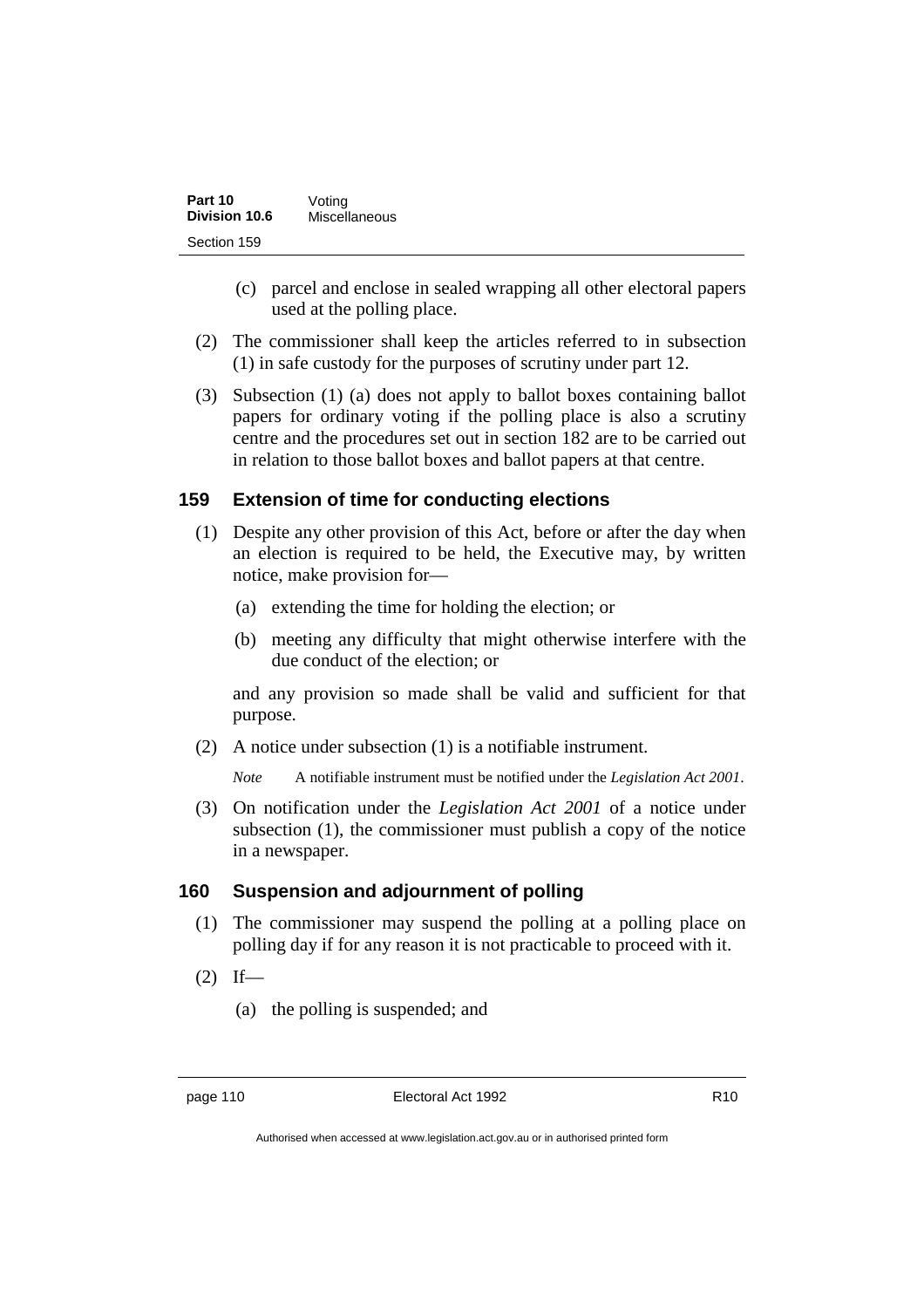| Voting          | Part 10       |
|-----------------|---------------|
| Failure to vote | Division 10.7 |
|                 | Section 161   |

(b) the commissioner believes on reasonable grounds that it is not reasonably practicable for an elector affected by the suspension to cast a vote at another polling place;

the commissioner must, in writing, determine a day (that is as soon as practicable, but no later than 21 days, after the suspension) as the day when polling is to resume.

- (3) If it is impracticable to resume the polling at the same polling place, the determination must state the polling place where polling may be resumed.
- (4) A determination under subsection (2) is a notifiable instrument.

*Note* A notifiable instrument must be notified under the *Legislation Act 2001*.

(5) On the resumption of polling, only an elector who was entitled to vote on the day when the poll for the election was required to be held and who has not already voted is entitled to vote.

# **Division 10.7 Failure to vote**

#### **161 Default notice**

- (1) For this division, a default notice, in relation to an elector, is a notice containing a statement to the effect that—
	- (a) it is an offence to fail to vote at an election without a valid and sufficient reason; and
	- (b) the elector appears to have failed to vote at an election; and
	- (c) if the elector does not wish to have the matter dealt with by a court, the elector may, within the time specified in the notice—
		- (i) if the elector voted at the election—give the commissioner particulars in writing of the voting; or
		- (ii) if the elector failed to vote at the election—give the commissioner particulars in writing of any valid and sufficient reason for the failure, or pay the amount of the prescribed penalty.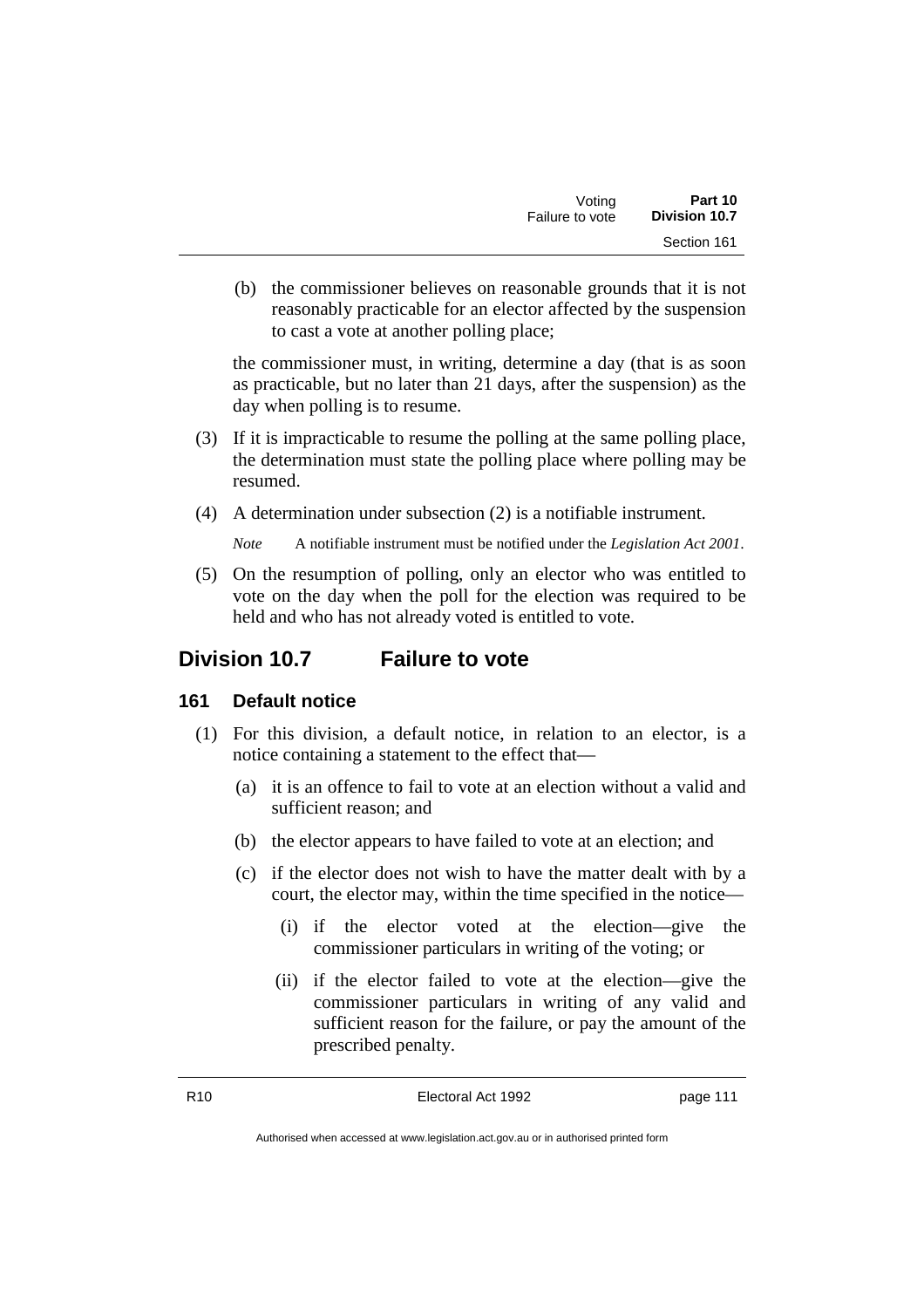| Part 10       | Voting          |
|---------------|-----------------|
| Division 10.7 | Failure to vote |
| Section 162   |                 |

*Note* If a form is approved under s 340A (Approved forms) for a default notice, the form must be used.

(2) For subsection (1) (c) (ii), the prescribed penalty is \$20 or any higher penalty prescribed by the regulations.

#### **162 First notice**

- (1) As soon as practicable after polling day for an election, the commissioner shall send a default notice to each elector who was required to vote at the election and appears to the commissioner to have failed to do so.
- (2) Subsection (1) does not apply to an elector who the commissioner is satisfied—
	- (a) is dead; or
	- (b) had a valid and sufficient reason for failing to vote at the election.

#### **163 Second notice**

If an elector to whom a default notice has been sent under section 162 fails to respond to the notice within the time specified, the commissioner shall send a second default notice to the elector, endorsed to the effect that the elector has failed to respond to the first notice.

#### **164 Final notice**

- (1) The commissioner shall send a final default notice to an elector if—
	- (a) a default notice under section 162 or 163 has been sent to the elector; and
	- (b) the time for responding to the notice has ended; and
	- (c) the elector has not paid the prescribed penalty; and
	- (d) the commissioner is not satisfied that the elector—
		- (i) voted at the election; or

Authorised when accessed at www.legislation.act.gov.au or in authorised printed form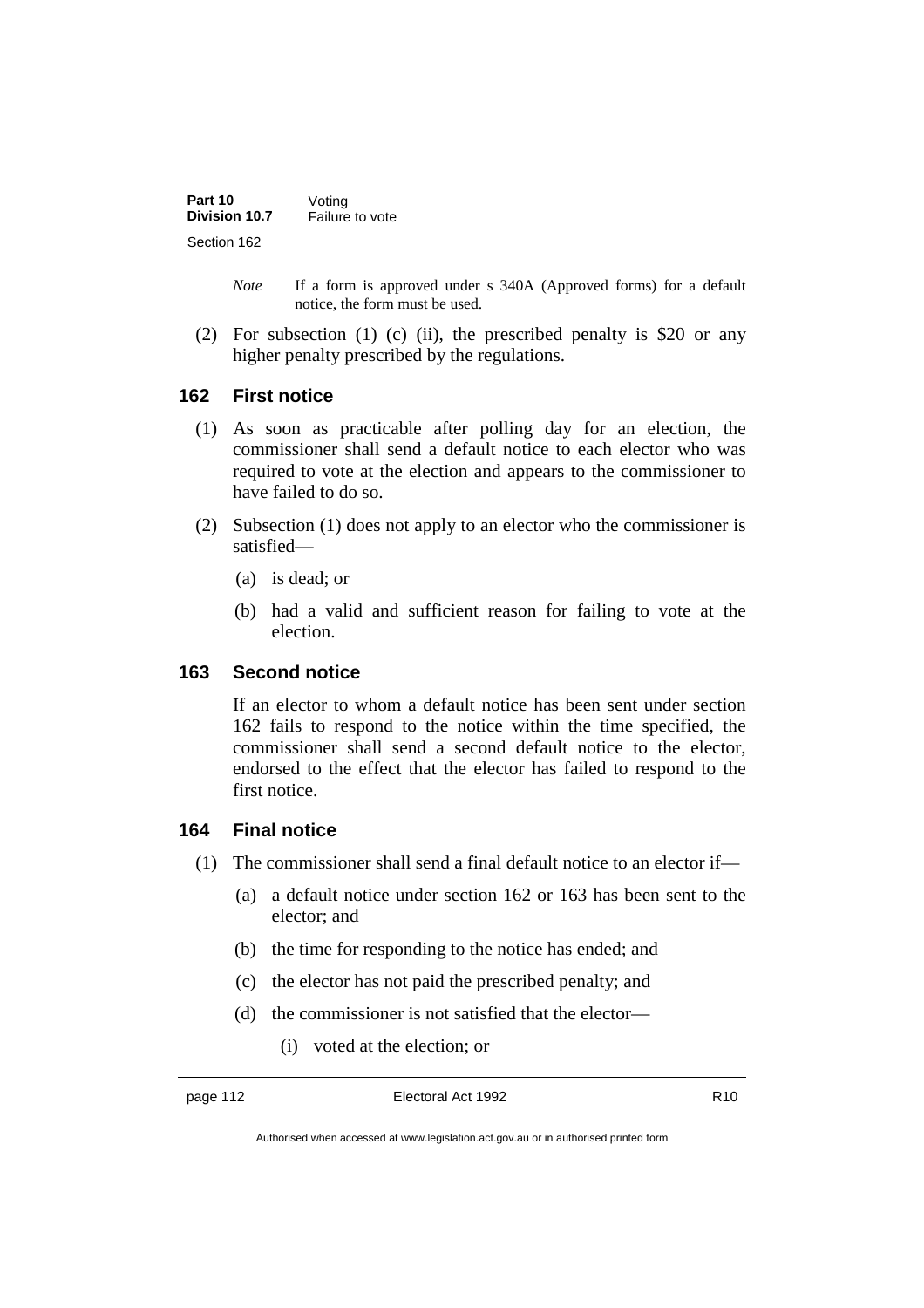- (ii) had a valid and sufficient reason for failing to vote at the election.
- (2) A final default notice shall contain a statement to the effect that—
	- (a) the commissioner is not so satisfied; and
	- (b) if the elector does not wish to have the matter dealt with by a court—the elector may, within the time specified in the notice, pay the amount of the prescribed penalty.

## **165 Discharge of liability**

If an elector who failed to vote at an election pays the amount of the prescribed penalty in accordance with a default notice—

- (a) any liability of the elector under section 129 in relation to the failure is discharged; and
- (b) proceedings for an offence against that section shall not be instituted against the elector in relation to the failure.

## **166 Response on behalf of elector**

If a person responds to a default notice on behalf of an elector who is unable to do so, the response shall be taken to be that of the elector.

R10 **Electoral Act 1992 page 113**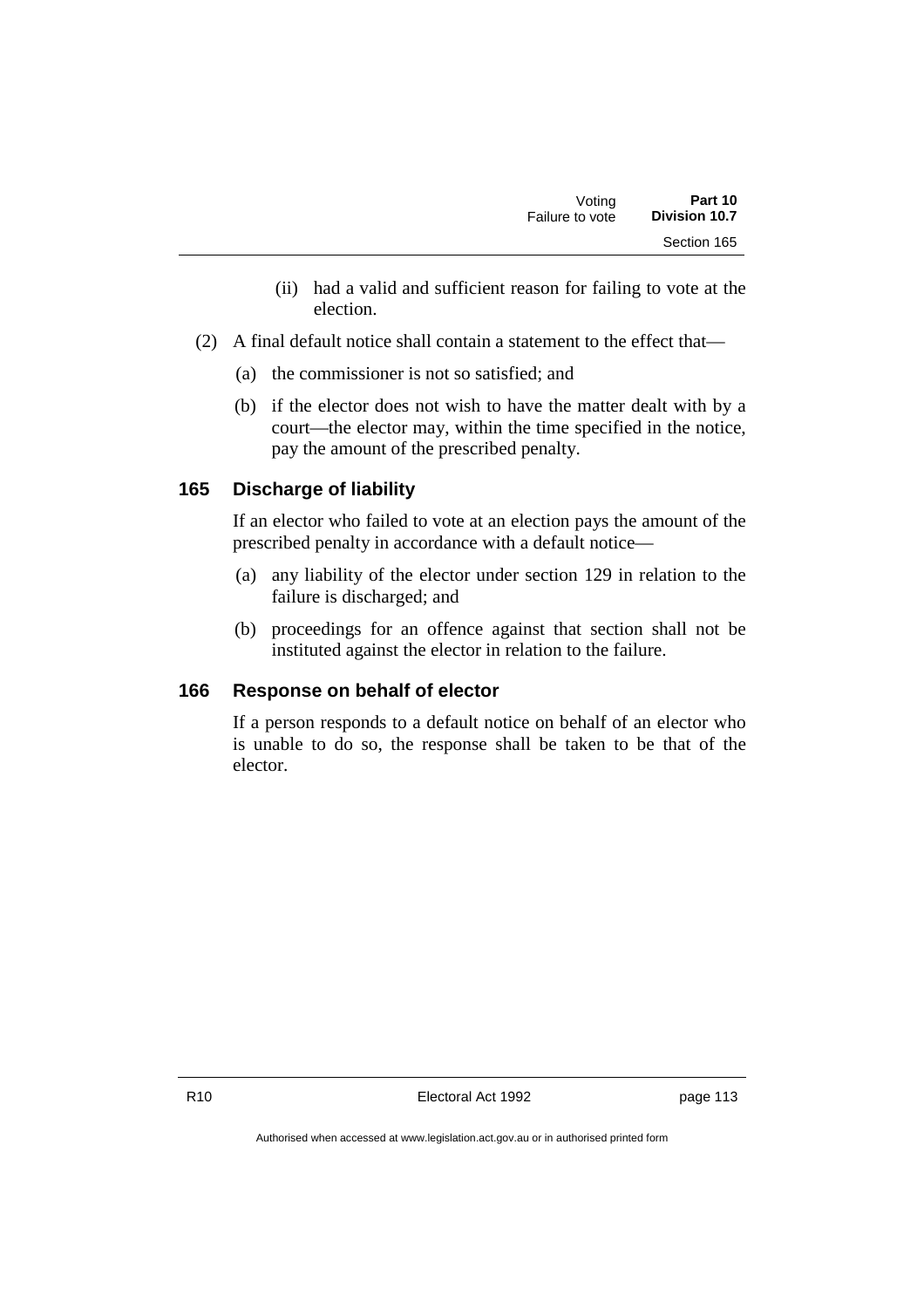#### **Part 11** Polling in Antarctica

Section 167

# **Part 11 Polling in Antarctica**

#### **167 Definitions for pt 11**

In this part:

*Antarctica* means—

- (a) the Australian Antarctic Territory; or
- (b) the Territory of Heard Island and McDonald Islands; or
- (c) Macquarie Island.

*assistant returning officer*, in relation to a station, means the assistant returning officer appointed under section 168 in relation to the station.

*research personnel* means personnel who are to be, or have been, engaged in work at a station.

*returning officer*, in relation to a station, means the returning officer appointed under section 168 in relation to the station.

*station* means—

- (a) a research station in Antarctica that is operated by the Commonwealth and is declared by the commissioner, in writing, to be a permanent research station; or
- (b) in relation to a particular election, a ship that is declared by the commissioner, in writing, to be a station for this part in relation to the election.

*transmit* means transmit by fax, telex or in another way approved under section 167B.

## **167A Declaration of ship as a station**

The commissioner may declare a ship as a station only if the commissioner is satisfied that, on polling day for an election, the

Authorised when accessed at www.legislation.act.gov.au or in authorised printed form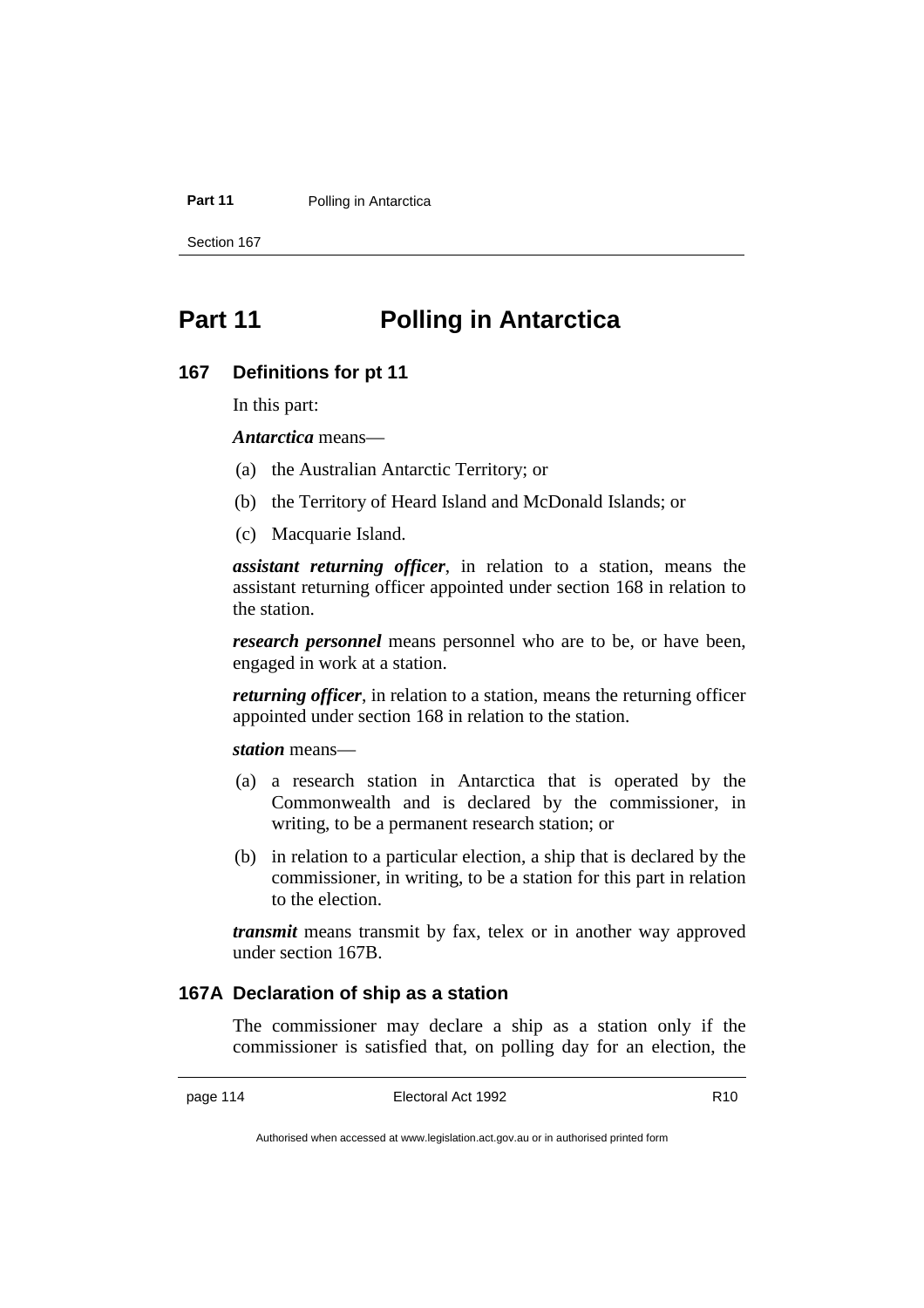ship is likely to be at sea transporting research personnel to or from Antarctica.

#### **167B Approval of ways of transmission**

- (1) The commissioner may, in writing, approve a way of transmission for this part.
- (2) The approval is a notifiable instrument.

*Note* A notifiable instrument must be notified under the *Legislation Act 2001*.

#### **168 Returning officers and assistants for Antarctic stations**

- (1) The commissioner must appoint a returning officer, and an assistant returning officer, for each station.
	- *Note 1* For the making of appointments (including acting appointments), see *Legislation Act 2001*, pt 19.3.
	- *Note 2* In particular, a person may be appointed for a particular provision of a law (see *Legislation Act* 2001, s 7 (3)) and an appointment may be made by naming a person or nominating the occupant of a position (see s 207).
- (2) The commissioner or the person in charge of a station may appoint an acting returning officer, or acting assistant returning officer, for a station.
- (3) However, the person in charge of a station must not be appointed to be the returning officer, or assistant returning officer, for the station.

#### **170 Application of Act to polling in Antarctica**

Subject to this part, this Act applies, so far as practicable, to the taking of a poll in Antarctica as if—

- (a) a reference in the Act to a polling place were a reference to the relevant station; and
- (b) a reference in the Act to the OIC of a polling place were a reference to the returning officer; and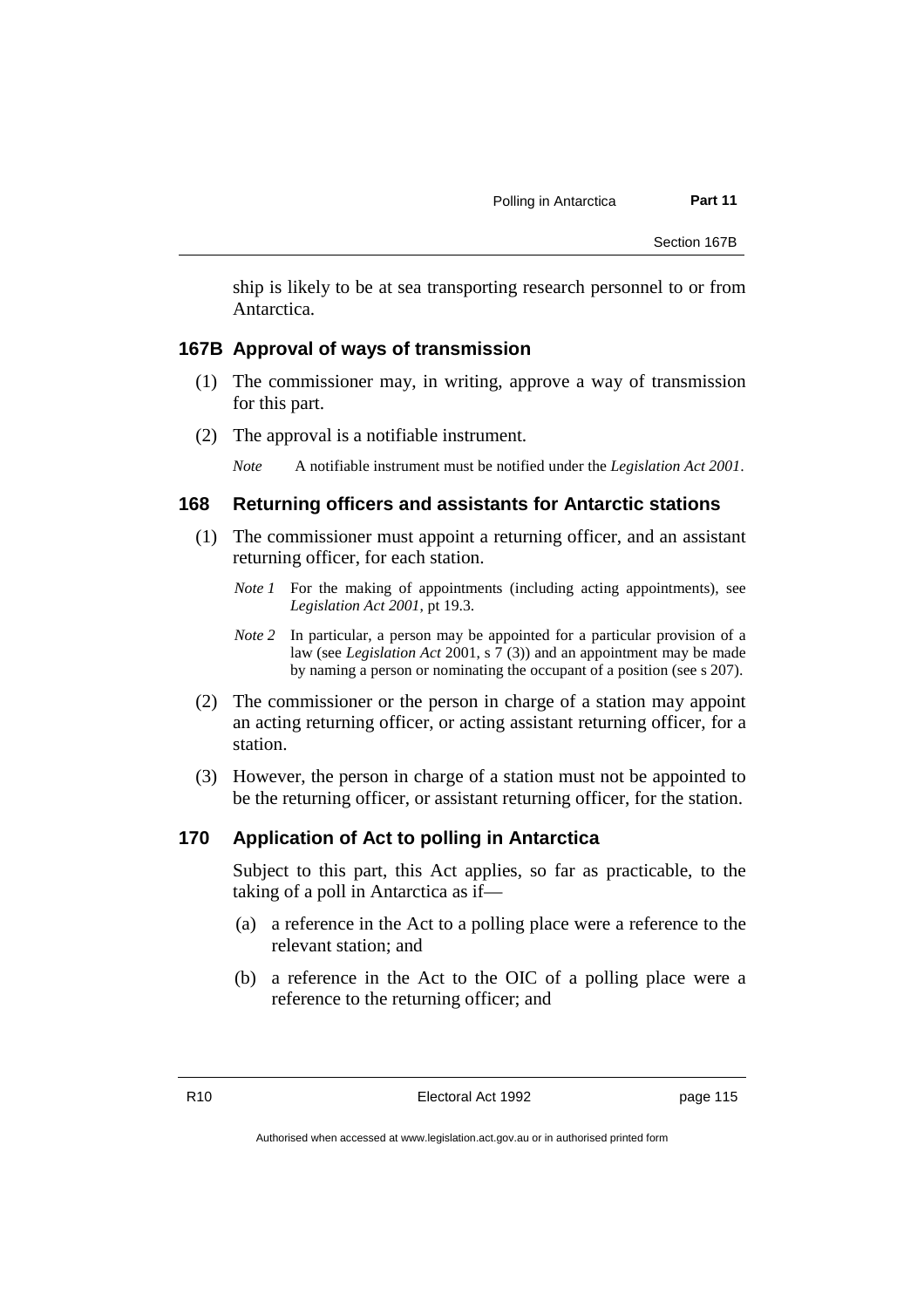#### **Part 11** Polling in Antarctica

Section 171

(c) a reference in the Act to an officer were a reference to the assistant returning officer.

## **171 Antarctic electors**

- (1) Subject to subsection (2), an elector—
	- (a) who is, for the Commonwealth Electoral Act, an Antarctic elector; and
	- (b) whose address, recorded on the Commonwealth roll when the elector became a person referred to in paragraph (a), was an address in an electorate;

is an Antarctic elector for this Act in relation to the electorate where that address is located.

(2) A person does not become an Antarctic elector for the purposes of an election under this Act if the person became an Antarctic elector for the Commonwealth Electoral Act after the hour of nomination for the election.

#### **172 Arrangements for the polling in Antarctica**

- (1) As soon as practicable after the close of nominations for an election in relation to an electorate for which an Antarctic elector is enrolled—
	- (a) the commissioner shall transmit to the returning officer at whose station the elector is based—
		- (i) an extract from the certified list of electors for the electorate containing the particulars relating to the elector; and
		- (ii) directions for the preparation by the officer of ballot papers for the election; and
	- (b) the returning officer shall prepare ballot papers in accordance with the directions.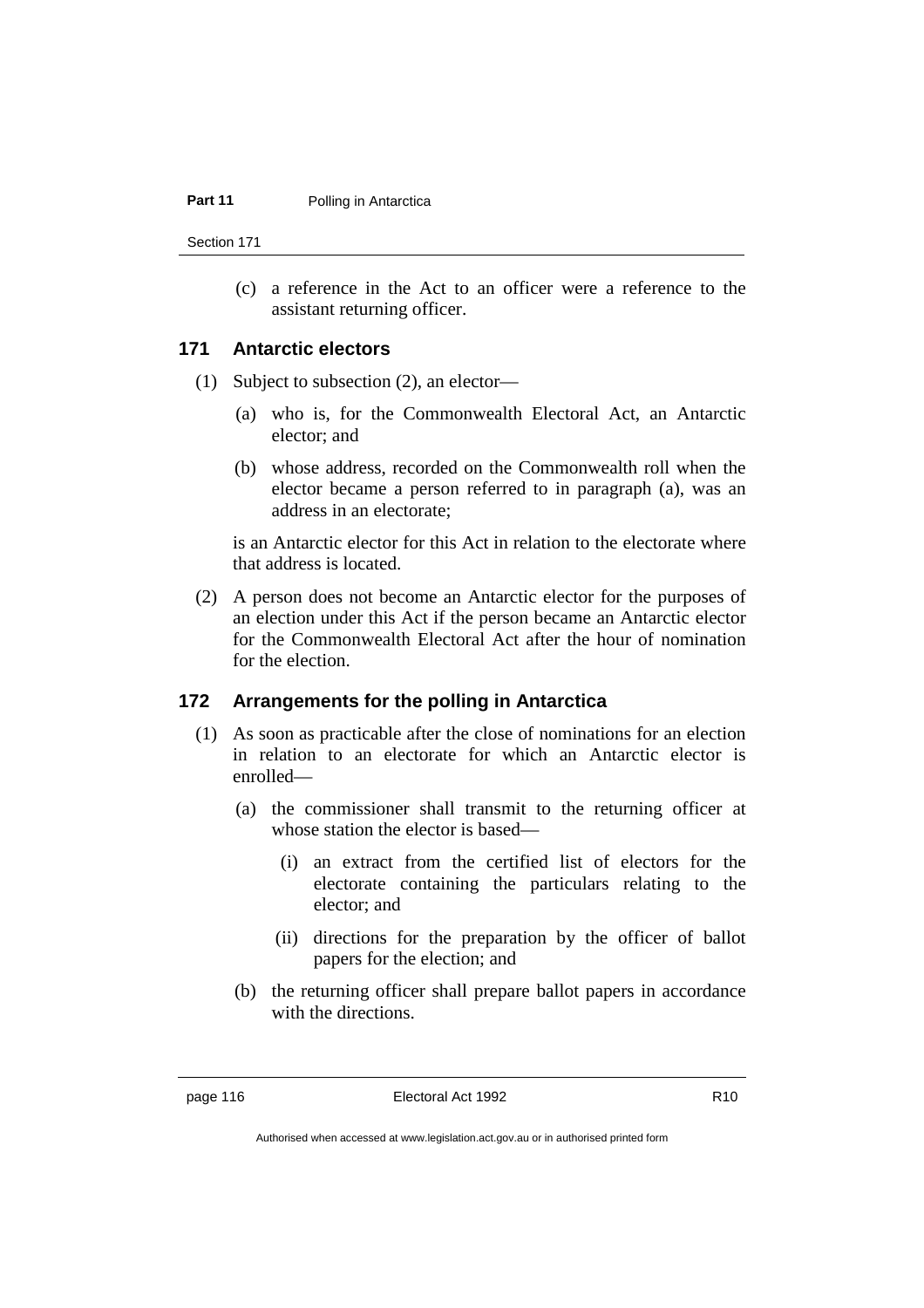(2) The directions shall ensure, so far as practicable, that the ballot papers are the same as ballot papers prepared under division 9.2 for the election.

## **173 Conduct of the polling**

- (1) The polling at a station shall be conducted as follows:
	- (a) before any vote is taken, the returning officer shall exhibit a ballot box empty, and shall then securely fasten its cover;
	- (b) subject to subsection (2), the poll shall be conducted during the hours on the days the returning officer directs;
	- (c) the returning officer or the assistant returning officer shall, at all times when the poll is open, be present in that part of the station where the polling is taking place.
- (2) The polling at a station shall not continue beyond the time that is 6 pm in the ACT on polling day for the election.

#### **174 Claims to vote**

The returning officer or assistant returning officer for a station shall—

- (a) hand a ballot paper to each Antarctic elector who attends before the officer during the hours of polling and claims to vote at the election; and
- (b) record the issue of the ballot paper to the elector.

#### **175 Proceedings at close of poll**

At the close of the poll, the returning officer shall, in the presence of the assistant returning officer—

- (a) open the ballot box; and
- (b) transmit to the authorised officer—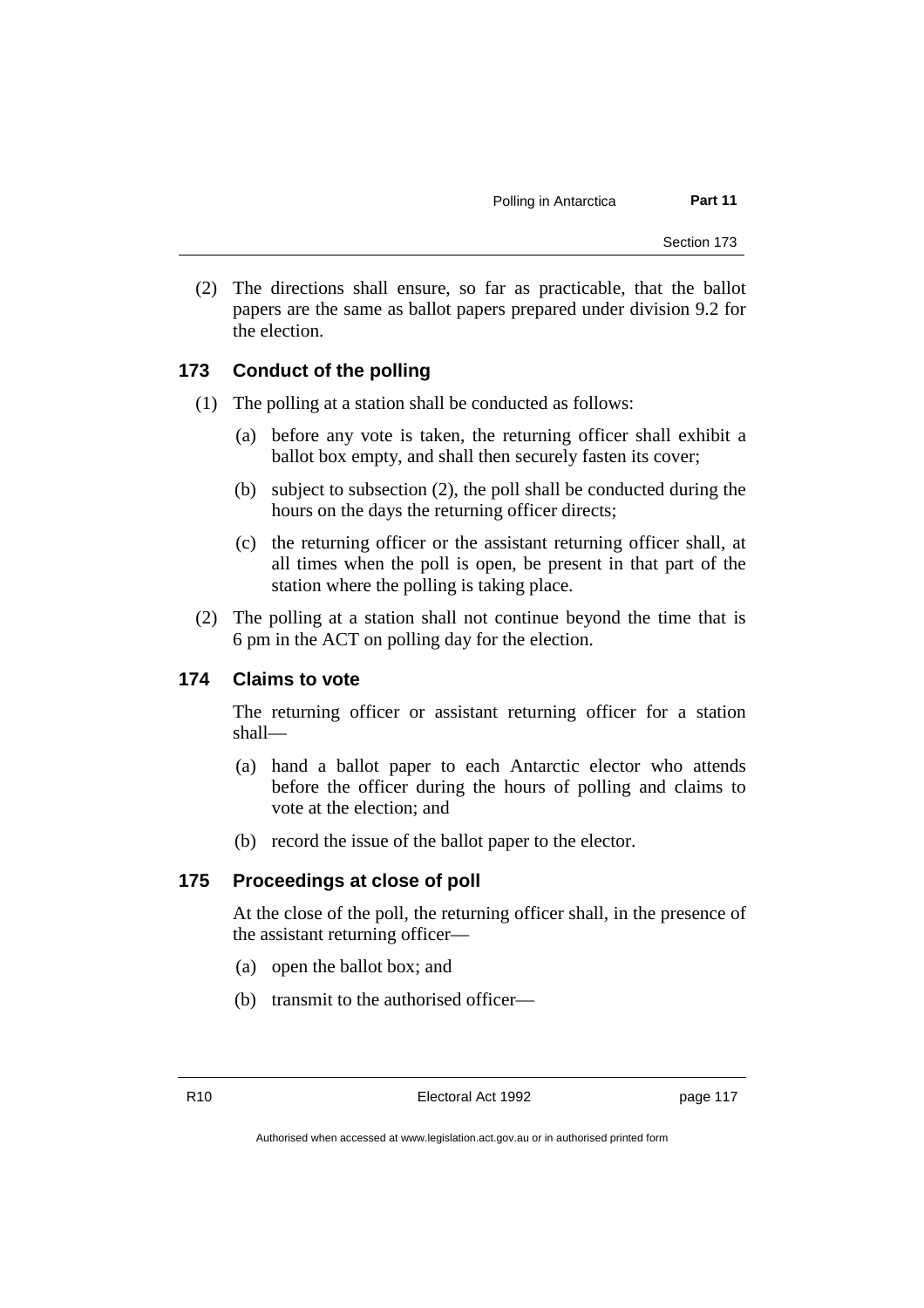#### **Part 11** Polling in Antarctica

Section 176

- (i) particulars of each elector who has voted at the station in the election; and
- (ii) unless subparagraph (iii) applies, particulars of the marking of each ballot paper; and
- (iii) if the returning officer is unable to read or understand clearly the particulars referred to in subparagraph (ii)—a statement to explain that inability; and
- (c) prepare a written statement of the information transmitted.
- *Note* A ballot paper completed by an Antarctic elector may be faxed to the commissioner, see s 329.

#### **176 Result of polling in Antarctica**

- (1) On receipt of the transmission under section 175, the authorised officer shall—
	- (a) in relation to each ballot paper marked by an Antarctic elector—transcribe the particulars of the elector's marks onto a ballot paper for the relevant electorate; and
	- (b) seal in an envelope the ballot paper onto which the particulars are transcribed; and
	- (c) sign the envelope and endorse it to the effect that it contains a ballot paper recording a vote by an Antarctic elector that is to be admitted to the scrutiny for the election; and
	- (d) send the envelope to the commissioner.
- (2) An authorised officer shall not mark a ballot paper under this section in a way that is likely to enable it to be identified as representing the vote of an Antarctic elector.

#### **177 Preservation of documents**

(1) As soon as practicable after the close of the poll for an election, the returning officer for each station shall forward to the commissioner—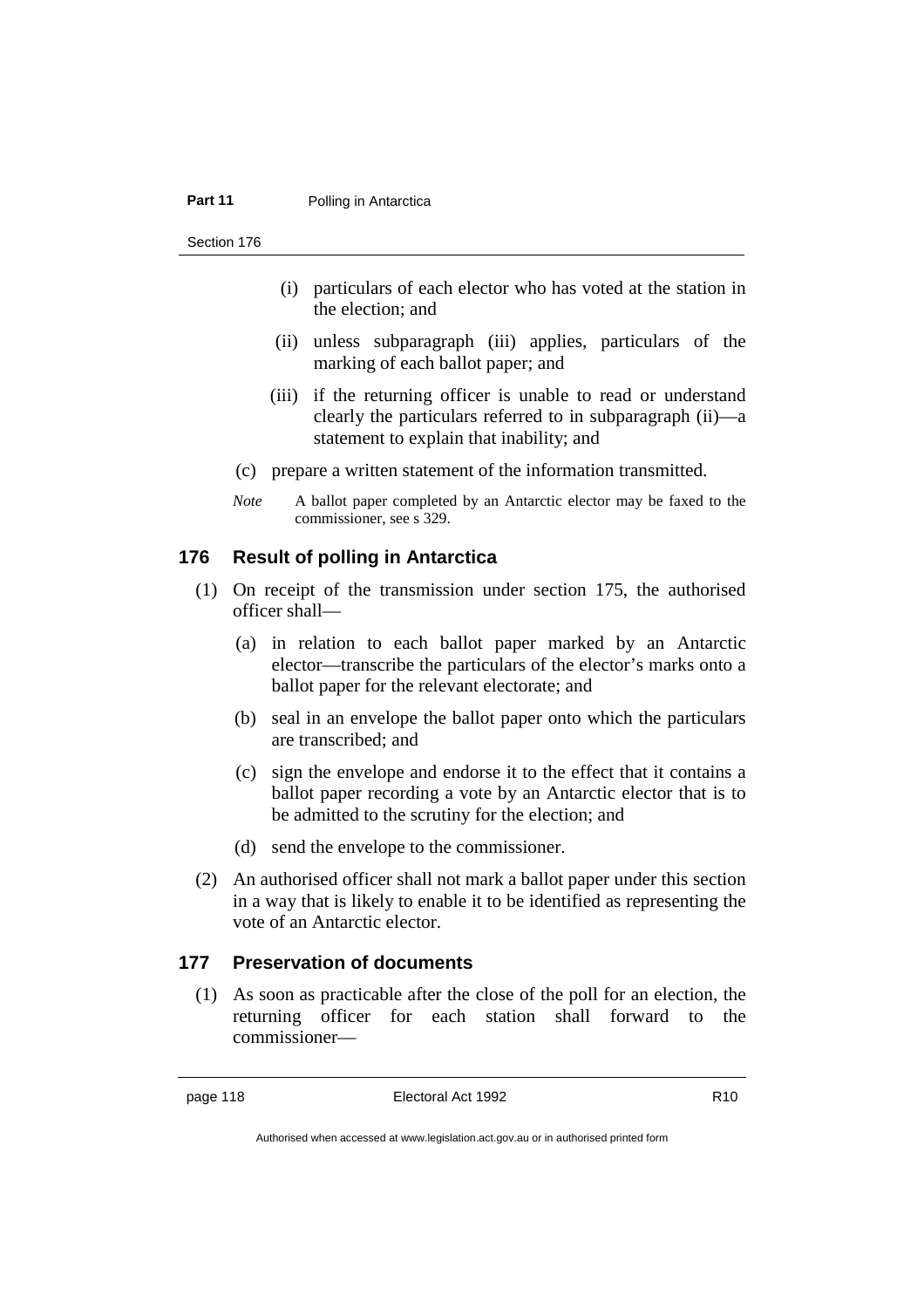- (a) a copy of the record of the issue of each ballot paper; and
- (b) a copy of the statement referred to in section 175 (c); and
- (c) the ballot papers used for voting at the station.
- (2) The commissioner shall keep the documents referred to in subsection (1) in safe custody for the purposes of scrutiny under part 12.

R10 **Electoral Act 1992 page 119**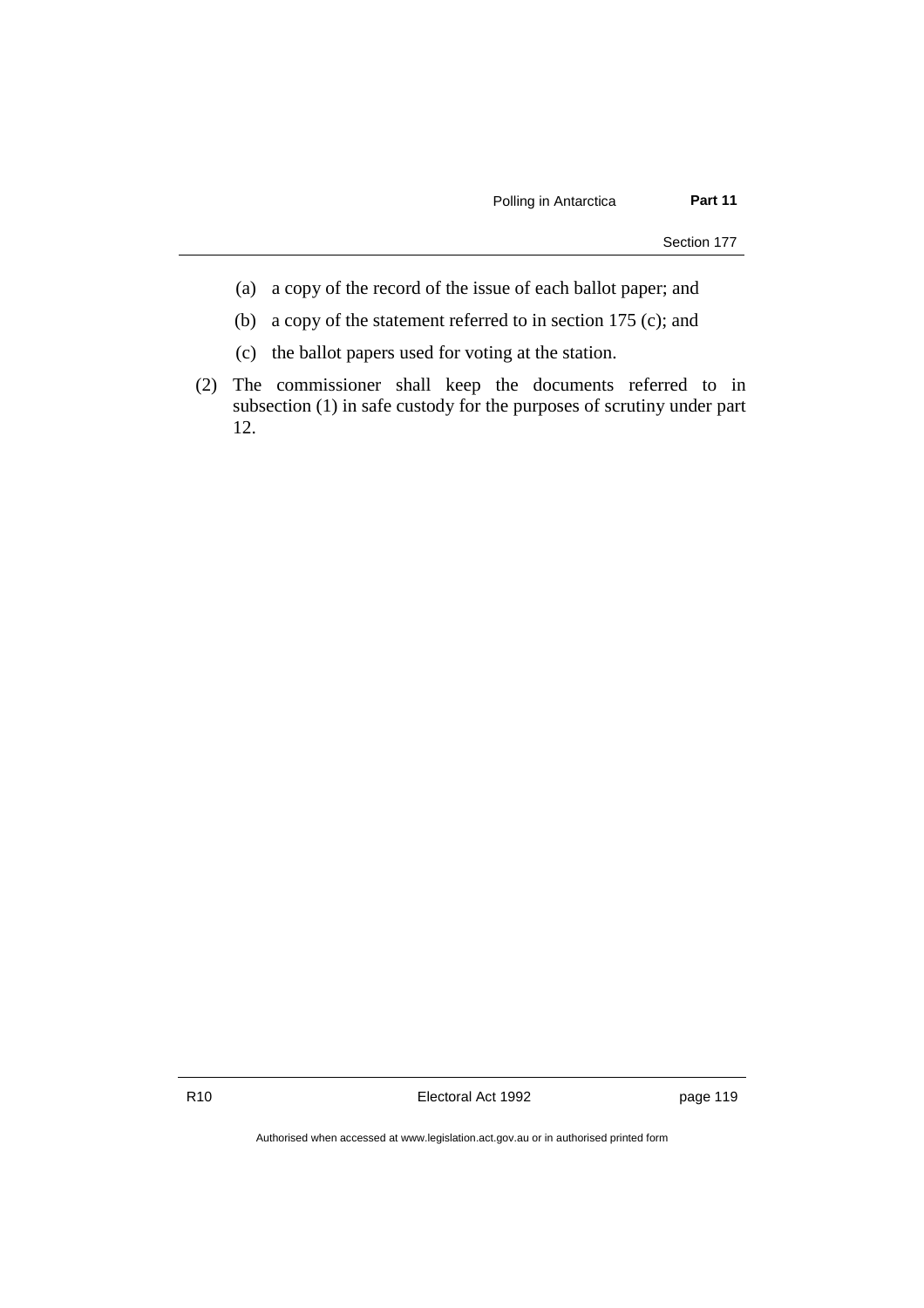#### **Part 12** The scrutiny

Section 178

# **Part 12 The scrutiny**

#### **178 Scrutiny**

- (1) The result of the polling at an election shall be ascertained by scrutiny in accordance with this part.
- (2) All the proceedings at the scrutiny shall be open to the inspection of the scrutineers.
- (3) The commissioner shall arrange for the following articles, documents and data to be dealt with at scrutiny centres for this part:
	- (a) applications for postal votes in the election;
	- (b) records of issued declaration voting papers;
	- (c) completed declaration voting papers received by the commissioner, the OIC of a polling place or another officer;
	- (d) ballot boxes containing ballot papers for ordinary voting or declaration voting;
	- (e) electronic ballot papers;
	- (f) envelopes containing ballot papers recording votes by Antarctic electors.
- (4) The OIC for a scrutiny centre may adjourn the scrutiny at the centre from time to time.

#### **179 Preliminary scrutiny of declaration voting papers etc**

- (1) The commissioner shall arrange for the conduct of the preliminary scrutinies necessary in relation to a poll until the following documents have been dealt with in accordance with this section:
	- (a) all completed declaration voting papers (including those used for postal voting) received by the commissioner or another officer on or before polling day;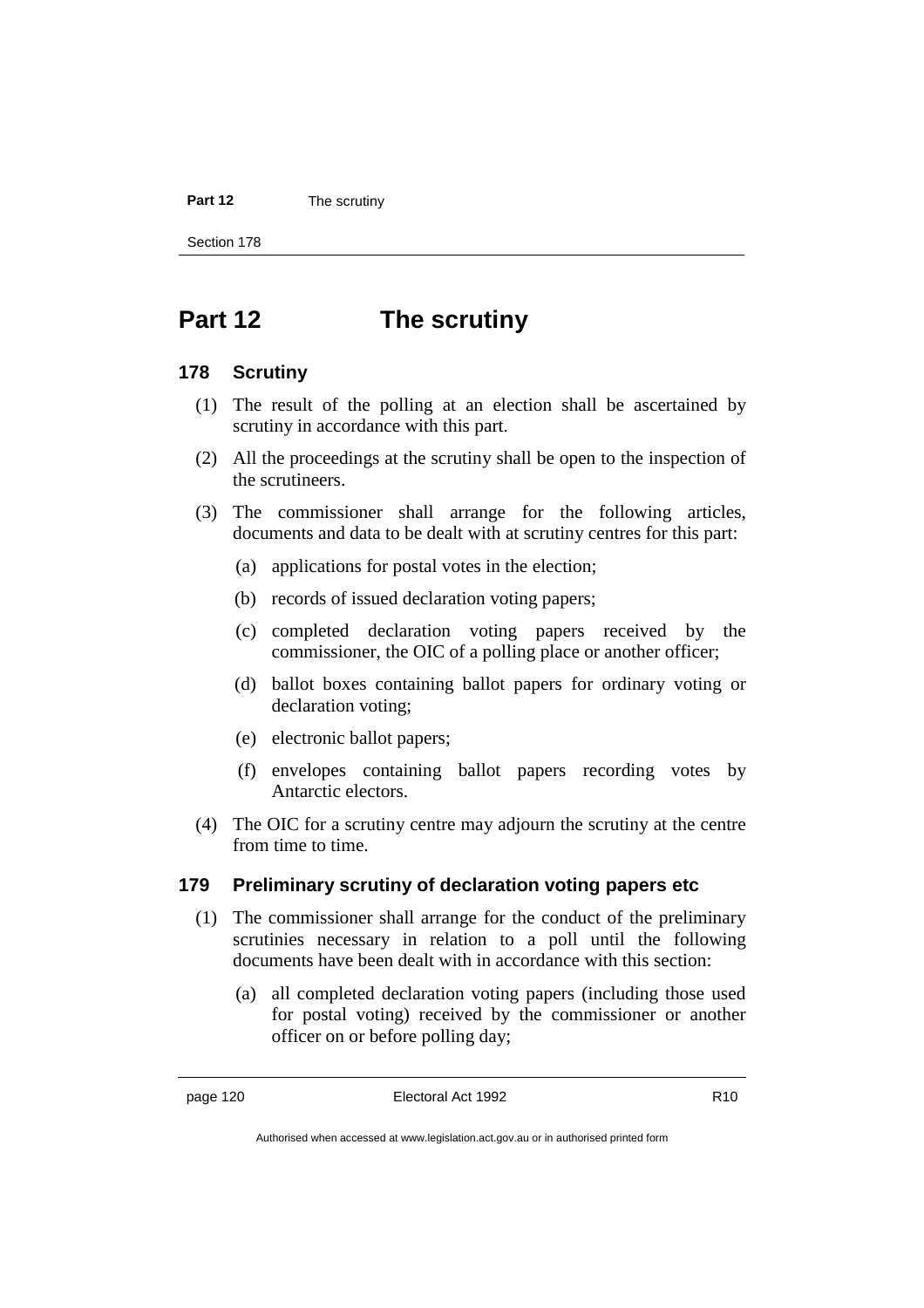- (b) all completed declaration voting papers used for postal voting received by the commissioner before the end of the 6th day after the close of the poll;
- (c) any envelope referred to in section 176 (1) (d) containing a ballot paper recording the vote of an Antarctic elector.
- (2) A preliminary scrutiny shall not be conducted earlier than the 5th day before polling day.
- (3) The commissioner shall display a notice in a prominent place at the office of the commissioner specifying the date and time when, and the place where, a preliminary scrutiny is to begin.
- (4) The notice shall be so displayed no later than 4 pm on the day before the beginning of the preliminary scrutiny.
- (5) A preliminary scrutiny shall be conducted in accordance with schedule 3.
- (6) Schedule 3 applies, so far as practicable, in relation to a vote cast by an Antarctic elector as if—
	- (a) the vote were a declaration vote other than a postal vote; and
	- (b) a declaration signed by the elector specifying the electorate in relation to which the elector is an Antarctic elector appeared on the envelope referred to in section  $176$  (1) (d); and
	- (c) a reference in that schedule to a set of declaration voting papers were a reference to that envelope.
- (7) At a preliminary scrutiny, declaration voting papers shall not be rejected for further scrutiny because of a formal error.
- (8) A preliminary scrutiny shall be taken to be part of the scrutiny in relation to an election.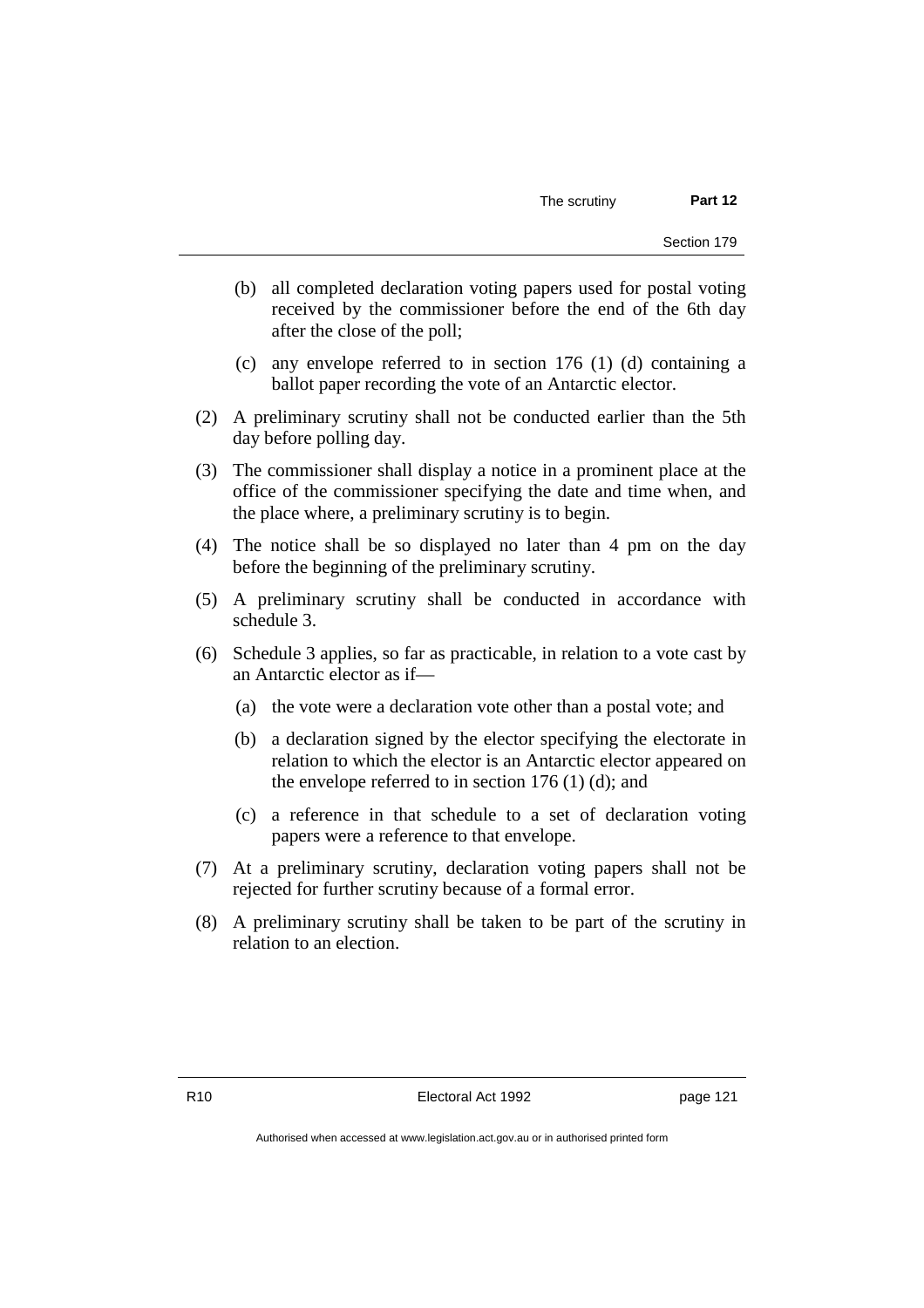#### **Part 12** The scrutiny

Section 180

#### **180 Formality of ballot papers**

- (1) Except as provided by this section, a ballot paper is formal and effect shall be given to the elector's intention as far as that intention is clear.
- (2) A ballot paper is informal if—
	- (a) in the opinion of the OIC of a scrutiny centre—
		- (i) it is not authentic; or
		- (ii) it has writing on it by which the elector can be identified; or
	- (b) no first preference is marked in a candidate square; or
	- (c) a first preference is marked in 2 or more candidate squares; or
	- (d) for a completed declaration vote ballot paper that has not been dealt with at a preliminary scrutiny under section 179—it is not enclosed in the appropriate envelope on which appears a declaration made by an elector.
- (3) In determining whether a ballot paper is formal—
	- (a) a preference marked outside a candidate square shall be taken to be marked in the square if the voter's intention to indicate that preference for that candidate is clear; and
	- (b) subject to subsection (2) (a), any other writing outside a candidate square shall be disregarded.
- (4) A ballot paper on which the particulars are endorsed by an officer under section 155 is not informal—
	- (a) if no other candidate has the same surname—only because the surname of a candidate has been written on the ballot paper; or
	- (b) only because of a spelling mistake in the particulars endorsed on the ballot paper.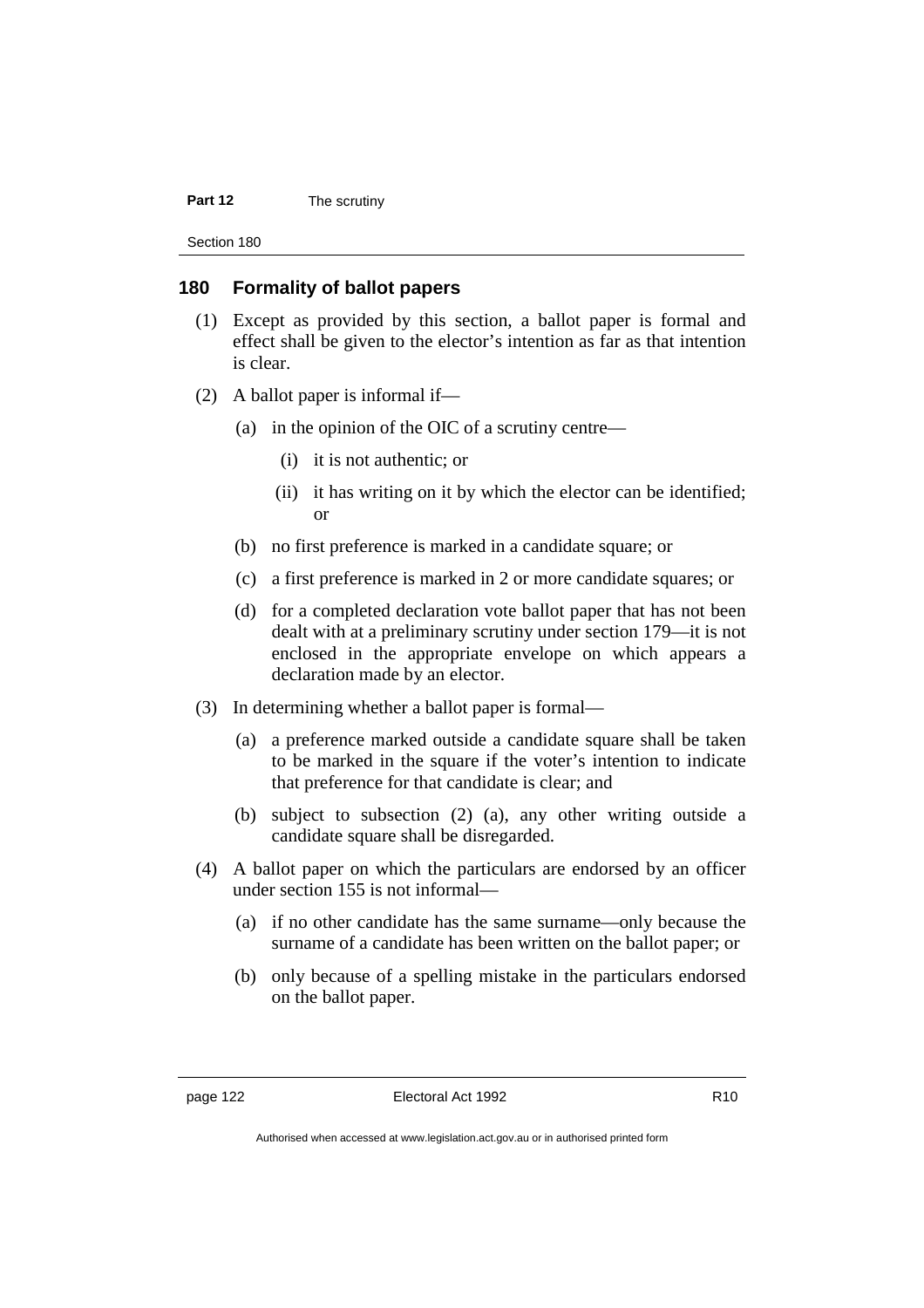(5) If it is necessary for this part, the commissioner may determine the formality of a ballot paper and, for that purpose, may reverse any decision made by another officer.

## **181 Death of candidate**

If a candidate dies before the end of polling day, and the number of candidates remaining is greater than the number of candidates to be elected, a ballot paper is not informal only because of—

- (a) the inclusion on the ballot paper of the name of the deceased candidate; or
- (b) the marking of any consecutive number in a candidate square adjacent to that name; or
- (c) the omission to place any number in a candidate square adjacent to that name, or any resultant failure to indicate in consecutive order the elector's preferences.

#### **182 First count—ordinary ballot papers**

- (1) This section applies only to paper ballot papers.
- (2) As soon as practicable after the close of the poll for an election, the OIC for a scrutiny centre shall arrange for the procedures set out in this section to be carried out.
- (3) First, the OIC shall—
	- (a) exhibit for inspection by any scrutineer each ballot box containing ballot papers recording ordinary votes; and
	- (b) record the condition of the ballot box before opening it.
- (4) Second, the OIC shall arrange for an officer to—
	- (a) open each ballot box; and
	- (b) sort the ballot papers from each ballot box into separate parcels for each electorate; and
	- (c) in relation to the ballot papers for each electorate—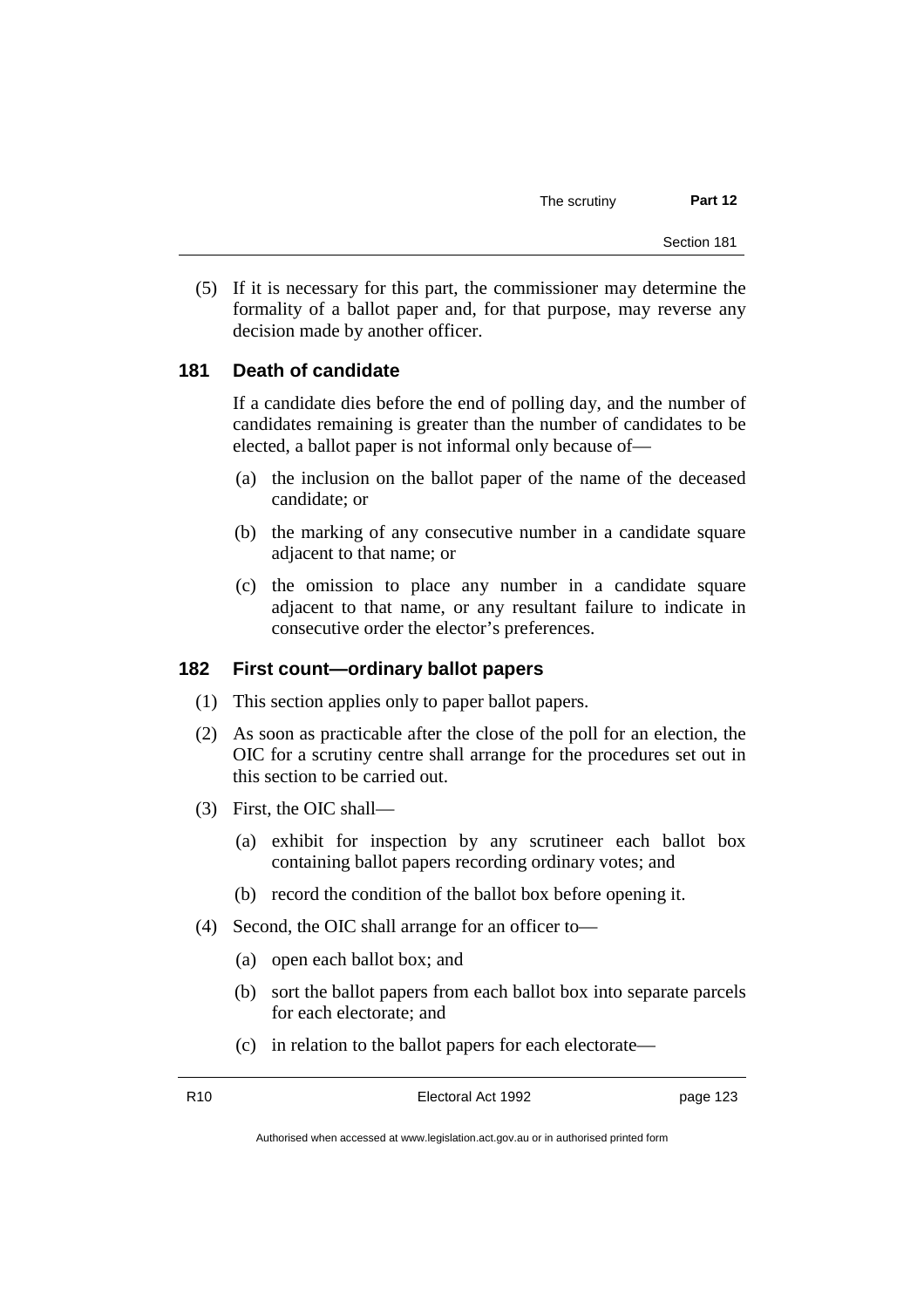#### **Part 12** The scrutiny

Section 182

- (i) count all informal ballot papers, reject them from further scrutiny under this section, and place them in a separate parcel; and
- (ii) sort the unrejected ballot papers into separate parcels according to the first preferences marked on them and count the ballot papers in each parcel.
- (5) Third, the OIC shall, in relation to the ballot papers for each electorate—
	- (a) make out and sign a statement (countersigned by an officer and each scrutineer who wishes to do so) setting out—
		- (i) the number of unrejected ballot papers on which a first preference is recorded for each candidate; and
		- (ii) the number of informal ballot papers; and
	- (b) transmit particulars of the numbers so recorded to the commissioner, by telephone or other expeditious way; and
	- (c) seal up the parcels, endorse on each a description of the contents and permit each scrutineer who wishes to do so to countersign the endorsement; and
	- (d) send the parcels to the commissioner without delay, together with the statement referred to in paragraph (a).
- (6) Despite subsection (4) (b), the total number of ballot papers for a particular electorate that are to be dealt with at a particular scrutiny under this section shall not be fewer than 20.
- (7) If subsection (6) applies, the OIC shall—
	- (a) count the number of those ballot papers; and
	- (b) seal them in a separate parcel; and
	- (c) endorse the parcel with a description of the contents (including the number of ballot papers); and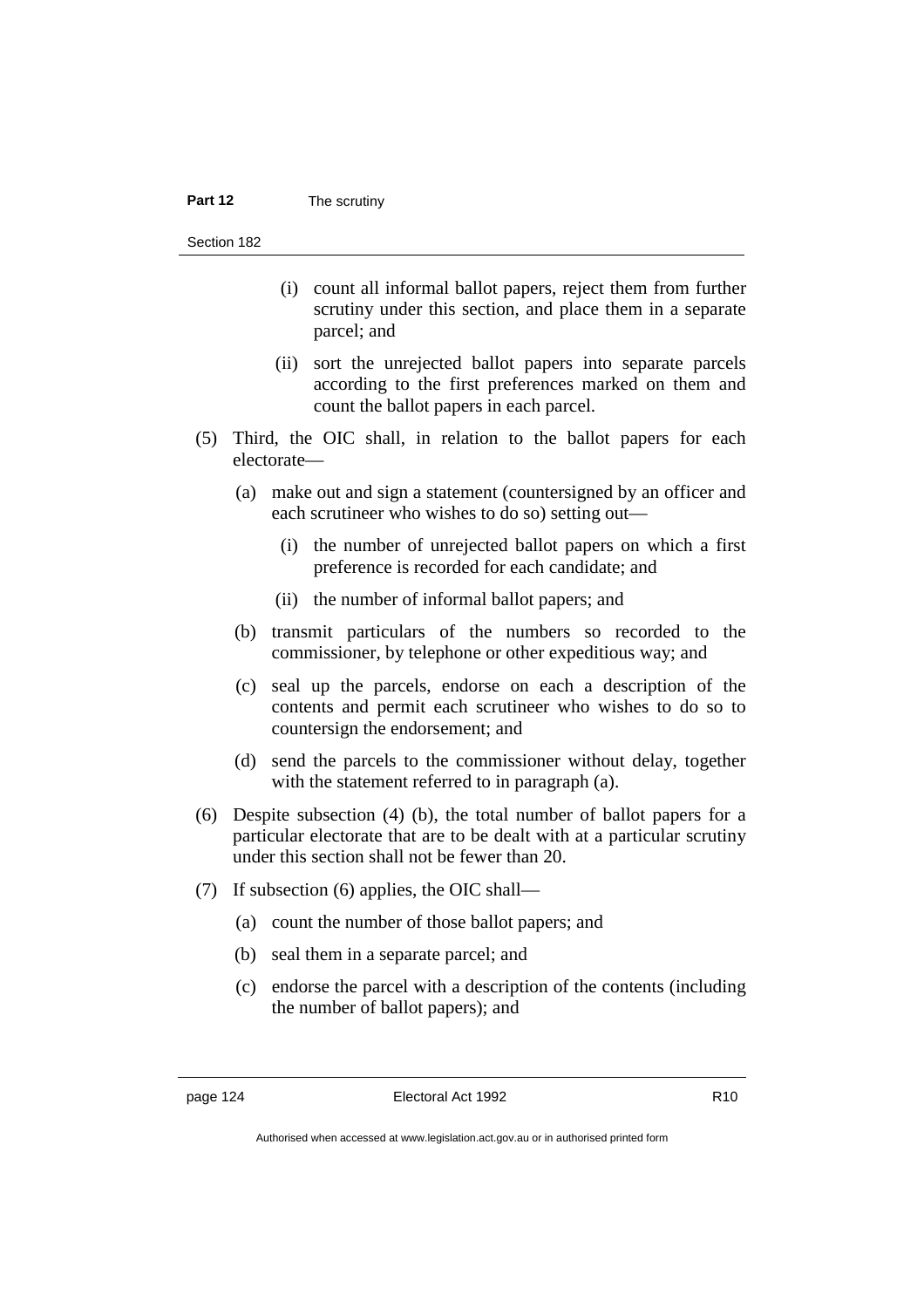- (d) send the parcel to another scrutiny centre, as directed by the commissioner, for this part.
- (8) The OIC may arrange for preferences marked on paper ballot papers to be entered into the approved computer program.

#### **183 First count—declaration ballot papers**

As soon as practicable after declaration vote ballot papers have been admitted to a scrutiny under this section because of schedule 3 but not before the close of the poll for the election, the OIC for the relevant scrutiny centre shall arrange for the ballot papers to be dealt with in accordance with section 182 as if they were ordinary vote ballot papers.

#### **183A First count—electronic ballot papers**

As soon as practicable after the close of the poll for an election, the OIC for a scrutiny centre must arrange for preferences from electronic voting to be entered into the approved computer program and for the electronic counting of the votes using the program.

#### **184 Second count—first preferences**

- (1) If preferences marked on paper ballot papers have not been entered on the approved computer program under section 182 (8), the commissioner shall—
	- (a) arrange for an officer at a scrutiny centre to open the parcels referred to in section 182 (5) (d) (including those to which that paragraph applies under section 183) and, so far as practicable, conduct a second scrutiny of the ballot papers in accordance with section  $182(4)$  and  $(5)$ ; and
	- (b) from the result of the second scrutiny, ascertain—
		- (i) the number of unrejected ballot papers on which a first preference is recorded for each candidate; and
		- (ii) the number of informal ballot papers for each electorate.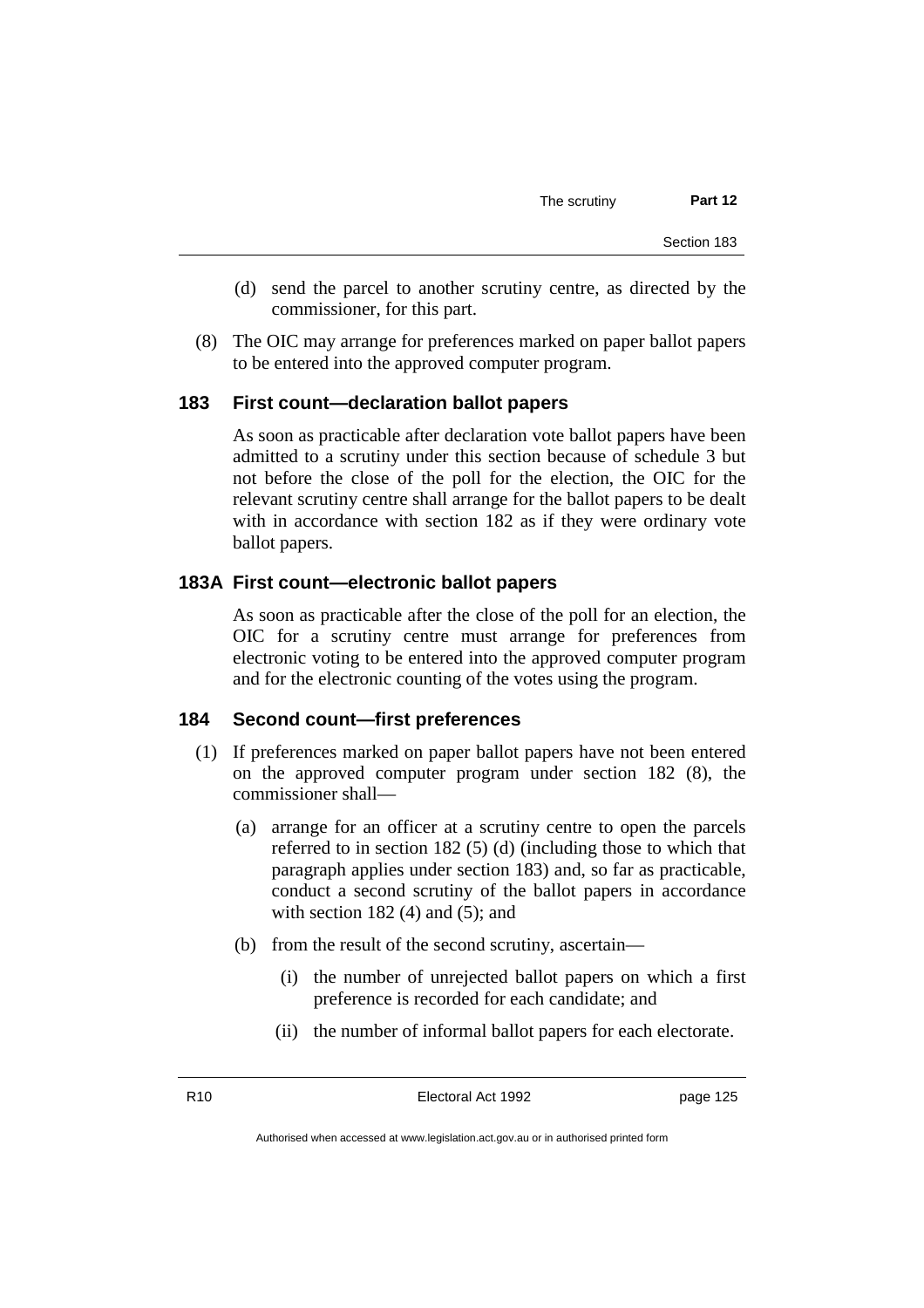#### **Part 12** The scrutiny

Section 185

- (2) The commissioner must, using the approved computer program, ascertain from the result of the first scrutiny of electronic ballot papers and any paper ballot papers from which preferences have been entered on the computer program under section 182 (8)—
	- (a) the number of unrejected ballot papers on which a first preference is recorded for each candidate; and
	- (b) the number of informal ballot papers for each electorate.
- (3) For subsection (1), the officer conducting the second scrutiny may reverse a decision made at the scrutiny under section 182.

#### **185 Ascertaining result of poll**

- (1) The commissioner shall arrange for—
	- (a) the further scrutiny of the ballot papers referred to in section 184 (1) (b) (i) and (2) (a); and
	- (b) the ascertainment of the successful candidates;

in accordance with schedule 4.

- (2) If it is necessary to do so for schedule 4, the commissioner shall—
	- (a) determine the numbers of ballot papers or votes; or
	- (b) calculate a quota or transfer value; or
	- (c) identify a candidate.

#### **186 Objections by scrutineers**

- (1) If a scrutineer objects to a ballot paper as being informal, the officer conducting the scrutiny shall mark the ballot paper 'admitted' or 'rejected' according to the officer's decision to admit or reject the ballot paper.
- (2) Subsection (1) shall not be taken to prevent the officer from rejecting a ballot paper as being informal if there is no objection by a scrutineer.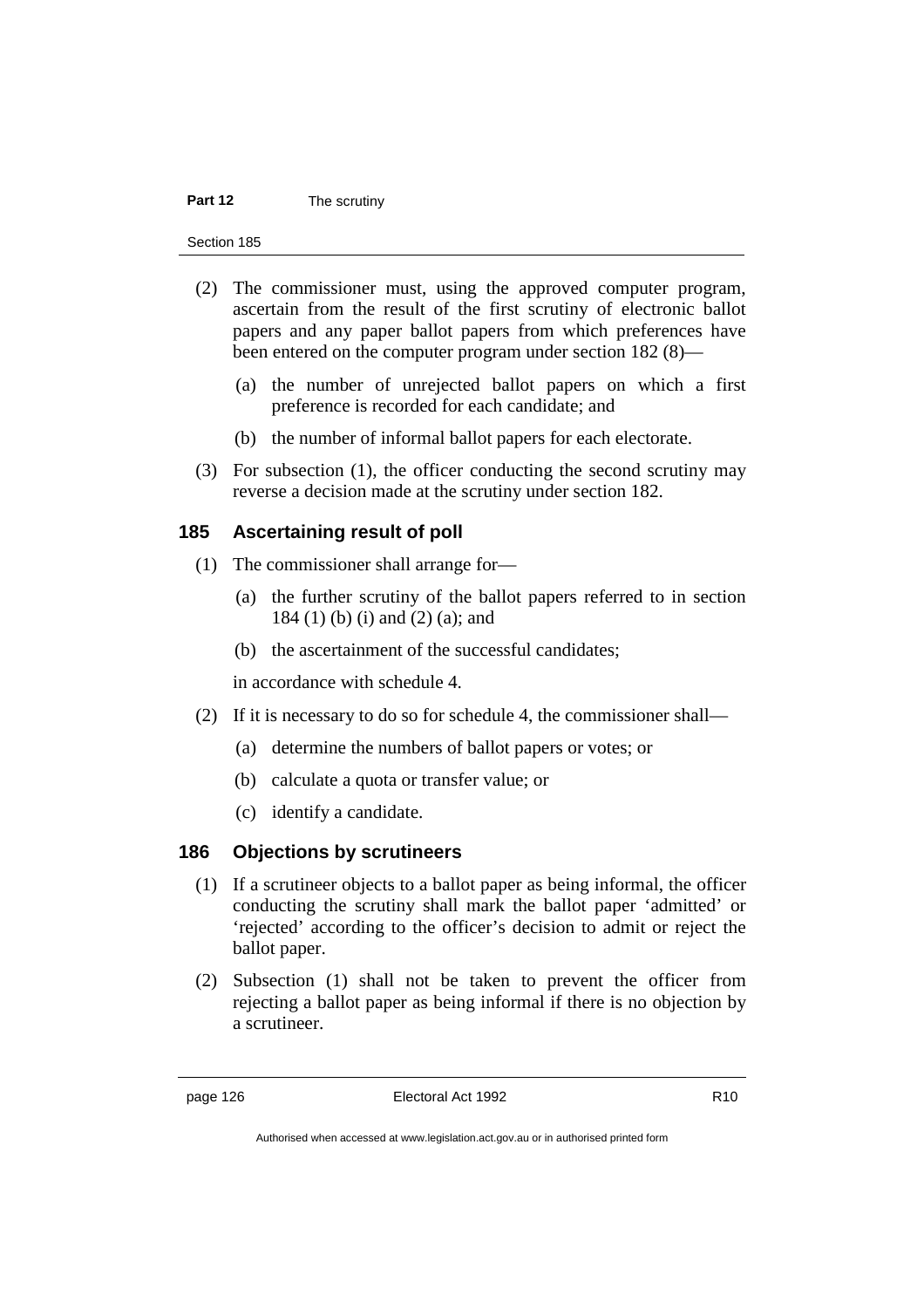#### **187 Recount of ballot papers**

- (1) The commissioner—
	- (a) may, if the commissioner considers appropriate; and
	- (b) shall, if directed by the electoral commission;

direct an officer to recount some or all of the ballot papers for an election at any time before the declaration of the result of the election.

- (2) A request by a candidate for the exercise of a power under subsection (1) shall be in writing setting out the reasons for the request.
- (3) The electoral commission shall not accede to a request by a candidate to direct the commissioner to exercise a power under subsection (1) unless the commissioner has already refused to exercise that power.
- (4) The officer conducting a recount—
	- (a) shall not deal with the ballot papers in a way that is inconsistent with this part; and
	- (b) may reverse a decision made earlier in the scrutiny.
- (5) Before a recount is conducted, the commissioner shall notify each candidate, in writing, of the date, time and place fixed for the recount.

#### **187A Recount of electronic scrutiny of ballot papers**

- (1) This section sets out the alternative ways in which a recount of the electronic scrutiny of ballot papers may be conducted.
- (2) The recount may be conducted by recounting data from electronic ballot papers kept on a backup copy of electronic data produced at a polling place or scrutiny centre.
- (3) If an approved computer program is used to find out the result of a scrutiny, the recount may be conducted—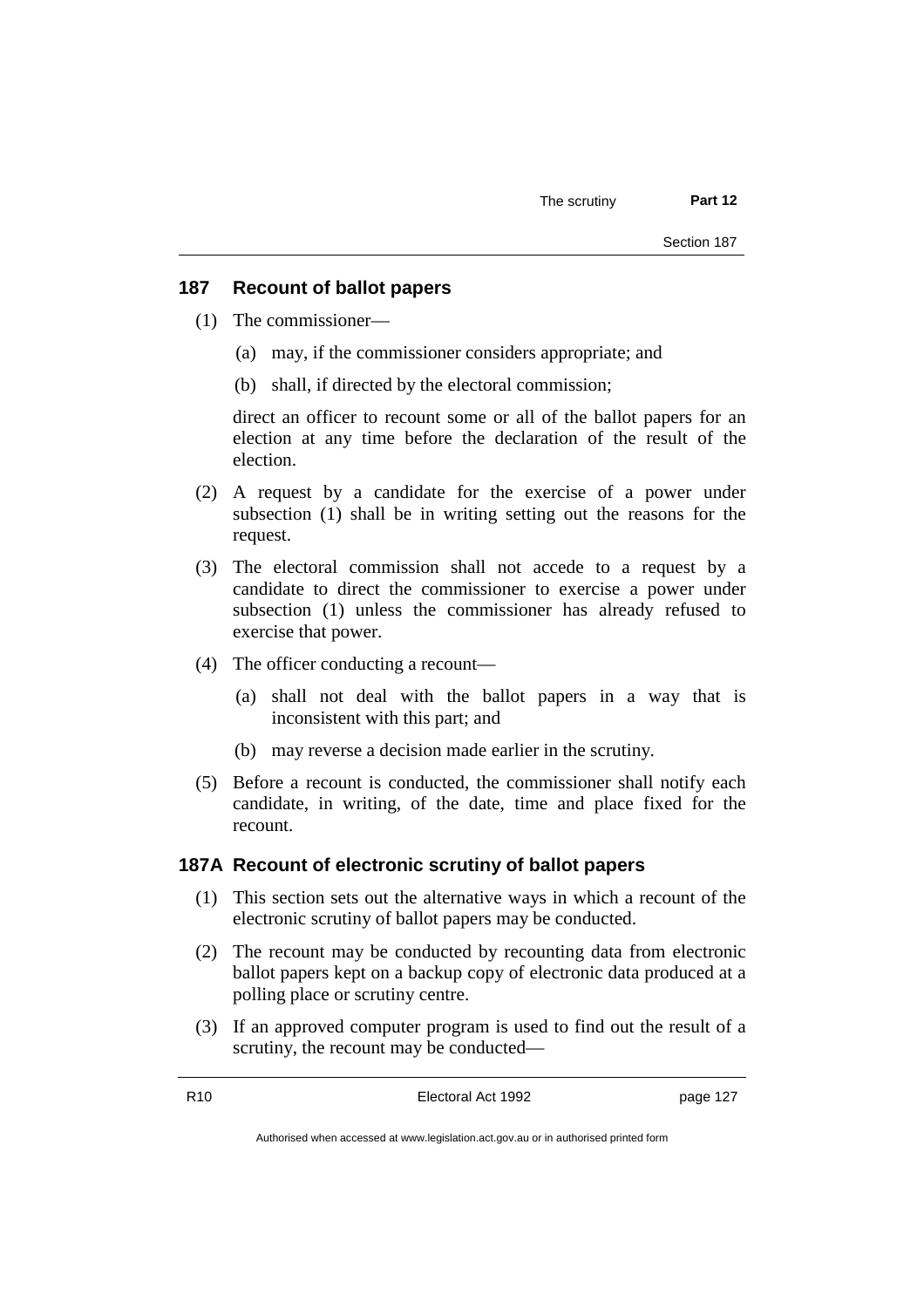- (a) by rerunning the program; or
- (b) by reloading the data into a different copy of the program and running the program.
- (4) If practicable, the recount may be conducted—
	- (a) by re-examining the accuracy of any preference data entered into the computer program from paper ballot papers; or
	- (b) by conducting—
		- (i) a partial or full manual scrutiny of paper ballot papers from which preference data has been entered into the computer program; or
		- (ii) a combination of manual scrutiny of those paper ballot papers and a computerised scrutiny of electronic ballot papers.

#### **188 Reservation of disputed ballot papers**

- (1) The officer conducting a recount—
	- (a) may, if the officer considers appropriate; and
	- (b) shall, at the request of any scrutineer;

reserve any ballot paper for the decision of the commissioner.

(2) The commissioner shall decide whether any ballot paper so reserved is to be admitted or rejected.

#### **189 Declaration of result of election**

- (1) As soon as practicable after the result of the poll in an election has been ascertained, the commissioner shall—
	- (a) declare elected each successful candidate ascertained in accordance with schedule 4;
	- (b) declare the result of the election; and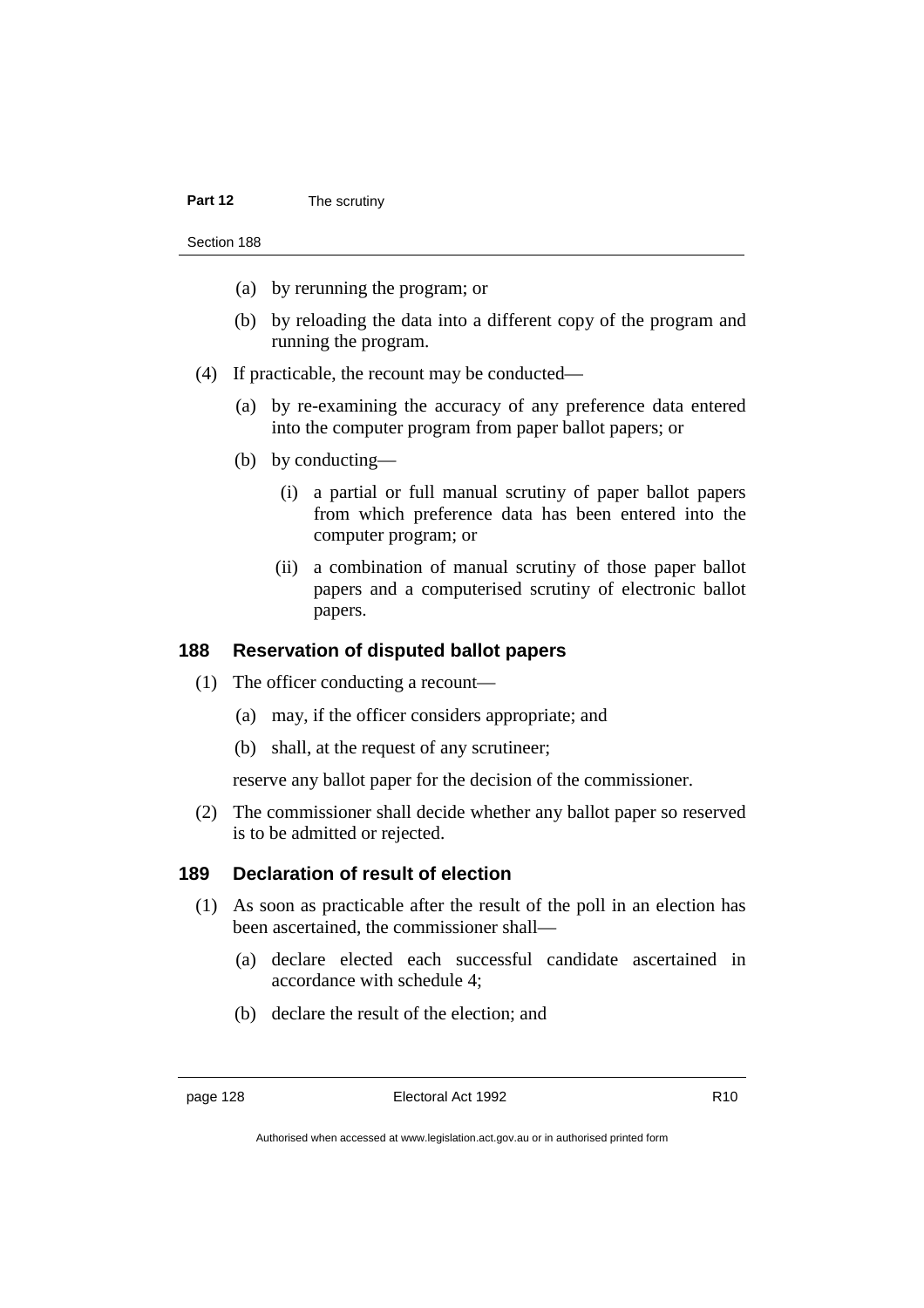- (c) notify the clerk of the Assembly of the names of the candidates elected.
- (2) The declaration shall be made in public at the place of nomination during ordinary office hours.
- (3) If a day is polling day for 2 or more elections, the results of all the elections shall be declared, so far as practicable, on the same day.
- (4) If a poll is not required for an election, a declaration under section 111 (1) or 112 shall not be made before the day that would have been polling day for the election.

R10 **Electoral Act 1992 page 129**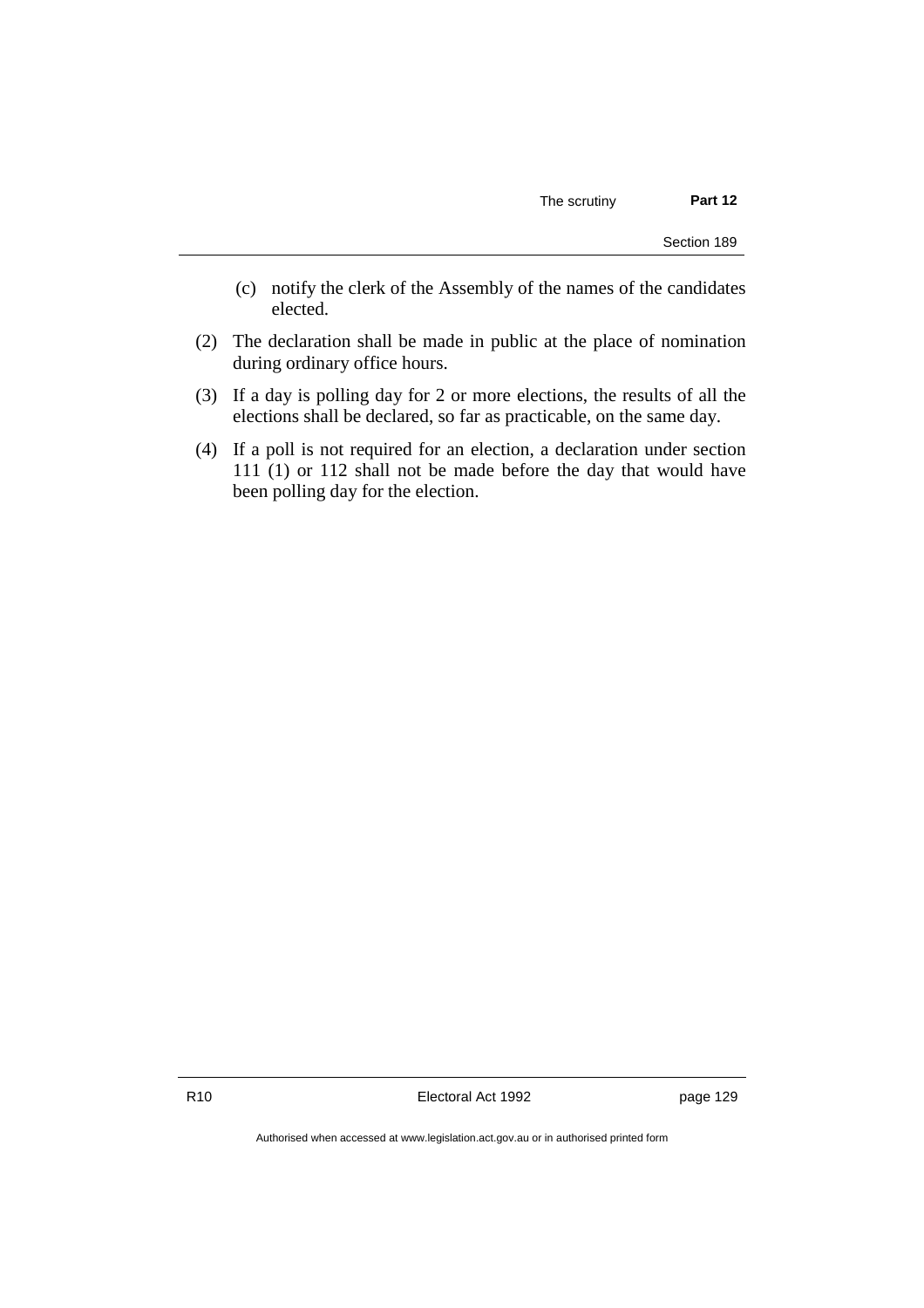#### **Part 13** Casual vacancies

Section 190

# **Part 13 Casual vacancies**

#### **190 Definitions for pt 13**

In this part:

*former MLA*, in relation to a casual vacancy, means the person who was elected to the seat in which the vacancy has occurred at the last election before the vacancy occurred.

*Speaker* includes—

- (a) if there is a vacancy in the office of Speaker—the Deputy Speaker; and
- (b) if there is a vacancy in the offices of Speaker and Deputy Speaker—the clerk of the Legislative Assembly.

#### **191 Notice of casual vacancy**

- $(1)$  If—
	- (a) the Speaker notifies the commissioner in writing that the seat of an MLA has become vacant otherwise than because of—
		- (i) the dissolution of the Assembly; or
		- (ii) the expiry of the term for which MLAs were elected at an election; or
		- (iii) the failure or partial failure of an election; and
	- (b) the commissioner is satisfied that it is practicable to fill the vacancy in accordance with section 194;

the commissioner shall publish a notice in a newspaper.

- (2) A notice published by the commissioner under subsection (1) shall—
	- (a) contain a statement to the effect that—

Authorised when accessed at www.legislation.act.gov.au or in authorised printed form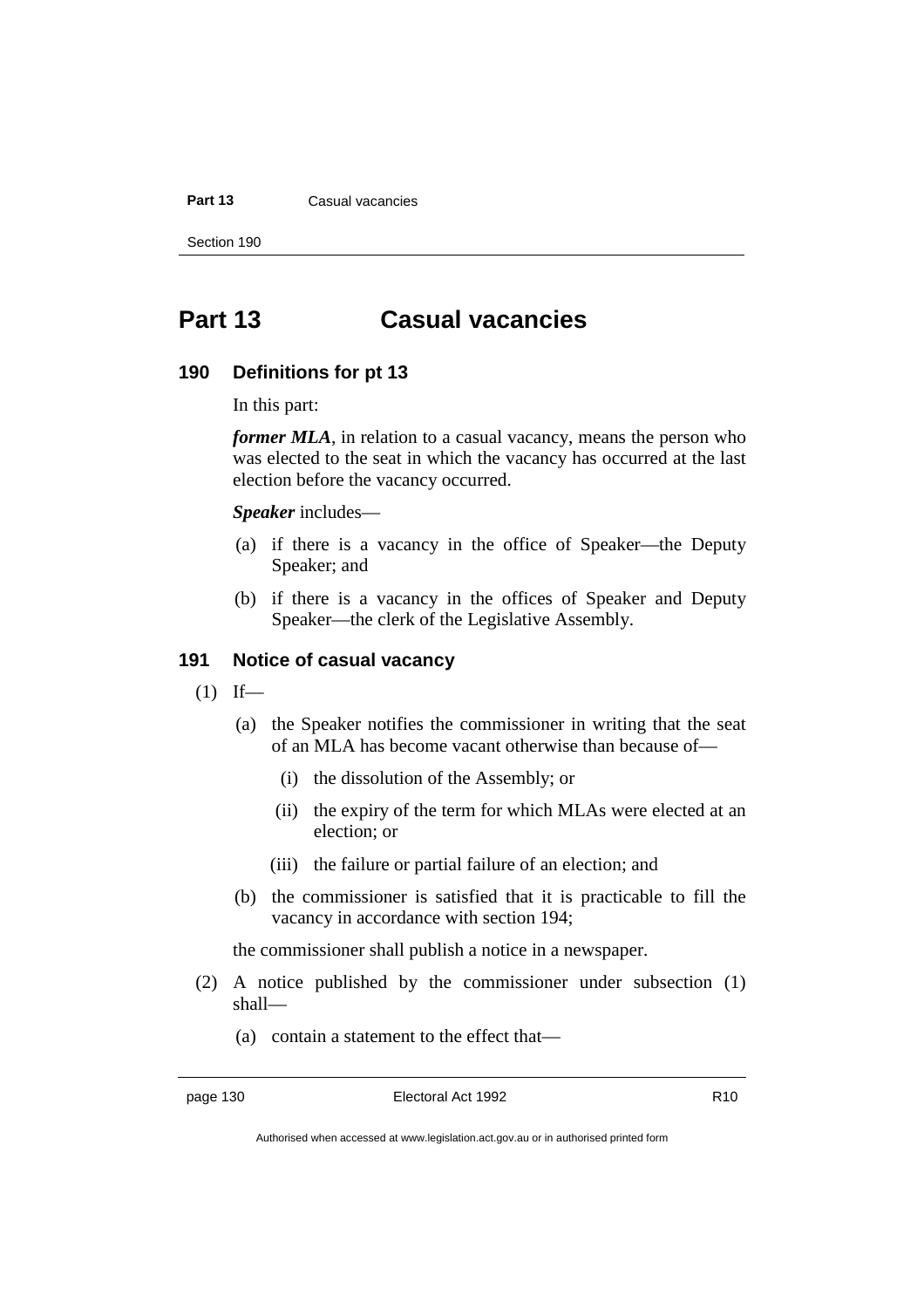- (i) there is a casual vacancy in the Assembly; and
- (ii) a person may apply to be a candidate in accordance with section 192; and
- (b) specify when, in accordance with section 192, applications close.
- (3) The commissioner shall, so far as practicable, give a copy of the notice to any person who, in the opinion of the commissioner, may be entitled to make an application under section 192 in relation to the vacancy.
- (4) If the commissioner is not satisfied that it is practicable to fill the vacancy in accordance with section 194, he or she shall inform the Speaker accordingly.

#### **192 Candidates for casual vacancy**

- (1) A person may apply to be a candidate for a seat in relation to which a casual vacancy has occurred if—
	- (a) the person was a candidate in the last election for the electorate in which the vacancy has occurred; and
	- (b) the person was not elected; and
	- (c) he or she is an eligible person.
- (2) An application under subsection (1) shall—
	- (a) contain—
		- (i) a statement by the applicant that he or she consents to be an MLA if elected; and
		- (ii) a declaration by the applicant, made in the presence of an elector, that he or she is an eligible person; and
		- (iii) the signature of the applicant and of the elector who witnessed the applicant's declaration; and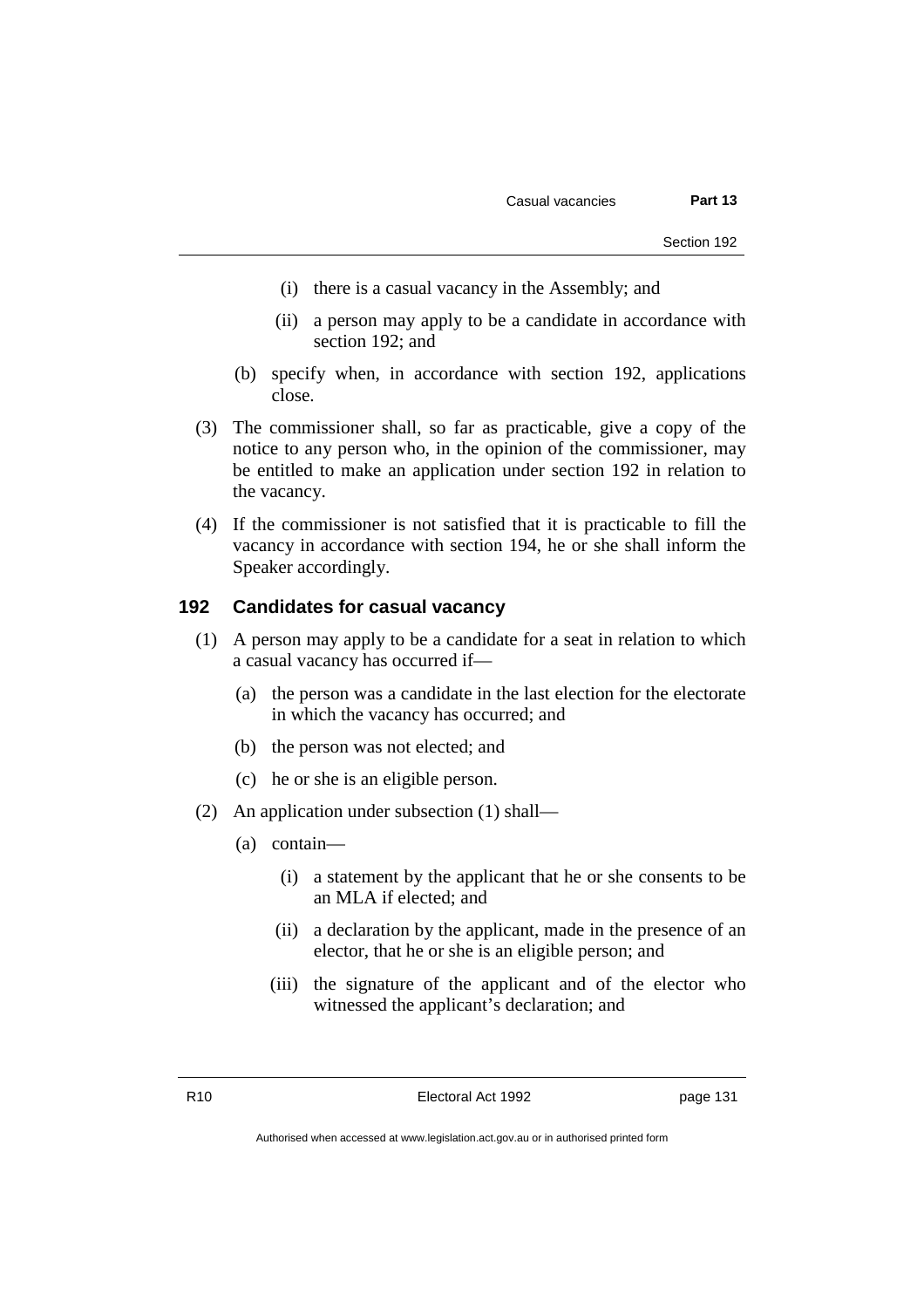#### **Part 13** Casual vacancies

Section 193

- (b) reach the commissioner before noon on the 10th day after the day on which notice of the vacancy was published in a newspaper in accordance with section 191 (1).
- *Note* If a form is approved under s 340A (Approved forms) for an application, the form must be used.
- (3) An applicant may withdraw his or her application by giving the commissioner written notice of withdrawal before applications close.
- (4) The commissioner shall reject a purported application that is not substantially in accordance with subsection (2) and give the person in relation to whom it was made written notice setting out the reasons for the rejection.
- (5) In this section:

*eligible person* means a person who—

- (a) is eligible to be an MLA; or
- (b) would, apart from section 103 (2) (b), be eligible to be an MLA.

### **193 Publication of candidates' details**

- (1) If 1 or more persons have applied to be a candidate in accordance with section 192, the commissioner shall, as soon as practicable after the close of applications—
	- (a) publicly produce all the applications and declare each person who has duly applied to be a candidate; and
	- (b) arrange for a notice containing particulars relating to each candidate (other than any suppressed address) to be displayed at the office of the commissioner.
- (2) If there are no candidates in relation to a casual vacancy, the commissioner shall declare that there are no candidates and inform the Speaker accordingly.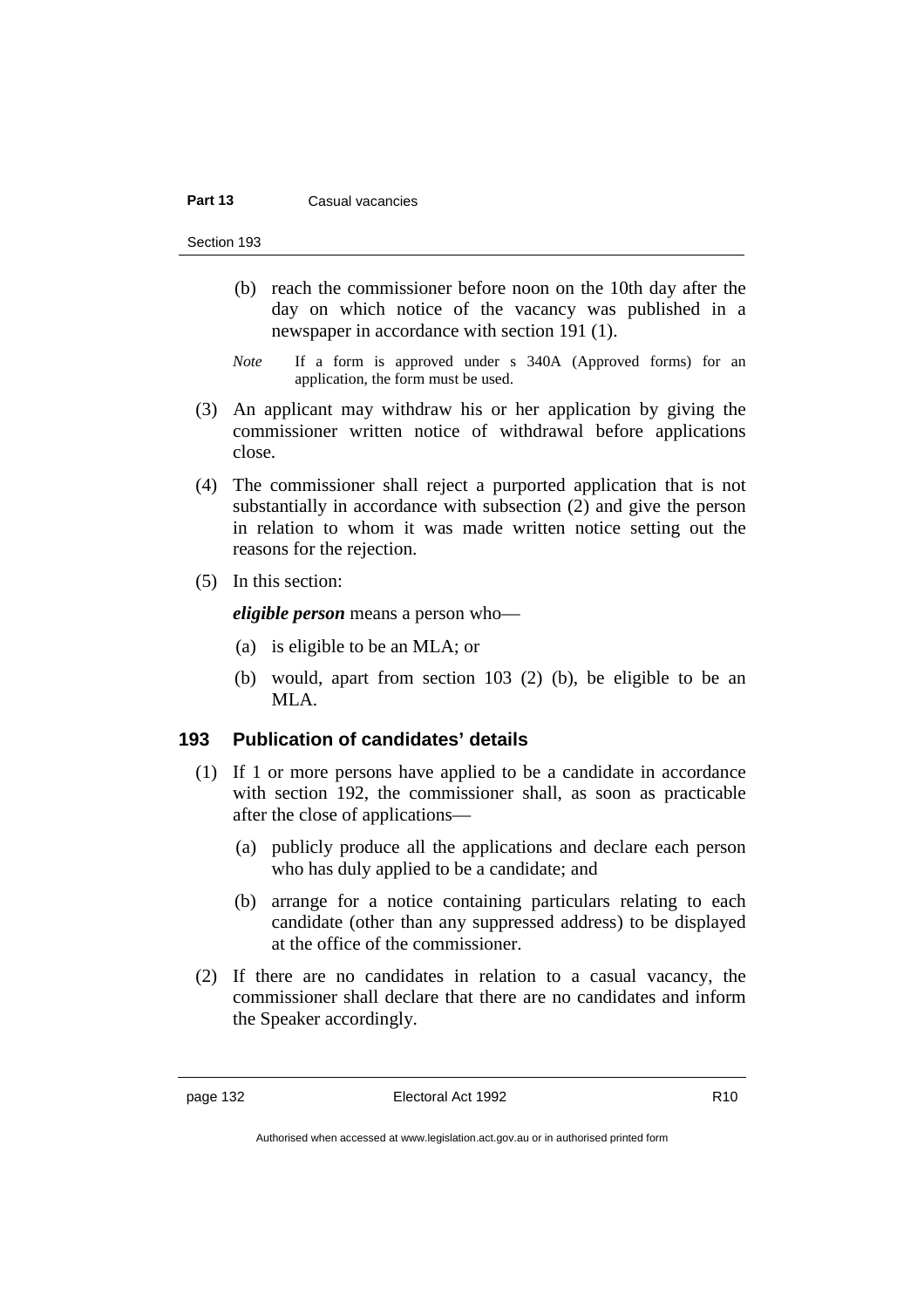#### **194 Determination of candidate to fill vacancy**

- (1) If there is only 1 candidate in relation to a casual vacancy, the commissioner shall declare the candidate elected.
- (2) If there is more than 1 candidate in relation to a casual vacancy, the commissioner shall, as soon as practicable after making a declaration under section 193 (1) (a)—
	- (a) fix a time and place for a recount of the ballot papers counted for the former MLA at the last election at which he or she was elected; and
	- (b) give each candidate written notice of the time and place so fixed; and
	- (c) conduct the recount in accordance with schedule 4, part 4.3.

*Note* For how documents may be given, see *Legislation Act 2001*, pt 19.5.

- (3) The commissioner shall declare elected the successful candidate ascertained in accordance with schedule 4, part 4.3.
- (4) This Act applies, so far as practicable, to a recount under subsection (2) as if it were a scrutiny under part 12.

#### **195 Assembly nominees**

- $(1)$  If—
	- (a) the commissioner informs the Speaker that a casual vacancy has not been filled for a reason specified in section 191 (4) or 193 (2); and
	- (b) the Speaker notifies the commissioner that the Assembly has chosen a person to hold the vacant office as an MLA for the rest of the term of the former MLA;

the commissioner shall declare elected the person chosen.

(2) If the name of the former MLA appeared on the ballot paper for the last election as a party candidate, the person chosen to hold the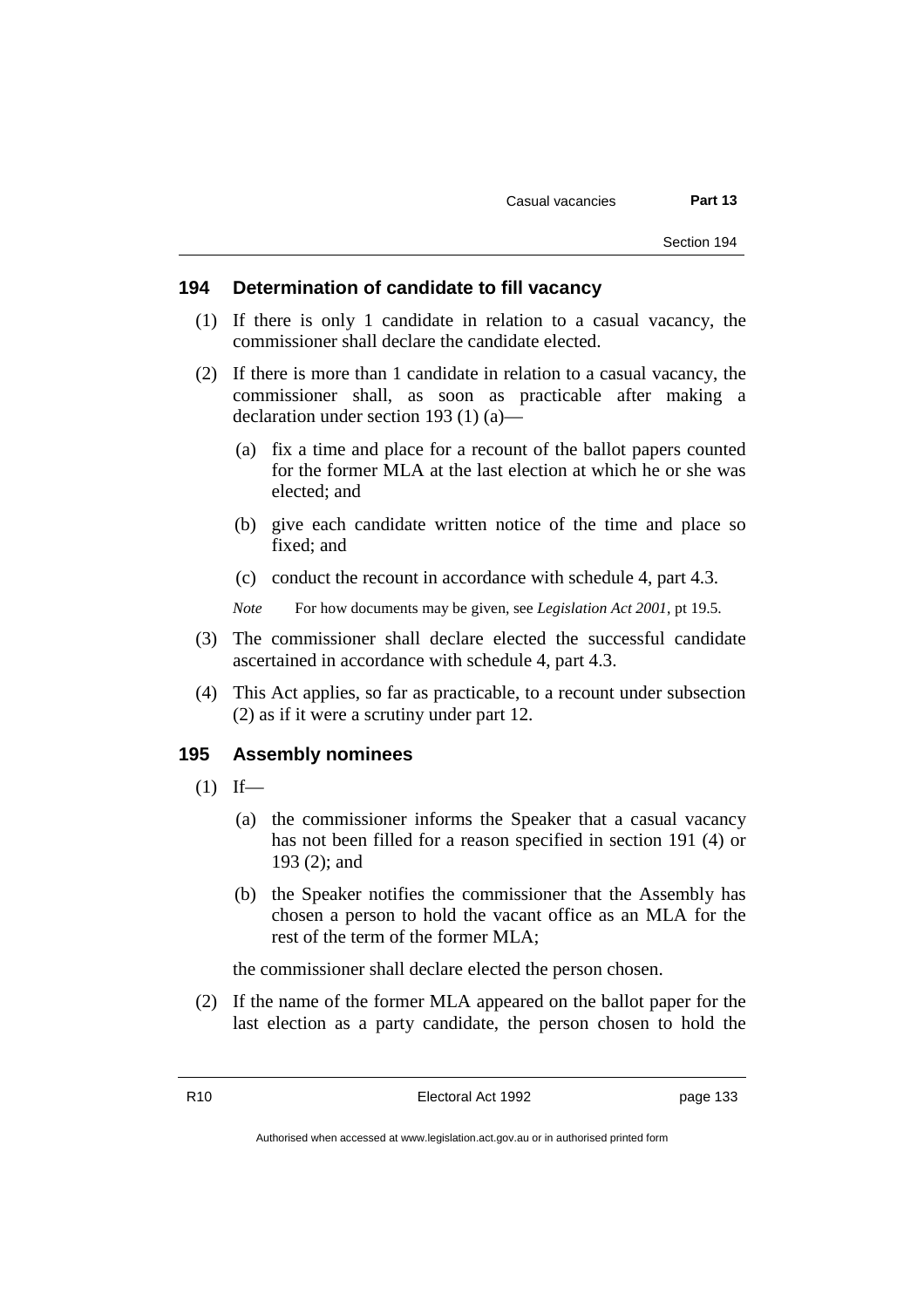#### **Part 13** Casual vacancies

Section 196

vacant office shall be a member of the party who is nominated by the party.

- (3) If a person chosen in accordance with subsection (2) ceases to be a member of the party before the Assembly next meets after the declaration under subsection (1), the person shall be taken not to have been chosen.
- $(4)$  If—
	- (a) the name of the former MLA appeared on the ballot paper for the last election as a candidate other than a party candidate; or
	- (b) if subsection (2) would otherwise apply—there is no member of the relevant party available to be chosen;

the person chosen shall be a person who has not been a member of a registered party at any time during 12 months immediately before the time when the choice is made.

- (5) If a person chosen in accordance with subsection (4) becomes a member of a registered party before the Assembly next meets after the declaration under subsection (1), the person shall be taken not to have been chosen.
- (6) For subsection (3), a person shall not be taken to have ceased to be a member of a registered party merely because the party has ceased to exist or has been removed from the register of political parties.

#### **196 Term of office of MLA declared elected under pt 13**

The term of office of an MLA declared elected under—

- (a) section 194 (1) or (3); or
- (b) section 195 (1);

begins at the end of the day when the election of the MLA is declared and, unless sooner ended by resignation or disqualification, or by dissolution of the Assembly, ends on the polling day for the next election.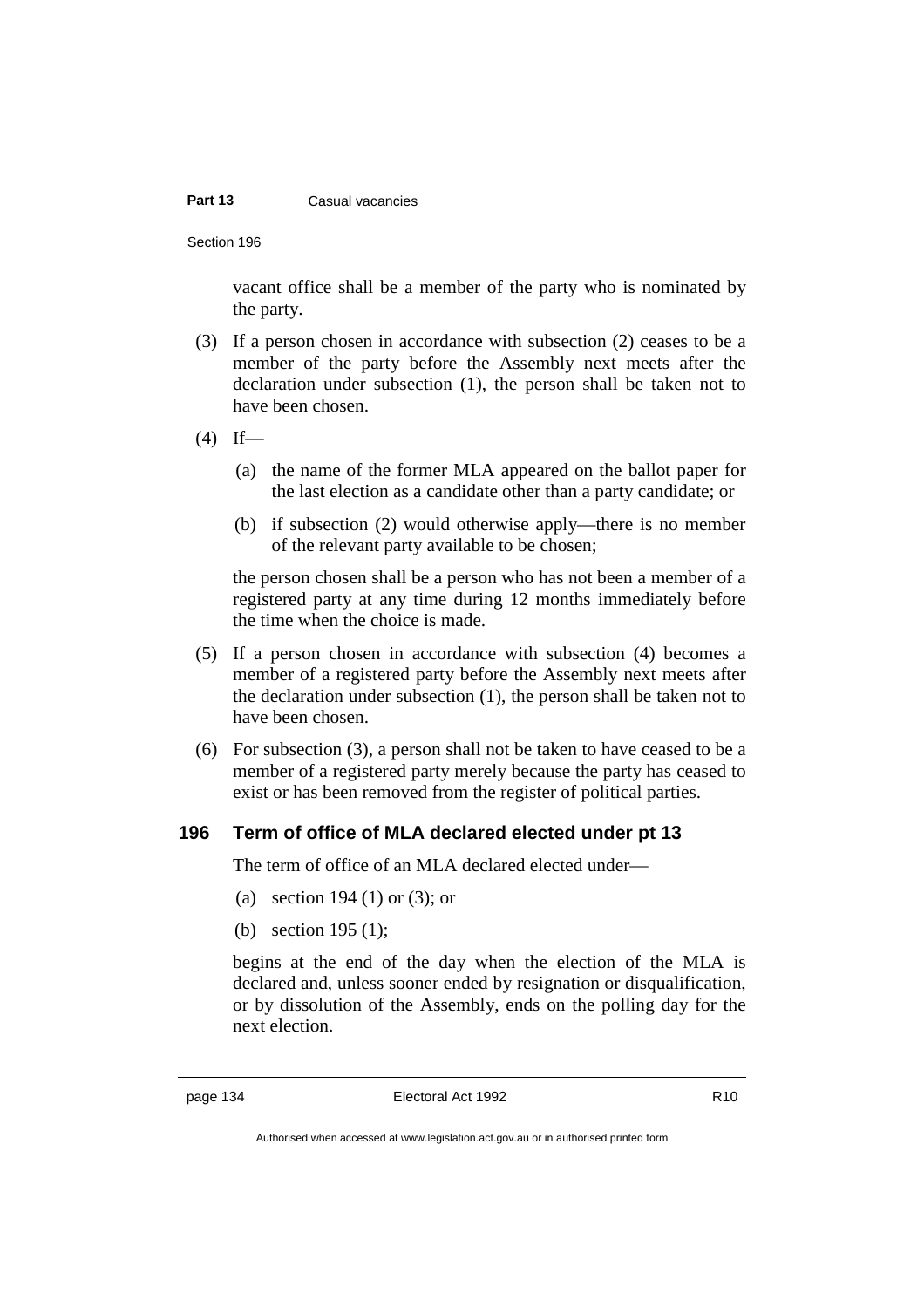Casual vacancies **Part 13**

Section 197

## **197 Dissolution or pre-election period**

The commissioner shall not take any action, or any further action, under this part in relation to a casual vacancy after the Assembly is dissolved or a pre-election period begins in relation to the electorate in which the casual vacancy has occurred.

R10 **Electoral Act 1992 page 135** 

Authorised when accessed at www.legislation.act.gov.au or in authorised printed form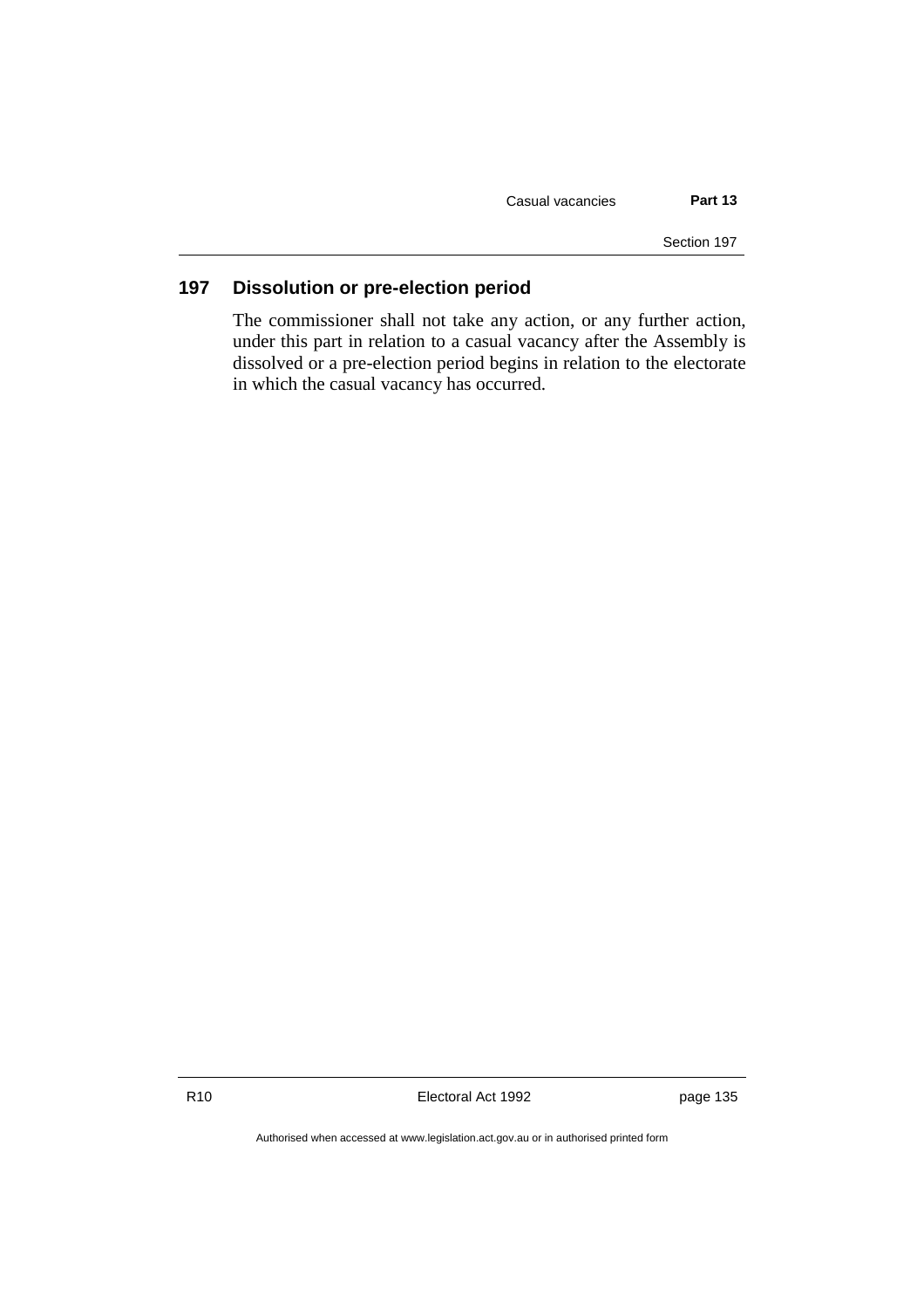# **Part 14 Election funding and financial disclosure**

## **Division 14.1 Preliminary**

### **198 Definitions for pt 14**

In this part:

*amount* includes value.

*associated entity* means an entity that—

- (a) is controlled by 1 or more parties, ballot groups or MLAs; or
- (b) operates, completely or to a significant extent, for the benefit of 1 or more registered parties, ballot groups or MLAs.

*ballot group* means a registered ballot group.

*disclosure period*—see section 201.

*disposition of property* means any conveyance, transfer, assignment, settlement, delivery, payment or other alienation of property, and includes—

- (a) the allotment of shares in a company; and
- (b) the creation of a trust in property; and
- (c) the grant or creation of any lease, mortgage, charge, servitude, licence, power, partnership or interest in property; and
- (d) the release, discharge, surrender, forfeiture or abandonment (at law or in equity) of any debt, contract or thing in action or of any interest in property; and
- (e) the exercise by a person of a general power of appointment of property in favour of any other person; and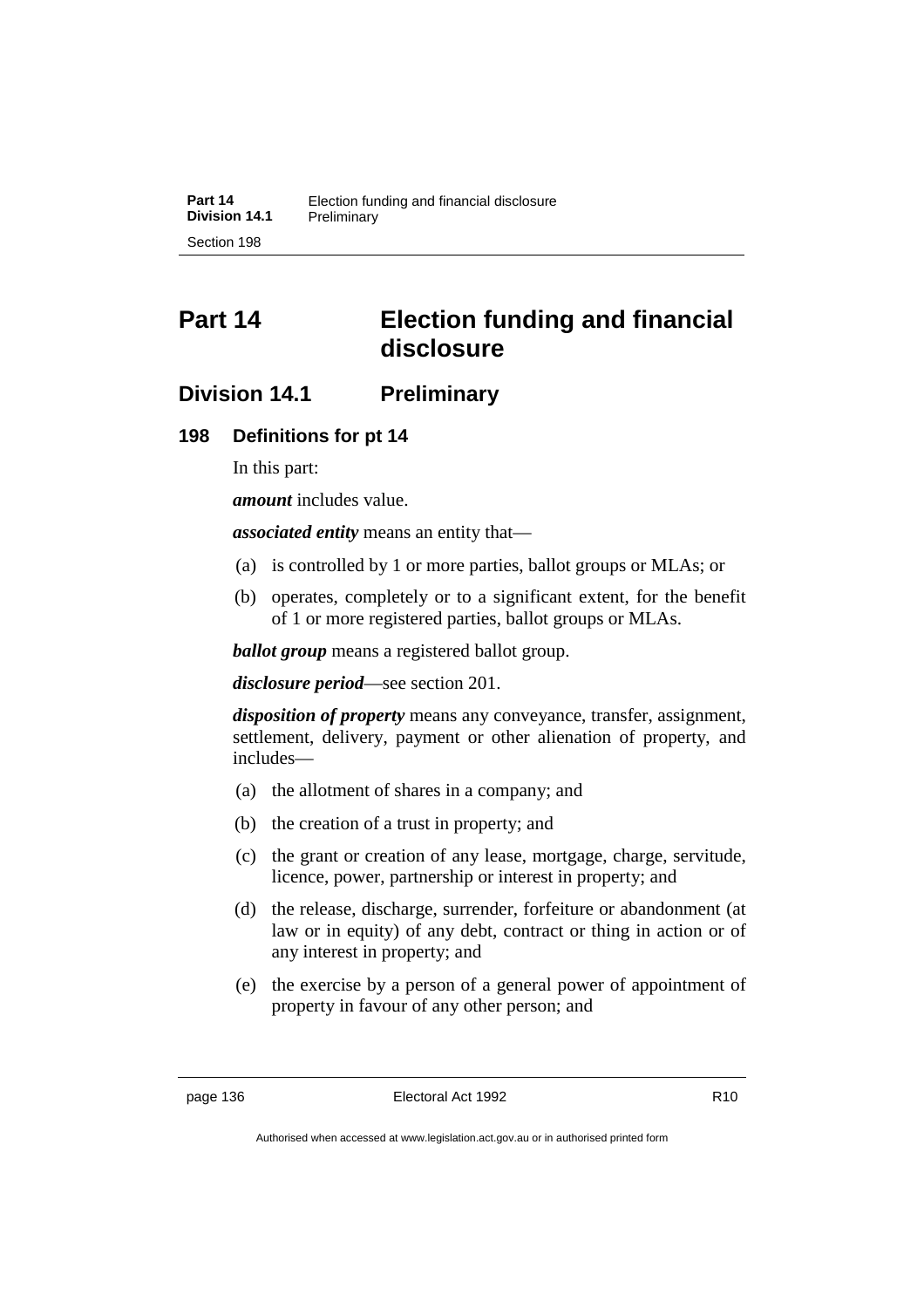(f) a transaction entered into by a person with intent to diminish (directly or indirectly) the value of the person's own property and to increase the value of the property of any other person.

*eligible vote*, in relation to an election, means a first preference recorded on a formal ballot paper in the election.

*entity* means—

- (a) an incorporated or unincorporated body; or
- (b) a trustee of a trust.

*financial controller*, in relation to an associated entity, means—

- (a) if the entity is a company—the secretary of the company; or
- (b) if the entity is the trustee of a trust—the trustee; or
- (c) in any other case—the person responsible for maintaining the financial records of the entity.

*gift* means a disposition of property made by a person to another person, being a disposition made without consideration in money or money's worth or with inadequate consideration, and includes the provision of a service (other than volunteer labour) for no consideration or for inadequate consideration, but does not include—

- (a) a disposition of property under a will; or
- (b) a payment under division 14.3; or
- (c) an annual subscription paid to a party by a person in relation to the person's membership of the party; or
- (d) for division 14.4 (Disclosure of donations) and in relation to a candidate—a gift made to or received by the candidate for the benefit of a party, ballot group or non-party group of which the candidate is a member.

*non-party group* means a group of non-party candidates whose names are grouped on a ballot paper under section 115 (2).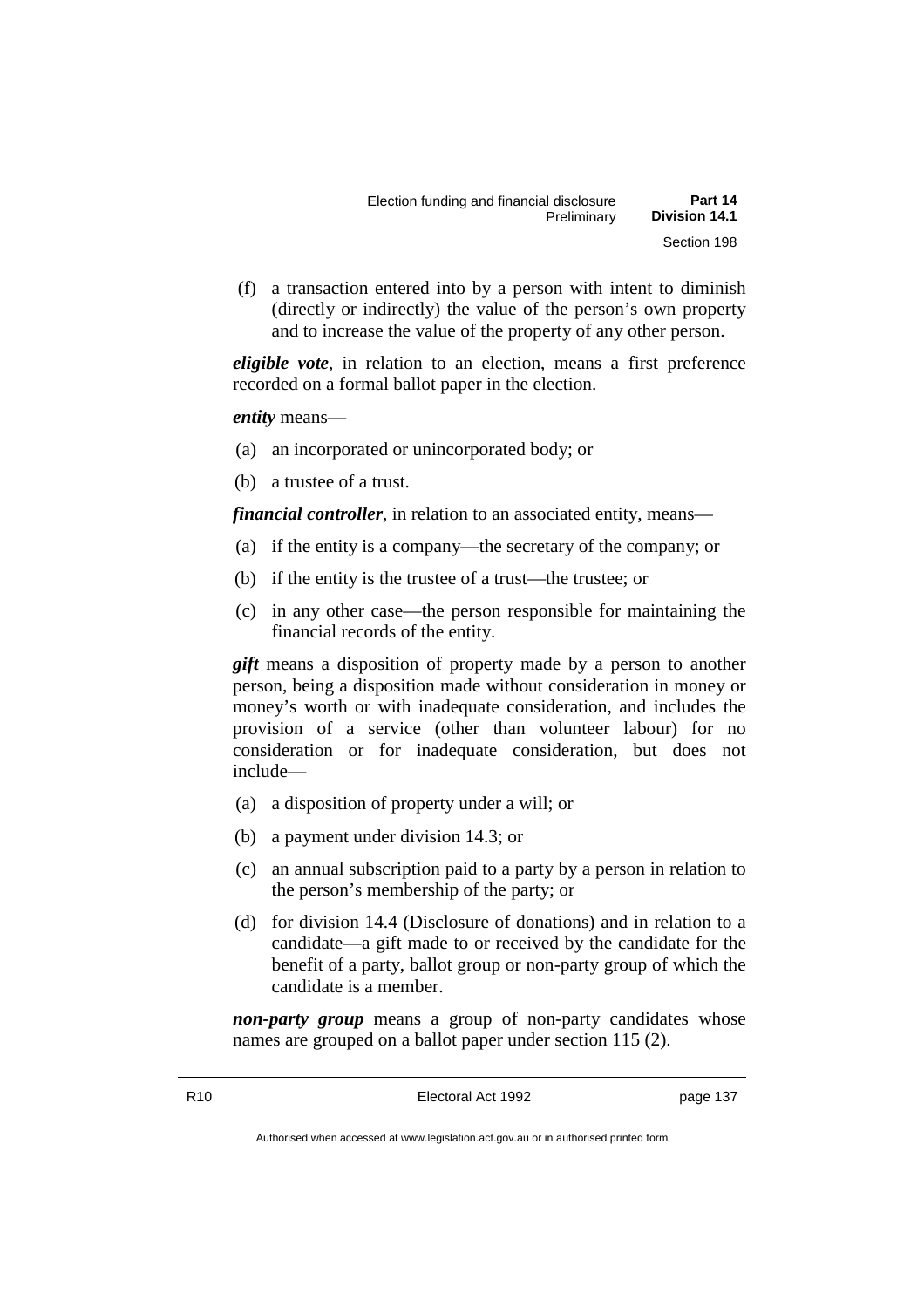*party* means a registered party.

*property* includes money.

*register* means—

- (a) in relation to a reporting agent appointed by a party, ballot group or MLA—the register of party, ballot group and MLA reporting agents kept under section 205 (1); or
- (b) in relation to a reporting agent appointed by a candidate—the register of candidate reporting agents kept under section 205 (2).

*registered industrial organisation* means an organisation registered under the *Workplace Relations Act 1996* (Cwlth) or under a law of a State or another Territory providing for the registration of industrial organisations.

*reporting agent*, for a party, ballot group, MLA or candidate, means—

- (a) a person appointed by the party, group, MLA or candidate under section 203 (Appointed agents) and whose registration under section 205 (Registers of reporting agents) has not been cancelled; or
- (b) the person taken to be the reporting agent for the party, group, MLA or candidate under section 204 (Non-appointed agents).

#### **198A Reference to things done by party or ballot group etc**

- (1) In this part, a reference to something done by or with the authority of a party is, if the party is not a corporation, a reference to things being done by or with the authority of members of the party on behalf of the party.
- (2) In this part, a reference to things done by or with the authority of a ballot group is a reference to things done by or with the authority of—
	- (a) the sponsoring MLA; or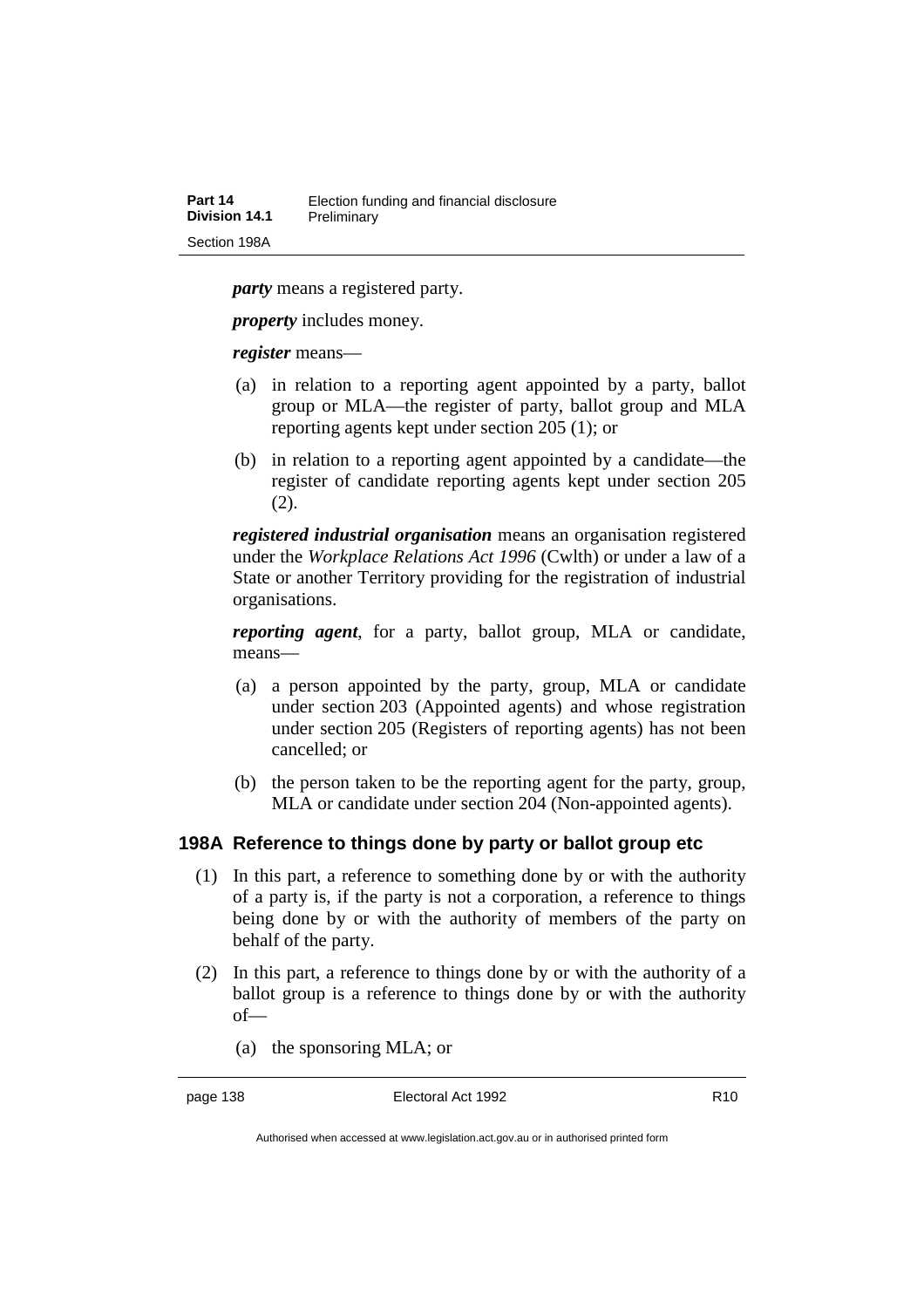| Election funding and financial disclosure | Part 14              |
|-------------------------------------------|----------------------|
| Preliminary                               | <b>Division 14.1</b> |
|                                           | Section 198B         |

(b) a candidate nominated for election for the group acting on behalf of the group.

#### **198B Candidate remains candidate after election**

For this part, a candidate is taken to remain a candidate for 30 days after the election in which the person was a candidate.

#### **199 Related bodies corporate**

- (1) For this part, bodies corporate that are related shall be taken to be the same person.
- (2) In subsection (1):

*related*, in relation to 2 bodies corporate, means that one body corporate is—

- (a) a holding company; or
- (b) a subsidiary; or
- (c) a subsidiary of a holding company;

of the other body corporate.

#### **200 Activities of campaign committees**

- (1) For division 14.4 (Disclosure of donations), division 14.5 (Disclosure of electoral expenditure) and division 14.6 (Annual returns), gifts received, expenditure incurred, and amounts received, paid or owed, by or on behalf of the campaign committee of a party candidate or ballot group candidate are taken to be incurred, paid or owed by the party or group.
- (2) In subsection (1):

*campaign committee* means a body of persons appointed, or engaged, to form a committee to assist the campaign of a candidate.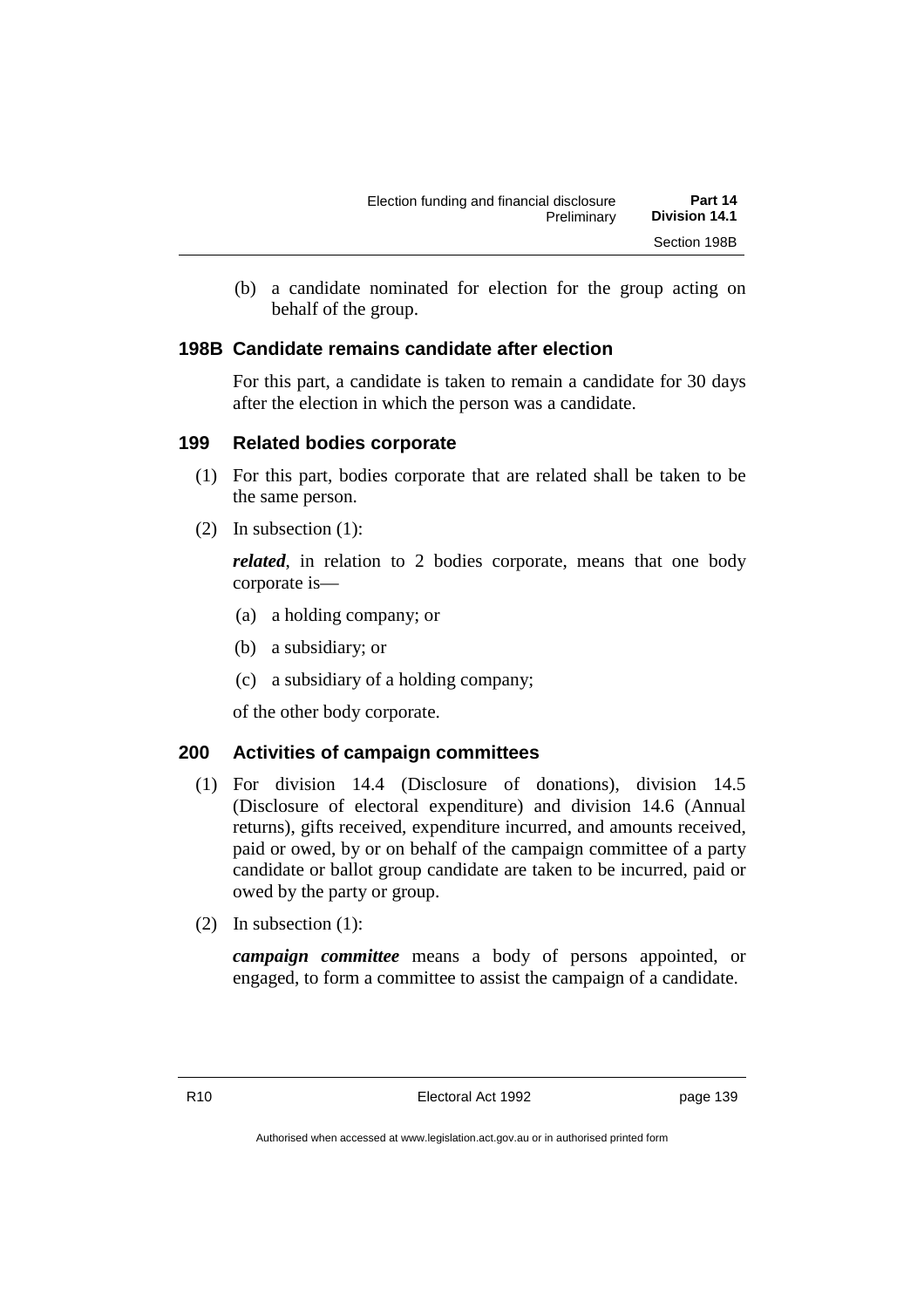| Part 14       | Election funding and financial disclosure |
|---------------|-------------------------------------------|
| Division 14.1 | Preliminary                               |
| Section 201   |                                           |

#### **201 Disclosure periods**

- (1) For this part, the *disclosure period* in relation to an election is the period beginning on the disclosure day and ending at the end of the 30th day after polling day.
- (2) In subsection (1):

*disclosure day*, in relation to an election, means—

- (a) for a candidate who was a candidate in an election the polling day for which was within 4 years before polling day for the firstmentioned election—the 31st day after polling day for the last election before the firstmentioned election; or
- (b) for a candidate to whom paragraph (a) does not apply—
	- (i) if the candidate won party or ballot group preselection, or endorsement, for the election—the day when preselection, or endorsement, was won; or
	- (ii) in any other case—the earlier of the following days:
		- (A) the day when the person publicly announced that he or she would be a candidate in the election; or
		- (B) the day when the person was nominated in accordance with section 105; or
- (c) for a person to whom, or body to which, section 220 or 221 applies—the 31st day after polling day for the last previous election; or
- (d) for a non-party group that contested the previous general election—the 31st day after polling day for that election; or
- (e) for a non-party group to which paragraph (d) does not apply the earlier of the following days:
	- (i) the day when the group publicly announced that it would contest the election;

Authorised when accessed at www.legislation.act.gov.au or in authorised printed form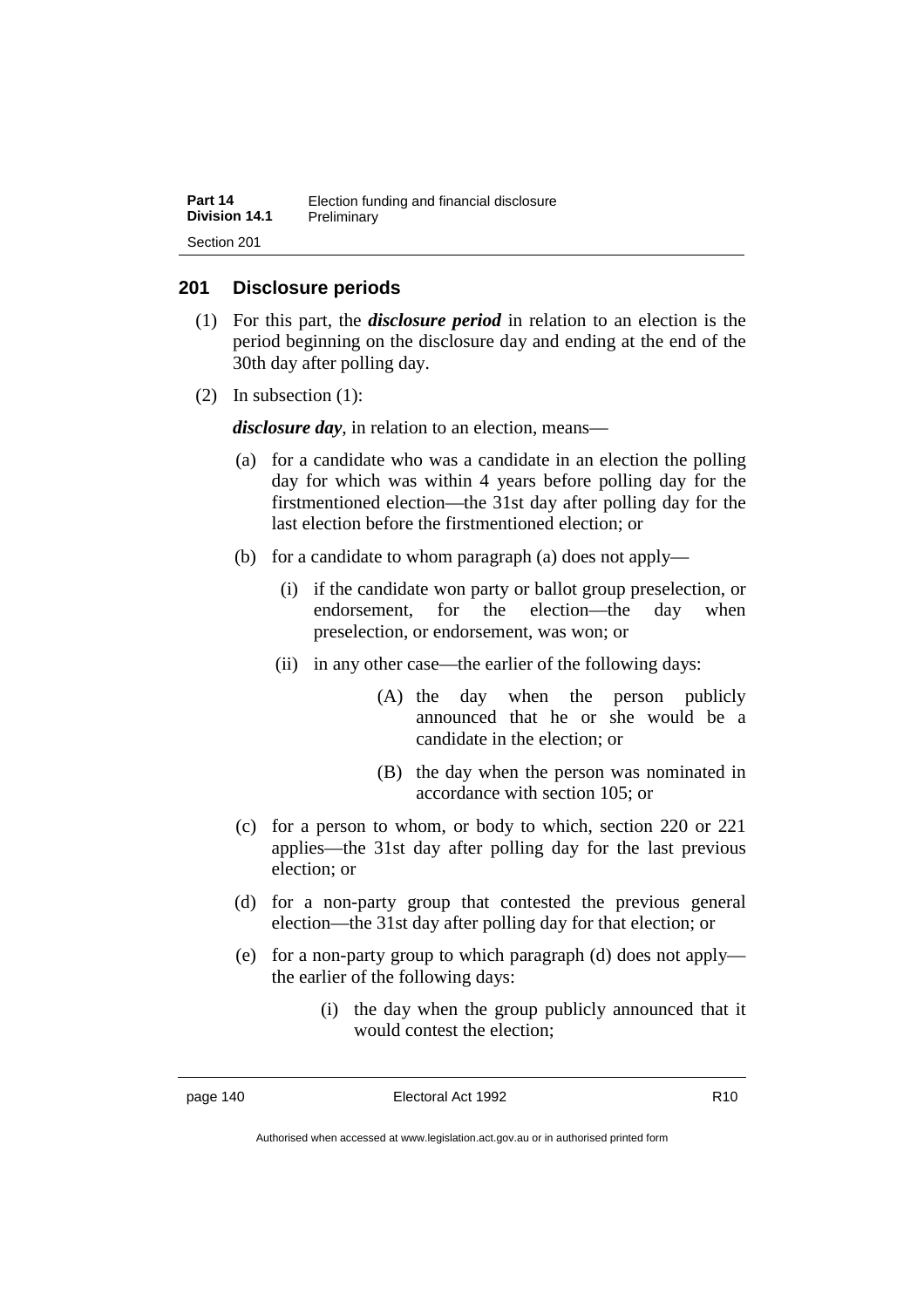(ii) the day when the candidates comprising the group requested that their names be grouped on the ballot paper in accordance with section 115.

#### **202 Gifts—determination of amounts**

For this part, the regulations may prescribe principles for determining the amount of a gift that consists of, or includes, a disposition of property other than money.

## **Division 14.2 Reporting agents**

#### **203 Appointed agents**

- (1) A party, non-party group, MLA or candidate may appoint a reporting agent.
- (2) The sponsoring MLA for a ballot group may appoint a reporting agent for the group.
- (3) The appointment of a reporting agent under subsection (1) or (2) has no effect unless—
	- (a) the person appointed is an adult; and
	- (b) written notice of the appointment is given to the commissioner—
		- (i) if the appointment is made by a party—by the secretary of the party; or
		- (ii) if the appointment is made by a non-party group—by a member of the group; or
		- (iii) in any other case—by the MLA or candidate making the appointment; and
	- (c) the name, address and date of birth of the person appointed are set out in the notice; and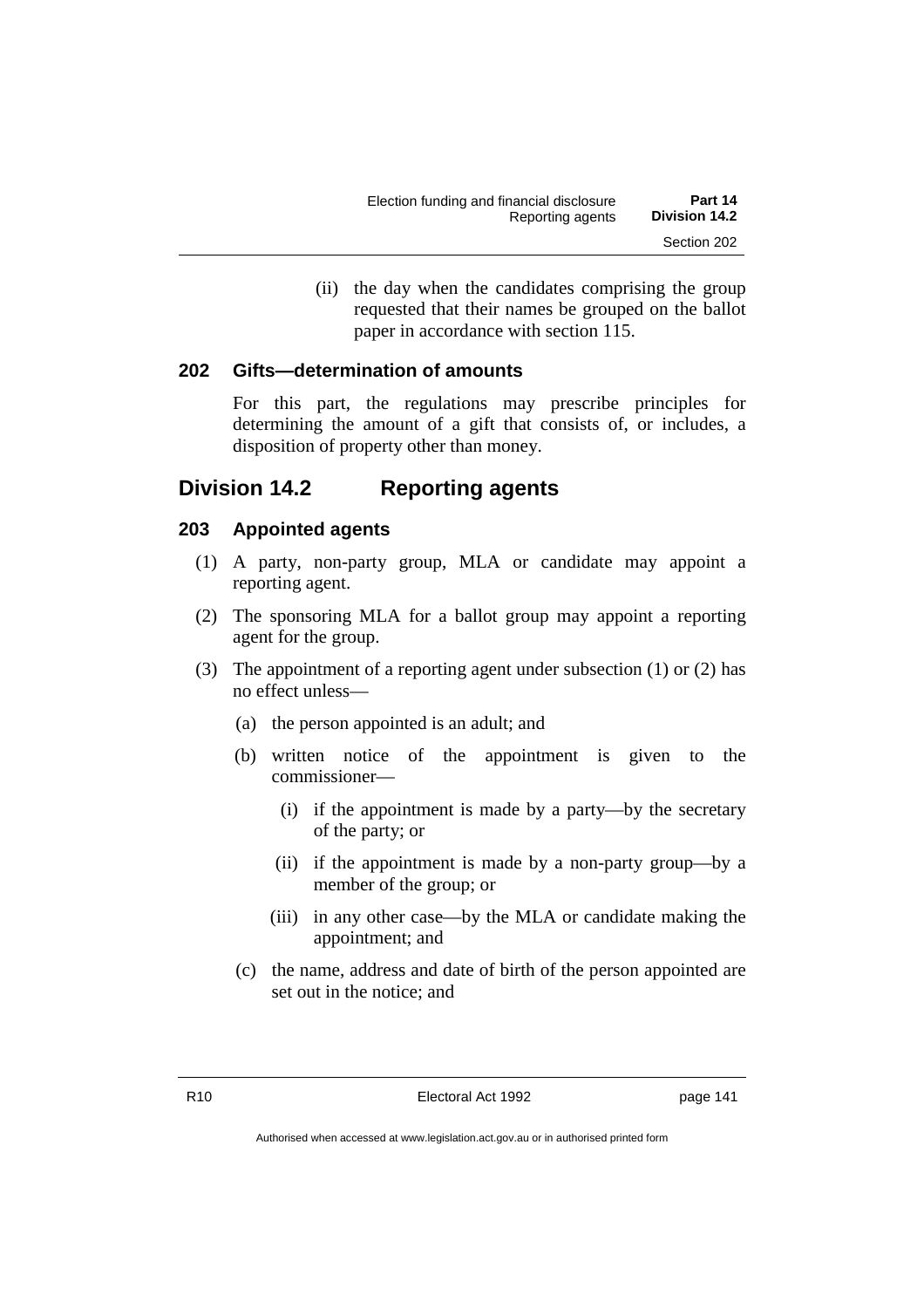(d) the person appointed has consented in writing to the appointment.

*Note* For how documents may be given, see *Legislation Act 2001*, pt 19.5.

- (4) If a party or ballot group ceases to be registered under part 7 (Registration of political parties and ballot groups) and, immediately before it ceased to be registered, a person was its reporting agent under subsection  $(1)$  or  $(2)$ , the person is taken to continue to be its reporting agent as if it had continued to be registered.
- (5) A person taken to be a reporting agent in accordance with subsection (4) or section 204 (2) is taken to continue in the position until the person resigns from the position with the commissioner's consent.

### **204 Non-appointed agents**

- (1) If there is no appointment in force under section 203 (Appointed agents) in relation to a party or ballot group, the registered officer of the party or ballot group is taken to be its reporting agent.
- (2) If a party or ballot group ceases to be registered under part 7 (Registration of political parties and ballot groups) and no-one is taken under section 203 (4) to be its reporting agent, the person who was its registered officer immediately before it ceased to be registered is taken to be its reporting agent as if it had continued to be registered.
- (3) If there is no appointment in force under section 203 in relation to a non-party group, each member of the group shall be taken to be a reporting agent for the group.
- (4) If there is no appointment under section 203 in force in relation to an MLA, the MLA shall be taken to be his or her own reporting agent.
- (5) If there is no appointment under section 203 in force in relation to a candidate, the candidate shall be taken to be his or her own reporting agent.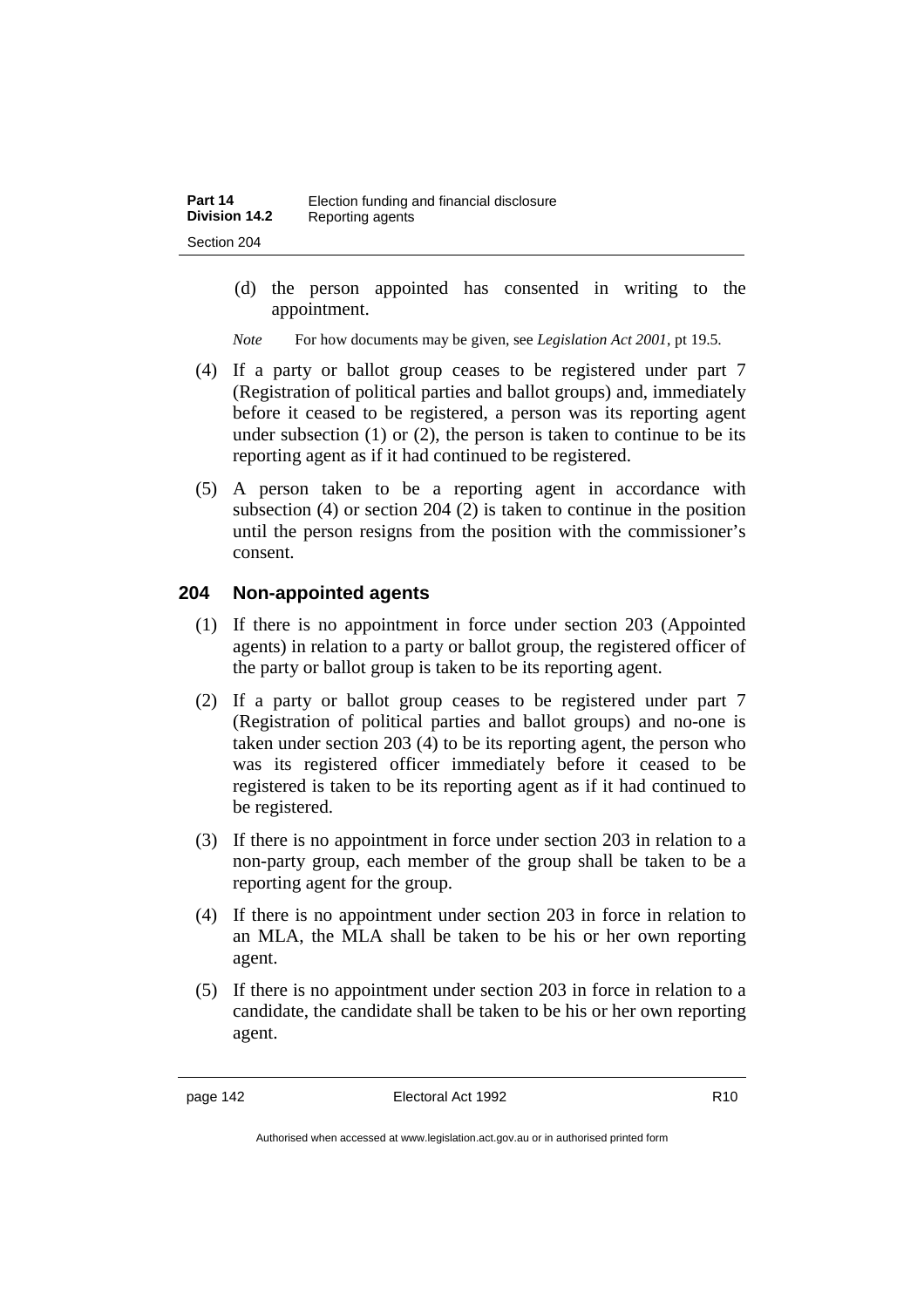#### **205 Registers of reporting agents**

- (1) The commissioner must keep a register called the register of party, ballot group and MLA agents.
- (2) The commissioner shall keep a register called the register of nonparty group and candidate reporting agents.
- (3) The commissioner shall register the name and address of each reporting agent appointed in accordance with section 203 in the appropriate register.
- (4) The commissioner shall cancel the registration of a reporting agent if—
	- (a) the person gives the commissioner written notice that he or she has resigned the appointment; or
	- (b) the MLA, candidate or secretary of the party that appointed the person gives the commissioner written notice that the person has ceased to be the reporting agent; or
	- (c) for a ballot group—the sponsoring MLA gives the commissioner written notice that the person has ceased to be the reporting agent; or
	- (d) it comes to the commissioner's notice that the person can no longer exercise the functions of a reporting agent.
- (5) If a registered reporting agent dies, the MLA, candidate, secretary of the party, or sponsoring MLA of the ballot group, that appointed the agent must give the commissioner written notice within 28 days after the day of the death.

## **Division 14.3 Election funding**

#### **206 Who eligible votes are cast for**

For this division—

R10 Electoral Act 1992 page 143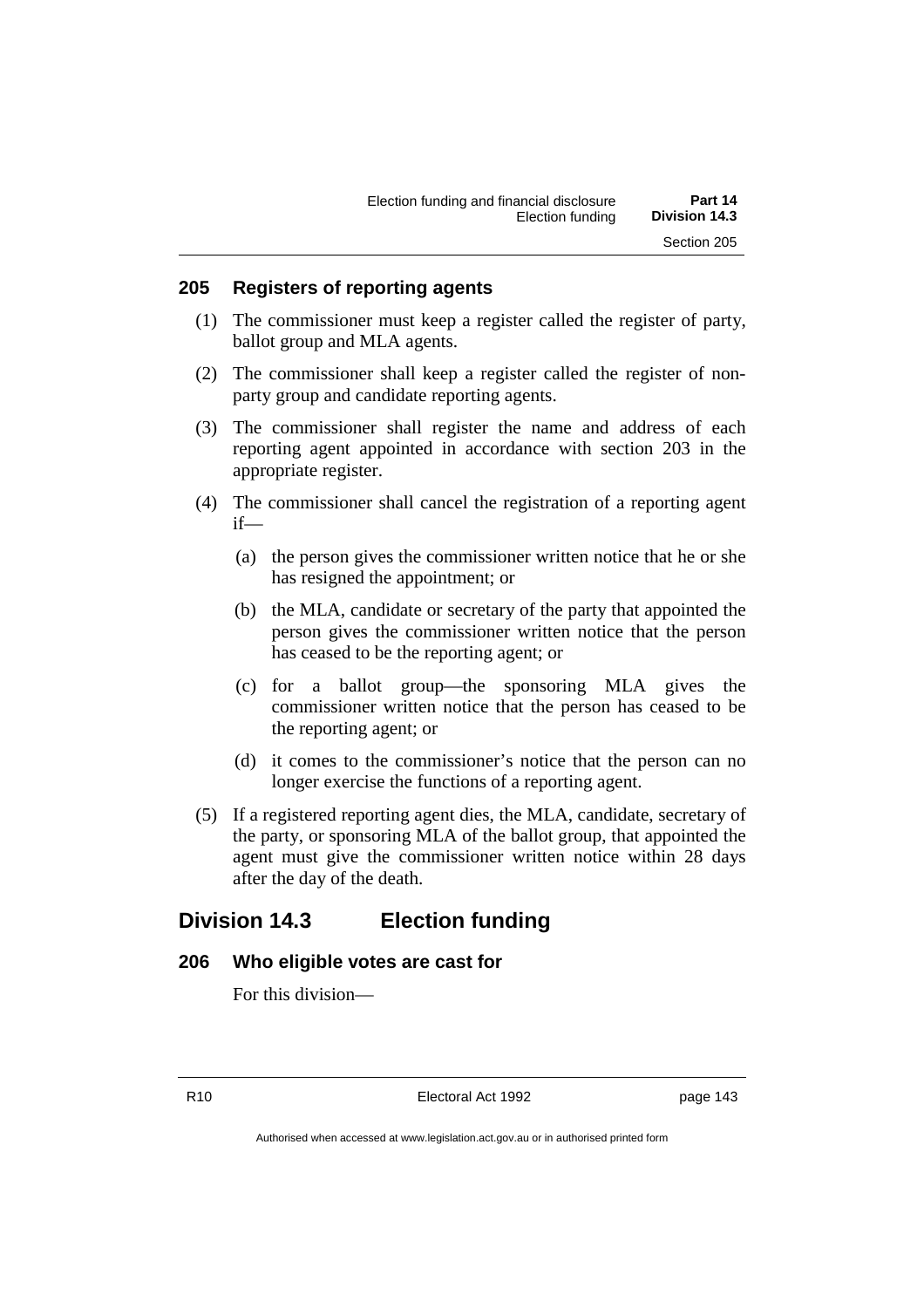| Part 14              | Election funding and financial disclosure |
|----------------------|-------------------------------------------|
| <b>Division 14.3</b> | Election funding                          |
| Section 207          |                                           |

- (a) an eligible vote cast for a party candidate or ballot group candidate is taken to be cast for the party or ballot group and not for the candidate; and
- (b) an eligible vote cast for a member of a non-party group is taken to be cast for the group and not for the member.

#### **207 Entitlement to funds**

(1) In this section:

*index number*, in relation to a quarter, means the all groups consumer price index number, being the weighted average of the 8 capital cities, published by the Australian statistician in relation to that quarter.

*relevant period* means the period of 6 months beginning on 1 January 1994 and each subsequent period of 6 months.

- (2) The prescribed amount is payable for each eligible vote cast for a party, ballot group, non-party group or candidate in an election.
- (3) The prescribed amount is—
	- (a) if polling day occurred during the relevant period beginning 1 January 1994—100 cents;
	- (b) if polling day occurred during a subsequent relevant period beginning on 1 January—an amount calculated as follows:

$$
\frac{\text{INS}}{\text{INM}} \times P
$$

where:

*INS* means the index number for the last previous September quarter.

*INM* means the index number for the last previous March quarter.

*P* means the prescribed amount in relation to the last previous relevant period; or

Authorised when accessed at www.legislation.act.gov.au or in authorised printed form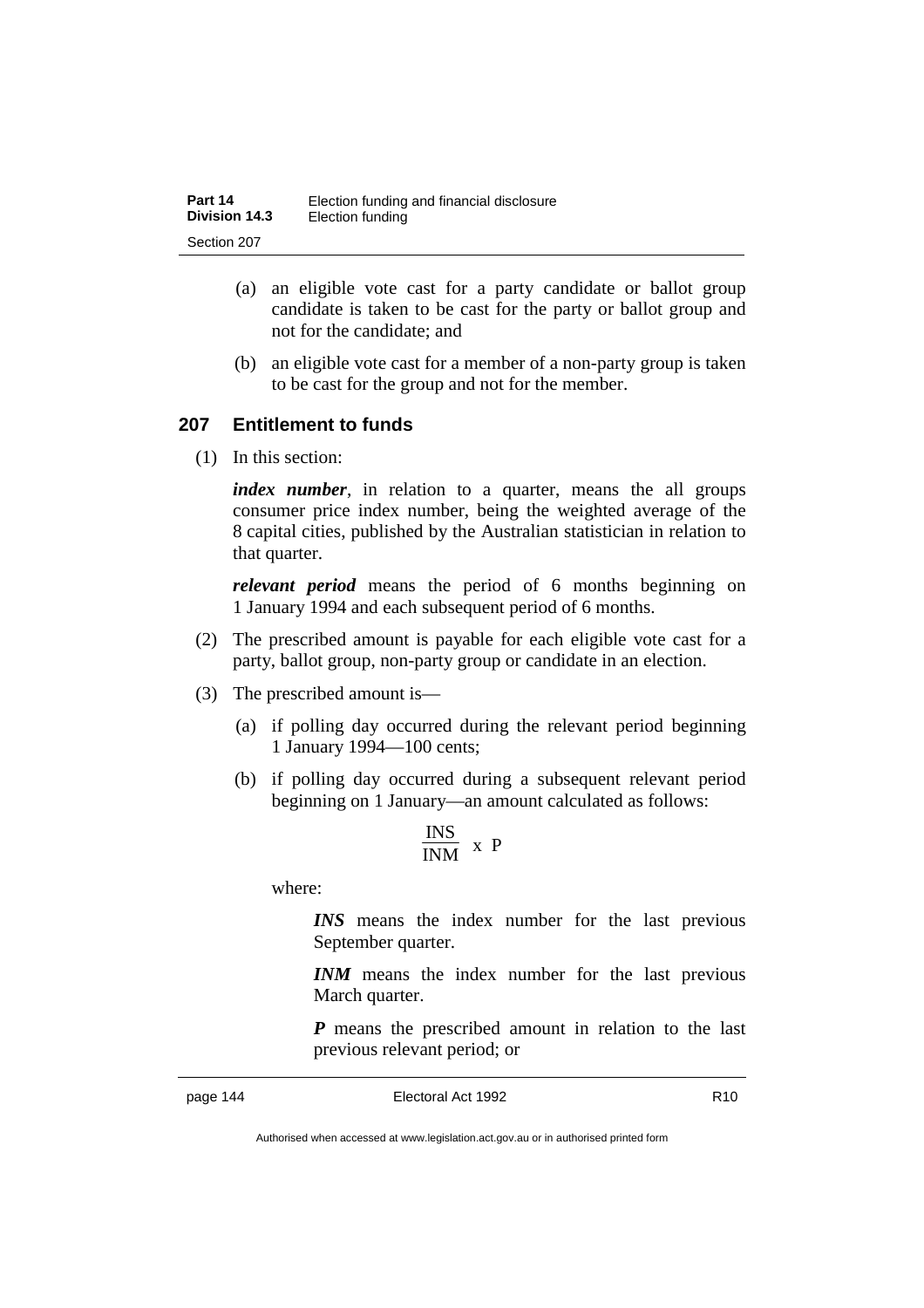(c) in relation to a subsequent relevant period beginning on 1 July—an amount calculated as follows:

$$
\frac{\text{INM}}{\text{INS}} \times P
$$

where:

*INM* means the index number for the last previous March quarter.

*INS* means the index number for the last previous September quarter.

*P* means the prescribed amount in relation to the last previous relevant period.

- (4) An amount prescribed, or fraction used to calculate the amount, under subsection  $(3)$  (b) or  $(c)$ —
	- (a) if the amount or fraction, if calculated to 4 decimal points, would end with a number greater than 4—shall be calculated to 3 decimal places and increased by 0.001; or
	- (b) in any other case—shall be calculated to 3 decimal places.
- (5) Subject to subsection (6), if the Australian statistician publishes an index number in relation to a quarter in substitution for an index number previously published in relation to that quarter, the publication of the later index number shall be disregarded for this section.
- (6) If the Australian statistician changes the reference base for the consumer price index, then, in applying this section after the change, regard shall be had only to index numbers published in terms of the new reference base.

#### **208 Threshold**

(1) A payment under this division may only be made for the votes cast for a candidate in an election if the number of eligible votes cast in the candidate's favour is at least 4% of the number of eligible votes

R10 Electoral Act 1992 page 145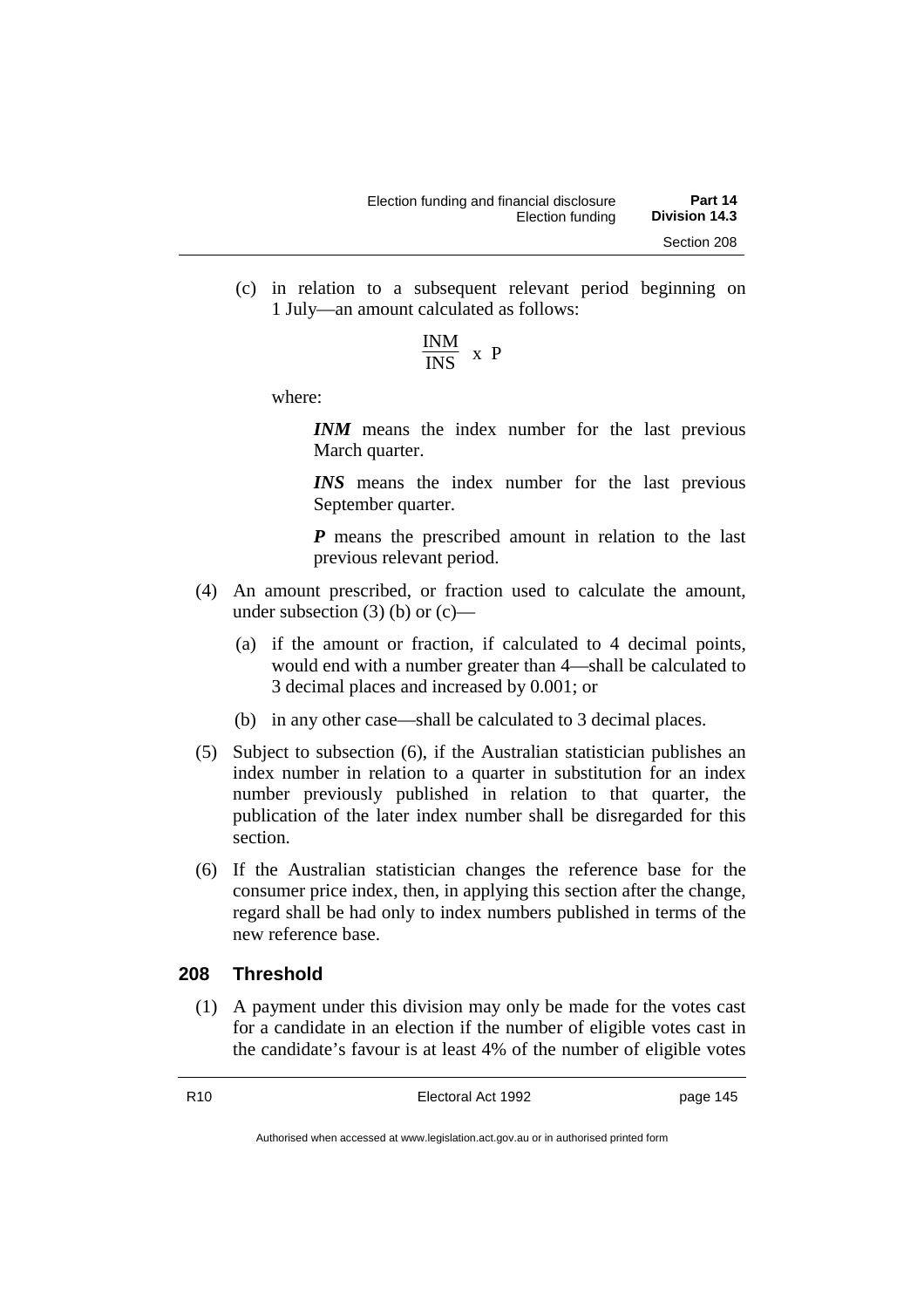| Part 14              | Election funding and financial disclosure |
|----------------------|-------------------------------------------|
| <b>Division 14.3</b> | Election funding                          |
| Section 212          |                                           |

cast in the election by the electors of the electorate for which the candidate was nominated.

- (2) A payment under this division may only be made for the votes cast for a party or ballot group in an election by the electors of an electorate if the number of eligible votes cast in the party's or ballot group's favour is at least 4% of the number of eligible votes cast by those electors in that election.
- (3) A payment under this division may only be made for the votes cast for a non-party group in an election by the electors of an electorate if the number of eligible votes cast in the group's favour is at least 4% of the number of eligible votes cast by those electors in that election.

### **212 Making of payments**

- (1) If an amount is payable under this division for votes cast in an election for 1 or more candidates endorsed by a party or ballot group, the commissioner must make the payment to the registered officer of the party or ballot group.
- (2) If an amount is payable under this division in relation to votes cast for 1 or more candidates who are members of a non-party group, the commissioner shall—
	- (a) if the members of the group have, by written notice given to the commissioner, appointed a person to receive payments under this division on behalf of the group—pay the amount to the person so appointed; or
	- (b) in any other case—pay the amount to the members of the group proportionately according to the number of eligible votes cast for each member.
- (3) If an amount is payable under this division for votes cast in an election for a candidate who was not endorsed by a party or ballot group for the election and was not a member of a non-party group, the commissioner must make the payment to the candidate.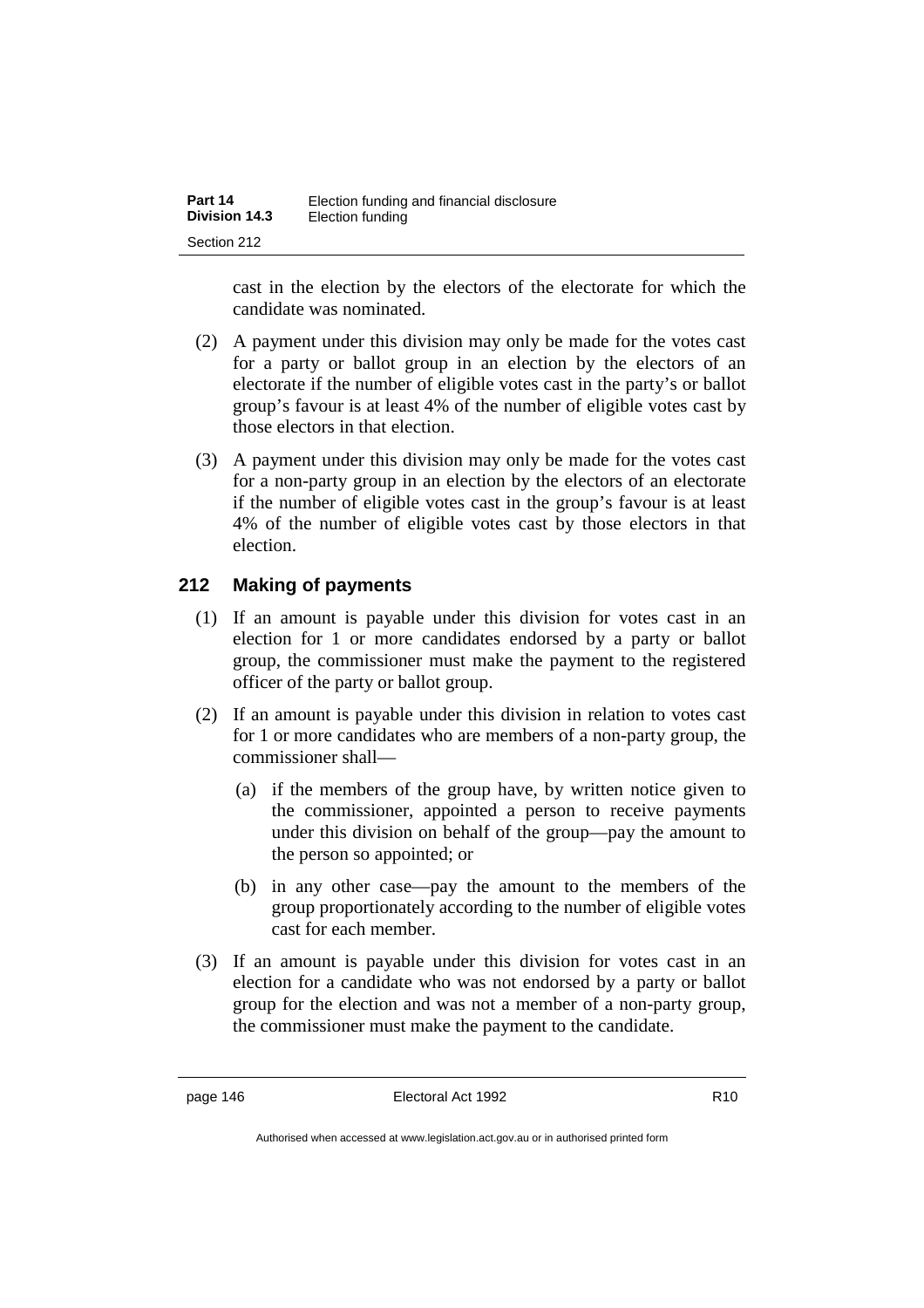(4) If a payment is made under this section and the recipient is not entitled to receive the whole or a part of the amount paid, the amount or the part of the amount may be recovered by the Territory as a debt due.

### **214 Death of candidate**

- (1) If a candidate for whom eligible votes were cast in an election dies, a payment under this division in relation to the eligible votes cast for the candidate may be made despite the death of the candidate.
- (2) If a candidate referred to in subsection (1) was not—
	- (a) endorsed by a party or ballot group for the election; or
	- (b) a member of a non-party group in relation to which an appointment under section 212 (2) (a) was in effect at the time of his or her death;

the payment may be made to the legal personal representative of the deceased candidate.

### **215 Application voluntary**

Nothing in this division shall be taken to require a person to accept payment of an amount payable under section 207.

## **Division 14.4 Disclosure of donations**

#### **216 Meaning of** *defined details* **for div 14.4**

In this division:

*defined details*, in relation to a gift, means—

- (a) for a gift made on behalf of the members of an unincorporated association, other than a registered industrial organisation—
	- (i) the name of the association; and
	- (ii) the names and addresses of the members of the executive committee (however described) of the association;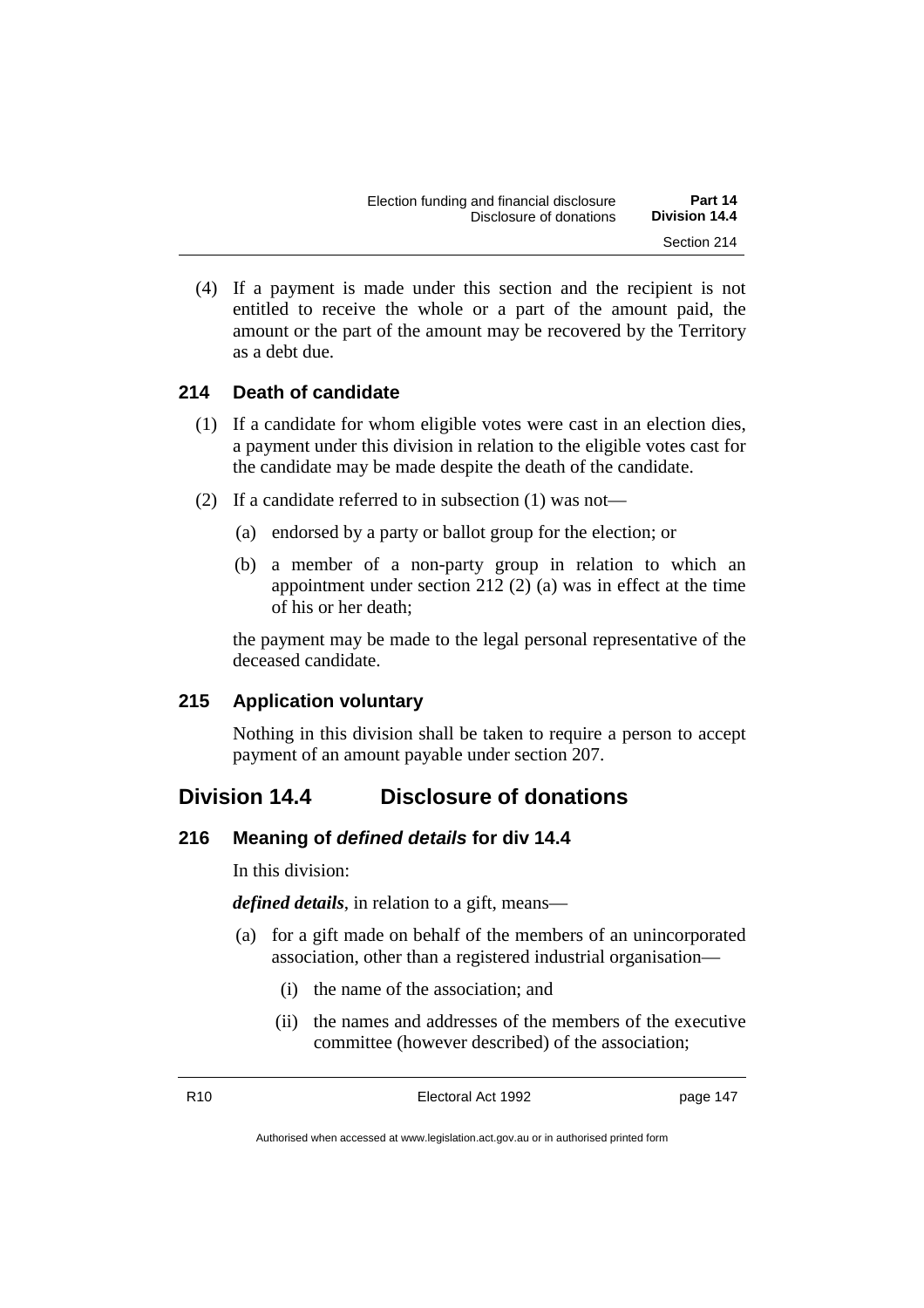- (b) for a gift from a trust fund or the funds of a foundation—
	- (i) the names and addresses of the trustees of the fund or foundation; and
	- (ii) the name, title or description of the trust fund or foundation; or
- (c) in any other case—the name and address of the person or organisation that made the gift.

### **217 Disclosure of gifts**

- (1) The reporting agent of a candidate shall, within 15 weeks after the polling day in the election, give the commissioner a return.
	- *Note 1* If a form is approved under s 340A (Approved forms) for a return, the form must be used.
	- *Note 2* For how a return may be given, see *Legislation Act 2001*, pt 19.5.
- (2) A return shall specify the following matters in relation to the disclosure period for the election:
	- (a) the total amount of any gifts received by the candidate;
	- (b) the number of persons who made gifts to the candidate;
	- (c) the date each gift was received;
	- (d) the amount of each gift received;
	- (e) the defined details of each gift received.
- (3) However, the reporting agent is not required to specify the information mentioned in subsection (2) (c) to (e) for a gift by a person if the amount of the gift and sum of all other gifts made to the candidate by the person is less than \$200.
- (4) A reference in this section to a gift is a reference to a gift other than a gift made in a private capacity to a candidate for his or her personal use that the candidate has not used, and will not use, solely or substantially for a purpose related to an election.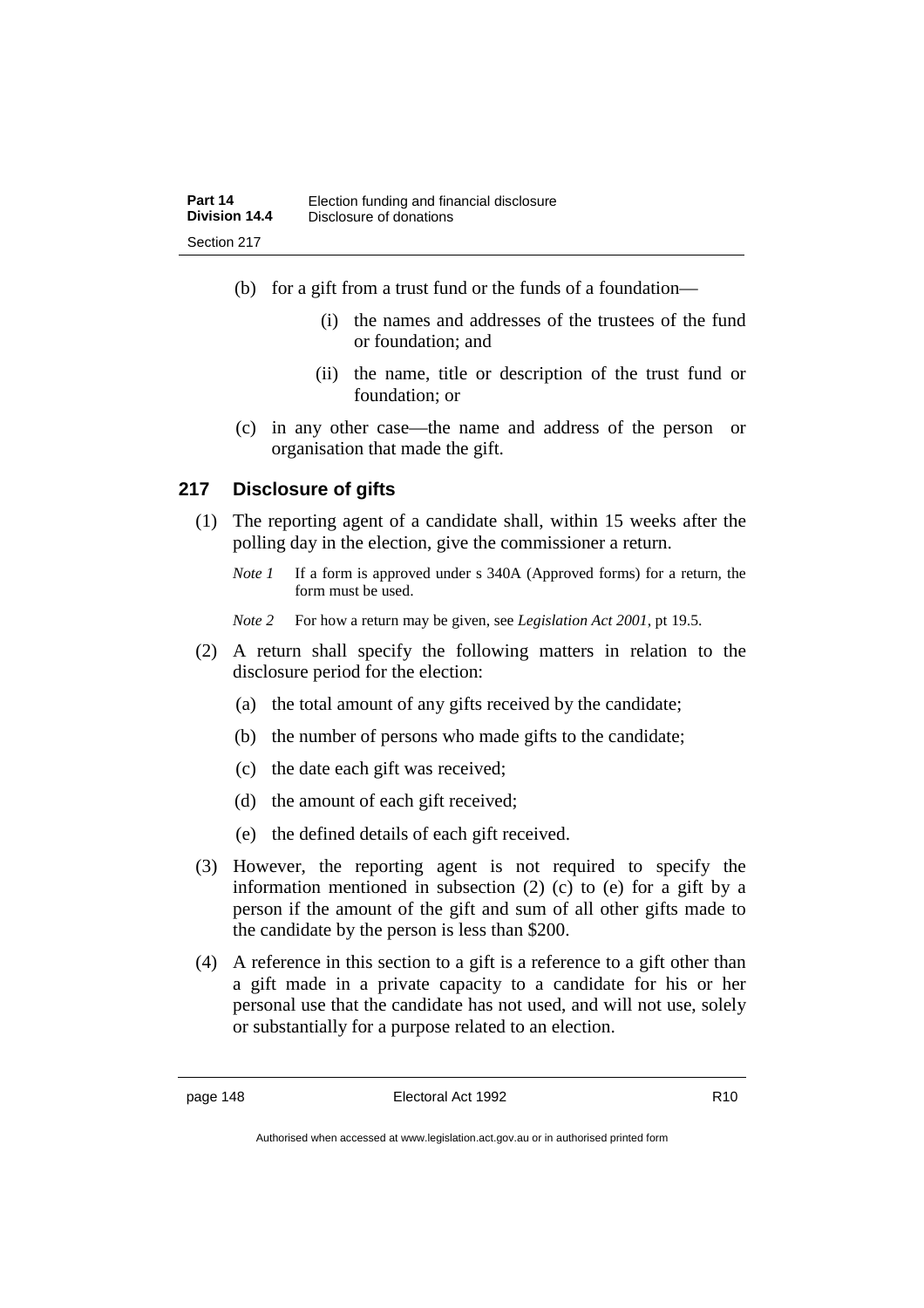#### **218 Disclosure of gifts—non-party groups**

- (1) A reporting agent of a non-party group shall, within 15 weeks after the polling day in the election, give the commissioner a return.
	- *Note 1* If a form is approved under s 340A (Approved forms) for a return, the form must be used.

*Note 2* For how a return may be given, see *Legislation Act 2001*, pt 19.5.

- (2) A return shall specify the following matters in relation to the disclosure period for the election:
	- (a) the total amount of any gifts received by the group;
	- (b) the number of persons who made gifts to the group;
	- (c) the date each gift was received;
	- (d) the amount of each gift received;
	- (e) the defined details of each gift received.
- (3) However, the reporting agent is not required to specify the information mentioned in subsection (2) (c) to (e) for a gift by a person if the amount of the gift and sum of all other gifts made to the non-party group by the person is less than \$200.

#### **218A Certain loans not to be received**

- (1) A party, ballot group, non-party group, MLA, candidate or associated entity (the *receiver*) must not receive a loan of \$1 500 or more from a person or entity (the *giver*) that is not a financial institution, unless the receiver complies with this section.
- (2) The receiver of the loan must immediately make a record of the following:
	- (a) the terms of the loan;
	- (b) if the giver is a registered industrial organisation—
		- (i) the name of the organisation; and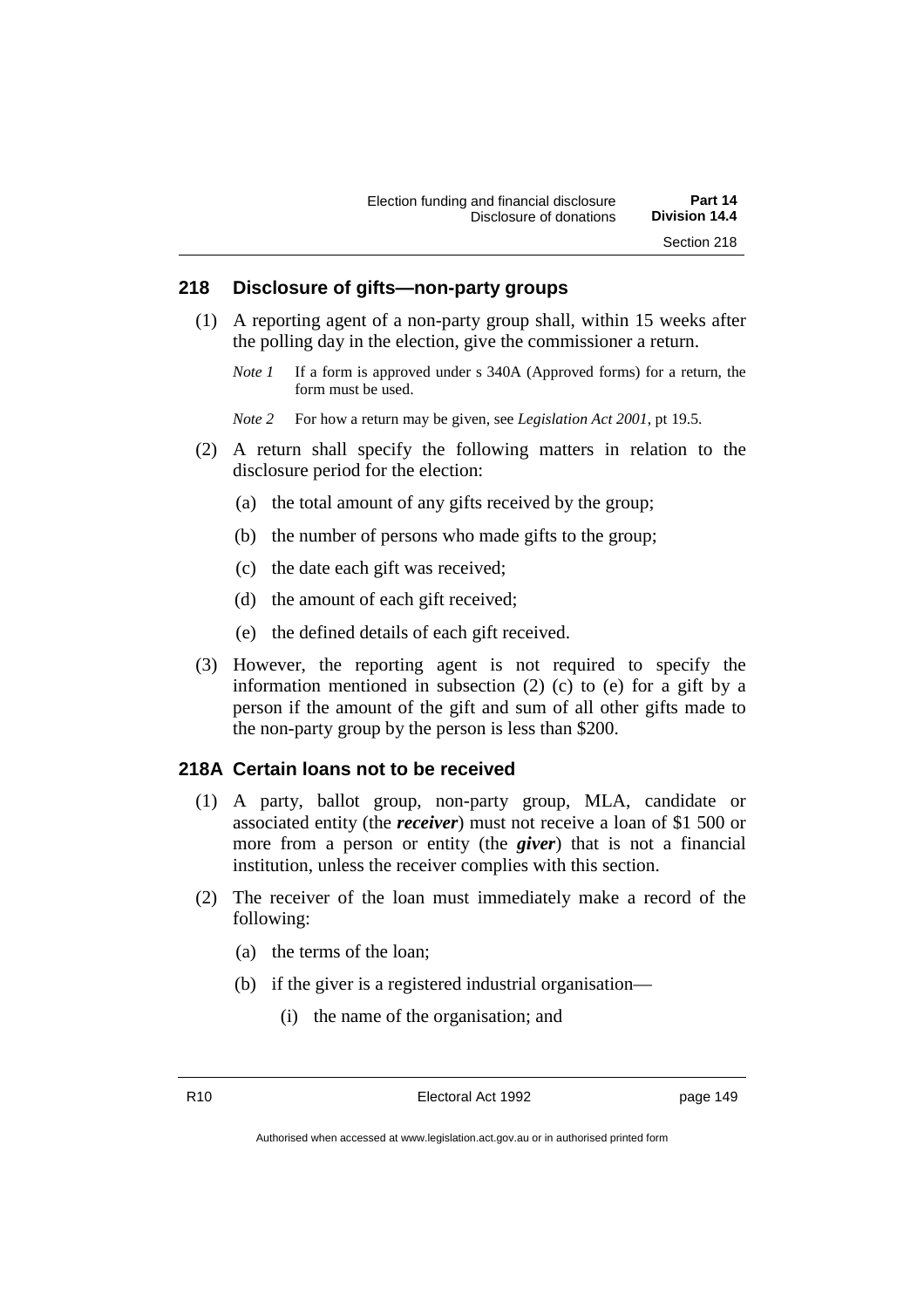- (ii) the names and addresses of the members of the executive committee (however described) of the organisation;
- (c) if the giver is an unincorporated body—
	- (i) the name of the body; and
	- (ii) the names and addresses of the members of the executive committee (however described) of the body;
- (d) if the loan was paid out of a trust fund or the funds of a foundation—
	- (i) the names and addresses of the trustees of the fund or foundation; and
	- (ii) the title or other description of the trust fund, or the name of the foundation;
- (e) in any other case—the name and address of the giver.
- (3) For subsection (1), until the end of 30 days after the polling day in an election people who constituted a group in an election are taken to continue to constitute the group.
- (4) If the receiver receives a loan to which subsection (1) applies but does not comply with subsection (2), the relevant person must pay to the Territory an amount equal to the amount of the loan.
- (5) The amount payable under subsection (4) is a debt payable to the Territory by the relevant person and may be recovered by proceedings in a court of competent jurisdiction.
- (6) If the receiver is a non-party group and each member of the group is taken to be a reporting agent for the group under section 204 (Non-appointed agents), the members of the group are jointly and severally liable to pay any amount payable to the Territory under subsection (4) and subsection (5) applies accordingly.
- (7) For this section, if credit is given on a credit card for card transactions, each transaction is taken to be a separate loan.
- (8) In this section:

Authorised when accessed at www.legislation.act.gov.au or in authorised printed form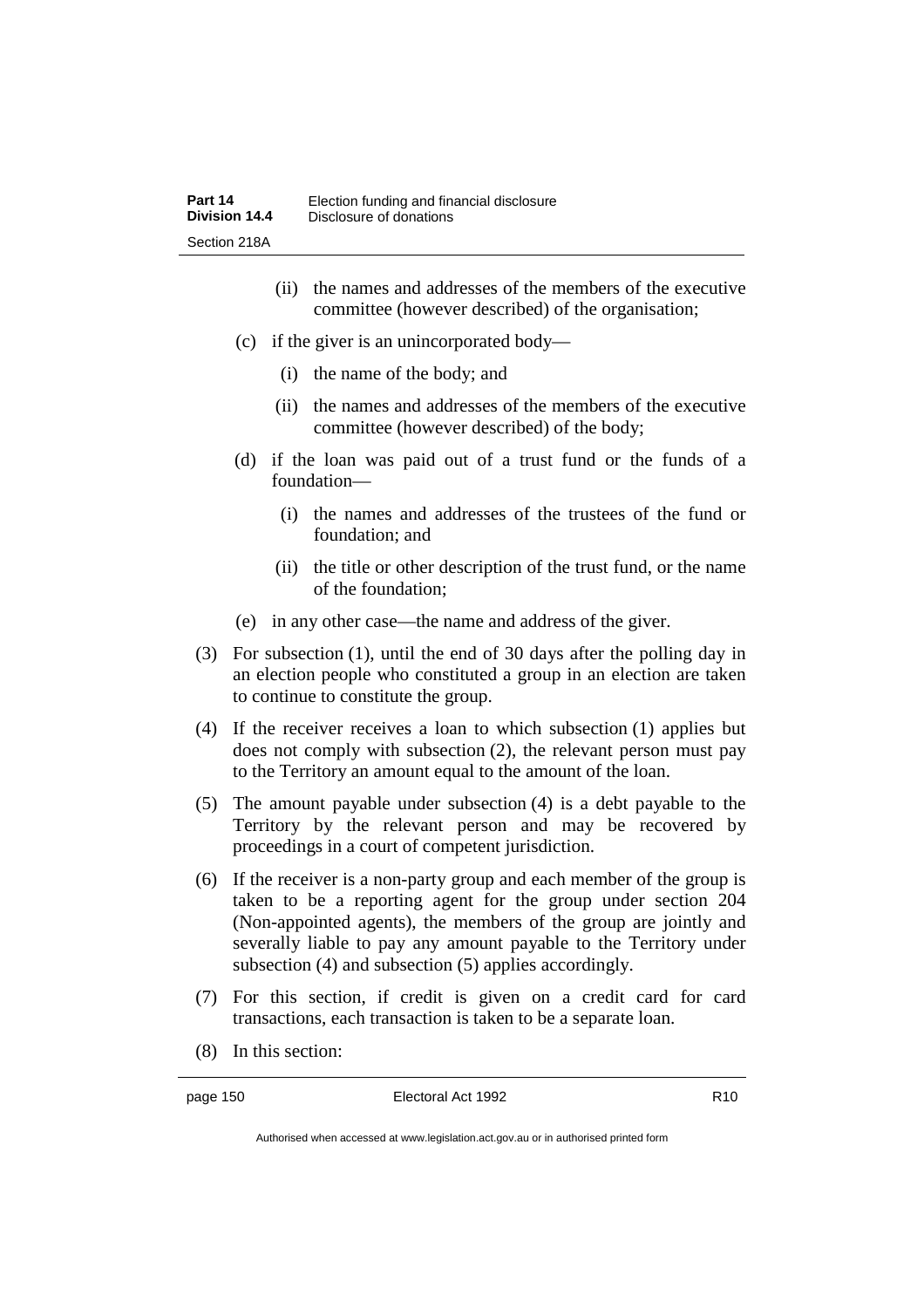*credit card* includes a debit card.

#### *financial institution* means—

- (a) a bank; or
- (b) a credit union; or
- (c) a building society; or
- (d) an entity prescribed under the regulations.

#### *loan* means any of the following:

- (a) an advance of money;
- (b) a provision of credit or any other form of financial accommodation;
- (c) a payment of an amount for, on account of, on behalf of or at the request of the receiver, if there is an express or implied obligation to repay the amount;
- (d) a transaction (whatever its terms or form) that is, in substance, a loan of money.

*relevant person* means—

- (a) for a loan for the benefit of a party—
	- (i) if the party is a corporation—the party; or
	- (ii) in any other case—the reporting agent of the party; or
- (b) for a loan to or for the benefit of a ballot group—the reporting agent of the group; or
- (c) for a loan to or for the benefit of a non-party group—the reporting agent of the group; or
- (d) for a gift to or for the benefit of an MLA—the MLA; or
- (e) for a gift to or for the benefit of a candidate—the candidate; or
- (f) for a gift to or for the benefit of an associated entity—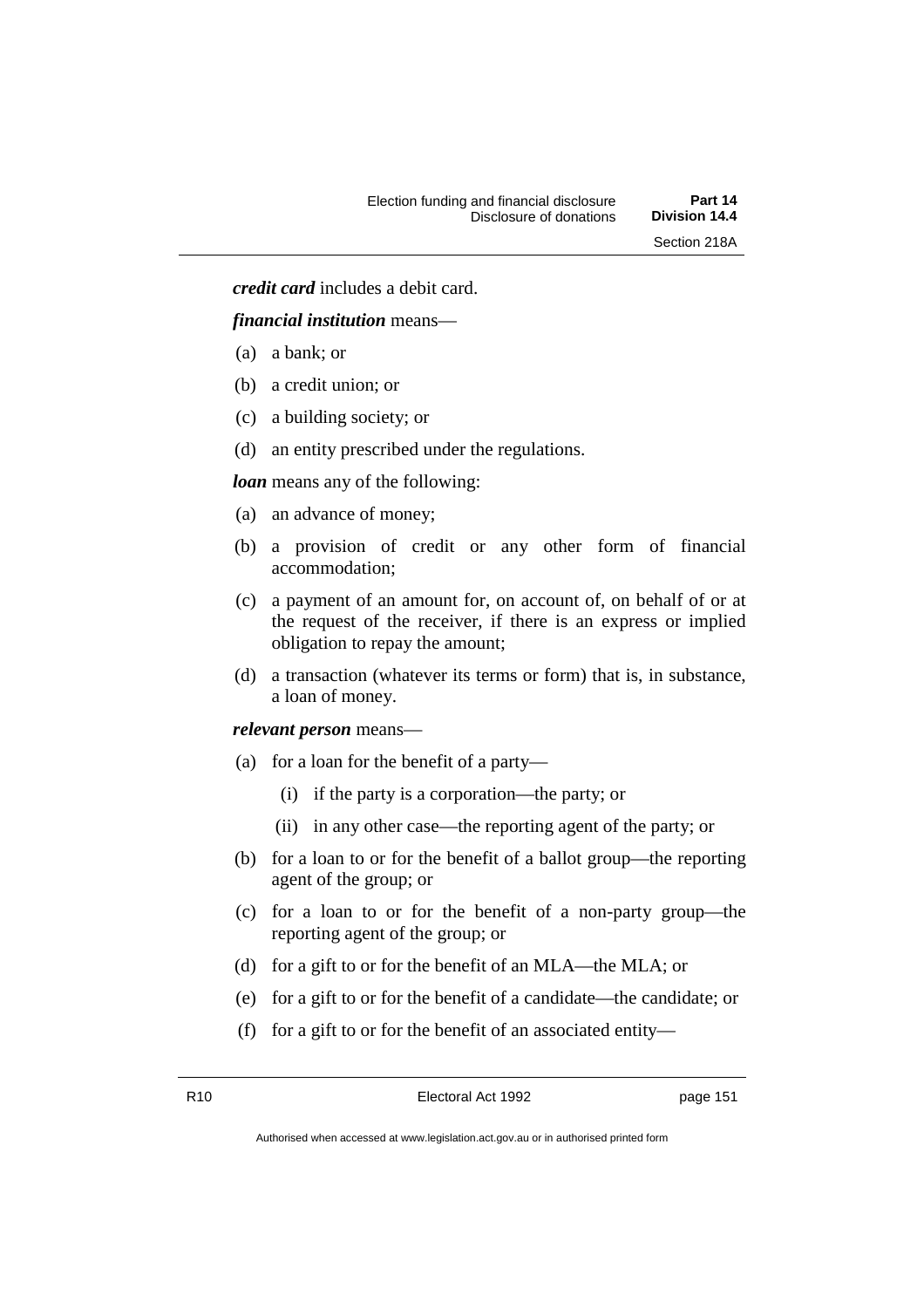- (i) if the entity is a corporation—the entity; or
- (ii) in any other case—the financial controller of the entity.

#### **219 Nil returns**

If no details are required to be included in a return under section 217 or 218, the return shall be given to the commissioner and shall include a statement to the effect that no gifts of a kind required to be disclosed were received.

#### **220 Disclosure of gifts by persons incurring political expenditure**

- (1) This section applies if a person (other than a party, ballot group, candidate or associated entity) (the *first person*)—
	- (a) incurs expenditure for a political purpose during the disclosure period for an election; and
	- (b) receives from someone else 1 or more gifts—
		- (i) all or a part of each of which was used by the first person to enable the person to incur expenditure during the disclosure period for a political purpose or to reimburse the person for incurring expenditure during the disclosure period for a political purpose; and
		- (ii) the total amount of which is \$1 000 or more.
- (2) Within 15 weeks after polling day in the election, the first person must give the commissioner a return for the gift or gifts.
	- *Note 1* If a form is approved under s 340A (Approved forms) for a return, the form must be used.
	- *Note 2* For how a return may be given, see *Legislation Act 2001*, pt 19.5.
- (3) A return shall, in relation to each gift referred to in subsection (1), specify—
	- (a) the amount of the gift; and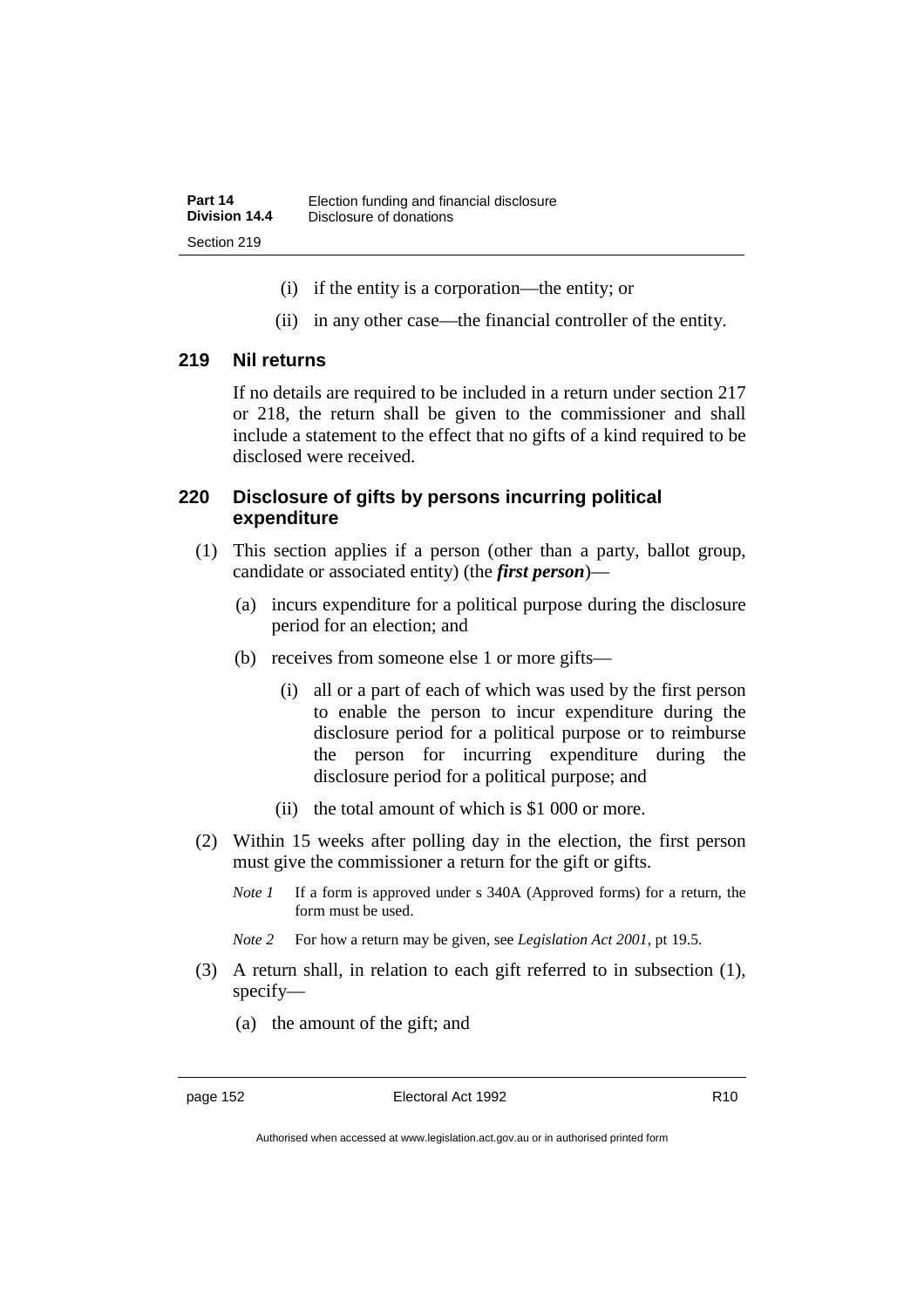- (b) the date it was received; and
- (c) the defined details.
- (4) Subsection (1) does not apply to a person if the amount of expenditure incurred by the person for political purposes during the disclosure period is less than \$1 000.
- (5) For this section, a person shall be taken to have incurred expenditure for a political purpose if, during the disclosure period in relation to an election, the person incurs expenditure in relation to that or any other election.
- (6) In this section, a reference to incurring of expenditure for a political purpose is a reference to incurring of expenditure in relation to—
	- (a) publishing electoral matter (including publishing by radio or television); or
	- (b) otherwise publishing a view on an issue in an election; or
	- (c) making a gift to a party or ballot group; or
	- (d) making a gift to a candidate; or
	- (e) making a gift to a person on the understanding that the person or another person will apply, either directly or indirectly, the whole or a part of the gift in a way referred to in paragraph (a), (b), (c) or (d).
- (7) For subsection (3), 2 or more gifts made by the same person to or for the benefit of a person to whom subsection (1) applies shall be taken to be a single gift.

#### **221 Donations to non-party groups and candidates**

- (1) If, during the disclosure period for an election, a person (other than a party, a candidate or an associated entity)—
	- (a) makes gifts totalling \$1 500 or more to the same non-party group; or

R10 **Electoral Act 1992 page 153**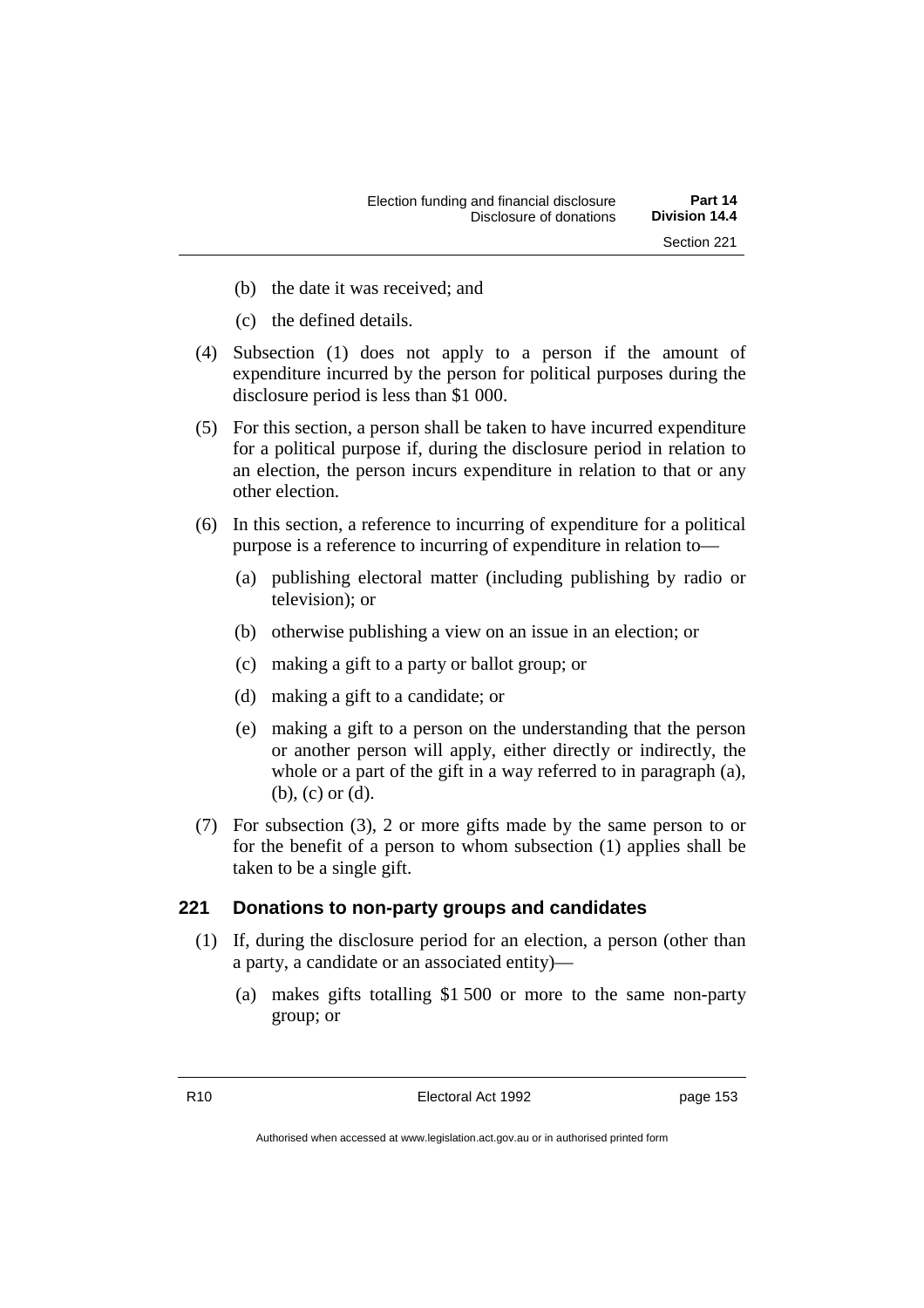- (b) makes gifts totalling \$200 or more to the same candidate in the election; or
- (c) makes gifts totalling \$1 500 or more to the same specified body;

the person shall, within 15 weeks after the polling day in the election, give the commissioner a return.

- *Note 1* If a form is approved under s 340A (Approved forms) for a return, the form must be used.
- *Note 2* For how a return may be given, see *Legislation Act 2001*, pt 19.5.
- (2) A return shall specify in relation to each gift referred to in subsection (1) made by the person during the disclosure period—
	- (a) the amount of the gift; and
	- (b) the date it was made; and
	- (c) the defined details.
- (3) A reference in this section to a *gift* is a reference to a gift other than a gift made in a private capacity to a candidate or a specified body that is an individual, for his or her personal use, being a gift that the receiver has not used, and will not use, solely or substantially for a purpose related to an election.
- (4) The commissioner may, in writing, specify a person or body (whether incorporated or not) for this section if the commissioner believes on reasonable grounds, that it is a function of the person or body to incur electoral expenditure or to give gifts (directly or indirectly) to non-party groups or candidates.
- (5) The specification of a person or body is a notifiable instrument.

*Note* A notifiable instrument must be notified under the *Legislation Act 2001*.

(6) In this section:

*specified body* means a person or body specified in accordance with subsection (4).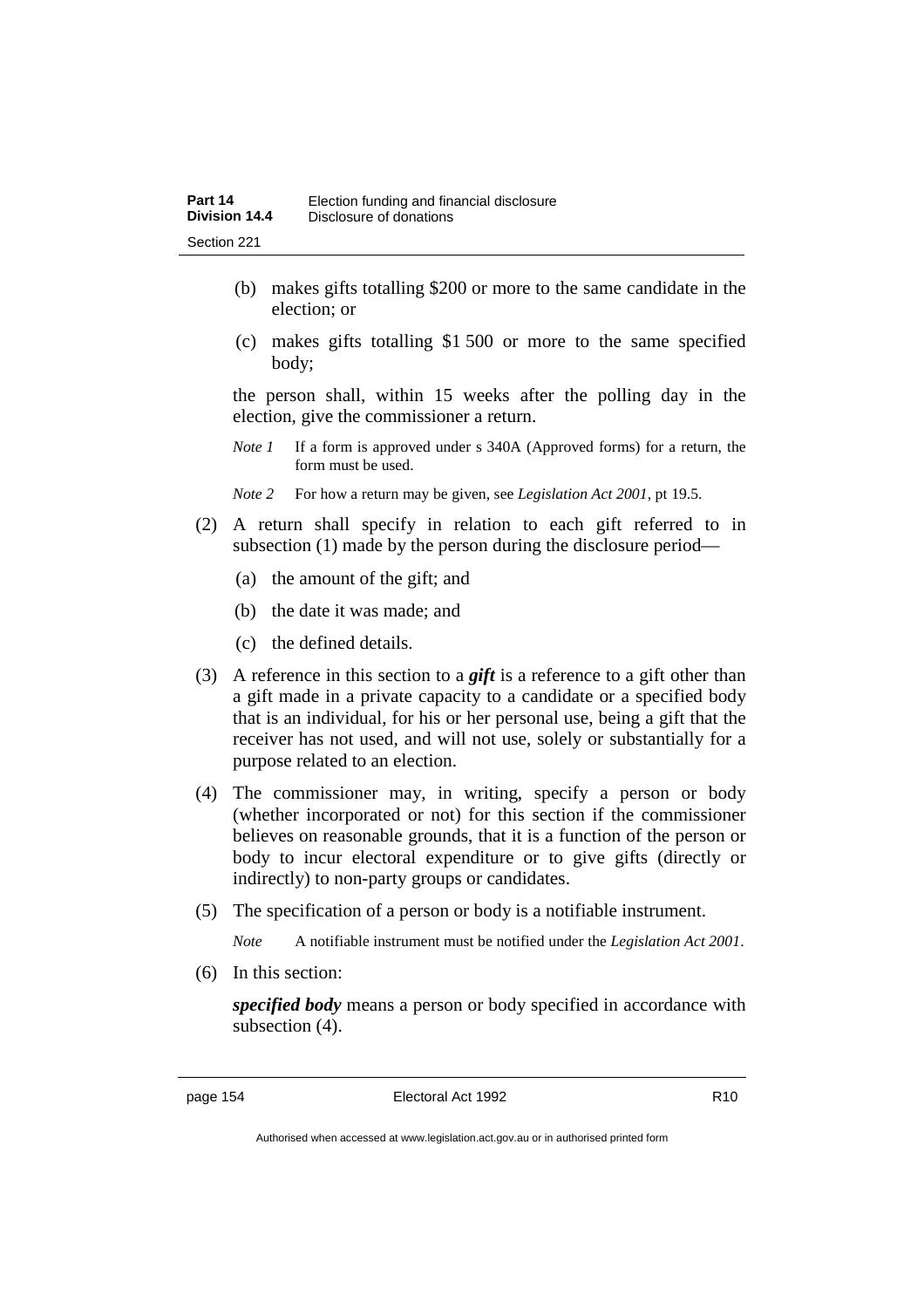#### **221A Annual returns of donations**

- (1) If, in a financial year, a person makes a gift of \$1 500 or more, or gifts totalling \$1 500 or more, to the same party, ballot group, MLA or associated entity, the person must, within the relevant period after the end of the financial year, give the commissioner a return covering all the gifts that the person made to the party, ballot group, MLA or associated entity during the financial year.
	- *Note 1* If a form is approved under s 340A (Approved forms) for a return, the form must be used.
	- *Note 2* For how a return may be given, see *Legislation Act 2001*, pt 19.5.
- (2) If, in a financial year—
	- (a) a person receives a gift of \$1 000 or more, or gifts totalling \$1 000 or more; and
	- (b) the person uses all or part of the gift or gifts to make a gift of \$1 500 or more, or gifts totalling \$1 500 or more, to a party, ballot group, MLA or associated entity;

the person must, within the relevant period after the end of the financial year, give the commissioner a return covering all the gifts mentioned in paragraph (a).

- (3) For each gift mentioned in subsection (1) or (2) (a), the return must state—
	- (a) the amount of the gift; and
	- (b) the date when it was made; and
	- (c) for a gift mentioned in subsection (1)—the name of the party, ballot group, MLA or associated entity to which the gift was made; and
	- (d) for a gift mentioned in subsection  $(2)$  (a)—the defined details.
- (4) Subsection (2) does not apply to a gift mentioned in subsection (2) (a) that has been included in a previous return under this section.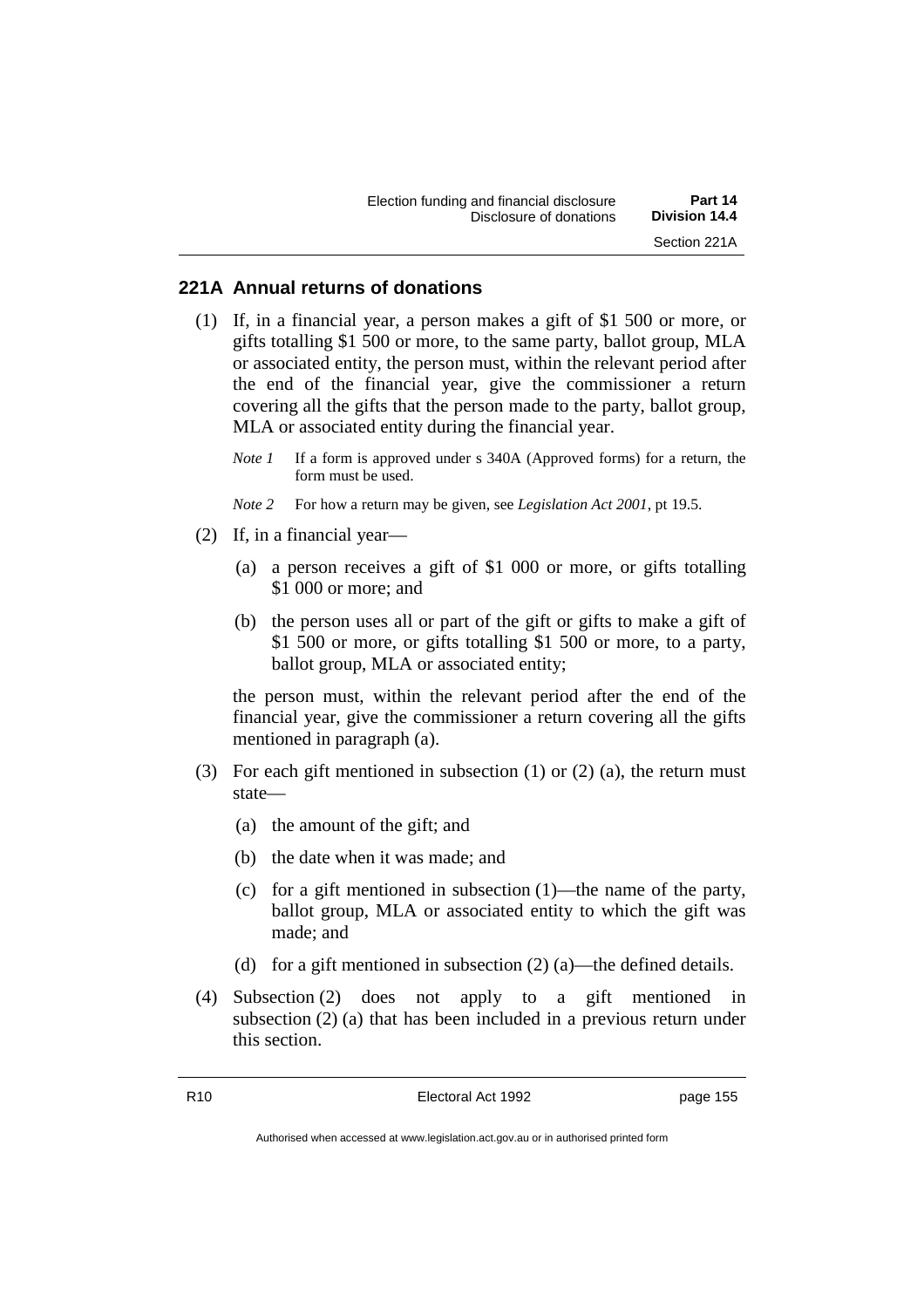| Part 14       | Election funding and financial disclosure |
|---------------|-------------------------------------------|
| Division 14.4 | Disclosure of donations                   |
| Section 221B  |                                           |

- (5) If a person makes a gift to any person or body with the intention of benefiting a party, ballot group, MLA or associated entity, the person is taken, for this section, to have made the gift to the party, ballot group, MLA or associated entity.
- (6) In this section:

*gift* does not include—

- (a) a gift made to an MLA in a private capacity for the MLA's personal use if the MLA does not use the gift solely or substantially for a purpose related to an election; or
- (b) a gift made by a party, ballot group, member of a non-party group, MLA, candidate or associated entity.

*relevant period* means—

- (a) for a financial year ending in a year when a general election is held—24 weeks; and
- (b) in any other case—20 weeks.

#### **221B Advice about obligations to make returns**

(1) If, in a financial year, a party, ballot group or MLA (the *receiver*) receives a gift of \$1 500 or more, or gifts totalling \$1 500 or more, from the same person (the *giver*), the receiver must, before 1 August after the end of the financial year, by written notice to the giver, tell the giver about the requirements of section 221A (Annual returns of donations).

Maximum penalty: 50 penalty units.

(2) In this section:

*gift*—see section 221A (6).

### **222 Anonymous gifts**

(1) A party, ballot group, non-party group, MLA, candidate or associated entity (the *receiver*) must not accept a gift of the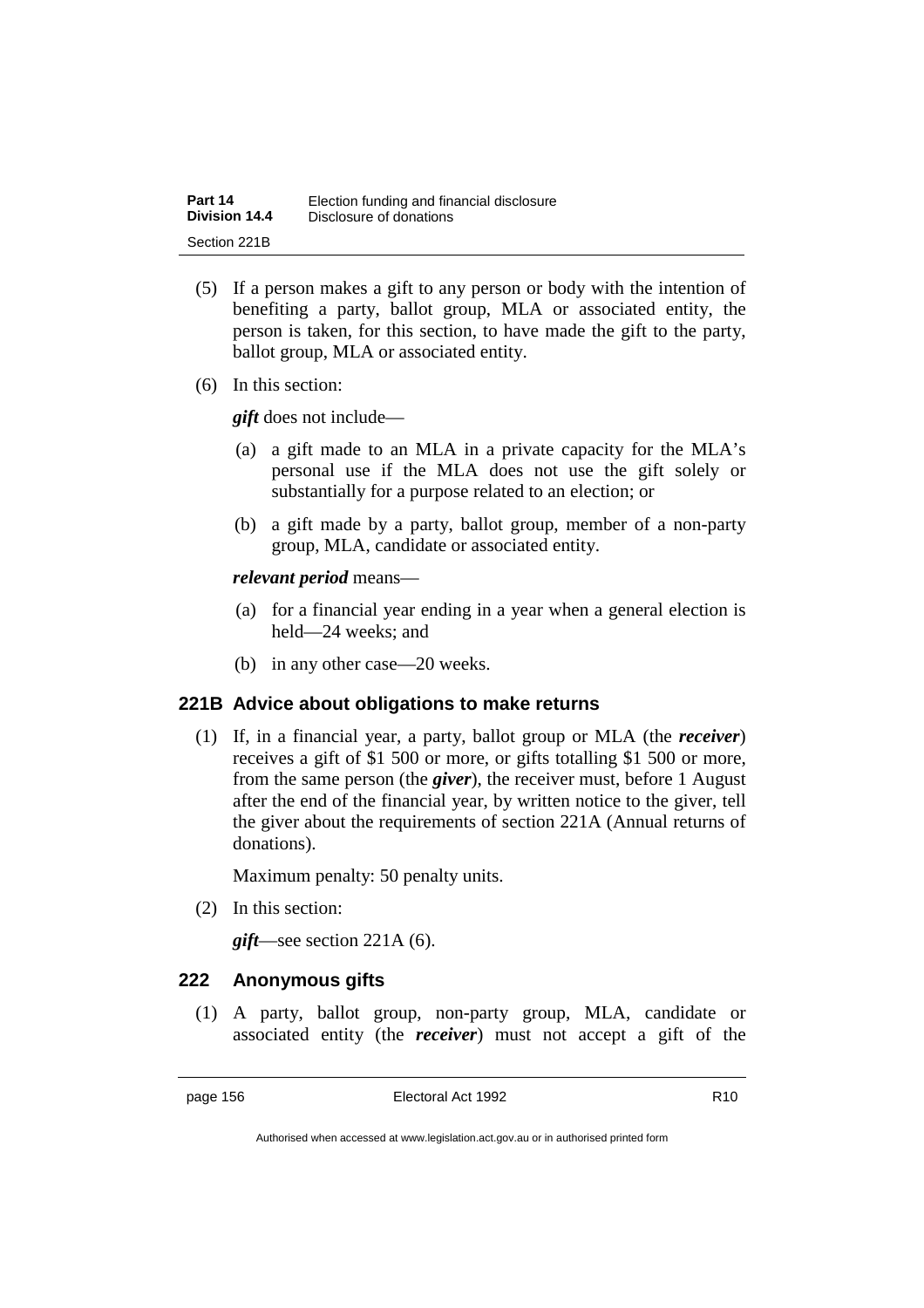prescribed amount or more made by someone else (the *giver*) to or for the benefit of the receiver unless—

- (a) the receiver knows the defined details of the gift; or
- (b) both the following subparagraphs apply:
	- (i) the giver tells the receiver the defined details of the gift before the gift is made;
	- (ii) when the gift is made, the receiver has no grounds for believing that the defined details given by the giver are not true.
- (2) Subsection (1) applies—
	- (a) for a party, ballot group, MLA or associated entity—to gifts received at any time; or
	- (b) for a non-party group or candidate—to gifts received during the disclosure period.
- (3) For this section, 2 or more gifts made by the same person to or for the benefit of a party, ballot group, non-party group, MLA, candidate or associated entity are taken to be a single gift.
- (4) If the receiver contravenes subsection (1), the relevant person must pay to the Territory an amount equal to the amount of the gift.
- (5) The amount payable under subsection (4) is a debt payable to the Territory by the relevant person and may be recovered by proceedings in a court of competent jurisdiction.
- (6) If the receiver is a non-party group and each member of the group is taken to be a reporting agent for the group under section 204 (Non-appointed agents), the members of the group are jointly and severally liable to pay any amount payable to the Territory under subsection (4), and subsection (5) applies accordingly.
- (7) In this section:

*gift* includes a gift made on behalf of the members of an unincorporated association.

R10 Electoral Act 1992 page 157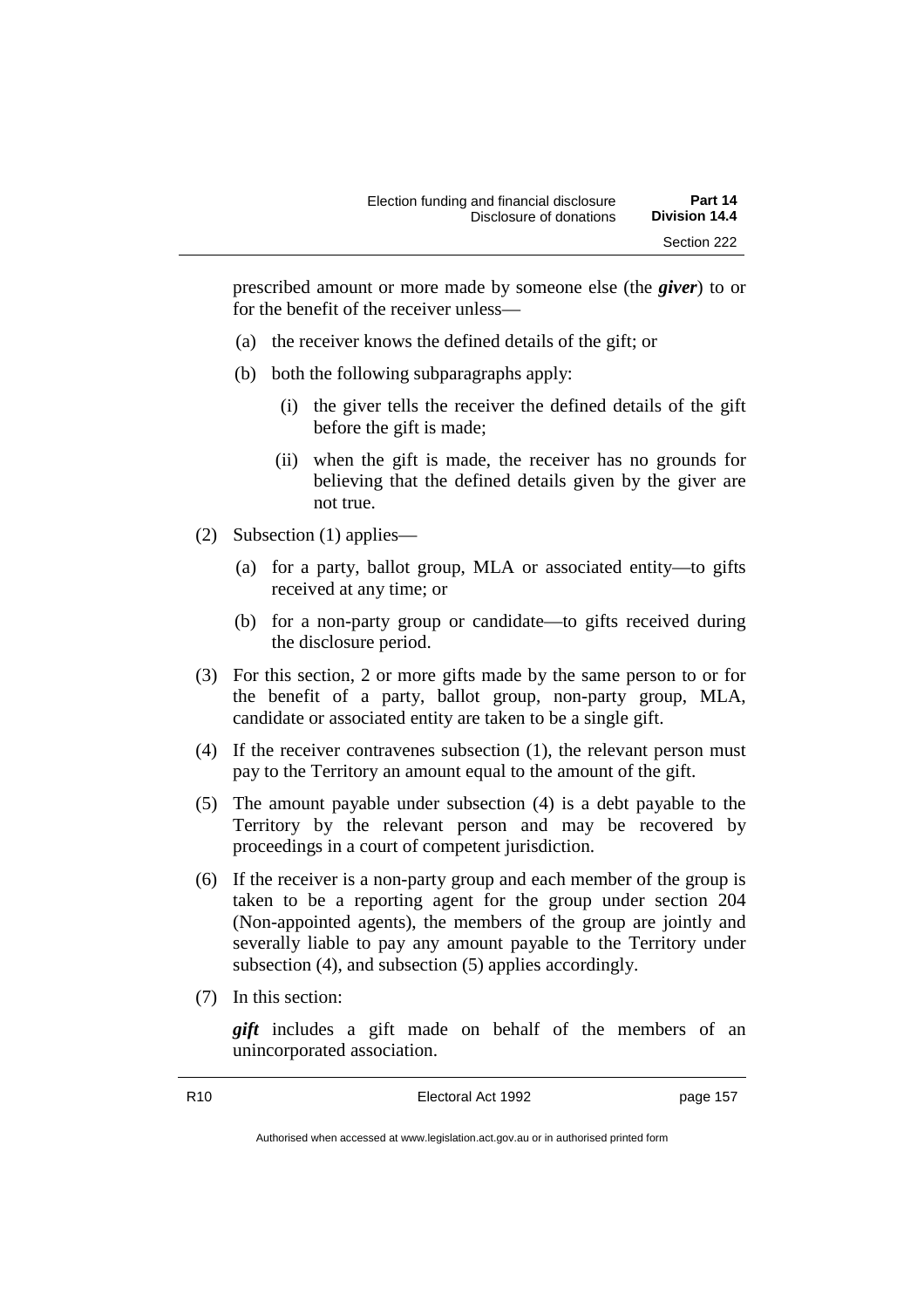#### *prescribed amount* means—

- (a) for a gift made to or for the benefit of a party, ballot group, MLA or associated entity—\$1 000; or
- (b) for a gift made to or for the benefit of a non-party group or candidate—\$200.

#### *relevant person* means

- (a) for a gift to or for the benefit of a party—
	- (i) if the party is a corporation—the party; or
	- (ii) in any other case—the reporting agent of the party; or
- (b) for a gift to or for the benefit of a ballot group—the reporting agent of the group; or
- (c) for a gift to or for the benefit of a non-party group—the reporting agent of the group; or
- (d) for a gift to or for the benefit of an MLA—the MLA; or
- (e) for a gift to or for the benefit of a candidate—the candidate; or
- (f) for a gift to or for the benefit of an associated entity—
	- (i) if the entity is a corporation—the entity; or
	- (ii) in any other case—the financial controller of the entity.

## **Division 14.5 Disclosure of electoral expenditure**

### **223 Definitions for div 14.5**

In this division:

*broadcaster* means—

(a) the Australian Broadcasting Corporation continued in existence under the *Australian Broadcasting Corporation Act 1983* (Cwlth), section 5; or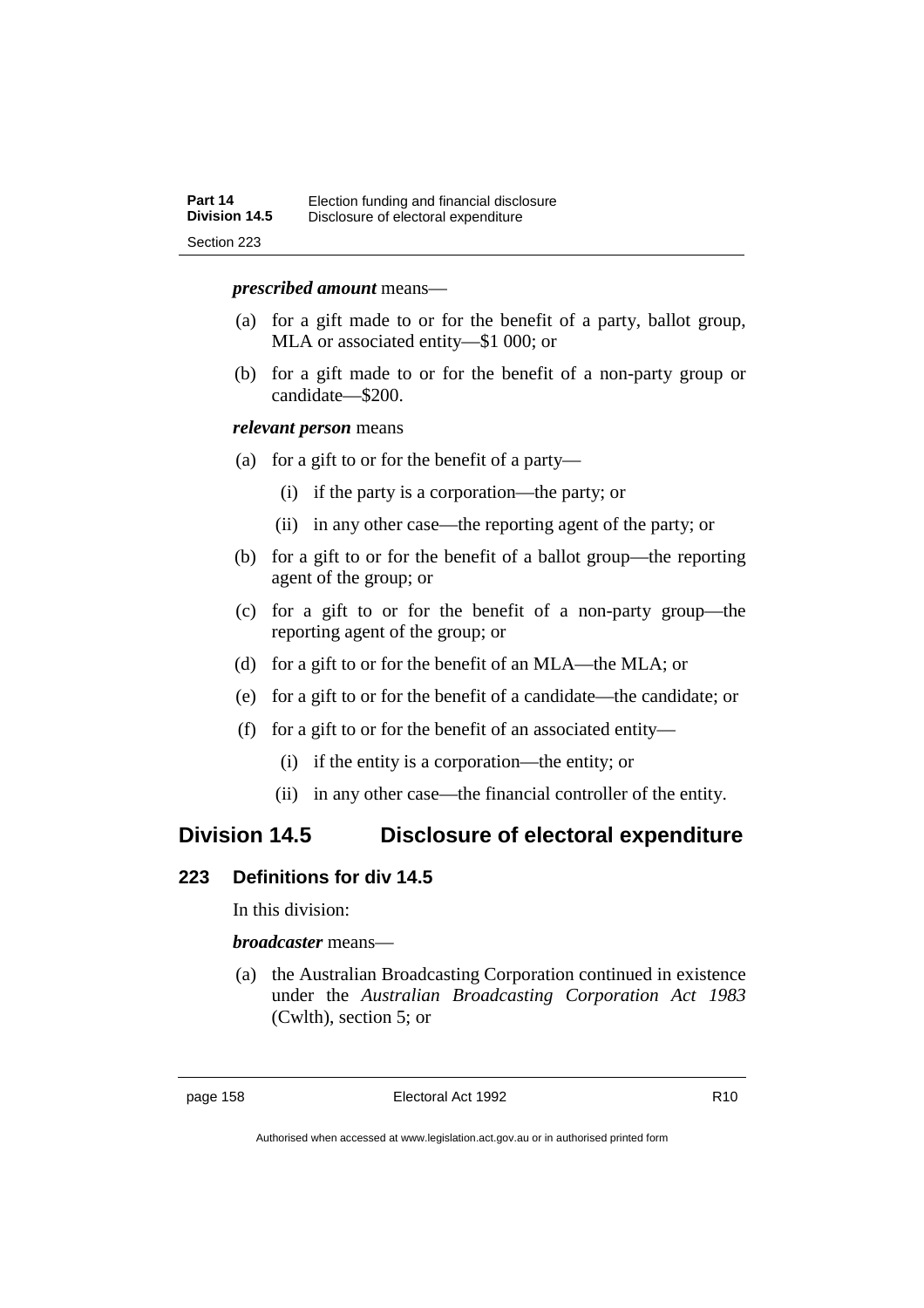- (b) the Special Broadcasting Service Corporation continued in existence under the *Special Broadcasting Service Act 1991* (Cwlth), section 5; or
- (c) the holder of a licence under the *Broadcasting Services Act 1992* (Cwlth); or
- (d) the provider of a broadcasting service under a class licence under that Act.

*electoral advertisement* means an advertisement containing electoral matter, whether or not consideration was given for its publication or broadcast.

*electoral expenditure*, in relation to an election, means expenditure incurred (whether or not incurred during the pre-election period) on—

- (a) broadcasting an electoral advertisement during the pre-election period; or
- (b) publishing an electoral advertisement in a newspaper or periodical during the pre-election period; or
- (c) displaying an electoral advertisement at a theatre or other place of entertainment during the pre-election period; or
- (d) producing an electoral advertisement referred to in paragraph (a), (b) or (c); or
- (e) producing any printed electoral matter to which section 292 applies (other than material referred to in paragraph (a), (b) or (c)) that is published during the pre-election period; or
- (f) producing and distributing electoral matter that is addressed to particular persons or organisations and is distributed during the pre-election period; or
- (g) consultant's or advertising agent's fees in respect of—
	- (i) services provided during the pre-election period, being services relating to the election; or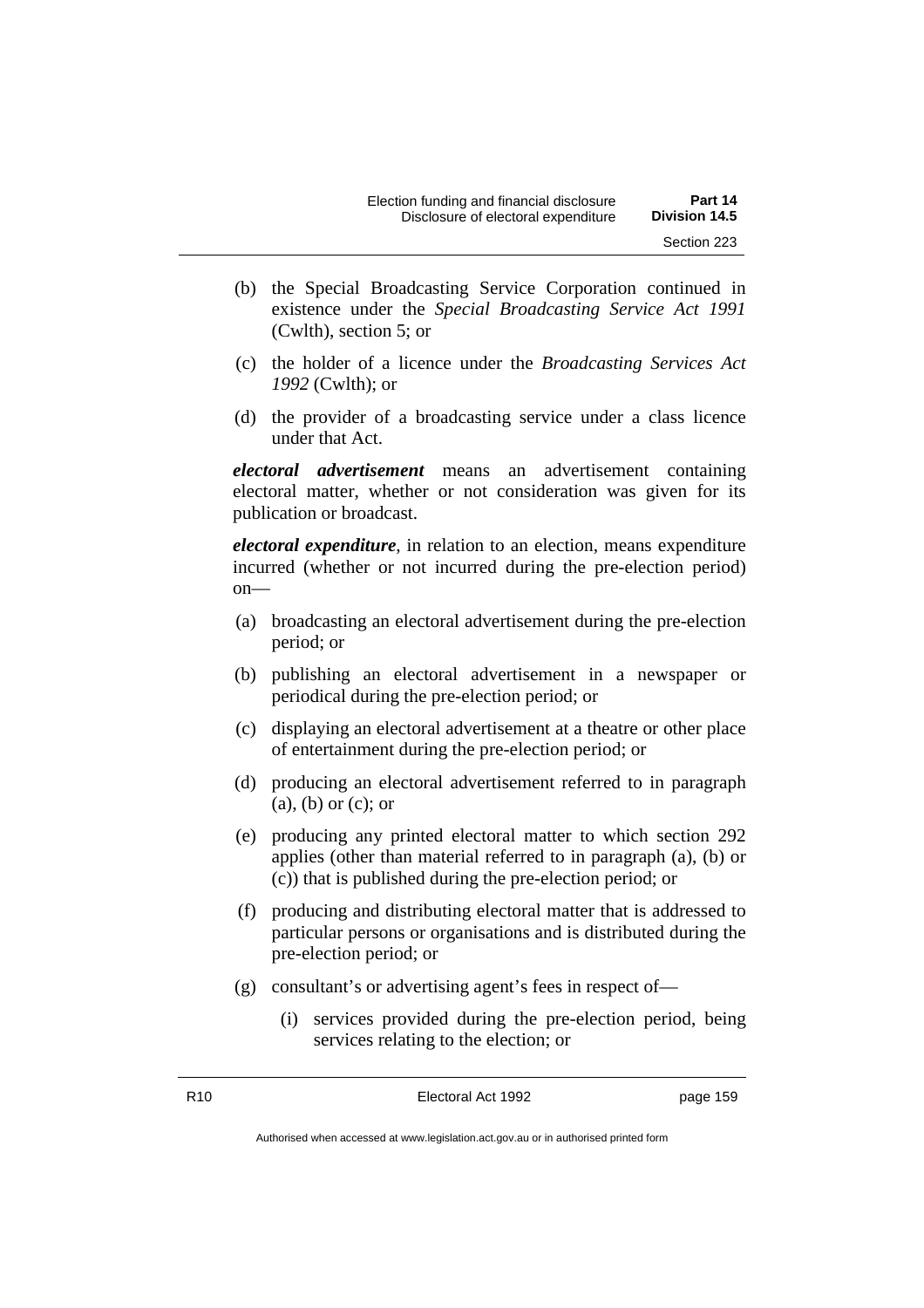- (ii) material relating to the election that is used during the pre-election period; or
- (h) carrying out an opinion poll or other research about the election during the pre-election period.

*participant* in an election means—

- (a) a party, ballot group, non-party group or candidate; or
- (b) a person (other than a party or candidate) by whom, or with the authority of whom, electoral expenditure in relation to an election is incurred.

*relates*—an advertisement *relates* to an election if it contains electoral matter, whether or not consideration is given for publication or broadcasting of the advertisement.

### **224 Returns of electoral expenditure**

- (1) The reporting agent of each person who was a candidate in an election shall, before the end of 15 weeks after polling day for the election, give the commissioner a return specifying details of the electoral expenditure in relation to the election incurred by or with the authority of the candidate.
	- *Note 1* If a form is approved under s 340A (Approved forms) for a return, the form must be used.
	- *Note 2* For how a return may be given, see *Legislation Act 2001*, pt 19.5.
- (2) A reporting agent of a non-party group in an election shall, before the end of 15 weeks after polling day for the election, give the commissioner a return specifying details of the electoral expenditure in relation to the election incurred by or with the authority of the group.
- (3) If electoral expenditure in relation to an election is incurred by or with the authority of a party or ballot group, the reporting agent of the party or ballot group shall, before the end of 15 weeks after polling day for the election, give the commissioner a return setting out details of the expenditure.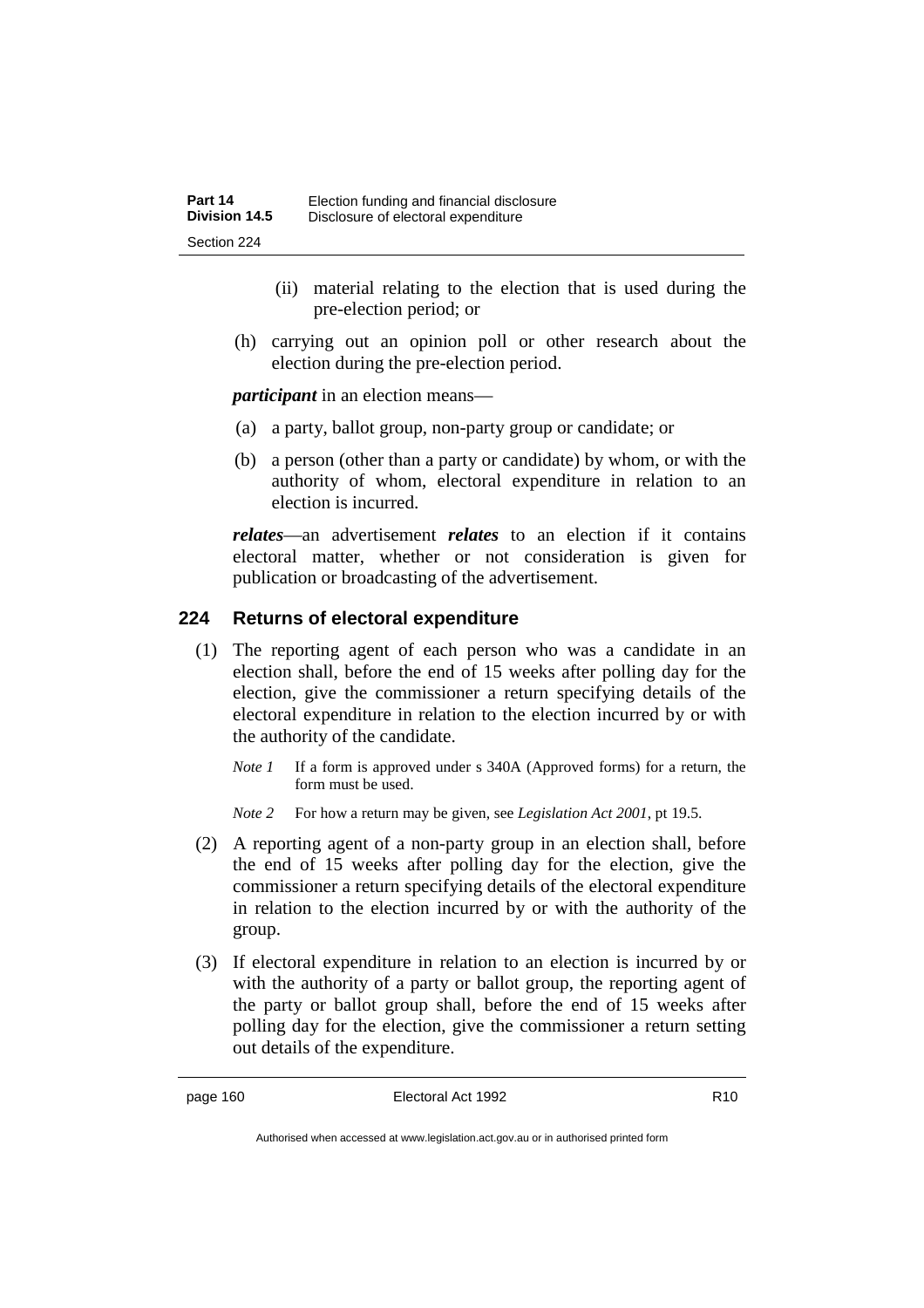| Election funding and financial disclosure | Part 14       |
|-------------------------------------------|---------------|
| Disclosure of electoral expenditure       | Division 14.5 |
|                                           | Section 225   |

- (4) If electoral expenditure in relation to an election was incurred by or with the authority of a person and the expenditure was not incurred with the written authority of a party, ballot group, non-party group, candidate or associated entity in the election the person shall, before the end of 15 weeks after polling day for the election, give the commissioner a return specifying details of the electoral expenditure.
- (5) A person is not required to give the commissioner a return under subsection (4) in relation to an election if the amount of the electoral expenditure incurred in relation to the election by or with the authority of the person does not exceed \$200.

### **225 Nil returns**

- (1) If no electoral expenditure in relation to an election is incurred by or with the authority of a candidate in the election, a return under section 224 in relation to the candidate shall be given to the commissioner and shall include a statement to the effect that no expenditure of a kind required to be disclosed has been incurred by or with the authority of the candidate.
- (2) If no electoral expenditure in relation to an election is incurred by or with the authority of a non-party group in the election, a return under section 224 in relation to the group shall be given to the commissioner and shall include a statement to the effect that no expenditure of a kind required to be disclosed has been incurred by or with the authority of the group.
- (3) If no electoral expenditure in relation to an election is incurred by or with the authority of a party or ballot group that endorsed a candidate in the election, a return under section 224 in relation to the party or ballot group shall be given to the commissioner and shall include a statement to the effect that no expenditure of a kind required to be disclosed has been incurred by or with the authority of the party or ballot group.

R10 **Electoral Act 1992 page 161**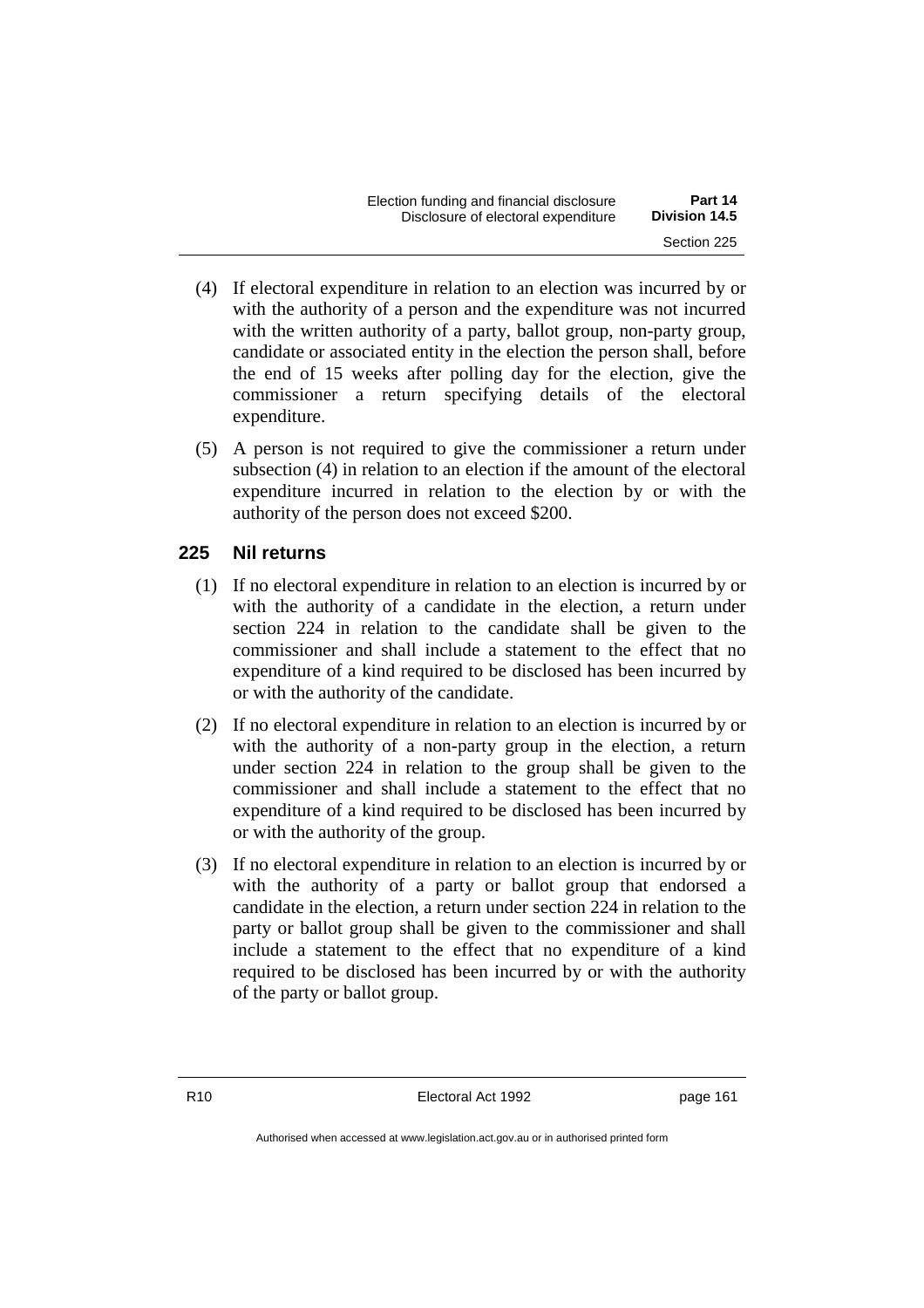#### **226 Returns by broadcasters and publishers**

- (1) If an election has taken place—
	- (a) each broadcaster who broadcast an electoral advertisement during the pre-election period with the authority of a participant in the election; and
	- (b) each publisher who published an electoral advertisement in a newspaper or periodical during the pre-election period with the authority of a participant in the election;

shall give the commissioner a return before the end of 8 weeks after polling day in the election.

- *Note 1* If a form is approved under s 340A (Approved forms) for a return, the form must be used.
- *Note 2* For how a return may be given, see *Legislation Act 2001*, pt 19.5.
- (2) A return shall specify the following particulars in relation to the advertisement:
	- (a) the broadcasting service as part of which the advertisement was broadcast or the newspaper or periodical in which the advertisement was published;
	- (b) the person at whose request the advertisement was broadcast or published;
	- (c) the participant in the election with whose authority the advertisement was broadcast or published;
	- (d) the date or dates when, and, for an advertisement that was broadcast, the times between which, the advertisement was broadcast or published;
	- (e) for a published advertisement—the page on which the advertisement was published and the space occupied by it;
	- (f) whether or not, on each occasion when the advertisement was broadcast or published, a charge was made by the broadcaster

Authorised when accessed at www.legislation.act.gov.au or in authorised printed form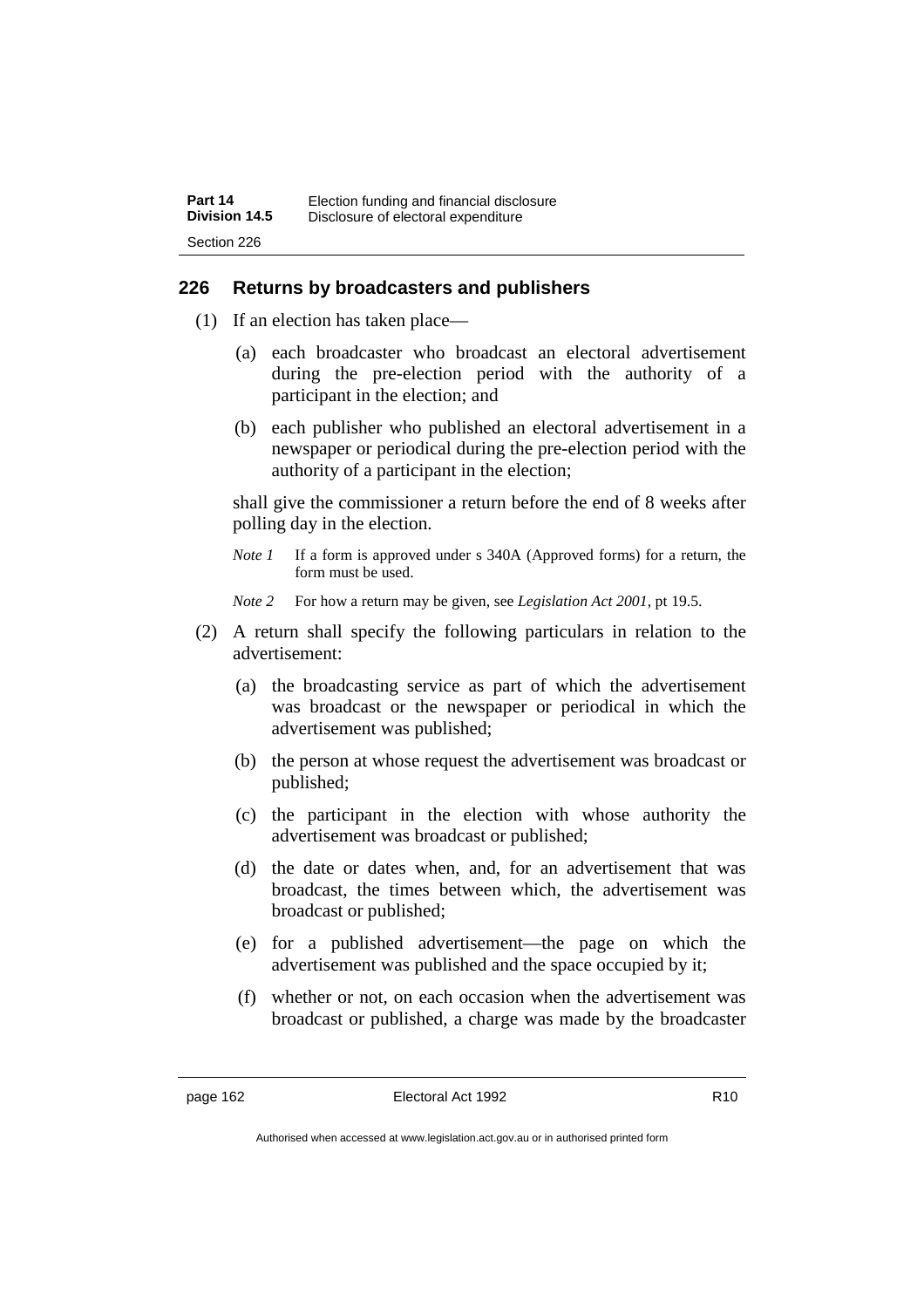or publisher for the broadcasting or publication of the advertisement;

- (g) if a charge referred to in paragraph (f) was made—the amount of the charge.
- (3) If a broadcaster or publisher specifies in a return the amount of a charge in accordance with subsection (2) (g), the broadcaster or publisher shall state in the return whether or not the charge is at less than normal commercial rates having regard to—
	- (a) for a broadcast advertisement—the length of the advertisement and the day or days when, and the times between which, it was broadcast; or
	- (b) for a published advertisement—the space occupied by the advertisement and the nature of the newspaper or periodical.
- (4) A publisher is not required to give the commissioner a return under subsection (1) in relation to an election if the amount of the charges made by the publisher in relation to the publication of any advertisements to which that subsection applies, in relation to that election and any other election that took place on the same day as the firstmentioned election, does not exceed \$1 000.
- (5) A return under subsection (1) may refer to more than 1 advertisement.

# **227 Multiple elections on same day**

- $(1)$  If—
	- (a) the voting at 2 or more elections took place on the same day; and
	- (b) a person would, apart from this subsection, be required to give the commissioner 2 or more returns under this division relating to those elections;

the person may give the commissioner a single return, in a form approved under section 340A (Approved forms), setting out the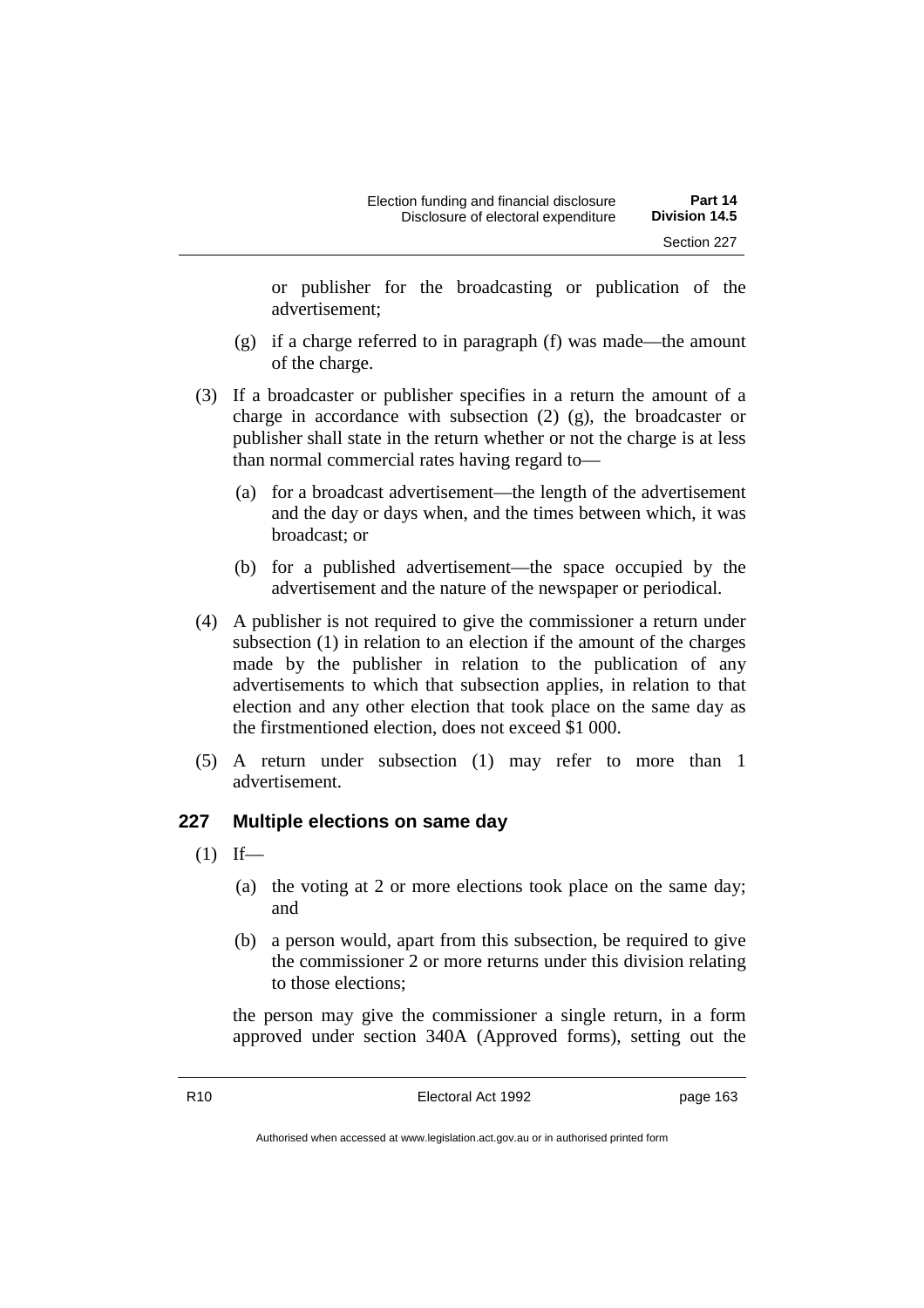| Part 14       | Election funding and financial disclosure |
|---------------|-------------------------------------------|
| Division 14.6 | Annual returns                            |
| Section 228   |                                           |

particulars that the person would have been required to set out in those separate returns.

(2) It is sufficient compliance with this division if the return sets out details of the expenditure without showing the extent to which it relates to any election.

# **Division 14.6 Annual returns**

## **228 Meaning of** *defined particulars* **for div 14.6**

In this division:

*defined particulars*, in relation to a sum, means—

- (a) if the sum was received from, paid to or owed to, an unincorporated association, other than a registered industrial organisation—
	- (i) the name of the association; and
	- (ii) the names and addresses of the members of the executive committee (however described) of the association; and
	- (b) if the sum was paid out of or into, or incurred as a debt to, a trust fund or the funds of a foundation—
		- (i) the names and addresses of the trustees of the fund or foundation; and
		- (ii) the name, title or description of the trust fund or foundation; and
	- (c) the name and address of the person or organisation that paid, received or is owed the sum; and
	- (d) such other particulars as are prescribed.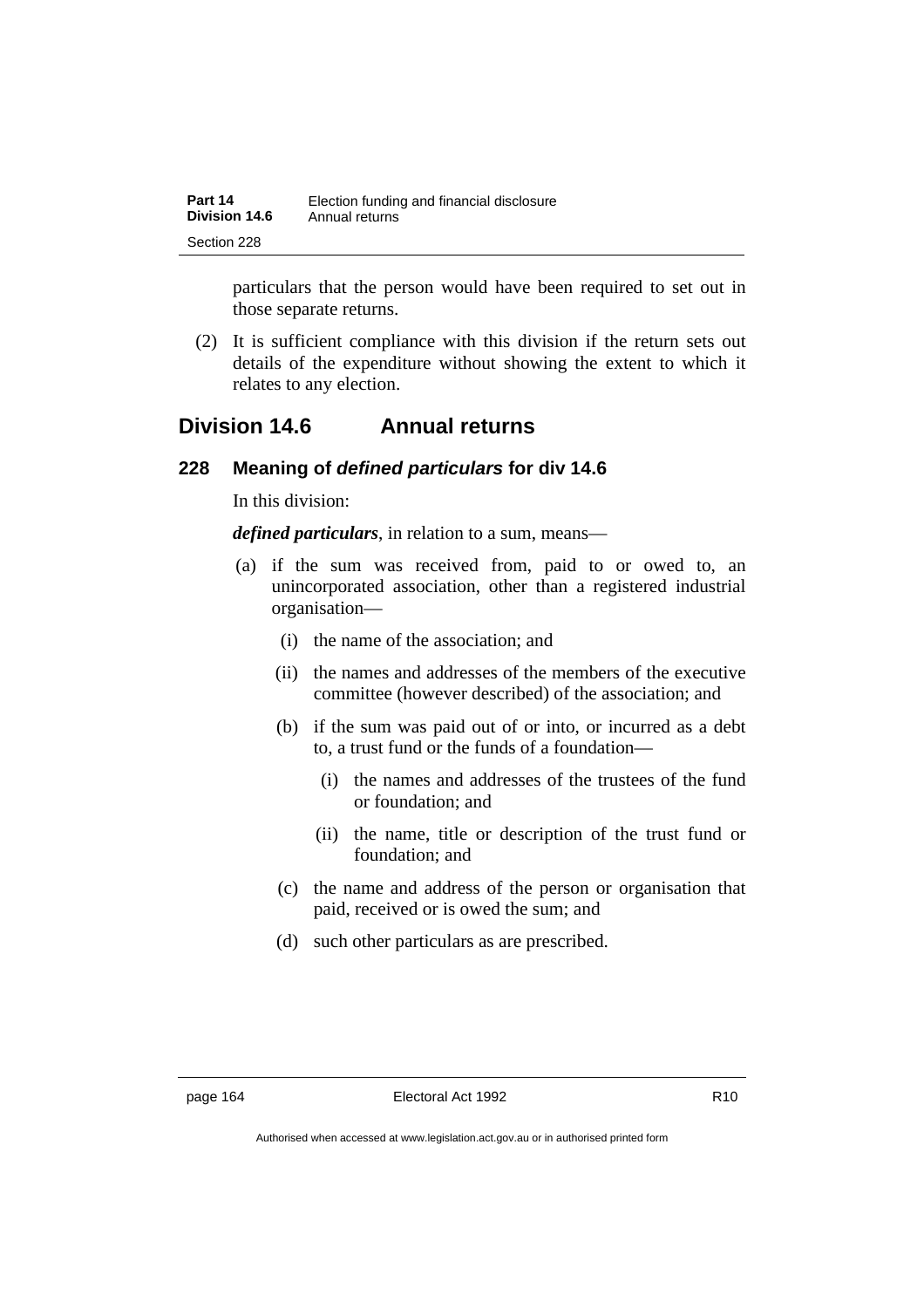# **230 Annual returns by parties, ballot groups and MLAs**

- (1) The reporting agent of a party, ballot group or MLA must, within 16 weeks after the end of each financial year, give the commissioner a return.
	- *Note 1* If a form is approved under s 340A (Approved forms) for a return, the form must be used.

*Note 2* For how a return may be given, see *Legislation Act 2001*, pt 19.5.

- (2) However, the return may be the audited annual accounts of the party, ballot group or MLA in a form approved, in writing, by the commissioner.
- (3) The approval is a notifiable instrument.

*Note* A notifiable instrument must be notified under the *Legislation Act 2001*.

- (4) The return must state—
	- (a) the amount received by, or on behalf of, the party, ballot group or MLA during the financial year, together with the particulars required by section 232 (1) (Amounts received); and
	- (b) the amount paid by, or on behalf of, the party, ballot group or MLA during the financial year; and
	- (c) the outstanding amount, at the end of the financial year, of debts incurred by, or on behalf of, the party, ballot group or MLA, together with the particulars required by section 234 (1) (Outstanding amounts).
- (5) For subsection (4) (a), an amount is received by, or on behalf of, an MLA only if the amount is a gift received by the MLA in his or her capacity as an MLA.

#### **Examples of amounts not required to be stated in a return**

- 1 Income derived in a private capacity eg interest on bank accounts and dividends on shares.
- 2 Salary, allowances and other benefits (including superannuation benefits) as an MLA.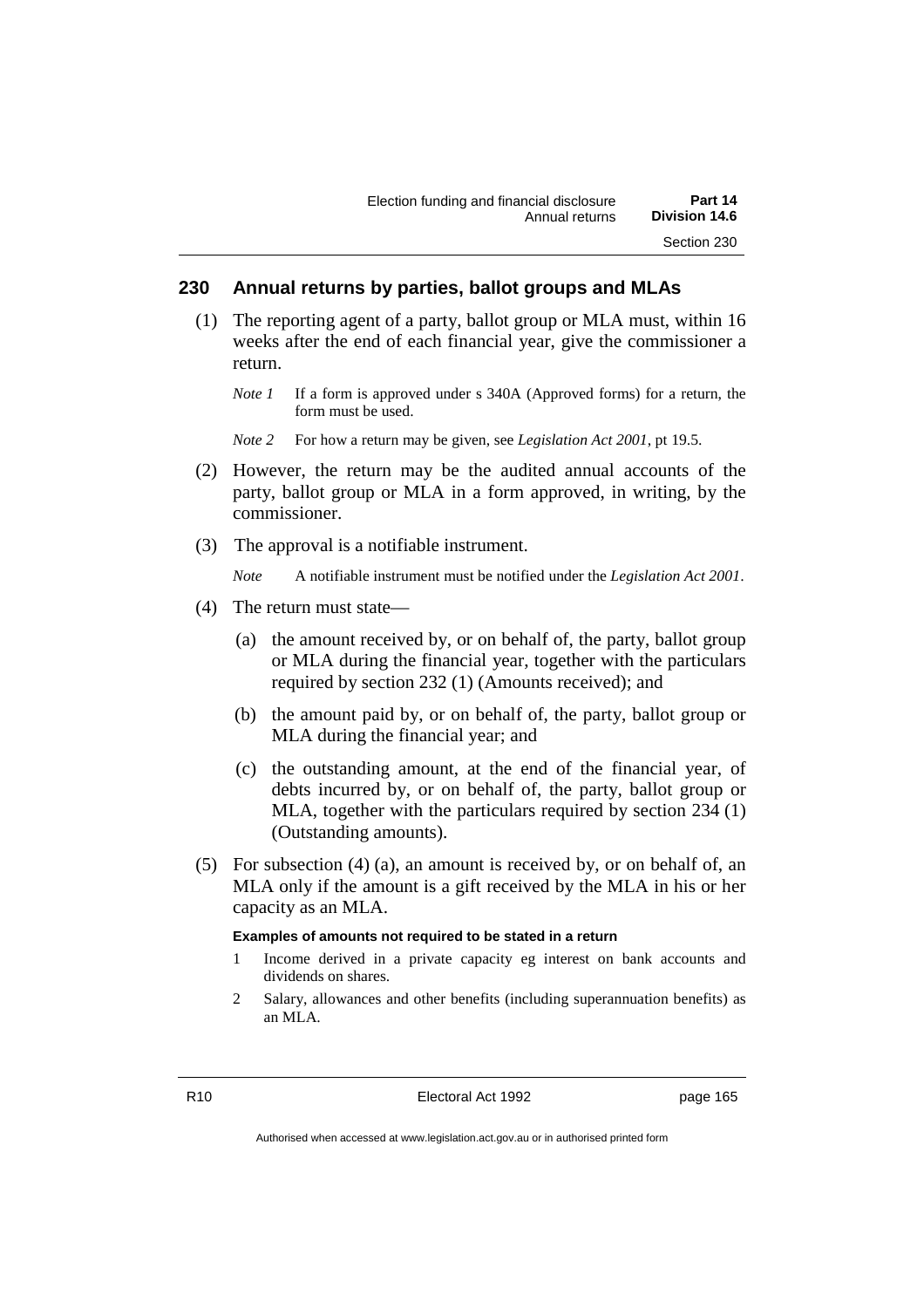| Part 14       | Election funding and financial disclosure |
|---------------|-------------------------------------------|
| Division 14.6 | Annual returns                            |
| Section 230   |                                           |

- 3 A gift given to the MLA in a private capacity for his or her personal use eg a birthday gift from a family member.
- *Note* An example is part of the Act, is not exhaustive and may extend, but does not limit, the meaning of the provision in which it appears (see *Legislation Act 2001*, s 126 and s 132).
- (6) For subsection (4) (b) or (c), an amount paid, or an outstanding amount of debts incurred, by or on behalf of an MLA includes an amount paid, or an outstanding amount of debts incurred, by or on behalf of the MLA for a purpose that relates solely or substantially to his or her position as MLA on any of the following:
	- (a) broadcasting an advertisement;
	- (b) publishing an advertisement in a newspaper or periodical;
	- (c) displaying an advertisement at a theatre or another place of entertainment;
	- (d) producing an advertisement mentioned in paragraphs (a) to (c);
	- (e) producing any printed electoral matter to which section 292 (Dissemination of electoral matter—authorisers and authors) applies;
	- (f) producing and distributing electoral matter that is addressed to particular people or organisations;
	- (g) consultant's or advertising agent's fees for services provided;
	- (h) carrying out an opinion poll or other research.
- (7) A return under this section must not include a list of the members of a party.
- (8) If the registration of a party or ballot group is cancelled during a financial year, this section applies to the party or ballot group in relation to the year as if a reference to the reporting agent of the party or ballot group were a reference to the person who was the reporting agent of the party or ballot group immediately before the cancellation.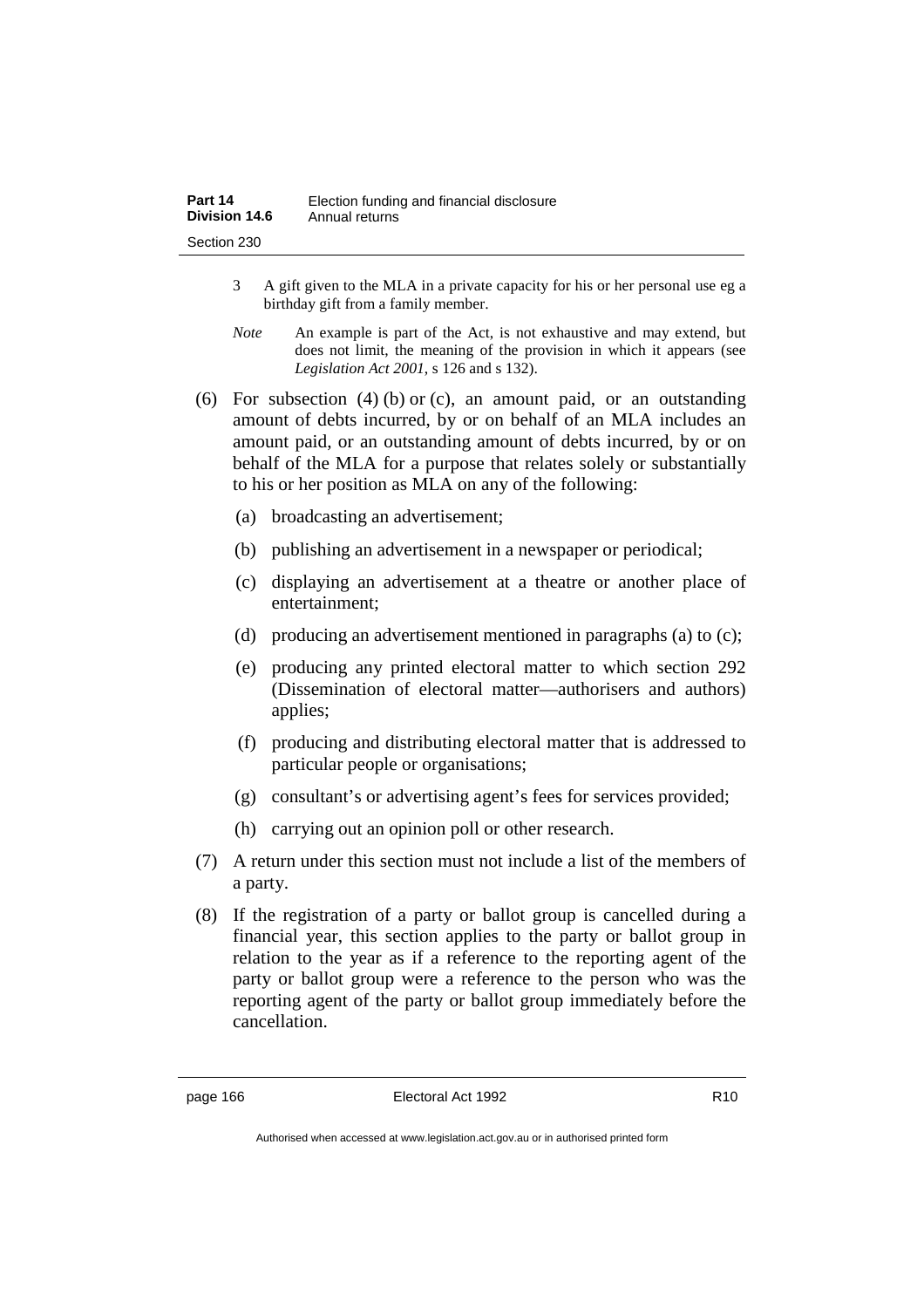(9) If a person ceases to be an MLA during a financial year, this section applies to the person in relation to the year as if the person were the reporting agent.

# **231 Periods of less than financial year**

- (1) This section applies if, during a financial year—
	- (a) a political party becomes, or ceases to be, a registered party; or
	- (b) a ballot group is registered or a registered ballot group ceases to be registered; or
	- (c) a person becomes, or ceases to be, an MLA.
- (2) A return under section 230 (Annual returns by parties, ballot groups and MLAs) for the political party, ballot group or person for the financial year need only include particulars for the part of the year when the party or ballot group was registered or the person was an MLA.

# **231A Returns by parties under Commonwealth Electoral Act**

- $(1)$  If—
	- (a) an organisation has corresponding registration as a political party under this Act, part 7 and under the Commonwealth Act, part 11 whether by the same or a different name; and
	- (b) the agent of the organisation gives to the Australian Electoral Commission, within the period of 16 weeks after the end of the financial year, a return under the Commonwealth Act, section 314AB in relation to that financial year; and
	- (c) the agent or organisation gives to the ACT commissioner, within that period, a copy of that return;

the organisation is not required to give to the ACT commissioner a return under section 230 in relation to that financial year.

(2) For subsection (1), an organisation has corresponding registration as a political party under this Act, part 7 and under the Commonwealth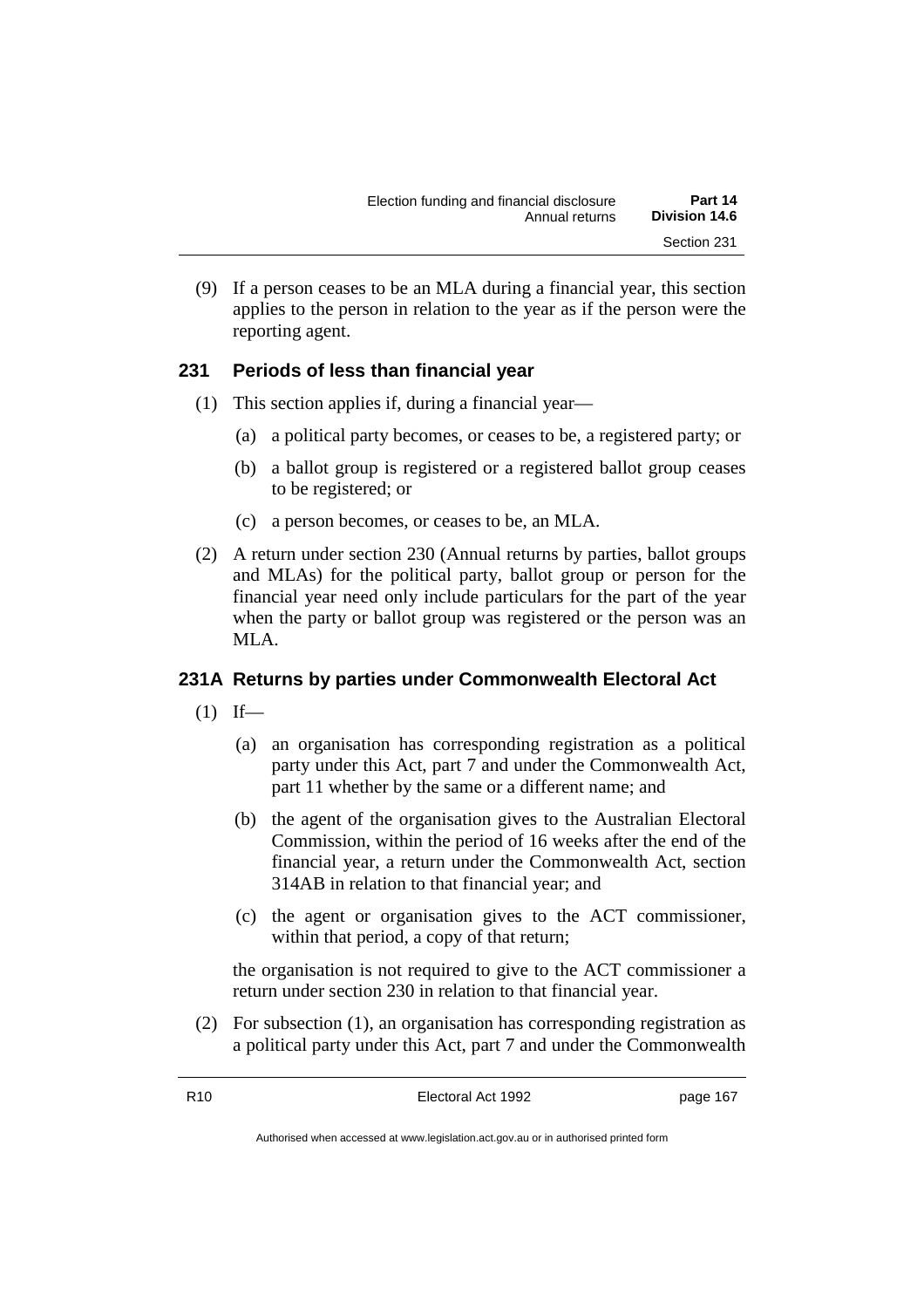| Part 14       | Election funding and financial disclosure |
|---------------|-------------------------------------------|
| Division 14.6 | Annual returns                            |
| Section 231B  |                                           |

Act, part 11 if the same person is specified as the registered officer of the party in the register of political parties kept under this Act, section 88 and in the register of political parties kept under the Commonwealth Act, section 125.

(3) In this section:

*agent*, in relation to an organisation, means the person appointed under the Commonwealth Act, section 288 to be the agent of the organisation in relation to the ACT.

*Commonwealth Act* means the *Commonwealth Electoral Act 1918* (Cwlth).

*party* includes an ACT branch of a political party registered under the Commonwealth Act, part 11.

# **231B Annual returns by associated entities**

- (1) If an entity is an associated entity at any time during a financial year, the entity's financial controller must give the commissioner a return within 16 weeks after the end of the financial year.
	- *Note 1* If a form is approved under s 340A (Approved forms) for a return, the form must be used.
	- *Note 2* For how a return may be given, see *Legislation Act 2001*, pt 19.5.
- (2) The return must state—
	- (a) the amount received by, or on behalf of, the entity during the financial year, together with the particulars required by section 232 (1) (Amounts received); and
	- (b) the amount paid by, or on behalf of, the entity during the financial year; and
	- (c) if the entity is an associated entity at the end of the financial year—the outstanding amount, at the end of the year, of debts incurred by, or on behalf of, the entity, together with the particulars required by section 234 (2) (Outstanding amounts).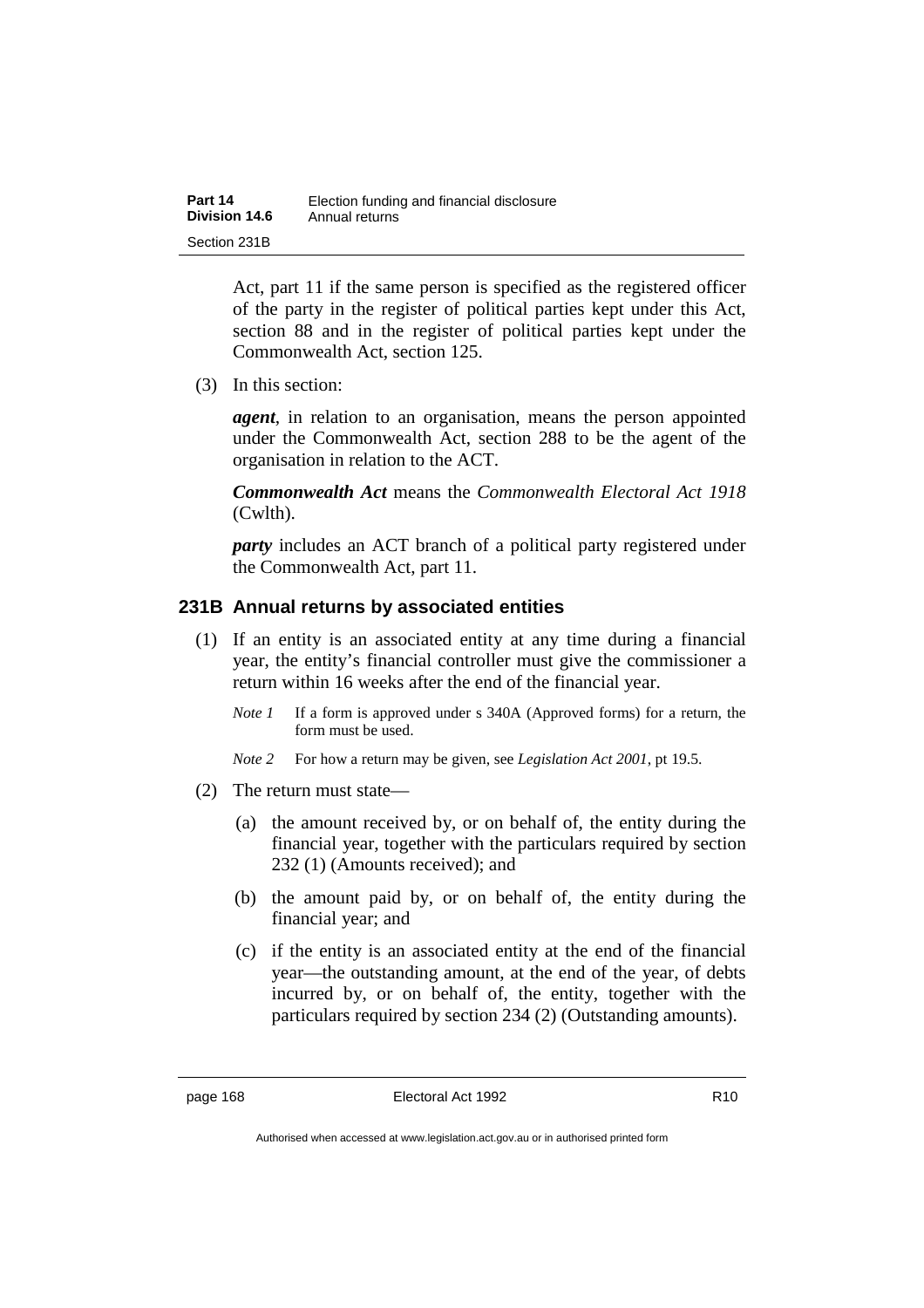- (3) An amount received when the entity was not an associated entity is not to be counted for subsection (2) (a) and (b).
- (4) If an amount required to be stated under subsection (2) (b) was—
	- (a) paid to or for the benefit of 1 or more parties, ballot groups or MLAs; and
	- (b) paid out of funds generated from capital of the entity;

the return must set out the required details of each person who contributed to that capital on or after 29 November 1996.

- (5) For subsection (4), the required details of a person are—
	- (a) the person's name and address; and
	- (b) the total of the person's contributions to the capital of the associated entity mentioned in that subsection up to the end of the financial year.
- (6) Subsection (5) does not apply to contributions that have been included in a previous return under this section.

# **231C Returns by associated entities under Commonwealth Electoral Act**

- (1) This section applies in relation to an associated entity that—
	- (a) is controlled by 1 or more parties; or
	- (b) operates wholly or mainly for the benefit of 1 or more parties.
- (2) If an entity was, during a financial year, an associated entity in relation to which this section applies and the financial controller of the entity—
	- (a) gives to the Australian Electoral Commission, within the period of 16 weeks after the end of the financial year, a return under the *Commonwealth Electoral Act 1918* (Cwlth), section 314AEA in relation to that financial year; and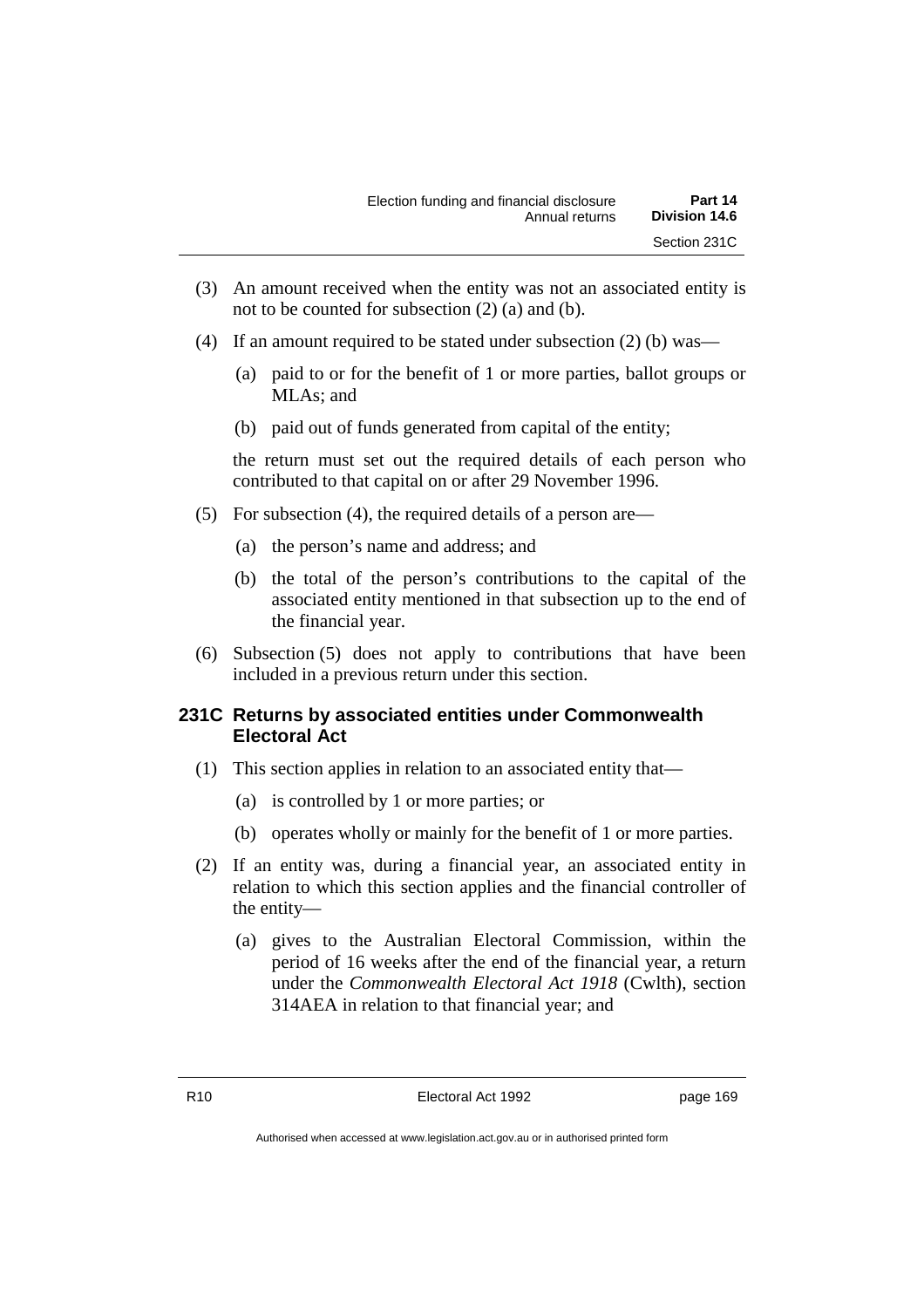(b) gives to the commissioner, within that period, a copy of that return;

the financial controller is not required to give to the commissioner a return under section 231B in relation to the entity for that financial year.

# **232 Amounts received**

- (1) If the sum of all amounts received by, or on behalf of, a party, ballot group, MLA or associated entity (the *receiver*) from a person or organisation during a financial year is \$1 500 or more, the return by the receiver under section 230 (Annual returns by parties, ballot groups and MLAs) or section 231B (Annual returns by associated entities) must state the amount of the sum and set out the defined particulars for it.
- (2) In working out the sum, an amount of less than \$1 500 need not be counted.
- (3) If the sum was received as a loan, the return must state the information required by section 218A (2) (Certain loans not to be received).

# **234 Outstanding amounts**

- (1) If, at the end of a financial year, the sum of all debts within the meaning of section 230 (4) (c) that are owed by a party, ballot group or MLA to a particular person or organisation is \$1 500 or more, the return by the party, ballot group or MLA under section 230 shall specify the sum and include the defined particulars.
- (2) If an entity is an associated entity at the end of a financial year and, at the end of that year, the sum of all debts within the meaning of section 231B (2) (c) that are owed by the entity to a particular person or organisation is \$1 500 or more, the return by the entity under section 231B in relation to the financial year shall set out the sum and include the defined particulars.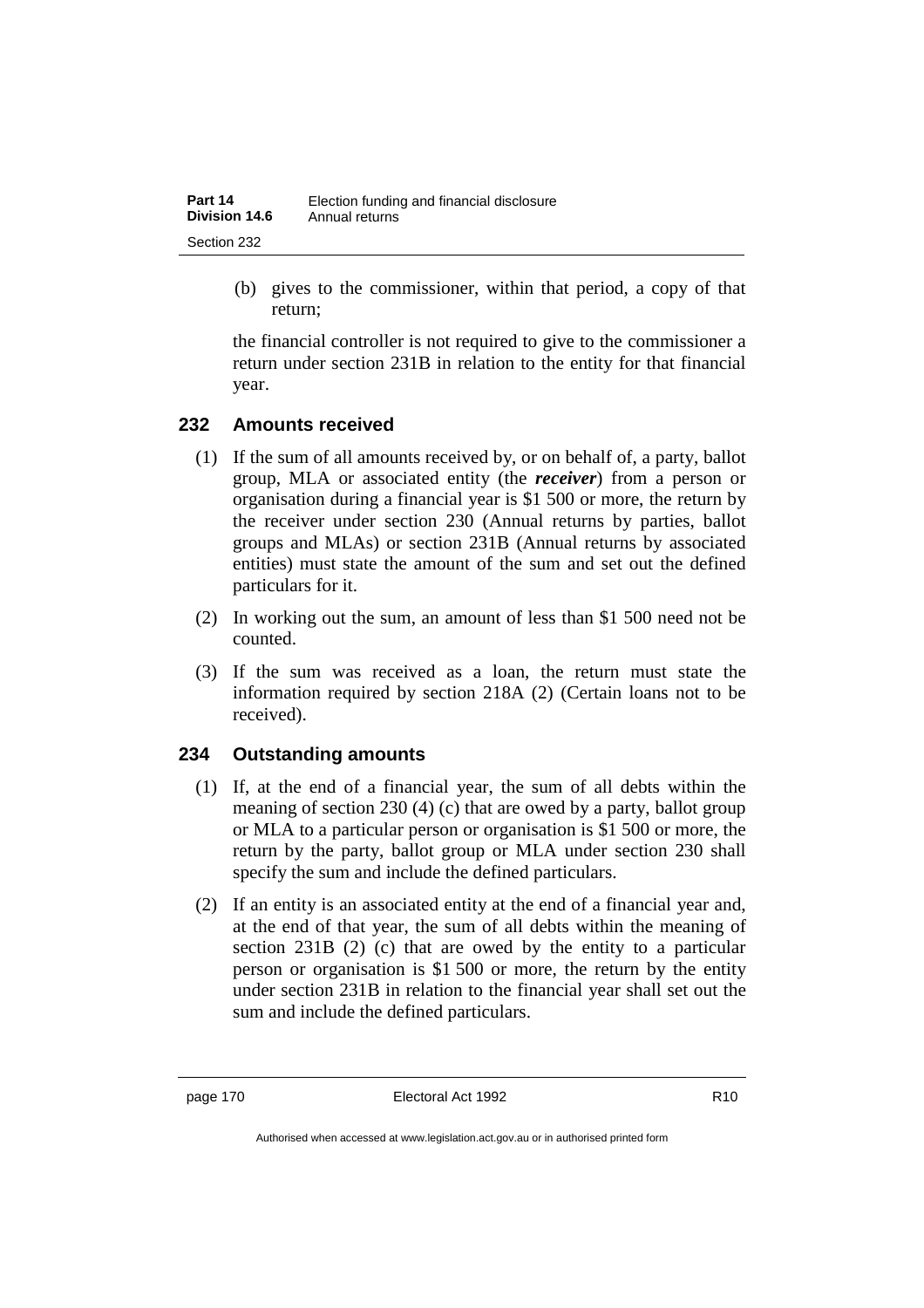# **234A Regulations**

- (1) The regulations may require greater detail to be provided in returns under section 230 or 231B than is required by this division.
- (2) Without limiting subsection (1), the regulations may require that the total amounts referred to in section 230 (4) or 231B (2) be broken down in the way specified in the regulations.
- (3) The regulations may reduce the amount of information to be provided in returns under section 231B.

# **Division 14.7 Compliance**

# **235 Definitions for div 14.7**

In this division:

*investigation notice* means a notice under section 237 (3) (Investigation notices generally) or section 237A (2) (Investigation notices about associated entities).

*return* includes a notice under section 240 (1) (c) or (4) (Inability to complete returns).

# **236 Offences**

(1) A person shall not, without reasonable excuse, fail to give the commissioner a return under this part within the time required.

Maximum penalty:

- (a) for a return required to be given by the reporting agent of a party or ballot group—50 penalty units; and
- (b) for any other return—20 penalty units.
- (2) A person shall not, without reasonable excuse—
	- (a) give the commissioner an incomplete return under division 14.4, 14.5 or 14.6; or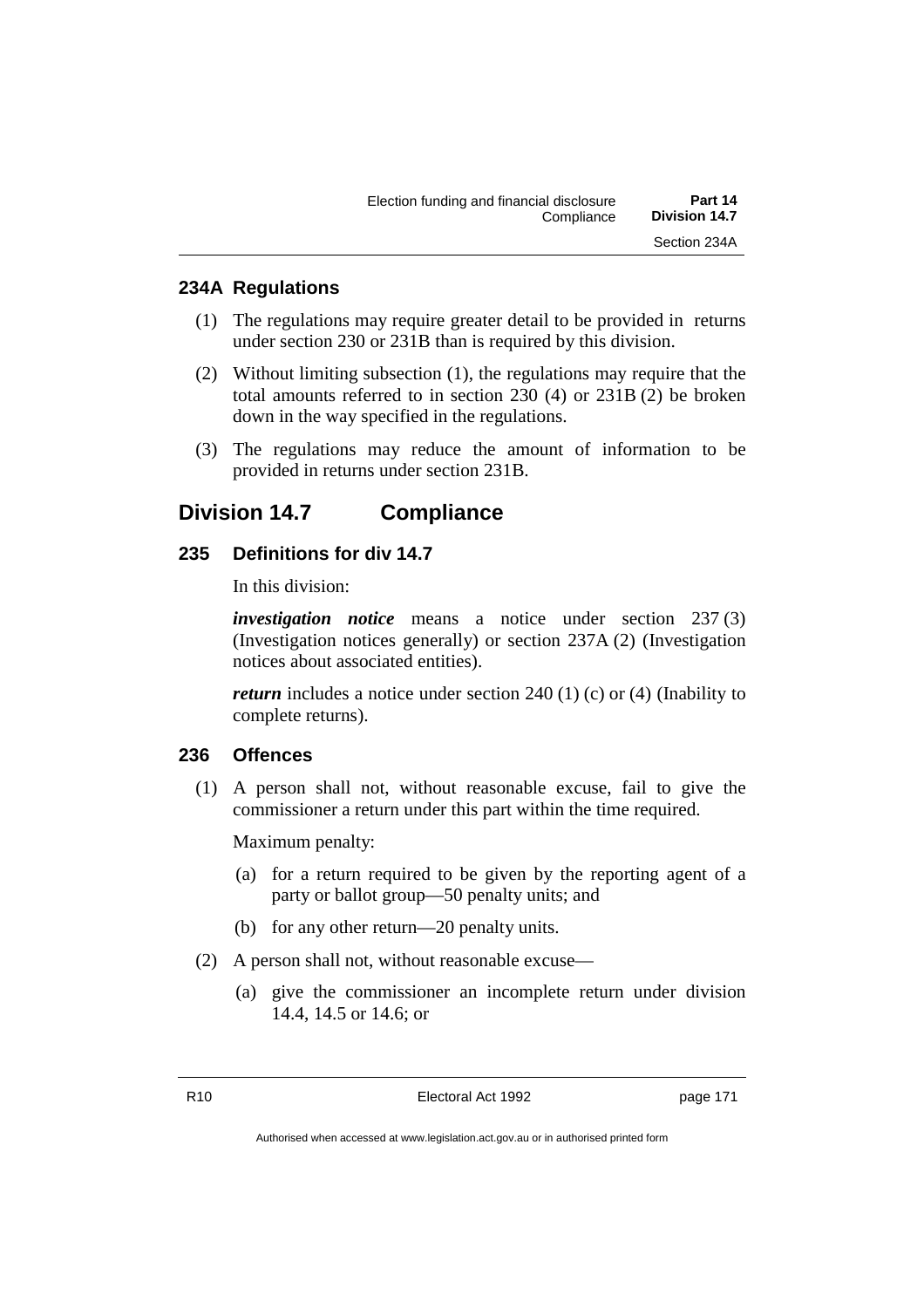(b) fail to retain records in accordance with section 239.

Maximum penalty: 20 penalty units.

- (3) For subsection (1) or subsection (2) (b), it is a reasonable excuse for a reporting agent of a non-party group to fail to give a return or keep records if another reporting agent of the group has given the return within the time required or kept records in accordance with section 239, as the case requires.
- (4) A person shall not give a return under division 14.4, 14.5 or 14.6, containing particulars that are, to the knowledge of the person, false or misleading in a material particular.

Maximum penalty: 50 penalty units, imprisonment for 6 months or both.

(5) A person shall not give to another person who is required to give a return under division 14.4, 14.5 or 14.6 information relevant to the return that is, to the knowledge of the firstmentioned person, false or misleading in a material particular.

Maximum penalty: 50 penalty units, imprisonment for 6 months or both.

(6) A prosecution in relation to an offence against this section may be begun at any time within 3 years after the offence was committed.

# **237 Investigation notices generally**

(1) In this section:

*prescribed person* means a person who, in the commissioner's opinion, is or may be required to give the commissioner a return under this part in relation to an election.

- (2) The commissioner may conduct an investigation into compliance with this part.
- (3) For an investigation, the commissioner may give a notice (an *investigation notice*) in relation to a reporting agent or prescribed person to—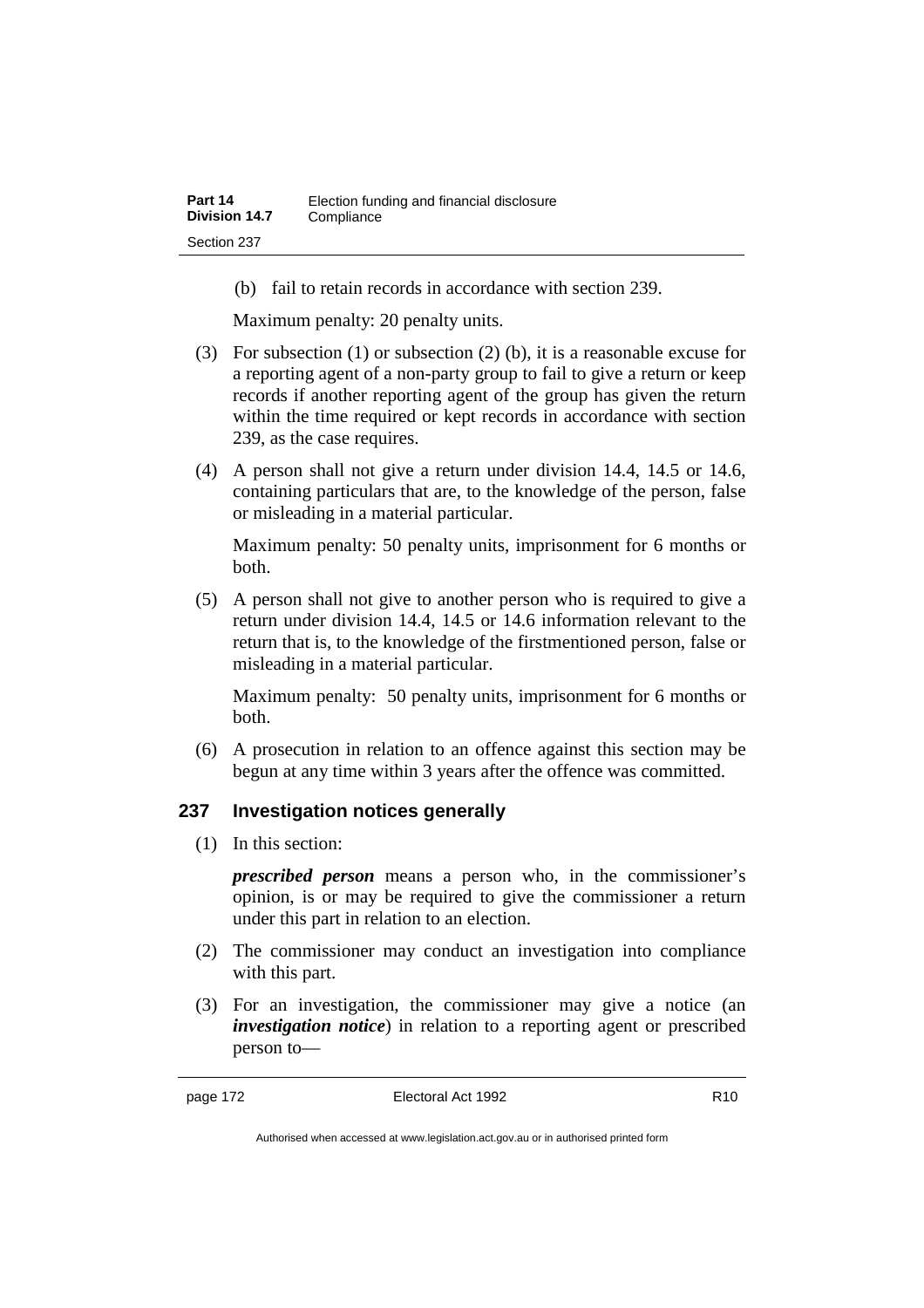- (a) the agent or prescribed person; or
- (b) for the reporting agent of a party or ballot group—any officer, employee or representative of the party or ballot group; or
- (c) for a prescribed person that is a corporation—any of its officers or employees; or
- (d) anyone else the commissioner has reasonable grounds for believing can produce a document or anything else, or give evidence, about anyone's compliance with this part.

*Note* For how documents may be given, see *Legislation Act 2001*, pt 19.5.

- (4) The investigation notice must require the person to whom it is given—
	- (a) to produce to the commissioner, within the time and in the way stated in the notice, a document, or something else, stated in the notice; or
	- (b) to appear, at a time and place stated in the notice, before the commissioner to give evidence, orally or in writing, and to produce a document, or something else, stated in the notice.
- (5) The time stated in the notice must be not earlier than 28 days after the notice is given to the person.
- (6) If the investigation notice requires an officer, employee or representative of a party or ballot group other than its reporting agent to appear before the commissioner, the reporting agent of the party is entitled—
	- (a) to attend the investigation; or
	- (b) to nominate someone else to attend on the reporting agent's behalf.
- (7) If the investigation notice requires someone other than the financial controller of an associated entity to appear before the commissioner in relation to an investigation into the entity, the financial controller is entitled—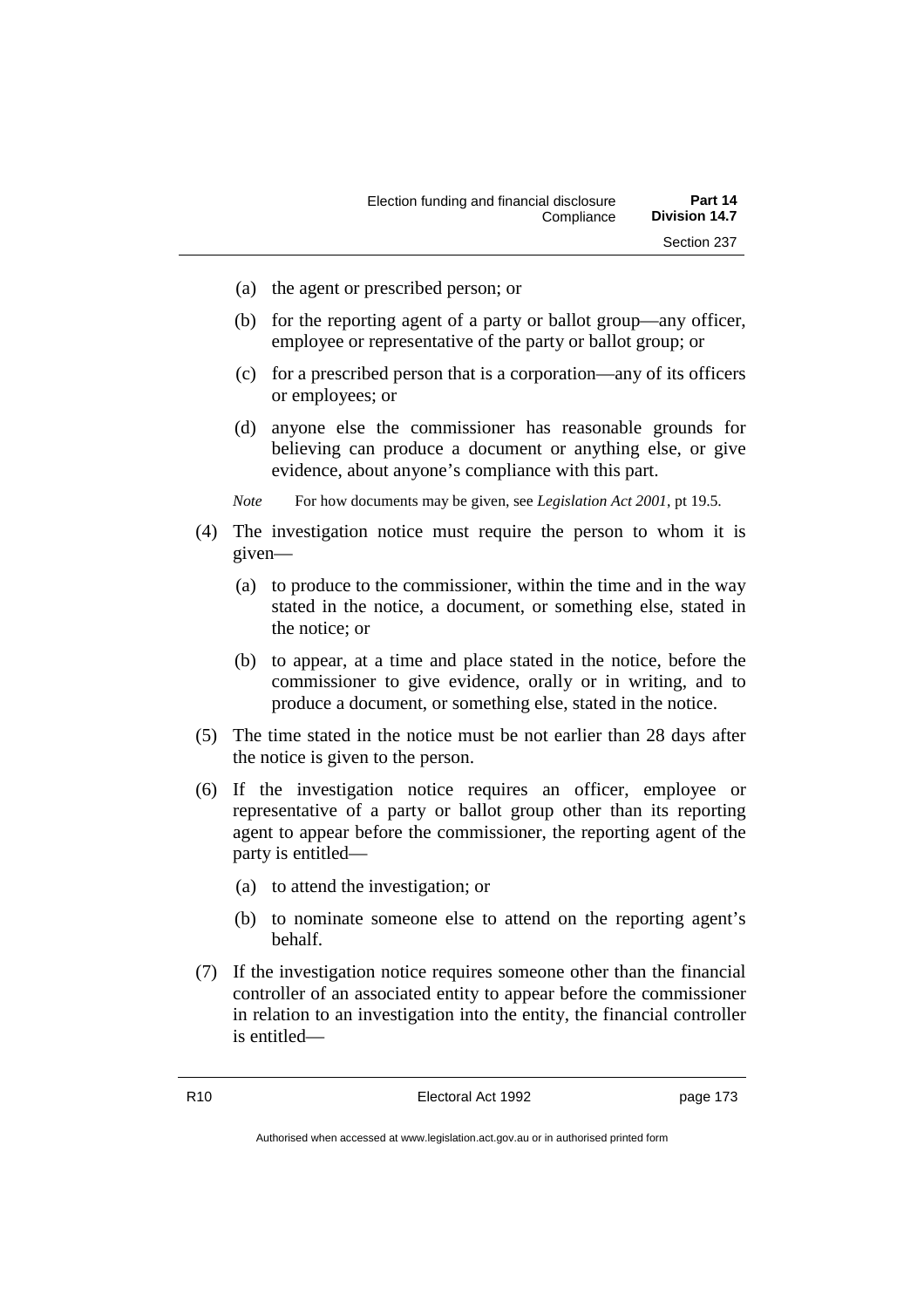- (a) to attend the investigation; or
- (b) to nominate someone else to attend on the financial controller's behalf.
- $(8)$  If—
	- (a) an investigation notice relates to an investigation into—
		- (i) a return given to the commissioner under this part by the reporting agent of a ballot group or MLA; or
		- (ii) a failure of a reporting agent of a ballot group or MLA to give the commissioner a return under this part within the time required; and
	- (b) the notice requires someone other than the reporting agent of the ballot group or MLA to appear before the commissioner;

the reporting agent is entitled—

- (c) to attend the investigation; or
- (d) to nominate someone else to attend on the reporting agent's behalf.
- (9) The commissioner may conduct the investigation even though the person to whom the notice was given contravenes the notice.
- (10) The commissioner may require a person to whom an investigation notice has been given to give evidence on oath, and for that purpose may administer an oath.
	- *Note* For the taking of an oath or the making of an affirmation, see the *Oaths and Affirmations Act 1984.*

# **237A Investigation notices about associated entities**

- (1) This section applies if—
	- (a) the commissioner believes on reasonable grounds that a person can produce a document or anything else, or give evidence, about whether an entity is, or was at a particular time, an associated entity; and

Authorised when accessed at www.legislation.act.gov.au or in authorised printed form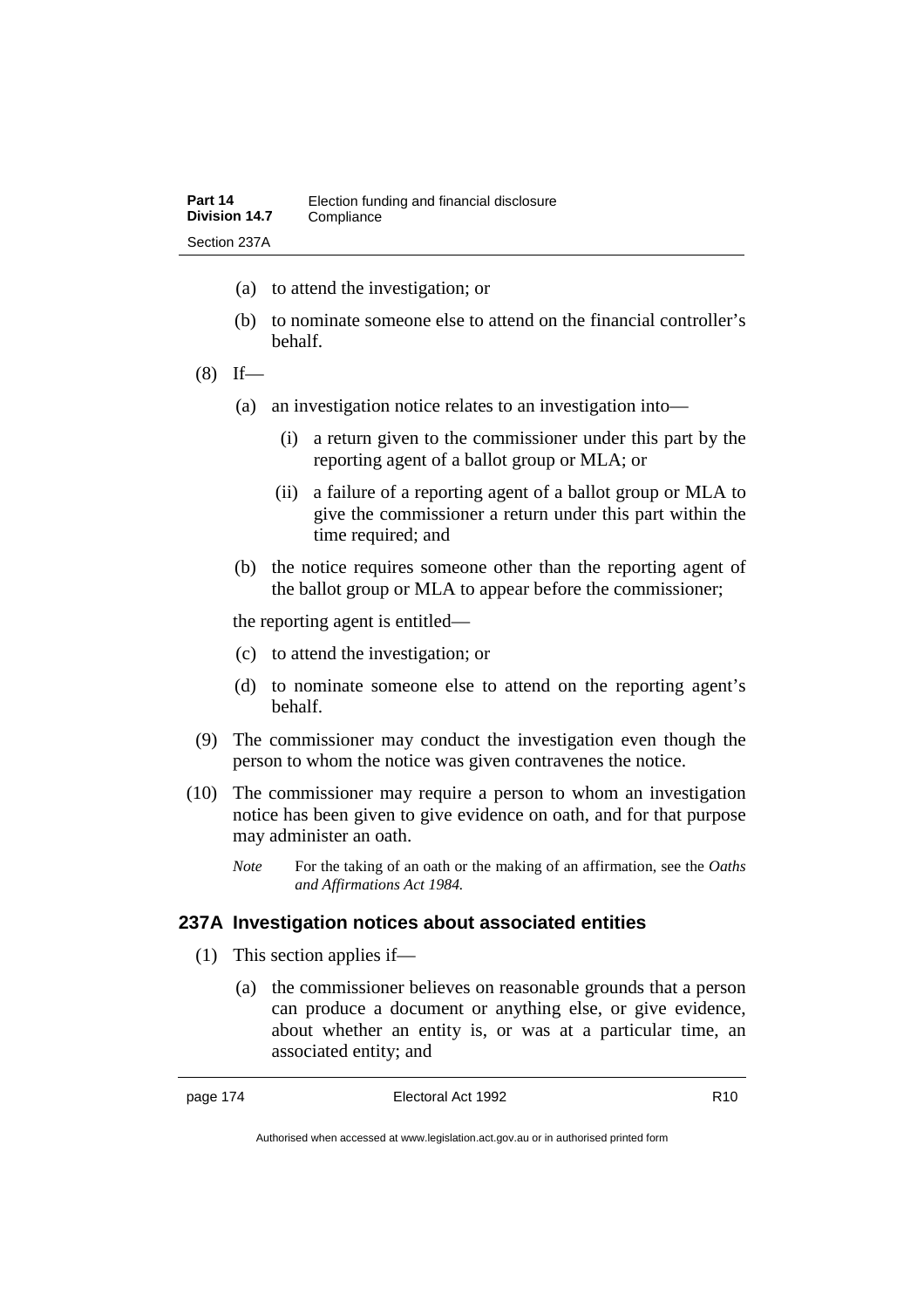- (b) the person is, or has been, the financial controller or an officer or employee of the entity.
- (2) The commissioner may give to the person a notice (an *investigation notice*) requiring the person—
	- (a) to produce to the commissioner, within the time and in the way stated in the notice, a document, or something else, stated in the notice; or
	- (b) to appear, at a time and place stated in the notice, before the commissioner to give evidence, orally or in writing, and to produce a document, or something else, stated in the notice.
- (3) The time stated in the notice must not be earlier than 28 days after the day the notice is given to the person.
- (4) If the investigation notice requires someone other than the financial controller of the associated entity to appear before the commissioner, the financial controller is entitled—
	- (a) to attend the investigation; or
	- (b) to nominate someone else to attend on the financial controller's behalf.
- (5) The commissioner may conduct the investigation even though the person to whom the notice was given contravenes the notice to attend.
- (6) If the commissioner gives an investigation notice to a person, the commissioner must also give the person a review statement about the decision to give the person the notice.
- (7) The person is taken not to have failed to comply with the notice if the person makes application under section 247 (Review by electoral commission) for review of the decision and the application has not been decided.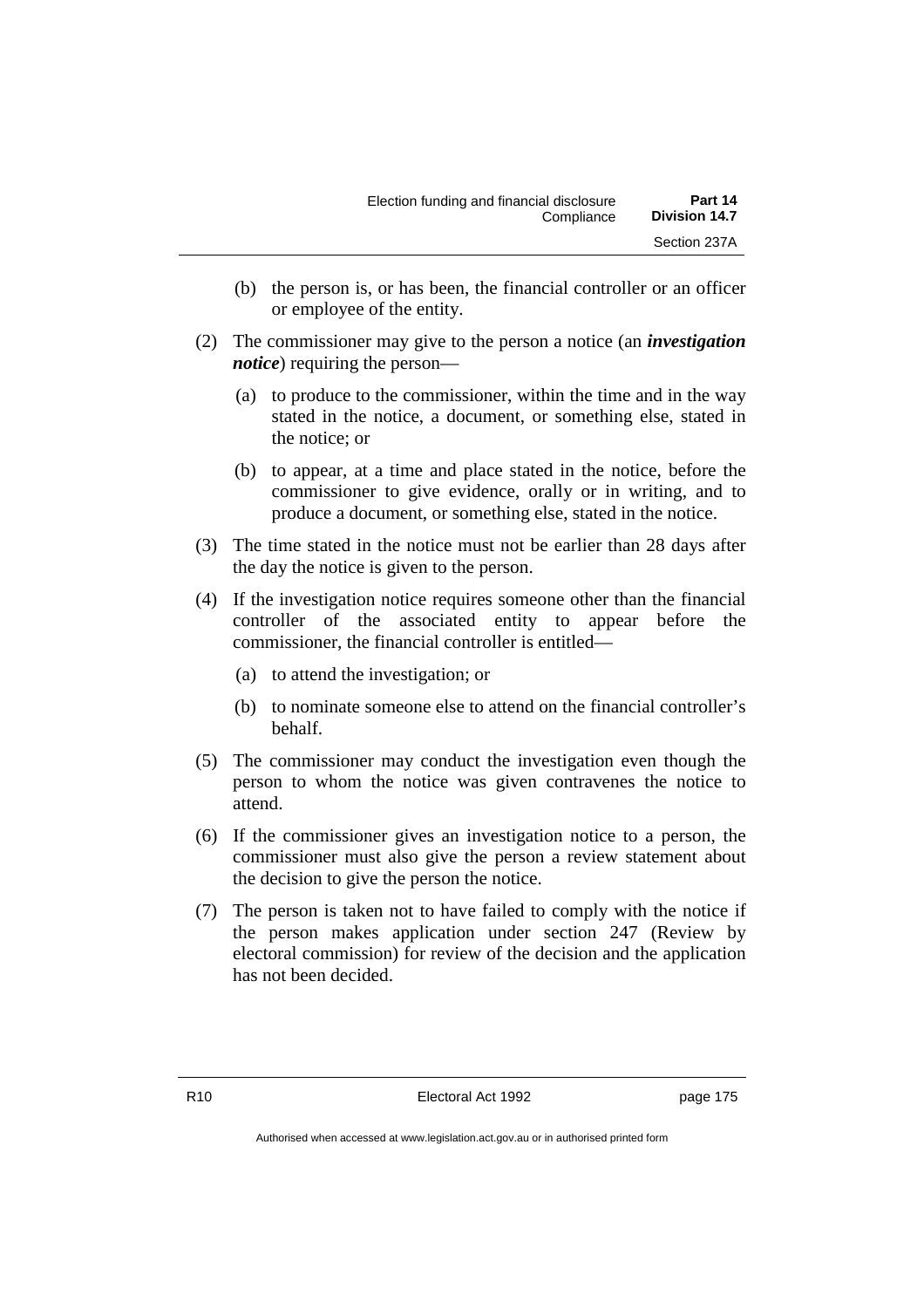| Part 14       | Election funding and financial disclosure |
|---------------|-------------------------------------------|
| Division 14.7 | Compliance                                |
| Section 237B  |                                           |

- (8) The commissioner may require a person to whom an investigation notice has been given to give evidence on oath, and for that purpose may administer an oath.
	- *Note* For the taking of an oath or the making of an affirmation, see the *Oaths and Affirmations Act 1984.*
- (9) This section is in addition to, and does not limit, section 237 (Investigation notices generally).

# **237B Investigation notice offences**

(1) A person must not, without reasonable excuse, contravene an investigation notice.

Maximum penalty: 50 penalty units, imprisonment for 6 months or both.

(2) A person must not, in response to an investigation notice, give evidence that the person knows is false or misleading in a material particular.

Maximum penalty: 50 penalty units, imprisonment for 6 months or both.

# **238 Investigation—search warrants**

- (1) The commissioner may make an application to a magistrate for the issue of a warrant if—
	- (a) the commissioner has reasonable grounds for suspecting that there may be, at that time or within the next 24 hours, in or on any premises, an article that may afford evidence relating to a contravention of section 236 (a *relevant article*); and
	- (b) the commissioner has reasonable grounds for believing that, if an investigation notice under section 237 were issued for the production of the relevant article, it might be concealed, lost, mutilated, destroyed or disposed of.
- (2) A magistrate may, on application in accordance with subsection (1), issue a warrant authorising the commissioner or any other person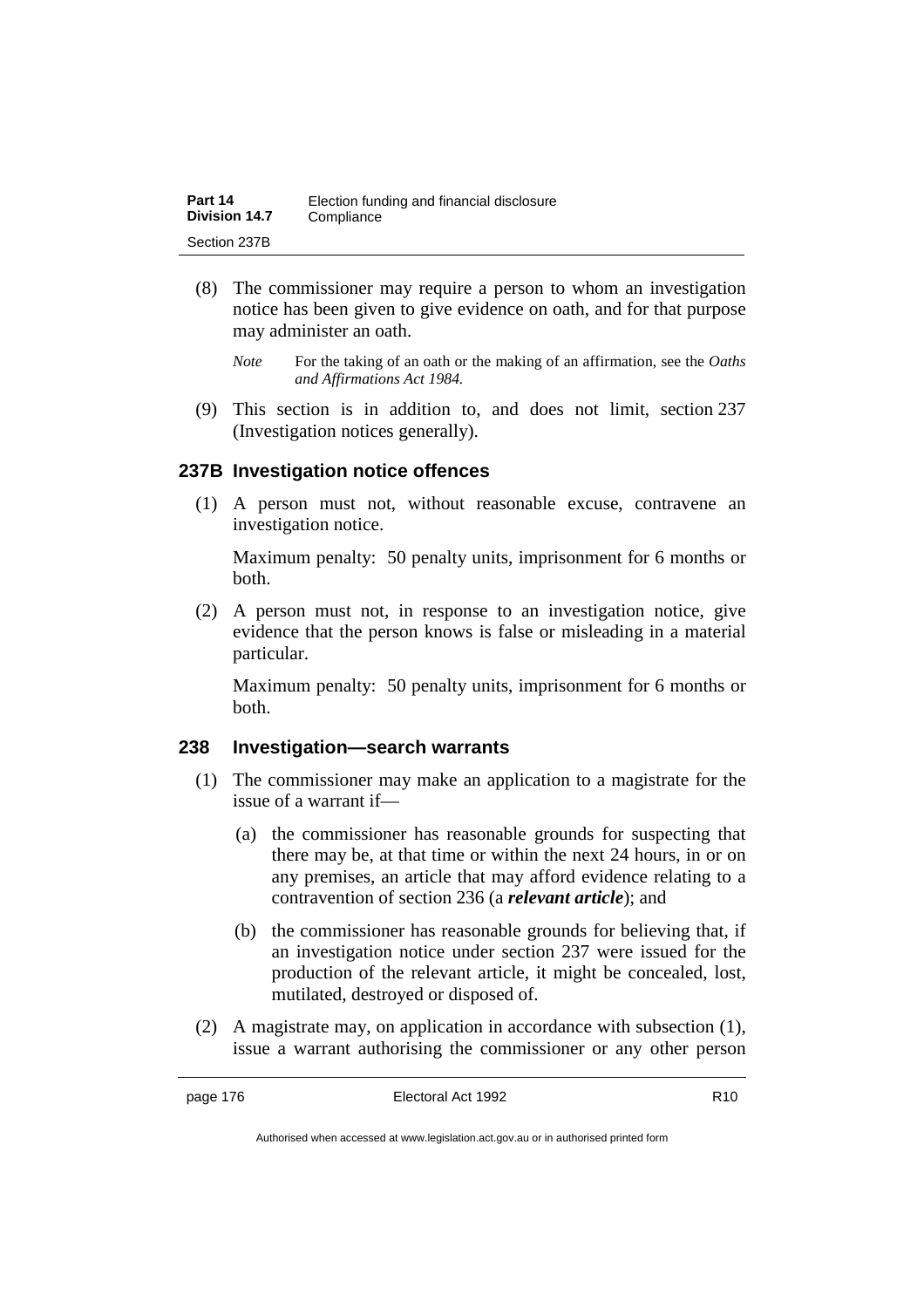named in the warrant, with the assistance the commissioner or person considers necessary, and if necessary by force—

- (a) to enter the premises; and
- (b) to search the premises for relevant articles; and
- (c) to seize any relevant article found in or on the premises.
- (3) A magistrate shall not issue a warrant unless—
	- (a) an affidavit has been lodged with the magistrate setting out the grounds on which the issue of the warrant is being sought; and
	- (b) the commissioner or another person has given the magistrate, either orally or by affidavit, any further information the magistrate requires about the grounds on which the issue of the warrant is being sought; and
	- (c) the magistrate is satisfied that there are reasonable grounds for issuing the warrant.
- (4) If a magistrate issues a warrant, he or she shall endorse on the affidavit lodged in accordance with subsection (3) the grounds relied on to justify the issue of the warrant.
- (5) A warrant shall—
	- (a) state the purpose for which it is issued, including a reference to the alleged offence in relation to which it is issued; and
	- (b) specify the hours during which the entry is authorised or state that the entry is authorised at any time of the day or night; and
	- (c) include a description of the kind of articles to which it relates; and
	- (d) specify the date, not later than 1 month after the date of issue of the warrant, when the warrant ceases to have effect.
- (6) If an article is seized by a person under a warrant—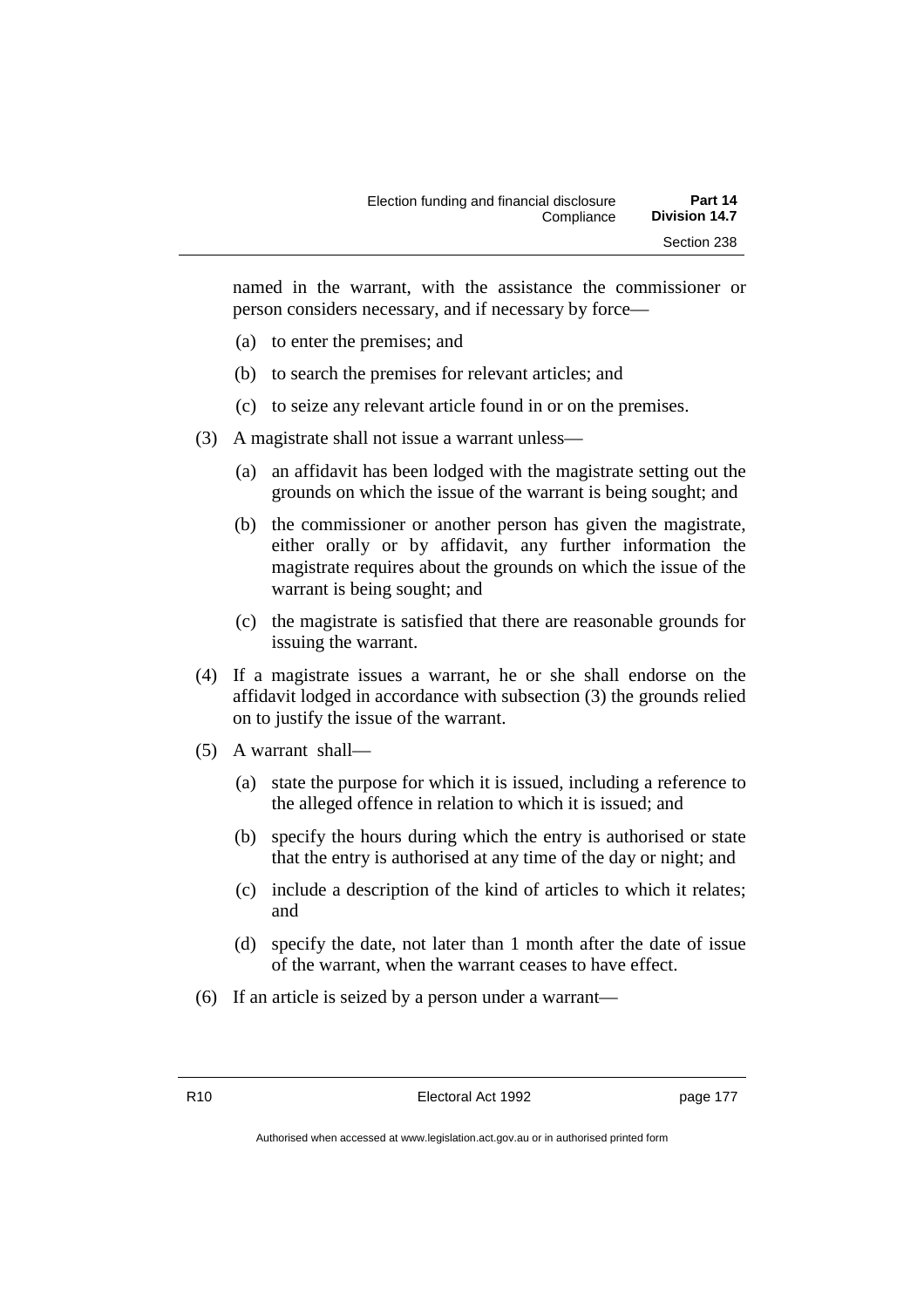- (a) the person may keep the article for as long as is necessary and reasonable for the purposes of the investigation to which it is relevant; and
- (b) when retention of the article ceases to be necessary and reasonable for those purposes, he or she shall cause it to be delivered to the person who appears to be entitled to possession of the article.
- (7) If a document is retained under subsection  $(6)$  (a)—
	- (a) the person otherwise entitled to possession of the document is entitled to be supplied, as soon as practicable, with a copy certified by the commissioner to be a true copy and the certified copy shall be received in all courts as evidence as if it were the original; and
	- (b) until the certified copy is supplied, the commissioner shall, at the times and places the commissioner considers appropriate, permit the person otherwise entitled to possession of the document, or a person authorised by that person, to inspect and make copies of, or take extracts from, the document.

# **239 Records**

- (1) If a person makes or obtains an article that is or includes a record relating to a matter particulars of which are, or could be, required to be set out in a return under this part relating to an election, he or she shall keep the record for not less than 3 years beginning on polling day for that election.
- (2) If a party, ballot group, MLA or associated entity makes or obtains an article that is or includes a record relating to a matter particulars of which are, or could be, required to be set out in a return under division 14.6 (Annual returns), the party, ballot group, MLA or associated entity must keep the record for not less than 3 years beginning on the day after the last day when the return must be given to the commissioner.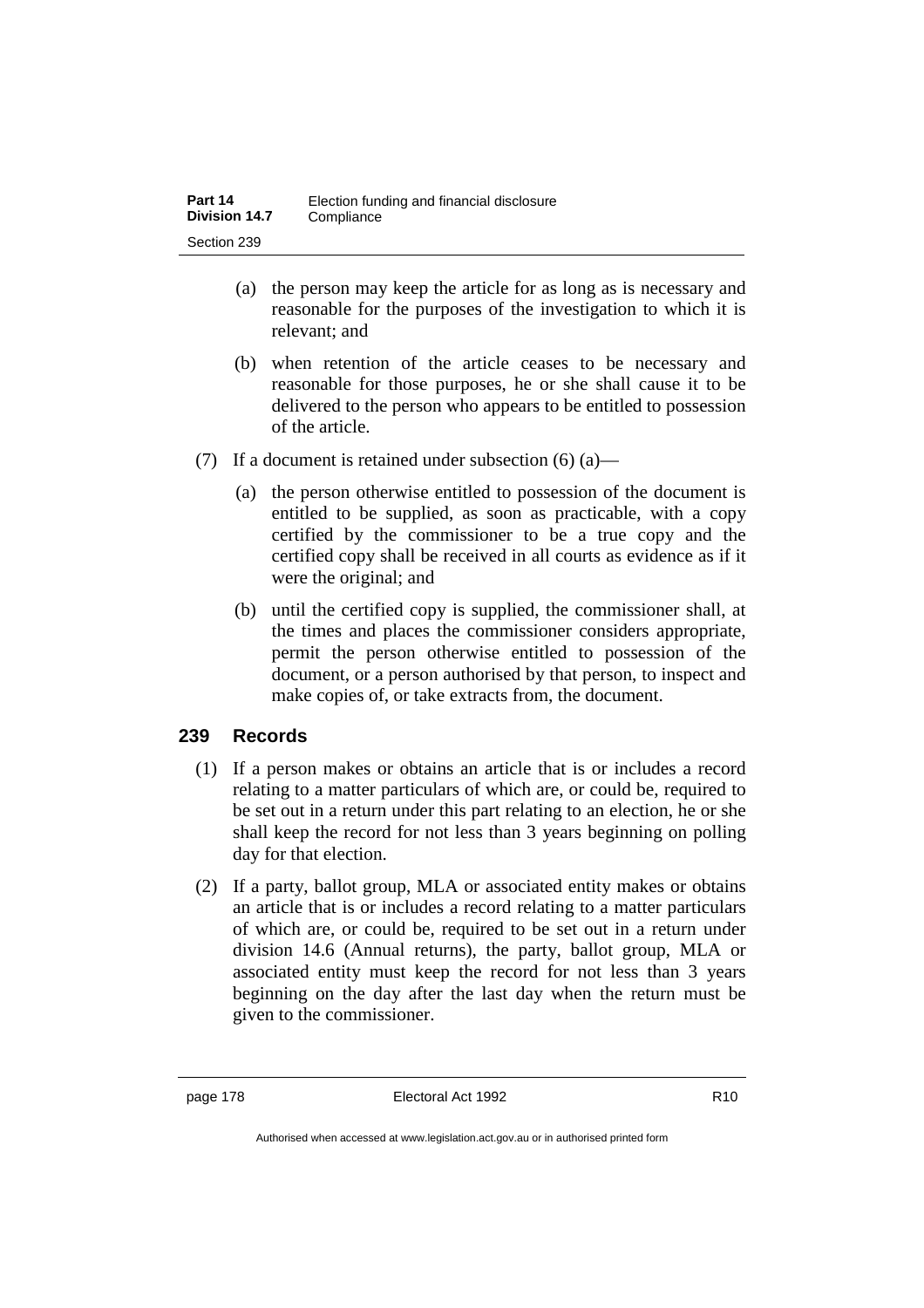- (3) If a person, party, ballot group, MLA or associated entity (the *transferor*) would, in the normal course of business or administration, transfer to someone else a record mentioned in subsection  $(1)$  or  $(2)$ —
	- (a) the transferor is taken not to have contravened the subsection by transferring the record; and
	- (b) the person to whom the record is transferred must keep the record for the period for which the transferor would have been required to keep the record if the record had not been transferred.

# **Division 14.8 Miscellaneous**

# **240 Inability to complete returns**

- (1) If a person who is required to give the commissioner a return under division 14.4, 14.5 or 14.6 considers that it is impossible to complete the return because he or she is unable to obtain particulars that are required for the preparation of the return, the person may—
	- (a) prepare the return to the extent that it is possible to do so without those particulars; and
	- (b) give the commissioner the return so prepared; and
	- (c) give the commissioner written notice—
		- (i) identifying the return; and
		- (ii) stating that the return is incomplete because he or she is unable to obtain certain particulars; and
		- (iii) identifying those particulars; and
		- (iv) setting out the reasons why he or she is unable to obtain those particulars; and
		- (v) if the person believes, on reasonable grounds, that another person whose name and address he or she knows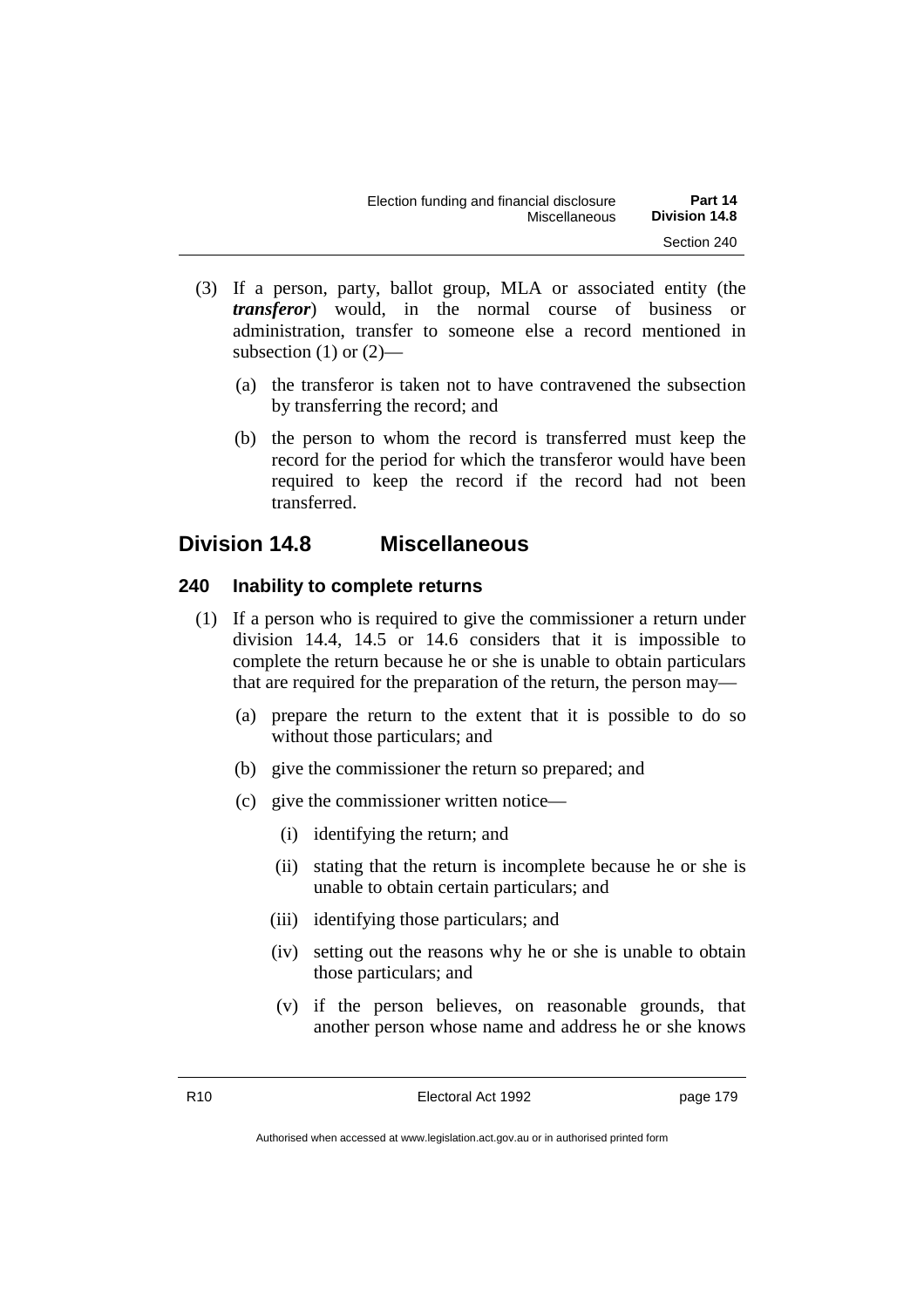| Part 14       | Election funding and financial disclosure |
|---------------|-------------------------------------------|
| Division 14.8 | Miscellaneous                             |
| Section 240   |                                           |

can give those particulars—stating that belief, the reasons for it and the name and address of the other person.

- (2) A person who complies with subsection (1) shall not, because of the omission of the particulars referred to in subsection (1) (c) (iii), be taken, for section 236 (2) (a), to have given a return that is incomplete.
- (3) If the commissioner has been informed under subsection (1) (c) or (4) (e) that a person can supply particulars that have not been included in a return, the commissioner may, by written notice served on that person, require the person to give the commissioner written notice of the particulars within the period specified in the notice.
- (4) If a person who is required to give the commissioner particulars under subsection (3) considers that he or she is unable to obtain some or all of the particulars, the person shall give to the commissioner a written notice—
	- (a) specifying the particulars (if any) that the person is able to give; and
	- (b) stating that the person is unable to obtain certain particulars;
	- (c) identifying those particulars; and
	- (d) specifying the reasons why the person considers he or she is unable to obtain those particulars; and
	- (e) if the person believes, on reasonable grounds, that another person whose name and address he or she knows can give those particulars—specifying the name and address of that other person and the reasons why he or she believes that the other person is able to give those particulars.
- $(5)$  If—
	- (a) a notice is given to a person under subsection (3); and
	- (b) the person complies with that notice or gives the commissioner a notice under subsection (4);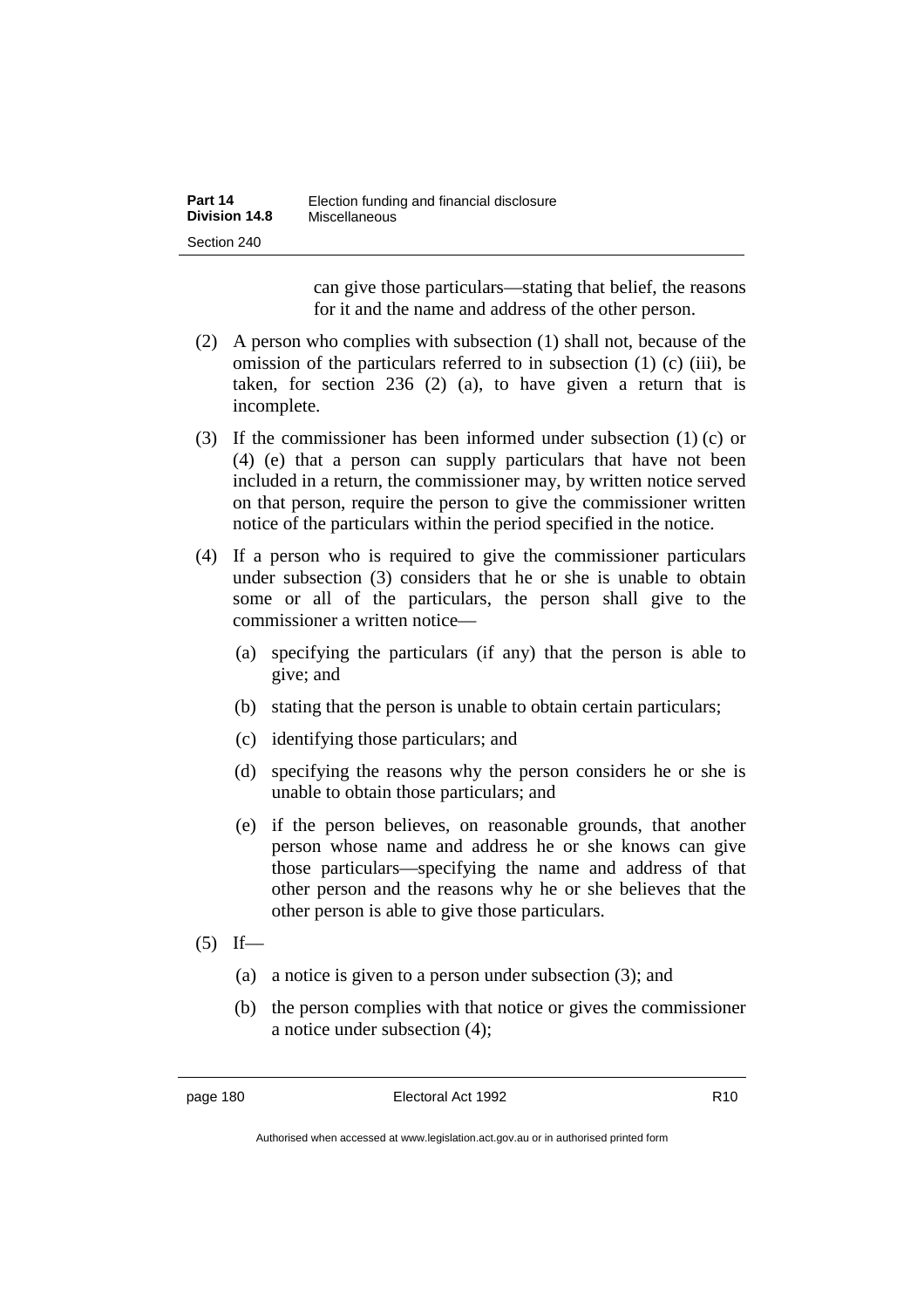he or she shall not, only because of the omission of the required particulars, be taken to have given an incomplete return.

# **241 Noncompliance with pt 14**

- (1) The failure of a person to comply with a provision of this part in relation to an election does not invalidate that election.
- (2) Without limiting subsection (1)—
	- $(a)$  if—
		- (i) a party or ballot group endorsed a candidate in an election; and
		- (ii) the candidate was elected at the election;

a failure by the reporting agent of the party or ballot group to comply with this part in relation to that election does not invalidate the candidate's election;

- (b) if a member of a non-party group was elected at the election a failure by a reporting agent of the group to comply with this part in relation to the election does not invalidate the election of the member; and
- (c) a failure by the reporting agent of a candidate who is elected at an election to comply with his or her part in relation to the election does not invalidate the candidate's election.

# **242 Amendment of returns**

- (1) If the commissioner is satisfied that a return under this part contains a formal error or is subject to a formal defect, the commissioner may amend the return to the extent necessary to correct the error or remove the defect.
- (2) A person authorised by subsection (3) may, by written notice signed by the person and given to the commissioner, request the permission of the commissioner to make a specified amendment of a return for the purpose of correcting an error or omission.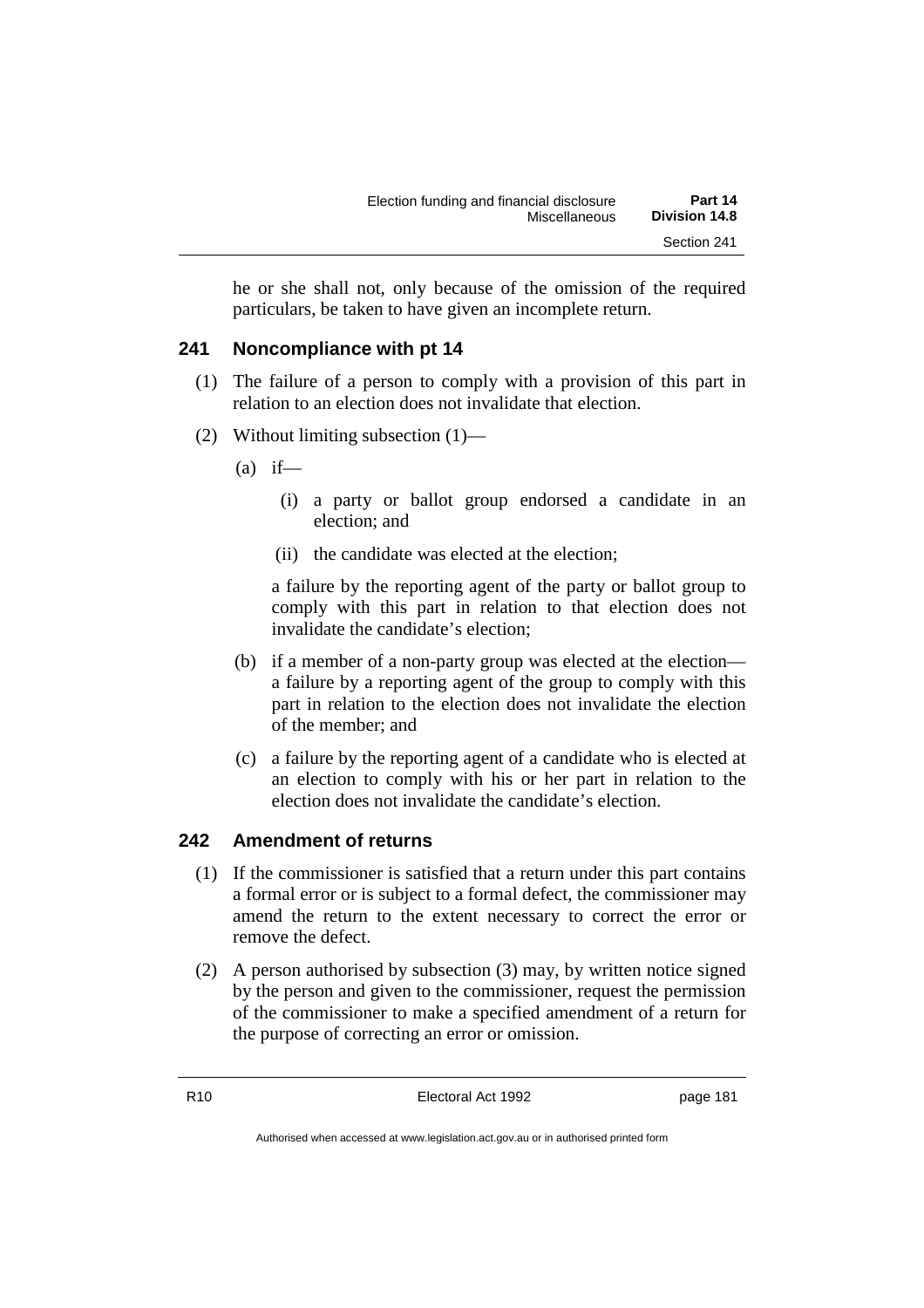- (3) A request may be made by—
	- (a) the person who gave the return; or
	- (b) if the return was given for a party, ballot group, MLA or candidate—the reporting agent of the party, ballot group, MLA or candidate; or
	- (c) if the return was given in relation to an associated entity—the financial controller of the entity.
- (4) On a request under subsection (2), the commissioner shall permit the person making the request to amend the return accordingly if the commissioner is satisfied that the request is justified.
- (5) If the commissioner decides to refuse a request under subsection (2), the commissioner shall give the person making the request a review statement about the decision.
- (6) The amendment of a return under this section does not affect the liability of a person to be convicted of an offence against section 236 (2) or (4) arising out of the giving of the return.

# **243 Copies of returns to be available for public inspection**

- (1) The commissioner must make available for public inspection, in accordance with subsections (2) and (3), a copy of each return given to the commissioner under division 14.4 (Disclosure of donations), 14.5 (Disclosure of electoral expenditure) and division 14.6 (Annual returns).
- (2) A copy of a return under division 14.4 or 14.5 (other than a return under section 221A (Annual returns of donations)) must be made available for public inspection from the beginning of the 25th week after polling day in the election to which the return relates.
- (3) A copy of a return under section 221A or division 14.6 must be made available for public inspection from the beginning of February in the next year.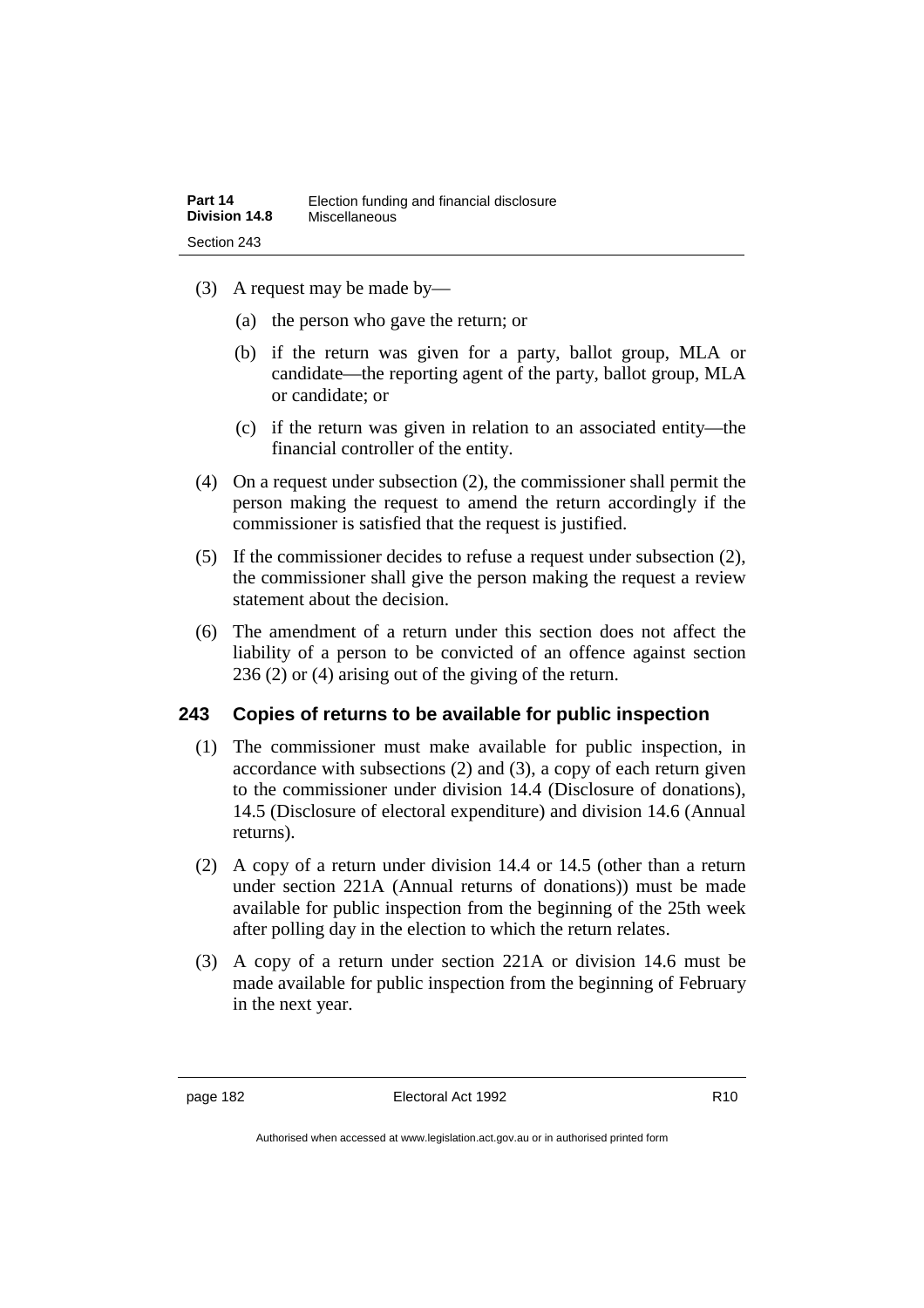| Election funding and financial disclosure | Part 14              |
|-------------------------------------------|----------------------|
| Miscellaneous                             | <b>Division 14.8</b> |
|                                           | Section 243          |

- (4) A person may, on request, obtain a copy of a return if a copy of the return is available for public inspection under this section.
	- *Note* A fee may be determined under s 8 (Determination of fees) for this subsection.

R10 **Electoral Act 1992 page 183** 

Authorised when accessed at www.legislation.act.gov.au or in authorised printed form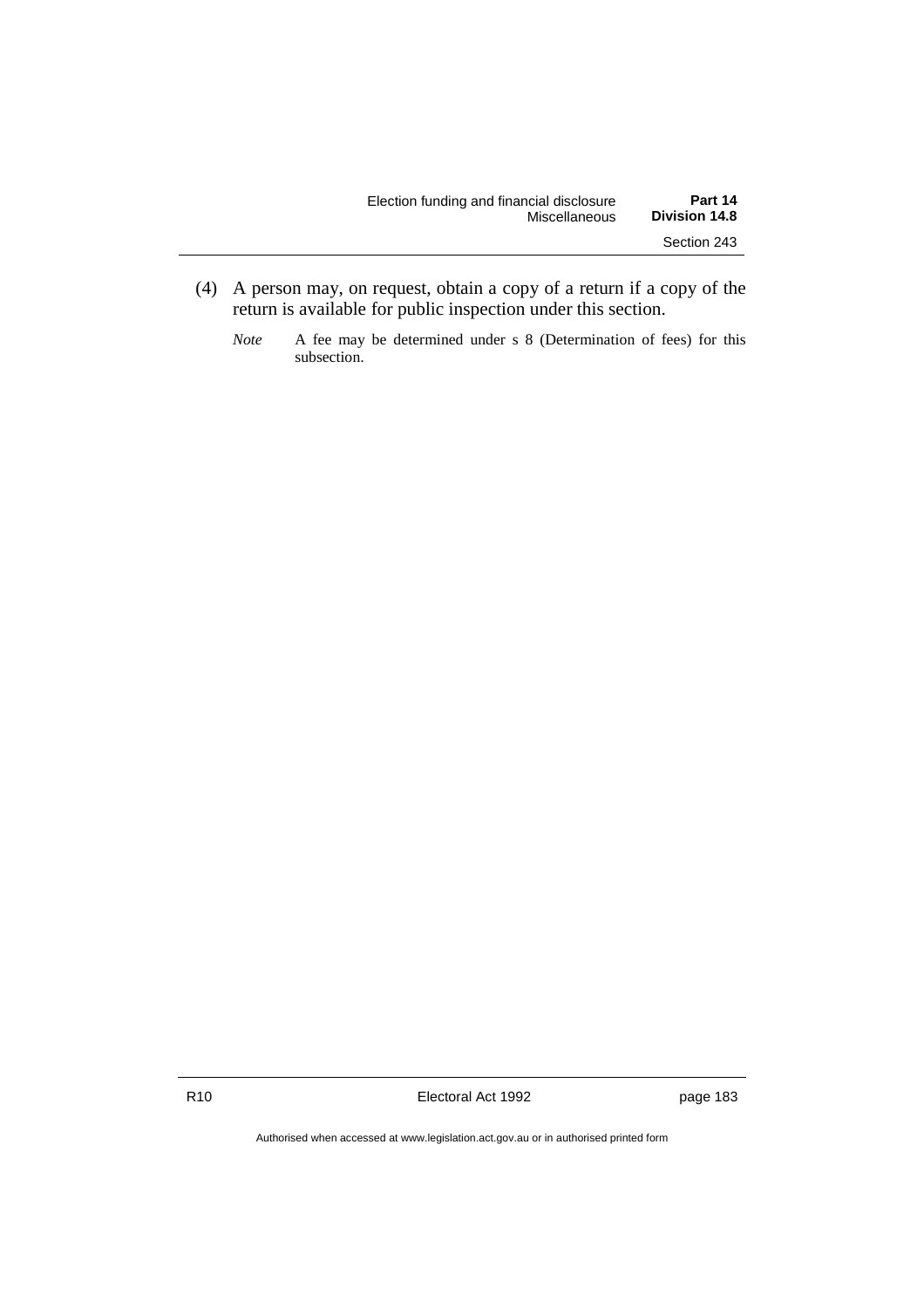#### **Part 15** Review of decisions

Section 244

# **Part 15 Review of decisions**

#### **244 Definitions for pt 15**

In this part:

*person* includes a political party.

*reviewable decision* means a decision referred to in section 245.

## **245 Reviewable decisions**

For this part, the following decisions of the commissioner are reviewable:

- (a) a decision to enrol a person under section 76 (5) (a);
- (b) a decision to reject a claim for enrolment under section 76 (5) (b);
- (c) a decision to refuse a request for the suppression of the particulars of an elector's address from an extract from any roll under section  $77(2)$  (b);
- (d) a decision to include the particulars of an elector's address that had been suppressed on an extract from a roll under section 78 (2);
- (e) a decision to reject an objection to the enrolment of a person under section 81 (5);
- (f) a decision to remove a person's name from a roll under section 81 (8) (b);
- (g) a decision under section 90 (3) (Further information about application for political party registration) to refuse an application for registration of a political party;
- (h) a decision to register a political party or ballot group under section 92 (1);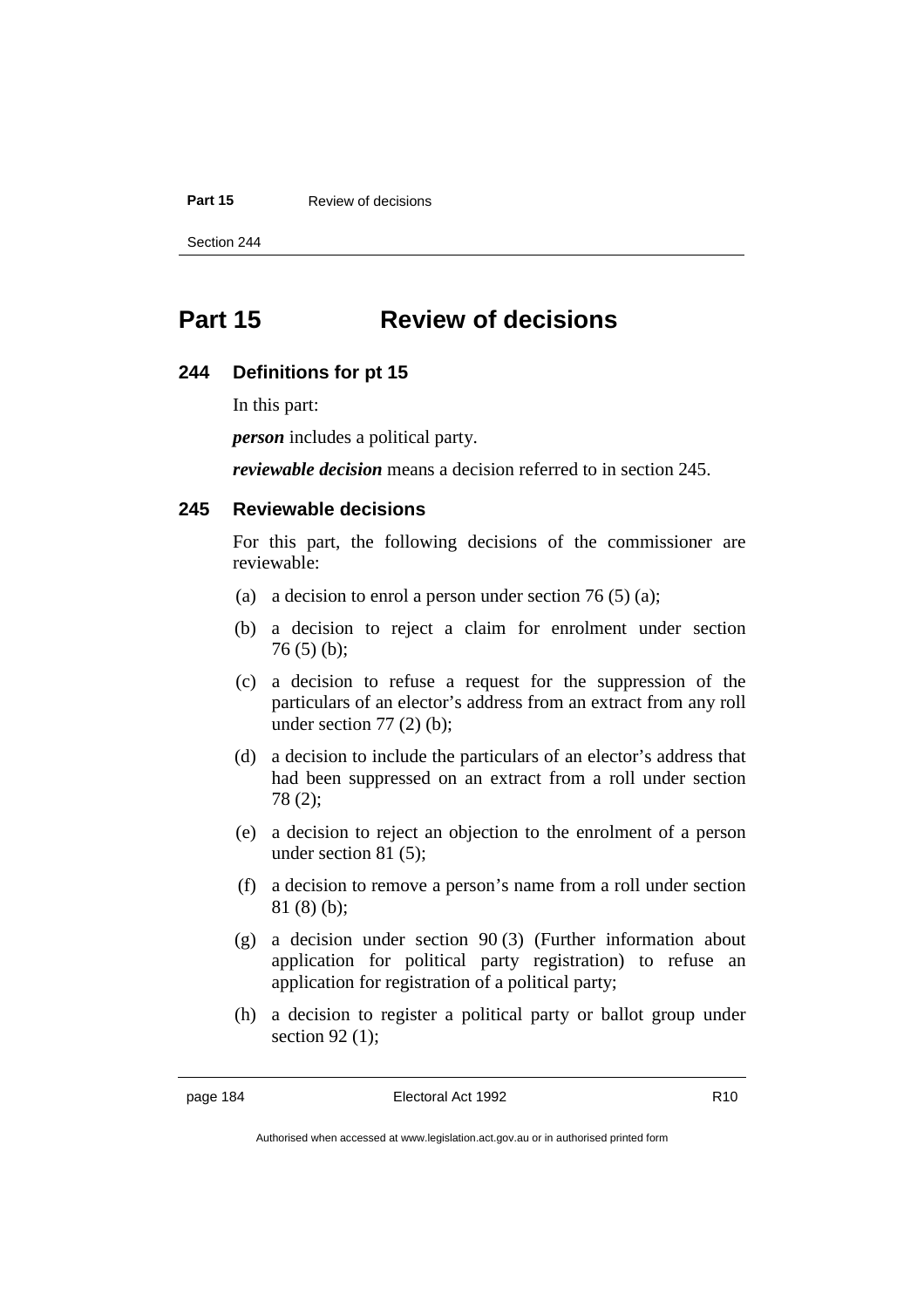- (i) a decision to refuse an application for the registration of a political party or ballot group under section 93 (1) or (2);
- (j) a decision under section 93 (1) or (2) to refuse to change the registered particulars of a political party as applied by section 95 (3) (Changes to particulars in register);
- (k) a decision under section 98 (6) (Cancellation of registration of political parties and ballot groups) to cancel the registration of a political party or ballot group;
- (l) a decision to give a notice under section 237A (Investigation notices about associated entities);
- (m) a decision to refuse a request to make a specified amendment of a return under section 242 (4).

#### **246 Review statements**

- (1) For this Act, a review statement about a reviewable decision shall be in writing containing—
	- (a) a statement of the decision; and
	- (b) a statement of the reasons for the decision; and
	- (c) a statement to the effect that the person to whom the notice is given may, within 28 days after the review statement is given, apply to the electoral commission for a review of the decision.
- (2) The validity of a reviewable decision is not to be taken to be affected by a failure—
	- (a) to give a review statement to a person affected by the decision; or
	- (b) to comply with this section.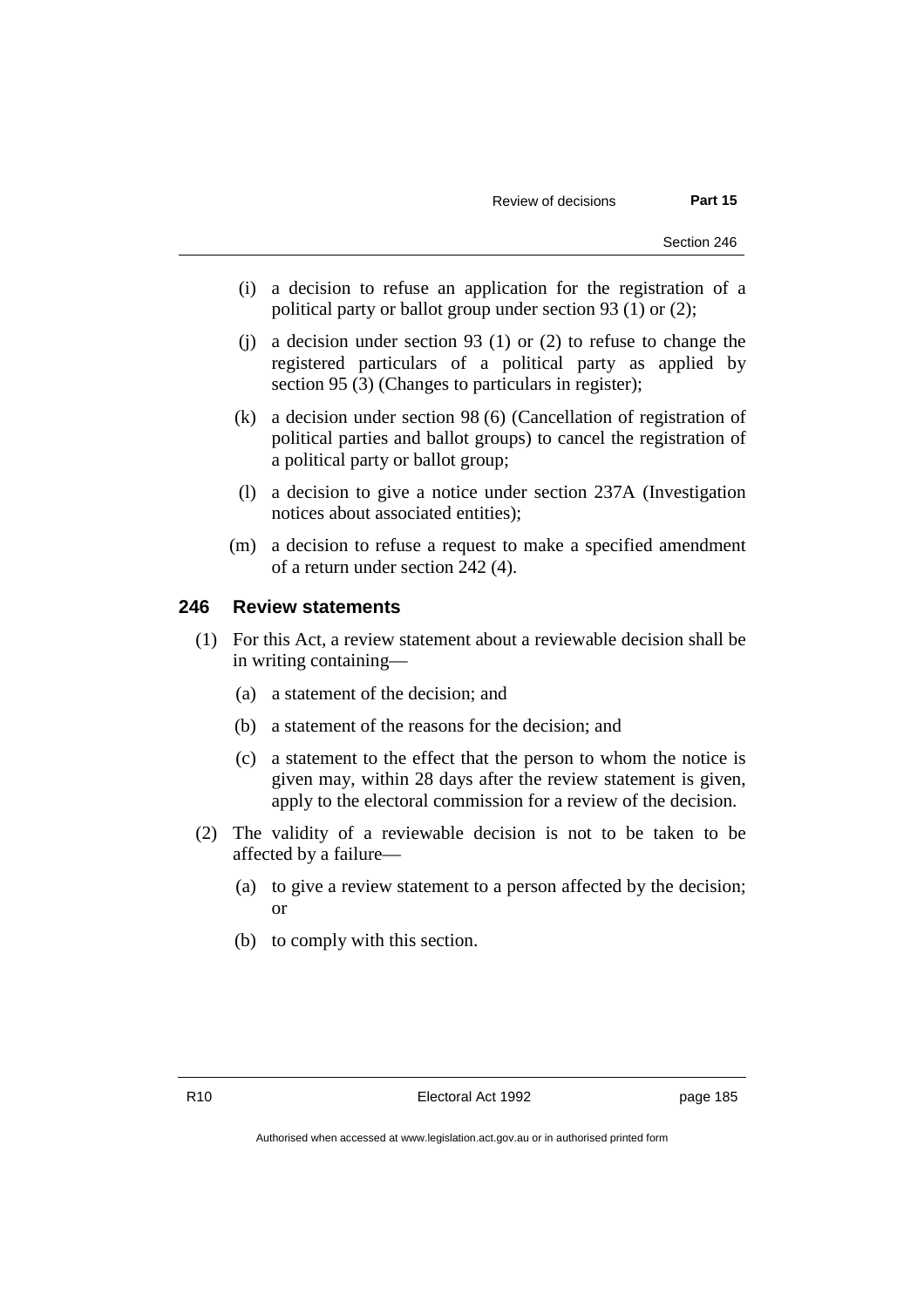#### **Part 15** Review of decisions

Section 247

#### **247 Review by electoral commission**

- (1) The electoral commission must review a reviewable decision if a person affected by the decision applies to the commission in accordance with subsections (2) and (3).
- (2) The application must—
	- (a) be in writing; and
	- (b) state the applicant's name and address; and
	- (c) set out the applicant's reasons for making the application.
- (3) The application must be given to the electoral commission at the commission's office—
	- (a) within 28 days after—
		- (i) for a decision to register a political party or ballot group—the day of notification under the *Legislation Act 2001* of the notice under section 92 (3) (Registration of political parties and ballot groups) of the decision; or
		- (ii) in any case—the day the relevant review statement was given to the applicant; or
	- (b) within a further period allowed by the commission before or after the end of that period.
- (4) Before making a decision on the review of a reviewable decision, the electoral commission may, on the application of a person affected by the decision, make a written order staying or otherwise affecting the operation or implementation of the decision or a part of the decision.
- (5) The electoral commission may make an order under subsection (4) whether or not an application for the review of the relevant decision has been made to the commission.
- (6) In considering an application for an order under subsection (4), the electoral commission shall have regard to—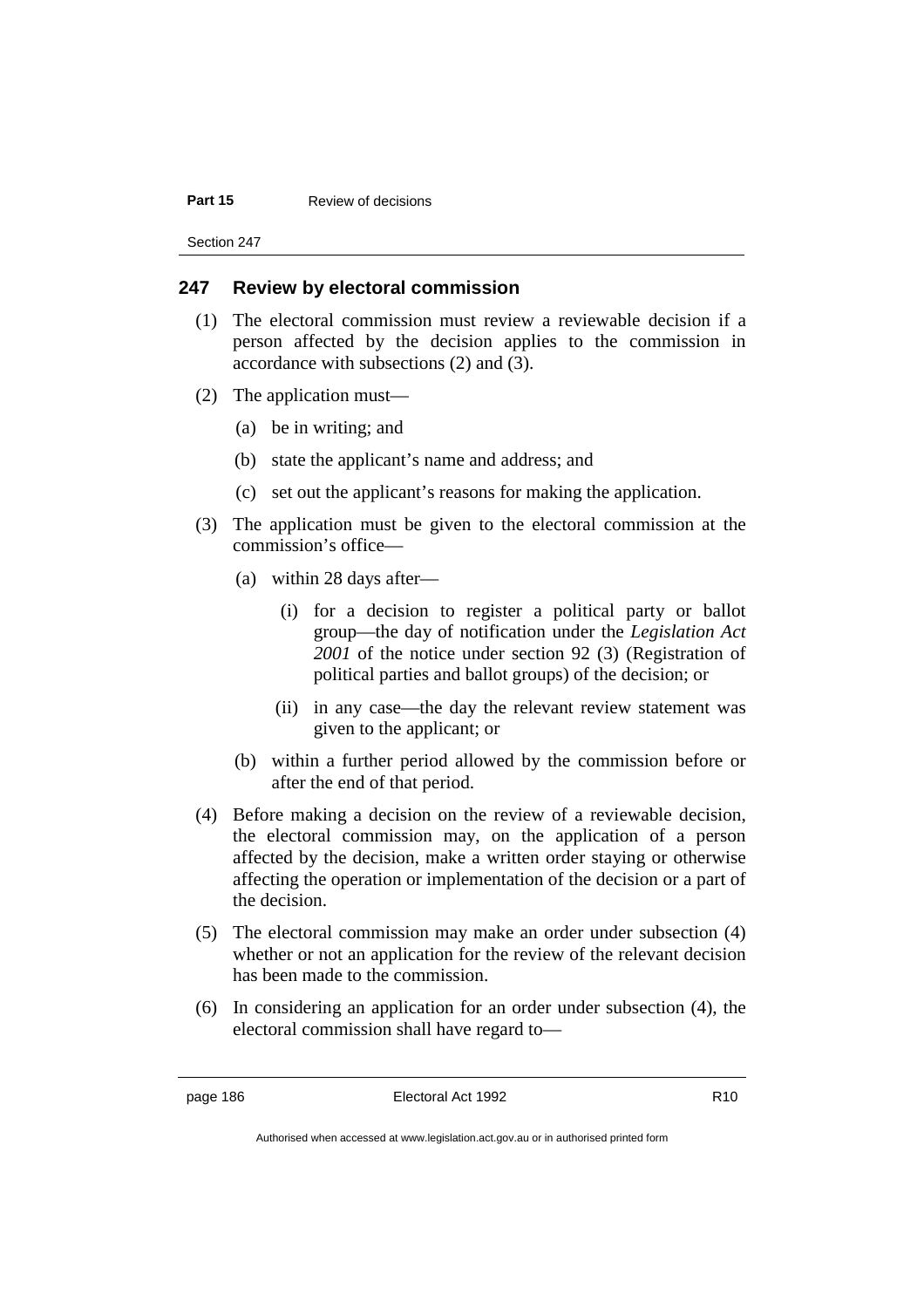- (a) the interests of all persons affected by the relevant decision; and
- (b) the necessity of securing, as far as practicable, the effectiveness of the review process and of the commission's decision on the review.
- (7) On the review of a reviewable decision, the electoral commission shall—
	- (a) affirm the decision; or
	- (b) vary the decision; or
	- (c) set aside the decision and substitute its own decision.
- (8) Except for a reviewable decision made by a delegate of the commissioner, the commissioner shall not—
	- (a) be present during any deliberation of the electoral commission in relation to a review under this section; or
	- (b) take part in any decision of the electoral commission in relation to a review under this section.

#### **248 Notice of decision of the electoral commission**

- (1) The electoral commission shall give written notice of its decision on a review under section 247 to—
	- (a) each person to whom a review statement about the relevant decision was given under this Act; and
	- (b) the applicant for the review.
- (2) A notice under subsection (1) shall—
	- (a) include a statement to the effect that, subject to the *Administrative Appeals Tribunal Act 1989*, an application may be made to the AAT for a review of the decision of the electoral commission; and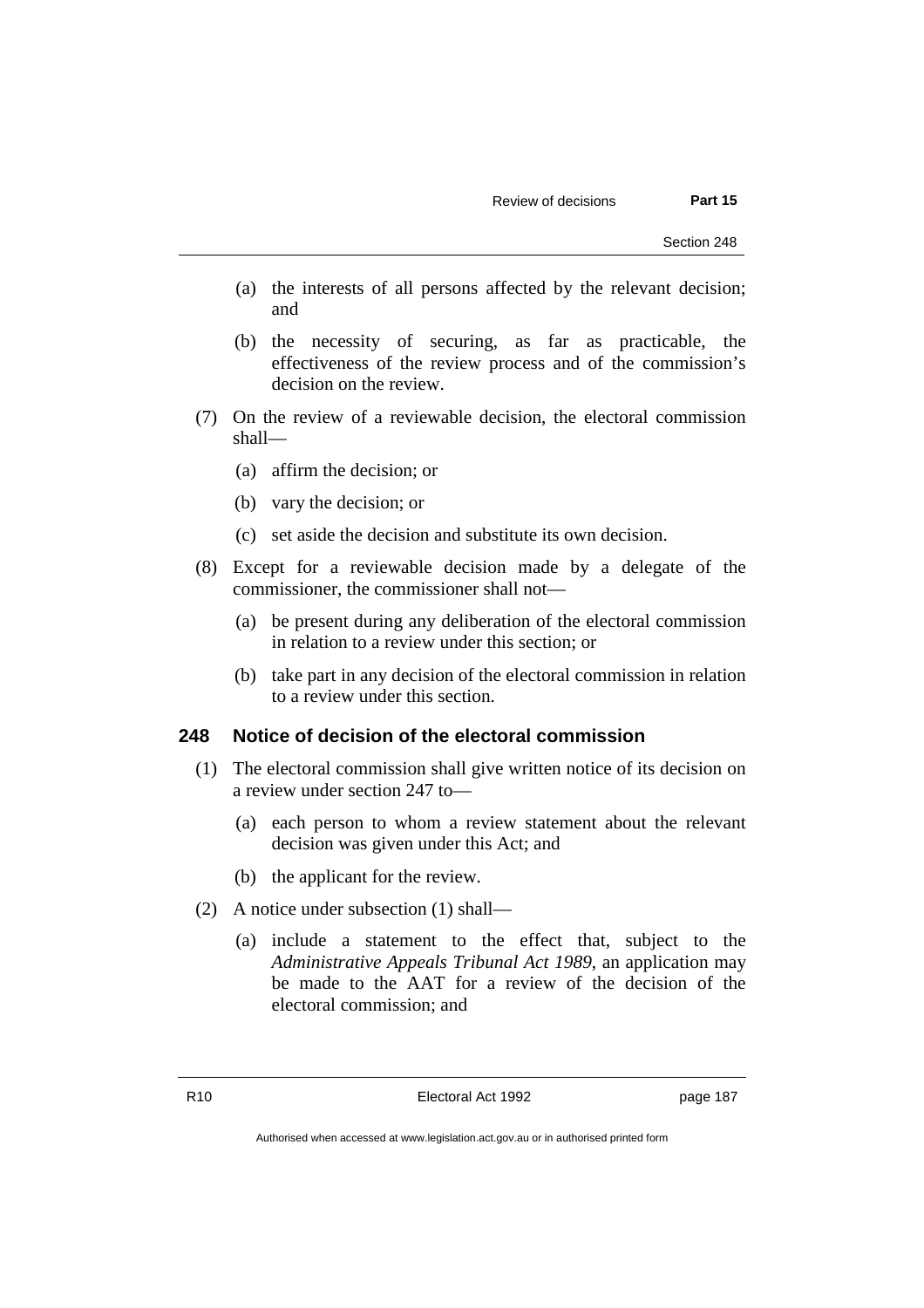#### **Part 15** Review of decisions

#### Section 249

- (b) except if that Act, section 26 (11) applies—include a statement to the effect that a person whose interests are affected by the decision of the electoral commission may request a statement under that Act, section 26.
- (3) The validity of a decision of the electoral commission under section 247 (6) is not to be taken to be affected by a failure to comply with this section.

## **249 Review by administrative appeals tribunal**

Application may be made to the AAT for a review of a decision of the electoral commission under section 247 (7).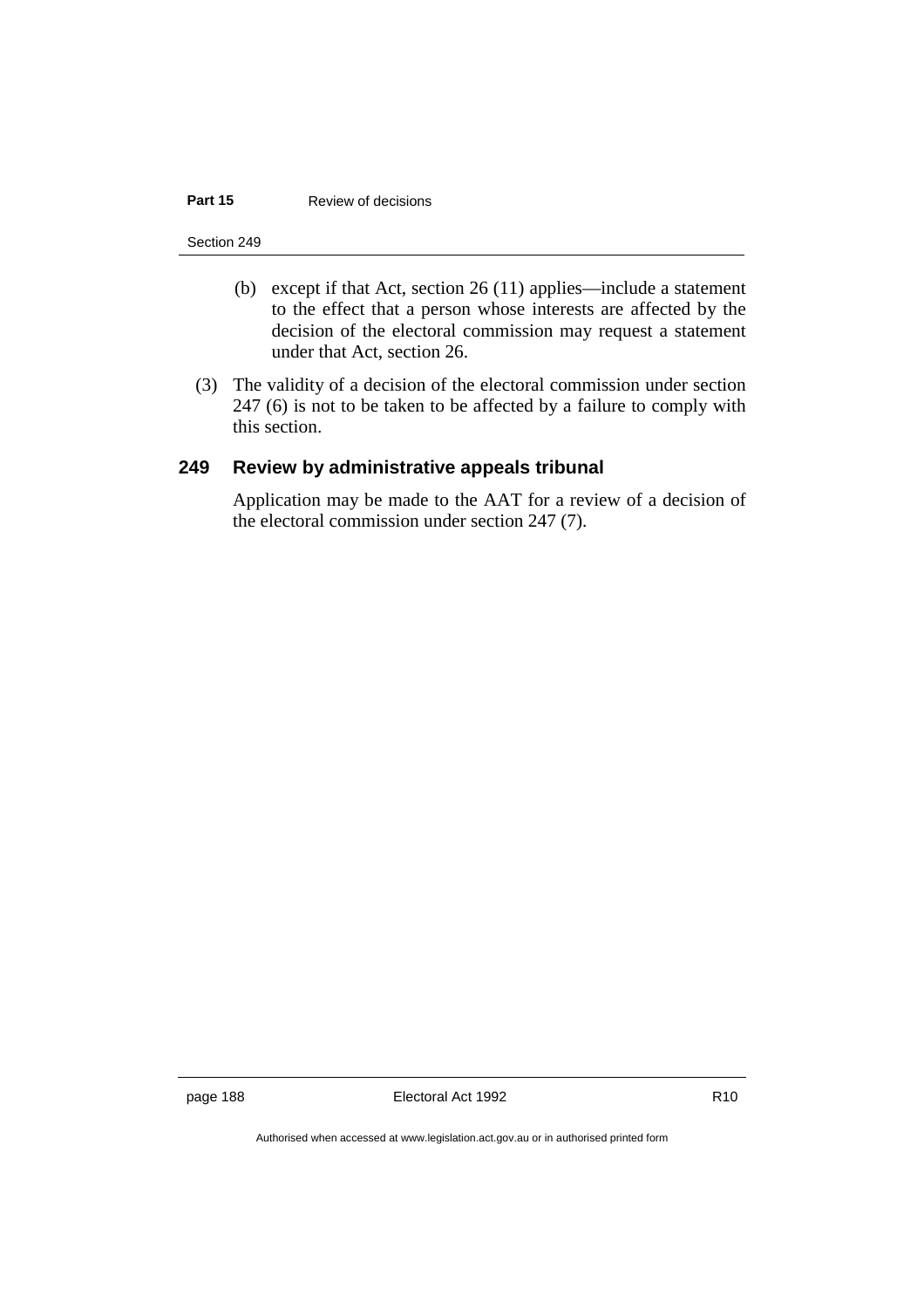# **Part 16 Disputed elections, eligibility and vacancies**

# **Division 16.1 Preliminary**

# **250 Definitions for pt 16**

In this part:

*application* means an application disputing the validity of an election made in accordance with section 258.

*bribery* means a contravention of section 285.

*contravention*, of a section of this Act or the *Crimes Act 1914* (Cwlth), includes—

- (a) attempting or conspiring to contravene that section; or
- (b) aiding, abetting, counselling or procuring the contravention of that section.

*Court of Disputed Elections*—see section 252 (2).

*election* includes—

- (a) a recount of votes under section 194; and
- (b) the choice of a person to fill a casual vacancy under section 195.

*file* means to file in the registrar's office.

*proceeding* means a proceeding before the Court of Disputed Elections.

*registrar* means the registrar of the Supreme Court.

*Speaker*—see section 251.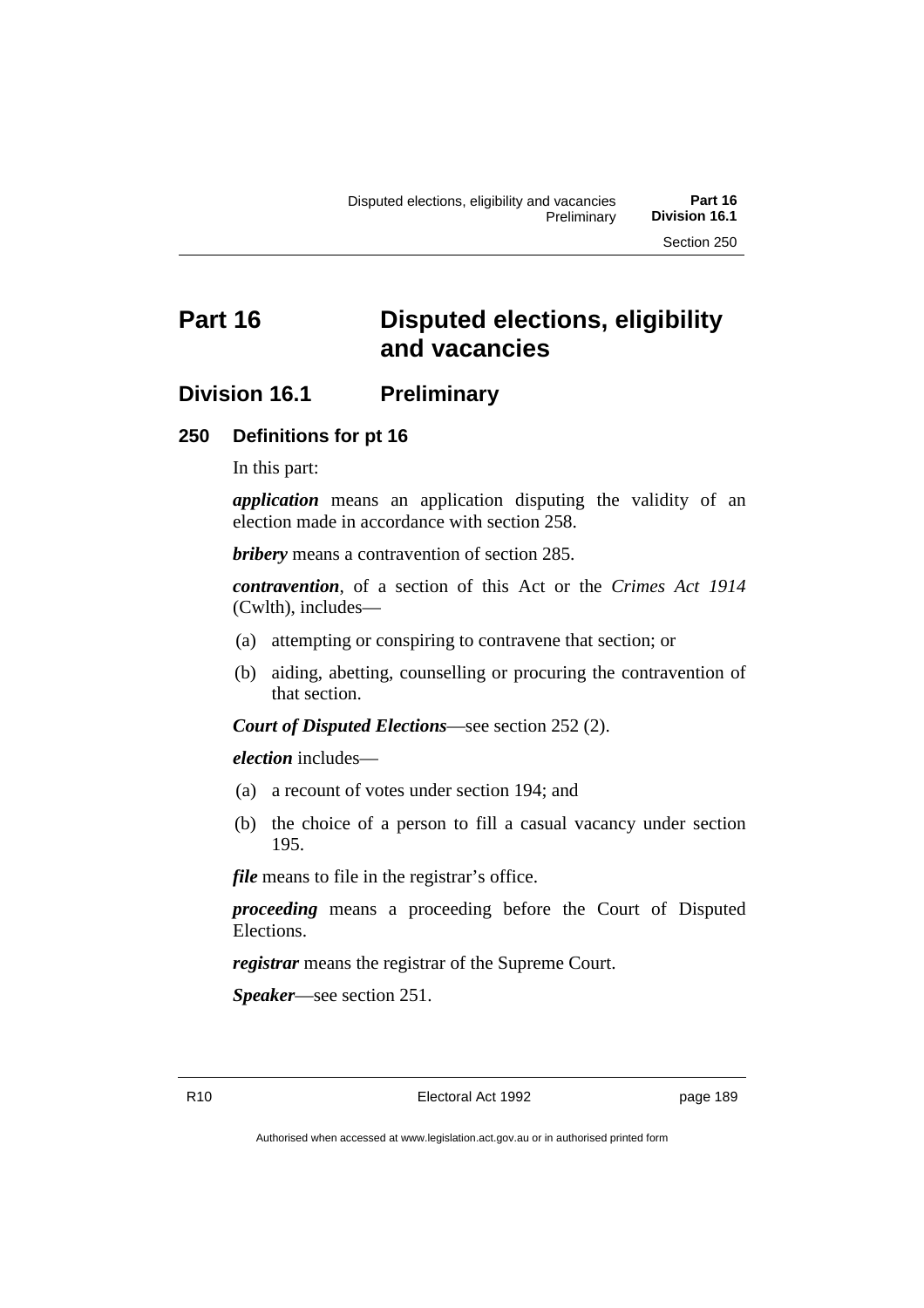*undue influence* means a contravention of section 288 (Violence and intimidation) or the *Crimes Act 1914* (Cwlth), section 28 (Interfering with political liberty).

# **251 Meaning of** *Speaker* **for pt 16**

(1) In this part:

*Speaker* includes—

- (a) if the Speaker is unavailable—the Deputy Speaker; or
- (b) if both the Speaker and Deputy Speaker are unavailable another MLA who is not the subject of a proceeding and is appointed by the Assembly to act as the Speaker for this part; or
- (c) if both the Speaker and Deputy Speaker are unavailable and no MLA is appointed for paragraph (b)—the clerk of the Assembly.
- (2) For subsection (1), the Speaker or Deputy Speaker is unavailable if—
	- (a) the office-holder is absent from duty; or
	- (b) there is a vacancy in the office; or
	- (c) the office-holder is the subject of a proceeding.

# **Division 16.2 Jurisdiction and powers of Supreme Court**

# **252 Court of Disputed Elections**

- (1) The Supreme Court has jurisdiction to hear and determine—
	- (a) applications disputing the validity of elections; and
	- (b) questions referred to the court by resolution of the Legislative Assembly relating to—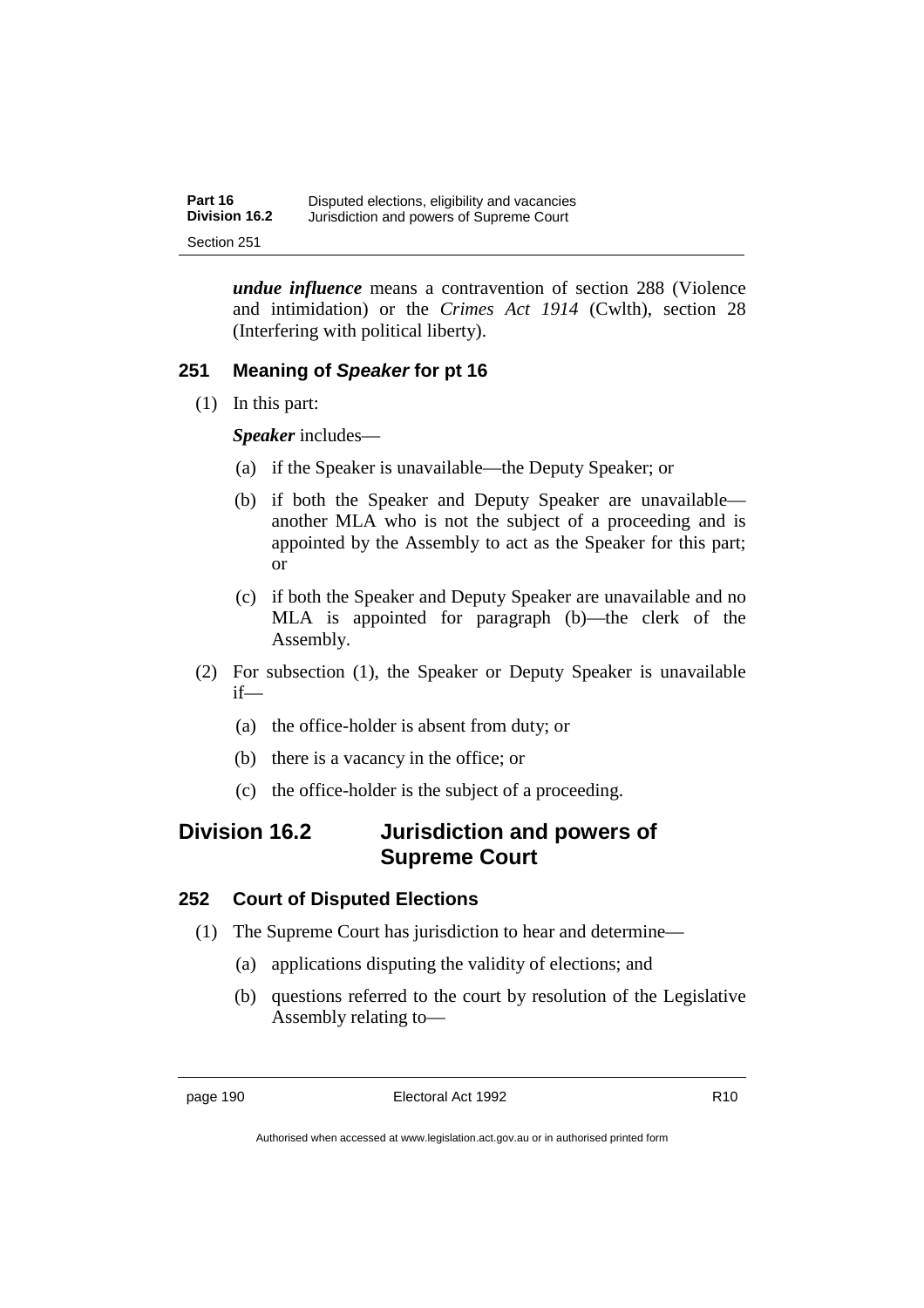- (i) the eligibility of persons who have been declared elected to be members of the Assembly; or
- (ii) vacancies in the membership of the Assembly.
- (2) When exercising jurisdiction under subsection (1), the Supreme Court shall be known as the Court of Disputed Elections.

# **253 Powers of the court**

Subject to this part, the Supreme Court has the same powers (so far as they are applicable) when exercising jurisdiction under this part as it has when exercising its original jurisdiction.

# **255 Decisions are final**

A decision of the Court of Disputed Elections is final and conclusive, is not subject to appeal and shall not be called into question.

# **Division 16.3 Disputed elections**

# **256 Validity may be disputed after election**

- (1) The validity of an election shall not be disputed except by application to the Court of Disputed Elections after the result of the election is declared.
- (2) Without limiting subsection (1), if any of the following matters in relation to an election is called into question, the validity of the election is to be taken to be in dispute:
	- (a) the acceptance or rejection of a nomination of a candidate by the commissioner;
	- (b) the eligibility of a person to be nominated as a candidate, to be elected or to be an MLA;
	- (c) any matter connected with the printing or endorsement of ballot papers;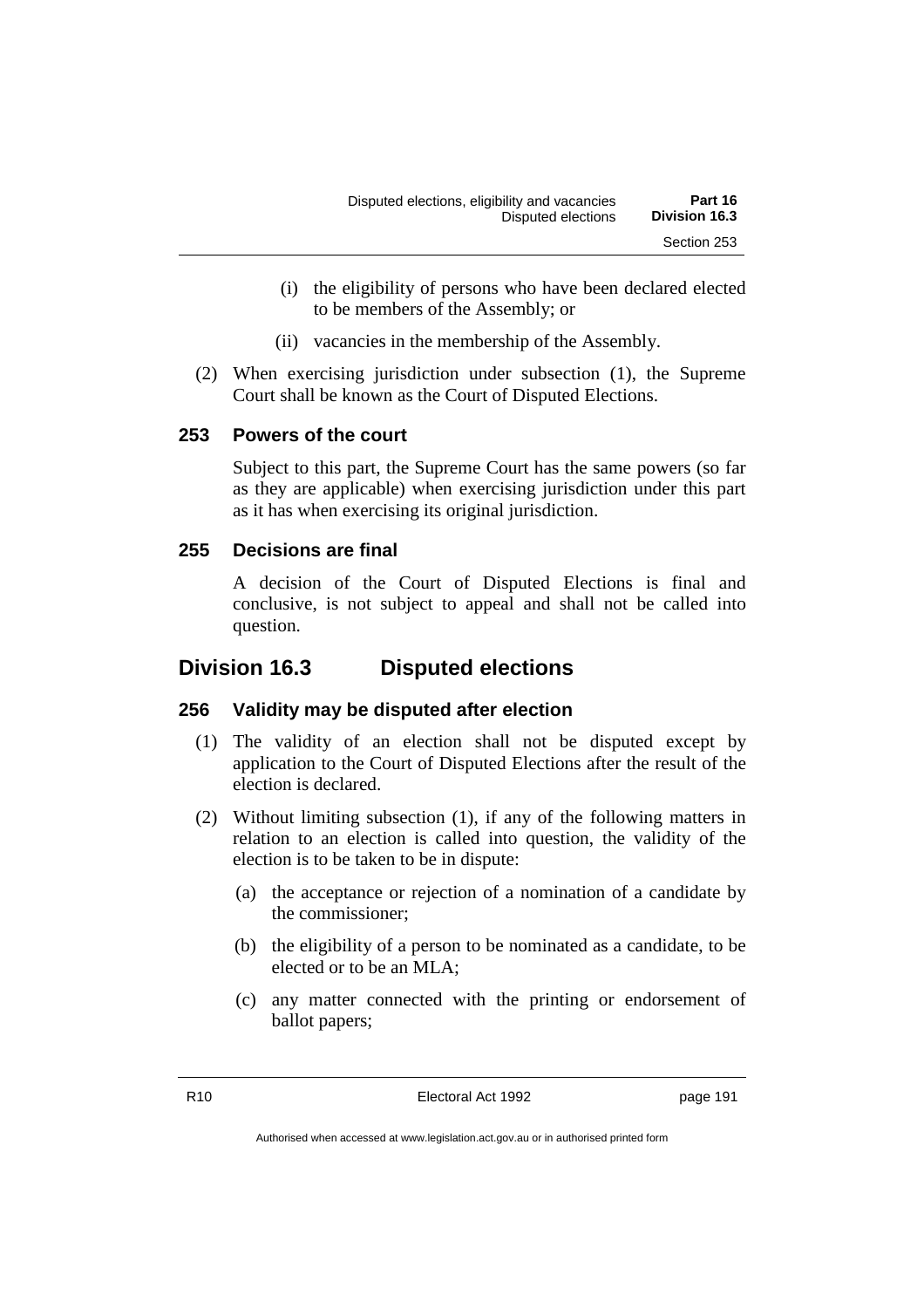- (d) any matter connected with the issue, or scrutiny, of ballot papers by an officer;
- (e) any matter connected with electronic voting;
- (f) any matter connected with the admission or rejection of declaration votes by an officer at the preliminary scrutiny.

# **257 Persons entitled to dispute elections**

The following persons are entitled to dispute the validity of an election:

- (a) a candidate in the election;
- (b) an elector entitled to vote at the election;
- (c) the commissioner.

# **258 Form of application**

- (1) An application disputing the validity of an election shall—
	- (a) specify the declarations sought; and
	- (b) set out the facts relied on to invalidate the election with sufficient particularity to identify the matters on which the applicant relies as justifying those declarations; and
	- (c) set out the applicant's full name and address and the capacity in which he or she is making the application; and
	- (d) be signed by the applicant.
- (2) The signature of an applicant other than the commissioner shall be witnessed by another person whose signature, full name, address and occupation shall be set out in the application.

# **259 Time for filing application**

An application shall be filed within 40 days after the result of the election is declared.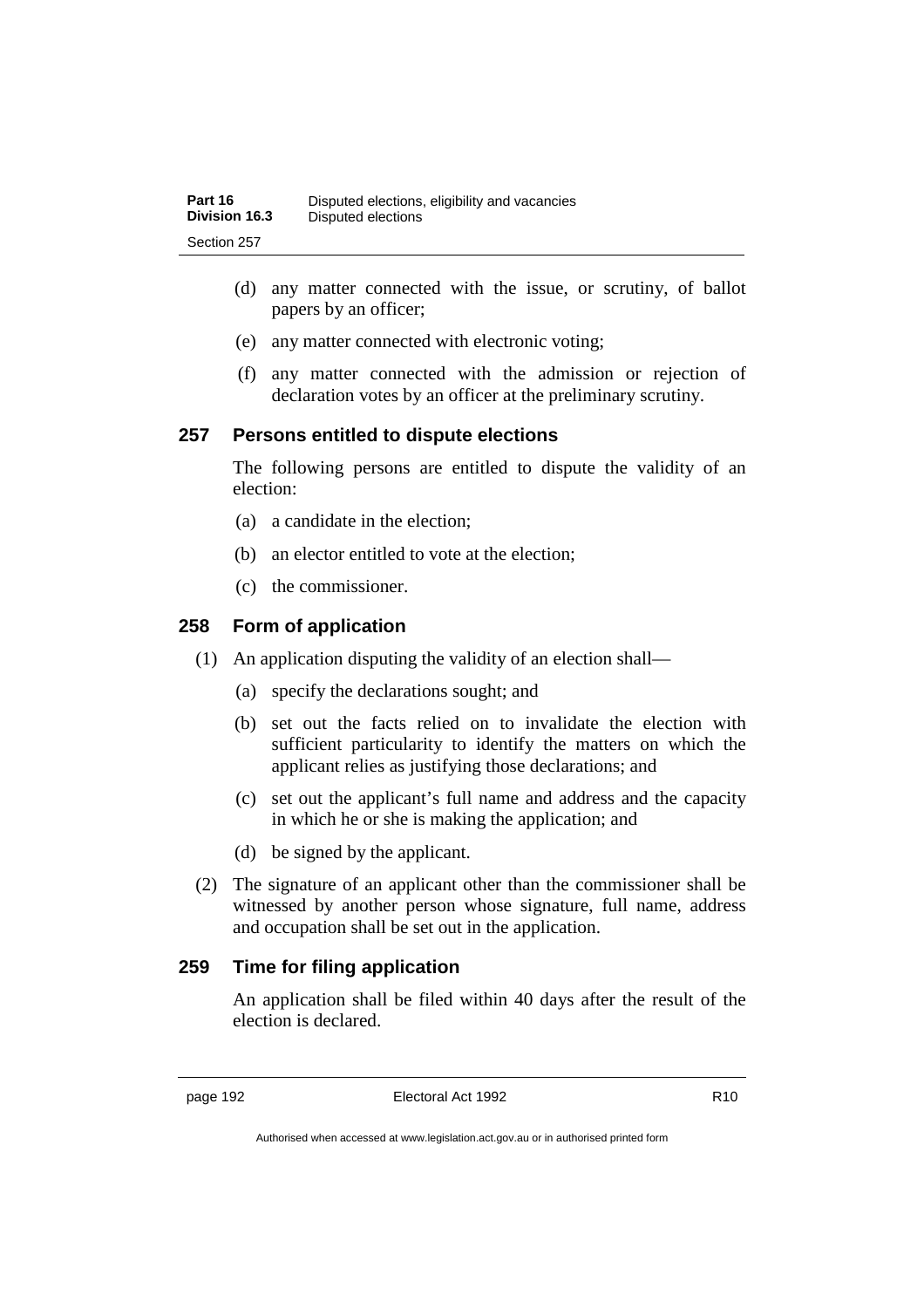#### **260 Deposit as security for costs**

- (1) At the time of filing an application, the applicant shall deposit with the registrar as security for costs the amount prescribed by the *Supreme Court Rules*.
- (2) The amount deposited shall be set off against any costs ordered to be paid by the applicant.

# **261 Registrar to serve copies of application on certain persons**

The registrar shall, after an application is filed under section 259, serve a sealed copy of the application on—

- (a) the Speaker; and
- (b) the person whose election is being disputed; and
- (c) if the commissioner is not the applicant—the commissioner.

# **262 Parties to application under div 16.3**

- (1) The following people are entitled to appear in a proceeding under this division:
	- (a) the applicant;
	- (b) the commissioner;
	- (c) if a person whose election is being disputed files a notice of appearance within 7 days after the day when the person is served with a copy of the application under section 261—the person;
	- (d) anyone else with the leave of the Court of Disputed Elections.
- (2) A person other than the applicant who appears under subsection (1) is to be taken to be a respondent to the application.
- (3) This section does not apply to an application under section 263.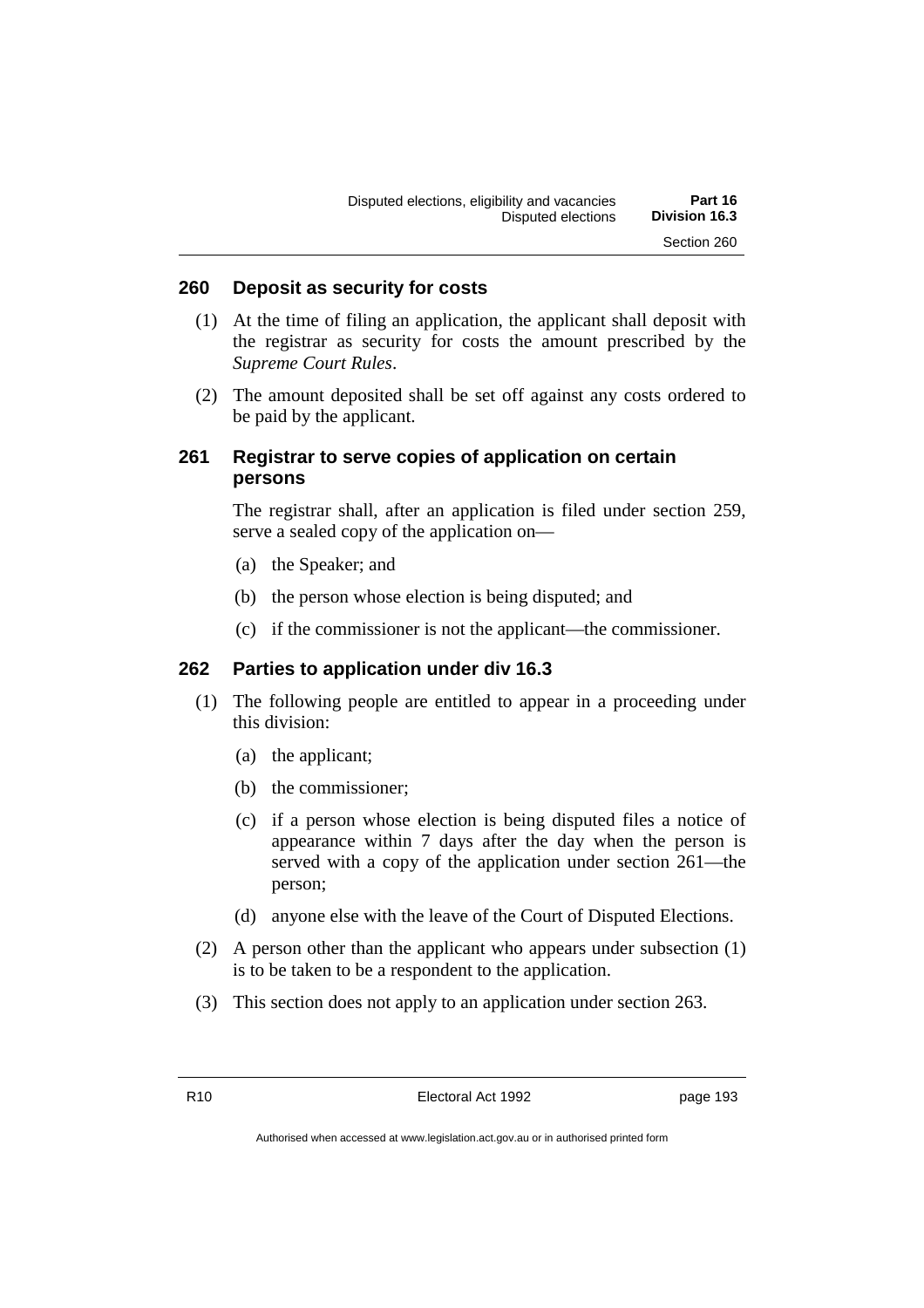# **263 Withdrawal and abatement of application**

(1) In this section:

*election application* means an application disputing the validity of an election made in accordance with section 258.

*leave application* means an application for leave to withdraw an election application.

- (2) An applicant may withdraw an election application only with the leave of the Supreme Court.
- (3) An applicant is not entitled to make a leave application unless notice of the applicant's intention to do so has been—
	- (a) published in a newspaper; and
	- (b) given to the commissioner and to each of the respondents to the relevant election application.
- (4) A leave application shall not be made without the consent of all the applicants to the relevant election application.
- (5) The following persons are entitled to appear as respondents to a leave application:
	- (a) the commissioner;
	- (b) a respondent to the relevant election application;
	- (c) any other person with the leave of the Supreme Court.
- (6) Unless the Supreme Court orders otherwise, if an election application is withdrawn, the applicant is liable to pay the costs of the respondent in relation to that application and the leave application.
- (7) In determining a leave application, the Supreme Court shall inquire into the reasons for it and determine whether it was—
	- (a) the result of an agreement, arrangement or understanding; or
	- (b) in consideration of—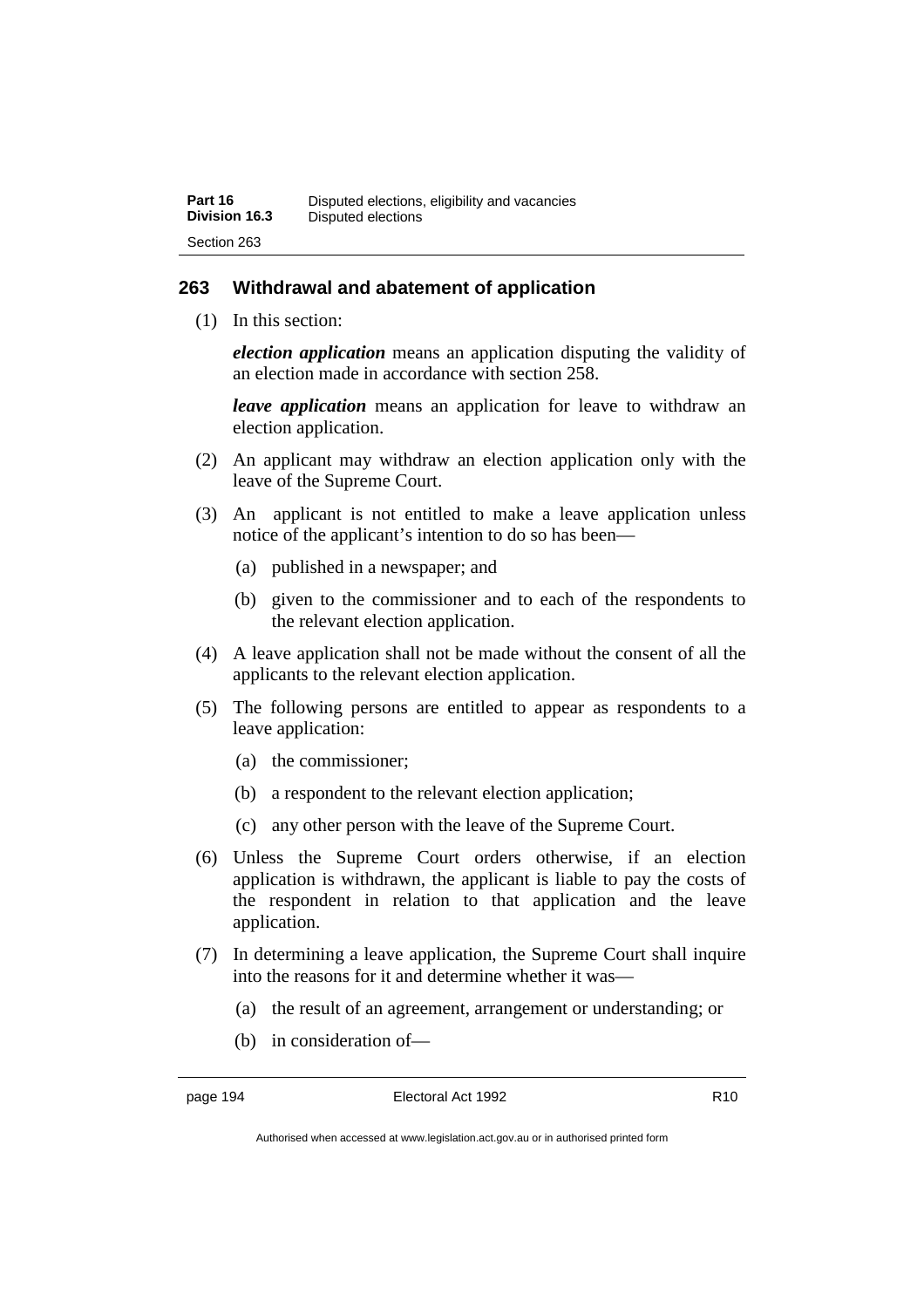- (i) the seat in the Assembly that is in issue being vacated at any time in the future; or
- (ii) the withdrawal of any other election application; or
- (iii) any other matter.
- (8) The Supreme Court shall publish its reasons for a determination as if it were a judgment and give a copy of them to the commissioner.
- (9) If, before the hearing of an election application, a respondent other than the commissioner—
	- (a) dies or gives the prescribed notice that he or she does not intend to oppose the application; or
	- (b) resigns from, or otherwise ceases to hold, the seat in the Assembly that is in issue;

then—

- (c) the person ceases to be a respondent; and
- (d) the person, or his or her personal representative, shall—
	- (i) publish notice of that fact in a newspaper; and
	- (ii) give a copy of the notice to the registrar; and
- (e) if a person who might have been an applicant in relation to the election files a notice of appearance within the prescribed period—that person is entitled to appear as a respondent to the application.
- (10) A person who has ceased to be a respondent to an election application is not entitled to appear as a party in proceedings in relation to that application.
- (11) The registrar shall notify the commissioner of the receipt of a notice mentioned in subsection (9) (d) (ii).
- (12) An election application shall be abated by the death of a sole applicant or the last survivor of several applicants.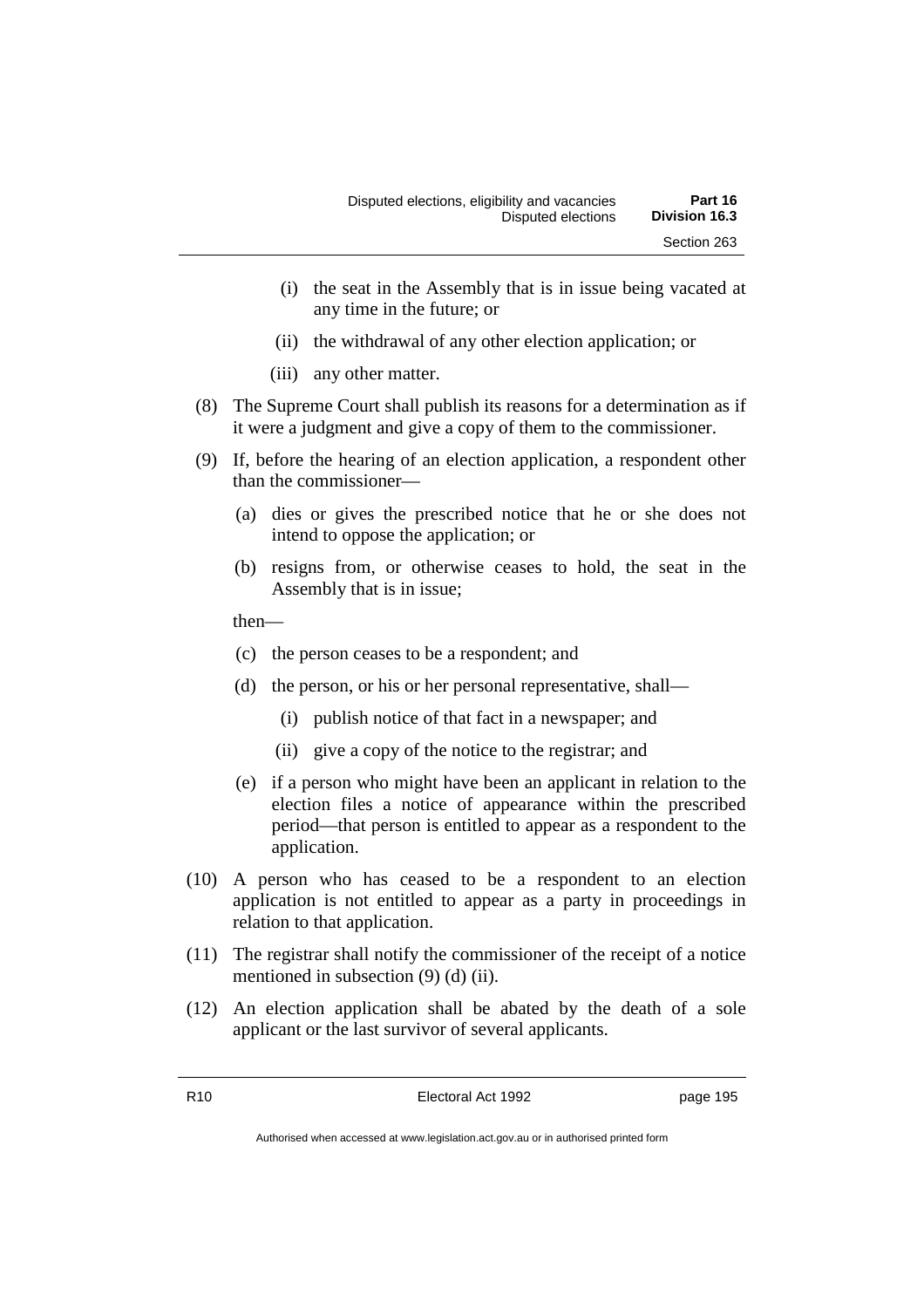| Part 16              | Disputed elections, eligibility and vacancies |
|----------------------|-----------------------------------------------|
| <b>Division 16.3</b> | Disputed elections                            |
| Section 264          |                                               |

(13) The abatement of an election application does not affect the liability of the applicant or any other person for costs awarded against the applicant or other person.

# **264 Hearing of applications**

- (1) The registrar shall, as soon as practicable after the time for filing applications in relation to an election under section 259 has passed, prepare a list of the applications pending in the order of filing and shall make a copy of the list available for inspection at the registrar's office in accordance with the *Supreme Court Rules*.
- (2) Subject to subsection (3), an application shall, as far as practicable, be heard in the order in which it appears in the list.
- (3) All applications in relation to an election for an electorate shall be heard together.

# **265 Declarations and orders**

The Court of Disputed Elections shall hear and determine an application and may—

- (a) declare the election void; or
- (b) declare that a person who has been declared elected was not duly elected; or
- (c) declare that a person who has not been declared elected was duly elected; or
- (d) dismiss the application in whole or in part;

and may make any orders in relation to the application that the court considers appropriate.

# **266 Illegal practices**

(1) Without limiting the grounds on which the Court of Disputed Elections may make a declaration under section 265 (a) or (b), the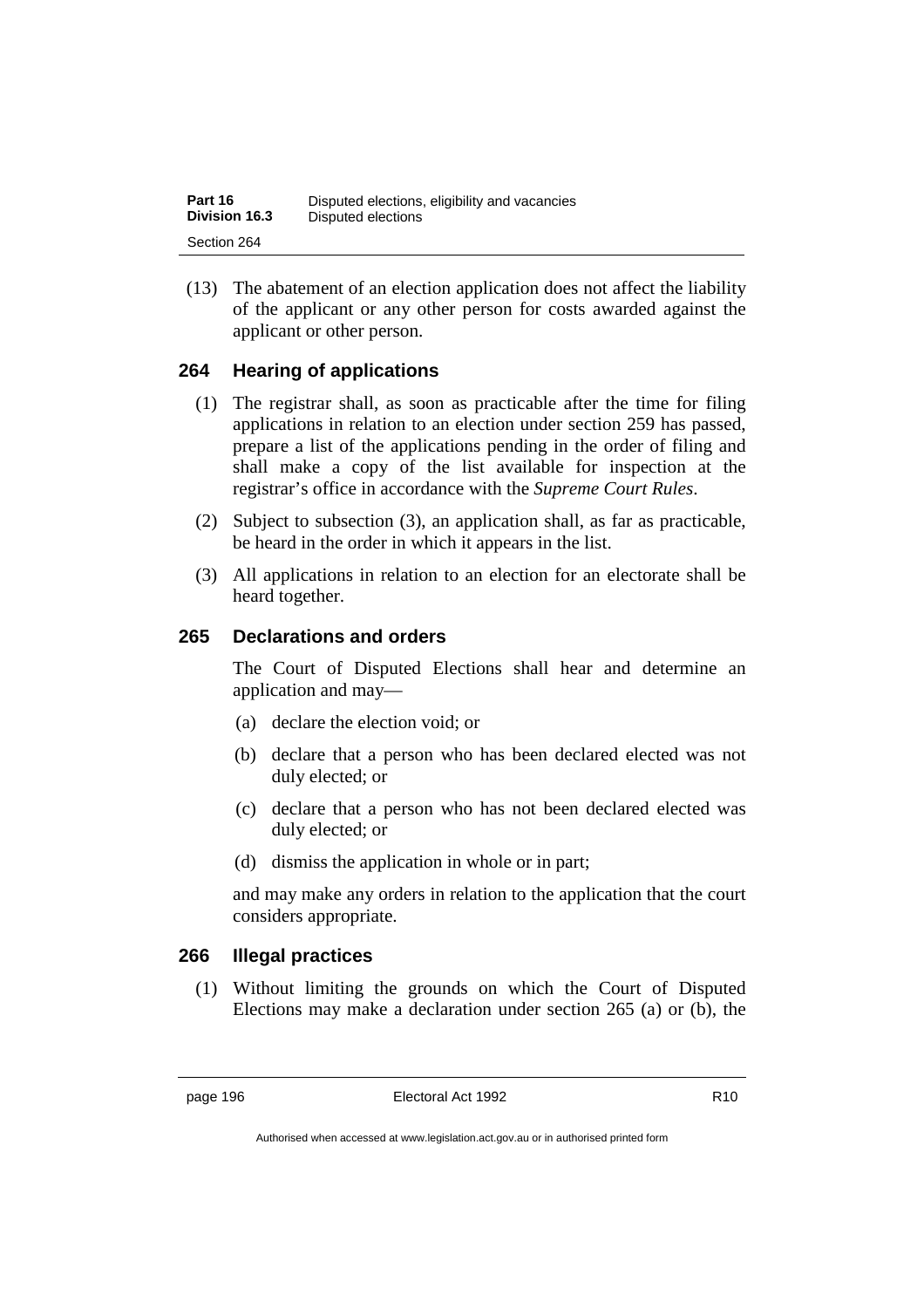court may make such a declaration on the ground of any illegal practice in connection with the election.

- (2) The Court of Disputed Elections shall not make a declaration under section 265 (a) or  $(b)$ —
	- (a) on the ground of any illegal practice (other than bribery or undue influence); or
	- (b) on the ground of bribery or undue influence by a person who was not a candidate for the election without the knowledge or consent of a candidate in the election;

unless satisfied that—

- (c) the result of the election was, or was likely to have been, affected by the illegal practice; and
- (d) it is just to make the declaration.
- (3) If the Court of Disputed Elections finds any illegal practice in connection with an election (whether the court makes a declaration under section 265 (a) or (b) on that ground or not), the registrar shall report the finding to—
	- (a) the Speaker; and
	- (b) the Minister; and
	- (c) the commissioner; and
	- (d) the director of public prosecutions.
- (4) Any finding by the Court of Disputed Elections in relation to any illegal practice in connection with an election is not to be taken to be a bar to, or to prejudice in any way, any prosecution in relation to the act alleged before the court to have constituted the illegal practice.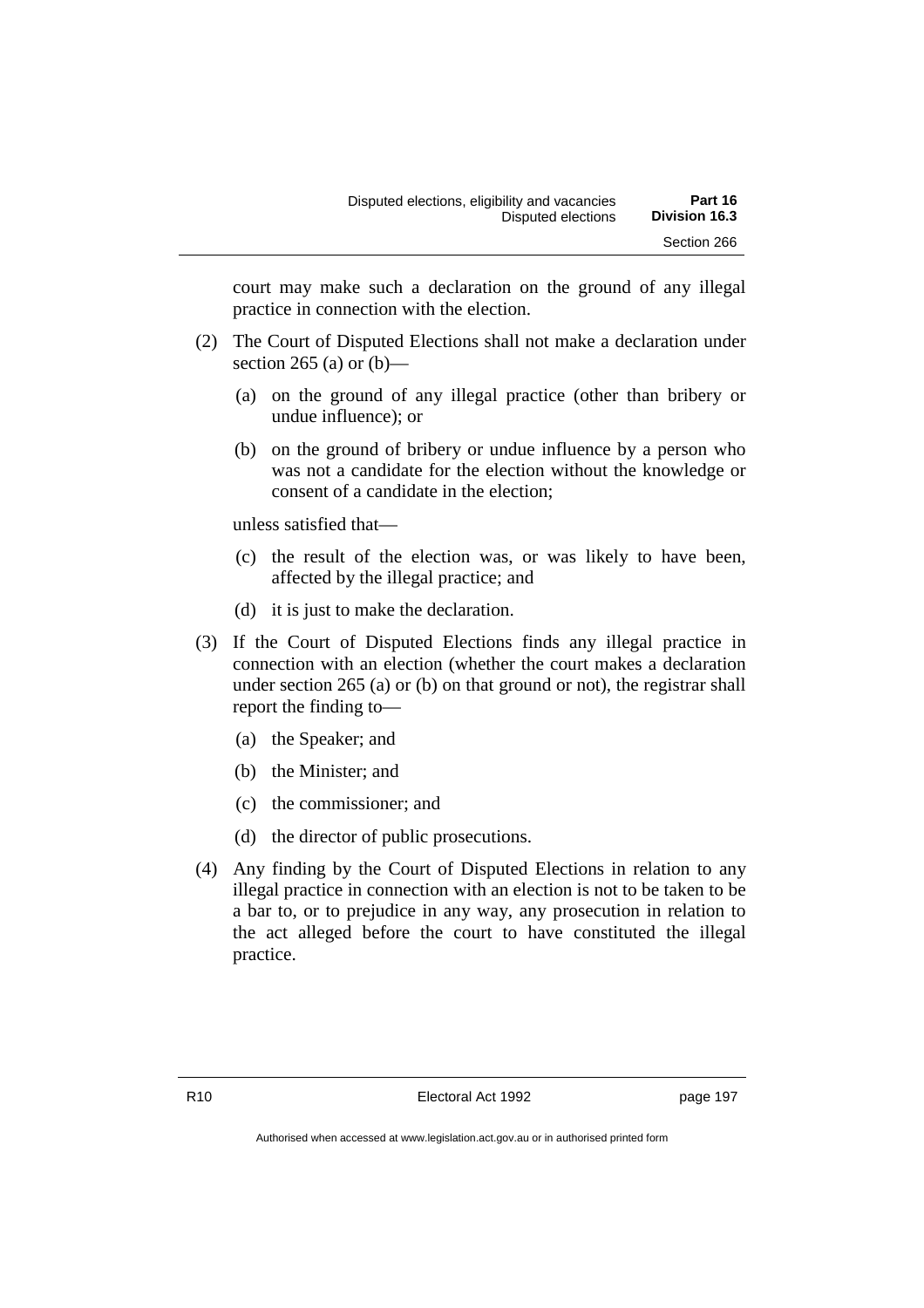## (5) In this section:

*illegal practice* means a contravention of this Act, and includes undue influence.

*Note Contravention* and *undue influence* are defined in s 250.

# **267 Bribery or undue influence by person elected**

If the Court of Disputed Elections finds that a person who was declared elected committed, or attempted to commit, bribery or undue influence in connection with any election, the court shall declare the election of that person void.

## **268 Immaterial delays and errors**

- (1) The Court of Disputed Elections shall not make a declaration under section 265 (a), (b) or (c) on the ground that there was a delay in—
	- (a) declaring the nominations for the election; or
	- (b) providing certified lists of electors to candidates for the election; or
	- (c) polling for the election; or
	- (d) declaring the result of the election.
- (2) The Court of Disputed Elections shall not make a declaration under section 265 (a), (b) or (c) on the ground of any absence of, or any error or omission by, an officer unless the absence, error or omission affected, or was likely to have affected, the result of the election.
- (3) In determining whether an absence, error or omission that prevented an elector from voting affected the result of an election or not, the Court of Disputed Elections shall not have regard to any evidence of the way in which the elector intended to vote.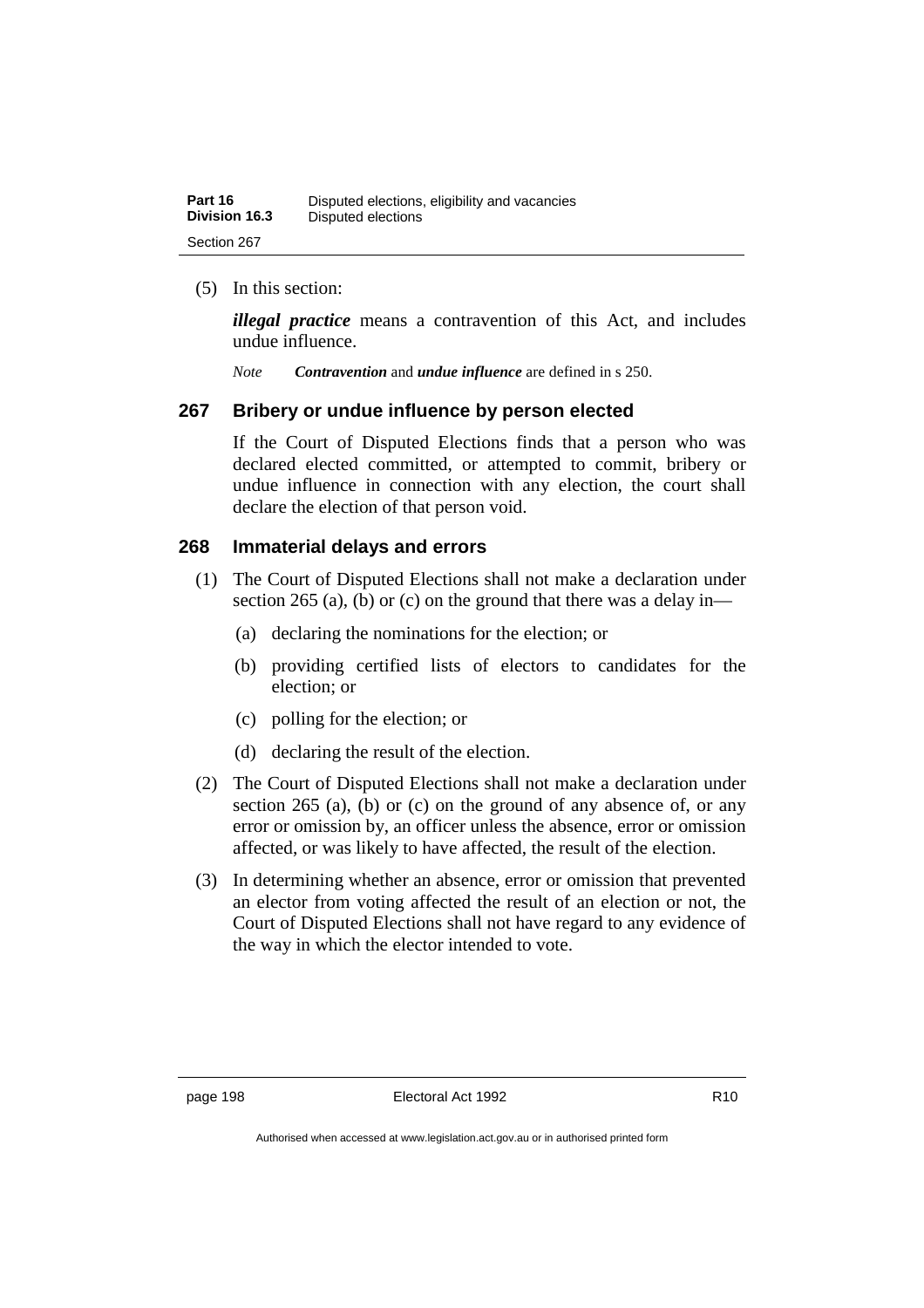#### **269 Inquiries by court**

- (1) In determining an application, the Court of Disputed Elections may make the inquiries it considers appropriate, including but not limited to—
	- (a) an inquiry about the identity of persons who voted; and
	- (b) an inquiry into the accuracy of approved computer programs used in electronic voting and the electronic scrutiny of votes; and
	- (c) an inquiry about whether ballot papers were improperly admitted or rejected, or not.
- (2) The Court of Disputed Elections shall not inquire into the correctness of any roll.
- (3) If the Court of Disputed Elections makes an inquiry in relation to ballot papers marked under part 11, a statement of particulars of the marking of ballot papers prepared by an officer under section 175 (c) is conclusive evidence of the particulars contained in the statement unless the court orders otherwise.

#### **270 Rejected ballot papers**

In determining an application, the Court of Disputed Elections may have regard to any declaration vote ballot papers rejected at the preliminary scrutiny if the court is of the opinion that the ballot papers should not have been rejected.

#### **271 Evidence that persons were not permitted to vote**

In determining an application, the Court of Disputed Elections shall not have regard to any evidence that a person was not permitted to cast a vote in an election unless the court is satisfied that the person—

(a) claimed to vote in accordance with this Act; and

R10 Electoral Act 1992 page 199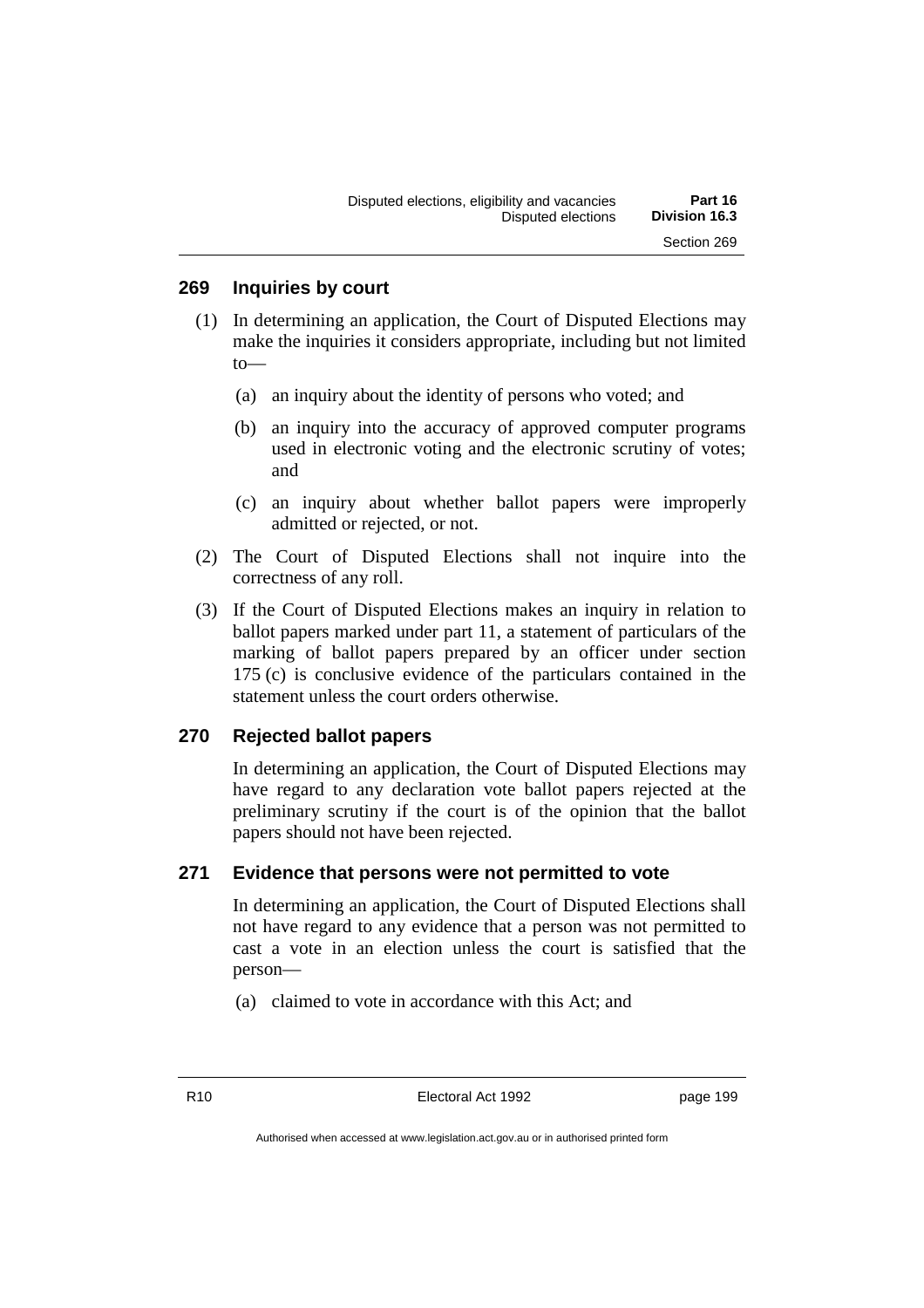(b) complied with the requirements of this Act in relation to voting to the extent that he or she was permitted to do so.

### **272 Inspection of electoral papers**

A party to an application may—

- (a) with the leave of the Court of Disputed Elections; and
- (b) in the presence of the commissioner or a member of staff of the electoral commission;

inspect, and make copies of or take extracts from, the electoral papers (except ballot papers) in the possession of the commissioner that were used in connection with the election being disputed.

### **273 Commissioner not prevented from accessing documents**

Unless the Court of Disputed Elections otherwise orders, the filing of an application is not to be taken to prevent the commissioner, another member of the electoral commission or a member of the staff of the commission from having access to any document to which that person would otherwise be entitled to have access for the purpose of exercising a function under this Act.

### **274 Registrar to serve copies of declarations on certain persons**

The registrar shall, after an application is determined, serve a sealed copy of the declarations and orders (if any) made by the Court of Disputed Elections on—

- (a) the Speaker; and
- (b) each party to the application.

### **275 Effect of declarations**

(1) If the Court of Disputed Elections declares an election void, another election shall be held in accordance with section 101.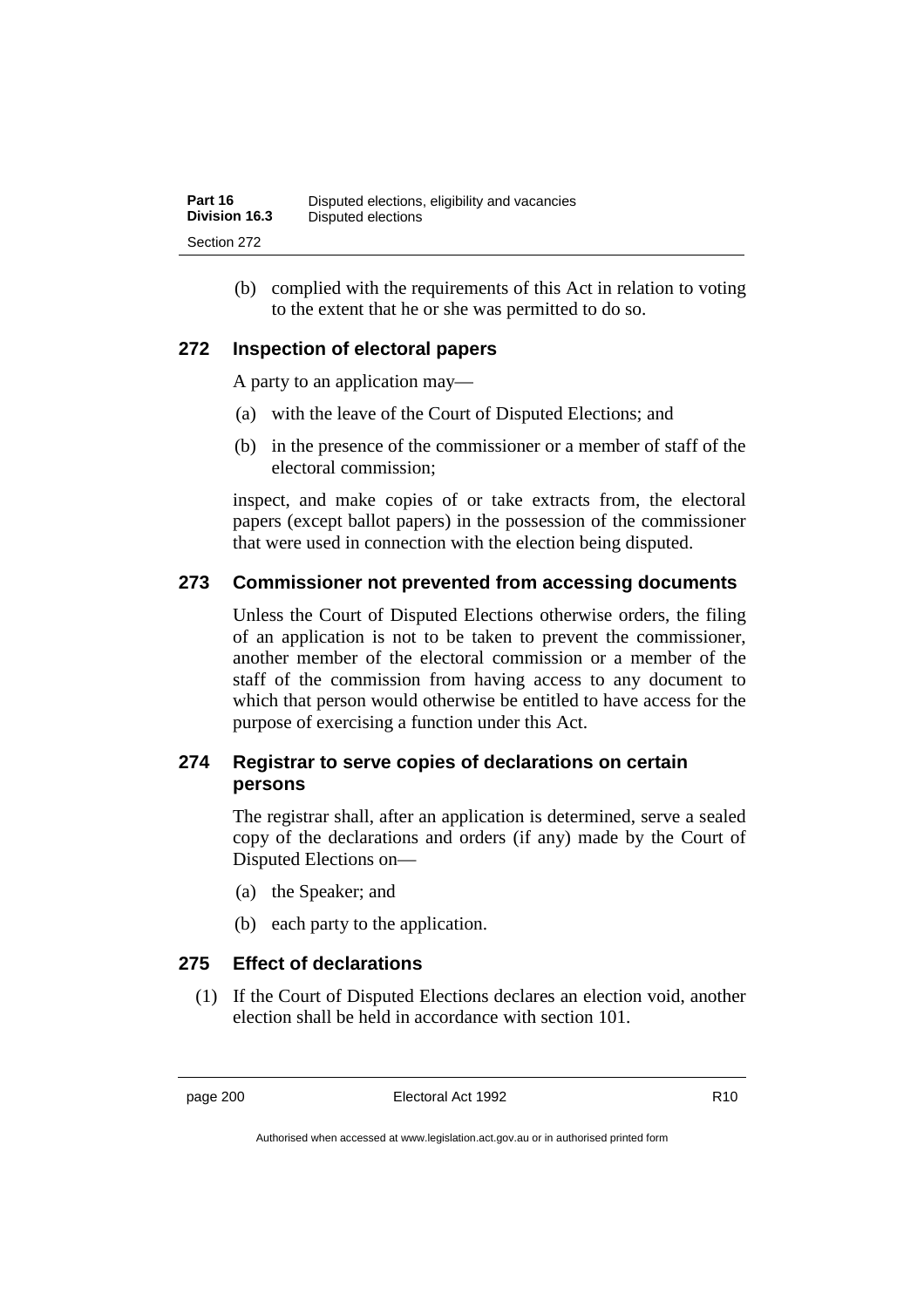- (2) If the Court of Disputed Elections declares that a person who has been declared elected was not duly elected, that person is to be taken not to have been duly elected.
- (3) If the Court of Disputed Elections declares that a person who has not been declared elected was duly elected, that person is to be taken to have been duly elected.
- (4) A declaration by the Court of Disputed Elections referred to in subsection  $(1)$ ,  $(2)$  or  $(3)$  takes effect on the end of the day when the declaration by the court is made.

### **Division 16.4 Eligibility and vacancies**

### **276 Speaker to state case**

If the Assembly passes a resolution referring to the Court of Disputed Elections a question relating to—

- (a) the eligibility of a person who has been declared elected to be an MLA; or
- (b) a vacancy in the membership of the Assembly;

the Speaker shall give to the registrar a statement setting out the question referred, together with any documents in the possession of the Assembly that relate to that question.

### **277 Parties to a referral**

The following persons are entitled to appear in a proceeding under this division:

- (a) any person who, in the opinion of the Court of Disputed Elections, has a sufficient interest in the determination of the question referred;
- (b) any person on whom notice of that question is ordered to be served by the court.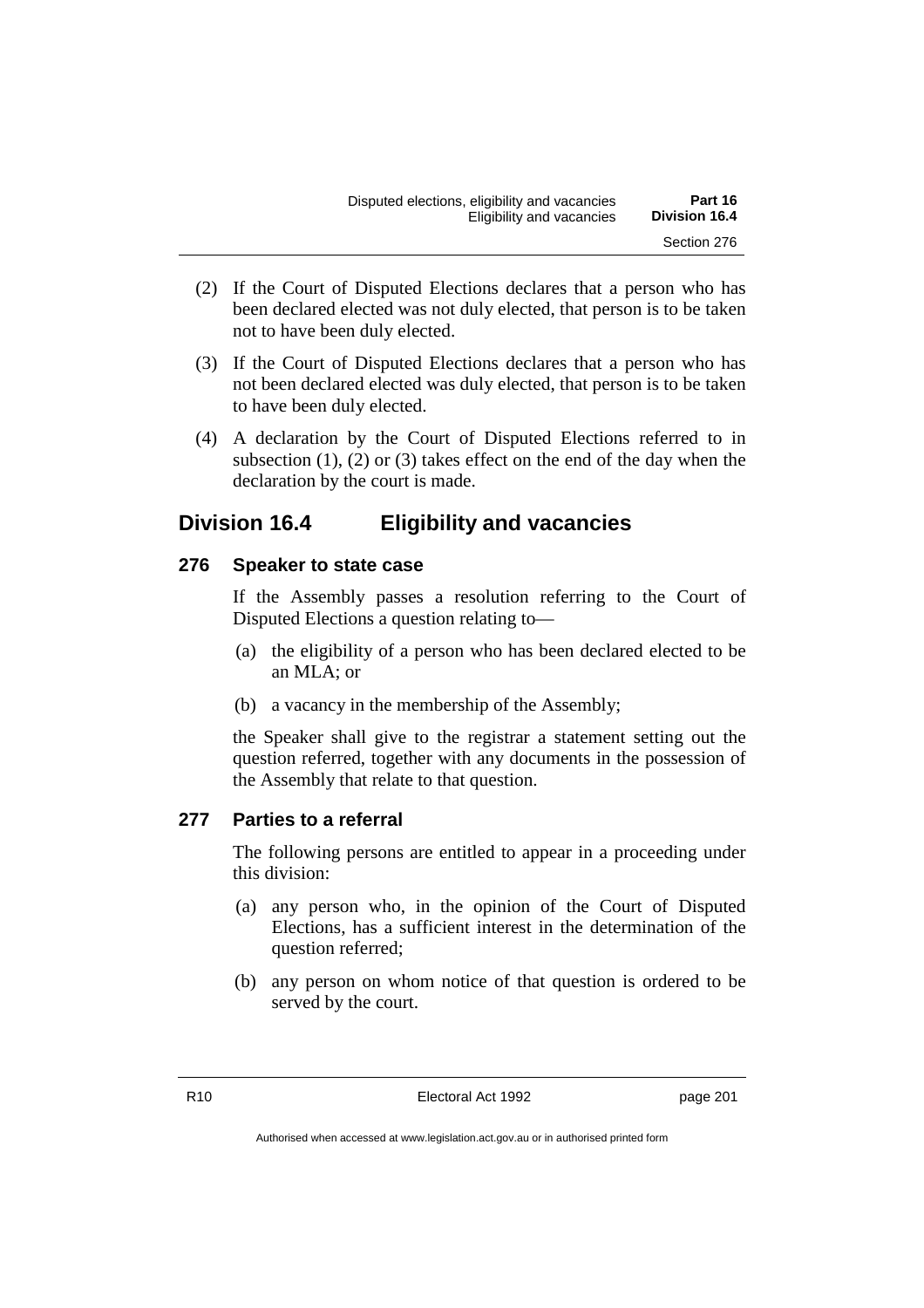#### **278 Declarations and orders**

The Court of Disputed Elections shall hear and determine a question referred to it and may—

- (a) declare that a person who has been declared elected is not eligible to be an MLA; or
- (b) declare a vacancy in the membership of the Assembly; or
- (c) refuse to make a declaration;

and may make the orders in relation to the referral that the court considers appropriate.

#### **279 Registrar to serve copy of declarations on Speaker**

The registrar shall, after a question referred to the Court of Disputed Elections is determined, serve a sealed copy of the declarations and orders (if any) made by the court on—

- (a) the Speaker; and
- (b) each party to the referral.

#### **280 Effect of declarations**

- (1) If the Court of Disputed Elections
	- (a) declares that a person who has been declared elected is not eligible to be an MLA; or
	- (b) declares a vacancy in the membership of the Assembly;

on the end of the day when the declaration is made a vacancy in the membership of the Assembly arises.

(2) A vacancy under subsection (1) shall be filled in accordance with part 13.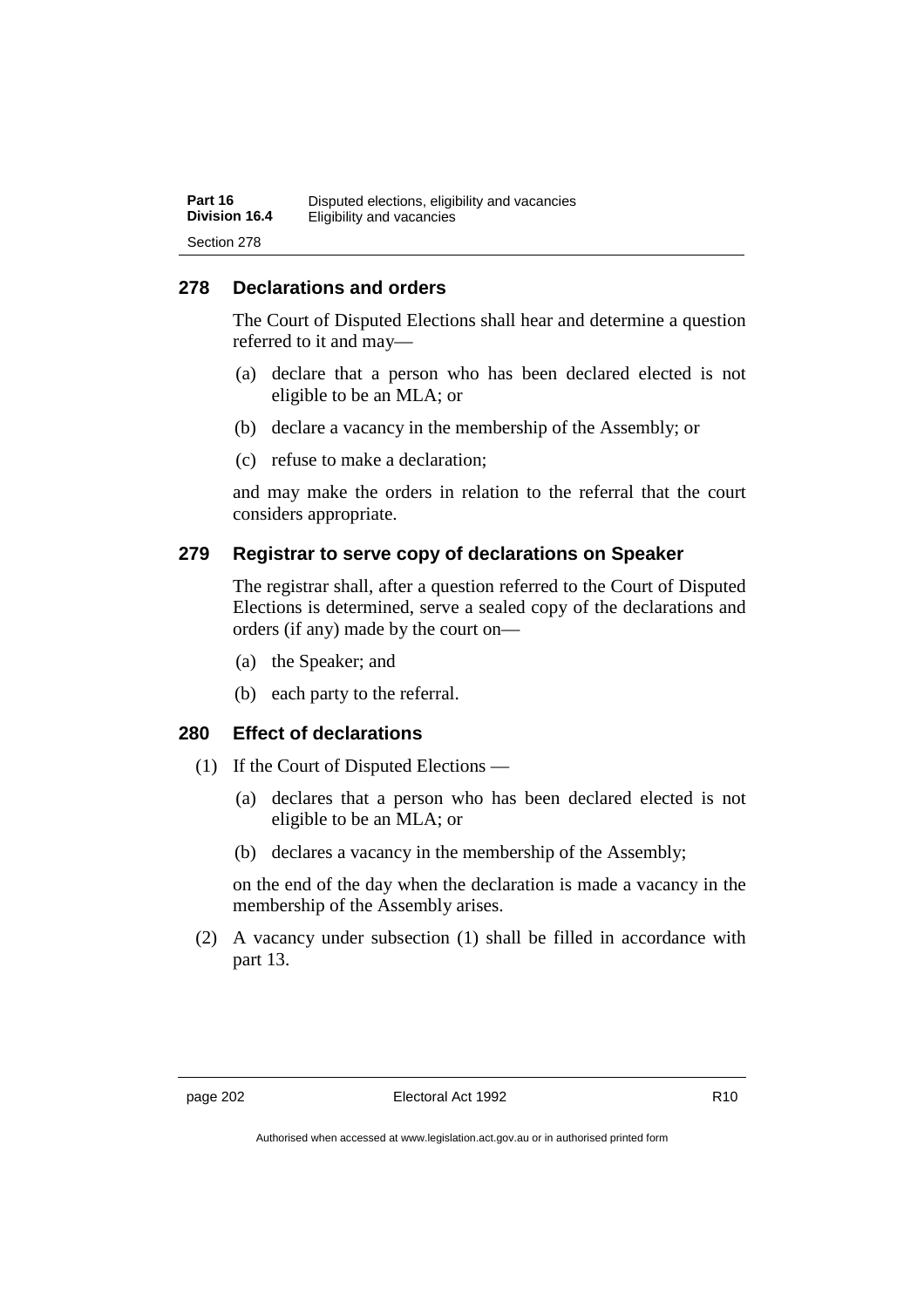## **Division 16.5 Proceedings**

#### **281 Procedure**

In a proceeding, the Court of Disputed Elections —

- (a) shall be guided by the substantial merits and good conscience of the case; and
- (b) is not bound by technicalities, legal forms or the rules of evidence, but may inform itself in the way it considers appropriate.

### **282 Legal representation limited**

In a proceeding, a party is entitled to be represented by only 1 lawyer appearing as counsel.

#### **283 Admissibility of evidence**

- (1) A person who appears as a witness in a proceeding is not excused from answering a question or producing a document or other thing that the person is required by the Court of Disputed Elections to answer or produce on the ground that the answering of the question or the producing of the document or thing may tend to incriminate the person or on the ground of privilege.
- (2) A statement or disclosure made, or a document or other thing produced, by a person in the course of a proceeding, or any information, document or other thing obtained as a direct or indirect consequence of the making of the statement or disclosure, or of the production of the firstmentioned document or thing, is not admissible in evidence in any civil or criminal proceeding except—
	- (a) a proceeding before the Court of Disputed Elections; or
	- (b) a proceeding for an offence relating to the giving of false evidence.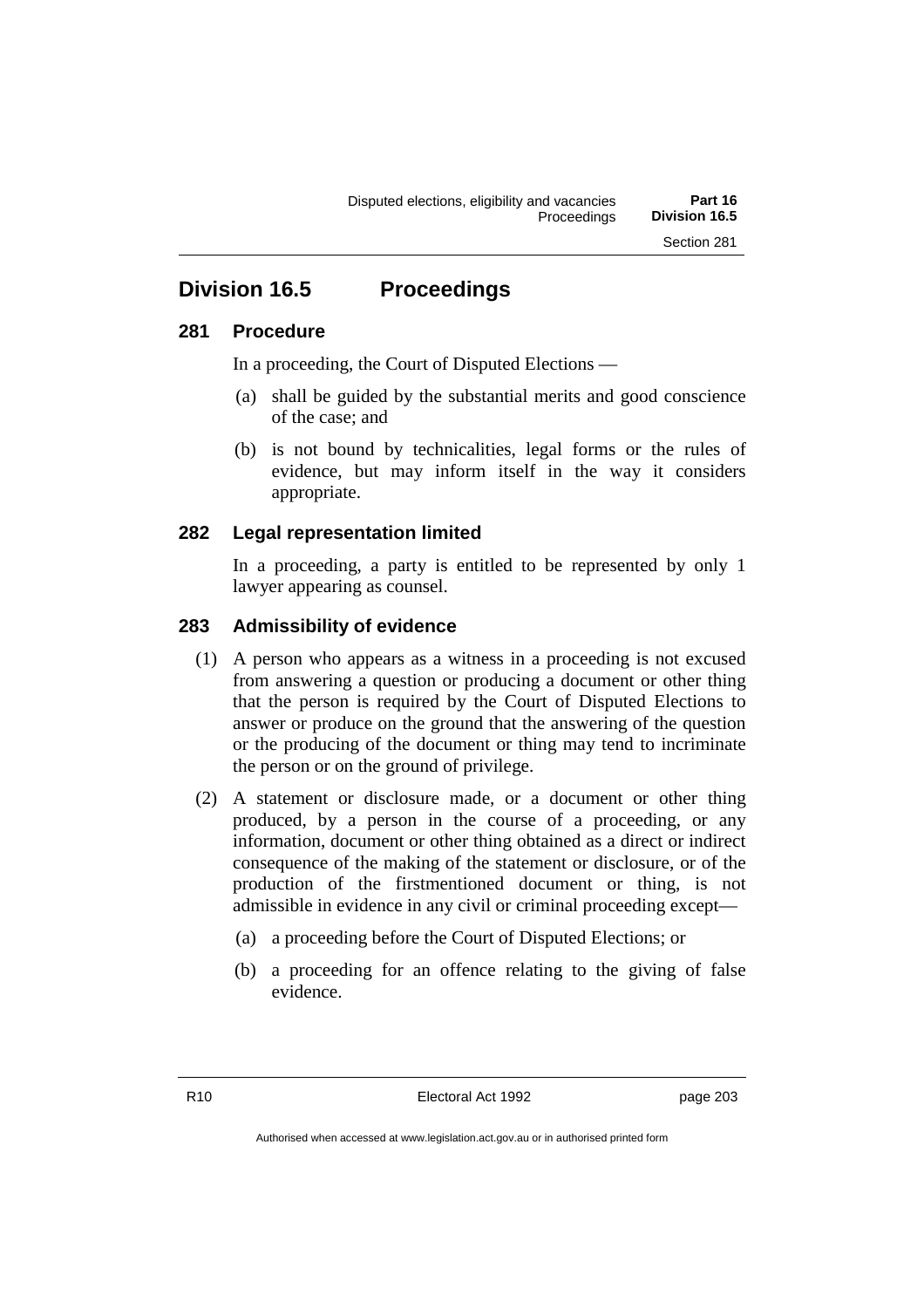### **284 Costs may be ordered against Territory**

Even if the Territory is not a party to a proceeding, the Court of Disputed Elections may order the Territory to pay all or any of the costs of the proceeding.

page 204 **Electoral Act 1992** R10

Authorised when accessed at www.legislation.act.gov.au or in authorised printed form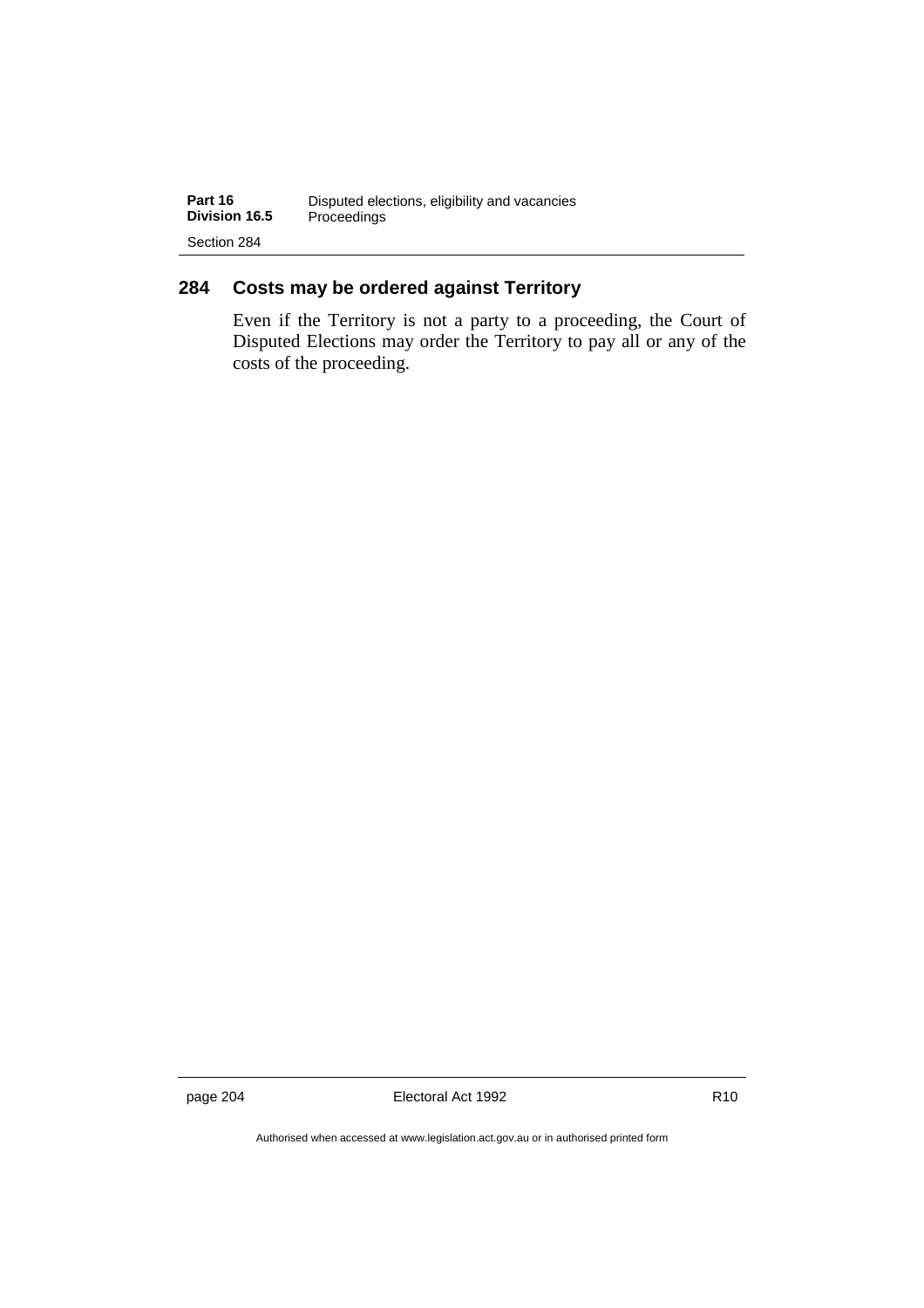# **Part 17 Electoral offences**

## **Division 17.1 Bribery and improper influence**

### **285 Bribery**

(1) A person shall not offer, solicit or accept an electoral bribe.

Maximum penalty: 50 penalty units, imprisonment for 6 months or both.

(2) In this section:

*bribe* does not include a declaration of public policy or a promise of public action.

*electoral bribe* means a bribe for the purpose of—

- (a) influencing the vote of an elector; or
- (b) influencing the candidature of a person in an election; or
- (c) otherwise influencing the course or result of an election; or
- (d) inducing a person not to apply, or to withdraw an application, under section 192 to be a candidate for a seat in relation to which a casual vacancy has occurred, if that person is an eligible person within the meaning of that section; or
- (e) inducing a person not to apply, or to withdraw an application, to the Court of Disputed Elections under division 16.3 to dispute the validity of an election, if that person is entitled to dispute the validity of the election under section 257.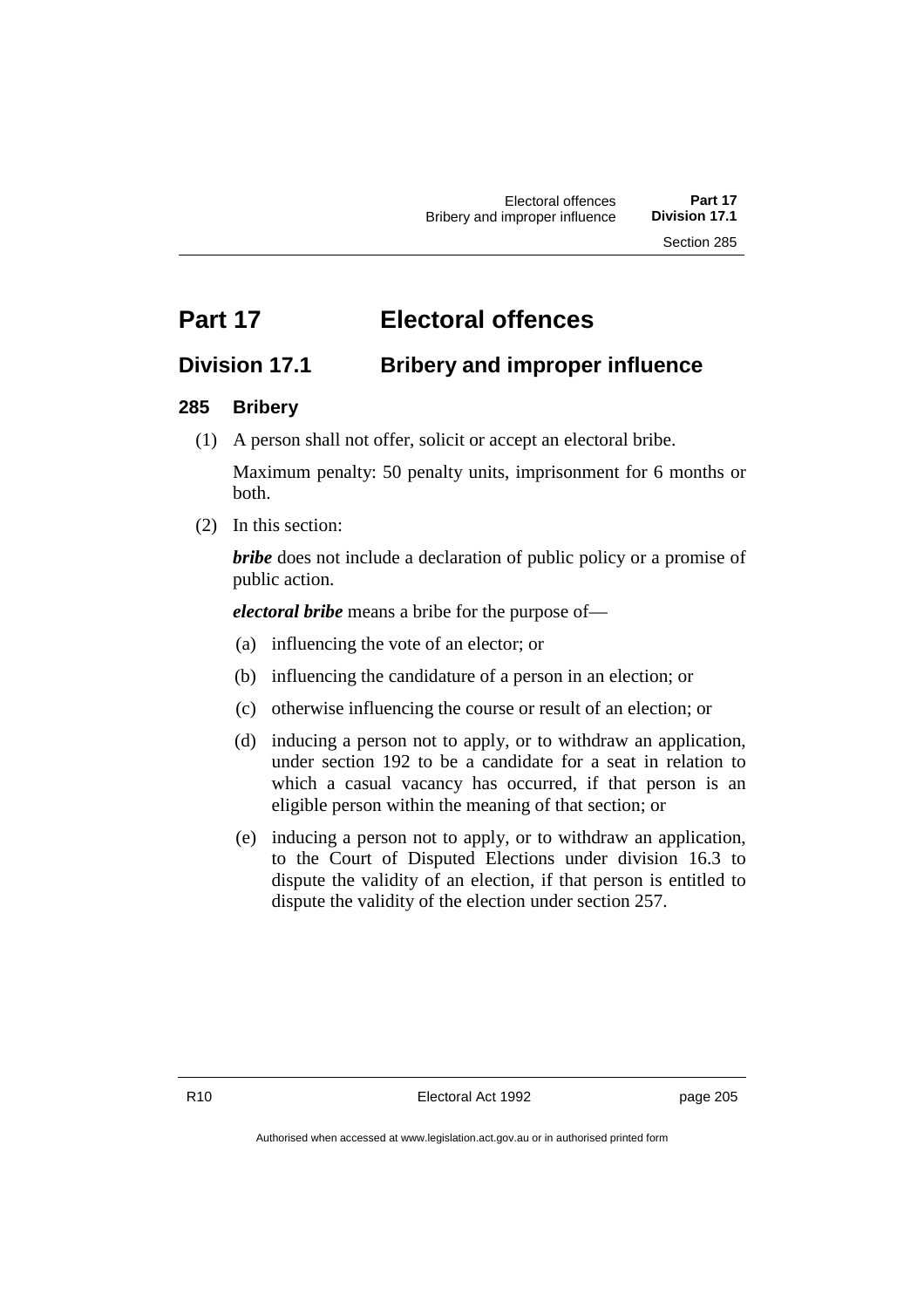| Part 17       | Electoral offences   |
|---------------|----------------------|
| Division 17.2 | Protection of rights |
| Section 286   |                      |

#### **286 Influencing of votes by officers**

In the exercise of a function under this Act, an officer shall not, without reasonable excuse, do anything for the purpose of influencing the vote of another person.

Maximum penalty: 50 penalty units, imprisonment for 6 months or both.

#### **287 Influencing votes of hospital and nursing home patients**

The proprietor of a hospital or nursing home, or an employee or agent of such a proprietor, shall not, without reasonable excuse, do anything for the purpose of influencing the vote of a patient or resident of the hospital or nursing home.

Maximum penalty: 50 penalty units, imprisonment for 6 months or both.

### **Division 17.2 Protection of rights**

#### **288 Violence and intimidation**

A person shall not, by violence or intimidation, hinder or interfere with—

- (a) the free exercise of a right under this Act; or
- (b) the free performance of a duty under this Act.

Maximum penalty: 50 penalty units, imprisonment for 6 months or both.

#### **289 Discrimination on grounds of political donations**

- (1) A person shall not discriminate against another person on the ground of the making by the other person of a donation to—
	- (a) a political party or registered ballot group; or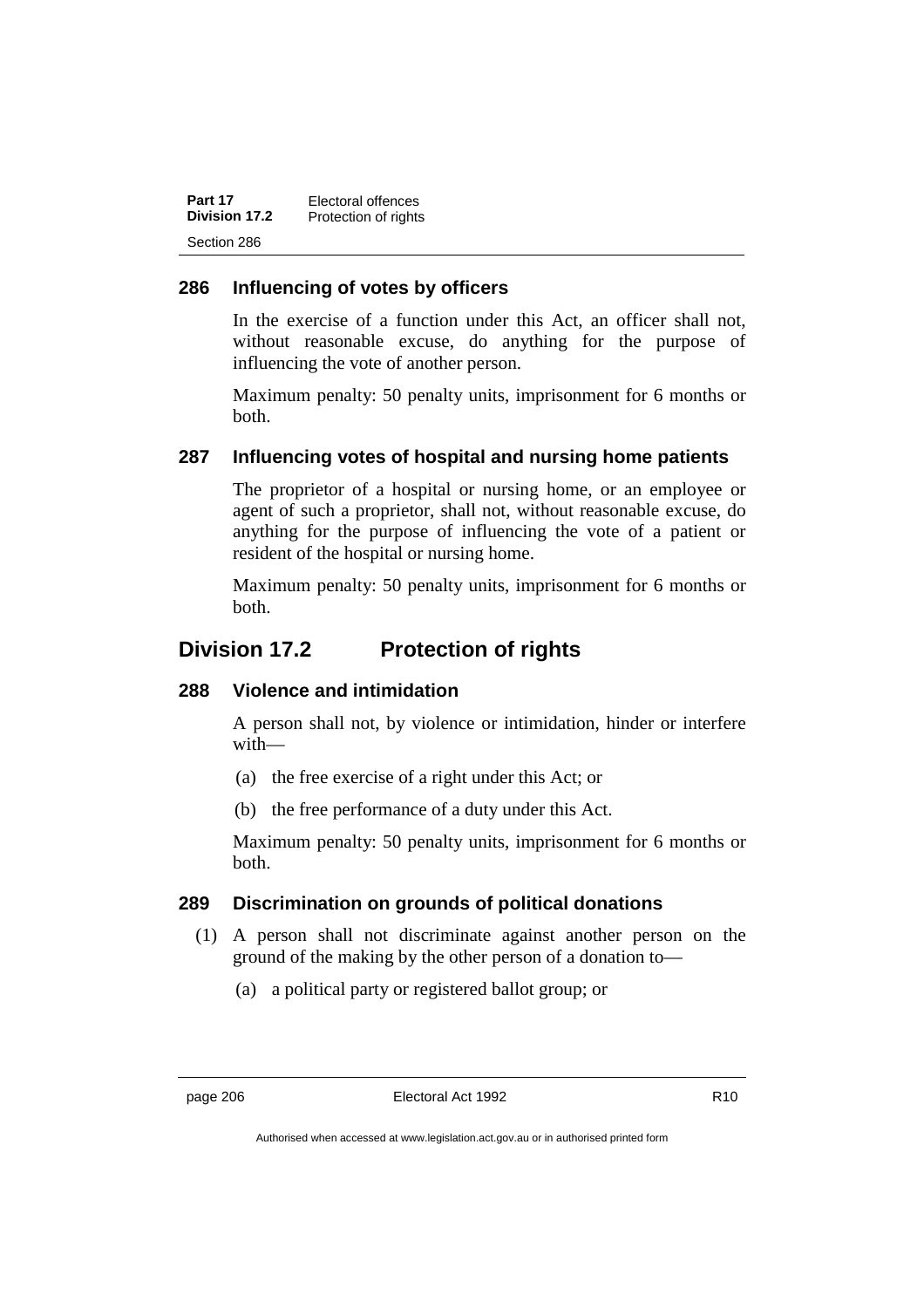(b) a candidate in an election.

Maximum penalty: 50 penalty units, imprisonment for 6 months or both.

(2) In this section:

*discriminate against*, in relation to a person, means—

- (a) deny the person access to membership of any trade union, club or other body, whether incorporated or not; or
- (b) not allow the person to work or to continue to work; or
- (c) subject the person to any form of intimidation or coercion; or
- (d) subject the person to any other detriment.

#### **290 Employees' right to leave of absence for voting**

(1) On notification from an employee before a polling day, the employer shall allow the employee, without penalty or any disproportionate deduction of pay, to take any necessary leave (not exceeding 2 hours) for the purpose of voting.

Maximum penalty: 10 penalty units.

- (2) Subsection (1) does not apply if the absence of the employee from employment could—
	- (a) endanger any person, animal or thing; or
	- (b) cause substantial loss to any person.
- (3) An employee shall not notify an employer under subsection (1) if he or she does not have a genuine intention of voting during the period of the leave to be granted for the purpose of voting.

Maximum penalty: 5 penalty units.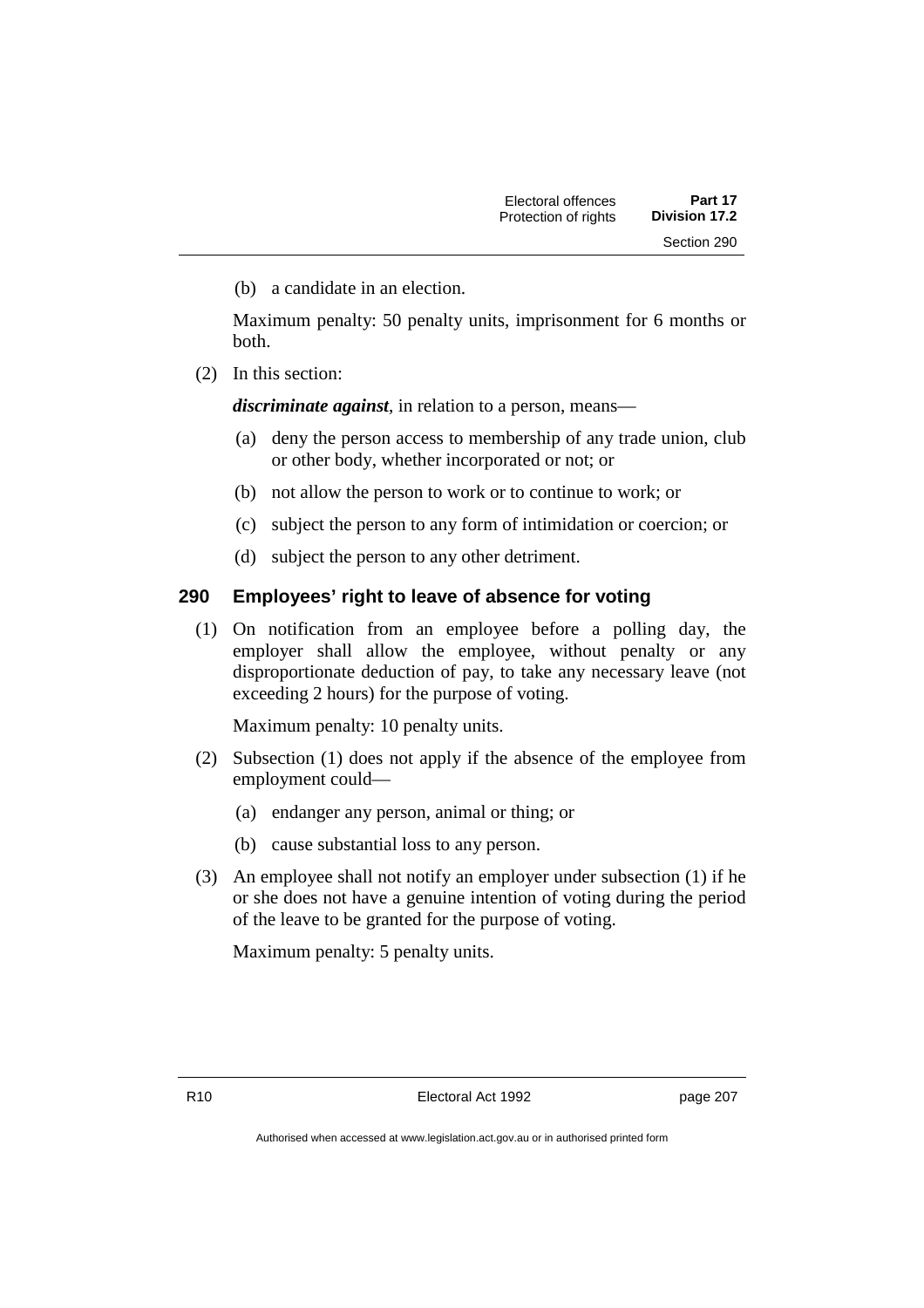**Part 17** Electoral offences **Division 17.3** Campaigning offences Section 291

## **Division 17.3 Campaigning offences**

#### **291 Definitions for div 17.3**

In this division:

*address*, in relation to a person, means—

- (a) if the person is acting on behalf of a political party or registered ballot group—an address of the party or ballot group, other than a post office box; or
- (b) in any case—
	- (i) the address of the person's principal place of residence; or
	- (ii) an address of the person's place of business.

*disseminate* electoral matter (whether in printed or electronic form) means print, publish, distribute, produce or broadcast the electoral matter.

*publish* electoral matter, includes publish electronically.

*reportage or commentary*, in relation to a newspaper or periodical, means everything in the newspaper or periodical except—

- (a) advertisements; and
- (b) letters to the editor.

#### **292 Dissemination of electoral matter—authorisers and authors**

- (1) A person must not disseminate electoral matter unless there is, in the approved position—
	- (a) the name and address of the person who authorised the matter or its author; and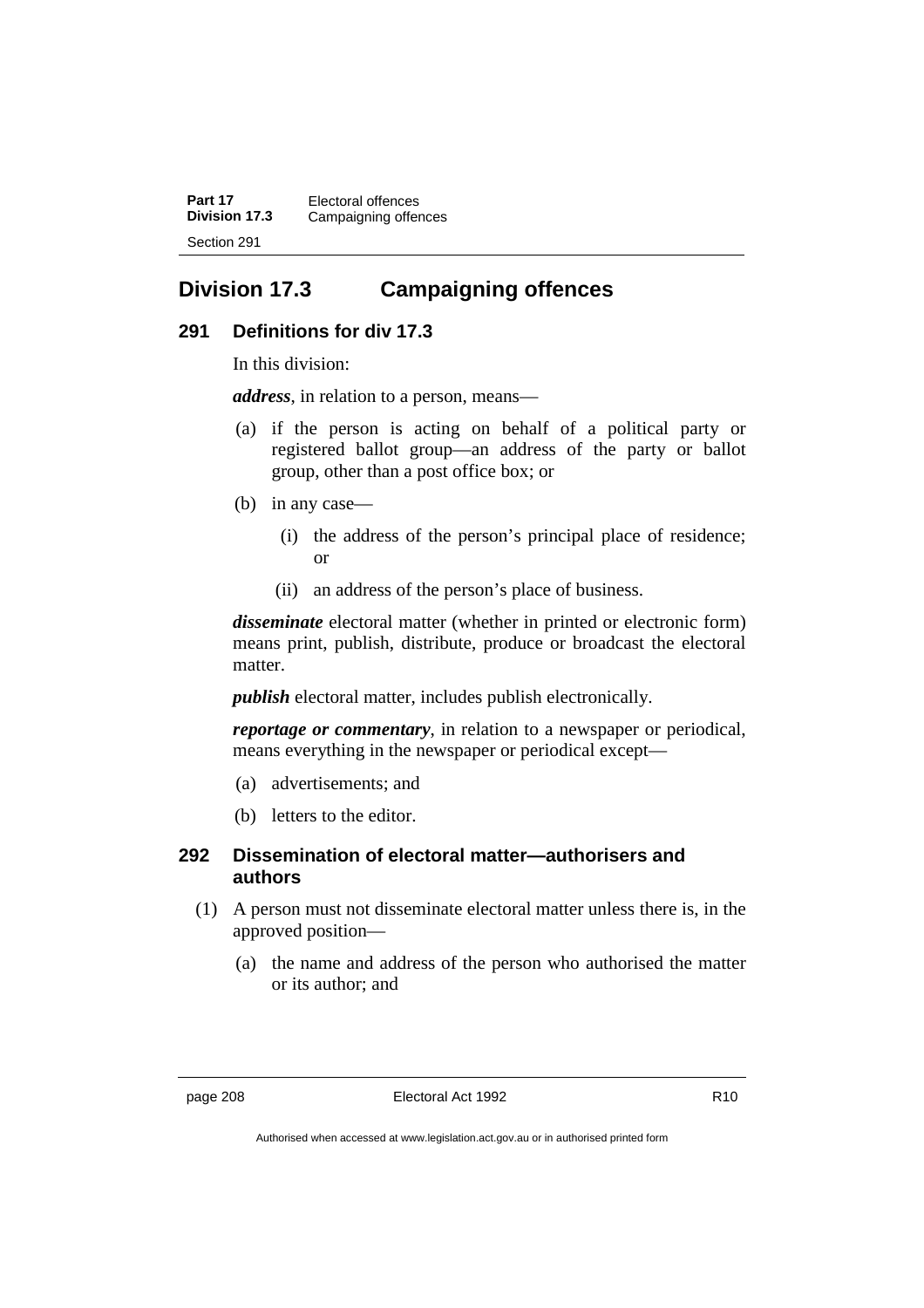| Electoral offences   | Part 17       |
|----------------------|---------------|
| Campaigning offences | Division 17.3 |
|                      | Section 293   |

(b) if the matter was published for or on behalf of a registered party, registered ballot group or candidate for election—the name of the party, group or candidate.

Maximum penalty: 10 penalty units.

(2) In this section:

#### *approved position* means—

- (a) at the end of the matter; and
- (b) for an item in a newspaper or periodical containing electoral matter taking up all or part of each of 2 opposing pages—at the foot of the item on the first page; and
- (c) for an item in electronic form—at the foot of each page.

#### **293 Dissemination of electoral matter—letters to the editor**

- (1) Section 292 does not apply to the dissemination of a letter to the editor of a newspaper or periodical if—
	- (a) the name of the author and the locality of the author's residence appears at the end; and
	- (b) the editor of the newspaper or periodical keeps a written record of the address of the author, as stated in the original of the letter sent to the editor or as otherwise ascertained by the editor.
- (2) For subsection (1) (a), it is sufficient to identify the locality of an author's residence by reference to—
	- (a) the suburb or town of, or nearest to, that residence; and
	- (b) for a locality outside the ACT—the State, other Territory or other country of that residence.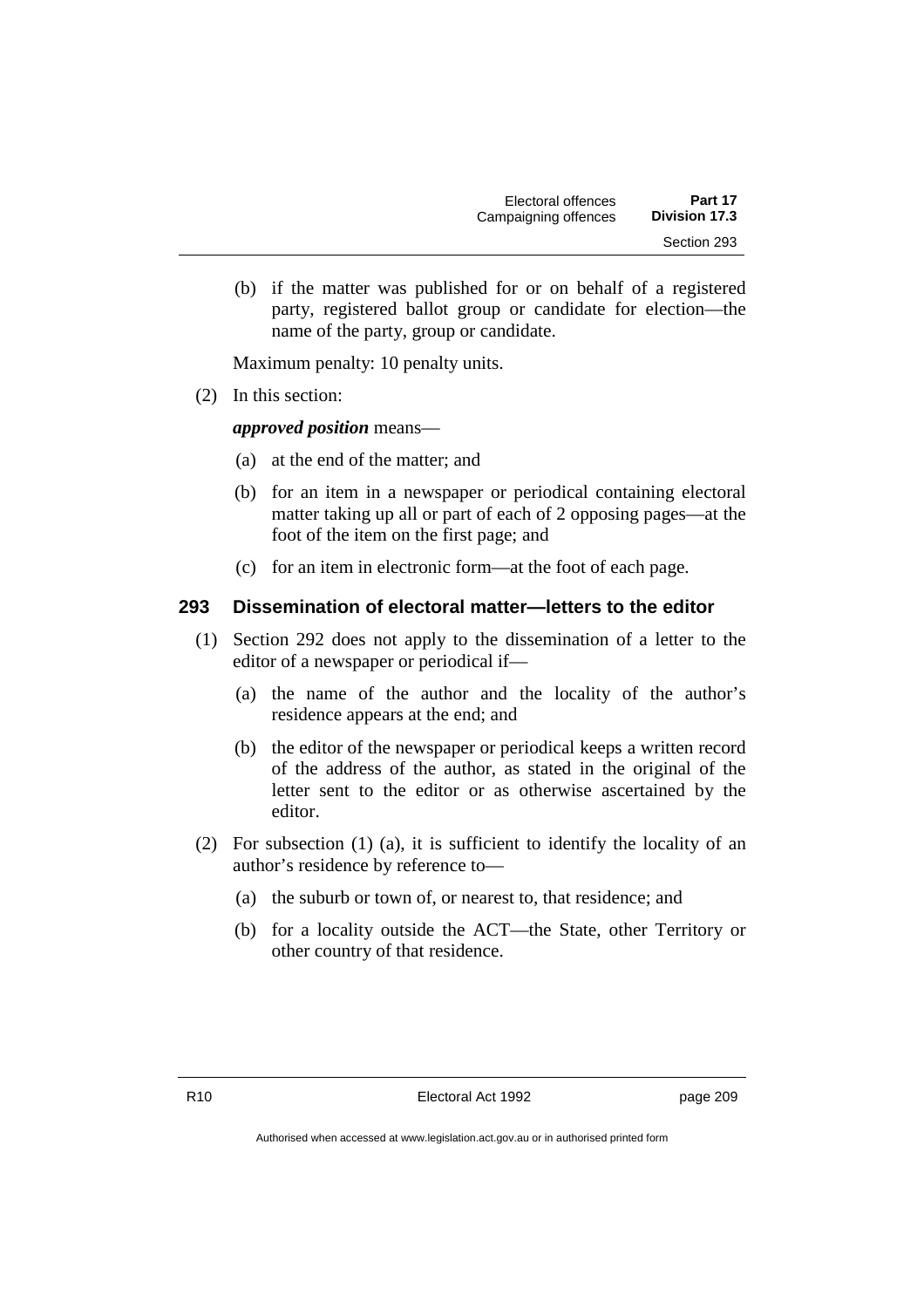| Part 17       | Electoral offences   |
|---------------|----------------------|
| Division 17.3 | Campaigning offences |
| Section 294   |                      |

### **294 Dissemination of electoral matter—newspaper and periodical reportage and commentary**

Section 292 does not apply to electoral matter contained in reportage or commentary in an issue of a newspaper or periodical if the issue contains a statement to the effect that a person whose name and address appears in the statement has authorised the publication of all electoral matter contained in reportage or commentary in that issue.

#### **295 Exemptions for dissemination of electoral matter on certain items**

- (1) Section 292 (Dissemination of electoral matter—authorisers and authors) does not apply to electoral matter on any of the following items unless the item includes a representation of a ballot paper:
	- (a) a letter from an MLA that includes the name of the MLA and an indication that he or she is an MLA;
	- (b) a press release published by or on behalf of an MLA that includes the name of the MLA and an indication that he or she is an MLA;
	- (c) a report under the *Annual Reports (Government Agencies) Act 1995*;
	- (d) a publication of a government agency that includes—
		- (i) the name of the agency; and
		- (ii) the City of Canberra Arms; and
		- (iii) the words 'Australian Capital Territory', 'Australian Capital Territory Legislative Assembly', 'ACT Legislative Assembly', 'Australian Capital Territory Government' or 'ACT Government';
	- (e) a T-shirt, lapel button, lapel badge, pen, pencil or balloon;
	- (f) a business or visiting card that promotes the candidacy of a person in an election;

Authorised when accessed at www.legislation.act.gov.au or in authorised printed form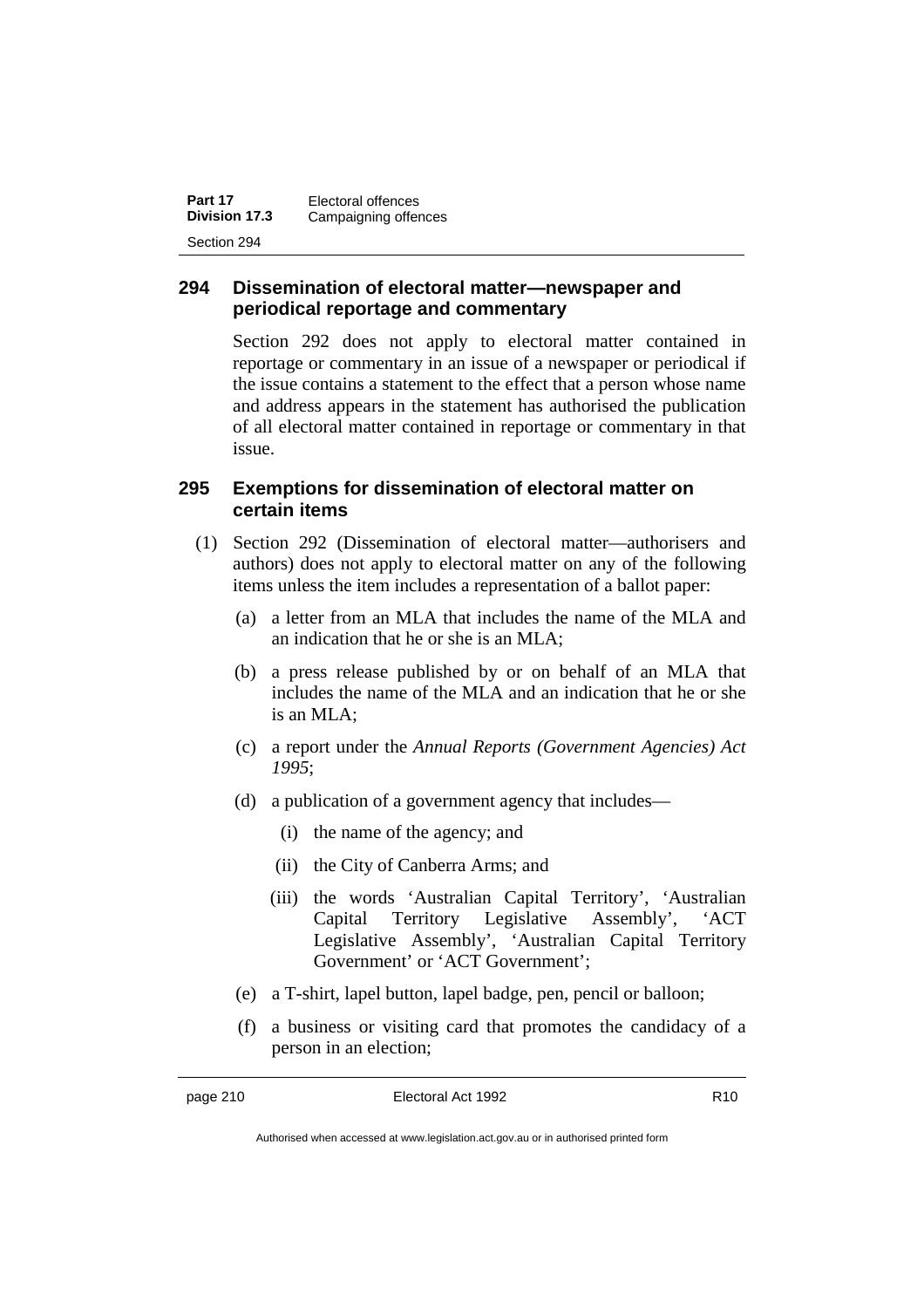- (g) a letter or card on which the name and address of the sender appears;
- (h) an item prescribed under the regulations.
- (2) In this section:

#### *government agency* means—

- (a) an administrative unit; or
- (b) a Territory instrumentality; or
- (c) a statutory office-holder and the staff assisting the statutory office-holder.

*publication*, of a government agency, does not include a publication that is published for the first time within 6 months immediately before a general election if the publication includes a picture of an MLA.

#### **296 Advertorials**

- (1) This section applies to an advertisement in a newspaper or periodical that—
	- (a) appears to be reportage or commentary; and
	- (b) includes electoral matter.
- (2) If this section applies to an advertisement, the proprietor of the newspaper or periodical shall cause the word 'advertisement' to be printed as a headline to the advertisement, in letters not smaller than 10 point, on each page on which the advertisement appears.

Maximum penalty: 10 penalty units.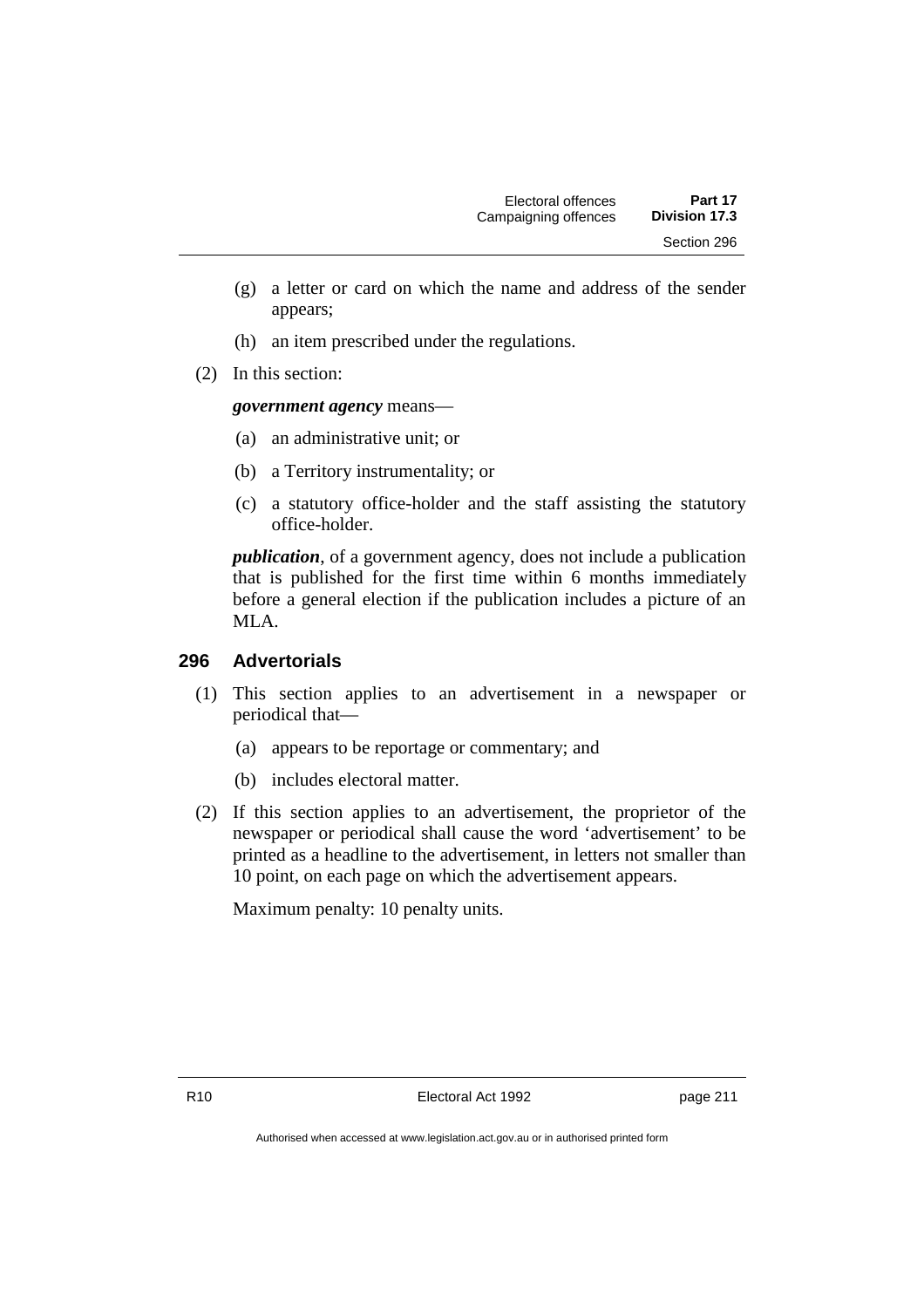| Part 17       | Electoral offences   |
|---------------|----------------------|
| Division 17.3 | Campaigning offences |
| Section 297   |                      |

#### **297 Misleading or deceptive electoral matter**

(1) A person shall not disseminate, or authorise to be disseminated, electoral matter that is likely to mislead or deceive an elector about the casting of a vote.

Maximum penalty: 50 penalty units, imprisonment for 6 months or both.

(2) It is a defence to a prosecution for an offence against subsection (1) if it is established that the defendant did not know, and could not reasonably be expected to have known, that the electoral matter was likely to mislead or deceive an elector about the casting of a vote.

#### **298 Inducement to illegal voting—representations of ballot papers**

A person shall not disseminate, or authorise to be disseminated, electoral matter including a representation of a ballot paper, or part of a ballot paper, likely to induce an elector to mark his or her vote otherwise than in accordance with the directions on the ballot paper.

Maximum penalty: 50 penalty units, imprisonment for 6 months or both.

#### **299 Graffiti**

- (1) A person shall not, without reasonable excuse, mark any electoral matter directly on any defined place or object without the consent of—
	- (a) for a place—the lessee or lawful occupier of the place; or
	- (b) for an object—the owner or lawful possessor of the object.

Maximum penalty: 10 penalty units.

- (2) The Territory or a Territory authority shall not give consent for subsection  $(1)$ .
- (3) In a prosecution for an offence against subsection (1) in relation to a defined place or object leased, occupied, owned or possessed by the

Authorised when accessed at www.legislation.act.gov.au or in authorised printed form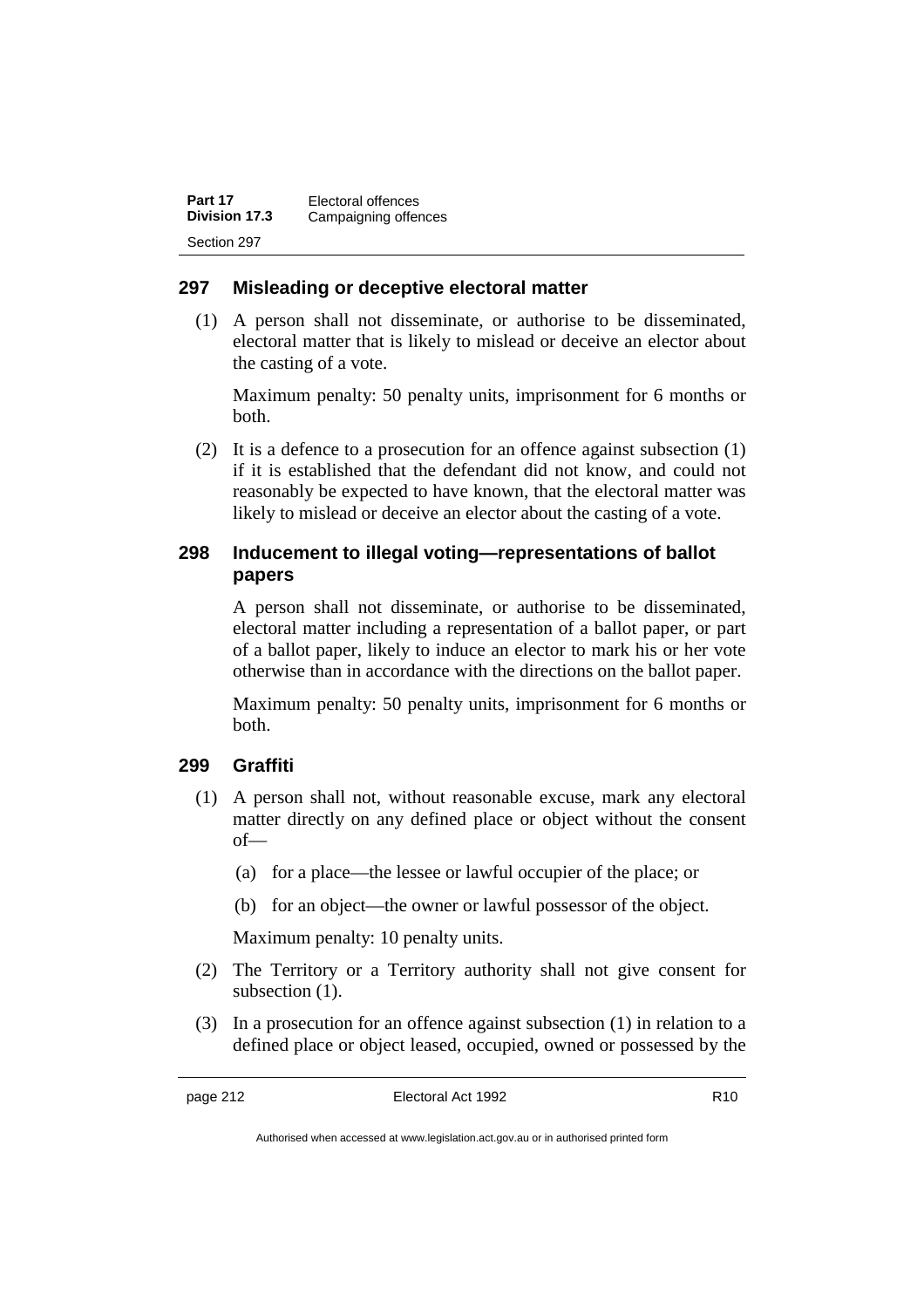Territory or a Territory authority, it is to be conclusively presumed that the Territory or the Territory authority, as the case requires, did not consent to any marking of electoral matter on the place or object.

(4) In this section:

*defined place or object* means a building, footpath, hoarding, roadway, vehicle, vessel or any public or private place (whether on land or water or in the air).

*lessee*—see the *Land (Planning and Environment) Act 1991*, section 159.

*mark* means write, draw or depict.

### **300 Defamation of candidates**

(1) A person shall not make or publish, or authorise to be made or published, a false and defamatory statement about the personal character or conduct of a candidate.

Maximum penalty: 50 penalty units, imprisonment for 6 months or both.

- (2) It is a defence to a prosecution for an offence against subsection (1) if it is established that the defendant believed on reasonable grounds that the relevant statement was true.
- (3) A person who makes a false and defamatory statement in relation to the personal character or conduct of a candidate in contravention of this section may, at the suit of the candidate, be restrained by injunction from repeating the statement or any similar false and defamatory statement.

### **301 Publication of statements about candidates**

(1) A person shall not publish, or authorise to be published, on behalf of a body (whether incorporated or unincorporated) a statement—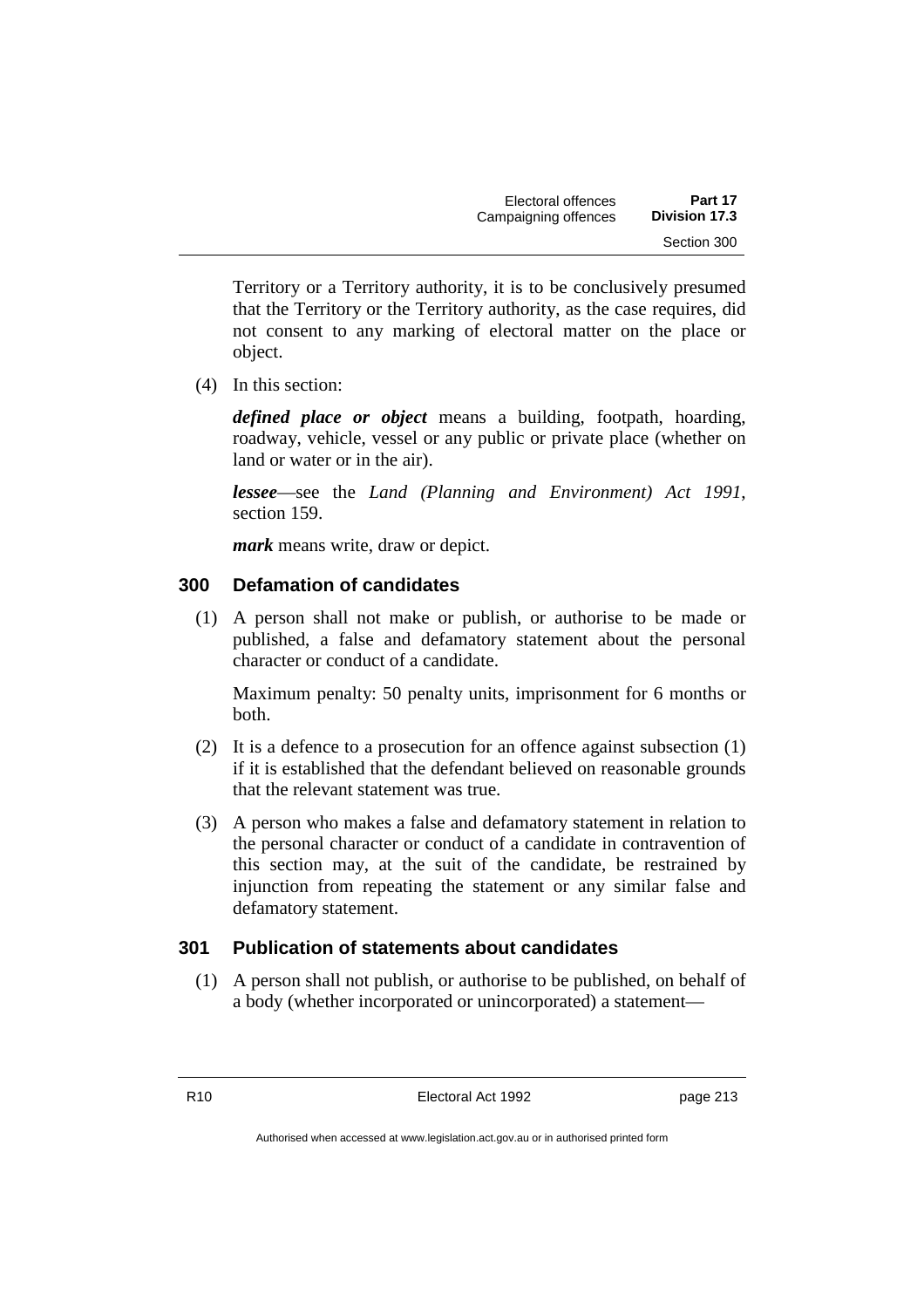| Part 17       | Electoral offences   |
|---------------|----------------------|
| Division 17.3 | Campaigning offences |
| Section 302   |                      |

- (a) expressly or impliedly claiming that a candidate in an election is associated with, or supports the policy or activities of, that body; or
- (b) expressly or impliedly advocating that a candidate should be given the first preference vote in an election;

without the written authority of the candidate.

Maximum penalty: 30 penalty units.

- (2) In proceedings for an offence against subsection (1), it shall be presumed, unless the contrary is proved, that a statement purported to be made on behalf of a body was made on behalf of the body.
- (3) This section does not apply to a statement—
	- (a) published on behalf of a political party or registered ballot group; and
	- (b) that relates to a candidate nominated by the party or group who has publicly declared his or her candidature to be on behalf of, or in the interests of, the party or group.

#### **302 Disruption of election meetings**

(1) A person shall not, without reasonable excuse, disrupt an election meeting.

Maximum penalty: 5 penalty units.

- (2) The chairperson of an election meeting may request a police officer to remove from the meeting any person who, in the opinion of the chairperson, is disrupting the meeting.
- (3) On a request from the chairperson under subsection (2), a police officer may take reasonable action to remove from the meeting the person disrupting the meeting.
- (4) A person who is the subject of a request referred to in subsection (2) shall not, without reasonable excuse, return to the meeting without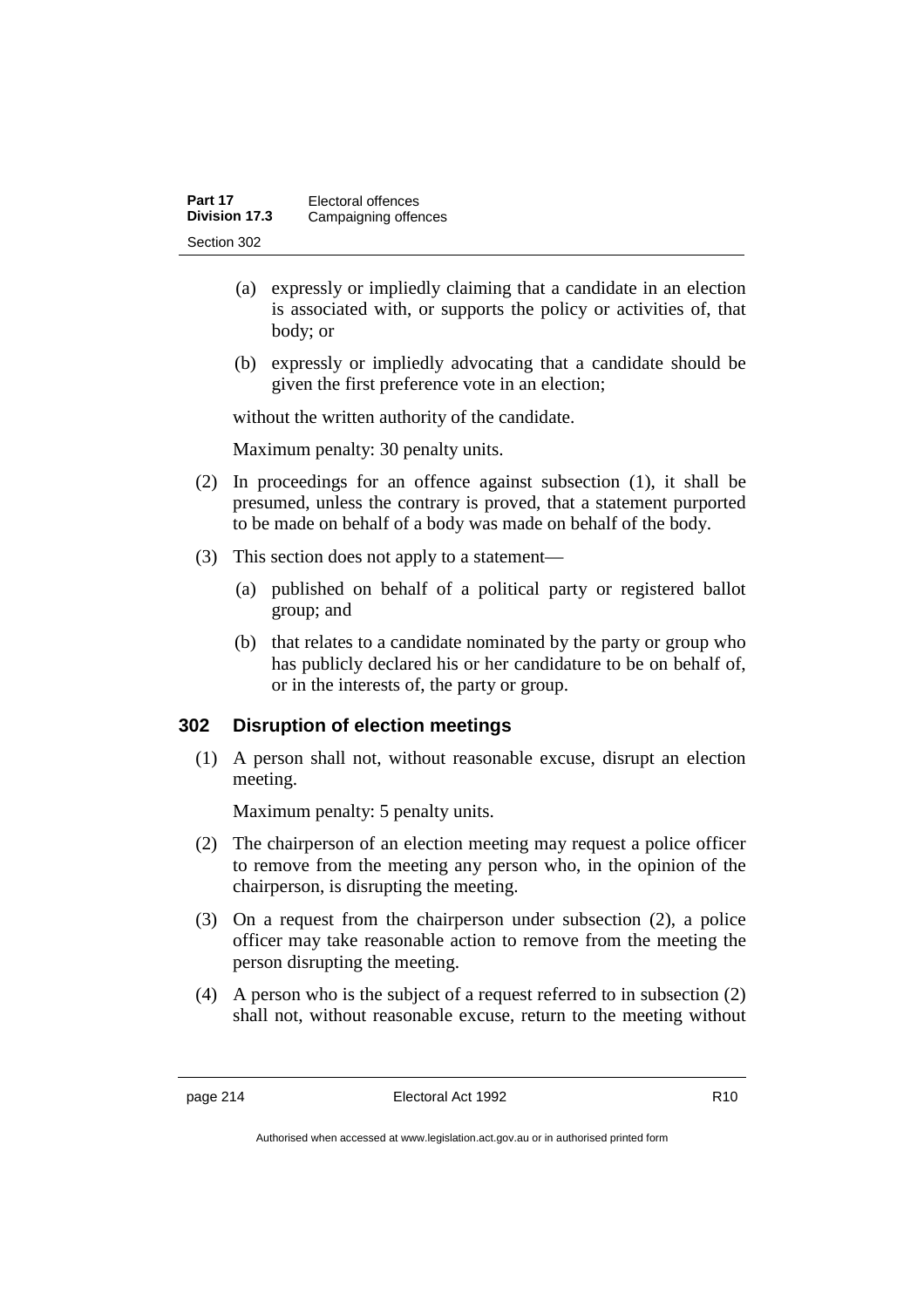the authority of the chairperson after leaving it or being removed from it.

Maximum penalty: 10 penalty units.

(5) In this section:

*election meeting* means a lawful public meeting held during a pre-election period in association with the relevant election.

### **303 Canvassing within 100m of polling places**

- (1) A person shall not, during polling hours within the defined polling area in relation to a polling place—
	- (a) do anything for the purpose of influencing the vote of an elector as the elector is approaching, or while the elector is at, the polling place; or
	- (b) do anything for the purpose of inducing an elector not to vote as the elector is approaching, or while the elector is at, the polling place; or
	- (c) exhibit a notice containing electoral matter that is able to be clearly seen by electors approaching, or at, the polling place, other than a notice authorised by the commissioner for display there.

Maximum penalty: 5 penalty units.

- (2) If the building where a polling place is located is situated on grounds within an enclosure, the commissioner may, by written notice, specify the boundary of that enclosure for subsection (7), definition of *defined polling area*, paragraph (b).
- (3) A notice is a notifiable instrument.

*Note* A notifiable instrument must be notified under the *Legislation Act 2001*.

(4) An officer may, if directed by the commissioner, remove or obliterate a notice that the commissioner or the officer believes on reasonable grounds to be exhibited in contravention of this section.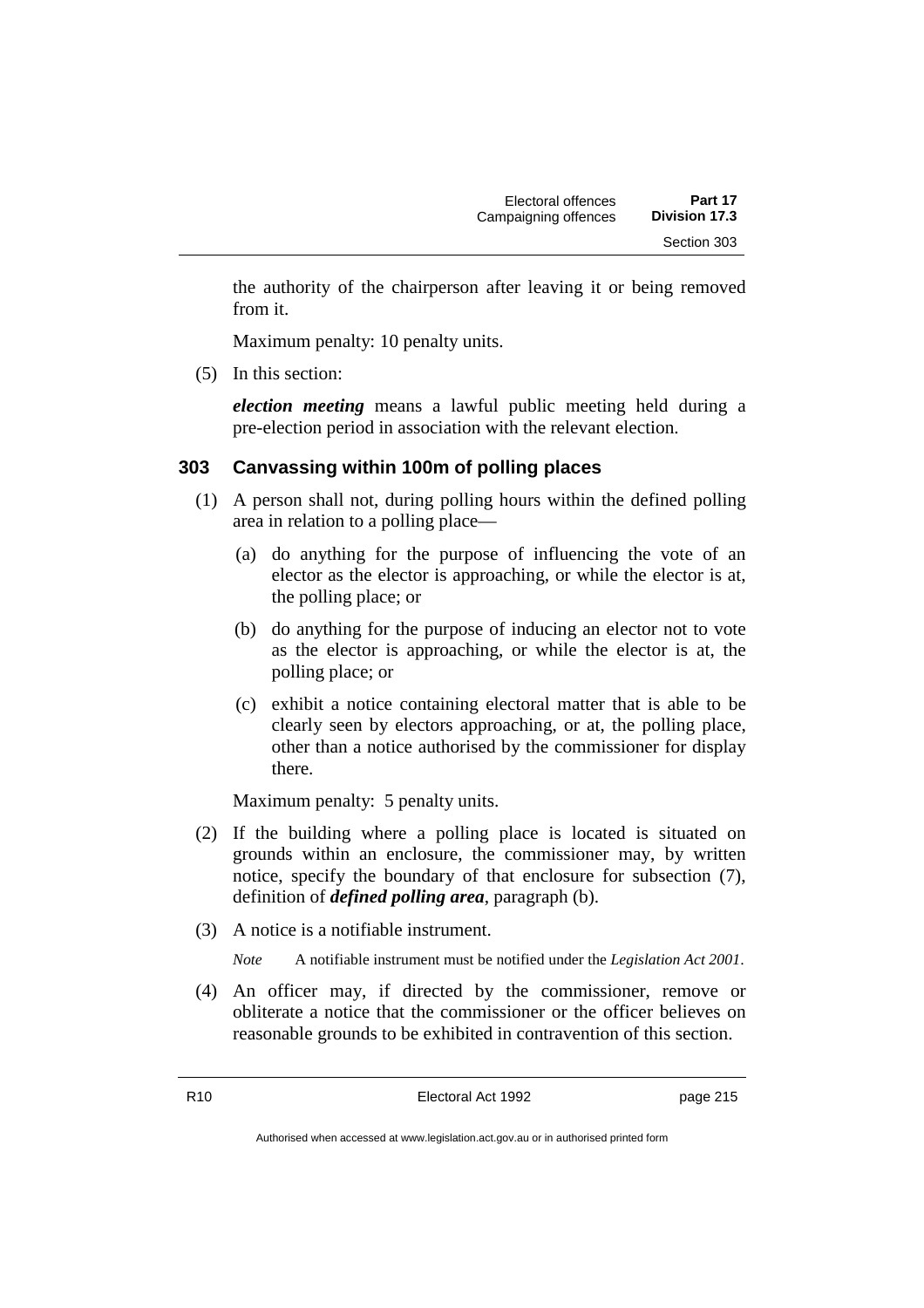| Part 17       | Electoral offences   |
|---------------|----------------------|
| Division 17.3 | Campaigning offences |
| Section 304   |                      |

- (5) Subsection (4) does not authorise an officer to enter land that is subject to a lease within the meaning of the *Land (Planning and Environment) Act 1991*, part 5.
- (6) A person shall not obstruct an officer in the exercise or attempted exercise of the officer's functions under subsection (4).

Maximum penalty: 50 penalty units, imprisonment for 6 months or both.

(7) In this section:

*defined polling area*, in relation to a polling place, means the area—

- (a) within the building where the polling place is located, and within 100m of the building; or
- (b) if the commissioner issues a notice under subsection (2) in relation to the polling place—within the boundary of the enclosure specified in the notice, and within 100m outside that boundary.

*polling hours*, in relation to a polling place, means—

- (a) for a polling place appointed under section 119—between the hours of 8 am and 6 pm on polling day; or
- (b) for a polling place where a vote may be made before an officer—any time when the place is open for the acceptance of votes; or
- (c) for a polling place where polling is authorised under division 10.5—the period when a mobile polling visit is being made to the building where that place is located.

#### **304 Badges and emblems in polling places**

Subject to section 123 (5), an officer or scrutineer shall not wear or display in a polling place a badge or emblem associated with a political party, registered ballot group or candidate.

Maximum penalty: 10 penalty units.

Authorised when accessed at www.legislation.act.gov.au or in authorised printed form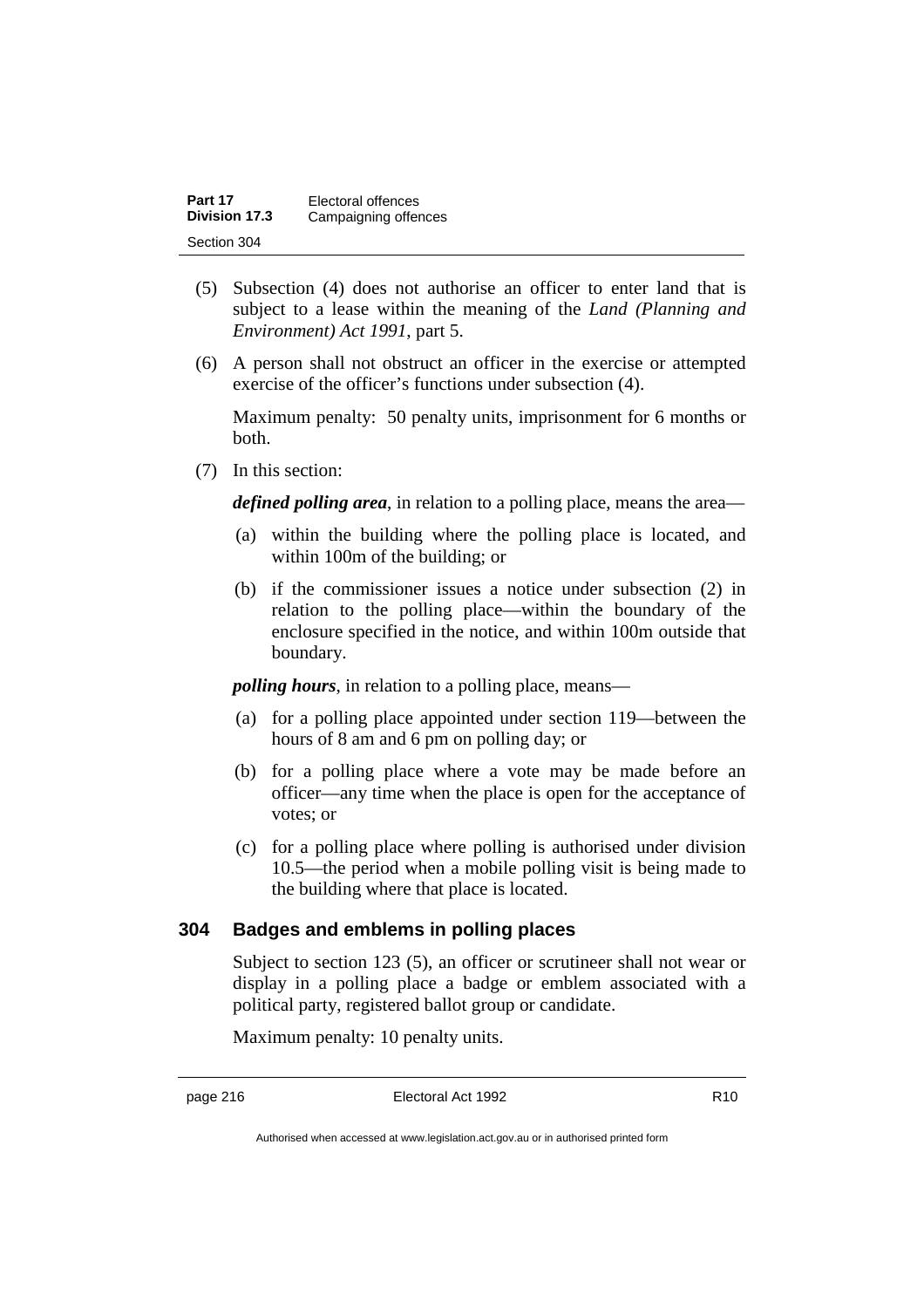#### **305 How-to-vote material in polling places**

(1) A person shall not, except for the purposes of assisting another person to vote under section 156, exhibit or leave in a polling place any printed electoral matter.

Maximum penalty: 5 penalty units.

(2) This section does not apply in relation to a notice authorised by the commissioner for display in the polling place.

#### **306 Evidence of authorisation of electoral matter**

In proceedings for an offence against this division—

- (a) electoral matter including a statement to the effect that it was authorised by a specified person is admissible as evidence of that fact; and
- (b) an issue of a newspaper or periodical including a statement to the effect that a specified person authorised the publication of all electoral matter contained in reportage or commentary in that issue is admissible as evidence of that fact; and
- (c) electoral matter including a statement to the effect that it was disseminated by a specified person is admissible as evidence of that fact; and
- (d) electoral matter that includes a name purporting to be the author's name is admissible as evidence of that fact.

### **Division 17.4 Electronic voting offences**

#### **306A Interfering with electronic voting devices etc**

A person must not, without reasonable excuse, destroy or interfere with any device or computer program that is used, or intended to be used, for or in connection with electronic voting.

Maximum penalty: 50 penalty units, imprisonment for 6 months or both.

R10 **Electoral Act 1992 page 217**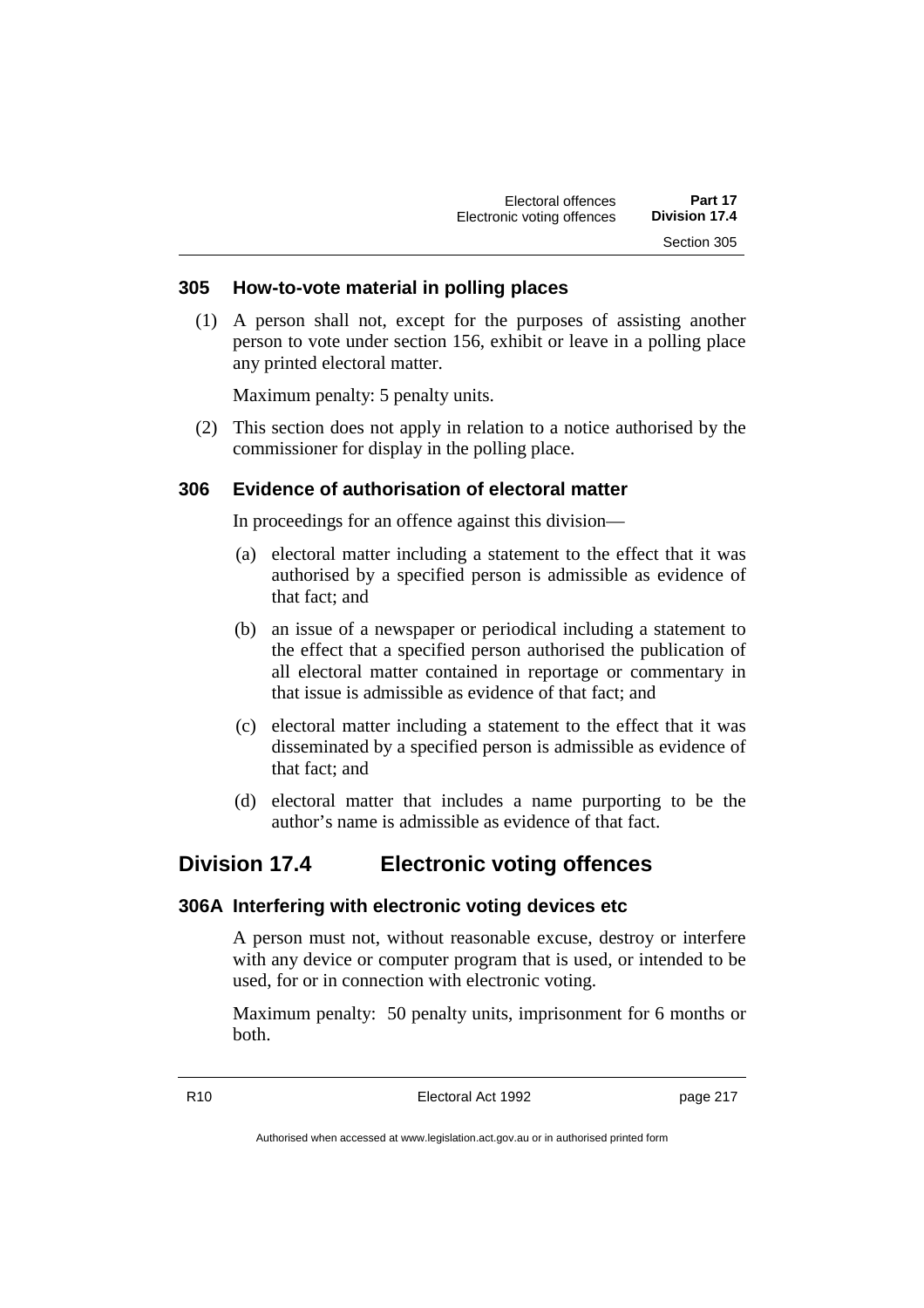| Part 17       | Electoral offences |
|---------------|--------------------|
| Division 17.5 | Voting fraud       |
| Section 306B  |                    |

#### **306B Interfering with electronic counting devices etc**

A person must not, without reasonable excuse, destroy or interfere with any device or computer program that is used, or intended to be used, for counting votes electronically.

Maximum penalty: 50 penalty units, imprisonment for 6 months or both.

## **Division 17.5 Voting fraud**

#### **307 Voting fraud**

(1) A person shall not supply a ballot paper unless authorised to do so for this Act.

Maximum penalty: 50 penalty units.

(2) A person shall not obtain a ballot paper by fraudulent means.

Maximum penalty: 50 penalty units, imprisonment for 6 months or both.

(3) A person other than an elector shall not mark a ballot paper, unless expressly authorised by this Act.

Maximum penalty: 50 penalty units.

(4) A person shall not fraudulently put a ballot paper, or any other paper, in a ballot box.

Maximum penalty: 50 penalty units, imprisonment for 6 months or both.

- (5) A person shall not fraudulently take a ballot paper out of—
	- (a) a place where a vote may be made before an officer under section 136B or 136C; or
	- (b) a polling place; or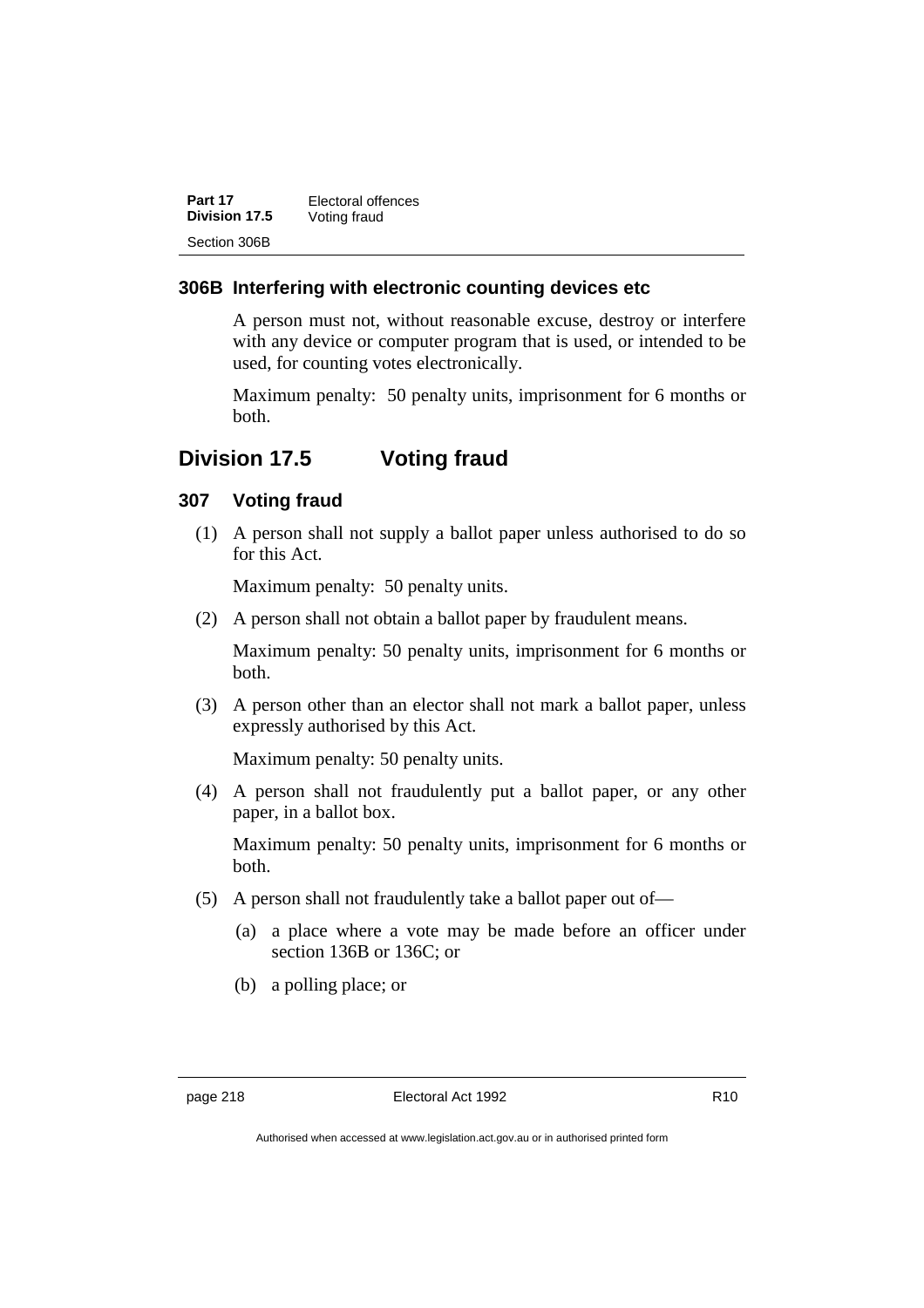(c) a scrutiny centre.

Maximum penalty: 50 penalty units, imprisonment for 6 months or both.

(6) A person shall not, without reasonable excuse, interfere with a ballot box, or a ballot paper, unless authorised to do so for this Act.

Maximum penalty: 50 penalty units, imprisonment for 6 months or both.

### **Division 17.6 Electoral papers**

#### **309 Electoral papers—forgery**

(1) A person shall not forge an electoral paper.

Maximum penalty: 50 penalty units, imprisonment for 6 months or both.

(2) A person shall not, without reasonable excuse, possess an instrument designed or adapted particularly for forging an electoral paper.

Maximum penalty: 50 penalty units, imprisonment for 6 months or both.

(3) A person shall not, without reasonable excuse, possess a forged electoral paper, knowing it to be forged.

Maximum penalty: 50 penalty units, imprisonment for 6 months or both.

(4) A person shall not, without reasonable excuse, publish an electoral paper, knowing it to be forged.

Maximum penalty: 50 penalty units, imprisonment for 6 months or both.

(5) In this section:

*forgery*, in relation to an electoral paper, includes—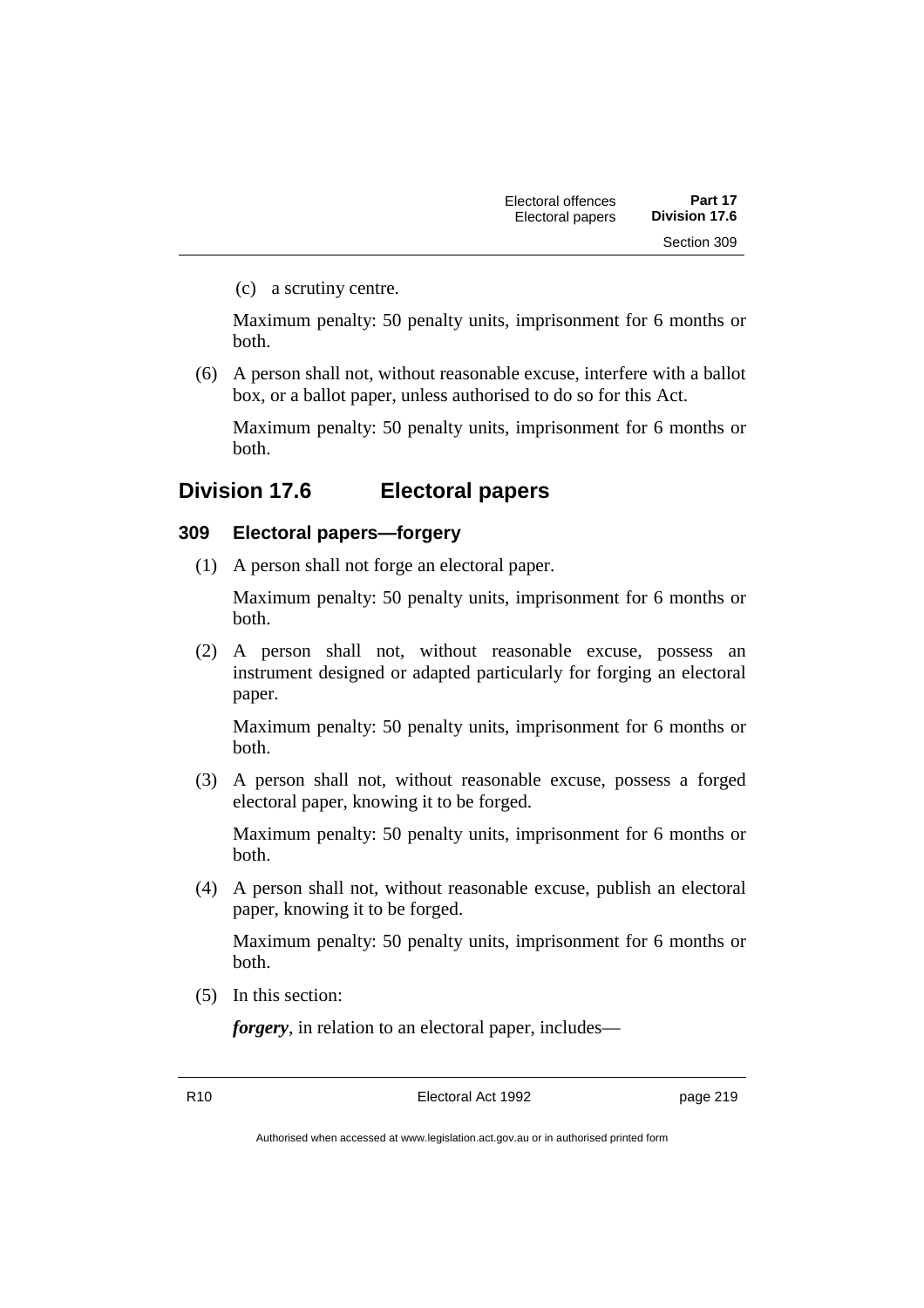| Part 17       | Electoral offences |
|---------------|--------------------|
| Division 17.6 | Electoral papers   |
| Section 310   |                    |

- (a) the forgery of a signature on the electoral paper; and
- (b) the marking of an electoral paper with a false signature.

*publication*, in relation to an electoral paper which is a ballot paper, includes the placing of the ballot paper in a ballot box.

#### **310 Electoral papers—forfeiture**

- (1) On conviction of a person for an offence against section 309, any document or instrument in relation to which the offence was committed is forfeited to the Territory.
- (2) A forfeited document or instrument may be destroyed or dealt with as prescribed.

#### **311 Electoral papers—unauthorised possession**

- (1) A person shall not, without reasonable excuse, except for this Act—
	- (a) possess an electoral paper; or
	- (b) possess an instrument designed or adapted particularly for producing an electoral paper, or an official mark on an electoral paper.

Maximum penalty: 30 penalty units.

#### **312 Electoral papers—false or misleading statements**

(1) A person shall not, in an electoral paper, make a statement that is false or misleading in a material particular.

Maximum penalty: 50 penalty units, imprisonment for 6 months or both.

(2) It is a defence to a prosecution for an offence against subsection (1) if it is established that the defendant did not know, and could not reasonably be expected to have known, that the relevant statement was false or misleading in a material particular.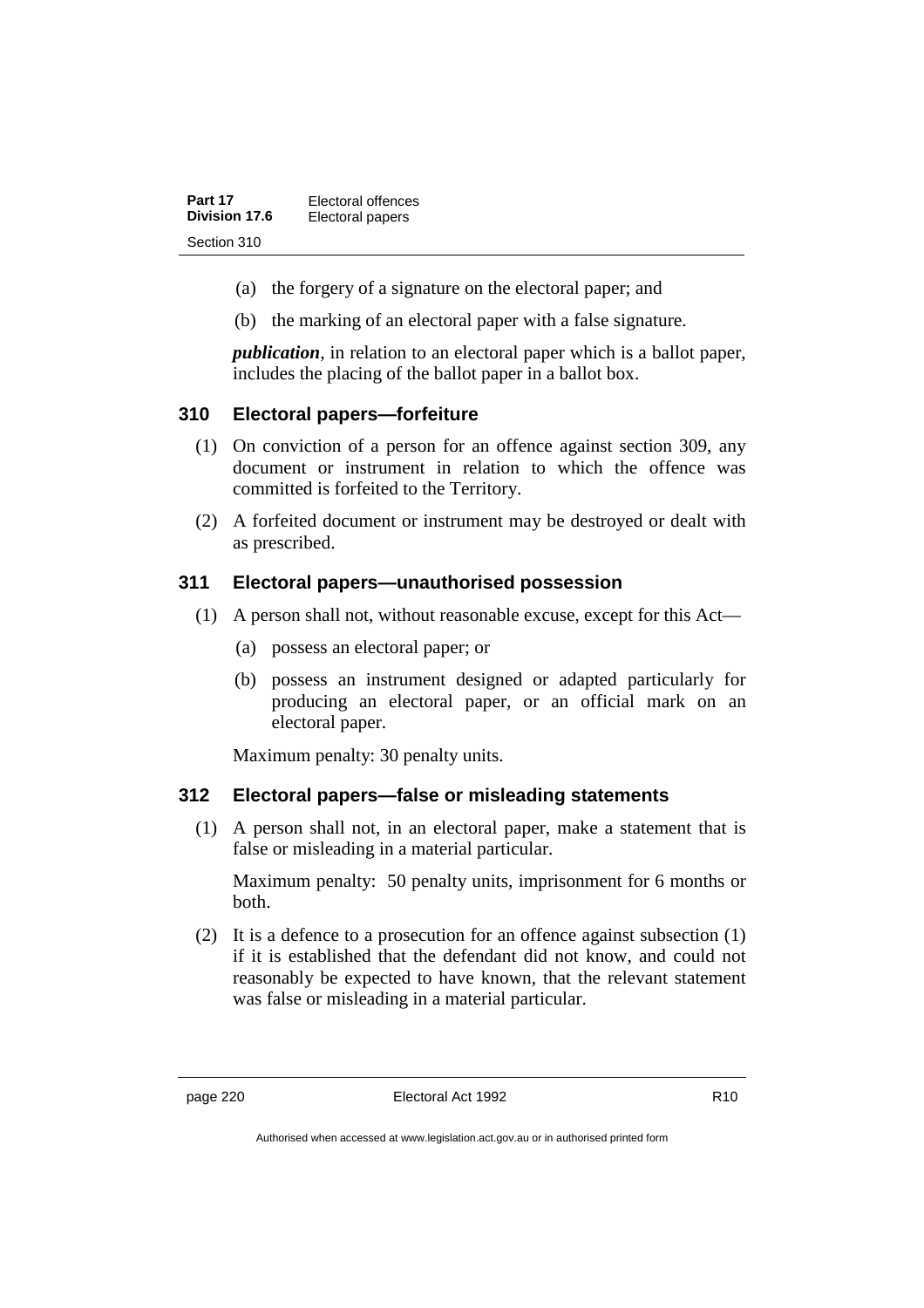| Electoral offences | Part 17       |
|--------------------|---------------|
| Electoral papers   | Division 17.6 |
|                    | Section 313   |

#### **313 Electoral papers—defacement etc**

Unless authorised by or under this Act, a person shall not fraudulently deface, remove, mutilate or destroy an electoral paper.

Maximum penalty: 50 penalty units, imprisonment for 6 months or both.

#### **314 Electoral papers—signatures**

(1) Subject to subsection (2), if a person is required by this Act to sign an electoral paper, he or she shall sign it with his or her personal signature.

Maximum penalty: 10 penalty units.

- (2) If a person is unable to sign his or her name in writing, the person is to be taken to have signed an electoral paper if—
	- (a) the person makes a mark on the paper by way of signature; or
	- (b) another person signs the document in the presence of and at the direction of the person.

#### **315 Electoral papers—witnesses**

- (1) A person shall not witness the signature of an electoral paper unless—
	- (a) the paper is signed by the signatory; and
	- (b) he or she has seen the signatory sign the paper; and
	- (c) he or she is satisfied as to—
		- (i) the identity of the signatory; and
		- (ii) the truth of any statements made in the paper by the signatory; and
	- (d) he or she is able to sign his or her own name.

Maximum penalty: 10 penalty units.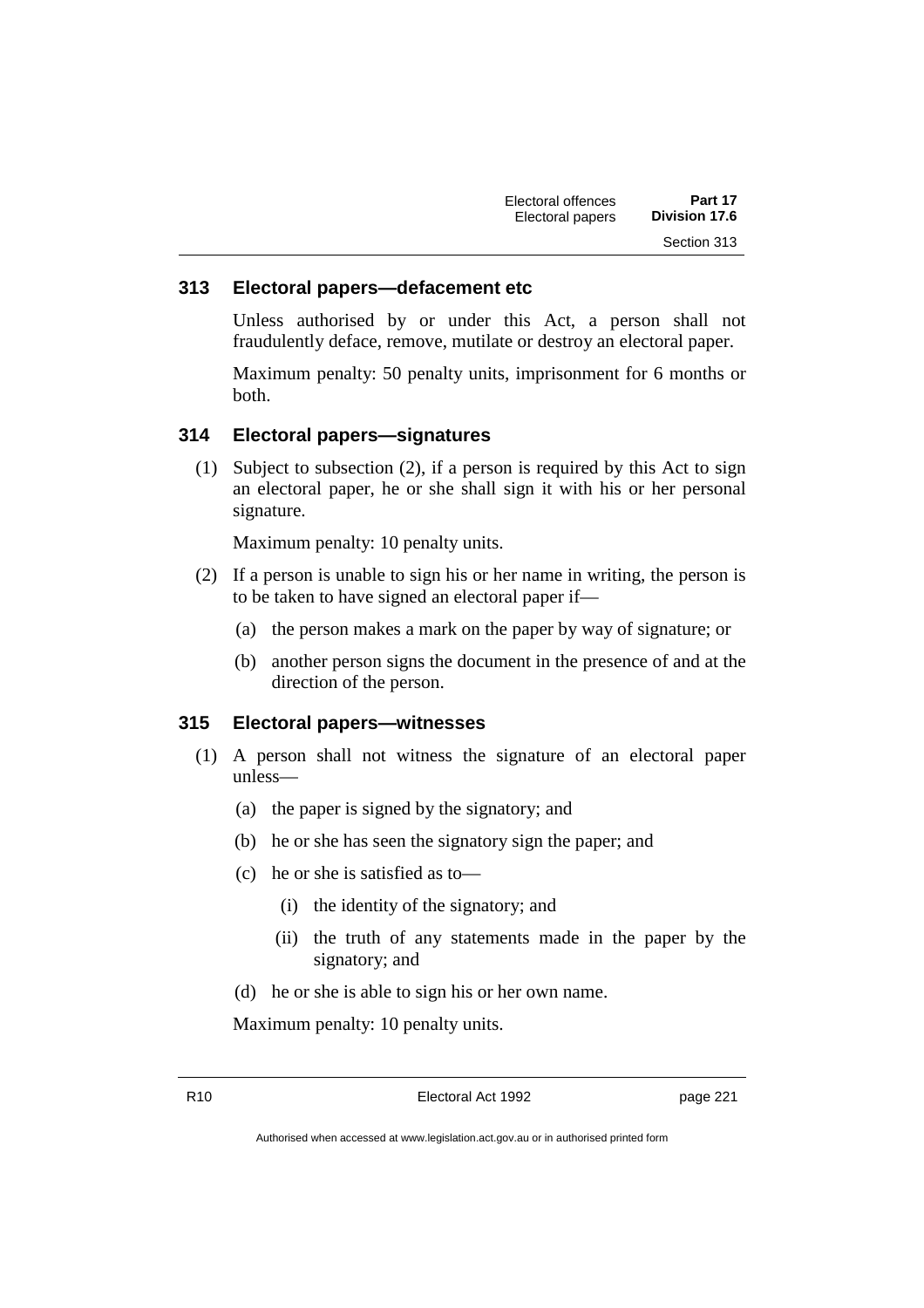| Part 17       | Electoral offences |
|---------------|--------------------|
| Division 17.7 | Official functions |
| Section 316   |                    |

- (2) For subsection (1) (c), a witness may satisfy himself or herself on the basis of—
	- (a) personal knowledge of the signatory; or
	- (b) inquiries made of the signatory; or
	- (c) any other reasonable means.
- (3) In this section:

*signatory*, in relation to a person witnessing the signature of an electoral paper, means the person whose signature is purported to be witnessed.

### **Division 17.7 Official functions**

#### **316 Improper influence—members of electoral commission etc**

A person shall not do anything improper for the purpose of influencing a member of—

- (a) the electoral commission; or
- (b) an augmented commission; or
- (c) a redistribution committee.

Maximum penalty: 50 penalty units, imprisonment for 6 months or both.

#### **317 Unauthorised actions by officers**

An officer shall not, without reasonable excuse, contravene—

- (a) a provision of this Act for which no other penalty is provided; or
- (b) a direction given to him or her under this Act.

Maximum penalty: 10 penalty units.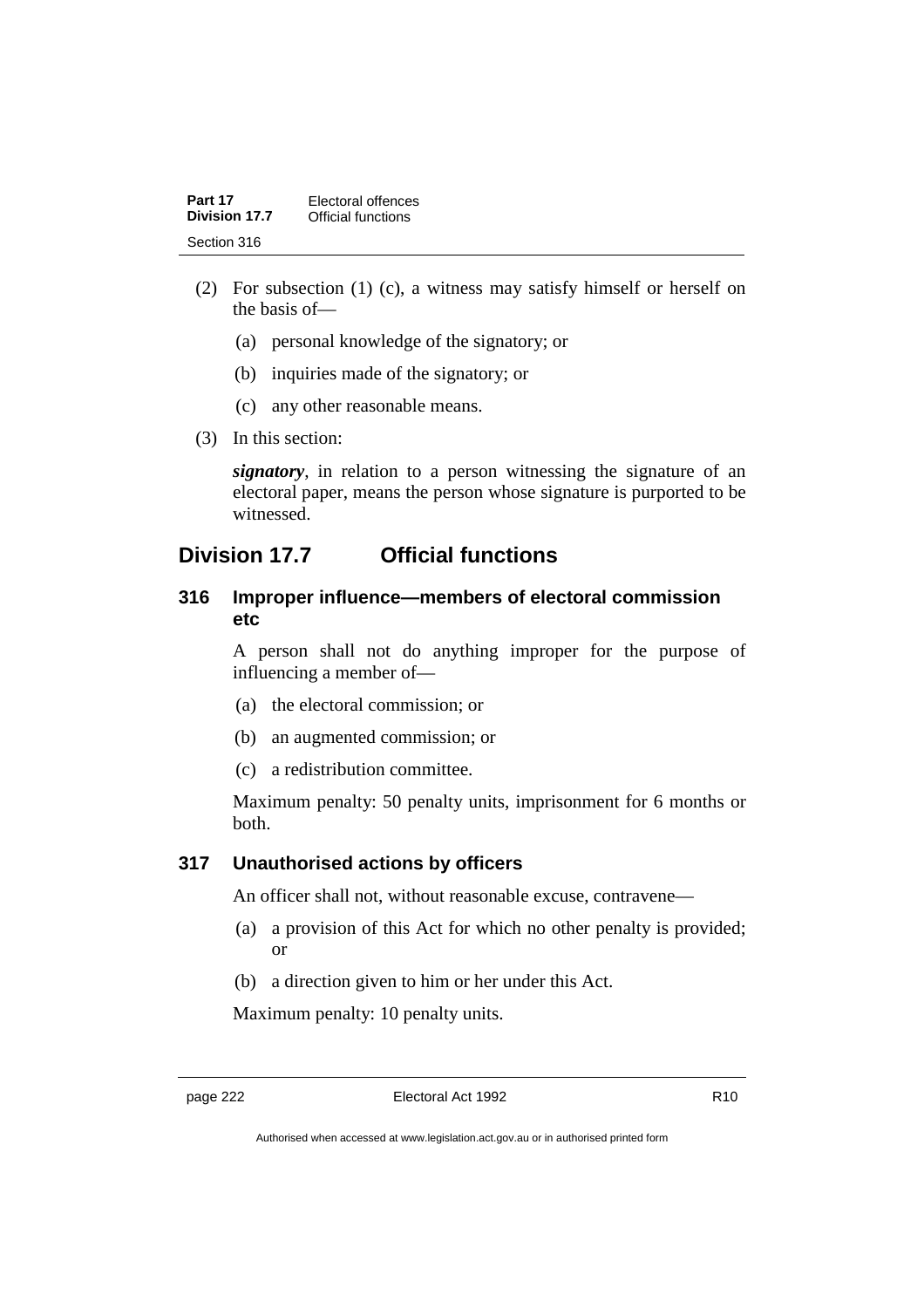| Electoral offences | Part 17              |
|--------------------|----------------------|
| Official functions | <b>Division 17.7</b> |
|                    | Section 318          |

#### **318 Identification of voters and votes**

(1) Except as authorised under this Act, an officer shall not make any mark on a ballot paper that would be likely to enable the identification, directly or indirectly, of the person who votes on the ballot paper.

Maximum penalty: 50 penalty units, imprisonment for 6 months or both.

(2) Except as authorised under this Act, an officer or a scrutineer shall not, directly or indirectly, disclose any information acquired in the exercise of his or her functions under this Act that would be likely to enable it to be known how an identified voter has voted.

Maximum penalty: 50 penalty units, imprisonment for 6 months or both.

(3) In subsection (2):

*officer* includes a person who has been, but is no longer, an officer.

*scrutineer* includes a person who has been, but is no longer, a scrutineer.

#### **319 Responses to official questions**

(1) A person shall not, in answer to an official question, make a statement that is false or misleading in a material particular.

Maximum penalty: 50 penalty units, imprisonment for 6 months or both.

- (2) It is a defence to a prosecution for an offence against subsection (1) if it is established that the defendant did not know, and could not reasonably be expected to have known, that the relevant statement was false or misleading in a material particular.
- (3) In this section:

*official question* means a question asked by an officer in the exercise of his or her functions under this Act.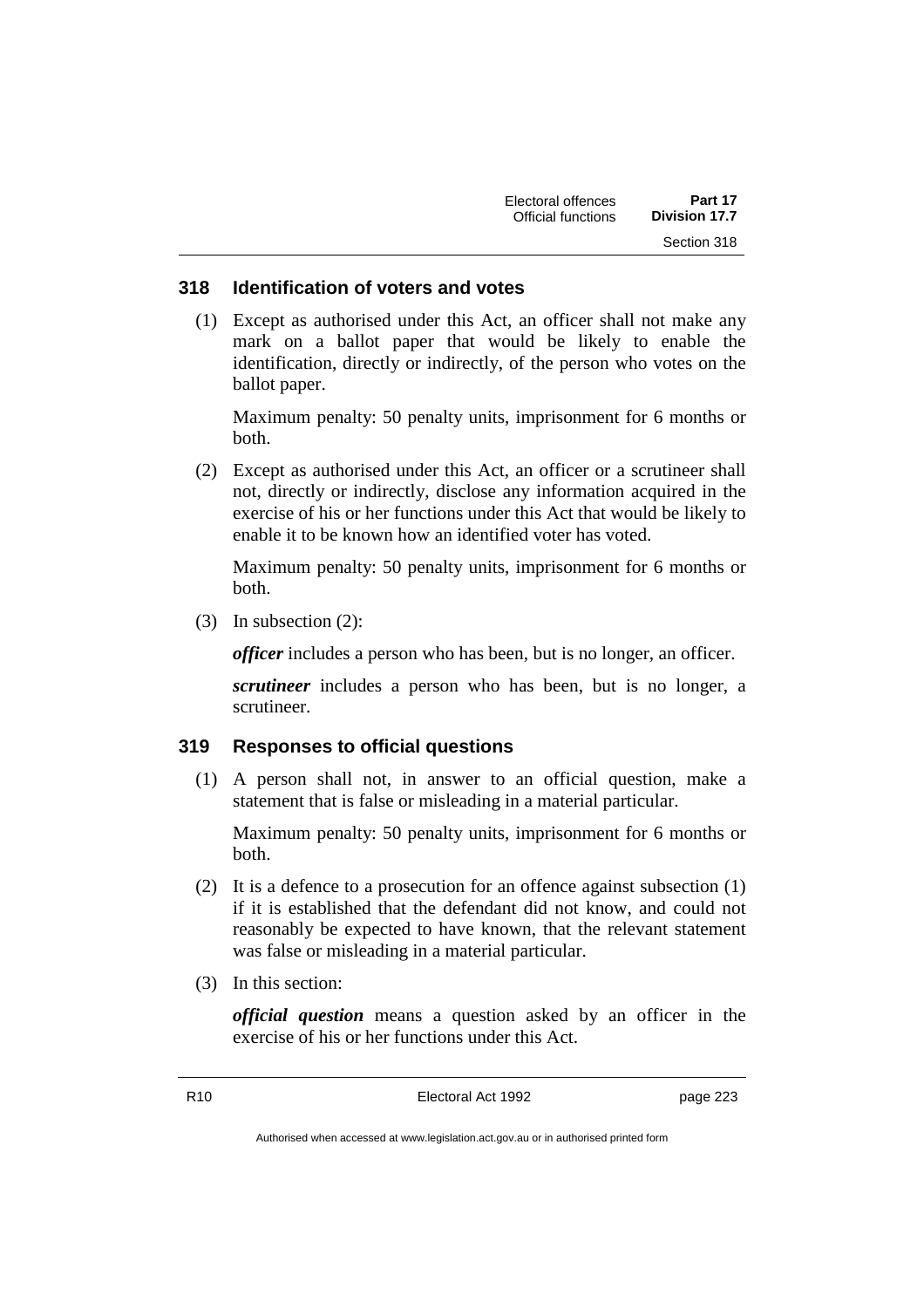| Part 17              | Electoral offences |
|----------------------|--------------------|
| <b>Division 17.7</b> | Official functions |
| Section 320          |                    |

#### **320 Control of behaviour at voting centres**

(1) A person shall not, without reasonable excuse, disrupt an activity being carried out under this Act at a voting centre.

Maximum penalty: 10 penalty units.

(2) A person at a voting centre shall not, without reasonable excuse, disobey a direction given by the OIC by or under this Act.

Maximum penalty: 10 penalty units.

(3) A person shall not, without reasonable excuse, enter or remain at a voting centre without the permission, express or implied, of the OIC.

Maximum penalty: 10 penalty units.

- (4) Subsection (3) does not apply—
	- (a) to an officer; or
	- (b) to a scrutineer who is entitled to be on the premises under section 123; or
	- (c) if the voting centre is a polling place—to a voter who enters the place for the purpose of voting and remains no longer than is necessary and reasonable for that purpose.
- (5) A person who contravenes this section may be removed from the premises by a police officer or by an authorised officer.
- (6) In this section:

*OIC*, in relation to a voting centre, means the officer in charge of the centre.

*voting centre* means—

(a) a place where a vote may be made before an officer under section 136B or 136C; or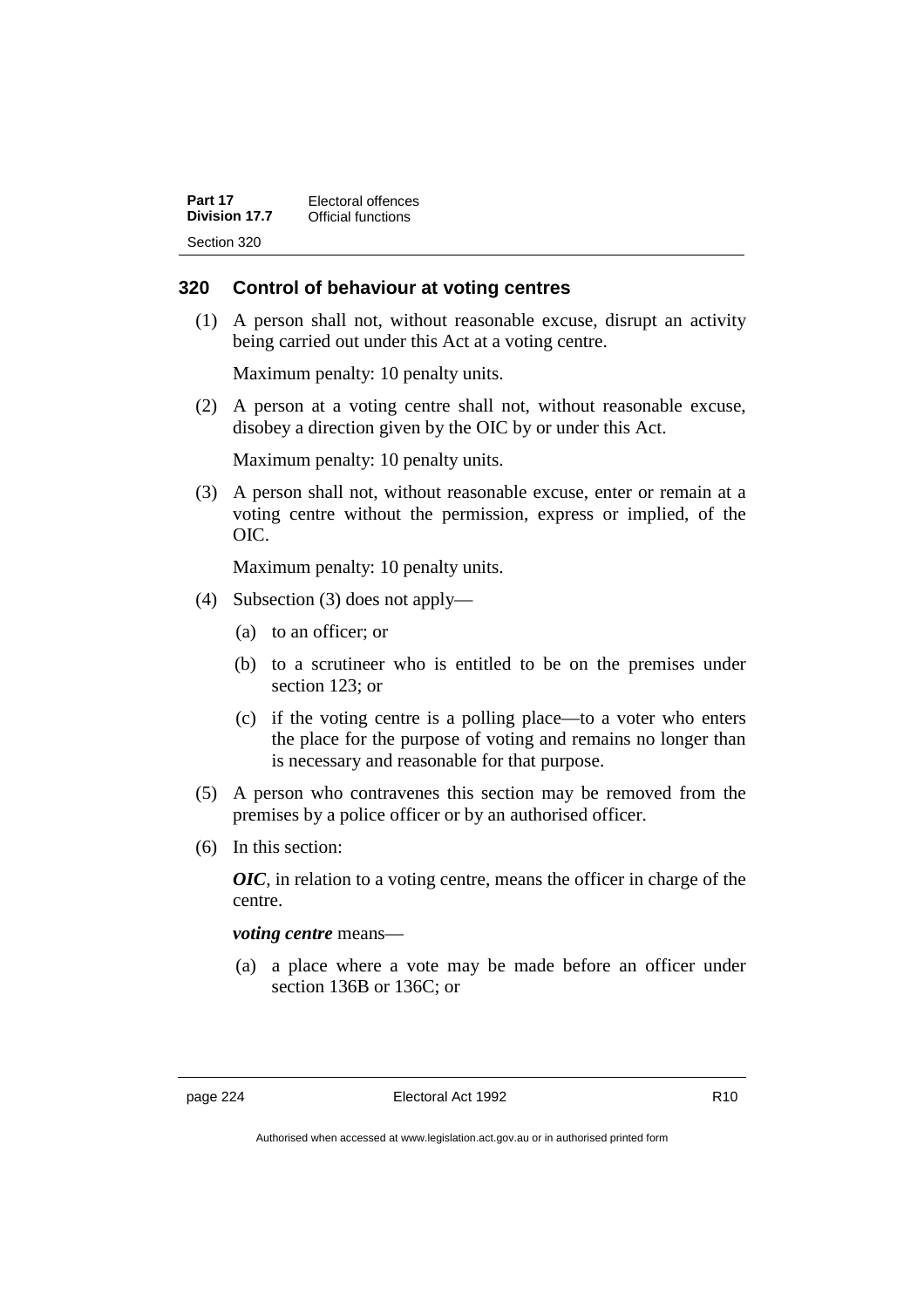| Electoral offences | Part 17       |
|--------------------|---------------|
| Official functions | Division 17.7 |
|                    | Section 320   |

- (b) a polling place; or
- (c) a scrutiny centre.

R10 **Electoral Act 1992 page 225** 

Authorised when accessed at www.legislation.act.gov.au or in authorised printed form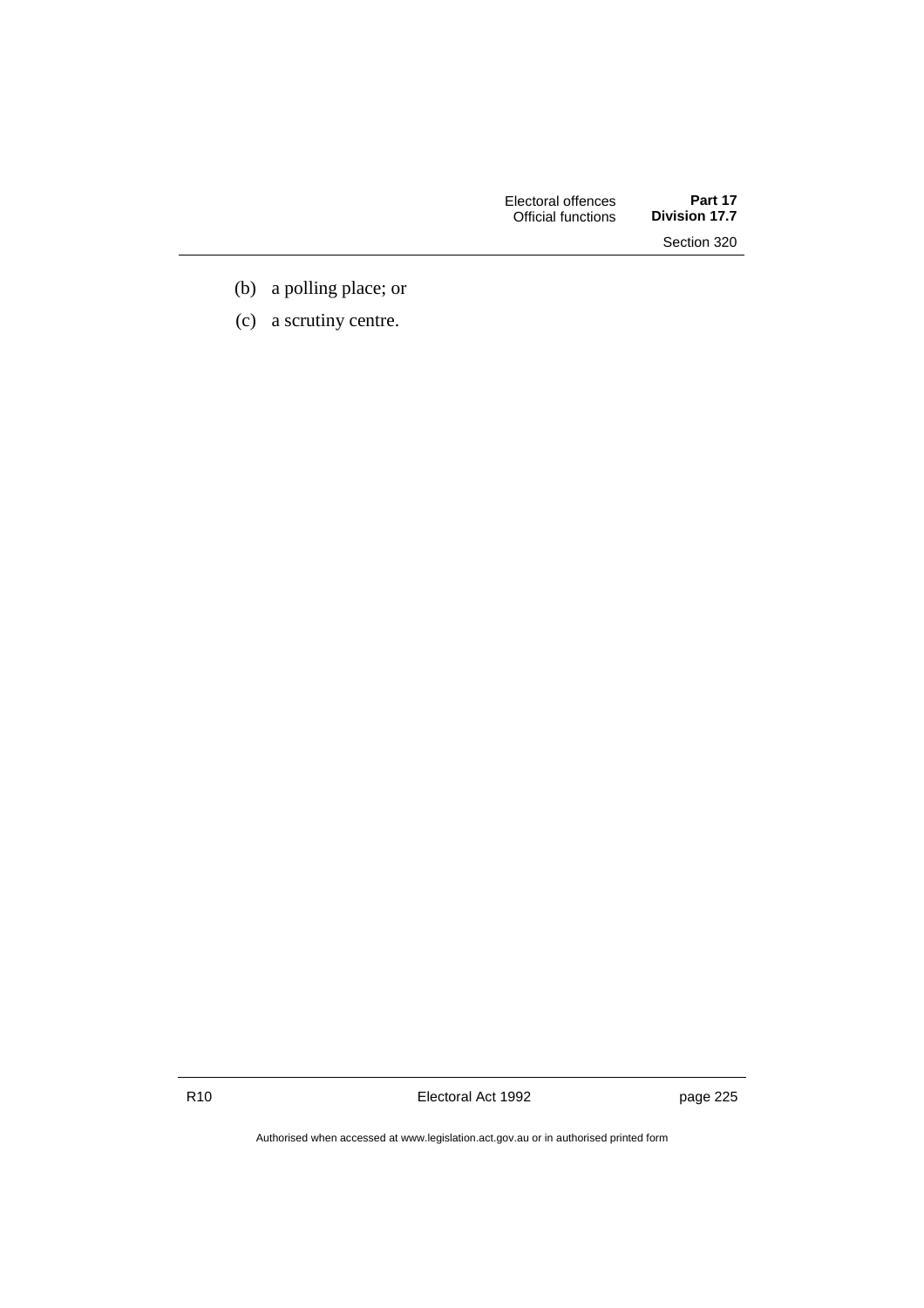**Part 18** Enforcement proceedings **Division 18.1** Injunctions Section 321

# **Part 18 Enforcement proceedings**

### **Division 18.1 Injunctions**

#### **321 Restraining conduct**

- (1) This section applies if a person (the *relevant person*) has engaged, is engaging, or proposes to engage, in conduct that was, is, or would be, a contravention of this Act or another Territory law in its application to elections.
- (2) The commissioner or, if the conduct relates to an election, a candidate in the election may apply to the Supreme Court for an injunction.
- (3) On application under subsection (2), the Supreme Court may grant an injunction—
	- (a) restraining the relevant person from engaging in the conduct; and
	- (b) if, in the court's opinion, it is desirable to do so, requiring the relevant person to do anything.
- (4) The Supreme Court may grant an injunction restraining a person from engaging in conduct of a particular kind—
	- (a) if satisfied that the person has engaged in conduct of that kind, whether or not it appears to the court that the person intends to engage again, or to continue to engage, in conduct of that kind; or
	- (b) if it appears to the court that, if an injunction is not granted, it is likely the person will engage in conduct of that kind, whether or not the person has previously engaged in conduct of that kind and whether or not there is an imminent danger of substantial damage to someone else if the person engages in conduct of that kind.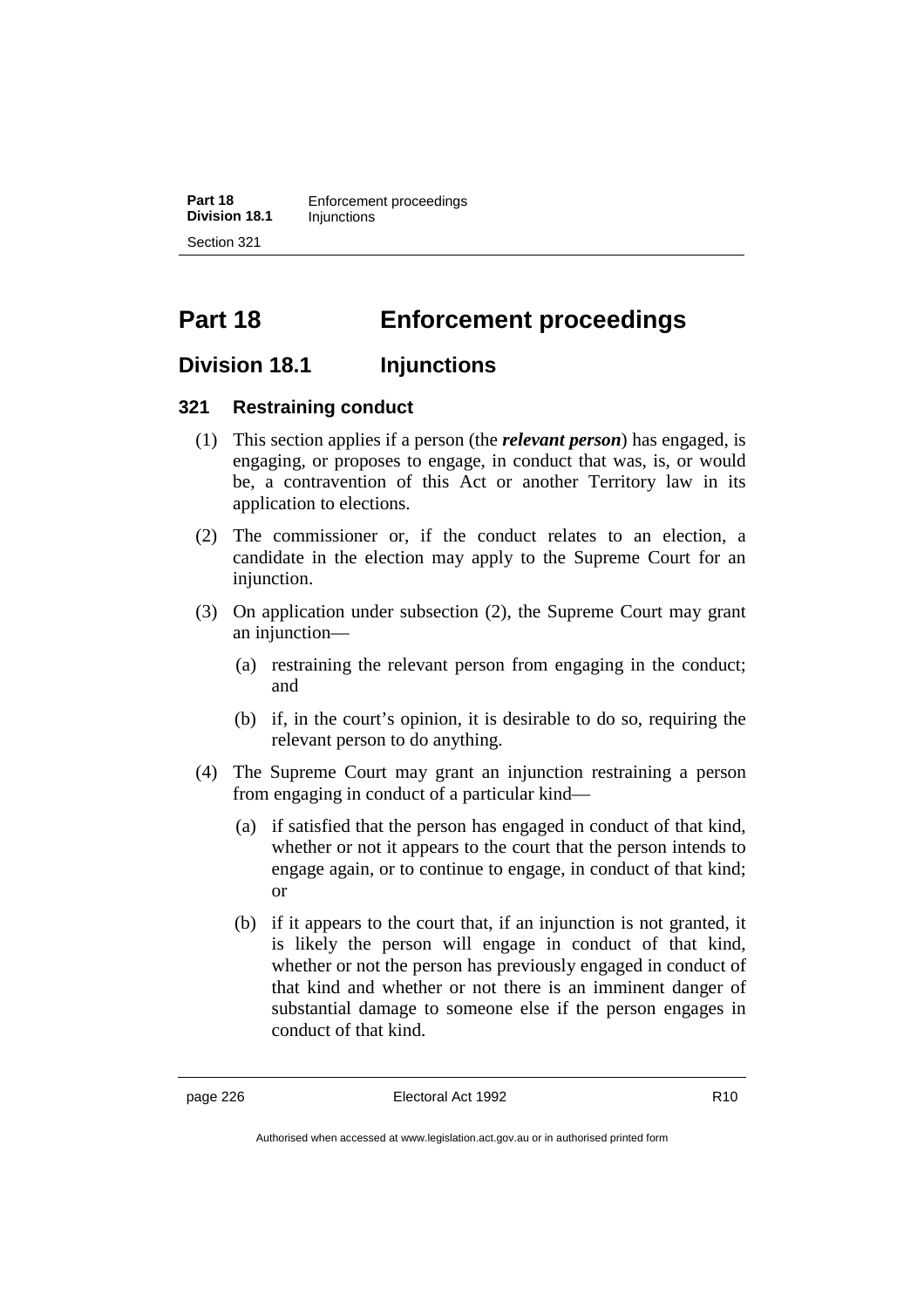| Enforcement proceedings | Part 18              |
|-------------------------|----------------------|
| Injunctions             | <b>Division 18.1</b> |
|                         | Section 322          |

#### **322 Requiring things to be done**

- (1) This section applies if a person (the *relevant person*) has failed, is failing, or proposes to fail to do something in contravention of this Act or another Territory law in its application to elections.
- (2) The commissioner or, if the conduct relates to an election, a candidate in the election may apply to the Supreme Court for an injunction requiring the relevant person to do the thing.
- (3) On application under subsection (2), the Supreme Court may grant an injunction requiring the relevant person to do the thing.
- (4) The Supreme Court may grant an injunction requiring a person to do something—
	- (a) if satisfied that the person has failed to do the thing, whether or not it appears to the court that the person intends to fail again, or to continue to fail, to do the thing; or
	- (b) if it appears to the court that, if an injunction is not granted, it is likely the person will fail to do the thing, whether or not the person has previously failed to do the thing and whether or not there is an imminent danger of substantial damage to someone else if the person fails to do the thing.

### **323 Commissioner not required to give undertakings as to damages**

If the commissioner makes an application for an injunction to which this division applies, the Supreme Court must not require that, as a condition of granting the injunction, the commissioner give any undertakings about damages on his or her own behalf or on behalf of any other person.

#### **324 Powers of the court**

Subject to this division, the Supreme Court has the same powers (so far as they are applicable) in relation to injunctions under this

R10 Electoral Act 1992 page 227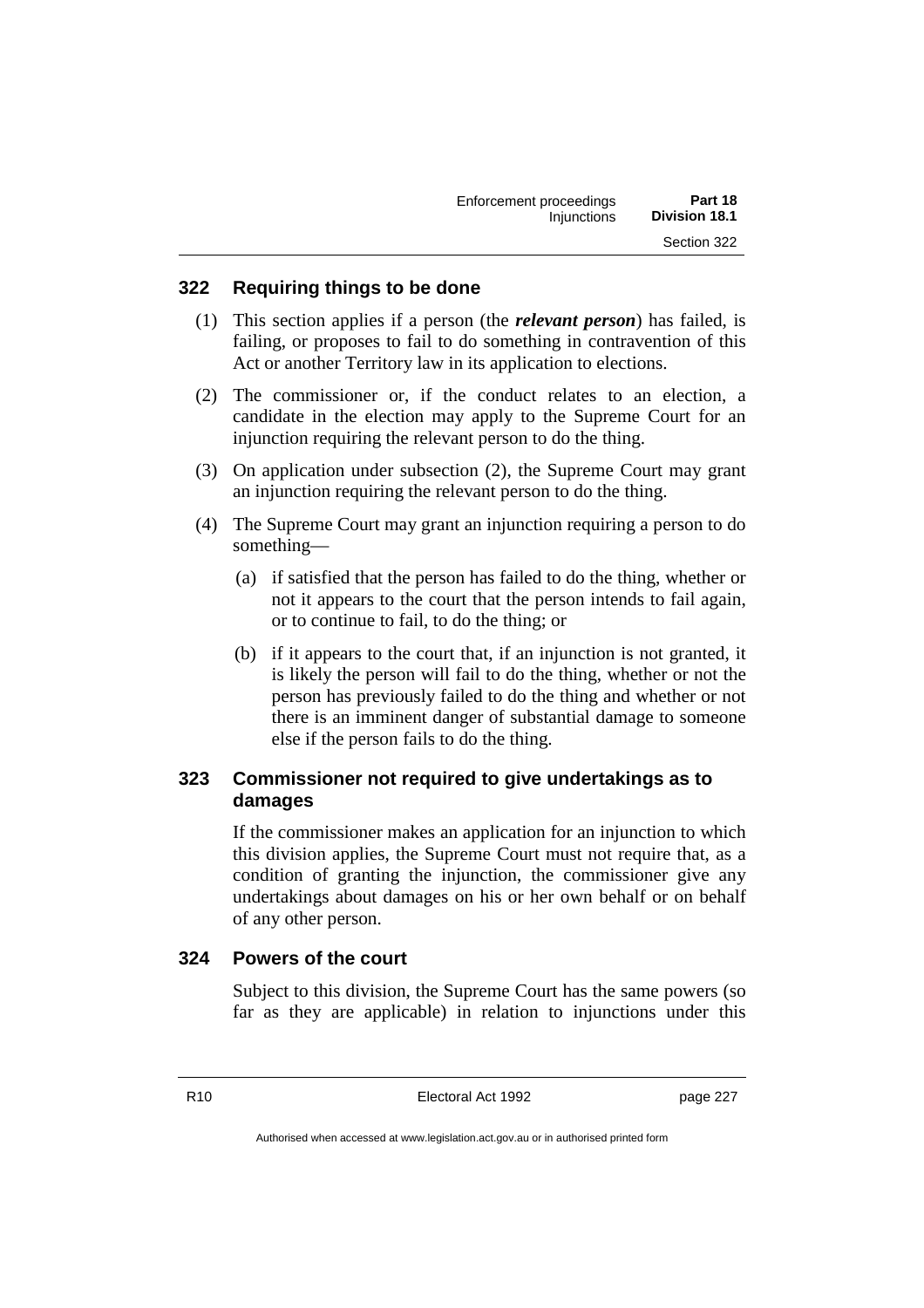| Part 18       | Enforcement proceedings |
|---------------|-------------------------|
| Division 18.2 | <b>Prosecutions</b>     |
| Section 325   |                         |

division as it has in relation to injunctions under its original jurisdiction.

## **Division 18.2 Prosecutions**

#### **325 Investigation of complaints**

The commissioner shall—

- (a) investigate; or
- (b) refer to the appropriate authority for investigation;

any complaint alleging a contravention of this Act, unless the commissioner believes on reasonable grounds that the complaint is frivolous or vexatious.

#### **326 Commissioner may prosecute enrolment and voting offences**

The commissioner may institute and conduct any prosecution in relation to an offence against section 73 (6) or 129 (1).

### **327 Service of certain process by mail**

In addition to any other method by which a document may be served, process relating to a proceeding for an offence against section 129 (1) may be served on a person by sending it by prepaid post to the address of the person recorded on the roll.

*Note* For other ways of serving documents, see *Legislation Act 2001*, pt 19.5.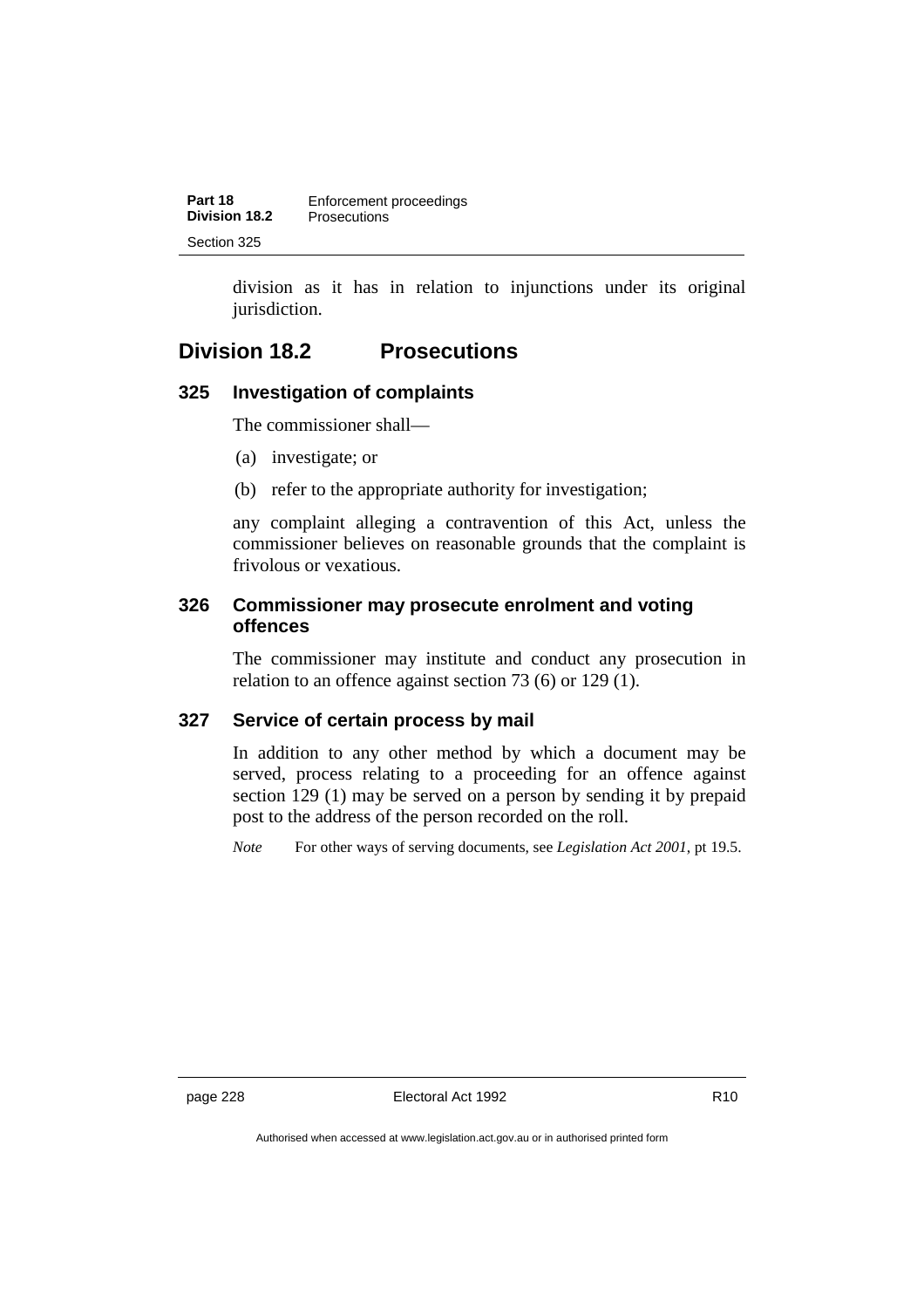# **Part 19 Miscellaneous**

#### **328 Extension of time for acts by officers**

 $If$ —

- (a) an officer is required by this Act to do an act at a specified time or within a specified period; and
- (b) an officer other than the commissioner refuses or fails to do the act at that time or within that period;

the commissioner may grant an extension of time (not exceeding 48 hours) within which the act may be done.

#### **329 Restrictions on sending completed ballot and voting papers by fax**

- (1) This section applies to—
	- (a) a completed ballot paper (other than a ballot paper completed by an Antarctic elector); and
	- (b) a completed declaration voting paper.
- (2) Despite the *Legislation Act 2001*, part 19.5 (Service of a document), a document (including a copy of the document) to which this section applies cannot be served on a person by faxing it to the person.
	- *Note* For other ways of serving the documents and other documents under this Act, see *Legislation Act 2001*, pt 19.5.

#### **330 Forms—provision and assistance**

(1) The commissioner shall ensure that any forms provided for, or required by or under, this Act are kept at the office of the commissioner and are provided, on request, to members of the public.

R10 Electoral Act 1992 page 229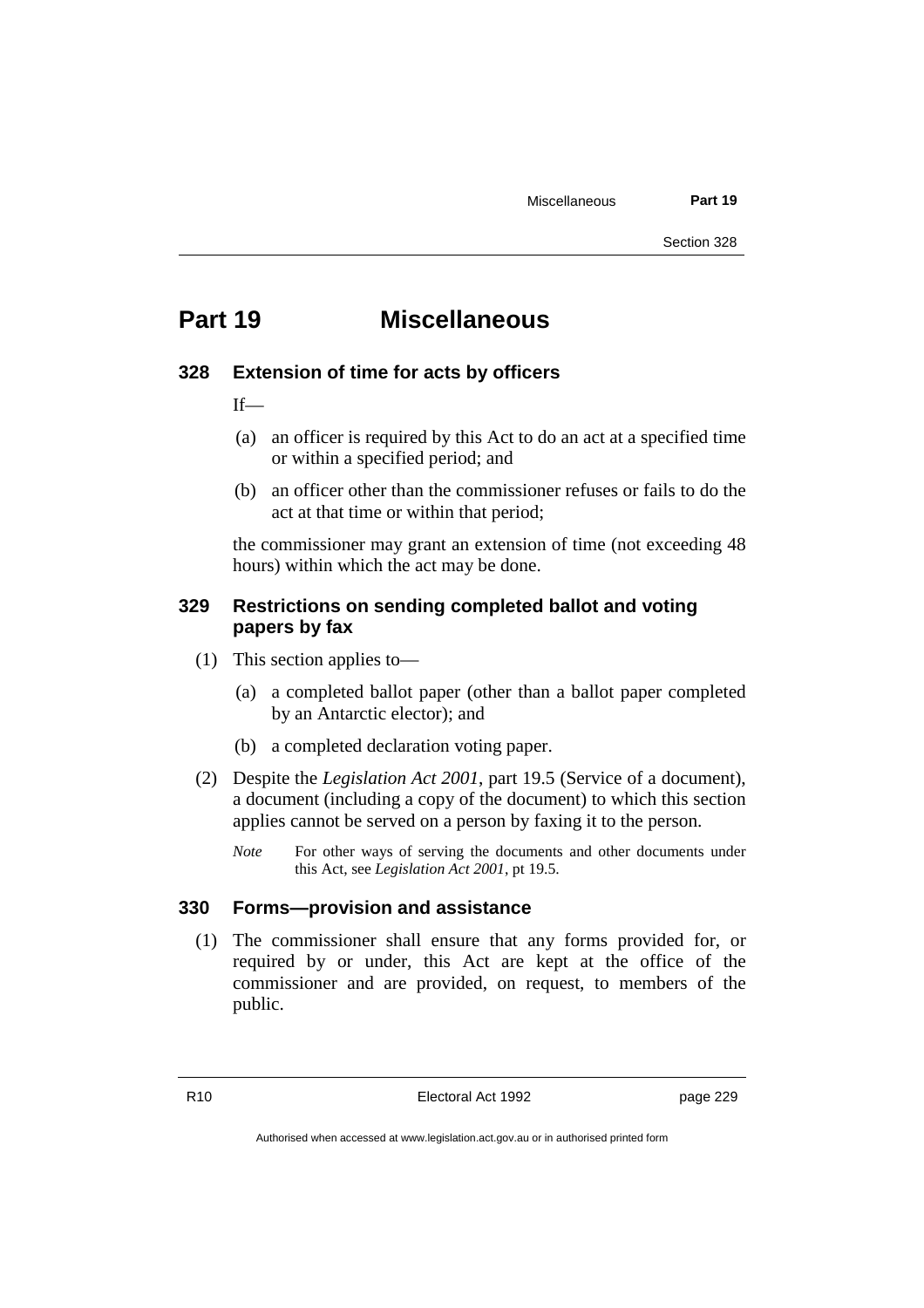#### **Part 19** Miscellaneous

(2) It is the duty of the staff of the electoral commission to assist, on request, members of the public in completing any of those forms.

#### **332 Correcting delays, errors and omissions**

- (1) The commissioner may remedy, remove or supply any delay, error or omission in the preparation, printing, issue or transmission of any roll, certified list of electors or ballot papers by written notice specifying the matter to be dealt with and the course of action to be followed, and that course (if followed) is to be taken to be valid and sufficient for the purpose of remedying, removing or supplying the defect, error or omission.
- (2) A notice is a notifiable instrument.
	- *Note* A notifiable instrument must be notified under the *Legislation Act 2001*.

#### **333 Voting statistics to be published**

- (1) The electoral commission shall, as soon as practicable after an election is held, publish statistics in relation to voting at the election.
- (2) A person may obtain copies of the statistics in paper or electronic form.
	- *Note* A fee may be determined under s 8 (Determination of fees) for this subsection.

#### **334 Collecting further statistical information**

When—

- (a) the time for filing an application disputing the validity of an election has ended; and
- (b) the Court of Disputed Elections has determined any such applications in relation to the election;

the commissioner may use ballot papers, certified lists of electors, declaration voting papers and other electoral papers used in the election to collect statistical information.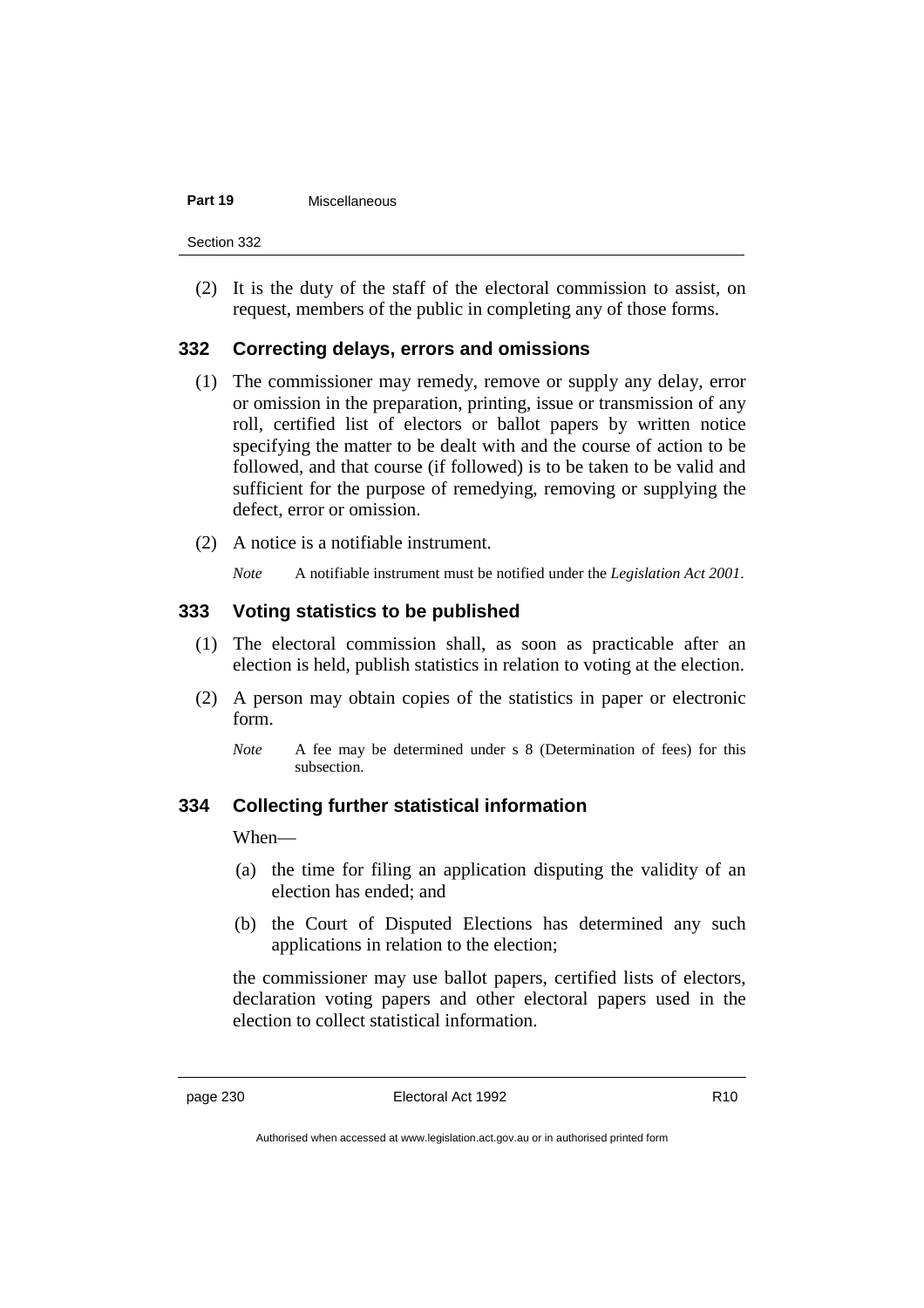#### **335 Storage and destruction of electoral papers**

- (1) This section applies to electoral papers in the commissioner's possession that were used for an election.
- (2) The commissioner must securely store the electoral papers until whichever of the following happens last:
	- (a) the beginning of the pre-election period for the next general election;
	- (b) the electoral papers are no longer required by the commissioner, another member of the electoral commission or a member of the staff of the commission for exercising a function under this Act.
- (3) The commissioner may destroy the electoral papers only when the last of the matters mentioned in subsection (2) happens.

#### **336 Administrative arrangements with Commonwealth and States**

The Minister may arrange with the appropriate Minister of the Commonwealth or a State—

- (a) for officers or employees of the public service of the Commonwealth or State, or of an authority of the Commonwealth or State, to exercise the powers of an officer under this Act; or
- (b) to make a member of the electoral commission, the commissioner or a member of the staff of the commission available for the exercise of powers on behalf of the corresponding electoral authority of the Commonwealth or State.

#### **337 Evidentiary certificates**

(1) In a proceeding under this Act, a certificate signed by the commissioner stating any of the following matters is evidence of the matters so stated: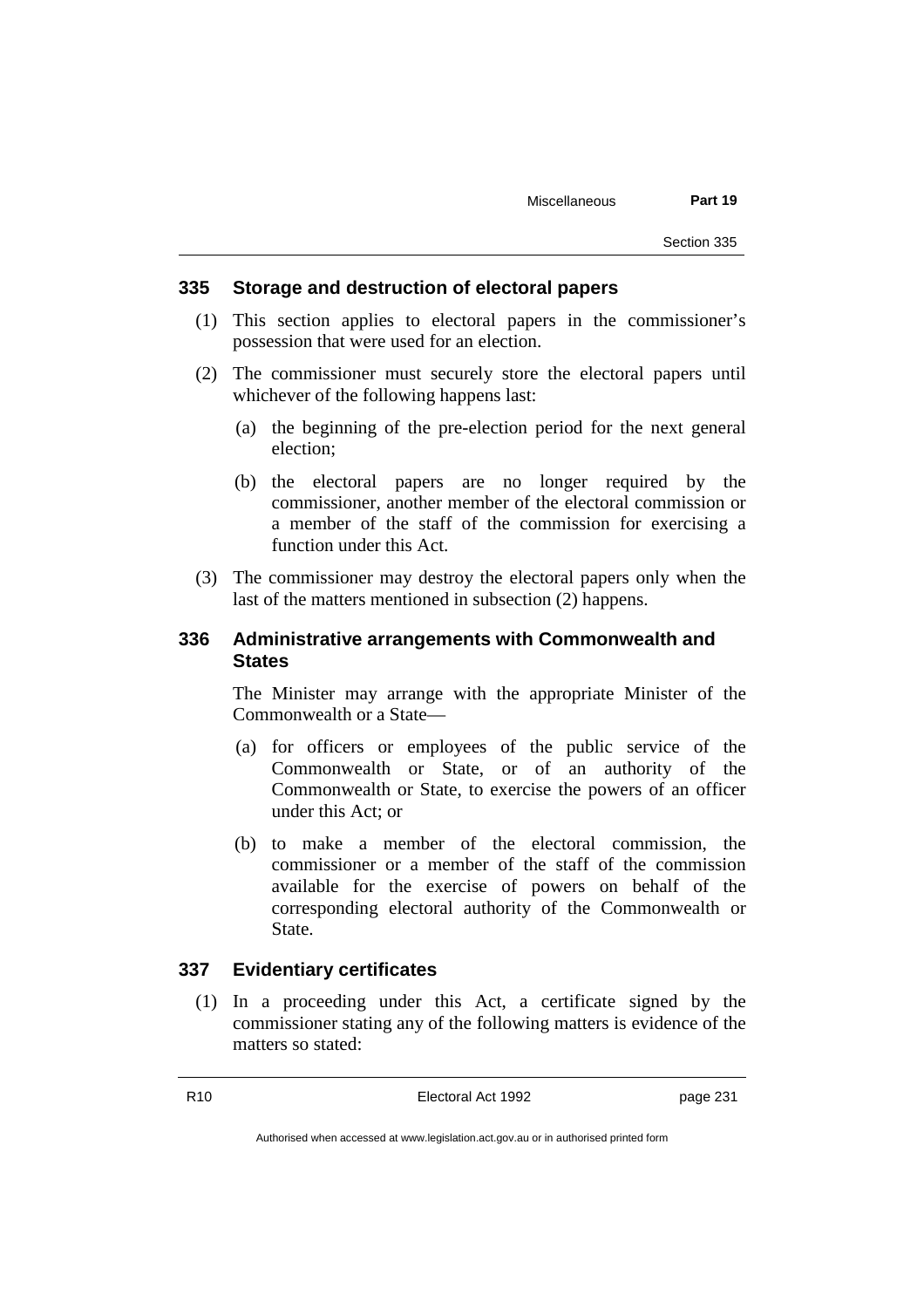#### **Part 19** Miscellaneous

Section 338

- (a) that on a specified day a person was, or was not, enrolled for an electorate;
- (b) that, in relation to an election, a person was or was not—
	- (i) an eligible overseas elector; or
	- (ii) an Antarctic elector; or
	- (iii) an elector serving a sentence of imprisonment outside the ACT;
- (c) that a person was, or was not, declared as a candidate for an election;
- (d) that a nomination of a person to be a candidate in an election was rejected;
- (e) that an election was duly held;
- (f) that a person was, or was not, given a ballot paper for an election;
- (g) that a person voted, or failed to vote, in an election;
- (h) that on a stated day, or during a stated period, a stated person was, or was not, registered as the reporting agent of a stated registered party, registered ballot group, MLA or candidate;
- (i) that on a stated day, or during a stated period, no reporting agent was registered for a stated registered party, registered ballot group, MLA or candidate;
- (j) that on a specified day a person was, or was not, an officer;
- (k) that on a specified day a person was, or was not, the delegate of the electoral commission or the commissioner.
- (2) In subsection (1), a reference to a person or thing is a reference to a person or thing specified in the certificate.

#### **338 Acts and omissions of representatives**

(1) In this section:

Authorised when accessed at www.legislation.act.gov.au or in authorised printed form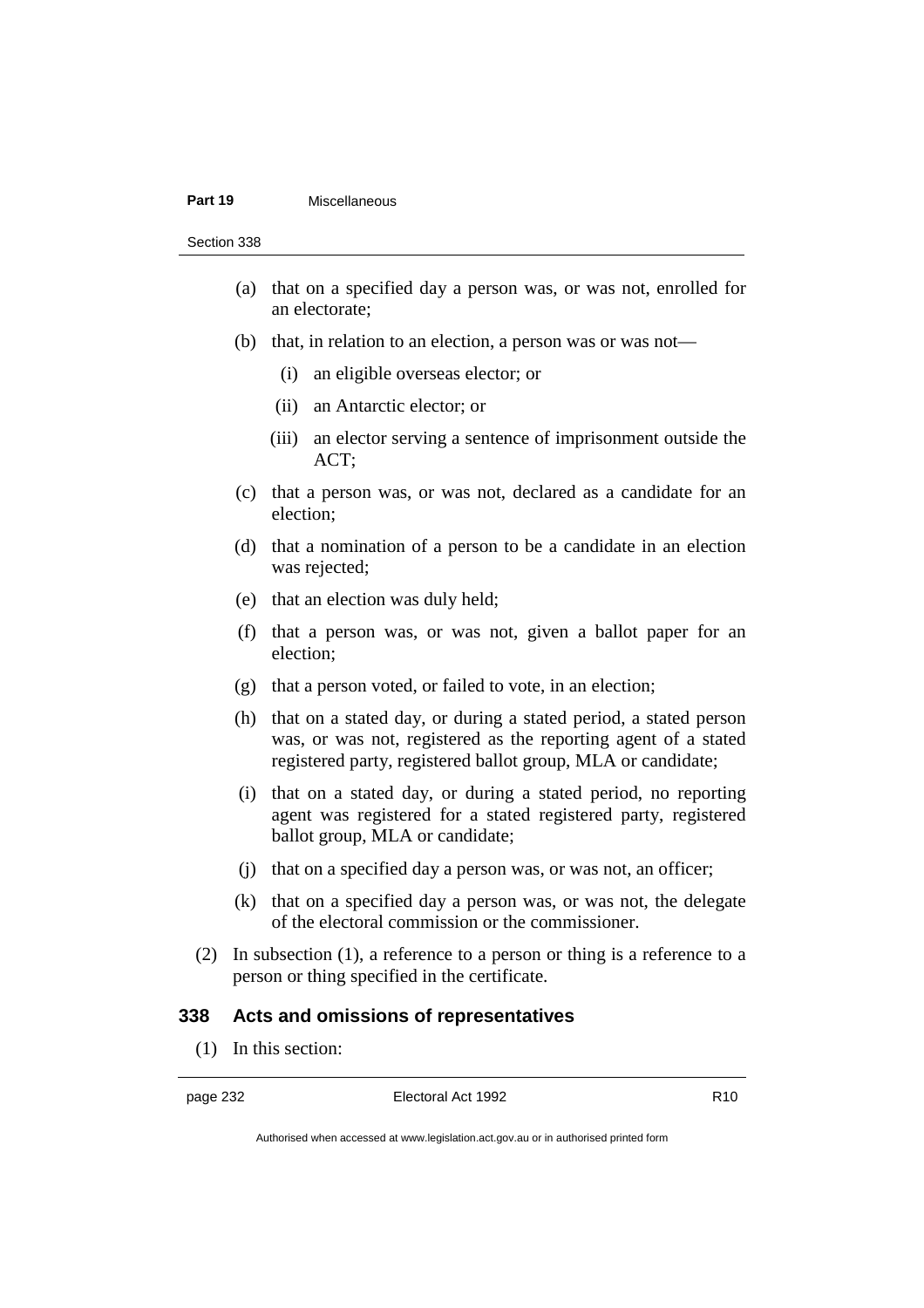*representative* means—

- (a) for a corporation—an executive officer, employee or agent of the corporation; or
- (b) for an individual—an employee or agent of the individual.

*state of mind*, of a person, includes—

- (a) the person's knowledge, intention, opinion, belief or purpose; and
- (b) the person's reasons for the intention, opinion, belief or purpose.
- (2) If it is relevant to prove a person's state of mind about an act or omission, it is enough to show—
	- (a) the act was done or omission made by a representative of the person within the scope of the representative's actual or apparent authority; and
	- (b) the representative had the state of mind.
- (3) An act done or omitted to be done on behalf of a person by a representative of the person within the scope of the representative's actual or apparent authority is taken to have been done or omitted to be done also by the person, unless the person establishes that reasonable precautions were taken and appropriate diligence was exercised to avoid the act or omission.
- (4) An individual who is convicted of an offence cannot be punished by imprisonment for the offence if the individual would not have been convicted of the offence without subsection (2) or (3).

#### **340 Chief executive to provide assistance etc**

The chief executive of the administrative unit responsible for the *Public Sector Management Act 1994*, division 3.4 shall comply with any request by the electoral commission, the commissioner or an augmented commission for information or assistance reasonably required for this Act.

R10 Electoral Act 1992 page 233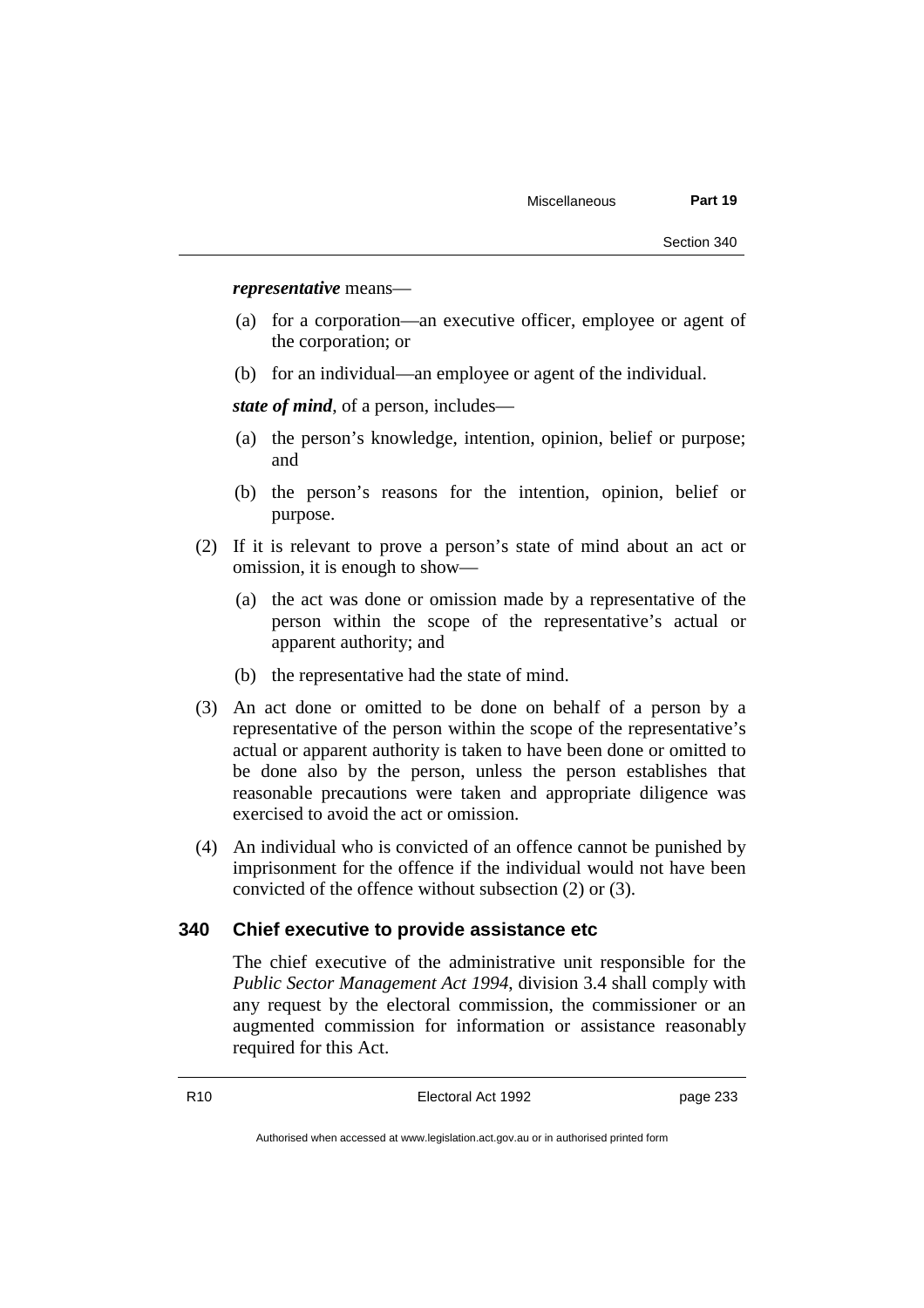#### Part 19 **Miscellaneous**

Section 340A

#### **340A Approved forms**

- (1) The commissioner may, in writing, approve forms for this Act.
- (2) If the commissioner approves a form for a particular purpose, the approved form must be used for that purpose.

*Note* For other provisions about forms, see *Legislation Act 2001*, s 255.

(3) An approved form is a notifiable instrument.

*Note* A notifiable instrument must be notified under the *Legislation Act 2001*.

#### **341 Regulation-making power**

- (1) The Executive may make regulations for this Act.
	- *Note* Regulations must be notified, and presented to the Legislative Assembly, under the *Legislation Act 2001*.
- (2) The regulations may prescribe offences for contraventions of the regulations and prescribe maximum penalties of not more than 10 penalty units for offences against the regulations.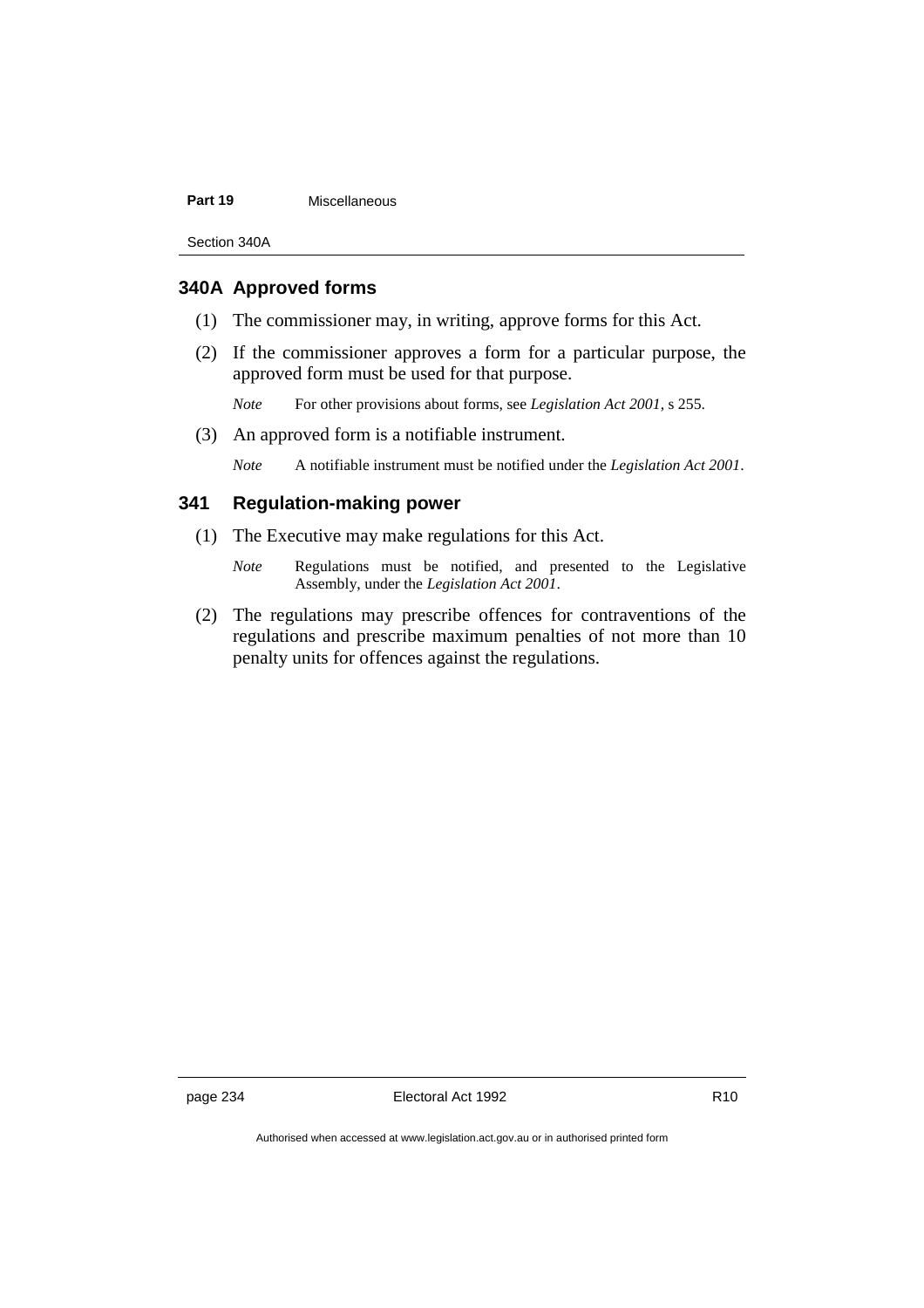# **Schedule 1 Form of ballot paper**

(see s 114)

**Legislative Assembly for the Australian Capital Territory**

**Ballot paper** Election of  $\prod_{i=1}^{n} \text{Member}(s)$ 

#### **Electorate of [ 2 ]**

**Number [<sup>1</sup> ] boxes from 1 to [1] in the order of your choice** Then you may show as many further preferences as you wish by writing numbers from



**Remember, number at least [<sup>1</sup> ] boxes from 1 to [<sup>1</sup> ] in the order of your choice.**

- 
- **2.** Insert name of electorate ungrouped candidates<br> **3.** Insert the number that is 1 more than the number **6.** Insert name of candidate **3.** Insert the number that is 1 more than the number of vacancies **7.** Insert name, or abbreviation of
- **4.** Insert name, or abbreviation of name, of registered name, of registered party or registered ballot group, as required ballot group, or 'INDEPENDENT', as party or registered ballot group, as required
- **1.** Insert number of vacancies **5.** Insert 'UNGROUPED' if there are **2.** Insert name of electorate **1.** ungrouped candidates
	- - required

R10 **Electoral Act 1992 page 235**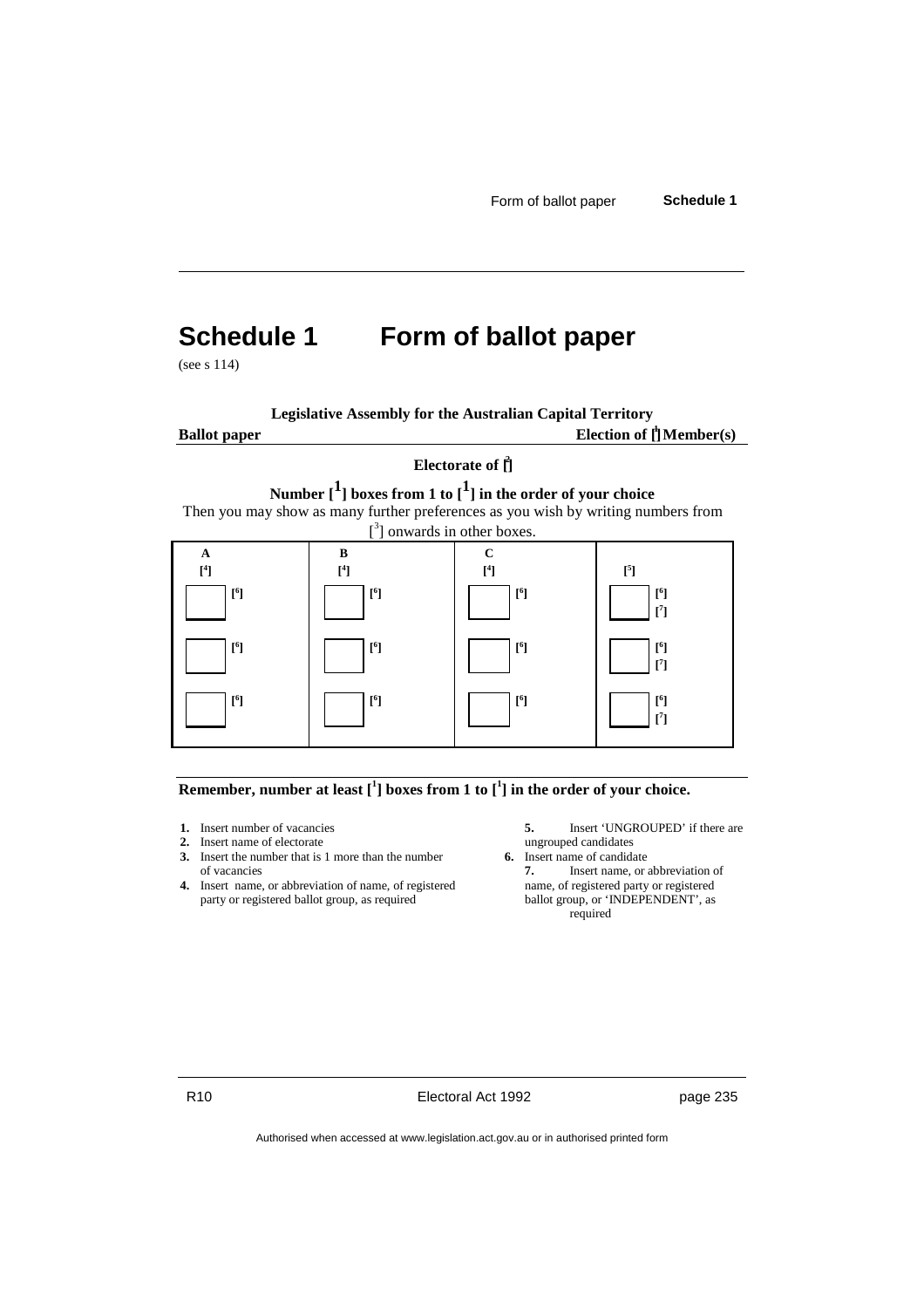# **Schedule 2 Ballot papers—printing of names and collation**

(see s 116)

**1** In this schedule:

*column*, in relation to a ballot paper, means a column of candidates' names printed on the ballot paper in accordance with section 116.

- **2** (1) The ballot papers for an election shall be printed so that, for each column—
	- (a) separate batches are printed equal in number to the number of names in the column; and
	- (b) in the first batch, the names in the column are printed in an order determined by the commissioner by lot; and
	- (c) in each batch after the first, the names in the column are printed in the order specified in the table at the end of this schedule; and
	- (d) so far as practicable, the number of ballot papers in each batch for the column is equal to the number of ballot papers in each other batch for the column.
	- (2) In the table at the end of this schedule—
		- (a) the number '1' appearing in a column shall be taken to represent the name determined in accordance with clause 1 (b) to be in the first position in the corresponding column on the ballot paper; and
		- (b) the number '2' appearing in a column shall be taken to represent the name determined in accordance with clause 1 (b) to be in the second position in the corresponding column on the ballot paper;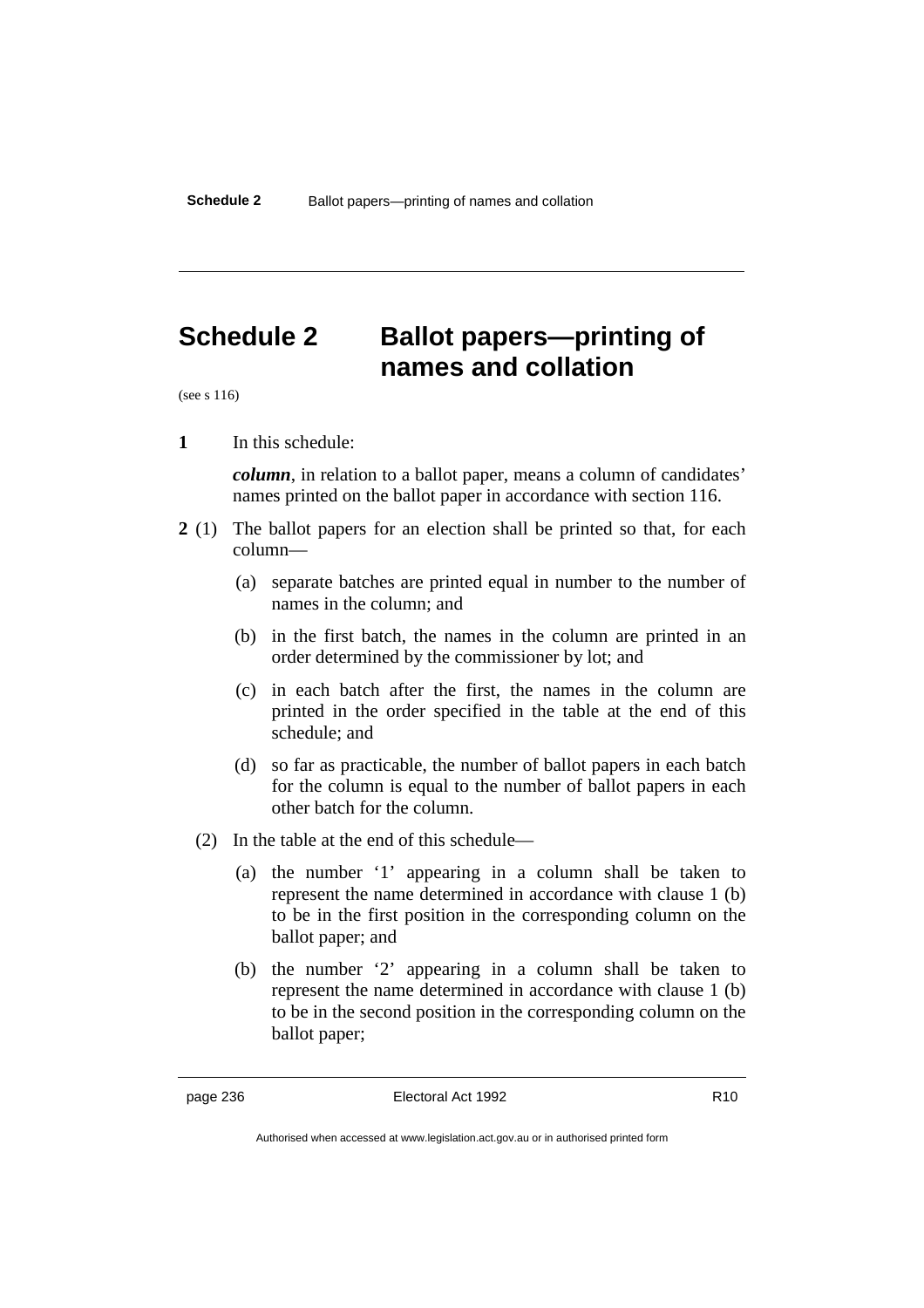and so on.

- **3** The commissioner shall ensure that ballot papers distributed to a polling place for the purposes of an election are so collated that the ballot paper immediately following another ballot paper in the issue is in a form different from that of the other ballot paper.
- **4** The OIC of a polling place shall ensure, so far as practicable, that the form of a ballot paper issued by an officer to a person claiming to vote at that place is different from that of the previous ballot paper so issued by the officer.

#### TABLE

*For 5-member electorates*

| 1st              | 2nd   | 3rd              | 4th            | 5th            | 6th   | 7th            | 8th              | 9th            | 10th           | 11th  | 12th  |
|------------------|-------|------------------|----------------|----------------|-------|----------------|------------------|----------------|----------------|-------|-------|
| batch            | batch | batch            | batch          | batch          | batch | batch          | batch            | batch          | batch          | batch | batch |
|                  |       |                  |                |                |       |                |                  |                |                |       |       |
| 1                | 1     | 1                | 1              | 1              | 1     | 1              | 1                |                | 1              |       | 1     |
| $\overline{2}$   | 2     | $\overline{2}$   | 3              | 3              | 3     | 4              | 4                | 4              | 5              | 5     | 5     |
| 3                | 4     | 5                | $\overline{2}$ | 5              | 4     | 5              | 2                | 3              | 4              | 3     | 2     |
| 4                | 5     | 3                | 5              | 4              | 2     | $\overline{2}$ | 3                | 5              | 3              | 2     | 4     |
| 5                | 3     | 4                | 4              | $\overline{2}$ | 5     | 3              | 5                | $\overline{2}$ | $\overline{2}$ | 4     | 3     |
| 13 <sub>th</sub> | 14th  | 15 <sub>th</sub> | 16th           | 17th           | 18th  | 19th           | 20th             | 21st           | 22nd           | 23rd  | 24th  |
| batch            | batch | batch            | batch          | batch          | batch | batch          | batch            | batch          | batch          | batch | batch |
| 2                | 2     | $\overline{2}$   | 2              | 2              | 2     | 2              | $\overline{2}$   | $\overline{2}$ | $\overline{2}$ | 2     | 2     |
| 3                | 3     | 3                | 4              | 4              | 4     | 5              | 5                | 5              | 1              | 1     |       |
| 4                | 5     | 1                | 3              | 1              | 5     |                | 3                | 4              | 5              | 4     | 3     |
| 5                |       | 4                | 1              | 5              | 3     | 3              | 4                |                | 4              | 3     | 5     |
| 1                | 4     | 5                | 5              | 3              | 1     | 4              |                  | 3              | 3              | 5     | 4     |
| 25th             | 26th  | 27th             | 28th           | 29th           | 30th  | 31st           | 32 <sub>nd</sub> | 33rd           | 34th           | 35th  | 36th  |
| batch            | batch | batch            | batch          | batch          | batch | batch          | batch            | batch          | batch          | batch | batch |
| 3                | 3     | 3                | 3              | 3              | 3     | 3              | 3                | 3              | 3              | 3     | 3     |
| 4                | 4     | 4                | 5              | 5              | 5     |                |                  | 1              | 2              | 2     | 2     |
| 5                |       | $\overline{2}$   | 4              | $\overline{2}$ |       | $\overline{2}$ | 4                | 5              |                | 5     | 4     |
|                  | 2     | 5                | 2              |                | 4     | 4              | 5                | $\overline{2}$ | 5              | 4     |       |
| $\mathfrak{D}$   | 5     |                  |                | 4              | 2     | 5              | $\overline{2}$   | 4              | 4              |       | 5     |
|                  |       |                  |                |                |       |                |                  |                |                |       |       |

R10 **Electoral Act 1992 page 237**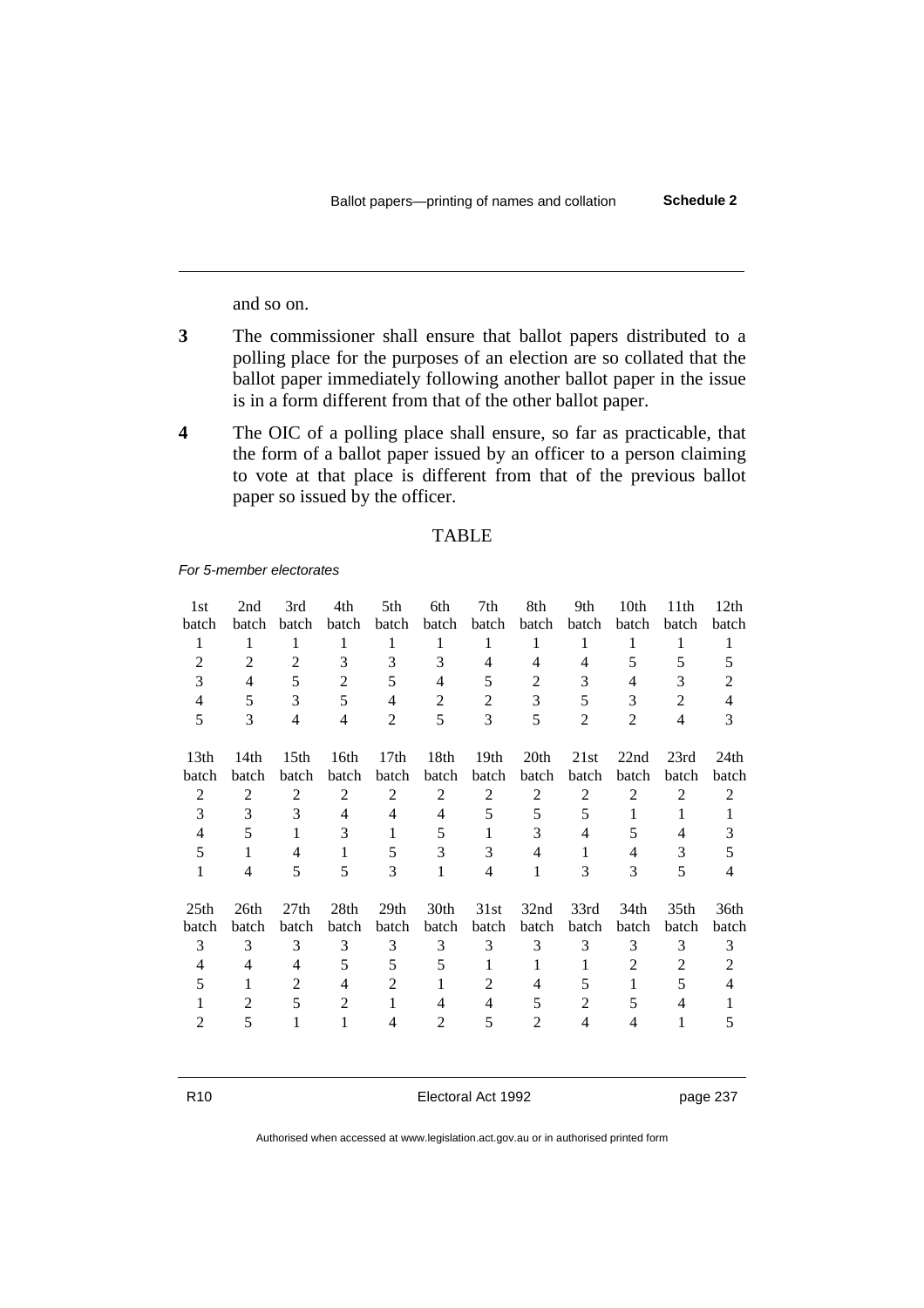| 37th<br>batch<br>4<br>5<br>2 | 38th<br>batch<br>4<br>5<br>2<br>3 | 39th<br>batch<br>4<br>5<br>3 | 40th<br>batch<br>4<br>5<br>3 | 41st<br>batch<br>4<br>3<br>2 | 42nd<br>batch<br>4<br>5 | 43rd<br>batch<br>4<br>2<br>3<br>5 | 44th<br>batch<br>4<br>2<br>5 | 45th<br>batch<br>4<br>3 | 46th<br>batch<br>4<br>3<br>2 | 47th<br>batch<br>4<br>3<br>5 | 48th<br>batch<br>4<br>5<br>2 |
|------------------------------|-----------------------------------|------------------------------|------------------------------|------------------------------|-------------------------|-----------------------------------|------------------------------|-------------------------|------------------------------|------------------------------|------------------------------|
| 3                            |                                   | 2                            | 2                            | 5                            | 3                       |                                   | 3                            | 5                       | 5                            | 2                            |                              |
| 49th<br>batch                | 50th<br>batch                     | 51st<br>batch                | 52 <sub>nd</sub><br>batch    | 53rd<br>batch                | 54th<br>batch           | 55th<br>batch                     | 56th<br>batch                | 57th<br>batch           | 58th<br>batch                | 59th<br>batch                | 60th<br>batch                |
| 5                            | 5                                 | 5                            | 5                            | 5                            | 5                       | 5                                 | 5                            | 5                       | 5                            | 5                            | 5                            |
|                              |                                   |                              | 2                            | 2                            | $\mathfrak{D}$          | 3                                 | 3                            | 3                       | 4                            | 4                            |                              |
|                              | 3                                 | 4                            |                              | 4                            | 3                       | 4                                 |                              | 2                       | 3                            | $\mathfrak{D}$               |                              |
|                              |                                   | 2                            |                              | 3                            |                         |                                   | 2                            |                         | 2                            |                              |                              |
|                              |                                   |                              |                              |                              |                         |                                   |                              |                         |                              |                              |                              |

page 238 **Electoral Act 1992** R10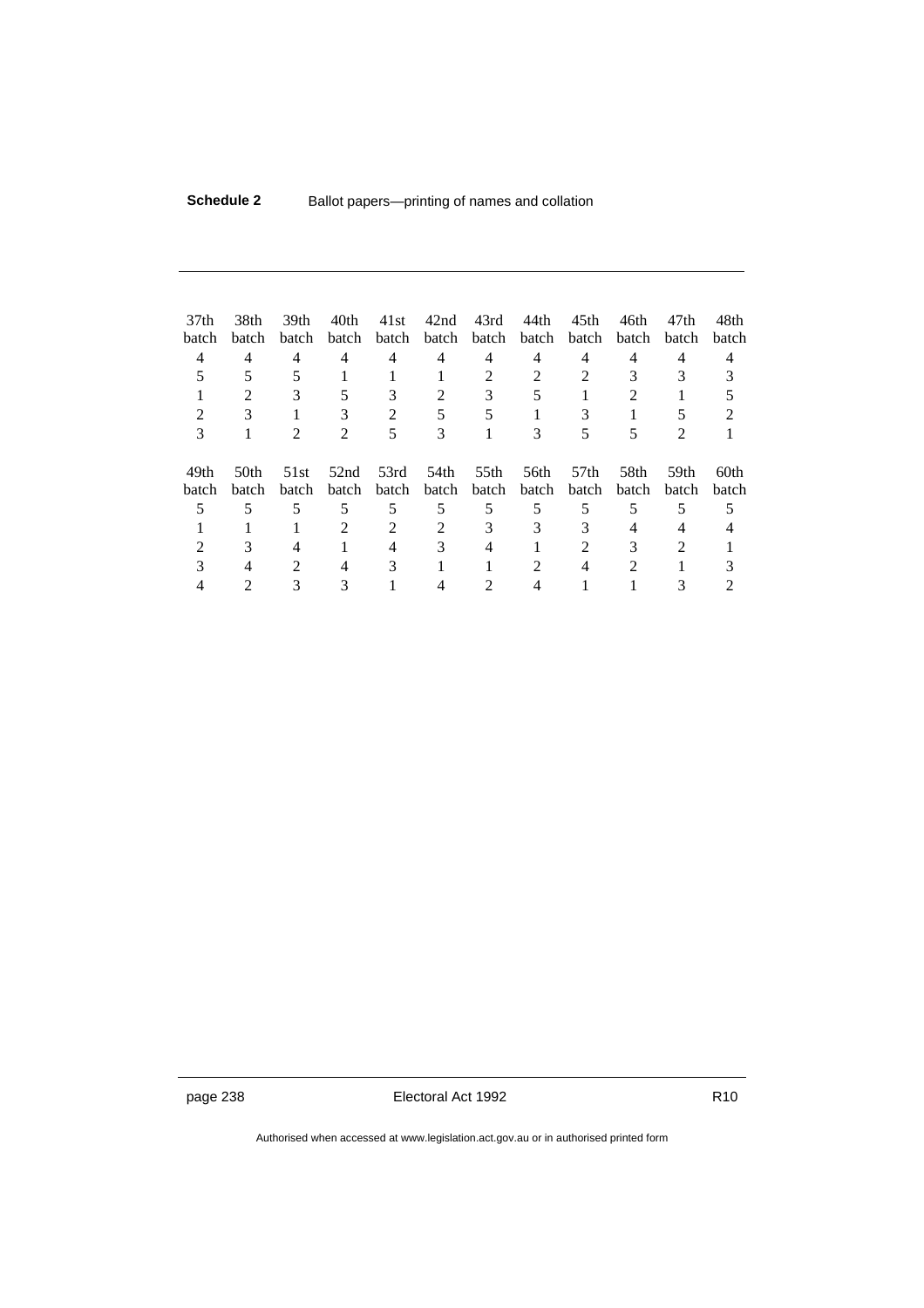#### *For 7-member electorates*

| 1st<br>batch   | 2nd<br>batch     | 3rd<br>batch     | 4th<br>batch   | 5th<br>batch     | 6th<br>batch     | 7th<br>batch   | 8th<br>batch   | 9th<br>batch   | 10th<br>batch  |
|----------------|------------------|------------------|----------------|------------------|------------------|----------------|----------------|----------------|----------------|
| 1              | 1                | 1                | 1              | 1                | 1                | 1              | 1              | 1              | 1              |
| $\overline{2}$ | $\overline{2}$   | $\overline{2}$   | $\overline{2}$ | $\overline{2}$   | $\overline{2}$   | $\overline{2}$ | $\overline{2}$ | 2              | $\overline{2}$ |
| 3              | 3                | 4                | $\overline{4}$ | 5                | 5                | 6              | 6              | $\overline{7}$ | 7              |
| 4              | 6                | 5                | $\overline{7}$ | 6                | 3                | 7              | 4              | 3              | 5              |
| 5              | $\overline{7}$   | 6                | 3              | $\overline{7}$   | 4                | 3              | 5              | 4              | 6              |
| 6              | 4                | $\overline{7}$   | 5              | 3                | 6                | 4              | 7              | 5              | 3              |
| $\overline{7}$ | 5                | 3                | 6              | $\overline{4}$   | 7                | 5              | 3              | 6              | $\overline{4}$ |
|                |                  |                  |                |                  |                  |                |                |                |                |
| 11th           | 12 <sub>th</sub> | 13 <sub>th</sub> | 14th           | 15 <sub>th</sub> | 16 <sub>th</sub> | 17th           | 18th           | 19th           | 20th           |
| batch          | batch            | batch            | batch          | batch            | batch            | batch          | batch          | batch          | batch          |
| 1              | 1                | 1                | $\mathbf{1}$   | 1                | 1                | 1              | 1              | 1              | 1              |
| 3              | 3                | 3                | 3              | 3                | 3                | 3              | 3              | 3              | 3              |
| 4              | 4                | 5                | 5              | 6                | 6                | 7              | $\overline{7}$ | 2              | $\overline{2}$ |
| $\overline{2}$ | $\overline{7}$   | 4                | $\overline{7}$ | 4                | $\overline{2}$   | 5              | 4              | 5              | $\overline{7}$ |
| 6              | 5                | $\overline{2}$   | 6              | $\overline{2}$   | 5                | 4              | 6              | 6              | 6              |
| 7              | $\overline{2}$   | $\overline{7}$   | 4              | 5                | $\overline{7}$   | 6              | $\overline{2}$ | 4              | 5              |
| 5              | 6                | 6                | $\overline{2}$ | $\overline{7}$   | $\overline{4}$   | $\overline{2}$ | 5              | $\overline{7}$ | $\overline{4}$ |
|                |                  |                  |                |                  |                  |                |                |                |                |
| 21st           | 22nd             | 23rd             | 24th           | 25th             | 26th             | 27th           | 28th           | 29th           | 30th           |
| batch          | batch            | batch            | batch          | batch            | batch            | batch          | batch          | batch          | batch          |
| 1              | 1                | 1                | 1              | 1                | 1                | 1              | 1              | 1              | 1              |
| 4              | 4                | 4                | 4              | 4                | 4                | 4              | 4              | 4              | 4              |
| 5              | 5                | 6                | 6              | $\overline{7}$   | 7                | 3              | 3              | 2              | $\overline{2}$ |
| $\overline{2}$ | 3                | 5                | 3              | 5                | $\overline{c}$   | 6              | 5              | 6              | $\overline{3}$ |
| $\overline{7}$ | 6                | $\overline{2}$   | 7              | $\overline{2}$   | 6                | 5              | 7              | 7              | $\overline{7}$ |
| 3              | $\overline{2}$   | 3                | 5              | 6                | 3                | $\overline{7}$ | $\overline{2}$ | 5              | 6              |
| 6              | $\overline{7}$   | $\overline{7}$   | $\overline{2}$ | 3                | 5                | $\overline{2}$ | 6              | 3              | 5              |

R10 **Electoral Act 1992 page 239**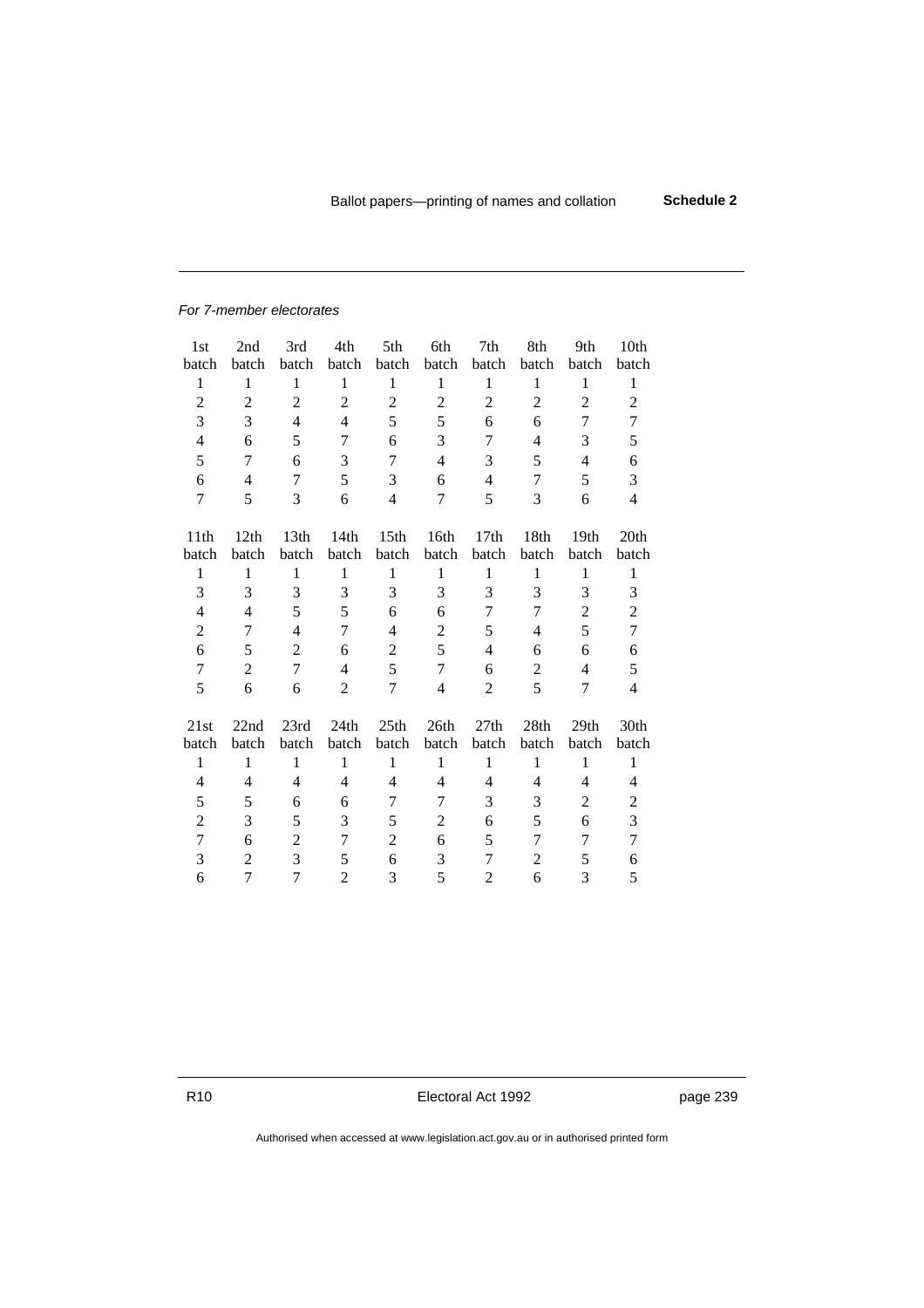| 31st           | 32nd           | 33rd           | 34th           | 35th           | 36th           | 37th           | 38th           | 39th           | 40th           |
|----------------|----------------|----------------|----------------|----------------|----------------|----------------|----------------|----------------|----------------|
| batch          | batch          | batch          | batch          | batch          | batch          | batch          | batch          | batch          | batch          |
| $\mathbf{1}$   | $\mathbf{1}$   | $\mathbf{1}$   | 1              | $\mathbf{1}$   | $\mathbf{1}$   | 1              | 1              | $\mathbf{1}$   | $\mathbf{1}$   |
| 5              | 5              | 5              | 5              | 5              | 5              | 5              | 5              | 5              | 5              |
| 6              | 6              | $\overline{7}$ | $\overline{7}$ | 3              | 3              | $\overline{4}$ | $\overline{4}$ | $\overline{2}$ | $\overline{2}$ |
| $\overline{2}$ | $\overline{4}$ | 6              | $\overline{4}$ | 6              | $\overline{2}$ | $\overline{7}$ | 6              | $\overline{7}$ | $\overline{4}$ |
| 3              | $\overline{7}$ | $\overline{2}$ | 3              | $\overline{2}$ | $\overline{7}$ | 6              | 3              | 3              | 3              |
| 4              | $\overline{2}$ | $\overline{4}$ | 6              | $\overline{7}$ | $\overline{4}$ | 3              | $\overline{2}$ | 6              | $\overline{7}$ |
| $\overline{7}$ | 3              | 3              | $\overline{2}$ | $\overline{4}$ | 6              | $\overline{2}$ | $\overline{7}$ | $\overline{4}$ | 6              |
| 41st           | 42nd           | 43rd           | 44th           | 45th           | 46th           | 47th           | 48th           | 49th           | 50th           |
| batch          | batch          | batch          | batch          | batch          | batch          | batch          | batch          | batch          | batch          |
| $\mathbf{1}$   | $\mathbf{1}$   | $\mathbf{1}$   | 1              | $\mathbf{1}$   | $\mathbf{1}$   | $\mathbf{1}$   | 1              | $\mathbf{1}$   | $\mathbf{1}$   |
| 6              | 6              | 6              | 6              | 6              | 6              | 6              | 6              | 6              | 6              |
| $\overline{7}$ | 7              | 3              | 3              | $\overline{4}$ | $\overline{4}$ | 5              | 5              | $\overline{2}$ | $\overline{2}$ |
| $\overline{2}$ | 5              | $\overline{1}$ | 5              | 7              | $\overline{2}$ | 3              | $\overline{7}$ | 3              | 5              |
| $\overline{4}$ | 3              | $\overline{2}$ | $\overline{4}$ | $\overline{2}$ | 3              | $\overline{7}$ | $\overline{4}$ | $\overline{4}$ | $\overline{4}$ |
| 5              | $\overline{2}$ | 5              | $\overline{7}$ | 3              | 5              | $\overline{4}$ | $\overline{2}$ | 7              | 3              |
| 3              | $\overline{4}$ | $\overline{4}$ | $\overline{2}$ | 5              | $\overline{7}$ | $\overline{2}$ | 3              | 5              | $\overline{7}$ |
| 51st           | 52nd           | 53rd           | 54th           | 55th           | 56th           | 57th           | 58th           | 59th           | 60th           |
| batch          | batch          | batch          | batch          | batch          | batch          | batch          | batch          | batch          | batch          |
| $\mathbf{1}$   | $\mathbf{1}$   | $\mathbf{1}$   | 1              | $\mathbf{1}$   | $\mathbf{1}$   | $\mathbf{1}$   | 1              | $\mathbf{1}$   | $\mathbf{1}$   |
| $\overline{7}$ | $\overline{7}$ | $\overline{1}$ | $\overline{7}$ | $\overline{7}$ | $\overline{7}$ | $\overline{7}$ | $\overline{7}$ | $\overline{7}$ | $\overline{7}$ |
| 3              | 3              | $\overline{4}$ | 4              | 5              | 5              | 6              | 6              | $\overline{2}$ | $\overline{2}$ |
| $\overline{2}$ | 6              | 3              | 6              | 3              | $\overline{2}$ | 4              | 3              | $\overline{4}$ | 6              |
| 5              | 4              | $\overline{2}$ | 5              | $\overline{2}$ | $\overline{4}$ | 3              | 5              | 5              | 5              |
| 6              | $\overline{2}$ | 6              | 3              | $\overline{4}$ | 6              | 5              | $\overline{2}$ | 3              | $\overline{4}$ |
| $\overline{4}$ | 5              | 5              | $\overline{2}$ | 6              | 3              | $\overline{2}$ | $\overline{4}$ | 6              | 3              |
| 61st           | 62nd           | 63rd           | 64th           | 65th           | 66th           | 67th           | 68th           | 69th           | 70th           |
| batch          | batch          | batch          | batch          | batch          | batch          | batch          | batch          | batch          | batch          |
| $\overline{2}$ | $\overline{2}$ | $\sqrt{2}$     | $\overline{2}$ | $\overline{2}$ | $\overline{2}$ | $\overline{2}$ | 2              | $\overline{2}$ | 2              |
| 3              | 3              | 3              | 3              | $\mathfrak{Z}$ | 3              | $\overline{3}$ | 3              | 3              | 3              |
| $\overline{4}$ | $\overline{4}$ | 5              | 5              | 6              | 6              | $\overline{7}$ | $\overline{7}$ | $\mathbf{1}$   | 1              |
| 5              | $\overline{7}$ | 6              | $\mathbf{1}$   | $\overline{7}$ | $\overline{4}$ | $\mathbf{1}$   | 5              | $\overline{4}$ | 6              |
| 6              | 1              | 7              | $\overline{4}$ | 1              | 5              | $\overline{4}$ | 6              | 5              | 7              |
| $\overline{7}$ | 5              | $\mathbf{1}$   | 6              | $\overline{4}$ | $\overline{7}$ | 5              | 1              | 6              | $\overline{4}$ |
| 1              | 6              | $\overline{4}$ | $\overline{7}$ | 5              | 1              | 6              | $\overline{4}$ | $\overline{7}$ | 5              |

page 240 **Electoral Act 1992** R10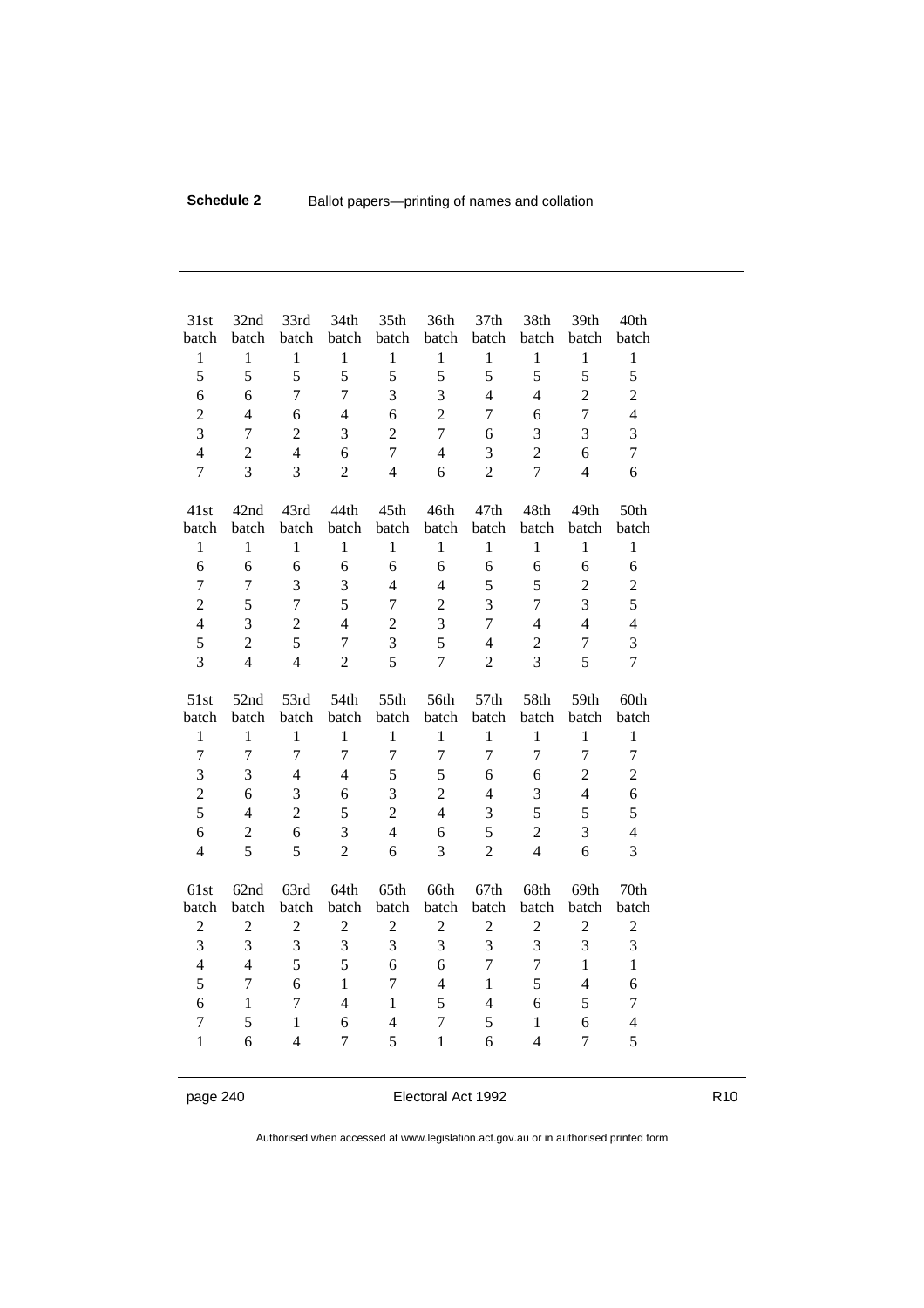| 71st           | 72nd           | 73rd           | 74th           | 75th           | 76th           | 77th           | 78th           | 79th           | 80th           |  |
|----------------|----------------|----------------|----------------|----------------|----------------|----------------|----------------|----------------|----------------|--|
| batch          | batch          | batch          | batch          | batch          | batch          | batch          | batch          | batch          | batch          |  |
| $\overline{2}$ | $\overline{2}$ | $\overline{2}$ | $\overline{2}$ | $\sqrt{2}$     | $\overline{2}$ | $\overline{2}$ | $\overline{2}$ | $\overline{2}$ | $\sqrt{2}$     |  |
| $\overline{4}$ | $\overline{4}$ | $\overline{4}$ | $\overline{4}$ | $\overline{4}$ | $\overline{4}$ | $\overline{4}$ | $\overline{4}$ | $\overline{4}$ | $\overline{4}$ |  |
| 5              | 5              | 6              | 6              | $\overline{7}$ | $\overline{7}$ | $\mathbf{1}$   | $\mathbf{1}$   | 3              | 3              |  |
| 3              | $\mathbf{1}$   | 5              | 1              | 5              | 3              | 6              | 5              | 6              | $\mathbf{1}$   |  |
| $\overline{7}$ | 6              | 3              | $\overline{7}$ | 3              | 6              | 5              | $\overline{7}$ | $\overline{7}$ | $\overline{7}$ |  |
| 1              | 3              | 1              | 5              | 6              | $\mathbf{1}$   | $\overline{7}$ | $\overline{3}$ | 5              | 6              |  |
| 6              | $\overline{7}$ | $\overline{7}$ | 3              | 1              | 5              | 3              | 6              | 1              | 5              |  |
| 81st           | 82nd           | 83rd           | 84th           | 85th           | 86th           | 87th           | 88th           | 89th           | 90th           |  |
| batch          | batch          | batch          | batch          | batch          | batch          | batch          | batch          | batch          | batch          |  |
| $\overline{2}$ | $\overline{2}$ | $\overline{2}$ | $\overline{2}$ | $\overline{2}$ | $\overline{2}$ | $\overline{2}$ | $\overline{2}$ | $\overline{2}$ | $\overline{2}$ |  |
| 5              | 5              | 5              | 5              | 5              | 5              | 5              | 5              | 5              | 5              |  |
| 6              | 6              | $\overline{7}$ | $\overline{7}$ | $\mathbf{1}$   | $\mathbf{1}$   | $\overline{4}$ | $\overline{4}$ | 3              | 3              |  |
| 3              | $\overline{4}$ | 6              | $\overline{4}$ | 6              | 3              | $\overline{7}$ | 6              | $\overline{7}$ | $\overline{4}$ |  |
| $\mathbf{1}$   | $\overline{7}$ | 3              | $\mathbf{1}$   | 3              | $\overline{7}$ | 6              | 1              | $\mathbf{1}$   | $\mathbf{1}$   |  |
| $\overline{4}$ | 3              | $\overline{4}$ | 6              | $\overline{7}$ | $\overline{4}$ | 1              | 3              | 6              | $\overline{7}$ |  |
| $\overline{7}$ | 1              | $\mathbf{1}$   | 3              | $\overline{4}$ | 6              | 3              | $\overline{7}$ | $\overline{4}$ | 6              |  |
| 91st           | 92nd           | 93rd           | 94th           | 95th           | 96th           | 97th           | 98th           | 99th           | 100th          |  |
| batch          | batch          | batch          | batch          | batch          | batch          | batch          | batch          | batch          | batch          |  |
| $\overline{2}$ | $\overline{2}$ | $\overline{2}$ | $\overline{2}$ | $\overline{2}$ | $\overline{2}$ | $\overline{2}$ | $\overline{2}$ | $\overline{2}$ | $\overline{2}$ |  |
| 6              | 6              | 6              | 6              | 6              | 6              | 6              | 6              | 6              | 6              |  |
| $\overline{7}$ | $\overline{1}$ | $\mathbf{1}$   | 1              | $\overline{4}$ | $\overline{4}$ | 5              | 5              | 3              | 3              |  |
| 3              | 5              | $\overline{7}$ | 5              | $\overline{7}$ | 3              | $\mathbf{1}$   | $\overline{7}$ | 1              | 5              |  |
| $\overline{4}$ | $\mathbf{1}$   | 3              | $\overline{4}$ | 3              | 1              | $\overline{7}$ | 4              | $\overline{4}$ | $\overline{4}$ |  |
| 5              | 3              | 5              | $\overline{7}$ | $\mathbf{1}$   | 5              | $\overline{4}$ | 3              | $\overline{7}$ | $\mathbf{1}$   |  |
| $\mathbf{1}$   | $\overline{4}$ | $\overline{4}$ | $\overline{3}$ | 5              | $\overline{7}$ | 3              | $\mathbf{1}$   | 5              | $\overline{7}$ |  |
| 101st          | 102nd          | 103rd          | 104th          | 105th          | 106th          | 107th          | 108th          | 109th          | 110th          |  |
| batch          | batch          | batch          | batch          | batch          | batch          | batch          | batch          | batch          | batch          |  |
| $\overline{2}$ | $\overline{2}$ | $\overline{2}$ | $\overline{2}$ | $\overline{2}$ | $\overline{2}$ | $\overline{2}$ | $\overline{2}$ | $\overline{2}$ | $\overline{2}$ |  |
| $\overline{1}$ | $\overline{7}$ | $\overline{7}$ | $\overline{7}$ | $\overline{7}$ | $\overline{7}$ | $\overline{7}$ | $\overline{7}$ | $\overline{7}$ | $\overline{7}$ |  |
| 1              | $\mathbf{1}$   | $\overline{4}$ | $\overline{4}$ | 5              | 5              | 6              | 6              | 3              | 3              |  |
| 3              | 6              | $\mathbf{1}$   | 6              | 1              | 3              | $\overline{4}$ | 1              | $\overline{4}$ | 6              |  |
| 5              | $\overline{4}$ | 3              | 5              | 3              | $\overline{4}$ | $\mathbf{1}$   | 5              | 5              | 5              |  |
| 6              | $\mathfrak{Z}$ | 6              | 1              | $\overline{4}$ | 6              | 5              | 3              | 1              | $\overline{4}$ |  |
| $\overline{4}$ | 5              | 5              | 3              | 6              | 1              | 3              | $\overline{4}$ | 6              | $\mathbf{1}$   |  |

R10 **Electoral Act 1992 page 241**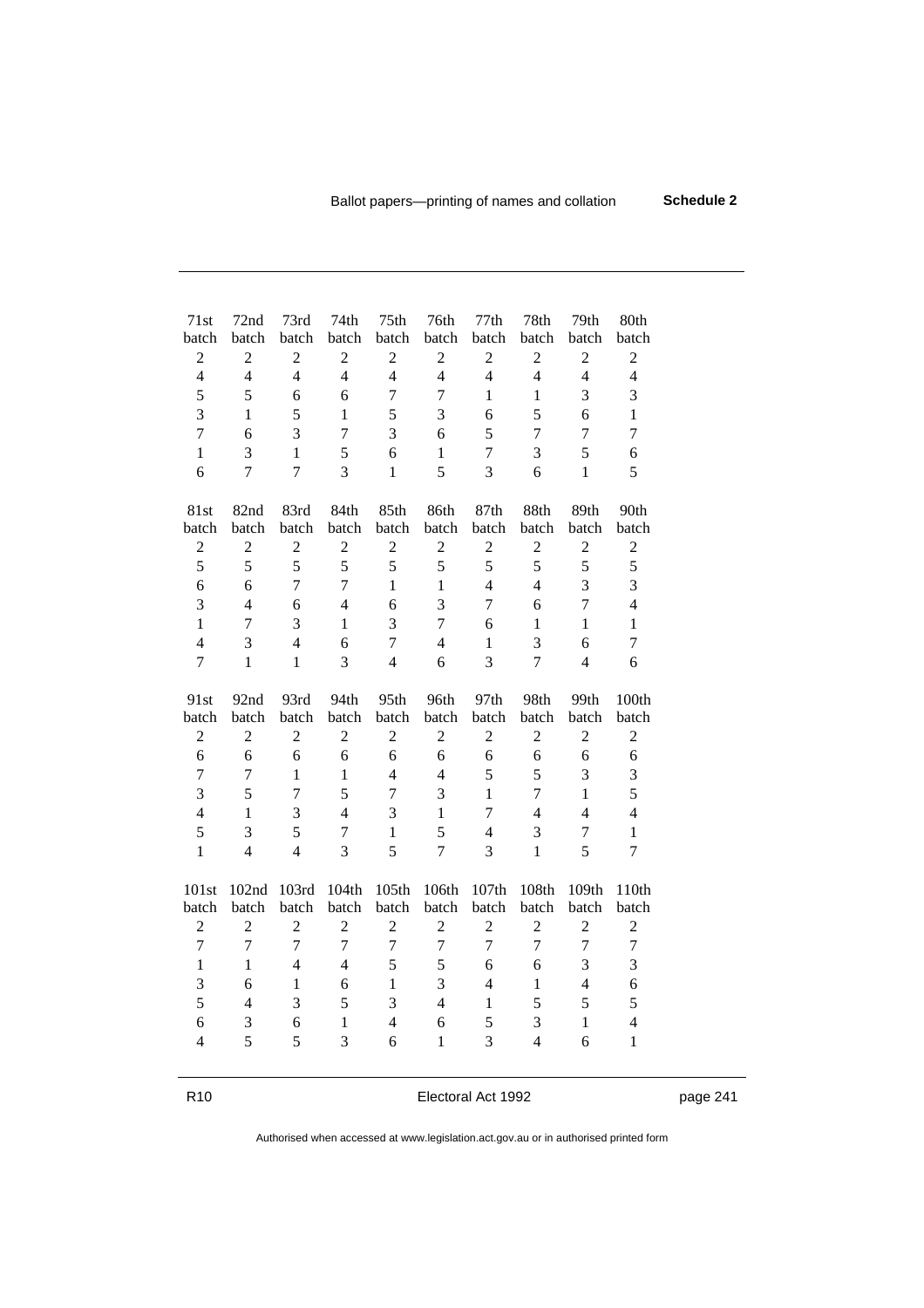| 111th          | 112th          | 113th          | 114th          | 115th          | 116th          | 117th          | 118th          | 119th          | 120th          |
|----------------|----------------|----------------|----------------|----------------|----------------|----------------|----------------|----------------|----------------|
| batch          | batch          | batch          | batch          | batch          | batch          | batch          | batch          | batch          | batch          |
| $\overline{2}$ | $\overline{2}$ | $\overline{2}$ | $\overline{2}$ | $\overline{2}$ | $\overline{2}$ | $\overline{2}$ | $\overline{2}$ | $\overline{2}$ | $\overline{2}$ |
| $\mathbf{1}$   | $\mathbf{1}$   | $\mathbf{1}$   | $\mathbf{1}$   | 1              | $\mathbf{1}$   | $\mathbf{1}$   | $\mathbf{1}$   | $\mathbf{1}$   | 1              |
| $\overline{4}$ | $\overline{4}$ | 5              | 5              | 6              | 6              | $\overline{7}$ | $\overline{7}$ | 3              | 3              |
| 3              | $\overline{7}$ | $\overline{4}$ | $\overline{7}$ | $\overline{4}$ | 3              | 5              | 4              | 5              | $\overline{7}$ |
| 6              | 5              | 3              | 6              | 3              | 5              | 4              | 6              | 6              | 6              |
| $\overline{7}$ | 3              | $\overline{7}$ | $\overline{4}$ | 5              | $\overline{7}$ | 6              | 3              | $\overline{4}$ | 5              |
| 5              | 6              | 6              | 3              | $\overline{7}$ | $\overline{4}$ | 3              | 5              | $\overline{7}$ | $\overline{4}$ |
| 121st          | 122nd          | 123rd          | 124th          | 125th          | 126th          | 127th          | 128th          | 129th          | 130th          |
| batch          | batch          | batch          | batch          | batch          | batch          | batch          | batch          | batch          | batch          |
| 3              | 3              | 3              | 3              | 3              | 3              | 3              | 3              | 3              | 3              |
| $\overline{4}$ | $\overline{4}$ | $\overline{4}$ | $\overline{4}$ | $\overline{4}$ | $\overline{4}$ | $\overline{4}$ | $\overline{4}$ | $\overline{4}$ | $\overline{4}$ |
| 5              | 5              | 6              | 6              | $\overline{7}$ | $\overline{7}$ | $\mathbf{1}$   | $\mathbf{1}$   | $\overline{2}$ | $\overline{2}$ |
| 6              | 1              | $\overline{7}$ | $\overline{2}$ | $\mathbf{1}$   | 5              | $\overline{2}$ | 6              | 5              | $\overline{7}$ |
| $\overline{7}$ | $\overline{2}$ | $\mathbf{1}$   | 5              | $\overline{2}$ | 6              | 5              | $\overline{7}$ | 6              | 1              |
| $\mathbf{1}$   | 6              | $\overline{2}$ | $\overline{7}$ | 5              | 1              | 6              | $\overline{2}$ | $\overline{7}$ | 5              |
| $\overline{2}$ | $\overline{7}$ | 5              | $\mathbf{1}$   | 6              | $\overline{2}$ | $\overline{7}$ | 5              | $\mathbf{1}$   | 6              |
| 131st          | 132nd          | 133rd          | 134th          | 135th          | 136th          | 137th          | 138th          | 139th          | 140th          |
| batch          | batch          | batch          | batch          | batch          | batch          | batch          | batch          | batch          | batch          |
| $\sqrt{3}$     | 3              | $\mathfrak{Z}$ | 3              | $\mathfrak{Z}$ | 3              | 3              | 3              | 3              | 3              |
| 5              | 5              | 5              | 5              | 5              | 5              | 5              | 5              | 5              | 5              |
| 6              | 6              | $\overline{7}$ | $\overline{7}$ | 1              | $\mathbf{1}$   | $\overline{2}$ | $\overline{2}$ | $\overline{4}$ | 4              |
| $\overline{4}$ | $\overline{2}$ | 6              | $\overline{2}$ | 6              | $\overline{4}$ | $\overline{7}$ | 6              | $\overline{7}$ | $\overline{2}$ |
| $\mathbf{1}$   | $\overline{7}$ | $\overline{4}$ | $\mathbf{1}$   | $\overline{4}$ | 7              | 6              | 1              | $\mathbf{1}$   | $\mathbf{1}$   |
| $\overline{2}$ | $\overline{4}$ | $\overline{2}$ | 6              | $\overline{7}$ | $\overline{2}$ | 1              | $\overline{4}$ | 6              | $\overline{7}$ |
| $\overline{7}$ | 1              | $\mathbf{1}$   | 4              | $\overline{2}$ | 6              | $\overline{4}$ | $\overline{7}$ | $\overline{2}$ | 6              |

page 242 **Electoral Act 1992** R10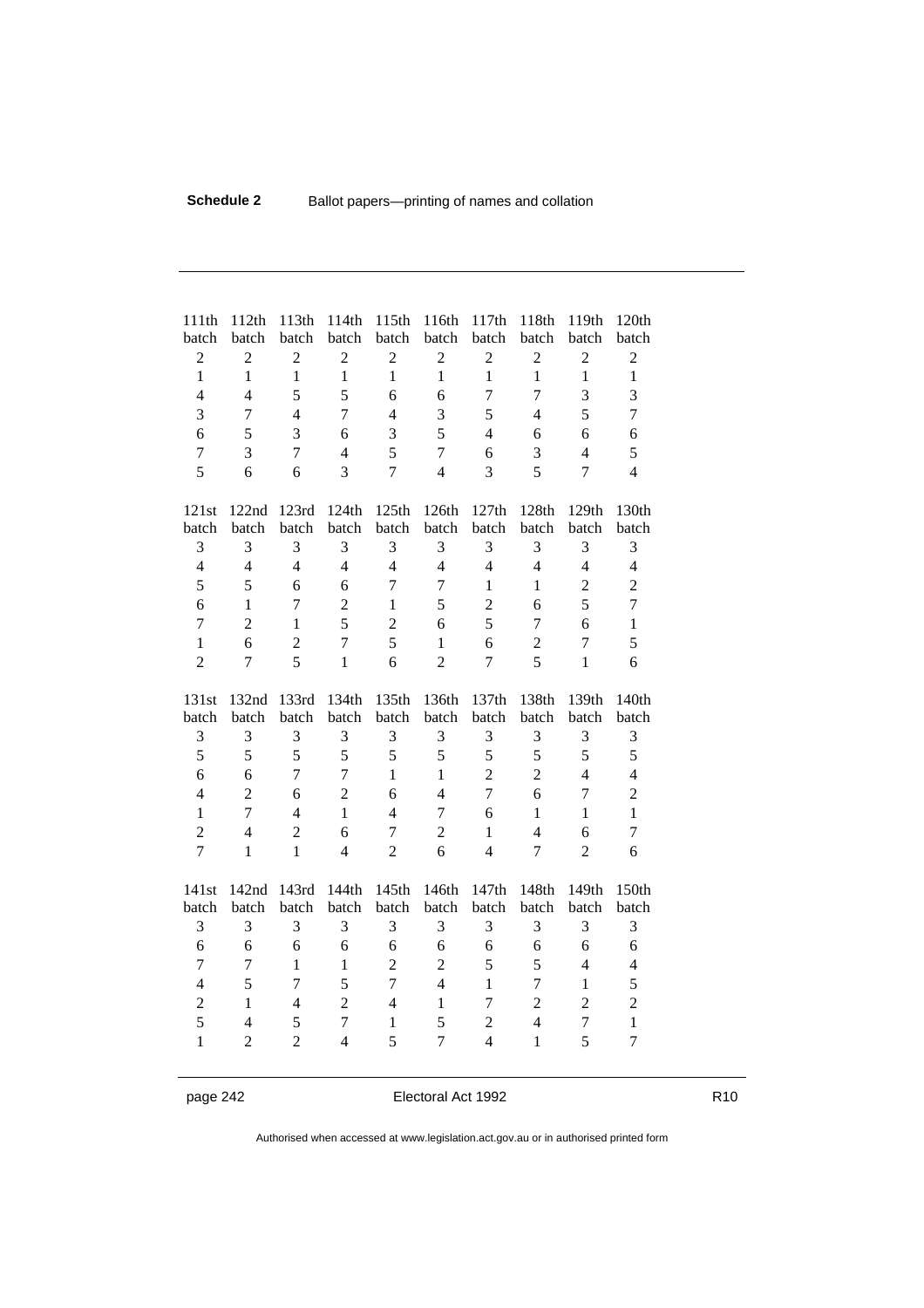| 151st<br>batch      | 152nd<br>batch                 | 153rd<br>batch | 154th<br>batch      | 155th<br>batch      | 156th<br>batch                   | 157th<br>batch                 | 158th<br>batch | 159th<br>batch      | 160th<br>batch      |
|---------------------|--------------------------------|----------------|---------------------|---------------------|----------------------------------|--------------------------------|----------------|---------------------|---------------------|
| 3                   | $\mathfrak{Z}$                 | 3              | 3                   | $\sqrt{3}$          | $\sqrt{3}$                       | 3                              | 3              | 3                   | 3                   |
| $\overline{7}$      | $\overline{7}$                 | $\overline{7}$ | $\overline{7}$      | $\overline{1}$      | $\overline{1}$                   | $\overline{1}$                 | $\overline{1}$ | $\overline{7}$      | $\overline{1}$      |
| 1                   | 1                              | $\overline{2}$ | $\overline{2}$      | 5                   | 5                                | 6                              | 6              | $\overline{4}$      | $\overline{4}$      |
| 4                   | 6                              | $\mathbf{1}$   | 6                   | 1                   | $\overline{4}$                   | $\overline{2}$                 | 1              | $\overline{2}$      | 6                   |
| 5                   | $\overline{2}$                 | $\overline{4}$ | 5                   | 4                   | $\overline{2}$                   | 1                              | 5              | 5                   | 5                   |
| 6                   | $\overline{4}$                 | 6              | $\mathbf{1}$        | $\overline{2}$      | 6                                | 5                              | $\overline{4}$ | 1                   | $\overline{2}$      |
| $\overline{2}$      | 5                              | 5              | $\overline{4}$      | 6                   | 1                                | $\overline{4}$                 | $\overline{2}$ | 6                   | $\mathbf{1}$        |
| 161st<br>batch      | 162nd<br>batch                 | 163rd<br>batch | 164th<br>batch      | 165th<br>batch      | 166th<br>batch                   | 167th<br>batch                 | 168th<br>batch | 169th<br>batch      | 170th<br>batch      |
| 3                   | 3                              | 3              | 3                   | 3                   | 3                                | 3                              | 3              | 3                   | 3                   |
| $\mathbf{1}$        | $\mathbf{1}$                   | 1              | $\mathbf{1}$        | $\mathbf{1}$        | $\mathbf{1}$                     | $\mathbf{1}$                   | $\mathbf{1}$   | 1                   | $\mathbf{1}$        |
| $\overline{2}$      | $\overline{2}$                 | 5              | 5                   | 6                   | 6                                | $\overline{7}$                 | $\overline{7}$ | 4                   | 4                   |
| 4                   | $\overline{7}$                 | $\overline{2}$ | $\overline{7}$      | $\overline{2}$      | 4                                | 5                              | $\overline{2}$ | 5                   | 7                   |
| 6                   | 5                              | $\overline{4}$ | 6                   | $\overline{4}$      | 5                                | $\overline{2}$                 | 6              | 6                   |                     |
| $\overline{7}$      | $\overline{4}$                 | $\overline{7}$ | $\overline{2}$      | 5                   | $\overline{7}$                   | 6                              | $\overline{4}$ | $\overline{2}$      | 6<br>5              |
| 5                   | 6                              | 6              | $\overline{4}$      | $\overline{7}$      | $\overline{2}$                   | $\overline{4}$                 | 5              | $\overline{7}$      | $\overline{2}$      |
|                     |                                |                |                     |                     |                                  |                                |                |                     |                     |
|                     |                                |                |                     |                     |                                  |                                |                |                     |                     |
| 171st               | 172nd                          | 173rd          | 174th               | 175th               | 176th                            | 177th                          | 178th          | 179th               | 180th               |
| batch               | batch                          | batch          | batch               | batch               | batch                            | batch                          | batch          | batch               | batch               |
| 3                   | $\mathfrak{Z}$                 | 3              | 3                   | 3                   | $\mathfrak{Z}$                   | 3                              | 3              | 3                   | 3                   |
| $\overline{2}$      | $\overline{2}$                 | $\overline{2}$ | $\overline{2}$      | $\overline{2}$      | $\overline{2}$                   | $\overline{2}$                 | $\overline{2}$ | $\overline{2}$      | $\overline{2}$      |
| 5                   | 5                              | 6              | 6                   | $\overline{7}$      | $\overline{7}$                   | $\mathbf{1}$                   | $\mathbf{1}$   | $\overline{4}$      | $\overline{4}$      |
| $\overline{4}$      | 1                              | 5              | $\mathbf{1}$        | 5                   | $\overline{4}$                   | 6                              | 5              | 6                   | $\mathbf{1}$        |
| 7                   | 6                              | $\overline{4}$ | $\overline{7}$      | 4                   | 6                                | 5                              | $\overline{7}$ | 7                   | $\overline{7}$      |
| 1                   | $\overline{4}$                 | $\mathbf{1}$   | 5                   | 6                   | 1                                | $\overline{7}$                 | $\overline{4}$ | 5                   | 6                   |
| 6                   | $\overline{7}$                 | $\overline{7}$ | $\overline{4}$      | 1                   | 5                                | $\overline{4}$                 | 6              | 1                   | 5                   |
| 181st               | 182nd                          | 183rd          | 184th               | 185th               | 186th                            | 187th                          | 188th          | 189th               | 190th               |
| batch               | batch                          | batch          | batch               | batch               | batch                            | batch                          | batch          | batch               | batch               |
| $\overline{4}$      | $\overline{4}$                 | 4              | $\overline{4}$      | $\overline{4}$      | $\overline{4}$                   | $\overline{4}$                 | $\overline{4}$ | 4                   | 4                   |
| 5                   | 5                              | 5              | 5                   | 5                   | 5                                | 5                              | 5              | 5                   | 5                   |
| 6                   | 6                              | $\overline{1}$ | $\overline{7}$      | 1                   | 1                                | $\overline{2}$                 | $\overline{2}$ | 3                   | 3                   |
| $\overline{7}$      | $\overline{2}$                 | $\mathbf{1}$   | 3                   | $\overline{2}$      | 6                                | 3                              | $\overline{7}$ | 6                   | $\mathbf{1}$        |
| 1                   | $\overline{3}$                 | $\overline{2}$ | 6                   | 3                   | 7                                | 6                              | $\mathbf{1}$   | $\overline{7}$      | $\overline{2}$      |
| $\overline{2}$<br>3 | $\overline{1}$<br>$\mathbf{1}$ | 3<br>6         | 1<br>$\overline{2}$ | 6<br>$\overline{7}$ | $\overline{c}$<br>$\overline{3}$ | $\overline{7}$<br>$\mathbf{1}$ | 3<br>6         | 1<br>$\overline{2}$ | 6<br>$\overline{7}$ |

R10 **Electoral Act 1992 page 243**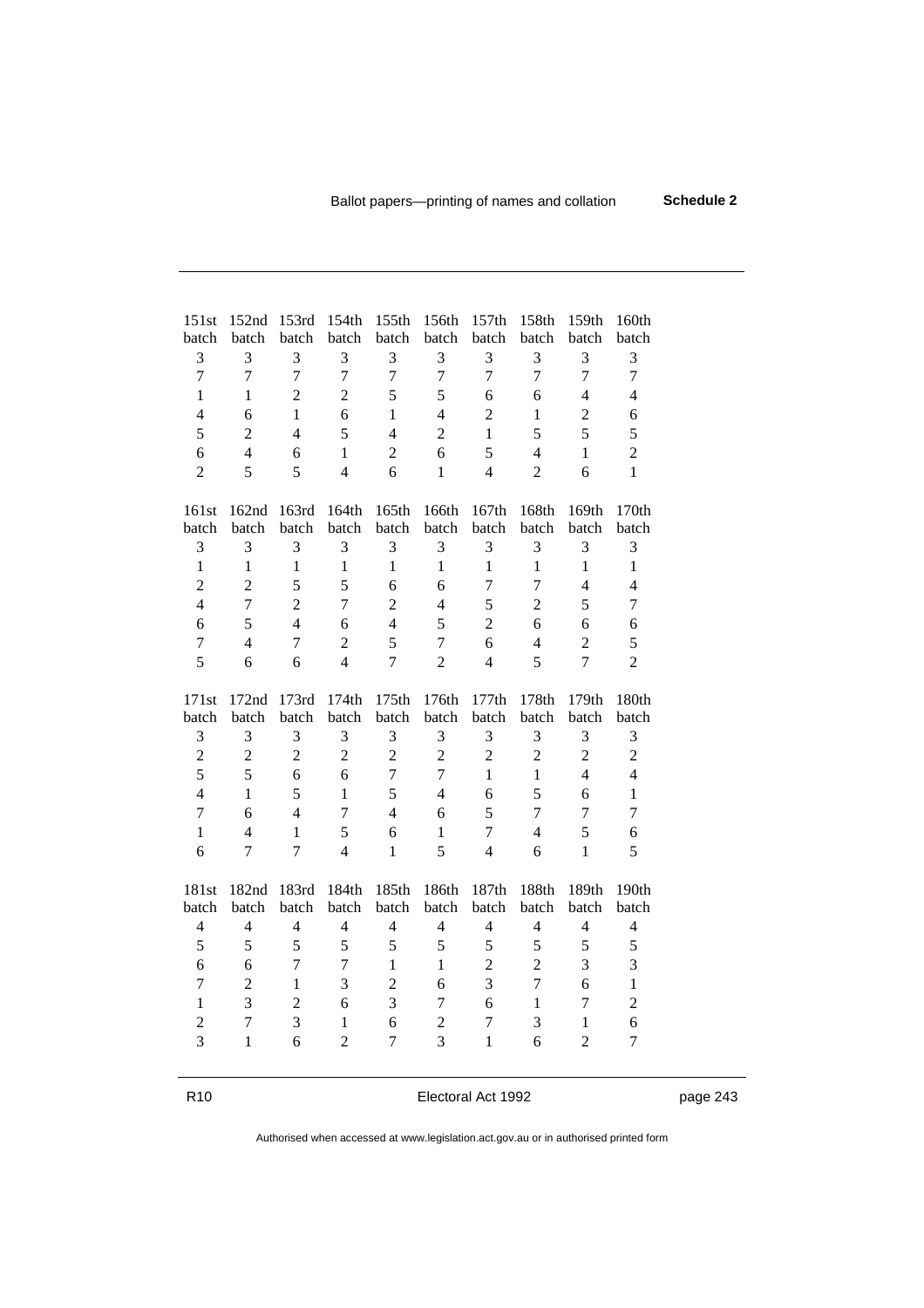| 191st                                                                   | 192nd                                                              | 193rd                                      | 194th                                                 | 195th                                                 | 196th                                                 | 197th                                                              | 198th                                                   | 199th                                                 | 200th                                      |
|-------------------------------------------------------------------------|--------------------------------------------------------------------|--------------------------------------------|-------------------------------------------------------|-------------------------------------------------------|-------------------------------------------------------|--------------------------------------------------------------------|---------------------------------------------------------|-------------------------------------------------------|--------------------------------------------|
| batch                                                                   | batch                                                              | batch                                      | batch                                                 | batch                                                 | batch                                                 | batch                                                              | batch                                                   | batch                                                 | batch                                      |
| $\overline{4}$                                                          | $\overline{4}$                                                     | $\overline{4}$                             | $\overline{4}$                                        | $\overline{4}$                                        | $\overline{4}$                                        | $\overline{4}$                                                     | $\overline{4}$                                          | $\overline{4}$                                        | $\overline{4}$                             |
| 6                                                                       | 6                                                                  | 6                                          | 6                                                     | 6                                                     | 6                                                     | 6                                                                  | 6                                                       | 6                                                     | 6                                          |
| $\overline{7}$                                                          | $\overline{7}$                                                     | 1                                          | 1                                                     | $\overline{2}$                                        | $\overline{2}$                                        | 3                                                                  | 3                                                       | 5                                                     | 5                                          |
| 5                                                                       | 3                                                                  | $\overline{7}$                             | $\overline{3}$                                        | $\overline{7}$                                        | 5                                                     | $\mathbf{1}$                                                       | $\overline{7}$                                          | $\mathbf{1}$                                          | 3                                          |
| $\overline{2}$                                                          | 1                                                                  | 5                                          | $\overline{2}$                                        | 5                                                     | 1                                                     | $\overline{7}$                                                     | $\overline{2}$                                          | $\overline{2}$                                        | $\overline{2}$                             |
| 3                                                                       | 5                                                                  | 3                                          | $\overline{7}$                                        | $\mathbf{1}$                                          | 3                                                     | $\overline{2}$                                                     | 5                                                       | $\overline{7}$                                        | $\mathbf{1}$                               |
| $\mathbf{1}$                                                            | $\overline{2}$                                                     | $\overline{2}$                             | 5                                                     | $\overline{3}$                                        | $\overline{7}$                                        | 5                                                                  | $\mathbf{1}$                                            | 3                                                     | 7                                          |
| 201st                                                                   | 202nd                                                              | 203rd                                      | 204th                                                 | 205th                                                 | 206th                                                 | 207th                                                              | 208th                                                   | 209th                                                 | 210th                                      |
| batch                                                                   | batch                                                              | batch                                      | batch                                                 | batch                                                 | batch                                                 | batch                                                              | batch                                                   | batch                                                 | batch                                      |
| $\overline{4}$                                                          | $\overline{4}$                                                     | $\overline{4}$                             | $\overline{4}$                                        | $\overline{4}$                                        | $\overline{4}$                                        | $\overline{4}$                                                     | $\overline{4}$                                          | $\overline{4}$                                        | 4                                          |
| $\overline{7}$                                                          | $\overline{7}$                                                     | $\overline{7}$                             | $\overline{7}$                                        | $\overline{1}$                                        | $\overline{7}$                                        | $\overline{7}$                                                     | $\overline{7}$                                          | $\overline{7}$                                        | $\overline{7}$                             |
| $\mathbf{1}$                                                            | $\mathbf{1}$                                                       | $\overline{2}$                             | $\overline{2}$                                        | 3                                                     | 3                                                     | 6                                                                  | 6                                                       | 5                                                     | 5                                          |
| 5                                                                       | 6                                                                  | $\mathbf{1}$                               | 6                                                     | $\mathbf{1}$                                          | 5                                                     | $\overline{2}$                                                     | $\mathbf{1}$                                            | $\overline{2}$                                        | 6                                          |
| 3                                                                       | $\overline{2}$                                                     | 5                                          | 3                                                     | 5                                                     | $\overline{2}$                                        | $\mathbf{1}$                                                       | 3                                                       | 3                                                     | 3                                          |
| 6                                                                       | 5                                                                  | 6                                          | 1                                                     | $\overline{2}$                                        | 6                                                     | 3                                                                  | 5                                                       | $\mathbf{1}$                                          | $\overline{2}$                             |
| $\overline{2}$                                                          | 3                                                                  | 3                                          | 5                                                     | 6                                                     | $\mathbf{1}$                                          | 5                                                                  | $\overline{2}$                                          | 6                                                     | 1                                          |
| 211th<br>batch<br>$\overline{4}$<br>$\mathbf{1}$<br>$\overline{2}$<br>5 | 212th<br>batch<br>$\overline{4}$<br>$\mathbf{1}$<br>$\overline{2}$ | 213th<br>batch<br>$\overline{4}$<br>1<br>3 | 214th<br>batch<br>$\overline{4}$<br>$\mathbf{1}$<br>3 | 215th<br>batch<br>$\overline{4}$<br>$\mathbf{1}$<br>6 | 216th<br>batch<br>$\overline{4}$<br>$\mathbf{1}$<br>6 | 217th<br>batch<br>$\overline{4}$<br>$\mathbf{1}$<br>$\overline{7}$ | 218th<br>batch<br>$\overline{4}$<br>1<br>$\overline{7}$ | 219th<br>batch<br>$\overline{4}$<br>$\mathbf{1}$<br>5 | 220th<br>batch<br>$\overline{4}$<br>1<br>5 |
| $\boldsymbol{6}$<br>$\overline{7}$<br>$\overline{3}$                    | $\overline{7}$<br>3<br>5<br>6                                      | $\overline{2}$<br>5<br>$\overline{7}$<br>6 | $\overline{7}$<br>6<br>$\overline{2}$<br>5            | $\overline{2}$<br>5<br>3<br>$\overline{7}$            | 5<br>3<br>$\overline{7}$<br>$\overline{2}$            | 3<br>$\overline{2}$<br>6<br>5                                      | $\overline{2}$<br>6<br>5<br>$\overline{3}$              | 3<br>6<br>$\overline{2}$<br>$\overline{7}$            | 7<br>6<br>3<br>$\overline{2}$              |

page 244 **Electoral Act 1992** R10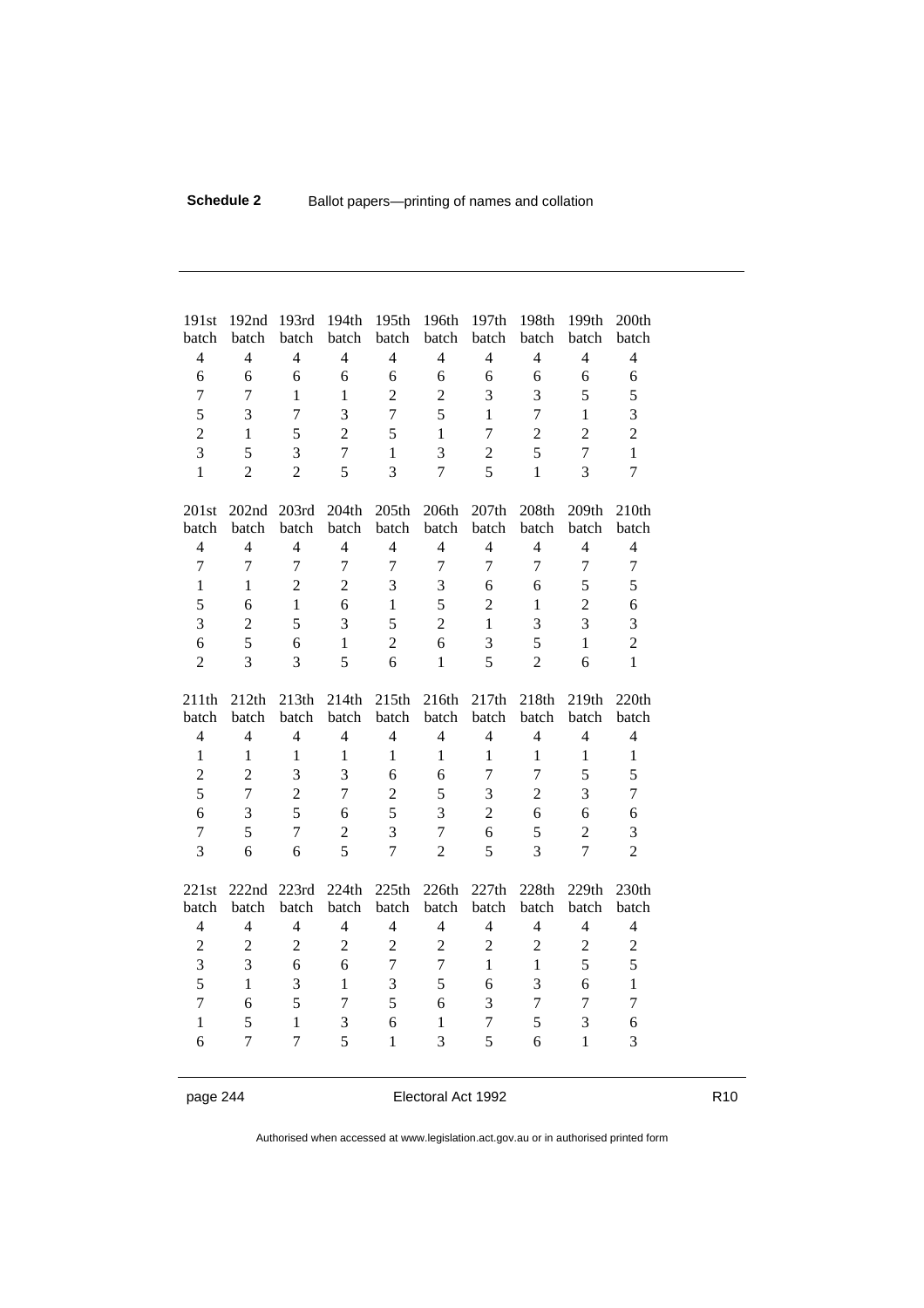| 231st          | 232nd             | 233rd          | 234th          | 235th          | 236th          | 237th          | 238th          | 239th          | 240th          |  |
|----------------|-------------------|----------------|----------------|----------------|----------------|----------------|----------------|----------------|----------------|--|
| batch          | batch             | batch          | batch          | batch          | batch          | batch          | batch          | batch          | batch          |  |
| $\overline{4}$ | $\overline{4}$    | $\overline{4}$ | $\overline{4}$ | $\overline{4}$ | $\overline{4}$ | $\overline{4}$ | $\overline{4}$ | $\overline{4}$ | $\overline{4}$ |  |
| 3              | 3                 | 3              | 3              | 3              | 3              | 3              | 3              | 3              | 3              |  |
| 6              | 6                 | $\overline{7}$ | $\overline{7}$ | 1              | $\mathbf{1}$   | $\overline{2}$ | $\overline{2}$ | 5              | 5              |  |
| 5              | $\overline{2}$    | 6              | $\overline{2}$ | 6              | 5              | $\overline{7}$ | 6              | $\overline{7}$ | $\overline{2}$ |  |
| $\mathbf{1}$   | $\overline{7}$    | 5              | $\mathbf{1}$   | 5              | $\overline{7}$ | 6              | 1              | 1              | $\mathbf{1}$   |  |
| $\overline{2}$ | 5                 | $\overline{2}$ | 6              | 7              | $\overline{2}$ | $\mathbf{1}$   | 5              | 6              | $\overline{7}$ |  |
| $\overline{7}$ | $\mathbf{1}$      | 1              | 5              | $\overline{2}$ | 6              | 5              | $\overline{7}$ | $\overline{2}$ | 6              |  |
| 241st          | 242nd             | 243rd          | 244th          | 245th          | 246th          | 247th          | 248th          | 249th          | 250th          |  |
| batch          | batch             | batch          | batch          | batch          | batch          | batch          | batch          | batch          | batch          |  |
| 5              | 5                 | 5              | 5              | 5              | 5              | 5              | 5              | 5              | 5              |  |
| 6              | 6                 | 6              | 6              | 6              | 6              | 6              | 6              | 6              | 6              |  |
| $\overline{7}$ | $\overline{7}$    | 1              | $\mathbf{1}$   | $\overline{2}$ | $\overline{2}$ | 3              | 3              | 4              | $\overline{4}$ |  |
| $\mathbf{1}$   | 3                 | $\overline{2}$ | $\overline{4}$ | 3              | $\overline{7}$ | $\overline{4}$ | $\mathbf{1}$   | $\overline{7}$ | $\sqrt{2}$     |  |
| $\overline{2}$ | $\overline{4}$    | 3              | $\overline{7}$ | $\overline{4}$ | $\mathbf{1}$   | $\overline{7}$ | $\overline{2}$ | 1              | 3              |  |
| 3              | 1                 | $\overline{4}$ | $\overline{2}$ | $\overline{7}$ | 3              | $\mathbf{1}$   | $\overline{4}$ | $\overline{2}$ | $\overline{7}$ |  |
| $\overline{4}$ | $\overline{2}$    | $\overline{7}$ | $\overline{3}$ | 1              | $\overline{4}$ | $\overline{2}$ | $\overline{7}$ | 3              | 1              |  |
| 251st          | 252nd             | 253rd          | 254th          | 255th          | 256th          | 257th          | 258th          | 259th          | 260th          |  |
| batch          | batch             | batch          | batch          | batch          | batch          | batch          | batch          | batch          | batch          |  |
| 5              | 5                 | 5              | 5              | 5              | 5              | 5              | 5              | 5              | 5              |  |
| $\overline{7}$ | $\overline{7}$    | $\overline{7}$ | $\overline{7}$ | $\overline{7}$ | $\overline{7}$ | $\overline{7}$ | $\overline{7}$ | $\overline{7}$ | $\overline{7}$ |  |
| $\mathbf{1}$   | $\mathbf{1}$      | $\overline{2}$ | $\overline{2}$ | 3              | 3              | $\overline{4}$ | $\overline{4}$ | 6              | 6              |  |
| 6              | $\overline{4}$    | $\mathbf{1}$   | $\overline{4}$ | 1              | 6              | $\overline{2}$ | 1              | $\overline{2}$ | $\overline{4}$ |  |
| 3              | $\overline{2}$    | 6              | 3              | 6              | $\overline{2}$ | 1              | 3              | 3              | 3              |  |
| $\overline{4}$ | 6                 | 4              | $\mathbf{1}$   | $\overline{2}$ | $\overline{4}$ | 3              | 6              | $\mathbf{1}$   | $\overline{2}$ |  |
| $\overline{2}$ | 3                 | 3              | 6              | $\overline{4}$ | 1              | 6              | $\overline{2}$ | $\overline{4}$ | $\mathbf{1}$   |  |
| 261st          | 262 <sub>nd</sub> | 263rd          | 264th          | 265th          | 266th          | 267th          | 268th          | 269th          | 270th          |  |
| batch          | batch             | batch          | batch          | batch          | batch          | batch          | batch          | batch          | batch          |  |
| 5              | 5                 | 5              | 5              | 5              | 5              | 5              | 5              | 5              | 5              |  |
| $\mathbf{1}$   | 1                 | 1              | $\mathbf{1}$   | $\mathbf{1}$   | $\mathbf{1}$   | $\mathbf{1}$   | $\mathbf{1}$   | 1              | $\mathbf{1}$   |  |
| $\overline{2}$ | $\overline{2}$    | 3              | 3              | 4              | $\overline{4}$ | $\overline{7}$ | $\overline{7}$ | 6              | 6              |  |
| 6              | $\overline{1}$    | $\overline{2}$ | $\overline{7}$ | $\overline{2}$ | 6              | 3              | $\overline{2}$ | 3              | 7              |  |
| 4              | 3                 | 6              | 4              | 6              | 3              | $\overline{2}$ | $\overline{4}$ | $\overline{4}$ | $\overline{4}$ |  |
| 7              | 6                 | $\overline{7}$ | $\overline{2}$ | 3              | $\overline{7}$ | $\overline{4}$ | 6              | $\overline{2}$ | 3              |  |
| 3              | $\overline{4}$    | $\overline{4}$ | 6              | $\overline{7}$ | $\overline{2}$ | 6              | $\overline{3}$ | $\overline{7}$ | $\overline{2}$ |  |

R10 **Electoral Act 1992 page 245**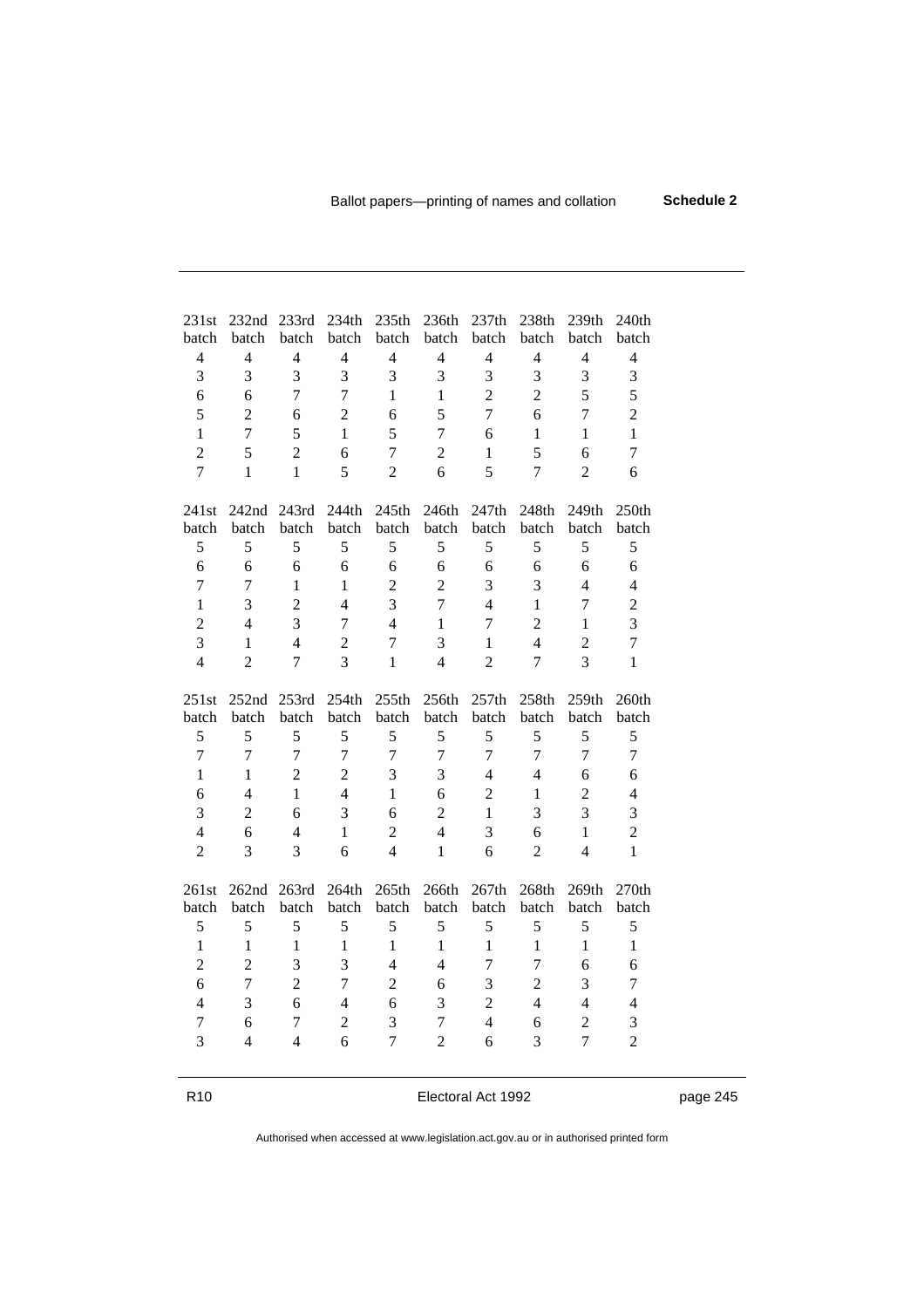| 271st          | 272nd          | 273rd          | 274th          | 275th          | 276th          | 277th          | 278th          | 279th          | 280th          |
|----------------|----------------|----------------|----------------|----------------|----------------|----------------|----------------|----------------|----------------|
| batch          | batch          | batch          | batch          | batch          | batch          | batch          | batch          | batch          | batch          |
| 5              | 5              | 5              | 5              | 5              | 5              | 5              | 5              | 5              | 5              |
| $\overline{2}$ | $\overline{2}$ | $\overline{2}$ | $\overline{2}$ | $\overline{2}$ | $\overline{2}$ | $\overline{2}$ | $\overline{2}$ | $\overline{2}$ | $\overline{2}$ |
| 3              | 3              | $\overline{4}$ | $\overline{4}$ | $\overline{1}$ | $\overline{7}$ | $\mathbf{1}$   | $\mathbf{1}$   | 6              | 6              |
| 6              | 1              | 3              | $\mathbf{1}$   | $\overline{3}$ | 6              | $\overline{4}$ | $\overline{3}$ | $\overline{4}$ | 1              |
| $\overline{7}$ | $\overline{4}$ | 6              | $\overline{7}$ | 6              | 4              | 3              | $\overline{7}$ | $\overline{7}$ | $\overline{7}$ |
| $\mathbf{1}$   | 6              | 1              | 3              | $\overline{4}$ | 1              | $\overline{7}$ | 6              | 3              | 4              |
| $\overline{4}$ | $\overline{7}$ | $\overline{7}$ | 6              | 1              | 3              | 6              | $\overline{4}$ | $\mathbf{1}$   | 3              |
| 281st          | 282nd          | 283rd          | 284th          | 285th          | 286th          | 287th          | 288th          | 289th          | 290th          |
| batch          | batch          | batch          | batch          | batch          | batch          | batch          | batch          | batch          | batch          |
| 5              | 5              | 5              | 5              | 5              | 5              | 5              | 5              | 5              | 5              |
| 3              | 3              | 3              | 3              | 3              | 3              | 3              | 3              | 3              | 3              |
| $\overline{4}$ | $\overline{4}$ | $\overline{7}$ | $\overline{7}$ | $\mathbf{1}$   | $\mathbf{1}$   | $\overline{2}$ | $\overline{2}$ | 6              | 6              |
| 6              | $\overline{2}$ | $\overline{4}$ | $\overline{2}$ | $\overline{4}$ | 6              | $\overline{7}$ | $\overline{4}$ | $\overline{7}$ | $\overline{2}$ |
| $\mathbf{1}$   | $\overline{7}$ | 6              | $\mathbf{1}$   | 6              | 7              | $\overline{4}$ | $\mathbf{1}$   | $\mathbf{1}$   | $\mathbf{1}$   |
| $\overline{2}$ | 6              | $\overline{2}$ | $\overline{4}$ | $\overline{7}$ | $\overline{2}$ | 1              | 6              | $\overline{4}$ | $\overline{7}$ |
| $\overline{7}$ | 1              | $\mathbf{1}$   | 6              | $\overline{2}$ | $\overline{4}$ | 6              | $\overline{7}$ | $\overline{2}$ | 4              |
| 291st          | 292nd          | 293rd          | 294th          | 295th          | 296th          | 297th          | 298th          | 299th          | 300th          |
| batch          | batch          | batch          | batch          | batch          | batch          | batch          | batch          | batch          | batch          |
| 5              | 5              | 5              | 5              | 5              | 5              | 5              | 5              | 5              | 5              |
| $\overline{4}$ | $\overline{4}$ | $\overline{4}$ | $\overline{4}$ | $\overline{4}$ | $\overline{4}$ | $\overline{4}$ | $\overline{4}$ | $\overline{4}$ | $\overline{4}$ |
| $\overline{7}$ | $\overline{7}$ | 1              | $\mathbf{1}$   | $\overline{2}$ | $\overline{2}$ | 3              | 3              | 6              | 6              |
| 6              | 3              | $\overline{7}$ | 3              | $\overline{7}$ | 6              | 1              | $\overline{7}$ | $\mathbf{1}$   | 3              |
| $\overline{2}$ | 1              | 6              | $\overline{2}$ | 6              | 1              | $\overline{7}$ | $\overline{2}$ | $\overline{2}$ | $\overline{2}$ |
| $\overline{3}$ | 6              | 3              | $\overline{7}$ | $\mathbf{1}$   | 3              | $\overline{2}$ | 6              | $\overline{7}$ | $\mathbf{1}$   |
| $\mathbf{1}$   | $\overline{2}$ | $\overline{2}$ | 6              | $\overline{3}$ | $\overline{7}$ | 6              | $\mathbf{1}$   | $\overline{3}$ | $\overline{7}$ |
| 301st          | 302nd          | 303rd          | 304th          | 305th          | 306th          | 307th          | 308th          | 309th          | 310th          |
| batch          | batch          | batch          | batch          | batch          | batch          | batch          | batch          | batch          | batch          |
| 6              | 6              | 6              | 6              | 6              | 6              | 6              | 6              | 6              | 6              |
| $\overline{7}$ | $\overline{7}$ | $\overline{7}$ | $\overline{7}$ | $\overline{7}$ | $\overline{7}$ | $\overline{7}$ | $\overline{7}$ | $\overline{7}$ | 7              |
| $\mathbf{1}$   | 1              | $\overline{2}$ | $\overline{2}$ | 3              | 3              | $\overline{4}$ | $\overline{4}$ | 5              | 5              |
| $\overline{2}$ | $\overline{4}$ | 3              | 5              | $\overline{4}$ | 1              | 5              | $\overline{2}$ | $\mathbf{1}$   | 3              |
| 3              | 5              | $\overline{4}$ | $\mathbf{1}$   | 5              | $\overline{2}$ | 1              | 3              | $\overline{2}$ | $\overline{4}$ |
| $\overline{4}$ | $\overline{2}$ | 5              | 3              | 1              | $\overline{4}$ | $\overline{2}$ | 5              | 3              | $\mathbf{1}$   |
| 5              | 3              | $\mathbf{1}$   | $\overline{4}$ | $\overline{2}$ | 5              | 3              | $\mathbf{1}$   | $\overline{4}$ | $\overline{2}$ |

page 246 **Electoral Act 1992** R10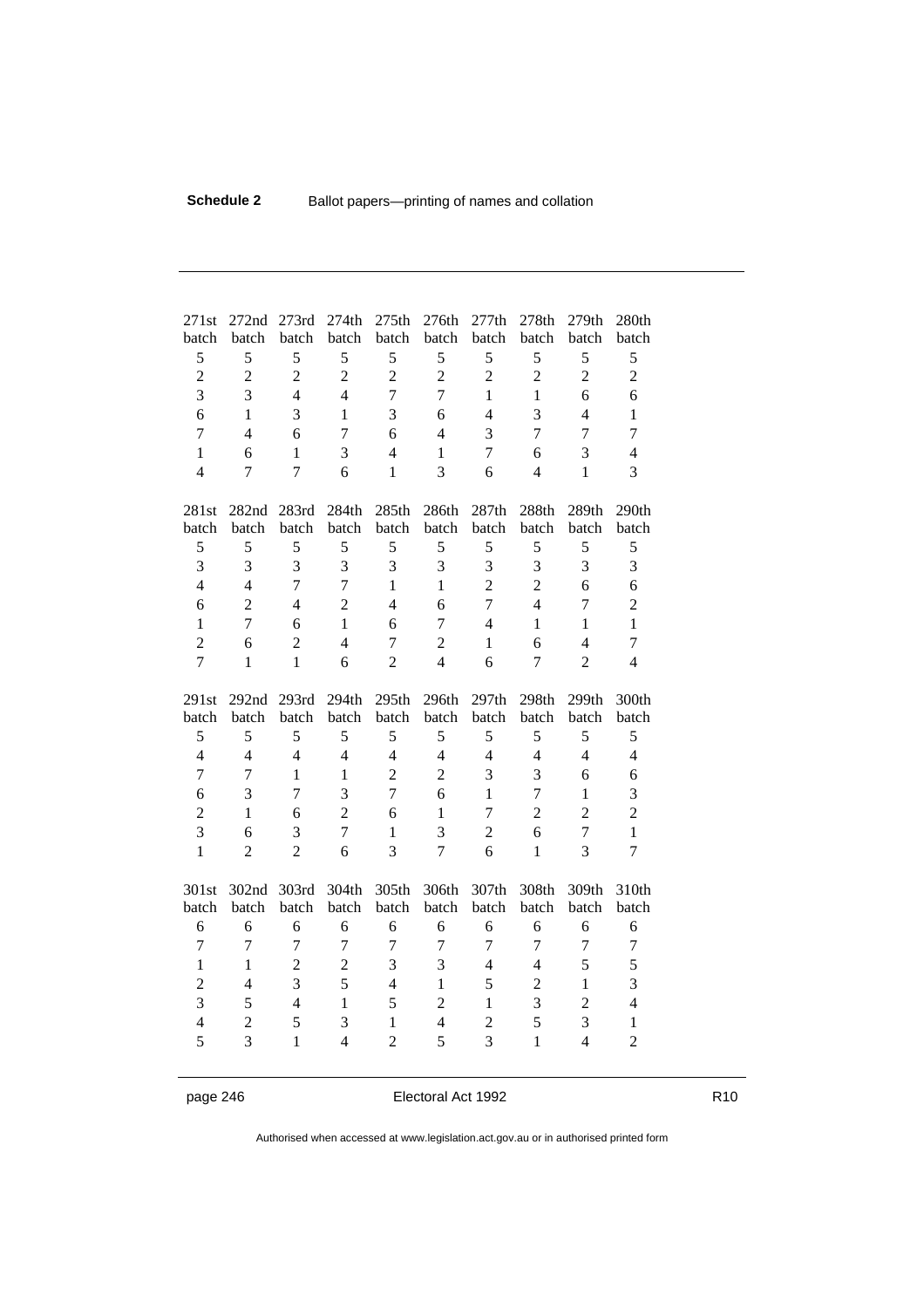| 311th<br>batch    | 312th<br>batch<br>6              | 313th<br>batch<br>6 | 314th<br>batch<br>6 | 315th<br>batch    | 316th<br>batch<br>6              | 317th<br>batch<br>6              | 318th<br>batch<br>6            | 319th<br>batch<br>6 | 320th<br>batch<br>6 |
|-------------------|----------------------------------|---------------------|---------------------|-------------------|----------------------------------|----------------------------------|--------------------------------|---------------------|---------------------|
| 6<br>$\mathbf{1}$ | $\mathbf{1}$                     | $\mathbf{1}$        | $\mathbf{1}$        | 6<br>$\mathbf{1}$ | $\mathbf{1}$                     | 1                                | $\mathbf{1}$                   | $\mathbf{1}$        | 1                   |
|                   |                                  |                     |                     |                   |                                  | 5                                |                                | $\overline{7}$      | $\overline{7}$      |
| $\overline{2}$    | $\overline{2}$<br>5              | 3                   | 3                   | $\overline{4}$    | $\overline{4}$<br>$\overline{7}$ |                                  | 5                              |                     |                     |
| $\overline{7}$    |                                  | $\overline{2}$      | 5                   | $\overline{2}$    |                                  | 3                                | $\overline{2}$                 | 3                   | 5                   |
| $\overline{4}$    | $\overline{3}$                   | $\overline{7}$      | $\overline{4}$      | $\overline{7}$    | 3                                | $\overline{2}$                   | $\overline{4}$                 | 4                   | 4                   |
| 5                 | $\overline{7}$                   | 5                   | $\overline{2}$      | 3                 | 5                                | $\overline{4}$                   | $\overline{1}$                 | $\overline{2}$      | 3                   |
| $\overline{3}$    | $\overline{4}$                   | $\overline{4}$      | $\overline{7}$      | 5                 | $\overline{2}$                   | $\overline{7}$                   | 3                              | 5                   | $\overline{2}$      |
| 321st             | 322nd                            | 323rd               | 324th               | 325th             | 326th                            | 327th                            | 328th                          | 329th               | 330th               |
| batch             | batch                            | batch               | batch               | batch             | batch                            | batch                            | batch                          | batch               | batch               |
| 6                 | 6                                | 6                   | 6                   | 6                 | 6                                | 6                                | 6                              | 6                   | 6                   |
| $\overline{2}$    | $\overline{2}$                   | $\overline{2}$      | $\overline{2}$      | $\overline{2}$    | $\overline{2}$                   | $\overline{2}$                   | $\overline{2}$                 | $\overline{2}$      | $\sqrt{2}$          |
| 3                 | 3                                | $\overline{4}$      | $\overline{4}$      | 5                 | 5                                | 1                                | $\mathbf{1}$                   | $\overline{7}$      | $\overline{7}$      |
| $\overline{7}$    | $\mathbf{1}$                     | 3                   | $\mathbf{1}$        | 3                 | $\overline{7}$                   | $\overline{4}$                   | 3                              | $\overline{4}$      | 1                   |
| 5                 | $\overline{4}$                   | $\overline{7}$      | 5                   | $\overline{7}$    | $\overline{4}$                   | 3                                | 5                              | 5                   | 5                   |
| 1                 | $\overline{7}$                   | $\mathbf{1}$        | 3                   | $\overline{4}$    | $\mathbf{1}$                     | 5                                | $\overline{7}$                 | 3                   | $\overline{4}$      |
| $\overline{4}$    | 5                                | 5                   | $\overline{7}$      | 1                 | 3                                | $\overline{7}$                   | $\overline{4}$                 | $\mathbf{1}$        | 3                   |
|                   |                                  |                     |                     |                   |                                  |                                  |                                |                     |                     |
| 331st<br>batch    | 332nd<br>batch                   | 333rd<br>batch      | 334th<br>batch      | 335th<br>batch    | 336th<br>batch                   | 337th<br>batch                   | 338th<br>batch                 | 339th<br>batch      | 340th<br>batch      |
| 6                 | 6                                | 6                   | 6                   | 6                 | 6                                | 6                                | 6                              | 6                   | 6                   |
| 3                 | 3                                | 3                   | 3                   | 3                 | 3                                | 3                                | 3                              | 3                   | 3                   |
| $\overline{4}$    | $\overline{4}$                   | 5                   | 5                   | 1                 | 1                                | $\overline{2}$                   | $\overline{2}$                 | $\overline{7}$      | $\overline{7}$      |
| $\overline{7}$    | $\overline{2}$                   | $\overline{4}$      | $\overline{2}$      | $\overline{4}$    | $\overline{1}$                   | 5                                | $\overline{4}$                 | 5                   | $\overline{2}$      |
| $\mathbf{1}$      | 5                                | $\overline{7}$      | $\mathbf{1}$        | 7                 | 5                                | $\overline{4}$                   | 1                              | $\mathbf{1}$        | $\mathbf{1}$        |
| $\overline{2}$    | $\overline{7}$                   | $\overline{2}$      | $\overline{4}$      | 5                 | $\overline{2}$                   | $\mathbf{1}$                     | $\overline{7}$                 | $\overline{4}$      | 5                   |
| 5                 | 1                                | $\mathbf{1}$        | $\overline{7}$      | $\overline{2}$    | $\overline{4}$                   | $\overline{7}$                   | 5                              | $\overline{2}$      | $\overline{4}$      |
|                   |                                  |                     |                     |                   |                                  |                                  |                                |                     |                     |
| 341st             | 342nd                            | 343rd               | 344th               | 345th             | 346th                            | 347th                            | 348th                          | 349th               | 350th               |
| batch             | batch                            | batch               | batch               | batch             | batch                            | batch                            | batch                          | batch               | batch               |
| 6                 | 6<br>4                           | 6                   | 6                   | 6                 | 6                                | 6                                | 6                              | 6                   | 6                   |
| 4                 |                                  | 4                   | $\overline{4}$      | $\overline{4}$    | $\overline{4}$                   | $\overline{4}$                   | 4                              | 4                   | 4                   |
| 5                 | 5                                | 1                   | $\mathbf{1}$        | $\overline{2}$    | $\overline{2}$                   | $\overline{3}$                   | 3                              | $\overline{7}$      | $\overline{7}$      |
| 7                 | 3                                | 5                   | 3                   | 5                 | $\overline{7}$                   | $\mathbf{1}$                     | 5                              | $\mathbf{1}$        | 3                   |
| $\overline{2}$    | $\mathbf{1}$                     | $\overline{7}$      | $\overline{2}$      | $\overline{7}$    | $\mathbf{1}$                     | 5                                | $\overline{2}$                 | $\overline{2}$      | $\overline{2}$      |
| 3<br>$\mathbf{1}$ | $\overline{7}$<br>$\overline{2}$ | 3<br>$\overline{2}$ | 5<br>$\overline{7}$ | 1<br>3            | 3<br>5                           | $\overline{2}$<br>$\overline{7}$ | $\overline{7}$<br>$\mathbf{1}$ | 5<br>3              | $\mathbf{1}$<br>5   |

R10 **Electoral Act 1992 page 247**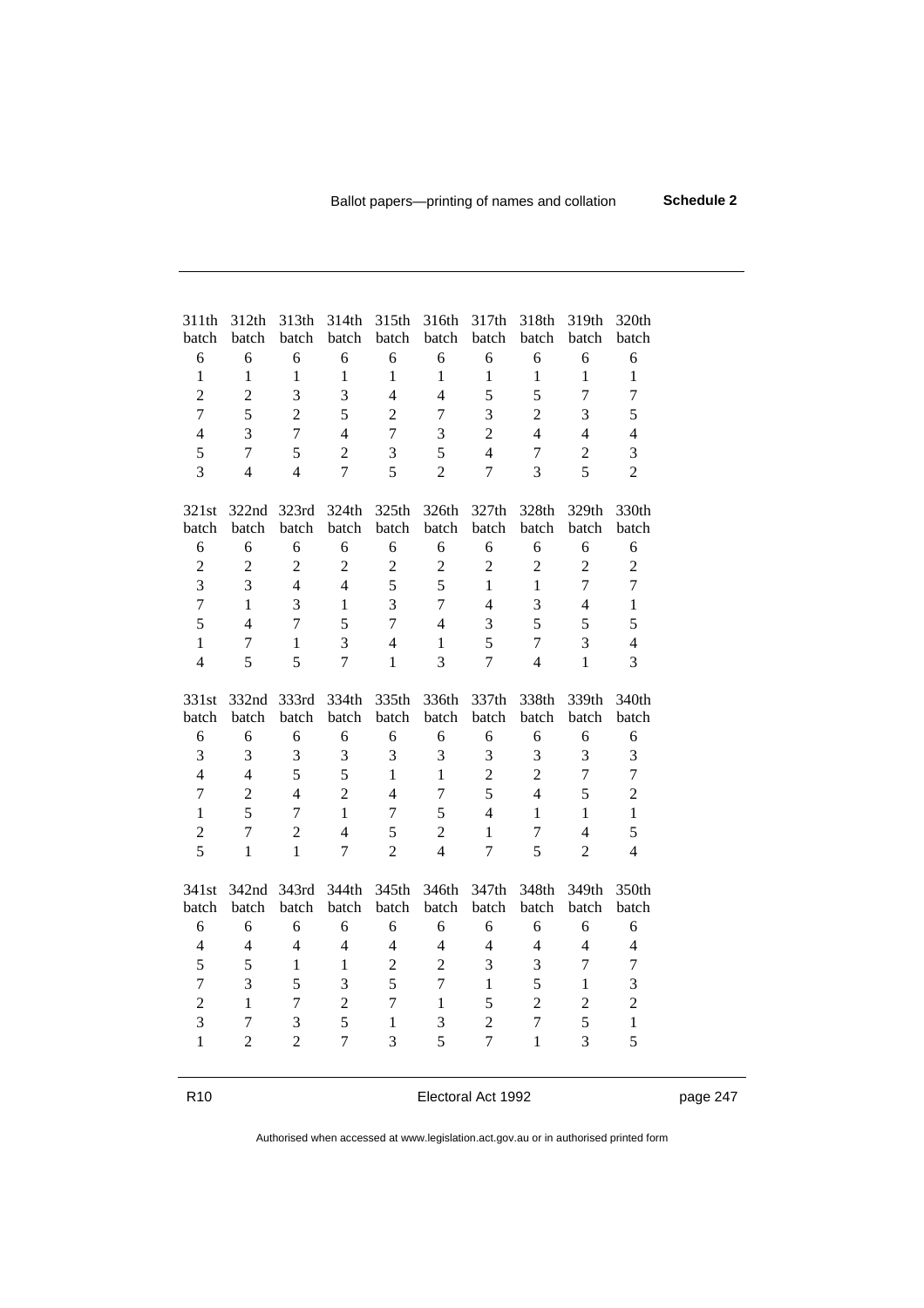| 351st                                 | 352nd          | 353rd          | 354th          | 355th          | 356th          | 357th          | 358th          | 359th          | 360th          |
|---------------------------------------|----------------|----------------|----------------|----------------|----------------|----------------|----------------|----------------|----------------|
| batch                                 | batch          | batch          | batch          | batch          | batch          | batch          | batch          | batch          | batch          |
| 6                                     | 6              | 6              | 6              | 6              | 6              | 6              | 6              | 6              | 6              |
| 5                                     | 5              | 5              | 5              | 5              | 5              | 5              | 5              | 5              | 5              |
| $\mathbf{1}$                          | $\mathbf{1}$   | $\overline{2}$ | $\overline{2}$ | 3              | 3              | $\overline{4}$ | $\overline{4}$ | $\overline{7}$ | $\overline{7}$ |
| $\overline{1}$                        | $\overline{4}$ | $\mathbf{1}$   | $\overline{4}$ | $\mathbf{1}$   | $\overline{7}$ | $\overline{2}$ | $\mathbf{1}$   | $\overline{2}$ | $\overline{4}$ |
| 3                                     | $\overline{2}$ | $\overline{7}$ | $\overline{3}$ | $\overline{7}$ | $\overline{2}$ | $\mathbf{1}$   | 3              | 3              | 3              |
| $\overline{4}$                        | $\overline{7}$ | $\overline{4}$ | $\mathbf{1}$   | $\overline{2}$ | $\overline{4}$ | 3              | $\overline{7}$ | $\mathbf{1}$   | $\overline{2}$ |
| $\overline{2}$                        | 3              | 3              | $\overline{7}$ | $\overline{4}$ | $\mathbf{1}$   | $\overline{7}$ | $\overline{2}$ | $\overline{4}$ | $\mathbf{1}$   |
| 361st                                 | 362nd          | 363rd          | 364th          | 365th          | 366th          | 367th          | 368th          | 369th          | 370th          |
| batch                                 | batch          | batch          | batch          | batch          | batch          | batch          | batch          | batch          | batch          |
| $\overline{7}$                        | $\overline{7}$ | 7              | $\overline{7}$ | $\overline{7}$ | $\overline{7}$ | $\overline{7}$ | $\overline{7}$ | $\overline{1}$ | $\overline{7}$ |
| $\mathbf{1}$                          | $\mathbf{1}$   | $\mathbf{1}$   | 1              | $\mathbf{1}$   | $\mathbf{1}$   | $\mathbf{1}$   | $\mathbf{1}$   | $\mathbf{1}$   | $\mathbf{1}$   |
| $\overline{2}$                        | $\overline{2}$ | $\overline{3}$ | 3              | $\overline{4}$ | $\overline{4}$ | 5              | 5              | 6              | 6              |
| 3                                     | 5              | $\overline{4}$ | 6              | 5              | $\overline{2}$ | 6              | 3              | $\overline{2}$ | 4              |
| $\overline{4}$                        | 6              | 5              | $\overline{2}$ | 6              | 3              | $\overline{2}$ | $\overline{4}$ | 3              | 5              |
| 5                                     | 3              | 6              | 4              | $\overline{2}$ | 5              | 3              | 6              | $\overline{4}$ | $\overline{2}$ |
| 6                                     | $\overline{4}$ | $\overline{2}$ | 5              | 3              | 6              | $\overline{4}$ | $\overline{2}$ | 5              | 3              |
| 371st                                 | 372nd          | 373rd          | 374th          | 375th          | 376th          | 377th          | 378th          | 379th          | 380th          |
| batch                                 | batch          | batch          | batch          | batch          | batch          | batch          | batch          | batch          | batch          |
| $\overline{7}$                        | $\overline{7}$ | $\overline{7}$ | $\overline{7}$ | $\overline{7}$ | $\overline{7}$ | $\overline{1}$ | $\overline{7}$ | $\overline{7}$ | $\overline{7}$ |
| $\overline{2}$                        | $\overline{2}$ | $\overline{2}$ | $\overline{2}$ | $\overline{2}$ | $\overline{2}$ | $\overline{2}$ | $\overline{2}$ | $\overline{2}$ | $\overline{2}$ |
| 3                                     | 3              | $\overline{4}$ | $\overline{4}$ | 5              | 5              | 6              | 6              | $\mathbf{1}$   | 1              |
| $\mathbf{1}$                          | 6              | 3              | 6              | $\overline{3}$ | 1              | $\overline{4}$ | 3              | 4              | 6              |
| 5                                     | $\overline{4}$ | 1              | 5              | $\mathbf{1}$   | $\overline{4}$ | 3              | 5              | 5              | 5              |
| 6                                     | 1              | 6              | 3              | $\overline{4}$ | 6              | 5              | $\mathbf{1}$   | 3              | 4              |
| $\overline{4}$                        | 5              | 5              | 1              | 6              | 3              | $\mathbf{1}$   | $\overline{4}$ | 6              | 3              |
| 381st<br>batch<br>$\overline{7}$<br>3 | 382nd<br>batch | 383rd<br>batch | 384th<br>batch | 385th<br>batch | 386th<br>batch | 387th<br>batch | 388th<br>batch | 389th<br>batch | 390th<br>batch |

page 248 **Electoral Act 1992** R10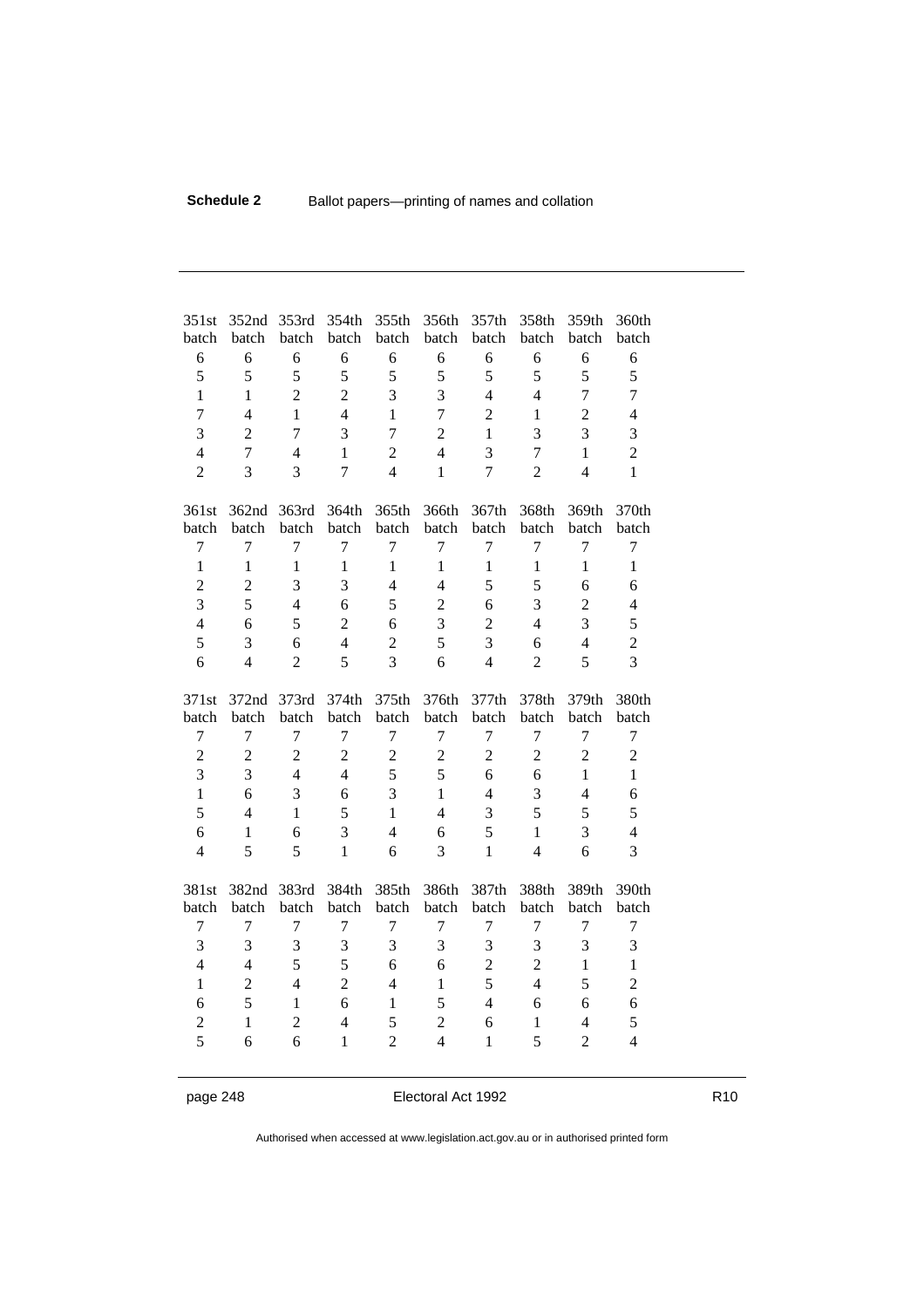| 391st          | 392nd          | 393rd          | 394th          | 395th          | 396th          | 397th          | 398th          | 399th          | 400th          |
|----------------|----------------|----------------|----------------|----------------|----------------|----------------|----------------|----------------|----------------|
| batch          | batch          | batch          | batch          | batch          | batch          | batch          | batch          | batch          | batch          |
| 7              | $\overline{7}$ | 7              | 7              | 7              | 7              | 7              | 7              | $\overline{7}$ | 7              |
| 4              | 4              | 4              | $\overline{4}$ | $\overline{4}$ | 4              | 4              | 4              | 4              | 4              |
| 5              | 5              | 6              | 6              | $\overline{2}$ | $\overline{2}$ | 3              | 3              | 1              | 1              |
| 1              | 3              | 5              | 3              | 5              | 1              | 6              | 5              | 6              | 3              |
| $\overline{2}$ | 6              | 1              | $\overline{2}$ | 1              | 6              | 5              | $\overline{2}$ | $\overline{2}$ | $\overline{2}$ |
| 3              | 1              | 3              | 5              | 6              | 3              | $\overline{2}$ | $\mathbf{1}$   | 5              | 6              |
| 6              | 2              | $\overline{2}$ | $\mathbf{1}$   | 3              | 5              | 1              | 6              | 3              | 5              |
| 401st          | 402nd          | 403rd          | 404th          | 405th          | 406th          | 407th          | 408th          | 409th          | 410th          |
| batch          | batch          | batch          | batch          | batch          | batch          | batch          | batch          | batch          | batch          |
| 7              | 7              | 7              | 7              | 7              | 7              | 7              | 7              | 7              | 7              |
| 5              | 5              | 5              | 5              | 5              | 5              | 5              | 5              | 5              | 5              |
| 6              | 6              | 2              | $\overline{2}$ | 3              | 3              | 4              | 4              | 1              | $\mathbf{1}$   |
| 1              | 4              | 6              | $\overline{4}$ | 6              | 1              | 2              | 6              | $\overline{2}$ | $\overline{4}$ |
| 3              | 2              | 1              | 3              | 1              | $\overline{2}$ | 6              | 3              | 3              | 3              |
| $\overline{4}$ | $\mathbf{1}$   | 4              | 6              | $\overline{2}$ | 4              | 3              | 1              | 6              | $\overline{2}$ |
| $\overline{2}$ | 3              | 3              | 1              | $\overline{4}$ | 6              | 1              | $\overline{2}$ | 4              | 6              |
| 411th          | 412th          | 413th          | 414th          | 415th          | 416th          | 417th          | 418th          | 419th          | 420th          |
| batch          | batch          | batch          | batch          | batch          | batch          | batch          | batch          | batch          | batch          |
| 7              | $\overline{7}$ | 7              | 7              | $\overline{7}$ | 7              | 7              | 7              | 7              | 7              |
| 6              | 6              | 6              | 6              | 6              | 6              | 6              | 6              | 6              | 6              |
| $\overline{2}$ | 2              | 3              | 3              | 4              | 4              | 5              | 5              | 1              | 1              |
| $\mathbf{1}$   | 5              | $\overline{2}$ | 5              | $\overline{2}$ | 1              | 3              | $\overline{2}$ | 3              | 5              |
| 4              | 3              | $\mathbf{1}$   | $\overline{4}$ | $\mathbf{1}$   | 3              | $\overline{2}$ | 4              | 4              | 4              |
| 5              | 1              | 5              | $\overline{2}$ | 3              | 5              | 4              | 1              | $\overline{2}$ | 3              |
| 3              | 4              | 4              | 1              | 5              | 2              | 1              | 3              | 5              | $\overline{2}$ |

R10 **Electoral Act 1992 page 249**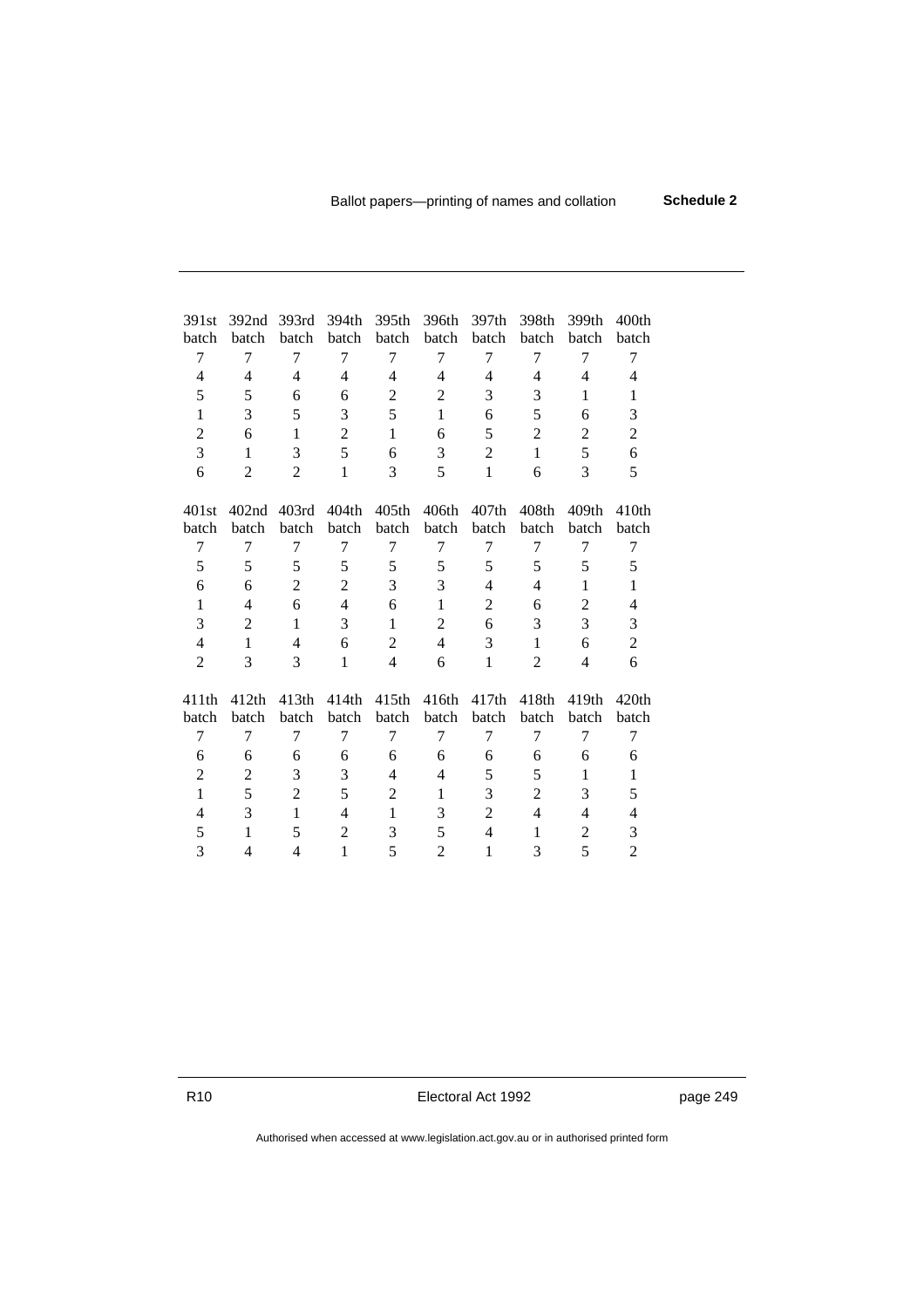# **Schedule 3 Preliminary scrutiny of declaration voting papers**

(see s 179)

1 In this schedule:

*envelope* means an envelope on which appears a declaration , in the form approved under section 340A (Approved forms) for the declaration, made by an elector for the purpose of casting a declaration vote.

- 2 The OIC of a scrutiny centre shall arrange for a preliminary scrutiny at the centre to be conducted in accordance with this schedule.
- 4 An officer shall produce—
	- (a) each set of declaration voting papers at the centre; and
	- (b) each written application for a postal vote to which any of those papers relate;

that has not been dealt with at an earlier preliminary scrutiny.

- 5 An officer shall sort the declaration voting papers to which the preliminary scrutiny relates into the following groups:
	- (a) 1 group containing papers to which clause 6 applies;
	- (b) 1 group containing the remainder.
- 6 (1) In this clause:

#### *relevant provision* means—

- (a) for a vote under section 135—section 135 (4); or
- (b) for a vote under section 136A—section 136A (8); or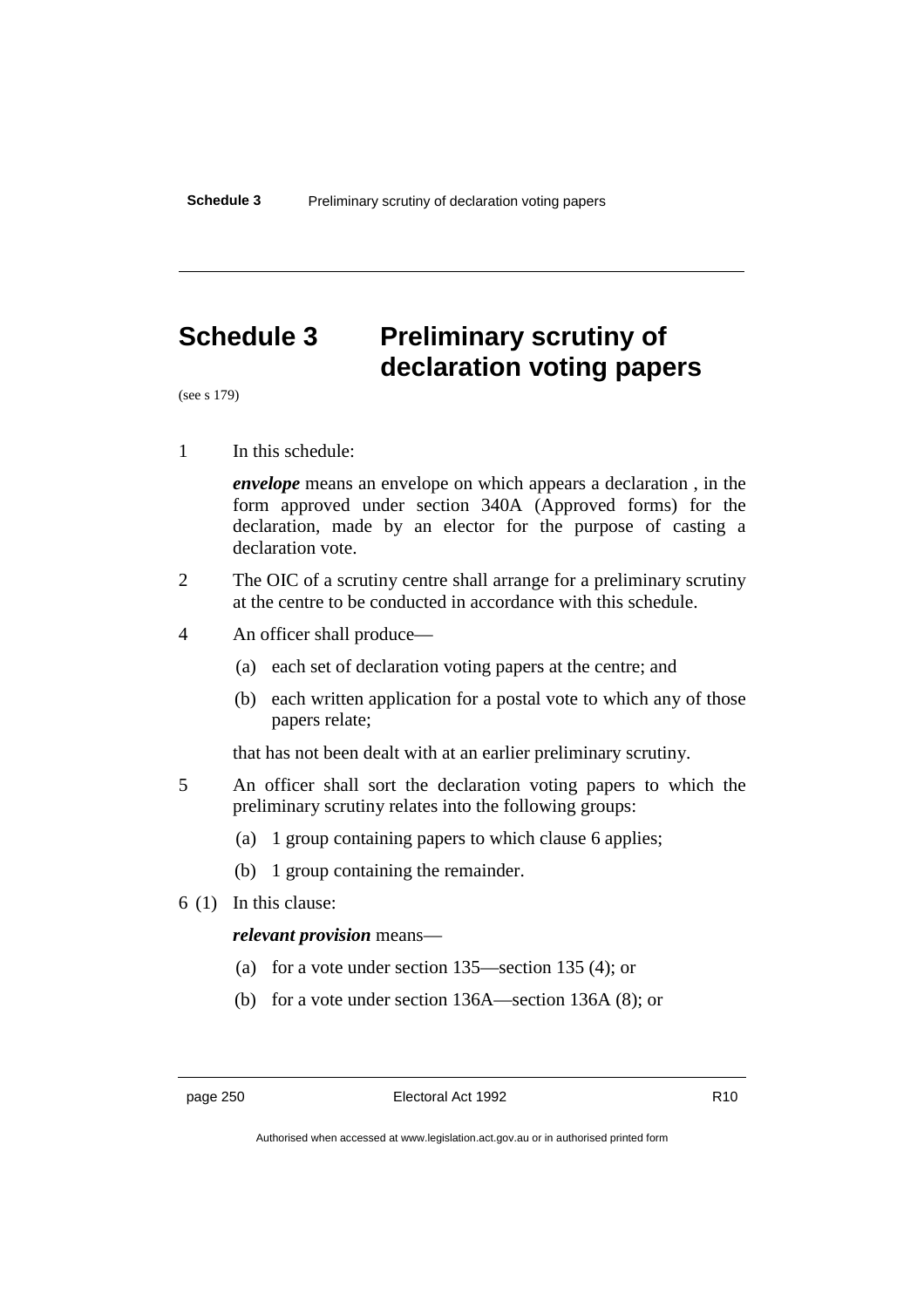- (c) for a vote under section 136B—section 135 (4) as applied by section 136B (18); or
- (d) for a vote under section 136C—section 135 (4) as applied by section 136C (8).
- (2) This clause applies to a set of declaration voting papers if the officer is satisfied that—
	- (a) the signature on the declaration is that of the elector; and
	- (b) the certificate by the witness is in accordance with the relevant provision; and
	- (c) for a postal vote if the papers were posted to the commissioner—the papers were so posted before the close of the poll; and
	- (d) for the vote of an Antarctic elector—the envelope referred to in section 176 (1) (c) is endorsed and signed by an authorised officer in accordance with that paragraph.
- (3) For subclause (2) (b), if an officer referred to in section 135 (4) omits to sign the certificate, the certificate shall nevertheless be taken to be in accordance with the relevant provision, if—
	- (a) the issue of the relevant declaration voting papers was recorded under division 10.3 or 10.4; and
	- (b) the OIC is satisfied the papers were properly issued to the elector.
- 7 An officer shall sort the declaration voting papers to which clause 6 applies into the following groups:
	- (a) 1 group containing envelopes on which appear declarations by electors enrolled for the electorate indicated in the declaration;
	- (b) 1 group containing the remainder.
- 8 An officer shall sort the remaining declaration voting papers referred to in clause 7 (b) into the following groups: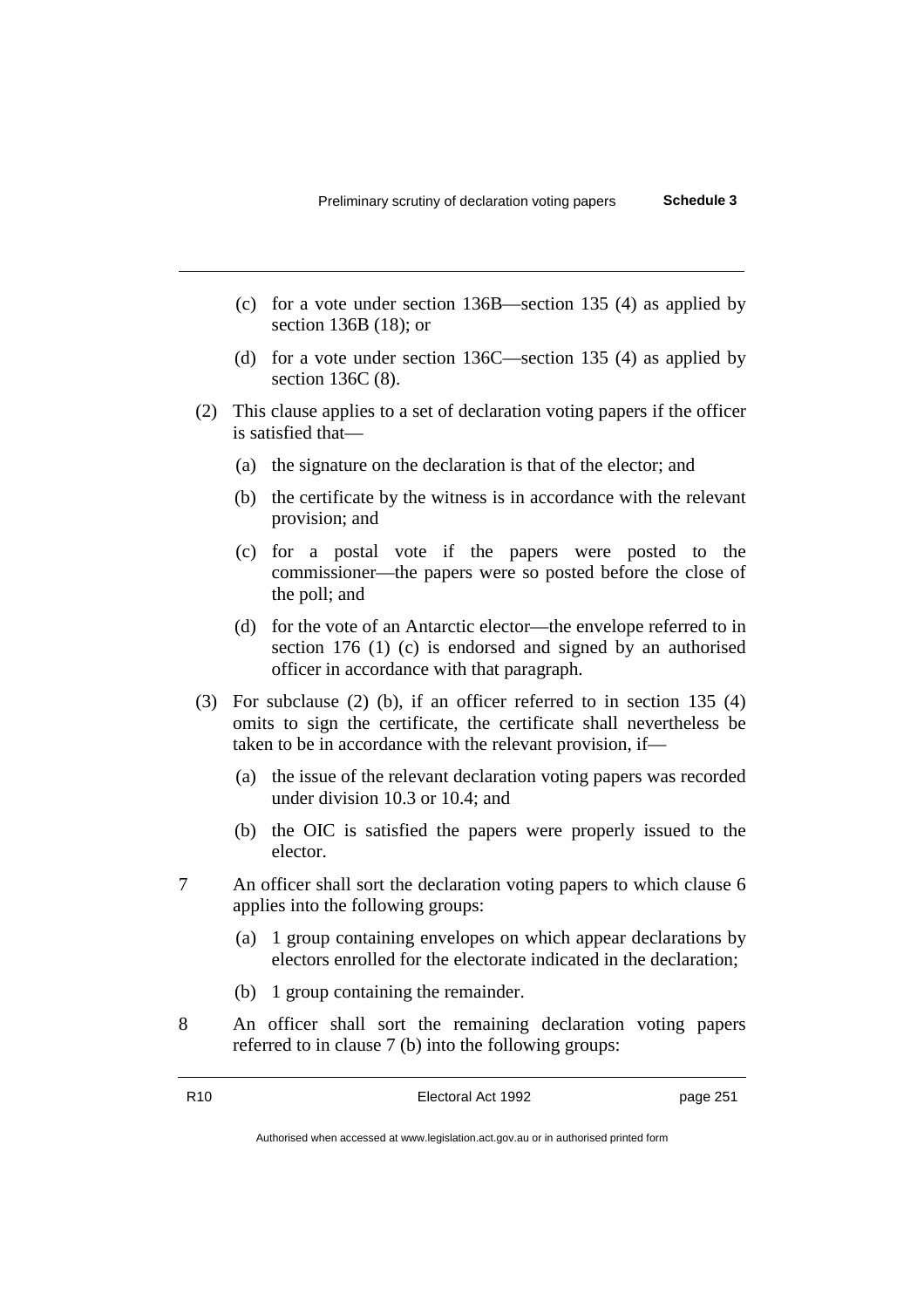- (a) 1 group containing papers to which clause 9 applies;
- (b) 1 group containing the remainder.
- 9 This clause applies to a set of declaration voting papers if the OIC is satisfied that—
	- (a) the elector who signed the declaration was, when the roll closed for the election, entitled to be enrolled; and
	- (b) the omission of the elector's name from the roll resulted from an official error.
- 10 (1) An officer shall withdraw the ballot papers from the envelopes in the groups of declaration voting papers to which clause 7 (a) or 9 applies and, without unfolding or inspecting the ballot papers or allowing any other person to do so, admit them to scrutiny under section 183.
	- (2) If 2 or more sets of papers to which clause 7 (a) or 9 applies are in the name of a particular elector—
		- (a) the OIC shall determine which set shall be dealt with in accordance with subclause (1); and
		- (b) the remaining set shall be set aside.
	- (3) The OIC shall ensure that ballot papers referred to in subclause (1) are kept in a separate sealed ballot box until they are dealt with under section 183.
	- 11 The OIC shall, in accordance with clauses 4 to 10, conduct a further scrutiny of the groups of remaining declaration voting papers to which clause 5 (b) or 8 (b) apply and, if there are any papers to which either paragraph applies after the further scrutiny, the OIC shall—
		- (a) reject them from further scrutiny; and
		- (b) seal them, together with any papers to which clause 10 (2) (b) applies, in a parcel endorsed with a description of the contents, the name of the electorate and the date.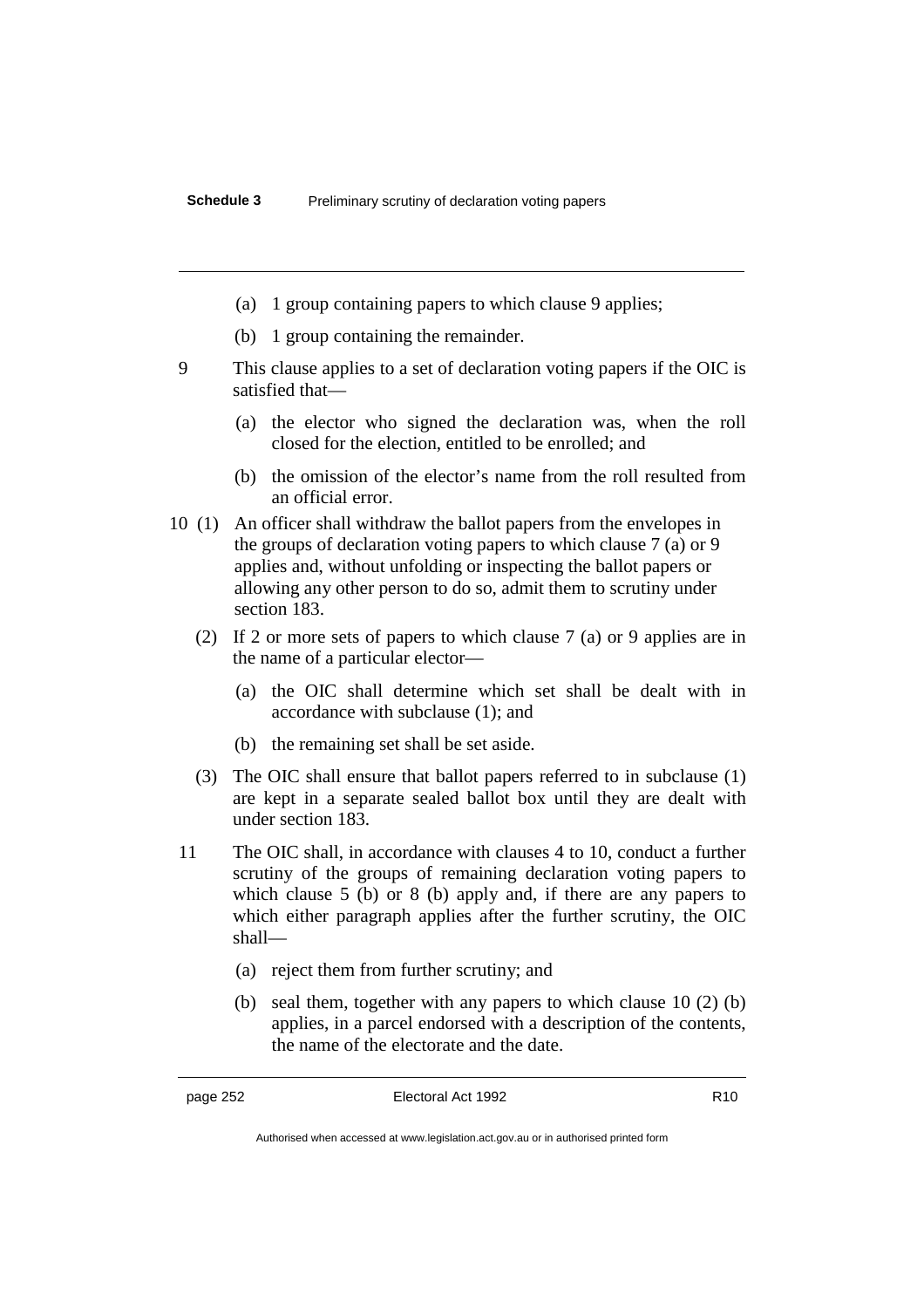# **Schedule 4 Ascertaining result of poll**

(see s 185)

# **Part 4.1 Preliminary**

# **1 Interpretation for sch 4**

(1) In this schedule:

*ballot paper* means a ballot paper that is formal under part 12.

*continuing candidate* means a candidate, other than a successful candidate, an excluded candidate or a candidate who died before polling day.

*count* means an allotment of votes under clause 3 (1), 6 (3), 9 (2) (c) or 14 (2).

*count votes*, in relation to a candidate, is the number of votes calculated as follows (any fraction being disregarded):

### $BP \times TV$

where:

*BP* means the number of ballot papers to be dealt with at a count that record the next available preference for the candidate.

*TV* means the transfer value of those ballot papers.

*excluded candidate* means a candidate excluded under clause 8.

*next available preference* means the next highest preference recorded for a continuing candidate on a ballot paper.

*quota* means the quota of an electorate for an election and is calculated as follows (any fraction being disregarded):

R10 Electoral Act 1992 page 253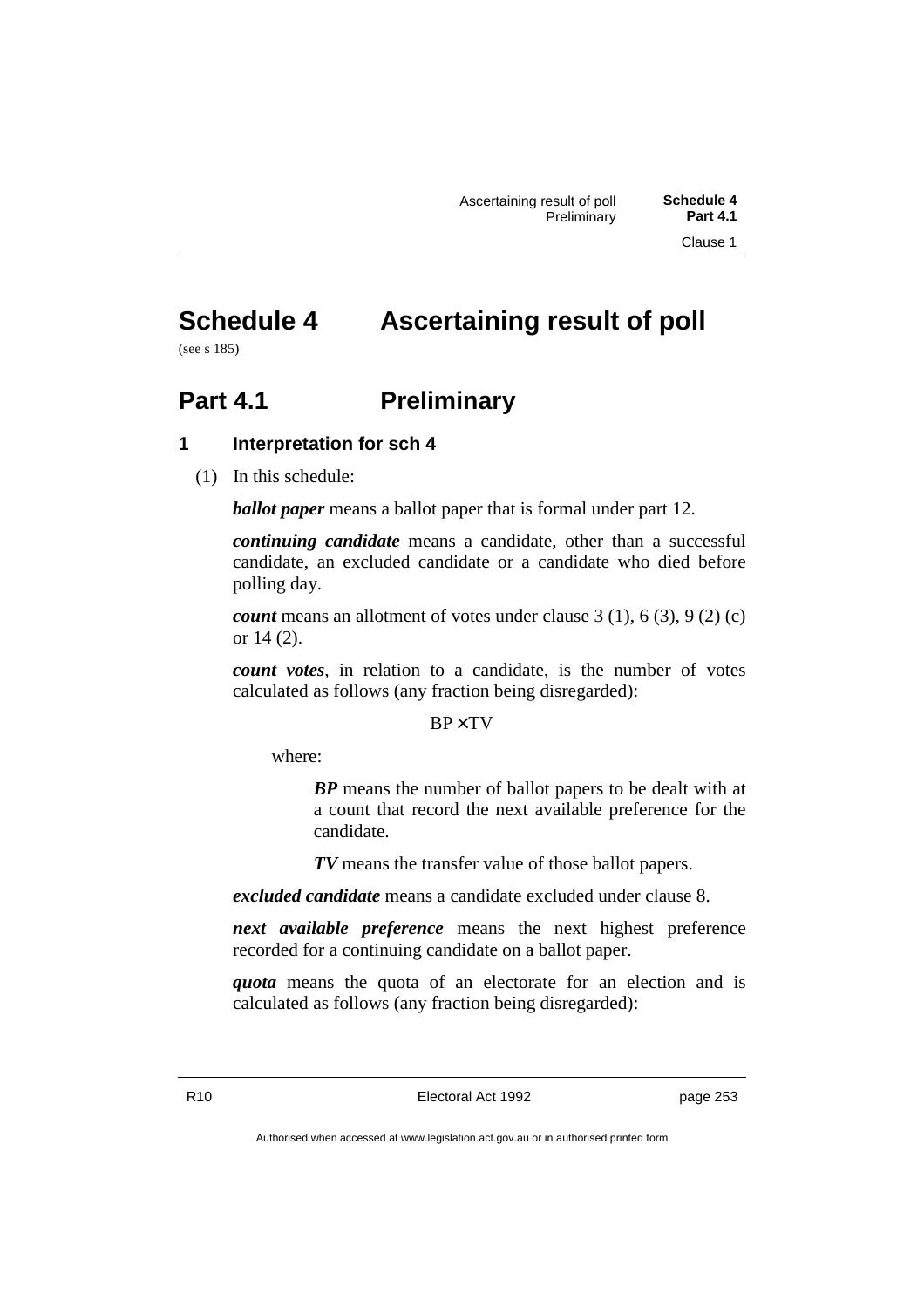**Schedule 4** Ascertaining result of poll<br>**Part 4.1** Preliminary **Preliminary** Clause 1

$$
\frac{BP}{N+1}\!+\!1
$$

where:

*BP* means the number of ballot papers for the election.

*N* means the number of positions to be filled at the election.

*successful candidate* means a candidate who is successful under clause 3, 4, 6, 9 or 14.

*surplus*, in relation to a successful candidate, means the candidate's total votes less the quota, if the resulting number of votes is 1 or greater.

*total votes*, in relation to a candidate, means the sum of all votes allotted to the candidate.

*transfer value*, in relation to a ballot paper, is—

(a) in relation to the allotment of votes from the surplus of a successful candidate—for ballot papers that specify a next available preference, subject to subclause (2), the value calculated as follows:

# CP S

where:

*S* means the surplus.

*CP* means the number of ballot papers counted for the candidate at the count at which he or she became successful and that specify a next available preference; or

- (b) in relation to the allotment of votes under clause  $9(2)$  (c)—
	- (i) for ballot papers in relation to which votes were allotted to the excluded candidate under clause 3—1; or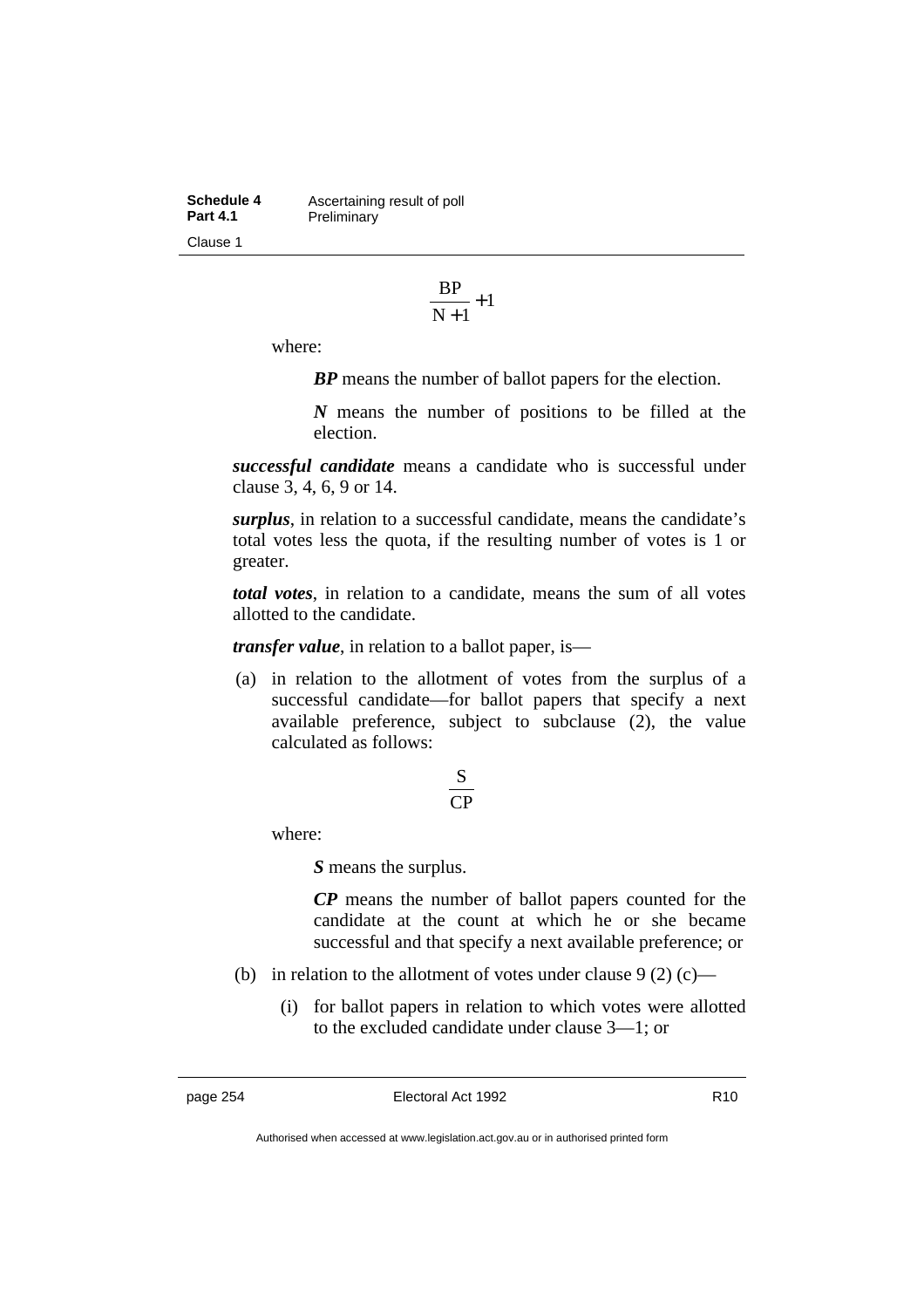| Ascertaining result of poll | <b>Schedule 4</b> |
|-----------------------------|-------------------|
| Preliminary                 | <b>Part 4.1</b>   |
|                             | Clause 2          |

- (ii) for ballot papers in relation to which count votes were allotted to the excluded candidate under clause 6 (3) or 9 (2) (c)—the transfer value of the ballot papers when counted for the purpose of that allotment.
- (2) If, but for this subclause, the transfer value of a ballot paper calculated in accordance with subsection (1), definition of *transfer value*, paragraph (a) would be greater than the transfer value of the ballot paper when counted for the successful candidate, the transfer value of that ballot paper is the lastmentioned transfer value.

# **2 Disregarding preferences**

- (1) This clause applies if effect is to be given to preferences indicated in candidate squares on a ballot paper under section 180.
- (2) If the same number is marked in 2 or more candidate squares on a ballot paper, those numbers and any greater number shall be disregarded in determining the elector's preferences.
- (3) If a number is missing from the series of consecutive whole numbers marked in the candidate squares on a ballot paper, the missing number and any greater number shall be disregarded in determining the elector's preferences.

R10 Electoral Act 1992 page 255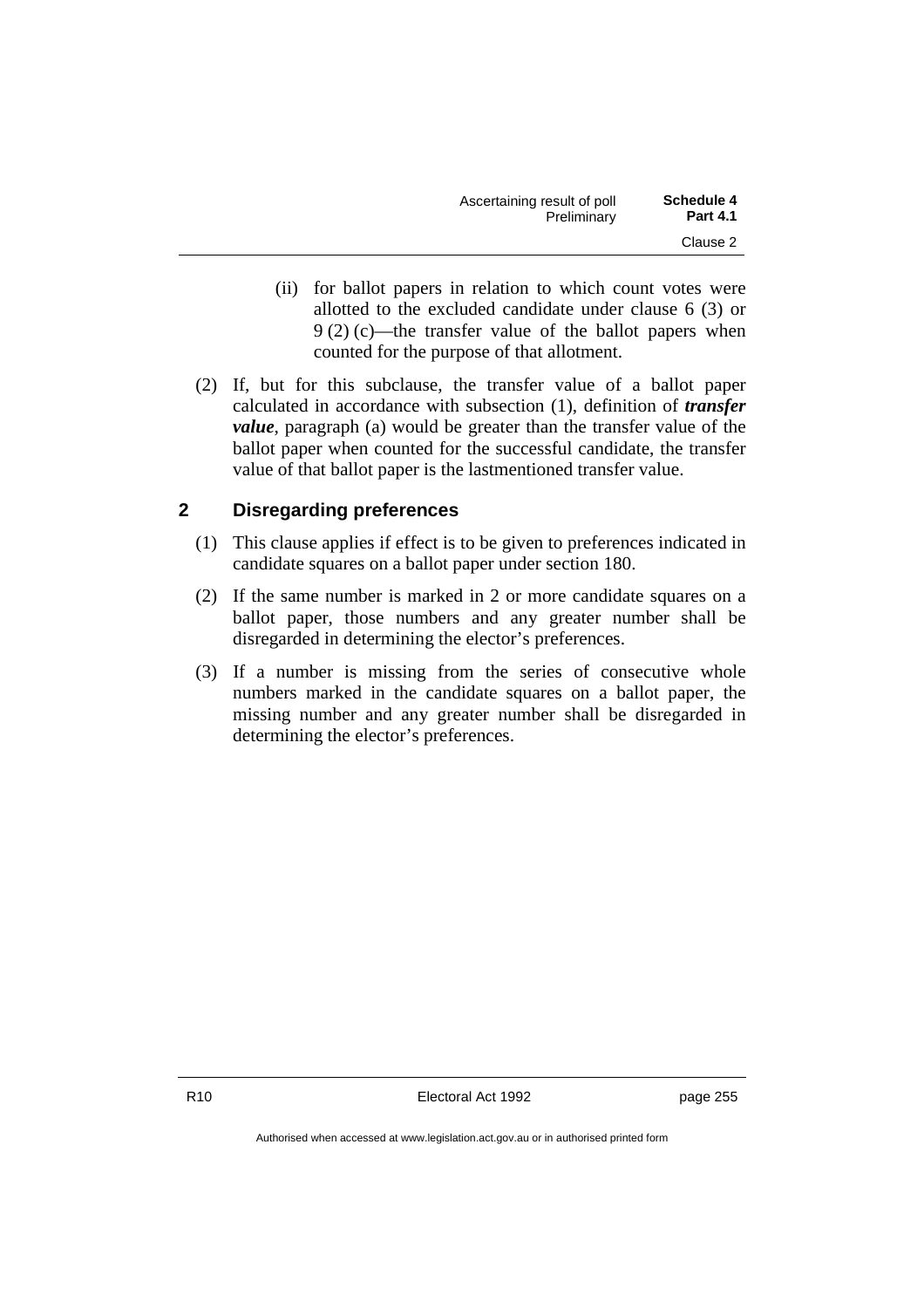**Schedule 4** Ascertaining result of poll Part 4.2 General Clause 3

# **Part 4.2 General**

### **3 First preferences**

- (1) For each ballot paper recording a first preference for a continuing candidate, 1 vote shall be allotted to the candidate.
- (2) For subclause (1), a ballot paper on which a first preference for a candidate who died before polling day is recorded shall be taken to record a first preference for the candidate for whom the next available preference is recorded.
- (3) After the allotment of votes under subclause (1), each continuing candidate's total votes shall be calculated and, if the votes equal or exceed the quota, the candidate is successful.

# **4 Scrutiny to cease**

- (1) If, after a calculation under clause 3 (3), 6 (4) or 9 (2) (d), the number of successful candidates is equal to the number of positions to be filled, the scrutiny shall cease.
- (2) If, after a calculation under clause 3 (3) or 6 (4) or after all the ballot papers counted for an excluded candidate have been dealt with under clause 9—
	- (a) the number of continuing candidates is equal to the number of positions remaining to be filled; and
	- (b) no successful candidate has a surplus not already dealt with under clause 6;

each of those continuing candidates is successful and the scrutiny shall cease.

# **5 Scrutiny to continue**

If the scrutiny has not ceased in accordance with clause 4 and—

page 256 **Electoral Act 1992** R10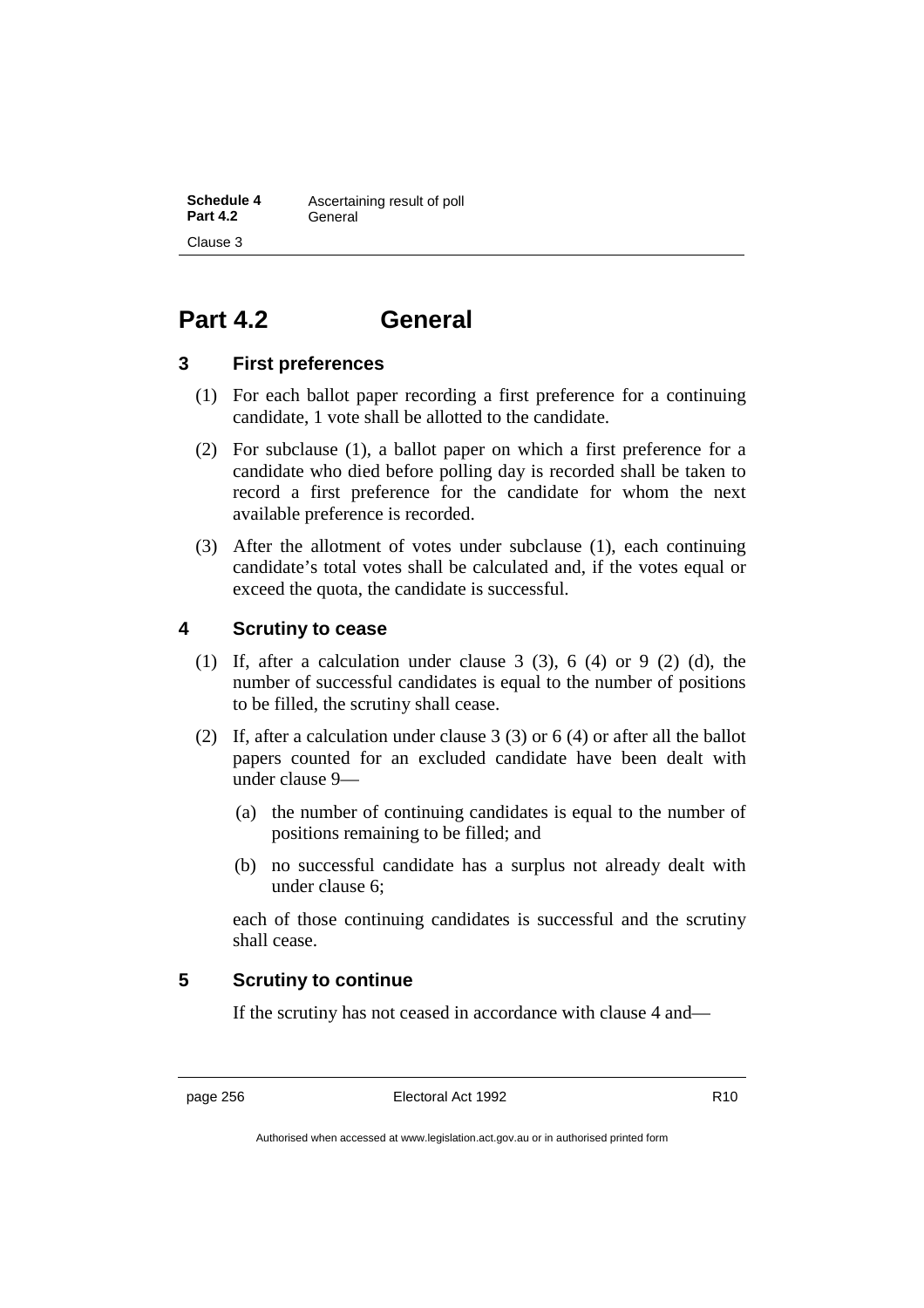| Ascertaining result of poll | <b>Schedule 4</b> |
|-----------------------------|-------------------|
| General                     | <b>Part 4.2</b>   |
|                             | Clause 6          |

- (a) 1 or more successful candidates have a surplus not already dealt with under clause 6—subject to clause 4, each surplus shall be dealt with in accordance with clause 6; or
- (b) there are no successful candidates with such a surplus—1 continuing candidate shall be excluded in accordance with clause 8 and the ballot papers counted for him or her shall be dealt with in accordance with clause 9.

# **6 Surplus votes**

- (1) Subject to clause 7, this clause applies in relation to the surplus of a successful candidate.
- (2) Each ballot paper counted for the purpose of allotting votes to the successful candidate at the count at which the candidate became successful shall be dealt with as follows:
	- (a) if it does not specify a next available preference—it shall be set aside as finally dealt with for this part;
	- (b) if it specifies a next available preference—it shall be grouped according to the candidate for whom that preference is recorded.
- (3) The count votes for each continuing candidate shall be determined and allotted to him or her.
- (4) After the allotment under subclause (3), the continuing candidates' total votes shall be calculated and, if the total votes of a candidate equal or exceed the quota, the candidate is successful.

# **7 More than 1 surplus**

- (1) In this clause—
	- (a) a reference to a successful candidate is a reference to a successful candidate with a surplus not already dealt with under clause 6; and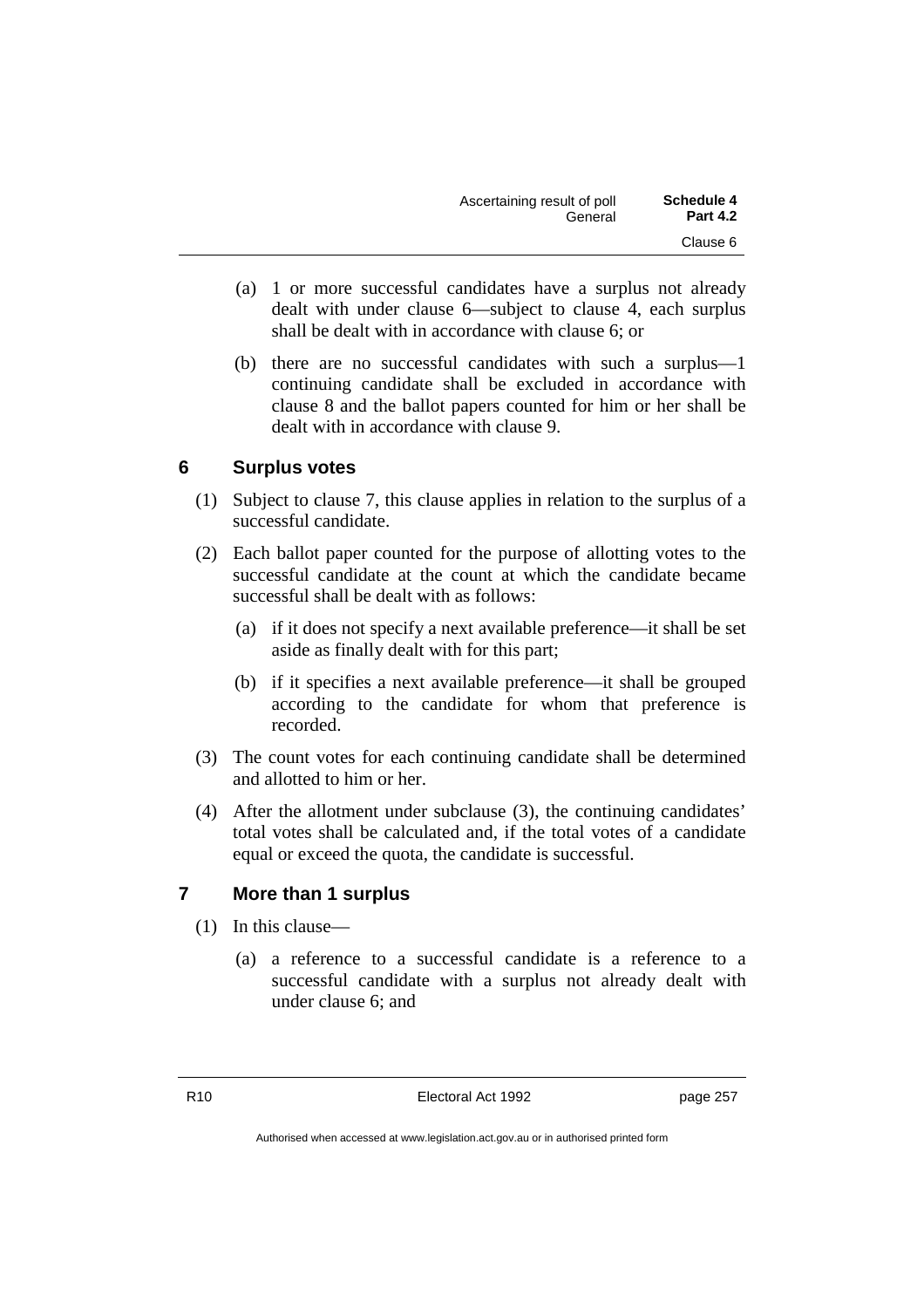| Schedule 4      | Ascertaining result of poll |
|-----------------|-----------------------------|
| <b>Part 4.2</b> | General                     |
| Clause 7        |                             |

- (b) a reference to the earliest count is a reference to the earliest count at which a successful candidate obtained a quota.
- (2) If there are 2 or more successful candidates, the surplus of the relevant candidate shall be dealt with in accordance with clause 6.
- (3) For subclause (2)—
	- (a) if only 1 successful candidate obtained a quota at the earliest count—that candidate is the relevant candidate;
	- (b) if 2 or more successful candidates obtained a quota at the earliest count—the candidate who, of those candidates, has the largest surplus is the relevant candidate; or
	- (c) if 2 or more successful candidates (*contemporary candidates*) who obtained a quota at the earliest count have the same surplus, being a surplus larger than that of any other candidate who obtained a quota at that count and—
		- (i) 1 of the contemporary candidates had more total votes than any other contemporary candidate at the last count at which all the contemporary candidates had unequal total votes—that candidate; or
		- (ii) there is no count at which all the contemporary candidates had unequal total votes—the contemporary candidate who is determined by the commissioner by lot to be the relevant candidate;

is the relevant candidate.

- $(4)$  If—
	- (a) a person becomes the relevant candidate under subclause (3)  $(c)$  (ii); and
	- (b) the ballot papers are recounted in accordance with section 187; and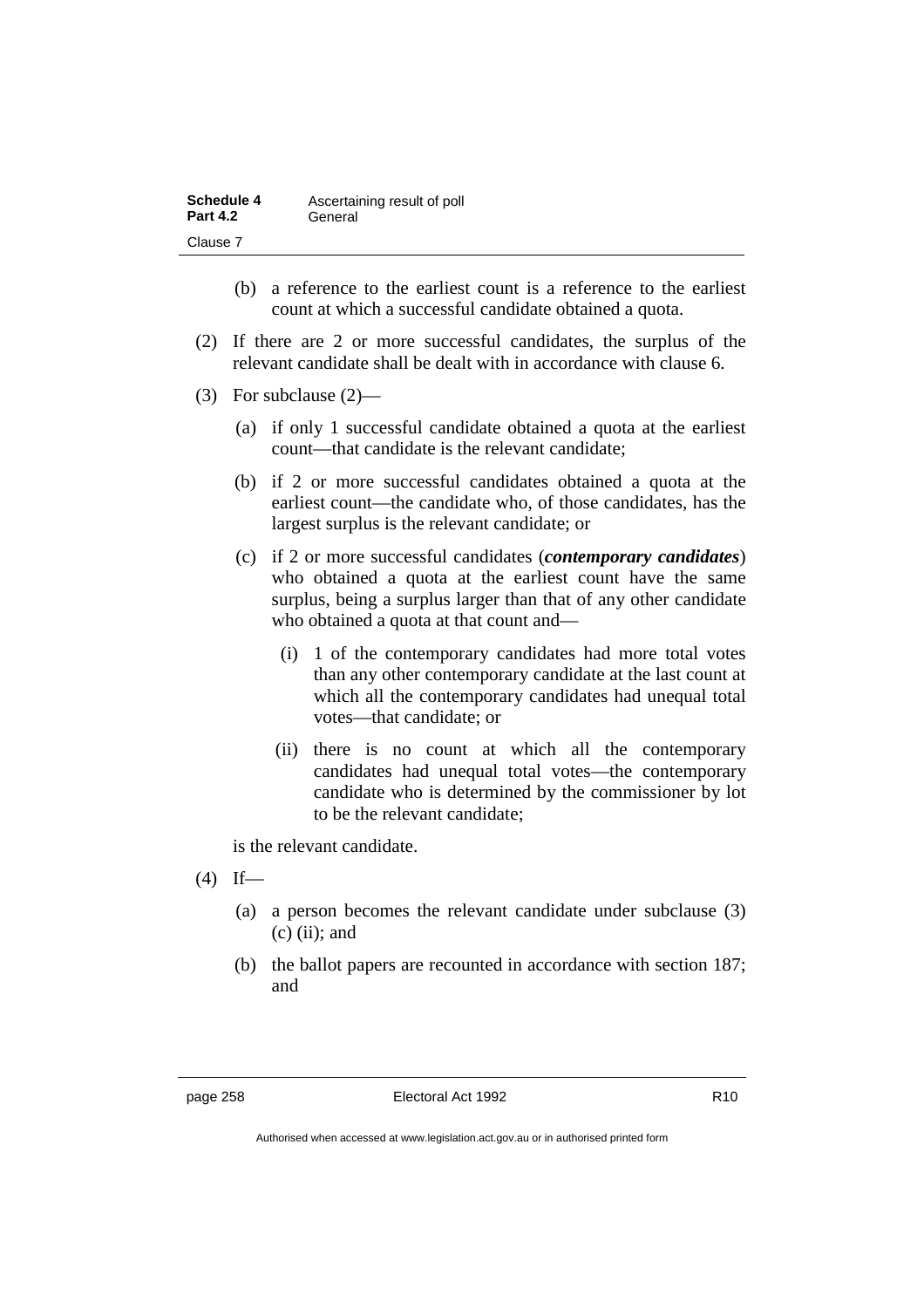| <b>Schedule 4</b> | Ascertaining result of poll |
|-------------------|-----------------------------|
| <b>Part 4.2</b>   | General                     |
| Clause 8          |                             |

(c) the same candidates would, apart from this subclause, become the contemporary candidates once again under that subparagraph;

the person shall be taken to be the relevant candidate for subclause (2) in the recounting of those ballot papers.

### **8 Exclusion of candidates**

- (1) If clause 5 or 15 requires a candidate to be excluded, the candidate with the least total votes shall be excluded.
- (2) If 2 or more candidates each have the same total votes, being fewer total votes than any other candidate and—
	- (a) 1 of those candidates had fewer total votes than any other of those candidates at the last count at which all those candidates had unequal votes—that candidate; or
	- (b) there is no count at which all those candidates had unequal total votes—the candidate who, of those candidates, is determined by the commissioner by lot to be the candidate to be excluded;

shall be excluded.

- $(3)$  If—
	- (a) a person is excluded under subclause (2) (b); and
	- (b) the ballot papers are recounted in accordance with section 187; and
	- (c) that paragraph would, apart from this subclause, be applicable once again to the same candidates;

the person shall be taken to be excluded in the recounting of those ballot papers.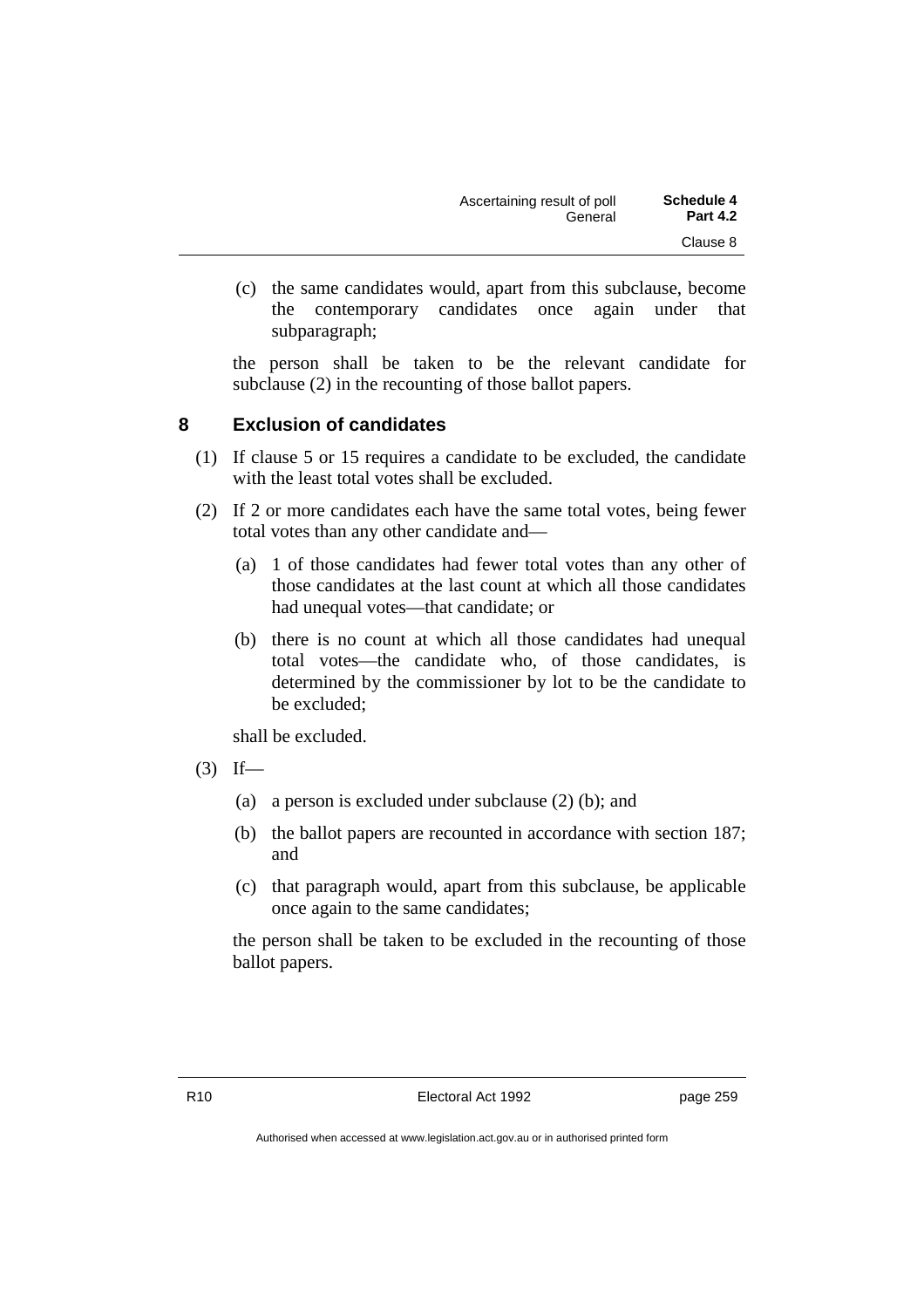| <b>Schedule 4</b> | Ascertaining result of poll |
|-------------------|-----------------------------|
| <b>Part 4.2</b>   | General                     |
| Clause 9          |                             |

# **9 Votes of excluded candidates**

- (1) If a candidate is excluded in accordance with clause 8, the ballot papers counted for the candidate shall be sorted into groups according to their transfer values when counted for him or her.
- (2) Subject to subclause (3), each group under subclause (1) shall be dealt with as follows:
	- (a) if a ballot paper in the group does not specify a next available preference—it shall be set aside as finally dealt with for this part;
	- (b) if a ballot paper in the group specifies a next available preference—it shall be grouped according to the candidate for whom that preference is recorded;
	- (c) each continuing candidate's count votes shall be determined and allotted to him or her;
	- (d) continuing candidates' total votes shall be calculated and, if the votes of any of those candidates equal or exceed the quota, the candidate is successful.
- (3) The groups referred to in subclause (1) shall be dealt with under subclause (2) starting with the group with the highest transfer value and, subject to subclause 4 (1) or 15 (2), continuing in descending order until all the groups have been dealt with.

# **10 Setting aside ballot papers**

If, after a calculation under clause  $3(3)$ ,  $6(4)$  or  $9(2)(d)$ , the total votes of a candidate who became successful on that calculation equal the quota, the ballot papers counted for that candidate shall be set aside for this part.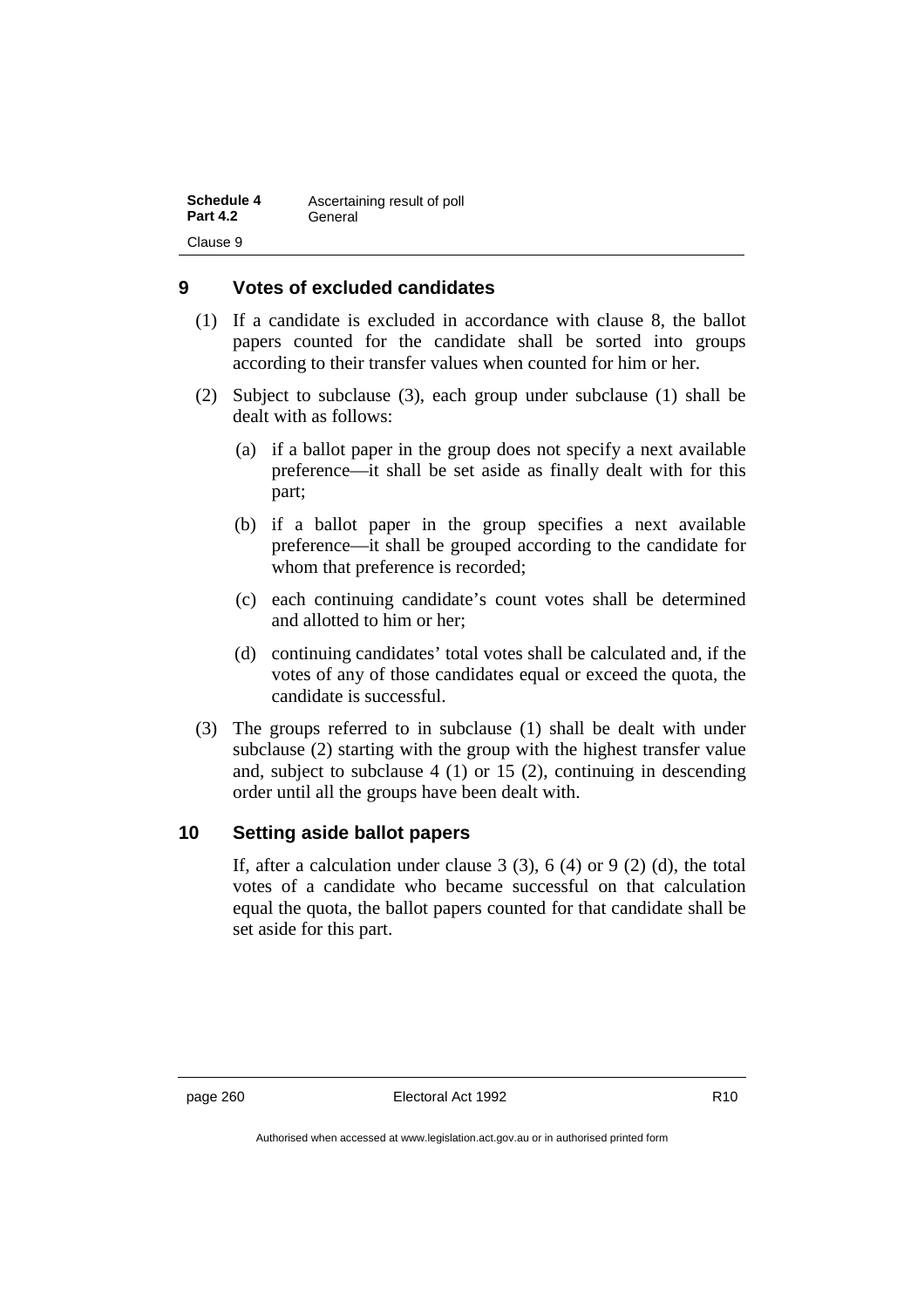# **Part 4.3 Casual vacancies**

# **11 Application**

- (1) This part applies in relation to the vacancy in the seat of a former MLA that is to be filled by recount under section 194.
- (2) For this part—
	- (a) *continuing candidate* means a candidate within the meaning of part 13, but does not include a candidate who died before the recount for the purposes of this part began; and
	- (b) the quota is calculated under clause 12; and
	- (c) the transfer value is determined under clause 13.

### **12 Quota**

(1) For this part, the quota, in relation to a count, is calculated as follows:

$$
\frac{\text{TVA}}{2} + 1
$$

(2) In this clause:

*TVA* means the sum of the total votes allotted to the continuing candidates at the count, any fraction being disregarded.

### **13 Transfer value**

- (1) For this part, the transfer value of ballot papers counted for the former MLA—
	- (a) for a ballot paper dealt with at the count at which the former MLA became successful—is the value ascertained in accordance with subclause (2) or (3), as the case requires;
	- (b) for a ballot paper dealt with at the count under clause 3—is 1; and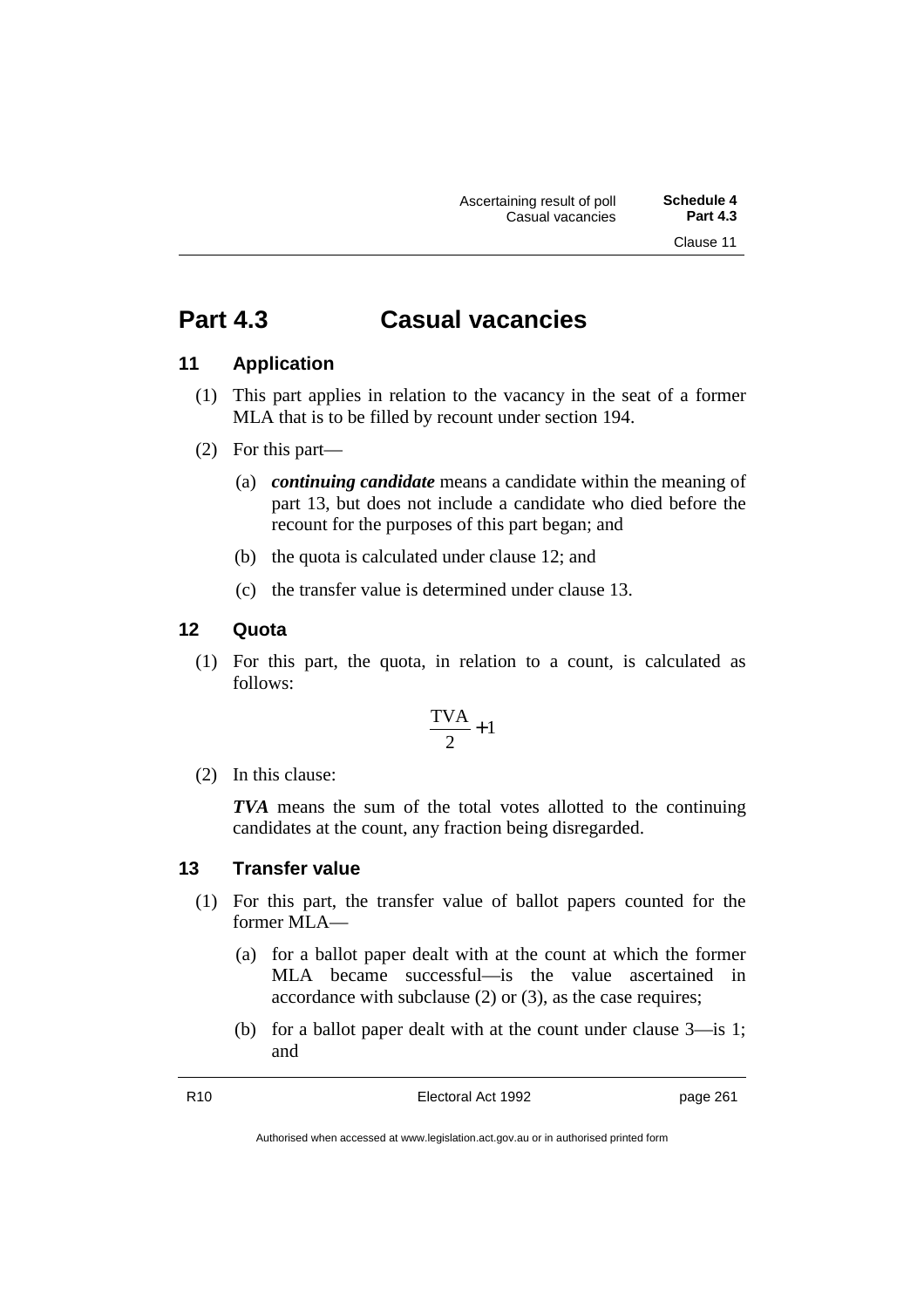| Schedule 4      | Ascertaining result of poll |
|-----------------|-----------------------------|
| <b>Part 4.3</b> | Casual vacancies            |
| Clause 13       |                             |

- (c) for a ballot paper dealt with at any other count—is the transfer value of the ballot paper when counted for the purpose of allotting count votes to the former MLA.
- (2) If, at the count at which the former MLA became successful, NCP x TV was greater than or equal to Q—N—
	- (a) for a ballot paper that did not specify a next available preference—the value is calculated as follows:

$$
\frac{Q - N}{NCP}; \text{and}
$$

- (b) for a ballot paper that specified a next available preference the value is zero.
- (3) If, at the count at which the former MLA became successful, NCP x TV was less than Q—N—
	- (a) for a ballot paper that did not specify a next available preference—the value is the transfer value of the ballot paper when counted for the purpose of allotting count votes to the former MLA; and
	- (b) for a ballot paper that specified a next available preference the value is calculated as follows:

$$
\frac{Q-N-(NCP \times TV)}{CP}
$$

(4) In subclauses (2) and (3):

*NCP* means the number of ballot papers counted for the former MLA at the count at which he or she became successful that did not specify a next available preference.

*TV* means the transfer value of a ballot paper when counted at that count for the purpose of allotting count votes to the former MLA.

*Q* means the quota for the election at which the former MLA was last elected.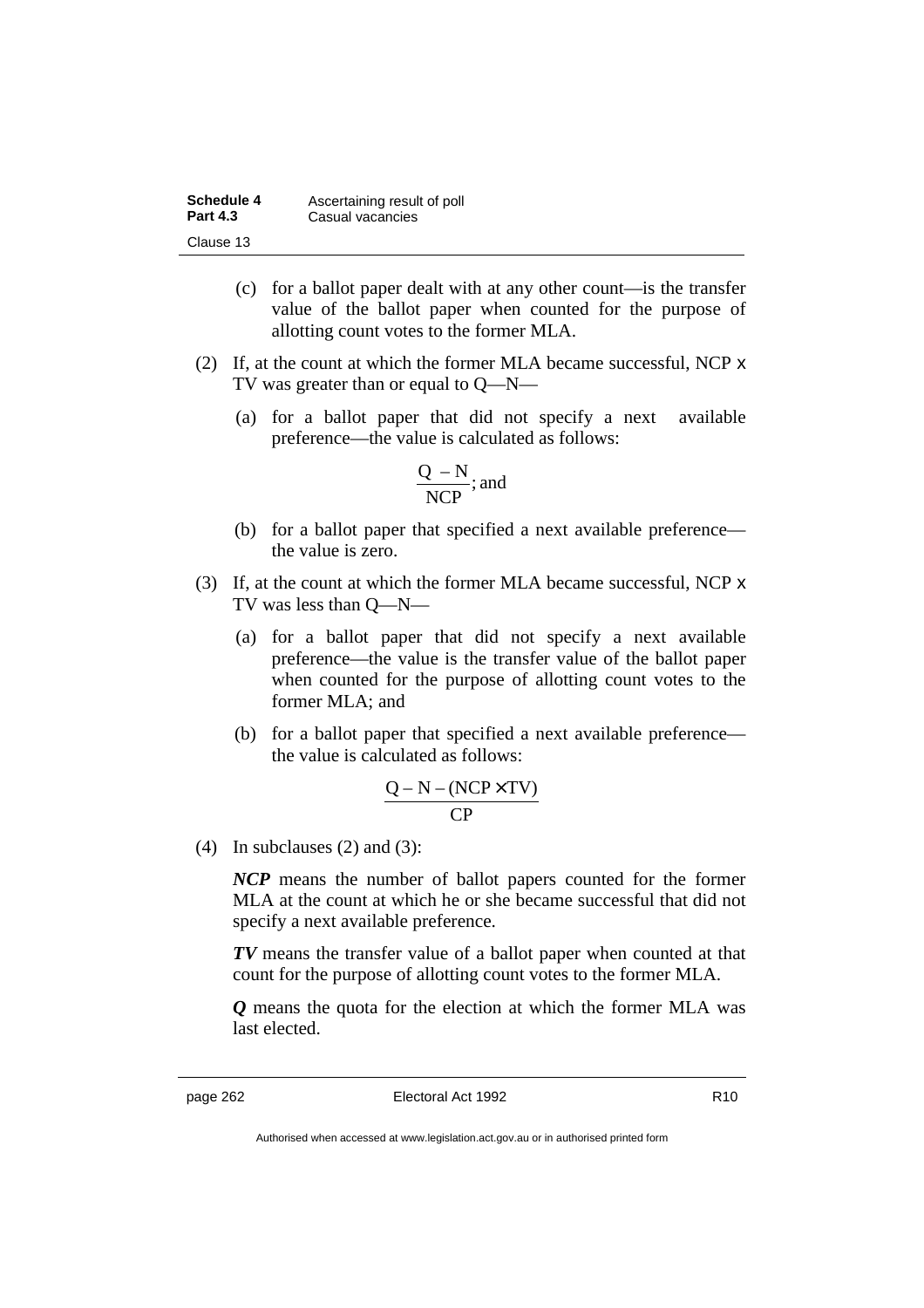| Ascertaining result of poll | <b>Schedule 4</b> |
|-----------------------------|-------------------|
| Casual vacancies            | <b>Part 4.3</b>   |
|                             | Clause 14         |

*N* means the former MLA's total votes after the last calculation before that count.

*CP* means the number of ballot papers counted for the former MLA at that count that specified a next available preference.

### **14 Recount—first count**

- (1) If a ballot paper counted for the former MLA—
	- (a) does not specify a next available preference—it shall be set aside as finally dealt with for this part; or
	- (b) specifies a next available preference—it shall be grouped according to the candidate for whom that preference is recorded.
- **(2)** The count votes for each continuing candidate shall be determined and allotted to him or her, and each continuing candidate's total votes shall be calculated.
- **(3)** If, after the calculation under subclause (2), the total votes of a continuing candidate equal or exceed the quota, the candidate is successful and the scrutiny shall cease.

### **15 Recount—continuation**

- (1) If the scrutiny has not ceased in accordance with clause 14 (3) or subclause (2) of this clause—
	- (a) 1 continuing candidate shall be excluded in accordance with clause 8; and
	- (b) the ballot papers counted for that candidate shall be dealt with in accordance with clause 9.
- (2) If, after a calculation under clause 9 (2) (d), a candidate is successful, the scrutiny shall cease.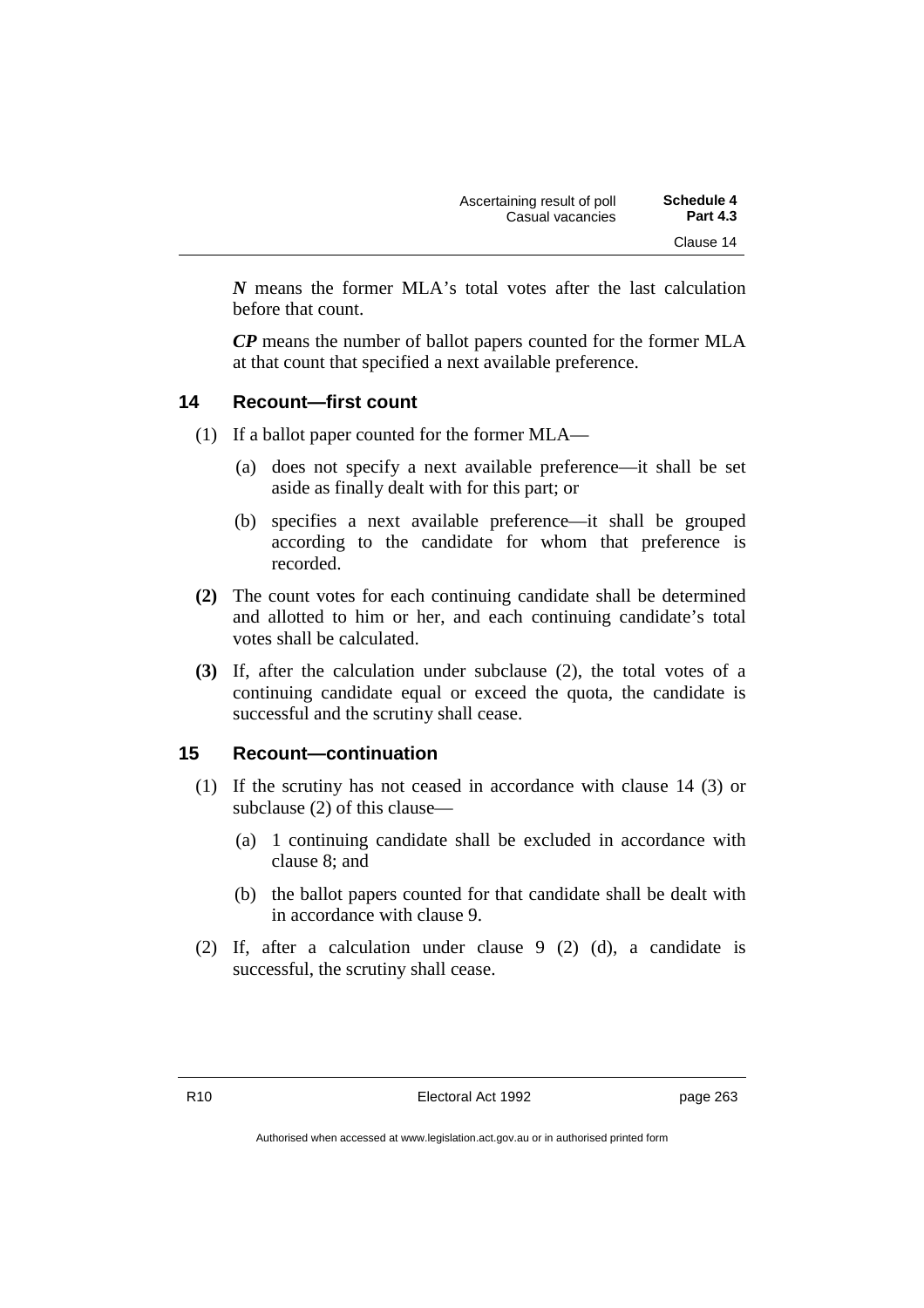| Schedule 4      | Ascertaining result of poll |
|-----------------|-----------------------------|
| <b>Part 4.3</b> | Casual vacancies            |
| Clause 16       |                             |

# **16 Successful candidate is dead**

- (1) If the candidate who is successful on a recount is dead, the recount shall be conducted again.
- (2) For subclause (1), a ballot paper on which a preference for that candidate is recorded shall be taken to record a preference for the candidate for whom the next available preference is recorded.

# **17 Multiple vacancies**

- (1) If there are 2 or more vacancies in the seats of former MLAs that are required to be filled by recount under section 194, the recounts shall be conducted in the order in which the vacancies occurred.
- (2) If 2 or more of those vacancies occurred at the same time, the commissioner shall determine by lot the order in which the recounts are to be conducted.
- $(3)$  If—
	- (a) a person is a candidate in relation to more than 1 casual vacancy; and
	- (b) the person becomes a candidate in relation to those casual vacancies before the commissioner declares elected the successful candidate in relation to any of those casual vacancies; and
	- (c) the person is successful in relation to 1 of those casual vacancies;

for the purpose of conducting the recount in relation to the casual vacancies other than the one in relation to which the person was successful, the person shall be taken not to be a continuing candidate.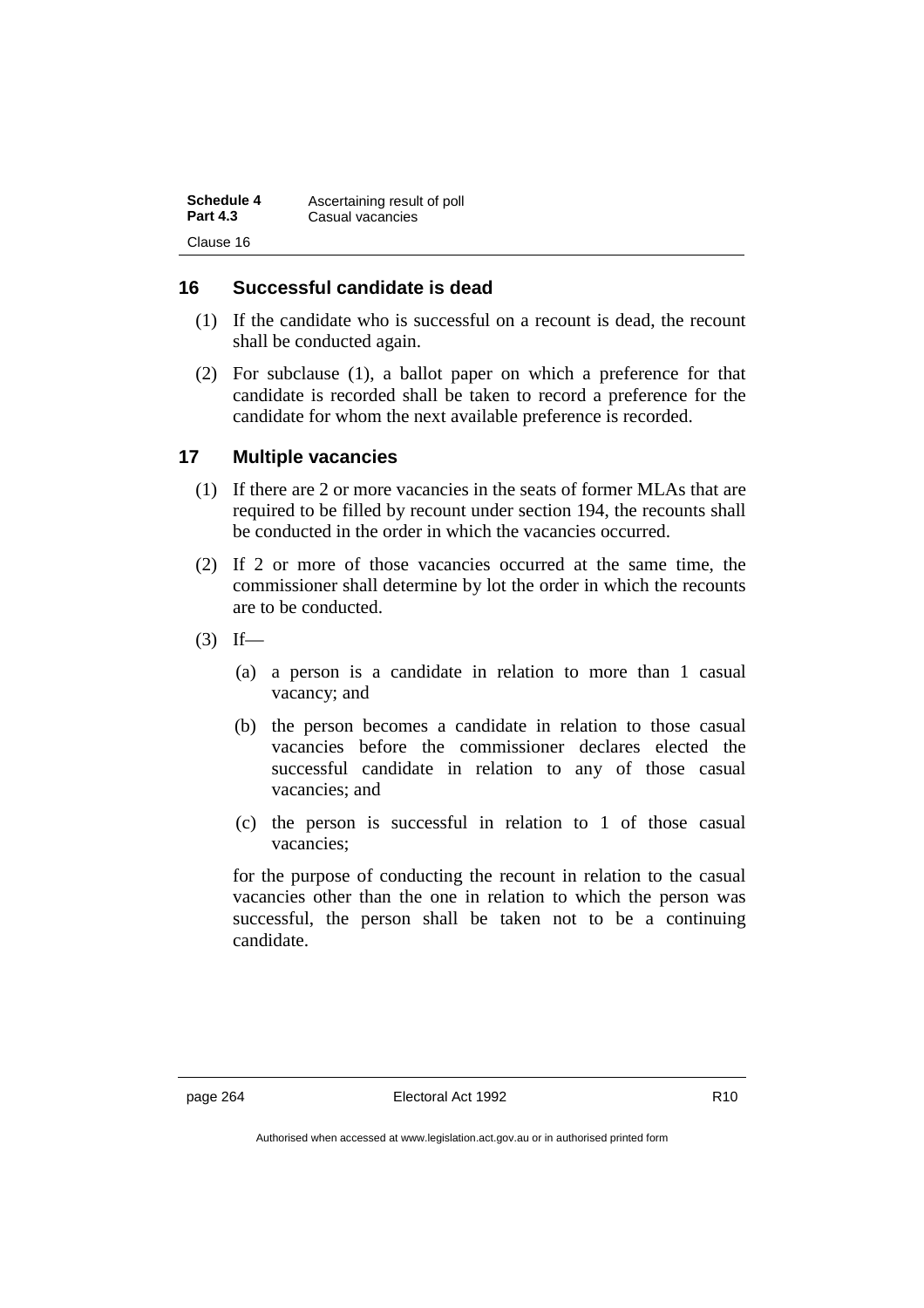# **Part 4.4 Deceased successful candidates**

# **18 Application of pt 4.3**

- (1) If a successful candidate dies on or after polling day but before the declaration of the result of the election, the ballot papers counted for the deceased candidate shall be dealt with in accordance with part 4.3 as if they had been counted for a former MLA.
- (2) In this part:

*continuing candidate* means a candidate other than a successful candidate, a candidate who died before the recount for this part commenced or a candidate who is excluded for clause 15.

# **19 Multiple deaths**

- (1) If 2 or more successful candidates die on or after polling day but before the declaration of the result of the election, the ballot papers counted for each deceased candidate shall be dealt in the order in which the candidates died.
- (2) If 2 or more of those successful candidates died at the same time, the commissioner shall determine by lot the order in which the ballot papers for the deceased candidates are to be dealt with.

R10 Electoral Act 1992 page 265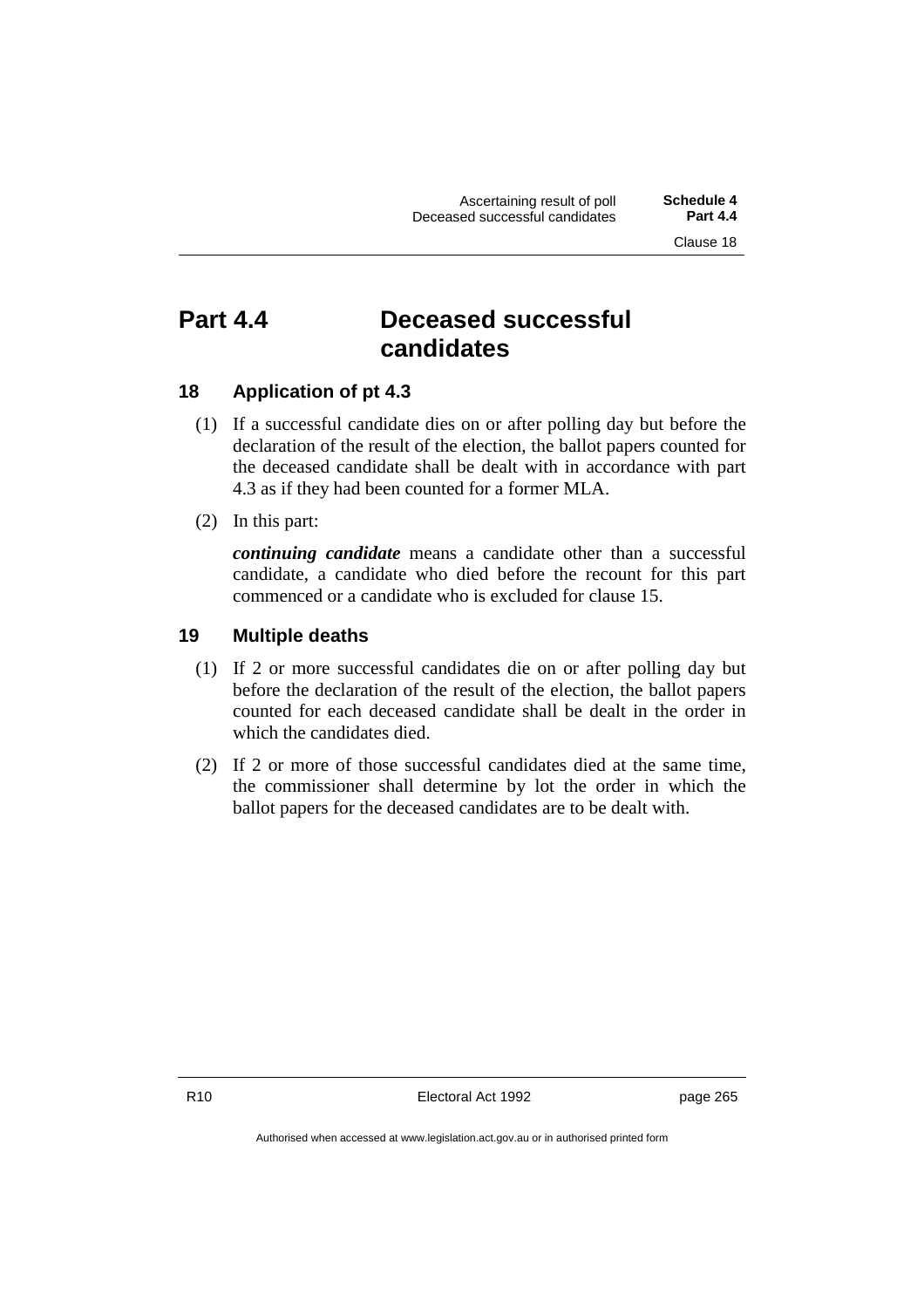# **Dictionary**

(see s 3)

- *Note 1* The *Legislation Act 2001* contains definitions and other provisions relevant to this Act.
- *Note 2* In particular, the *Legislation Act 2001*, dict, pt 1, defines the following terms:
	- adult
	- doctor
	- exercise
	- fail
	- function
	- Self-government Act
	- Speaker.

*AAT* means the administrative appeals tribunal.

*abbreviation*, of the name of a political party or ballot group, includes an alternative name of the party or group.

#### *address*—

- (a) except in division 17.3 (Campaigning offences)—means, in relation to a person, the address of the person's principal place of residence (including a place of residence from which a person who is an elector is temporarily absent and to which the person intends to return to live in); and
- (b) in division 17.3—see section 291 (Definitions for div 17.3).

*amount*, for part 14 (Election funding and financial disclosure)—see section 198 (Definitions for pt 14).

*Antarctica*, for part 11 (Polling in Antarctica)—see section 167 (Definitions for pt 11).

*Antarctic elector* means an elector who is an Antarctic elector under section 171.

page 266 **Electoral Act 1992** R10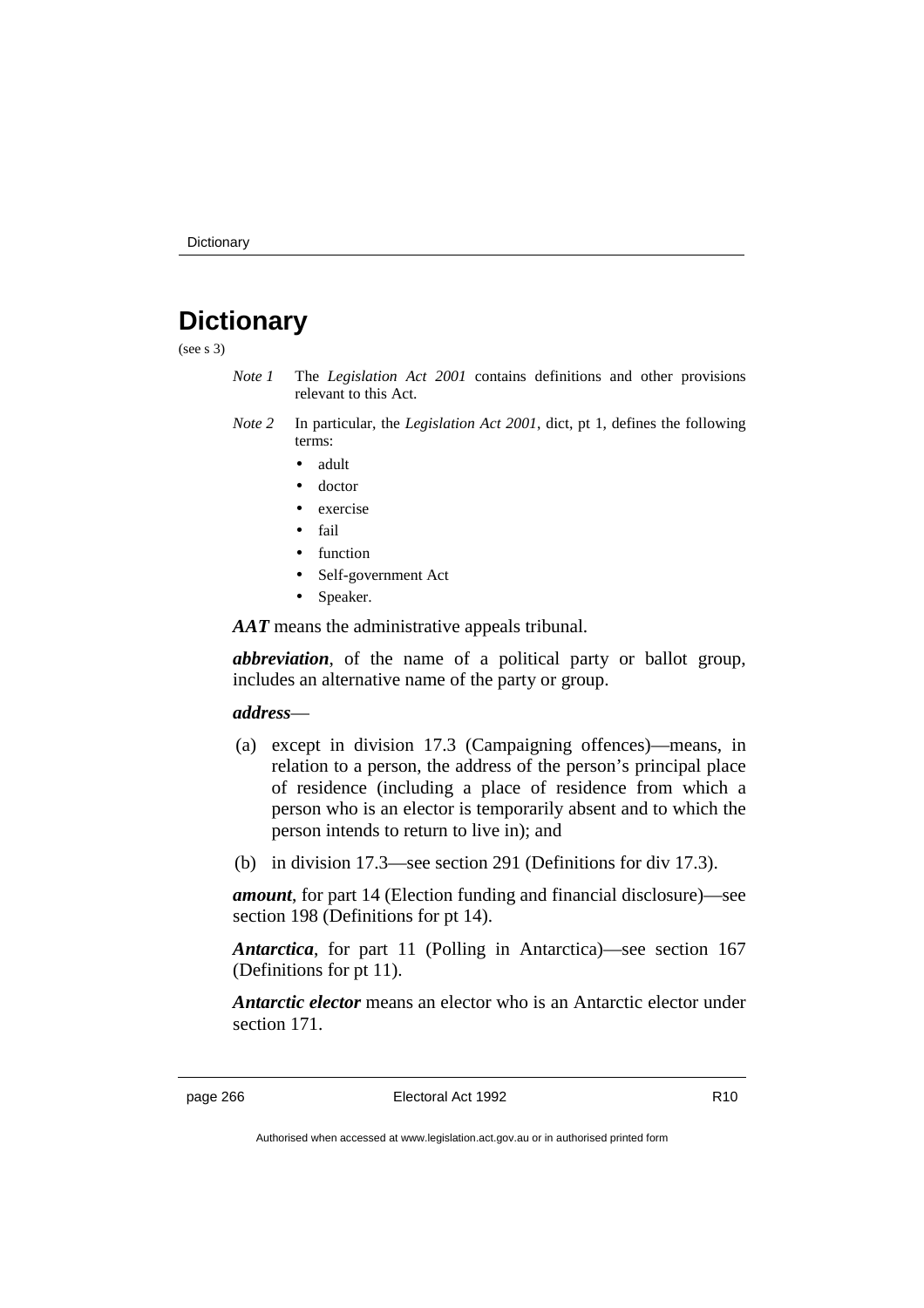*application*, for part 16 (Disputed elections, eligibility and vacancies)—see section 250 (Definitions for pt 16).

*approved computer program* means the computer program approved under section 118A.

*Assembly* means the Legislative Assembly.

*assistant returning officer*, for part 11 (Polling in Antarctica)—see section 167 (Definitions for pt 11).

*associated entity*, for part 14 (Election funding and financial disclosure)—see section 198 (Definitions for pt 14).

*augmented commission* in relation to a redistribution, means the augmented electoral commission established by section 47 for the purposes of the redistribution.

*authorised officer* means an officer authorised by the commissioner for the purpose of the provision in which the expression occurs.

*authorised witness*, for part 10 (Voting)—see section 127 (Meaning of *authorised witness*).

*available for public inspection*—see section 4A (Meaning of *available for public inspection*).

*ballot group*, for part 14 (Election funding and financial disclosure)—see section 198 (Definitions for pt 14).

*ballot group candidate* means a candidate at an election nominated by the registered officer of a registered ballot group.

#### *ballot paper*—

- (a) includes an electronic ballot paper; and
- (b) if regulations are in force under section 114 (7) (Ballot papers)—means a ballot paper in the form prescribed under the regulations.
- *Note* A ballot paper is required to be in the form set out in sch 1 (see s 114 (1)).

R10 **Electoral Act 1992 page 267**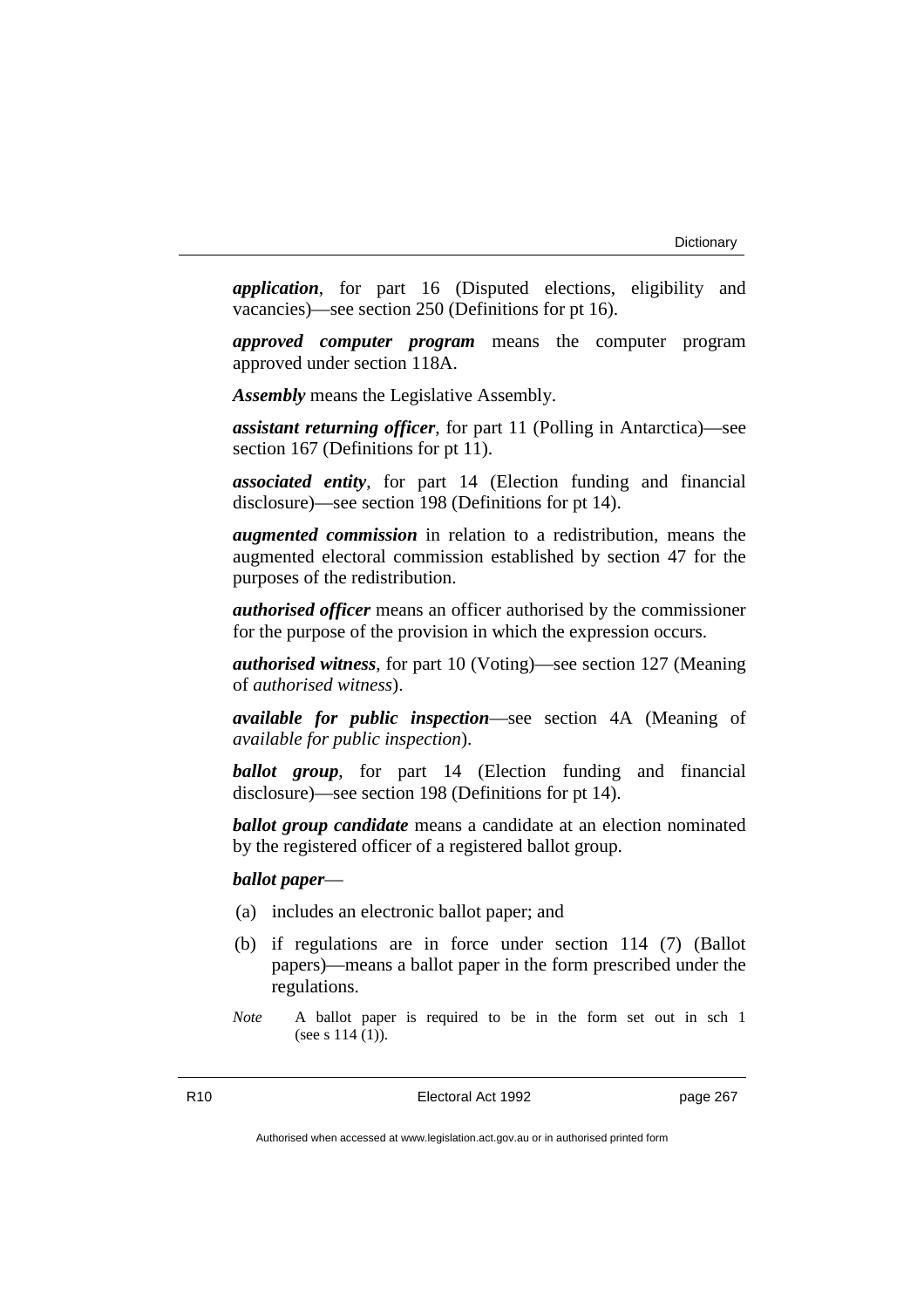*bribery*, for part 16 (Disputed elections, eligibility and vacancies) see section 250 (Definitions for pt 16).

*broadcast* includes televise.

*broadcaster*, for division 14.5 (Disclosure of electoral expenditure)—see section 223 (Definitions for div 14.5).

*candidate* means—

- (a) except in part 13 (Casual vacancies)—a person declared to be a candidate under section 109 (Declaration of candidates); and
- (b) in part 13—a person declared to be a candidate under section 193 (Publication of candidates' details).

*candidate square*—see section 116 (1) (h) (Printing of ballot papers).

*certified list of electors* means a certified list of electors prepared under section 121.

*closed*, in relation to a roll, means closed in accordance with section 80.

*commissioner* means the Electoral Commissioner appointed under section 22.

*Commonwealth Electoral Act* means the *Commonwealth Electoral Act 1918* (Cwlth).

*Commonwealth roll* means the roll of electors for the ACT required by the Commonwealth Electoral Act, section 81.

*contravention*, for part 16 (Disputed elections, eligibility and vacancies)—see section 250.

*Court of Disputed Elections*—see section 252 (2).

*declaration vote* means a vote cast in accordance with any of the following provisions:

(a) section 135 (Declaration voting at polling places);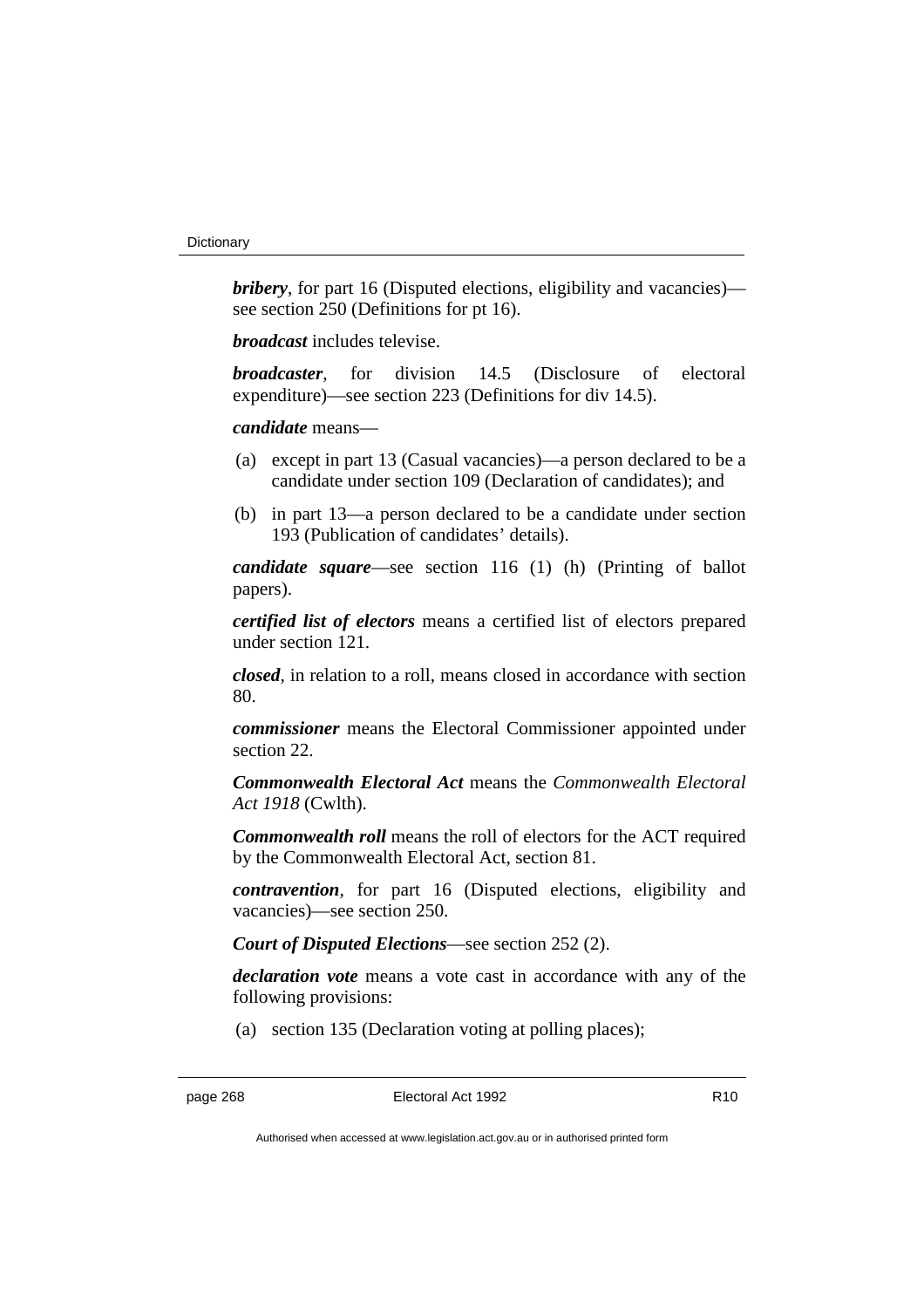- (b) section 136A (Postal voting before polling day);
- (c) section 136B (15) (Ordinary or declaration voting in ACT before polling day);
- (d) section 136C (Declaration voting outside ACT on or before polling day).

*declaration voting papers*, in relation to an election, means—

- (a) a declaration, in the form approved under section 340A (Approved forms) for this paragraph, to be completed by an elector; and
- (b) a ballot paper suitable for declaration voting at the election; and
- (c) a certificate, in the form approved under section 340A (Approved forms) for this paragraph, to be completed by a witness to the declaration; and
- (d) an envelope, in the form approved under section 340A (Approved forms) for this paragraph, addressed to the commissioner, on which appears a declaration referred to in paragraph (a).

*defined details*, for division 14.4 (Disclosure of donations)—see section 216 (Meaning of *defined details* for div 14.4).

*defined particulars*, for division 14.6 (Annual returns)—see section 228 (Meaning of *defined particulars* for div 14.6).

*disclosure period*, for part 14 (Election funding and financial disclosure)—see section 201 (Disclosure periods).

*disposition of property*, for part 14 (Election funding and financial disclosure)—see section 198 (Definitions for pt 14).

*disseminate*, for division 17.3 (Campaigning offences)—see section 291 (Definitions for div 17.3).

*election* means—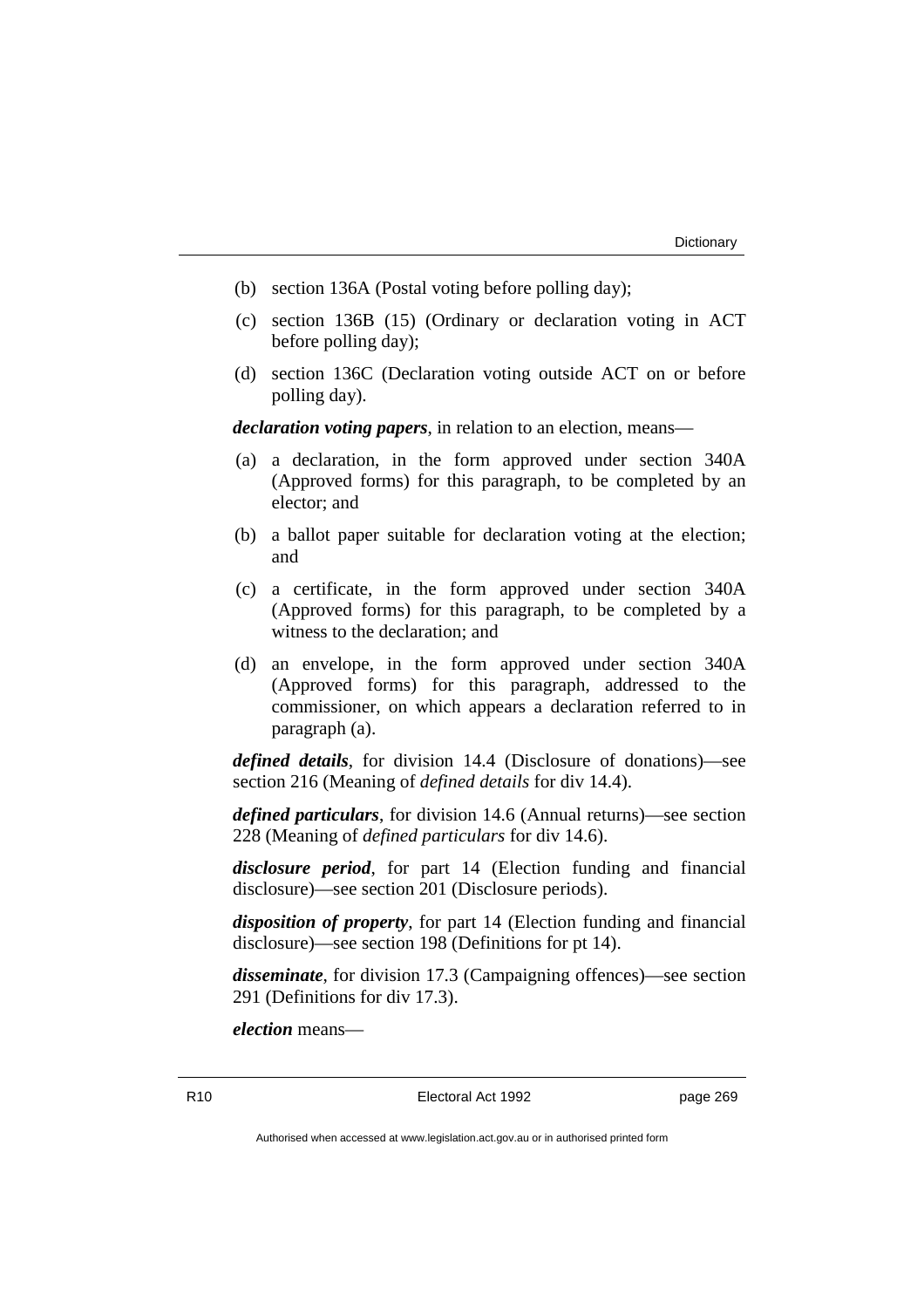- (a) an election of an MLA or MLAs; and
- (b) in relation to an electorate—such an election for the electorate; and
- (c) for part 16 (Disputed elections, eligibility and vacancies)—see section 250 (Definitions for pt 16).

*election period*, in relation to an election, means the period—

- (a) beginning on the first day of the pre-election period; and
- (b) ending when the result of the election is declared under section 189.

*elector* means a person who is enrolled, or is to be taken under this Act to be enrolled, for an electorate.

*electoral advertisement*, for division 14.5 (Disclosure of electoral expenditure)—see section 223 (Definitions for div 14.5).

*electoral commission* means the Australian Capital Territory Electoral Commission established by section 5.

*electoral expenditure*, for division 14.5 (Disclosure of electoral expenditure)—see section 223 (Definitions for div 14.5).

*electoral matter*—see section 4 (Meaning of *electoral matter*).

*electoral paper* means a document, form or notice provided for or required under this Act.

*electorate* means an electorate, the name and boundaries of which are specified in a determination in force under section 35.

*electronic form*, of a roll or an extract from a roll, means a disk, tape or other device from which the information in the extract or roll may be reproduced by mechanical, electronic or other means.

*electronic voting*—see section 120 (2).

*eligible elector*, for division 10.4 (Voting otherwise than at a polling place)—see section 136 (Meaning of *eligible elector* for div 10.4).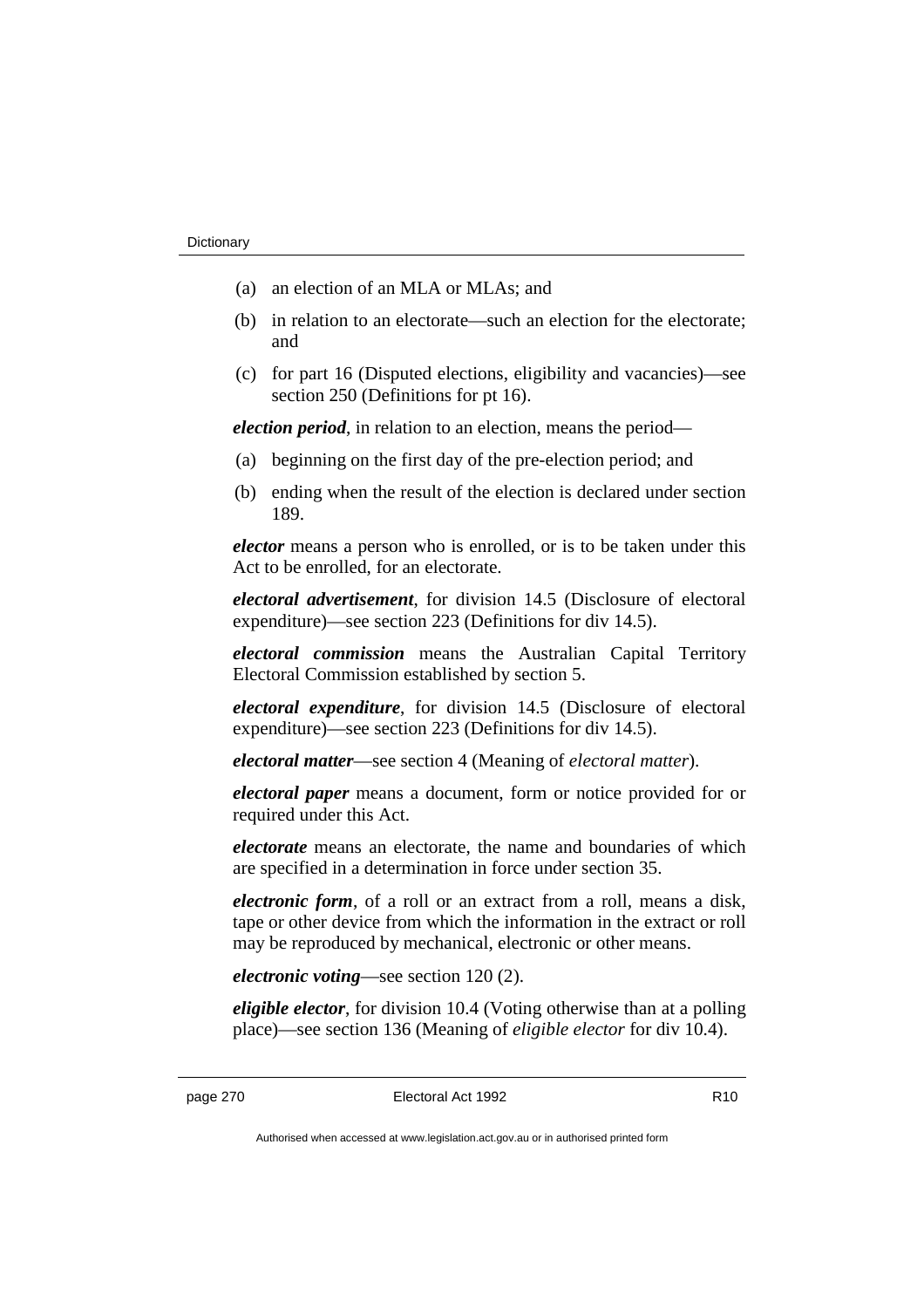*eligible overseas elector* means a person who is an eligible overseas elector under section 74.

*eligible vote*, for part 14 (Election funding and financial disclosure)—see section 198 (Definitions for pt 14).

*entity*, for part 14 (Election funding and financial disclosure)—see section 198 (Definitions for pt 14).

*extract*, from a roll—see section 59.

*extraordinary election*—see section 101.

*file*, for part 16 (Disputed elections, eligibility and vacancies)—see section 250 (Definitions for pt 16).

*financial controller*, for part 14 (Election funding and financial disclosure)—see section 198 (Definitions for pt 14).

*former MLA*, for part 13 (Casual vacancies)—see section 190 (Definitions for pt 13).

*general election* means a general election of MLAs.

*gift*, for part 14 (Election funding and financial disclosure)—see section 198 (Definitions for pt 14).

*group*, in relation to candidates in an election, means candidates whose names are grouped on the ballot papers in accordance with section 115 (1) or (2), whichever is applicable.

*hospital* includes a convalescent home and an institution similar to a hospital or convalescent home.

*hour of nomination*—see section 108.

*investigation notice*, for division 14.7 (Compliance)—see section 235 (Definitions for div 14.7).

*judge* means—

- (a) a judge of the Supreme Court; or
- (b) a judge of the Supreme Court of a State or another Territory; or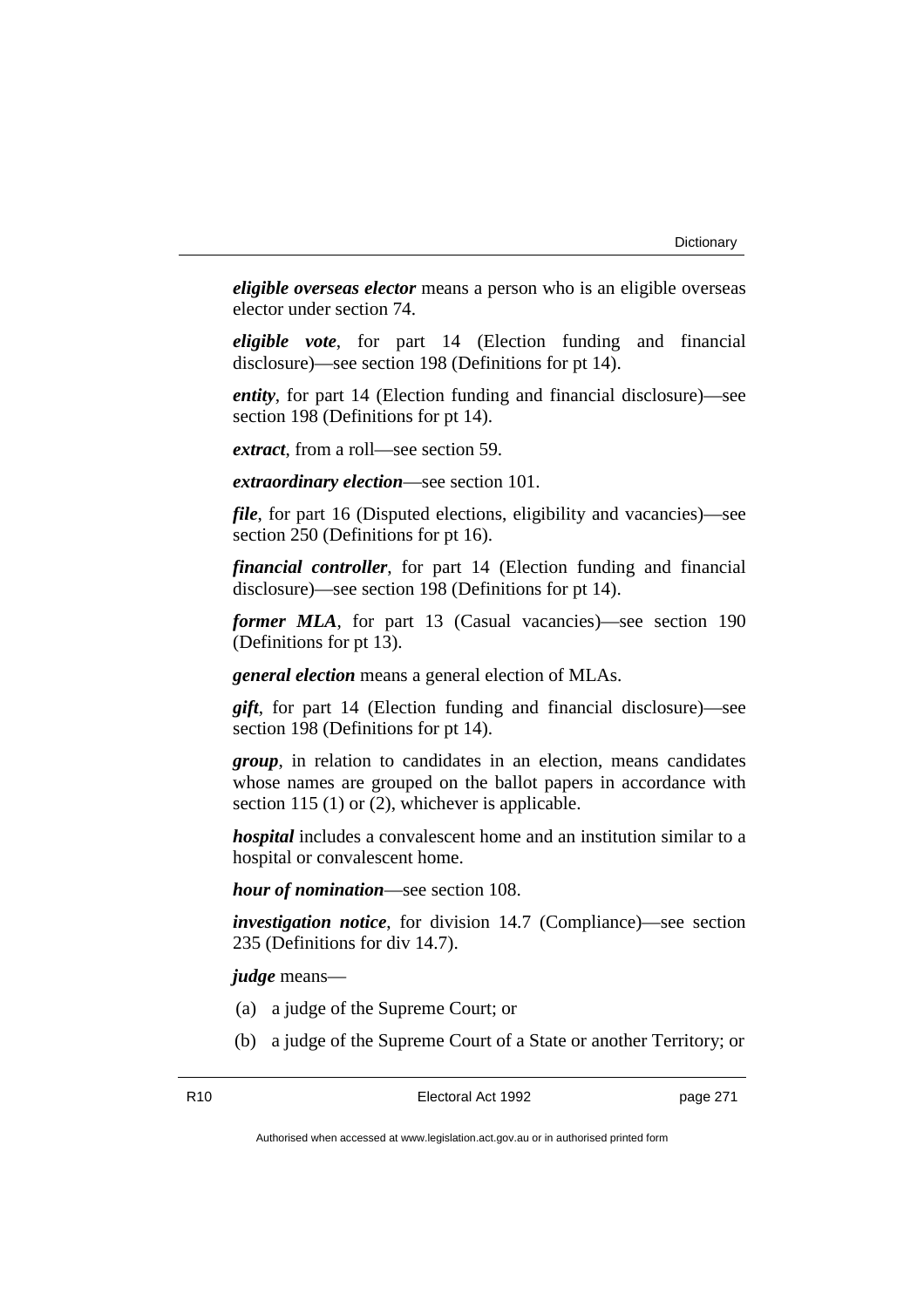(c) a judge of the Federal Court or Family Court.

*member*, for division 2.2 (Members of electoral commission)—see section 11 (Meaning of *member* for div 2.2).

*MLA* means a member of the Assembly.

*newspaper* means a newspaper circulating in the ACT.

*non-party group*, for part 14 (Election funding and financial disclosure)—see section 198 (Definitions for pt 14).

*officer* means—

- (a) a person appointed under section 33 (Officers) to be an officer; or
- (b) a person exercising a power under this Act under an arrangement under section 70 (Joint roll arrangements with the Commonwealth) or section 336 (Administrative arrangements with Commonwealth and States); or
- (c) in relation to a particular matter—a person mentioned in paragraph (a) or (b) exercising a power in relation to the matter.

*official error*, in relation to a person voting or seeking to vote at an election, means the removal of the person's name under this Act from the roll for an electorate in which the person is otherwise entitled to vote unless the name was so removed before the roll closed for the purpose of the previous election.

*OIC* means—

- (a) in relation to a scrutiny centre—the officer in charge of the centre; and
- (b) in relation to a polling place—the officer in charge of the place.

*ordinary election* means a general election required by section 100.

*ordinary vote* means a vote other than a declaration vote.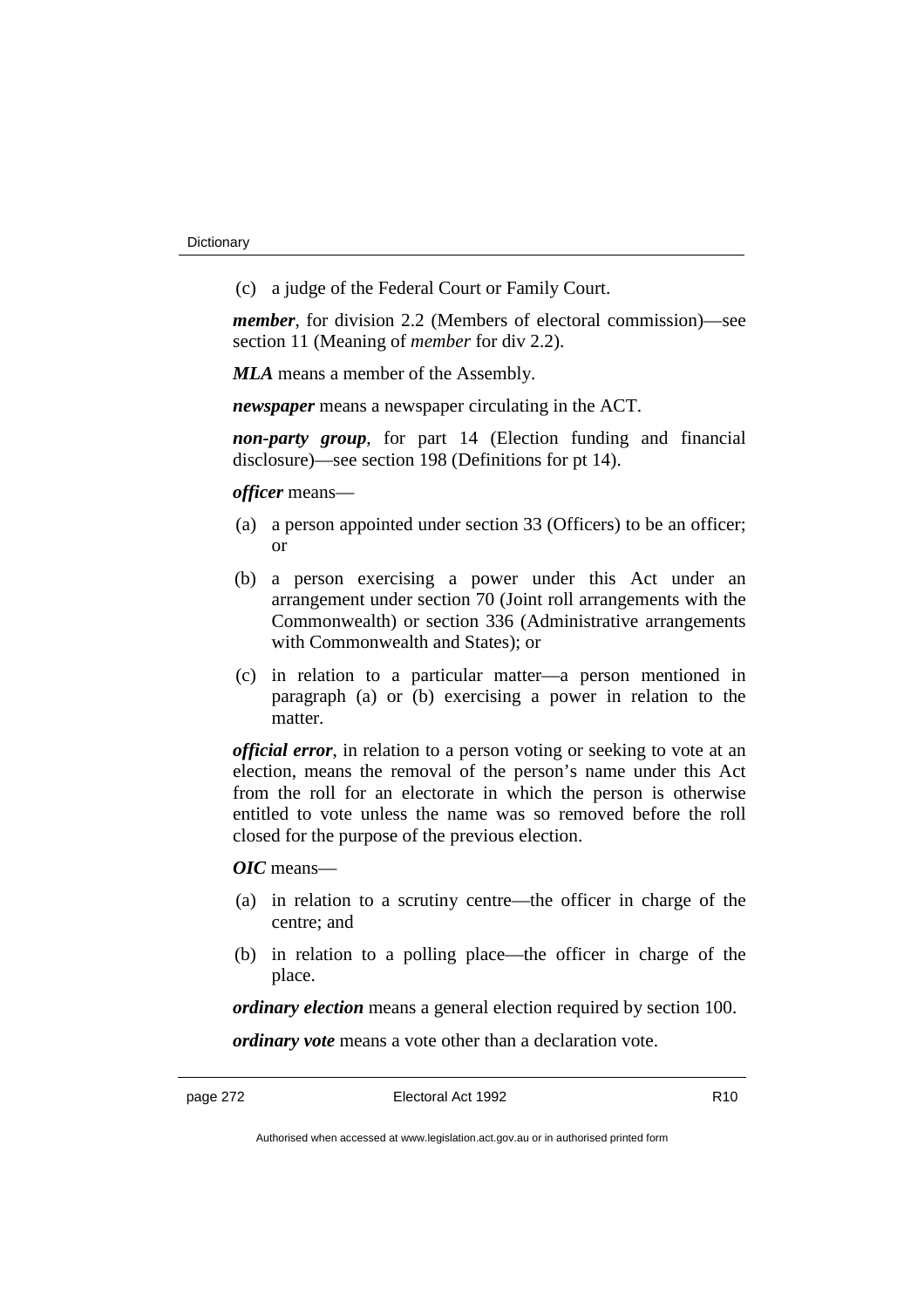*participant*, for division 14.5 (Disclosure of electoral expenditure)—see section 223 (Definitions for div 14.5).

*party*, for part 14 (Electoral funding and financial disclosure)—see section 198 (Definitions for pt 14).

*party candidate* means—

- (a) a candidate at an election nominated by the registered officer of a registered party; and
- (b) in relation to a registered party—a candidate nominated by the registered officer of the party.

*person*, for part 15 (Review of decisions)—see section 244 (Definitions for pt 15).

## *place of nomination*—see section 108.

*political party* means an organisation, incorporated or unincorporated, an object or activity of which is the promotion of the election to the Assembly of a candidate or candidates endorsed by it.

## *polling day*—

- (a) means the day when, apart from section 111 (Need for an election), a poll for an election would be required; and
- (b) except in part 8 (Timing of elections) and part 9 (Arrangements for elections), includes—
	- (i) if the time for holding an election is extended under section 159 for more than 1 day—each of those days; and
	- (ii) if polling is suspended under section 160—a day when polling is resumed.

*polling place* means a place appointed as a polling place under section 119 (Polling places and scrutiny centres), and, for division 17.3 (Campaigning offences), includes—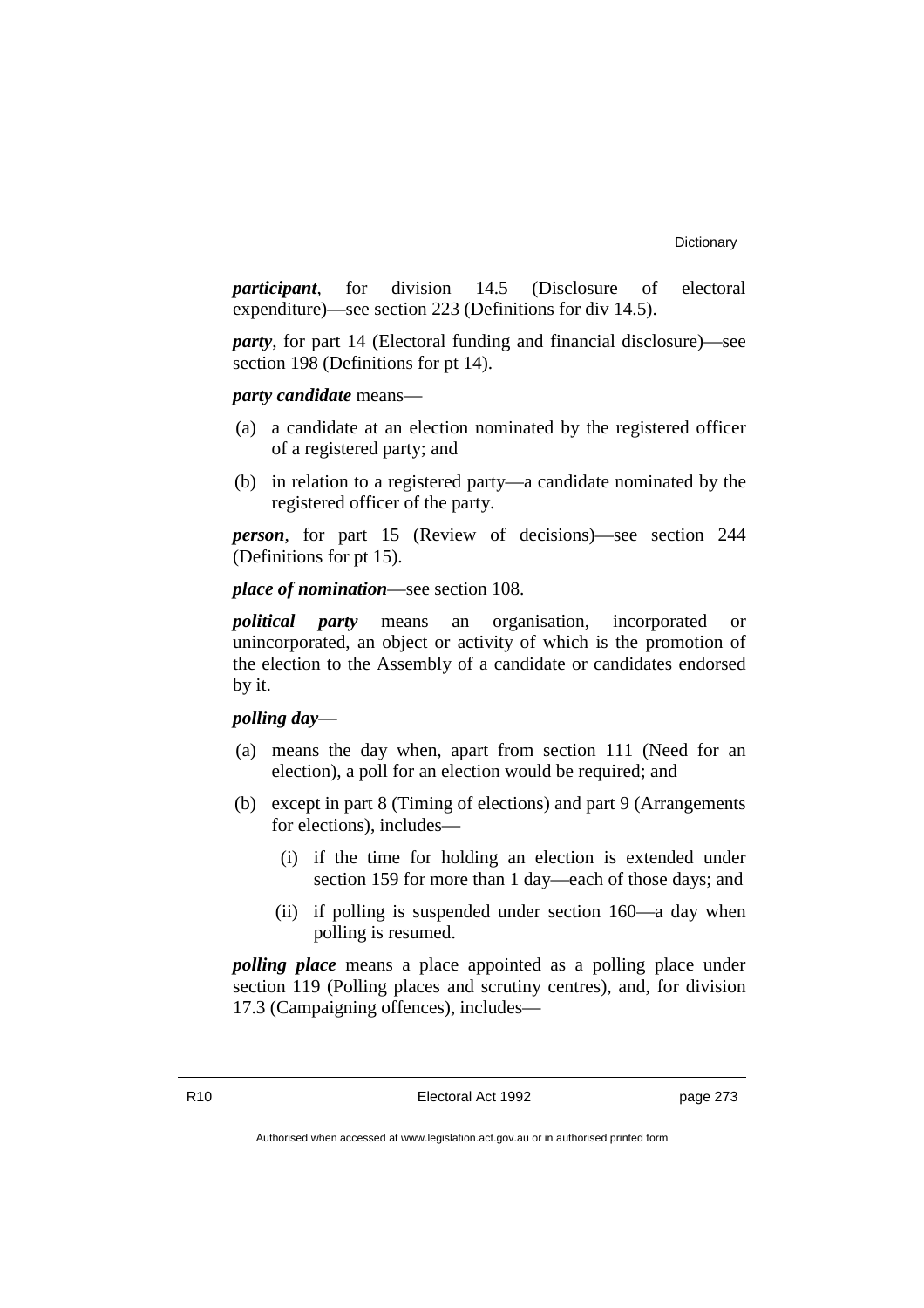- (a) a place where a vote may be made before an officer under section 136B (Ordinary or declaration voting in ACT before polling day) or section 136C (Declaration voting outside ACT on or before polling day); and
- (b) a place where mobile polling is taking place under division 10.5 (Mobile polling).

*postal vote* means a declaration vote in respect of which the declaration voting papers are given to the elector concerned by virtue of—

- (a) an application under section 136A (2); or
- (b) section 141.

*pre-election period* means the period of 37 days ending on the end of polling day for an election.

*proceeding*, for part 16 (Disputed elections, eligibility and vacancies)—see section 250 (Definitions for pt 16).

*property*, for part 14 (Election funding and financial disclosure) see section 198 (Definitions for pt 14).

*publish*, for division 17.3 (Campaigning offences)—see section 291 (Definitions for div 17.3).

*redistribution* includes distribution.

*register*, for part 14 (Election funding and financial disclosure)—see section 198 (Definitions for pt 14).

*registered*, for an abbreviation of the name of a registered party or registered ballot group, means an abbreviation included in the particulars for the party or group in the register of political parties or register of ballot groups.

*registered ballot group* means a ballot group registered under part 7 (Registration of political parties and ballot groups).

*registered industrial organisation*, for part 14 (Election funding and financial disclosure)—see section 198 (Definitions for pt 14).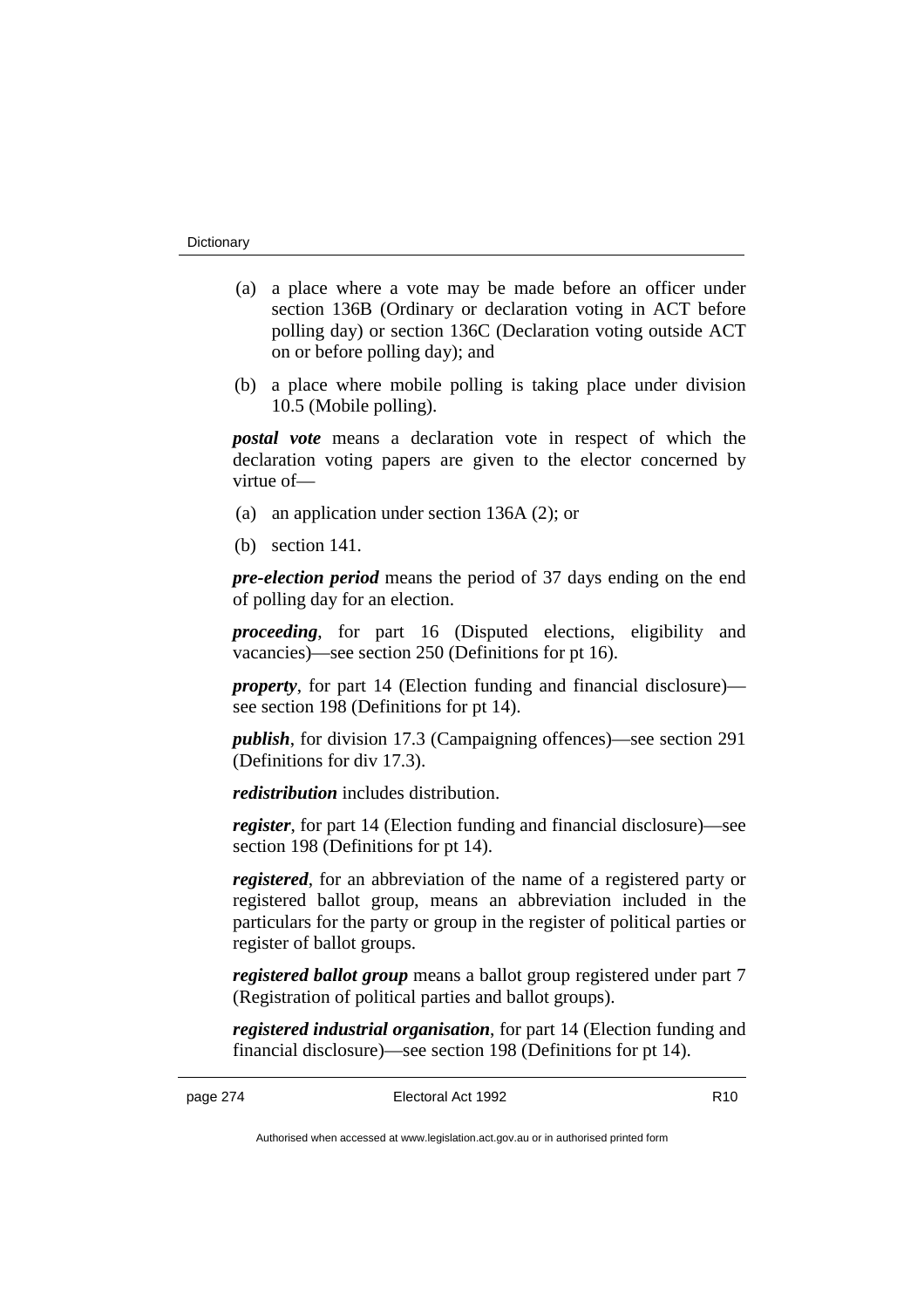## *registered officer* means—

- (a) for a registered party—the person whose name is entered in the register of political parties as the registered officer of the party; and
- (b) for a registered ballot group—the person whose name is entered in the register of ballot groups as the registered officer of the group.

*registered party* means a political party registered under part 7 (Registration of political parties and ballot groups).

*register of ballot groups* means the register of ballot groups kept under section 88 (Register).

*register of political parties* means the register of political parties kept under section 88 (Register).

*registrar*, for part 16 (Disputed elections, eligibility and vacancies)—see section 250 (Definitions for pt 16).

*related* political parties, for part 7 (Registration of political parties and ballot groups)—see section 87 (Meaning of *related* political parties).

*relates*, for division 14.5 (Disclosure of electoral expenditure)—see section 223 (Definitions for div 14.5).

*remand centre*, for division 10.5 (Mobile polling)—see section 149 (Definitions for div 10.5).

*reportage or commentary*, for division 17.3 (Campaigning offences)—see section 291 (Definitions for div 17.3).

*research personnel*, for part 11 (Polling in Antarctica)—see section 167 (Definitions for pt 11).

*return*, for division 14.7 (Compliance)—see section 235 (Definitions for div 14.7).

*returning officer*, for part 11 (Polling in Antarctica)—see section 167 (Definitions for pt 11).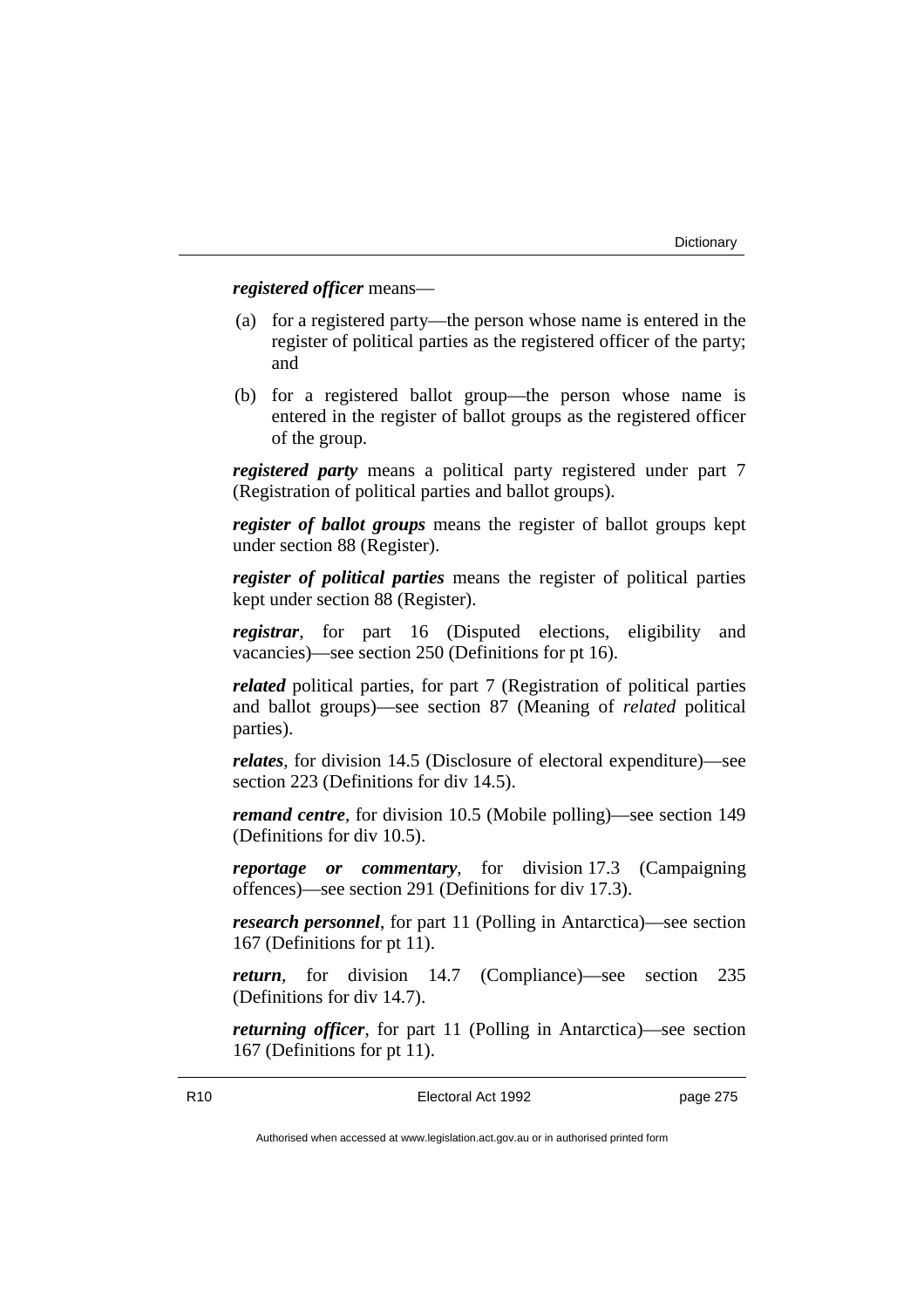*reviewable decision*, for part 15 (Review of decisions)—see section 244 (Definitions for pt 15).

*review statement*, in relation to a decision by the commissioner, means a statement referred to in section 246 about that decision.

*roll* means a roll of electors kept under this Act.

*scrutineer* means a person appointed under section 122 to be a scrutineer.

*scrutiny centre* means a place appointed as a scrutiny centre under section 119.

*secretary*, in relation to a political party, means the secretary or chief administrative officer (however described) of the party.

*Speaker*—

- (a) for part 13 (Casual vacancies)—see section 190; and
- (b) for part 16 (Disputed elections, eligibility and vacancies)—see section 251.
- *Note Speaker* is defined in the *Legislation Act 2001*, dict. pt 1.

*special hospital*, for division 10.5 (Mobile polling)—see section 149 (Definitions for div 10.5).

*sponsoring MLA*, in relation to a registered ballot group, means the MLA who applied to register the group.

*staff*, in relation to the electoral commission, means—

- (a) the staff assisting the commissioner referred to in section 31; and
- (b) persons employed or engaged under section 32.

*station*, for part 11 (Polling in Antarctica)—see section 167 (Definitions for pt 11).

*suppressed address* means an address particulars of which are required to be suppressed from a roll extract under section 77.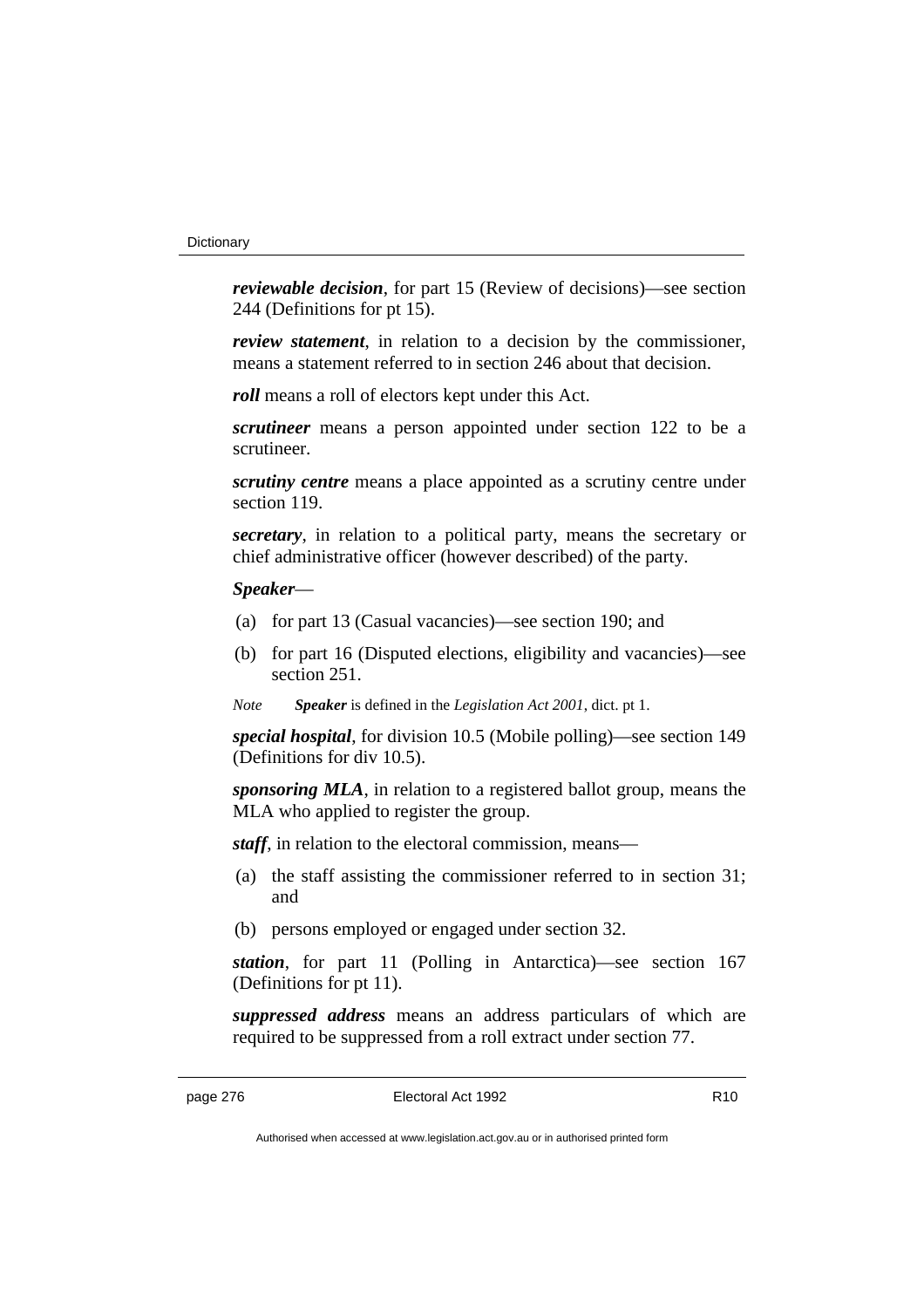*transmit*, for part 11 (Polling in Antarctica)—see section 167 (Definitions for pt 11).

*undue influence*, for part 16 (Disputed elections, eligibility and vacancies)—see section 250 (Definitions for pt 16).

*visiting officer*, for division 10.5 (Mobile polling)—see section 149 (Definitions for div 10.5).

R10 Electoral Act 1992 page 277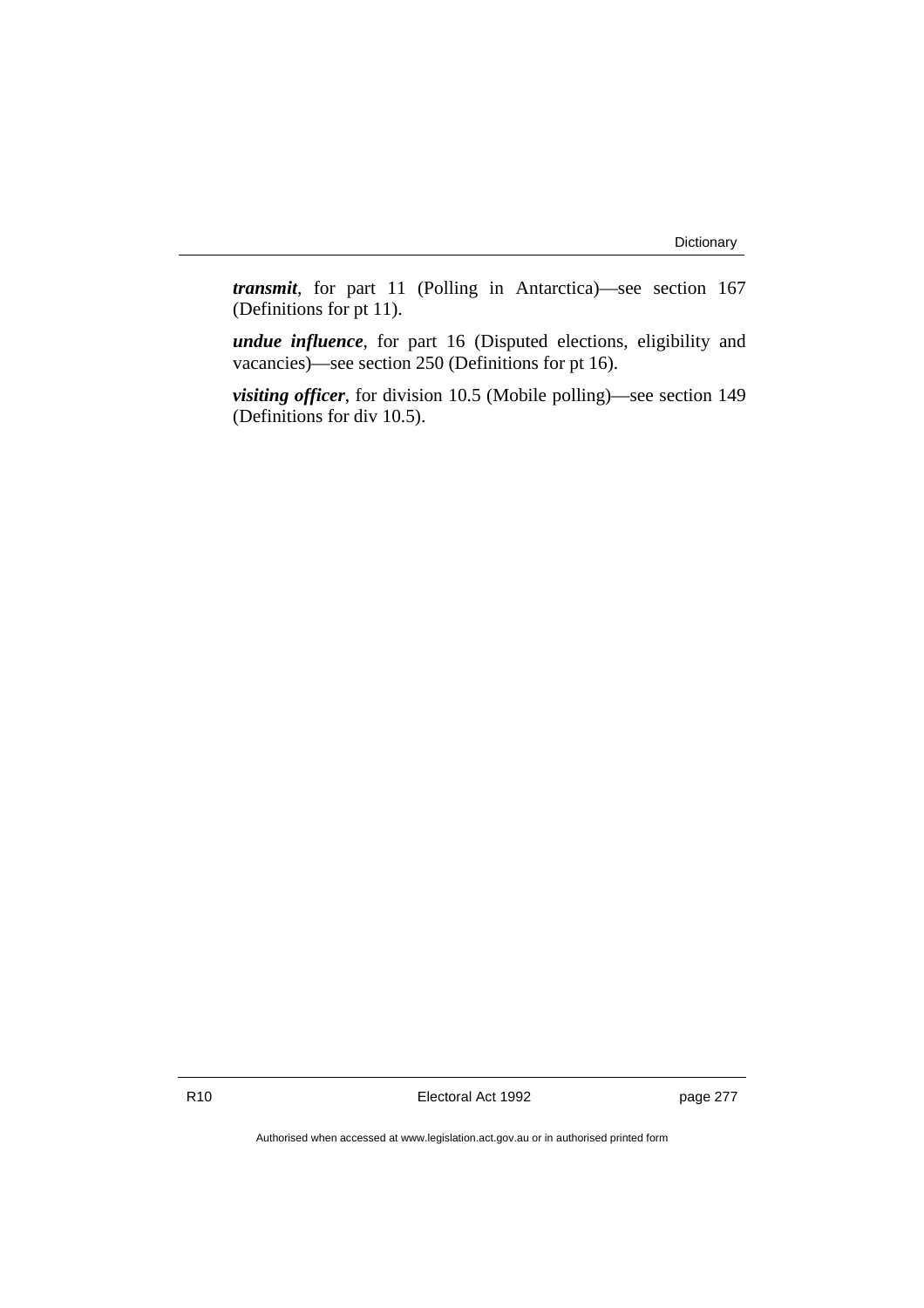1 About the endnotes

# **Endnotes**

## **1 About the endnotes**

Amending and modifying laws are annotated in the legislation history and the amendment history. Current modifications are not included in the republished law but are set out in the endnotes.

Not all editorial amendments made under the *Legislation Act 2001*, part 11.3 are annotated in the amendment history. Full details of any amendments can be obtained from the Parliamentary Counsel's Office.

Uncommenced amending laws and expiries are listed in the legislation history and the amendment history. These details are underlined. Uncommenced provisions and amendments are not included in the republished law but are set out in the last endnote.

If all the provisions of the law have been renumbered, a table of renumbered provisions gives details of previous and current numbering.

The endnotes also include a table of earlier republications.

If the republished law includes penalties, current information about penalty unit values appears on the republication inside front cover.

## **2 Abbreviation key**

| $am = amended$                               | $ord = ordinance$                         |
|----------------------------------------------|-------------------------------------------|
| $amdt = amendment$                           | $orig = original$                         |
| $ch = chapter$                               | $p = page$                                |
| $cl = clause$                                | $par = paragraph$                         |
| $def = definition$                           | $pres = present$                          |
| $dict = dictionary$                          | $prev = previous$                         |
| disallowed = disallowed by the Legislative   | $(\text{prev}) = \text{previously}$       |
| Assembly                                     | $prov = provision$                        |
| $div = division$                             | $pt = part$                               |
| $exp = expires/expired$                      | $r = rule/subrule$                        |
| $Gaz = Gazette$                              | $reg = regulation/subregulation$          |
| $hdg =$ heading                              | $renum = renumbered$                      |
| $IA = Interpretation Act 1967$               | $reloc = relocated$                       |
| $ins = inserted/added$                       | $R[X]$ = Republication No                 |
| $LA =$ Legislation Act 2001                  | $RI = reissue$                            |
| $LR =$ legislation register                  | $s = section/subsection$                  |
| $LRA =$ Legislation (Republication) Act 1996 | $sch = schedule$                          |
| $mod = modified / modified$                  | $sdiv = subdivision$                      |
| $No = number$                                | $sub =$ substituted                       |
| $num = numbered$                             | $SL = Subordinate$ Law                    |
| $o = order$                                  | underlining = whole or part not commenced |
| $om = omitted/repealed$                      | or to be expired                          |

page 278 **Electoral Act 1992** R10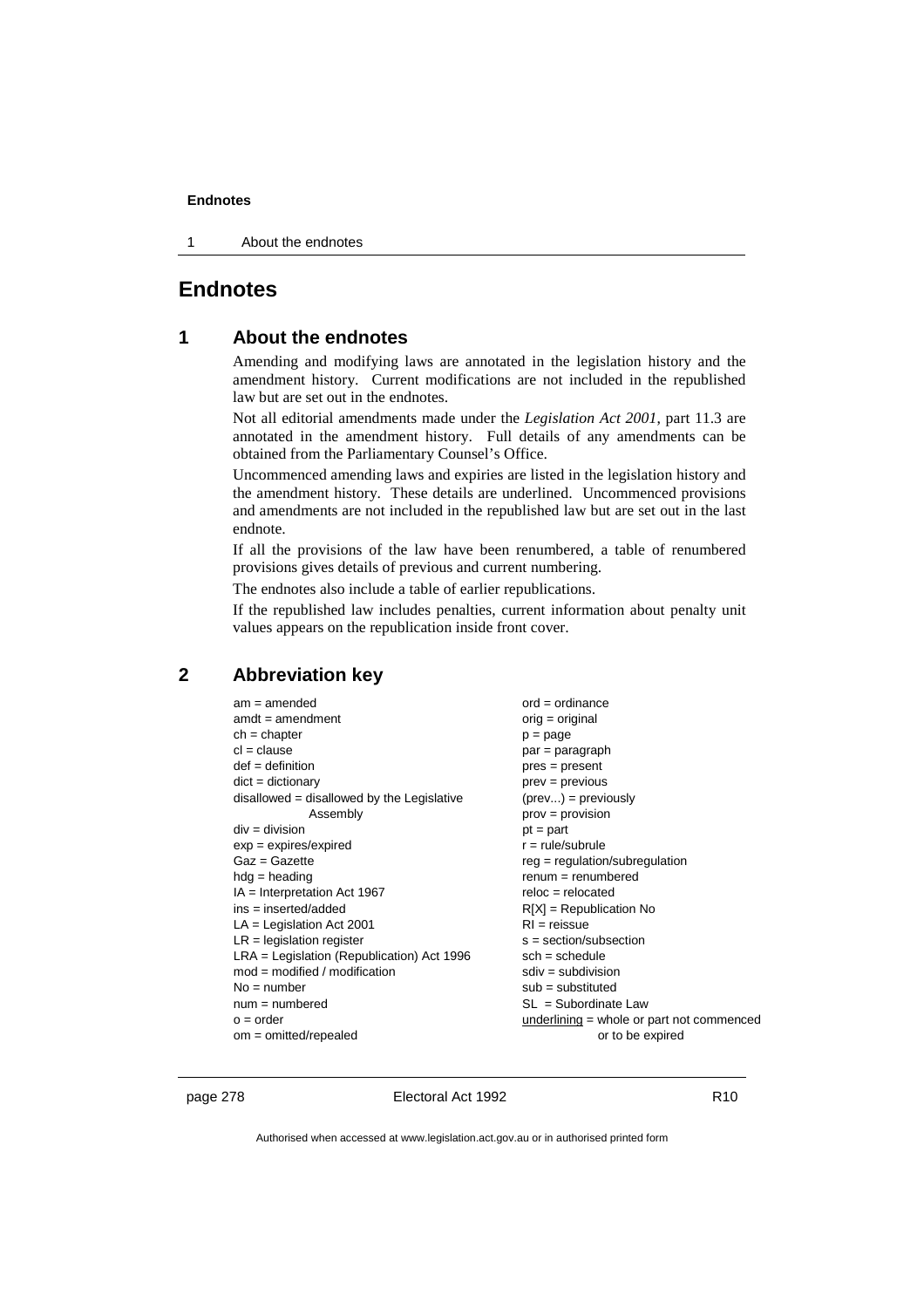## **3 Legislation history**

### **Electoral Act 1992 No 71**

notified 8 December 1992 (Gaz 1992 No S218) s 1, s 2 commenced 8 December 1992 (s 2 (1)) remainder commenced 21 December 1992 (Gaz 1992 No S243 p 19)

as amended by

#### **Acts Revision (Position of Crown) Act 1993 No 44 sch 2**

notified 27 August 1993 (Gaz 1993 No S165) commenced 27 August 1993 (s 2)

#### **Electoral (Amendment) Act 1994 No 14**

notified 17 May 1994 (Gaz 1994 No S85) s 1, s 2, s 22 (in pt), s 23 (in pt) commenced 17 May 1994 (s 2 (1), (2)) ss 3-21 commenced 6 June 1994 (Gaz 1994 No S105) s 22 (new pt 13) commenced 3 March 1995 (s 2 (5)) s 22 (new pt 16 (ss 244-278)) commenced 25 August 1994 (s 2 (6) and Gaz 1994 No S172) s 24 commenced 1 September 1994 (Gaz 1994 No S172) remainder commenced 25 August 1994 (Gaz 1994 No S172)

### **Public Sector Management (Consequential and Transitional Provisions) Act 1994 No 38 sch 1 pt 32**

notified 30 June 1994 (Gaz 1994 No S121) s 1, s 2 commenced 30 June 1994 (s 2 (1)) sch1 pt 32 commenced 1 July 1994 (Gaz 1994 No S142 p 2)

#### **Electoral (Amendment) Act 1994 (No 2) No 78**

notified 17 November 1994 (Gaz 1994 No S252) commenced 17 November 1994 (s 2)

## **Annual Reports (Government Agencies) (Consequential Provisions) Act 1995 No 25 sch**

notified 5 September 1995 (Gaz 1995 No S212) commenced 5 September 1995 (s 2)

# **Electoral (Amendment) Act 1995 No 33**

notified 31 October 1995 (Gaz 1995 No S266) commenced 31 October 1995 (s 2)

R10 **Electoral Act 1992 page 279**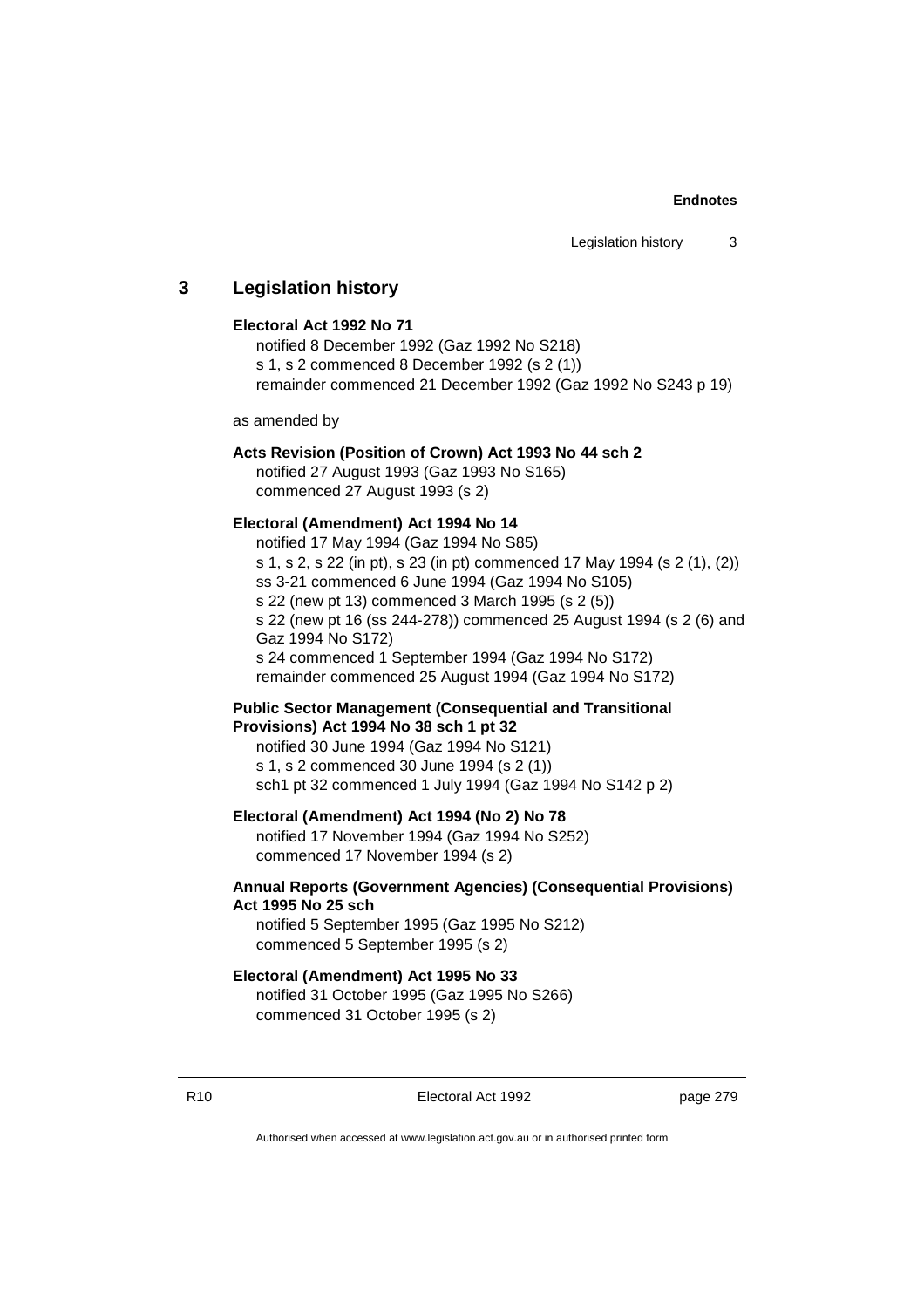3 Legislation history

#### **Statute Law Revision Act 1995 No 46 sch**

notified 18 December 1995 (Gaz 1995 No S306) commenced 18 December 1995 (s 2)

#### **Remuneration Tribunal (Consequential and Transitional Provisions) Act 1995 No 56 sch**

notified 20 December 1995 (Gaz 1995 No S313) sch commenced 21 December 1995 (s 2 and see Gaz 1995 No S315 p 2)

#### **Electoral (Amendment) Act 1996 No 56**

notified 29 November 1996 (Gaz 1996 No S320) commenced 29 November 1996 (s 2)

#### **Land (Planning and Environment) (Amendment) Act 1996 (No 3) No 85**

notified 24 December 1996 (Gaz 1996 No S345) s 1, s 2 commenced 24 December 1996 (s 2 (1)) remainder commenced 24 June 1997 (s 2 (3))

#### **Electoral (Amendment) Act 1997 No 38**

notified 1 September 1997 (Gaz 1997 No S257) ss 1-3 commenced 1 September 1997 (s 2 (1)) remainder commenced 1 May 1998 (s 2 (2))

#### **Remuneration Tribunal (Consequential Amendments) Act 1997 No 41 sch 1**

notified 19 September 1997 (Gaz 1997 No S264) s 1, s 2 commenced 19 September 1997 (s 2 (1)) sch 1 commenced 23 September 1997 (s 2 (2) and Gaz 1997 No S280)

#### **Electoral Amendment Act 1997 (No 2) No 91**

notified 1 December 1997 (Gaz 1997 No S380) commenced 1 December 1997 (s 2)

### **Legal Practitioners (Consequential Amendments) Act 1997 No 96 sch 1**

notified 1 December 1997 (Gaz 1997 No S380) s 1, s 2 commenced 1 December 1997 (s 2 (1)) sch 1 commenced 1 June 1998 (s 2 (2))

# **Statute Law Revision (Penalties) Act 1998 No 54 sch**

notified 27 November 1998 (Gaz 1998 No S207)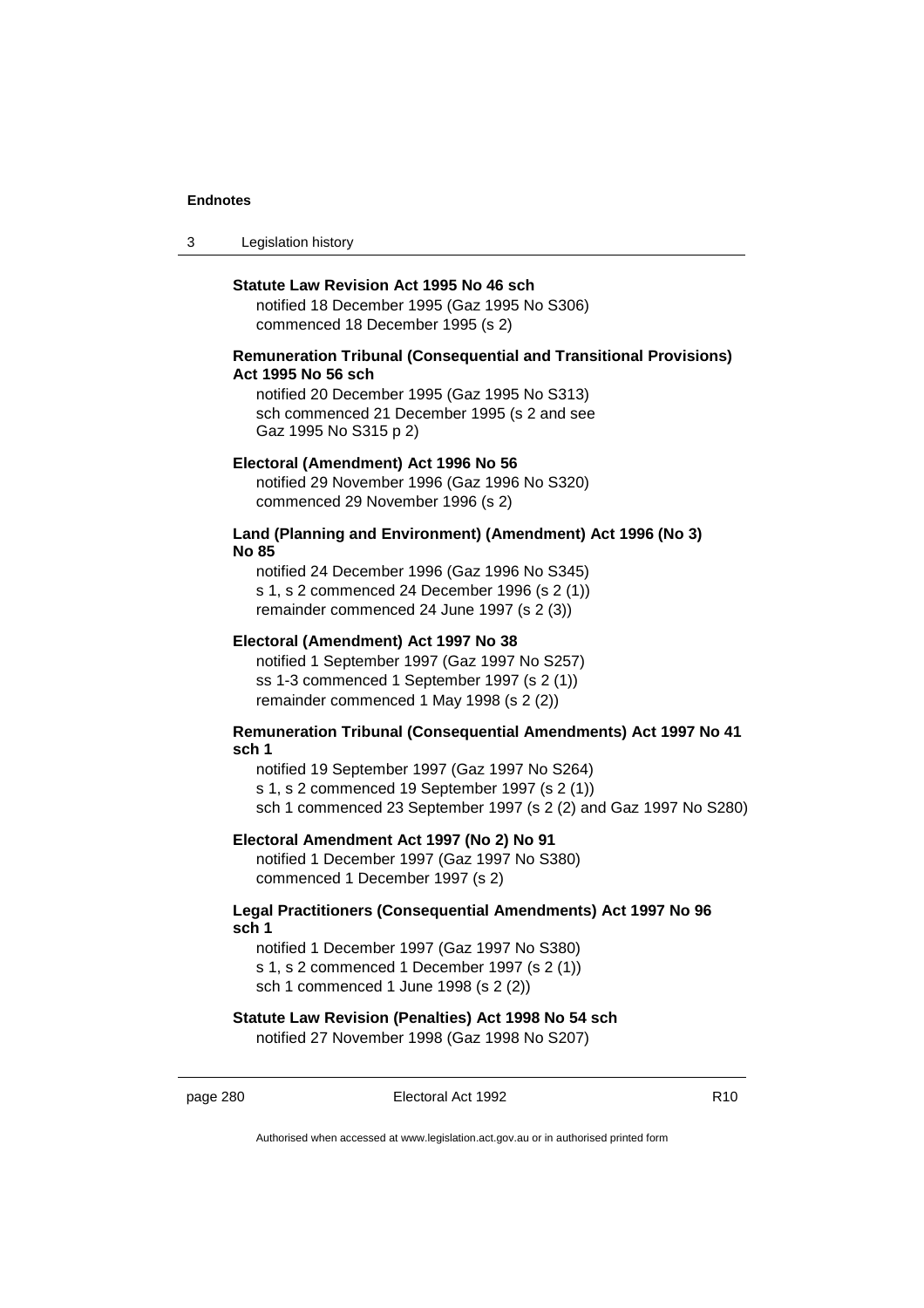s 1, s 2 commenced 27 November 1998 (s 2 (1)) sch commenced 9 December 1998 (Gaz 1998 No 49 p 1078)

## **Electoral (Amendment) Act 1998 No 61** notified 11 December 1998 (Gaz 1998 No S209) commenced 11 December 1998 (s 2)

**Electoral Amendment Act 2000 No 50** notified 28 September 2000 (Gaz 2000 No 39) commenced 28 September 2000 (s 2)

#### **Electoral Amendment Act 2000 (No 2) No 76**

notified 21 December 2000 (Gaz 2000 No S69) s 1, s 2 commenced 21 December 2000 (IA s 10B) remainder commenced 11 April 2001 (Gaz 2001 No 14)

# **Surveyors (Consequential Amendments) Act 2001 No 3 sch 1**

notified 8 March 2001 (Gaz 2001 No 10) s 1, s 2 commenced 8 March 2001 (IA s 10B) sch 1 commenced 26 July 2001 (s 2 and Gaz 2001 No 30)

# **Electoral Amendment Act 2001 No 36**

notified 29 June 2001 (Gaz 2001 No S36) commenced 29 June 2001 (s 2)

#### **Electoral (Entrenched Provisions) Amendment Act 2001 No 37** notified 29 June 2001 (Gaz 2001 No S36)

commenced 29 June 2001 (s 2)

## **Electoral Amendment Act 2001 (No 2) No 38**

notified 29 June 2001 (Gaz 2001 No S36) s 1, s 2 commenced 29 June 2001 (IA s 10B) remainder commenced 29 June 2001 (s 2)

### **Legislation (Consequential Amendments) Act 2001 No 44 sch 1 pt 120**

notified 26 July 2001 (Gaz 2001 No 30) s 1, s 2 commenced 26 July 2001 (IA s 10B) amdts 1.1294, 1.1312-1.1321, 1.1338, 1.1339, 1.1342, 1.1343, 1.1350, 1.1356, 1.1357, 1.1364, 1.1365, 1.1370-1.1372, 1.1378-1.1384, 1.1398-1.1400 commenced 12 September 2001 (s 2 and see Gaz 2001 No S65)

R10 Electoral Act 1992 page 281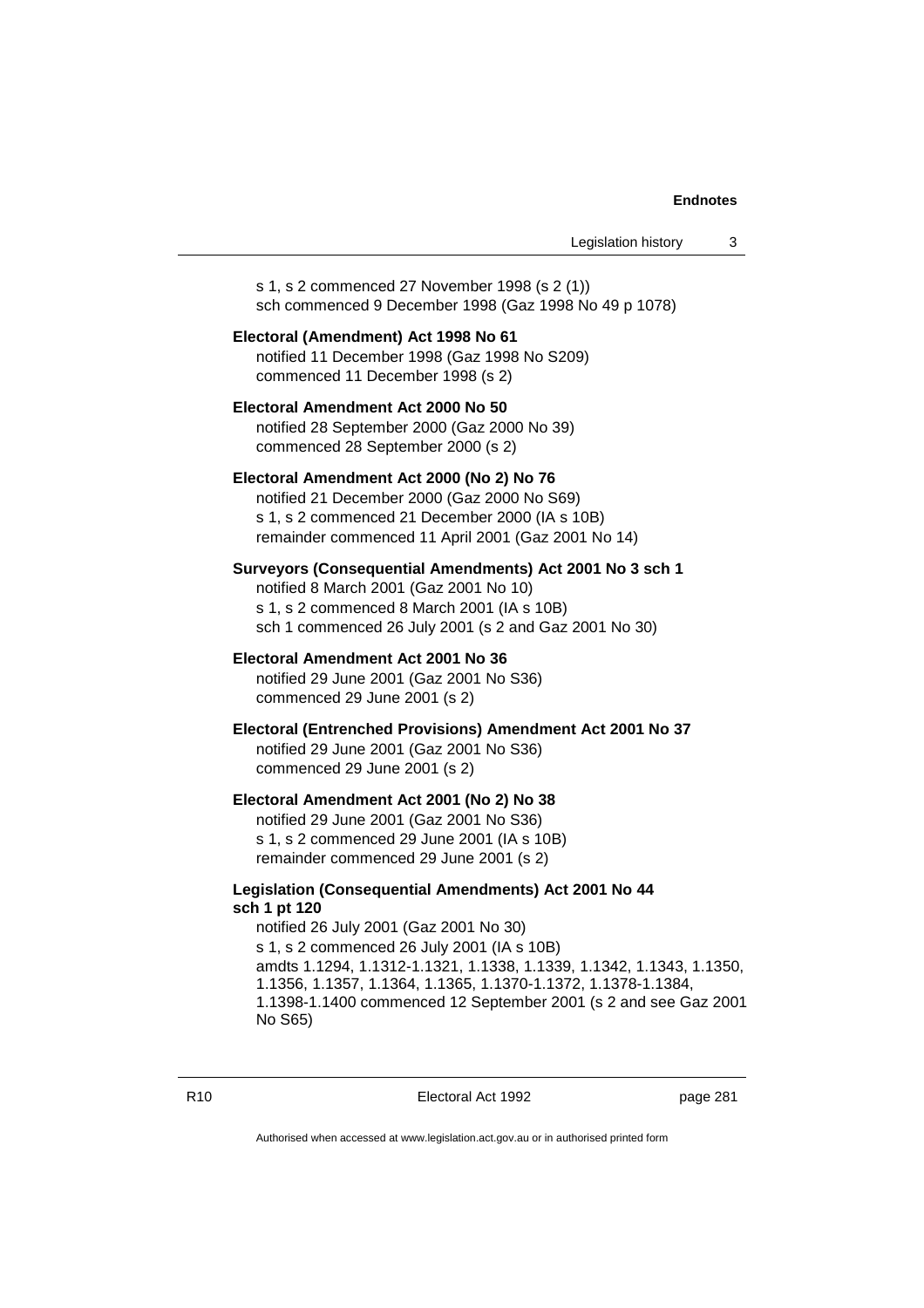| 4 | Amendment history |  |
|---|-------------------|--|
|---|-------------------|--|

pt 120 remainder commenced 12 September 2001 (s 2 and see Gaz 2001 No S65)

## **Legislation Amendment Act 2002 No 11 pt 2.17**

notified LR 27 May 2002 s 1, s 2 commenced 27 May 2002 (LA s 75) pt 2.17 commenced 28 May 2002 (s 2 (1))

#### **Statute Law Amendment Act 2002 No 30 pt 3.21**

notified LR 16 September 2002 s 1, s 2 taken to have commenced 19 May 1997 (LA s 75 (2)) pt 3.21 commenced 17 September 2002 (s 2 (1))

# **Electoral Amendment Act 2002 No 32**

notified LR 8 October 2002 s 1, s 2 commenced 8 October 2002 (LA s 75 (1)) remainder commenced 9 October 2002 (s 2)

#### **4 Amendment history**

| Preamble<br>preamble               | am 1994 No 14                                                                                                                                                  |
|------------------------------------|----------------------------------------------------------------------------------------------------------------------------------------------------------------|
| Title<br>title                     | sub 1994 No 14                                                                                                                                                 |
| Name of Act<br>s 1                 | sub 2001 No 36 amdt 1.1                                                                                                                                        |
| Commencement<br>s 2                | am 1994 No 14<br>om 2001 No 44 amdt 1.1285                                                                                                                     |
| <b>Dictionary</b><br>s 3           | am 1994 No 14; 1994 No 38 sch 1 pt 32; 1997 No 91; 2000 No<br>76 s 4; 2001 No 36 amdt 1.2<br>defs reloc to dict 2001 No 36 amdt 1.3<br>sub 2001 No 36 amdt 1.4 |
| Meaning of electoral matter<br>s 4 | om 1993 No 44 sch 2<br>ins 1994 No 14<br>sub 2001 No 36 s 5                                                                                                    |
| s 4A                               | Meaning of available for public inspection<br>$ins$ 2001 No 36 s 5                                                                                             |
| div 2.1 hdq                        | Establishment, functions and powers of electoral commission<br>sub 2001 No 36 amdt 1.5                                                                         |
|                                    |                                                                                                                                                                |

page 282 **Electoral Act 1992** R10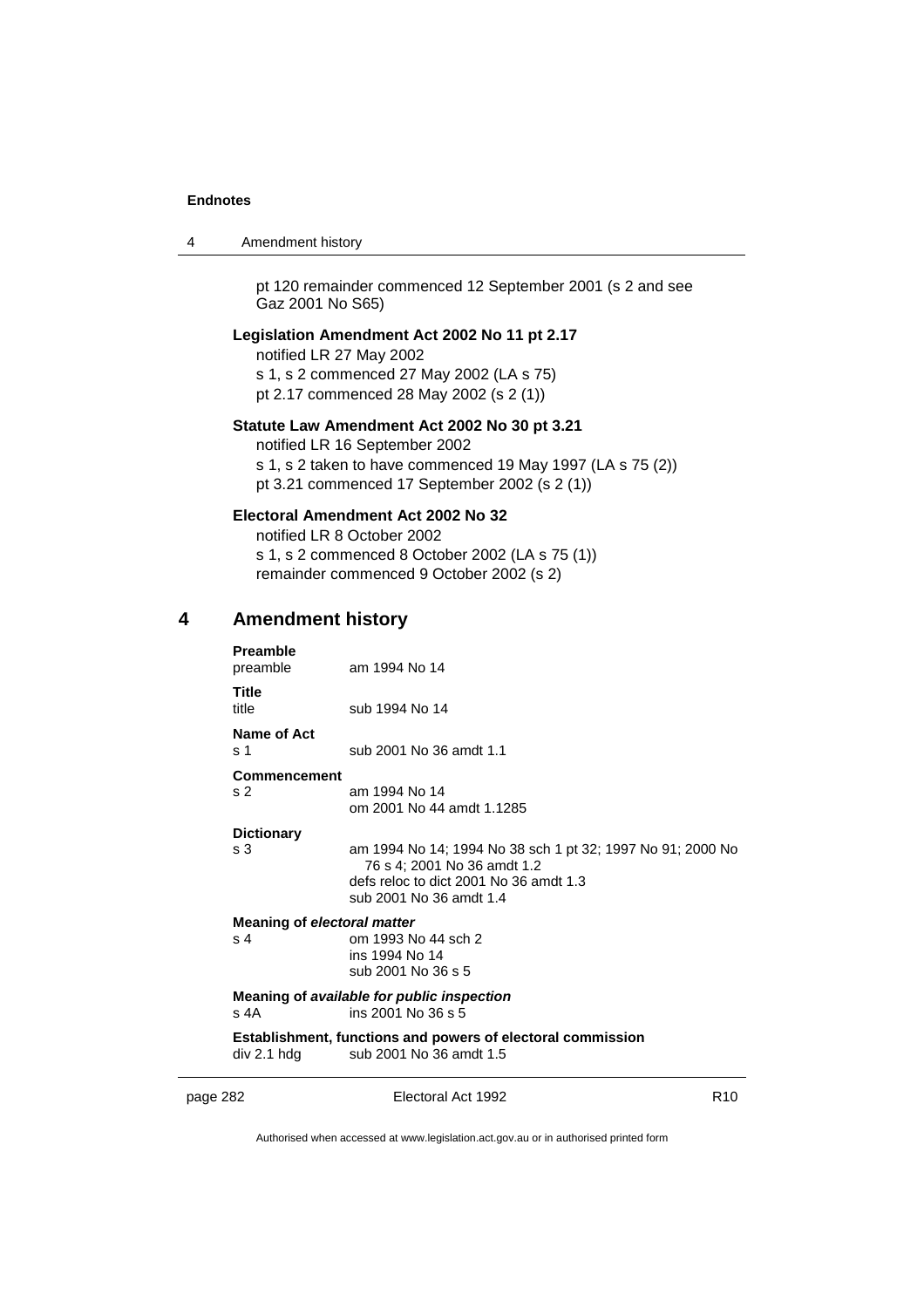| <b>Constitution of commission</b><br>s 6          | am 1994 No 14<br>sub 2002 No 30 amdt 3.243                                                                                                        |
|---------------------------------------------------|---------------------------------------------------------------------------------------------------------------------------------------------------|
| s <sub>7</sub>                                    | <b>Functions of electoral commission</b><br>sub 1994 No 14<br>am 1997 No 91<br>am LA (see 2001 No 36 amdt 1.99); 2002 No 30 amdts 3.244-<br>3.246 |
| Determination of fees                             |                                                                                                                                                   |
| s 8                                               | (prev s 7A) ins 1994 No 14<br>renum 1994 No 14<br>sub 2001 No 44 amdt 1.1286                                                                      |
| <b>Powers</b>                                     |                                                                                                                                                   |
| s 9                                               | (prev s 8) renum 1994 No 14<br>om 2002 No 30 amdt 3.247                                                                                           |
| <b>Annual reports</b>                             |                                                                                                                                                   |
| s 10                                              | (prev s 9) am 1994 No 14<br>renum 1994 No 14<br>om 1995 No 25<br>ins 1997 No 91                                                                   |
| s 10A                                             | Special reports by electoral commission<br>ins 1997 No 91<br>sub 2002 No 30 amdt 3.248                                                            |
| div 2.2 hdg                                       | <b>Members of electoral commission</b><br>sub 2001 No 36 amdt 1.6                                                                                 |
| Meaning of member for div 2.2<br>s 11 hda<br>s 11 | sub 2001 No 36 amdt 1.7<br>(prev s 10) renum 1994 No 14<br>om 1995 No 25 sch<br>ins 1997 No 91<br>def member sub 2002 No 30 amdt 3.249            |
| <b>Appointment</b>                                |                                                                                                                                                   |
| s <sub>12</sub>                                   | (prev s 11) am 1994 No 14<br>renum 1994 No 14<br>am 1994 No 38 sch 1 pt 32; 2001 No 44 amdt 1.1287; 2002<br>No 30 amdts 3.250-3.252               |
|                                                   | Term of appointment of members                                                                                                                    |
| s 13                                              | (prev s 12) am 1994 No 14<br>renum 1994 No 14<br>sub 2002 No 30 amdt 3.253                                                                        |
| s 14                                              | Conditions of appointment of members generally<br>(prev s 13) renum 1994 No 14                                                                    |
|                                                   | om 1997 No 41                                                                                                                                     |
|                                                   |                                                                                                                                                   |

R10 **Electoral Act 1992 page 283**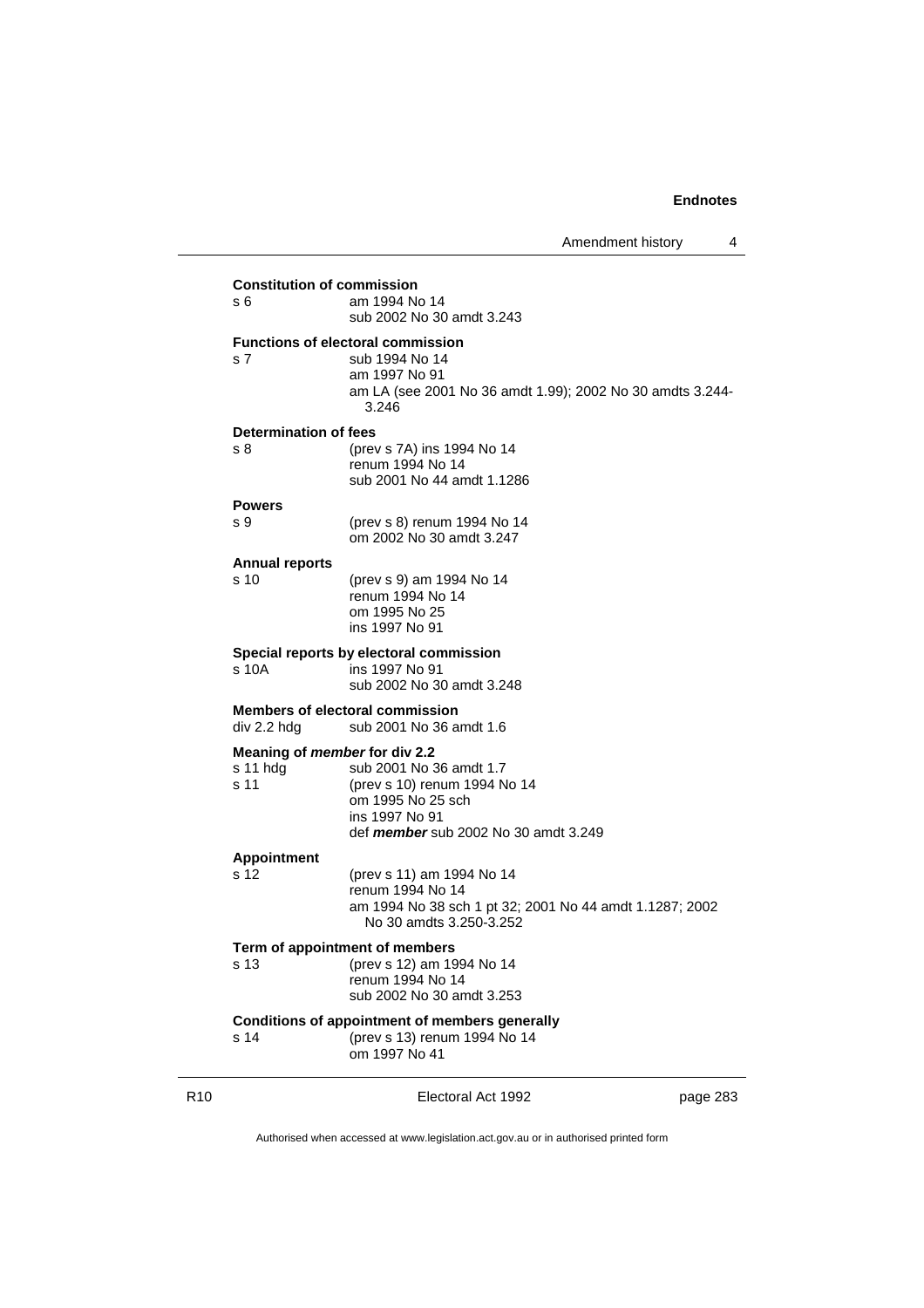4 Amendment history

|                                                | ins 2002 No 30 amdt 3.253                                                                                                                           |                 |
|------------------------------------------------|-----------------------------------------------------------------------------------------------------------------------------------------------------|-----------------|
| Leave of absence<br>s 15                       | (prev s 14) renum 1994 No 14                                                                                                                        |                 |
| <b>Resignation</b><br>s 16                     | (prev s 15) renum 1994 No 14<br>om 2002 No 30 amdt 3.254                                                                                            |                 |
| s 17 hdg<br>s 17                               | Suspension or ending of appointment of members<br>sub 2002 No 30 amdt 3.255<br>(prev s 16) renum 1994 No 14<br>am 2002 No 30 amdt 3.256, amdt 3.257 |                 |
| <b>Acting members</b><br>s 18                  | (prev s 17) renum 1994 No 14<br>om 2002 No 30 amdt 3.258                                                                                            |                 |
| <b>Meetings</b><br>div 2.3 hdg                 | (prev pt 2 div 3 hdg) renum LA (see 2000 No 76 s 24)                                                                                                |                 |
| <b>Procedure</b><br>s 19                       | (prev s 18) renum 1994 No 14                                                                                                                        |                 |
| s 20                                           | Delegation by electoral commission<br>(prev s 18A) ins 1994 No 14<br>renum 1994 No 14<br>sub 2002 No 30 amdt 3.259                                  |                 |
| Disclosure of interests<br>s 21                | (prev s 19) renum 1994 No 14                                                                                                                        |                 |
| pt 3 hdg                                       | Electoral commissioner and staff of electoral commission<br>sub 1994 No 14                                                                          |                 |
| <b>Electoral commissioner</b><br>$div$ 3.1 hdg | (prev pt 3 div 1 hdg) ins 1994 No 14<br>renum LA (see 2000 No 76 s 24)                                                                              |                 |
| <b>Appointment</b><br>s 22                     | (prev s 20) am 1994 No 14<br>renum 1994 No 14<br>am 2001 No 44 amdt 1.1288, amdt 1.1289; 2002 No 30 amdt<br>3.260                                   |                 |
| <b>Functions of commissioner etc</b><br>s 23   | (prev s 21) sub 1994 No 14<br>renum 1994 No 14<br>sub 2002 No 30 amdt 3.261                                                                         |                 |
| <b>Delegation by commissioner</b><br>s 24      | (prev s 21A) ins 1994 No 14<br>renum 1994 No 14<br>sub 2001 No 30 amdt 3.262                                                                        |                 |
| page 284                                       | Electoral Act 1992                                                                                                                                  | R <sub>10</sub> |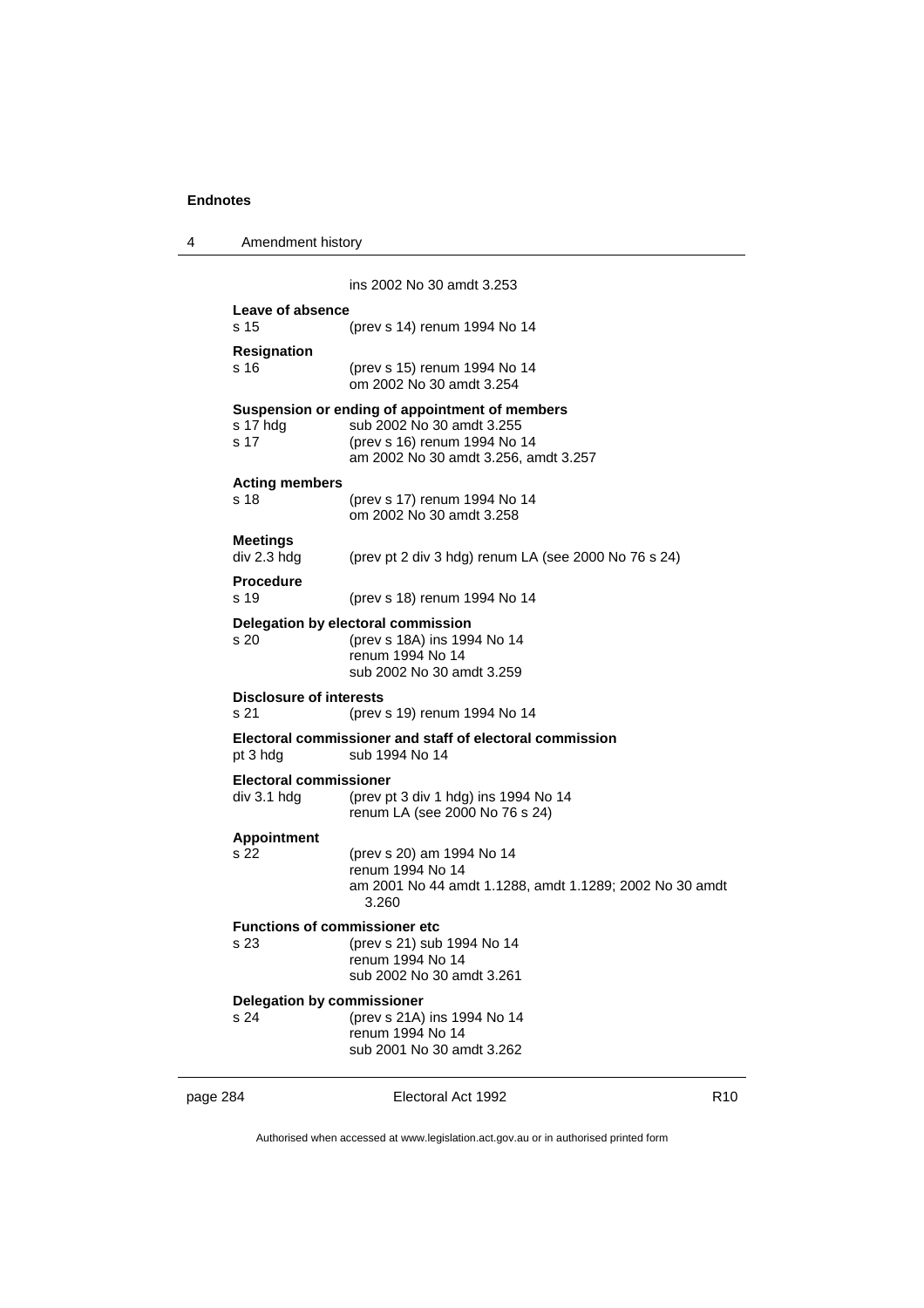Amendment history 4

| s 25                                   | (prev s 22) am 1994 No 14<br>renum 1994 No 14<br>sub 2002 No 30 amdt 3.263                                                                                                |  |
|----------------------------------------|---------------------------------------------------------------------------------------------------------------------------------------------------------------------------|--|
| s 26                                   | Conditions of appointment of commissioner generally<br>(prev s 23) am 1994 No 14<br>renum 1994 No 14<br>om 1995 No 56<br>ins 2002 No 30 amdt 3.263                        |  |
| Leave of absence                       |                                                                                                                                                                           |  |
| s 27                                   | (prev s 24) am 1994 No 14<br>renum 1994 No 14                                                                                                                             |  |
| <b>Resignation</b><br>s 28             | (prev s 25) am 1994 No 14<br>renum 1994 No 14<br>om 2002 No 30 amdt 3.264                                                                                                 |  |
| s 29 hda<br>s 29                       | Suspension or ending of appointment of commissioner<br>sub 2002 No 30 amdt 3.265<br>(prev s 26) am 1994 No 14<br>renum 1994 No 14<br>am 2002 No 30 amdt 3.266, amdt 3.267 |  |
| <b>Acting commissioner</b>             |                                                                                                                                                                           |  |
| s 30                                   | (prev s 27) am 1994 No 14<br>renum 1994 No 14<br>om 2002 No 30 amdt 3.268                                                                                                 |  |
|                                        | Staff of the electoral commission                                                                                                                                         |  |
| div 3.2 hdg                            | (prev pt 3 div 2 hdg) ins 1994 No 14<br>renum LA (see 2000 No 76 s 24)                                                                                                    |  |
| Staff                                  |                                                                                                                                                                           |  |
| s 31                                   | (prev s 27A) ins 1994 No 14<br>renum 1994 No 14<br>sub 1994 No 38 sch 1 pt 32                                                                                             |  |
| <b>Temporary staff and consultants</b> |                                                                                                                                                                           |  |
| s 32                                   | (prev s 27B) ins 1994 No 14<br>renum 1994 No 14<br>am 1994 No 38 sch 1 pt 32                                                                                              |  |
| <b>Officers</b>                        |                                                                                                                                                                           |  |
| s 33                                   | (prev s 27C) ins 1994 No 14<br>renum 1994 No 14<br>am 2001 No 36 amdt 1.8; 2002 No 30 amdt 3.269                                                                          |  |
| <b>Multimember electorates</b>         |                                                                                                                                                                           |  |
| s 34                                   | (prev s 28) renum 1994 No 14                                                                                                                                              |  |

**Term of appointment of commissioner**

R10 **Electoral Act 1992 page 285**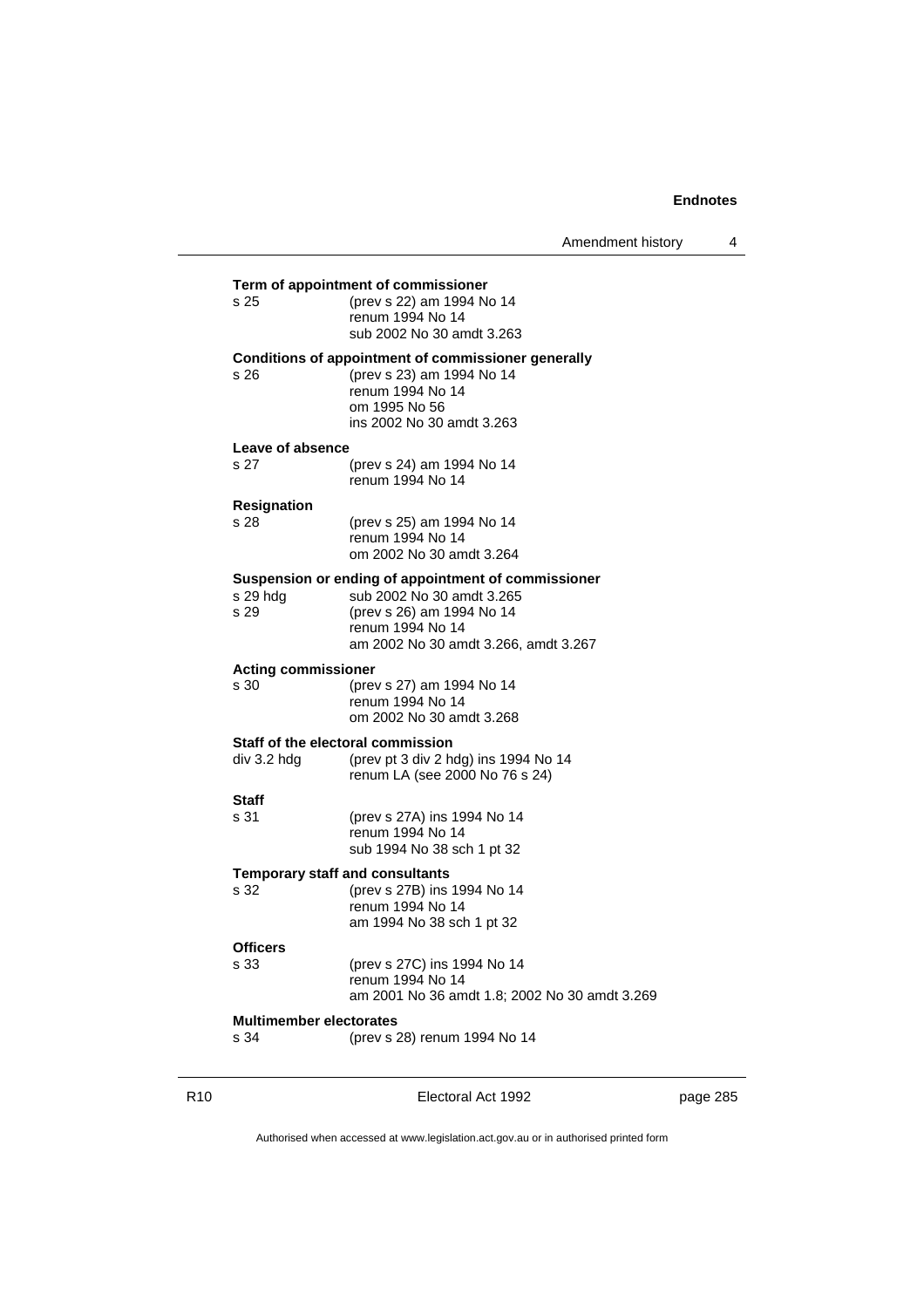| 4 | Amendment history                                 |                                                                                                                                             |
|---|---------------------------------------------------|---------------------------------------------------------------------------------------------------------------------------------------------|
|   | <b>Redistribution of electorates</b><br>s 35      | (prev s 29) renum 1994 No 14<br>am 2001 No 44 amdt 1.1290                                                                                   |
|   | s 36                                              | <b>Factors relevant to redistribution</b><br>(prev s 30) renum 1994 No 14                                                                   |
|   | <b>Timing of redistributions</b><br>s 37          | (prev s 31) am 1994 No 14<br>renum 1994 No 14<br>am 1998 No 61; 2002 No 30 amdts 3.270-3.272                                                |
|   | s 37A                                             | Timing of redistribution after 2001 ordinary election<br>ins 2002 No 32 s 4<br>exp 16 October 2004 (s 37A (3))                              |
|   | s 38                                              | Suspension of redistribution process—extraordinary elections<br>(prev s 31A) ins 1994 No 14<br>renum 1994 No 14<br>am 2002 No 30 amdt 3.273 |
|   | <b>Redistribution committees</b><br>s 39          | (prev s 32) am 1994 No 14<br>renum 1994 No 14<br>am 1996 No 85; 2000 No 3 sch 1; 2001 No 44 amdt 1.1291;<br>2002 No 30 amdt 3.274           |
|   | s 40                                              | <b>Meetings of redistribution committee</b><br>(prev s 33) am 1994 No 14<br>renum 1994 No 14                                                |
|   | s 41                                              | Suggestions and comments about redistribution<br>(prev s 34) renum 1994 No 14<br>am 2001 No 36 amdt 1.9<br>sub 2001 No 44 amdt 1.1292       |
|   | <b>Outline of proposal</b><br>s 42                | (prev s 35) renum 1994 No 14                                                                                                                |
|   | <b>Proposed redistribution</b><br>s <sub>43</sub> | (prev s 36) renum 1994 No 14<br>am 2001 No 44 amdt 1.1293                                                                                   |
|   | s 44                                              | Notification and publication of proposal<br>(prev s 37) renum 1994 No 14<br>am 2001 No 36 amdt 1.10<br>sub 2001 No 44 amdt 1.1294           |
|   | s 45                                              | Dissolution of redistribution committee<br>(prev s 38) renum 1994 No 14<br>sub 2001 No 44 amdt 1.1295                                       |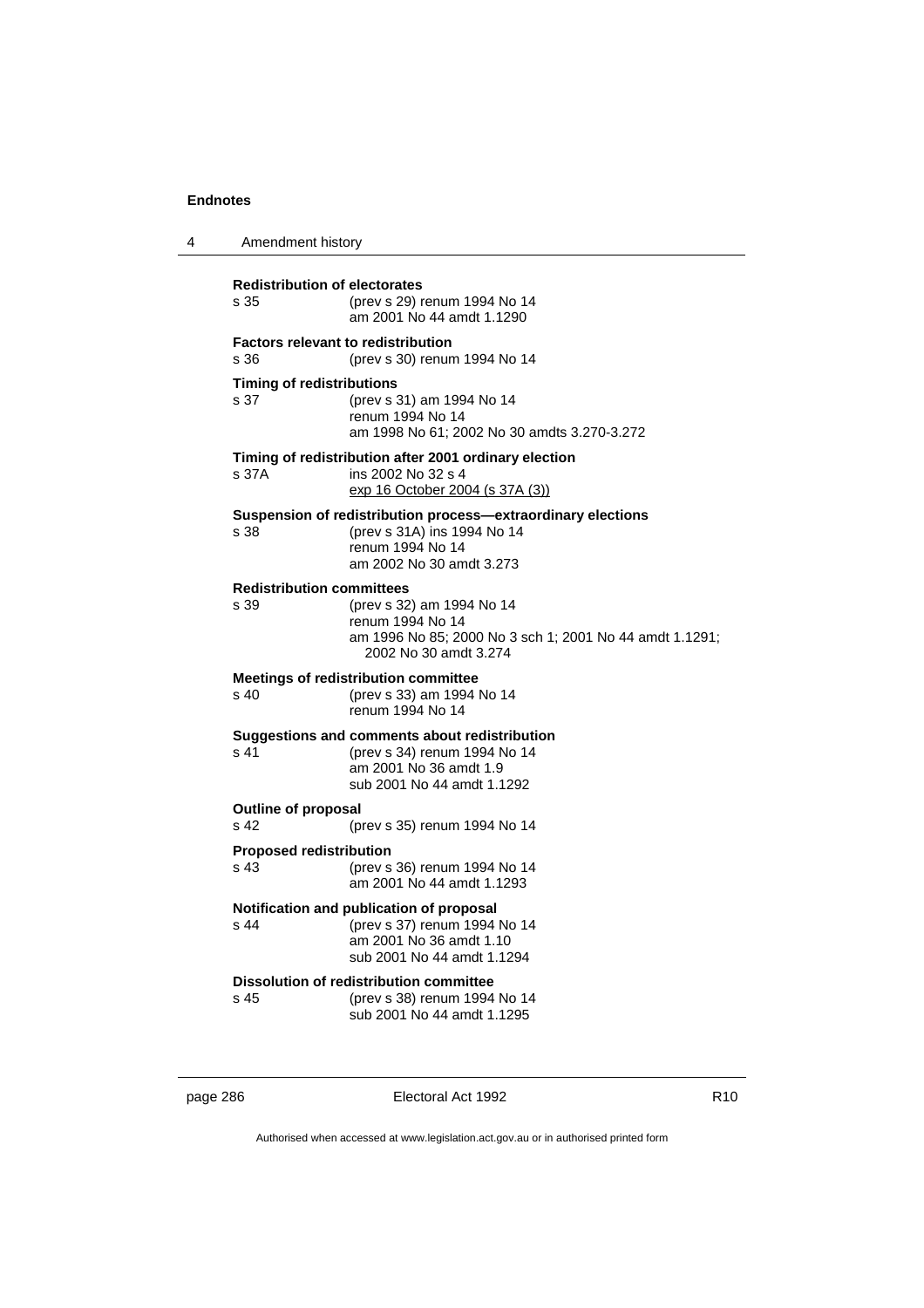| <b>Objections</b><br>s 46                     | (prev s 39) renum 1994 No 14<br>am 2001 No 36 s 6 and amdt 1.11; 2001 No 44 amdt 1.1296                                                                                         |
|-----------------------------------------------|---------------------------------------------------------------------------------------------------------------------------------------------------------------------------------|
| s 47                                          | Augmented electoral commission<br>(prev s 40) am 1994 No 14<br>renum 1994 No 14<br>am 2002 No 30 amdt 3.275                                                                     |
| s 48                                          | Meetings of augmented electoral commission<br>orig s 48 om 1994 No 14<br>(prev s 41) am 1994 No 14<br>renum 1994 No 14                                                          |
| <b>Investigation of objections</b><br>s 49    | (prev s 42) renum 1994 No 14<br>am 1997 No 91; 2001 No 44 amdt 1.1297, amdt 1.1298                                                                                              |
| s <sub>50</sub>                               | Redistribution-proposal by augmented electoral commission<br>(prev s 43) renum 1994 No 14                                                                                       |
| s 51                                          | Publication of augmented electoral commission's proposal<br>(prev s 44) renum 1994 No 14<br>am 2001 No 44 amdt 1.1299, amdt 1.1300                                              |
| s 52                                          | Objections to augmented electoral commission's proposal<br>(prev s 45) am 1994 No 14<br>renum 1994 No 14<br>am 2001 No 36 s 7; 2001 No 44 amdt 1.1301; 2002 No 30 amdt<br>3.352 |
| s 53                                          | Report by augmented electoral commission and public announcement<br>(prev s 46) am 1994 No 14<br>renum 1994 No 14                                                               |
| <b>Report to Legislative Assembly</b><br>s 54 | (prev s 47) am 1994 No 14<br>renum 1994 No 14                                                                                                                                   |
| Decisions are final                           |                                                                                                                                                                                 |
| s 55                                          | (prev s 49) am 1994 No 14<br>renum 1994 No 14<br>am 2002 No 30 amdt 3.276                                                                                                       |
| <b>Validity not affected</b><br>s 56          | (prev s 50) am 1994 No 14<br>renum 1994 No 14                                                                                                                                   |
| <b>Electoral rolls</b><br>pt 5 hdg            | sub 1994 No 14                                                                                                                                                                  |
| <b>Electorate and Territory rolls</b><br>s 57 | (prev s 51) sub 1994 No 14                                                                                                                                                      |

R10 **Electoral Act 1992 page 287**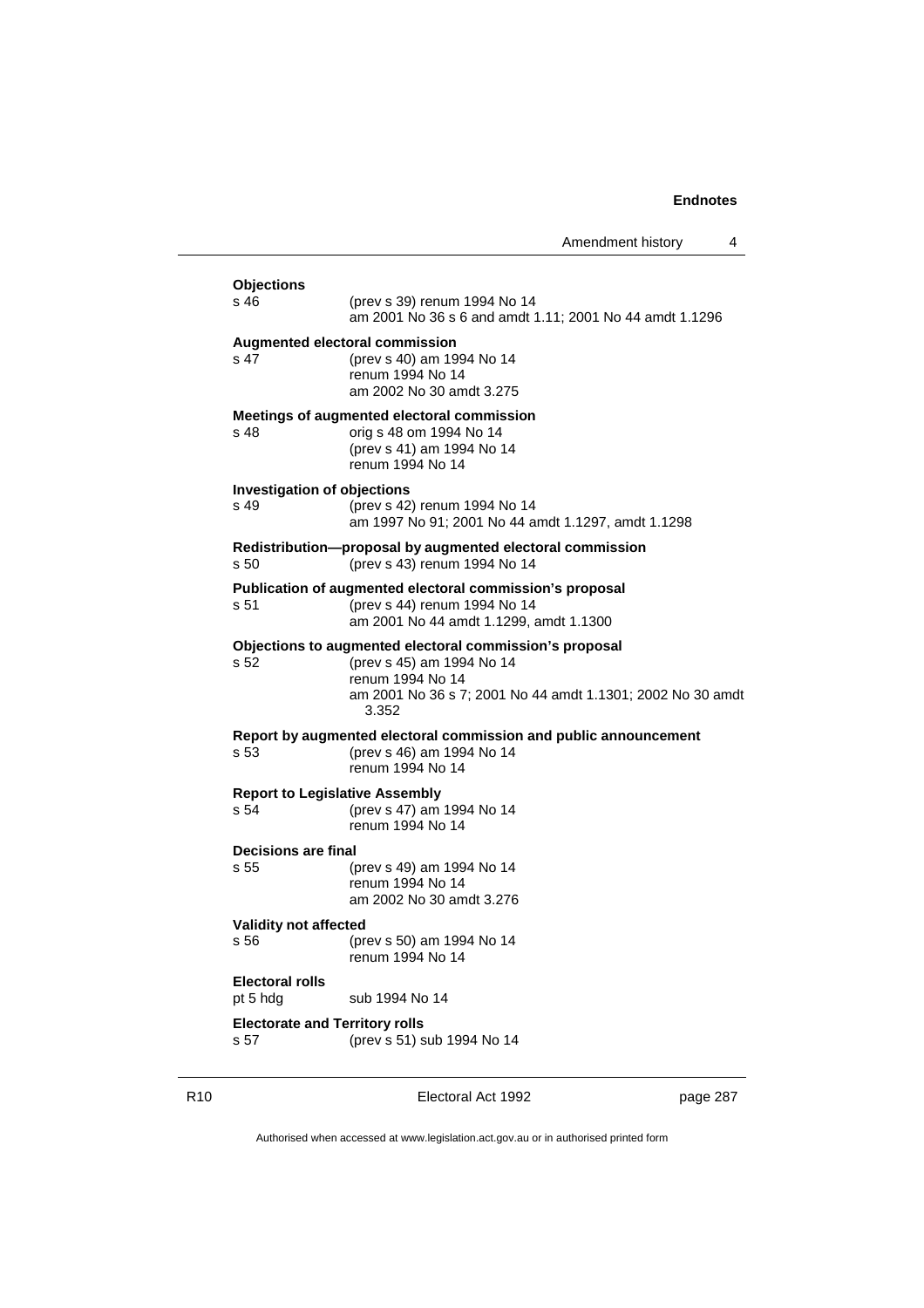| 4 | Amendment history                              |                                                                                                                                                                |
|---|------------------------------------------------|----------------------------------------------------------------------------------------------------------------------------------------------------------------|
|   |                                                | renum 1994 No 14                                                                                                                                               |
|   | <b>Contents of roll</b><br>s 58                | (prev s 52) sub 1994 No 14<br>renum 1994 No 14<br>am 2002 No 30 amdt 3.277                                                                                     |
|   | Meaning of extract from roll<br>s 59           | (prev s 53) sub 1994 No 14<br>renum 1994 No 14<br>sub 2002 No 30 amdt 3.278                                                                                    |
|   | s 60                                           | Inspection of printed roll extracts<br>(prev s 54) ins 1994 No 14<br>renum 1994 No 14                                                                          |
|   | s 61                                           | Supply of printed roll extract to MLAs etc<br>(prev s 55) ins 1994 No 14<br>renum 1994 No 14<br>am 2001 No 44 amdt 1.1302, amdt 1.1303                         |
|   | s 62                                           | Supply of roll extracts in electronic form to MLAs etc<br>(prev s 56) ins 1994 No 14<br>renum 1994 No 14<br>am 1997 No 91; 2001 No 44 amdt 1.1304, amdt 1.1305 |
|   | Use of roll extracts<br>s 63                   | (prev s 57) ins 1994 No 14<br>renum 1994 No 14<br>am 1998 No 54<br>sub 2001 No 36 s 8                                                                          |
|   | <b>Prohibited use of roll extracts</b><br>s 64 | (prev s 58) ins 1994 No 14<br>renum 1994 No 14<br>am 1998 No 54<br>om 2001 No 36 s 8                                                                           |
|   | s 65                                           | Provision of roll information to prescribed authorities<br>(prev s 59) ins 1994 No 14<br>renum 1994 No 14<br>am 1997 No 91; 1998 No 54; 2002 No 30 amdt 3.279  |
|   | <b>Maintenance of rolls</b><br>s 66            | (prev s 60) ins 1994 No 14<br>renum 1994 No 14                                                                                                                 |
|   | Power to require information<br>s 67           | (prev s 61) ins 1994 No 14<br>renum 1994 No 14<br>am 1998 No 54; 2001 No 36 amdt 1.12; 2002 No 30 amdt 3.352                                                   |

page 288 **Electoral Act 1992** R10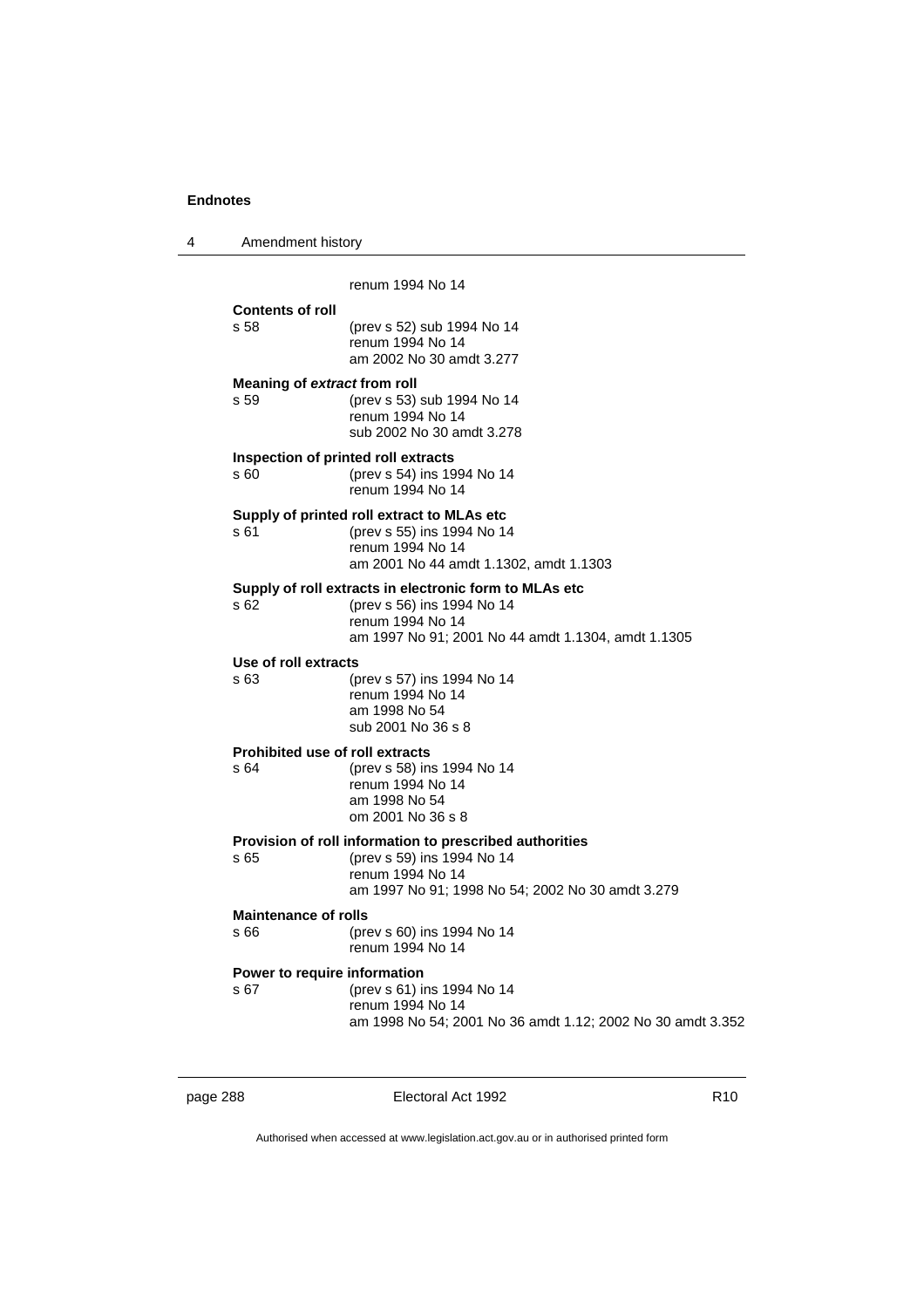Amendment history 4

| Notice of registered deaths            |                                                                                                                                                                              |  |  |
|----------------------------------------|------------------------------------------------------------------------------------------------------------------------------------------------------------------------------|--|--|
| s 68                                   | (prev s 62) ins 1994 No 14<br>renum 1994 No 14                                                                                                                               |  |  |
| Disclosure of roll information<br>s 69 | (prev s 63) ins 1994 No 14<br>renum 1994 No 14<br>am 1998 No 54                                                                                                              |  |  |
| s 70                                   | Joint roll arrangements with Commonwealth<br>(prev s 64) ins 1994 No 14<br>renum 1994 No 14<br>am 1997 No 91                                                                 |  |  |
| <b>Enrolment</b><br>pt 6 hdg           | ins 1994 No 14                                                                                                                                                               |  |  |
| s 71 hda<br>s 71                       | Persons taken not to be enrolled on Commonwealth roll<br>sub 2001 No 36 amdt 1.13<br>(prev s 65) ins 1994 No 14<br>renum 1994 No 14<br>am 2001 No 36 amdts 1.14-1.16         |  |  |
| s 71A hdg<br>s 71A                     | Address of person serving sentence of imprisonment<br>ins 2001 No 36 amdt 1.15<br>(prev s 71 (2)) renum 2001 No 36 amdt 1.15                                                 |  |  |
| <b>Entitlement</b><br>s 72             | (prev s 66) ins 1994 No 14<br>renum 1994 No 14                                                                                                                               |  |  |
| s 73                                   | <b>Compulsory enrolment etc-residents</b><br>(prev s 67) ins 1994 No 14<br>renum 1994 No 14<br>am 1998 No 54; 2002 No 30 amdt 3.352                                          |  |  |
| Eligible overseas electors<br>s 74     | (prev s 68) ins 1994 No 14<br>renum 1994 No 14                                                                                                                               |  |  |
| Age 17 enrolment                       |                                                                                                                                                                              |  |  |
| s 75                                   | (prev s 69) ins 1994 No 14<br>renum 1994 No 14                                                                                                                               |  |  |
| <b>Enrolment etc</b><br>s 76           | (prev s 70) ins 1994 No 14<br>renum 1994 No 14<br>am 2001 No 36 s 9, s 10; 2001 No 44 amdt 1.1306,<br>amdt 1.1307<br>am LA (see 2001 No 36 amdt 1.99); 2002 No 30 amdt 3.352 |  |  |
|                                        | Suppression of elector's address                                                                                                                                             |  |  |
| s 77                                   | (prev s 71) ins 1994 No 14                                                                                                                                                   |  |  |

R10 **Electoral Act 1992 page 289**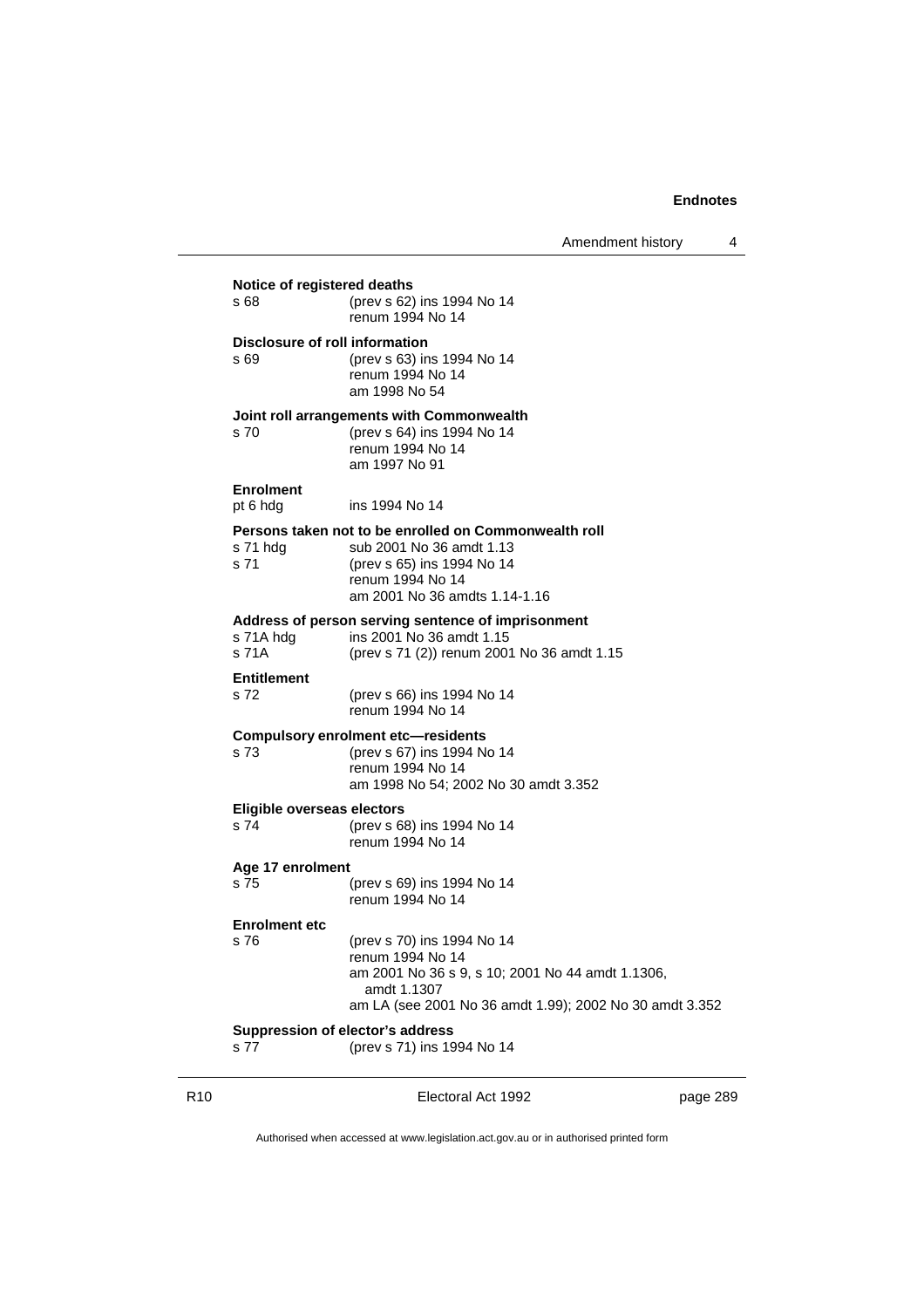| 4 | Amendment history                             |                                                                                                                                                                                     |
|---|-----------------------------------------------|-------------------------------------------------------------------------------------------------------------------------------------------------------------------------------------|
|   |                                               | renum 1994 No 14<br>am LA (see 2001 No 36 amdt 1.99); 2001 No 44 amdt 1.1308,<br>amdt 1.1309                                                                                        |
|   | s 78                                          | Inclusion of particulars on roll following suppression<br>(prev s 72) ins 1994 No 14<br>renum 1994 No 14                                                                            |
|   | s 79                                          | Suppression of elector's address pending review<br>(prev s 73) ins 1994 No 14<br>renum 1994 No 14                                                                                   |
|   | <b>Closed rolls</b><br>s 80                   | (prev s 74) ins 1994 No 14<br>renum 1994 No 14<br>am 1994 No 78; 1997 No 91; 2001 No 36 s 11; LA (see 2001<br>No 36 amdt 1.99); 2002 No 30 amdt 3.280                               |
|   | <b>Objections to enrolment</b><br>s 81        | (prev s 75) ins 1994 No 14<br>renum 1994 No 14<br>am 1997 No 91; LA (see 2001 No 36 amdt 1.99); 2001 No 44<br>amdt 1.1310, amdt 1.1311; 2002 No 30 amdts 3.281-3.284,<br>amdt 3.352 |
|   | <b>Record of claims for enrolment</b><br>s 82 | (prev s 76) ins 1994 No 14<br>renum 1994 No 14                                                                                                                                      |
|   | <b>Processing enrolment claims</b><br>s 83    | (prev s 77) ins 1994 No 14<br>renum 1994 No 14                                                                                                                                      |
|   | s 84                                          | <b>Transmission of enrolment claims</b><br>(prev s 78) ins 1994 No 14<br>renum 1994 No 14<br>am 1998 No 54                                                                          |
|   | s 85                                          | Production of claims for enrolment before a court<br>(prev s 79) ins 1994 No 14<br>renum 1994 No 14<br>am 2002 No 30 amdt 3.285                                                     |
|   | s 86                                          | Claims for enrolment not subject to warrants<br>(prev s 80) ins 1994 No 14<br>renum 1994 No 14                                                                                      |
|   | pt 7 hdg                                      | Registration of political parties and ballot groups<br>ins 1994 No 14<br>sub 2001 No 36 s 12                                                                                        |
|   | s 87                                          | Meaning of related political parties<br>(prev s 81) ins 1994 No 14                                                                                                                  |

page 290 **Electoral Act 1992** R10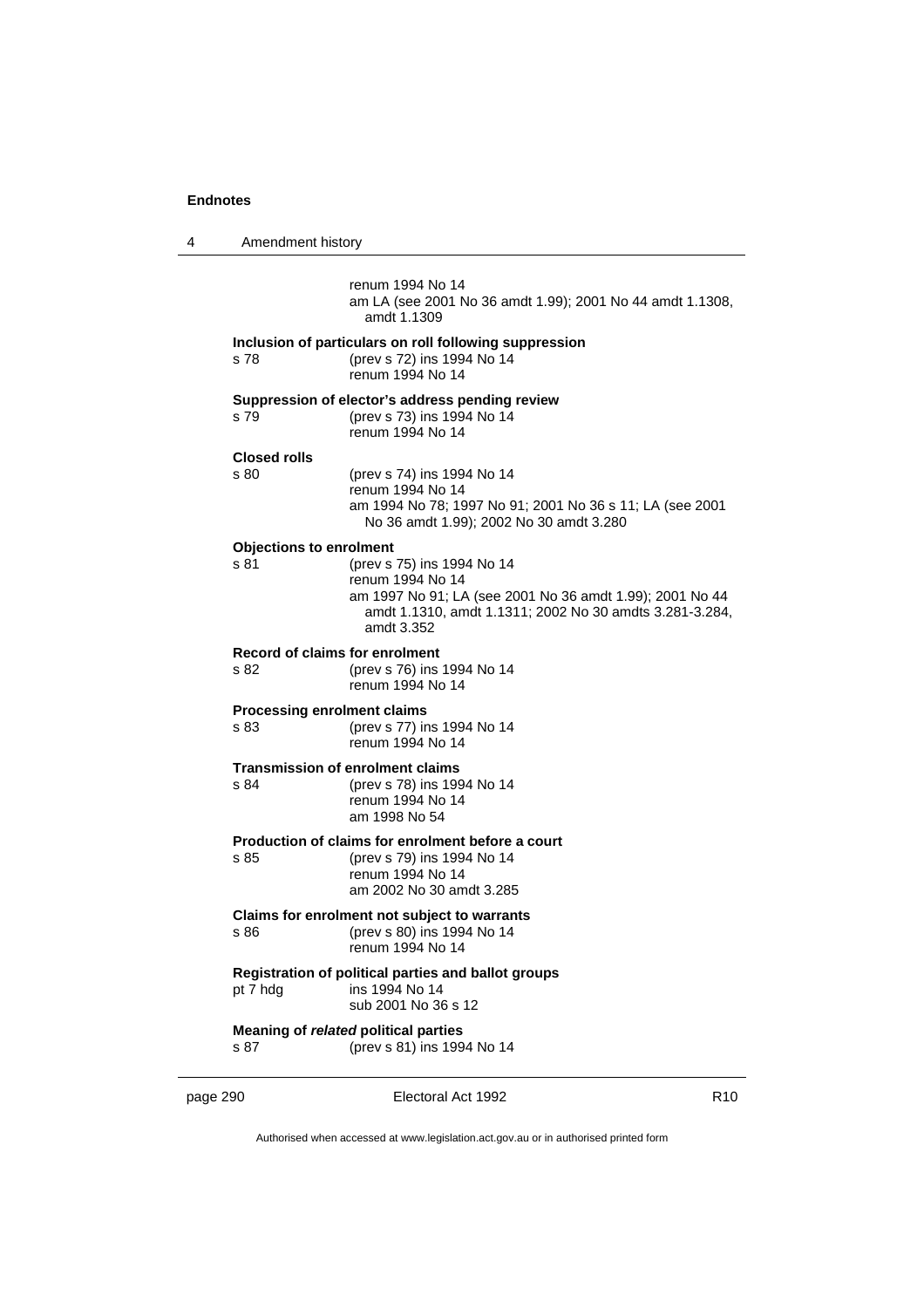renum 1994 No 14 sub 2001 No 36 s 12 **Registers of political parties and ballot groups** s 88 (prev s 82) ins 1994 No 14 renum 1994 No 14 sub 2001 No 36 s 12 **Application for registration of political party** s 89 (prev s 83) ins 1994 No 14 renum 1994 No 14 sub 2001 No 36 s 12 am 2001 No 44 amdt 1.1312, amdt 1.1313 **Application for registration of ballot group** s 89A ins 2001 No 36 s 12 am 2001 No 44 amdt 1.1314, amdt 1.1315 **Further information about application for political party registration** s 90 (prev s 84) ins 1994 No 14 renum 1994 No 14 sub 2001 No 36 s 12 am 2002 No 30 amdt 3.352 **Notification and publication of applications** s 91 (prev s 85) ins 1994 No 14 renum 1994 No 14 sub 2001 No 36 s 12 am 2001 No 44 amdt 1.1316 **Objections to applications and responses**  $ins$  2001 No 36 s 12 **Registration of political parties and ballot groups** s 92 (prev s 86) ins 1994 No 14 renum 1994 No 14 sub 2001 No 36 s 12 am 2001 No 44 amdt 1.1317 **Refusal of applications for registration** s 93 (prev s 87) ins 1994 No 14 renum 1994 No 14 am 1997 No 91 sub 2001 No 36 s 12 **Amendment of applications for registration** s 94 (prev s 88) ins 1994 No 14 renum 1994 No 14 sub 2001 No 36 s 12 **Changes to particulars in register** s 95 (prev s 89) ins 1994 No 14 renum 1994 No 14

R10 Electoral Act 1992 page 291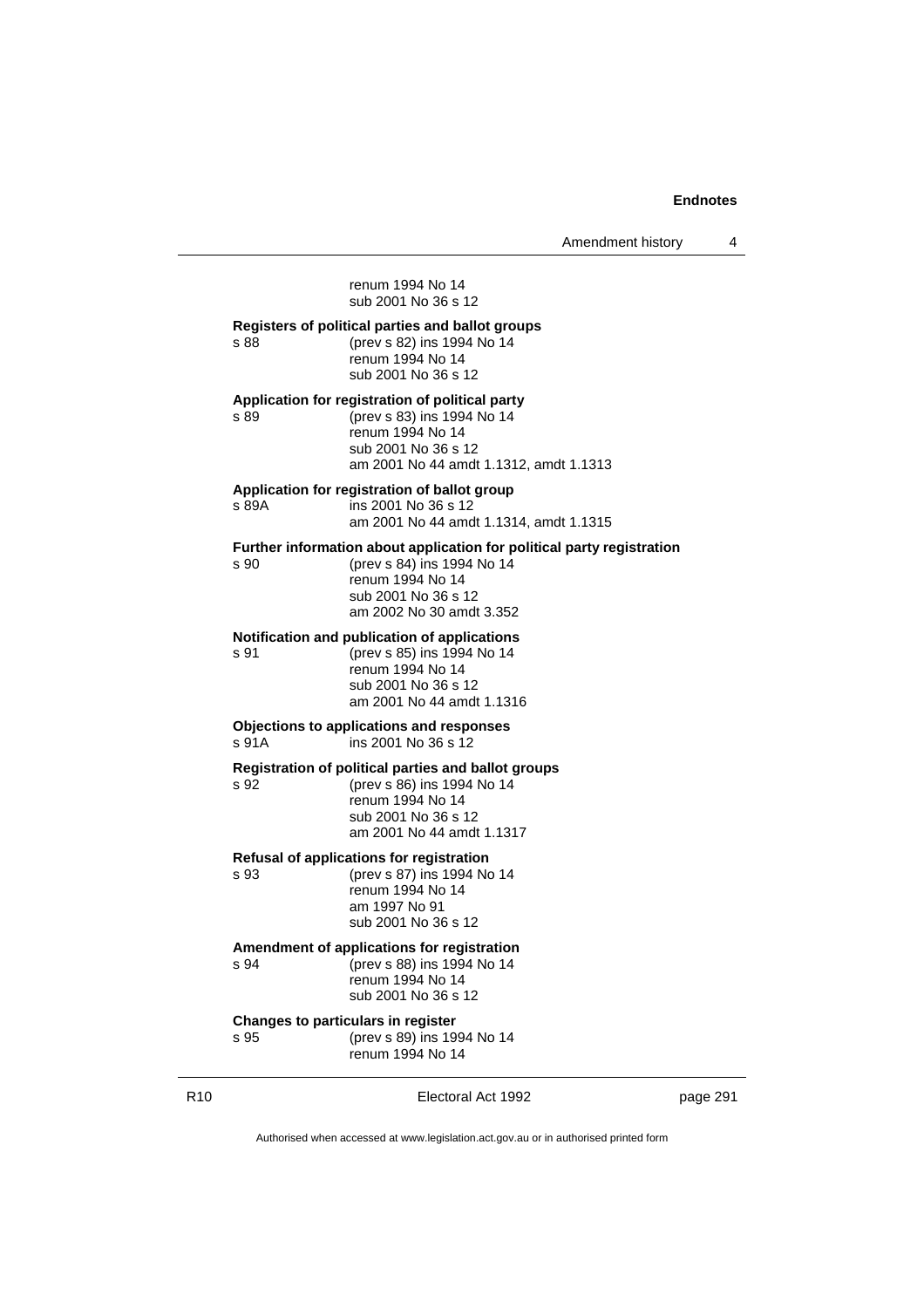4 Amendment history am 1997 No 91 sub 2001 No 36 s 12 **Objection to continued use of name** s 95A ins 2001 No 36 s 12 **No action under pt 7 during pre-election period**<br>s 96 (prev s 90) ins 1994 No 14 s 96 (prev s 90) ins 1994 No 14 renum 1994 No 14 sub 2001 No 36 s 12 **Who can be a registered officer** s 96A ins 1997 No 91 sub 2001 No 36 s 12 **Deputy registered officer** s 97 (prev s 91) ins 1994 No 14 renum 1994 No 14 am 1997 No 91 sub 2001 No 36 s 12 **Information about political parties** s 97A ins 2001 No 36 s 12 **Cancellation of registration of political parties and ballot groups** s 98 (prev s 92) ins 1994 No 14 renum 1994 No 14 am 1997 No 91 sub 2001 No 36 s 12 am 2001 No 44 amdts 1.1318-1.1321 **Use of party or ballot group name after cancellation** s 99 (prev s 93) ins 1994 No 14 renum 1994 No 14 sub 2001 No 36 s 12 **General requirements about constitutions of registered parties** ins 2001 No 36 s 12 **Timing of elections** pt 8 hdg ins 1994 No 14 **Ordinary elections** s 100 (prev s 94) ins 1994 No 14 renum 1994 No 14 am 1997 No 38; 2002 No 30 amdt 3.286 **Extraordinary elections** s 101 (prev s 95) ins 1994 No 14 renum 1994 No 14 am 2001 No 44 amdt 1.1322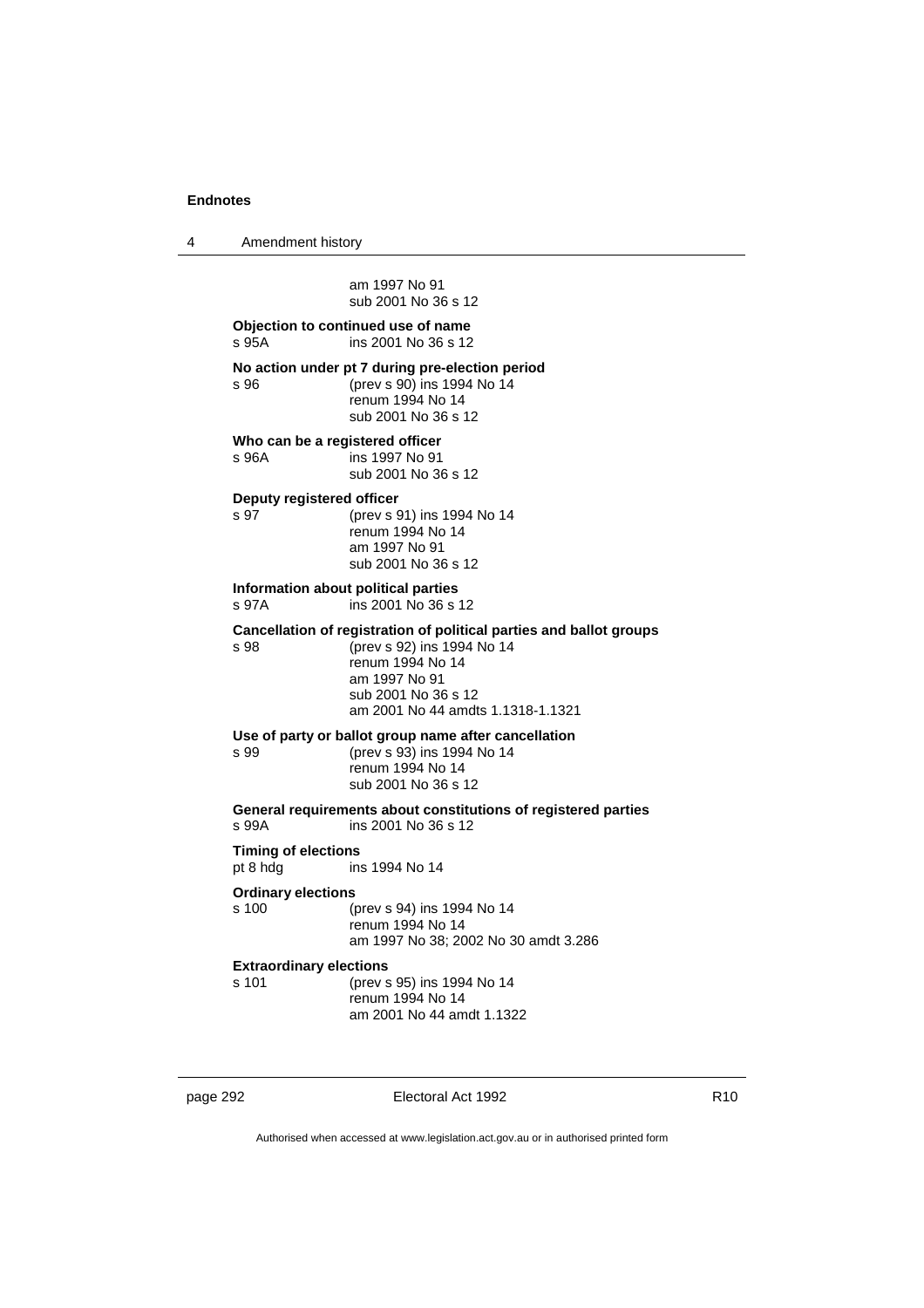**Polling day** s 102 (prev s 96) ins 1994 No 14 renum 1994 No 14 sub 2002 No 30 amdt 3.287 **Arrangements for elections** pt 9 hdg ins 1994 No 14 **Nominations** div 9.1 hdg (prev pt 9 div 1 hdg) renum LA (see 2000 No 76 s 24) **Eligibility—MLAs** s 103 (prev s 97) ins 1994 No 14 renum 1994 No 14 am 2002 No 30 amdt 3.288 **Qualifications for nomination** s 104 (prev s 98) ins 1994 No 14 renum 1994 No 14 **Candidates to be nominated**<br>s 105 (prev s 99) (prev s 99) ins 1994 No 14 renum 1994 No 14 am 1994 No 78; 2001 No 36 s 13, s 14, amdt 1.17; LA (see 2001 No 36 amdt 1.99); 2001 No 44 amdt 1.1323; ss renum (see 2002 No 11 amdt 2.34); 2002 No 11 amdt 2.35 **Multiple nominations invalid** s 106 (prev s 100) ins 1994 No 14 renum 1994 No 14 **Withdrawal etc of consent to nomination** s 107 (prev s 101) ins 1994 No 14 renum 1994 No 14 **Place and hour of nomination** s 108 (prev s 102) ins 1994 No 14 renum 1994 No 14 am 1994 No 78; LA (see 2001 No 36 amdt 1.99); 2001 No 38 s 4; 2001 No 44 amdt 1.1324; 2002 No 11 amdt 2.36 **Declaration of candidates** s 109 (prev s 103) ins 1994 No 14 renum 1994 No 14 am 2001 No 36 amdt 1.18 **Rejection of nominations** s 110 (prev s 104) ins 1994 No 14 renum 1994 No 14 sub 2001 No 36 s 15 am 2002 No 30 amdt 3.352

R10 Electoral Act 1992 page 293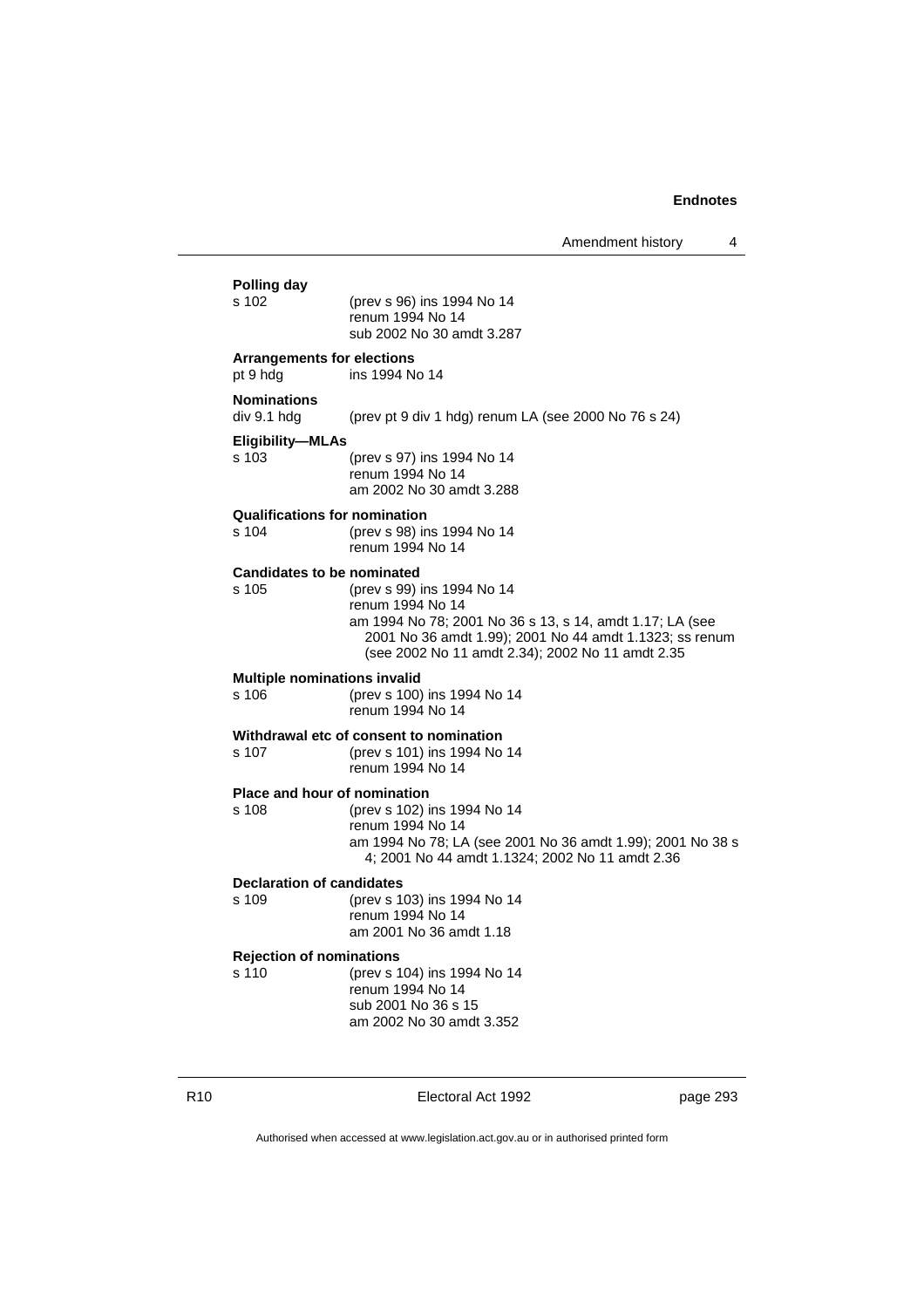| 4 | Amendment history                         |                                                                                                                                                                    |
|---|-------------------------------------------|--------------------------------------------------------------------------------------------------------------------------------------------------------------------|
|   | Need for a poll<br>s 111                  | (prev s 105) ins 1994 No 14<br>renum 1994 No 14                                                                                                                    |
|   | s 112                                     | Death of candidate before polling day<br>(prev s 106) ins 1994 No 14<br>renum 1994 No 14                                                                           |
|   | Deposit-return or forfeiture<br>s 113     | (prev s 107) ins 1994 No 14<br>renum 1994 No 14                                                                                                                    |
|   | <b>Ballot papers</b><br>div 9.2 hdg       | (prev pt 9 div 2 hdg) renum LA (see 2000 No 76 s 24)                                                                                                               |
|   | <b>Ballot papers</b><br>s 114             | (prev s 108) ins 1994 No 14<br>renum 1994 No 14<br>am 2000 No 76 s 5; LA (see 2001 No 36 amdt 1.99); 2001 No<br>44 amdt 1.1325, amdt 1.1326; 2002 No 30 amdt 3.289 |
|   | s 115                                     | Grouping of candidates' names<br>(prev s 109) ins 1994 No 14<br>renum 1994 No 14<br>am 2001 No 36 amdt 1.19; 2002 No 30 amdt 3.290                                 |
|   | <b>Printing of ballot papers</b><br>s 116 | (prev s 110) ins 1994 No 14<br>renum 1994 No 14<br>am 2001 No 38 ss 5-8; 2002 No 30 amdt 3.291, amdt 3.292                                                         |
|   | Names on ballot papers<br>s 117           | (prev s 111) ins 1994 No 14<br>renum 1994 No 14<br>am 1994 No 78<br>sub 2001 No 36 s 16                                                                            |
|   | s 118                                     | Draw for positions on ballot papers<br>(prev s 112) ins 1994 No 14<br>renum 1994 No 14                                                                             |
|   | div 9.3 hdg                               | Electronic voting devices and vote counting programs<br>(prev div 9.2A) ins 2000 No 76 s 6<br>renum LA (see 2000 No 76 s 24)                                       |
|   | s 118A                                    | Approval of computer program for electronic voting and vote counting<br>ins 2000 No 76 s 6<br>am 2001 No 44 amdt 1.1327<br>am LA (see 2001 No 36 amdt 1.99)        |
|   | s 118B                                    | Security of electronic voting devices and related material<br>ins 2000 No 76 s 6                                                                                   |
|   |                                           |                                                                                                                                                                    |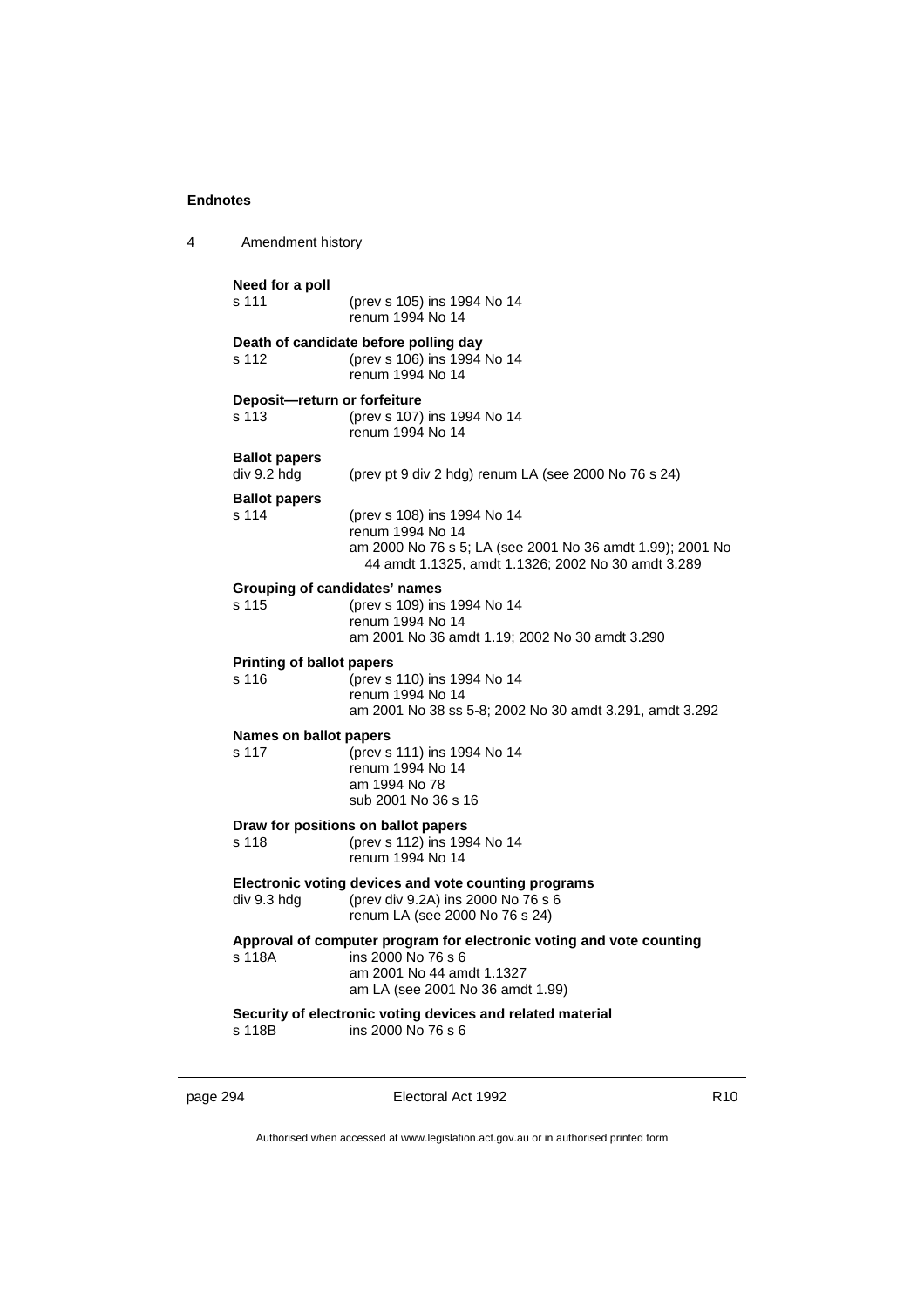| <b>Miscellaneous</b>                 |                                                                                                                                                                                          |  |
|--------------------------------------|------------------------------------------------------------------------------------------------------------------------------------------------------------------------------------------|--|
| div 9.4 hdg                          | (prev pt 9 div 3 hdg) renum LA (see 2000 No 76 s 24)                                                                                                                                     |  |
| s 119                                | Polling places and scrutiny centres<br>(prev s 113) ins 1994 No 14<br>renum 1994 No 14<br>am 2001 No 36 amdt 1.20; LA (see 2001 No 36 amdt 1.99);<br>2001 No 44 amdt 1.1328, amdt 1.1329 |  |
| <b>Administrative arrangements</b>   |                                                                                                                                                                                          |  |
| s 120                                | (prev s 114) ins 1994 No 14<br>renum 1994 No 14<br>am 2000 No 76 s 7; 2001 No 44 amdt 1.1330                                                                                             |  |
| <b>Certified lists of electors</b>   |                                                                                                                                                                                          |  |
| s 121                                | (prev s 115) ins 1994 No 14<br>renum 1994 No 14                                                                                                                                          |  |
| s 121A                               | Use of information from certified lists<br>ins 2001 No 36 s 17                                                                                                                           |  |
| Scrutineers-appointment              |                                                                                                                                                                                          |  |
| s 122                                | (prev s 116) ins 1994 No 14<br>renum 1994 No 14<br>am 2001 No 44 amdt 1.1331, amdt 1.1332                                                                                                |  |
| Scrutineers-conduct                  |                                                                                                                                                                                          |  |
| s 123                                | (prev s 117) ins 1994 No 14<br>renum 1994 No 14<br>am 1998 No 54; 2002 No 30 amdt 3.293                                                                                                  |  |
|                                      | Participation by candidates in conduct of election                                                                                                                                       |  |
| s 124                                | (prev s 118) ins 1994 No 14<br>renum 1994 No 14                                                                                                                                          |  |
| Determining matters by lot           |                                                                                                                                                                                          |  |
| s 125                                | (prev s 119) ins 1994 No 14<br>renum 1994 No 14<br>am 2001 No 44 amdt 1.1333                                                                                                             |  |
| <b>Supplementary elections</b>       |                                                                                                                                                                                          |  |
| s 126                                | (prev s 120) ins 1994 No 14<br>renum 1994 No 14                                                                                                                                          |  |
| Voting<br>pt 10 hdg                  | ins 1994 No 14                                                                                                                                                                           |  |
| General<br>div 10.1 hdg              | (prev pt 10 div 1 hdg) renum LA (see 2000 No 76 s 24)                                                                                                                                    |  |
| <b>Meaning of authorised witness</b> |                                                                                                                                                                                          |  |
| s 127 hdg<br>s 127                   | sub 2001 No 36 amdt 1.21<br>(prev s 121) ins 1994 No 14                                                                                                                                  |  |
|                                      |                                                                                                                                                                                          |  |

R10 **Electoral Act 1992 page 295**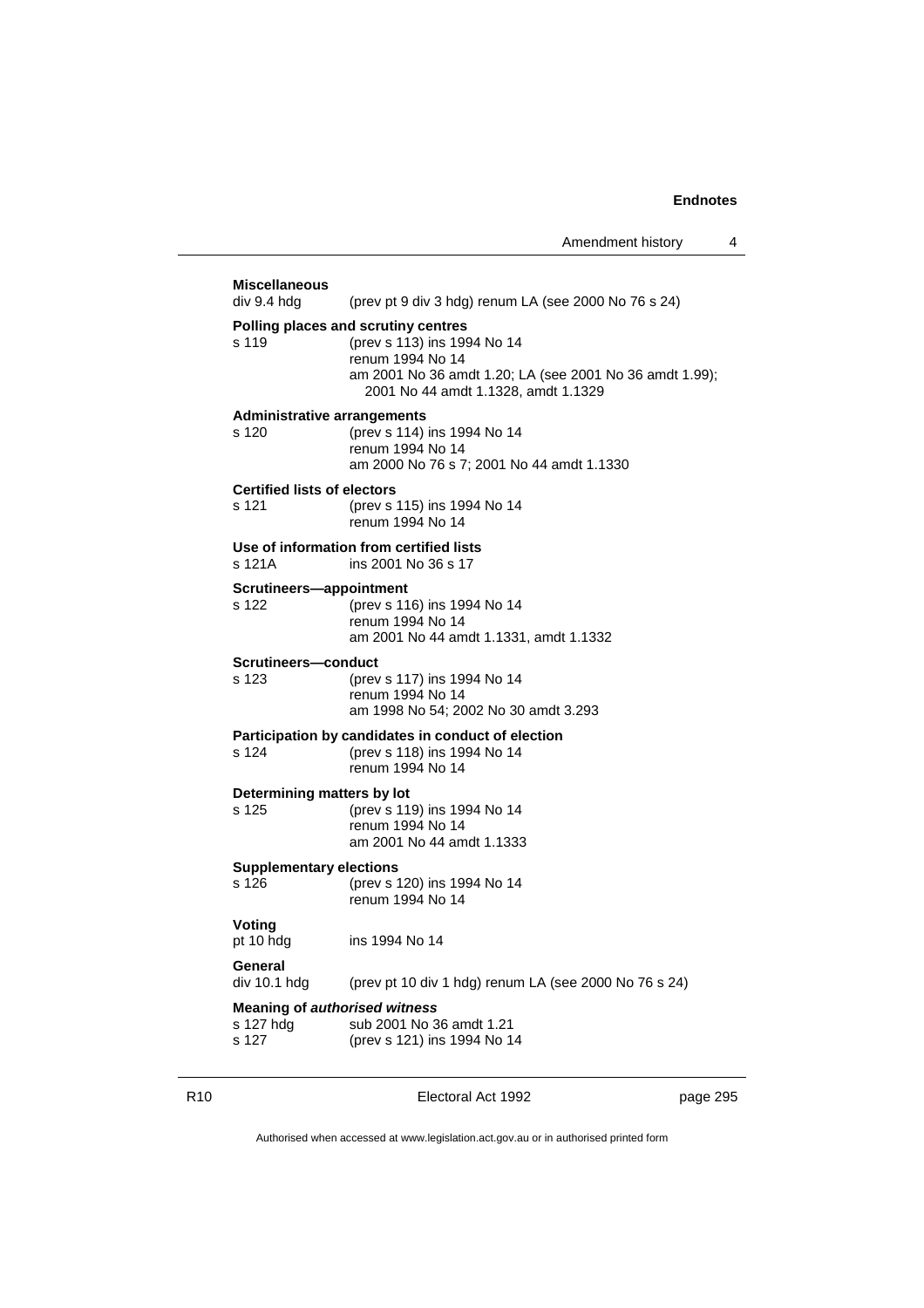4 Amendment history

renum 1994 No 14

| <b>Entitlement to vote</b><br>s 128   | (prev s 122) ins 1994 No 14<br>renum 1994 No 14; 2001 No 36 amdt 1.99<br>am 1997 No 91; LA (see 2001 No 36 amdt 1.99)                         |
|---------------------------------------|-----------------------------------------------------------------------------------------------------------------------------------------------|
| <b>Compulsory voting</b><br>s 129     | (prev s 123) ins 1994 No 14<br>renum 1994 No 14<br>am 1998 No 54                                                                              |
| Multiple votes prohibited<br>s 130    | (prev s 124) ins 1994 No 14<br>renum 1994 No 14<br>am 1998 No 54                                                                              |
| <b>Procedures for voting</b><br>s 131 | (prev s 125) ins 1994 No 14<br>renum 1994 No 14<br>am 1997 No 91; 2000 No 76 s 8; LA (see 2001 No 36 amdt<br>1.99)                            |
| Manner of recording vote<br>s 132     | (prev s 126) ins 1994 No 14<br>renum 1994 No 14                                                                                               |
| div 10.2 hdg                          | Ordinary voting at a polling place<br>(prev pt 10 div 2 hdg) am 1997 No 91<br>renum LA (see 2000 No 76 s 24)                                  |
| <b>Claims to vote</b><br>s 133        | (prev s 127) ins 1994 No 14<br>renum 1994 No 14<br>am 1997 No 91; LA (see 2001 No 36 amdt 1.99)                                               |
| Voting in private<br>s 134            | (prev s 128) ins 1994 No 14<br>renum 1994 No 14<br>am 2000 No 76 s 9                                                                          |
| div 10.3 hdg                          | Declaration voting at a polling place<br>(prev pt 10 div 3 hdg) am 1997 No 91<br>renum LA (see 2000 No 76 s 24)                               |
| s 135                                 | Declaration voting at polling places<br>(prev s 129) ins 1994 No 14<br>renum 1994 No 14<br>am 1997 No 91; 2001 No 44 amdt 1.1334, amdt 1.1335 |
| div 10.4 hdg                          | Voting otherwise than at a polling place<br>(prev pt 10 div 3A hdg) ins 1997 No 91<br>renum LA (see 2000 No 76 s 24)                          |

page 296 **Electoral Act 1992** R10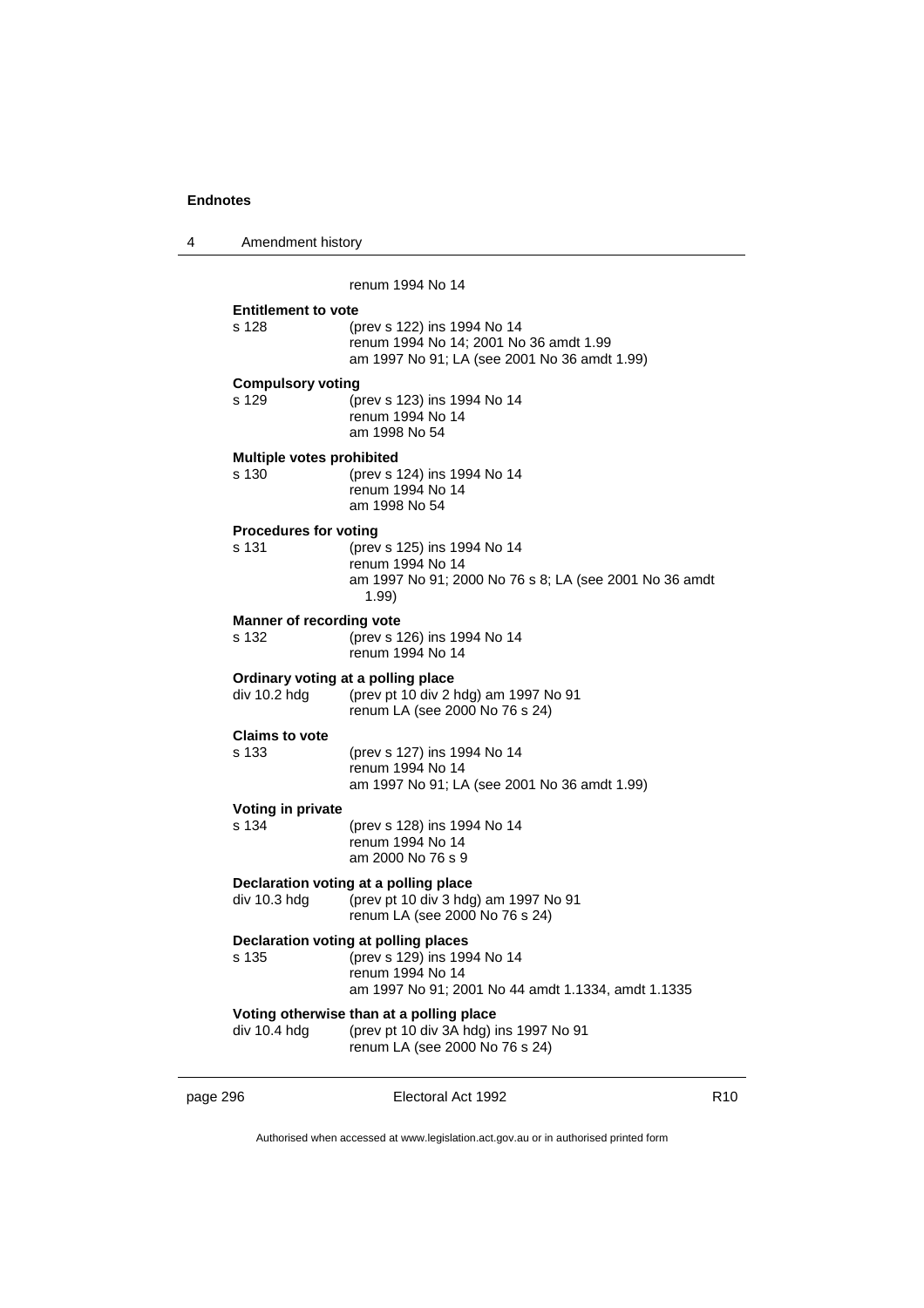| s 136 hdg<br>s 136                         | Meaning of eligible elector for div 3A<br>sub 2001 No 36 amdt 1.22<br>(prev s 130) ins 1994 No 14<br>renum 1994 No 14<br>sub 1997 No 91                                                                                              |  |
|--------------------------------------------|--------------------------------------------------------------------------------------------------------------------------------------------------------------------------------------------------------------------------------------|--|
| Postal voting before polling day<br>s 136A | ins 1997 No 91<br>am LA (see 2001 No 36 amdt 1.99); 2001 No 44 amdt 1.1336,<br>amdt 1.1337; 2002 No 30 amdt 3.294                                                                                                                    |  |
| s 136B hdg<br>s 136B                       | Ordinary or declaration voting in ACT before polling day<br>sub 2001 No 36 amdt 1.23<br>ins 1997 No 91<br>am 2001 No 36 s 18; LA (see 2001 No 36 amdt 1.99); 2001 No<br>44 amdts 1.1338-1.1341; 2002 No 30 amdt 3.295, amdt<br>3.296 |  |
| s 136C hdg<br>s 136C                       | Declaration voting outside ACT on or before polling day<br>sub 2001 No 36 amdt 1.24<br>ins 1997 No 91<br>am 2001 No 36 s 19; LA (see 2001 No 36 amdt 1.99); 2001 No<br>44 amdts 1.1342-1.1345; 2002 No 30 amdt 3.296                 |  |
| s 137                                      | Record of issue of declaration voting papers<br>(prev s 131) ins 1994 No 14<br>renum 1994 No 14<br>am 1997 No 91; 2001 No 36 amdt 1.25                                                                                               |  |
| <b>Inspection of records</b>               |                                                                                                                                                                                                                                      |  |
| s 138                                      | (prev s 132) ins 1994 No 14<br>renum 1994 No 14                                                                                                                                                                                      |  |
| s 139                                      | Receipt of declaration voting papers<br>(prev s 133) ins 1994 No 14<br>renum 1994 No 14<br>am 1997 No 91; 2002 No 30 amdt 3.297                                                                                                      |  |
| <b>Registered declaration voters</b>       |                                                                                                                                                                                                                                      |  |
| s 140                                      | (prev s 134) ins 1994 No 14<br>renum 1994 No 14<br>am 2002 No 30 amdt 3.298                                                                                                                                                          |  |
| s 141                                      | Issue of voting papers to registered declaration voters<br>(prev s 135) ins 1994 No 14<br>renum 1994 No 14<br>am 1997 No 91; 2002 No 30 amdt 3.299                                                                                   |  |
| <b>Correcting formal errors</b><br>s 142   | (prev s 136) ins 1994 No 14<br>renum 1994 No 14                                                                                                                                                                                      |  |

R10 **Electoral Act 1992 page 297**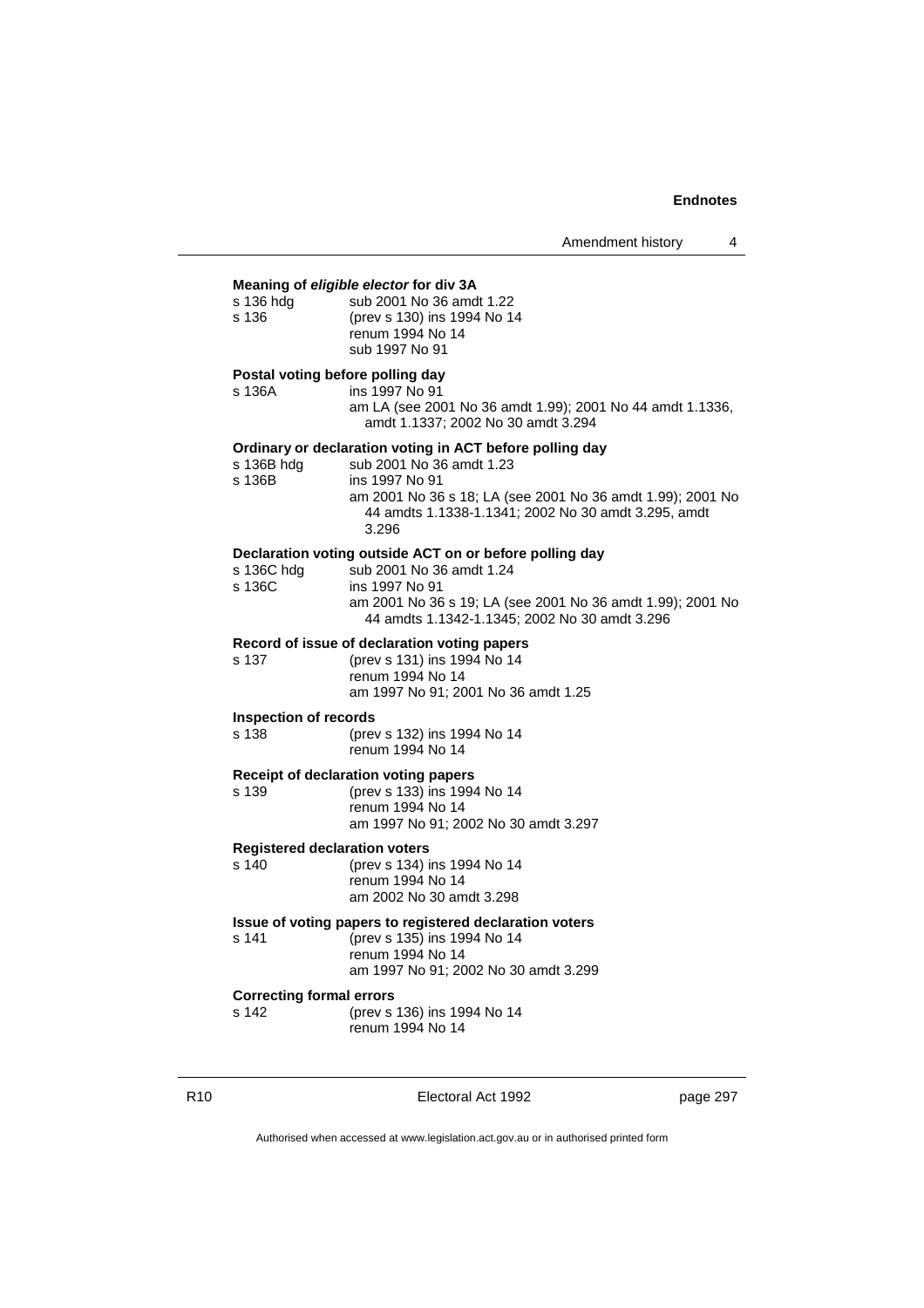| 4        | Amendment history                                                               |                                                                                                                                                                                               |                 |
|----------|---------------------------------------------------------------------------------|-----------------------------------------------------------------------------------------------------------------------------------------------------------------------------------------------|-----------------|
|          | s 143                                                                           | Application forms for postal declaration votes<br>(prev s 137) ins 1994 No 14<br>renum 1994 No 14<br>am 1997 No 91; 1998 No 54<br>sub 2001 No 36 s 20                                         |                 |
|          | s 144                                                                           | Transmission of applications for postal declaration votes<br>(prev s 138) ins 1994 No 14<br>renum 1994 No 14<br>am 1998 No 54                                                                 |                 |
|          | s 145                                                                           | Interference with declaration voting<br>(prev s 139) ins 1994 No 14<br>renum 1994 No 14<br>am 1998 No 54                                                                                      |                 |
|          | s 146                                                                           | Soliciting completed declaration votes<br>(prev s 140) ins 1994 No 14<br>renum 1994 No 14<br>am 1998 No 54                                                                                    |                 |
|          | s 147                                                                           | Transmission of completed declaration votes<br>(prev s 141) ins 1994 No 14<br>renum 1994 No 14<br>am 1998 No 54                                                                               |                 |
|          | s 148                                                                           | Opening envelopes containing declaration votes<br>(prev s 142) ins 1994 No 14<br>renum 1994 No 14<br>am 1998 No 54                                                                            |                 |
|          | <b>Mobile polling</b><br>div 10.5 hdg                                           | (prev pt 10 div 4 hdg) renum LA (see 2000 No 76 S24)                                                                                                                                          |                 |
|          | Definitions for div 4<br>s 149 hdg<br>s 149                                     | sub 2001 No 36 amdt 1.26<br>(prev s 143) ins 1994 No 14<br>renum 1994 No 14<br>def registered medical practitioner om 2001 No 36 amdt 1.27<br>def special hospital sub 2001 No 44 amdt 1.1347 |                 |
|          | <b>Declaration of special hospitals</b><br>s 149A<br>ins 2001 No 44 amdt 1.1348 |                                                                                                                                                                                               |                 |
|          | <b>Mobile polling-institutions</b><br>s 150                                     | (prev s 144) ins 1994 No 14<br>renum 1994 No 14                                                                                                                                               |                 |
|          | <b>Functions of visiting officers</b><br>s 151                                  | (prev s 145) ins 1994 No 14<br>renum 1994 No 14; 2001 No 36 amdt 1.99<br>am 1995 No 33; 2001 No 36 s 21, amdt 1.28; LA (see 2001 No<br>36 amdt 1.99)                                          |                 |
| page 298 |                                                                                 | Electoral Act 1992                                                                                                                                                                            | R <sub>10</sub> |

 $\overline{a}$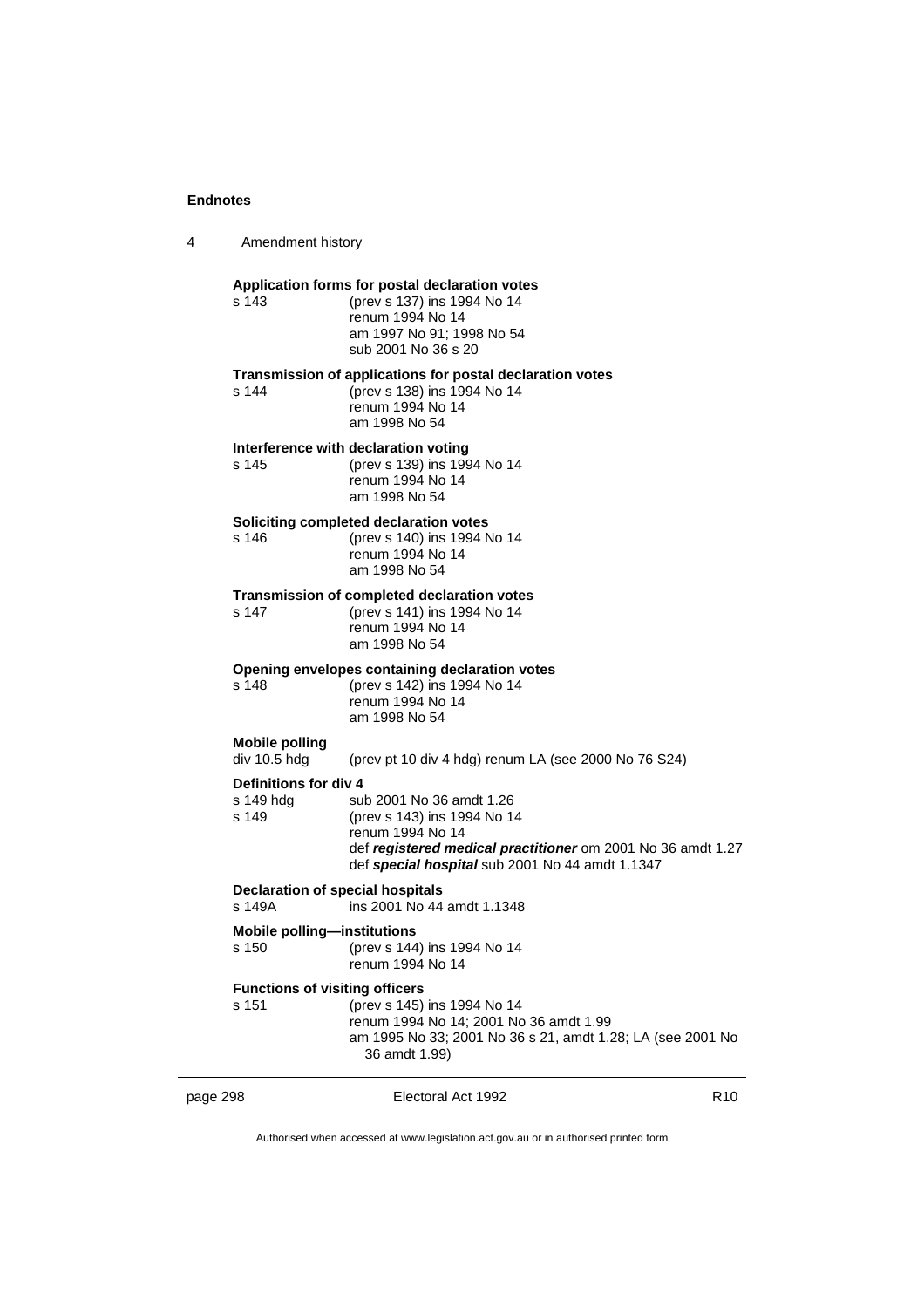**Failure to visit institution** s 152 (prev s 146) ins 1994 No 14 renum 1994 No 14 **Custody of ballot boxes and electoral papers** s 153 (prev s 147) ins 1994 No 14 renum 1994 No 14 **Miscellaneous** div 10.6 hdg (prev pt 10 div 5 hdg) renum LA (see 2000 No 76 s 24) **Arrangements at polling places** s 154 (prev s 148) ins 1994 No 14 renum 1994 No 14 **Particulars on ballot papers before issue** s 155 (prev s 149) ins 1994 No 14 renum 1994 No 14 **Assistance to voters** s 156 (prev s 150) ins 1994 No 14 renum 1994 No 14 **Assistance to voters unable to enter polling place** s 156A ins 2001 No 36 s 22 **Spoilt ballot papers**<br>s 157 (p) s 157 (prev s 151) ins 1994 No 14 renum 1994 No 14 am 2000 No 76 s 10 **Custody of ballot boxes and electoral papers** s 158 (prev s 152) ins 1994 No 14 renum 1994 No 14 **Extension of time for conducting elections** s 159 (prev s 153) ins 1994 No 14 renum 1994 No 14 am 2001 No 36 amdt 1.29; LA (see 2001 No 36 amdt 1.99)2001 No 44 amdt 1.1349, amdt 1.1350; 2002 No 30 amdt 3.300 **Suspension and adjournment of polling** s 160 (prev s 154) ins 1994 No 14 renum 1994 No 14 am LA (see 2001 No 36 amdt 1.99); 2001 No 44 amdts 1.1351- 1.1353; 2002 No 30 amdt 3.300 **Failure to vote** div 10.7 hdg (prev pt 10 div 6 hdg) renum LA (see 2000 No 76 s 24) **Default notice** s 161 (prev s 155) ins 1994 No 14 renum 1994 No 14

R10 Electoral Act 1992 page 299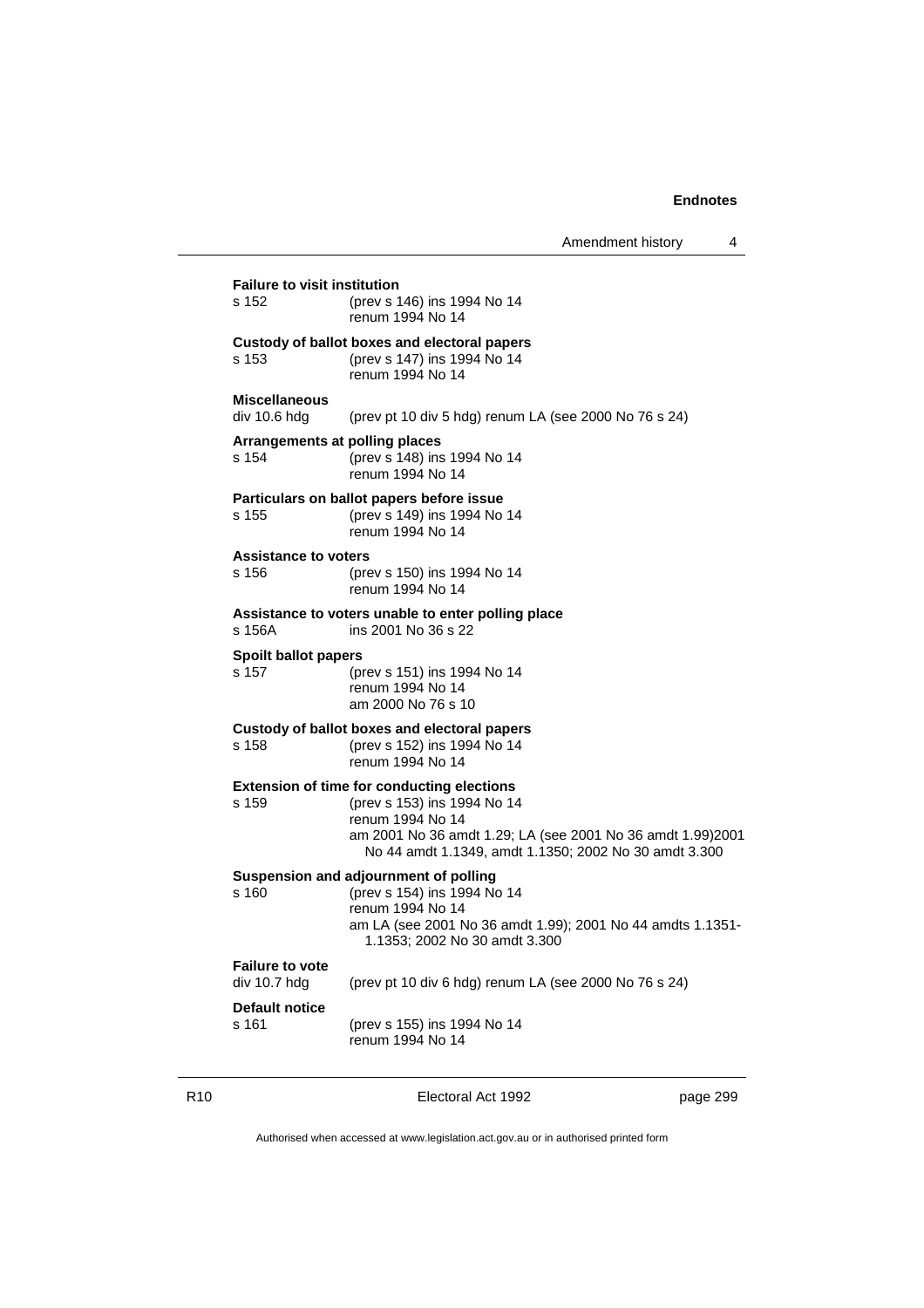| Amendment history |
|-------------------|
|                   |

am 2001 No 44 amdt 1.1354, amdt 1.1355 **First notice** s 162 (prev s 156) ins 1994 No 14 renum 1994 No 14 **Second notice** (prev s 157) ins 1994 No 14 renum 1994 No 14 **Final notice**<br>s 164 s 164 (prev s 158) ins 1994 No 14 renum 1994 No 14 **Discharge of liability** s 165 (prev s 159) ins 1994 No 14 renum 1994 No 14 **Response on behalf of elector** s 166 (prev s 160) ins 1994 No 14 renum 1994 No 14 **Polling in Antarctica** pt 11 hdg ins 1994 No 14 **Definitions for pt 11**<br>s 167 hdg su s 167 hdg sub 2001 No 36 amdt 1.30<br>s 167 (prev s 161) ins 1994 No 1 s 167 (prev s 161) ins 1994 No 14 renum 1994 No 14 am 2001 No 36 amdt 1.31, amdt 1.32 def *transmit* sub 2001 No 44 amdt 1.1356 **Declaration of ship as a station** s 167A ins 2001 No 36 amdt 1.32 **Approval of ways of transmission** s 167B ins 2001 No 44 amdt 1.1357 **Returning officers and assistants for Antarctic stations** s 168 (prev s 162) ins 1994 No 14 renum 1994 No 14 sub 2002 No 30 amdt 3.301

#### **Acting returning officer or assistant**

s 169 (prev s 163) ins 1994 No 14 renum 1994 No 14 om 2002 No 30 amdt 3.301

#### **Application of Act to polling in Antarctica** s 170 (prev s 164) ins 1994 No 14

renum 1994 No 14

#### **Antarctic electors**

s 171 (prev s 165) ins 1994 No 14

page 300 **Electoral Act 1992** R10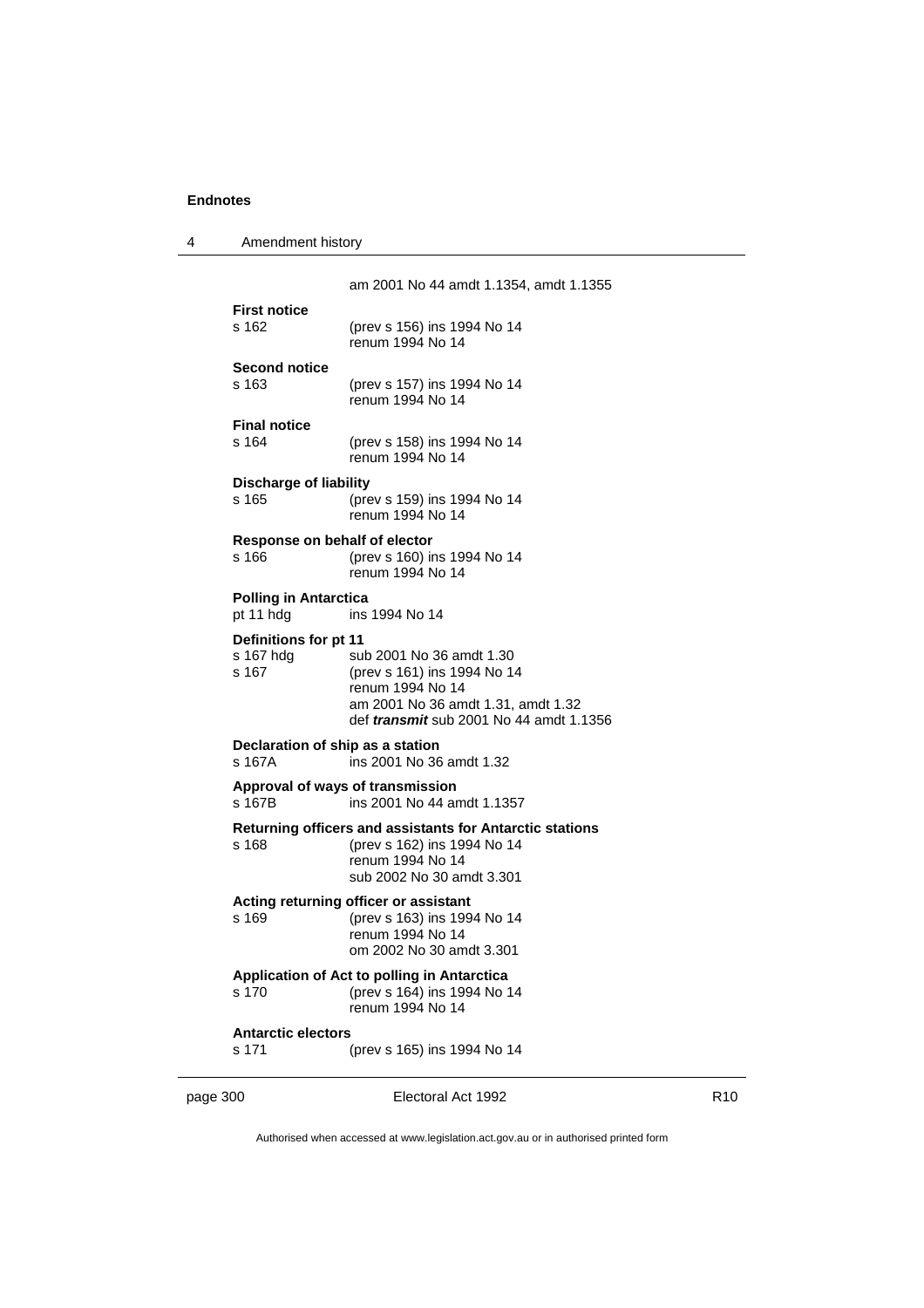Amendment history 4

renum 1994 No 14 am 1997 No 91 **Arrangements for the polling in Antarctica** s 172 (prev s 166) ins 1994 No 14 renum 1994 No 14 **Conduct of the polling** s 173 (prev s 167) ins 1994 No 14 renum 1994 No 14 **Claims to vote** s 174 (prev s 168) ins 1994 No 14 renum 1994 No 14 **Proceedings at close of poll** s 175 (prev s 169) ins 1994 No 14 renum 1994 No 14 am 1995 No 46; 2002 No 30 amdt 3.302 **Result of polling in Antarctica**<br>s 176 (prev s 170) in (prev s 170) ins 1994 No 14 renum 1994 No 14 **Preservation of documents** s 177 (prev s 171) ins 1994 No 14 renum 1994 No 14 **The scrutiny** pt 12 hdg ins 1994 No 14 **Scrutiny** s 178 (prev s 172) ins 1994 No 14 renum 1994 No 14 am 1997 No 91; 2000 No 76 s 11 **Preliminary scrutiny of declaration voting papers etc** s 179 (prev s 173) ins 1994 No 14 renum 1994 No 14 am 2002 No 30 amdt 3.303, amdt 3.304 **Formality of ballot papers** s 180 (prev s 174) ins 1994 No 14 renum 1994 No 14 **Death of candidate** s 181 (prev s 175) ins 1994 No 14 renum 1994 No 14 **First count—ordinary ballot papers** s 182 (prev s 176) ins 1994 No 14 renum 1994 No 14

R10 Electoral Act 1992 page 301

Authorised when accessed at www.legislation.act.gov.au or in authorised printed form

am 2000 No 76 s 12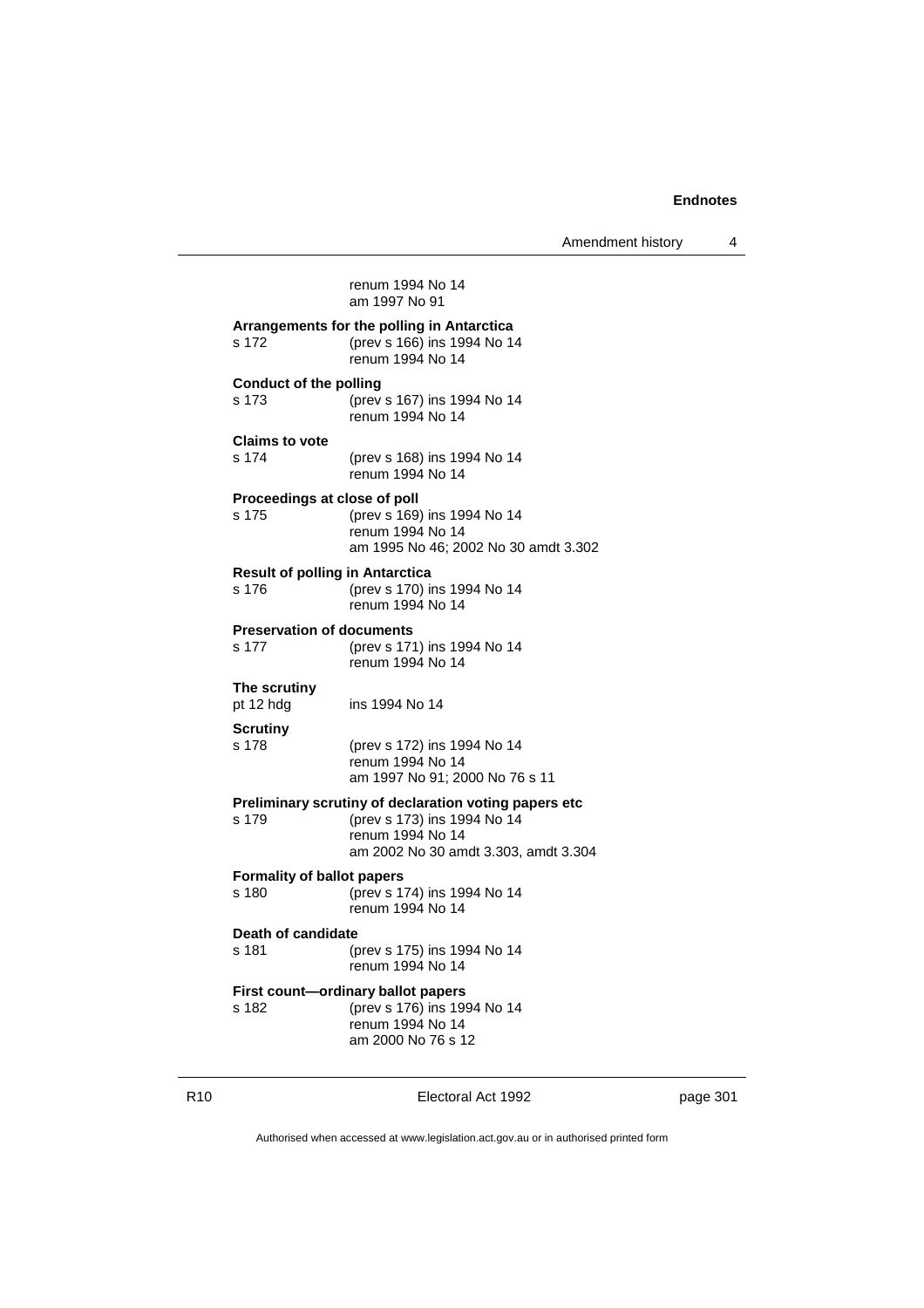4 Amendment history

| s 183                                       | First count-declaration ballot papers<br>(prev s 177) ins 1994 No 14<br>renum 1994 No 14                                                                                                                                                    |
|---------------------------------------------|---------------------------------------------------------------------------------------------------------------------------------------------------------------------------------------------------------------------------------------------|
| s 183A                                      | First count-electronic ballot papers<br>ins 2000 No 76 s 13                                                                                                                                                                                 |
| Second count-first preferences<br>s 184     | (prev s 178) ins 1994 No 14<br>renum 1994 No 14<br>am 2000 No 76 s 14                                                                                                                                                                       |
| Ascertaining result of poll<br>s 185        | (prev s 179) ins 1994 No 14<br>renum 1994 No 14<br>am 2000 No 76 s 15                                                                                                                                                                       |
| <b>Objections by scrutineers</b><br>s 186   | (prev s 180) ins 1994 No 14<br>renum 1994 No 14                                                                                                                                                                                             |
| <b>Recount of ballot papers</b><br>s 187    | (prev s 181) ins 1994 No 14<br>renum 1994 No 14                                                                                                                                                                                             |
| s 187A                                      | Recount of electronic scrutiny of ballot papers<br>ins 2000 No 76 s 16                                                                                                                                                                      |
| s 188                                       | <b>Reservation of disputed ballot papers</b><br>(prev s 182) ins 1994 No 14<br>renum 1994 No 14                                                                                                                                             |
| Declaration of result of election<br>s 189  | (prev s 183) ins 1994 No 14<br>renum 1994 No 14                                                                                                                                                                                             |
| <b>Casual vacancies</b><br>pt 13 hdg        | ins 1994 No 14                                                                                                                                                                                                                              |
| Definitions for pt 13<br>s 190 hdg<br>s 190 | sub 2001 No 36 amdt 1.33<br>(prev s 184) ins 1994 No 14<br>renum 1994 No 14<br>am 2001 No 36 amdt 1.36, amdt 1.37<br>def candidate om 2001 No 36 amdt 1.34<br>def newspaper om 2001 No 36 amdt 1.34<br>def speaker ins 2001 No 36 amdt 1.35 |
| Notice of casual vacancy<br>s 191           | (prev s 185) ins 1994 No 14<br>renum 1994 No 14                                                                                                                                                                                             |

| page 302 |  |  |
|----------|--|--|
|----------|--|--|

page 302 Electoral Act 1992 **R10**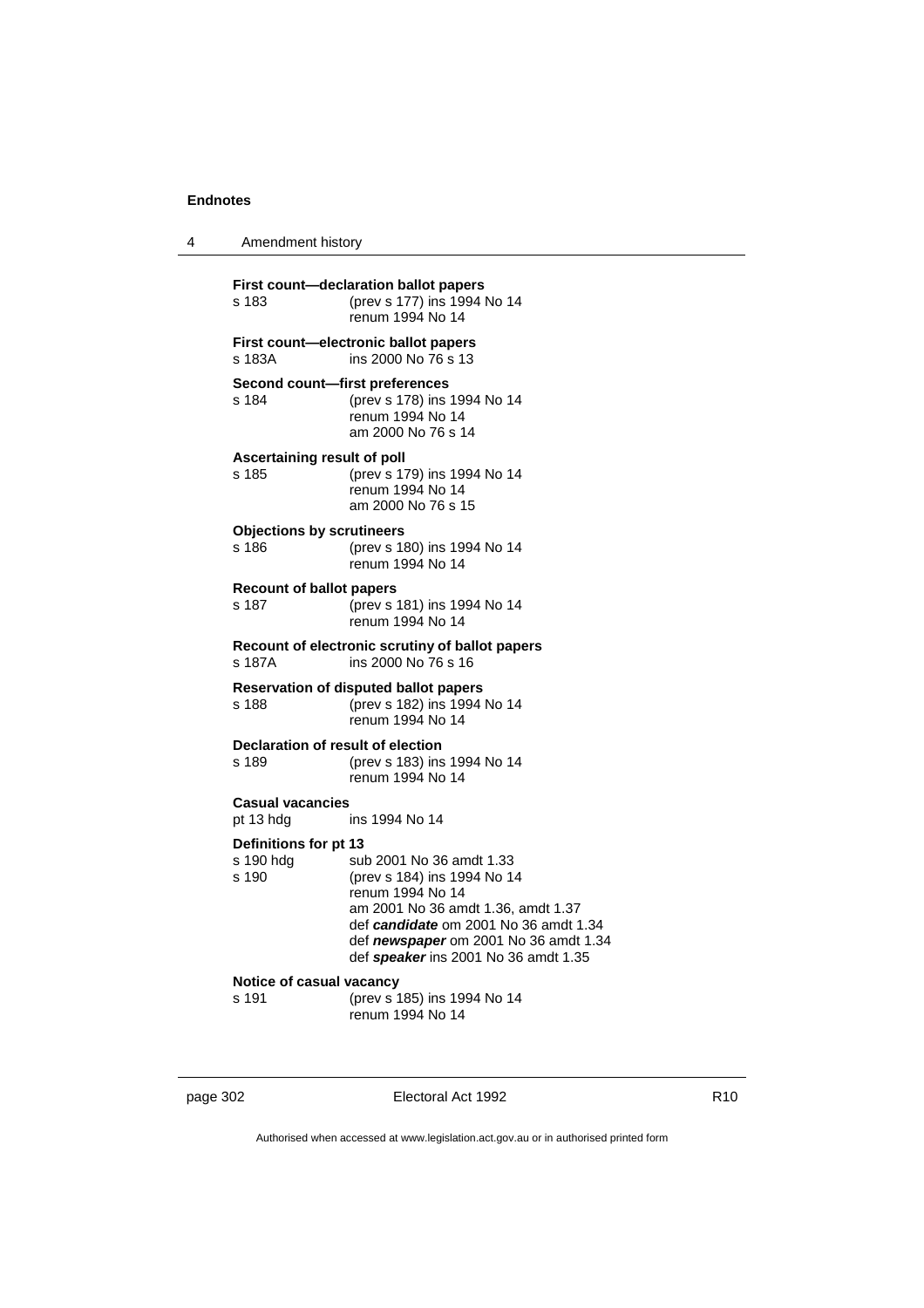**Candidates for casual vacancy** s 192 (prev s 186) ins 1994 No 14 renum 1994 No 14 am LA (see 2001 No 36 amdt 1.99); 2001 No 44 amdt 1.1358, amdt 1.1359 **Publication of candidates' details** s 193 (prev s 187) ins 1994 No 14 renum 1994 No 14 **Determination of candidate to fill vacancy** s 194 (prev s 188) ins 1994 No 14 renum 1994 No 14 am 2002 No 30 amdt 3.352 **Assembly nominees** s 195 (prev s 189) ins 1994 No 14 renum 1994 No 14 am 2001 No 36 s 23 **Term of office of MLA declared elected under pt 13** s 196 (prev s 190) ins 1994 No 14 renum 1994 No 14 **Dissolution or pre-election period** s 197 (prev s 191) ins 1994 No 14 renum 1994 No 14 am 2002 No 30 amdt 3.305 **Election funding and financial disclosure** pt 14 hdg ins 1994 No 14 **Preliminary** div 14.1 hdg (prev pt 14 div 1 hdg) renum 2001 No 36 amdt 1.99 **Definitions for pt 14** s 198 hdg sub 2001 No 36 amdt 1.38<br>s 198 (prev s 192) ins 1994 No 14 (prev s 192) ins 1994 No 14 renum 1994 No 14 am 2001 No 36 amdt 1.42, amdt 1.43 def *associated entity* ins 1996 No 56 s 4 sub 2001 No 36 s 24 def *ballot group* ins 2001 No 36 s 25 def *entity* ins 1996 No 56 s 4 def *financial controller* ins 1996 No 56 s 4 def *gift* am 2001 No 36 amdt 1.39 def *independent MLA* om 2001 No 36 amdt 1.40 def *register* am 2001 No 36 amdt 1.41 def *reporting agent* sub 2001 No 36 s 26 **Reference to things done by party or ballot group etc** s 198A ins 2001 No 36 amdt 1.43

R10 **Electoral Act 1992 page 303**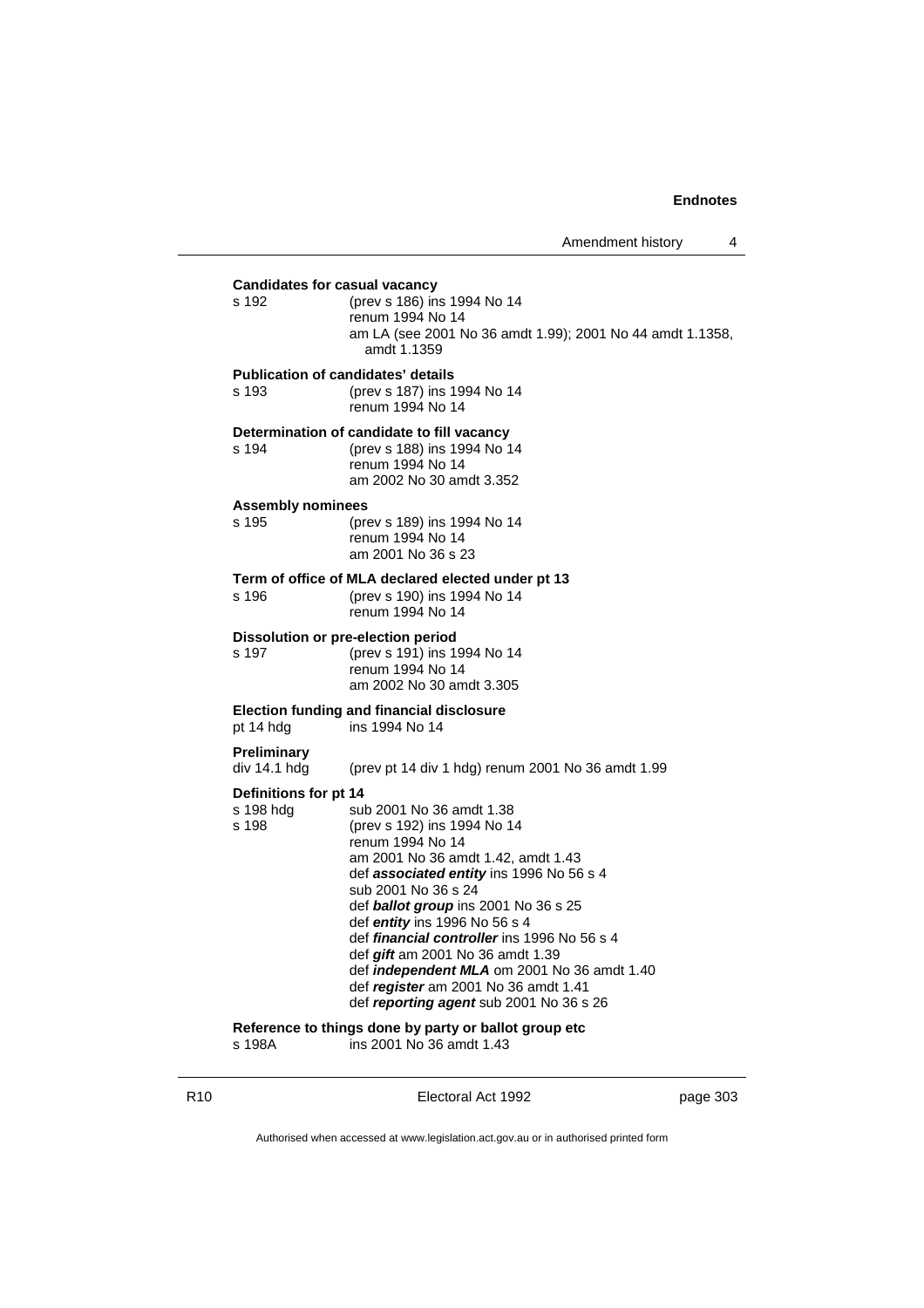| 4                                                                                          |                                               | Amendment history                                                                                                                                                                |  |
|--------------------------------------------------------------------------------------------|-----------------------------------------------|----------------------------------------------------------------------------------------------------------------------------------------------------------------------------------|--|
|                                                                                            | s 198B                                        | Candidate remains candidate after election<br>ins 2001 No 36 amdt 1.43                                                                                                           |  |
|                                                                                            | <b>Related bodies corporate</b><br>s 199      | (prev s 193) ins 1994 No 14<br>renum 1994 No 14                                                                                                                                  |  |
|                                                                                            | s 200                                         | Activities of campaign committees<br>(prev s 194) ins 1994 No 14<br>renum 1994 No 14<br>am 2001 No 36 amdt 1.44                                                                  |  |
|                                                                                            | Disclosure periods<br>s 201                   | (prev s 195) ins 1994 No 14<br>renum 1994 No 14<br>def <i>disclosure day</i> am 1997 No 91 s 24; 2001 No 36 amdt<br>1.45; 2002 No 30 amdt 3.306                                  |  |
| Gifts-determination of amounts<br>(prev s 196) ins 1994 No 14<br>s 202<br>renum 1994 No 14 |                                               |                                                                                                                                                                                  |  |
|                                                                                            | <b>Reporting agents</b><br>div 14.2 hdg       | (prev pt 14 div 2 hdg) renum LA (see 2000 No 76 s 24)                                                                                                                            |  |
|                                                                                            | <b>Appointed agents</b><br>s 203              | (prev s 197) ins 1994 No 14<br>renum 1994 No 14<br>am 1997 No 91; 2001 No 36 amdts 1.46-1.48; LA (see 2001 No<br>36 amdt 1.99); 2002 No 30 amdt 3.307, amdt 3.308, amdt<br>3.352 |  |
|                                                                                            | <b>Non-appointed agents</b><br>s 204          | (prev s 198) ins 1994 No 14<br>renum 1994 No 14<br>am 1997 No 91; 2001 No 36 amdt 1.49, amdt 1.50; LA (see<br>2001 No 36 amdt 1.99)                                              |  |
|                                                                                            | <b>Registers of reporting agents</b><br>s 205 | (prev s 199) ins 1994 No 14<br>renum 1994 No 14<br>am 2001 No 36 amdts 1.51-1.53; LA (see 2001 No 36 amdt<br>1.99); 2002 No 30 amdt 3.309                                        |  |
|                                                                                            | <b>Election funding</b><br>div 14.3 hdg       | (prev pt 14 div 3 hdg) renum LA (see 2000 No 76 s 24)                                                                                                                            |  |
|                                                                                            | Who eligible votes are cast for<br>s 206      | (prev s 200) ins 1994 No 14<br>renum 1994 No 14<br>am 1996 No 56<br>sub 2001 No 36 amdt 1.54                                                                                     |  |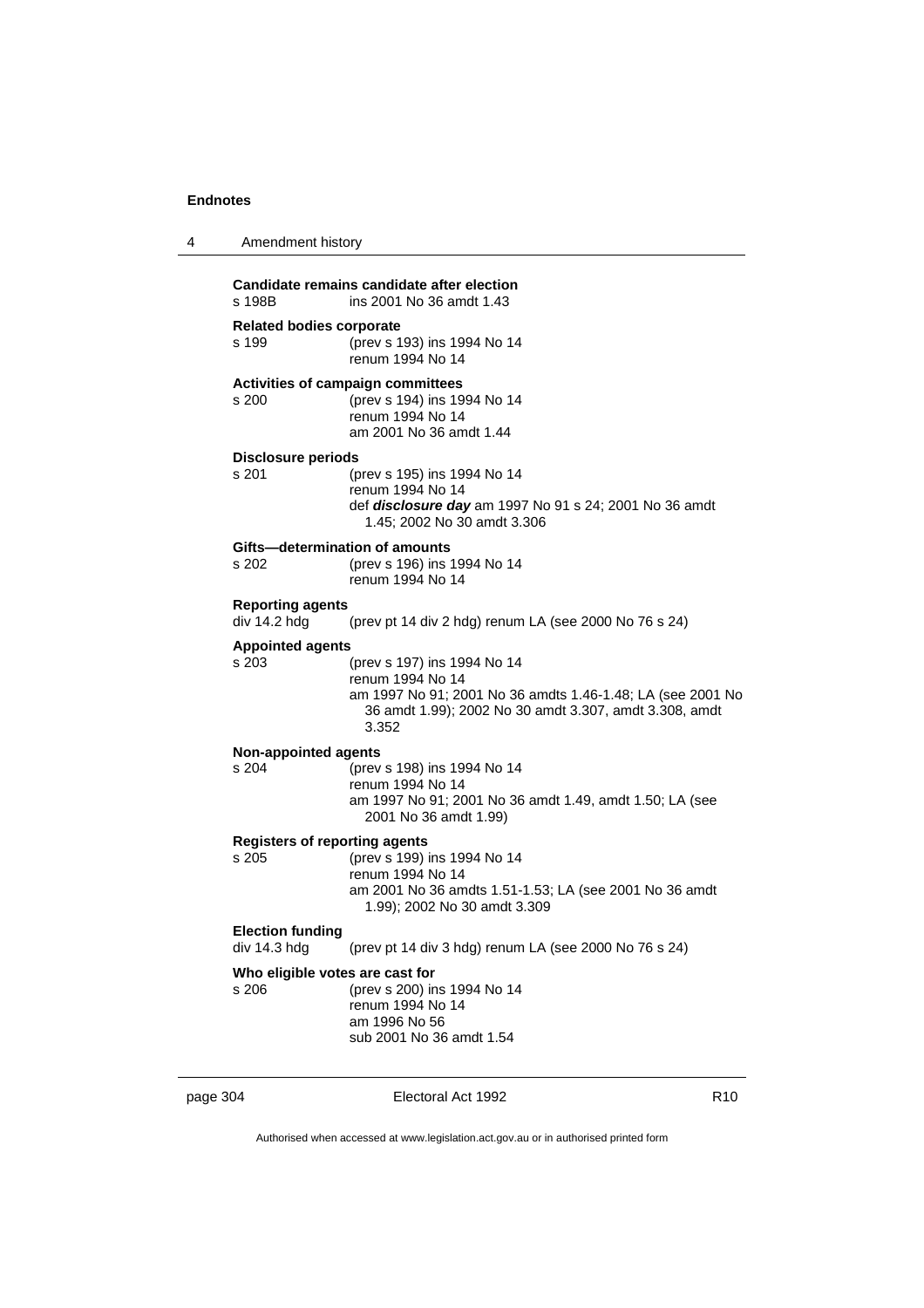| Amendment history |  |
|-------------------|--|
|                   |  |

| <b>Entitlement to funds</b>                                                                             |                                                                                                                                     |  |  |
|---------------------------------------------------------------------------------------------------------|-------------------------------------------------------------------------------------------------------------------------------------|--|--|
| s 207                                                                                                   | (prev s 201) ins 1994 No 14<br>renum 1994 No 14<br>am 1996 No 56; 2001 No 36 amdt 1.55                                              |  |  |
| <b>Threshold</b><br>s 208                                                                               | (prev s 202) ins 1994 No 14<br>renum 1994 No 14<br>sub 1996 No 56; 2001 No 36 s 27                                                  |  |  |
| <b>Claims for payment</b><br>s 209                                                                      | (prev s 203) ins 1994 No 14<br>renum 1994 No 14<br>om 1996 No 56                                                                    |  |  |
| Claims by party reporting agents<br>s 210                                                               | (prev s 204) ins 1994 No 14<br>renum 1994 No 14<br>om 1996 No 56                                                                    |  |  |
| <b>Determination of claims</b><br>s 211                                                                 | (prev s 205) ins 1994 No 14<br>renum 1994 No 14<br>om 1996 No 56                                                                    |  |  |
| <b>Making of payments</b><br>s 212                                                                      | (prev s 206) ins 1994 No 14<br>renum 1994 No 14<br>am 1996 No 56; 2001 No 36 amdt 1.56, amdt 1.57; LA (see<br>2001 No 36 amdt 1.99) |  |  |
| <b>Revocation of determinations</b><br>s 213                                                            | (prev s 207) ins 1994 No 14<br>renum 1994 No 14<br>om 1996 No 56                                                                    |  |  |
| Death of candidate<br>s 214                                                                             | (prev s 208) ins 1994 No 14<br>renum 1994 No 14<br>am 1996 No 56; 2001 No 36 amdt 1.58                                              |  |  |
| <b>Application voluntary</b><br>s 215                                                                   | (prev s 209) ins 1994 No 14<br>renum 1994 No 14<br>am 1996 No 56                                                                    |  |  |
| <b>Disclosure of donations</b><br>div 14.4 hdg<br>(prev pt 14 div 4 hdg) renum LA (see 2000 No 76 s 24) |                                                                                                                                     |  |  |
| s 216 hdg<br>s 216                                                                                      | Meaning of defined details for div 4<br>sub 2001 No 36 amdt 1.59<br>(prev s 210) ins 1994 No 14<br>renum 1994 No 14                 |  |  |

R10 **Electoral Act 1992 page 305**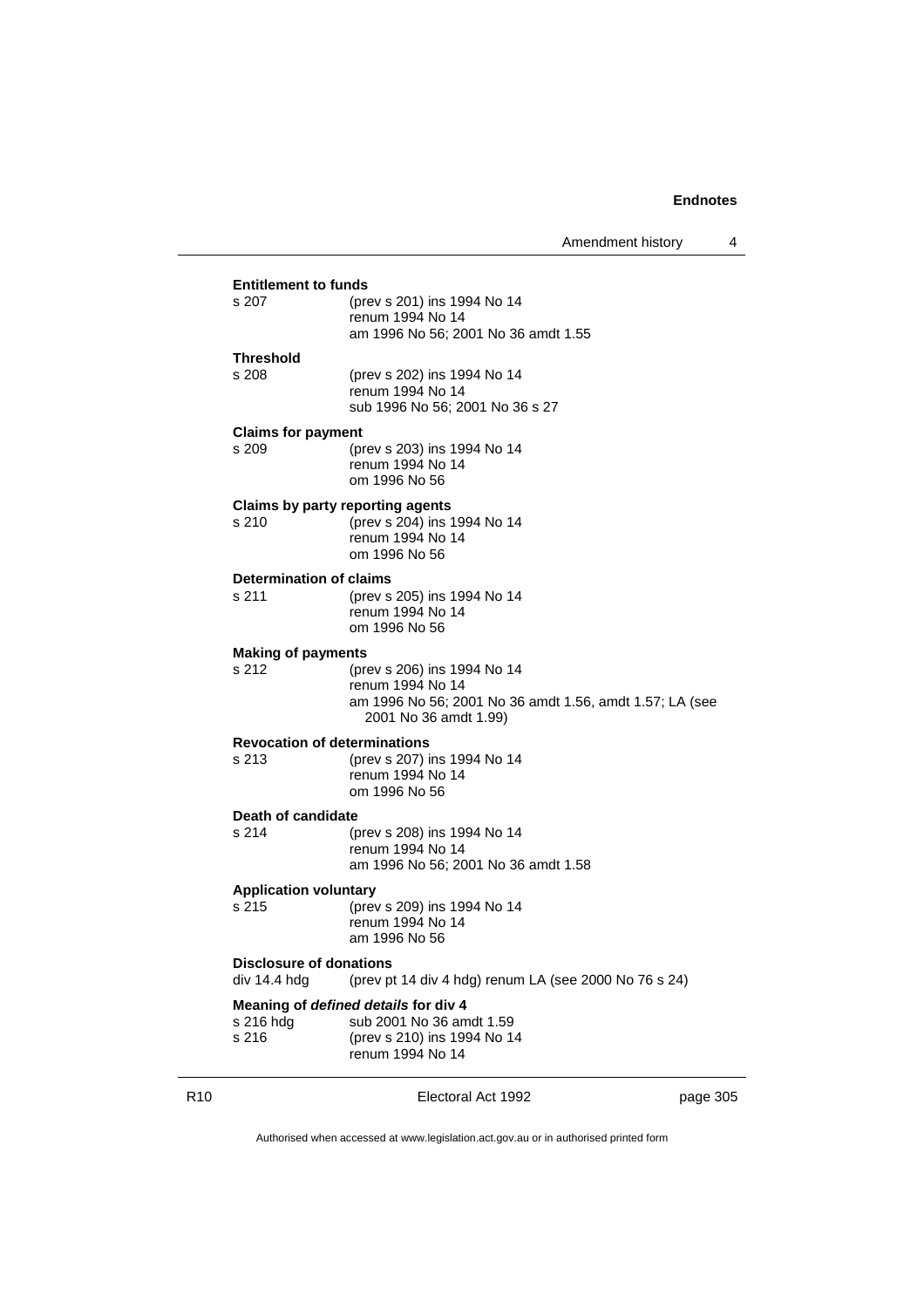| 4 | Amendment history                            |                                                                                                                                                                                                                                                                    |
|---|----------------------------------------------|--------------------------------------------------------------------------------------------------------------------------------------------------------------------------------------------------------------------------------------------------------------------|
|   |                                              | def gift om 2001 No 36 amdt 1.60                                                                                                                                                                                                                                   |
|   | <b>Disclosure of gifts</b><br>s 217          | (prev s 211) ins 1994 No 14<br>renum 1994 No 14<br>am 2001 No 36 s 28; 2001 No 44 amdt 1.1360, amdt 1.1361;<br>2002 No 30 amdt 3.353                                                                                                                               |
|   | s 218                                        | Disclosure of gifts-non-party groups<br>(prev s 212) ins 1994 No 14<br>renum 1994 No 14<br>am 2001 No 36 s 29; 2001 No 44 amdt 1.1362, amdt 1.1363;<br>2002 No 30 amdt 3.353                                                                                       |
|   | Certain loans not to be received<br>s 218A   | ins 2001 No 36 s 30                                                                                                                                                                                                                                                |
|   | <b>Nil returns</b><br>s 219                  | (prev s 213) ins 1994 No 14<br>renum 1994 No 14                                                                                                                                                                                                                    |
|   | s 220                                        | Disclosure of gifts by persons incurring political expenditure<br>(prev s 214) ins 1994 No 14<br>renum 1994 No 14<br>am 1996 No 56; 2001 No 36 s 31 and amdt 1.61; LA (see 2001<br>No 36 amdt 1.99); 2001 No 44 amdt 1.1364, amdt 1.1365;<br>2002 No 30 amdt 3.353 |
|   | s 221                                        | Donations to non-party groups and candidates<br>(prev s 215) ins 1994 No 14<br>renum 1994 No 14<br>am 1996 No 56; LA (see 2001 No 36 amdt 1.99); 2001 No 44<br>amdts 1.1366-1.1369; 2002 No 30 amdt 3.353                                                          |
|   | <b>Annual returns of donations</b><br>s 221A | ins 1996 No 56<br>sub 2001 No 36 s 32<br>am 2001 No 44 amdts 1.1370-1.1372; 2002 No 30 amdt 3.353                                                                                                                                                                  |
|   | s 221B                                       | Advice about obligations to make returns<br>ins 1996 No 56<br>sub 2001 No 36 s 32                                                                                                                                                                                  |
|   | Anonymous gifts<br>s 222                     | (prev s 216) ins 1994 No 14<br>renum 1994 No 14<br>sub 2001 No 36 s 32                                                                                                                                                                                             |
|   | div 14.5 hdg                                 | Disclosure of electoral expenditure<br>(prev pt 14 div 5 hdg) renum LA (see 2000 No 76 s 24)                                                                                                                                                                       |
|   | Definitions for div 14.5<br>s 223 hdg        | sub 2001 No 36 amdt 1.62                                                                                                                                                                                                                                           |

page 306 **Electoral Act 1992** R10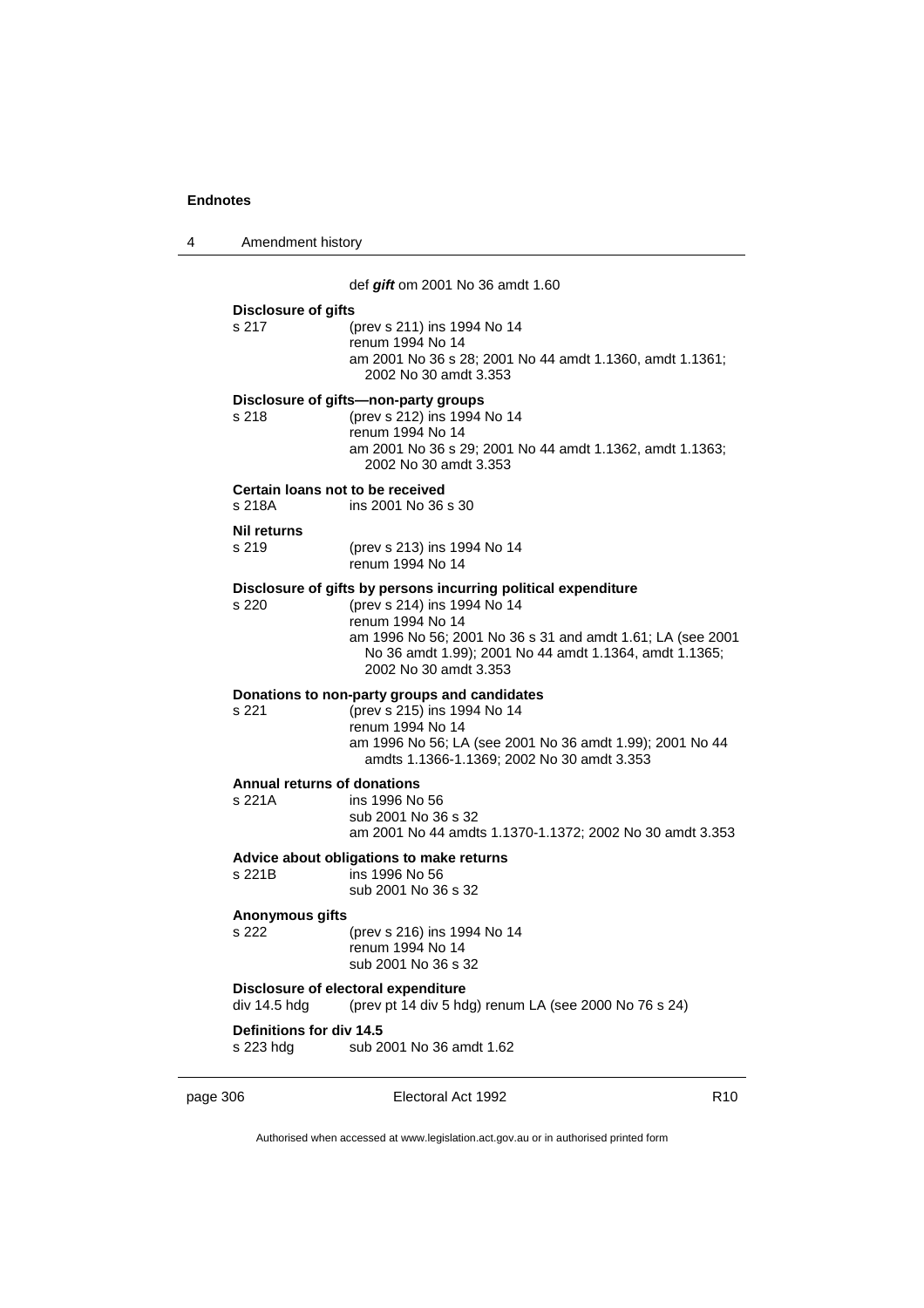| Amendment history |  |
|-------------------|--|
|-------------------|--|

| s 223                          | (prev s 217) ins 1994 No 14<br>renum 1994 No 14; 2001 No 36 amdt 1.99<br>am 2001 No 36 amdt 1.64, amdt 1.65<br>def electoral expenditure am 1996 No 56 s 16; LA (see 2001<br>No 36 amdt 1.99)<br>def participant ins 2001 No 36 amdt 1.63<br>def relates ins 2001 No 36 amdt 1.63 |  |  |
|--------------------------------|-----------------------------------------------------------------------------------------------------------------------------------------------------------------------------------------------------------------------------------------------------------------------------------|--|--|
|                                | <b>Returns of electoral expenditure</b>                                                                                                                                                                                                                                           |  |  |
| s 224                          | (prev s 218) ins 1994 No 14<br>renum 1994 No 14; 2001 No 36 amdt 1.99<br>am 1996 No 56; 2001 No 36 amdt 1.66, amdt 1.67; LA (see<br>2001 No 36 amdt 1.99); 2001 No 44 amdt 1.1373, amdt<br>1.1374; 2002 No 30 amdt 3.353                                                          |  |  |
| <b>Nil returns</b>             |                                                                                                                                                                                                                                                                                   |  |  |
| s 225                          | (prev s 219) ins 1994 No 14<br>renum 1994 No 14<br>am 1996 No 56; 2001 No 36 amdt 1.68                                                                                                                                                                                            |  |  |
|                                |                                                                                                                                                                                                                                                                                   |  |  |
| s 226                          | Returns by broadcasters and publishers<br>(prev s 220) ins 1994 No 14<br>renum 1994 No 14<br>am 2001 No 44 amdt 1.1375, amdt 1.1376; 2002 No 30 amdt<br>3.353                                                                                                                     |  |  |
| Multiple elections on same day |                                                                                                                                                                                                                                                                                   |  |  |
| s 227                          | (prev s 221) ins 1994 No 14<br>renum 1994 No 14<br>am 2001 No 44 amdt 1.1377                                                                                                                                                                                                      |  |  |
| <b>Annual returns</b>          |                                                                                                                                                                                                                                                                                   |  |  |
| div 14.6 hdg                   | (prev pt 14 div 6 hdg) renum LA (see 2000 No 76 s 24)                                                                                                                                                                                                                             |  |  |
| s 228 hdg<br>s 228             | Meaning of defined particulars for div 14.6<br>sub 2001 No 36 amdt 1.69<br>(prev s 222) ins 1994 No 14<br>renum 1994 No 14                                                                                                                                                        |  |  |
| <b>Fund-raising events</b>     |                                                                                                                                                                                                                                                                                   |  |  |
| s 229                          | (prev s 223) ins 1994 No 14<br>renum 1994 No 14<br>om 1996 No 56                                                                                                                                                                                                                  |  |  |
|                                | Annual returns by parties, ballot groups and MLAs                                                                                                                                                                                                                                 |  |  |
| s 230                          | (prev s 224) ins 1994 No 14<br>renum 1994 No 14<br>am 1996 No 56; 2000 No 50 s 4<br>sub 2001 No 36 s 33<br>am LA (see 2001 No 36 amdt 1.99); 2001 No 44 amdt 1.1378<br>(as sub 2001 No 36 amdt 2.2), amdt 1.1379; 2002 No 30<br>amdt 3.353                                        |  |  |

R10 **Electoral Act 1992 page 307**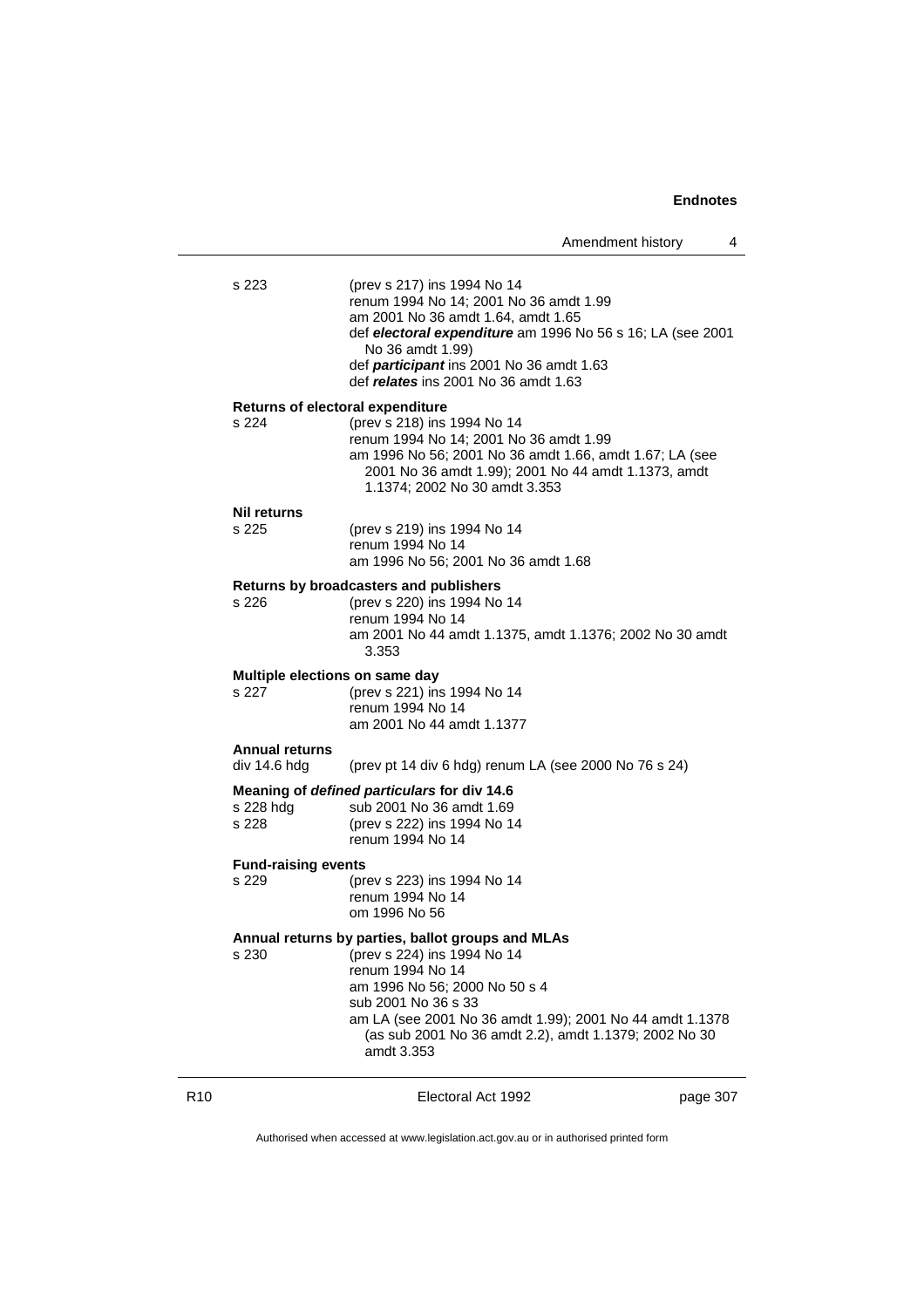| 4                                                                                                                                                                                       | Amendment history                   |                                                                                                                                                             |                 |
|-----------------------------------------------------------------------------------------------------------------------------------------------------------------------------------------|-------------------------------------|-------------------------------------------------------------------------------------------------------------------------------------------------------------|-----------------|
|                                                                                                                                                                                         | s 231                               | Periods of less than financial year<br>(prev s 225) ins 1994 No 14<br>renum 1994 No 14<br>sub 2001 No 36 s 33                                               |                 |
|                                                                                                                                                                                         | s 231A                              | <b>Returns by parties under Commonwealth Electoral Act</b><br>ins 1996 No 56                                                                                |                 |
| Annual returns by associated entities<br>s 231B<br>ins 1996 No 56<br>sub 2001 No 36 s 34<br>Returns by associated entities under Commonwealth Electoral Act<br>s 231C<br>ins 1996 No 56 |                                     | am 2001 No 44 amdt 1.1380, 1.1381; 2002 No 30 amdt 3.353                                                                                                    |                 |
|                                                                                                                                                                                         |                                     |                                                                                                                                                             |                 |
|                                                                                                                                                                                         | <b>Amounts received</b><br>s 232    | (prev s 226) ins 1994 No 14<br>renum 1994 No 14<br>sub 1996 No 56; 2001 No 36 s 35                                                                          |                 |
|                                                                                                                                                                                         | <b>Amounts paid</b><br>s 233        | (prev s 227) ins 1994 No 14<br>renum 1994 No 14<br>am 1996 No 56<br>om 2001 No 36 s 35                                                                      |                 |
|                                                                                                                                                                                         | <b>Outstanding amounts</b><br>s 234 | (prev s 228) ins 1994 No 14<br>renum 1994 No 14<br>am 1994 No 78; 1996 No 56; 2001 No 36 amdt 1.70                                                          |                 |
|                                                                                                                                                                                         | <b>Regulations</b><br>s 234A        | ins 1996 No 56                                                                                                                                              |                 |
|                                                                                                                                                                                         | <b>Compliance</b><br>div 14.7 hdg   | (prev pt 14 div 7 hdg) renum LA (see 2000 No 76 s 24)                                                                                                       |                 |
|                                                                                                                                                                                         | Definitions for div 14.7<br>s 235   | (prev s 229) ins 1994 No 14<br>renum 1994 No 14<br>sub 2001 No 36 amdt 1.71                                                                                 |                 |
|                                                                                                                                                                                         | <b>Offences</b><br>s 236            | (prev s 230) ins 1994 No 14<br>renum 1994 No 14<br>am 1996 No 56; 1998 No 54; 2001 No 36 amdt 1.72; LA (see<br>2001 No 36 amdt 1.99); 2002 No 30 amdt 3.310 |                 |
| <b>Investigation notices generally</b><br>s 237                                                                                                                                         |                                     | (prev s 231) ins 1994 No 14                                                                                                                                 |                 |
|                                                                                                                                                                                         |                                     | renum 1994 No 14<br>am 1996 No 56; 1998 No 54                                                                                                               |                 |
| page 308                                                                                                                                                                                |                                     | Electoral Act 1992                                                                                                                                          | R <sub>10</sub> |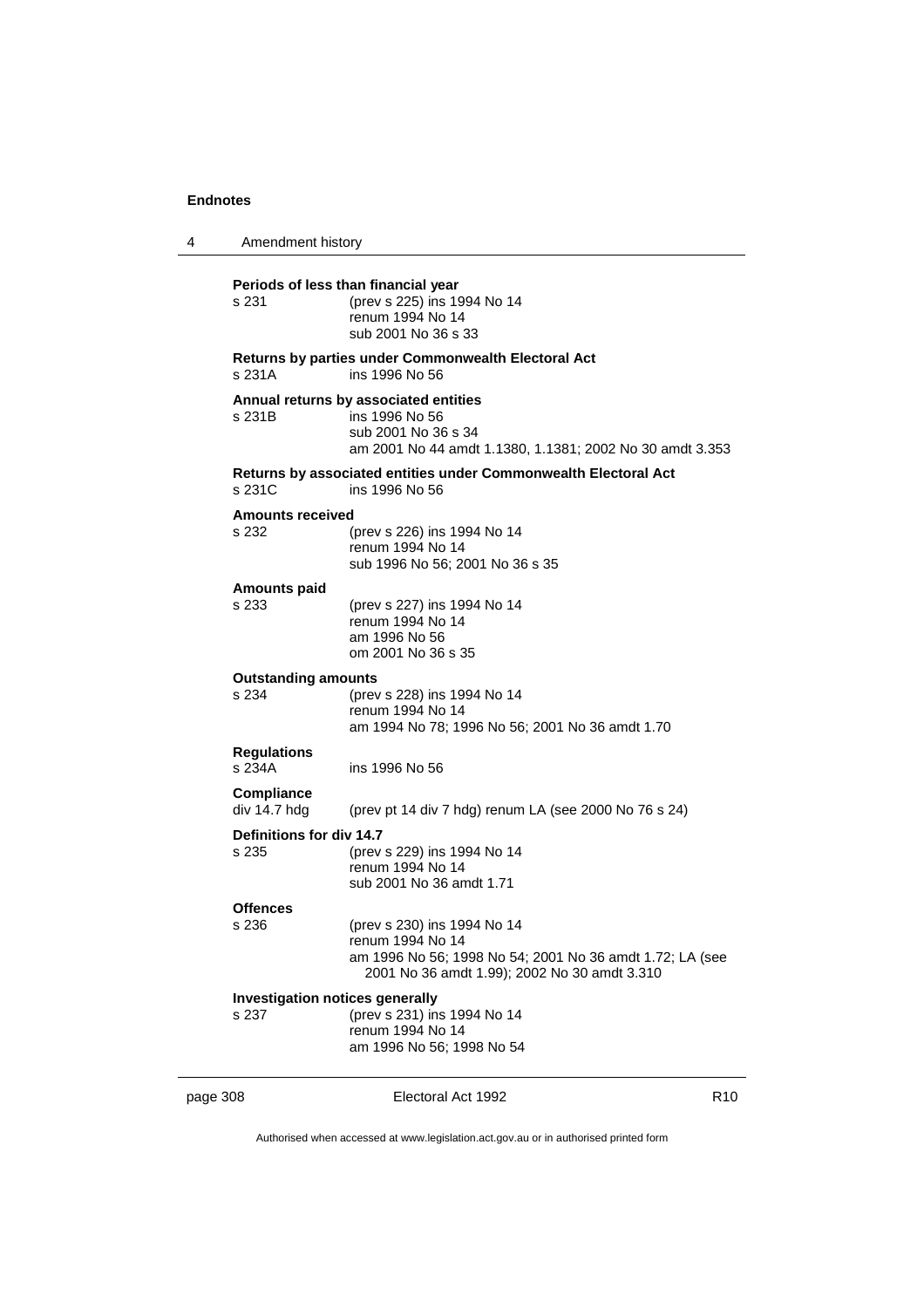Amendment history 4

sub 2001 No 36 s 36 am 2002 No 30 amdt 3.311, amdt 3.352 **Investigation notices about associated entities** s 237A ins 2001 No 36 s 36 am 2002 No 30 amdt 3.311 **Investigation notice offences** s 237B ins 2001 No 36 s 36 **Investigation—search warrants**<br>s 238 (prev s 232) ins (prev s 232) ins 1994 No 14 renum 1994 No 14 **Records** (prev s 233) ins 1994 No 14 renum 1994 No 14 am 1996 No 56; 2001 No 36 amdt 1.73 **Miscellaneous** (prev pt 14 div 8 hdg) renum LA (see 2000 No 76 s 24) **Inability to complete returns** s 240 (prev s 234) ins 1994 No 14 renum 1994 No 14 **Noncompliance with pt 14**<br>s 241 (prev s 23) (prev s 235) ins 1994 No 14 renum 1994 No 14 am 2001 No 36 amdt 1.74 **Amendment of returns** s 242 (prev s 236) ins 1994 No 14 renum 1994 No 14 am 1996 No 56; 2001 No 36 amdt 1.75 **Copies of returns to be available for public inspection** s 243 (prev s 237) ins 1994 No 14 renum 1994 No 14 am 1996 No 56 sub 2001 No 36 s 37 am 2001 No 44 amdt 1.1382, amdt 1.1383 **Review of decisions** ins 1994 No 14 **Definitions for pt 15** s 244 hdg sub 2001 No 36 amdt 1.76<br>s 244 (prev s 238) ins 1994 No 14 (prev s 238) ins 1994 No 14 renum 1994 No 14 **Reviewable decisions** (prev s 239) ins 1994 No 14

R10 Electoral Act 1992 page 309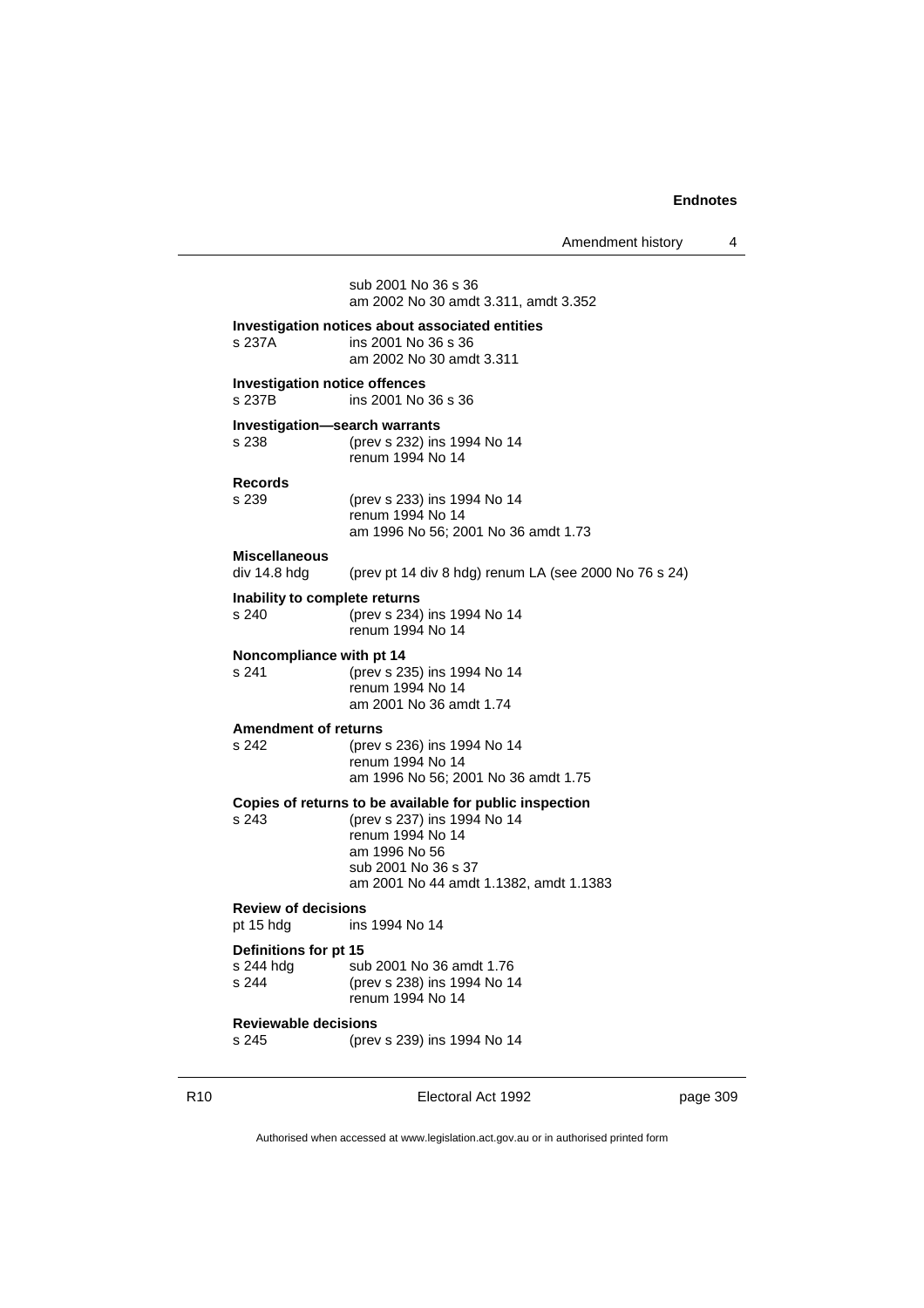4 Amendment history

renum 1994 No 14 am 1996 No 56; 2001 No 36 amdts 1.77-1.79; LA (see 2001 No 36 amdt 1.99) **Review statements** s 246 (prev s 240) ins 1994 No 14 renum 1994 No 14 **Review by electoral commission** s 247 (prev s 241) ins 1994 No 14 renum 1994 No 14 am 2001 No 36 s 38; LA (see 2001 No 36 amdt 1.99); 2001 No 44 amdt 1.1384 **Notice of decision of the electoral commission** s 248 (prev s 242) ins 1994 No 14 renum 1994 No 14 **Review by administrative appeals tribunal** s 249 (prev s 243) ins 1994 No 14 renum 1994 No 14 **Disputed elections, eligibility and vacancies** pt 16 hdg ins 1994 No 14 **Preliminary** div 16.1 hdg (prev pt 16 div 1 hdg) renum LA (see 2000 No 76 s 24) **Definitions for pt 16**<br>s 250 hdg sul s 250 hdg sub 2001 No 36 amdt 1.80<br>s 250 (prev s 244) ins 1994 No 14 (prev s 244) ins 1994 No 14 renum 1994 No 14 am 2001 No 36 amdts 1.81-1.83 def *contravention* ins 2002 No 30 amdt 3.312 def *court* om 2002 No 30 amdt 3.313 def *Court of Disputed Elections* ins 2002 No 30 amdt 3.313 def *illegal practice* om 2002 No 30 amdt 3.314 def *proceeding* sub 2002 No 30 amdt 3.315 def *Speaker* ins 2002 No 30 amdt 3.316 def *undue influence* sub 2002 No 30 amdt 3.317 **References in pt 16 to** *contravention* **of sections** s 250A (prev s 250 (2)) renum 2001 No 36 amdt 1.82 om 2002 No 30 amdt 3.318 **Meaning of** *Speaker* **for pt 16** s 251 hdg sub 2001 No 36 amdt 1.84 s 251 (prev s 245) ins 1994 No 14 renum 1994 No 14 sub 2002 No 30 amdt 3.319 **Jurisdiction and powers of Supreme Court** div 16.2 hdg (prev pt 16 div 2 hdg) renum LA (see 2000 No 76 s 24)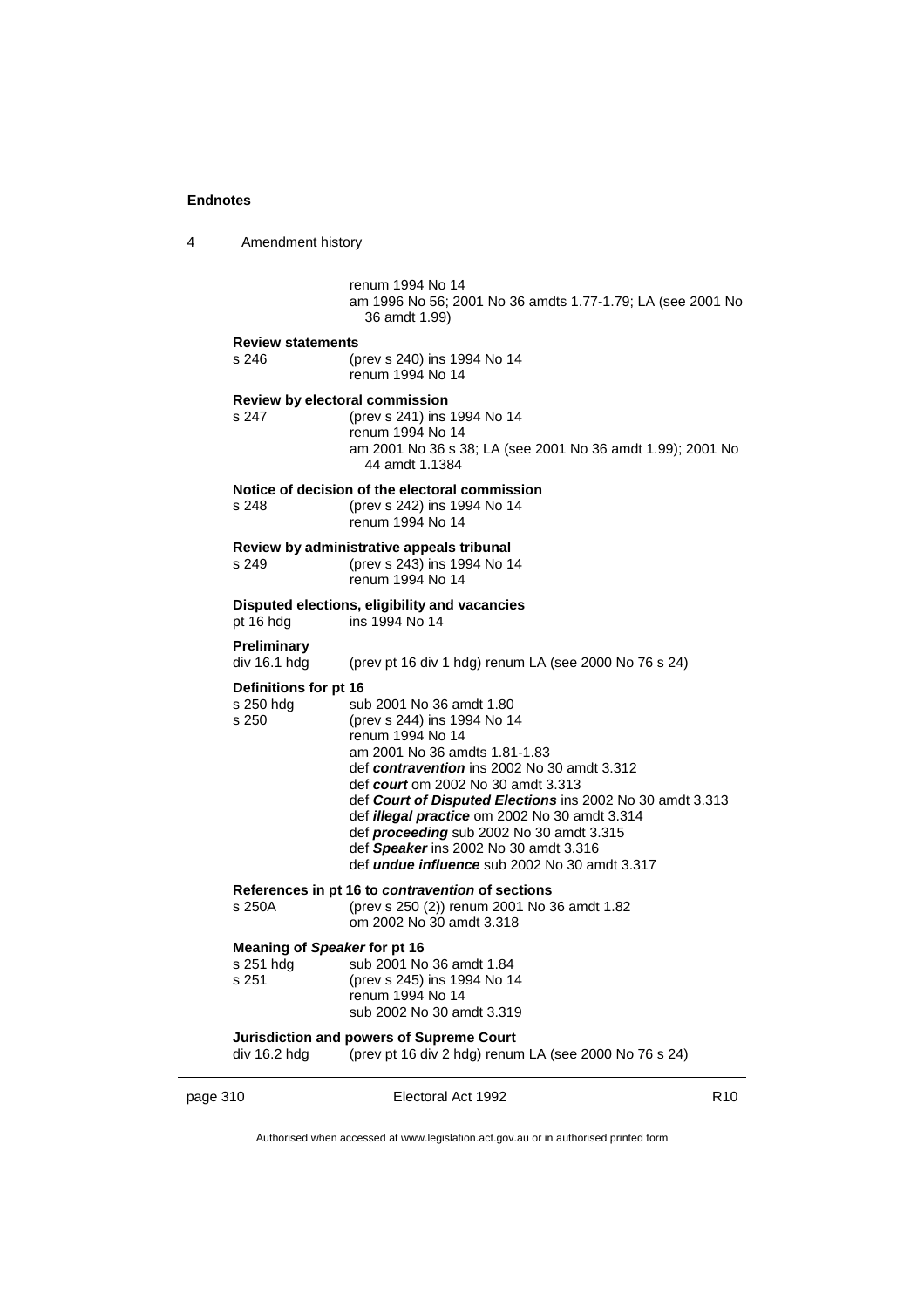Amendment history 4

| <b>Court of Disputed Elections</b>        |                                                             |  |  |
|-------------------------------------------|-------------------------------------------------------------|--|--|
| s 252                                     | (prev s 246) ins 1994 No 14<br>renum 1994 No 14             |  |  |
| Powers of the court                       |                                                             |  |  |
| s 253                                     | (prev s 247) ins 1994 No 14<br>renum 1994 No 14             |  |  |
| <b>Rules of court</b>                     |                                                             |  |  |
| s 254                                     | (prev s 248) ins 1994 No 14                                 |  |  |
|                                           | renum 1994 No 14<br>sub 2001 No 44 amdt 1.1385              |  |  |
|                                           | om 2002 No 30 amdt 3.320                                    |  |  |
| Decisions are final                       |                                                             |  |  |
| s 255                                     | (prev s 249) ins 1994 No 14                                 |  |  |
|                                           | renum 1994 No 14<br>am 2002 No 30 amdt 3.321                |  |  |
|                                           |                                                             |  |  |
| <b>Disputes elections</b><br>div 16.3 hdg | (prev pt 16 div 3 hdg) renum LA (see 2000 No 76 s 24)       |  |  |
|                                           | Validity may be disputed after election                     |  |  |
| s 256                                     | (prev s 250) ins 1994 No 14                                 |  |  |
|                                           | renum 1994 No 14<br>am 2000 No 76 s 17                      |  |  |
|                                           | Persons entitled to dispute elections                       |  |  |
| s 257                                     | (prev s 251) ins 1994 No 14                                 |  |  |
|                                           | renum 1994 No 14                                            |  |  |
| Form of application<br>s 258              | (prev s 252) ins 1994 No 14                                 |  |  |
|                                           | renum 1994 No 14                                            |  |  |
| Time for filing application               |                                                             |  |  |
| s 259                                     | (prev s 253) ins 1994 No 14                                 |  |  |
|                                           | renum 1994 No 14                                            |  |  |
| Deposit as security for costs             |                                                             |  |  |
| s 260                                     | (prev s 254) ins 1994 No 14<br>renum 1994 No 14             |  |  |
|                                           | Registrar to serve copies of application on certain persons |  |  |
| s 261                                     | (prev s 255) ins 1994 No 14                                 |  |  |
|                                           | renum 1994 No 14                                            |  |  |
|                                           | Parties to application under div 16.3                       |  |  |
| s 262                                     | (prev s 256) ins 1994 No 14<br>renum 1994 No 14             |  |  |
|                                           | sub 2002 No 30 amdt 3.322                                   |  |  |

R10 **Electoral Act 1992 page 311**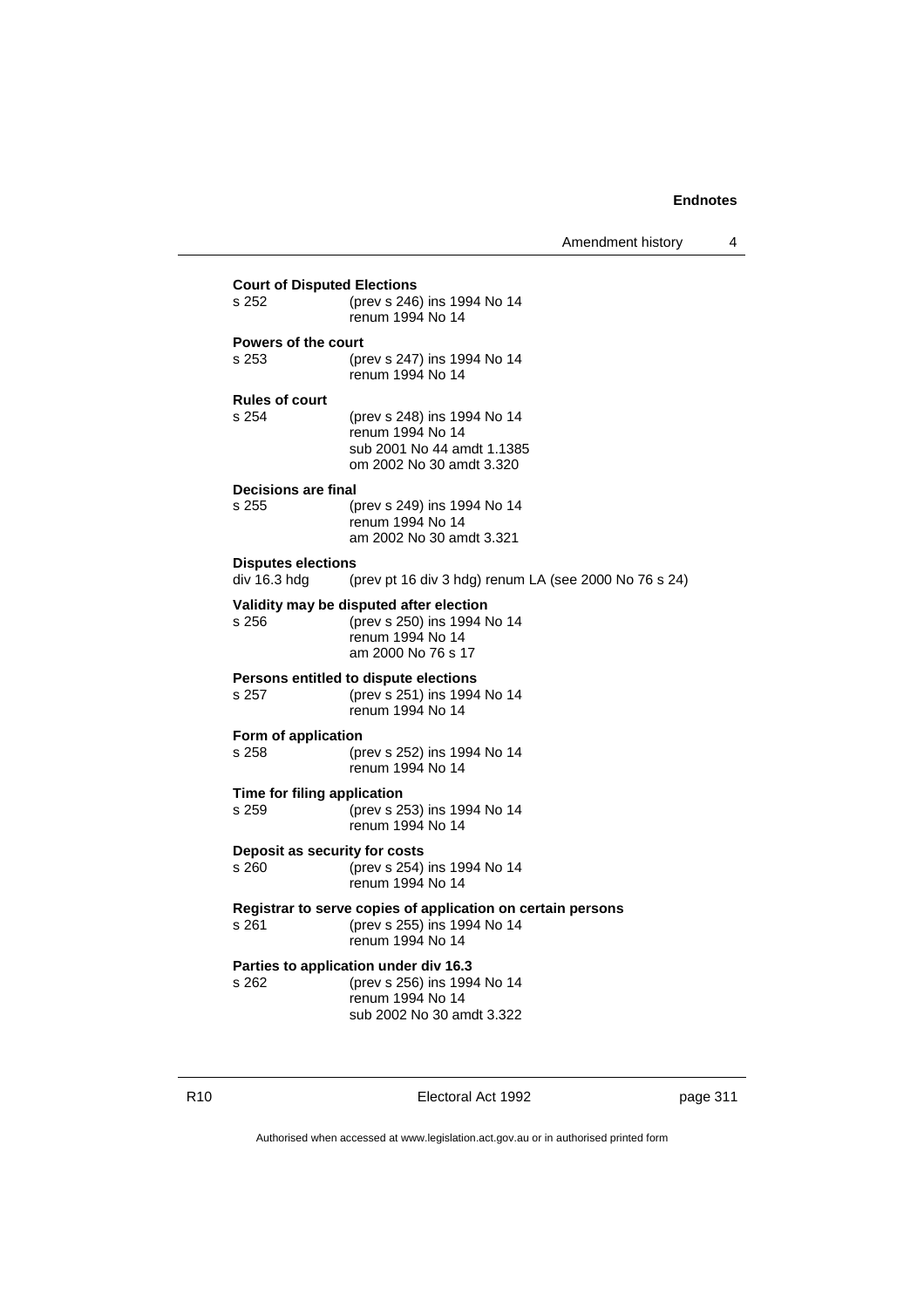| 4 | Amendment history                       |                                                                                                                                                         |
|---|-----------------------------------------|---------------------------------------------------------------------------------------------------------------------------------------------------------|
|   | s 263                                   | Withdrawal and abatement of application<br>(prev s 257) ins 1994 No 14<br>renum 1994 No 14<br>am 2001 No 36 amdt 1.85, amdt 1.86; 2002 No 30 amdt 3.323 |
|   | <b>Hearing of applications</b><br>s 264 | (prev s 258) ins 1994 No 14<br>renum 1994 No 14<br>am 2002 No 30 amdt 3.324                                                                             |
|   | <b>Declarations and orders</b><br>s 265 | (prev s 259) ins 1994 No 14<br>renum 1994 No 14<br>am 2002 No 30 amdt 3.325                                                                             |
|   | <b>Illegal practices</b><br>s 266       | (prev s 260) ins 1994 No 14<br>renum 1994 No 14<br>am 2002 No 30 amdt 3.326, amdt 3.351                                                                 |
|   | s 267                                   | Bribery or undue influence by person elected<br>(prev s 261) ins 1994 No 14<br>renum 1994 No 14<br>am 2002 No 30 amdt 3.351                             |
|   | Immaterial delays and errors<br>s 268   | (prev s 262) ins 1994 No 14<br>renum 1994 No 14<br>am 2002 No 30 amdt 3.351                                                                             |
|   | Inquiries by court<br>s 269             | (prev s 263) ins 1994 No 14<br>renum 1994 No 14<br>am 2000 No 76 s 18; 2002 No 30 amdt 3.351                                                            |
|   | <b>Rejected ballot papers</b><br>s 270  | (prev s 264) ins 1994 No 14<br>renum 1994 No 14<br>am 2002 No 30 amdt 3.351                                                                             |
|   | s 271                                   | Evidence that persons were not permitted to vote<br>(prev s 265) ins 1994 No 14<br>renum 1994 No 14<br>am 2002 No 30 amdt 3.351                         |
|   | Inspection of electoral papers<br>s 272 | (prev s 266) ins 1994 No 14<br>renum 1994 No 14<br>am 2002 No 30 amdt 3.351                                                                             |
|   | s 273                                   | Commissioner not prevented from accessing documents<br>(prev s 267) ins 1994 No 14<br>renum 1994 No 14                                                  |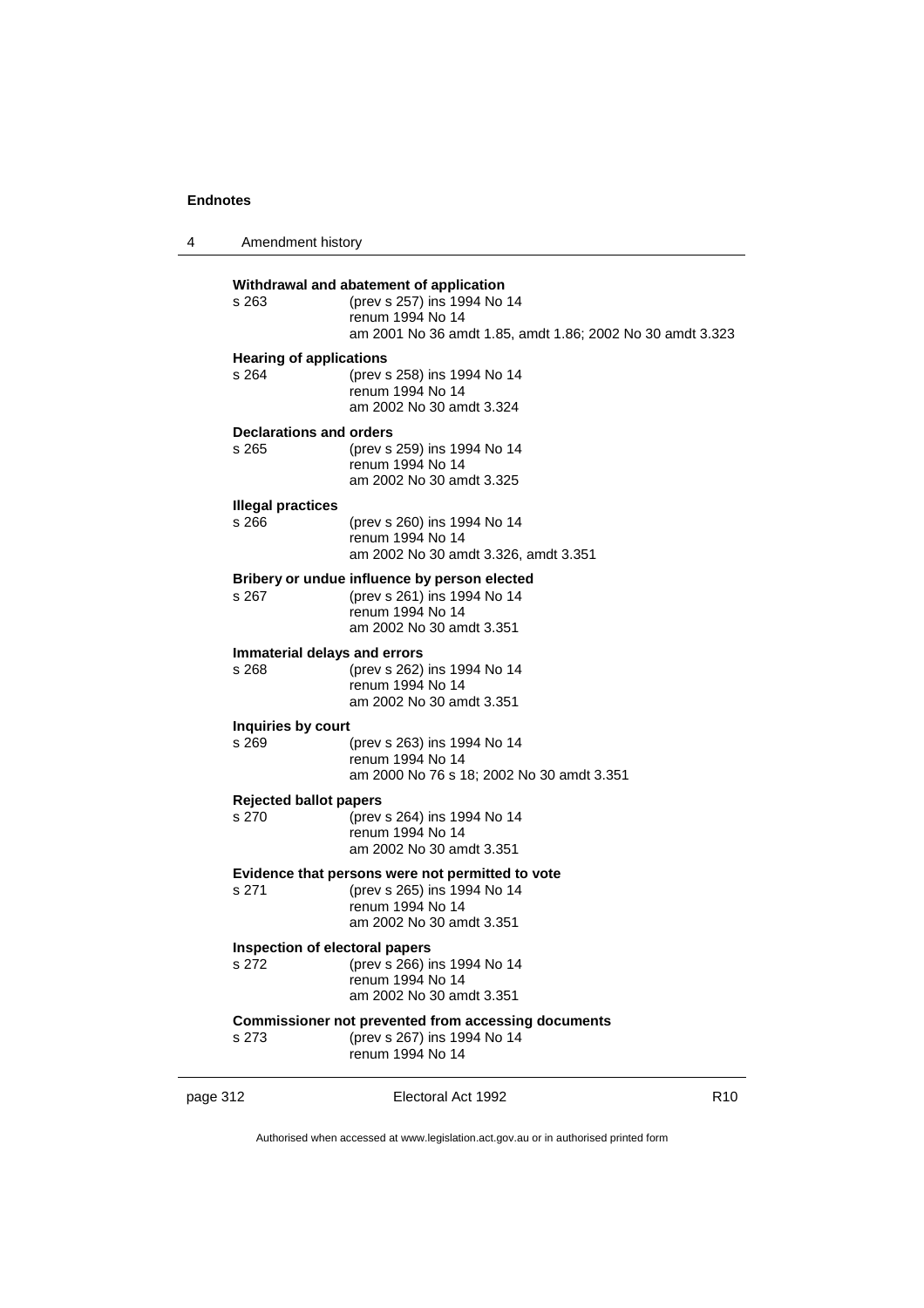Amendment history 4

am 2002 No 30 amdt 3.351 **Registrar to serve copies of declarations on certain persons** s 274 (prev s 268) ins 1994 No 14 renum 1994 No 14 am 2002 No 30 amdt 3.351 **Effect of declarations** s 275 (prev s 269) ins 1994 No 14 renum 1994 No 14 am 2002 No 30 amdt 3.351 **Eligibility and vacancies** div 16.4 hdg (prev pt 16 div 4 hdg) renum LA (see 2000 No 76 s 24) **Speaker to state case** s 276 (prev s 270) ins 1994 No 14 renum 1994 No 14 am 2002 No 30 amdt 3.351 **Parties to a referral** s 277 (prev s 271) ins 1994 No 14 renum 1994 No 14 am 2002 No 30 amdt 3.351 **Declarations and orders** s 278 (prev s 272) ins 1994 No 14 renum 1994 No 14 am 2002 No 30 amdt 3.351 **Registrar to serve copy of declarations on Speaker** s 279 (prev s 273) ins 1994 No 14 renum 1994 No 14 am 2002 No 30 amdt 3.351 **Effect of declarations** s 280 (prev s 274) ins 1994 No 14 renum 1994 No 14 am 2002 No 30 amdt 3.351 **Proceedings** div 16.5 hdg (prev pt 16 div 5 hdg) renum LA (see 2000 No 76 s 24) **Procedure** (prev s 275) ins 1994 No 14 renum 1994 No 14 am 2002 No 30 amdt 3.351 **Legal representation limited** s 282 (prev s 276) ins 1994 No 14 renum 1994 No 14

R10 Electoral Act 1992 page 313

am 1997 No 96; 2002 No 30 amdt 3.327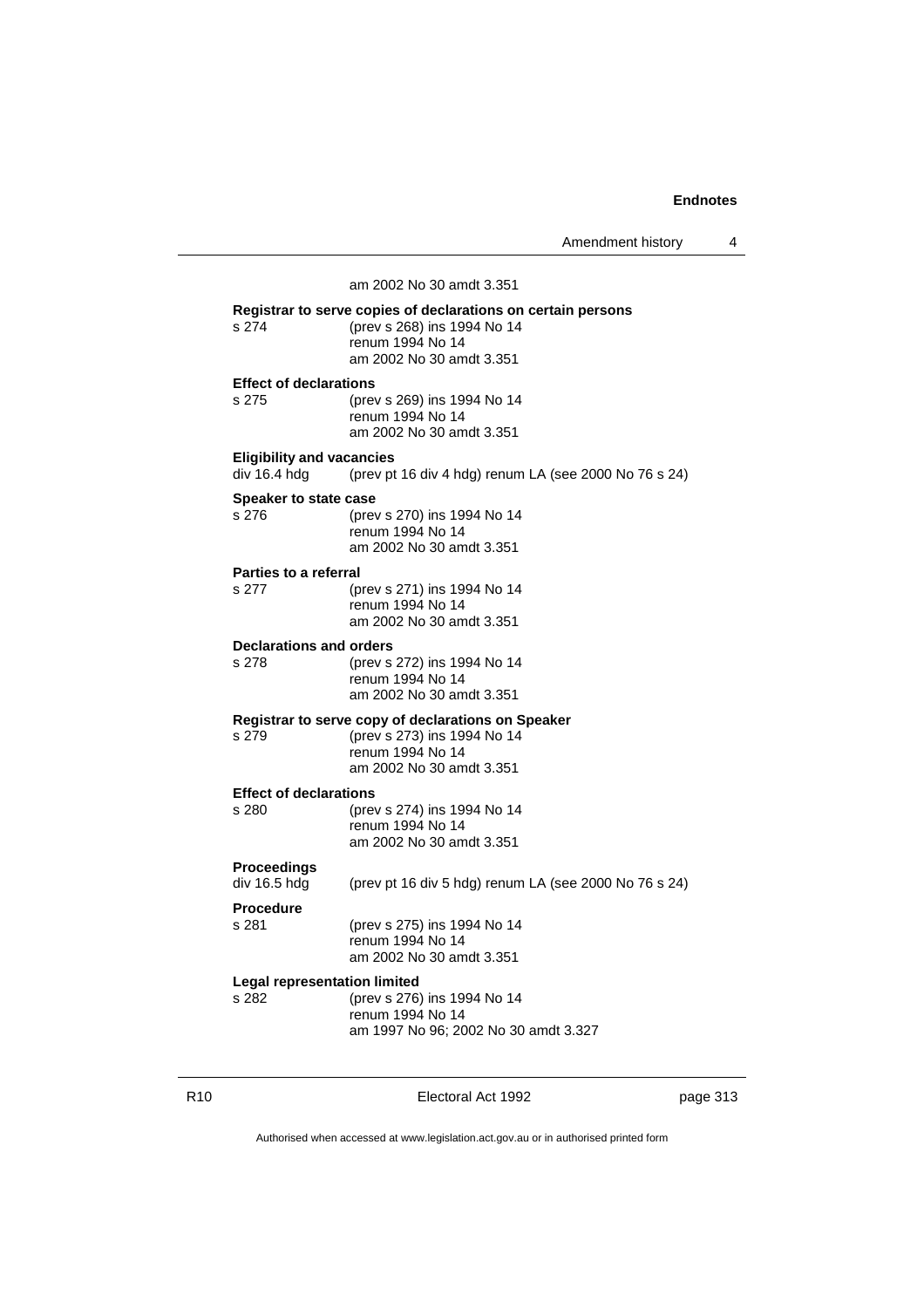4 Amendment history

**Admissibility of evidence** s 283 (prev s 277) ins 1994 No 14 renum 1994 No 14 am 2002 No 30 amdt 3.351 **Costs may be ordered against Territory** s 284 (prev s 278) ins 1994 No 14 renum 1994 No 14 sub 2002 No 30 amdt 3.328 **Electoral offences** pt 17 hdg ins 1994 No 14 **Bribery and improper influence**<br>div 17.1 hdg (prev pt 17 div (prev pt 17 div 1 hdg) renum LA (see 2000 No 76 s 24) **Bribery** s 285 (prev s 279) ins 1994 No 14 renum 1994 No 14 am 1998 No 54 **Influencing of votes by officers** s 286 (prev s 280) ins 1994 No 14 renum 1994 No 14 am 1998 No 54; 2002 No 30 amdt 3.329 **Influencing votes of hospital and nursing home patients** s 287 (prev s 281) ins 1994 No 14 renum 1994 No 14 am 1998 No 54 **Protection of rights** div 17.2 hdg (prev pt 17 div 2 hdg) renum LA (see 2000 No 76 s 24) **Violence and intimidation** s 288 (prev s 282) ins 1994 No 14 renum 1994 No 14 am 1998 No 54 **Discrimination on grounds of political donations** s 289 (prev s 283) ins 1994 No 14 renum 1994 No 14 am 1998 No 54; 2001 No 36 amdt 1.87 **Employees' right to leave of absence for voting** s 290 (prev s 284) ins 1994 No 14 renum 1994 No 14 am 1998 No 54 **Campaigning offences** div 17.3 hdg (prev pt 17 div 3 hdg) renum LA (see 2000 No 76 s 24)

page 314 **Electoral Act 1992** R10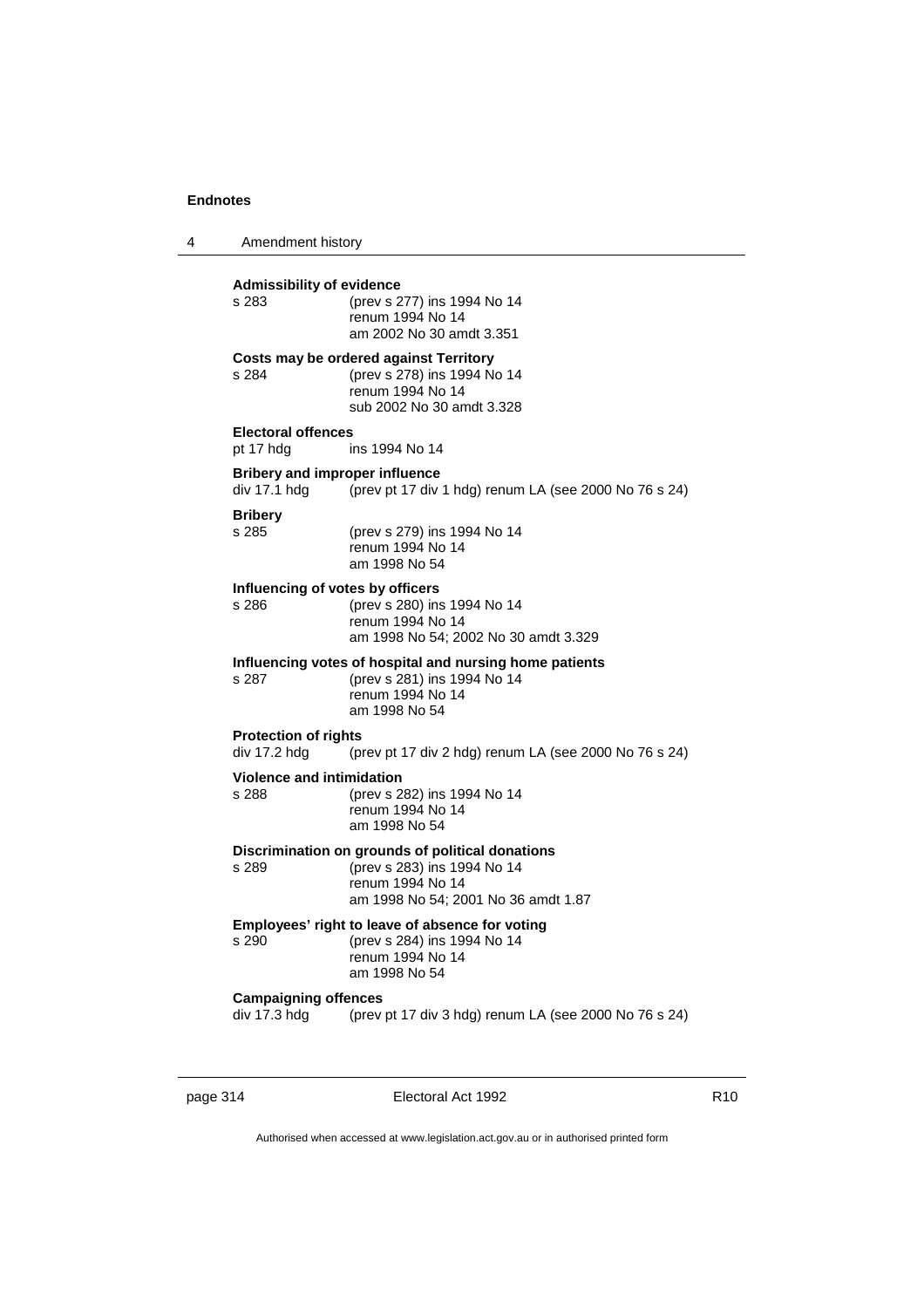#### **Definitions for div 17.3**

| s 291 hdg<br>s 291  | sub 2001 No 36 amdt 1.88<br>(prev s 285) ins 1994 No 14<br>renum 1994 No 14<br>def <b>address</b> am 2001 No 36 amdt 1.89<br>def <i>disseminate</i> sub 2001 No 36 s 39<br>def <b>polling place</b> ins 1995 No 33 s 5<br>am 1997 No 91 sch<br>om 2001 No 36 amdt 1.90<br>def <i>publish</i> ins 2001 No 36 s 40 |
|---------------------|------------------------------------------------------------------------------------------------------------------------------------------------------------------------------------------------------------------------------------------------------------------------------------------------------------------|
| s 292               | Dissemination of electoral matter—authorisers and authors<br>(prev s 286) ins 1994 No 14<br>renum 1994 No 14<br>am 1998 No 54<br>sub 2001 No 36 s 41<br>ss (3), (4) exp 1 January 2002 (s 292 (4))                                                                                                               |
| s 293               | Dissemination of electoral matter-letters to the editor<br>(prev s 287) ins 1994 No 14<br>renum 1994 No 14                                                                                                                                                                                                       |
|                     | Dissemination of electoral matter—newspaper and periodical reportage and                                                                                                                                                                                                                                         |
| commentary<br>s 294 | (prev s 288) ins 1994 No 14<br>renum 1994 No 14                                                                                                                                                                                                                                                                  |
| s 295               | Exemptions for dissemination of electoral matter on certain items<br>(prev s 289) ins 1994 No 14<br>renum 1994 No 14<br>am 1997 No 91<br>sub 2001 No 36 s 42<br>am 2002 No 30 amdt 3.330                                                                                                                         |
| <b>Advertorials</b> |                                                                                                                                                                                                                                                                                                                  |
| s 296               | (prev s 290) ins 1994 No 14<br>renum 1994 No 14<br>am 1998 No 54                                                                                                                                                                                                                                                 |
| s 297               | Misleading or deceptive electoral matter<br>(prev s 291) ins 1994 No 14<br>renum 1994 No 14<br>am 1998 No 54                                                                                                                                                                                                     |
| s 298               | Inducement to illegal voting—representations of ballot papers<br>(prev s 292) ins 1994 No 14<br>renum 1994 No 14<br>am 1998 No 54                                                                                                                                                                                |
| Graffiti<br>s 299   | (prev s 293) ins 1994 No 14<br>renum 1994 No 14                                                                                                                                                                                                                                                                  |

R10 **Electoral Act 1992 page 315**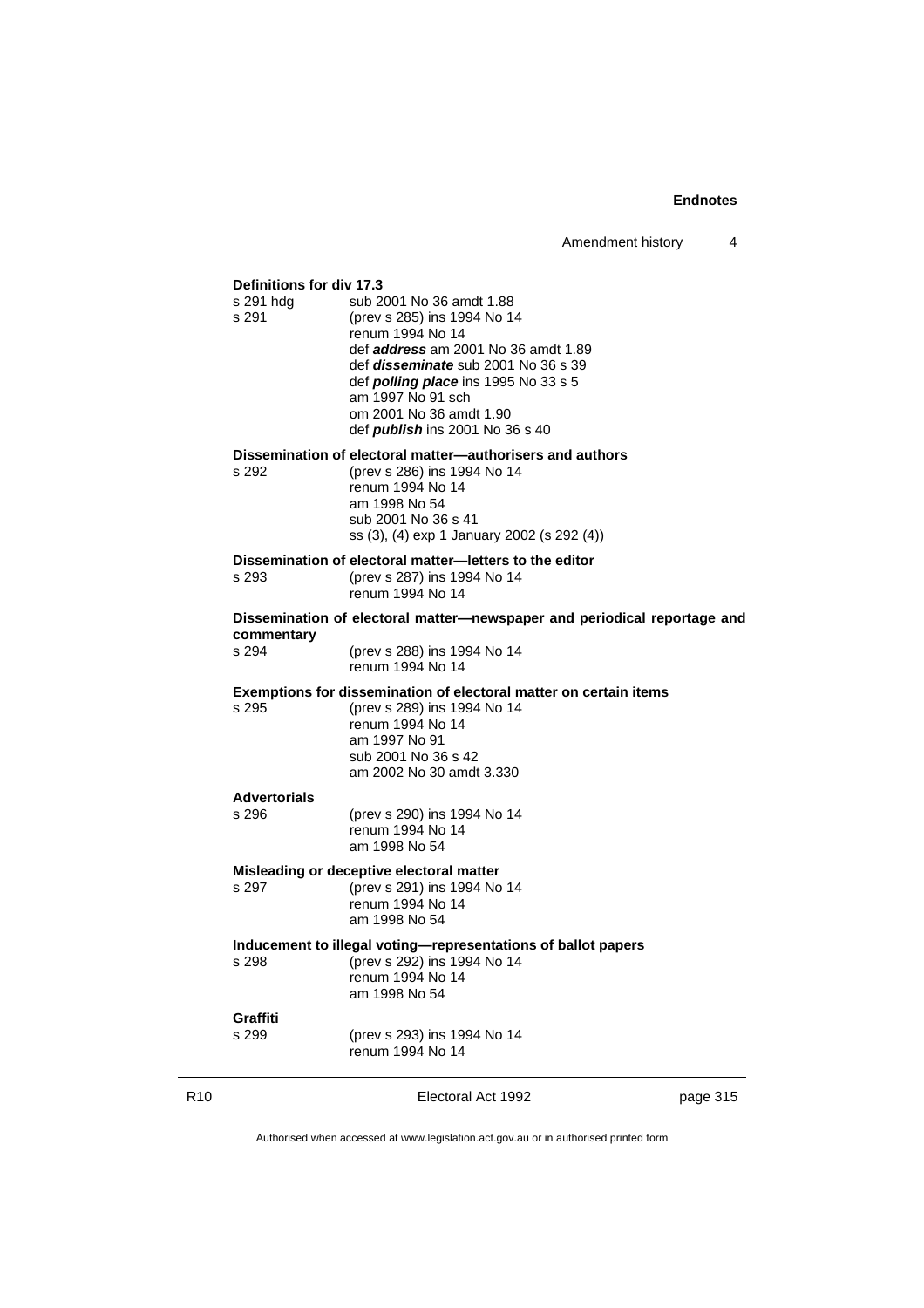| 4 |                                                   | Amendment history                                                                                                                                                                                     |  |  |
|---|---------------------------------------------------|-------------------------------------------------------------------------------------------------------------------------------------------------------------------------------------------------------|--|--|
|   |                                                   | am 1998 No 54<br>def <i>lessee</i> sub 2002 No 30 amdt 3.331                                                                                                                                          |  |  |
|   | <b>Defamation of candidates</b><br>s 300          | (prev s 294) ins 1994 No 14<br>renum 1994 No 14<br>am 1998 No 54                                                                                                                                      |  |  |
|   | s 301                                             | <b>Publication of statements about candidates</b><br>(prev s 295) ins 1994 No 14<br>renum 1994 No 14<br>am 1998 No 54; 2001 No 36 amdt 1.91                                                           |  |  |
|   | s 302                                             | <b>Disruption of election meetings</b><br>(prev s 296) ins 1994 No 14<br>renum 1994 No 14<br>am 1998 No 54                                                                                            |  |  |
|   | s 303                                             | Canvassing within 100m of polling places<br>(prev s 297) ins 1994 No 14<br>renum 1994 No 14<br>sub 1995 No 33<br>am 1997 No 91; LA (see 2001 No 36 amdt 1.99); 2001 No 44<br>amdt 1.1386, amdt 1.1387 |  |  |
|   | s 304                                             | Badges and emblems in polling places<br>(prev s 298) ins 1994 No 14<br>renum 1994 No 14<br>am 1995 No 33; 1998 No 54; 2001 No 36 amdt 1.92                                                            |  |  |
|   | s 305                                             | How-to-vote material in polling places<br>(prev s 299) ins 1994 No 14<br>renum 1994 No 14<br>am 1995 No 33; 1998 No 54                                                                                |  |  |
|   | s 306                                             | Evidence of authorisation of electoral matter<br>(prev s 300) ins 1994 No 14<br>renum 1994 No 14                                                                                                      |  |  |
|   | <b>Electronic voting offences</b><br>div 17.4 hdg | (prev div 17.3A hdg) ins 2000 No 76 s 19<br>renum LA (see 2000 No 76 s 24)                                                                                                                            |  |  |
|   | s 306A                                            | Interfering with electronic voting devices etc<br>ins 2000 No 76 s 19                                                                                                                                 |  |  |
|   | s 306B                                            | Interfering with electronic counting devices etc<br>ins 2000 No 76 s 19                                                                                                                               |  |  |
|   | Voting fraud<br>div 17.5 hdg                      | (prev pt 17 div 4 hdg) renum LA (see 2000 No 76 s 24)                                                                                                                                                 |  |  |
|   |                                                   |                                                                                                                                                                                                       |  |  |

page 316 **Electoral Act 1992** R10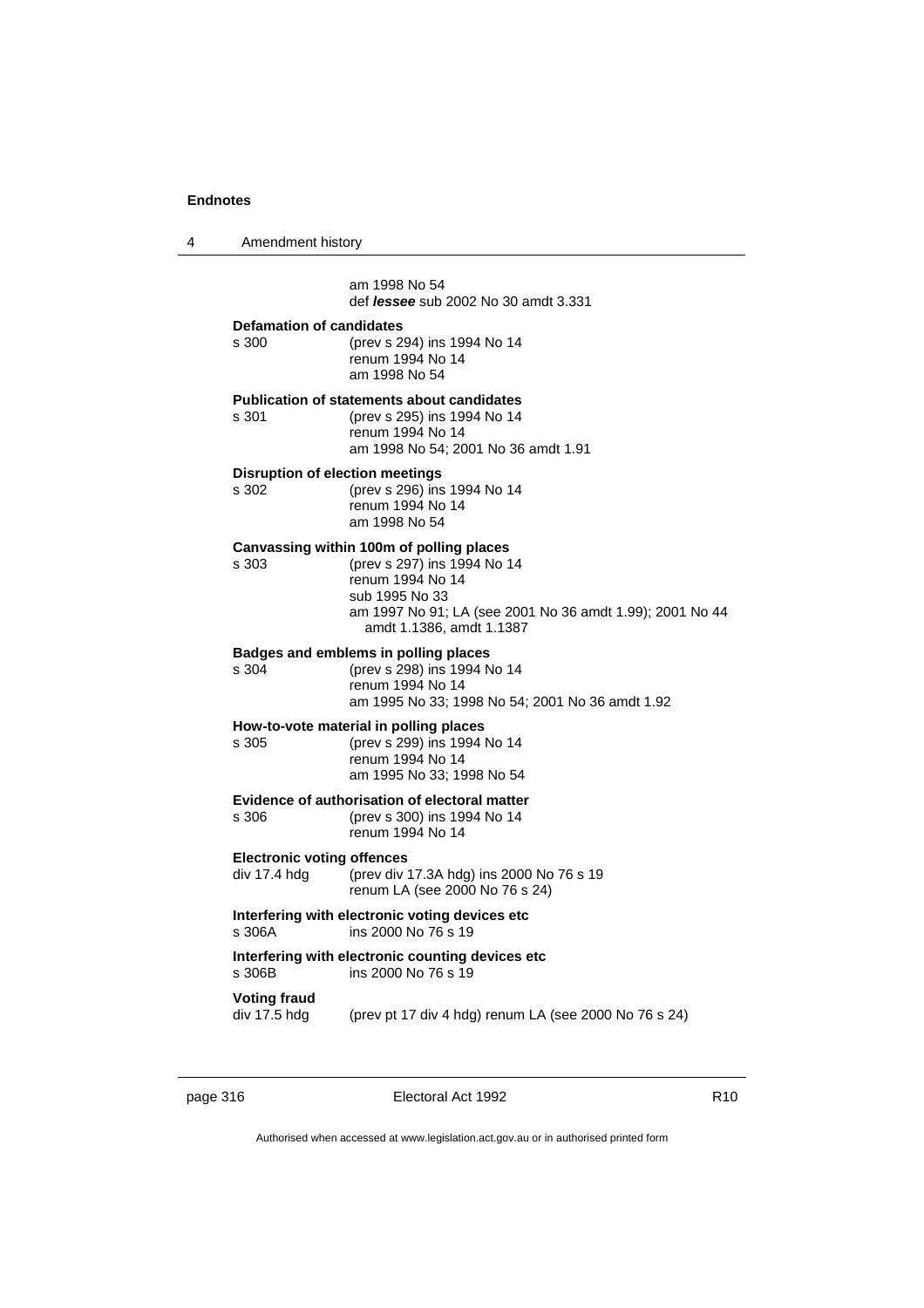Amendment history 4

| <b>Voting fraud</b><br>s 307              | (prev s 301) ins 1994 No 14<br>renum 1994 No 14<br>am 1997 No 91; 1998 No 54                                        |
|-------------------------------------------|---------------------------------------------------------------------------------------------------------------------|
| Interpretation—electoral papers<br>s 308  | (prev s 302) ins 1994 No 14<br>renum 1994 No 14<br>om 2001 No 36 amdt 1.93                                          |
| <b>Electoral papers</b><br>div 17.6 hdg   | (prev pt 17 div 5 hdg) renum LA (see 2000 No 76 s 24)                                                               |
| Electoral papers—forgery<br>s 309         | (prev s 303) ins 1994 No 14<br>renum 1994 No 14<br>am 1998 No 54                                                    |
| Electoral papers-forfeiture<br>s 310      | (prev s 304) ins 1994 No 14<br>renum 1994 No 14                                                                     |
| s 311                                     | Electoral papers—unauthorised possession<br>(prev s 305) ins 1994 No 14<br>renum 1994 No 14<br>am 1998 No 54        |
| s 312                                     | Electoral papers-false or misleading statements<br>(prev s 306) ins 1994 No 14<br>renum 1994 No 14<br>am 1998 No 54 |
| s 313                                     | Electoral papers-defacement etc<br>(prev s 307) ins 1994 No 14<br>renum 1994 No 14<br>am 1998 No 54                 |
| Electoral papers-signatures<br>s 314      | (prev s 308) ins 1994 No 14<br>renum 1994 No 14<br>am 1998 No 54                                                    |
| Electoral papers-witnesses<br>s 315       | (prev s 309) ins 1994 No 14<br>renum 1994 No 14<br>am 1998 No 54                                                    |
| <b>Official functions</b><br>div 17.7 hdg | (prev pt 17 div 6 hdg) renum LA (see 2000 No 76 s 24)                                                               |
| s 316                                     | Improper influence-members of electoral commission etc<br>(prev s 310) ins 1994 No 14<br>renum 1994 No 14           |

R10 **Electoral Act 1992 page 317**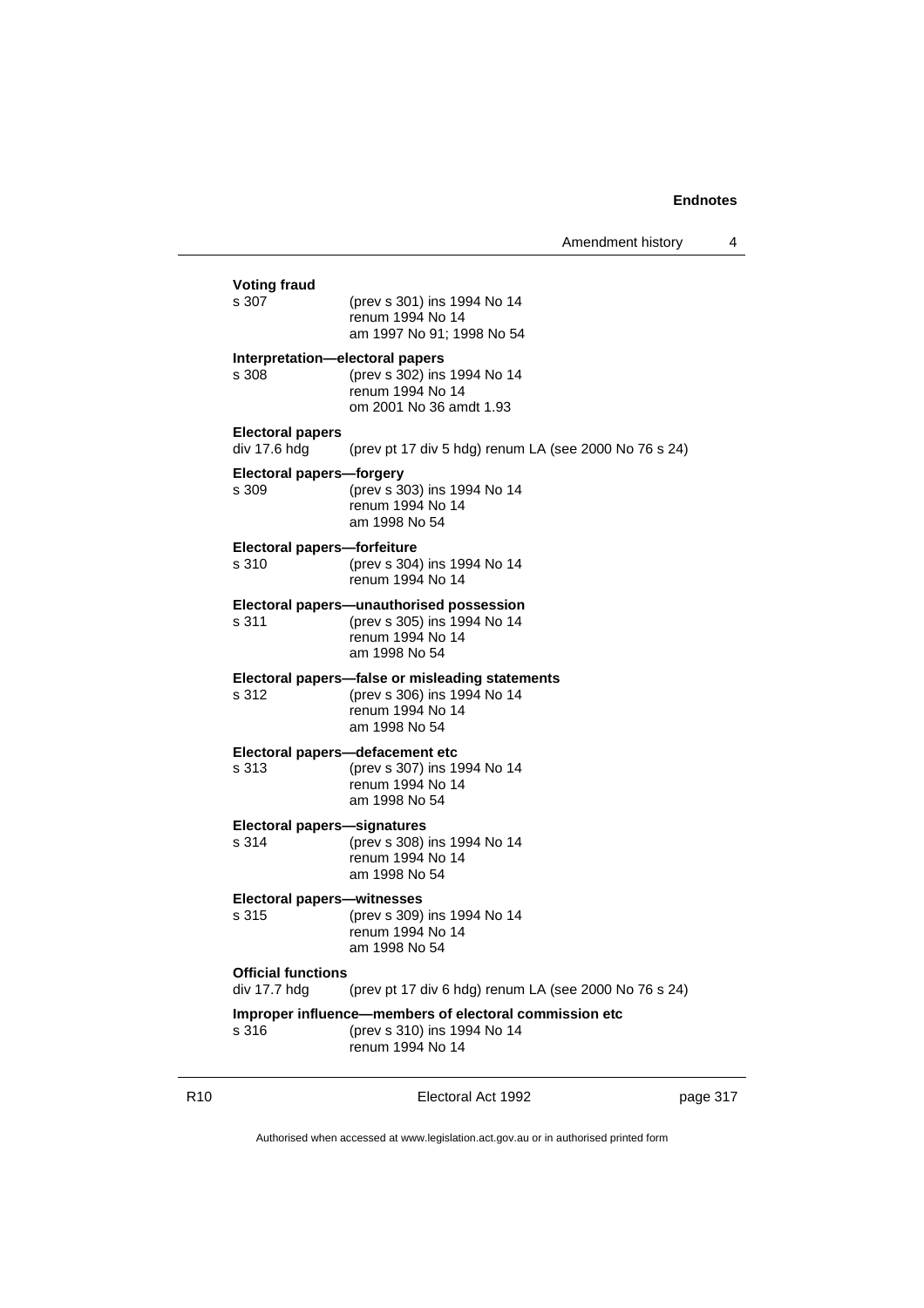4 Amendment history

am 1998 No 54 **Unauthorised actions by officers** s 317 (prev s 311) ins 1994 No 14 renum 1994 No 14 am 1998 No 54 **Identification of voters and votes** s 318 (prev s 312) ins 1994 No 14 renum 1994 No 14 am 1998 No 54 **Responses to official questions** s 319 (prev s 313) ins 1994 No 14 renum 1994 No 14 am 1998 No 54 **Control of behaviour at voting centres** s 320 (prev s 314) ins 1994 No 14 renum 1994 No 14 am 1997 No 91; 1998 No 54 **Enforcement proceedings** pt 18 hdg ins 1994 No 14 **Injunctions** div 18.1 hdg (prev pt 18 div 1 hdg) renum LA (see 2000 No 76 s 24) **Restraining conduct** s 321 (prev s 315) ins 1994 No 14 renum 1994 No 14 sub 2002 No 30 amdt 3.332 **Requiring things to be done** (prev s 316) ins 1994 No 14 renum 1994 No 14 sub 2002 No 30 amdt 3.332 **Commissioner not required to give undertakings as to damages** s 323 (prev s 317) ins 1994 No 14 renum 1994 No 14 am 2002 No 30 amdt 3.333 **Powers of the court**<br>s 324 (proport) s 324 (prev s 318) ins 1994 No 14 renum 1994 No 14 **Prosecutions** div 18.2 hdg (prev pt 18 div 2 hdg) renum LA (see 2000 No 76 s 24) **Investigation of complaints** s 325 (prev s 319) ins 1994 No 14 renum 1994 No 14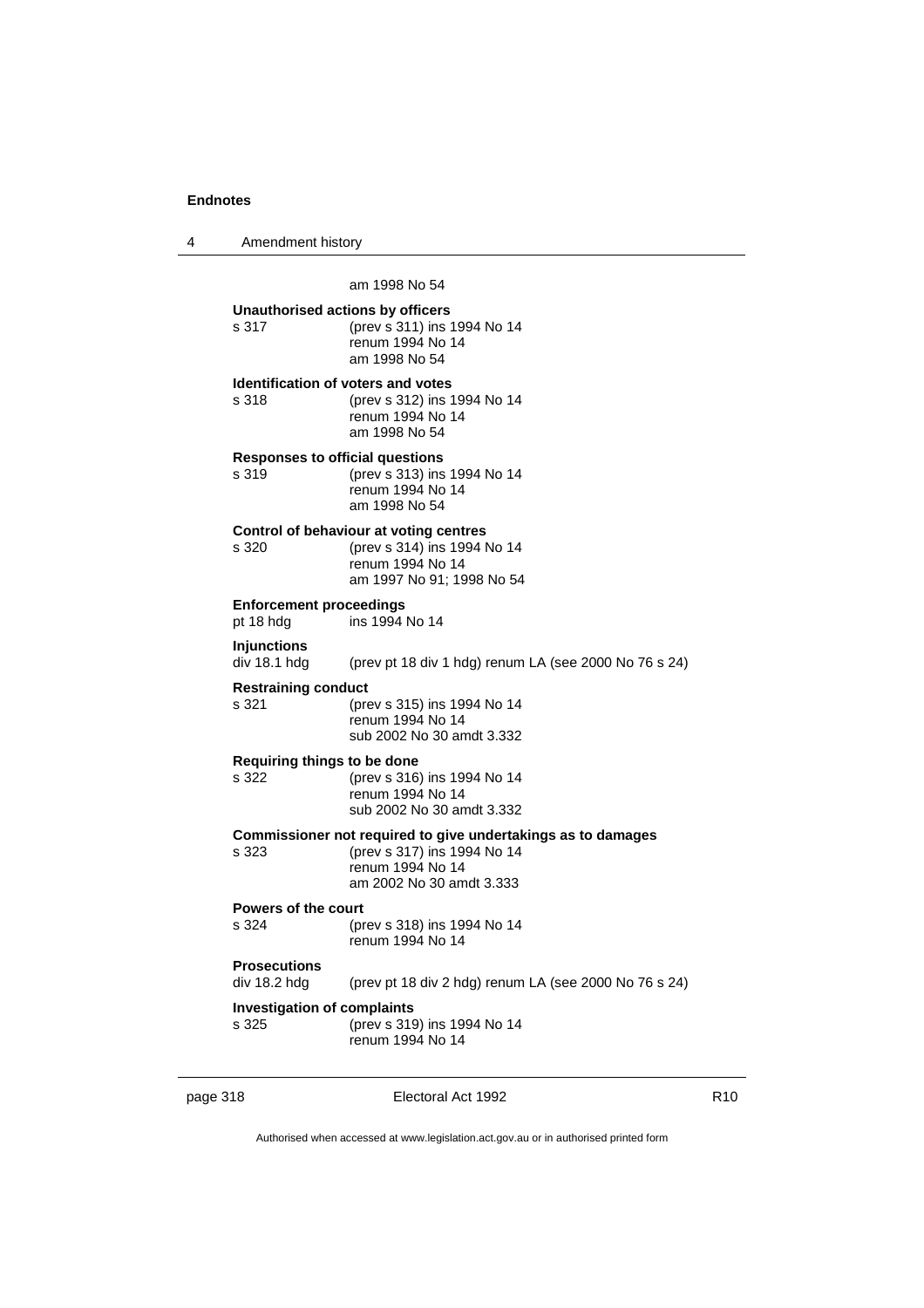Amendment history 4

| Commissioner may prosecute enrolment and voting offences |                                                                            |  |  |
|----------------------------------------------------------|----------------------------------------------------------------------------|--|--|
| s 326                                                    | (prev s 320) ins 1994 No 14<br>renum 1994 No 14                            |  |  |
|                                                          | Service of certain process by mail                                         |  |  |
| s 327                                                    | (prev s 321) ins 1994 No 14                                                |  |  |
|                                                          | renum 1994 No 14<br>am 2002 No 30 amdt 3.334                               |  |  |
|                                                          |                                                                            |  |  |
| <b>Miscellaneous</b><br>pt 19 hdg                        | ins 1994 No 14                                                             |  |  |
|                                                          | Extension of time for acts by officers                                     |  |  |
| s 328                                                    | (prev s 322) ins 1994 No 14<br>renum 1994 No 14                            |  |  |
|                                                          | Restrictions on sending completed ballot and voting papers by fax          |  |  |
| s 329                                                    | (prev s 323) ins 1994 No 14                                                |  |  |
|                                                          | renum 1994 No 14<br>sub 2002 No 30 amdt 3.335                              |  |  |
|                                                          |                                                                            |  |  |
| s 330                                                    | Forms-provision and assistance<br>(prev s 324) ins 1994 No 14              |  |  |
|                                                          | renum 1994 No 14                                                           |  |  |
|                                                          | <b>Compliance with approved forms</b>                                      |  |  |
| s 331                                                    | (prev s 325) ins 1994 No 14                                                |  |  |
|                                                          | renum 1994 No 14                                                           |  |  |
|                                                          | om 2001 No 44 amdt 1.1388                                                  |  |  |
|                                                          | Correcting delays, errors and omissions                                    |  |  |
| s 332                                                    | (prev s 326) ins 1994 No 14<br>renum 1994 No 14                            |  |  |
|                                                          | am 2001 No 44 amdts 1.1389-1.1391                                          |  |  |
| Voting statistics to be published                        |                                                                            |  |  |
| s 333                                                    | (prev s 327) ins 1994 No 14                                                |  |  |
|                                                          | renum 1994 No 14                                                           |  |  |
|                                                          | am 2000 No 76 s 20; 2001 No 44 amdt 1.1392, amdt 1.1393                    |  |  |
|                                                          | <b>Collecting further statistical information</b>                          |  |  |
| s 334                                                    | (prev s 328) ins 1994 No 14<br>renum 1994 No 14                            |  |  |
|                                                          |                                                                            |  |  |
| s 335                                                    | Storage and destruction of electoral papers<br>(prev s 329) ins 1994 No 14 |  |  |
|                                                          | renum 1994 No 14                                                           |  |  |
|                                                          | sub 2002 No 30 amdt 3.336                                                  |  |  |
|                                                          | Administrative arrangements with Commonwealth and States                   |  |  |
| s 336                                                    | (prev s 330) ins 1994 No 14<br>renum 1994 No 14                            |  |  |
|                                                          | sub 2001 No 36 amdt 1.94                                                   |  |  |
|                                                          |                                                                            |  |  |

R10 **Electoral Act 1992 page 319**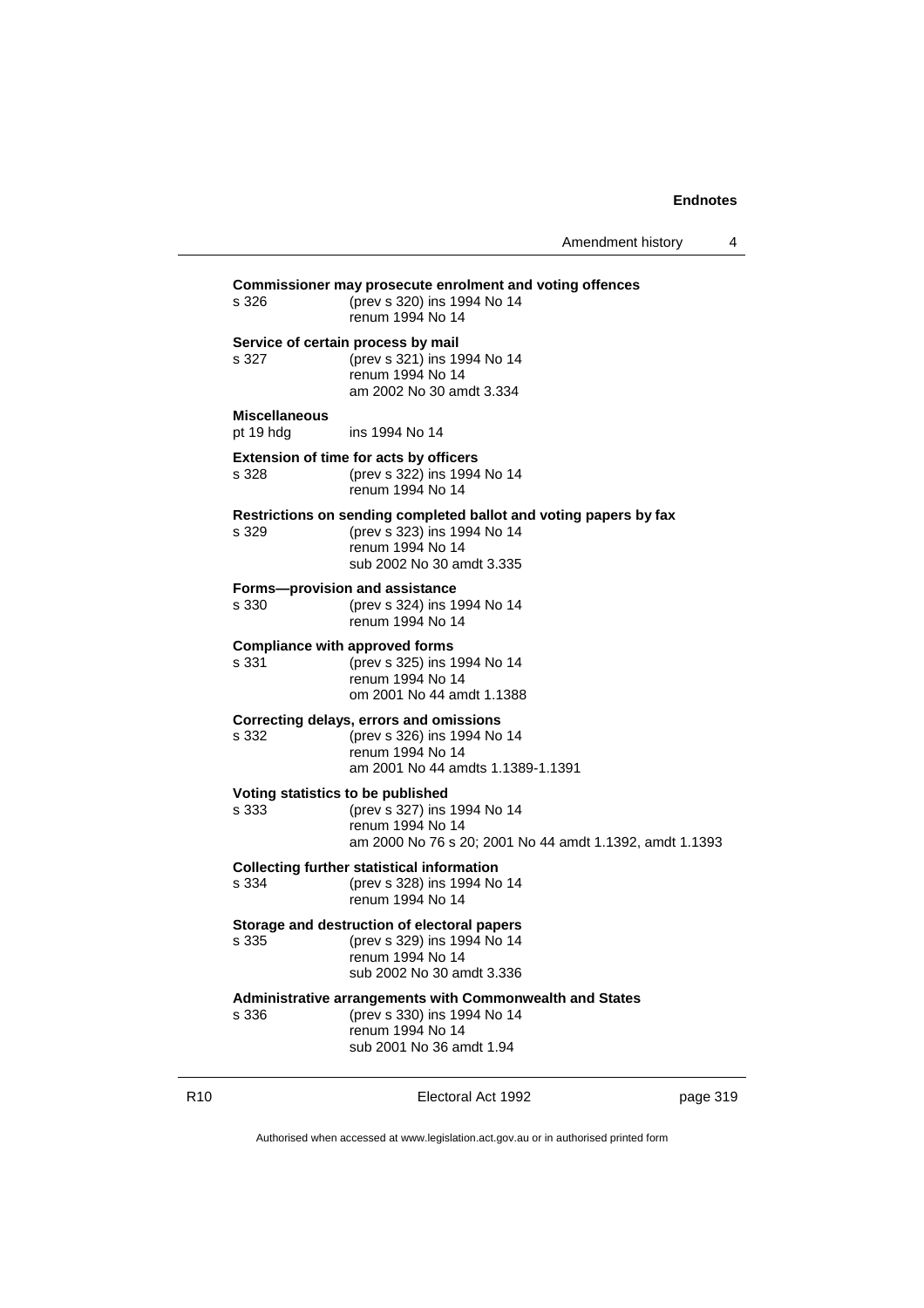| 4 |                                          | Amendment history                                                                                                                          |  |  |
|---|------------------------------------------|--------------------------------------------------------------------------------------------------------------------------------------------|--|--|
|   | <b>Evidentiary certificates</b><br>s 337 | (prev s 331) ins 1994 No 14<br>renum 1994 No 1499<br>am 2001 No 36 amdt 1.95; LA (see 2001 No 36 amdt 1.99)                                |  |  |
|   | s 338                                    | Acts and omissions of representatives<br>(prev s 332) ins 1994 No 14<br>renum 1994 No 14<br>sub 2002 No 30 amdt 3.337                      |  |  |
|   | <b>Corporations-penalties</b><br>s 339   | (prev s 333) ins 1994 No 14<br>renum 1994 No 14<br>om 2000 No 76 s 21                                                                      |  |  |
|   | hdg to s 340<br>s 340                    | Chief executive to provide assistance etc.<br>sub 2000 No 76 s 22<br>(prev s 334) ins 1994 No 14<br>renum 1994 No 14<br>am 2000 No 76 s 22 |  |  |
|   | <b>Approved forms</b><br>s 340A          | ins 2001 No 44 amdt 1.1394<br>am 2002 No 30 amdt 3.338                                                                                     |  |  |
|   | <b>Regulation-making power</b><br>s 341  | (prev s 335) ins 1994 No 14<br>renum 1994 No 14<br>am 1998 No 54<br>sub 2000 No 76 s 23<br>am 2001 No 44 amdt 1.1395, amdt 1.1396          |  |  |
|   |                                          | <b>Transitional provisions</b>                                                                                                             |  |  |
|   | pt 20 hdg                                | ins 2001 No 36 s 43<br>exp 2 March 2002 (s 345 (2))                                                                                        |  |  |
|   | <b>Political parties</b><br>s 342        | ins 2001 No 36 s 43<br>exp 29 August 2001 (s 345 (1))                                                                                      |  |  |
|   | s 343                                    | Registered parties to provide up-to-date copies of their constitutions<br>ins 2001 No 36 s 43<br>exp 29 August 2001 (s 345 (1))            |  |  |
|   | s 344                                    | Application of certain amendments made by Electoral Amendment Act 2001<br>ins 2001 No 36 s 43<br>exp 2 March 2002 (s 345 (2))              |  |  |
|   | Expiry of pt 20<br>s 345                 | ins 2001 No 36 s 43<br>exp 2 March 2002 (s 345 (2))                                                                                        |  |  |
|   |                                          |                                                                                                                                            |  |  |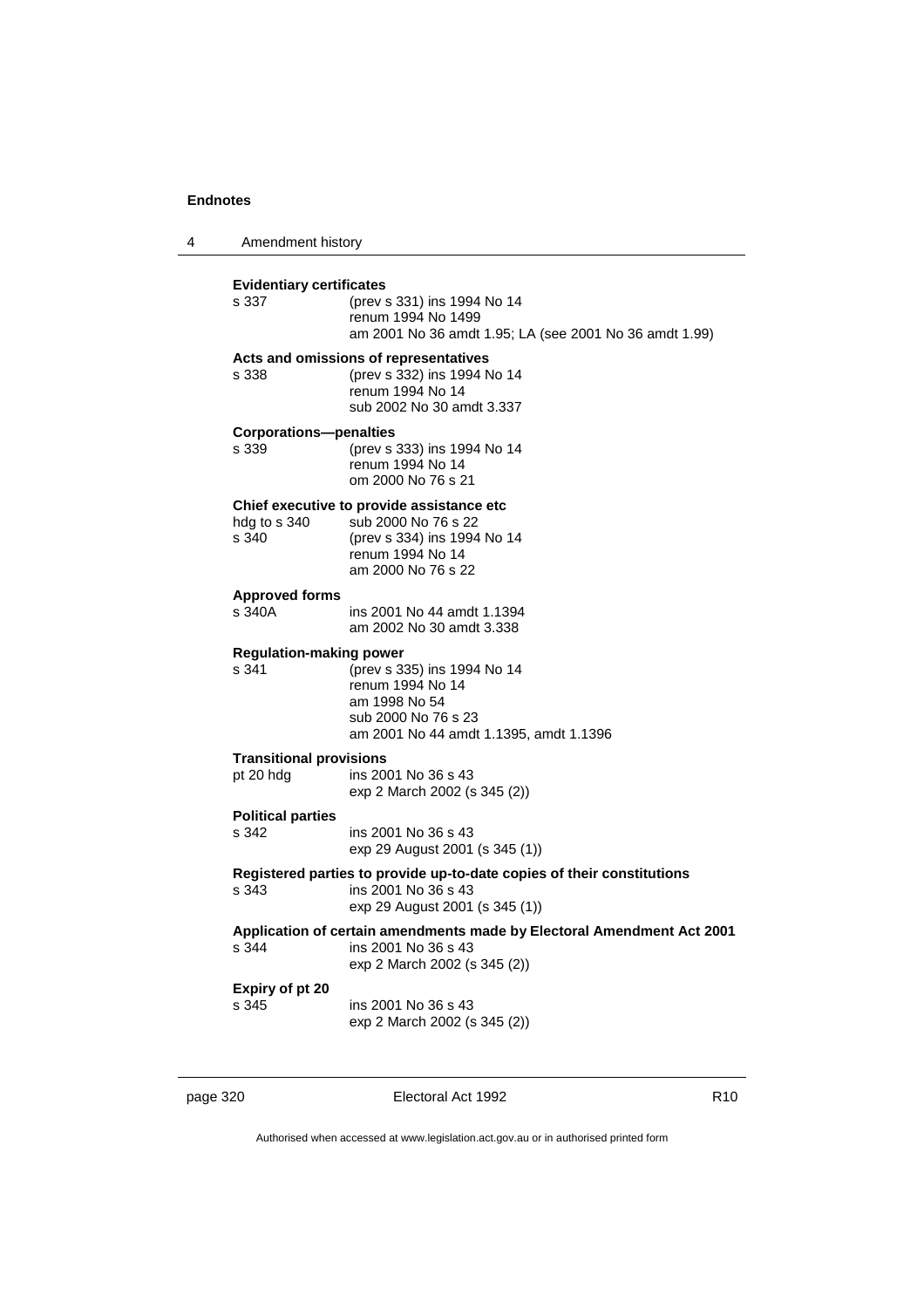| Form of ballot paper        |                                                           |
|-----------------------------|-----------------------------------------------------------|
| sch 1                       | ins 1994 No 14                                            |
|                             | am 2001 No 36 amdt 1.97                                   |
|                             | Ballot papers—printing of names and collation             |
| sch <sub>2</sub>            | ins 1994 No 14                                            |
|                             | am 2001 No 37 s 4                                         |
|                             | Preliminary scrutiny of declaration voting papers         |
| sch <sub>3</sub>            | ins 1994 No 14                                            |
|                             | am 1997 No 91; 2001 No 36 s 44, s 45; 2001 No 44          |
|                             | amdt 1.1397                                               |
| Ascertaining result of poll |                                                           |
| sch 4                       | ins 1994 No 14                                            |
|                             | am 1994 No 78; 1997 No 91                                 |
| <b>Dictionary</b>           |                                                           |
| dict                        | ins 2001 No 36 amdt 1.98                                  |
|                             | defs reloc from s 3 2001 No 36 amdt 1.3                   |
|                             | am 2002 No 30 amdt 3.339                                  |
|                             | def <b>approved</b> om 2001 No 44 amdt 1.1398             |
|                             | def <b>ballot paper</b> sub 2002 No 30 amdt 3.340         |
|                             | def candidate square sub 2002 No 30 amdt 3.341            |
|                             | def contravention sub 2002 No 30 amdt 3.342               |
|                             | def <i>court</i> om 2002 No 30 amdt 3.343                 |
|                             | def Court of Disputed Elections sub 2002 No 30 amdt 3.344 |
|                             | def declaration voting papers am 2001 No 44 amdt 1.1399   |
|                             | def <i>determined fee</i> om 2001 No 44 amdt 1.1400       |
|                             | def electronic form ins 2002 No 30 amdt 3.345             |
|                             | def extract sub 2002 No 30 amdt 3.346                     |
|                             | def group sub 2002 No 30 amdt 3.347                       |
|                             | def illegal practice om 2002 No 30 amdt 3.348             |
|                             | def <i>polling day</i> sub 2002 No 30 amdt 3.349          |
|                             | def Speaker sub 2002 No 30 amdt 3.350                     |
|                             | def <i>this Act</i> om 2001 No 44 amdt 1.1400             |

R10 **Electoral Act 1992 page 321**